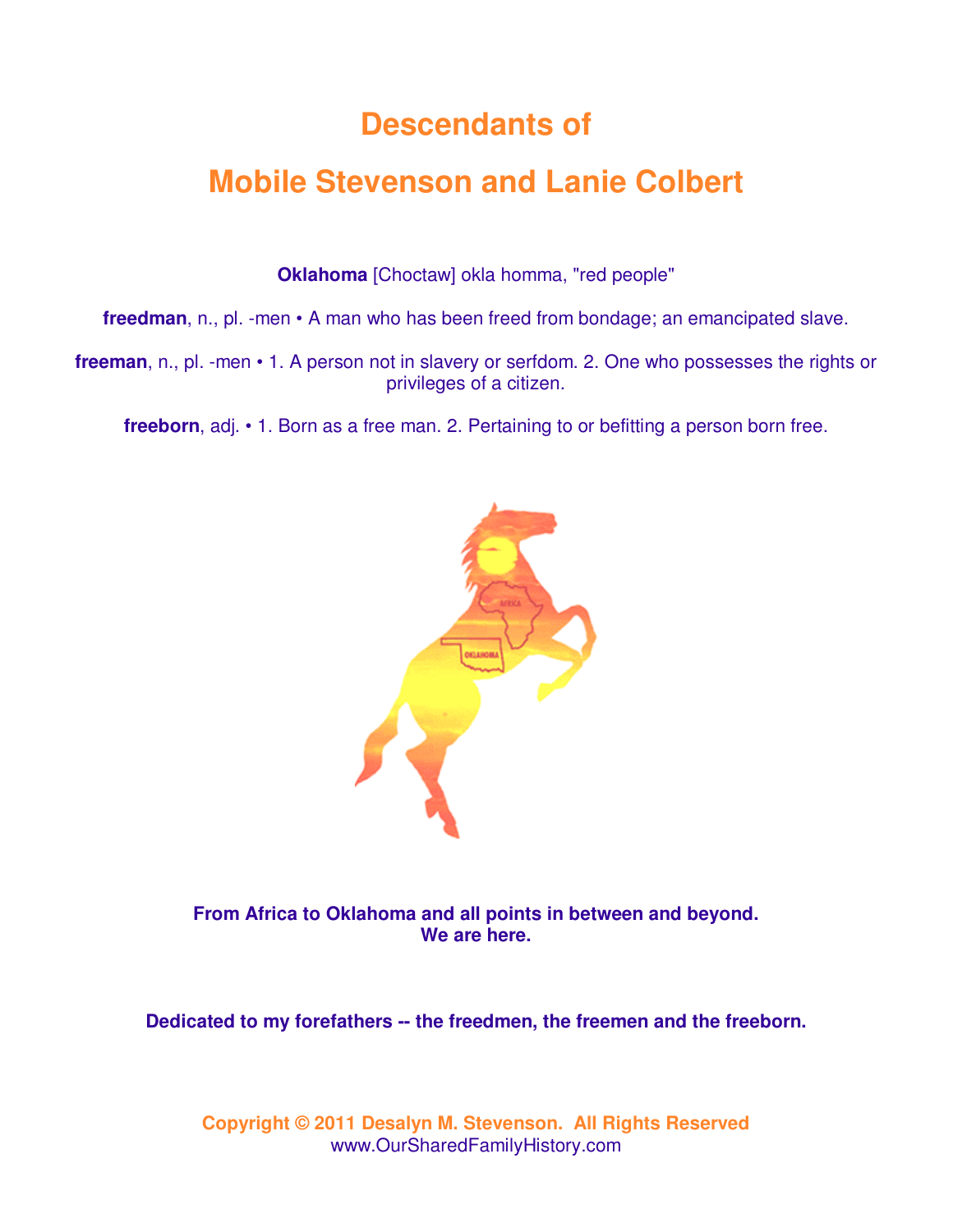One of the STEVENSON's earliest known ancestors, Lanie Colbert, was of Indian and African descent. Our earliest ancestors traveled with the Chickasaw Indians (5 Civilized Tribes) from Mississippi to Indian Territory (present day Oklahoma) along the "trail of tears". Many of the early STEVENSON Family descendants settled on Wild Horse Creek near present day Hennepin, Oklahoma.

The STEVENSON Family history is tightly coupled to the COLBERT family and the COLBERT history is pivotal to the history of the Chickasaw Indians. The significance of the COLBERTs in Chickasaws History cannot be overestimated. Mixed-blood control of the Five Civilized Tribes by the early nineteenth century was fairly common, but only among the Chickasaw's did one family, the COLBERTs enjoy complete domination. The COLBERT dynasty, unflinching in its absolute reign over the Chickasaw people for seventy years, was one of the few to disintegrate voluntarily, ceasing only when family members chose to relinquish power to others.

(Major) James COLBERT (1768-1842) was the father of Lanie COLBERT. His father, James Logan COLBERT (1721-1784) hailed from Scotland or England.

The parents of Mobile STEVENSON are not known.

Lanie COLBERT and Mobile STEVENSON were married in Chulahoma, Mississippi (Marshall County). Lanie COLBERT and Mobile STEVENSON had 15 children: Elsie, Joe, Dick, Louisa, Gattis (Gaddis), Cornelius, Louis, Bankston, Dinah, Bill/Bob, Dudley, Elmira "Myra", Dave, Sarah and an infant who died in infancy.

This STEVENSON Family Website, www.OurSharedFamilyHistory.com, contains the history and genealogy of the STEVENSON Family.

The STEVENSON Family Tree contains over 3300 individuals.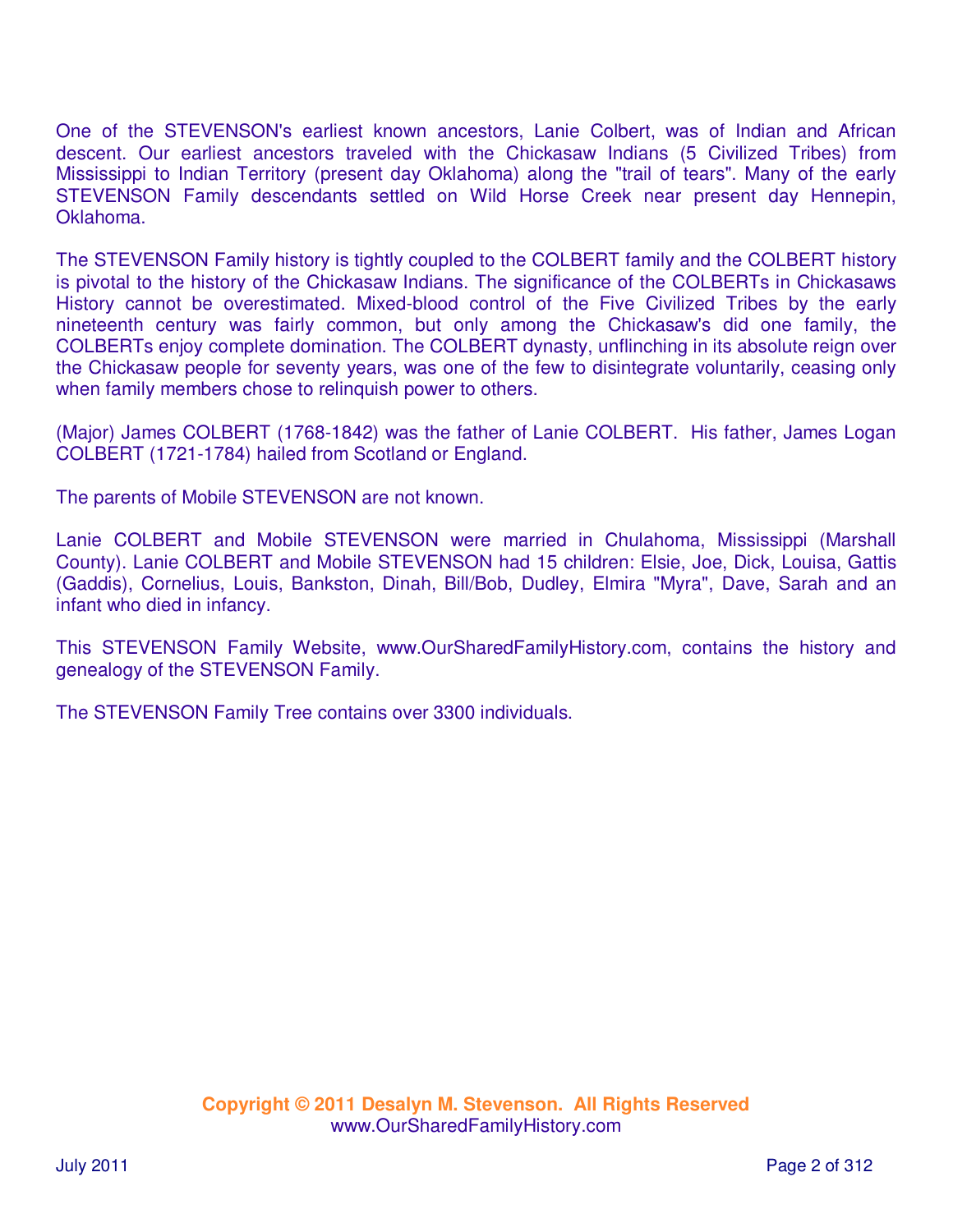# **Stevenson Major Groups**

Most of the Stevenson's listed on the Chickasaw and Choctaw Freedmen Rolls are descendants from one of three (3) major Stevenson Groups: Mobile Stevenson, Steven Stevenson and Mack James **Stevenson** 

I have not been able to determine the relationship between Mobile, Mack and Steven. They may be brothers but I have found no evidence to support this claim. However, my family oral history (per Adam "Joe" Stevenson) has it that there were two (related/unrelated???) branches of the STEVENSONs.

Each branch resided on one side or the other of Arbuckle Mountain and did not maintain contact due to a family "rift". There are some (living) family members (Henry Shannon et al) who had family on each side of the rift/mountain and visited on both sides of the mountain as a child. He knows that there was some family rift and that the families did not maintain contact; but he was not privy to the cause of the rift. Nevertheless, I believe that 3 major groups are related. Interestingly enough, these groups all decided to take the surname Stevenson.

Each major group has their own descendant report document. The following descendant report is for Mobile Stevenson and Lanie Colbert.

# **Mobile Stevenson and Lanie Colbert**

Much is not known about Mobile STEVENSON. He was owned by Susan COLBERT nee JAMES, wife of James COLBERT. I suspect that he was born about 1800-1810. He died sometime before 1898 (before the "enrollment process") His parents may be Mary STEVENSON and Naho; however, there is no evidence to confirm this; however, it was passed on to us through our "oral history".

Lanie COLBERT was born in 1812. Lanie STEVENSON nee COLBERT was the daughter of (Major) James COLBERT and a woman who was the slave of (Major) James COLBERT. Lanie COLBERT was freed by her father early in her life. In 1814, when Laney was two years and nine months old, GUNN freed her (as a favor to her father) in writing and recorded the action with the Chickasaw Agency. At the time of the manumission, Laney since she was young continued living with her mother (who was still a slave of GUNN) until GUNN died in 1823. Therefore, all of Lanie's children were born free. (1847 Appellate Case).

The earliest mention of Mobile STEVENSON and Lanie COLBERT that I have been able to find is their baptism in the Monroe Church. Around the 1820's, Lanie COLBERT and Mobile STEVENSON were at the Monroe Mission (6 miles south of present day Pontotoc, Mississippi - Marshall County), under the directorship of Rev. Thomas C. Stuart. Lanie and Mobile applied for admission to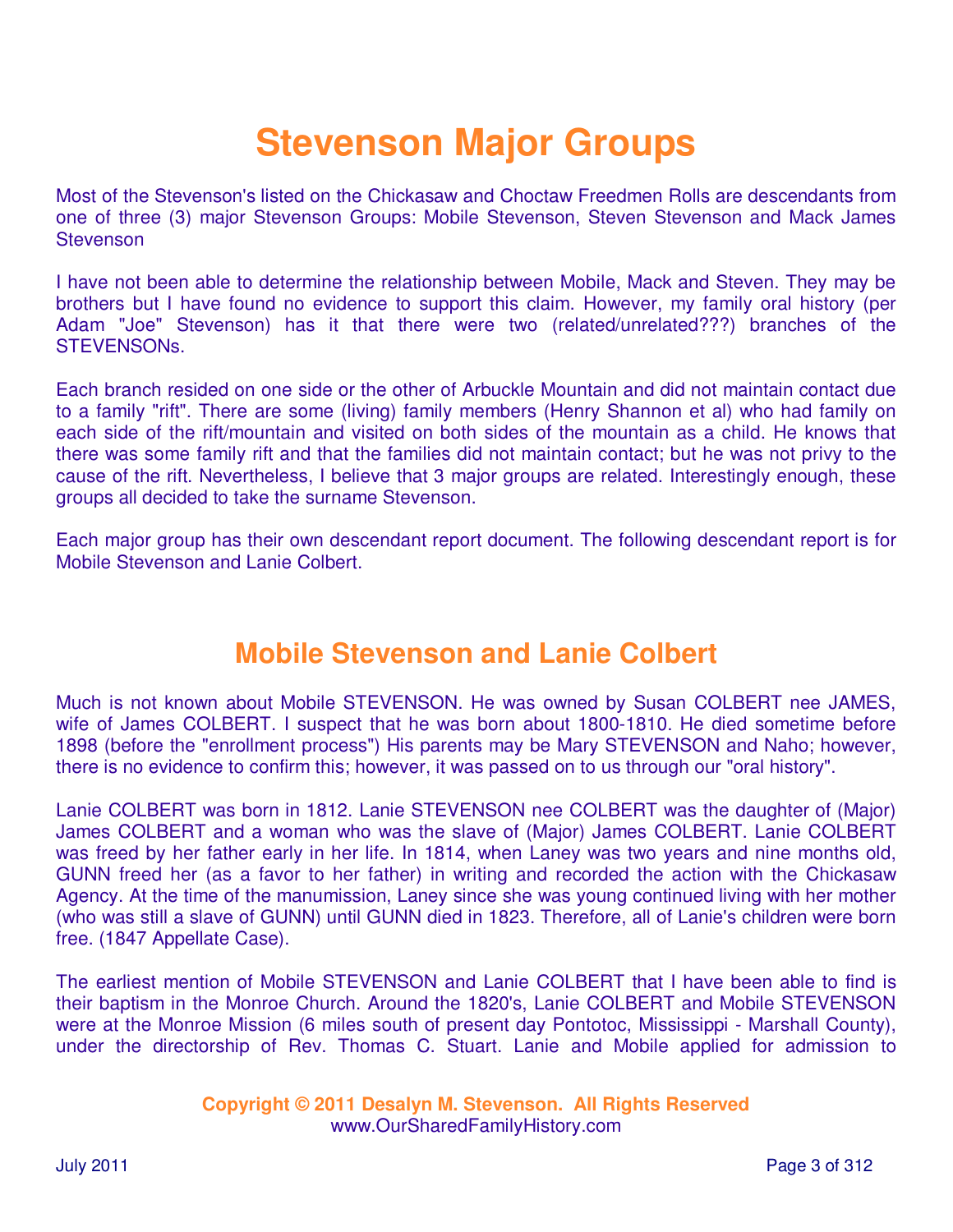communion of the church and were received into membership on March 31, 1827 and April 25, 1828 respectively.

Lanie was a fighter and continually asserted her rights to Indian Citizenship through her father (Major) James Colbert. During the enrollment process on 18 August 1893 Lanie testified "that on that occasion she was duly placed upon said record as a Chickasaw Indian by blood, that she is the daughter of James COLBERT."

On 29 August 1893, Mrs. Rhoda HOWELL testified that "she knew James COLBERT the father of Lany COLBERT and knew him to be a full blood Chickasaw Indian. The affidavit further testifies that she has known Lany COLBERT for 60 years and that she was all that time considered an Indian entitled to the right of an Indian".

Later, on 27 August 1896 Lanie was still asserting a claim for citizenship for herself and her children.

Lanie died sometime after 27 August 1896 and before final enrollment (September 1902).

Lanie's children (and descendants) then took up the fight for citizenship. In 1905, and then in 1907 they hired Attorney Albert Lee who filed a court case with the United States Supreme Court.

Lanie's children were also part of the court case filed by Bettie Ligon and 2000 other Freemen who were seeking to be recognized as citizens.

Lanie COLBERT and Mobile STEVENSON had 15 children: Elsie, Joe, Dick, Louisa, Gattis (Gaddis), Cornelius, Louis, Bankston, Dinah, Bill, Bob, Dudley, Elmira "Myra", Dave, Sarah and an infant who died in infancy.

# **Mobile Stevenson and Lanie Colbert Descendant Report**

First Generation

**1. Mobile STEVENSON**. Born in Mississippi. Owned by: Susie Colbert.

Mobile married **Lanie (Lana) COLBERT**, daughter of (Major) James COLBERT (abt 1768-May 1842) & ?, in Chulahoma, MS (Marshall Co). Born in 1811 in Mississippi. Lanie (Lana) died aft Aug 1896 bef Sep 1898; she was 85. Owned by: James Gunn; Lanie was freed in 1814 (she was 2 years and 9 monhs old) by manumission.

#### **STEVENSON/COLBERT Connection - Court Case**

[The following is an excerpt from Congressional Records, Senate Report, 59th Congress, 2nd Session, Report 5013]

In the matter of the petition for the enrollment of Dick STEVENSON, et al., as citizens by blood of the Chickasaw Nation.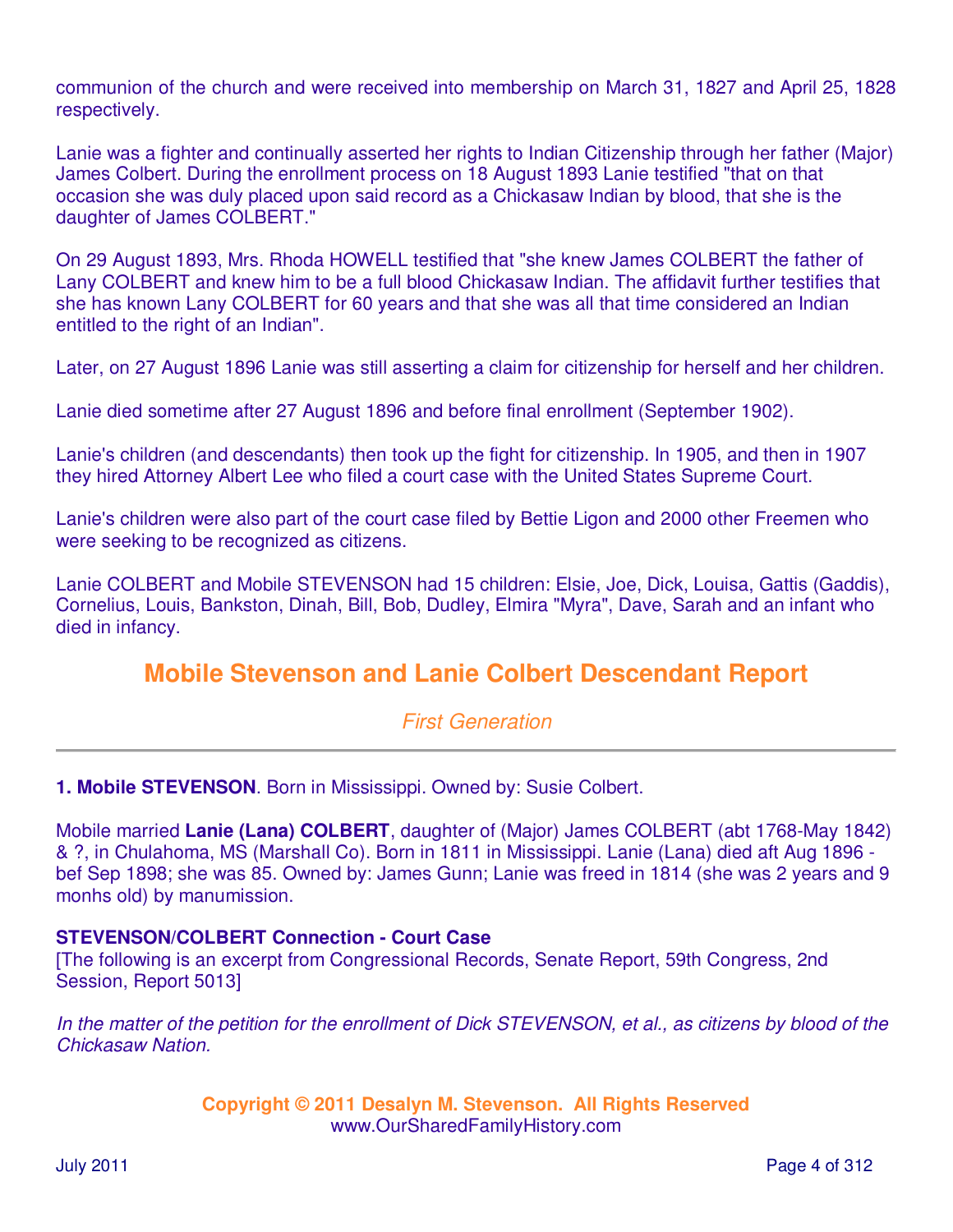On February 12, 1906, there was filed with the Commissioner to the Five Civilized Tribes by Albert J. LEE, attorney for the petitioners, a petition praying for the transfer of the names of the following persons from the roll of Chickasaw freedmen to the roll of citizens by blood of the Chickasaw Nation: [ the original document lists 125 names]

The petition alleges that the principal petitioners, Dick STEVENSON, Joe STEVENSON, Dave STEVENSON, and Myra STEVENSON, are the children of Lanie STEVENSON, a recognized Chickasaw citizen of one-half Chickasaw blood, who was the daughter of James COLBERT, a recognized Chickasaw citizen, that all the other are grandchildren and great-grandchildren of the said Lanie STEVENSON, and are each and all enrolled as freedmen of the Chickasaw Nation; that petitioners were before the Commission to the Five Civilized Tribes at Pauls Valley, Indian Territory, and made application for enrollment as citizens by blood of the Chickasaw Nation; that prior to said appearance to the said Commission they made written application to the Commission when sitting at Vinita, which application, to the best of the knowledge of the petitioners, have never been acted upon by the said Commission.

No answer to the petition has been filed by the attorneys for the Choctaw and Chickasaw nations within the fifteen days allowed for that purposed by the regulations adopted by the Commissioner January 2, 1906.

The following petitioners have been enrolled as Chickasaw freedmen, and their names appear on the final roll of Chickasaw freedmen, approved by the Secretary of the Interior as follows: [the original document lists 75 names along with each persons roll number, and another list of 14 names of persons who no record of any application was made. Further paragraphs in this document list the names of a couple of freedmen who enrolled as citizens and whose application was rejected. Additionally, further paragraphs list the names of each freedmen who applied, the date they applied for enrollment, any other persons applying with them, and any subsequent additions since their initial application (i.e. names of children born subsequent to initial application and date of birth) ]

The following petitioners have been enrolled as Choctaw freedmen and their names appear on the roll of Choctaw freedmen approved by the Secretary of the Interior, as follows: [the original document lists 37 names along with each persons roll number]

It does not appear from the records of this office that at the time application was made for the enrollment of the petitioners above mentioned as Choctaw and Chickasaw freedmen or at any time subsequent thereto and prior to December 25, 1902, was any application ever made for the enrollment of any of the petitioners as citizens by blood of the Choctaw or Chickasaw nations.

It is not alleged in the petition, neither does it appear from the tribal records of the Choctaw and Chickasaw nations in the possession of this office, that any of the petitioners or Lanie Stevenson, the alleged mother of the principal petitioners was ever recognized by the tribal authorities of the Choctaw or Chickasaw nations as citizens by blood of the said tribes, nor have they ever been admitted to citizenship by any duly constituted court or citizenship committee of either of said nations or the Commission to the Five Civilized Tribes, or the United States Court, under the provisions of the act of Congress approved June 10, 1899 (29 Stats., 321), or the Choctaw and Chickasaw citizenship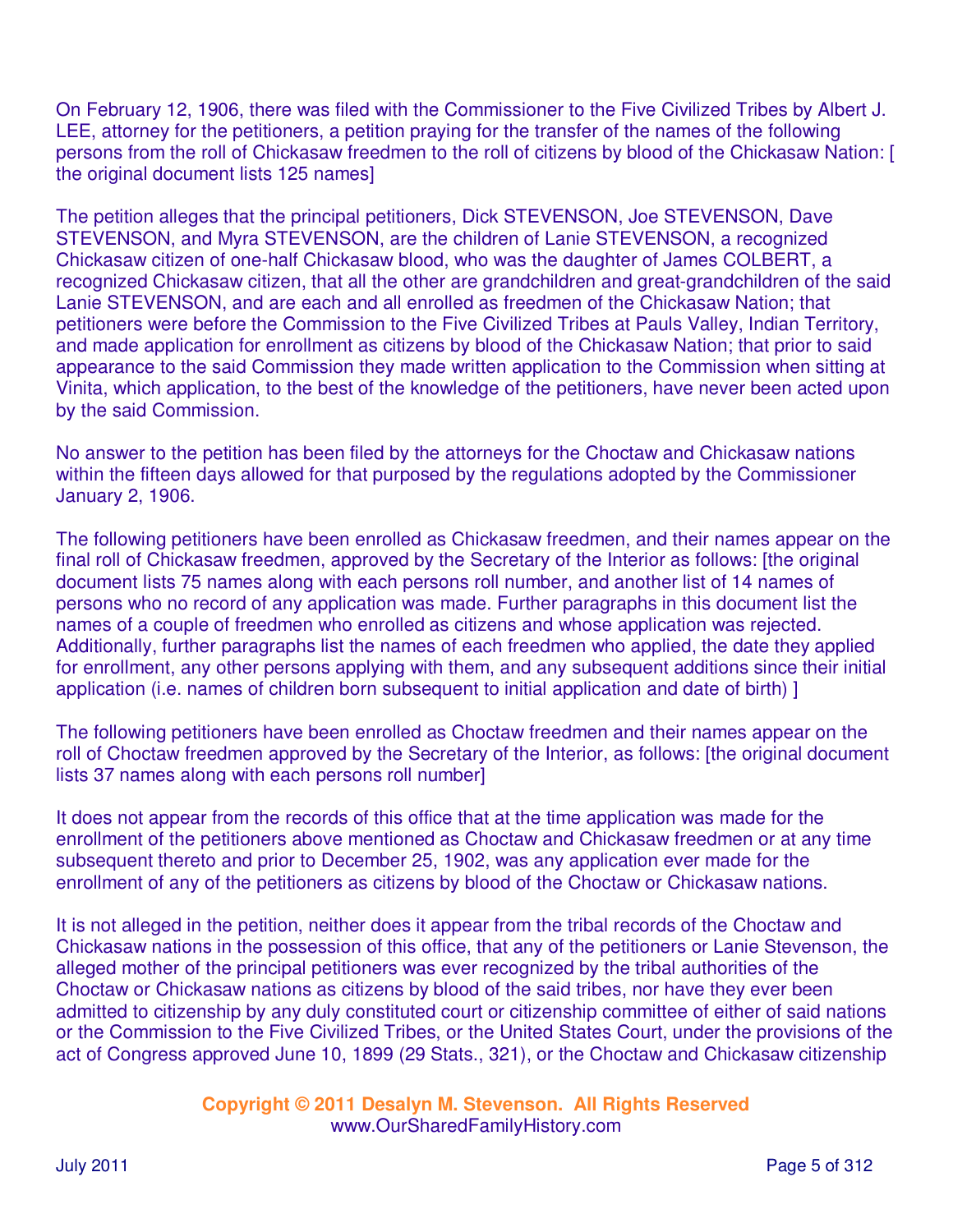#### court.

The name of one James COLBERT appears on the 1878 Chickasaw annuity roll-seven in family.

The allegation in the petition that James COLBERT, the alleged grandfather of the principal petitioners, was a recognized Chickasaw citizen and the fact that the name of one James COLBERT appears on the 1878 Chickasaw annuity roll is considered immaterial, inasmuch as it is shown from the records of this office that the principal petitioners, Dick and Joe STEVENSON, were born about the year 1829, that the principal petitioner, Dave STEVENSON, was born about the year 1857, and that none of said petitioners or Lanie STEVENSON, the mother of the principal petitioners, have ever been recognized or enrolled as citizens by blood of the Chickasaw Nation by any duly constituted authority.

#### **Order**

I am of the opinion that the petition fails to state facts sufficient to warrant a hearing upon the alleged right of the petitioners to enrollment as citizens by blood of the Chickasaw Nation; that the absence of any tribal recognition whatsoever of any of the petitioners of Lanie STEVENSON, the mother of the principal petitioners, as citizens by blood is conclusive under the act of Congress approved May 31, 1900 (31 Stats., 221) as to my jurisdiction to now receive or consider any application for the enrollment of any of the petitioners as citizens by blood of the Chickasaw Nation; that the petition should be denied, and it is so ordered.

TAMS BIXBY

Commissioner to the Five Civilized Tribes.

Muskogee, Ind. T., June 15, 1906.

#### **STEVENSON/COLBERT Connection - Testimony**

[The following is testimony that was given regarding Myra BRUNER nee Elmira (Myra) STEVENSONs application for enrollment as a freedmen of Chickasaw Nation. This testimony is part of Myra BRUNERs application jacket, Chickasaw Freedmen, Card 430, Roll #1755.]

COMMISSION TO THE FIVE CIVILIZED TRIBES Ardmore, Indian Territory, November 23rd, A.D., 1898

Myra BURNER Vs. Chickasaw Nation Chickasaw Freedman case.

H. F. MURRAY, being duly sworn by Commissioner A. S. McKennon, on his oath, testified as follows: I knew a colored woman named Lana, who was a free woman before the war in '49 or '50; she was set free by Jim Colbert in Mississippi, and afterwards came to the Territory. Her husband was named Mobile and was a slave of Susan Colbert. The children of this woman were born free. I am seventynine years old and have lived in the Choctaw and Chickasaw Nation forty years; am an intermarried citizen of the Chickasaw Nation.

WILLIAM L. BYRD, being duly sworn by Commissioner A. S. McKennon, on his oath, testified as follows: I am fifty-four years old and am a member of the Chickasaw Tribe of Indians. I knew a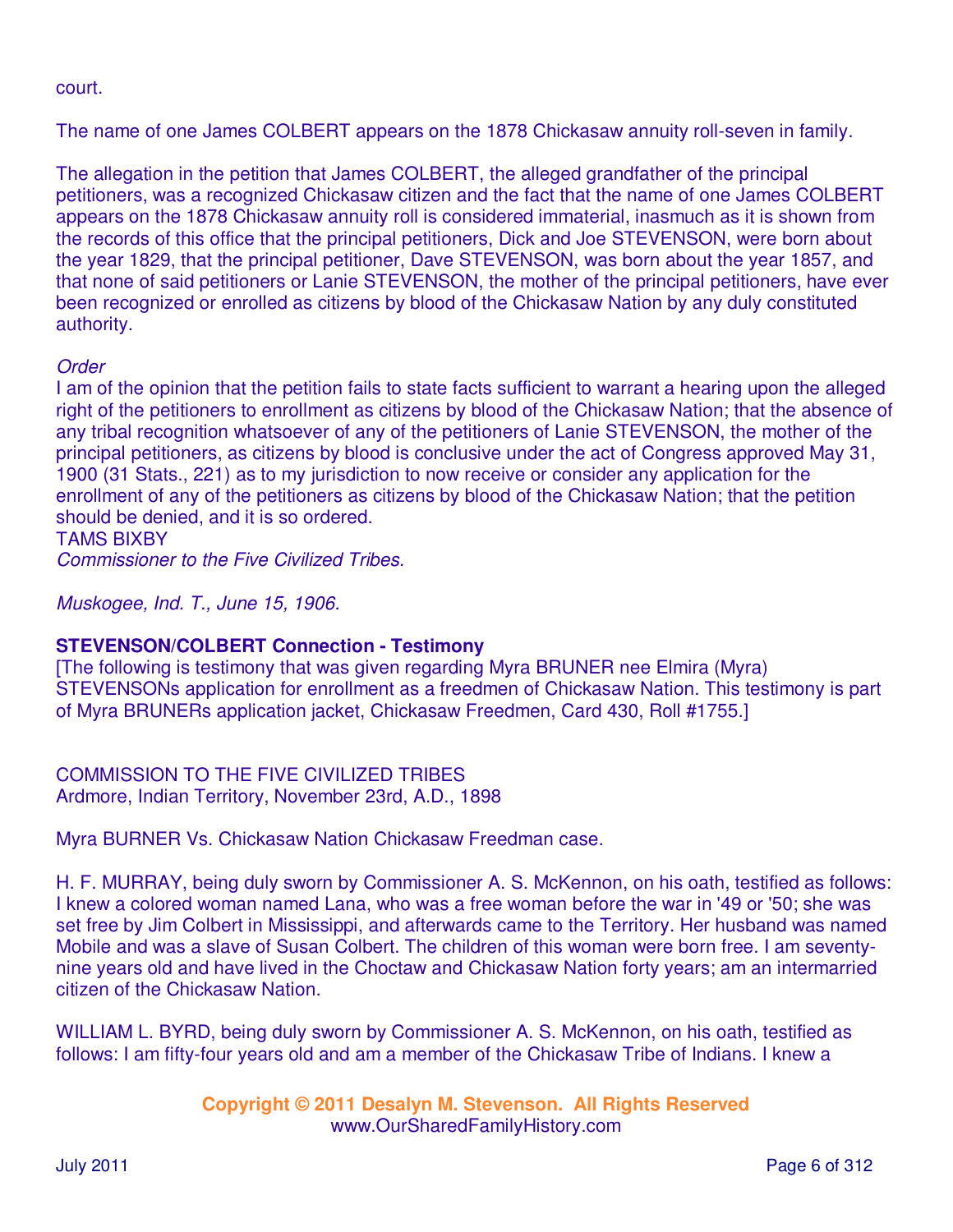woman named Lana who was free before the war and was the wife of a colored man named Mobile, who belonged to Jim Colbert's mother. She had children as follows: Bankston, Louis, Cornelius, Dick and Gattis. These were all free before the war.

CHARLES COHEE, being duly sworn by Commissioner A. S. McKennon, on his oath, testified as follows: There was Dick, Gattis and Cornelius, was up here on the farm; know that Holmes Colbert followed them to Paris, Texas.

Q: (By Mr. McKennon) Did you understand that they were taken out to Texas by someone and sold? A: Sold, yes sir, they were sold.

Q: Just gathered up in the country and sold?

A: Yes sir.

Q: And that Holmes Colbert claimed them and there was a trial of the rights of property and he recovered them and brought them back to the Territory?

A: Yes sir.

Q: Go on with your statement?

A: Then after he brought them back he put some of them up here on Caddo on his farm, that is to tend a farm for him. They stayed there until about '«62 I think. After the war got up, the soldiers being there at Fort Arbuckle, they came down there and took them off and sold them again to the highest bidder. Just as soon as Holmes learned they were sold he demanded them and he took them all home, and they were freed right there in the yard. All but the old lady. They never did slave her but, of course, they had to take these others and slave them. My father was on Holmes' ranch, and him and one of the boys, Marks Hamilton, and they come and got him and carried him up there at the same time.

Q: How old were you then?

A: I was between sixteen and seventeen years old I reckon.

Q: Now these remained on the Colbert farm until they were freed you say?

A: Yes sir. Myra that you speak of was right there with Holmes, she was on his place, so was Dick, Marks and George. Marks was right there on the ranch and Ed Colbert went with them when they carried them up to the Fort and he bought Marks and took him back, and told my father that he belonged on the ranch just the same as he did before, and my father told him no, that they might come and get him again.

Q: And Holmes Colbert came down and got him?

A: Yes sir.

(By Mr. Peter Maytubby, Chickasaw Com'r.) I don't understand that thoroughly, about being sold to the highest bidder and Holmes Colbert buying them.

(Witness) Holmes didn't buy them. Ed Colbert bought Marks Hamilton. He was living up on Caddo.

Q: Was he a free born or a slave when be bought them?

A: Marks?

Q: Yes sir. You said as soon as be bought them and brought them home they were free. I understood you to say that?

A: I didn't say they was free, I said when Ed Colbert bought Marks he brought him back to Holmes Colbert's ranch where they got him from and told him to take him again and use him just as he had done on the ranch, and my father told him no, that they might come back and get him.

(By Mr. Maytubby) I understood him to say they were sold to the highest bidder.

(By Mr. McKennon) The soldiers took them and sold them to the highest bidder.

(Witness) They just came down and took them by force and carried them up there and put them up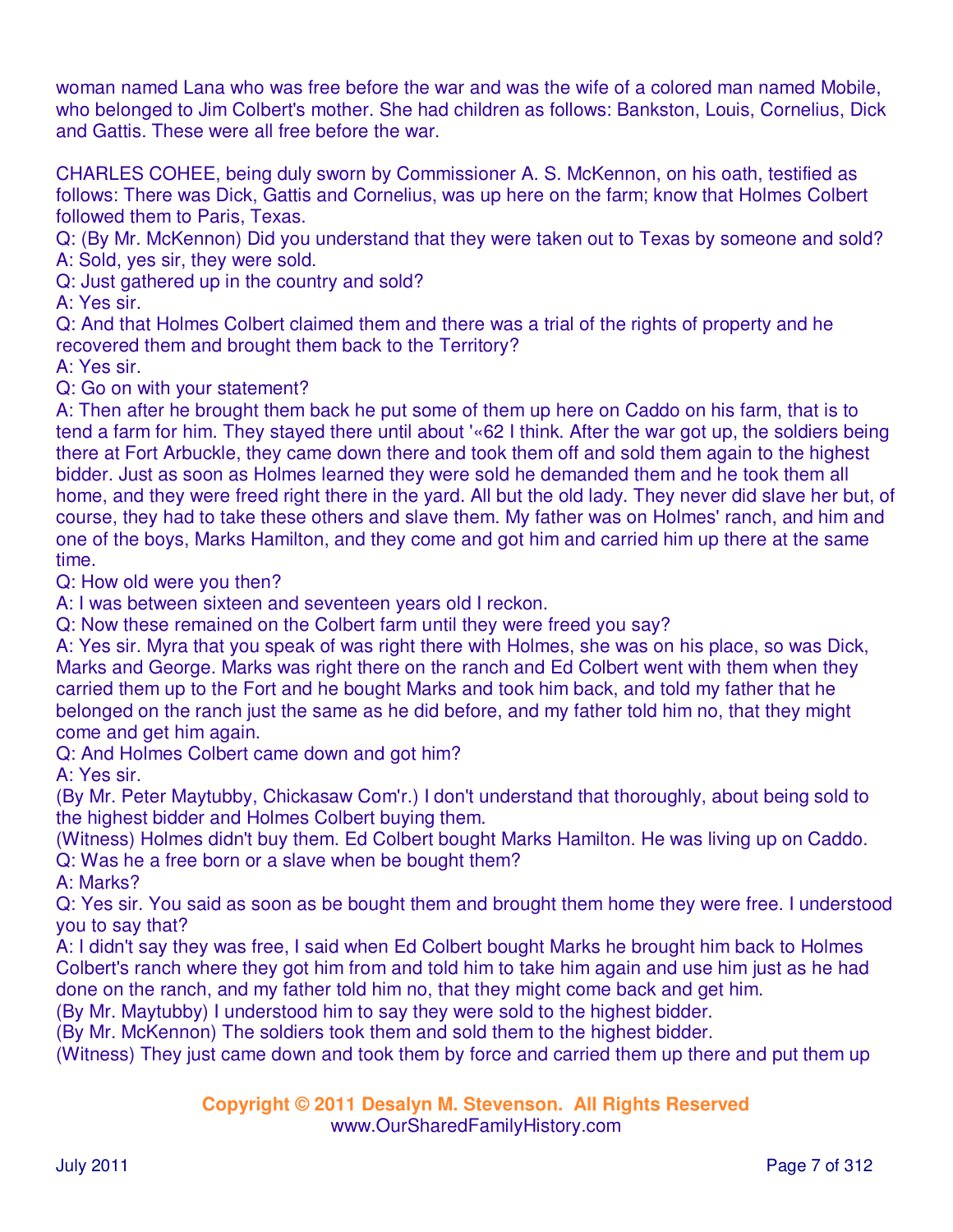and auctioned them off to the highest bidder.

(By Mr. Maytubby) I want to understand that, about putting them up and selling them. The colored people were kinder turned loose in my neighborhood and they bought them in to hold them in places. They were sold just like any other property, only to hold for their labor.

(By Mr. McKennon) But they were held in bondage. They were having to render involuntary services. (By Mr. Maytubby) They were in bondage but they were kinder reckless, just running over the country, and they would take them up just like you would take up a team, or something like that, and sold like a team or something like that.

Q: (By Mr. McKennon) You have stated it as you understand it?

A: They were put in bondage, there is no question about that.

WILLIAM L. BYRD, being recalled, testified as follows: The wives of these persons, the sons of Lana, above mentioned, belonged to Chickasaw Indians and were freed with the other people at the close of the war.

OVERTON LOVE, being duly sworn by Commissioner A. S. McKennon, on his oath testified as follows: The children of Lana, I understand were taken up and sold as freed people and that Holmes Colbert bought them and sent them up on the farm where Charles Cohee's father was living.

MRS. SALLIE L. CAMPBELL, being duly sworn by Commissioner A. S. McKennon, on her oath, testified as follows: I am a half sister to Holmes Colbert. These colored people were freed by the grand father of my brother Holmes Colbert and for that reason my brother was always trying to protect them, and I know that when I was a child they were put on the block and sold in the Chickasaw Nation and my brother Holmes Colbert bought them. He didn't, therefore, hold them as slaves, sometimes they were about him and at other times they were off. He finally put them on a ranch with Charley Cohee on Caddo Creek, where they remained until the close of the war. I was born in '52 and while a little girl I remember the one sale to which I have referred.

MRS. MARY RENNIE, being duly sworn by Commissioner A. S. McKennon, on her other testified as follows: I understand the facts to be just as stated by my sister, Mrs. Campbell.

MRS. LOUSIA PATTERSON, being duly sworn by Commissioner A. S. McKennon, on her other testified as follows: I am a sister to Holmes Colbert and during the war I was living at Arbuckle with Joseph Colbert, my father-in-law. Two of Lana's children, Louisa and Cornelius, were taken up and sold and Mr. Moncrief bought Louisa and she afterwards run away from him and went down on Red River to my brother's. I don't remember who bought the other one, he died on my place before the close of the war. Some of these people stayed there on the place with my brother, others did not all the while. I don't remember whether he held them as slaves or not, but I know that he was always protecting them.

MRS. MARY RENNIE, being recalled, says: I know that my brother Holmes Colbert went to Texas before the war and brought these negroes back with him. I know that they were free, and his grand father had requested that they remain free, and when I asked my mother why he went to Texas and brought them back she told me that he was just carrying out his grand father's request. He let them stay at his home and one of the women helped my mother a great deal, but when she wanted to she went away from home and returned when they wanted to."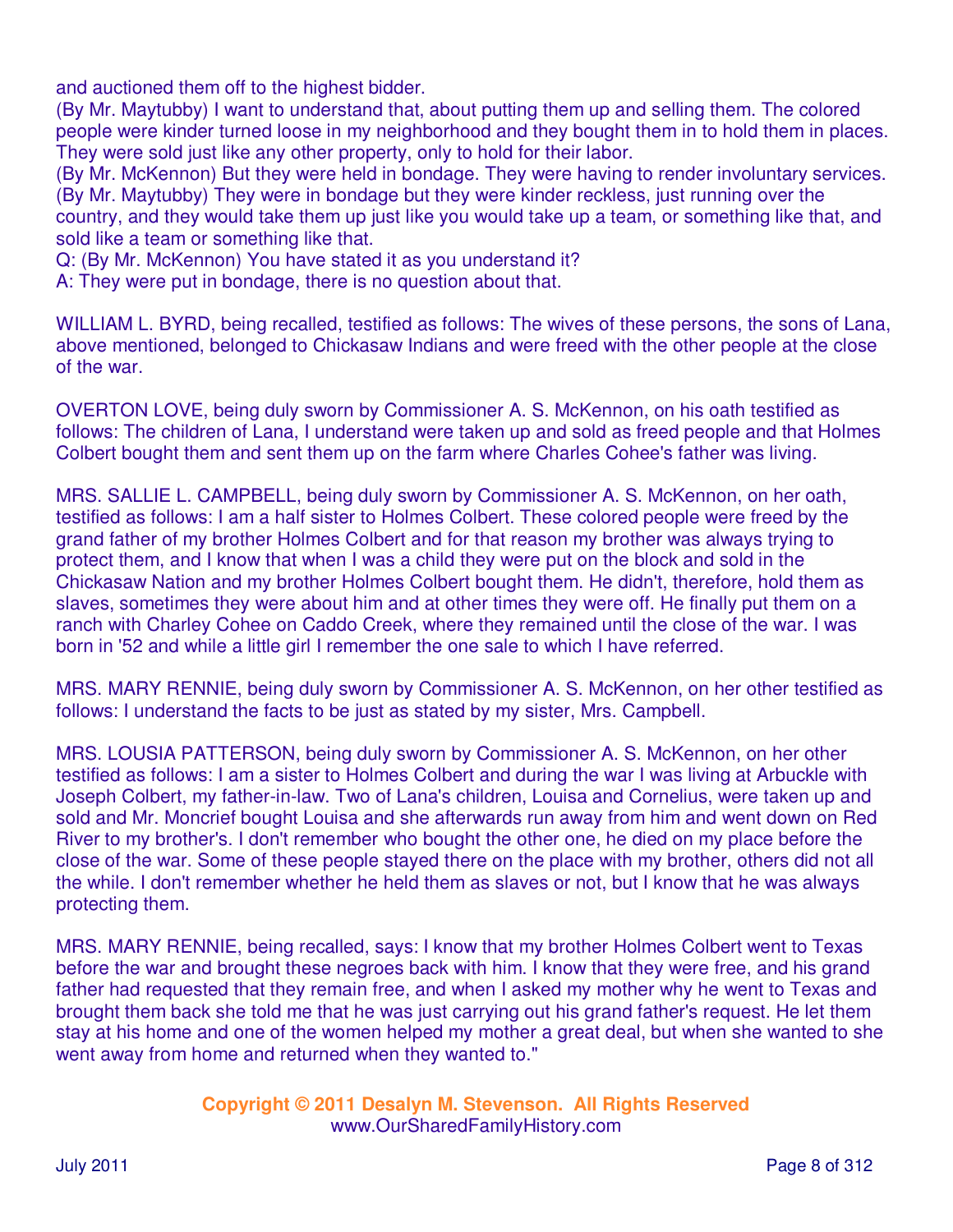[Marks and George, mentioned above, were the children of Lousia, daughter of Lana (Lanie) and Mobile. All of the people testifying, were either white or mixed blood, except for Charles COHEE, who was black]

They had the following children:

- i. Elsie STEVENSON (abt 1823-20 Dec 1900)
- ii. Louisa STEVENSON (-bef Aug 1896)
- iii. Gattis STEVENSON (-bef Aug 1896)
- iv. Bankston STEVENSON (-bef Aug 1896)
- v. Dick STEVENSON (abt 1829-)
- vi. Bob STEVENSON (-bef 1896)
- vii. Joe STEVENSON (abt 1829-)
- viii. Dinah STEVENSON (-bef 1896)
- ix. Cornelius STEVENSON (-bef 1896)
- x. Louis STEVENSON (-bef Aug 1896)
- xi. Sarah STEVENSON (-bef 1896)
- xii. Dudley STEVENSON (-bef Aug 1896)
- xiii. Elmira (Myra) STEVENSON (abt 1843-)
- xiv. Dave STEVENSON (abt 1857-)
- xv. Baby Infant STEVENSON (-died in infancy)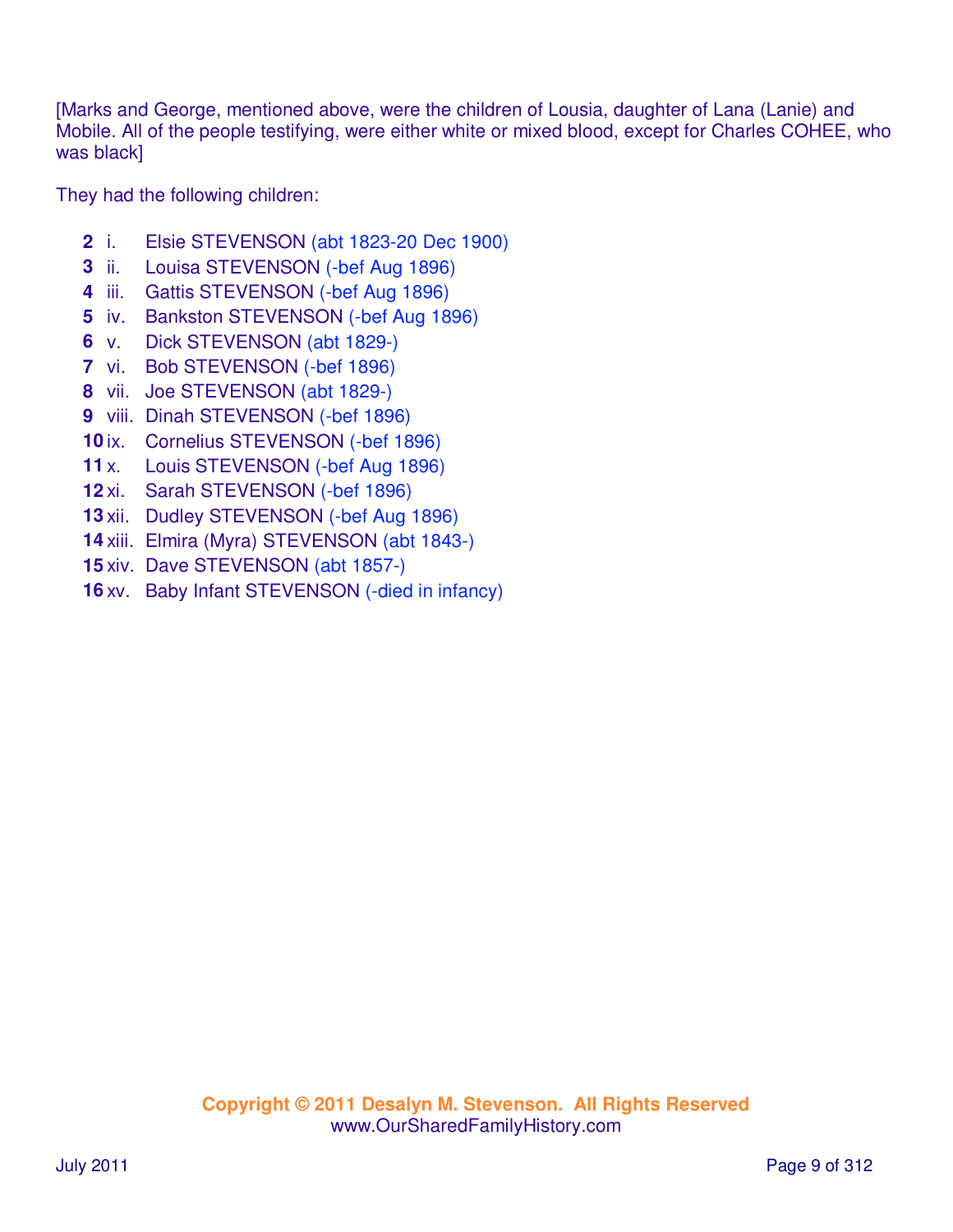# Family of **Mobile STEVENSON (1)** & Lanie (Lana) COLBERT

2. Elsie STEVENSON (Mobile<sup>1</sup>). Born abt 1823. Elsie died on 20 Dec 1900; she was 77. Dawes Roll: Choctaw Freedmen: Enrollment Card 59; Dismissed-Died Prior to Final Rolls. Owned by: Susie Colbert.

Elsie first married **Abner RICHARDSON**. Owned by: Sam Colbert.

They had one child:

**17** i. Mobile RICHARDSON (abt 1861-1 Oct 1900)

Elsie second married **? FARRIS**. Dawes Roll: US Citizen.

They had one child:

**18** i. Robert FARRIS (abt 1858-)

Elsie third married **Thos. JOSEY**.

They had one child:

**19** i. Amanda JOSEY (abt 1846-)

Elsie fourth married **? RUSSELL**.

They had one child:

**20** i. William RUSSELL (abt 1846-)

**3. Louisa STEVENSON** (Mobile<sup>1</sup>). Louisa died bef Aug 1896. Owned by: Holmes Colbert.

Louisa married **Peter HAMILTON**. Dawes Roll: U.S. Citizen.

They had the following children:

**21** i. George HAMILTON (abt 1851-)

```
Copyright © 2011 Desalyn M. Stevenson. All Rights Reserved 
 www.OurSharedFamilyHistory.com
```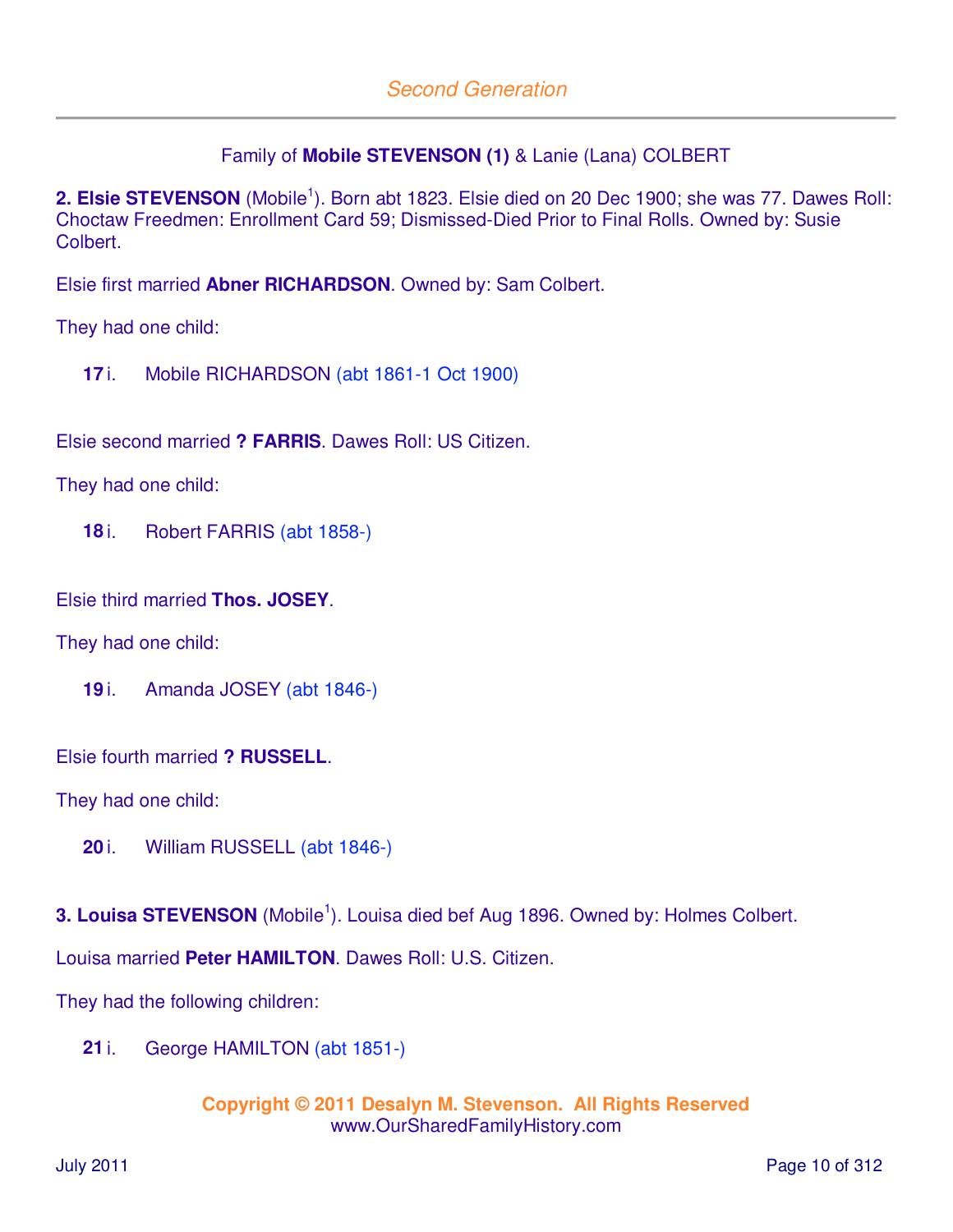- **22** ii. Marcus HAMILTON (abt 1853-)
- **23** iii. Ellen HAMILTON (abt 1853-)

# 4. Gattis STEVENSON (Mobile<sup>1</sup>). Gattis died bef Aug 1896.

Gattis married **Susan BROWN**, daughter of Isom WILLIAMS & Minka. Born abt 1833. Owned by: Sam Colbert. Dawes Roll: Chickasaw Freedmen: Enrollment Card 344, Roll Number 1400.

Application was made to the Commission of the Five Civilized Tribes on September 15, 1898 for Susan Brown. Residence: Pontotoc. Post Office:Purcell, I.T.

They had one child:

- **24** i. Albert STEVENSON (abt 1857-)
- 5. Bankston STEVENSON (Mobile<sup>1</sup>). Bankston died bef Aug 1896. Owned by: James Colbert.

Son of Lena (Lanie) Stevenson. Supported by oral family history and children of Banks are listed in the petition to transfer from Freedmen roll to Citizens by blood roll.,

Dead before 1898

Bankston married **Rachel**. Owned by: US Citizen.

Dead before 1898

They had the following children:

- **25** i. Ellis STEVENSON (abt 1868-)
- **26** ii. Billy STEVENSON (abt 1873-)
- **27** iii. Nelson STEVENSON (abt 1876-)
- **28** iv. Santa Anna STEVENSON (abt 1878-)
- **29** v. Rena STEVENSON (abt 1880-)
- **30** vi. Matilda STEVENSON (abt 1882-)
- **31** vii. Isabella STEVENSON (abt 1884-)
- **32** viii. Lucy STEVENSON (abt 1885-)

6. Dick STEVENSON (Mobile<sup>1</sup>). Born abt 1829 in Mississippi. Owned by: Holmes Colbert. Dawes Roll: Chickasaw Freedmen: Enrollment Card 429, Roll Number 1750.

Dawes Enrollment: Application was made to the Commission of the Five Civilized Tribes on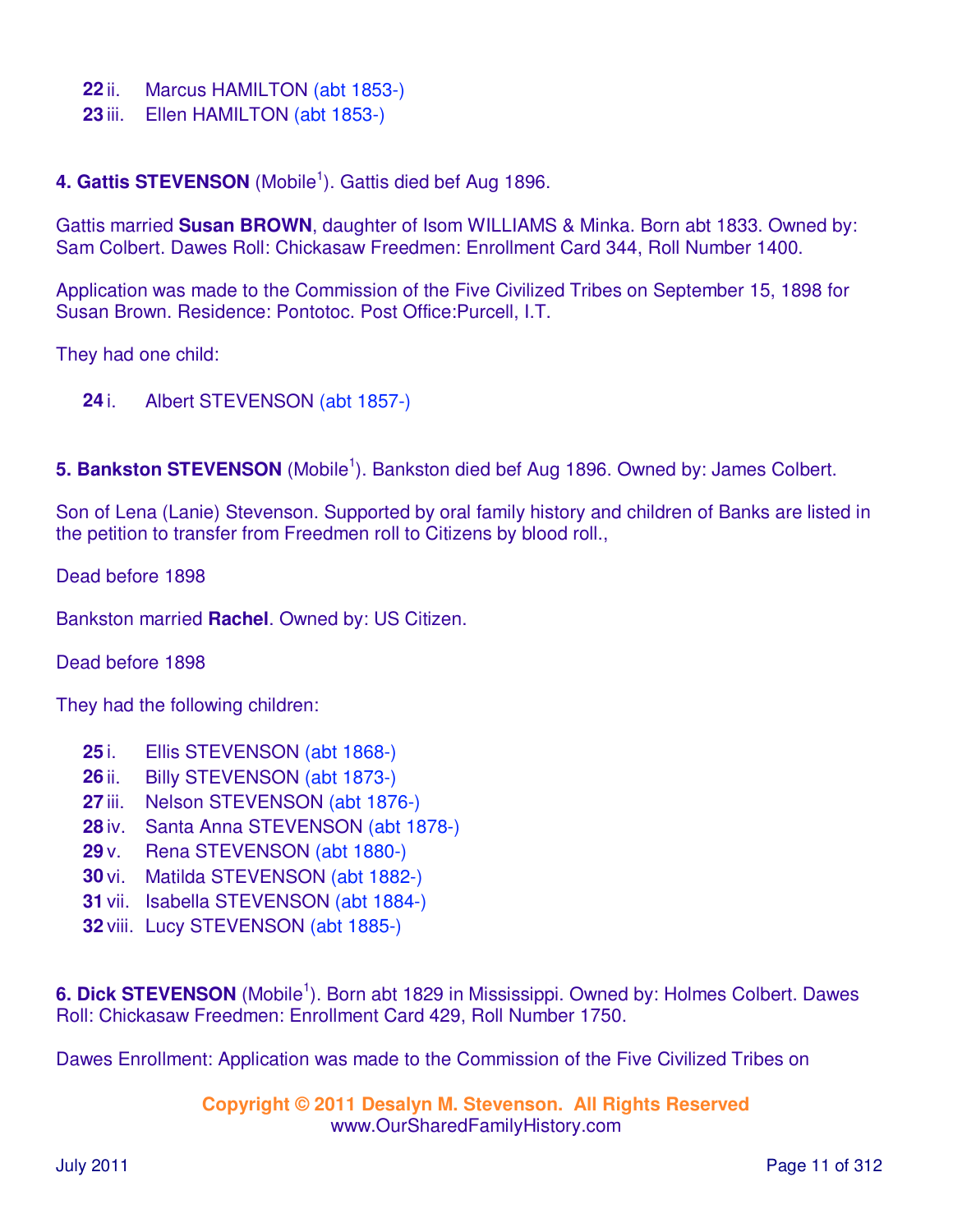September 16, 1898 for Dick Stevenson, Hannah Stevenson (wife), Edward Stevenson (son), Elizabeth Lamey (daughter), Dewey Lamey (grand son, son of Elizabeth) and Robert Lamey (grand son, son of Elizabeth). Residence: Pickens. Post Office: Hennepin, I. T.,

abt 1864 when Dick was 35, he married **Hannah**, daughter of Daniel & Kissandra COLBERT. Born abt 1846 in Mississippi. Owned by: Tennessee Bynum. Dawes Roll: Chickasaw Freedmen: Enrollment Card 429, Roll Number 1751.

Per 1900 Federal Census, Hannah had 12 children, 5 of these children are living.

They had the following children:

- **33** i. Robert STEVENSON (abt 1860/abt 1867-)
- **34** ii. Lucy STEVENSON (abt 1868-)
- **35** iii. Peter STEVENSON (abt 1874-)
- **36** iv. Edward STEVENSON (abt 1879-)
- **37** v. Elizabeth STEVENSON (abt 1878-)
- **38** vi. Alfred STEVENSON
- **39** vii. Willie STEVENSON

7. Bob STEVENSON (Mobile<sup>1</sup>). Bob died bef 1896.

Bob married **Susan SHELL**, daughter of Monroe SHELL (-bef 1898) & Malinda. Born abt 1842. Owned by: Sally Alberson. Dawes Roll: Chickasaw Freedmen: Enrollment Card 198, Roll Number 760.

They had the following children:

- **40** i. Rufus STEVENSON (abt 1886-)
- **41** ii. Bill COLBERT

8. Joe STEVENSON (Mobile<sup>1</sup>). Born abt 1829. Owned by: James Colbert. Dawes Roll: Choctaw Freedmen: Enrollment Card 60; Roll Number 2485.

Dawes Enrollment: Application was made to the Commission of the Five Civilized Tribes on September 16, 1898 forJoe Stevenson. Residence: Chickasaw Nation. Post Office: Katy, I.T.

Joe married **Adeline**. Owned by: Susan Burks.

They had the following children:

**42** i. Nancy STEVENSON (abt 1873-)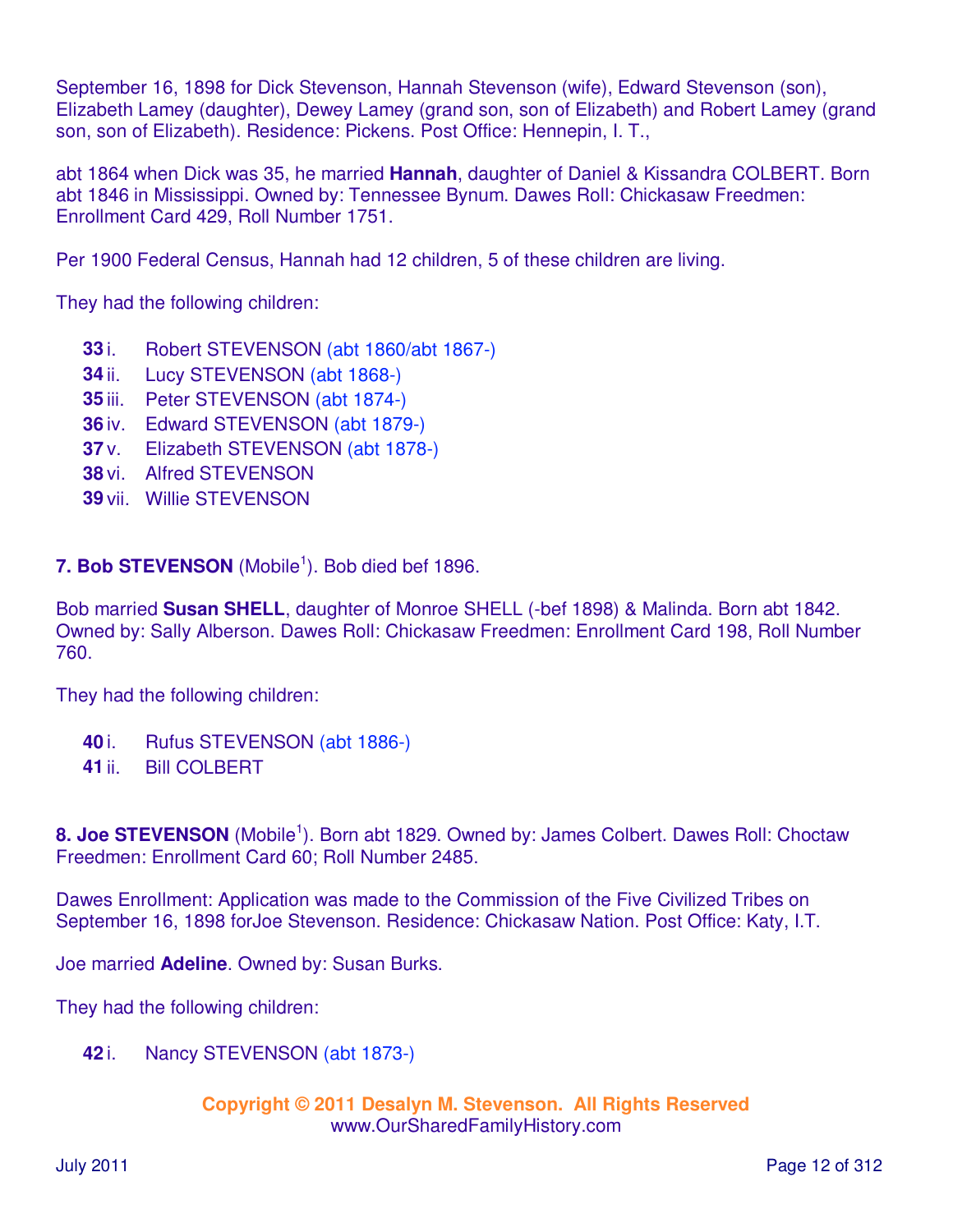- **43** ii. Elijah STEVENSON (abt 1876-)
- **44** iii. Amos STEVENSON (abt 1880-)
- **45** iv. Riley STEVENSON (abt 1883-)
- **46** v. Jackson STEVENSON (abt 1885-)

9. Dinah STEVENSON (Mobile<sup>1</sup>). Dinah died bef 1896. Owned by: James Colbert.

Dinah first married **Elwood COLLY**. Dawes Roll: U.S. Citizen.

They had the following children:

- **47** i. Oliver COLLY (abt 1876-)
- **48** ii. Lany COLLY (abt 1880-)

Dinah second married **William SHIELDS**. William died bef 1898. Owned by: William McCoy.

They had one child:

**49** i. Mary SHIELDS (abt 1862-)

Dinah third married **Tom COLBERT**. Owned by: Susie Colbert.

They had one child:

**50** i. Winchester COLBERT (abt 1868-)

Dinah fourth married **Charley WILLIAMS**. Owned by: Elsie Harris.

They had one child:

**51** i. John E. WILLIAMS (abt 1873-)

10. Cornelius STEVENSON (Mobile<sup>1</sup>). Cornelius died bef 1896. Owned by: Susie Colbert.

Cornelius married **Viny WILLIAMS**. Owned by: Susie Colbert.

They had one child: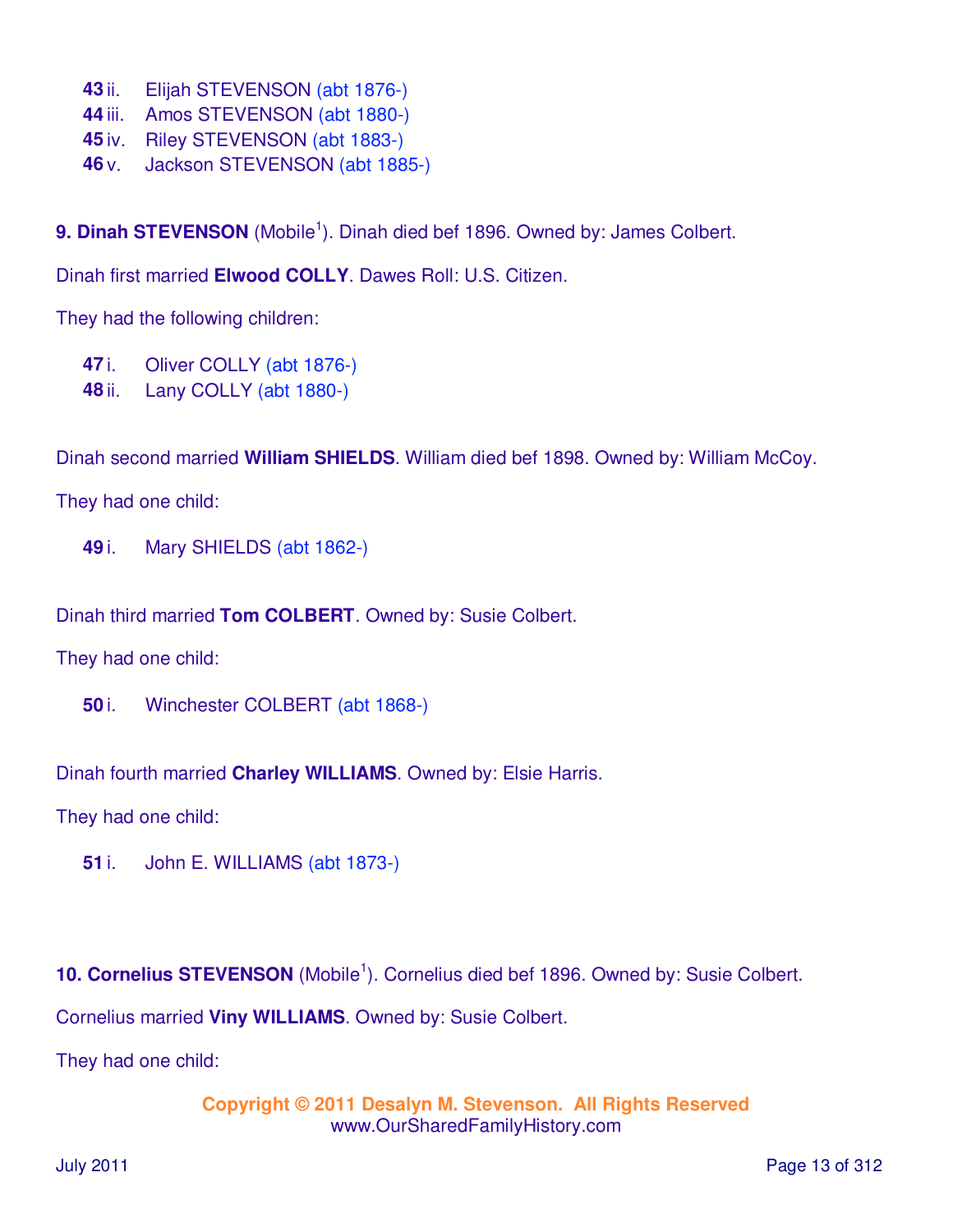### **52** i. Ben STEVENSON (abt 1855-)

11. Louis STEVENSON (Mobile<sup>1</sup>). Born in Indian Territory, OK. Louis died bef Aug 1896. Owned by: Thomas Pitchlyn.

Son of Lena (Lanie) Stevenson. Supported by oral family history and children of Louis are listed in the petition to transfer from Freedmen roll to Citizens by blood roll.,

Louis married **Ruthie**. Born in Indian Territory, OK. Ruthie died bef 1898. Owned by: Thomas Pitchlynn.

They had the following children:

- **53** i. Celia STEVENSON (abt 1862-)
- **54** ii. Standwatie STEVENSON (abt 1866-)
- **55** iii. Mary STEVENSON (abt 1871-)
- **56** iv. Lila STEVENSON (abt 1875-)
- **57** v. Abraham STEVENSON (abt 1878-)
- **58** vi. Silas STEVENSON (abt 1880-)
- **59** vii. Lillie STEVENSON (abt 1883-)

12. Sarah STEVENSON (Mobile<sup>1</sup>). Sarah died bef 1896. Owned by: Caroline Colbert.

Sarah married **Ned ROBERTS**, son of Stepney ROBERTS (-bef 1898) & Rhoda (-bef 1898). Born abt 1833. Owned by: Susie Colbert. Dawes Roll: Choctaw Freedmen: Enrollment Card 102, Roll Number 2594.

Dawes Enrollment: Application was made to the Commission of the Five Civilized Tribes on September 20, 1898 forNed Roberts. Residence: Chickasaw Nation Post Office: Berwin, Indian **Territory** 

They had the following children:

- **60** i. Jack ROBERTS (abt 1860-)
- **61** ii. Edmund ROBERTS (abt 1863-)
- **62** iii. Eli ROBERTS (abt 1867-)
- **63** iv. Laura ROBERTS (abt 1874-)

13. Dudley STEVENSON (Mobile<sup>1</sup>). Dudley died bef Aug 1896. Owned by: Holmes Colbert.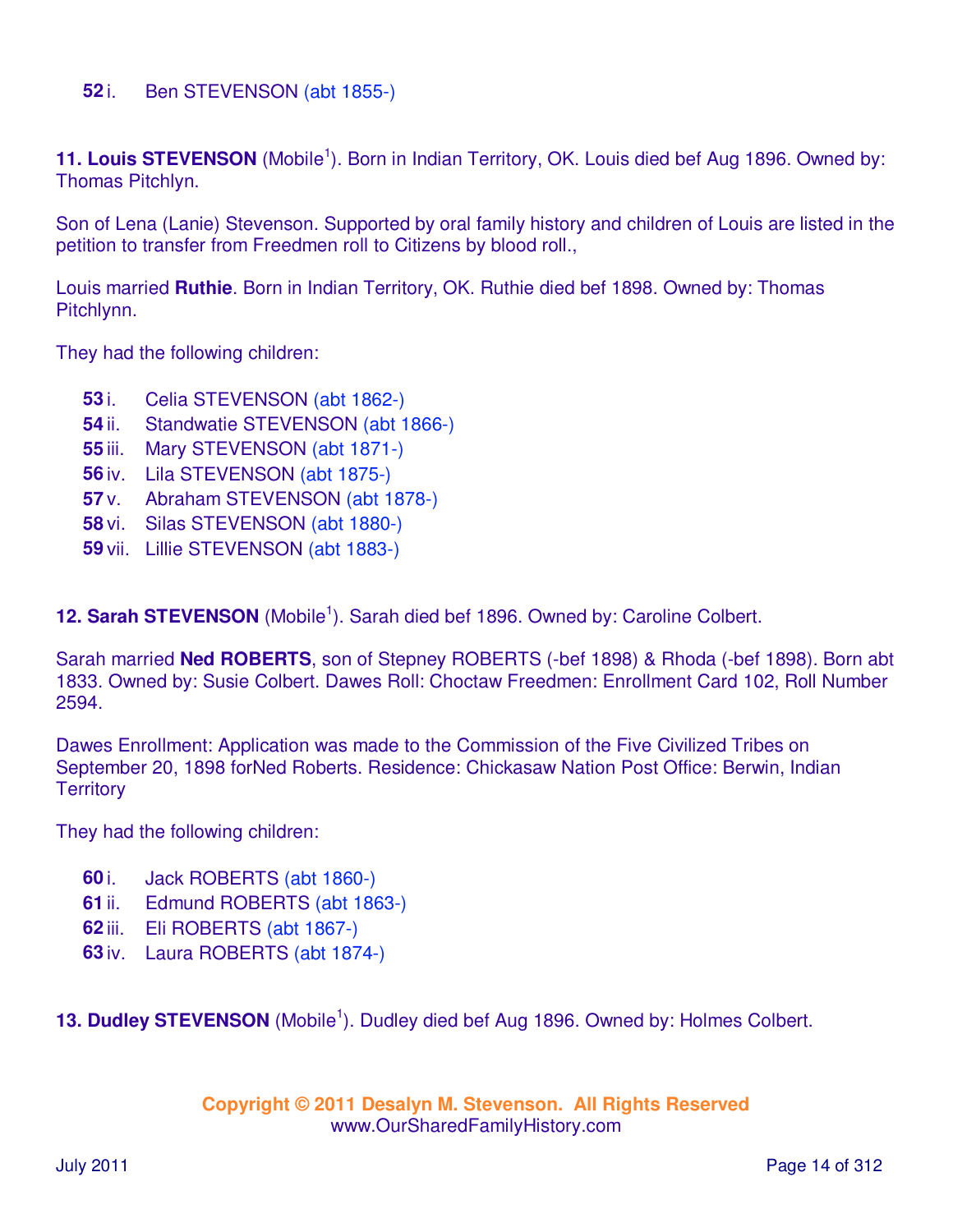Son of Lena (Lanie) Stevenson. Supported by oral family history and children of Dudley are listed in the petition to transfer from Freedmen roll to Citizens by blood roll.

Dudley married **Georgia Ann JAMES**, daughter of Caesar JAMES (-bef 1899) & Leah (-bef 1899). Born abt 1854. Dawes Roll: Chickasaw Freedmen: Enrollment Card 422, Roll Number 1712; Enrolled As Georgia Ann Stevenson. Owned by: David Burney. Land Allotment: NW SE 18-1N-1W Indian Base And Meridian (Oklahoma) 40 Acres; Received As Georgia Ann Stevenson.

Dawes Enrollment: Application was made to the Commission of the Five Civilized Tribes on September 15, 1898 for Georgia Ann Stevenson, Benjamian Stevenson (son), Robin Stevenson (son), Levy Stevenson (son), Carrie Butler (daughter), Malsy Stevenson (daughter), Ida Stevenson (daughter). Residence: Pickens. Post Office: Katie, I.T. The application was later amended to include Maulsy Butler (grand daughter)

Dawes Enrollment: "In the matter of the application of Georgia Ann Stevenson and others for enrollment as Chickasaw Freedmen.

Georgia Ann Stevenson being sworn by Commissioner A. S. McKennon says: I am 44 years old. I belonged to David Burney. My husband is dead. My children are: Thomas Stevenson, 26. His wife Alice, 27, is the daughter of Viney Stevenson, who belonged to Harriet Eastman a Chickasaw. She has one child: Gus Grant, 10. Her other children are: Amy Stevenson, 3, and Dud, 1. My next child is: Lisha, 24, wife of Israel Munn, 26. His mother Celia belonged to Tom Pytchlynn, a

Choctaw. She has no children.

My other childre are: Benjiman, 22; Robin, 19; Levy, 17; Carrie, 15; Malsy, 13 and Ida, 8.

Paul's Valley Sept. 15, 1898 Georgia Ann Stevenson Benjiman Stevenson Roblin Stevenson Levy Stevenson Carrie Stevenson Malsy Stevenson Ida Stevenson enrolled."

They had the following children:

- **64** i. Thomas STEVENSON (2 Aug 1867-25 Jun 1967)
- **65** ii. Lisha (Carnelia) STEVENSON (abt 1874-)
- **66** iii. Benjiman (Benjamin) STEVENSON Sr. (abt 1876-)
- **67** iv. Robin STEVENSON (abt 1879-)
- **68** v. Levy STEVENSON (abt 1881-)
- **69** vi. Carrie STEVENSON (abt 1883-)
- **70** vii. Malsy STEVENSON (abt 1885-)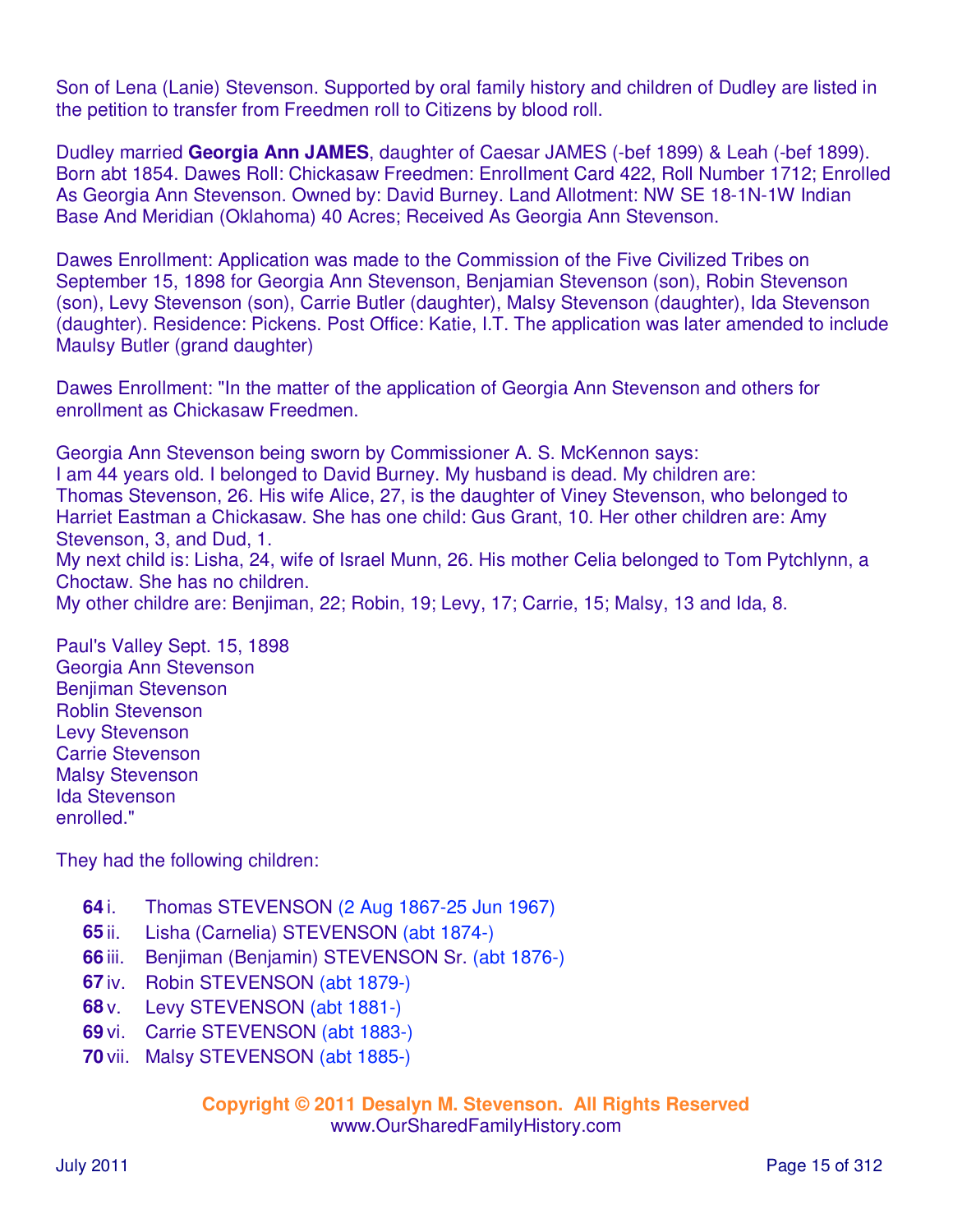#### **71** viii. Ida STEVENSON (abt 1890-)

14. Elmira (Myra) STEVENSON (Mobile<sup>1</sup>). Born abt 1843. Dawes Roll: Chickasaw Freedmen: Enrollment Card 430, Roll Number 1755; Enrolled As Elmira Bruner. Owned by: Holmes Colbert.

Dawes Enrollment: Application was made to the Commission of the Five Civilized Tribes on September 16, 1898 for Elmira Bruner and Lany Colly (niece). Residence: Pickens. Post Office: Katie, I. T

In the matter of the application of Elmira Bruner and others for enrollment as Chickasaw Freddmen. Elmira Bruner being sworn by Commissioner A. S. McKennon says: I am 55 years old. I have no husband. I belonged to Holmes Colbert and was freed under him. I am a sister of Dick Stevenson. I have one Child: Rose Bruner, 38, wiffe of Jophn Bruner. He is a Seminole. She has children: Legus, 21; Rachel, 16; Columbus, 13; Cephus, 11; Joe, 6 and Williams, 1. I have with me a child of my deceased sister Dina Elwood: Lany Colly, 18. Elmira Bruner, Lany Colly enrolled"

Was midwife to Stella Williams during the birth of Stella's son, Clay Williams who was born 25 September 1905.

Elmira's daughter Rose, had children with John Bruner. On Chickasaw Freedmen card 431 (and other documents), Elmira is listed as Elmira Bruner. Possibly she took the surname of her daughter's family

Elmira (Myra) married **Wesley COLBERT**. Owned by: Susie Colbert.

They had one child:

**72** i. Rose COLBERT (abt 1860-)

15. Dave STEVENSON (Mobile<sup>1</sup>). Born abt 1857. Owned by: Susie Colbert. Dawes Roll: Choctaw Freedmen: Enrollment Card 58, Roll Number 2484.

"In the mater of the application of Viney Stevenson and others for enrollment as Chickasaw Freedmen.

Dave Stevenson being sworn by Commissioner A. S. McKennon Says:

I am 41 years old. I belonged to Susie Colbert, a Choctaw.

My wife, Viney, 45, belonged to Harriet Eastman a Chickasaw. Her children are: Alice, wife of Tom Stevenson, enrolled.

Laira, wife of Mobile Richardson. They have children: Amanda,3; Robert, 2 and Elmira, 2. her other children are: David Plummer, 25, Estella Stevenson, 19; Florat Stevenson, 17; Lorata Stevenson, 15; Samuel Stevenson, 13; Fleetwood Stevenson, 10; and Simpson Stevenson, 8.

Viney Stevenson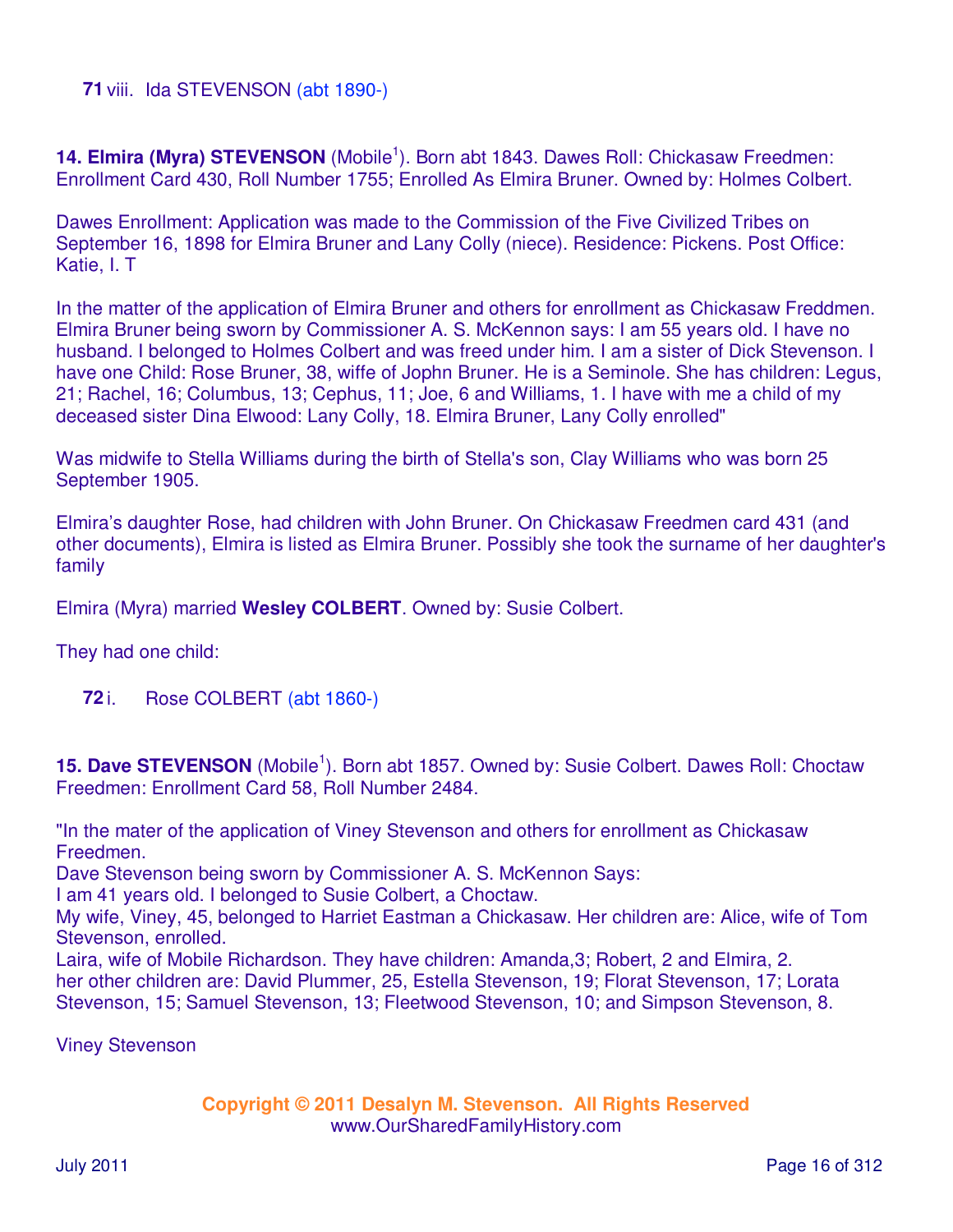David Plummer Estella Stevenson Flora Stevenson Lorata Stevenson Samuel Stevenson Fleetwood Stevenson Simpson Stevenson enrolled."

Dave married **Viney CARR**, daughter of Monroe CARR & Amy EASTMAN. Born abt 1853. Owned by: Harriet Eastman. Dawes Roll: Chickasaw Freedmen: Enrollment Card 432, Roll Number 1764.

They had the following children:

- **73** i. Estella STEVENSON (abt 1879-)
- **74** ii. Flora STEVENSON (abt 1881-)
- **75** iii. Loradeo STEVENSON (abt 1883-)
- **76** iv. Samuel STEVENSON Sr. (27 Sep 1878-7 Jan 1976)
- **77** v. Fleetwood STEVENSON (abt 1888-)
- **78** vi. Simpson STEVENSON (abt 1890-)

# 16. Baby Infant STEVENSON (Mobile<sup>1</sup>). Baby Infant died.

## Third Generation

# Family of **Elsie STEVENSON (2)** & Abner RICHARDSON

17. Mobile RICHARDSON (Elsie STEVENSON<sup>2</sup>, Mobile<sup>1</sup>). Born abt 1861. Mobile died on 1 Oct 1900; he was 39. Dawes Roll: Choctaw Freedmen: Enrollment Card 59; Dismissed-Died Prior to Final Rolls. Owned by: Susie Colbert.

Mobile married **Laura PLUMMER**, daughter of David PLUMMER Sr. & Viney CARR (abt 1853-). Born abt 1870. Dawes Roll: Chickasaw Freedmen: Enrollment Card 433, Roll Number 1773.

Application was made to the Commission of the Five Civilized Tribes on September 16, 1898 for Laura Richardson, Amanda Richardson (duaghter), Robert Richardson (son), Elmira Richardson (daughter) and Vina Richardson (daughter). Residence: Pickens. Post Office: Katie, I.T.

They had the following children:

- **79** i. Amanda RICHARDSON (abt 1895-)
- **80** ii. Robert RICHARDSON (abt 1897-)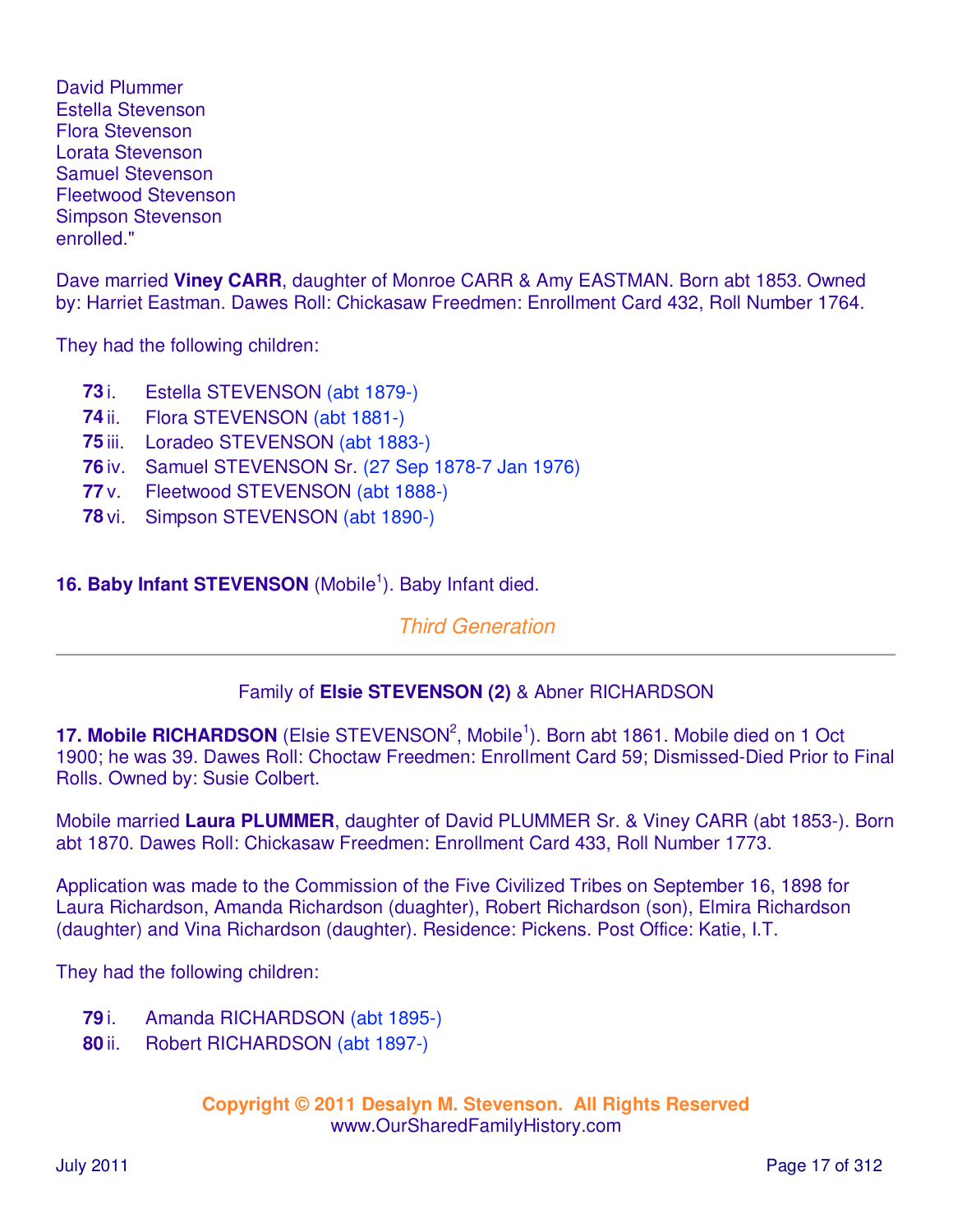#### **81** iii. Elmira RICHARDSON (abt 1898-)

**82** iv. Vina RICHARDSON (23 Jul 1899-10 Sep 1900)

#### Family of **Elsie STEVENSON (2)** & ? FARRIS

18. Robert FARRIS (Elsie STEVENSON<sup>2</sup>, Mobile<sup>1</sup>). Born abt 1858. Dawes Roll: Choctaw Freedmen: Enrollment Card 73; Roll Number 2512. Owned by: James Colbert.

Application was made to the Commission of the Five Civilized Tribes on September 16, 1898 for Robert Farris, Jennie (wife), Cora Stevenson (daughter), Henry Farris (son), William Farris (son), O'Neil Farris (son), Manuel Farris (son), Virginia Farris (daugther), Bela Farris (daughter), Mary Farris (duaghter), Mary Farris (daughter), Henderson Stevenson (grand son) Residence: Chickasaw Nation. Post Office: Brady, I.T.

Robert married **Jennie BUTLER**, daughter of Andy BUTLER & Celia (Sealy) BRUNER. Born abt 1868. Dawes Roll: Choctaw Freedmen: Enrollment Card 73; Roll Number 2513.

They had the following children:

- **83** i. Cora FARRIS (abt 1882-)
- **84** ii. Henry FARRIS (abt 1884-)
- **85** iii. William FARRIS (abt 1887-)
- **86** iv. O'Neil FARRIS (abt 1889-)
- **87** v. Manuel FARRIS (abt 1891-)
- **88** vi. Virgina FARRIS (abt 1894-)
- **89** vii. Bela FARRIS (abt 1897-)
- **90** viii. Mary FARRIS (9 Feb 1900-)
- **91** ix. Howdy FARRIS (8 Feb 1905-)

#### Family of **Elsie STEVENSON (2)** & Thos. JOSEY

19. Amanda JOSEY (Elsie STEVENSON<sup>2</sup>, Mobile<sup>1</sup>). Born abt 1846. Dawes Roll: Choctaw Freedmen: Enrollment Card 52, Roll Number 2466. Enrolled as Amanda James. Owned by: Susie Colbert.

abt 1878 when Amanda was 32, she first married **Calvin JAMES**, son of Voyage JAMES (-bef 1896) & Edie (abt 1828-20 Jun 1900). Born abt 1854. Dawes Roll: Choctaw Freedmen: Enrollment Card 52, Roll Number 2465. Owned by: Sam Colbert.

Application was made to the Commission of the Five Civilized Tribes on September 16, 1898 for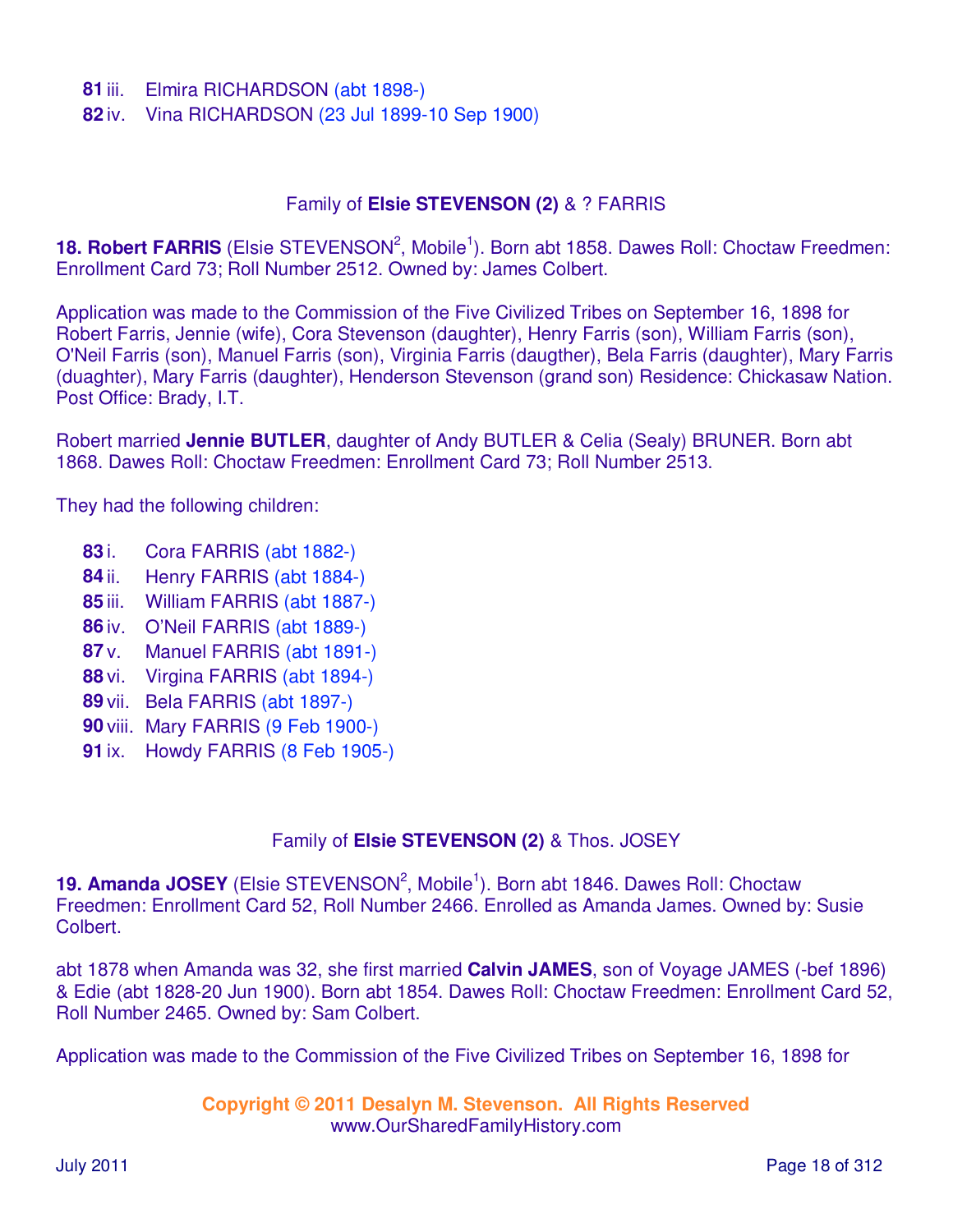Calvin James, Amanda James (wife), Thomas James (son), Flory James (daughter), Silvia Alexander(grand daughter) and Cary Franklin (grandson). Residence: Chickasaw Nation. Post Office: Hennepin, I.T.

Calvin James (head), Mandy (wife), Thomas (son), Flora (son), Maggie Hoppy (step daughter), Bertha Hoppy (grand daughter), Claud Hoppy (grand son), Lee A. Hoppy (grand son), and Cary Franklin (grand son), Sylva Alexander (grand daughter), Eda James (mother), Ranie Oliver (nephew) are listed on the 1900 Federal Census, Indian Territory, T-623, Roll #1849, Vol. 9, E.D. 161, Sheet 11, Line 92-100 and Sheet 12, Line 1-3.

They had the following children:

- **92** i. Lizzie JAMES (-bef 1898)
- **93** ii. Thomas JAMES (abt 1877-)
- **94** iii. Flory (Flora) JAMES (abt 1880-)

Amanda second married **Louis HOPPY**. Louis died bef 1898. Dawes Roll: U.S. Citizen.

They had the following children:

- **95** i. Louisa HOPPY (abt 1870-21 Apr 1900)
- **96** ii. Maggie HOPPY (Mar 1884/1872-)

# Family of **Elsie STEVENSON (2)** & ? RUSSELL

20. William RUSSELL (Elsie STEVENSON<sup>2</sup>, Mobile<sup>1</sup>). Born abt 1846 in Indian Territory, OK. Dawes Roll: Choctaw Freedmen: Enrollment Card 50, Roll Number 2554. Owned by: James Colbert.

Application was made to the Commission of the Five Civilized Tribes on September 16, 1898 for William Russsell, Malinda Russell (wife), Palesa Franklin (daughter), Voyage Russell (son), Carrie Russell (daughter), William Russell Jr. (son), Lewis Russell (son), Ephram Frankliln (grand son), Effie Franklin (grand daughter), Velma Russell (grand daugheter). Residence: Chickasaw Naion. Post Office: Brady, I.T.

Williams Russell (head), malinda (wife), Carrie (daughter), Williams (son) and Louis (son) were listed on the 1900 Federal Census, Indian Territory, T-623, Roll #1849, Vol. 9, E.D. 161, Sheet 12 Line 27- 31.

abt 1867 when William was 21, he married **Linda (Malinda) JAMES**, daughter of Voyage JAMES ( bef 1896) & Edie (abt 1828-20 Jun 1900). Born abt 1844 in Indian Territory, OK.

They had the following children: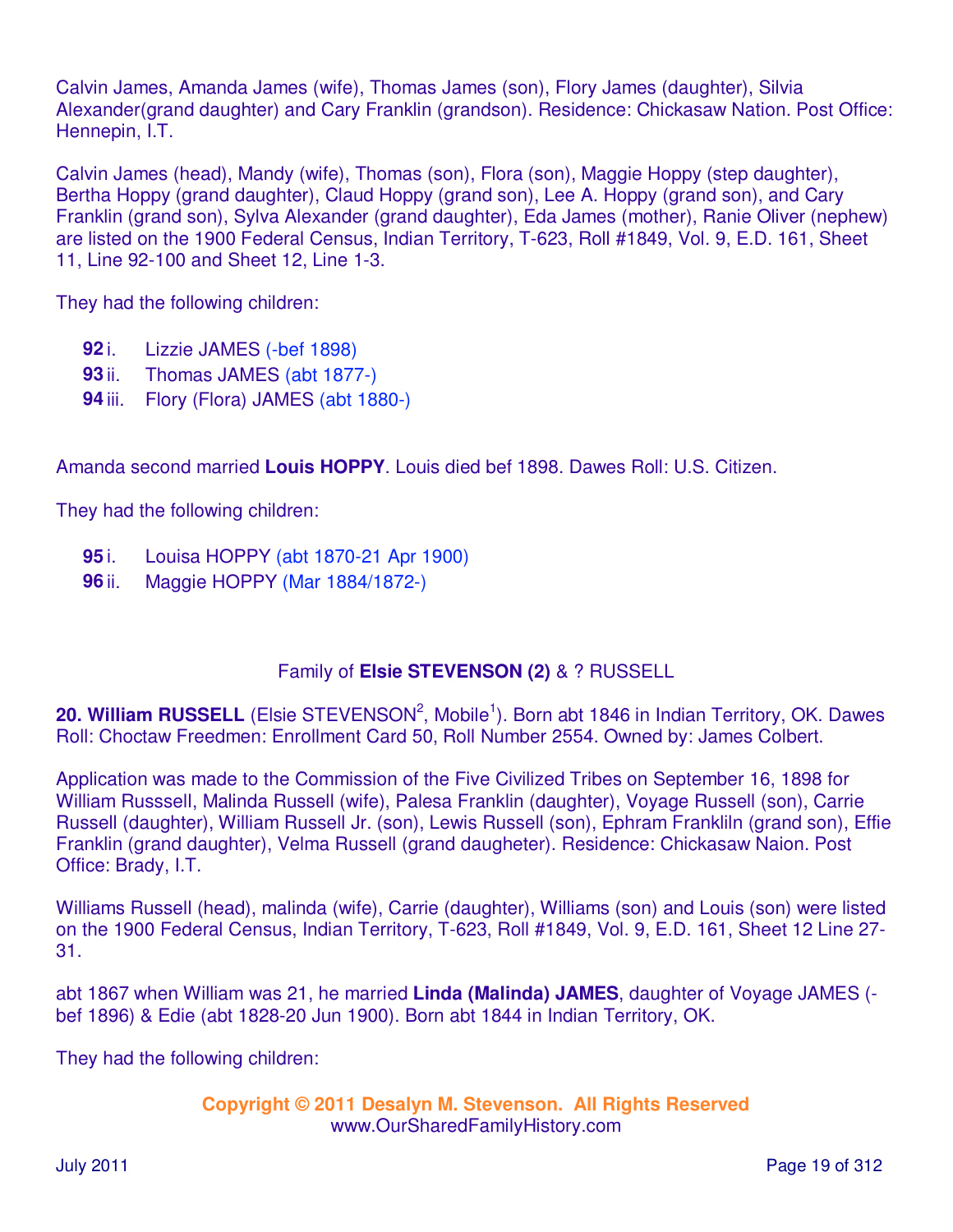- **97** i. Belle RUSSELL (Aug 1879-)
- **98** ii. Frank RUSSELL (abt 1867-)
- **99** iii. Palesa RUSSELL
- **100** iv. Voyage RUSSELL (Aug 1876-)
- **101** v. Gat RUSSELL (abt 1877-)
- **102** vi. Carrie RUSSELL (Oct 1881-)
- **103** vii. William RUSSELL Jr. (Apr 1884-)
- **104** viii. Lewis RUSSELL (Mar 1887-)

#### Family of **Louisa STEVENSON (3)** & Peter HAMILTON

21. George HAMILTON (Louisa STEVENSON<sup>2</sup>, Mobile<sup>1</sup>). Born abt 1851. Dawes Roll: Chickasaw Freedmen: Enrollment Card 439, Roll Number 1792. Owned by: Holmes Colbert.

Application was made to the Commission of the Five Civilized Tribes on September 16, 1898 for George Hamilton and Ellen Hamilton (daughter). Residence: Pickens. Post Office: Katie, I. T.

George married **Emily EASTMAN**. Emily died bef 1898. Owned by: Harriett Eastman.

They had one child:

**105** i. Ellen HAMILTON (abt 1882-)

22. Marcus HAMILTON (Louisa STEVENSON<sup>2</sup>, Mobile<sup>1</sup>). Born abt 1853. Dawes Roll: Chickasaw Freedmen: Enrollment Card 201, Roll Number 776. Owned by: Holmes Colbert.

Application was made to the Commission of the Five Civilized Tribes on September 12, 1898 for Marcus Hamilton, Barbary Hamilton, Laura Hamilton, Arthur Hamilton, DeWitt Hamilton, Charley Hamilton, Alice Hamilton, Gertis Newberry (grand daughter), Dave Stepehnson (grand son). Residence: Pickens. Post Office: Elmore, I.T.

Marcus married **Barbary GRANT**, daughter of Tom GRANT & Sarah. Born abt 1858. Barbary died in Mar 1900; she was 42. Dawes Roll: Chickasaw Freedmen: Enrollment Card 201, Roll Number 777. Died prior to September 25, 1902. Owned by: Jane Grant.

They had the following children:

- **106** i. Willie HAMILTON (abt 1876-)
- **107** ii. Alice HAMILTON (abt 1879-)
- **108** iii. Liddy (Lydia) HAMILTON (abt 1881-)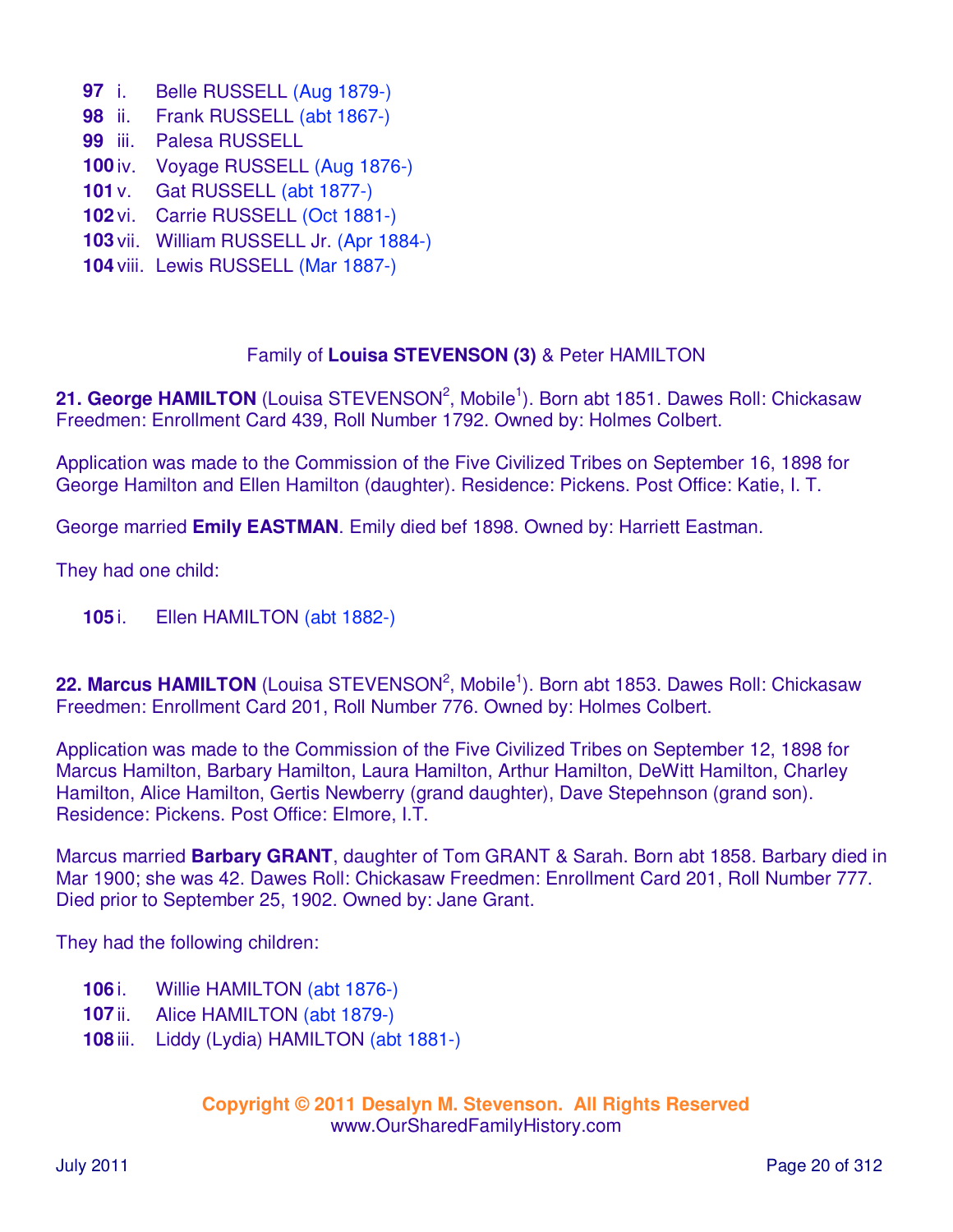- **109** iv. Laura HAMILTON (abt 1885-) **110** v. Arthur HAMILTON (abt 1888-)
- **111** vi. DeWitt HAMILTON (abt 1895-)
- **112** vii. Charley HAMILTON (abt 1898-)
- **113** viii. Mollie HAMILTON

23. Ellen HAMILTON (Louisa STEVENSON<sup>2</sup>, Mobile<sup>1</sup>). Born abt 1853. Dawes Roll: Chickasaw Freedmen: Enrollment Card 438, Roll Number 1785; Enrolled As Ellen Williams. Owned by: Holmes Colbert.

Dawes Enrollment: Application was made to the Commission of the Five Civilized Tribes on September 16, 1898 for Ellen Williams, Ebenezer Williams (son), Paulina Franklin (daughter), Henrietta Williams (daughter), Mattie Williams, (daughter), Irene Williams (daughter), Ellen Franklin (grand daughter), Joe Williams (husband). Residence: Pickens. Post Office: Katie, I.T.,

Ellen married **Joe WILLIAMS**, son of Joe KEMP (bef 1898-) & Malinda. Born abt 1846. Dawes Roll: Chickasaw Freedmen: Enrollment Card 438, Roll Number 4479. Owned by: Patsy Kemp.

Transferred from Chickasaw Freedmen card D#98

Took surname Williams from his step-father per 19 -D-98

They had the following children:

- **114** i. Wilton WILLIAMS (abt 1872-)
- **115** ii. Ebenezer WILLIAMS (abt 1876-)
- **116** iii. Amy WILLIAMS (abt 1878-)
- **117** iv. Paulina WILLIAMS (abt 1881-)
- **118** v. Henrietta WILLIAMS (abt 1883-)
- **119** vi. Mattie WILLIAMS (abt 1887-)
- **120** vii. Irene WILLIAMS (abt 1892-)

# Family of **Gattis STEVENSON (4)** & Susan BROWN

24. Albert STEVENSON (Gattis<sup>2</sup>, Mobile<sup>1</sup>). Born abt 1857. Owned by: Sam Colbert. Dawes Roll: Chickasaw Freedmen: Enrollment Card 345, Roll Number 401.

Application was made to the Commission of the Five Civilized Tribes on September 15, 1898 for Albert Stevenson, Ida Stevenson (daughter), Carrie Stevenson (daughter), Dewey Humby (grand son) . Residence: Pontotoc. Post Office: Center, I.T.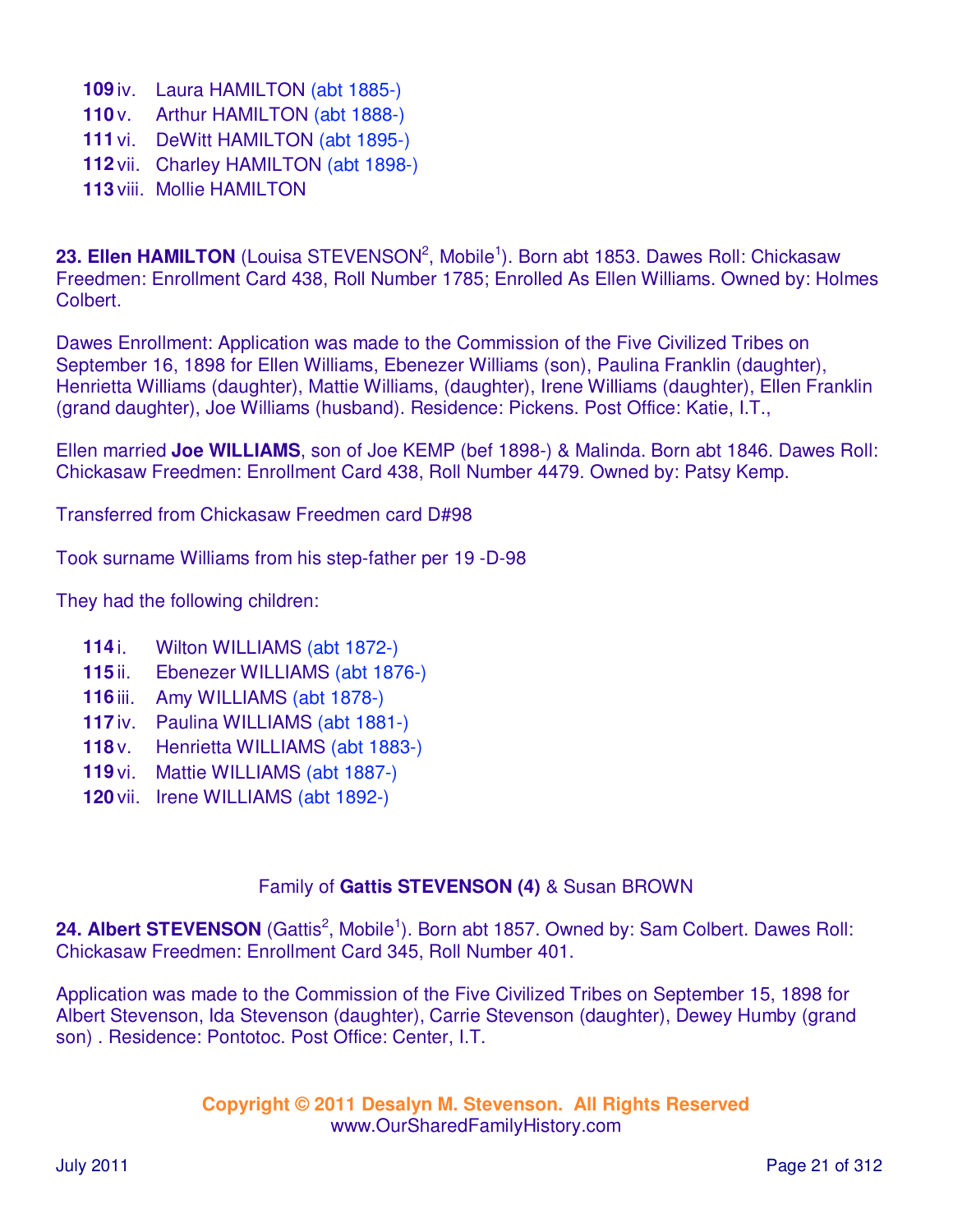#### Albert married **Nettie**.

They had the following children:

- **121** i. Ida STEVENSON (abt 1880-)
- **122** ii. Carrie STEVENSON (abt 1882-)

#### Family of **Bankston STEVENSON (5)** & Rachel

25. Ellis STEVENSON (Bankston<sup>2</sup>, Mobile<sup>1</sup>). Born abt 1868. Dawes Roll: Choctaw Freedmen: Enrollment Card 62, Roll Number 2487.

Application was made to the Commission of the Five Civilized Tribes on September 16, 1989 for Ellis Stevenson, Nelson Stevenson (brother), Santa Anna (brother), Isabella Anthony (sister) and Lucy Stevenson (sister). Residence: Chickasaw Nation. Post Office: Katy, I. T.

Ellis married **Esther**.

26. Billy STEVENSON (Bankston<sup>2</sup>, Mobile<sup>1</sup>). Born abt 1873. Dawes Roll: Choctaw Freedmen: Enrollment Card 67 Roll Number 2500.

Application was made to the Commission of the Five Civilized Tribes on September 16, 1898 for Billy Stevenson, Bankston Stevenson (son), Richard Stevenson (son), Eliza Stevenson (daughter), Lucy Stevenson (daughter), and Robert Stevenson. (son) Residence: Chickasaw Nation. Post Office: Maxwell, I. T.

Billy married **Sarah**. Dawes Roll: US Citizen.

They had the following children:

- **123** i. Bankston STEVENSON (abt 1893-)
- **124** ii. Richard STEVENSON (abt 1896-Sep 1899)
- **125** iii. Eliza STEVENSON (abt 1897-)
- **126** iv. Lucy STEVENSON (12 Feb 1901-)
- **127** v. Robert STEVENSON (18 Sep 1902-)

27. Nelson STEVENSON (Bankston<sup>2</sup>, Mobile<sup>1</sup>). Born abt 1876. Dawes Roll: Choctaw Freedmen: Enrollment Card 62; Roll Number 2488.

On 16 Nov 1899 when Nelson was 23, he married **Polly SHIRLEY**, daughter of Rollen SHIRLEY & Ginsey (abt 1853-), in USA, Indian Territory,Southern District. Born abt 1879. Dawes Roll: Choctaw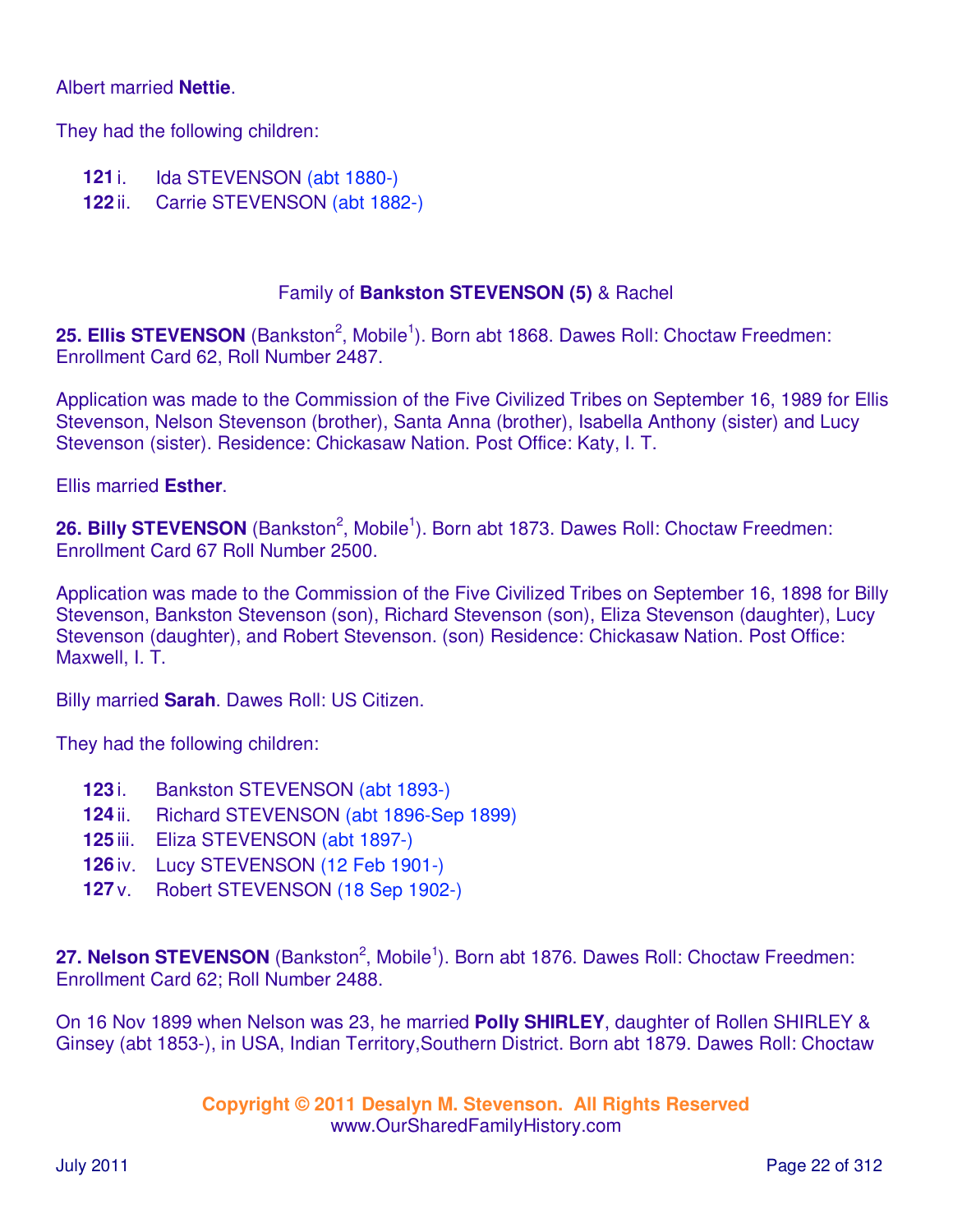Freedmen: Enrollment Card 76; Roll Number 2525. Enrolled as Polly Stevenson.

They had the following children:

- **128** i. Littie Ann STEVENSON (12 Jan 1901-28 Feb 1901)
- **129** ii. Cornelius STEVENSON (28 Feb 1902-)
- **130** iii. Leford STEVENSON (28 Dec 1903-)
- **131** iv. Gencie STEVENSON (21 Nov 1905-)
- **132** v. Rilley STEVENSON
- **133** vi. Adlee STEVENSON
- **134** vii. Haddie Mae STEVENSON
- **135** viii. Jacob STEVENSON (Twin)
- **136** ix. Esaw STEVENSON (Twin)

28. Santa Anna STEVENSON (Bankston<sup>2</sup>, Mobile<sup>1</sup>). Born abt 1878. Dawes Roll: Choctaw Freedmen: Enrollment Card 62 Roll Number 2489.

Santa Anna married **Leah**.

29. Rena STEVENSON (Bankston<sup>2</sup>, Mobile<sup>1</sup>). Born abt 1880. Dawes Roll: Choctaw Freedmen: Enrollment Card 63, Roll Number 2492.

Application was made to the Commission of the Five Civilized Tribes on September 16, 1898 for Rena Stevenson, Rachel Johnson (daughter) and Aravilla Johnson (daughter). Residence: Chickasaw Nation. Post Office: Maxwell

Rena first married **Johnnie JOHNSON**. Dawes Roll: Creek Freedmen.

They had the following children:

- **137** i. Rachel JOHNSON (abt 1895-)
- **138** ii. Aravilla JOHNSON

Rena second married **Oliver MILES**. Dawes Roll: Chickasaw Freedmen: Enrollment Card 299.

**30. Matilda STEVENSON** (Bankston<sup>2</sup>, Mobile<sup>1</sup>). Born abt 1882. Dawes Roll: Choctaw Freedmen: Enrollment Card 64, Roll Number 2495.

Application was made to the Commission of the Five Civilized Tribes on September 16, 1898 for Matilda Johnson. Residence: Chickasaw Nation. Post Office: Maxwell, I.T.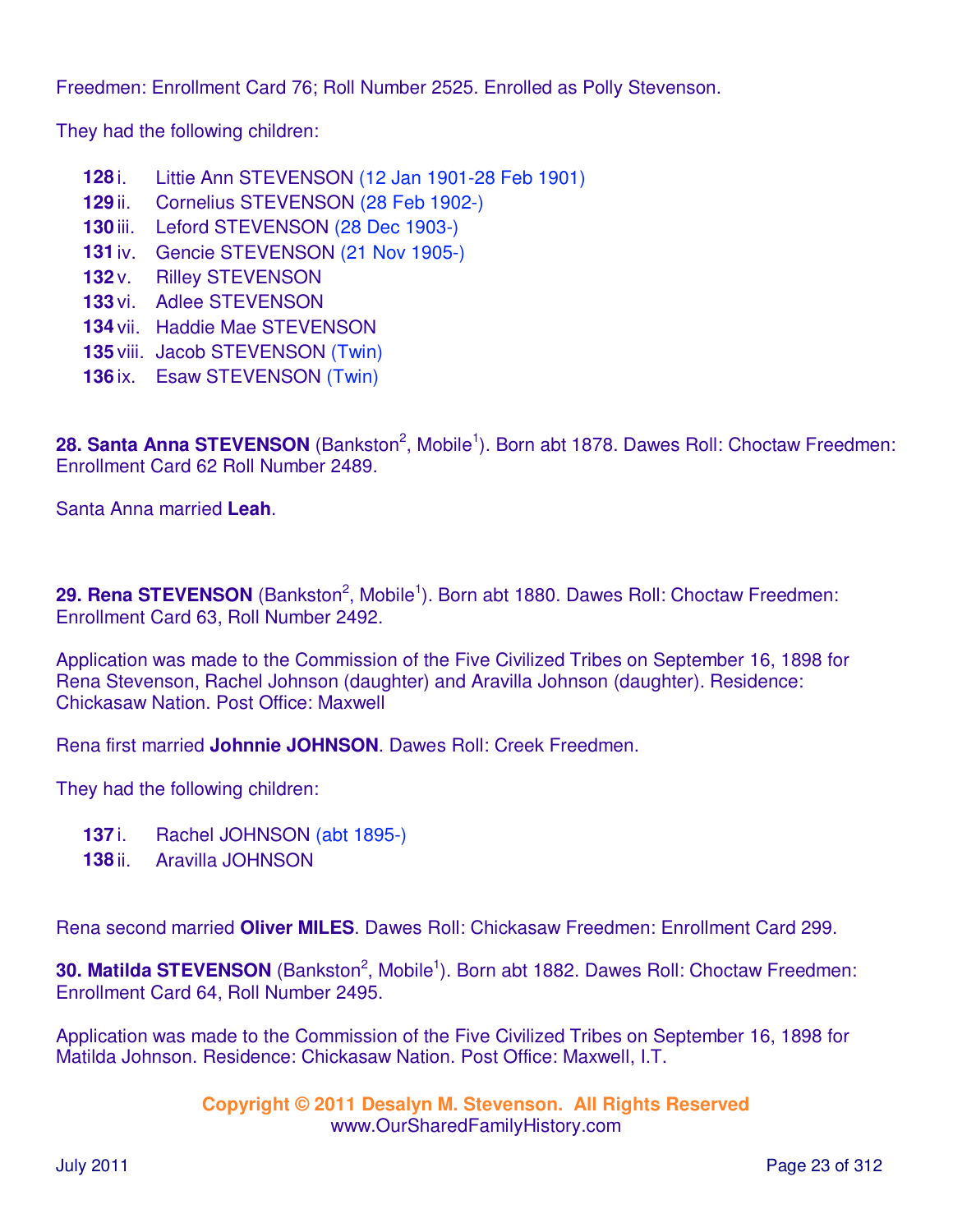Matilda married **Aaron JOHNSON**. Dawes Roll: Creek Freedman.

**31. Isabella STEVENSON** (Bankston<sup>2</sup>, Mobile<sup>1</sup>). Born abt 1884. Dawes Roll: Choctaw Freedmen: Enrollment Card 62 Roll Number 2490. Enrolled As Isabella Anthony.

On 26 Dec 1901 when Isabella was 17, she married **J. S. (Joseph Samuel) ANTHONY** in USA, Indian Territory, Southern District. Dawes Roll: US Citizen.

They had the following children:

- **139** i. Washington ANTHONY (23 May 1903-bef 1998)
- **140** ii. Hester ANTHONY (10 Jun 1905-bef 1998)
- **141** iii. Katie ANTHONY (-bef 1998)
- **142** iv. St. Joseph ANTHONY
- **143** v. Sadelia (Dale) ANTHONY
- **144** vi. Benjamin ANTHONY
- **145** vii. Mary Eva ANTHONY (-16 Dec 1995)
- **146** viii. James ANTHONY
- **147** ix. Harriet ANTHONY
- **148** x. Archie ANTHONY

32. Lucy STEVENSON (Bankston<sup>2</sup>, Mobile<sup>1</sup>). Born abt 1885. Dawes Roll: Choctaw Freedmen: Enrollment Card 62 Roll Number 2491.

# Family of **Dick STEVENSON (6)** & Hannah

33. Robert STEVENSON (Dick<sup>2</sup>, Mobile<sup>1</sup>). Born abt 1860/abt 1867 in Indian Territory, OK. Dawes Roll: Chickasaw Freedmen: Enrollment Card 428, Roll Number 1742. Owned by: Teneesee Bynum.

Dawes Enrollment: Application was made to the Commission of the Five Civilized Tribes on September 16, 1898 for Robert Stevenson, Joanna Stevenson (daughter), Angeline Stevenson (daughter), Brown Stevenson (son), Doc Stevenson (son), Chaney Stevenson (daughter, Alfred Stevenson (son), Annie Stevenson (daughter), Della May Williams (granddaughter) and Bebee Ada Stevenson (daughter). Residence: Pickens. Post Office: Katie, I. T.

Robert married **Dinah**. Born in Jul 1863 in Indian Territory, OK. Dawes Roll: US Citizen.

Per 1900 Federal Census, Dinah had 9 children, 6 of which are still living.

They had the following children: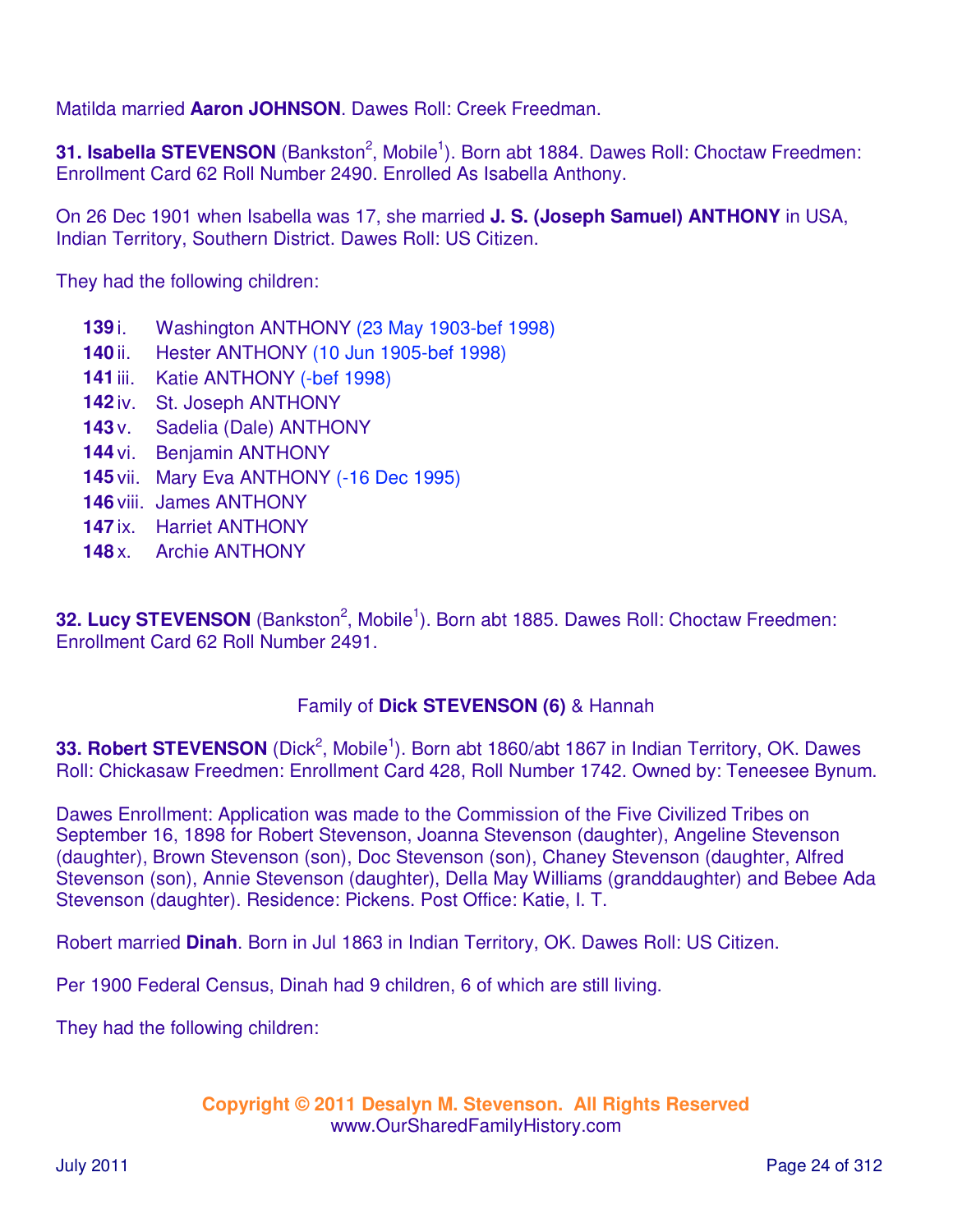- **149** i. Joanna STEVENSON (abt 1883-11 Dec 1974)
- **150** ii. Angeline STEVENSON (abt 1884-)
- **151** iii. Brown STEVENSON (abt 1887-)
- **152** iv. Doc STEVENSON (abt 1891-26 Jun 1900)
- **153** v. Chaney STEVENSON (abt 1893-1972)
- **154** vi. Alfred STEVENSON (abt 1895-)
- **155** vii. Annie STEVENSON (abt 1897-Jan 1994)
- **156** viii. Bebee Ada STEVENSON (16 Jan 1901-)

34. Lucy STEVENSON (Dick<sup>2</sup>, Mobile<sup>1</sup>). Born abt 1868. Dawes Roll: Chickasaw Freedmen: Enrollment Card 367, Roll Number 1504; Enrolled As Lucy Williams.

Lucy married **Manuel WILLIAMS**, son of William GAINES (-bef 1896) & Katy "Katie" (-bef 1896). Born abt 1858. Dawes Roll: Chickasaw Freedmen: Enrollment Card 367, Roll Number 1503. Owned by: Elsie Ganis.

Application was made to the Commission of the Five Civilized Tribes on September 15, 1898 for Manuel Williams, Lucy Williams, Ross Williams, Amy Hooks, Richard Williams, Frances Willilams, Cub Williams, Mattie Williams, Timisy Willliams, Savana Hooks (grand daughter), Johny Williams. Residence: Pickens. Post Office: Elk, I. T.

They had the following children:

- **157** i. Richard WILLIAMS (abt 1886-)
- **158** ii. Frances WILLIAMS (abt 1888-)
- **159** iii. Cub WILLIAMS (abt 1890-)
- **160** iv. Mattie WILLIAMS (abt 1892-)
- **161** v. Timisy (Timothy) WILLIAMS (abt 1894-)
- **162** vi. Johny WILLIAMS (22 Jun 1902-)

**35. Peter STEVENSON** (Dick<sup>2</sup>, Mobile<sup>1</sup>). Born abt 1874. Dawes Roll: Chickasaw Freedmen: Enrollment Card 331; Roll Number 1365.

Dawes Enrollment: Application was made to the Commission of the Five Civilized Tribes on September 13, 1898 for Peter Stevenson, Lizzie Stevenson (wife), Angeline Stevenson (daughter) and Jay C. Stevenson (son). Residence: Pickens. Post Office: Hennepin, I. T.

Peter married **Elizabeth (Lizzie) LAMEY**, daughter of William LAMEY (abt 1848-) & Rose BOBB (abt 1848-). Born abt 1874. Dawes Roll: Chickasaw Freedmen: Enrollment Card 331; Roll Number 1366; Enrolled As Lizzie Stevenson.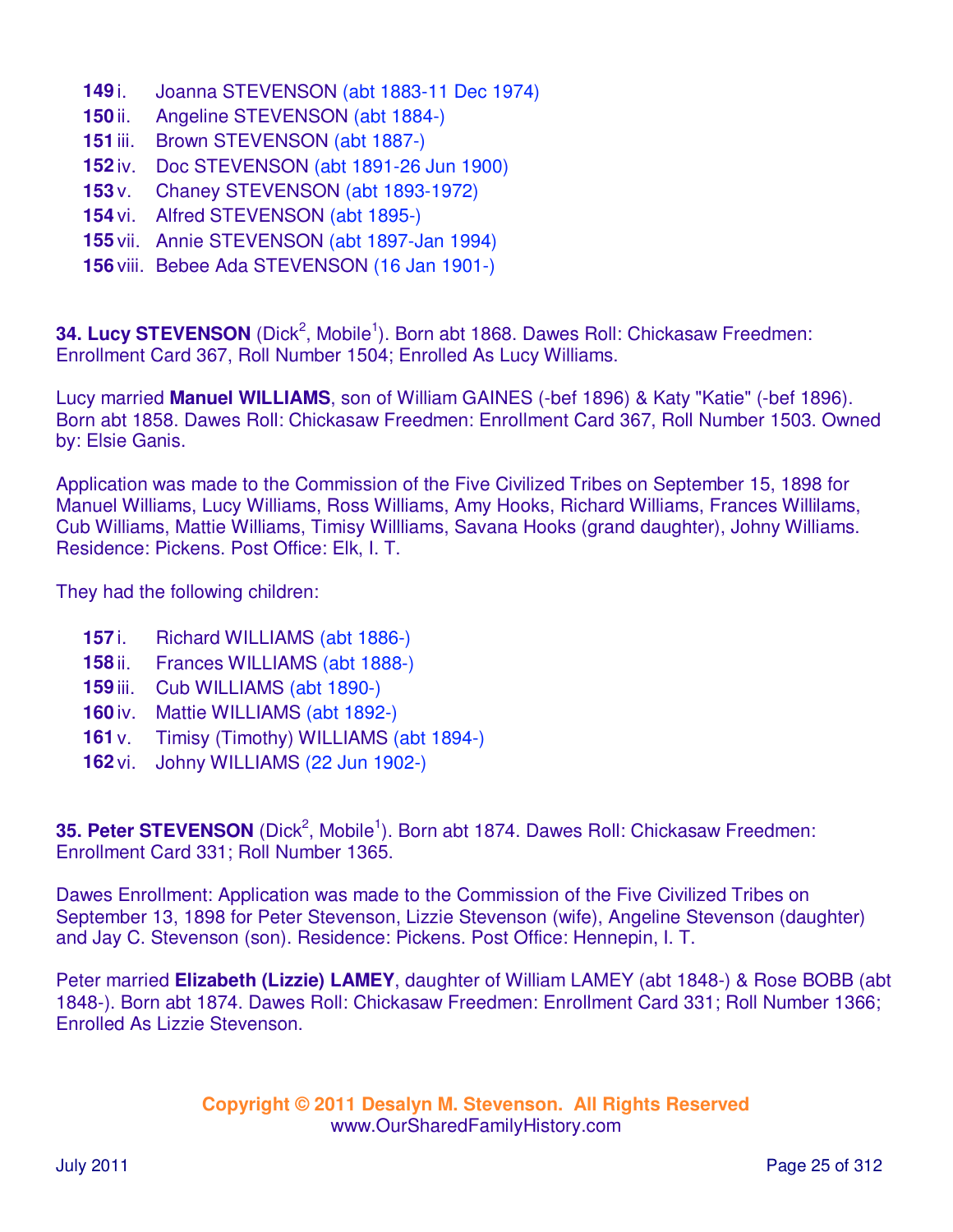They had the following children:

- **163** i. Angeline STEVENSON (abt 1890-)
- **164** ii. Jay C. STEVENSON (22 Dec 1900-)

**36. Edward STEVENSON** (Dick<sup>2</sup>, Mobile<sup>1</sup>). Born abt 1879 in Indian Territory, OK. Dawes Roll: Chickasaw Freedmen: Enrollment Card 429, Roll Number 1752.

On 6 Dec 1899 when Edward was 20, he married **Lizzie (Elizabeth) ABRAM**, daughter of Sanders ABRAM (-bef 1899) & Mimy JAMES (abt 1854-), in USA, Indian Territory, Southern District. Born in Nov 1883 in Indian Territory, OK. Dawes Roll: Chickasaw Freedmen: Enrollment Card 194, Roll Number 734. Enrolled as Lizzie Stevenson.

Dawes Enrollment: Application was made to the Commission of the Five Civilized Tribes on September 12, 1898 for Mimy Young, Ginesey Abram (daughter), Lizzie Stevenson (daughter), David Young (son) and DeFaniel Stevenson (grandson, son of Lizzie Stevenson) and Canelia Stevenson (granddaughter, daughter of Lizzie Stevenson) Residence: Pickens. Post Office: Homer, I. T

They had the following children:

- **165** i. Defaniel STEVENSON (4 Nov 1900-9 Jul 1902)
- **166** ii. Canelia STEVENSON (17 Mar 1902-)

37. Elizabeth STEVENSON (Dick<sup>2</sup>, Mobile<sup>1</sup>). Born abt 1878. Dawes Roll: Chickasaw Freedmen: Enrollment Card 429, Roll Number 1753. Enrolled As Elizabeth Lamey.

On 22 Dec 1898 when Elizabeth was 20, she married **Sampson LAMEY**, son of William LAMEY (abt 1848-) & Rose BOBB (abt 1848-), in USA, Indian Territory, Southern District. Born abt 1876. Dawes Roll: Chickasaw Freedmen: Enrollment Card 329, Roll Number 1349.

They had the following children:

- **167** i. Dewey LAMEY (6 Nov 1899-)
- **168** ii. Robert LAMEY (19 Jul 1902-)
- **169** iii. Buel LAMEY
- **170** iv. Ollie LAMEY
- **171** v. Lovett LAMEY
- **172** vi. Rosie LAMEY
- **173** vii. Beulah LAMEY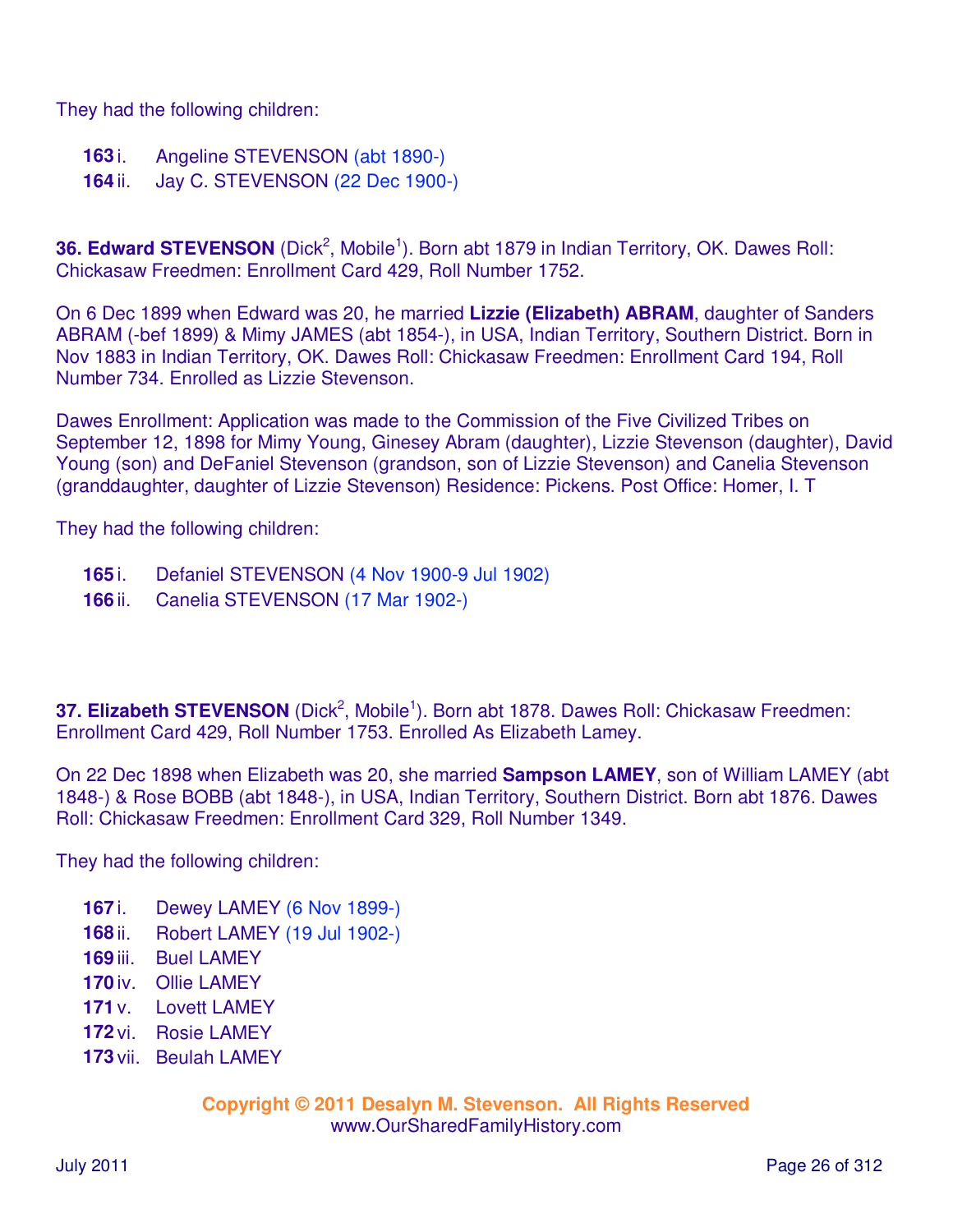# **38. Alfred STEVENSON** (Dick<sup>2</sup>, Mobile<sup>1</sup>).

The testimony of Sephronia Hodges in Chickasaw Freedmen Application Jacket #443, grand mother to Monroe Stevenson, testifies the her daughters former husband, Alfred, was the son of Dick Stevenson.

Alfred first married **Florence (Flora) HODGES**, daughter of Dick TOLSTA (-bef 1898) & Sephronia HODGES.

They had one child:

**174** i. Monroe STEVENSON (abt 1885-)

Alfred second married **Maggie HOPPY (96)** , daughter of Louis HOPPY (-bef 1898) & Amanda JOSEY (19) (abt 1846-). Born in Mar 1884/1872. Dawes Roll: Choctaw Freedmen: Enrollment Card 53, Roll Number 2471.

Dawes Enrollment: Application was made to the Commission of the Five Civilized Tribes on September 16, 1898 for Maggie Hoppy, Bertha Stevenson (daughter), Claude Williams (son), and Leander Niles (son) Residence: Chickasaw Nation. Post Office: Hennepin, I. T.

They had one child:

**175** i. Bertha STEVENSON (abt 1890-)

# **39. Willie STEVENSON** (Dick<sup>2</sup>, Mobile<sup>1</sup>).

For lack of a better place, I have "given" Willie to Dick Stevenson. Willie Stevenson's children are part of the petition for transfer filled by the descendants of Lena Stevenson, therefore, they are descendants of Lena.

Willie married **Josie HODGES**, daughter of Dick TOLSTA (-bef 1898) & Sephronia HODGES. Born abt 1872. Dawes Roll: Chickasaw Freedmen: Enrollment Card 445, Roll Number 1806; Enrolled As Josie Stevenson.

Dawes Enrollment: Application was made to the Commission of the Five Civilized Tribes on September 16, 1898 for Josie Stevenson, Serenia Stevenson (daughter) and Manuel Stevenson (son). Residence: Pickens. Post Office: Hennepin, I. T.

They had the following children:

**176** i. Serina STEVENSON (abt 1887-)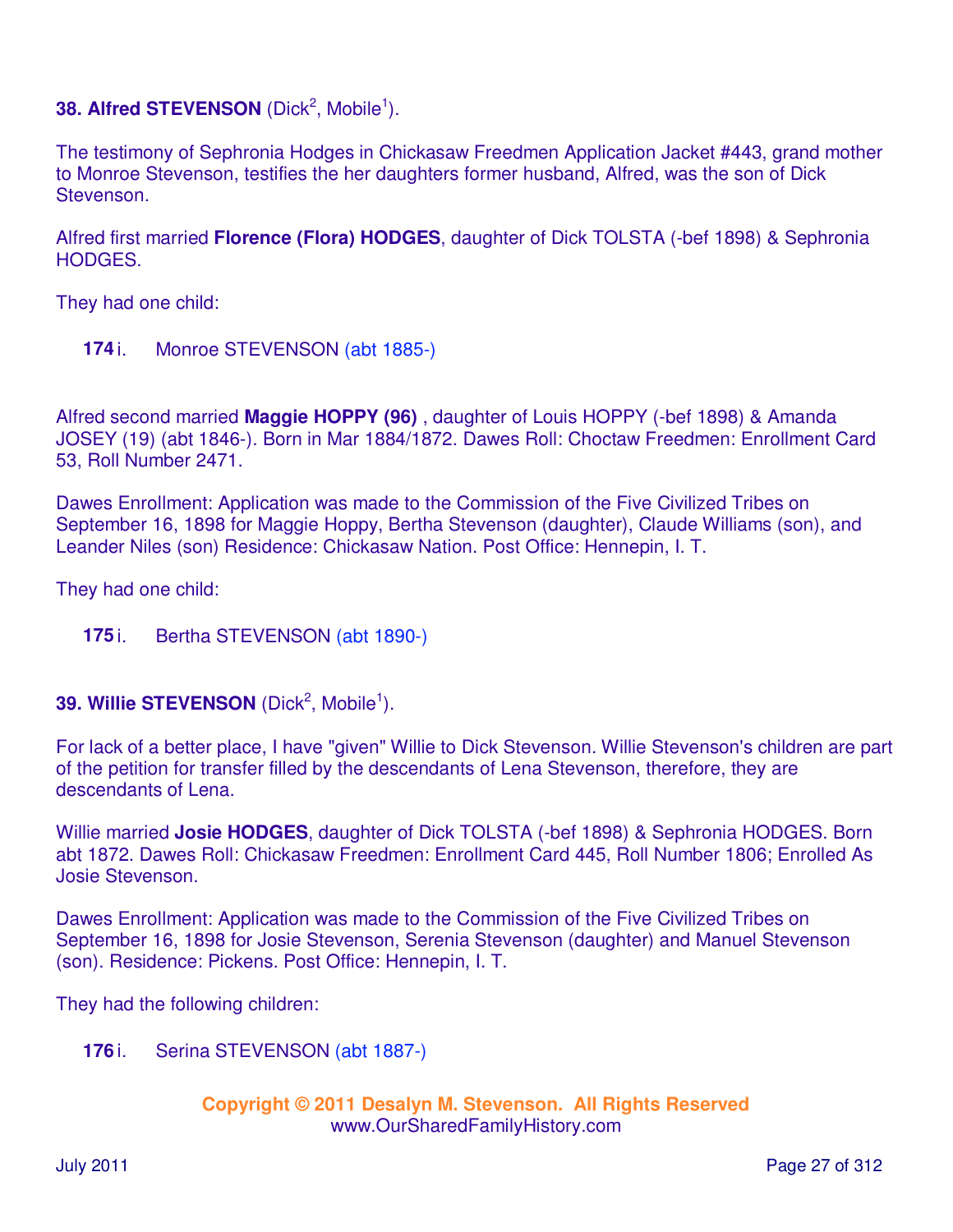#### **177** ii. Manuel STEVENSON (abt 1889-)

#### Family of **Bob STEVENSON (7)** & Susan SHELL

40. Rufus STEVENSON (Bob<sup>2</sup>, Mobile<sup>1</sup>). Born abt 1886. Dawes Roll: Chickasaw Freedmen: Enrollment Card 198, Roll Number 762.

41. Bill COLBERT (Bob STEVENSON<sup>2</sup>, Mobile<sup>1</sup>).

For lack of a better place, I have added Bill Colbert to Bob's line. I know that Bill is a descendant of Mobile and Lanie Stevenson.

Bill married **Ellen McCOY**. Owned by: William McCoy.

They had one child:

**178** i. Willie COLBERT (abt 1882-)

# Family of **Joe STEVENSON (8)** & Adeline

42. Nancy STEVENSON (Joe<sup>2</sup>, Mobile<sup>1</sup>). Born abt 1873. Dawes Roll: Chickasaw Freedmen: Enrollment Card 435, Roll Number 1782. Land Allotment: SE SE 18-1N-1W Indian Base And Meridian (Oklahoma) 40 Acres; Received As Nancy Tyner.

Dawes Enrollment: Application was made to the Commission of the Five Civilized Tribes on September 16, 1898 for Nancy Tyner, and Alva Tyner (son). Residence: Pickens. Post Office: Katie, I.T.

Nancy married **Henry TYNER**, son of Andy TYNER & Celia (Sealy) BRUNER. Born abt 1862. Dawes Roll: Choctaw Freedmen: Enrollment Card 61; Roll Number 2486. Owned by: Tom Pitchlynn. Land Allotment: SW SE 18-1N-1W Indian Base And Meridian (Oklahoma) 40 Acres.

Dawes Enrollment: Application was made to the Commission of the Five Civilized Tribes on September 16, 1898 for Henry Tyner. Residence: Pickens. Post Office: Katie, I.T.

They had one child: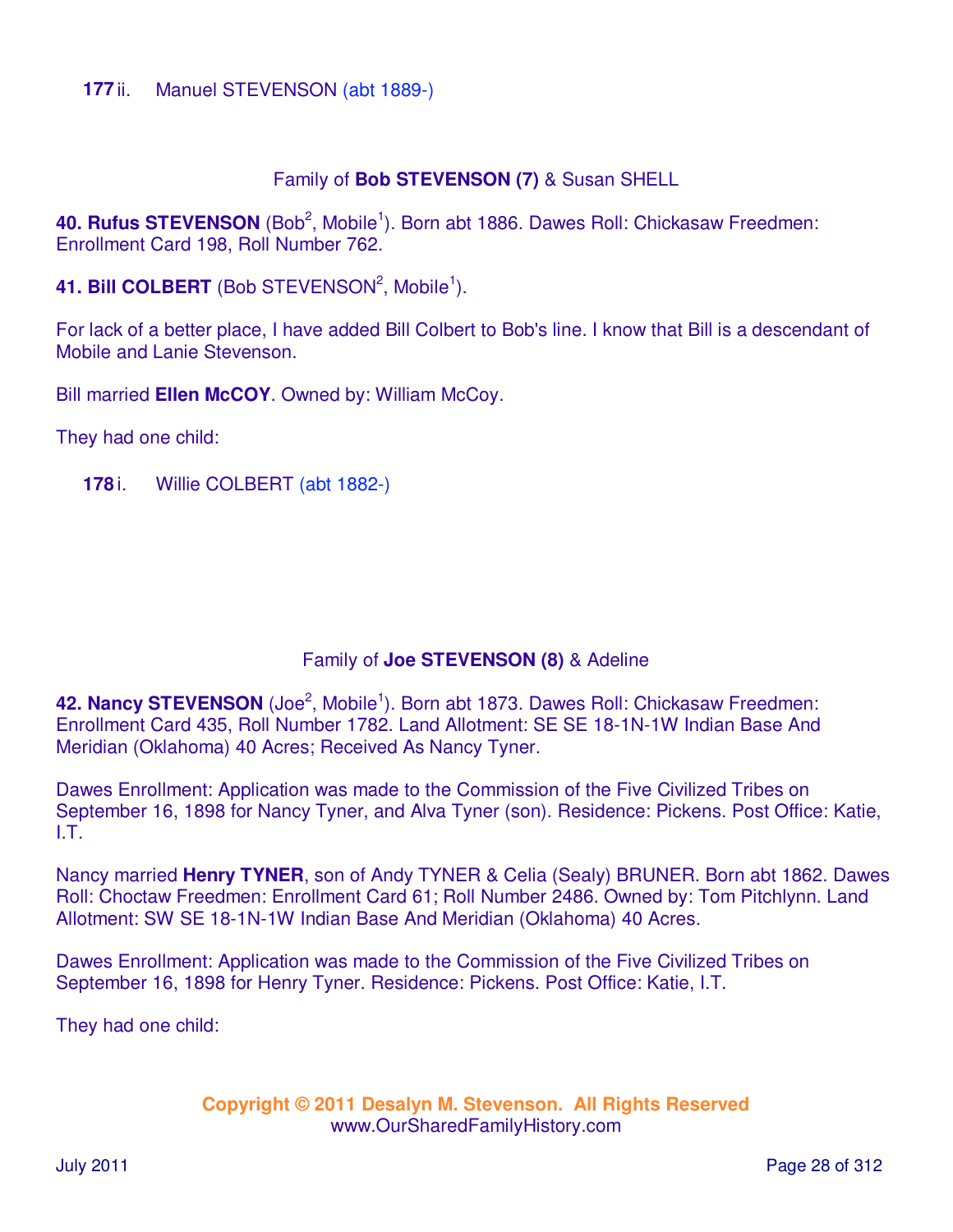#### **179** i. Alva TYNER (abt 1891-)

43. Elijah STEVENSON (Joe<sup>2</sup>, Mobile<sup>1</sup>). Born abt 1876. Dawes Roll: Chickasaw Freedmen: Enrollment Card 434; Roll Number 1778. Land Allotment: SE NE 19-1N-1W Indian Base And Meridian (Oklahoma) 40 Acres.

Eligha, riding Mustang horses on the range with his brothers - Riley, Amos, and Jackson, had a fatal accident and was killed.

Dawes Enrollment: Application was made to the Commission of the Five Civilized Tribes on September 16, 1898 for Elijah Stevenson, Aaron Stevenson (brother), Riley Stevenson (brother) and Jackson Stevenson. Residence: Pickens. Post Office: Katie, I.T.

On 14 Jan 1900 when Elijah was 24, he married **Cora FARRIS (83)** , daughter of Robert FARRIS (18) (abt 1858-) & Jennie BUTLER (abt 1868-), in USA, Indian Territory, Southern District. Born abt 1882. Dawes Roll: Choctaw Freedmen: Enrollment Card 73; Roll Number 2514. Land Allotment: NW SE 19-1N-1W Indian Base And Meridian (Oklahoma) 40 Acres; Received As Cora Stevenson.

They had one child:

**180** i. Henderson STEVENSON (27 Oct 1900-14 Jan 1983)

44. Amos STEVENSON (Joe<sup>2</sup>, Mobile<sup>1</sup>). Born abt 1880. Dawes Roll: Chickasaw Freedmen: Enrollment Card 434; Roll Number 1779.

45. Riley STEVENSON (Joe<sup>2</sup>, Mobile<sup>1</sup>). Born abt 1883. Dawes Roll: Chickasaw Freedmen: Enrollment Card 434; Roll Number 1780.

Riley first married **Henryetta YATES**.

They had the following children:

- **181** i. Gladys STEVENSON
- **182** ii. Rosa Mae STEVENSON (-Jan 2010)
- **183** iii. Ruth STEVENSON
- **184** iv. Farris STEVENSON (23 Jun 1909-3 Jan 1973)
- **185** v. Joe STEVENSON (20 May 1911-13 Nov 1997)
- **186** vi. Lacey STEVENSON Sr. (12 Jul 1912-1 Jul 1997)
- **187** vii. Amos STEVENSON Sr.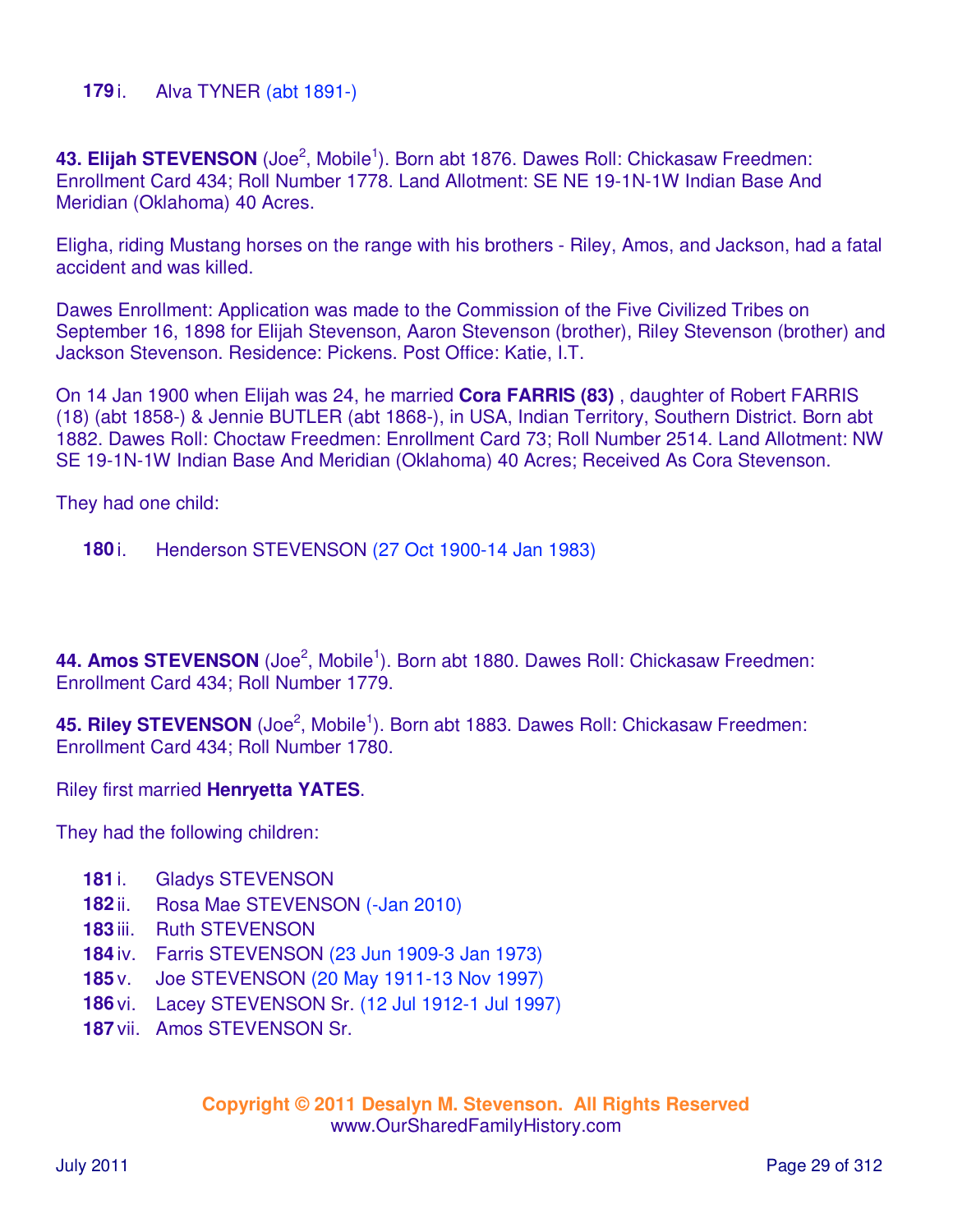Riley second married **Eliza PARCHMAN**.

They had the following children:

- **188** i. Helen STEVENSON
- **189** ii. Ruby STEVENSON
- **190** iii. John Tim STEVENSON Sr. (10 Oct 1924-6 Mar 2000)

46. Jackson STEVENSON (Joe<sup>2</sup>, Mobile<sup>1</sup>). Born abt 1885. Dawes Roll: Chickasaw Freedmen: Enrollment Card 434; Roll Number 1781.

Jackson married **Mary COLBERT**.

They had the following children:

- **191** i. Dora STEVENSON
- **192** ii. Emily STEVENSON
- **193** iii. Olan Jack STEVENSON
- **194** iv. Nellie STEVENSON
- **195** v. Vetta STEVENSON
- **196** vi. Marie STEVENSON
- **197** vii. Obbie Lee STEVENSON Sr.
- **198** viii. Alva STEVENSON
- **199** ix. Otis STEVENSON

# Family of **Dinah STEVENSON (9)** & Elwood COLLY

47. Oliver COLLY (Dinah STEVENSON<sup>2</sup>, Mobile<sup>1</sup>). Born abt 1876. Dawes Roll: Choctaw Freedmen: Enrollment Card 68, Roll Number 2505.

Application was made to the Commission of the Five Civilized Tribes on September 16, 1898 for Oliver Colly, Maudie Colly (daughter) and Mary Colly (daughter). Residence: Chickasaw Nation. Post Office: Katy, I.T.

Oliver married **Laura**. Dawes Roll: U.S. Citizen.

They had the following children:

**200** i. Maudie COLLY (abt 1897-)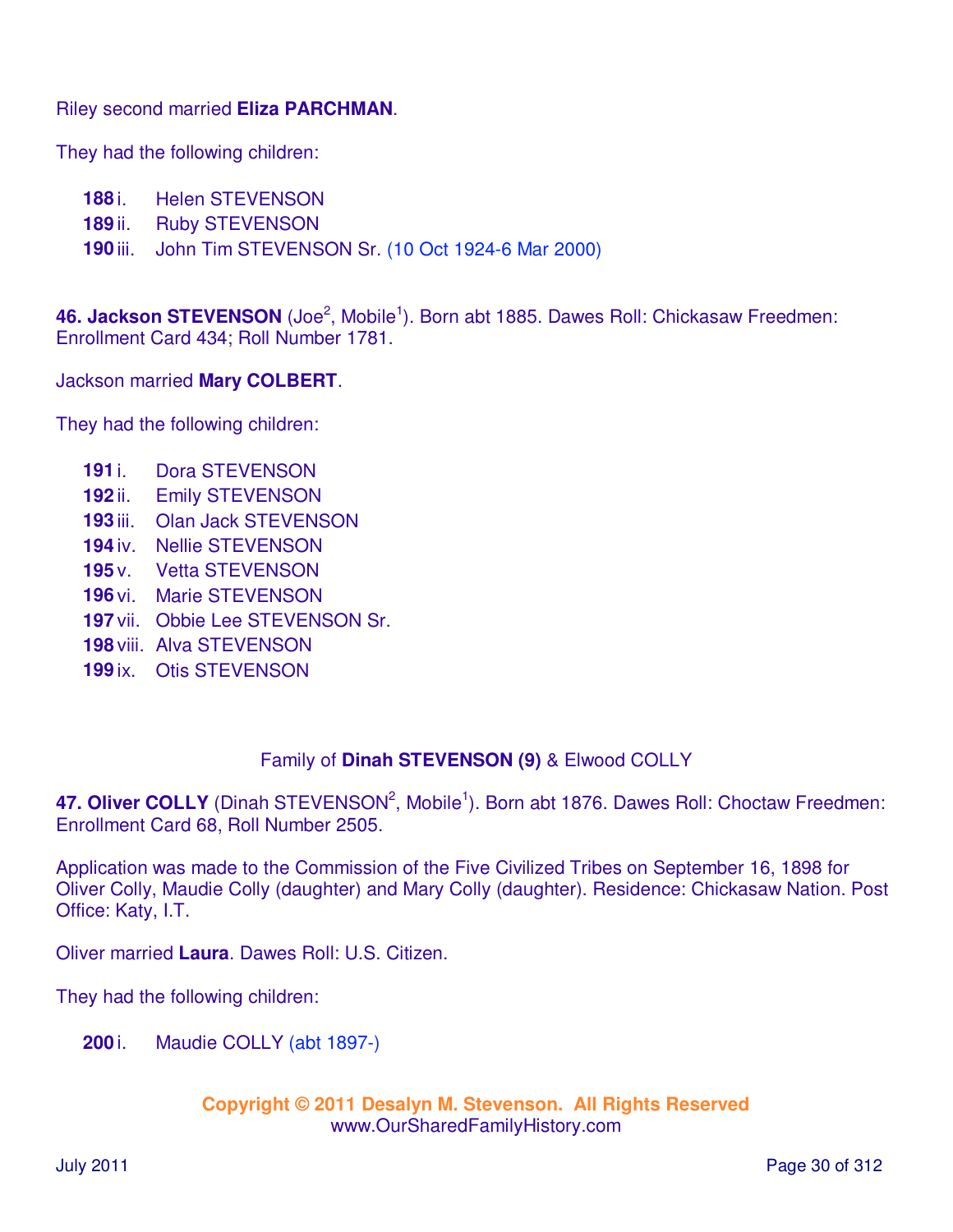**201** ii. Mary COLLY (11 Jan 1901-)

**202** iii. Savana COLLY (7 Apr 1903-)

48. Lany COLLY (Dinah STEVENSON<sup>2</sup>, Mobile<sup>1</sup>). Born abt 1880. Dawes Roll: Chickasaw Freedmen: Enrollment Card 430, Roll Number 1756.

Lany married **Mack SHIRLEY**, son of Rollen SHIRLEY & Ginsey (abt 1853-). Born abt 1883. Dawes Roll: Choctaw Freedmen: Enrollment Card 76 Roll Number 2526.

They had one child:

**203** i. Jensie SHIRLEY (3 Mar 1906-)

# Family of **Dinah STEVENSON (9)** & William SHIELDS

49. Mary SHIELDS (Dinah STEVENSON<sup>2</sup>, Mobile<sup>1</sup>). Born abt 1862. Dawes Roll: Choctaw Freedmen: Enrollment Card 66, Roll Number 2497; Enrolled As Mary Kendrick. Owned by: Susie Colbert.

Willie Colbert is the son of Bill Colbert and Ellen McCoy

Dawes Enrollment: Application was made to the Commission of the Five Civilized Tribes on September 16, 1898 for Mary Kendrick, Dianna Kendrick (daughter), Tennie Kendrick (son) and Willie Colbert (cousin). Residence: Chickasaw Nation. Post Office: Katy I.T.

Mary married **John KENDRICK**. Dawes Roll: U.S. Citizen.

They had the following children:

- **204** i. Dianna KENDRICK (abt 1886-15 Jan 1900)
- **205** ii. Tennie KENDRICK (abt 1889-)

# Family of **Dinah STEVENSON (9)** & Tom COLBERT

50. Winchester COLBERT (Dinah STEVENSON<sup>2</sup>, Mobile<sup>1</sup>). Born abt 1868. Dawes Roll: Choctaw Freedmen: Enrollment Card 65, Roll Number 2496.

Dawes Enrollment: Application was made to the Commission of the Five Civilized Tribes on September 16, 1898 for Winchester Colbert. Residence: Chcikasaw Nation. Post Office: Katy, I.T.

Winchester first married **Laura ABRAM**, daughter of Sanders ABRAM (-bef 1899) & Mimy JAMES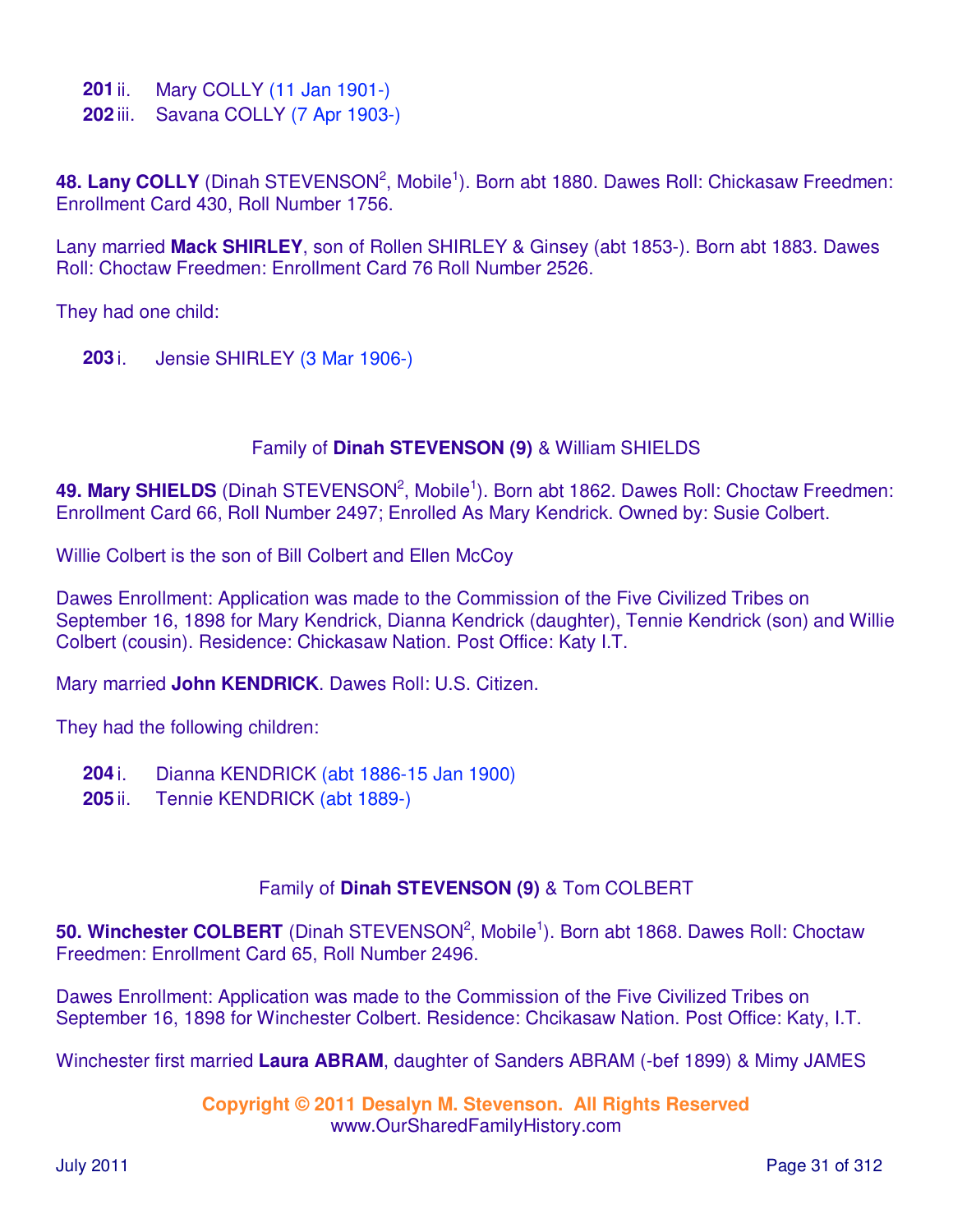(abt 1854-). Born abt 1871. Dawes Roll: Chickasaw Freedmen: Enrollment Card 436, Roll Number 4325; Enrolled As Laura Colbert.

Dawes Enrollment: Application was made to the Commission of the Five Civilized Tribes on September 16, 1898 for Laura Colbert, Jesse Kemp (son), Lillie Kemp (daughter), Leford Colbert (son), Rosa Anna Colbert (daughter), Thomas Colbert (son), and Claudie Colbert (son). Residence: Pickens County. Post Office: Katie, I.T.

They had the following children:

- **206** i. Leford COLBERT (abt 1898-)
- **207** ii. Rose Anna COLBERT (Mar 1899-2 Mar 1900)
- **208** iii. Thomas COLBERT (25 Dec 1900-19 Mar 1903)
- **209** iv. Claudie COLBERT (3 May 1902-)
- **210** v. Addie May COLBERT (17 Mar 1904-)
- **211** vi. Lottie COLBERT (13 Jan 1906-)

Winchester second married **Mary STANLEY**.

They had one child:

**212** i. Alice COLBERT (6 Dec 1881-)

# Family of **Dinah STEVENSON (9)** & Charley WILLIAMS

51. John E. WILLIAMS (Dinah STEVENSON<sup>2</sup>, Mobile<sup>1</sup>). Born abt 1873. Dawes Roll: Choctaw Freedmen: Enrollment Card 69, Roll Number 2508.

# Family of **Cornelius STEVENSON (10)** & Viny WILLIAMS

52. Ben STEVENSON (Cornelius<sup>2</sup>, Mobile<sup>1</sup>). Born abt 1855. Owned by: Susie Colbert. Dawes Roll: Choctaw Freedmen: Enrollment Card 159, Roll Number 2764.

Application was made to the Commission of the Five Civilized Tribes on October 13, 1898 for Ben Stevenson. Residence: Kianyitia County. Post Office: Goodland, I. T.

Ben married **Lizzie WADE**, daughter of Lester ? WADE & Malinda BOYD. Born abt 1871. Dawes Roll: Chickasaw Freedmen: Enrollment Card 424, Roll Number 1727; Enrolled As Lizzie Walker.

Application was made to the Commission of the Five Civilized Tribes on September 15, 1898 for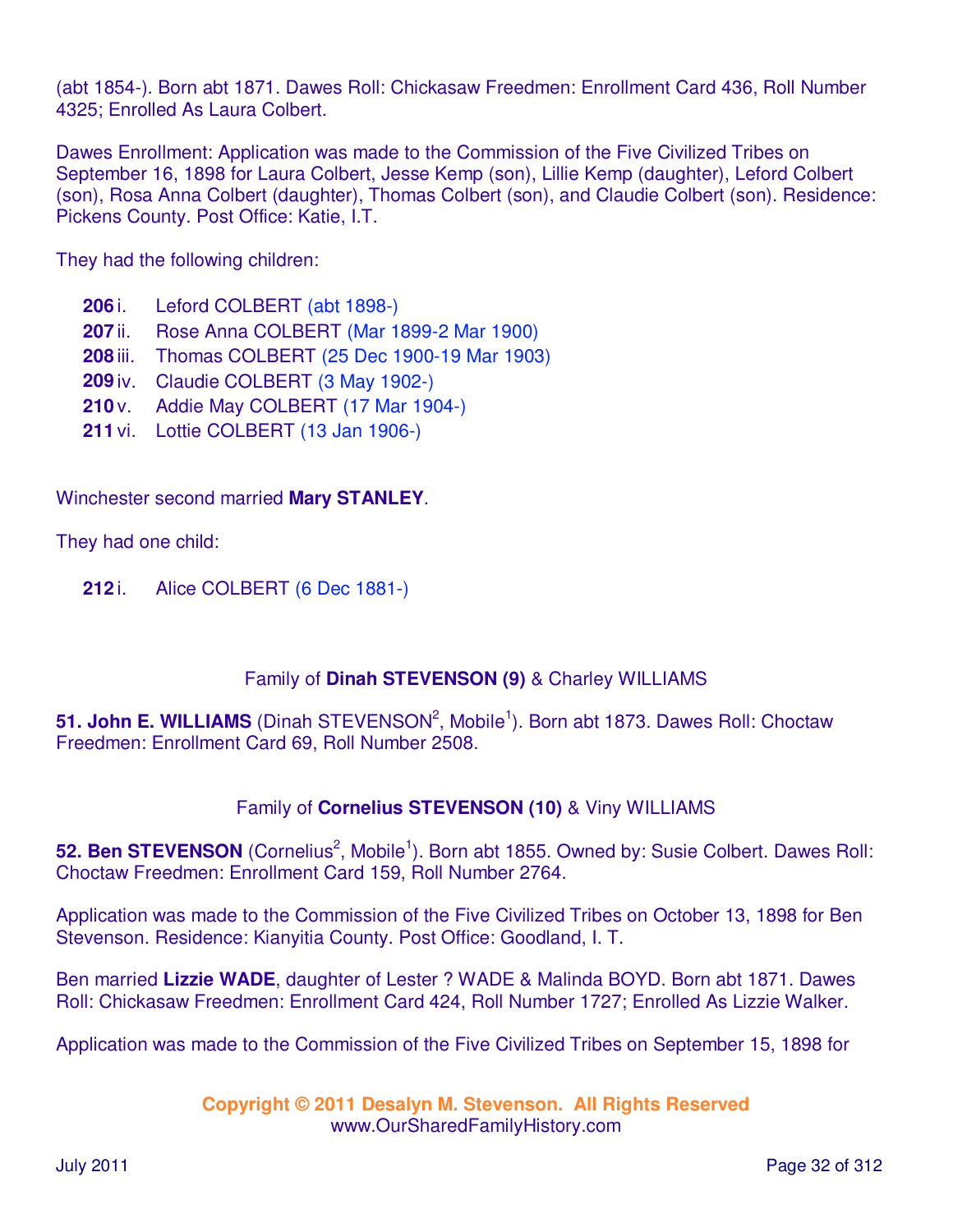Lizzie Walker, Nelson Walker (son), Josephine Walker (daughter), Rufus Walker (son), Robert Walker (son), Martha Walker (daughter) and Malinda Stevenson (daughter). Residence: Pontotoc County. Post Office: Maxwell, I.T.

They had one child:

**213** i. Malinda STEVENSON (31 Aug 1901-)

#### Family of **Louis STEVENSON (11)** & Ruthie

53. Celia STEVENSON (Louis<sup>2</sup>, Mobile<sup>1</sup>). Born abt 1862. Dawes Roll: Choctaw Freedmen: Enrollment Card 45, Roll Number: 2441; Enrolled As Celia Walters. Owned by: Thos. Pitchlynn.

Dawes Enrollment: Application was made to the Commission of the Five Civilized Tribes on September 19, 1898 for Celia Walter, Aaron Jacob (son), Margy Jacob (daughter), Berttha Oliver (daughter), Abraham Stevenson (brother), Lillie Eights (sister), Earnest Eights (nephew). Residence: Chickasaw Nation. Post Office: Hennepin, I.T.

On 7 Aug 1900 when Celia was 38, she first married **W. H. WALTERS** in Bonchito, Indian Territory. Dawes Roll: U.S. Citizen.

Celia second married **Willis JACOB**.

They had the following children:

- **214** i. Aaron JACOB (abt 1879-)
- **215** ii. Margy JACOB (abt 1885-22 Mar 1899)

Celia third married **John OLIVER**. Dawes Roll: U. S. Citizen.

They had one child:

**216** i. Bertha OLIVER (abt 1890-)

54. Standwatie STEVENSON (Louis<sup>2</sup>, Mobile<sup>1</sup>). Born abt 1866. Dawes Roll: Choctaw Freedmen: Enrollment Card 72, Roll Number 2511.

Dawes Enrollment: Application was made to the Commission of the Five Civilized Tribes on September 19, 1898 for Standwaite Stevenson. Residence: Chickasaw Nation. Post Office: Hennepin, I.T.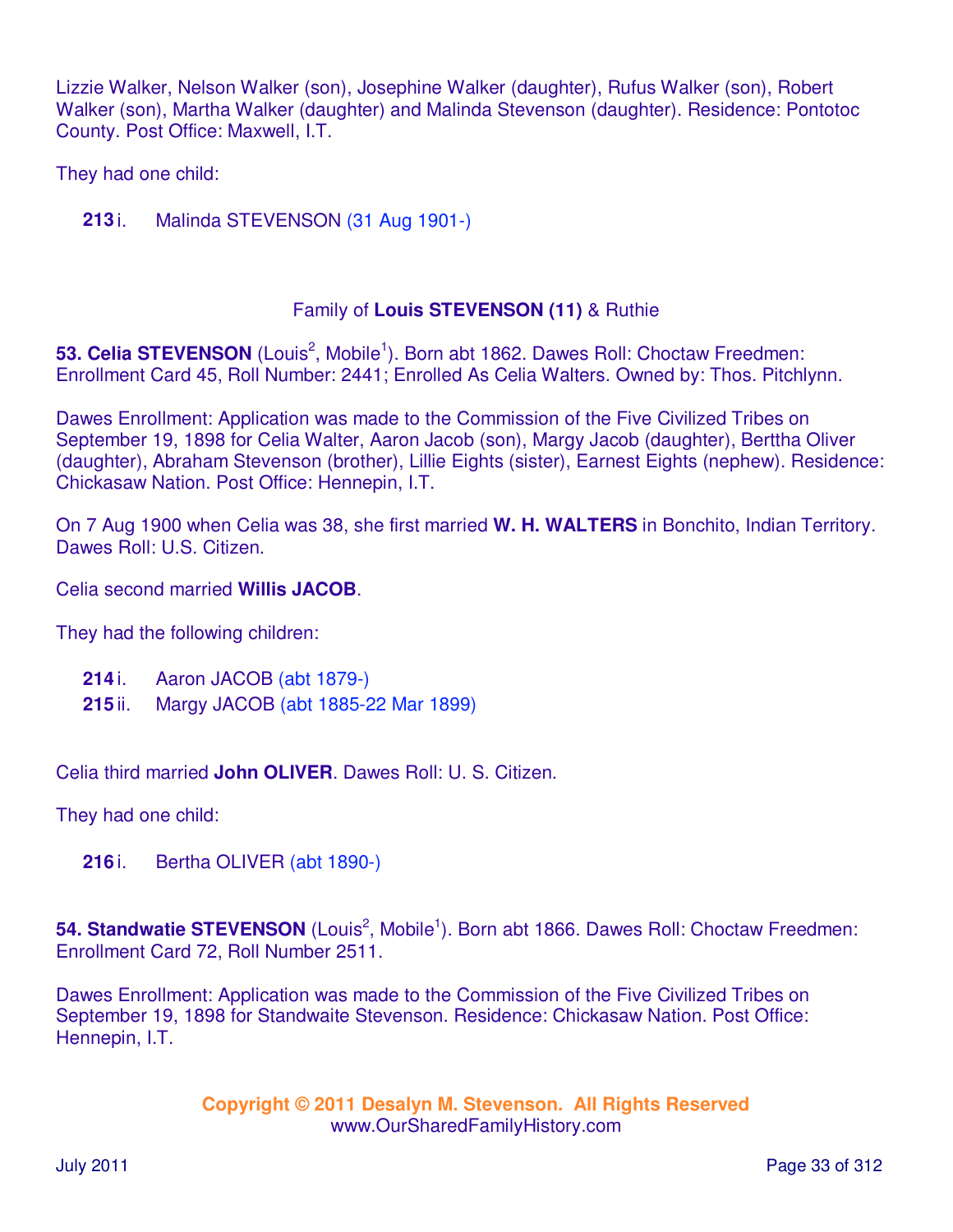Standwatie married **Althea CHODE**, daughter of Dick CHODE (-bef 1898) & Susan SHELL (abt 1842-). Born abt 1876. Dawes Roll: Chickasaw Freedmen: Enrollment Card 441, Roll Number 1799; Enrolled As Althea Stevenson.

Dawes Enrollment: Application was made to the Commission of the Five Civilized Tribes on September 16, 1898 for Althea Stevenson, Hattie Stevenson (daughter), Ethel Stevenson (daughter), and Wavey Stevenson (daughter) Residence: Pickens Post Office: Hennepin, I.T

They had the following children:

- **217** i. Hattie STEVENSON (abt 1894-)
- **218** ii. Ethel STEVENSON (abt 1897-)
- **219** iii. Wavey STEVENSON (2 Mar 1901-)
- **220** iv. Fannie STEVENSON (1 Apr 1904-)

55. Mary STEVENSON (Louis<sup>2</sup>, Mobile<sup>1</sup>). Born abt 1871. Dawes Roll: Chickasaw Freedmen: Enrollment Card 191, Roll Number 701; Enrolled As Mary Williams.

Mary married **Josephus WILLIAMS**, daughter of Sam WILLIAMS (abt 1854-) & Rachel. Born abt 1867. Dawes Roll: Chickasaw Freedmen: Enrollment Card 191, Roll Number 700.

Application was made to the Commission of the Five Civilized Tribes on September 16, 1898 for Josephus Williams, Mary Williams (wife), Benjiman Williams (son), Katie (daughter), Albert (son), Carrie (daughter), Ruthie Williams (daughter), Ulcum Williams (daughter) and Silas Williams (son). Residence: Pickens. Post Office: Homer, I.T.

They had the following children:

- **221** i. (Benji) Benjiman WILLIAMS (abt 1889-)
- **222** ii. Katie WILLIAMS (abt 1890-)
- **223** iii. Albert WILLIAMS (abt 1892-)
- **224** iv. Carrie WILLIAMS (abt 1894-)
- **225** v. Ruthie WILLIAMS (abt 1897-)
- **226** vi. Ulcum WILLIAMS (10 Feb 1900-)
- **227** vii. Silas WILLIAMS (2 Dec 1901-)
- **228** viii. Dora WILLIAMS (2 May 1904-)

56. Lila STEVENSON (Louis<sup>2</sup>, Mobile<sup>1</sup>). Born abt 1875 in Indian Territory, OK. Dawes Roll: Choctaw Freedmen: Enrollment Card 80, Roll Number 2532; Enrolled As Lila Franklin.

Dawes Enrollment: Application was made to the Commission of the Five Civilized Tribes on September 16, 1898 for Lila Franklin, Lola Franklin (daughter), Fred Franklin (son) and Aurthur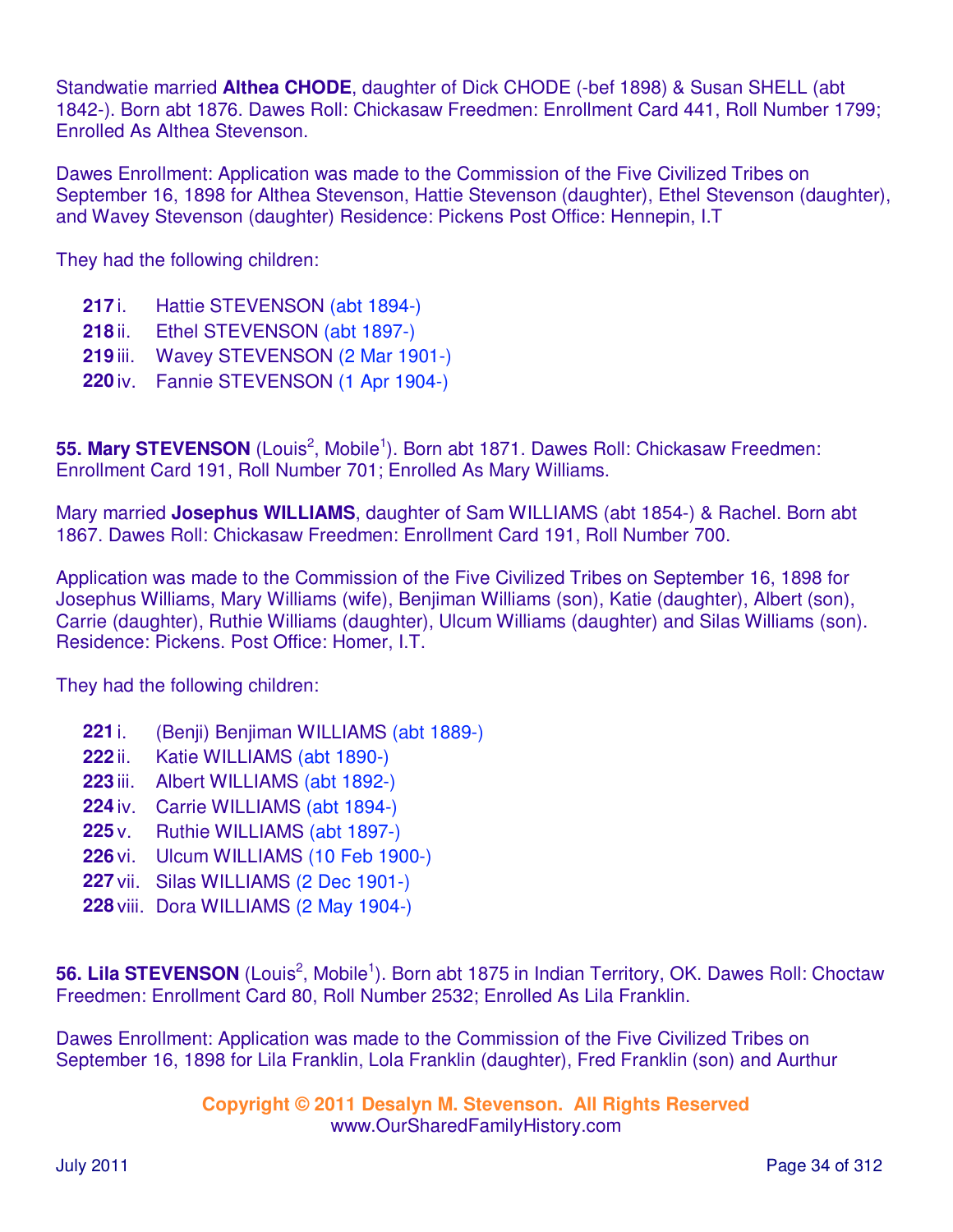Franklin (son). Residence: Chickasaw Nation. Post Office: Hennepin, I.T.

On 23 Aug 1894 when Lila was 19, she married **Edward FRANKLIN** in USA, Indian Territory, Third Judicial Division. Born in Feb 1873 in Indian Territory, OK. Dawes Roll: U.S. Citizen.

Edward Franklin (head), Lila (wife) and Fred (son) are listed on the 1900 Federal Census, Indian Territory, T-623, Roll #1849, Vol. 9, E.D. 161, Sheet 8, Line 25-27.

They had the following children:

- **229** i. Lola FRANKLIN (abt 1895-Nov 1898)
- **230** ii. Fred FRANKLIN (abt 1896-)
- **231** iii. Aurthur FRANKLIN (9 Jun 1901-)
- **232** iv. Effie FRANKLIN (1 May 1904-)

57. Abraham STEVENSON (Louis<sup>2</sup>, Mobile<sup>1</sup>). Born abt 1878. Dawes Roll: Choctaw Freedmen: Enrollment Card 45, Roll Number 2444.

Abraham married **Salina WILLIAMS**, daughter of James WILLIAMS (abt 1848-) & Martha WILLIAMS (abt 1843-). Born abt 1885. Dawes Roll: Chickasaw Freedmen: Enrollment Card 180, Roll Number 647.

They had one child:

**233** i. Banks STEVENSON (4 Feb 1905-)

58. Silas STEVENSON (Louis<sup>2</sup>, Mobile<sup>1</sup>). Born abt 1880. Dawes Roll: Choctaw Freedmen: Enrollment Card 884, Roll Number 1924.

Dawes Enrollment: Application was made to the Commission of the Five Civilized Tribes on August 22, 1899 for Silas Stevenson. Residence: Blue. Post Office: Bokchito, I.T.

Silas married **Alice READ**, daughter of Henry READ & Sylva JONES (abt 1853-). Born abt 1880. Dawes Roll: Choctaw Freedmen: Enrollment Card 889, Roll Number 1930; Enrolled As Alice Stephenson.

Dawes Enrollment: Application was made to the Commission of the Five Civilized Tribes on August 22, 1899 for Sylva Read, Aaron Read (so), Alice Stephenson (Stevenson) (daughter), Jimmie Read (son), and Cashey Stephenson (Stevenson) (grandson). Residence: Blue. Post Office: Bokchito, I.T.

They had one child: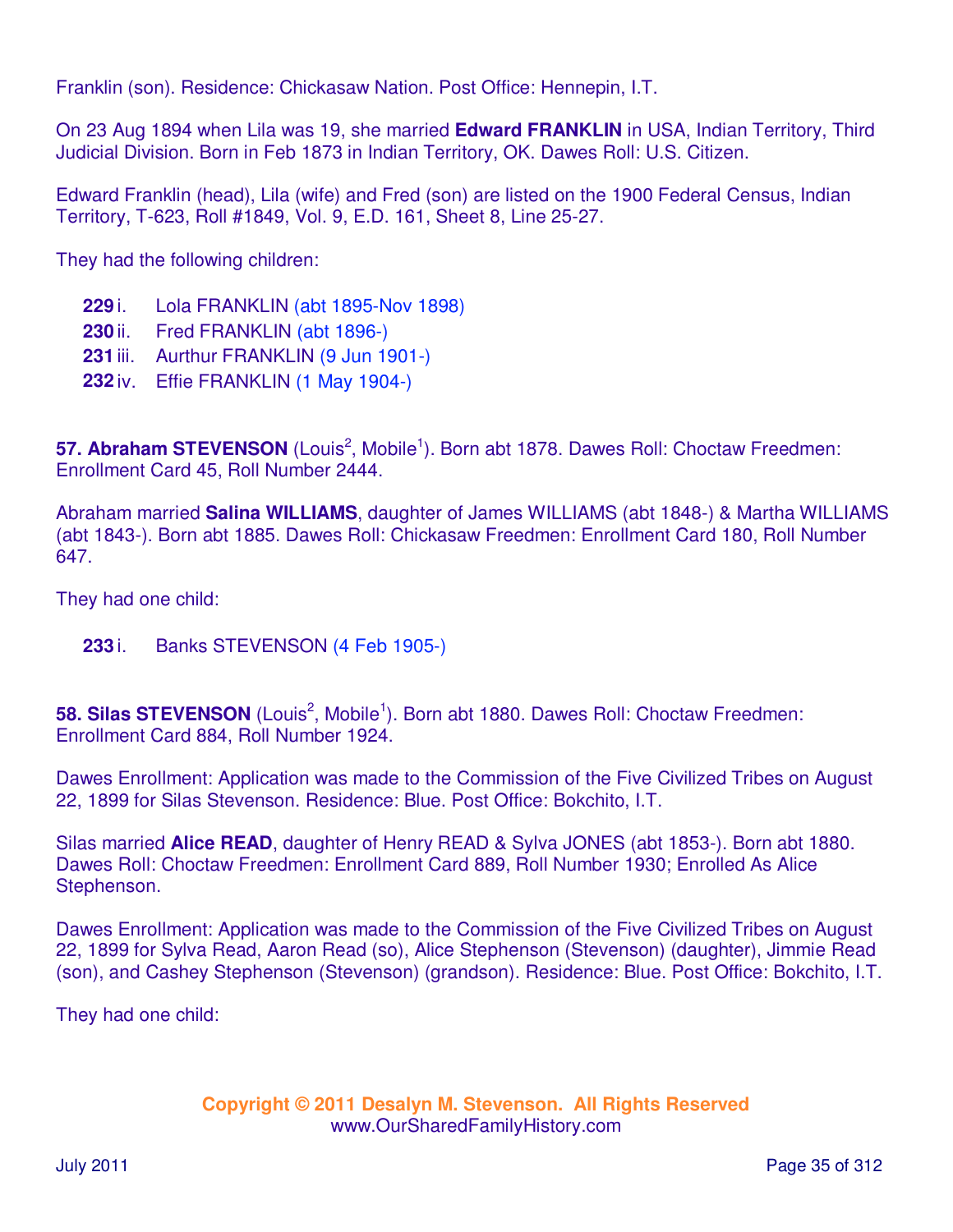**234** i. Cashey STEVENSON (STEPHENSON) (1 Jan 1902-)

59. Lillie STEVENSON (Louis<sup>2</sup>, Mobile<sup>1</sup>). Born abt 1883. Dawes Roll: Choctaw Freedmen: Enrollment Card 45, Roll Number 2445; Enrolled As Lilie Eights.

Lillie married **Ben (Benji) EIGHTS**. Dawes Roll: Chickasaw Freedmen: Enrollment Card 313, Roll Number 1288.

They had the following children:

- **235** i. Earnest EIGHTS (1 Sep 1902-)
- **236** ii. George EIGHTS (17 Oct 1905-)

#### Family of **Sarah STEVENSON (12)** & Ned ROBERTS

60. Jack ROBERTS (Sarah STEVENSON<sup>2</sup>, Mobile<sup>1</sup>). Born abt 1860. Owned by: Caroline Colbert. Dawes Roll: Choctaw Freedmen: Enrollment Card 1172, Roll Number 3791.

Dawes Enrollment: Application was made to the Commission of the Five Civilized Tribes on September 20, 1898 for Jack Roberts, Alice Roberts (wife), George Roberts (son), Willie Roberts (son), Lyman Roberts (son), Victor Roberts (son), Maude Roberts (daughter), Ben C. Roberts (son), Lemuel Roberts (son), and Richard Roberts (son). Residence: Pickens County. Post Office: Berwin, Indian Territory

Lemuel Roberts enrolled at Goodland, Indian Territory on statement of Charles Cohee under oath, May 12th, 1899.

All except, Alice, transferred to Choctaw Freeman card #1172

Jack married **Alice JAMES**, daughter of Joe JAMES (-bef 1898) & Lucinda ABRAM. Born abt 1865. Dawes Roll: Chickasaw Freedmen: Enrollment Card 560, Roll Number 2331; Enrolled As Alice Roberts.

They had the following children:

- **237** i. George ROBERTS (abt 1883-)
- **238** ii. Willie ROBERTS (abt 1885-)
- **239** iii. Lyman ROBERTS (abt 1888-)
- **240** iv. Vester (Victor) ROBERTS (abt 1891-)
- **241** v. Maud (e) ROBERTS (abt 1893-)
- **242** vi. Ben Carter ROBERTS (24 Nov 1895-)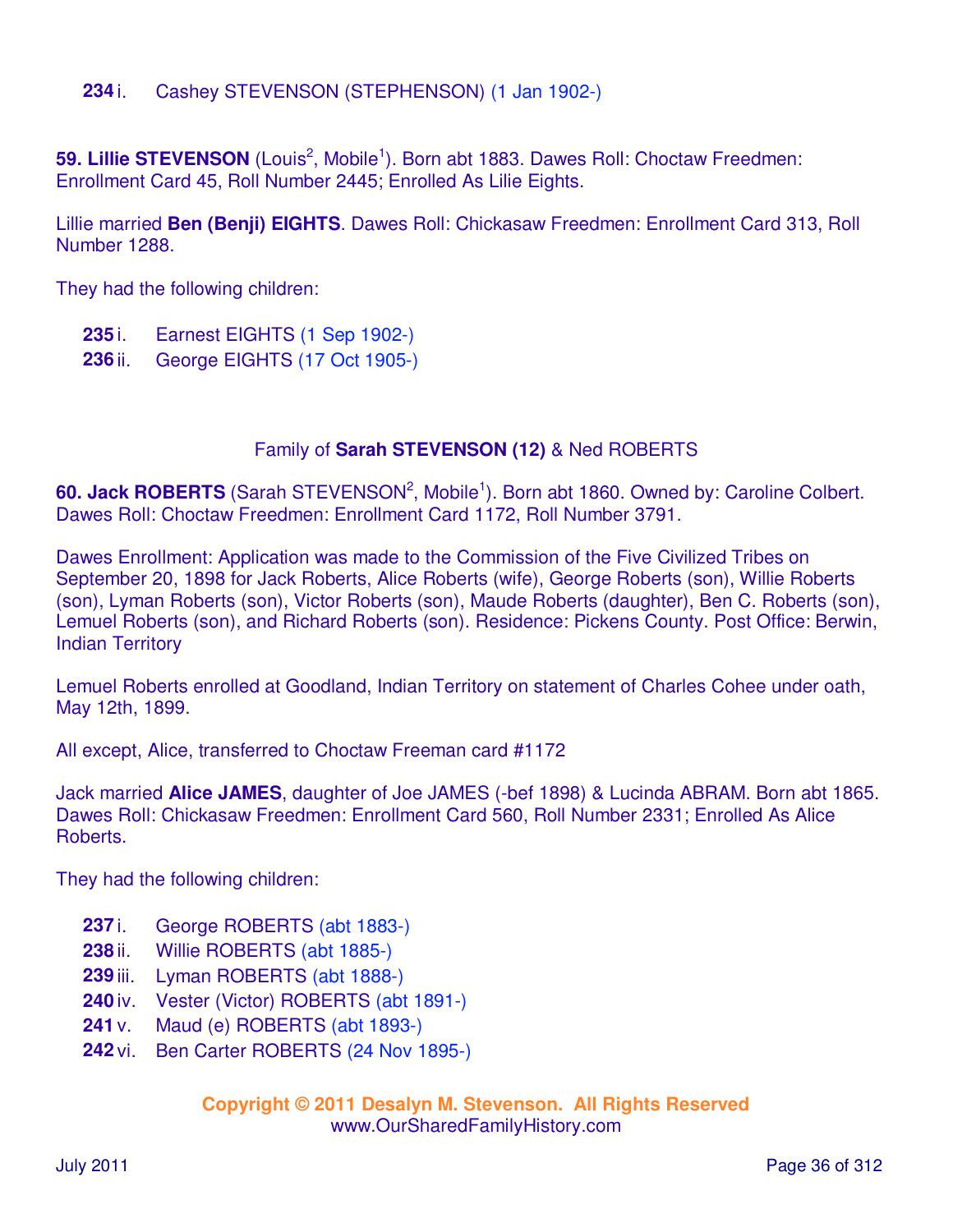**243** vii. Lemuel ROBERTS (25 Jan 1898-) **244** viii. Richard ROBERTS (19 Sep 1901-1 Mar 1902)

61. Edmund ROBERTS (Sarah STEVENSON<sup>2</sup>, Mobile<sup>1</sup>). Born abt 1863. Owned by: Caroline Colbert. Dawes Roll: Chickasaw Freedmen: Enrollment Card 557, Roll Number 2321.

Dawes Enrollment: Application was made to the Commission of the Five Civilized Tribes on September 20, 1898 for Edmund Roberts, Sarah Roberts (wife), Rachel Roberts (daughter), Jamena Roberts (daughter), Charley Roberts (son), Marcus Roberts (son), Jack Roberts (son), Laura Roberts (daughter), and Rodie Roberts (daughter). Residence: Pickens County Post Office: Berwin, Indian **Territory** 

Edmund married **Sarah ABRAM**, daughter of Charly ABRAM (-bef 1898) & Viney WILLIAMS. Born abt 1873. Dawes Roll: Chickasaw Freedmen: Enrollment Card 557, Roll Number 2322; Enrolled As Sarah Roberts.

They had the following children:

- **245** i. Rachel ROBERTS (abt 1887-)
- **246** ii. Jamena ROBERTS (abt 1891-)
- 247 iii. Charley ROBERTS (abt 1892-)
- **248** iv. Marcus ROBERTS (abt 1894-)
- **249** v. Jack ROBERTS (abt 1896-)
- **250** vi. Laura ROBERTS
- **251** vii. Rhoda Rodie ROBERTS (17 Mar 1901-18 Nov 1967)
- **252** viii. Elgy ROBERTS (abt 1903-)

62. Eli ROBERTS (Sarah STEVENSON<sup>2</sup>, Mobile<sup>1</sup>). Born abt 1867. Dawes Roll: Choctaw Freedmen: Enrollment Card 1171, Roll Number 3783.

Dawes Enrollment: Application was made to the Commission of the Five Civilized Tribes on September 20, 1898 for Eli Roberts, Mary Roberts (wife), Cora Roberts (daughter), Ida Roberts (daughter), Simon Roberts (son), Saincy Roberts (daughter), Norabla Roberts (daughter) and Harvey Roberts (son). Residence: Pickens County. Post Office: Berwyn, Indian Territory.

Harvey Roberts was enrolled at Goodland, Indian Territory on May 12, 1899 on statement of Charles Cohee under oath.

All were transferred from Chickasaw Freedmen card #559 to Choctaw Freedmen card #1171

Eli married **Mary CHRISTIAN**, daughter of Ike CHRISTIAN & Sally. Born abt 1874. Dawes Roll: Choctaw Freedmen: Enrollment Card 1171, Roll Number 3784; Enrolled As Mary Roberts.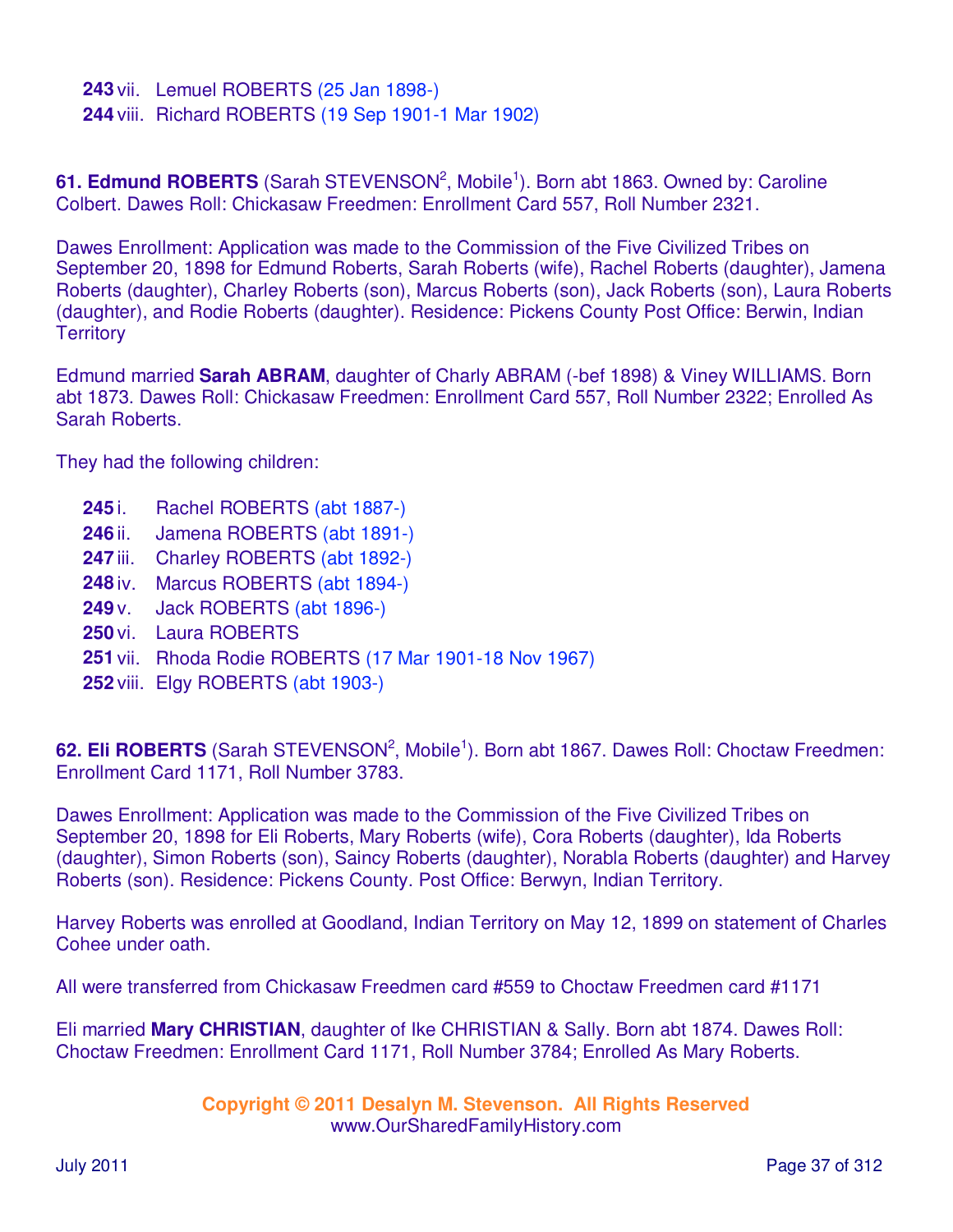On 1896 Choctaw Roll as Mary J. Roberts

They had the following children:

- **253** i. Cora ROBERTS (abt 1892-) **254** ii. Ida ROBERTS (abt 1893-) **255** iii. Simon ROBERTS (abt 1895-) **256** iv. Saincy ROBERTS (21 Aug 1896-) **257** v. Harvey ROBERTS (3 Jan 1899-) **258** vi. Noraola ROBERTS (19 Apr 1901-) **259** vii. Hattie ROBERTS (abt 1903-) **260** viii. Talmage ROBERTS (abt 1904-) **261** ix. Esther ROBERTS (abt 1908-) **262** x. Johnnie ROBERTS (abt 1910-) **263** xi. Roscoe ROBERTS (abt 1912-) **264** xii. Matthew ROBERTS (abt 1914-)
- **265** xiii. Juanita ROBERTS

63. Laura ROBERTS (Sarah STEVENSON<sup>2</sup>, Mobile<sup>1</sup>). Born abt 1874. Dawes Roll: Choctaw Freedmen: Enrollment Card 1170, Roll Number 3778; Enrolled As Laura Cobert.

Dawes Enrollment: Transferred from Chickasaw Freedman card 558 to Choctaw Freeedmen card #1170

Application was made to the Commission of the Five Civilized Tribes on September 20, 1898 for Laura Colbert (head), Andrew Colbert (son), Beulah Colbert (daughter) , Bady Colbert (son), Sarah Colbert (daughter). Residence: Pickens County. Post Office: Berwin, Indian Territory

On 1896 Choctaw roll as Laura R. Colbert

Laura married **Robert COLBERT**, son of Dick COLBERT (-bef 1898) & Lucinda ABRAM. Born abt 1869. Dawes Roll: Chickasaw Freedmen: Enrollment Card 558, Roll Number 2330.

Dawes Enrollment: Application was made to the Commission of the Five Civilized Tribes on September 20, 1898 for Robert Colbert, Laura Colbert (wife), Andrew Colbert (son), Beulah Colbert (daughter) , Bady Colbert (son), Richard Colbert (son), Sarah Colbert (daughter). Residence: Pickens County. Post Office: Berwin, Indian Territory

All except Robert Colbert and Richard Colbert (who died) were transferred from Chickasaw Freedmen card #558 to Choctaw Freedmen card #1170

They had the following children: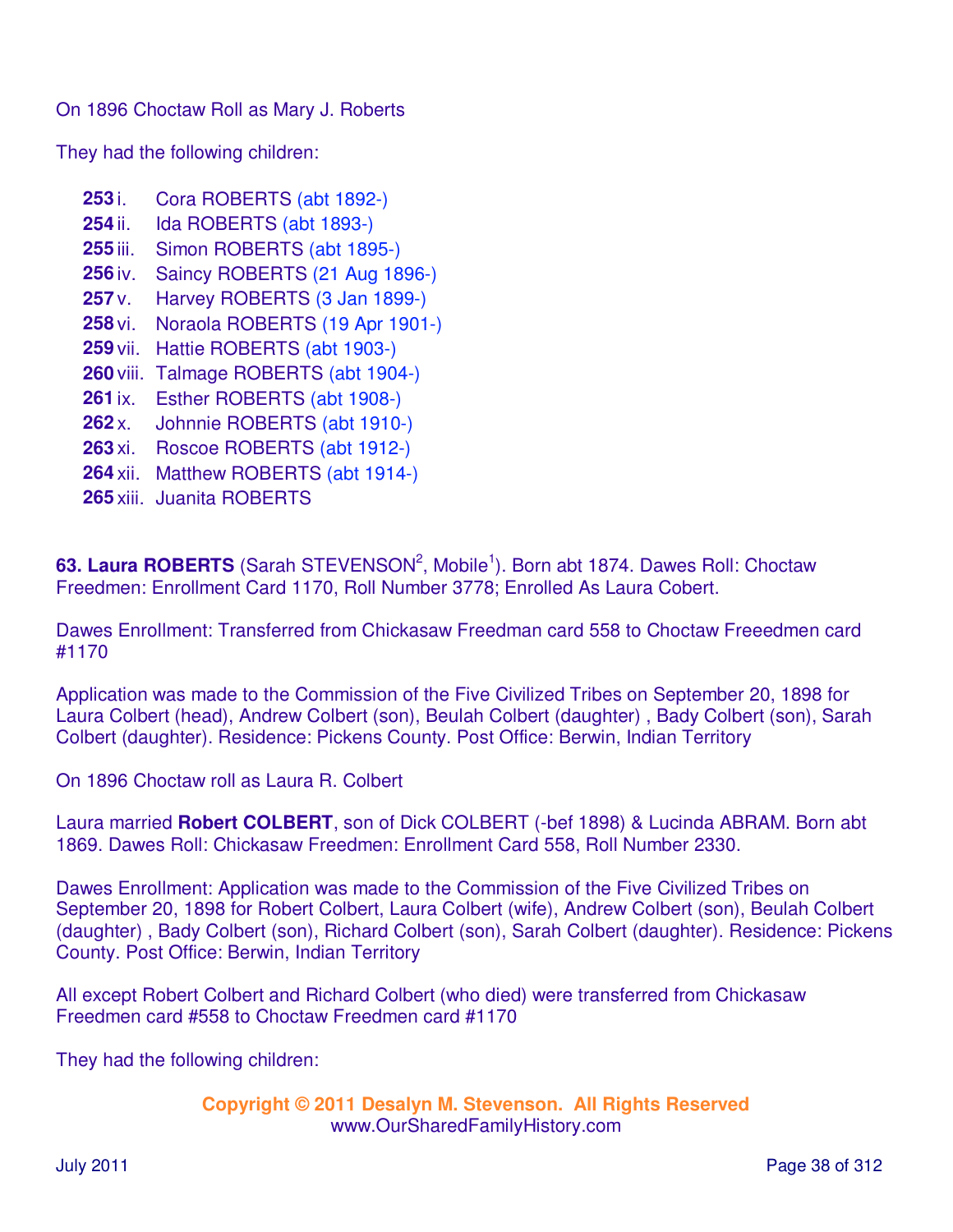- **266** i. Andrew COLBERT (abt 1892-)
- **267** ii. Beulah COLBERT (abt 1894-)
- **268** iii. Bady COLBERT (abt 1896-)
- **269** iv. Richard COLBERT (abt Mar 1898-21 Dec 1898)
- **270** v. Sarah COLBERT (25 Mar 1902-)
- **271** vi. Lester COLBERT (abt 1903-)
- **272** vii. Victory COLBERT (abt 1911-)

### Family of **Dudley STEVENSON (13)** & Georgia Ann JAMES

64. Thomas STEVENSON (Dudley<sup>2</sup>, Mobile<sup>1</sup>). Born on 2 Aug 1867. Thomas died in Phoenix, AZ, on 25 Jun 1967; he was 99. Buried on 3 Jul 1967 in Greenwood Memorial Park, Universal Memorial Center, Phoenix, AZ. Dawes Roll: Chickasaw Freedmen: Enrollment Card 423; Roll Number 1720. Land Allotment: W E NE 18-1N-1W Indian Base And Meridian (Oklahoma), 40 Acres.

Dawes Enrollment: "On September 9, 1896, there was filed with the Commission to the Five Civilized Tribes under the provisions of the Act of Congress approved June 10, 1896 (29Stats. 321), original application in the case of Thomas Stephenson, et al., v. Chickasaw Nation, for the enrollment of the petitioners Thomas Stevenson (as Thomas Stephenson) and Amy Stevenson (as Ama Stephenson) as citizens of the Chickasaw Nation, and that on November 23, 1896, the Commission rendered a decision rejecting their application, from which decision no appeal was taken. "

Dawes Enrollment: "Application was made to the Commission to the Five Civilized Tribes by Thomas Stevenson at Pauls Valley, Ind. T., on September 15, 1898, for the enrollment of himself, Alice Stevenson, Amy Stevenson, and Dud Stevenson as Chickasaw freedmen. Subsequent thereto birth affidavits were filed with the Commission to the Five Civilized Tribes showing the birth of Henry Stevenson on February 17, 1899, and of Houston Stevenson on February 1, 1901."

Land Allottment: The following Land Allotment was received by Thomas Stevenson as a Chickasaw Freedmen: W E NE 18-1N-1W Indian Base and Meridian (Oklahoma), 40 Acres.

#### Lost due to mortgage forclosure

On 23 February, 1914 in an action pending, Pauls Valley National Bank, a corporation was plaintiff, and T. S. Stevenson, Alice Stevenson, The Monarch Loan Comany, a corporation, A. J. Goff, R. L. Freeman, and L. D. Davis were defendants, the said plaintiff by the consideration of the court recovered a judgement against the defendants T. S. Stevenson and Allice Stevenson, for the sum of \$369.05 with interest at 10% annum from said date; and also all costs in and about said action expended; and further judgment and against each and all of said defendants above named declaring, adjudging and decreeing that, as security .....

Order of sale was duly delivered to and received by said sheriff on the 10th day of November, 1914. One 18th day of December, 1914, said sheriff did offer said property for sale. The property was sold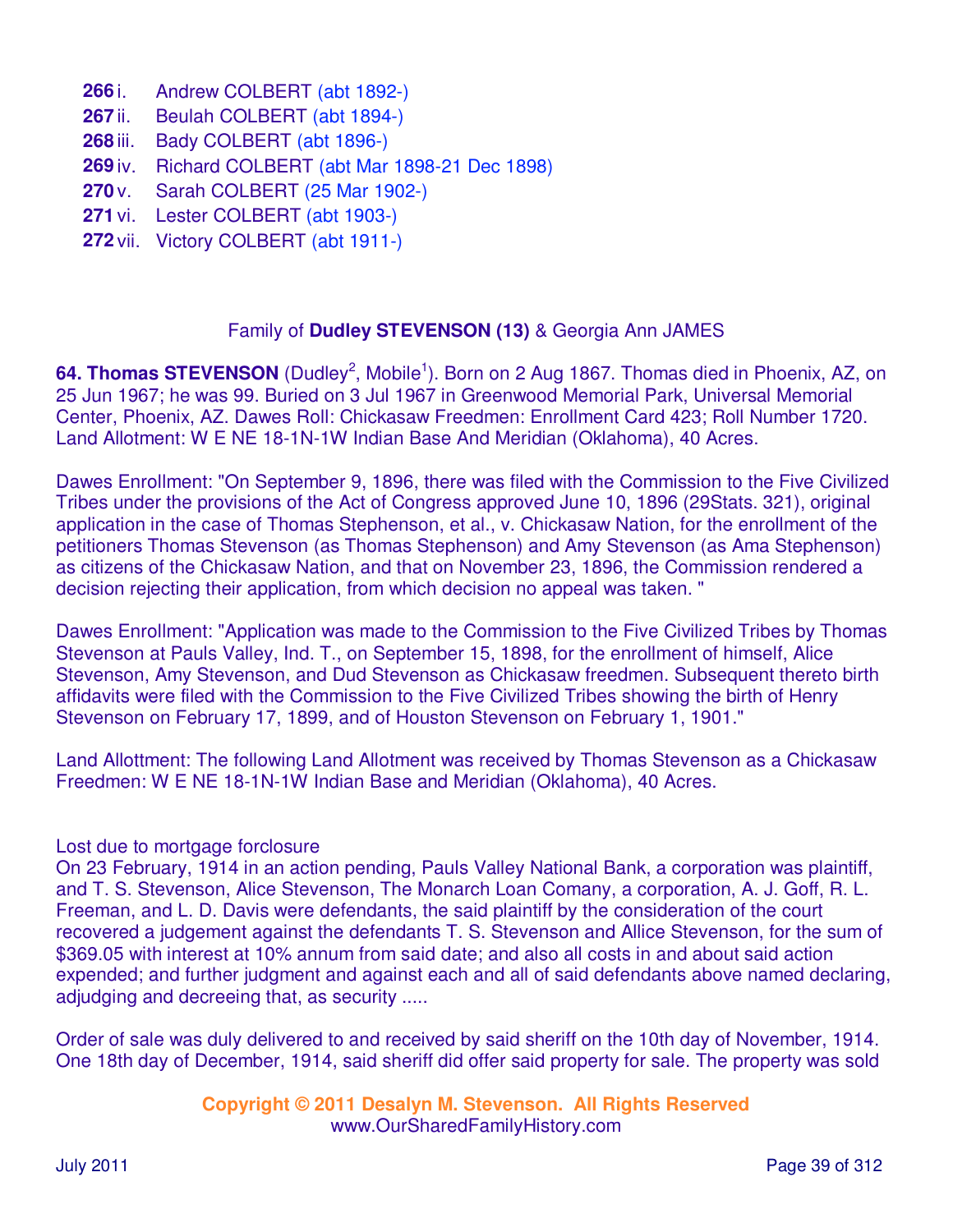(subject to the first mortgage lien of defendant Monarch Loan Company) to the Pauls Valley National Bank, a corportation at and for the price and sum of \$157.05, being the highest and best bid

Thomas first married **Alice STEVENSON**, daughter of Caesar STEVENSON & Viney CARR (abt 1853-). Born abt 1871. Dawes Roll: Chickasaw Freedmen: Enrollment Card 423; Roll Number 1721. Land Allotment: NW NW 17-1N-1W Indian Base And Meridian (Oklahoma), 40 Acres.

Dawes Enrollment: "Application was made to the Commission to the Five Civilized Tribes by Thomas Stevenson at Pauls Valley, Ind. T., on September 15, 1898, for the enrollment of himself, Alice Stevenson, Amy Stevenson, and Dud Stevenson as Chickasaw freedmen. Subsequent thereto birth affidavits were filed with the Commission to the Five Civilized Tribes showing the birth of Henry Stevenson on February 17, 1899, and of Houston Stevenson on February 1, 1901."

Land Allottment: The following Land Allotment was received by Alice Stevenson as a Chickasaw Freedmen: NW NW 17-1N-1W Indian Base and Meridian (Oklahoma), 40 Acres

The property was sold by Alice Stevenson and Tom Stevenson, husband and wife to H. L. Vaughn and D. L. Vaughn on 28 Oct 1908 for \$850.00. Recorded in State of Oklahoma, Garvin County. Filed 16 Nov 1908 Page 278, Misc Vol 28

They had the following children:

- **273** i. Amy STEVENSON (abt 1895-)
- **274** ii. Dud(ley) STEVENSON (1 Jan 1897-)
- **275** iii. Henry STEVENSON (abt 1898-)
- **276** iv. Houston B. STEVENSON Sr. (1 Feb 1901-26 Jan 1971)
- **277** v. Adam "Joe" STEVENSON (11 Feb 1903-20 Jan 1998)
- **278** vi. Leagus STEVENSON (16 Sep 1906-18 Apr 1975)
- **279** vii. Mobile STEVENSON (20 Aug 1910-14 Sep 1989)

Thomas second married **Fannie BYWATERS**. Born abt 1879.

They had the following children:

- **280** i. Luther Herman STEVENSON (24 Oct 1903-)
- **281** ii. Irvin STEVENSON (20 Oct 1904-)
- **282** iii. I. V. STEVENSON (8 Jan 1906-)

65. Lisha (Carnelia) STEVENSON (Dudley<sup>2</sup>, Mobile<sup>1</sup>). Born abt 1874 in Indian Territory, OK. Dawes Roll: Chickasaw Freedmen: Enrollment Card 421, Roll Number 1710; Enrolled As Lishia Munn.

Dawes Enrollment: Application was made to the Commission of the Five Civilized Tribes on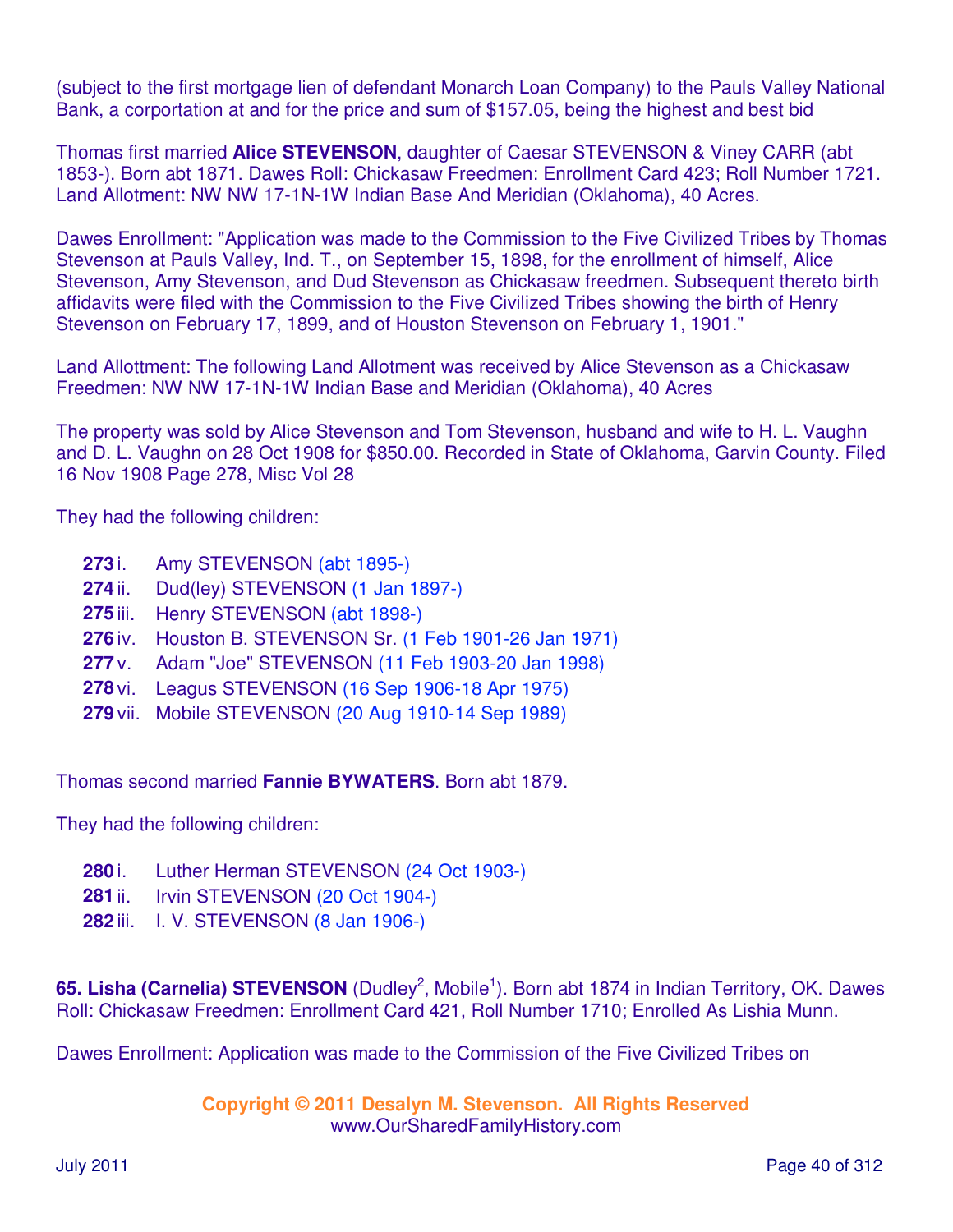September 16, 1898 for Lishia Munn. Residence: Pickens. Post Office: Katie, I.T. The application was amended to include Annie Munn (daughter)

Given name was probally Carnelia. In Chickasaw Freedmen Application NUmber 421, she states that she doesn't know if she was enrolled as "Lisha" or "Carnelia"

abt 1895 when Lisha (Carnelia) was 21, she married **Israel MUNN**. Born in Mar 1871 in Indian Territory, OK. Dawes Roll: Choctaw Freedmen: Enrollment Card 74, Roll Number 2523. Land Allotment: NW NE 10-1N-1W Indian Base And Meridian (Oklahoma) 40 Acres.

They had the following children:

**283** i. Annie MUNN (10 Jun 1901-) **284** ii. Willie MUNN

66. Benjiman (Benjamin) STEVENSON Sr. (Dudley<sup>2</sup>, Mobile<sup>1</sup>). Born abt 1876 in Indian Territory, OK. Dawes Roll: Chickasaw Freedmen: Enrollment Card 422, Roll Number 1713. Land Allotment: NE NW 18-1N-1W Indian Base And Meridian (Oklahoma) 40 Acres.

Dawes Enrollment: "It appears from the records of this office that on September 9, 1896, original application was filed with the Commission to the Five Civilized Tribes under the provisions of the Act of Congress approved June 10, 1896 (29Stats. 321), for the enrollement of Benjamine Stevenson (as Benjiman Stepheson), Levy Stevenson (as Leavy Stepheson), Carrie Butler (as Carrie Stepheson) as Citizens of the Chickasaw Nation, and that on November 10, 1896, the Commission rejected their application and that no appeal was taken from the decision of the Comission."

Dawes Enrollment: Application was made to the Commission of the Five Civilized Tribes on September 15, 1898 for Georgia Ann Stevenson, Benjamian Stevenson (son), Robin Stevenson (son), Levy Stevenson (son), Carrie Butler (daughter), Malsy Stevenson (daughter), Ida Stevenson (daughter). Residence: Pickens. Post Office: Katie, I.T.

The application was amended to include Maulsy Butler (grand daughter).

On 13 Feb 1902 when Benjiman (Benjamin) was 26, he first married **Roberta FRANKLIN** in USA, Indian Territory, Southern District. Born abt 1875.

Roberta was in Hennepin, I.T. at the time of her marriage to Benjiman Stevenson. Roberta and Benjiman were married by E. S. Stevenson, a minister of the gospel.

It looks as if Roberta, was a U.S. Citzen of the United States, and not a Chickasaw or Choctaw Freedman.

Roberta probally died between 03 Jan 1903, when the twins were born and before 09 July 1906, when Benajiman applied for the twins to be accepted as Chickasaw Freedmen. The document is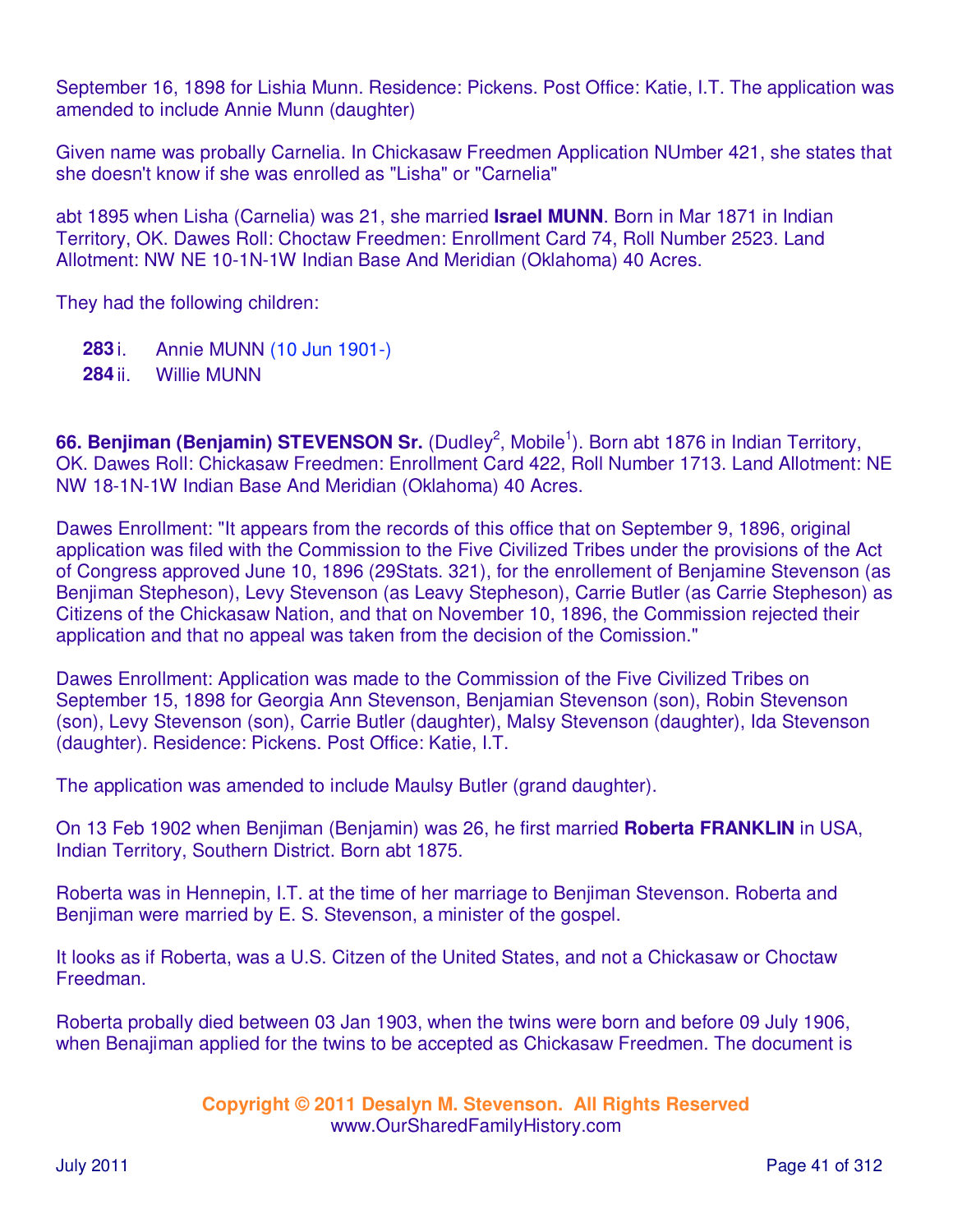dated 09 July 1906 and states that Roberta is dead. More likely, she died between 03 Jan 1903 and 04 May 1905 when Benjiman married Moria Douglass.

They had the following children:

**285** i. Benjamin STEVENSON Jr. (Twin) (21 Jan 1903-)

**286** ii. Roberta STEVENSON (Twin) (21 Jan 1903-)

On 4 May 1905 when Benjiman (Benjamin) was 29, he second married **Maria NEWBERRY**, daughter of Wiley NEWBERRY & Caldonia LOVE (abt 1843-), in USA, Indian Territory, Southern District. Born abt 1881. Dawes Roll: Chickasaw Freedmen: Enrollment Card 235, Roll Number 918.

Dawes Enrollment: Application was made to the Commission of the Five Civilized Tribes on September 12, 1898 for Caldonia Newberry, Louis Newberry (son), Calvin Newberry (son), Moria Newberry (daughter), Lulu Newberry (daughter), Liddy Newberry (daughter), Andrew Franklin (grand son), Ethel Newberry (grand daughter), May Bell Newberry (grand daughter), Grady Douglass (grand son), Lon Stevenson (grand son). Residence: Pickens. Post Office: Robinson, I.T.

Moria was from Robberson, I.T. at the time of her marriage to Benjiman Stevenson. Moria and Benjiman were married by E. S. Stevenson, a minister of the gospel.

Georgia Ann, mother-in-law, of Maria(h) acted as midwife in the birth of Horice.

They had one child:

**287** i. Horice (Horace) STEVENSON (8 Feb 1906-)

67. Robin STEVENSON (Dudley<sup>2</sup>, Mobile<sup>1</sup>). Born abt 1879 in Indian Territory, OK. Dawes Roll: Chickasaw Freedmen: Enrollment Card 422, Roll Number 1714.

Dawes Enrollment: Application was made to the Commission of the Five Civilized Tribes on September 15, 1898 for Georgia Ann Stevenson, Benjamian Stevenson (son), Robin Stevenson (son), Levy Stevenson (son), Carrie Butler (daughter), Malsy Stevenson (daughter), Ida Stevenson (daughter). Residence: Pickens. Post Office: Katie, I.T.

The application was amended to include Maulsy Butler (grand daughter).

On 17 Oct 1901 when Robin was 22, he first married **Lula NEWBERRY**, daughter of Wiley NEWBERRY & Caldonia LOVE (abt 1843-), in USA, Indian Territory, Southern District. Born abt 1885. Dawes Roll: Chickasaw Freedmen: Enrollment Card 235, Roll Number 919.

Dawes Enrollment: Application was made to the Commission of the Five Civilized Tribes on September 12, 1898 for Caldonia Newberry, Louis Newberry (son), Calvin Newberry (son), Moria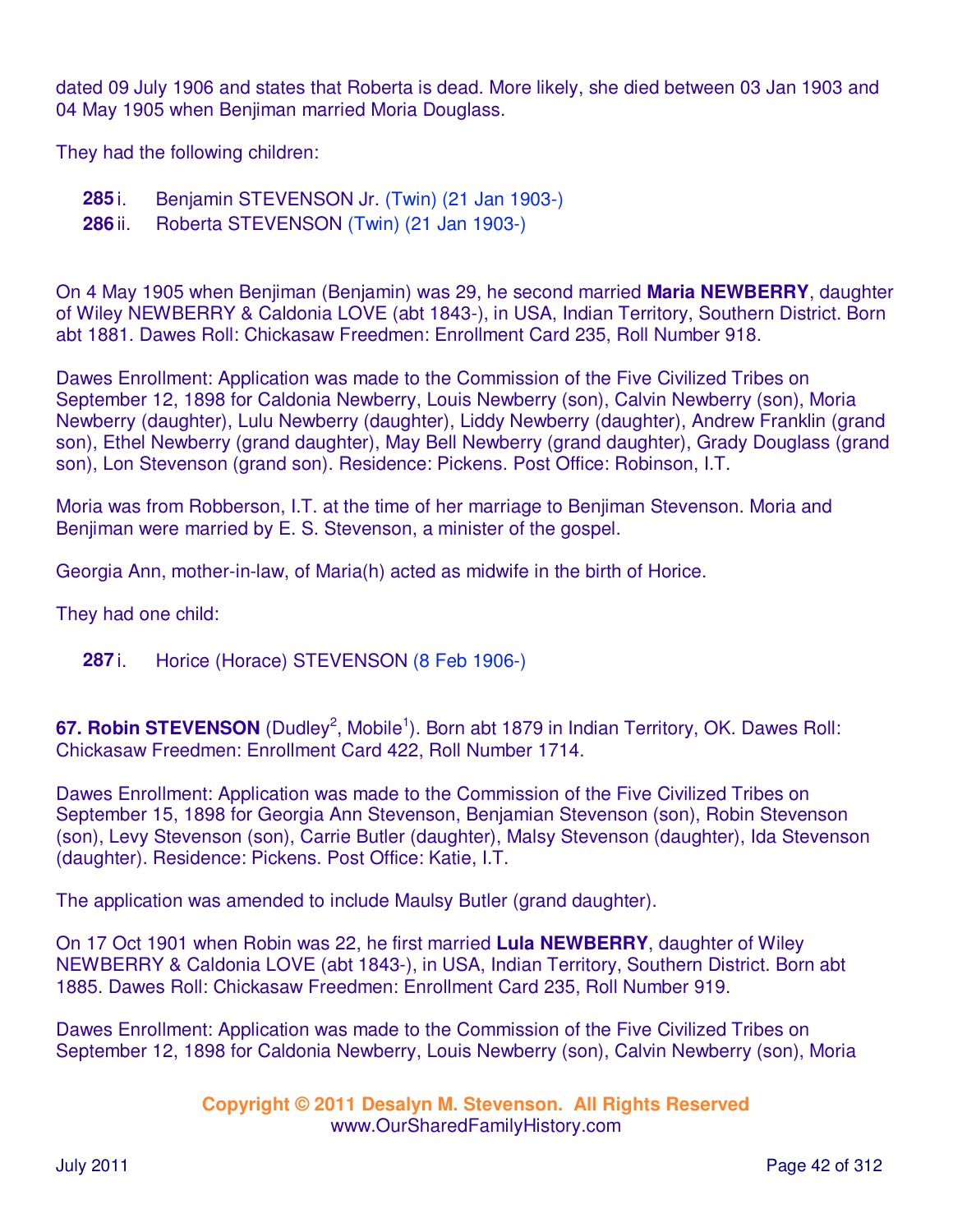Newberry (daughter), Lulu Newberry (daughter), Liddy Newberry (daughter), Andrew Franklin (grand son), Ethel Newberry (grand daughter), May Bell Newberry (grand daughter), Grady Douglass (grand son), Lon Stevenson (grand son). Residence: Pickens. Post Office: Robinson, I.T.

Moria Stevenson acted as midwife for the birth of Ramon; Georgia Ann Stevenson acted as midwife for the birth of Caldonia

They had the following children:

- **288** i. Lon STEVENSON (12 Sep 1902-)
- **289** ii. Ramon STEVENSON (9 Apr 1904-)
- **290** iii. Caldonia STEVENSON (9 Feb 1906-)

Robin second married **Alice HAMILTON (107)** , daughter of Marcus HAMILTON (22) (abt 1853-) & Barbary GRANT (abt 1858-Mar 1900). Born abt 1879. Dawes Roll: Chickasaw Freedmen: Enrollment Card 201, Roll Number 782. Land Allotment: S NW SE 28-1N-1W Indian Base And Meridian (Oklahoma) 20 Acres.

They had one child:

**291** i. Dave STEVENSON (7 Sep 1901-)

68. Levy STEVENSON (Dudley<sup>2</sup>, Mobile<sup>1</sup>). Born abt 1881 in Indian Territory, OK. Dawes Roll: Chickasaw Freedmen: Enrollment Card 422, Roll Number 1715.

Dawes Enrollment: "It appears from the records of this office that on September 9, 1896, original application was filed with the Commission to the Five Civilized Tribes under the provisions of the Act of Congress approved June 10, 1896 (29Stats. 321), for the enrollement of Benjamine Stevenson (as Benjiman Stepheson), Levy Stevenson (as Leavy Stepheson), Carrie Butler (as Carrie Stepheson) as Citizens of the Chickasaw Nation, and that on November 10, 1896, the Cmmission rejected their application and that no appeal was taken from the decision of the Comission."

Dawes Enrollment: Application was made to the Commission of the Five Civilized Tribes on September 15, 1898 for Georgia Ann Stevenson, Benjamian Stevenson (son), Robin Stevenson (son), Levy Stevenson (son), Carrie Butler (daughter), Malsy Stevenson (daughter), Ida Stevenson (daughter). Residence: Pickens. Post Office: Katie, I.T.

The application was amended to include Maulsy Butler (grand daughter).

69. Carrie STEVENSON (Dudley<sup>2</sup>, Mobile<sup>1</sup>). Born abt 1883 in Indian Territory. OK. Dawes Roll: Chickasaw Freedmen: Enrollment Card 422, Roll Number 1716; Enrolled As Carrie Butler.

Dawes Enrollment: "It appears from the records of this office that on September 9, 1896, original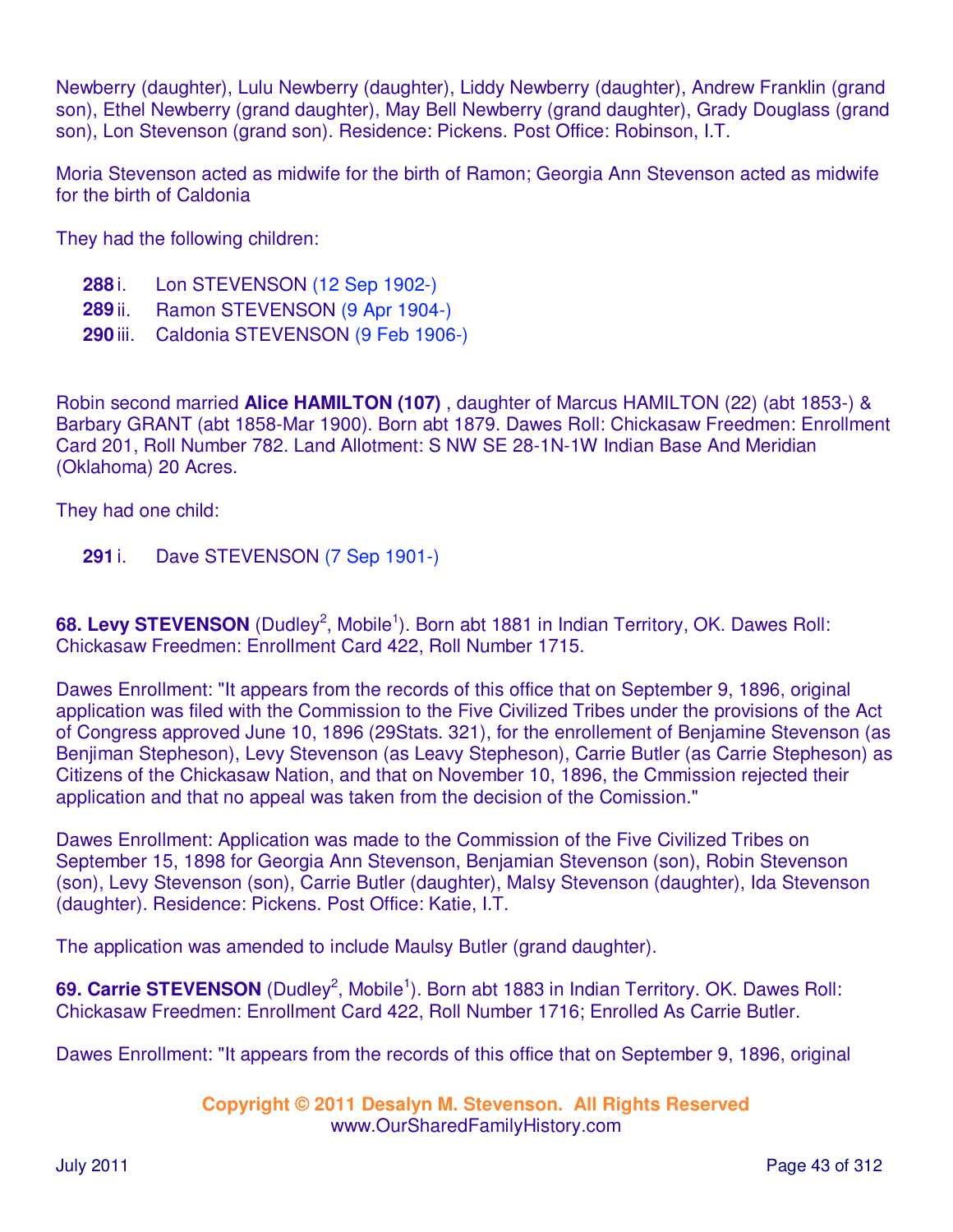application was filed with the Commission to the Five Civilized Tribes under the provisions of the Act of Congress approved June 10, 1896 (29Stats. 321), for the enrollement of Benjamine Stevenson (as Benjiman Stepheson), Levy Stevenson (as Leavy Stepheson), Carrie Butler (as Carrie Stepheson) as Citizens of the Chickasaw Nation, and that on November 10, 1896, the Cmmission rejected their application and that no appeal was taken from the decision of the Comission."

Dawes Enrollment: Application was made to the Commission of the Five Civilized Tribes on September 15, 1898 for Georgia Ann Stevenson, Benjamian Stevenson (son), Robin Stevenson (son), Levy Stevenson (son), Carrie Butler (daughter), Malsy Stevenson (daughter), Ida Stevenson (daughter). Residence: Pickens. Post Office: Katie, I.T.

The application was amended to include Maulsy Butler (grand daughter).

Georgia Ann Stevenson, Carrie's mother acted as midwife for the birth of Maulsy.

On 19 Apr 1900 when Carrie was 17, she married **Charley BUTLER**, son of Dove BUTLER (abt 1834-) & Paulina, in USA, Indian Territory, Southern District. Born in Oct 1877 in Indian Territory, OK. Dawes Roll: Choctaw Freedmen: Enrollment Card 42, Roll Number 2426.

They had the following children:

- **292** i. Maulsy BUTLER (18 Jan 1901-)
- **293** ii. Andy BUTLER (17 Oct 1902-)
- **294** iii. Georgan (Georgia Ann) BUTLER (7 Aug 1905-)
- **295** iv. Pik BUTLER

70. Malsy STEVENSON (Dudley<sup>2</sup>, Mobile<sup>1</sup>). Born abt 1885. Dawes Roll: Chickasaw Freedmen: Enrollment Card 422, Roll Number 1717.

Dawes Enrollment: Application was made to the Commission of the Five Civilized Tribes on September 15, 1898 for Georgia Ann Stevenson, Benjamian Stevenson (son), Robin Stevenson (son), Levy Stevenson (son), Carrie Butler (daughter), Malsy Stevenson (daughter), Ida Stevenson (daughter). Residence: Pickens. Post Office: Katie, I.T.

The application was amended to include Maulsy Butler (grand daughter).

Malsy married **David PLUMMER Jr.**, son of David PLUMMER Sr. & Viney CARR (abt 1853-). Born abt 1873. Dawes Roll: Chickasaw Freedmen: Enrollment Card 432, Roll Number 1765.

They had the following children:

- **296** i. Clarence PLUMMER (16 Dec 1905-)
- **297** ii. J. K. PLUMMER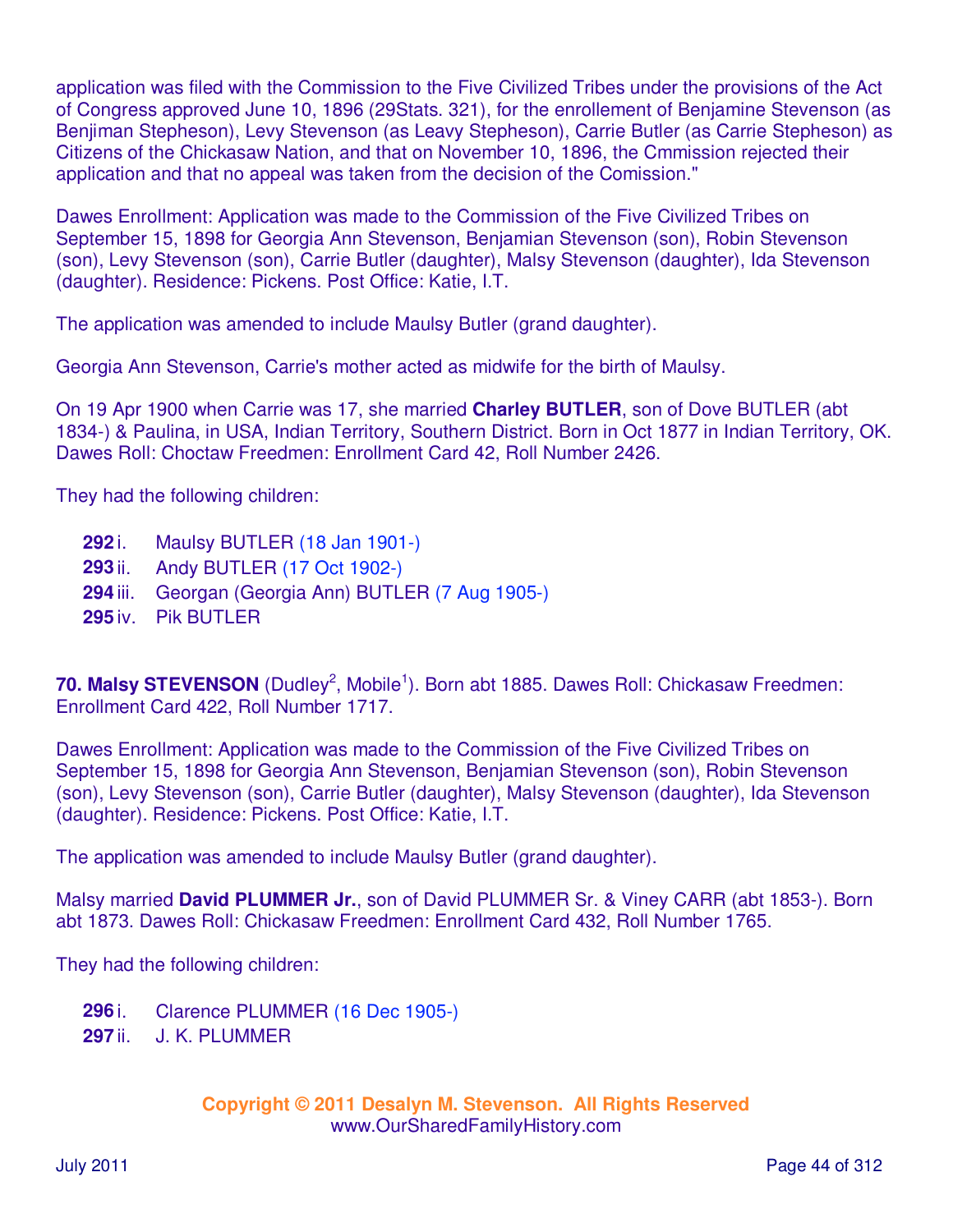**298** iii. Eliza PLUMMER **299** iv. R. T. PLUMMER **300** v. Samson PLUMMER

71. Ida STEVENSON (Dudley<sup>2</sup>, Mobile<sup>1</sup>). Born abt 1890. Dawes Roll: Chickasaw Freedmen: Enrollment Card 422, Roll Number 1718.

Dawes Enrollment: Application was made to the Commission of the Five Civilized Tribes on September 15, 1898 for Georgia Ann Stevenson, Benjamian Stevenson (son), Robin Stevenson (son), Levy Stevenson (son), Carrie Butler (daughter), Malsy Stevenson (daughter), Ida Stevenson (daughter). Residence: Pickens. Post Office: Katie, I.T.

The application was amended to include Maulsy Butler (grand daughter).

### Ida married **NEWBERRY**.

They had the following children:

**301** i. Dollie **302** ii. Elbert (Red) **303** iii. Name Unknown

# Family of **Elmira (Myra) STEVENSON (14)** & Wesley COLBERT

72. Rose COLBERT (Elmira (Myra) STEVENSON<sup>2</sup>, Mobile<sup>1</sup>). Born abt 1860. Dawes Roll: Chickasaw Freedmen: Enrollment Card 431, Roll Number 1757; Enrolled As Rose Bruner. Owned by: Holmes Colbert.

Application was made to the Commission of the Five Civilized Tribes on September 16, 1898 for Rose Bruner, Legus Bruner (son), Rachel Bruner (daughter), Columbus Bruner (son), Cephus Bruner (son), Joe Bruner (son), William Bruner (son) and Isador Elmora Rentie (grand daughter). Residence: ? Post Office: Maxwell, I.T.

Rose married **John BRUNER**. Dawes Roll: Seminole Freedman.

They had the following children:

- **304** i. Legus BRUNER (abt 1877-)
- **305** ii. Rachel BRUNER (abt 1882-)
- **306** iii. Columbus BRUNER (abt 1885-)
- **307** iv. Cephus BRUNER (abt 1887-)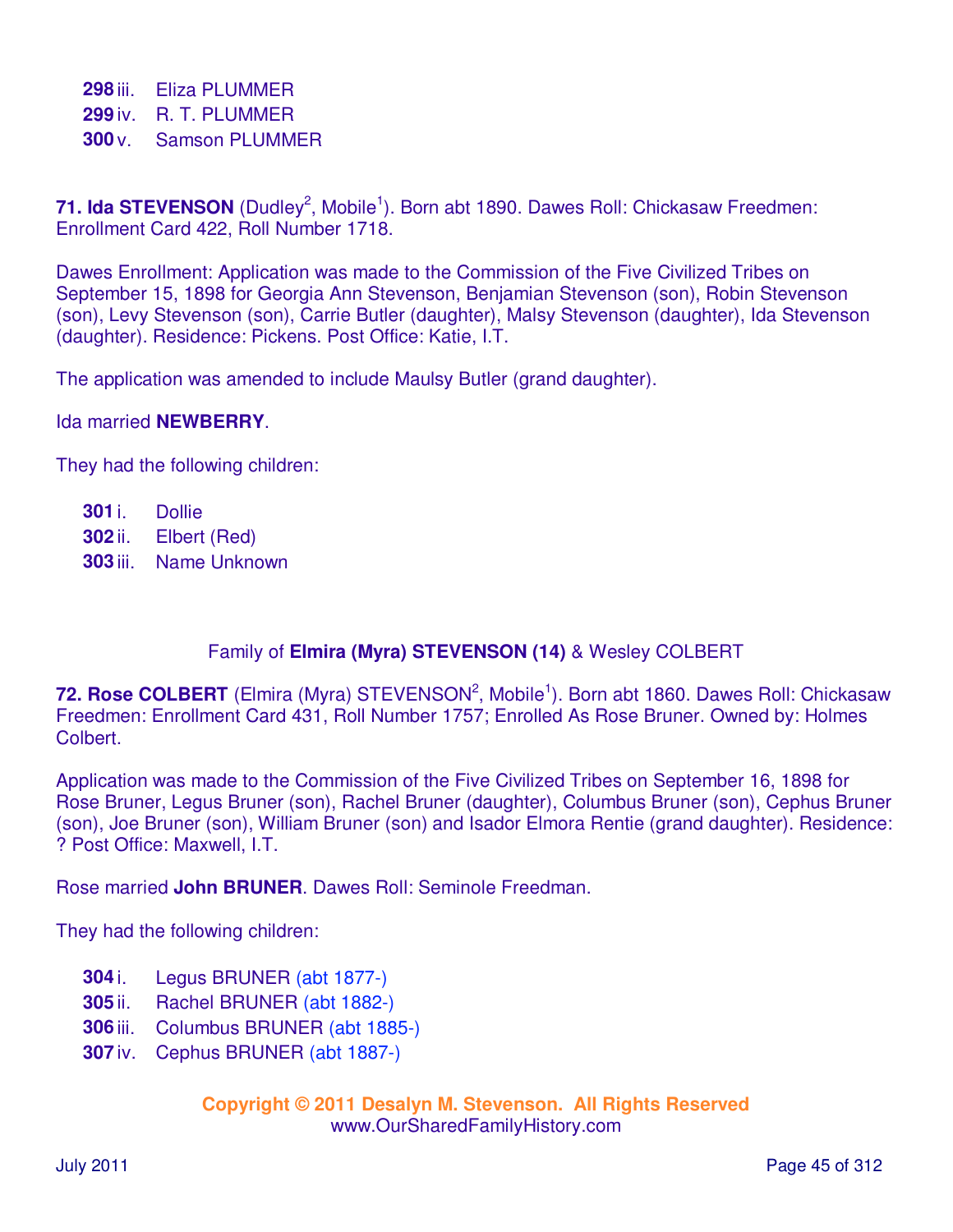**308** v. Joe BRUNER (abt 1892-)

**309** vi. William (Manuel) BRUNER (abt 1897-29 Jul 1899)

#### Family of **Dave STEVENSON (15)** & Viney CARR

73. Estella STEVENSON (Dave<sup>2</sup>, Mobile<sup>1</sup>). Born abt 1879. Dawes Roll: Chickasaw Freedmen: Enrollment Card 432, Roll Number 1766.

On 21 Feb 1901 when Estella was 22, she married **Henderson WILLIAMS**, son of Sam WILLIAMS (abt 1854-) & Rachel. Dawes Roll: Chickasaw Freedmen: Enrollment Card 190, Roll Number 699.

They had the following children:

- **310** i. Izara WILLIAMS (24 Feb 1902-)
- **311** ii. Eliza WILLIAMS (30 Mar 1904-)
- **312** iii. Clay WILLIAMS (24 Sep 1905-)
- **313** iv. Dorsey WILLIAMS
- **314** v. Dorthy WILLIAMS
- **315** vi. Ray WILLIAMS
- **316** vii. Annabell WILLIAMS

74. Flora STEVENSON (Dave<sup>2</sup>, Mobile<sup>1</sup>). Born abt 1881. Dawes Roll: Chickasaw Freedmen: Enrollment Card 432 Roll Number 1767.

75. Loradeo STEVENSON (Dave<sup>2</sup>, Mobile<sup>1</sup>). Born abt 1883. Dawes Roll: Chickasaw Freedmen: Enrollment Card 432 Roll Number 1768.

Loradeo first married .

They had the following children:

- **317** i. Nelson
- **318** ii. Bertha
- **319** iii. Roosevelt
- **320** iv. Florella
- **321** v. Inez JACKSON
- **322** vi. C.B.Bennet Jr.

Loradeo second married **unknow**.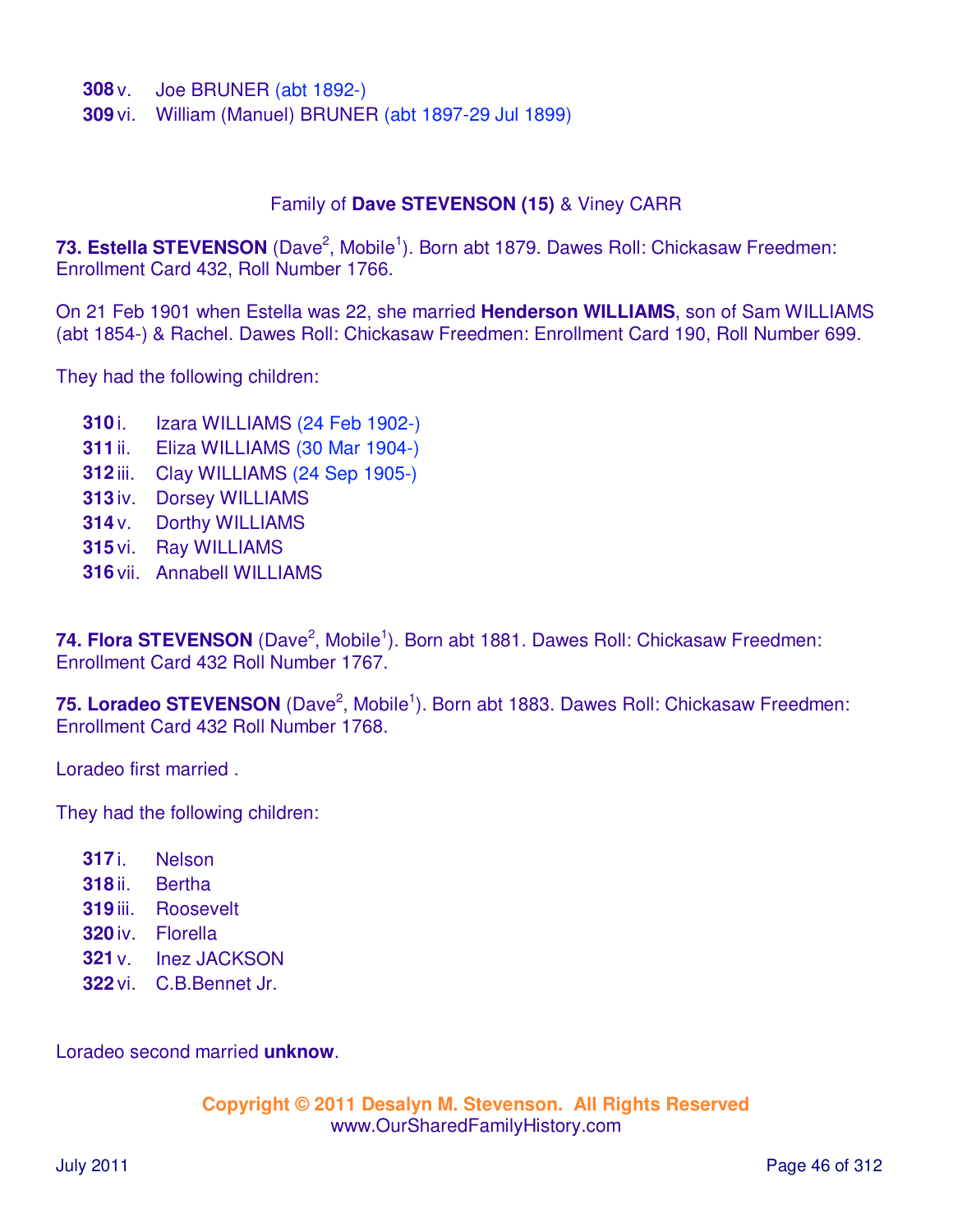They had one child:

**323** i. Laura

76. Samuel STEVENSON Sr. (Dave<sup>2</sup>, Mobile<sup>1</sup>). Born on 27 Sep 1878 in Oklahoma. Samuel died in Oklahoma on 7 Jan 1976; he was 97. Dawes Roll: Chickasaw Freedmen: Enrollment Card 432 Roll Number 1769.

Samuel first married **Leer YATES** in Gavin County,Wild Horse, Oklahoma. Leer died abt 1924 in Oklahoma.

May also be known as Leer Mae Majors

They had the following children:

- **324** i. Melvin STEVENSON (16 Sep 1906-13 Sep 1978)
- **325** ii. George STEVENSON (29 Jun 1907-6 Sep 1967)
- **326** iii. Dave STEVENSON
- **327** iv. Glayds STEVENSON
- **328** v. Gus STEVENSON
- **329** vi. Baby Boy STEVENSON
- **330** vii. Leroy STEVENSON (23 Sep 1915-29 Jul 1995)

In 1928 when Samuel was 49, he second married **Mary ALEXANDER** in Guthrie, OK. Mary died abt 1941 in Oklahoma.

They had the following children:

- **331** i. Jesus James STEVENSON
- **332** ii. Samuel STEVENSON Jr.
- **333** iii. Charlie C. STEVENSON Sr. (7 Jul 1933-15 Mar 1985)
- **334** iv. Flora Mae STEVENSON
- **335** v. Grace Lorraine STEVENSON
- **336** vi. William "Pee Wee" STEVENSON
- **337** vii. Baby Boy STEVENSON

77. Fleetwood STEVENSON (Dave<sup>2</sup>, Mobile<sup>1</sup>). Born abt 1888. Dawes Roll: Chickasaw Freedmen: Enrollment Card 432; Roll Number 1770.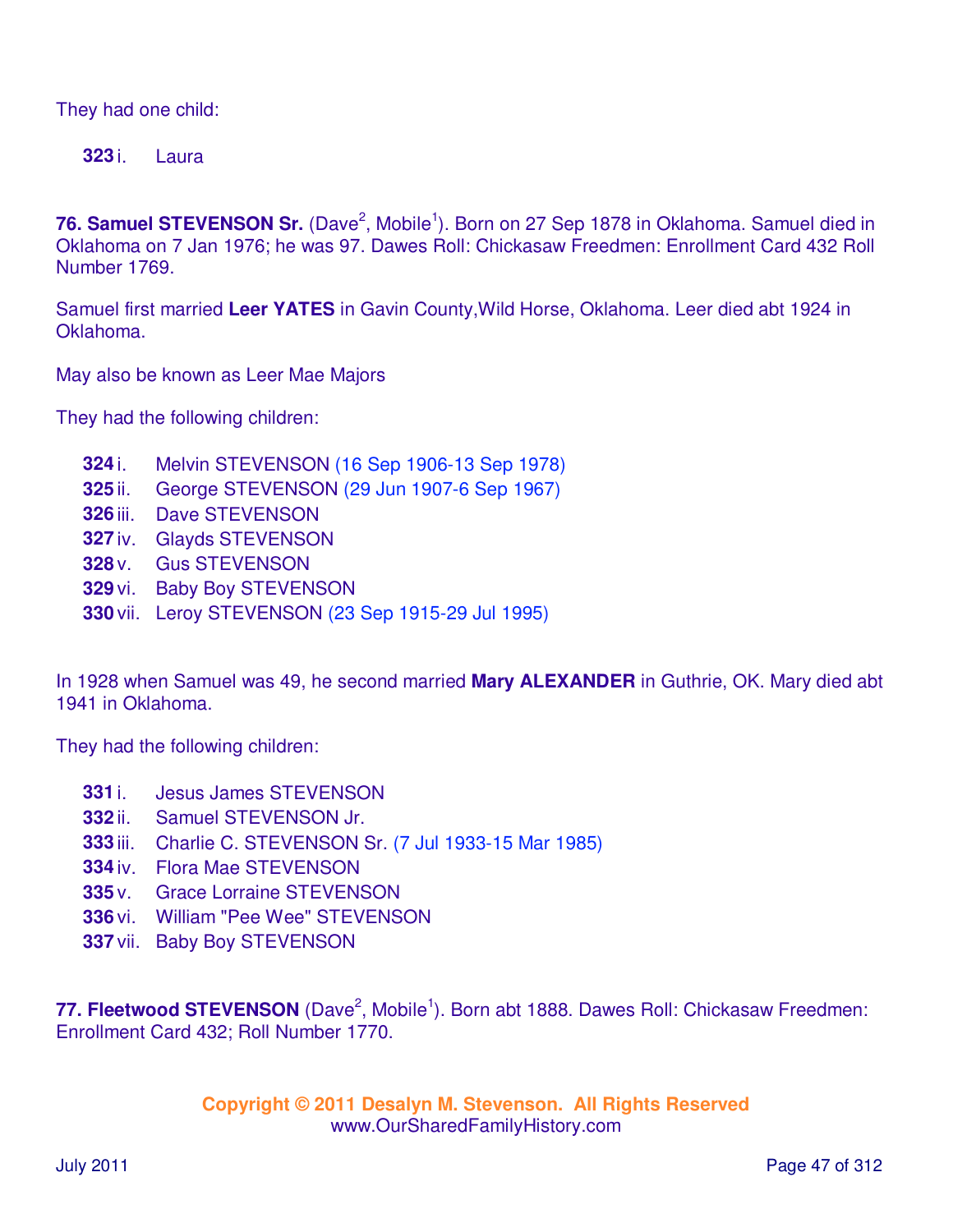Children:

**338** i. Iley Lee STEVENSON

**339** ii. Simpson STEVENSON

78. Simpson STEVENSON (Dave<sup>2</sup>, Mobile<sup>1</sup>). Born abt 1890. Dawes Roll: Chickasaw Freedmen: Enrollment Card 432 Roll Number 1771.

Children:

- **340** i. Lulabelll STEVENSON
- **341** ii. Fleet STEVENSON Sr.
- **342** iii. Edna STEVENSON
- **343** iv. Viola STEVENSON
- **344** v. Vivian STEVENSON
- **345** vi. Albert STEVENSON (8 Aug 1911-3 May 1975)

# Fourth Generation

# Family of **Mobile RICHARDSON (17)** & Laura PLUMMER

79. Amanda RICHARDSON (Mobile<sup>3</sup>, Elsie STEVENSON<sup>2</sup>, Mobile<sup>1</sup>). Born abt 1895. Dawes Roll: Chickasaw Freedmen: Enrollment Card 433, Roll Number 1774.

80. Robert RICHARDSON (Mobile<sup>3</sup>, Elsie STEVENSON<sup>2</sup>, Mobile<sup>1</sup>). Born abt 1897. Dawes Roll: Chickasaw Freedmen: Enrollment Card 433, Roll Number 1775.

81. Elmira RICHARDSON (Mobile<sup>3</sup>, Elsie STEVENSON<sup>2</sup>, Mobile<sup>1</sup>). Born abt 1898. Dawes Roll: Chickasaw Freedmen: Enrollment Card 433, Roll Number 1776.

82. Vina RICHARDSON (Mobile<sup>3</sup>, Elsie STEVENSON<sup>2</sup>, Mobile<sup>1</sup>). Born on 23 Jul 1899. Vina died on 10 Sep 1900; she was 1. Dawes Roll: Chickasaw Freedmen: Enrollment Card 433, Roll Number 1777; Stricken from roll. Died prior to September 25, 1902.

## Family of **Robert FARRIS (18)** & Jennie BUTLER

83. Cora FARRIS (Robert<sup>3</sup>, Elsie STEVENSON<sup>2</sup>, Mobile<sup>1</sup>). Born abt 1882. Dawes Roll: Choctaw Freedmen: Enrollment Card 73; Roll Number 2514. Land Allotment: NW SE 19-1N-1W Indian Base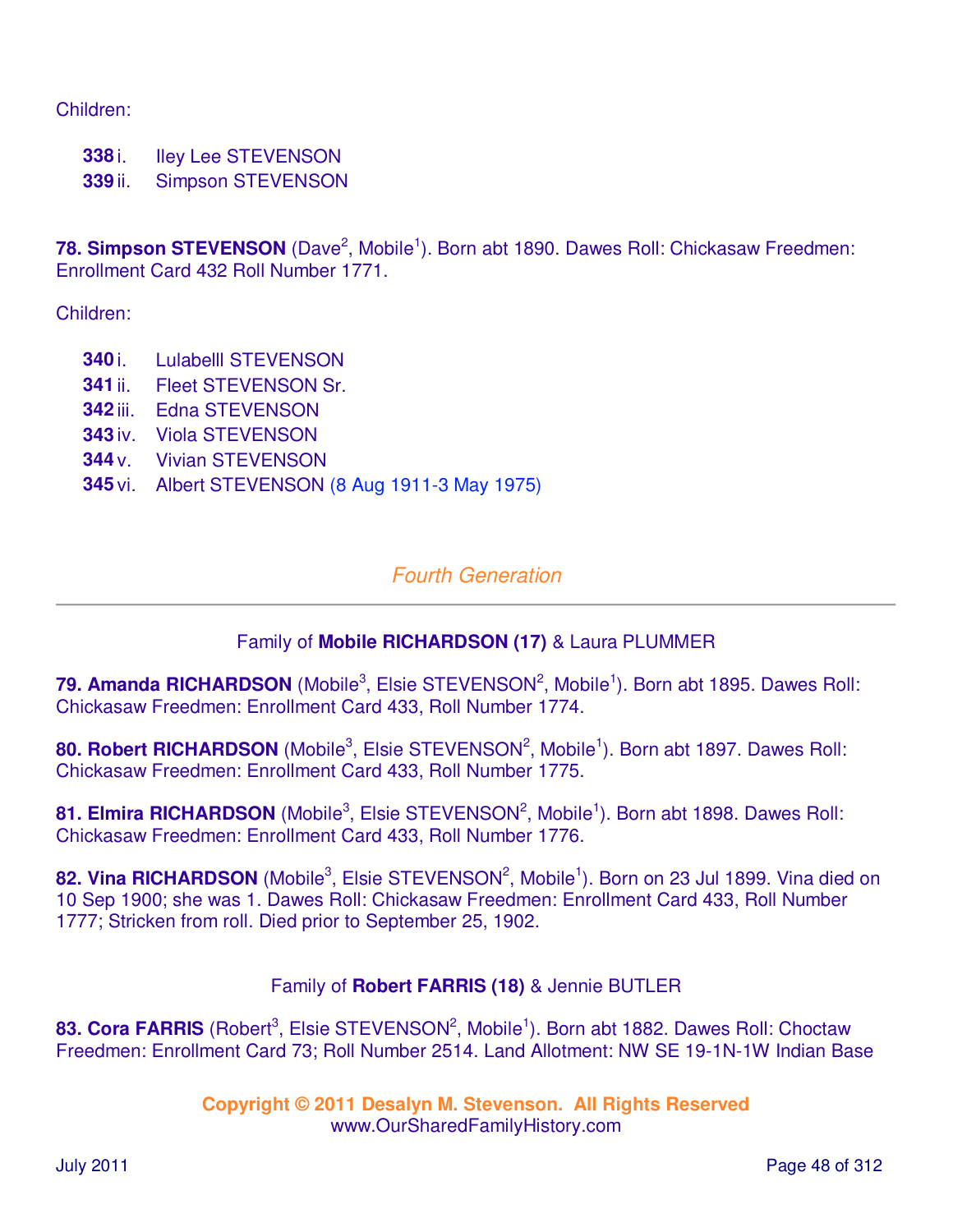And Meridian (Oklahoma) 40 Acres; Received As Cora Stevenson.

On 14 Jan 1900 when Cora was 18, she married **Elijah STEVENSON (43)** , son of Joe STEVENSON (8) (abt 1829-) & Adeline, in USA, Indian Territory, Southern District. Born abt 1876. Dawes Roll: Chickasaw Freedmen: Enrollment Card 434; Roll Number 1778. Land Allotment: SE NE 19-1N-1W Indian Base And Meridian (Oklahoma) 40 Acres.

Eligha, riding Mustang horses on the range with his brothers - Riley, Amos, and Jackson, had a fatal accident and was killed.

Dawes Enrollment: Application was made to the Commission of the Five Civilized Tribes on September 16, 1898 for Elijah Stevenson, Aaron Stevenson (brother), Riley Stevenson (brother) and Jackson Stevenson. Residence: Pickens. Post Office: Katie, I.T.

They had one child:

**180** i. Henderson STEVENSON (27 Oct 1900-14 Jan 1983)

84. Henry FARRIS (Robert<sup>3</sup>, Elsie STEVENSON<sup>2</sup>, Mobile<sup>1</sup>). Born abt 1884. Dawes Roll: Choctaw Freedmen: Enrollment Card 73; Roll Number 2515.

Henry married **Fannie**. Dawes Roll: U.S. Citizen.

They had the following children:

- **346** i. Willie FARRIS (4 Jul 1904-)
- **347** ii. Burney FARRIS (8 Feb 1906-)

85. William FARRIS (Robert<sup>3</sup>, Elsie STEVENSON<sup>2</sup>, Mobile<sup>1</sup>). Born abt 1887. Dawes Roll: Choctaw Freedmen: Enrollment Card 73; Roll Number 2516.

86. O'Neil FARRIS (Robert<sup>3</sup>, Elsie STEVENSON<sup>2</sup>, Mobile<sup>1</sup>). Born abt 1889. Dawes Roll: Choctaw Freedmen: Enrollment Card 73; Roll Number 2517.

87. Manuel FARRIS (Robert<sup>3</sup>, Elsie STEVENSON<sup>2</sup>, Mobile<sup>1</sup>). Born abt 1891. Dawes Roll: Choctaw Freedmen: Enrollment Card 73; Roll Number 2518.

88. Virgina FARRIS (Robert<sup>3</sup>, Elsie STEVENSON<sup>2</sup>, Mobile<sup>1</sup>). Born abt 1894. Dawes Roll: Choctaw Freedmen: Enrollment Card 73; Roll Number 2519.

89. Bela FARRIS (Robert<sup>3</sup>, Elsie STEVENSON<sup>2</sup>, Mobile<sup>1</sup>). Born abt 1897. Dawes Roll: Choctaw Freedmen: Enrollment Card 73; Roll Number 2520.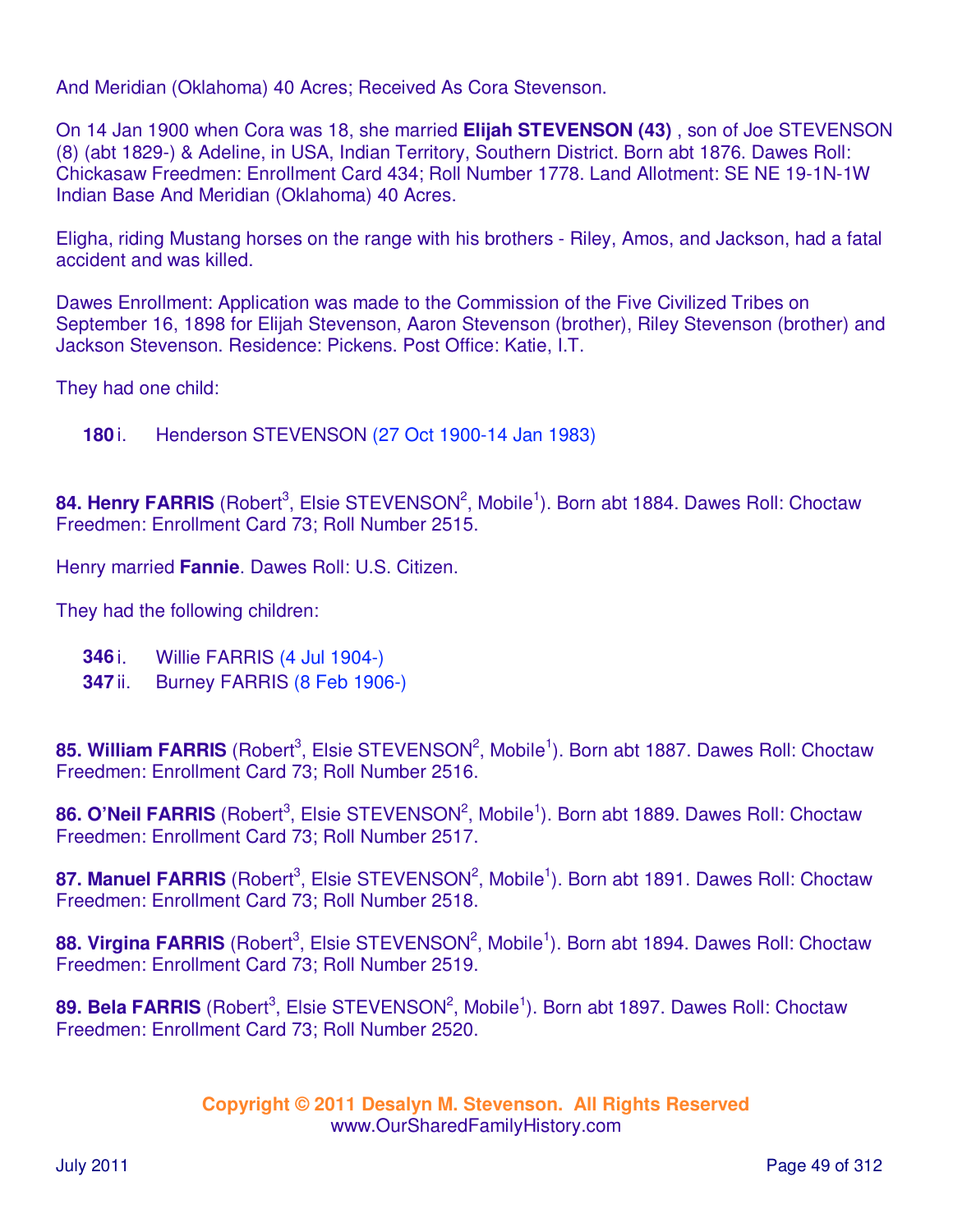90. Mary FARRIS (Robert<sup>3</sup>, Elsie STEVENSON<sup>2</sup>, Mobile<sup>1</sup>). Born on 9 Feb 1900. Dawes Roll: Choctaw Freedmen: Enrollment Card 73; Roll Number 2521.

91. Howdy FARRIS (Robert<sup>3</sup>, Elsie STEVENSON<sup>2</sup>, Mobile<sup>1</sup>). Born on 8 Feb 1905. Dawes Roll: Choctaw Freedmen: Enrollment Card 147, Roll Number 297.

Minor Choctaw Freedmen application was made on September 20, 1906 for Howdy Farris by his parents, Robert and Jennie Farris. Residence:Chickasaw Nation. Post Office: Katy, I.T

## Family of **Amanda JOSEY (19)** & Calvin JAMES

92. Lizzie JAMES (Amanda JOSEY<sup>3</sup>, Elsie STEVENSON<sup>2</sup>, Mobile<sup>1</sup>). Lizzie died bef 1898. Owned by: Susie Colbert.

Lizzie married **Lawrence ALEXANDER**. Lawrence died bef 1898.

They had one child:

**348** i. Silvia ALEXANDER (abt 1885-)

93. Thomas JAMES (Amanda JOSEY<sup>3</sup>, Elsie STEVENSON<sup>2</sup>, Mobile<sup>1</sup>). Born abt 1877. Dawes Roll: Choctaw Freedmen: Enrollment Card 52, Roll Number 2467.

94. Flory (Flora) JAMES (Amanda JOSEY<sup>3</sup>, Elsie STEVENSON<sup>2</sup>, Mobile<sup>1</sup>). Born abt 1880. Dawes Roll: Choctaw Freedmen: Enrollment Card 52, Roll Number 2468.

Flory (Flora) first married **Matthew FRANKLIN**. Dawes Roll: Choctaw Freedmen.

They had one child:

**349** i. Cary FRANKLIN (8 Nov 1898-)

Flory (Flora) second married **Will BROWN**. Dawes Roll: U.S. Citizen.

They had one child:

**350** i. James BROWN (14 Aug 1904-)

## Family of **Amanda JOSEY (19)** & Louis HOPPY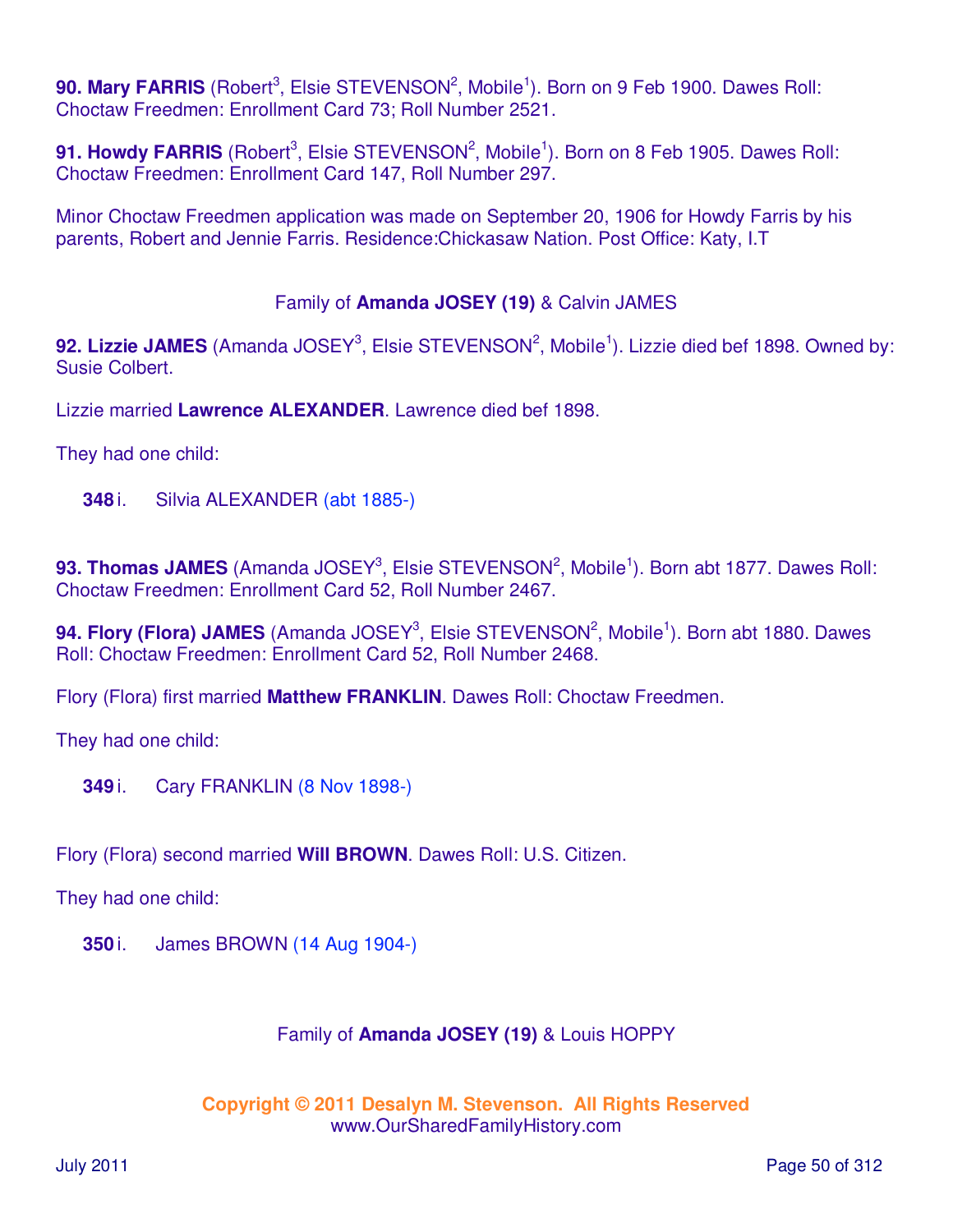95. Louisa HOPPY (Amanda JOSEY<sup>3</sup>, Elsie STEVENSON<sup>2</sup>, Mobile<sup>1</sup>). Born abt 1870. Louisa died in Indian Territory, OK, on 21 Apr 1900; she was 30. Dawes Roll: Choctaw Freedmen: Enrollment Card 54, Died prior to final enrollment.

Application was made to the Commission of the Five Civilized Tribes on September 16, 1898 for Louisa Williams, Jesse Williams (son), Edna Williams (daughter), Saint Paul Williams (son). Residence: Chickasaw Nation. Post Office: Homer, I.T.

Louisa married **Henderson WILLIAMS**, son of Sam WILLIAMS (abt 1854-) & Rachel. Dawes Roll: Chickasaw Freedmen: Enrollment Card 190, Roll Number 699.

They had the following children:

- **351** i. Jesse WILLIAMS (abt 1889-)
- **352** ii. Edna WILLIAMS (abt 1895-)
- **353** iii. Saint Paul WILLIAMS (26 May 1899-)

96. Maggie HOPPY (Amanda JOSEY<sup>3</sup>, Elsie STEVENSON<sup>2</sup>, Mobile<sup>1</sup>). Born in Mar 1884/1872. Dawes Roll: Choctaw Freedmen: Enrollment Card 53, Roll Number 2471.

Dawes Enrollment: Application was made to the Commission of the Five Civilized Tribes on September 16, 1898 for Maggie Hoppy, Bertha Stevenson (daughter), Claude Williams (son), and Leander Niles (son) Residence: Chickasaw Nation. Post Office: Hennepin, I. T.

Maggie first married **Alfred STEVENSON (38)** , son of Dick STEVENSON (6) (abt 1829-) & Hannah (abt 1846-).

The testimony of Sephronia Hodges in Chickasaw Freedmen Application Jacket #443, grand mother to Monroe Stevenson, testifies the her daughters former husband, Alfred, was the son of Dick Stevenson.

They had one child:

**175** i. Bertha STEVENSON (abt 1890-)

Maggie second married **Wilton WILLIAMS (114)** , son of Joe WILLIAMS (abt 1846-) & Ellen HAMILTON (23) (abt 1853-). Born abt 1872 in Indian Territory, OK. Dawes Roll: Chickasaw Freedmen: Enrollment Card 437, Roll Number1784.

Application was made to the Commission of the Five Civilized Tribes on September 16, 1898 for Wilton Williams, Marcus William (son), Cora Williams (daughter), Kimble Williams (son), Maise Williams (son), Joe Williams (son). Residence: Pickens. Post Office:Katie, I.T.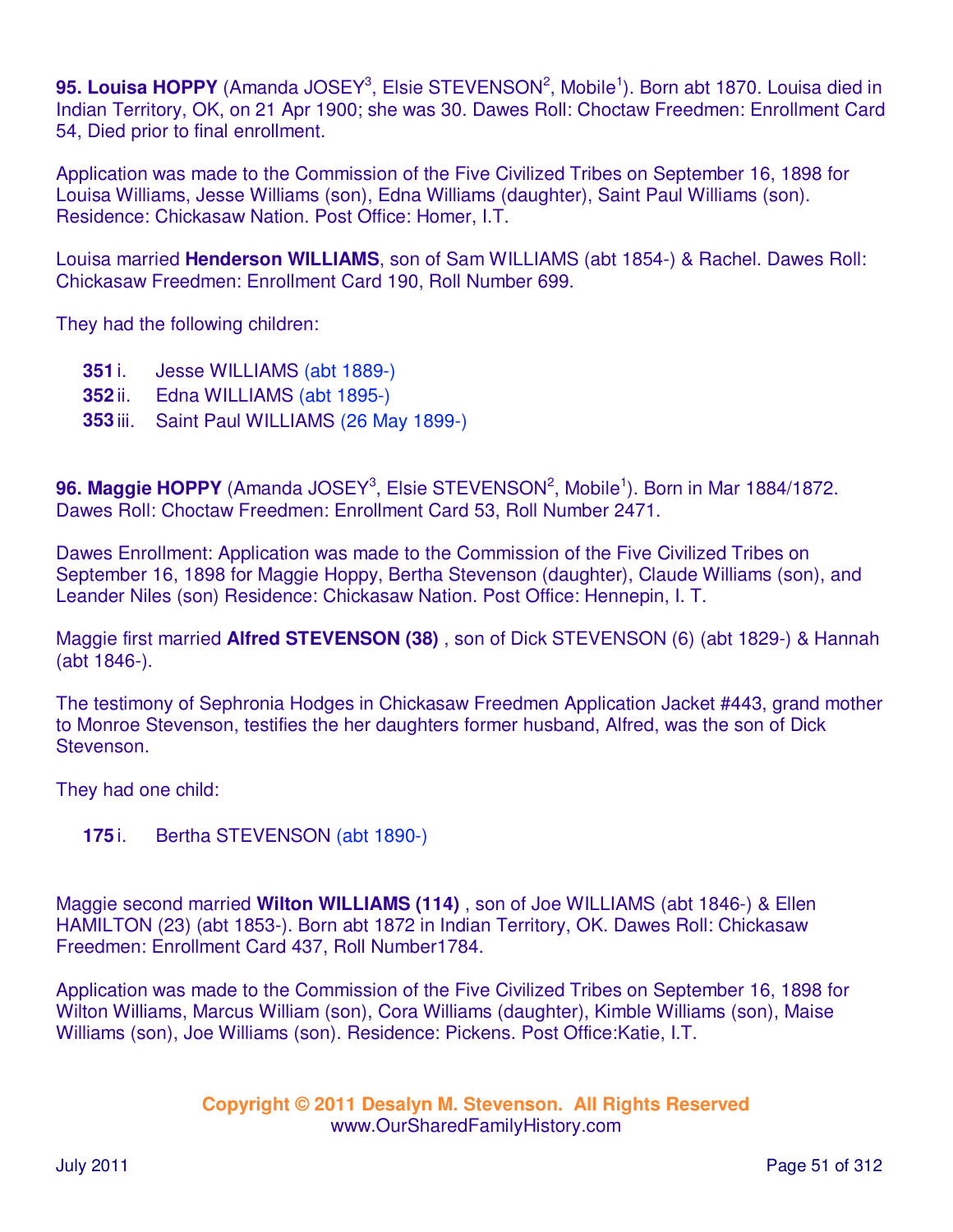Per Chickasaw Freedmen card 437, wife and children are Chickasaw Indians. Children are on Rejected 22 card along with their mother. Children later, transferred to Chickasaw Freedmen Card 437.

Wilton Williams (head), Sallie (wife), Marcus (son), Cora (daughter), Richard (son), and Mase (son) are on the 1900 Federal Census, Indian Territory, T-623, Roll #1849, Vol. 9, E.D. 161, Sheet 10, Line 90-95

They had one child:

**354** i. Claude WILLIAMS (abt 1893-)

Maggie third married **Willie MILES**.

They had one child:

**355** i. Leander MILES (abt 1895-)

### Family of **William RUSSELL (20)** & Linda (Malinda) JAMES

97. Belle RUSSELL (William<sup>3</sup>, Elsie STEVENSON<sup>2</sup>, Mobile<sup>1</sup>). Born in Aug 1879 in Indian Territory, OK. Dawes Roll: Choctaw Freedmen: Enrollment Card 48, Roll Number 2449.

Application was made to the Commission of the Five Civilized Tribes on September 16, 1898 for Belle Williams, Wade Williams (son), Mary Williams (daughter), Henrietta Williams (daughter) Residence: Pickens. Chickasaw Nation: Hennepin, I.T.

In 1897 when Belle was 17, she married **Eastman WILLIAMS**, son of James WILLIAMS (abt 1848-) & Martha WILLIAMS (abt 1843-). Born in Mar 1877. Dawes Roll: Chickasaw Freedmen: Enrollment Card 183, Roll Number ???

Eastman Williams (head), Belle (wife), Wade (son), Mary (daughter), and Ella Stevenson (sister) are listed on the 1900 Federal Census, Indian Territory, T-623, Roll #1849, Vol. 9, E.D. 161, Sheet 8, Line 65-69.

They had the following children:

- **356** i. Wade WILLIAMS (Sep 1898-)
- **357** ii. Mary WILLIAMS (2 Jan 1900-)
- **358** iii. Henrietta WILLIAMS (7 Jul 1902-)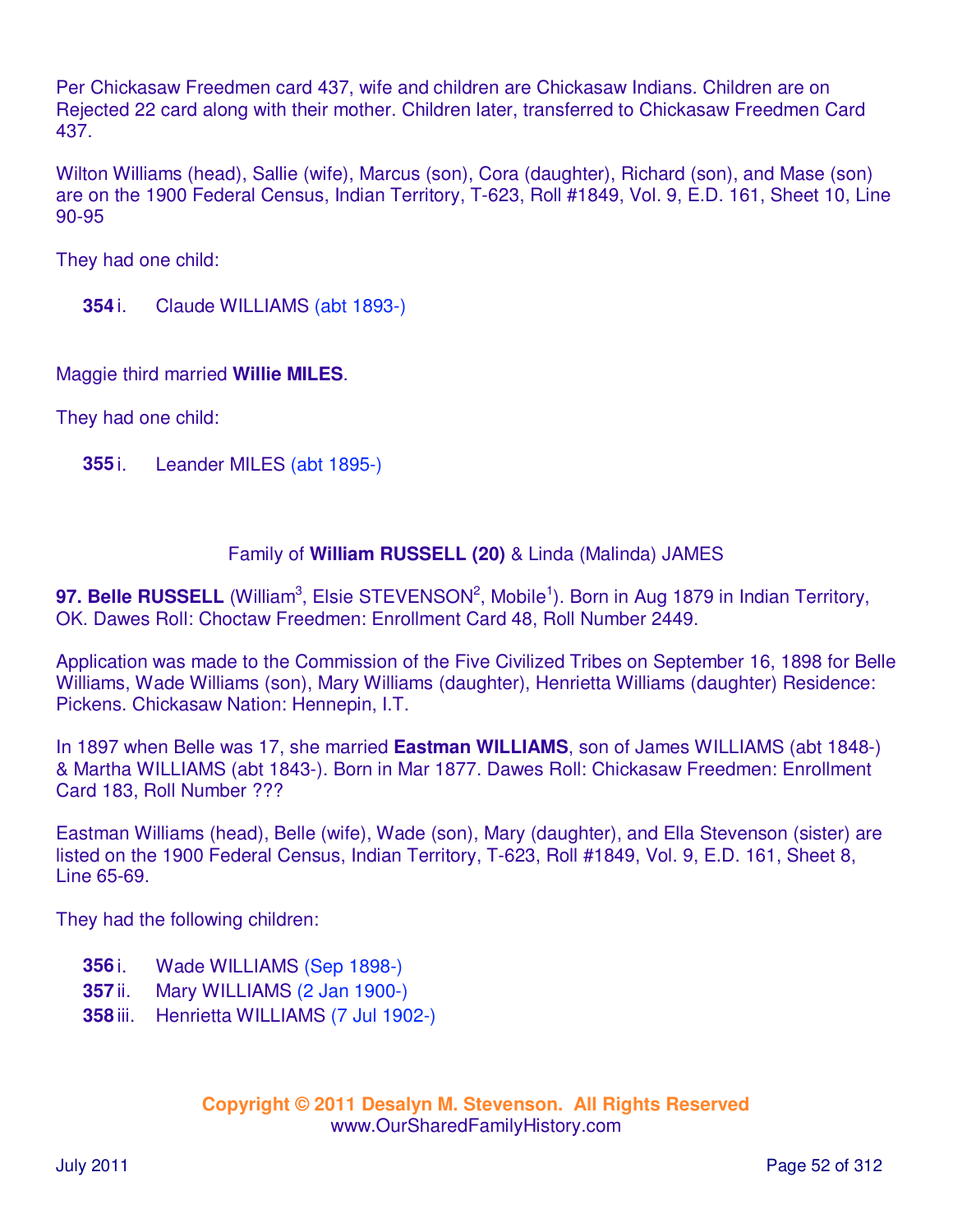98. Frank RUSSELL (William<sup>3</sup>, Elsie STEVENSON<sup>2</sup>, Mobile<sup>1</sup>). Born abt 1867. Dawes Roll: Choctaw Freedmen: Enrollment Card 47, Roll Number 2448.

Wife and children are on Chickasaw Freedmen Card 184 or 134

Frank married **Agnes**, daughter of James WILLIAMS (abt 1848-) & Martha WILLIAMS (abt 1843-).

99. Palesa RUSSELL (William<sup>3</sup>, Elsie STEVENSON<sup>2</sup>, Mobile<sup>1</sup>).

Palesa married **Andrew FRANKLIN**. Dawes Roll: Choctaw Freedmen: Enrollment Card 41, Roll Number 2418.

They had the following children:

- **359** i. Ephram FRANKLIN (Twin)
- **360** ii. Effie FRANKLIN (Twin)

100. Voyage RUSSELL (William<sup>3</sup>, Elsie STEVENSON<sup>2</sup>, Mobile<sup>1</sup>). Born in Aug 1876 in Indian Territory, OK. Dawes Roll: Choctaw Freedmen: Enrollment Card 50, Roll Number 2457.

Voige Russell (head), Mandy (wife) and Willie Hariss (servant) were listed on the 1900 Federal Census, Indian Territory, T-623, Roll #1849, Vol. 9, E.D. 161, Sheet 12, Line 36-38.

abt 1899 when Voyage was 22, he married **Amanda WILLIAMS**, daughter of James WILLIAMS (abt 1848-) & Martha WILLIAMS (abt 1843-). Born abt 1880 in Indian Territory, OK. Dawes Roll: Chickasaw Freedmen: Enrollment Card 180, Roll Number 646; Enrolled As Amanda Russell.

They had the following children:

- **361** i. Jinnie Ann RUSSELL (8 Aug 1900-)
- **362** ii. Roosevelt RUSSELL (9 Apr 1902-)

101. Gat RUSSELL (William<sup>3</sup>, Elsie STEVENSON<sup>2</sup>, Mobile<sup>1</sup>). Born abt 1877. Dawes Roll: Choctaw Freedmen: Enrollment Card 49, Roll Number 2453.

Wife is a Chickasaw Freedmen on Card 314

102. Carrie RUSSELL (William<sup>3</sup>, Elsie STEVENSON<sup>2</sup>, Mobile<sup>1</sup>). Born in Oct 1881 in Indian Territory, OK.

Carrie married **Willie HARRIS**.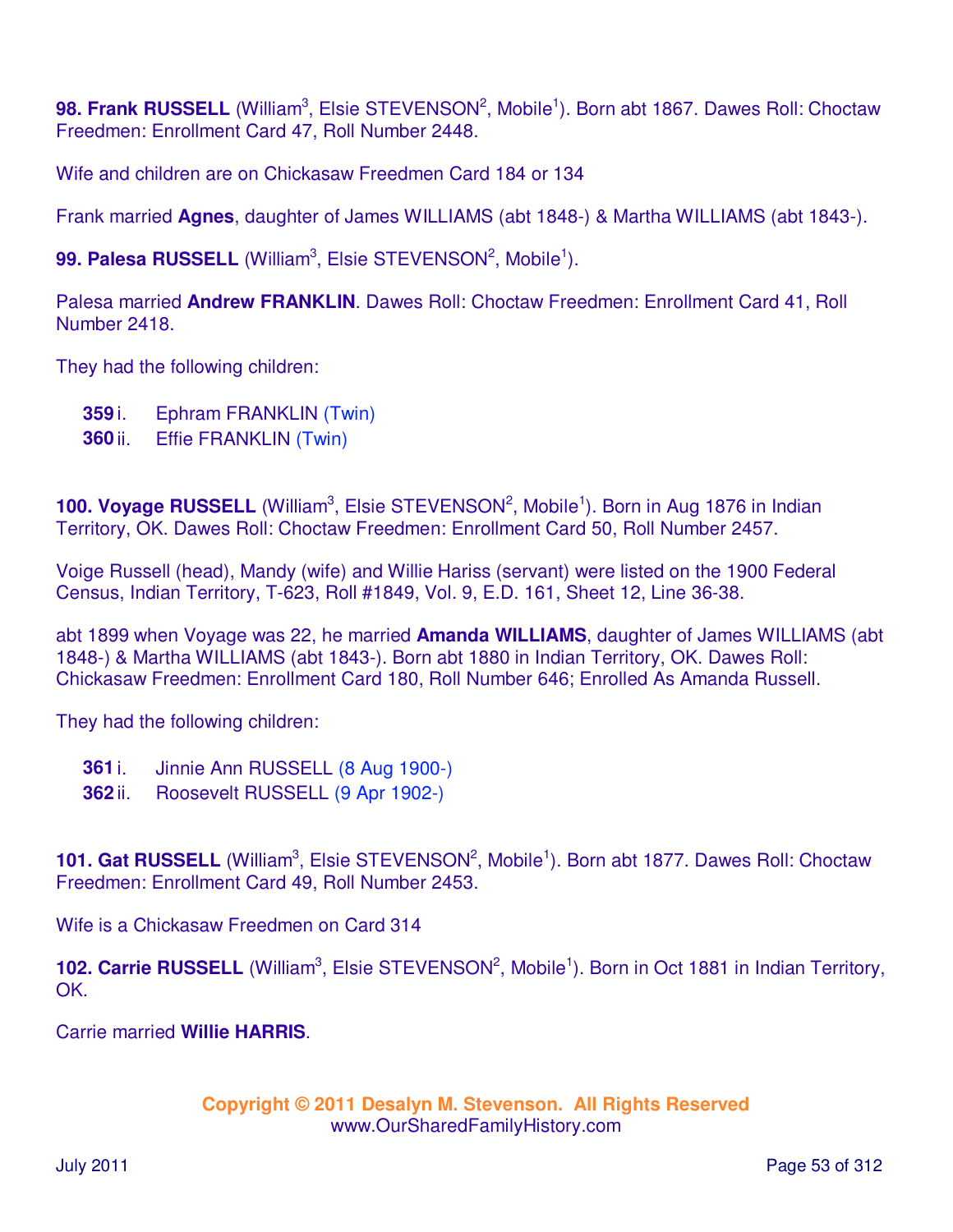They had one child:

**363** i. Velma RUSSELL

103. William RUSSELL Jr. (William<sup>3</sup>, Elsie STEVENSON<sup>2</sup>, Mobile<sup>1</sup>). Born in Apr 1884 in Indian Territory, OK.

104. Lewis RUSSELL (William<sup>3</sup>, Elsie STEVENSON<sup>2</sup>, Mobile<sup>1</sup>). Born in Mar 1887 in Indian Territory, OK.

## Family of **George HAMILTON (21)** & Emily EASTMAN

105. Ellen HAMILTON (George<sup>3</sup>, Louisa STEVENSON<sup>2</sup>, Mobile<sup>1</sup>). Born abt 1882. Dawes Roll: Chickasaw Freedmen: Enrollment Card 439, Roll Number 1793.

## Family of **Marcus HAMILTON (22)** & Barbary GRANT

106. Willie HAMILTON (Marcus<sup>3</sup>, Louisa STEVENSON<sup>2</sup>, Mobile<sup>1</sup>). Born abt 1876. Dawes Roll: Chickasaw Freedmen: Enrollment Card 203; Roll Number 785.

Dawes Enrollment: Application was made to the Commission of the Five Civilized Tribes on September 12, 1898 for Willie Hamilton, Rhoda Hamilton (wife), Cleveland Hamilton (son) and Tande Hailton(son). Residence: Pickens. Post Office: Elmore, I.T.

Willie married **Rhoda ABRAM**, daughter of Bynton ABRAM (abt 1848-) & Lucinda GAINES (abt 1854-). Born abt 1879. Dawes Roll: Chickasaw Freedmen: Enrollment Card 203; Roll Number 786.

They had the following children:

- **364** i. Cleveland HAMILTON
- **365** ii. Tande HAMILTON (16 Sep 1900-)

107. Alice HAMILTON (Marcus<sup>3</sup>, Louisa STEVENSON<sup>2</sup>, Mobile<sup>1</sup>). Born abt 1879. Dawes Roll: Chickasaw Freedmen: Enrollment Card 201, Roll Number 782. Land Allotment: S NW SE 28-1N-1W Indian Base And Meridian (Oklahoma) 20 Acres.

Alice first married **Louis NEWBERRY**, son of Wiley NEWBERRY & Caldonia LOVE (abt 1843-). Born abt 1874.

Dawes Enrollment: Application was made to the Commission of the Five Civilized Tribes on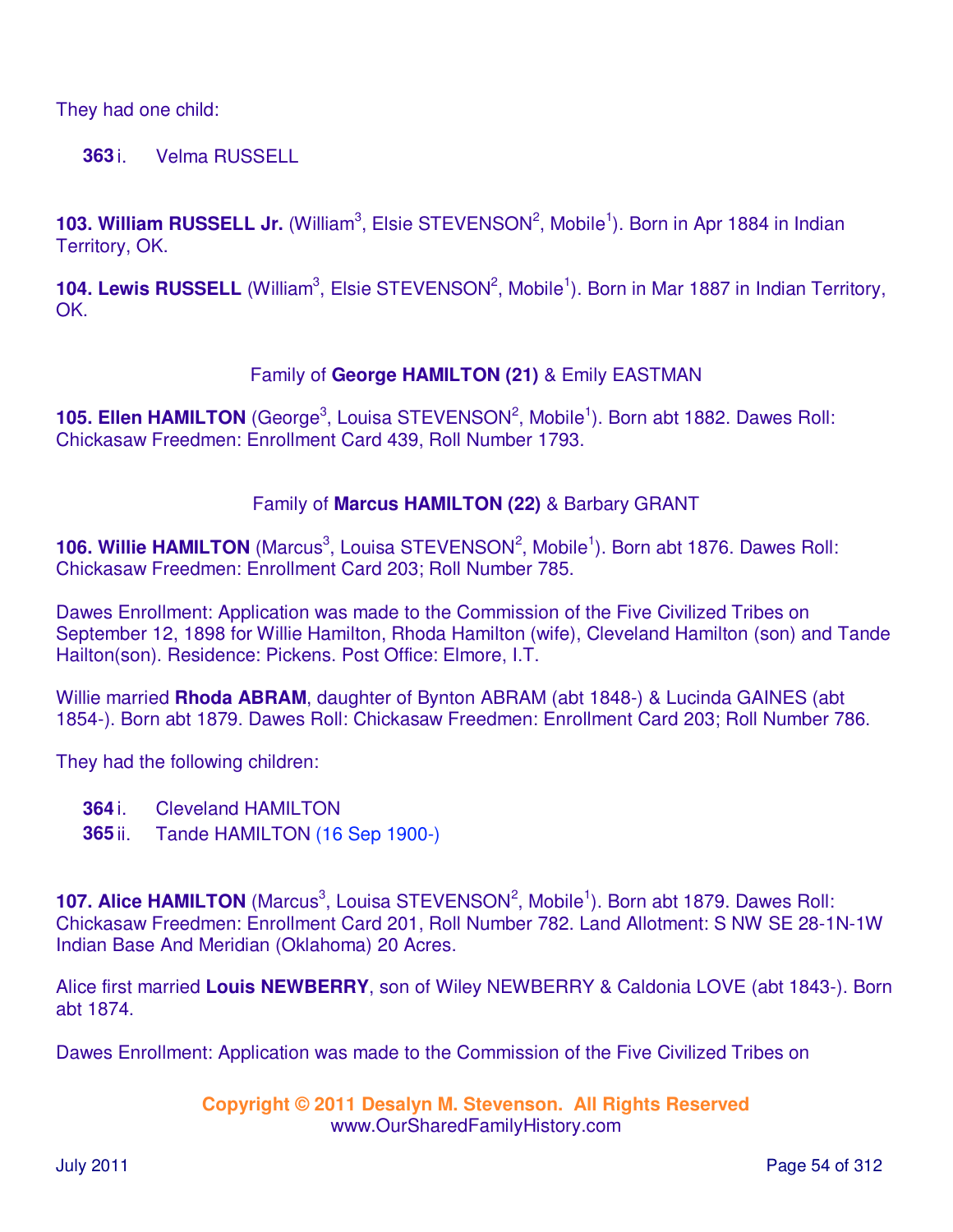September 12, 1898 for Caldonia Newberry, Louis Newberry (son), Calvin Newberry (son), Moria Newberry (daughter), Lulu Newberry (daughter), Liddy Newberry (daughter), Andrew Franklin (grand son), Ethel Newberry (grand daughter), May Bell Newberry (grand daughter), Grady Douglass (grand son), Lon Stevenson (grand son). Residence: Pickens. Post Office: Robinson, I.T.

They had one child:

**366** i. Gertie NEWBERRY (abt 1898-)

Alice second married **Robin STEVENSON (67)** , son of Dudley STEVENSON (13) (-bef Aug 1896) & Georgia Ann JAMES (abt 1854-). Born abt 1879 in Indian Territory, OK. Dawes Roll: Chickasaw Freedmen: Enrollment Card 422, Roll Number 1714.

Dawes Enrollment: Application was made to the Commission of the Five Civilized Tribes on September 15, 1898 for Georgia Ann Stevenson, Benjamian Stevenson (son), Robin Stevenson (son), Levy Stevenson (son), Carrie Butler (daughter), Malsy Stevenson (daughter), Ida Stevenson (daughter). Residence: Pickens. Post Office: Katie, I.T.

The application was amended to include Maulsy Butler (grand daughter).

They had one child:

**291** i. Dave STEVENSON (7 Sep 1901-)

108. Liddy (Lydia) HAMILTON (Marcus<sup>3</sup>, Louisa STEVENSON<sup>2</sup>, Mobile<sup>1</sup>). Born abt 1881. Dawes Roll: Chickasaw Freedmen: Enrollment Card 204, Roll Number 789. Enrolled as Liddy Franklin.

Application was made to the Commission of the Five Civilized Tribes on September 12, 1898 for Liddy Franklin and Solomon Franklin (son). Residence: Pickens. Post Office: Homer, I.T.

Liddy (Lydia) married **Eddie FRANKLIN**, son of Sanders FRANKLIN & Helen THOMPSON (abt 1860-). Born abt 1875. Dawes Roll: Choctaw Freedmen: Enrollment Card 33, Roll Number 3025.

They had the following children:

- **367** i. Solomon FRANKLIN (15 Jul 1898-)
- **368** ii. Videl FRANKLIN (31 Oct 1902-)
- **369** iii. Adella FRANKLIN (18 Feb 1905-)

109. Laura HAMILTON (Marcus<sup>3</sup>, Louisa STEVENSON<sup>2</sup>, Mobile<sup>1</sup>). Born abt 1885. Dawes Roll: Chickasaw Freedmen: Enrollment Card 201, Roll Number 778.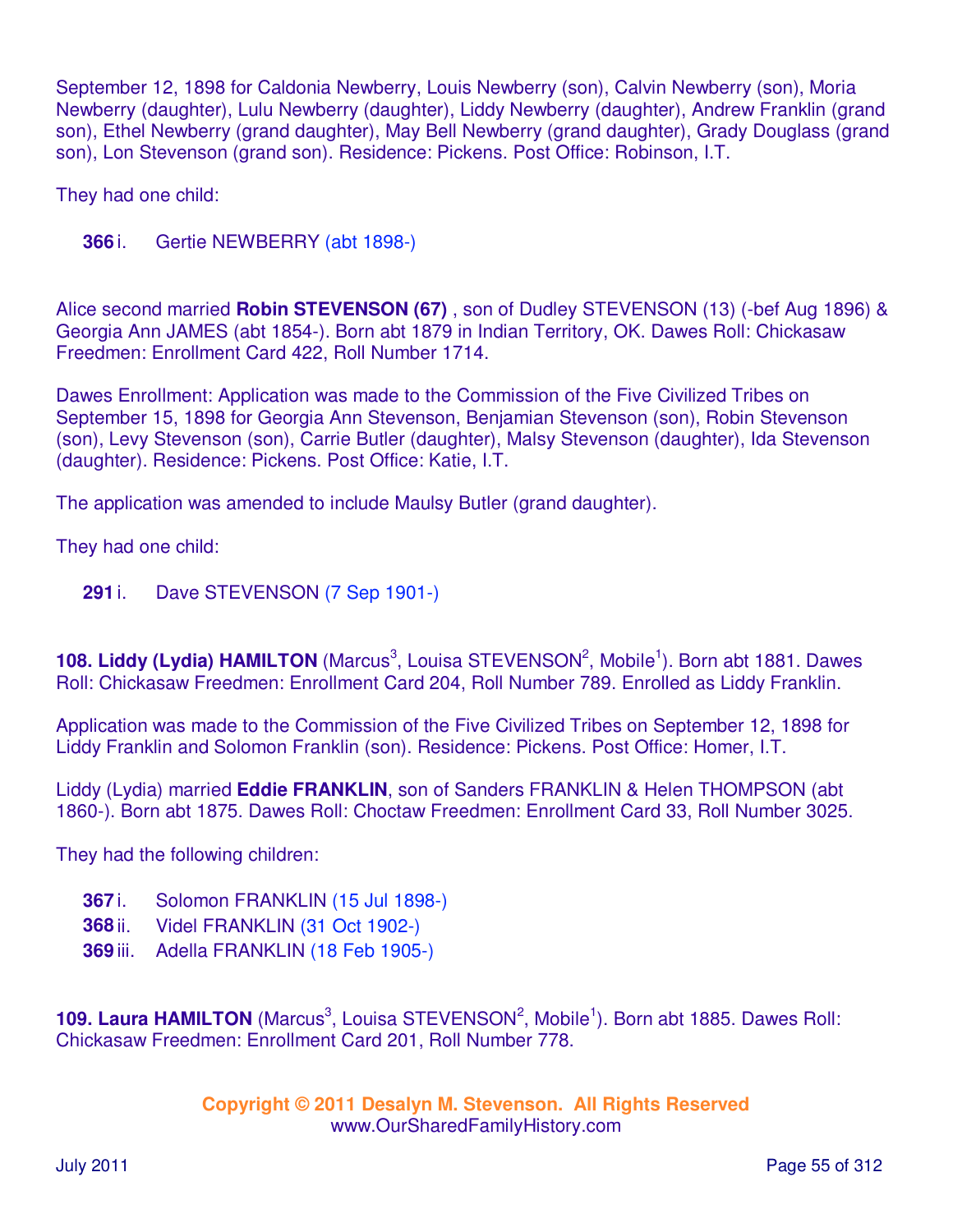110. Arthur HAMILTON (Marcus<sup>3</sup>, Louisa STEVENSON<sup>2</sup>, Mobile<sup>1</sup>). Born abt 1888. Dawes Roll: Chickasaw Freedmen: Enrollment Card 201, Roll Number 779.

**111. DeWitt HAMILTON** (Marcus<sup>3</sup>, Louisa STEVENSON<sup>2</sup>, Mobile<sup>1</sup>). Born abt 1895. Dawes Roll: Chickasaw Freedmen: Enrollment Card 201, Roll Number 780.

112. Charley HAMILTON (Marcus<sup>3</sup>, Louisa STEVENSON<sup>2</sup>, Mobile<sup>1</sup>). Born abt 1898. Dawes Roll: Chickasaw Freedmen: Enrollment Card 201, Roll Number 781.

**113. Mollie HAMILTON** (Marcus<sup>3</sup>, Louisa STEVENSON<sup>2</sup>, Mobile<sup>1</sup>).

Mollie married **Willie NEWBERRY**, son of Wiley NEWBERRY & Caldonia LOVE (abt 1843-). Born abt 1873.

## Family of **Ellen HAMILTON (23)** & Joe WILLIAMS

114. Wilton WILLIAMS (Ellen HAMILTON<sup>3</sup>, Louisa STEVENSON<sup>2</sup>, Mobile<sup>1</sup>). Born abt 1872 in Indian Territory, OK. Dawes Roll: Chickasaw Freedmen: Enrollment Card 437, Roll Number1784.

Application was made to the Commission of the Five Civilized Tribes on September 16, 1898 for Wilton Williams, Marcus William (son), Cora Williams (daughter), Kimble Williams (son), Maise Williams (son), Joe Williams (son). Residence: Pickens. Post Office:Katie, I.T.

Per Chickasaw Freedmen card 437, wife and children are Chickasaw Indians. Children are on Rejected 22 card along with their mother. Children later, transferred to Chickasaw Freedmen Card 437.

Wilton Williams (head), Sallie (wife), Marcus (son), Cora (daughter), Richard (son), and Mase (son) are on the 1900 Federal Census, Indian Territory, T-623, Roll #1849, Vol. 9, E.D. 161, Sheet 10, Line 90-95

On 24 Dec 1891 when Wilton was 19, he first married **Sallie** in Residence of Richard Kimbell South of Davis, Ind. Terr. in the Chickasaw Nation. Born abt 1872 in Indian Territory, OK. Dawes Roll: Chickasaw Indian.

They had the following children:

- **370** i. Marcus WILLIAMS (abt 1893-)
- **371** ii. Cora WILLIAMS (abt 1894-)
- **372** iii. Kimble (Richard?) WILLIAMS (abt 1897-)
- **373** iv. Maise WILLIAMS (12 Jan 1900-)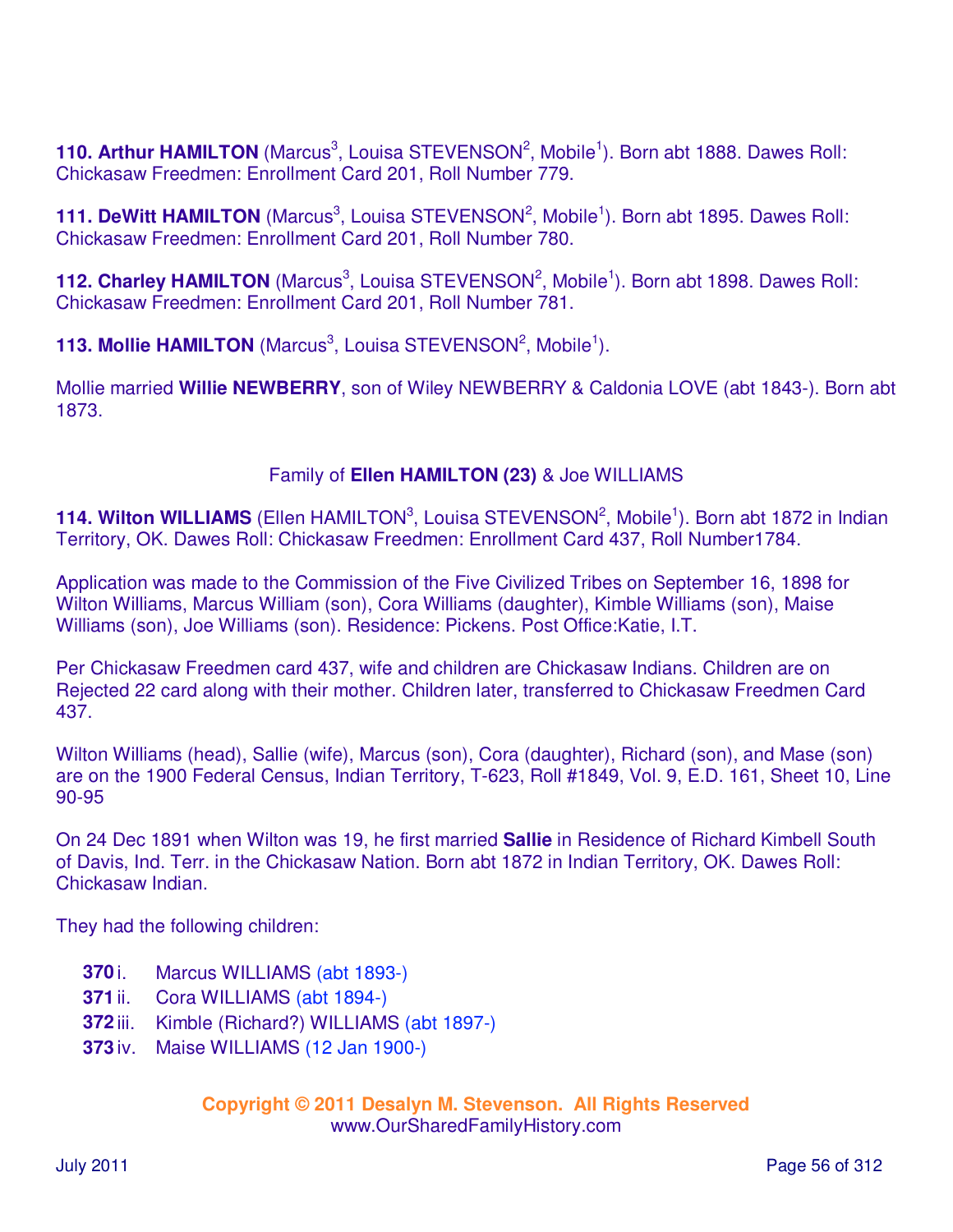- **374** v. Joe WILLIAMS (12 Sep 1902-)
- **375** vi. Lyman WILLIAMS (22 Feb 1905-)

Wilton second married **Maggie HOPPY (96)** , daughter of Louis HOPPY (-bef 1898) & Amanda JOSEY (19) (abt 1846-). Born in Mar 1884/1872. Dawes Roll: Choctaw Freedmen: Enrollment Card 53, Roll Number 2471.

Dawes Enrollment: Application was made to the Commission of the Five Civilized Tribes on September 16, 1898 for Maggie Hoppy, Bertha Stevenson (daughter), Claude Williams (son), and Leander Niles (son) Residence: Chickasaw Nation. Post Office: Hennepin, I. T.

They had one child:

**354** i. Claude WILLIAMS (abt 1893-)

115. Ebenezer WILLIAMS (Ellen HAMILTON<sup>3</sup>, Louisa STEVENSON<sup>2</sup>, Mobile<sup>1</sup>). Born abt 1876. Dawes Roll: Chickasaw Freedmen: Enrollment Card 438, Roll Number 1786.

116. Amy WILLIAMS (Ellen HAMILTON<sup>3</sup>, Louisa STEVENSON<sup>2</sup>, Mobile<sup>1</sup>). Born abt 1878. Dawes Roll: Chickasaw Freedmen: Enrollment Card 440, Roll Number 1794; Enrolled As Amy Shirley.

Application was made to the Commission of the Five Civilized Tribes on September 16, 1898 for Amy Shirley, Belle Shirley (daughter), Albert Shirley (daughter), Cliffy Shirley (son) and Vick Shirley. Residence: Pickens. Post Office: Katy, I.T.

Amy married **Callis SHIRLEY**, son of Rollen SHIRLEY & Ginsey (abt 1853-). Born abt 1876. Dawes Roll: Choctaw Freedmen: Enrollment Card 70, Roll Number 2509.

Application was made to the Commission of the Five Civilized Tribes on September 16, 1898 for Callis Shirley. Residence: Chickasaw Nation. Post Office: Katy, I.T.

They had the following children:

- **376** i. Belle SHIRLEY (abt 1895-)
- **377** ii. Albert SHIRLEY (abt 1897-)
- **378** iii. Cliffy SHIRLEY (13 Mar 1900-26 Jan 1901)
- **379** iv. Vick SHIRLEY (27 Mar 1902-)
- **380** v. Cathil (Cathie?) SHIRLEY (15 May 1905-)

117. Paulina WILLIAMS (Ellen HAMILTON<sup>3</sup>, Louisa STEVENSON<sup>2</sup>, Mobile<sup>1</sup>). Born abt 1881. Dawes Roll: Chickasaw Freedmen: Enrollment Card 438 Roll Number 1787; Enrolled As Paulina Franklin.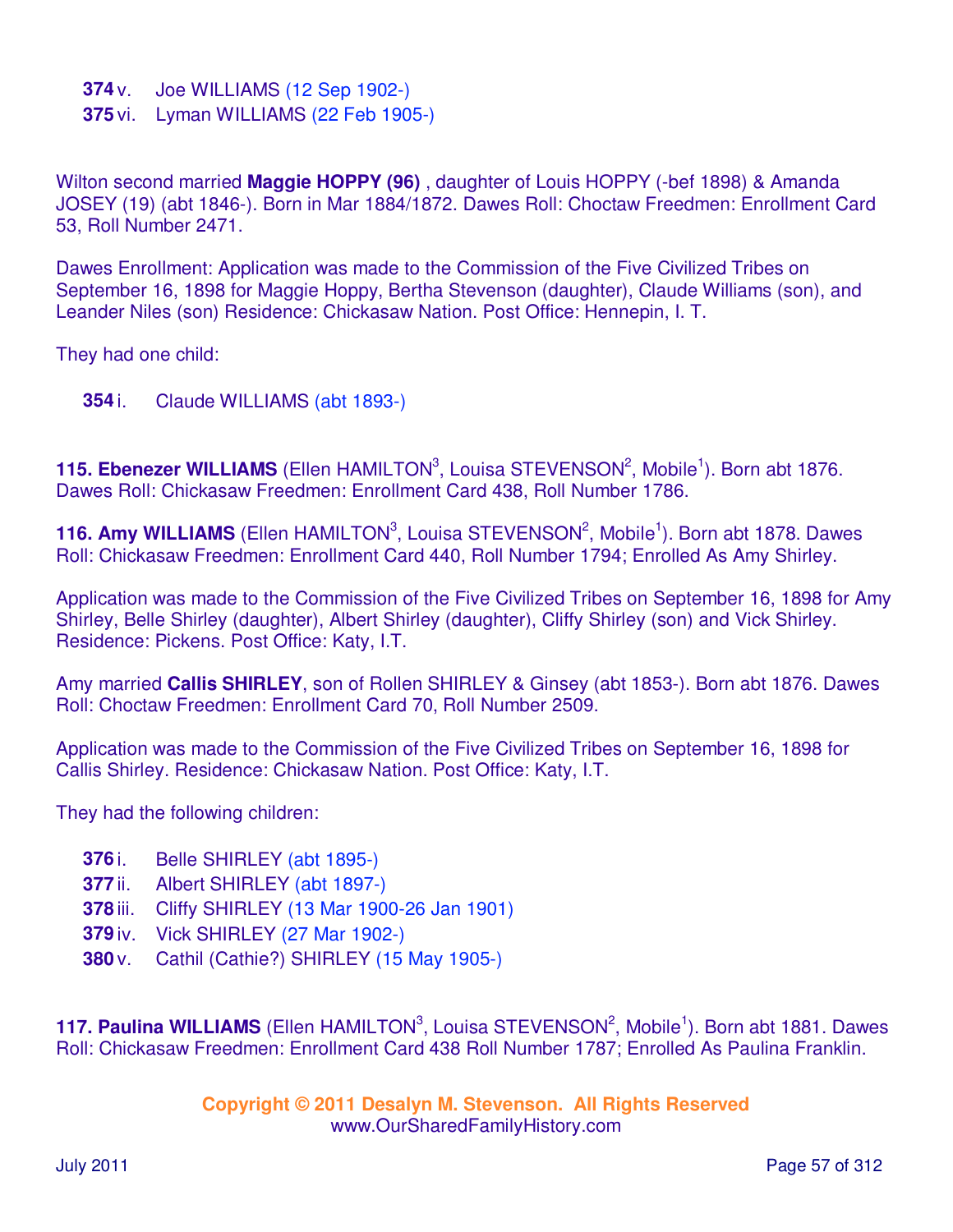On 22 Feb 1900 when Paulina was 19, she married **William "Burt" FRANKLIN** in USA, Indian Territory, Southern District. Dawes Roll: U.S. Citizen.

Also know as Burt Williams (nickname)

They had one child:

**381** i. Ellen FRANKLIN (14 Nov 1901-)

118. Henrietta WILLIAMS (Ellen HAMILTON<sup>3</sup>, Louisa STEVENSON<sup>2</sup>, Mobile<sup>1</sup>). Born abt 1883. Dawes Roll: Chickasaw Freedmen: Enrollment Card 438 Roll Number 1788.

119. Mattie WILLIAMS (Ellen HAMILTON<sup>3</sup>, Louisa STEVENSON<sup>2</sup>, Mobile<sup>1</sup>). Born abt 1887. Dawes Roll: Chickasaw Freedmen: Enrollment Card 438, Roll Number 1789.

120. Irene WILLIAMS (Ellen HAMILTON<sup>3</sup>, Louisa STEVENSON<sup>2</sup>, Mobile<sup>1</sup>). Born abt 1892. Dawes Roll: Chickasaw Freedmen: Enrollment Card 438, Roll Number 1790.

## Family of **Albert STEVENSON (24)** & Nettie

121. Ida STEVENSON (Albert<sup>3</sup>, Gattis<sup>2</sup>, Mobile<sup>1</sup>). Born abt 1880. Dawes Roll: Chickasaw Freedmen: Enrollment Card 345, Roll Number 402.

Ida first married **Isaac HUMBY**.

They had one child:

**382** i. Dewey HUMBY

Ida second married **Douglass RENTIE**. Dawes Roll: Seminole Freedmen: Enrollment Card 674, Roll Number 2117.

They had the following children:

- **383** i. Albert RENTIE (11 Jun 1904-)
- **384** ii. Lular RENTIE (25 Feb 1906-)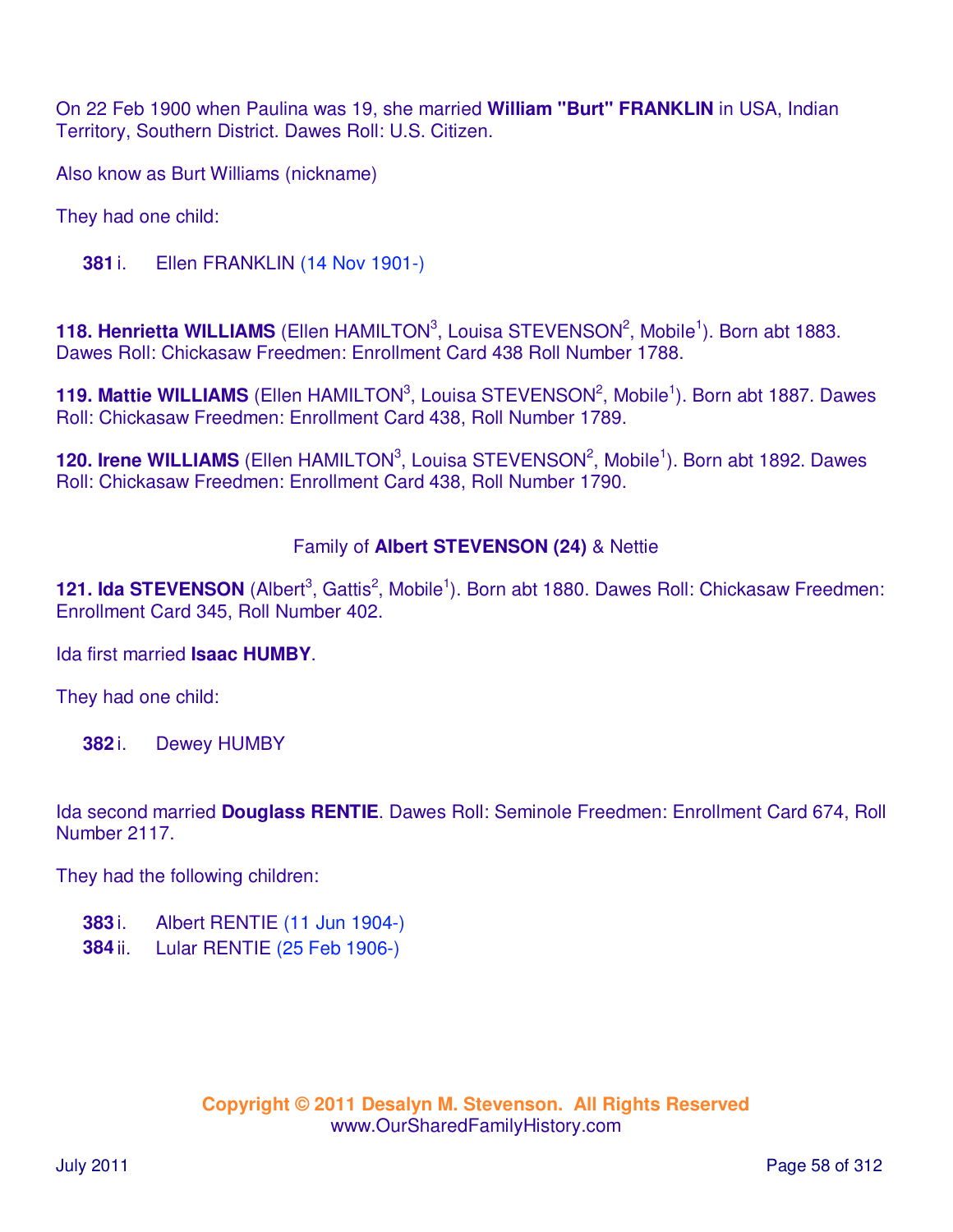122. Carrie STEVENSON (Albert<sup>3</sup>, Gattis<sup>2</sup>, Mobile<sup>1</sup>). Born abt 1882. Dawes Roll: Chickasaw Freedmen: Enrollment Card 345, Roll Number 403.

Carrie married **Nephi BLACK**. Born abt 1881. Dawes Roll: Chickasaw Freedmen: Enrollment Card110, Roll Number 415.

## Family of **Billy STEVENSON (26)** & Sarah

123. Bankston STEVENSON (Billy<sup>3</sup>, Bankston<sup>2</sup>, Mobile<sup>1</sup>). Born abt 1893. Dawes Roll: Choctaw Freedmen: Enrollment Card 67 Roll Number 2501.

124. Richard STEVENSON (Billy<sup>3</sup>, Bankston<sup>2</sup>, Mobile<sup>1</sup>). Born abt 1896. Richard died in Sep 1899; he was 3. Dawes Roll: Choctaw Freedmen: Enrollment Card 67; Dismissed; Died Prior To Enrollment.

125. Eliza STEVENSON (Billy<sup>3</sup>, Bankston<sup>2</sup>, Mobile<sup>1</sup>). Born abt 1897. Dawes Roll: Choctaw Freedmen: Enrollment Card 67 Roll Number 2502.

126. Lucy STEVENSON (Billy<sup>3</sup>, Bankston<sup>2</sup>, Mobile<sup>1</sup>). Born on 12 Feb 1901. Dawes Roll: Choctaw Freedmen: Enrollment Card 67 Roll Number 2503.

127. Robert STEVENSON (Billy<sup>3</sup>, Bankston<sup>2</sup>, Mobile<sup>1</sup>). Born on 18 Sep 1902. Dawes Roll: Choctaw Freedmen: Enrollment Card 67 Roll Number 2504.

## Family of **Nelson STEVENSON (27)** & Polly SHIRLEY

128. Littie Ann STEVENSON (Nelson<sup>3</sup>, Bankston<sup>2</sup>, Mobile<sup>1</sup>). Born on 12 Jan 1901. Littie Ann died on 28 Feb 1901; she was <1. Dawes Roll: Choctaw Freedmen: Enrollment Card 76; Dismissed; died Prior To Enrollment.

129. Cornelius STEVENSON (Nelson<sup>3</sup>, Bankston<sup>2</sup>, Mobile<sup>1</sup>). Born on 28 Feb 1902. Dawes Roll: Choctaw Freedmen: Enrollment Card 76, Roll Number 2527.

130. Leford STEVENSON (Nelson<sup>3</sup>, Bankston<sup>2</sup>, Mobile<sup>1</sup>). Born on 28 Dec 1903. Dawes Roll: Minor Choctaw Freedmen: Enrollment Card 97, Roll Number 287.

131. Gencie STEVENSON (Nelson<sup>3</sup>, Bankston<sup>2</sup>, Mobile<sup>1</sup>). Born on 21 Nov 1905. Dawes Roll: Minor Choctaw Freedmen: Enrollment Card 97, Roll Number 2173.

#### Gencie married **Gary Willard ABRAM**.

They had the following children: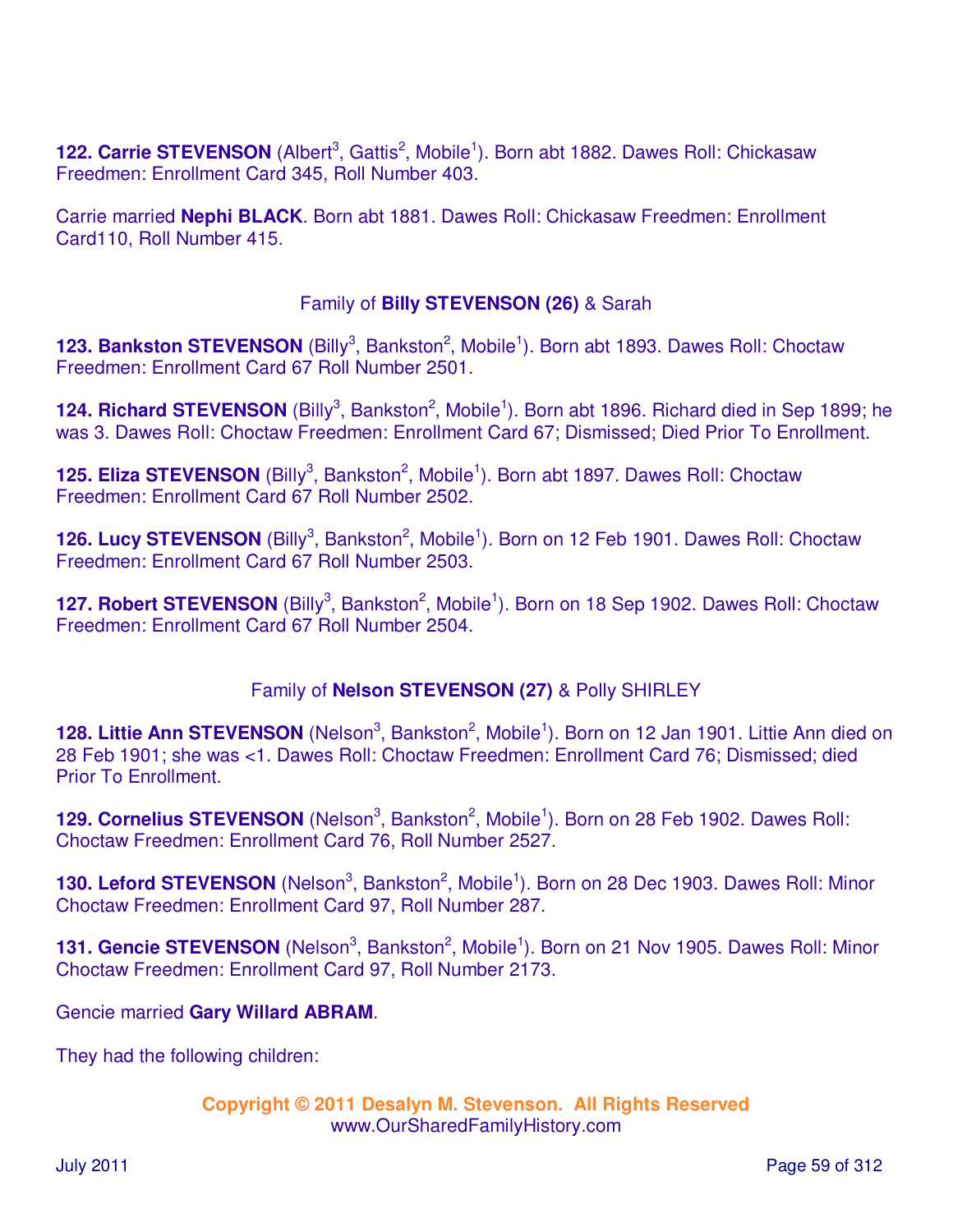i. Melva ABRAM ii. Ermon ABRAM iii. Toylee ABRAM iv. Paul ABRAM v. Patricia B. ABRAM vi. Jack ABRAM vii. Louise ABRAM viii. Weldon ABRAM ix. Evelyn ABRAM x. William ABRAM xi. LaDona ABRAM xii. Sylvia ABRAM

132. Rilley STEVENSON (Nelson<sup>3</sup>, Bankston<sup>2</sup>, Mobile<sup>1</sup>).

- **133. Adlee STEVENSON** (Nelson<sup>3</sup>, Bankston<sup>2</sup>, Mobile<sup>1</sup>).
- **134. Haddie Mae STEVENSON** (Nelson<sup>3</sup>, Bankston<sup>2</sup>, Mobile<sup>1</sup>).
- **135. Jacob STEVENSON** (Nelson<sup>3</sup>, Bankston<sup>2</sup>, Mobile<sup>1</sup>).
- **136. Esaw STEVENSON** (Nelson<sup>3</sup>, Bankston<sup>2</sup>, Mobile<sup>1</sup>).

# Family of **Rena STEVENSON (29)** & Johnnie JOHNSON

**137. Rachel JOHNSON** (Rena STEVENSON<sup>3</sup>, Bankston<sup>2</sup>, Mobile<sup>1</sup>). Born abt 1895. Dawes Roll: Choctaw Freedmen: Enrollment Card 63, Roll Number 2493.

**138. Aravilla JOHNSON** (Rena STEVENSON<sup>3</sup>, Bankston<sup>2</sup>, Mobile<sup>1</sup>). Dawes Roll: Choctaw Freedmen: Enrollment Card 63, Roll Number 2494.

## Family of **Isabella STEVENSON (31)** & J. S. (Joseph Samuel) ANTHONY

139. Washington ANTHONY (Isabella STEVENSON<sup>3</sup>, Bankston<sup>2</sup>, Mobile<sup>1</sup>). Born on 23 May 1903. Washington died bef 1998; he was 94. Dawes Roll: Minor Choctaw Freedmen: Enrollment Card 40, Roll ???

Dawes Enrollment: Minor Chickasaw Freedmen application was made to the Commission of the Five Civilized Tribes on October 16, 1906 for Anthony Washington and Hester Washington. Residence: ?? Post Office: Maxwell, I.T.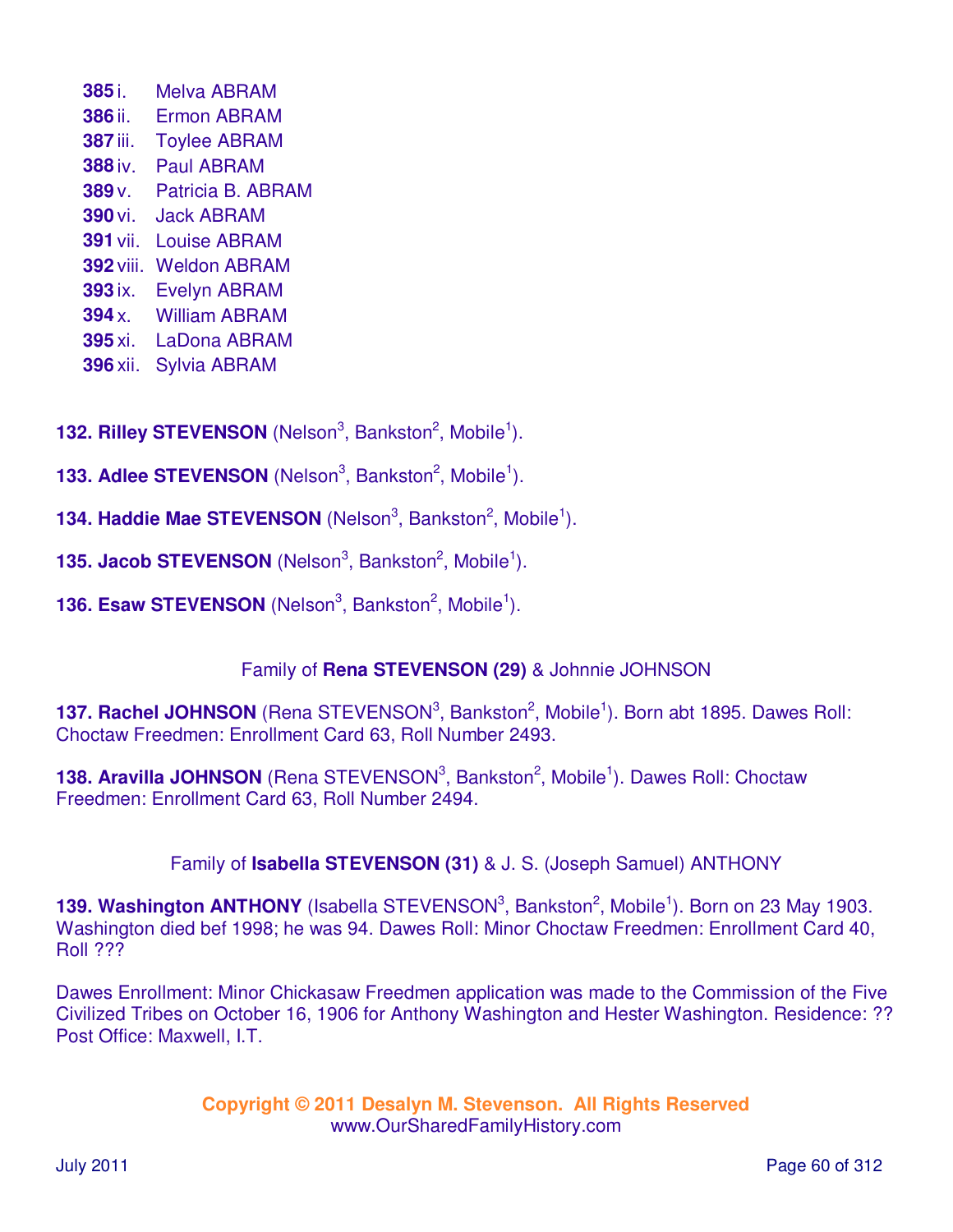140. Hester ANTHONY (Isabella STEVENSON<sup>3</sup>, Bankston<sup>2</sup>, Mobile<sup>1</sup>). Born on 10 Jun 1905. Hester died bef 1998; she was 92. Dawes Roll: Minor Choctaw Freedmen: Enrollment Card 40, Roll ???

Child:

**397** i. Alice

141. Katie ANTHONY (Isabella STEVENSON<sup>3</sup>, Bankston<sup>2</sup>, Mobile<sup>1</sup>). Katie died bef 1998.

Children:

 i. Faye LEWIS ii. Mary WALKER iii. Janie GALBERT (-bef 1998) iv. Carl (-bef 1998)

**142. St. Joseph ANTHONY** (Isabella STEVENSON<sup>3</sup>, Bankston<sup>2</sup>, Mobile<sup>1</sup>).

**143. Sadelia (Dale) ANTHONY** (Isabella STEVENSON<sup>3</sup>, Bankston<sup>2</sup>, Mobile<sup>1</sup>).

**144. Benjamin ANTHONY** (Isabella STEVENSON<sup>3</sup>, Bankston<sup>2</sup>, Mobile<sup>1</sup>).

145. Mary Eva ANTHONY (Isabella STEVENSON<sup>3</sup>, Bankston<sup>2</sup>, Mobile<sup>1</sup>). Mary Eva died on 16 Dec 1995.

**146. James ANTHONY** (Isabella STEVENSON<sup>3</sup>, Bankston<sup>2</sup>, Mobile<sup>1</sup>).

Children:

- **402** i. Joseph ANTHONY
- **403** ii. Shirley ANTHONY

**147. Harriet ANTHONY** (Isabella STEVENSON<sup>3</sup>, Bankston<sup>2</sup>, Mobile<sup>1</sup>).

**148. Archie ANTHONY** (Isabella STEVENSON<sup>3</sup>, Bankston<sup>2</sup>, Mobile<sup>1</sup>).

# Family of **Robert STEVENSON (33)** & Dinah

149. Joanna STEVENSON (Robert<sup>3</sup>, Dick<sup>2</sup>, Mobile<sup>1</sup>). Born abt 1883 in Indian Territory, OK. Joanna died in Hobart, OK, on 11 Dec 1974; she was 91. Dawes Roll: Chickasaw Freedmen: Enrollment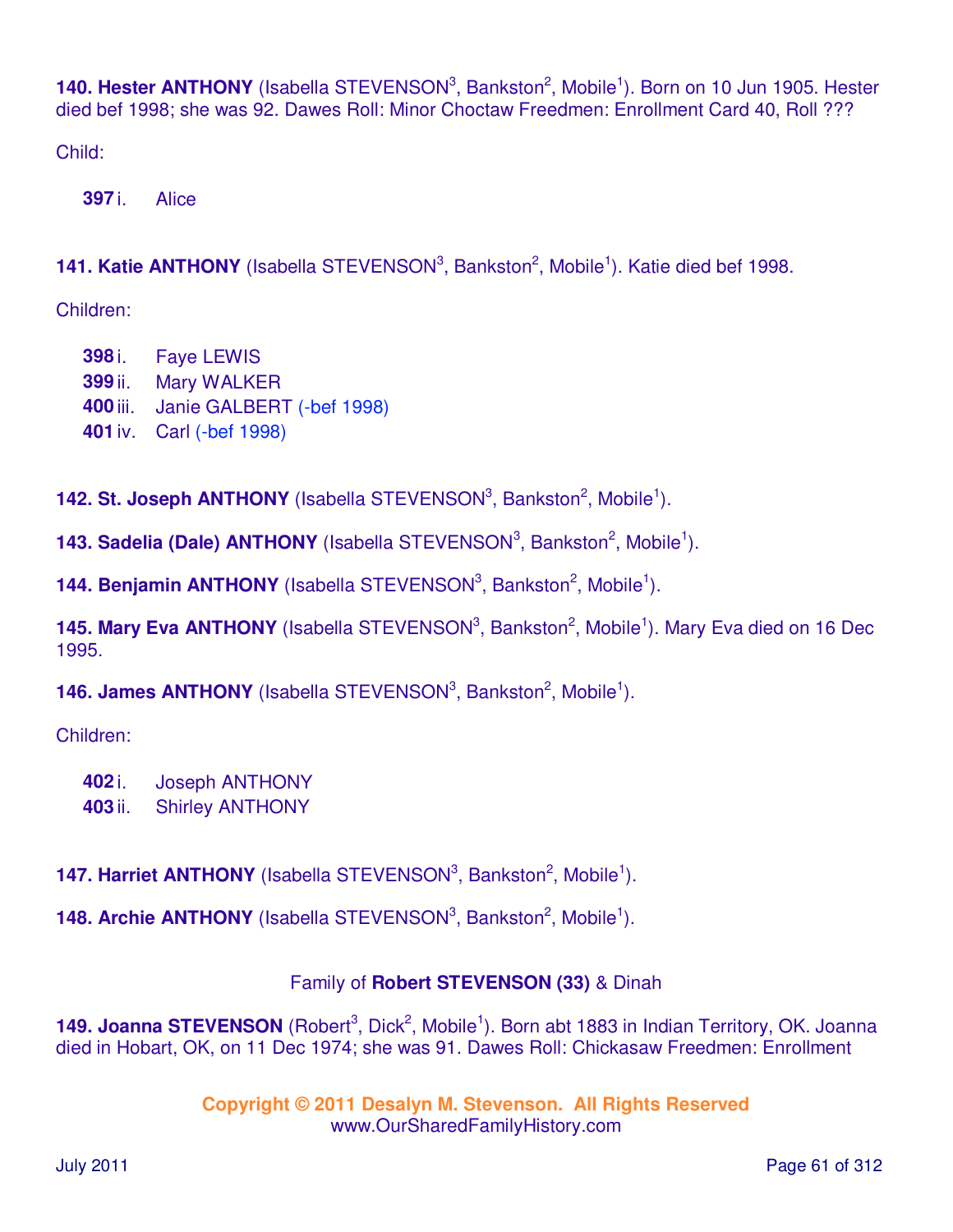Card 428, Roll Number 1743.

On 25 Feb 1901 when Joanna was 18, she married **Ross WILLIAMS**, son of Manuel WILLIAMS (abt 1858-) & Mary BURNEY (-bef 1896), in USA, Indian Territory, Southern District. Dawes Roll: Chickasaw Freedmen: Enrollment Card 367, Roll Number 1505.

They had the following children:

- **404** i. Della May WILLIAMS (24 Aug 1902-9 Jun 1916)
- **405** ii. Roy WILLIAMS (4 Jan 1903-12 Dec 1984)
- **406** iii. Isaac WILLIAMS (24 Mar 1905-7 Jul 1975)
- **407** iv. Ethel WILLIAMS (1910-5 Dec 1949)
- **408** v. Jesse WILLIAMS (Sep 1910-)

150. Angeline STEVENSON (Robert<sup>3</sup>, Dick<sup>2</sup>, Mobile<sup>1</sup>). Born abt 1884 in Indian Territory, OK. Dawes Roll: Chickasaw Freedmen: Enrollment Card 428, Roll Number 1744.

#### Angeline married **Simon GUNNS**.

They had the following children:

- **409** i. Eddie GUNNS (22 Oct 1908-)
- **410** ii. Eva GUNNS
- **411** iii. Richard GUNNS

151. Brown STEVENSON (Robert<sup>3</sup>, Dick<sup>2</sup>, Mobile<sup>1</sup>). Born abt 1887 in Indian Territory, OK. Dawes Roll: Chickasaw Freedmen: Enrollment Card 428, Roll Number 1745.

152. Doc STEVENSON (Robert<sup>3</sup>, Dick<sup>2</sup>, Mobile<sup>1</sup>). Born abt 1891 in Indian Territory, OK. Doc died in Indian Territory, OK, on 26 Jun 1900; he was 9. Dawes Roll: Chickasaw Freedmen: Enrollment Card 428, Roll Number 1746; CANCELLED-Died prior to September 25, 1902.

153. Chaney STEVENSON (Robert<sup>3</sup>, Dick<sup>2</sup>, Mobile<sup>1</sup>). Born abt 1893 in Indian Territory, OK. Chaney died in Ardmore, OK, in 1972; she was 79. Dawes Roll: Chickasaw Freedmen: Enrollment Card 428, Roll Number 1747.

154. Alfred STEVENSON (Robert<sup>3</sup>, Dick<sup>2</sup>, Mobile<sup>1</sup>). Born abt 1895 in Indian Territory, OK. Dawes Roll: Chickasaw Freedmen: Enrollment Card 428, Roll Number 1748.

155. Annie STEVENSON (Robert<sup>3</sup>, Dick<sup>2</sup>, Mobile<sup>1</sup>). Born abt 1897 in Indian Territory, OK. Annie died in Oklahoma City, OK, in Jan 1994; she was 97. Dawes Roll: Chickasaw Freedmen: Enrollment Card 428, Roll Number 1749.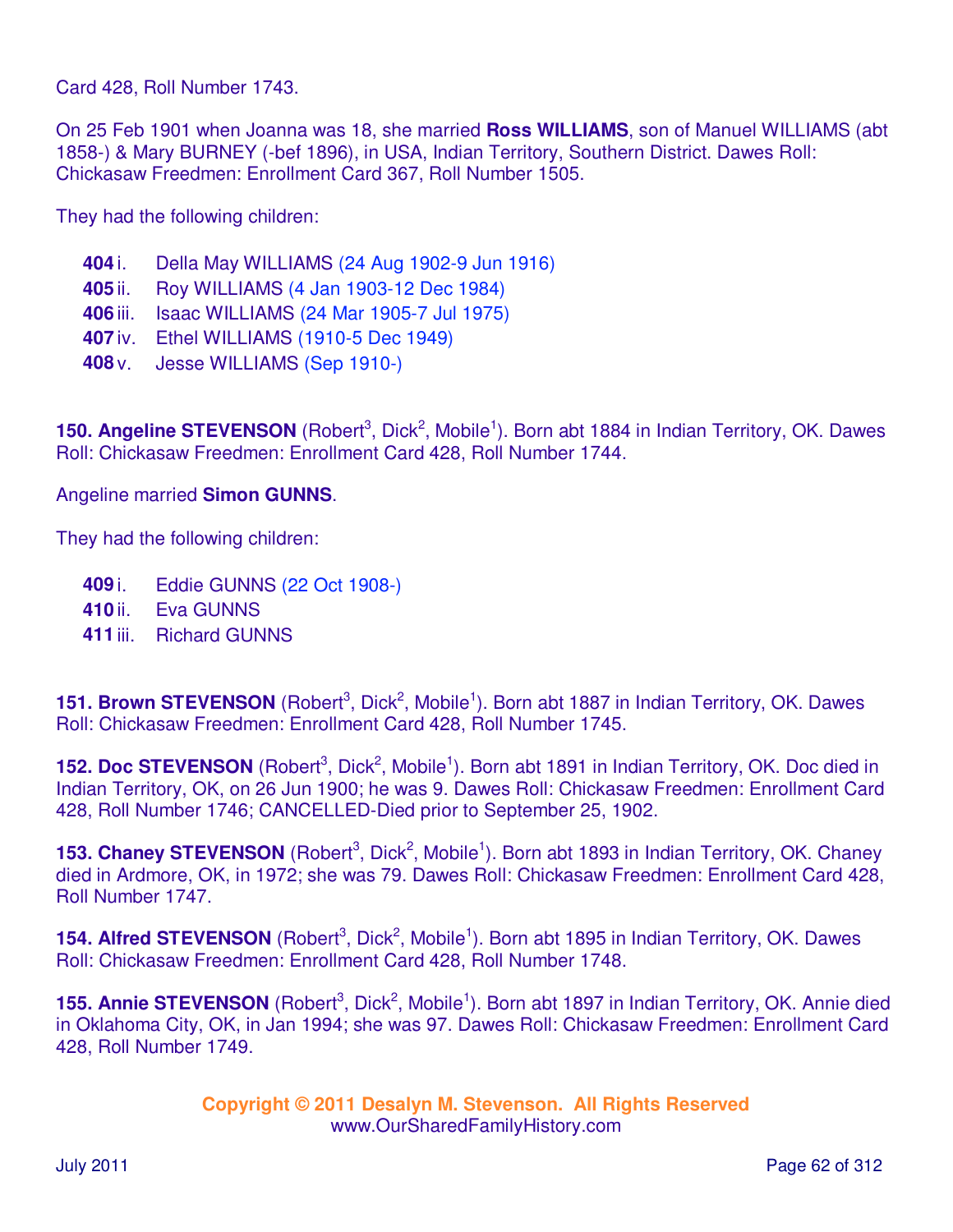156. Bebee Ada STEVENSON (Robert<sup>3</sup>, Dick<sup>2</sup>, Mobile<sup>1</sup>). Born on 16 Jan 1901 in Indian Territory, OK. Dawes Roll: Chickasaw Freedmen: Enrollment Card 428, Roll Number 4322.

# Family of **Lucy STEVENSON (34)** & Manuel WILLIAMS

**157. Richard WILLIAMS** (Lucy STEVENSON<sup>3</sup>, Dick<sup>2</sup>, Mobile<sup>1</sup>). Born abt 1886. Dawes Roll: Chickasaw Freedmen: Enrollment Card 367, Roll Number 1507.

**158. Frances WILLIAMS** (Lucy STEVENSON<sup>3</sup>, Dick<sup>2</sup>, Mobile<sup>1</sup>). Born abt 1888. Dawes Roll: Chickasaw Freedmen: Enrollment Card 367, Roll Number 1508.

Frances married **Fischer FRANKLIN**. Dawes Roll: Choctaw Freedmen: Enrollment Card 41.

They had one child:

**412** i. Edgar FRANKLIN (10 Sep 1905-)

159. Cub WILLIAMS (Lucy STEVENSON<sup>3</sup>, Dick<sup>2</sup>, Mobile<sup>1</sup>). Born abt 1890. Dawes Roll: Chickasaw Freedmen: Enrollment Card 367, Roll Number 1509.

160. Mattie WILLIAMS (Lucy STEVENSON<sup>3</sup>, Dick<sup>2</sup>, Mobile<sup>1</sup>). Born abt 1892. Dawes Roll: Chickasaw Freedmen: Enrollment Card 367, Roll Number 1510.

161. Timisy (Timothy) WILLIAMS (Lucy STEVENSON<sup>3</sup>, Dick<sup>2</sup>, Mobile<sup>1</sup>). Born abt 1894. Dawes Roll: Chickasaw Freedmen: Enrollment Card 367, Roll Number 511.

162. Johny WILLIAMS (Lucy STEVENSON<sup>3</sup>, Dick<sup>2</sup>, Mobile<sup>1</sup>). Born on 22 Jun 1902. Dawes Roll: Chickasaw Freedmen: Enrollment Card 367, Roll Number 1513.

Family of **Peter STEVENSON (35)** & Elizabeth (Lizzie) LAMEY

163. Angeline STEVENSON (Peter<sup>3</sup>, Dick<sup>2</sup>, Mobile<sup>1</sup>). Born abt 1890. Dawes Roll: Chickasaw Freedmen: Enrollment Card 331; Roll Number 1367.

164. Jay C. STEVENSON (Peter<sup>3</sup>, Dick<sup>2</sup>, Mobile<sup>1</sup>). Born on 22 Dec 1900. Dawes Roll: Chickasaw Freedmen: Enrollment Card 331; Roll Number 1368.

Family of **Edward STEVENSON (36)** & Lizzie (Elizabeth) ABRAM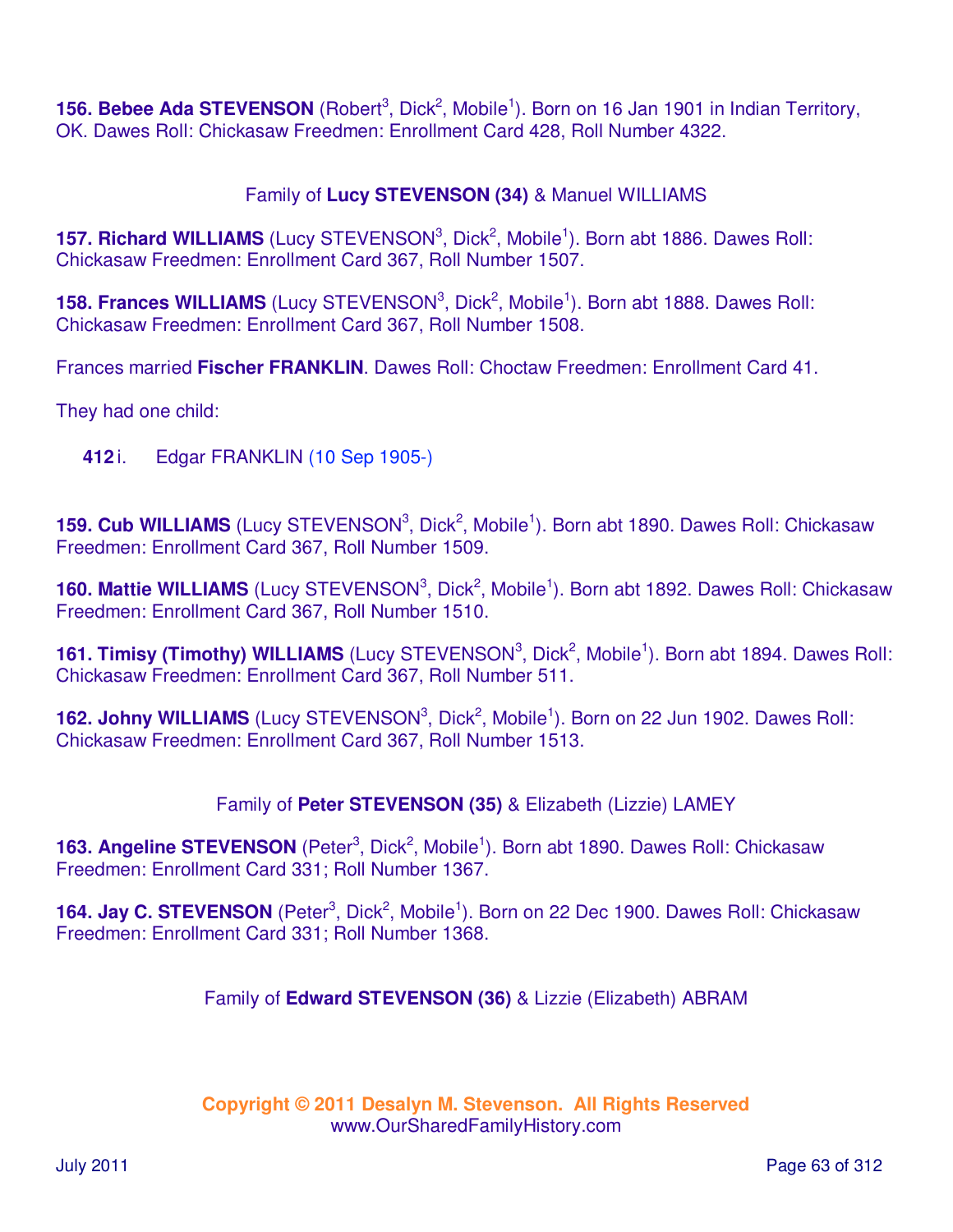165. Defaniel STEVENSON (Edward<sup>3</sup>, Dick<sup>2</sup>, Mobile<sup>1</sup>). Born on 4 Nov 1900. Defaniel died on 9 Jul 1902; he was 1. Dawes Roll: Chickasaw Freedmen: Enrollment Card 194, Roll Number 736. Dismissed, died prior to September 25, 1902.

166. Canelia STEVENSON (Edward<sup>3</sup>, Dick<sup>2</sup>, Mobile<sup>1</sup>). Born on 17 Mar 1902. Dawes Roll: Chickasaw Freedmen: Enrollment Card 194, Roll Number 4252.

## Family of **Elizabeth STEVENSON (37)** & Sampson LAMEY

**167. Dewey LAMEY** (Elizabeth STEVENSON<sup>3</sup>, Dick<sup>2</sup>, Mobile<sup>1</sup>). Born on 6 Nov 1899. Dawes Roll: Chickasaw Freedmen: Enrollment Card 429, Roll Number 1754.

## Dewey married **Gertrude RODGERS**.

They had the following children:

- **413** i. Lucile LAMEY
- **414** ii. Lela Mae LAMEY
- **415** iii. Dewey LAMEY Jr

168. Robert LAMEY (Elizabeth STEVENSON<sup>3</sup>, Dick<sup>2</sup>, Mobile<sup>1</sup>). Born on 19 Jul 1902. Dawes Roll: Chickasaw Freedmen: Enrollment Card 429, Roll Number 4323.

- **169. Buel LAMEY** (Elizabeth STEVENSON<sup>3</sup>, Dick<sup>2</sup>, Mobile<sup>1</sup>).
- **170. Ollie LAMEY** (Elizabeth STEVENSON<sup>3</sup>, Dick<sup>2</sup>, Mobile<sup>1</sup>).
- **171. Lovett LAMEY** (Elizabeth STEVENSON<sup>3</sup>, Dick<sup>2</sup>, Mobile<sup>1</sup>).
- **172. Rosie LAMEY** (Elizabeth STEVENSON<sup>3</sup>, Dick<sup>2</sup>, Mobile<sup>1</sup>).
- **173. Beulah LAMEY** (Elizabeth STEVENSON<sup>3</sup>, Dick<sup>2</sup>, Mobile<sup>1</sup>).

## Family of **Alfred STEVENSON (38)** & Florence (Flora) HODGES

174. Monroe STEVENSON (Alfred<sup>3</sup>, Dick<sup>2</sup>, Mobile<sup>1</sup>). Born abt 1885. Dawes Roll: Chickasaw Freedmen: Enrollment Card 443, Roll Number 1805.

Dawes Enrollment: Application was made to the Commission of the Five Civilized Tribes on September 16, 1898 for Sephronia Hodges and Monroe Stevenson (grand son). Residence: Pickens. Post Office: Ardmore, I. T.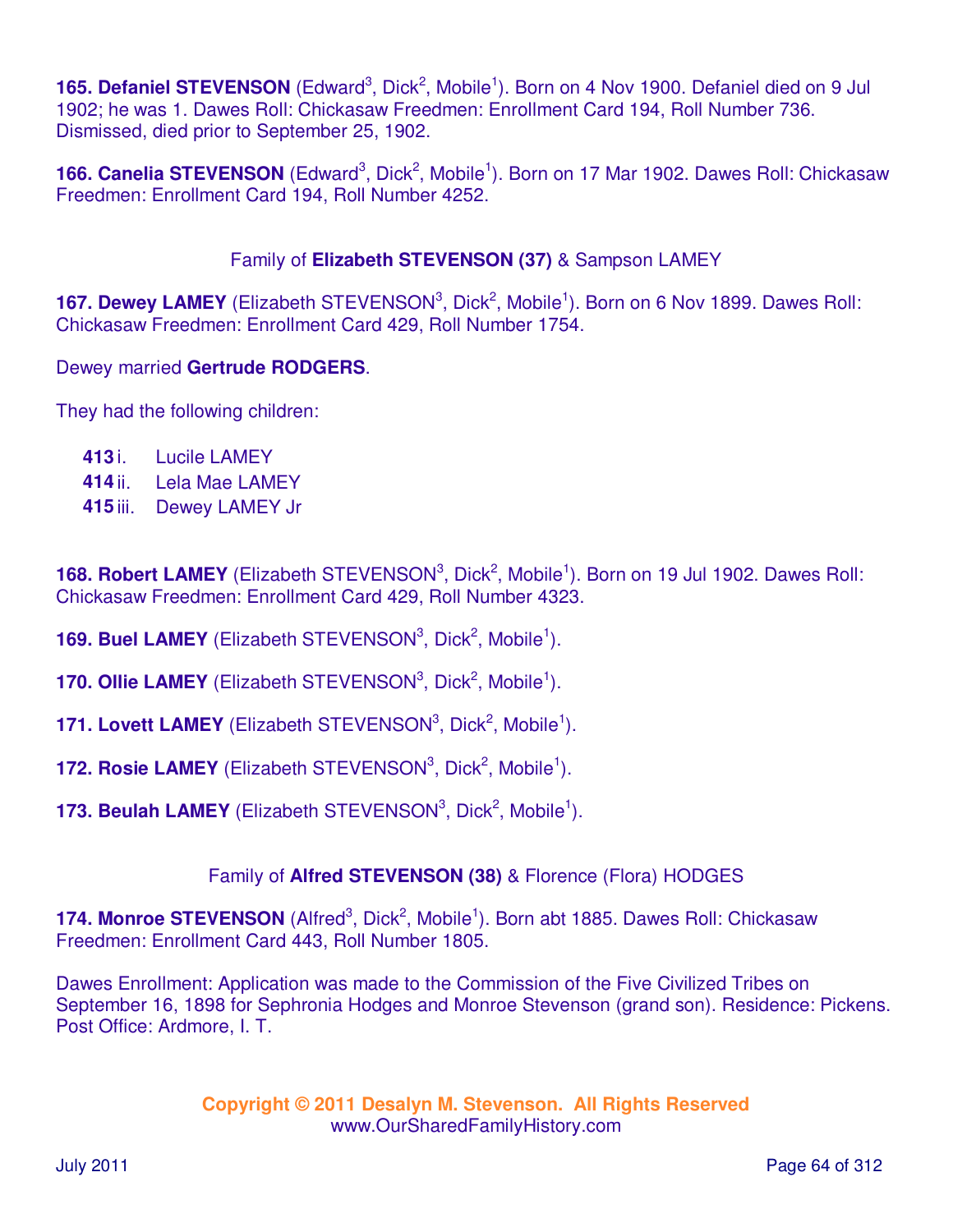## Family of **Alfred STEVENSON (38)** & **Maggie HOPPY (96)**

175. Bertha STEVENSON (Alfred<sup>3</sup>, Dick<sup>2</sup>, Mobile<sup>1</sup>). Born abt 1890. Dawes Roll: Choctaw Freedmen: Enrollment Card 53, Roll Number 2472.

## Family of **Willie STEVENSON (39)** & Josie HODGES

176. Serina STEVENSON (Willie<sup>3</sup>, Dick<sup>2</sup>, Mobile<sup>1</sup>). Born abt 1887. Dawes Roll: Chickasaw Freedmen: Enrollment Card 445, Roll Number 1807.

177. Manuel STEVENSON (Willie<sup>3</sup>, Dick<sup>2</sup>, Mobile<sup>1</sup>). Born abt 1889. Dawes Roll: Chickasaw Freedmen: Enrollment Card 445, Roll Number 1808.

## Family of **Bill COLBERT (41)** & Ellen McCOY

178. Willie COLBERT (Bill<sup>3</sup>, Bob STEVENSON<sup>2</sup>, Mobile<sup>1</sup>). Born abt 1882. Dawes Roll: Choctaw Freedmen: Enrollment Card 66, Roll Number 2499.

Willie Colbert is a cousin to Mary (Shields) Kendrick (daughter of Dinah Stevenson). Willie Colbert is listed on Mary Kendrick's Choctaw Freedmen Card Number 66.

Willie married **Estella MEADOWS**. Dawes Roll: Choctaw Freedmen: Enrollment Card 593, Roll Number 1263.

They had one child:

**416** i. Elmer MEADOWS (5 Feb 1904-)

## Family of **Nancy STEVENSON (42)** & Henry TYNER

179. Alva TYNER (Nancy STEVENSON<sup>3</sup>, Joe<sup>2</sup>, Mobile<sup>1</sup>). Born abt 1891. Dawes Roll: Chickasaw Freedmen: Enrollment Card 435, Roll Number 1783. Land Allotment: NE SE 18-1N-1W Indian Base And Meridian (Oklahoma) 40 Acres.

## Family of **Elijah STEVENSON (43)** & **Cora FARRIS (83)**

180. Henderson STEVENSON (Elijah<sup>3</sup>, Joe<sup>2</sup>, Mobile<sup>1</sup>). Born on 27 Oct 1900. Henderson died on 14 Jan 1983; he was 82. Dawes Roll: Choctaw Freedmen: Enrollment Card 73; Roll Number 2522. Land Allotment: N SW SE 19-1N-1W Indian Base And Meridian (Oklahoma) 20 Acres.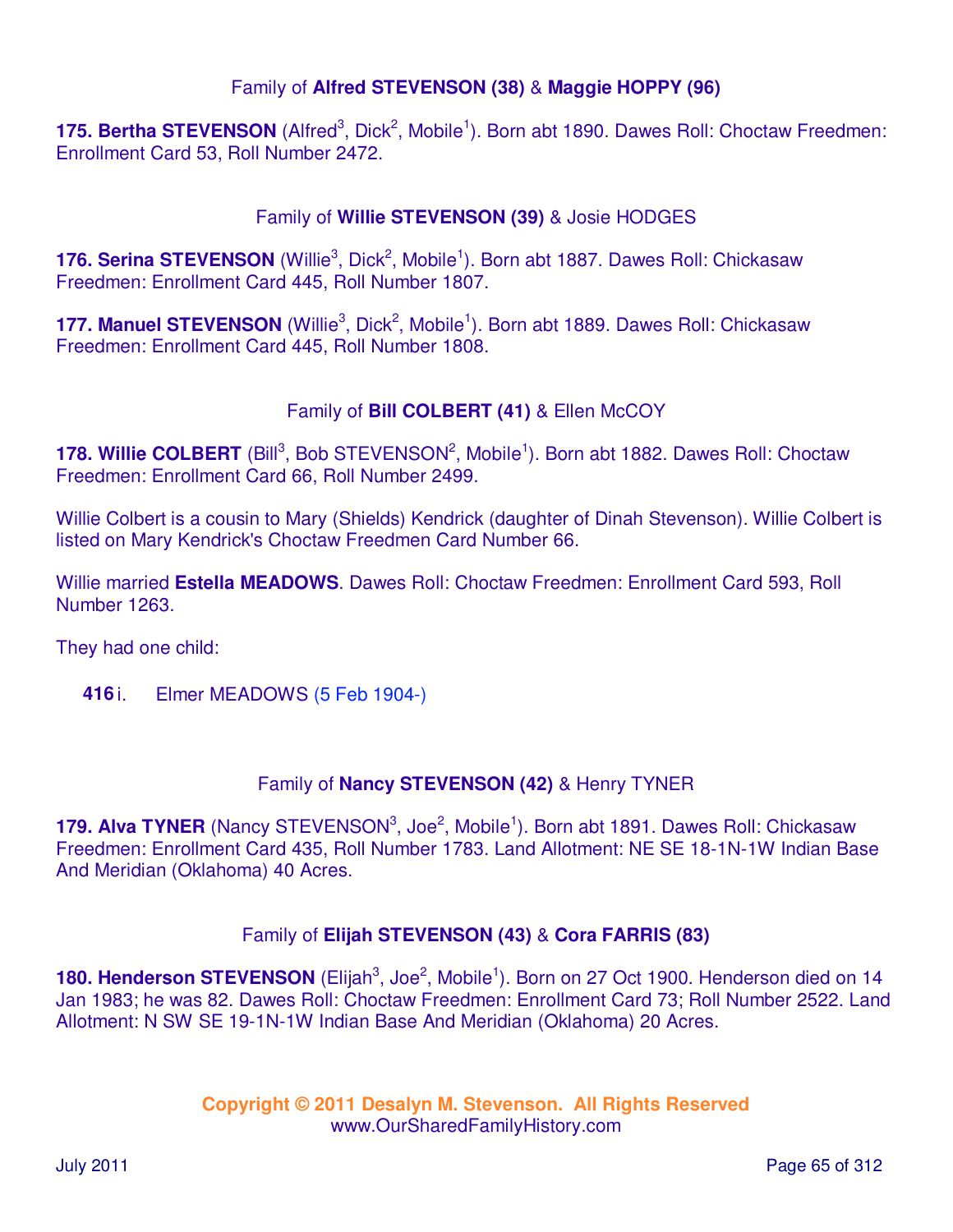### Henderson married **Beauty B. COLBERT**.

They had the following children:

- **417** i. Myrtle Mae STEVENSON
- **418** ii. Bernice STEVENSON
- **419** iii. Marcella STEVENSON
- **420** iv. Charlene STEVENSON
- **421** v. Cora STEVENSON
- **422** vi. Dollie B. STEVENSON
- **423** vii. Claudette "Kit" STEVENSON
- **424** viii. Eligha STEVENSON
- **425** ix. Dewey Lee STEVENSON
- **426** x. Gene STEVENSON

## Family of **Riley STEVENSON (45)** & Henryetta YATES

## **181. Gladys STEVENSON** (Riley<sup>3</sup>, Joe<sup>2</sup>, Mobile<sup>1</sup>).

Children:

- **427** i. Arlene
- **428** ii. Michael
- **429** iii. Elizabeth

# **182. Rosa Mae STEVENSON** (Riley<sup>3</sup>, Joe<sup>2</sup>, Mobile<sup>1</sup>). Rosa Mae died in Jan 2010.

Rosa Mae married **Roger B. Moss**.

They had the following children:

- **430** i. Jimmie MOSS
- **431** ii. Ronald MOSS
- **432** iii. Lawanda MOSS
- **433** iv. Melva MOSS
- **434** v. Beverly MOSS (-2003)

# **183. Ruth STEVENSON** (Riley<sup>3</sup>, Joe<sup>2</sup>, Mobile<sup>1</sup>).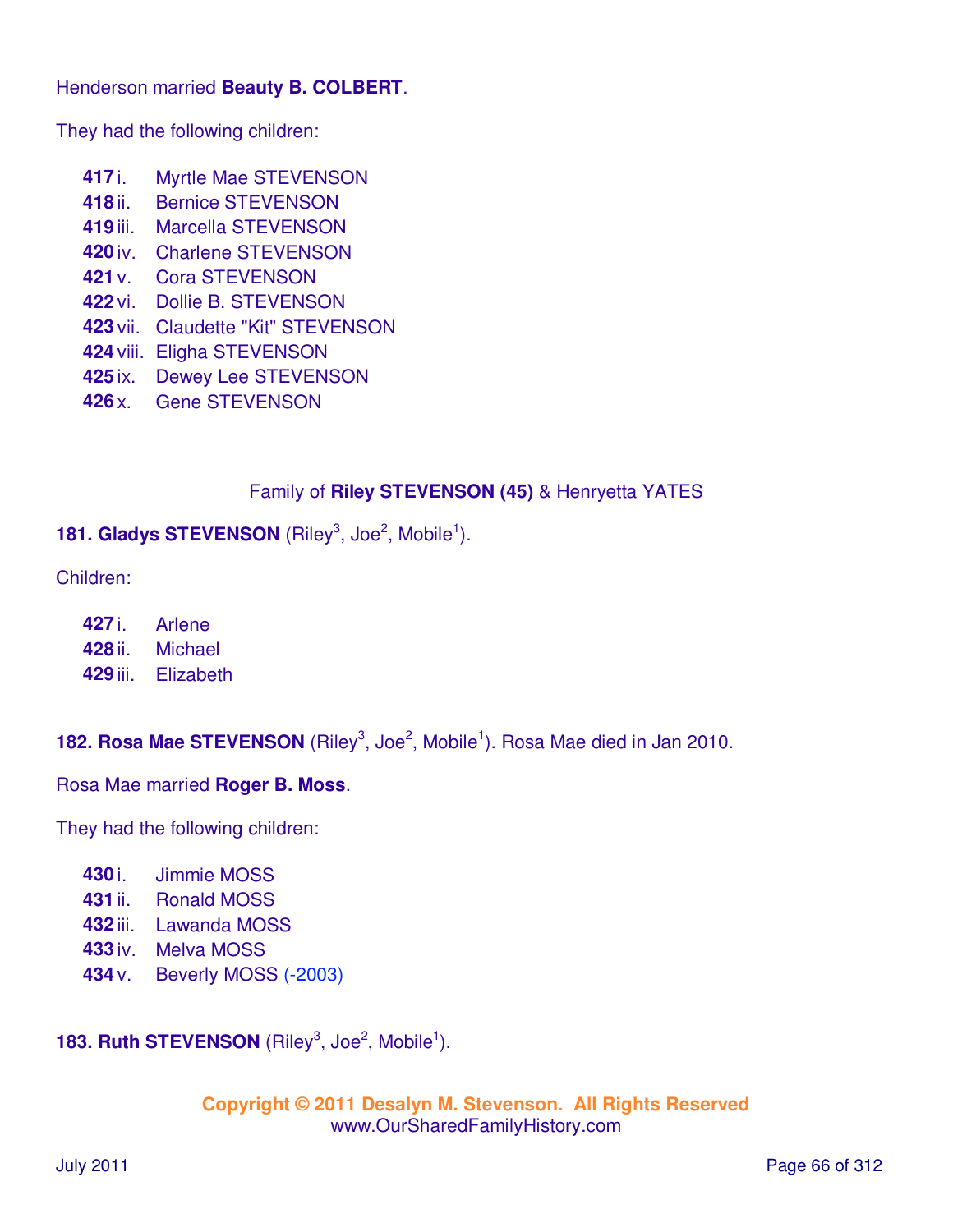Children:

**435** i. Veretta **436** ii. Ruth **437** iii. Verlie

184. Farris STEVENSON (Riley<sup>3</sup>, Joe<sup>2</sup>, Mobile<sup>1</sup>). Born on 23 Jun 1909 in Katie, OK. Farris died in Baley, OK, on 3 Jan 1973; he was 63.

In 1931 when Farris was 21, he married **Alma ELLIS**, daughter of Sidney ELLIS Jr. & Marthena CHILES, in Oklahoma. Born on 19 Dec 1907 in Paris, TX.

They had one child:

**438** i. Novella STEVENSON

185. Joe STEVENSON (Riley<sup>3</sup>, Joe<sup>2</sup>, Mobile<sup>1</sup>). Born on 20 May 1911 in Katie, OK. Joe died in San Diego, CA, on 13 Nov 1997; he was 86.

On 26 Sep 1941 when Joe was 30, he married **Hughzetta SHAVERS**, daughter of Alex SHAVERS & Lizzie Bell Ball MARTIN, in Fort Smith, AR. Born in Oklahoma.

186. Lacey STEVENSON Sr. (Riley<sup>3</sup>, Joe<sup>2</sup>, Mobile<sup>1</sup>). Born on 12 Jul 1912 in Katie, Ok. Lacey died in Oklahoma on 1 Jul 1997; he was 84.

Lacey first married **Johnnie PHILLIPS**, daughter of John PHILLIPS & Florence DUKES. They had one child:

**439** i. Lacey STEVENSON Jr.

Lacey second married **Agnes Louise WILSON**.

**187. Amos STEVENSON Sr.** (Riley<sup>3</sup>, Joe<sup>2</sup>, Mobile<sup>1</sup>).

Children:

- **440** i. Amos STEVENSON Jr.
- **441** ii. Larry STEVENSON Sr.
- **442** iii. Glen STEVENSON Sr.
- **443** iv. Norma Jean STEVENSON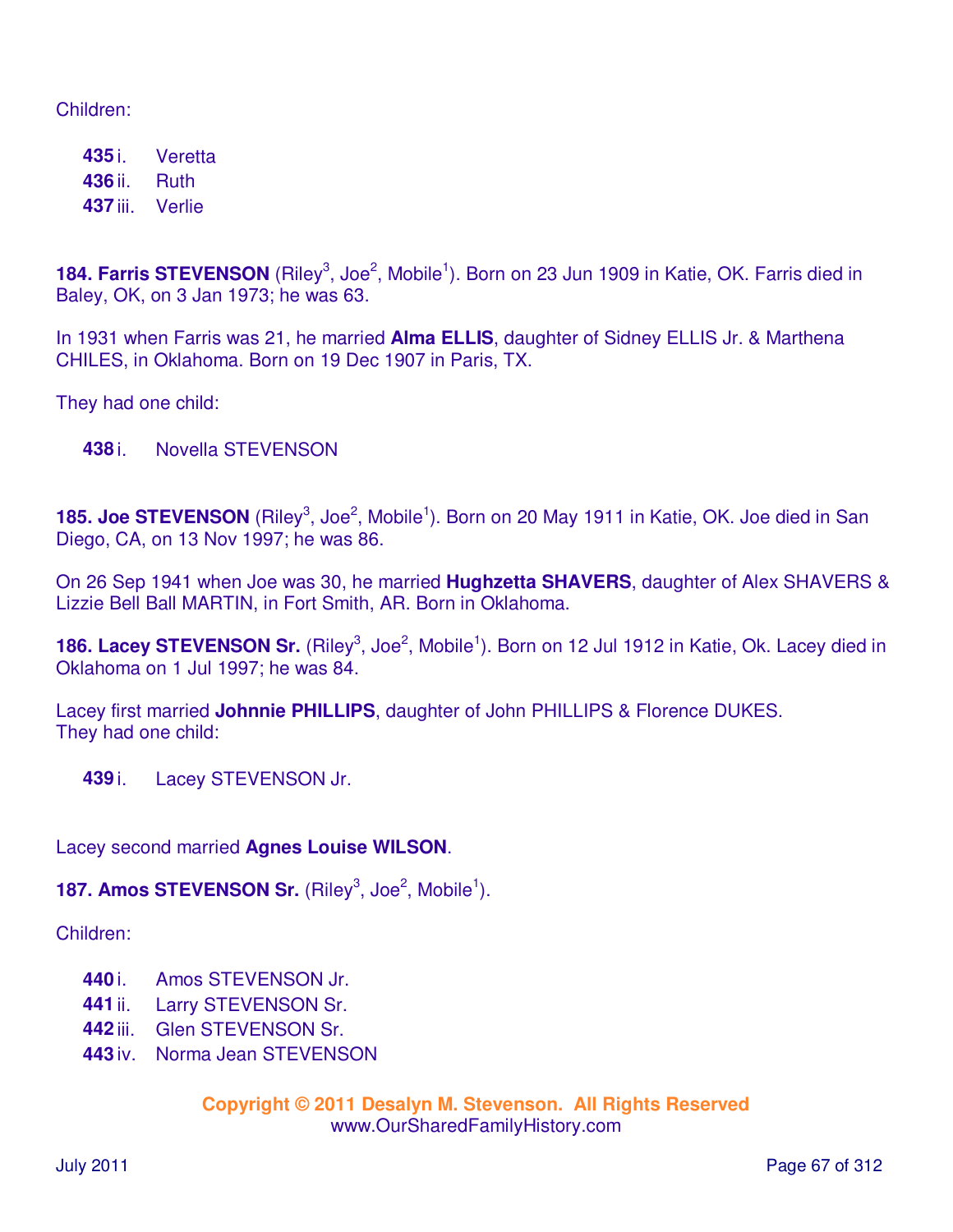**444** v. Pamler STEVENSON **445** vi. Paulette STEVENSON **446** vii. Annette STEVENSON

## Family of **Riley STEVENSON (45)** & Eliza PARCHMAN

## **188. Helen STEVENSON** (Riley<sup>3</sup>, Joe<sup>2</sup>, Mobile<sup>1</sup>).

### Helen first married **Millage WINSLETT**.

They had the following children:

- **447** i. William Howard WINSLETT
- **448** ii. Millage WINSLETT
- **449** iii. Vincent Wayne WINSLETT
- **450** iv. Edward WINSLETT

Helen second married **Beaman GOLDSBY**. They had the following children:

**451** i. Ida Mae GOLDSBY

**452** ii. L.V. GOLDSBY

## **189. Ruby STEVENSON** (Riley<sup>3</sup>, Joe<sup>2</sup>, Mobile<sup>1</sup>).

Ruby married **Albert C. RANDALL**, son of William RANDALL & Ida GOODLOW. They had the following children:

- **453** i. Patricia Ann RANDALL
- **454** ii. Althea Louise RANDALL
- **455** iii. William Riley RANDALL
- **456** iv. Scottie Ray RANDALL

190. John Tim STEVENSON Sr. (Riley<sup>3</sup>, Joe<sup>2</sup>, Mobile<sup>1</sup>). Born on 10 Oct 1924 in Boley, OK. John Tim died in Kansas City, Kansas, on 6 Mar 2000; he was 75.

John Tim married **Gloria V. ROBINSON**, daughter of Anthony ROBINSON & Agnes. They had the following children: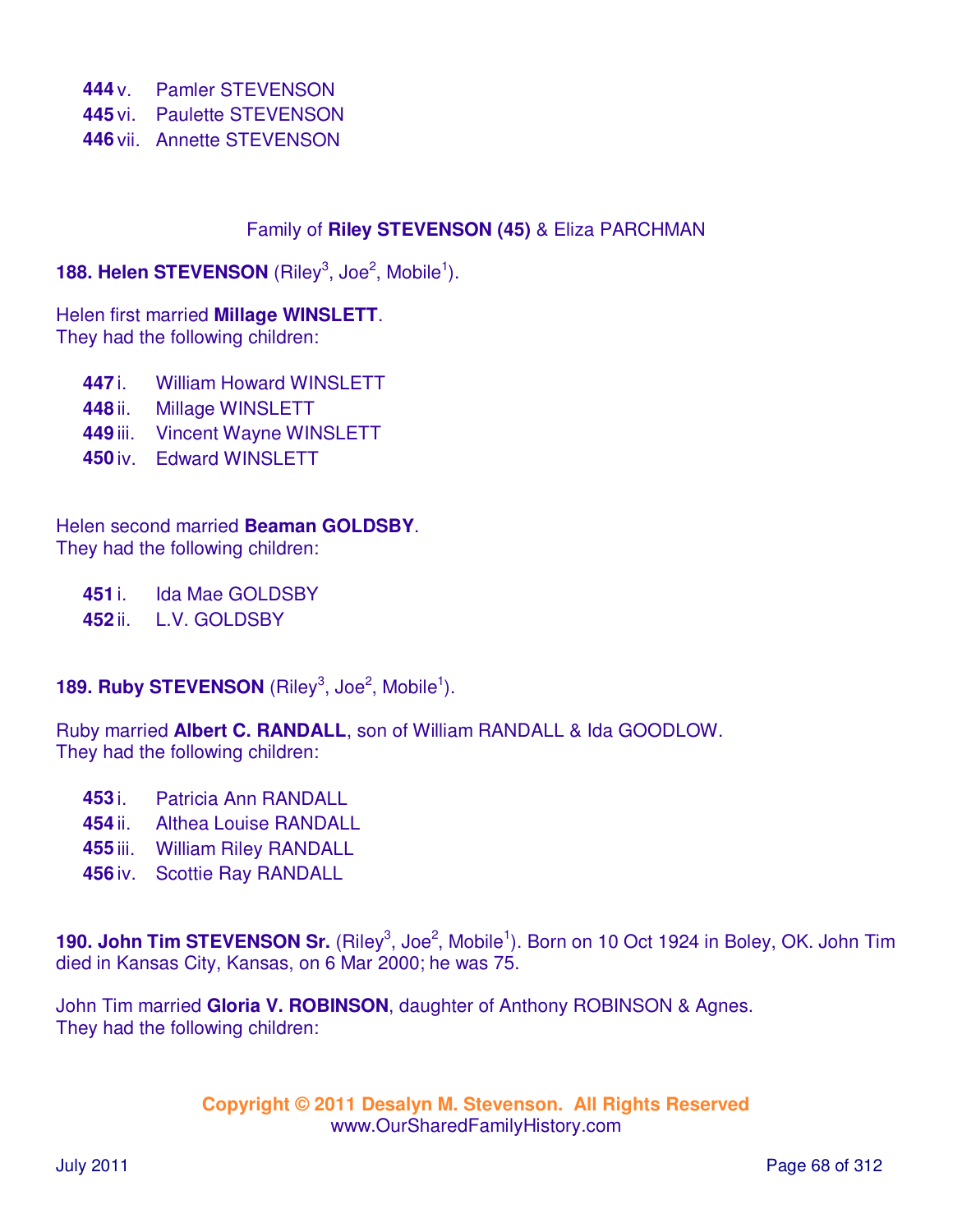- i. Joycelyn STEVENSON
- ii. John Tim STEVENSON Jr.
- iii. Jennifer STEVENSON
- iv. Jacquelyn STEVENSON
- v. Janis STEVENSON
- vi. Jacinta STEVENSON

# Family of **Jackson STEVENSON (46)** & Mary COLBERT

**191. Dora STEVENSON** (Jackson<sup>3</sup>, Joe<sup>2</sup>, Mobile<sup>1</sup>).

Children:

 i. Marie ii. Penny iii. Sharon

# **192. Emily STEVENSON** (Jackson<sup>3</sup>, Joe<sup>2</sup>, Mobile<sup>1</sup>).

Child:

i. T. W.

# **193. Olan Jack STEVENSON** (Jackson<sup>3</sup>, Joe<sup>2</sup>, Mobile<sup>1</sup>).

Children:

- i. Olan STEVENSON
- ii. Cindy STEVENSON
- iii. John STEVENSON
- iv. Richard Oscar STEVENSON
- v. Etta V. STEVENSON
- vi. James STEVENSON
- vii. Lellian STEVENSON
- viii. Ray STEVENSON
- ix. Marilyn STEVENSON
- x. Melody STEVENSON
- xi. Ronald STEVENSON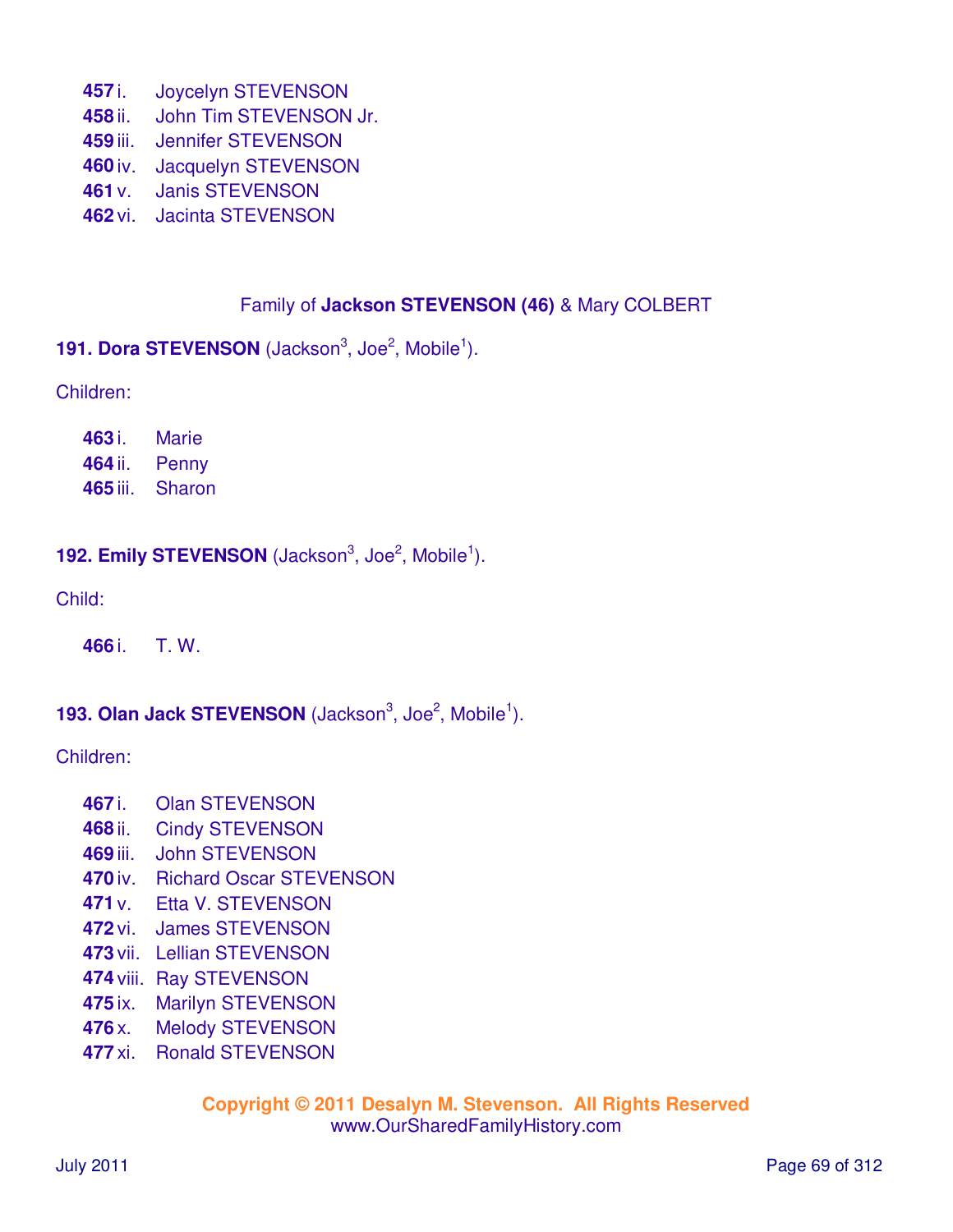## **194. Nellie STEVENSON** (Jackson<sup>3</sup>, Joe<sup>2</sup>, Mobile<sup>1</sup>).

Child:

**479** i. Edward

**195. Vetta STEVENSON** (Jackson<sup>3</sup>, Joe<sup>2</sup>, Mobile<sup>1</sup>).

```
196. Marie STEVENSON (Jackson<sup>3</sup>, Joe<sup>2</sup>, Mobile<sup>1</sup>).
```
Children:

**480** i. Willis **481** ii. Samson Jr.

**197. Obbie Lee STEVENSON Sr.** (Jackson<sup>3</sup>, Joe<sup>2</sup>, Mobile<sup>1</sup>).

Obbie Lee married **Patricia KNOWLES**. Born on 4 Nov 1933. Patricia died on 30 Mar 1987; she was 53.

They had the following children:

- **482** i. Gravelly STEVENSON Sr.
- **483** ii. Cheryl STEVENSON
- **484** iii. Obie Lee STEVENSON Jr.
- **485** iv. Michael STEVENSON
- **486** v. Duane K. STEVENSON Sr.
- **487** vi. Elana C. STEVENSON
- **488** vii. Jana STEVENSON
- **489** viii. Dara STEVENSON

**198. Alva STEVENSON** (Jackson<sup>3</sup>, Joe<sup>2</sup>, Mobile<sup>1</sup>).

**199. Otis STEVENSON** (Jackson<sup>3</sup>, Joe<sup>2</sup>, Mobile<sup>1</sup>).

## Family of **Oliver COLLY (47)** & Laura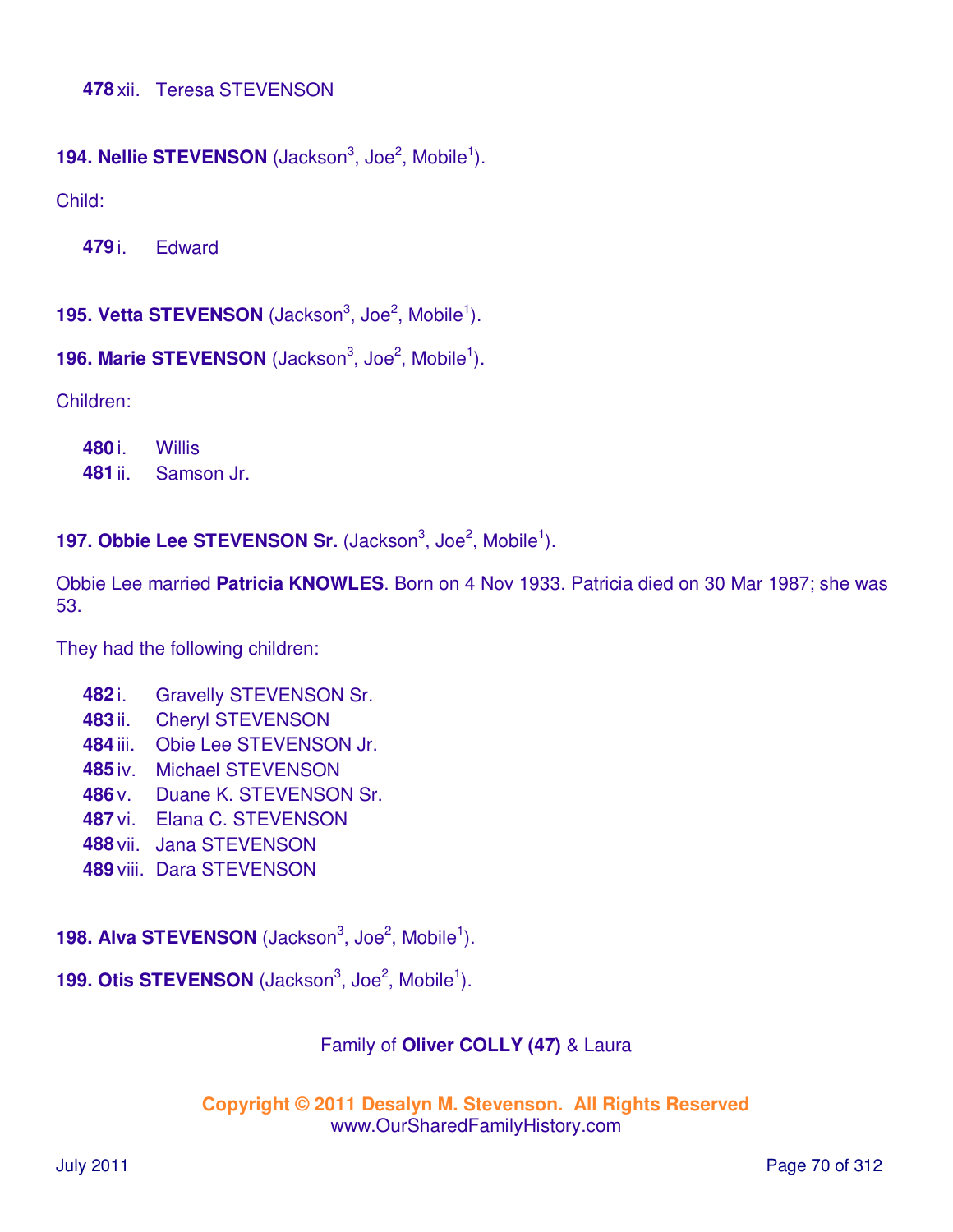200. Maudie COLLY (Oliver<sup>3</sup>, Dinah STEVENSON<sup>2</sup>, Mobile<sup>1</sup>). Born abt 1897. Dawes Roll: Choctaw Freedmen: Enrollment Card 68, Roll Number 2506.

201. Mary COLLY (Oliver<sup>3</sup>, Dinah STEVENSON<sup>2</sup>, Mobile<sup>1</sup>). Born on 11 Jan 1901. Dawes Roll: Choctaw Freedmen: Enrollment Card 68, Roll Number 2507.

202. Savana COLLY (Oliver<sup>3</sup>, Dinah STEVENSON<sup>2</sup>, Mobile<sup>1</sup>). Born on 7 Apr 1903. Dawes Roll: Minor Choctaw Freedmen: Enrollment Card 174, Roll Number 201.

Minor Choctaw Freedmen application was made to the Commission of the Five Civilized Tribes on September 21, 1906 for Savana Colly by her parents Oliver and Laura Colly. Residence: Chickasaw Nation. Post Office: Katie, I.T.

## Family of **Lany COLLY (48)** & Mack SHIRLEY

203. Jensie SHIRLEY (Lany COLLY<sup>3</sup>, Dinah STEVENSON<sup>2</sup>, Mobile<sup>1</sup>). Born on 3 Mar 1906. Dawes Roll: Minor Choctaw Freedmen: Enrollment Card 506, Roll Number 461.

Minor Choctaw Freedmen application was made to the Commission of the Five Civilized Tribes on February 27, 1907 for Jensie Shirley by her parents Mack and Lany Shirley. Residence: Chickasaw Nation. Post Office: Katie, I.T.

## Family of **Mary SHIELDS (49)** & John KENDRICK

204. Dianna KENDRICK (Mary SHIELDS<sup>3</sup>, Dinah STEVENSON<sup>2</sup>, Mobile<sup>1</sup>). Born abt 1886. Dianna died on 15 Jan 1900; she was 14. Dawes Roll: Choctaw Freedmen: Enrollment Card 66, Died prior to final enrollement.

205. Tennie KENDRICK (Mary SHIELDS<sup>3</sup>, Dinah STEVENSON<sup>2</sup>, Mobile<sup>1</sup>). Born abt 1889. Dawes Roll: Choctaw Freedmen: Enrollment Card 66, Roll Number 2408.

## Family of **Winchester COLBERT (50)** & Laura ABRAM

206. Leford COLBERT (Winchester<sup>3</sup>, Dinah STEVENSON<sup>2</sup>, Mobile<sup>1</sup>). Born abt 1898. Dawes Roll: Chickasaw Freedmen: Enrollment Card 436, Roll Number 4328.

207. Rose Anna COLBERT (Winchester<sup>3</sup>, Dinah STEVENSON<sup>2</sup>, Mobile<sup>1</sup>). Born in Mar 1899. Rose Anna died on 2 Mar 1900; she was 1. Dawes Roll: Chickasaw Freedmen: Enrollment Card 436, Died Prior To Final Enrollment.

208. Thomas COLBERT (Winchester<sup>3</sup>, Dinah STEVENSON<sup>2</sup>, Mobile<sup>1</sup>). Born on 25 Dec 1900.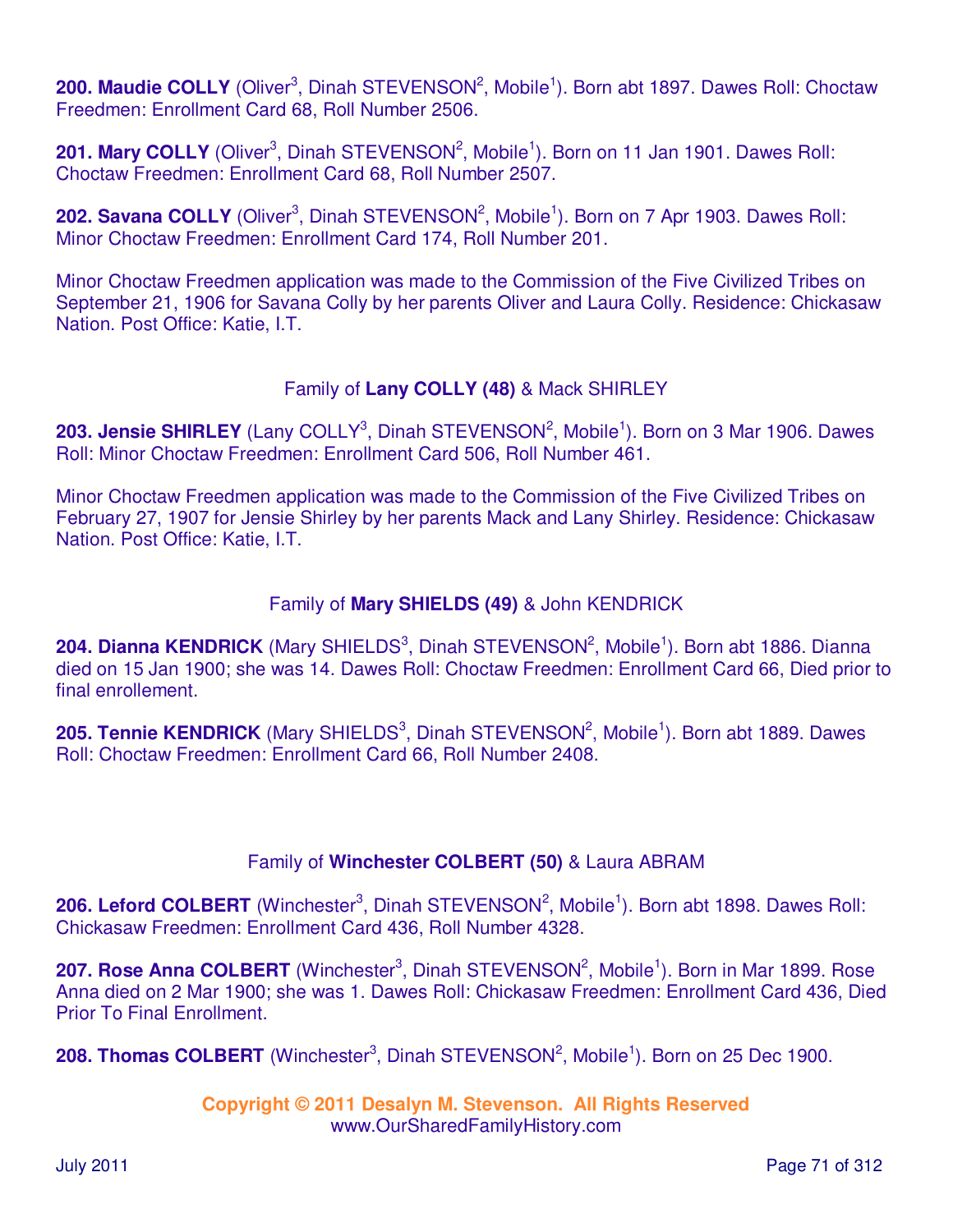Thomas died on 19 Mar 1903; he was 2. Dawes Roll: Chickasaw Freedmen: Enrollment Card 436 Roll Number 4329.

209. Claudie COLBERT (Winchester<sup>3</sup>, Dinah STEVENSON<sup>2</sup>, Mobile<sup>1</sup>). Born on 3 May 1902. Dawes Roll: Chickasaw Freedmen: Enrollment Card 36, Roll Number 4330.

210. Addie May COLBERT (Winchester<sup>3</sup>, Dinah STEVENSON<sup>2</sup>, Mobile<sup>1</sup>). Born on 17 Mar 1904. Dawes Roll: Minor Choctaw Freedmen: Enrollment Card 501, Roll Number 454.

Minor Choctaw Freedmen application was made to the Commission of the Five Civilized Tribes onFebrurary 25, 1907 for Addie May Colbert and Lottie Colbert (sisters) by their parent Winchester and Laura Colbert Residence: Chickasaw Nation. Post Office: Katie, I.T.

Transferred for Minor Chickasaw Freedmen Number 277. Application made November 9, 1906

211. Lottie COLBERT (Winchester<sup>3</sup>, Dinah STEVENSON<sup>2</sup>, Mobile<sup>1</sup>). Born on 13 Jan 1906. Dawes Roll: Minor Choctaw Freedmen: Enrollment Card 501, Roll Number 455.

## Family of **Winchester COLBERT (50)** & Mary STANLEY

212. Alice COLBERT (Winchester<sup>3</sup>, Dinah STEVENSON<sup>2</sup>, Mobile<sup>1</sup>). Born on 6 Dec 1881.

Alice married **STANLEY**.

## Family of **Ben STEVENSON (52)** & Lizzie WADE

213. Malinda STEVENSON (Ben<sup>3</sup>, Cornelius<sup>2</sup>, Mobile<sup>1</sup>). Born on 31 Aug 1901. Dawes Roll: Chickasaw Freedmen: Enrollment Card 424, Roll Number 4320.

# Family of **Celia STEVENSON (53)** & Willis JACOB

214. Aaron JACOB (Celia STEVENSON<sup>3</sup>, Louis<sup>2</sup>, Mobile<sup>1</sup>). Born abt 1879. Dawes Roll: Choctaw Freedmen: Enrollment Card 45, Roll Number 2442.

Aaron married **Hettie JOHNSON**, daughter of Levi JOHNSON & Rachel WILLIAMS (abt 1861-). Born abt 1884. Dawes Roll: Chickasaw Freedmen: Enrollment Card 186, Roll Number 670.

They had the following children: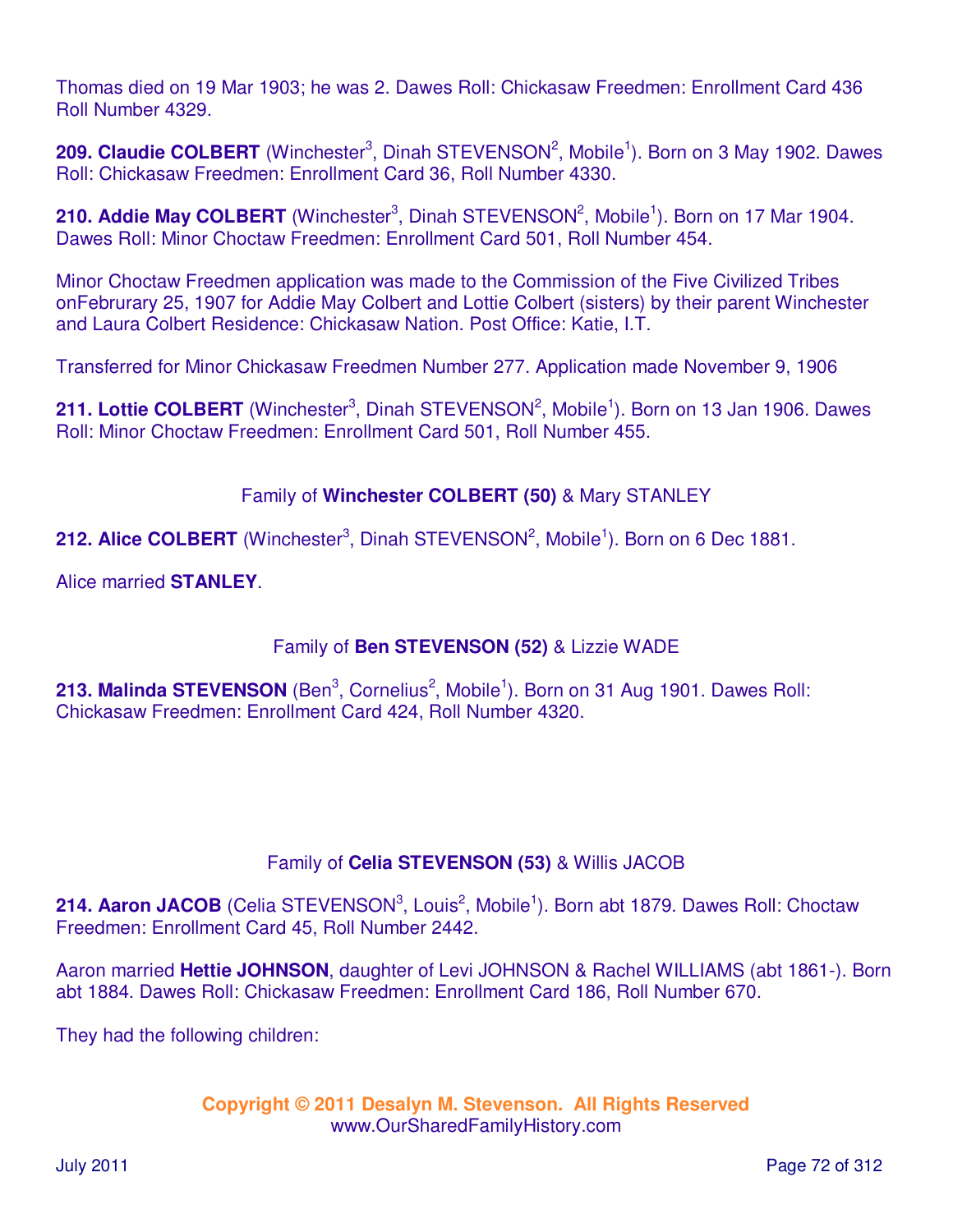- **490** i. Tempy Ann JACOB (17 Aug 1902-)
- **491** ii. Susie Ann JACOB (25 Jul 1905-)

215. Margy JACOB (Celia STEVENSON<sup>3</sup>, Louis<sup>2</sup>, Mobile<sup>1</sup>). Born abt 1885. Margy died on 22 Mar 1899; she was 14. Dawes Roll: Choctaw Freedmen: Enrollment Card 45, Died Prior To Enrollment.

#### Family of **Celia STEVENSON (53)** & John OLIVER

216. Bertha OLIVER (Celia STEVENSON<sup>3</sup>, Louis<sup>2</sup>, Mobile<sup>1</sup>). Born abt 1890. Dawes Roll: Choctaw Freedmen: Enrollment Card 45, Roll Number 2443.

#### Family of **Standwatie STEVENSON (54)** & Althea CHODE

217. Hattie STEVENSON (Standwatie<sup>3</sup>, Louis<sup>2</sup>, Mobile<sup>1</sup>). Born abt 1894. Dawes Roll: Chickasaw Freedmen: Enrollment Card 441, Roll Number 1800.

218. Ethel STEVENSON (Standwatie<sup>3</sup>, Louis<sup>2</sup>, Mobile<sup>1</sup>). Born abt 1897. Dawes Roll: Chickasaw Freedmen: Enrollment Card 441, Roll Number 1801.

219. Wavey STEVENSON (Standwatie<sup>3</sup>, Louis<sup>2</sup>, Mobile<sup>1</sup>). Born on 2 Mar 1901. Dawes Roll: Chickasaw Freedmen: Enrollment Card 441, Roll Number 1802.

#### Wavey married **Anthony BRADFORD**.

They had the following children:

- **492** i. Troy BRADFORD
- **493** ii. Althea BRADFORD
- **494** iii. Vivian BRADFORD
- **495** iv. Deila BRADFORD
- **496** v. Clifford BRADFORD

220. Fannie STEVENSON (Standwatie<sup>3</sup>, Louis<sup>2</sup>, Mobile<sup>1</sup>). Born on 1 Apr 1904. Dawes Roll: Minor Choctaw Freedmen: Enrollment Card 504, Roll Number 459.

Minor Chicasaw Freedmen application was made to the Commission of the Five Civilized Tribes on November 7, 1906 for Fannie Stevenson. Residence: Chickasaw Naton Post Office: Hennepen, I.T. Later transferred to Minor Choctaw Freedmen Number 504

Minor Choctaw Freedmen application was made to the Commission of the Five Civilized Tribes on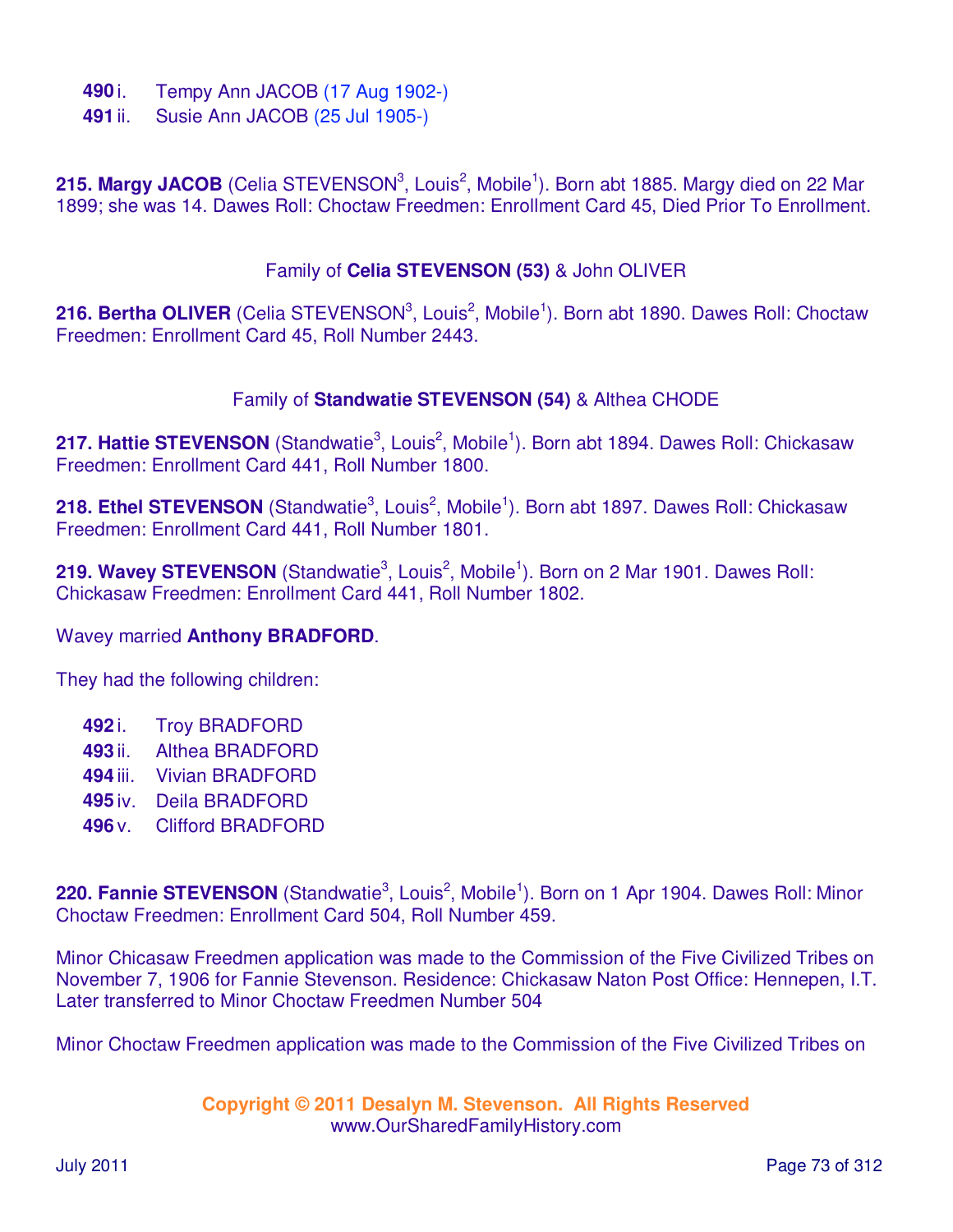February 27, 1907 for Fannie Stevenson. Residence: Chickasaw Nation. Post Office: Henniepen, I.T.

## Family of **Mary STEVENSON (55)** & Josephus WILLIAMS

221. (Benji) Benjiman WILLIAMS (Mary STEVENSON<sup>3</sup>, Louis<sup>2</sup>, Mobile<sup>1</sup>). Born abt 1889. Dawes Roll: Chickasaw Freedmen: Enrollment Card 191, Roll Number 702.

222. Katie WILLIAMS (Mary STEVENSON<sup>3</sup>, Louis<sup>2</sup>, Mobile<sup>1</sup>). Born abt 1890. Dawes Roll: Chickasaw Freedmen: Enrollment Card 191, Roll Number 703.

223. Albert WILLIAMS (Mary STEVENSON<sup>3</sup>, Louis<sup>2</sup>, Mobile<sup>1</sup>). Born abt 1892. Dawes Roll: Chickasaw Freedmen: Enrollment Card 191, Roll Number 704.

224. Carrie WILLIAMS (Mary STEVENSON<sup>3</sup>, Louis<sup>2</sup>, Mobile<sup>1</sup>). Born abt 1894. Dawes Roll: Chickasaw Freedmen: Enrollment Card 191, Roll Number 705.

225. Ruthie WILLIAMS (Mary STEVENSON<sup>3</sup>, Louis<sup>2</sup>, Mobile<sup>1</sup>). Born abt 1897. Dawes Roll: Chickasaw Freedmen: Enrollment Card 191, Roll Number 706.

226. Ulcum WILLIAMS (Mary STEVENSON<sup>3</sup>, Louis<sup>2</sup>, Mobile<sup>1</sup>). Born on 10 Feb 1900. Dawes Roll: Chickasaw Freedmen: Enrollment Card 191 Roll Number 707.

227. Silas WILLIAMS (Mary STEVENSON<sup>3</sup>, Louis<sup>2</sup>, Mobile<sup>1</sup>). Born on 2 Dec 1901. Dawes Roll: Chickasaw Freedmen: Enrollment Card 191, Roll Number 708.

228. Dora WILLIAMS (Mary STEVENSON<sup>3</sup>, Louis<sup>2</sup>, Mobile<sup>1</sup>). Born on 2 May 1904. Dawes Roll: Minor Chickasaw Freedmen: Enrollment Card 85, Dissmissed; Born Subsequent To September 25, 1902.

Minor Chickasaw Freedmen application was made to the Commission of the Five Civilized Tribes onOctober 16, 1906 for Dora Williams. Residence:Chickasaw Nation. Post Office: Foster, I.T.

## Family of **Lila STEVENSON (56)** & Edward FRANKLIN

229. Lola FRANKLIN (Lila STEVENSON<sup>3</sup>, Louis<sup>2</sup>, Mobile<sup>1</sup>). Born abt 1895. Lola died in Nov 1898; she was 3. Dawes Roll: Choctaw Freedmen: Enrollment Card 80, Died prior to final enrollment.

230. Fred FRANKLIN (Lila STEVENSON<sup>3</sup>, Louis<sup>2</sup>, Mobile<sup>1</sup>). Born abt 1896 in Indian Territory, OK. Dawes Roll: Choctaw Freedmen: Enrollment Card 80, Roll Number 2533.

231. Aurthur FRANKLIN (Lila STEVENSON<sup>3</sup>, Louis<sup>2</sup>, Mobile<sup>1</sup>). Born on 9 Jun 1901. Dawes Roll: Choctaw Freedmen: Enrollment Card 80, Roll Number 2534.

232. Effie FRANKLIN (Lila STEVENSON<sup>3</sup>, Louis<sup>2</sup>, Mobile<sup>1</sup>). Born on 1 May 1904. Dawes Roll: Minor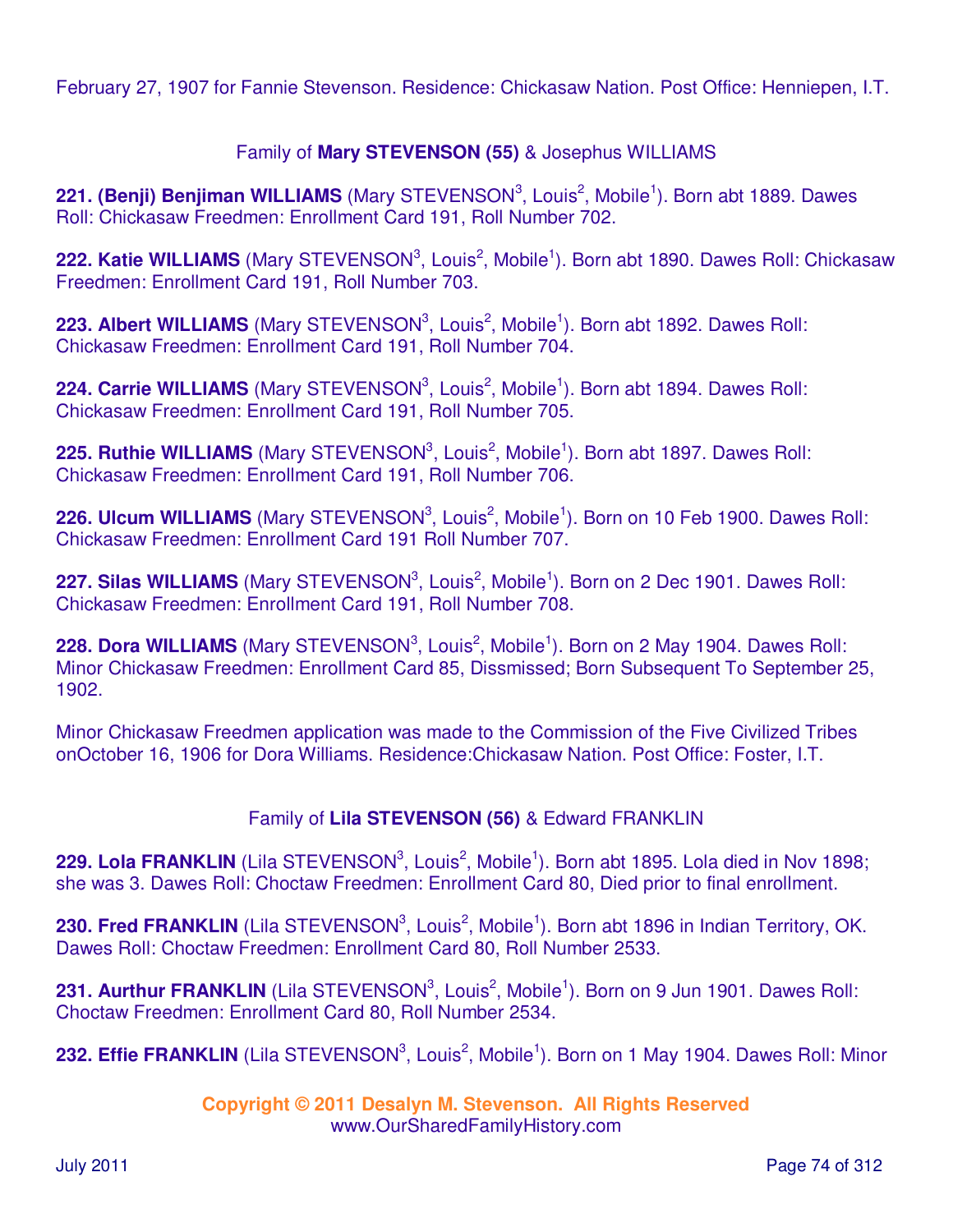Choctaw Freedmen: Enrollment Card 245, Roll Number 219.

Minor Choctaw Freedmen application was made to the Commission of the Five Civilized Tribes on September 25, 1906 for Effie Franklin. Residence: Chickasaw Nation. Post Office: Hennepen, I.T.

#### Family of **Abraham STEVENSON (57)** & Salina WILLIAMS

233. Banks STEVENSON (Abraham<sup>3</sup>, Louis<sup>2</sup>, Mobile<sup>1</sup>). Born on 4 Feb 1905. Dawes Roll: Minor Chickasaw Freedmen: Enrollment Card 493, Roll Number 436.

Dawes Enrollment: Application was made on July 24, 1906 for Banks Stevenson, by his parents Abraham and Salina Stevenson.

Banks married **Sarah PETERS**. Sarah died on 10 Jun 2007; she was 88. Born on 6 Feb 1919.

They had the following children:

- **497** i. Curtis Lee STEVENSON
- **498** ii. Essie STEVENSON
- **499** iii. Elsie STEVENSON
- **500** iv. Joe Lee STEVENSON
- **501** v. Maxine STEVENSON
- **502** vi. William Dewey STEVENSON (16 Aug 1952-1962)
- **503** vii. Banks STEVENSON Jr
- **504** viii. Catherine STEVENSON
- **505** ix. Alice STEVENSON
- **506** x. Donald Ray STEVENSON
- **507** xi. Allen Keith STEVENSON

#### Family of **Silas STEVENSON (58)** & Alice READ

234. Cashey STEVENSON (STEPHENSON) (Silas STEVENSON<sup>3</sup>, Louis<sup>2</sup>, Mobile<sup>1</sup>). Born on 1 Jan 1902. Dawes Roll: Choctaw Freedmen: Enrollment Card 889, Roll Number 1932.

## Family of **Lillie STEVENSON (59)** & Ben (Benji) EIGHTS

235. Earnest EIGHTS (Lillie STEVENSON<sup>3</sup>, Louis<sup>2</sup>, Mobile<sup>1</sup>). Born on 1 Sep 1902. Dawes Roll: Choctaw Freedmen: Enrollment Card 45, Roll Number 2446.

236. George EIGHTS (Lillie STEVENSON<sup>3</sup>, Louis<sup>2</sup>, Mobile<sup>1</sup>). Born on 17 Oct 1905. Dawes Roll: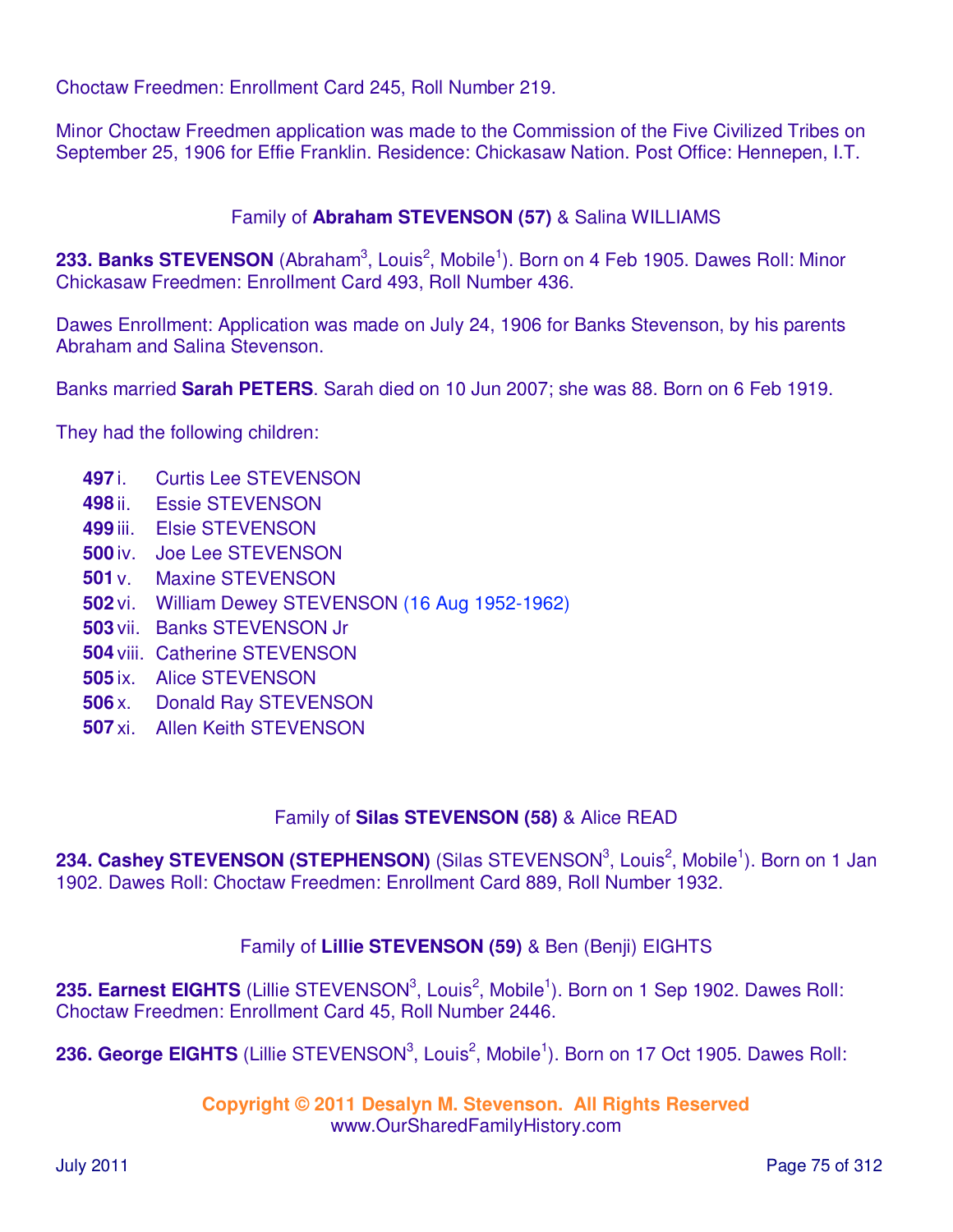Minor Choctaw Freedmen: Enrollment Card 494, Roll Number 437.

Minor Choctaw Freedmen application was made to the Commission of the Five Civilized Tribes on February 20, 1907 for George Eights. Residence: Chcikasaw Nation. Post Office: Henenpen, I.T.

Dawes Enrollment: Minor Chickasaw Freedmen application was made to the Commission of the Five Civilized Tribes on October 16, 1906 for George Eights. Residence: Chickasaw Nation. Post Office: Henenpen, I.T. Later transferred to Minor Choctaw Freedmen Number 494.

## Family of **Jack ROBERTS (60)** & Alice JAMES

237. George ROBERTS (Jack<sup>3</sup>, Sarah STEVENSON<sup>2</sup>, Mobile<sup>1</sup>). Born abt 1883. Dawes Roll: Choctaw Freedmen: Enrollment Card 1172, Roll Number 3792.

Minister, like his grandfather Ned Roberts

Attneded Dawes Academy

George married **Samantha BRUNER**, daughter of George BRUNER (abt 1845-) & Maria TAYLOR (abt 1853-).

They had the following children:

- **508** i. Theodore ROBERTS (abt 1904-)
- **509** ii. Alameda ROBERTS (abt 1906-)

238. Willie ROBERTS (Jack<sup>3</sup>, Sarah STEVENSON<sup>2</sup>, Mobile<sup>1</sup>). Born abt 1885. Dawes Roll: Choctaw Freedmen: Enrollment Card 1172, Roll Number 3793.

Willie married **Leara MAY**. Born abt 1892.

They had one child:

**510** i. John S. ROBERTS (abt 1912-)

239. Lyman ROBERTS (Jack<sup>3</sup>, Sarah STEVENSON<sup>2</sup>, Mobile<sup>1</sup>). Born abt 1888. Dawes Roll: Choctaw Freedmen: Enrollment Card 1172, Roll Number 3794.

Lyman first married **Louise**. Born abt 1888.

They had the following children: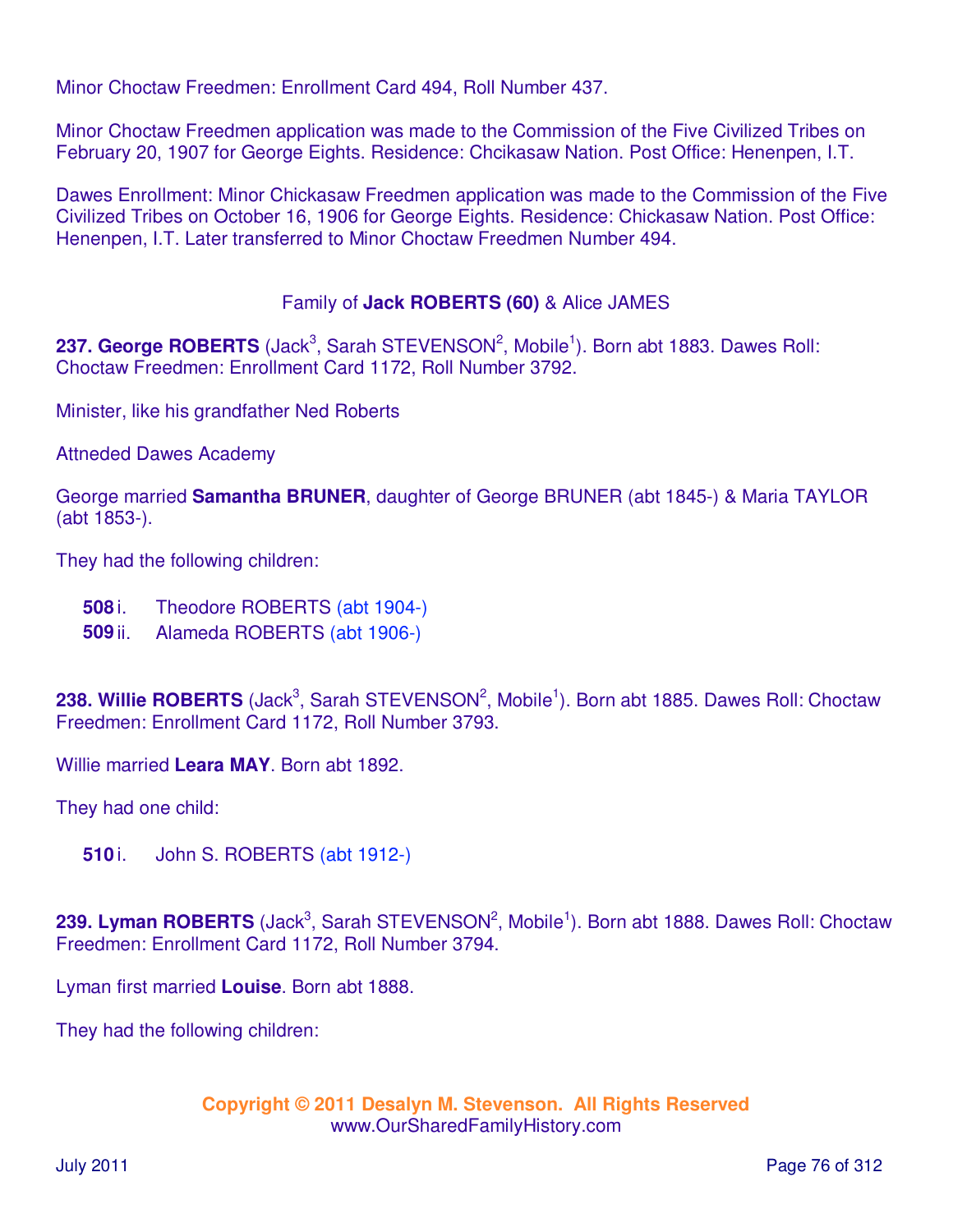- **511** i. Harold ROBERTS (abt 1912-)
- **512** ii. Dina ROBERTS (abt 1914-)
- **513** iii. Maggie ROBERTS

Lyman second married **Luvenia BANKS**.

They had one child:

**514** i. Elnora ROBERTS (-1975)

Lyman third married **Gladys JACKSON**.

They had one child:

**515** i. Albert James "A.J." ROBERTS

240. Vester (Victor) ROBERTS (Jack<sup>3</sup>, Sarah STEVENSON<sup>2</sup>, Mobile<sup>1</sup>). Born abt 1891. Dawes Roll: Choctaw Freedmen: Enrollment Card 1172, Roll Number 3795.

241. Maud (e) ROBERTS (Jack<sup>3</sup>, Sarah STEVENSON<sup>2</sup>, Mobile<sup>1</sup>). Born abt 1893. Dawes Roll: Choctaw Freedmen: Enrollment Card 1172, Roll Number 3796.

242. Ben Carter ROBERTS (Jack<sup>3</sup>, Sarah STEVENSON<sup>2</sup>, Mobile<sup>1</sup>). Born on 24 Nov 1895. Dawes Roll: Choctaw Freedmen: Enrollment Card 1172, Roll Number 4304.

Ben Carter married **Rosa**.

They had the following children:

**516** i. Airdra ROBERTS

**517** ii. Baby Girl ROBERTS

243. Lemuel ROBERTS (Jack<sup>3</sup>, Sarah STEVENSON<sup>2</sup>, Mobile<sup>1</sup>). Born on 25 Jan 1898. Dawes Roll: Choctaw Freedmen: Enrollment Card 1172, Roll Number 4305.

244. Richard ROBERTS (Jack<sup>3</sup>, Sarah STEVENSON<sup>2</sup>, Mobile<sup>1</sup>). Born on 19 Sep 1901. Richard died on 1 Mar 1902; he was <1.

## Family of **Edmund ROBERTS (61)** & Sarah ABRAM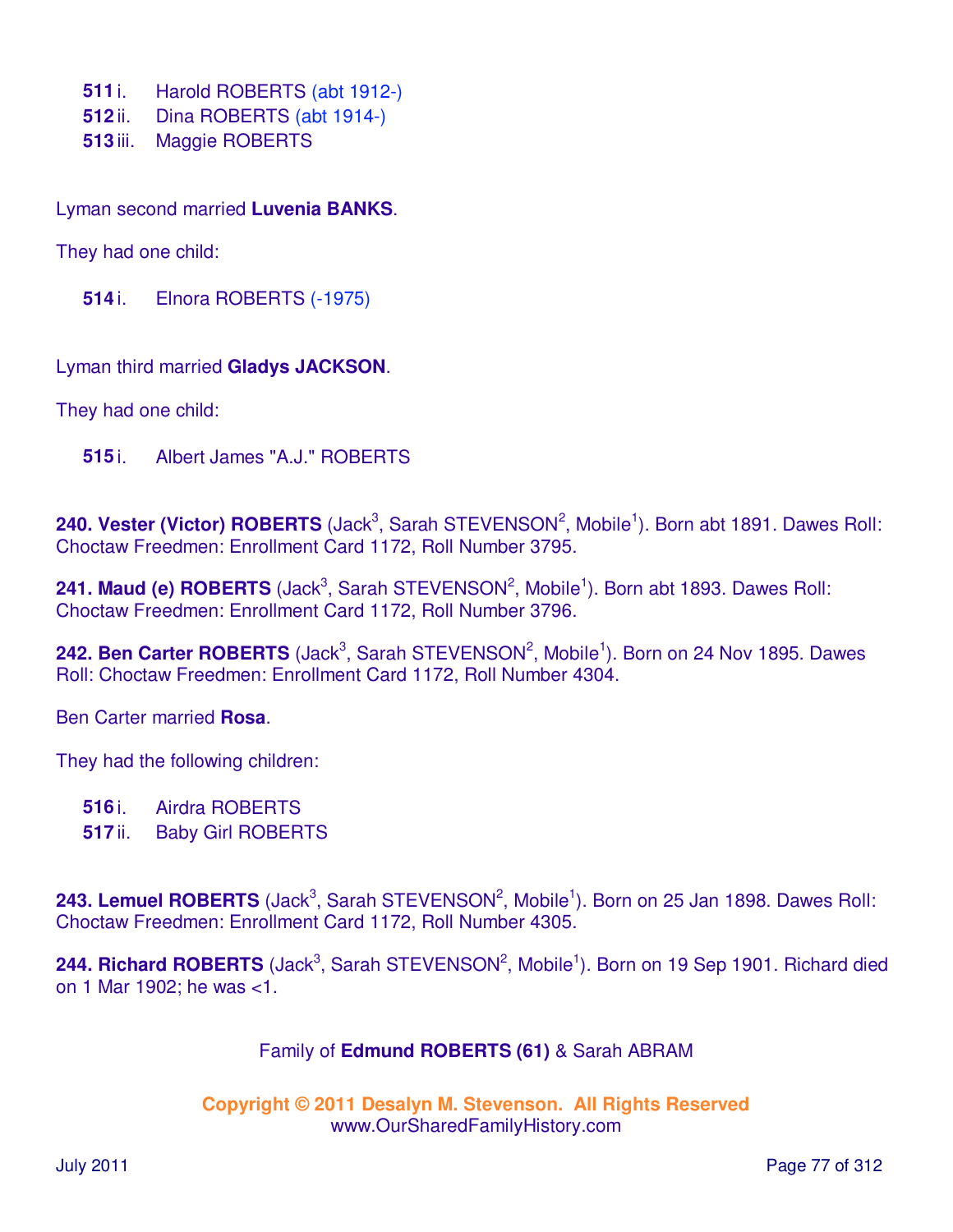245. Rachel ROBERTS (Edmund<sup>3</sup>, Sarah STEVENSON<sup>2</sup>, Mobile<sup>1</sup>). Born abt 1887. Dawes Roll: Chickasaw Freedmen: Enrollment Card 557, Roll Number 2323.

246. Jamena ROBERTS (Edmund<sup>3</sup>, Sarah STEVENSON<sup>2</sup>, Mobile<sup>1</sup>). Born abt 1891. Dawes Roll: Chickasaw Freedmen: Enrollment Card 557, Roll Number 2324.

247. Charley ROBERTS (Edmund<sup>3</sup>, Sarah STEVENSON<sup>2</sup>, Mobile<sup>1</sup>). Born abt 1892. Dawes Roll: Chickasaw Freedmen: Enrollment Card 557, Roll Number 2325.

248. Marcus ROBERTS (Edmund<sup>3</sup>, Sarah STEVENSON<sup>2</sup>, Mobile<sup>1</sup>). Born abt 1894. Dawes Roll: Chickasaw Freedmen: Enrollment Card 557, Roll Number 2326.

249. Jack ROBERTS (Edmund<sup>3</sup>, Sarah STEVENSON<sup>2</sup>, Mobile<sup>1</sup>). Born abt 1896. Dawes Roll: Chickasaw Freedmen: Enrollment Card 557 Roll Number 2327.

Jack second married **Lenny SHANNON**, daughter of Leaford "Snake" SHANNON (1875-1952) & Mary WILLIAMS (1877-1966). Born in 1897. Lenny died in 1987; she was 90.

250. Laura ROBERTS (Edmund<sup>3</sup>, Sarah STEVENSON<sup>2</sup>, Mobile<sup>1</sup>). Dawes Roll: Chickasaw Freedmen: Enrollment Card 557, Roll Number 2328.

251. Rhoda Rodie ROBERTS (Edmund<sup>3</sup>, Sarah STEVENSON<sup>2</sup>, Mobile<sup>1</sup>). Born on 17 Mar 1901. Rhoda Rodie died in Kansas City, Missouri, on 18 Nov 1967; she was 66. Dawes Roll: Chickasaw Freedmen: Enrollment Card 557, Roll Number 2329.

Rhoda Rodie married **Sam PICKENS**, son of Benjamin PICKENS & Elizabeth CLAY. Born on 23 Jan 1897. Sam died on 17 May 1958; he was 61. Dawes Roll: Chickasaw Freedmen: Enrollment Card 484, Roll Number 1988; Enrolled As Sim Pickens.

They had the following children:

- **518** i. Exzetta PICKENS (27 Jan 1922-12 Jan 1960)
- **519** ii. Ceola PICKENS
- **520** iii. Paul PICKENS
- **521** iv. Melvin PICKENS Sr
- **522** v. Kenneth B. PICKENS Sr
- **523** vi. Carline PICKENS
- **524** vii. Senora PICKENS
- **525** viii. Clarice PICKENS
- **526** ix. Edmond Franklin Eugene PICKENS
- **527** x. Hannah Marie PICKENS

252. Elgy ROBERTS (Edmund<sup>3</sup>, Sarah STEVENSON<sup>2</sup>, Mobile<sup>1</sup>). Born abt 1903. Dawes Roll: Minor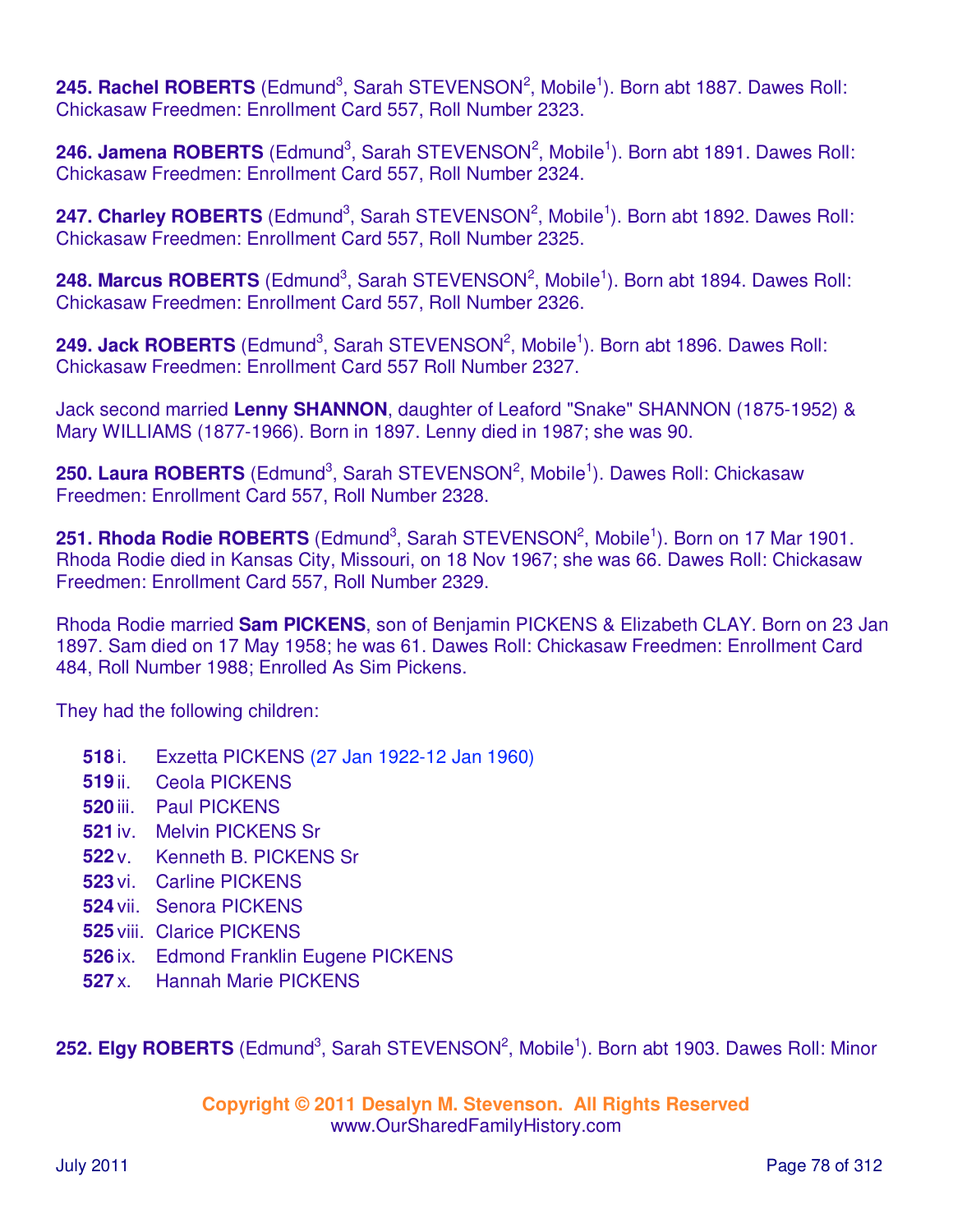# Family of **Eli ROBERTS (62)** & Mary CHRISTIAN

253. Cora ROBERTS (Eli<sup>3</sup>, Sarah STEVENSON<sup>2</sup>, Mobile<sup>1</sup>). Born abt 1892. Dawes Roll: Choctaw Freedmen: Enrollment Card 1171, Roll Number 3785.

254. Ida ROBERTS (Eli<sup>3</sup>, Sarah STEVENSON<sup>2</sup>, Mobile<sup>1</sup>). Born abt 1893. Dawes Roll: Choctaw Freedmen: Enrollment Card 1171, Roll Number 3786.

255. Simon ROBERTS (Eli<sup>3</sup>, Sarah STEVENSON<sup>2</sup>, Mobile<sup>1</sup>). Born abt 1895. Dawes Roll: Choctaw Freedmen: Enrollment Card 1171, Roll Number 3787.

256. Saincy ROBERTS (Eli<sup>3</sup>, Sarah STEVENSON<sup>2</sup>, Mobile<sup>1</sup>). Born on 21 Aug 1896. Dawes Roll: Choctaw Freedmen: Enrollment Card 1171, Roll Number 3788.

257. Harvey ROBERTS (Eli<sup>3</sup>, Sarah STEVENSON<sup>2</sup>, Mobile<sup>1</sup>). Born on 3 Jan 1899. Dawes Roll: Choctaw Freedmen: Enrollment Card 1171, Roll Number 3789.

258. Noraola ROBERTS (Eli<sup>3</sup>, Sarah STEVENSON<sup>2</sup>, Mobile<sup>1</sup>). Born on 19 Apr 1901. Dawes Roll: Choctaw Freedmen: Enrollment Card 1171, Roll Number 3790.

259. Hattie ROBERTS (Eli<sup>3</sup>, Sarah STEVENSON<sup>2</sup>, Mobile<sup>1</sup>). Born abt 1903. Dawes Roll: Minor Choctaw Freedmen: Enrollment Card 137; Roll Number 41.

260. Talmage ROBERTS (Eli<sup>3</sup>, Sarah STEVENSON<sup>2</sup>, Mobile<sup>1</sup>). Born abt 1904. Dawes Roll: Minor Choctaw Freedmen: Enrollment Card 137; Roll Number 40.

261. Esther ROBERTS (Eli<sup>3</sup>, Sarah STEVENSON<sup>2</sup>, Mobile<sup>1</sup>). Born abt 1908.

**262. Johnnie ROBERTS** (Eli<sup>3</sup>, Sarah STEVENSON<sup>2</sup>, Mobile<sup>1</sup>). Born abt 1910.

**263. Roscoe ROBERTS** (Eli<sup>3</sup>, Sarah STEVENSON<sup>2</sup>, Mobile<sup>1</sup>). Born abt 1912.

264. Matthew ROBERTS (Eli<sup>3</sup>, Sarah STEVENSON<sup>2</sup>, Mobile<sup>1</sup>). Born abt 1914.

**265. Juanita ROBERTS** (Eli<sup>3</sup>, Sarah STEVENSON<sup>2</sup>, Mobile<sup>1</sup>).

## Family of **Laura ROBERTS (63)** & Robert COLBERT

266. Andrew COLBERT (Laura ROBERTS<sup>3</sup>, Sarah STEVENSON<sup>2</sup>, Mobile<sup>1</sup>). Born abt 1892. Dawes Roll: Choctaw Freedmen: Enrollment Card 1170, Roll Number 3779.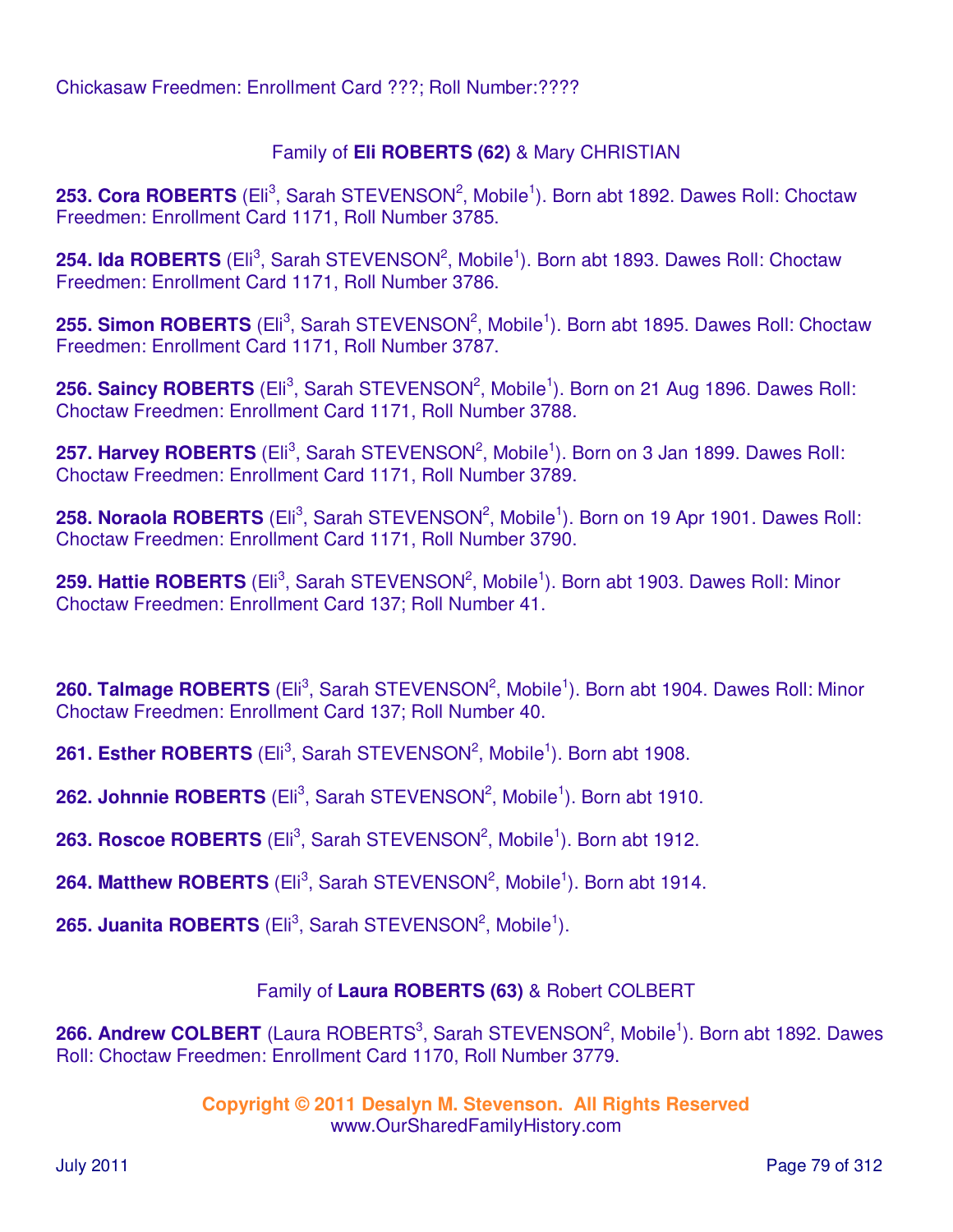267. Beulah COLBERT (Laura ROBERTS<sup>3</sup>, Sarah STEVENSON<sup>2</sup>, Mobile<sup>1</sup>). Born abt 1894. Dawes Roll: Choctaw Freedmen: Enrollment Card 1170, Roll Number 3780.

On 1896 Choctaw roll as Benala Colbert

268. Bady COLBERT (Laura ROBERTS<sup>3</sup>, Sarah STEVENSON<sup>2</sup>, Mobile<sup>1</sup>). Born abt 1896. Dawes Roll: Choctaw Freedmen: Enrollment Card 1170, Roll Number 3781.

On 1896 Choctaw roll as Budie Colbert

Bady married **Addie**.

They had one child:

**528** i. Rose COLBERT

269. Richard COLBERT (Laura ROBERTS<sup>3</sup>, Sarah STEVENSON<sup>2</sup>, Mobile<sup>1</sup>). Born abt Mar 1898. Richard died on 21 Dec 1898; he was <1.

270. Sarah COLBERT (Laura ROBERTS<sup>3</sup>, Sarah STEVENSON<sup>2</sup>, Mobile<sup>1</sup>). Born on 25 Mar 1902. Dawes Roll: Choctaw Freedmen: Enrollment Card 1170, Roll Number 3782.

271. Lester COLBERT (Laura ROBERTS<sup>3</sup>, Sarah STEVENSON<sup>2</sup>, Mobile<sup>1</sup>). Born abt 1903.

272. Victory COLBERT (Laura ROBERTS<sup>3</sup>, Sarah STEVENSON<sup>2</sup>, Mobile<sup>1</sup>). Born abt 1911.

## Family of **Thomas STEVENSON (64)** & Alice STEVENSON

273. Amy STEVENSON (Thomas<sup>3</sup>, Dudley<sup>2</sup>, Mobile<sup>1</sup>). Born abt 1895. Dawes Roll: Chickasaw Freedmen: Enrollment Card 423; Roll Number 1722. Land Allotment: SW NW 17-1N-1W Indian Base And Meridian (Oklahoma), 40 Acres.

Dawes Enrollment: "On September 9, 1896, there was filed with the Commission to the Five Civilized Tribes under the provisions of the Act of Congress approved June 10, 1896 (29Stats. 321), original application in the case of Thomas Stephenson, et al., v. Chickasaw Nation, for the enrollment of the petitioners Thomas Stevenson (as Thomas Stephenson) and Amy Stevenson (as Ama Stephenson) as citizens of the Chickasaw Nation, and that on November 23, 1896, the Commission rendered a decision rejecting their application, from which decision no appeal was taken. "

Dawes Enrollment: "Application was made to the Commission to the Five Civilized Tribes by Thomas Stevenson at Pauls Valley, Ind. T., on September 15, 1898, for the enrollment of himself, Alice Stevenson, Amy Stevenson, and Dud Stevenson as Chickasaw freedmen. Subsequent thereto birth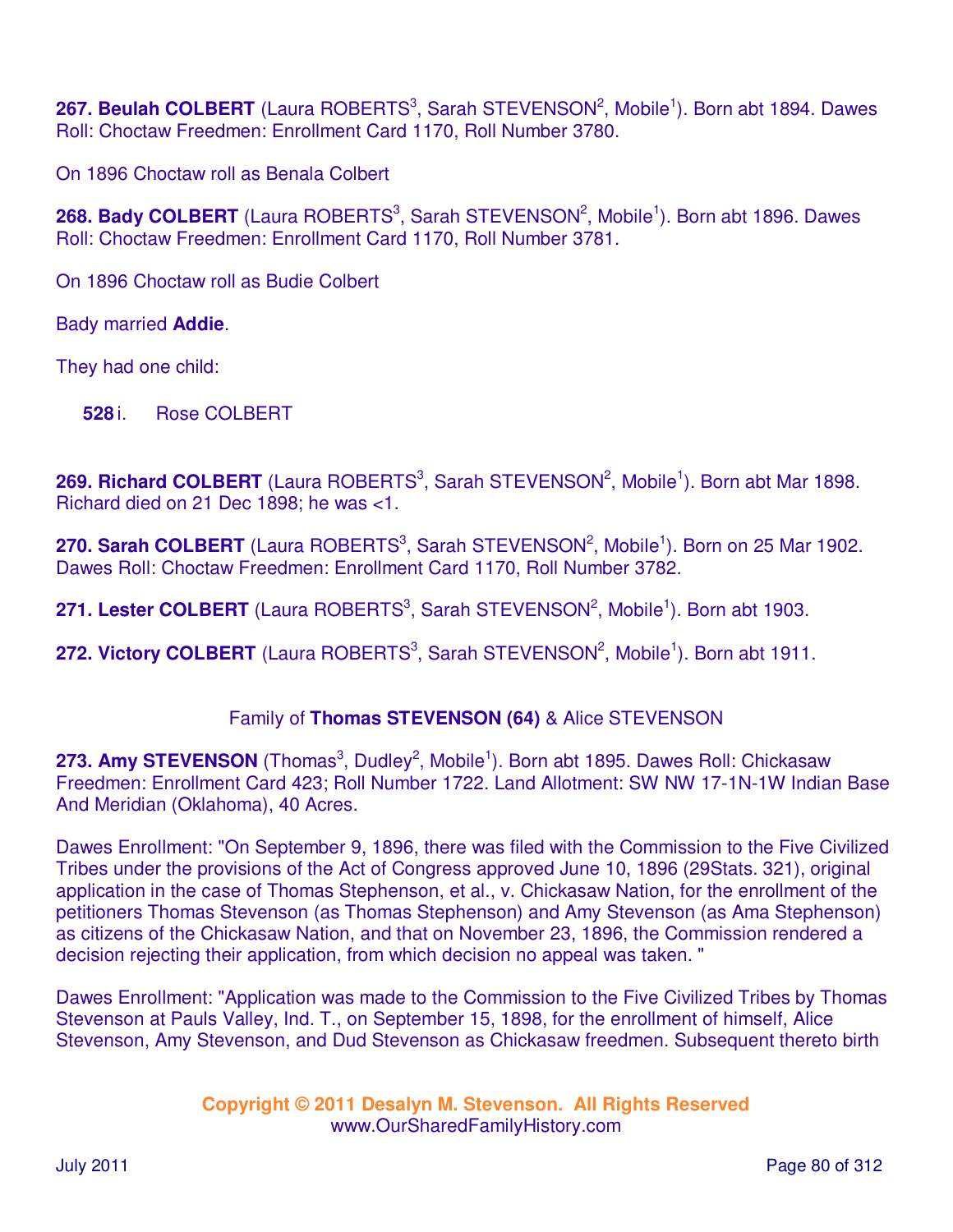affidavits were filed with the Commission to the Five Civilized Tribes showing the birth of Henry Stevenson on February 17, 1899, and of Houston Stevenson on February 1, 1901."

Land Allottment: The following Land Allotment was received by Amy Stevenson as a Chickasaw Freedmen: SW NW 17-1N-1W Indian Base and Meridian (Oklahoma), 40 Acres

The property was sold by Amy Perry nee Stevenson and Virgil L. Perry, wife and husband to H. L. Vaughn on 27 Sep 1913 for \$700.00. Recorded in State of Oklahoma, Garvin County. Filed 14 Octv 1913 on Page 166.

Amy married **Virgil L. PERRY Sr.**.

They had the following children:

- **529** i. Mary ? PERRY
- **530** ii. Fleetwood Lloyd PERRY Sr (15 Aug 1916-12 May 2002)

274. Dud(ley) STEVENSON (Thomas<sup>3</sup>, Dudley<sup>2</sup>, Mobile<sup>1</sup>). Born on 1 Jan 1897. Dawes Roll: Chickasaw Freedmen: Enrollment Card 423; Roll Number 1723. Land Allotment: W NW NE NW NW NE 18-1N-1W 20 Acres; NW SW SW 6-1N-1E 8.52 Indian Base And Meridian (Oklahoma).

Dawes Enrollment: "Application was made to the Commission to the Five Civilized Tribes by Thomas Stevenson at Pauls Valley, Ind. T., on September 15, 1898, for the enrollment of himself, Alice Stevenson, Amy Stevenson, and Dud Stevenson as Chickasaw freedmen. Subsequent thereto birth affidavits were filed with the Commission to the Five Civilized Tribes showing the birth of Henry Stevenson on February 17, 1899, and of Houston Stevenson on February 1, 1901."

Land Allottment: The following Land Allotment was received by Dud Stevenson as a Chickasaw Freedmen: NW 8.52 Acres Lot 7, 6-1N-1E 8.52 Acres (same as NW SW SW per Brent Atkinson, Land/Title Searcher). W NW NE 18-1N-1W 20 Acres (same as NE NW NE per Brent Atkinson, Land/Title Searcher). Indian Base and Meridian (Oklahoma),

The property was sold by Dud Stevenson and Matttie Stevenson (wife) to P. Craig on 16 Sep 1918 for \$800.00. Recorded in State of Oklahoma, Garvin County. Filed 16 Sep 1918 Page 683

Dud(ley) married **Mattie B.**.

275. Henry STEVENSON (Thomas<sup>3</sup>, Dudley<sup>2</sup>, Mobile<sup>1</sup>). Born abt 1898. Dawes Roll: Chickasaw Freedmen: Enrollment Card 423; Roll Number 1725. Land Allotment: NE SW 31-2N-1W Indian Base And Meridian (Oklahoma) 40 Acres .

Dawes Enrollment: "Application was made to the Commission to the Five Civilized Tribes by Thomas Stevenson at Pauls Valley, Ind. T., on September 15, 1898, for the enrollment of himself, Alice Stevenson, Amy Stevenson, and Dud Stevenson as Chickasaw freedmen. Subsequent thereto birth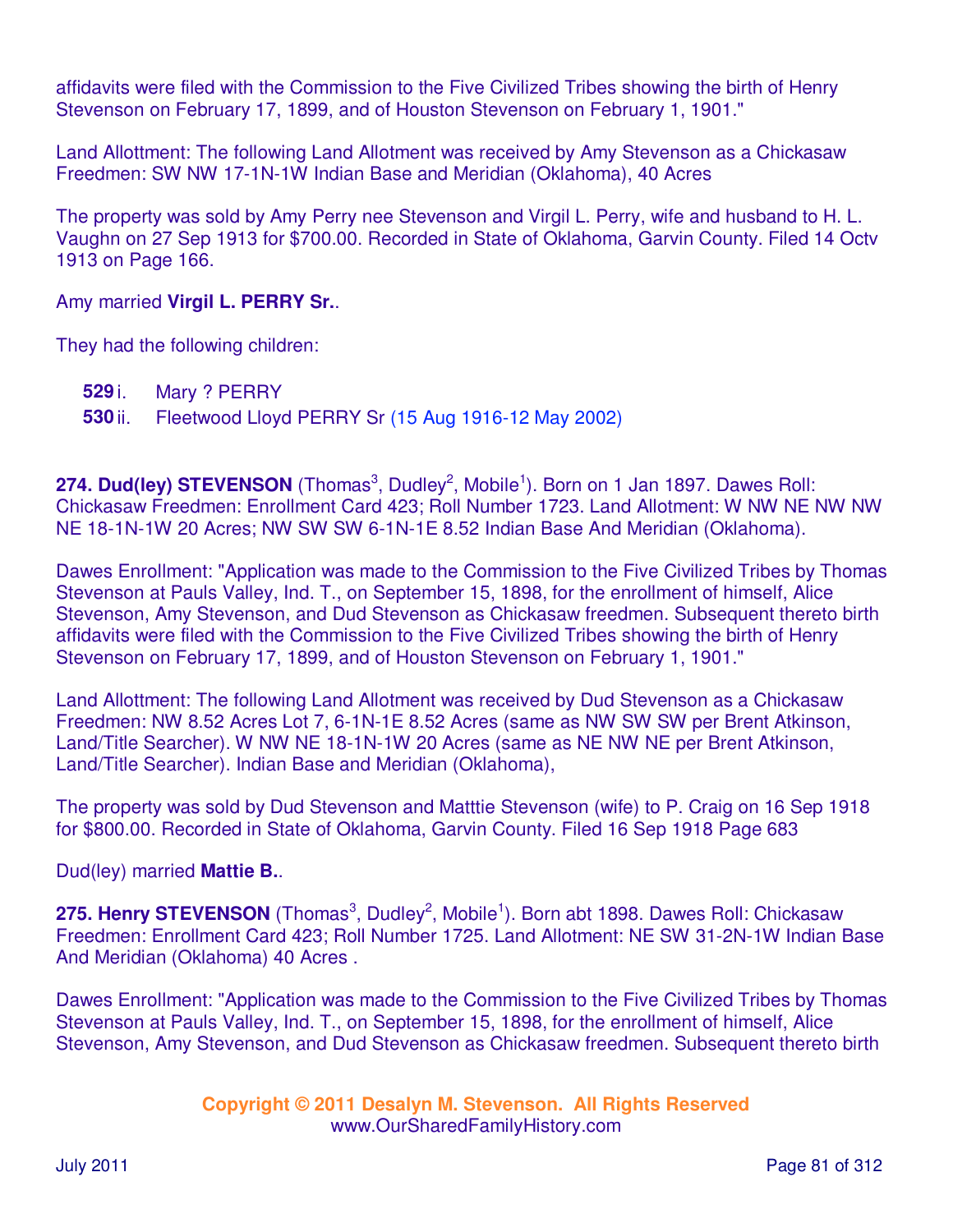affidavits were filed with the Commission to the Five Civilized Tribes showing the birth of Henry Stevenson on February 17, 1899, and of Houston Stevenson on February 1, 1901."

Land Allottment: The following Land Allotment was received by Henry Stevenson as a Chickasaw Freedmen: NE SW 31-2N-1W Indian Base and Meridian (Oklahoma) 40 Acres .

The property was seized for non payment of taxes by the treasurer of Garvin County, State of Oklahoma from Henry Stevenson on 5 Dec 1922. The Treasurer of Garvin County, State of Oklahoma didybid off and rebut

Recorded in State of Oklahoma, Carter County. Filed 23 Nov 1912 in Book D16 on Page 13

Henry first married **Memory STEVENSON**, daughter of Sam(uel) "Bat" STEVENSON (abt 1880-) & Lena MURRAY (abt 1876-? 1915). Born on 3 Jan 1902. Memory died in 1995; she was 92. Dawes Roll: Chickasaw Freedmen: Enrollment Card 124, Roll Number 462; Enrolled As Memory Stephenson.

They had one child:

**531** i. Samual McClellan STEVENSON (31 Jul 1921-2003)

Henry second married **Viola ABRAM**.

They had one child:

**532** i. Isaac David STEVENSON Sr. (4 Sep 1916-23 Nov 2004)

276. Houston B. STEVENSON Sr. (Thomas<sup>3</sup>, Dudley<sup>2</sup>, Mobile<sup>1</sup>). Born on 1 Feb 1901. Houston B. died in Phoenix, AZ, on 26 Jan 1971; he was 69. Dawes Roll: Chickasaw Freedmen: Enrollment Card 423; Roll Number 1726. Land Allotment: SE SW 31-2N-1W Indian Base And Meridian (Oklahoma), 40 Acres.

Dawes Enrollment: "Application was made to the Commission to the Five Civilized Tribes by Thomas Stevenson at Pauls Valley, Ind. T., on September 15, 1898, for the enrollment of himself, Alice Stevenson, Amy Stevenson, and Dud Stevenson as Chickasaw freedmen. Subsequent thereto birth affidavits were filed with the Commission to the Five Civilized Tribes showing the birth of Henry Stevenson on February 17, 1899, and of Houston Stevenson on February 1, 1901."

Land Allottment: The following Land Allotment was received by Houston Stevenson as a Chickasaw Freedmen: SE SW 31-2N-1W Indian Base and Meridian (Oklahoma), 40 Acres.

Lost due to mortgage forclosure. On 22 October, 1923 in an action pending, Oklahoma Farm Mortgage Company a corporation was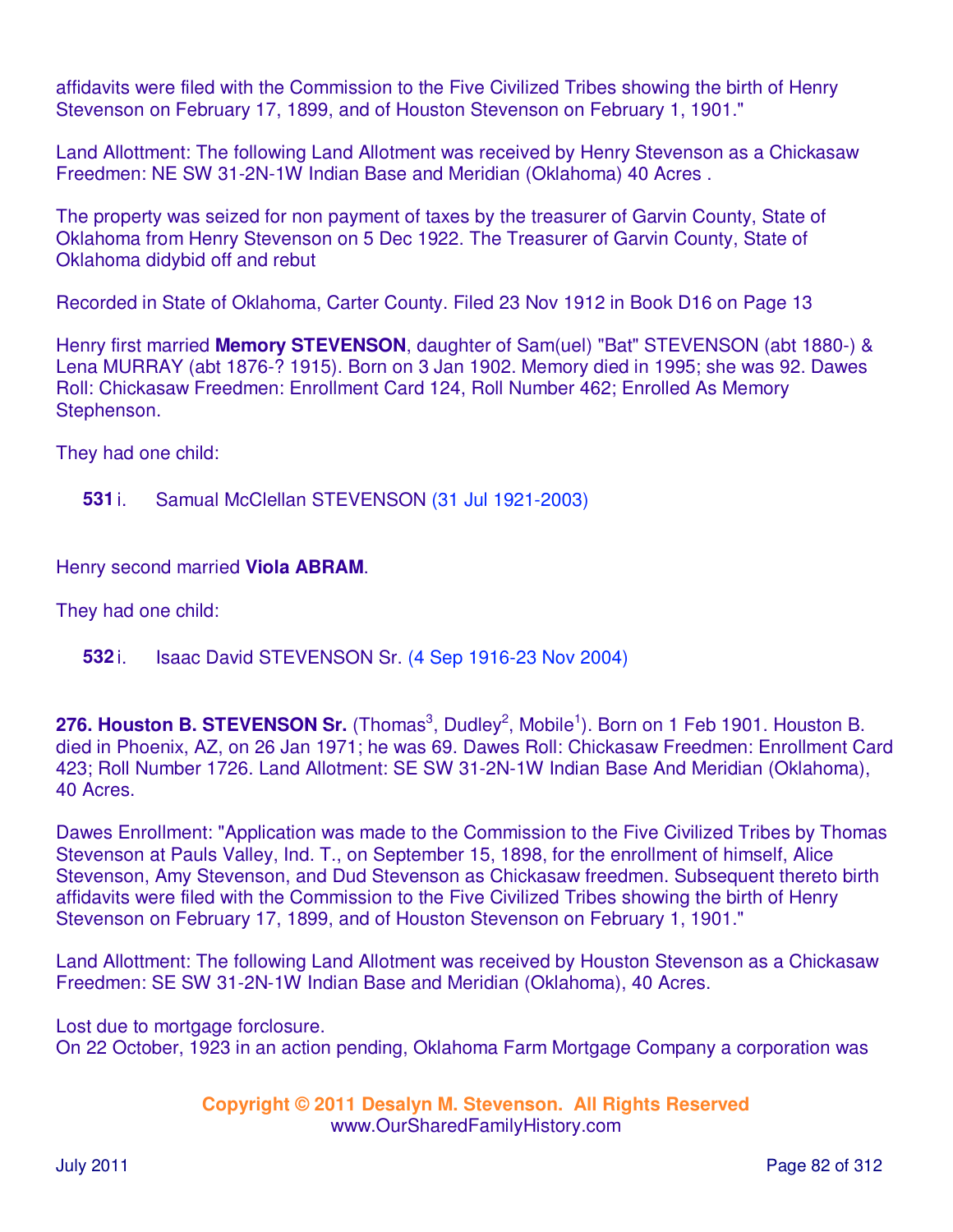plaintiff, and Houston Stevenson and Millie Stevenson, his wife, and J. H. Nolan were defendants, the said plaintiff by the consideration of the court recovered a judgement against the defendants,to satifsy the sum of \$247.28 with interest at 10% annum from said 22nd day of October 1923, together with \$50.00 attorneys' fees for plaintiff's attorneys and the costs of suit, subject to a first mortgage for \$800.00.

Order of sale was duly delivered to and received by said sheriff on the 28th day of April, 1924. One 2nd day of June, 1924, said sheriff did offer said property for sale. The property was sold and struck off to said plaintiff, Oklahoma Farm Mortgage Company, a corporation, for the sum of \$200.00 subject to first mortgage for \$800.00 said plaintiff being the highest bidder and that being the highest sum bid and the whole price paid.

On 4 Dec 1918 when Houston B. was 17, he first married **Millie WILLIAMS**, daughter of Rolland WILLIAMS (abt 1876-) & Nellie LOVE (abt 1875-), in Eola, Oklahoma Murray County. Born on 19 Mar 1898 in Wapanucka City, OK Johnston Co. Millie died in Los Angeles, CA, on 26 Mar 1983; she was 85. Buried on 30 Mar 1983 in Lincoln Memorial Park Cemetry; Compton, CA. Dawes Roll: Chickasaw Freedmen: Enrollment Card 750; Roll Number 3171. Land Allotment: SW NE 16-3S-1W Indian Base And Meridian (Oklahoma) 40 Acres; Received As Millie Williams. They were divorced on 8 Feb 1941 in District Court Of Logan County, Oklahoma.

Land Allottment: The following Land Allotment was received by Millie Williams as a Chickasaw Freedmen: SW NE 16-3S-1W Indian Base and Meridian (Oklahoma).

The property was sold by Millie Stevenson nee Williams and her husband Houston Stevenson to J. H. Kyle on 21 Jan 1925 for \$800.00 and other considerations. Recorded in State of Oklahoma, Carter County. Filed 26 Jan 1925 in Book D 63 on Page 360.

Obituary: Sister **Mille Stevenson** was born to the proud parents of Mr. and Mrs. Willams on the 19th day of March in the year of 1898 in Ardomre, Oklahoma. She attended the public school in her communtity and recieved her literaray eduaction. In her early age, she was married tp Mr. H. B. Stevenson and to his union , five children were born, four sons and one daughter. In the early 1950's, she moved to Los Angeles, California to be near her children. Sister Mille was a devout Christan and as soon as she arrived in Los Angeles, she placed membership with The Figueroa Church of Christ through the preaching of Brother R. N. Hogan and recieved the teaching of brother J. S. Winston while in Oaklahoma.

Sister Stevenson's record in the congregation includes many outstanding works and faithful obedience of the Lord's teaching. She was known to bring more visitors to the chruch than anyone else. She was always first in raising money for Christian education and loved Southwestern Chrisitan College. Being very talented, she was on many programs for the College. She was a member of the Brother Hogans's Wednesday night Bible class and was a member of the Sunday morning Bible class taught by sister Hogan. Working with a willing hand, god's holy word and attending every Gospel meeting that greatly be missed by her devoted family, the entire Figueroa Congregation and many, many deveoted Chrisitans throughtout the Brotherhood. Not being able to overcome her afflictions, she departed this life and said goodbye March 26, 1983 in California Hospital.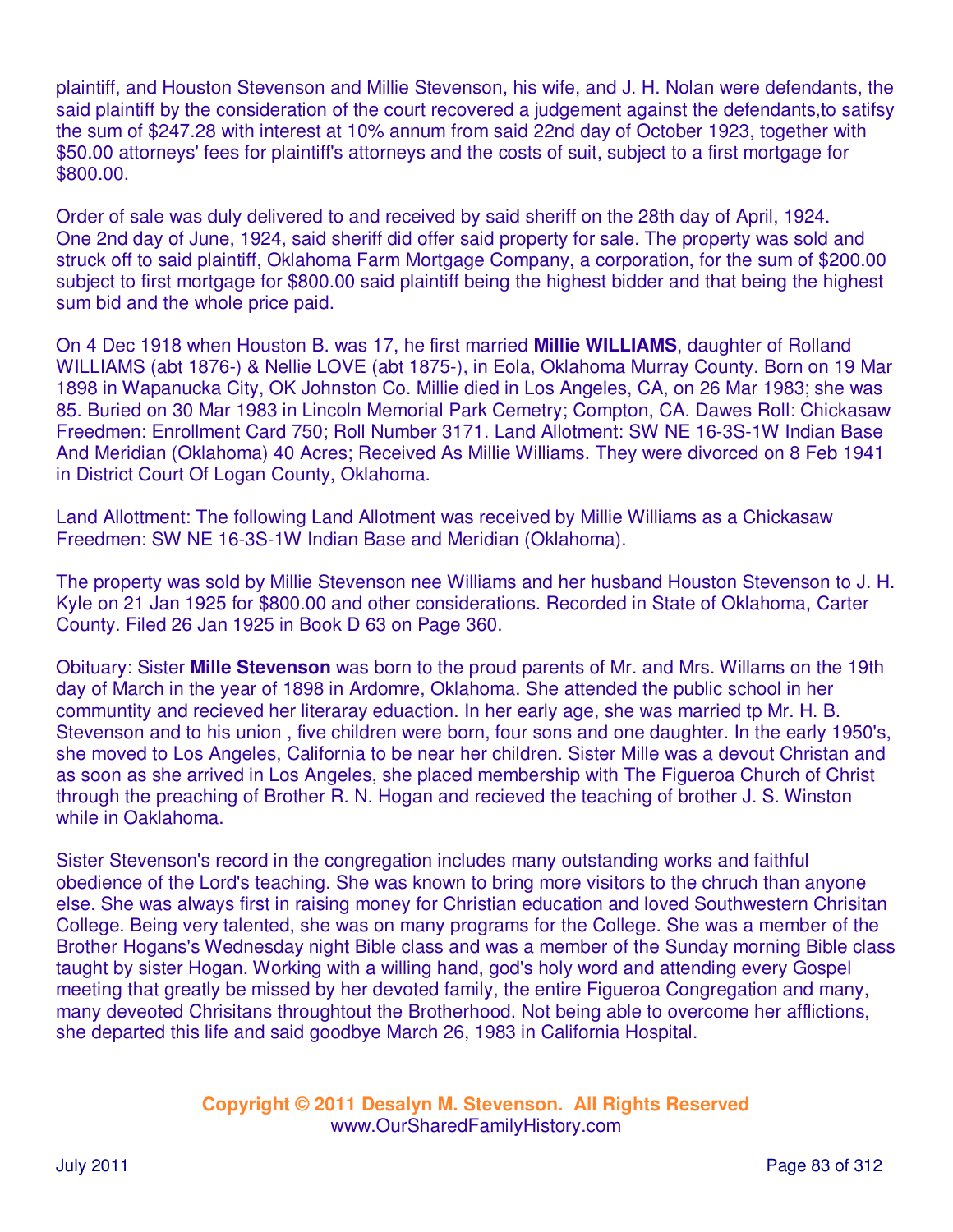In order to recieve her reward for the work that she had done while she lived.

She leaves to mourn her passing, three devoted sons, Jesse Stevenson of Berkeley, Leonard Stevenson of Pheonix, Arizona, Sylverster Stevenson of Los Angeles, California and her devoted daughter, Amy Stevenson of Los Angeles, sister, Elizabeth Willams, Oklahoma City, and also survived by eleven grandchildren and eight great-grand-children, many nieces and nephews, and a host of relatives and friends.

I have kept the faith."

They had the following children:

- **533** i. Jesse "Chief" STEVENSON Sr. (4 Feb 1917-21 Sep 1988)
- **534** ii. Leonard STEVENSON (10 Nov 1919-15 May 2001)
- **535** iii. Vanoy STEVENSON SR.
- **536** iv. Sylvester Louis STEVENSON (21 Mar 1925-23 Apr 2006)
- **537** v. Amy STEVENSON (13 Feb 1927-4 Sep 2004)

Houston B. second married **"Mama Rose" Rose BELL-HARRIS**, daughter of John HARRIS & Mabel BLAIR. Born on 16 Oct 1901 in Buxton, Iowa. "Mama Rose" Rose died in Los Angeles, CA, on 19 Jan 1999; she was 97.

They had the following children:

- **538** i. Doris Jean STEVENSON (22 Aug 1943-26 Oct 1998)
- **539** ii. Houston Brooks STEVENSON Jr.

Houston B. third married **? WILLIAMS**.

They had one child:

**540** i. Tannish "Goody Boy" WILLIAMS STEVENSON

277. Adam "Joe" STEVENSON (Thomas<sup>3</sup>, Dudley<sup>2</sup>, Mobile<sup>1</sup>). Born on 11 Feb 1903. Adam "Joe" died in Phoenix, AZ, on 20 Jan 1998; he was 94.

Adam Stevenson was affectionely know as Uncle Joe. When he passed he was cremated; no formal services were conducted.

Uncle Joe owned and operated, for over 30 years, a service and mechanic station along with his brother, Mobile.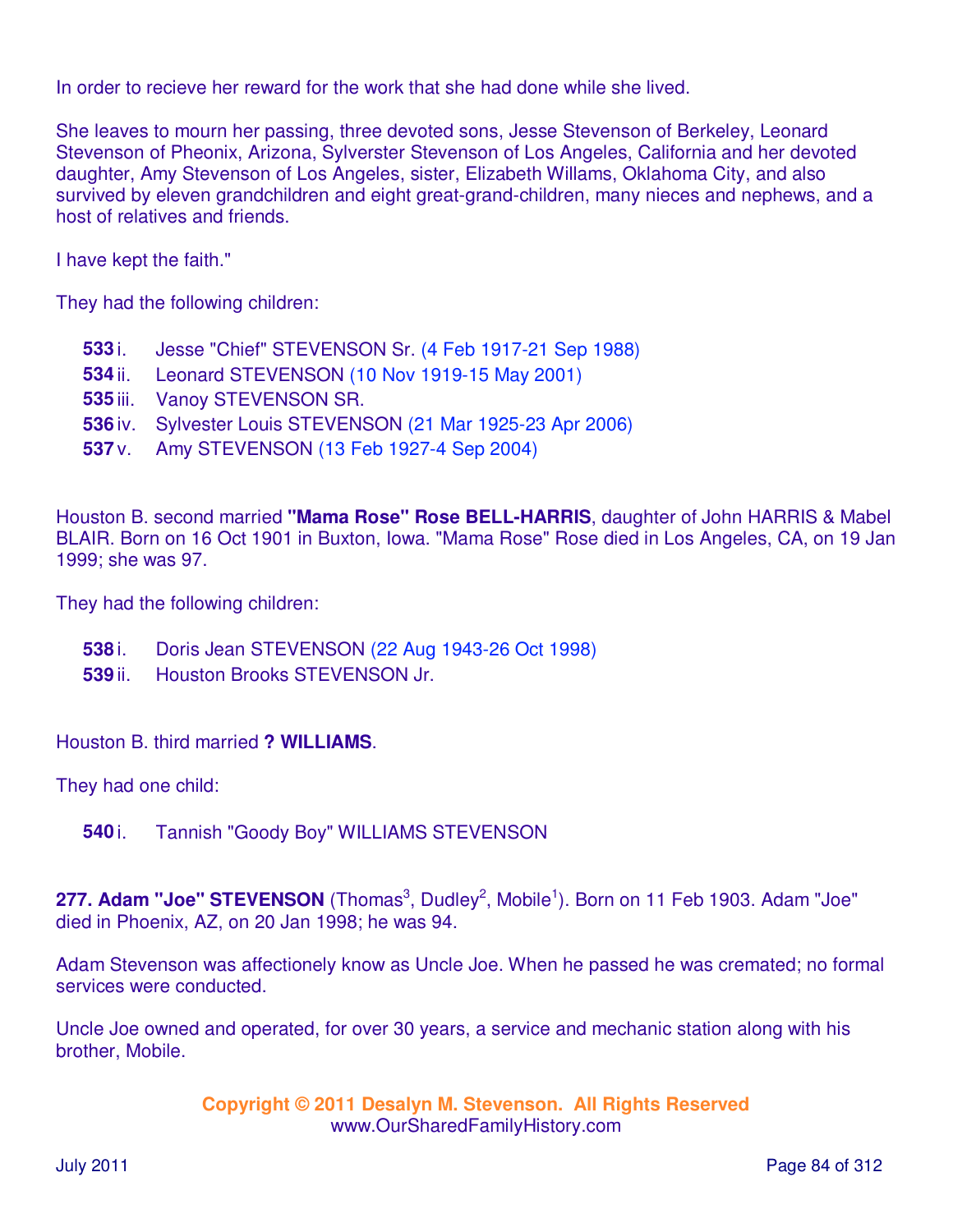Adam "Joe" married **Edna**.

They had no children.

278. Leagus STEVENSON (Thomas<sup>3</sup>, Dudley<sup>2</sup>, Mobile<sup>1</sup>). Born on 16 Sep 1906 in Pauls Valley, Oklahoma. Leagus died in Baxter Springs, Kansas, on 18 Apr 1975; he was 68.

Leagus first married **Beatrice CARTER**, daughter of John WILLIAMS & Francis. Born on 9 Jan 1908 in Elmore City, Oklahoma. Beatrice died in Lawton, Oklahoma, on 22 Jul 1971; she was 63.

They had one child:

**541** i. Rosetta STEVENSON

Leagus second married **Dora Lee**.

They had one child:

**542** i. Thomas Jefferson "Jeff" STEVENSON (23 Oct 1926-30 Mar 1982)

Leagus third married **Jessie**.

They had one child:

**543** i. Linda D. "Darlene" STEVENSON (6 Dec 1954-23 Feb 1969)

Leagus fourth married **?**.

They had one child:

**544** i. Howard Collins STEVENSON

279. Mobile STEVENSON (Thomas<sup>3</sup>, Dudley<sup>2</sup>, Mobile<sup>1</sup>). Born on 20 Aug 1910 in Katie, Ok. Mobile died in Los Angeles, CA, on 14 Sep 1989; he was 79. Buried on 19 Sep 1989 in Rose Hills Memorial Park, Whittier, CA.

Obituary: **Mobile Stevenson** was born to the late Reverend Thomas Stevenson and Alice Stevenson in Katie, Oklahoma on August 20, 1910. He was the youngest of seven brothers and one sister. On September 14, 1989, at 8:00 a.m., he was called to rest at Veteran's Administration Hospital of Los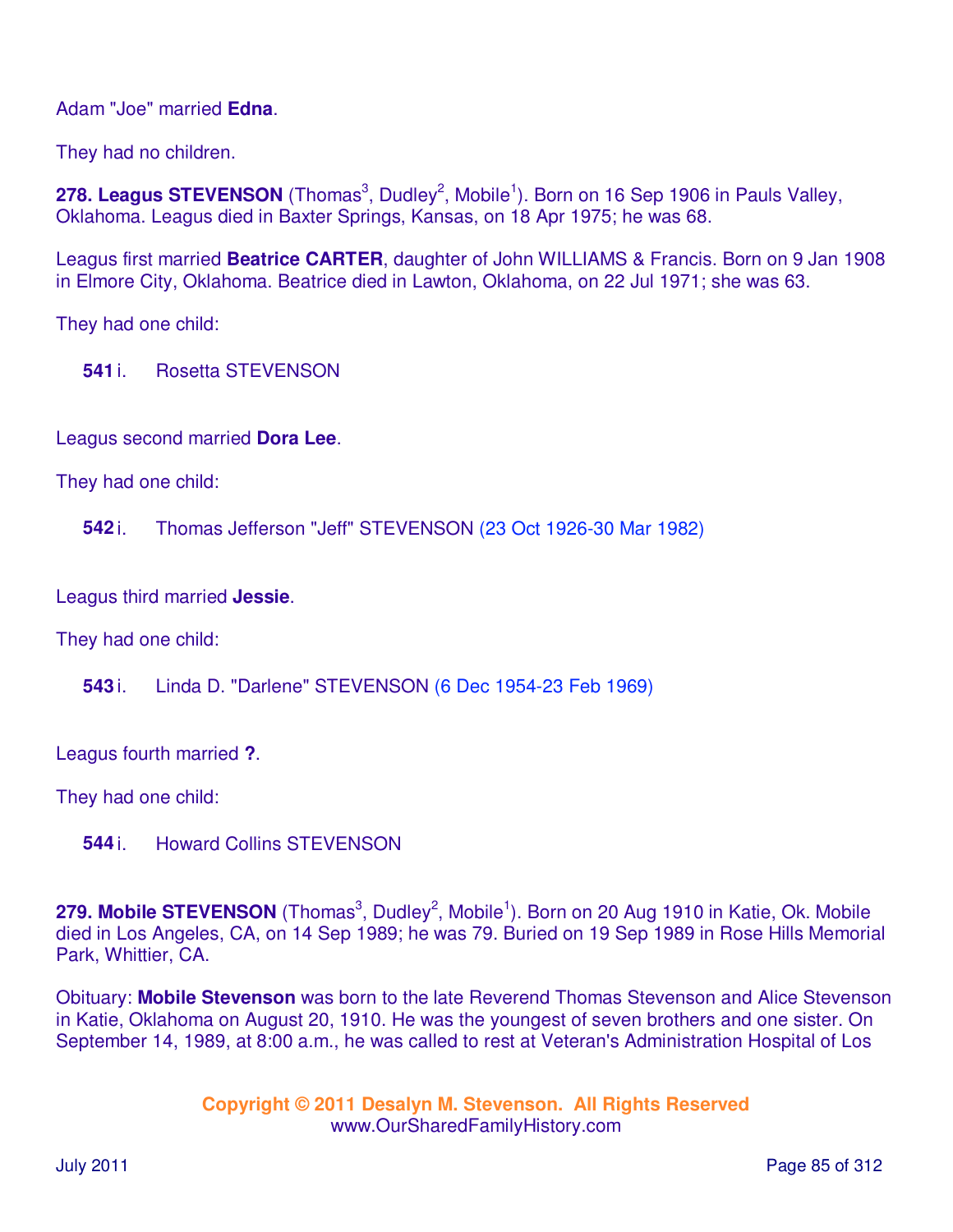Angeles.

At an early age he moved to Phoenix, Arizona where he resided until 1943, when he entered the United States Navy, serving his country for two years. He was a private cook for the Admiral of the ship until 1945 when he received his Honorable Discharge.

Mobile moved to Los Angeles and worked for twenty-six years as a postal employee at Los Angeles Termina Annex. He was successful in establishing a Mechnaic-Service Station business which served the community for over thirty years.

At an early age he confessed Christ and later joined the Calvary Baptist church of Los Angeles where he served faithfully as President of the Usher Board, a member of the Board of Christian Education, the Sunday School and the Deacon Board. He was a member for more than fifty years and remained active until his health failed.

In his marriage to Hattie Jackson a daughter, Katherine, was born.

He leaves to mourn his homegoing: a devoted wife, Christine; one son Stevie; two daughters, Katherine Bellamy of Phoenix, Arizona and Louise Stevenson of Los Angeles; one brother, Adam Stevenson of Phoenix, Arizona; six grandchildren, Bernard and Charlotte Bellamy having spent much of their earlier years with him, endearing them to his heart; eight great grandchildren, two great-great grandchildren; four stepdaughter, Yu Landa, CaSandra, UnDra and La Wanda John whom he reared; nieces, nephews, other relatives and many friends.

#### Mobile first married **Hattie JACKSON**.

They had one child:

**545** i. Katherine STEVENSON

Mobile second married **?**.

They had one child:

**546** i. Louise STEVENSON

#### Mobile third married **Christine**.

They had one child:

**547** i. Stevie STEVENSON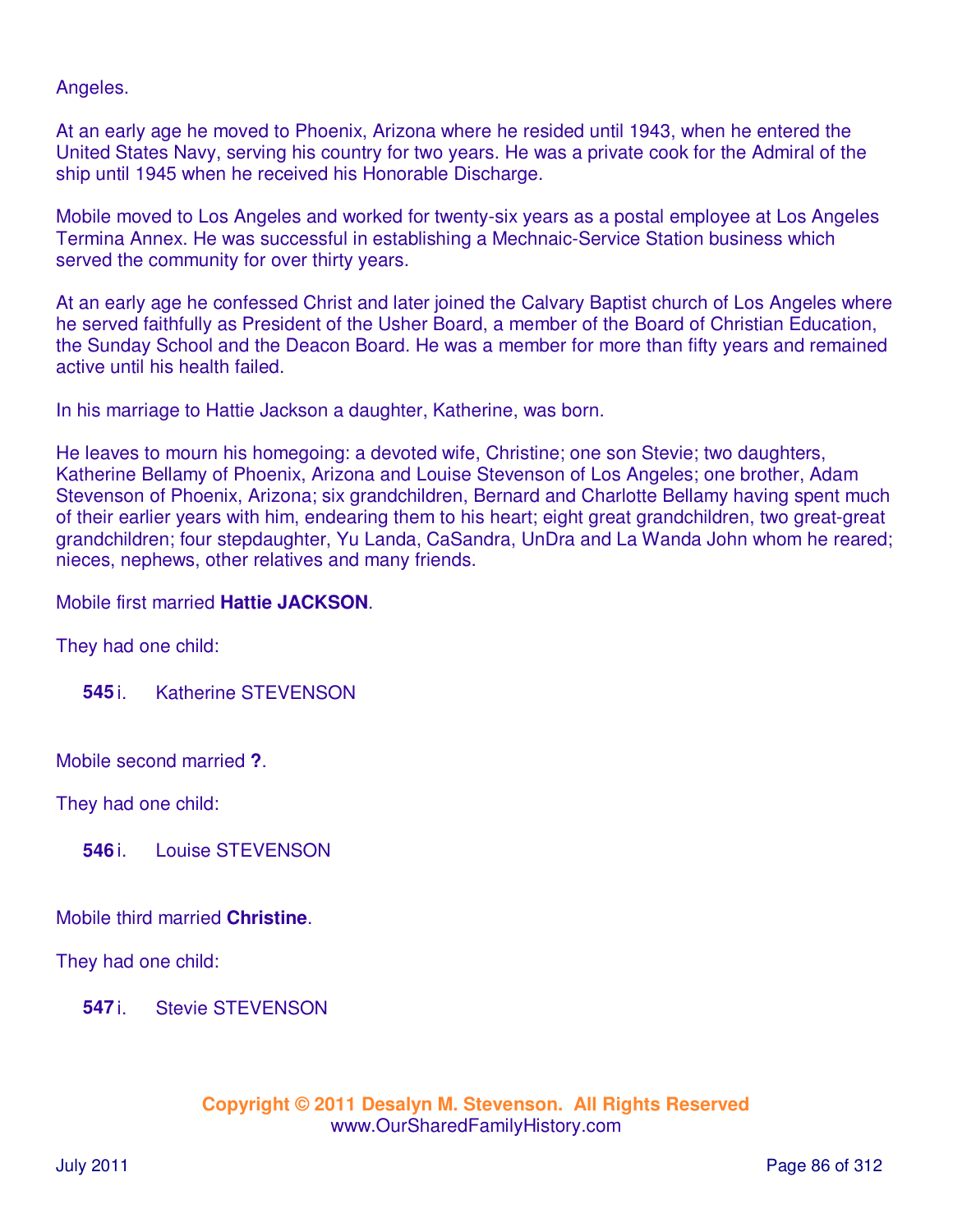## Family of **Thomas STEVENSON (64)** & Fannie BYWATERS

# 280. Luther Herman STEVENSON (Thomas<sup>3</sup>, Dudley<sup>2</sup>, Mobile<sup>1</sup>). Born on 24 Oct 1903.

Dawes Enrollment: Minor Chickasaw Freedmen application was made to the Commission of the Five Civilized Tribes on October 16, 1906 for Luther Herman Stevenson, I. V. Stevenson and Ervin Stevenson by their parents Thomas Stevenson and Fannie Stevenson. Residence: Chickasaw Nation. Post Office: Springer, I.T. Application dismissed; Luther Herman Stevenson was born subsequent to September 25, 1902 which was the cutoff date for enrollment of Chickasaw Freedmen

#### 281. Irvin STEVENSON (Thomas<sup>3</sup>, Dudley<sup>2</sup>, Mobile<sup>1</sup>). Born on 20 Oct 1904.

Dawes Enrollment: Minor Chickasaw Freedmen application was made to the Commission of the Five Civilized Tribes on October 16, 1906 for Luther Herman Stevenson, I. V. Stevenson and Ervin Stevenson by their parents Thomas Stevenson and Fannie Stevenson. Residence: Chickasaw Nation. Post Office: Springer, I.T. Application dismissed; Irvin Stevenson was born subsequent to September 25, 1902 which was the cutoff date for enrollment of Chickasaw Freedmen

#### 282. I. V. STEVENSON (Thomas<sup>3</sup>, Dudley<sup>2</sup>, Mobile<sup>1</sup>). Born on 8 Jan 1906.

Dawes Enrollment: Minor Chickasaw Freedmen application was made to the Commission of the Five Civilized Tribes on October 16, 1906 for Luther Herman Stevenson, I. V. Stevenson and Ervin Stevenson by their parents Thomas Stevenson and Fannie Stevenson. Residence: Chickasaw Nation. Post Office: Springer, I.T. Application dismissed; I. V. Stevenson was born subsequent to September 25, 1902 which was the cutoff date for enrollment of Chickasaw Freedmen

#### Family of **Lisha (Carnelia) STEVENSON (65)** & Israel MUNN

283. Annie MUNN (Lisha (Carnelia) STEVENSON<sup>3</sup>, Dudley<sup>2</sup>, Mobile<sup>1</sup>). Born on 10 Jun 1901. Dawes Roll: Chickasaw Freedmen: Enrollment Card 421, Roll Number 1711. Land Allotment: NE NW 10-1N-1W Indian Base And Meridian (Oklahoma) 40 Acres.

Dawes Enrollment: Application was made to the Commission of the Five Civilized Tribes on September 16, 1898 for Lishia Munn. Residence: Pickens. Post Office: Katie, I.T. The application was amended to include Annie Munn (daughter)

Children:

| 548 i.   | Jerry         |
|----------|---------------|
| 549 ii.  | Jean          |
| 550 iii. | Wanda         |
| 551 iv.  | Connie        |
| 552 v.   | <b>Sandra</b> |
| 553 vi.  | Leroy         |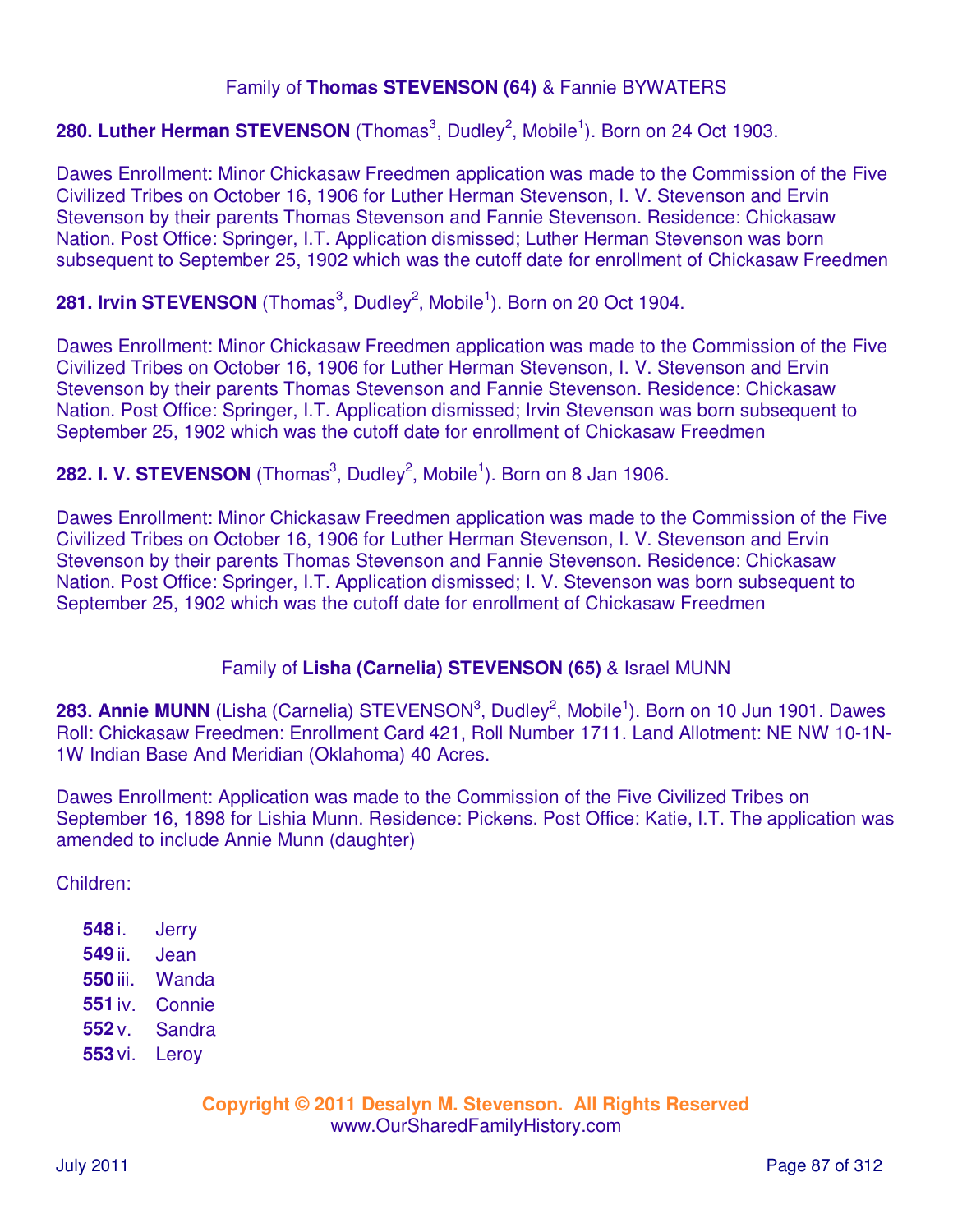**554** vii. Marie

284. Willie MUNN (Lisha (Carnelia) STEVENSON<sup>3</sup>, Dudley<sup>2</sup>, Mobile<sup>1</sup>).

Children:

- **555** i. Sadie MUNN **556** ii. Elizabeth MUNN **557** iii. Sylvia MUNN **558** iv. Shirley MUNN **559** v. Joeglenna MUNN **560** vi. Milton MUNN **561** vii. Willie Earl MUNN
- **562** viii. Anthony MUNN

# Family of **Benjiman (Benjamin) STEVENSON Sr. (66)** & Roberta FRANKLIN

285. Benjamin STEVENSON Jr. (Benjiman (Benjamin)<sup>3</sup>, Dudley<sup>2</sup>, Mobile<sup>1</sup>). Born on 21 Jan 1903.

Dawes Enrollment: Minor Chickasaw Freedmen application was made to the Commission of the Five Civilized Tribes on November 23, 1906 for Benjamin Stevenson and Roberter Stevenson by their parents Benjamin Stevenson and Roberter Stevenson. Residence: Chickasaw Nation. Post Office: Katy, I.T. Application dismissed; Benjamin Stevenson, Jr. was born subsequent to September 25, 1902 which was the cutoff date for enrollment of Chickasaw Freedmen

286. Roberta STEVENSON (Benjiman (Benjamin)<sup>3</sup>, Dudley<sup>2</sup>, Mobile<sup>1</sup>). Born on 21 Jan 1903.

Dawes Enrollment: Minor Chickasaw Freedmen application was made to the Commission of the Five Civilized Tribes on November 23, 1906 for Benjamin Stevenson and Roberter Stevenson by their parents Benjamin Stevenson and Roberter Stevenson. Residence: Chickasaw Nation. Post Office: Katy, I.T. Application dismissed; Roberter Stevenson, was born subsequent to September 25, 1902 which was the cutoff date for enrollment of Chickasaw Freedmen

Child:

**563** i. Lucille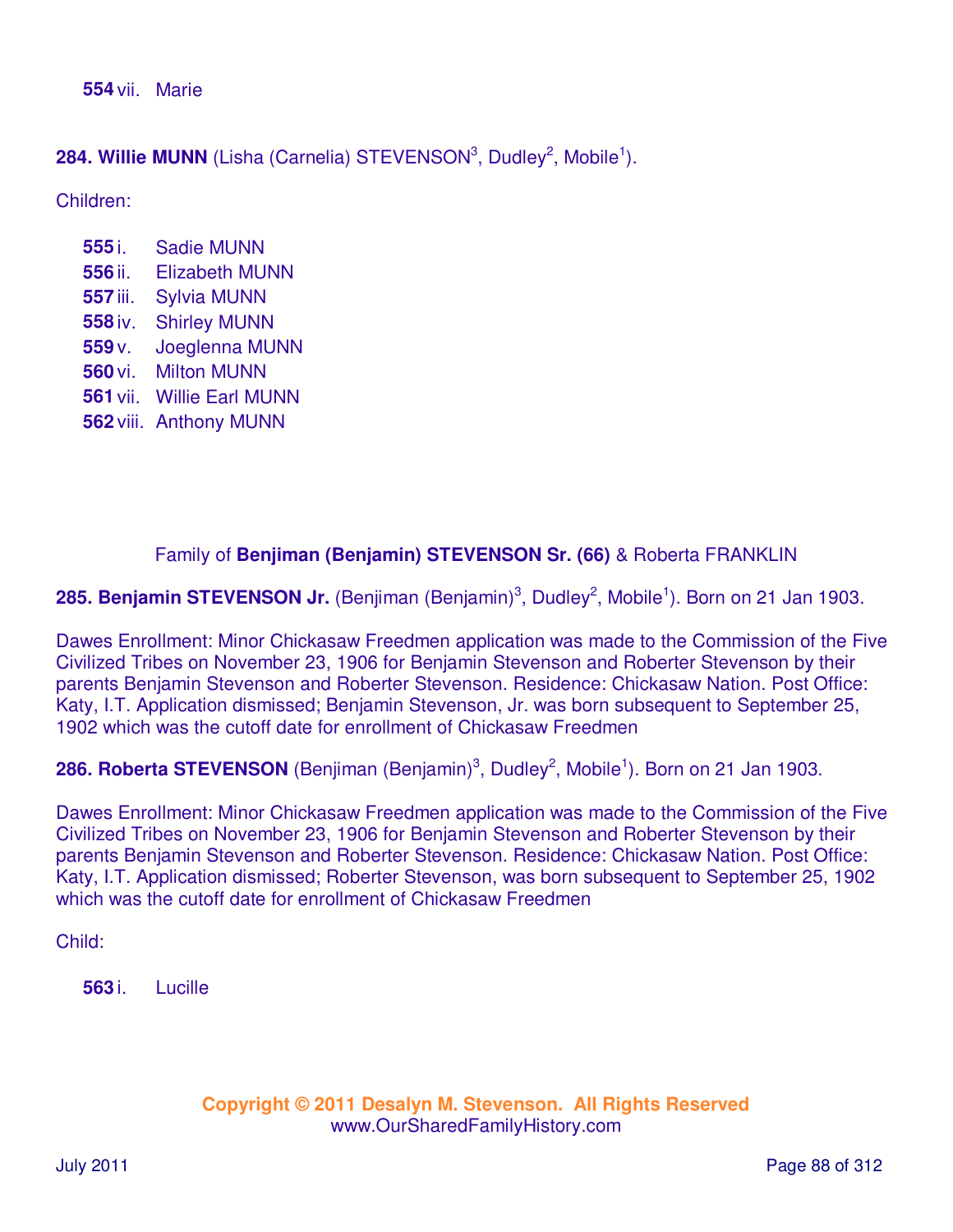## Family of **Benjiman (Benjamin) STEVENSON Sr. (66)** & Maria NEWBERRY

# 287. Horice (Horace) STEVENSON (Benjiman (Benjamin)<sup>3</sup>, Dudley<sup>2</sup>, Mobile<sup>1</sup>). Born on 8 Feb 1906.

Dawes Enrollment: Minor Chickasaw Freedmen application was made to the Commission of the Five Civilized Tribes on November 23, 1906 for Horice Stevenson by his parents Benjamin Stevenson and Maria Stevenson. Residence: Chickasaw Nation. Post Office: Katy, I.T. Application dismissed; Horice Stevenson was born subsequent to September 25, 1902 which was the cutoff date for enrollment of Chickasaw Freedmen

Children:

- **564** i. Robert Louis STEVENSON
- **565** ii. Horace STEVENSON Jr.
- **566** iii. Pauline STEVENSON
- **567** iv. Mariana STEVENSON

# Family of **Robin STEVENSON (67)** & Lula NEWBERRY

288. Lon STEVENSON (Robin<sup>3</sup>, Dudley<sup>2</sup>, Mobile<sup>1</sup>). Born on 12 Sep 1902. Dawes Roll: Chickasaw Freedmen: Enrollment Card 235, Roll Number 4273.

289. Ramon STEVENSON (Robin<sup>3</sup>, Dudley<sup>2</sup>, Mobile<sup>1</sup>). Born on 9 Apr 1904.

Dawes Enrollment: Minor Chickasaw Freedmen application was made to the Commission of the Five Civilized Tribes on October 13, 1906 for Caldonia Stevenson and Ramon Stevenson by their parents Robin Stevenson and Lula Stevenson. Residence: Chickasaw Nation. Post Office: Katy, I.T. Application dismissed; Caldonia Stevenson and Ramon Stevenson were born subsequent to September 25, 1902 which was the cutoff date for enrollment of Chickasaw Freedmen

290. Caldonia STEVENSON (Robin<sup>3</sup>, Dudley<sup>2</sup>, Mobile<sup>1</sup>). Born on 9 Feb 1906.

Dawes Enrollment: Minor Chickasaw Freedmen application was made to the Commission of the Five Civilized Tribes on October 13, 1906 for Caldonia Stevenson and Ramon Stevenson by their parents Robin Stevenson and Lula Stevenson. Residence: Chickasaw Nation. Post Office: Katy, I.T. Application dismissed; Caldonia Stevenson and Ramon Stevenson were born subsequent to September 25, 1902 which was the cutoff date for enrollment of Chickasaw Freedmen

# Family of **Robin STEVENSON (67)** & **Alice HAMILTON (107)**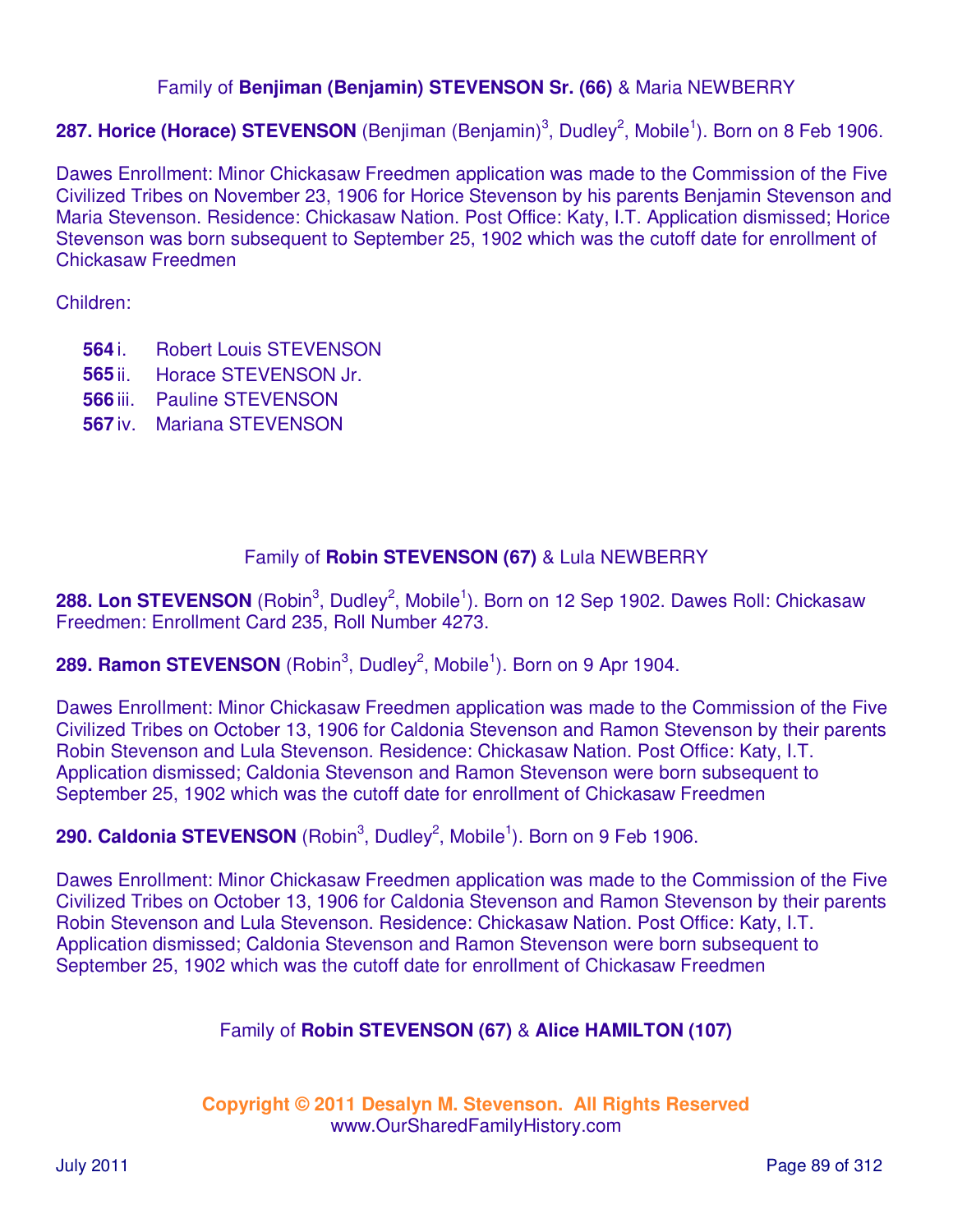291. Dave STEVENSON (Robin<sup>3</sup>, Dudley<sup>2</sup>, Mobile<sup>1</sup>). Born on 7 Sep 1901. Dawes Roll: Chickasaw Freedmen: Enrollment Card 201, Roll Number 784; Enrolled as Dave Stephenson.

## Family of **Carrie STEVENSON (69)** & Charley BUTLER

292. Maulsy BUTLER (Carrie STEVENSON<sup>3</sup>, Dudley<sup>2</sup>, Mobile<sup>1</sup>). Born on 18 Jan 1901. Dawes Roll: Chickasaw Freedmen: Enrollment Card 422, Roll Number 1719. Land Allotment: SW SE 9-1N-1W Indian Base And Meridian (Oklahoma) 40 Acres.

Dawes Enrollment: Application was made to the Commission of the Five Civilized Tribes on September 15, 1898 for Georgia Ann Stevenson, Benjamian Stevenson (son), Robin Stevenson (son), Levy Stevenson (son), Carrie Butler (daughter), Malsy Stevenson (daughter), Ida Stevenson (daughter). Residence: Pickens. Post Office: Katie, I.T.

The application was amended to include Maulsy Butler (grand daughter).

Child:

**568** i. Debra Charlene

293. Andy BUTLER (Carrie STEVENSON<sup>3</sup>, Dudley<sup>2</sup>, Mobile<sup>1</sup>). Born on 17 Oct 1902.

Dawes Enrollment: Minor Chickasaw Freedmen application was made to the Commission of the Five Civilized Tribes on November 23, 1906 for Andy Butler and Georgan Butler by their parents Charley Butler and Carrie Butler. Residence: Chickasaw Nation. Post Office: Katy, I.T. Application dismissed; Andy Butler was born subsequent to September 25, 1902 which was the cutoff date for enrollment of Chickasaw Freedmen

294. Georgan (Georgia Ann) BUTLER (Carrie STEVENSON<sup>3</sup>, Dudley<sup>2</sup>, Mobile<sup>1</sup>). Born on 7 Aug 1905.

Dawes Enrollment: Minor Chickasaw Freedmen application was made to the Commission of the Five Civilized Tribes on November 23, 1906 for Andy Butler and Georgan Butler by their parents Charley Butler and Carrie Butler. Residence: Chickasaw Nation. Post Office: Katy, I.T. Application dismissed; Georgan Butler was born subsequent to September 25, 1902 which was the cutoff date for enrollment of Chickasaw Freedmen

Children:

- **569** i. Carrie
- **570** ii. Majorie
- **571** iii. R. Jean
- **572** iv. Paul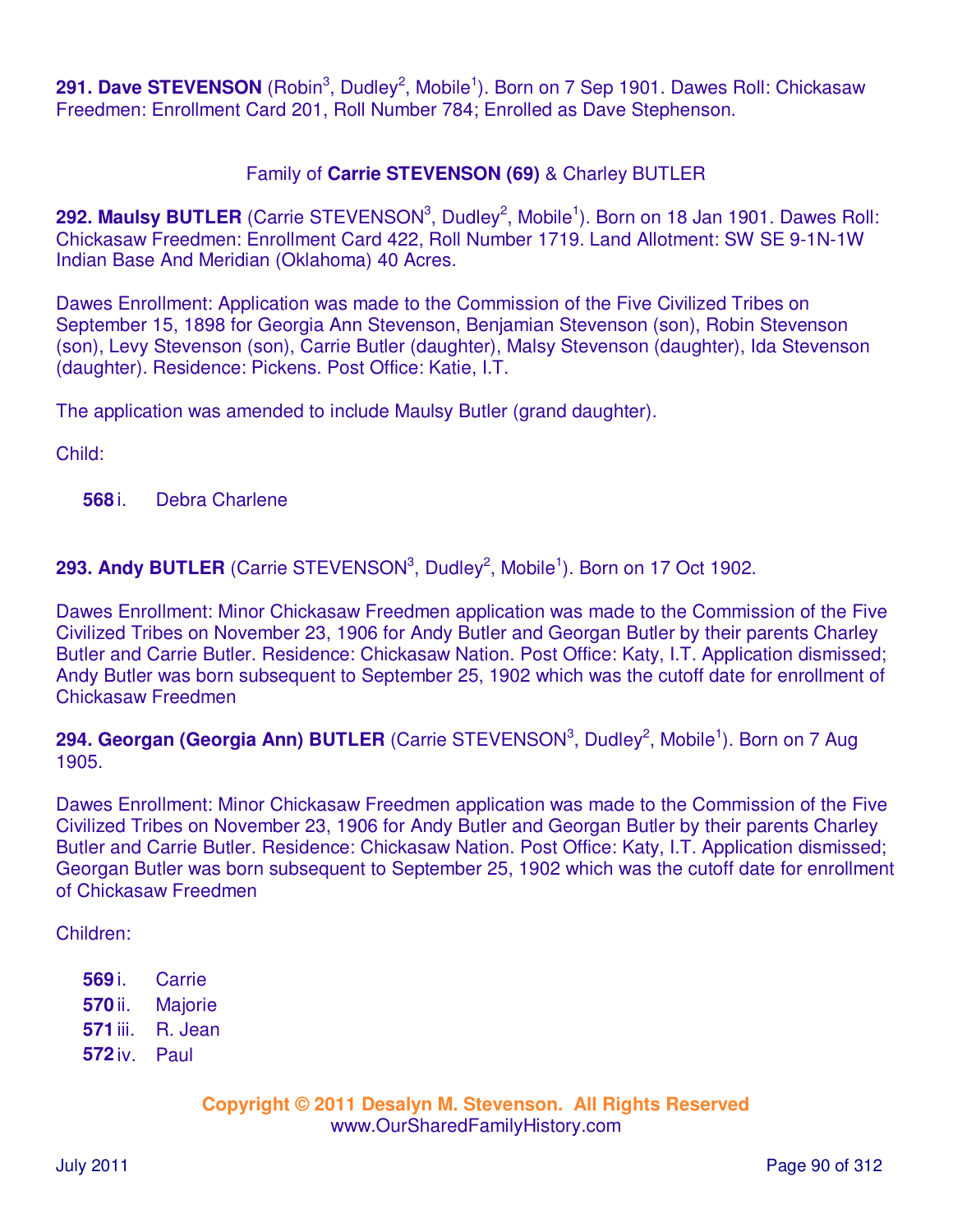# 295. Pik BUTLER (Carrie STEVENSON<sup>3</sup>, Dudley<sup>2</sup>, Mobile<sup>1</sup>).

Children:

**573** i. Alma BUTLER

**574** ii. Alva BUTLER

**575** iii. Nathaniel BUTLER

#### Family of **Malsy STEVENSON (70)** & David PLUMMER Jr.

296. Clarence PLUMMER (Malsy STEVENSON<sup>3</sup>, Dudley<sup>2</sup>, Mobile<sup>1</sup>). Born on 16 Dec 1905. Dawes Roll: Born subsequent to September 25, 1902; not enrolled.

297. J. K. PLUMMER (Malsy STEVENSON<sup>3</sup>, Dudley<sup>2</sup>, Mobile<sup>1</sup>).

298. Eliza PLUMMER (Malsy STEVENSON<sup>3</sup>, Dudley<sup>2</sup>, Mobile<sup>1</sup>).

Eliza married **Bill BUCKNER**. Bill died in Mar 1990; he was 76. Born on 4 Mar 1913.

They had the following children:

- **576** i. Maulsie BUCKNER
- **577** ii. Nellie Mae BUCKNER
- **578** iii. Bill BUCKNER Jr (-died in infancy; 9 or 10 months)
- **579** iv. Arnetta Marie BUCKNER (16 May 1941-29 May 1984)
- **580** v. Jimmie Olivia BUCKNER
- **581** vi. Geneva BUCKNER
- 299. R. T. PLUMMER (Malsy STEVENSON<sup>3</sup>, Dudley<sup>2</sup>, Mobile<sup>1</sup>).
- **300. Samson PLUMMER** (Malsy STEVENSON<sup>3</sup>, Dudley<sup>2</sup>, Mobile<sup>1</sup>).

## Family of **Ida STEVENSON (71)** & NEWBERRY

**301. Dollie** (Ida STEVENSON<sup>3</sup>, Dudley<sup>2</sup>, Mobile<sup>1</sup>).

**302. Elbert (Red)** (Ida STEVENSON $^3$ , Dudley $^2$ , Mobile<sup>1</sup>).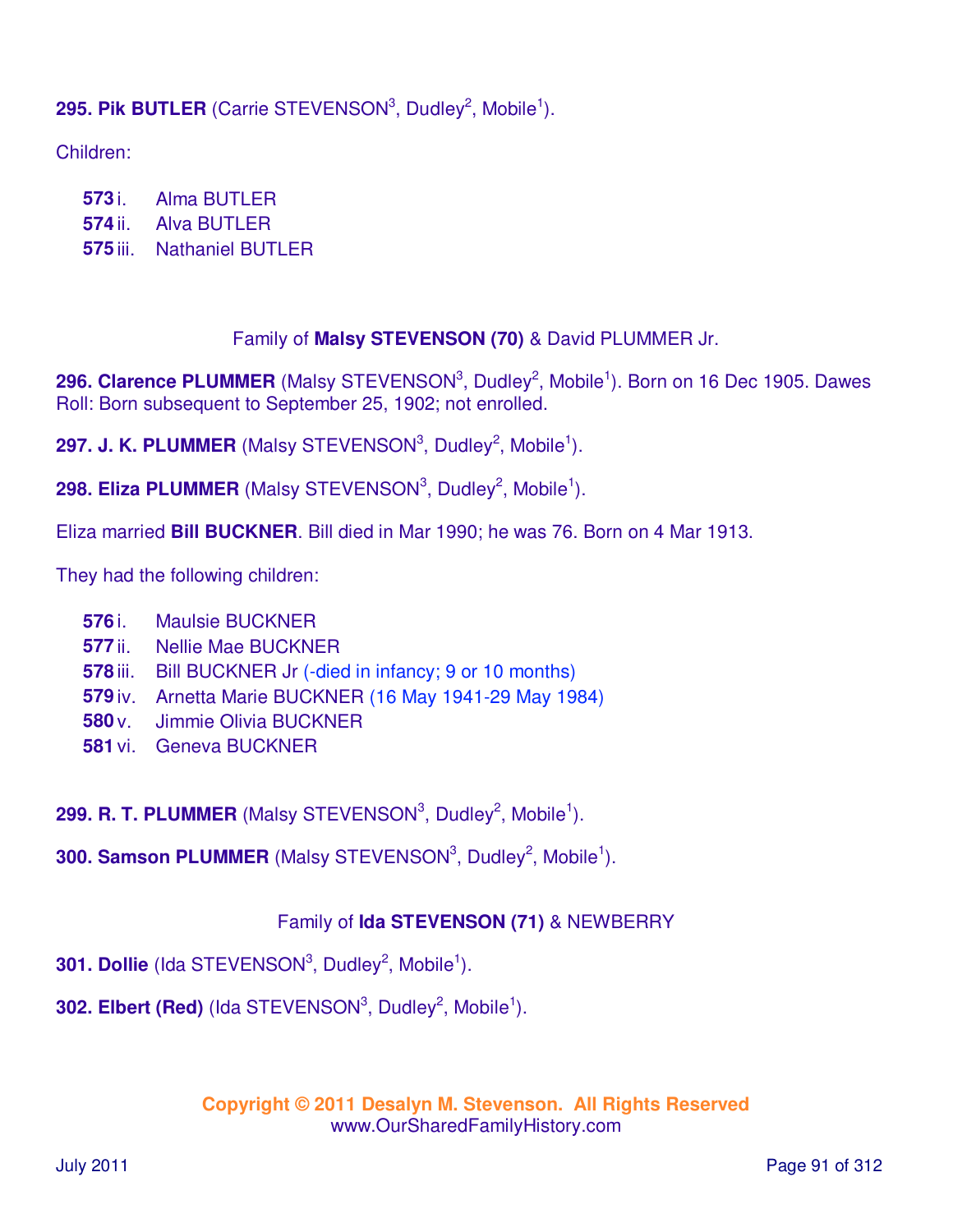**303. Name Unknown** (Ida STEVENSON<sup>3</sup>, Dudley<sup>2</sup>, Mobile<sup>1</sup>).

# Family of **Rose COLBERT (72)** & John BRUNER

304. Legus BRUNER (Rose COLBERT<sup>3</sup>, Elmira (Myra) STEVENSON<sup>2</sup>, Mobile<sup>1</sup>). Born abt 1877. Dawes Roll: Chickasaw Freedmen: Enrollment Card 431, Roll Number 1758.

**305. Rachel BRUNER** (Rose COLBERT<sup>3</sup>, Elmira (Myra) STEVENSON<sup>2</sup>, Mobile<sup>1</sup>). Born abt 1882. Dawes Roll: Chickasaw Freedmen: Enrollment Card 431, Roll Number 1759.

On 25 Jan 1901 when Rachel was 19, she first married **Robert RENTIE** in USA, Indian Territory, Northern District. Dawes Roll: Seminole Freedman.

They had one child:

**582** i. Isador Elmora RENTIE (11 Mar 1902-)

Rachel second married **Claford (Clifford) CLARK**. Born abt 1881. Dawes Roll: Chickasaw Freedmen: Enrollment Card 61, Roll Number 262.

They had one child:

**583** i. Wesley CLARK (6 Aug 1904-)

306. Columbus BRUNER (Rose COLBERT<sup>3</sup>, Elmira (Myra) STEVENSON<sup>2</sup>, Mobile<sup>1</sup>). Born abt 1885. Dawes Roll: Chickasaw Freedmen: Enrollment Card 431, Roll Number 1760.

307. Cephus BRUNER (Rose COLBERT<sup>3</sup>, Elmira (Myra) STEVENSON<sup>2</sup>, Mobile<sup>1</sup>). Born abt 1887. Dawes Roll: Chickasaw Freedmen: Enrollment Card 431, Roll Number 1761.

308. Joe BRUNER (Rose COLBERT<sup>3</sup>, Elmira (Myra) STEVENSON<sup>2</sup>, Mobile<sup>1</sup>). Born abt 1892. Dawes Roll: Chickasaw Freedmen: Enrollment Card 431 Roll Number 1762.

309. William (Manuel) BRUNER (Rose COLBERT<sup>3</sup>, Elmira (Myra) STEVENSON<sup>2</sup>, Mobile<sup>1</sup>). Born abt 1897. William (Manuel) died on 29 Jul 1899; he was 2. Dawes Roll: Chickasaw Freedmen: Enrollment Card 431, Roll Number 1762; Died prior to final enrollment.

## Family of **Estella STEVENSON (73)** & Henderson WILLIAMS

**310. Izara WILLIAMS** (Estella STEVENSON<sup>3</sup>, Dave<sup>2</sup>, Mobile<sup>1</sup>). Born on 24 Feb 1902.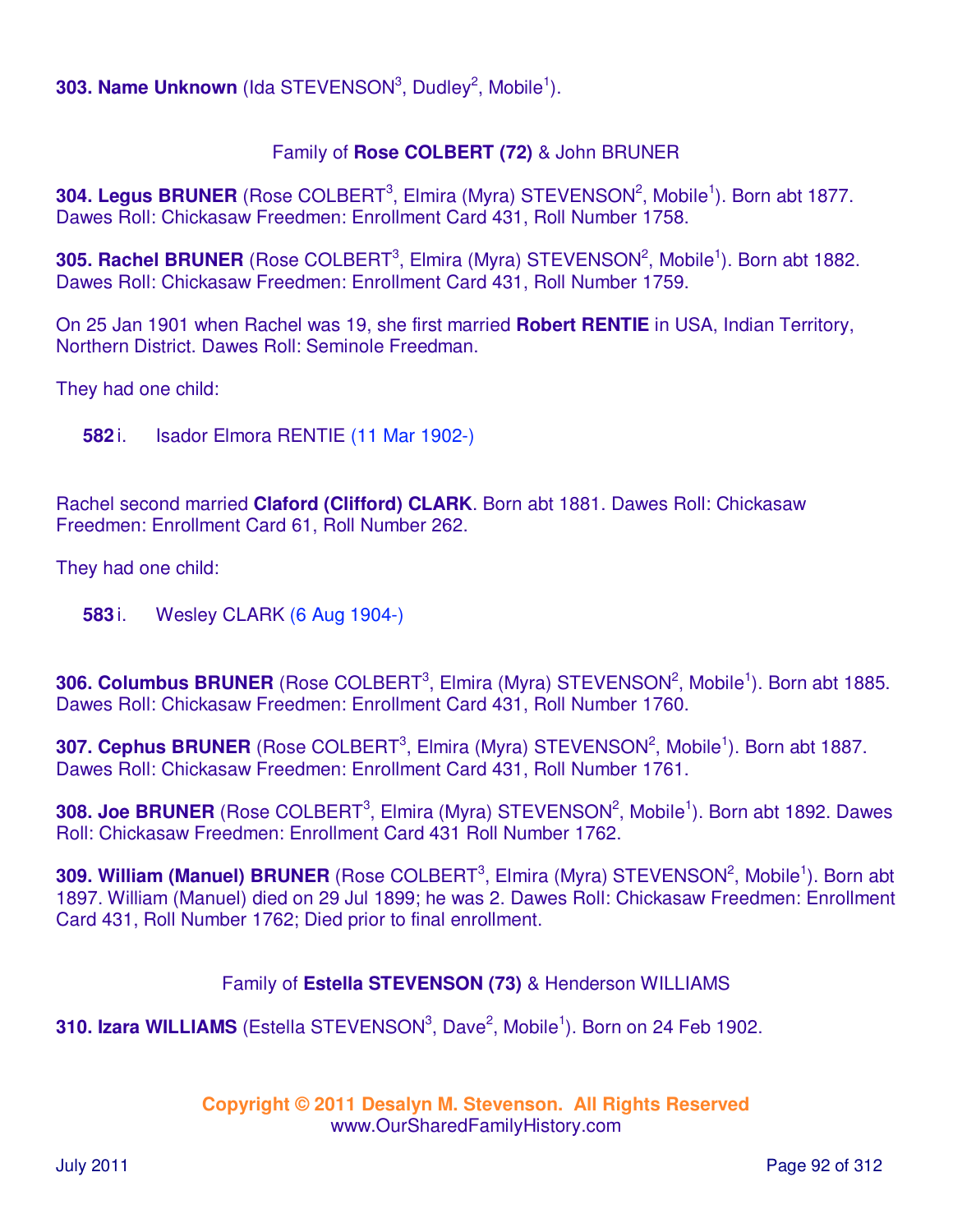311. Eliza WILLIAMS (Estella STEVENSON<sup>3</sup>, Dave<sup>2</sup>, Mobile<sup>1</sup>). Born on 30 Mar 1904. Dawes Roll: Minor Chickasaw Freedmen: Enrollment Card 64; Dismissed, born subsequent to September 25, 1905.

Minor Chickasaw Freedmen application was made to the Commission of the Five Civilized Tribes on October 16, 1906 Eliza and Clay Williams (sister, brother) Residence: Chickasaw nation. Post Office: Elmore, I.T.

312. Clay WILLIAMS (Estella STEVENSON<sup>3</sup>, Dave<sup>2</sup>, Mobile<sup>1</sup>). Born on 24 Sep 1905. Dawes Roll: Minor Chickasaw Freedmen: Enrollment Card 64; Dismissed, born subsequent to September 25, 1905.

**313. Dorsey WILLIAMS** (Estella STEVENSON<sup>3</sup>, Dave<sup>2</sup>, Mobile<sup>1</sup>).

**314. Dorthy WILLIAMS** (Estella STEVENSON<sup>3</sup>, Dave<sup>2</sup>, Mobile<sup>1</sup>).

**315. Ray WILLIAMS** (Estella STEVENSON<sup>3</sup>, Dave<sup>2</sup>, Mobile<sup>1</sup>).

**316. Annabell WILLIAMS** (Estella STEVENSON<sup>3</sup>, Dave<sup>2</sup>, Mobile<sup>1</sup>).

# Family of **Loradeo STEVENSON (75)** & UNNAMED

**317. Nelson** (Loradeo STEVENSON<sup>3</sup>, Dave<sup>2</sup>, Mobile<sup>1</sup>).

**318. Bertha** (Loradeo STEVENSON<sup>3</sup>, Dave<sup>2</sup>, Mobile<sup>1</sup>).

- **319. Roosevelt** (Loradeo STEVENSON<sup>3</sup>, Dave<sup>2</sup>, Mobile<sup>1</sup>).
- **320. Florella** (Loradeo STEVENSON<sup>3</sup>, Dave<sup>2</sup>, Mobile<sup>1</sup>).

Children:

 i. Lawrence ii. Vermon iii. Anette iv. Marline **588** v. Mark vi. Matt vii. Arthur Davis viii. Mary ix. Denora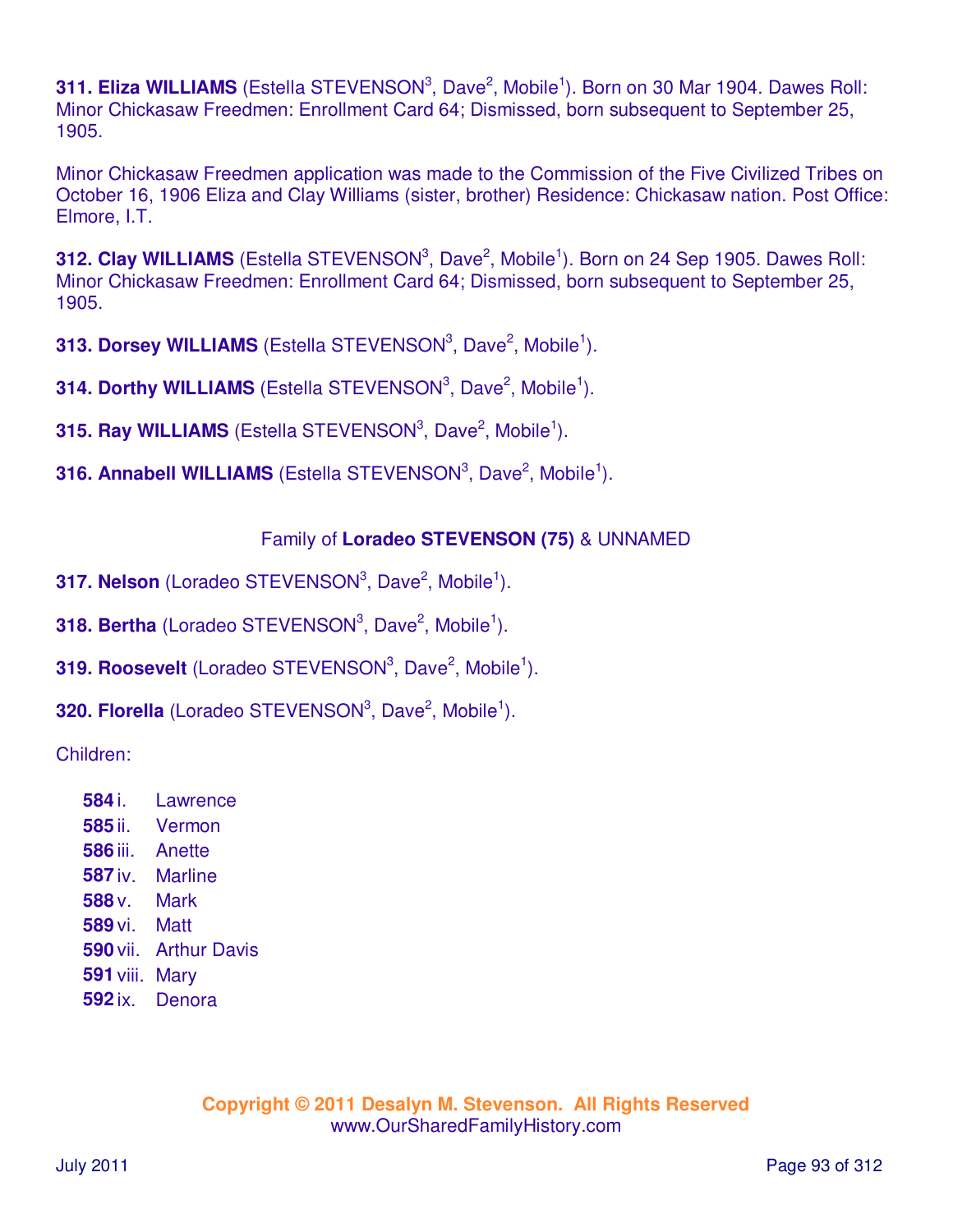**321. Inez JACKSON** (Loradeo STEVENSON<sup>3</sup>, Dave<sup>2</sup>, Mobile<sup>1</sup>).

Children:

 i. Mae Frances ii. Betty ASHLEY iii. Turner iv. Caroline v. Paulette SMITH vi. Princella vii. Joann viii. Yolanda

**322. C.B.Bennet Jr.** (Loradeo STEVENSON<sup>3</sup>, Dave<sup>2</sup>, Mobile<sup>1</sup>).

Child:

**601** i. Fred

# Family of **Loradeo STEVENSON (75)** & unknow

# **323. Laura** (Loradeo STEVENSON<sup>3</sup>, Dave<sup>2</sup>, Mobile<sup>1</sup>).

## Family of **Samuel STEVENSON Sr. (76)** & Leer YATES

324. Melvin STEVENSON (Samuel<sup>3</sup>, Dave<sup>2</sup>, Mobile<sup>1</sup>). Born on 16 Sep 1906 in Elmore City, OK. Melvin died in Dover, OK, on 13 Sep 1978; he was 71.

Melvin married **Alma BRANE**. Born abt 1910. Alma died in Sep 1997; she was 87.

They had the following children:

- **602** i. Charlene STEVENSON
- **603** ii. Curtis STEVENSON
- **604** iii. Vivian Jean STEVENSON
- **605** iv. Wayne STEVENSON (abt 1935-abt 1995)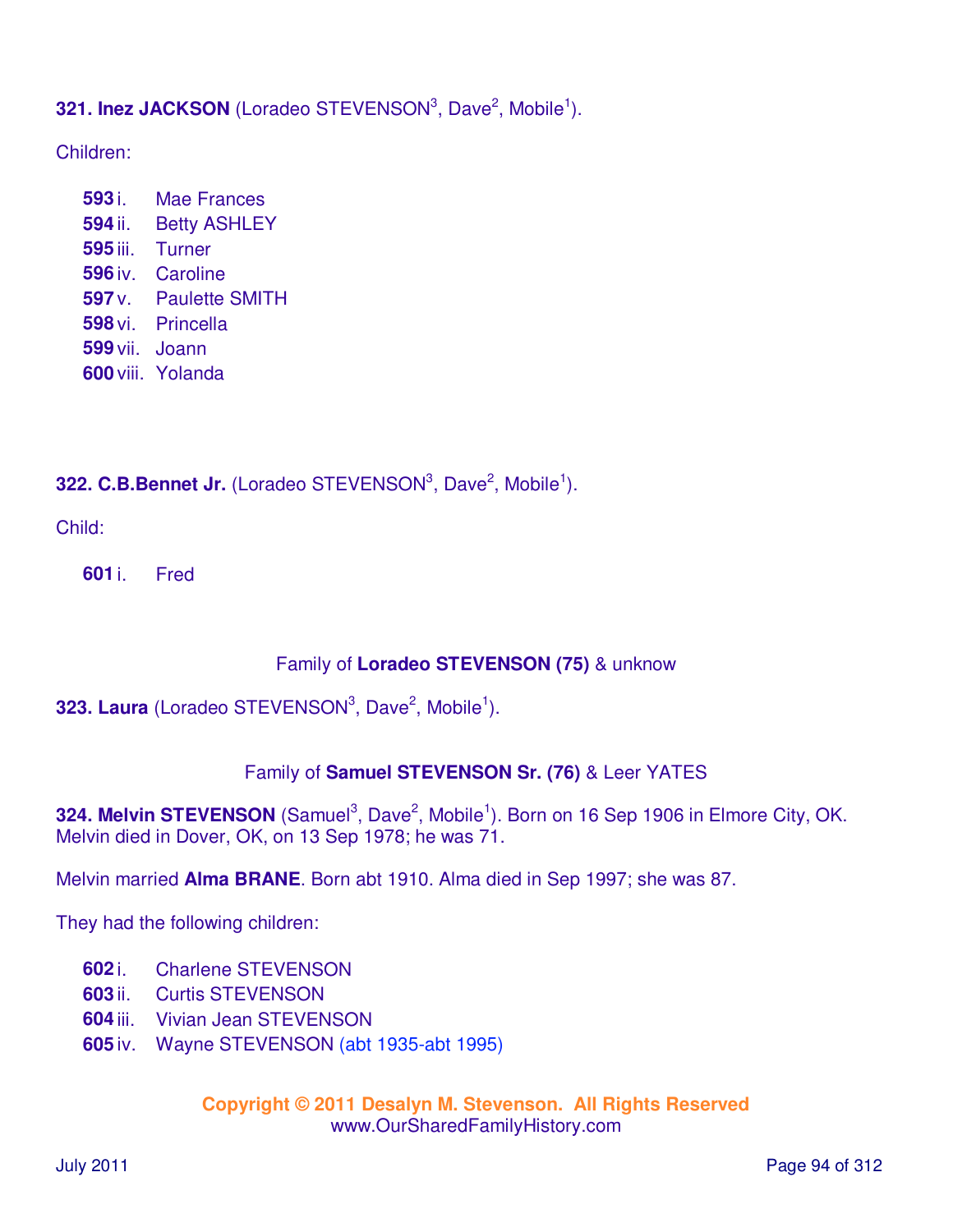**606** v. Myrlene STEVENSON

**607** vi. Gloria STEVENSON

325. George STEVENSON (Samuel<sup>3</sup>, Dave<sup>2</sup>, Mobile<sup>1</sup>). Born on 29 Jun 1907 in Tatum, OK. George died in Fresno, CA, on 6 Sep 1967; he was 60.

On 21 Aug 1930 when George was 23, he first married **Ethel WILLIAMS**, daughter of Toby WILLIAMS & Savannah MACELROY, in Guthrie, OK. Born on 11 Jan 1912 in Guthrie, OK. Ethel died in Muskogee, OK, on 13 May 1997; she was 85.

They had the following children:

- **608** i. Leer Mae STEVENSON
- **609** ii. Savannah Deloris STEVENSON

George second married **Rosie FRANKLIN**.

They had one child:

- **610** i. April Lee STEVENSON
- **326. Dave STEVENSON** (Samuel<sup>3</sup>, Dave<sup>2</sup>, Mobile<sup>1</sup>).

Died at an early age of 20. No wife or children. Apparently died in a timber accident.,

**327. Glayds STEVENSON** (Samuel<sup>3</sup>, Dave<sup>2</sup>, Mobile<sup>1</sup>).

**328. Gus STEVENSON** (Samuel<sup>3</sup>, Dave<sup>2</sup>, Mobile<sup>1</sup>).

```
329. Baby Boy STEVENSON (Samuel<sup>3</sup>, Dave<sup>2</sup>, Mobile<sup>1</sup>).
```
Died at birth

330. Leroy STEVENSON (Samuel<sup>3</sup>, Dave<sup>2</sup>, Mobile<sup>1</sup>). Born on 23 Sep 1915 in Ardmore, OK. Leroy died in Oakland, CA, on 29 Jul 1995; he was 79. Buried on 4 Aug 1995 in St. Mary's Cemetery Oakland, CA.

Obituary: On September 23, 1915, **Leory** was born to Samuel Sr. and Leer Stevenson in Ardmore, Oklahoma. His mother died in childbirth and he was given to his grandmother to raise in the city.

He attended Tatus Elementary School for his education. His favorite subject was hsitory. At a yound age of 13, he entered the work force. He earned a living as a chauffeur. Later he left Oklahoma to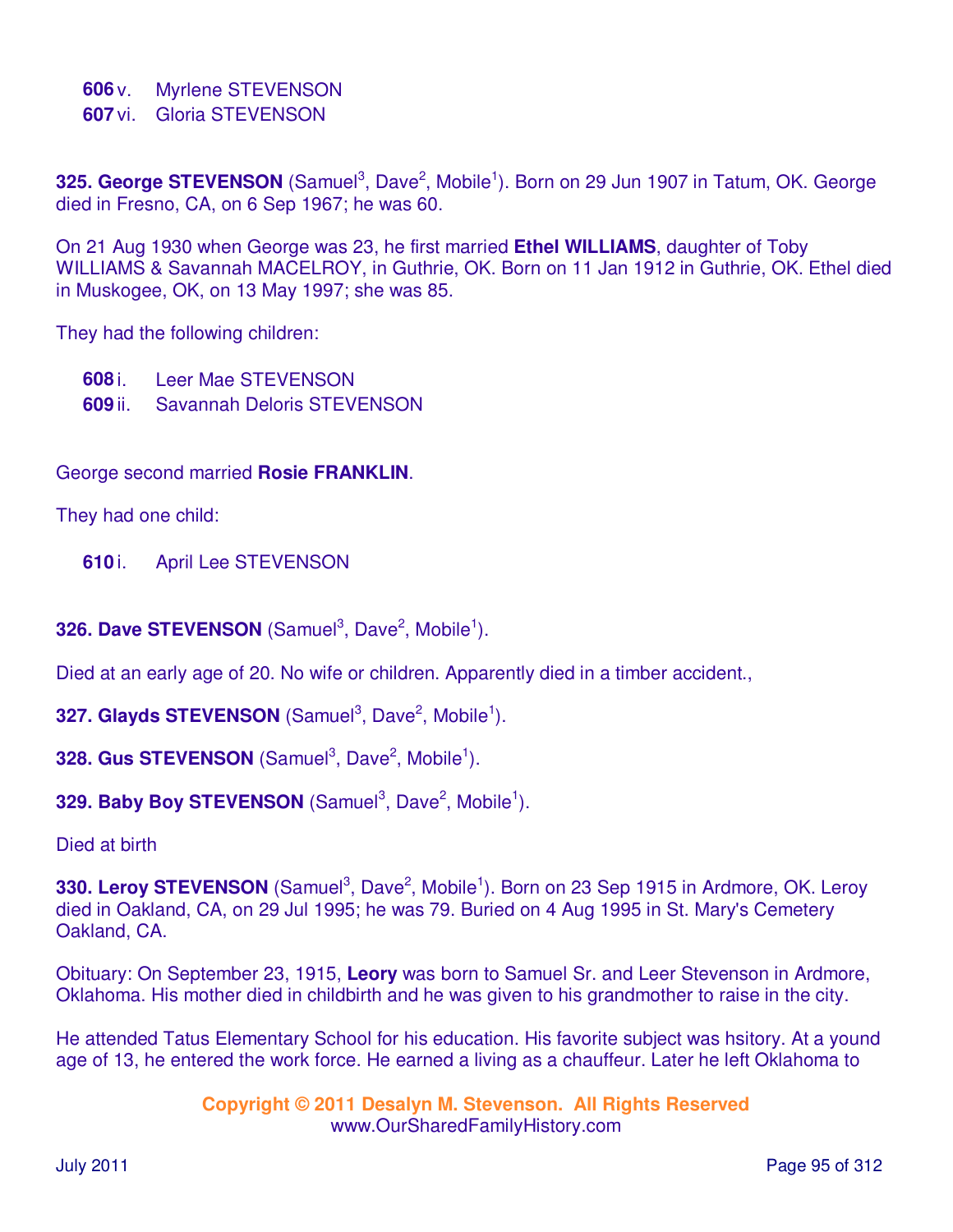work in Phoenix, Arizona as a construction worker.

In 1939, he came to California to work at mare Island. Later, he enlisted in the United States Army and served 47 months during World ward II. He received the WW II Victory Medal, Asiatic Pacific Campaign Medal and American Campaing Medal. He traveled to may places such as Africa, China and calcutta. After the war ended, he was emplyed by the Naval Supply Center.

On his job, he met Mary Bartholomew and later they married on October 20, 1946. Being an industrious person, he quit the Naval Supply Centter for a better paying opportunity. For over 25 years, he worked and retired as a construction worker. He was a member of Local Union #166.

He was baptized by the late Rev. Watson of New Hope Baptist Church. He was always a very strong and fun loving man. He enjoyed fishing and playing dominoes. He was always willing to assist, support and encourage family and friends. He was very devoted to his wife mary and credits her as "The most influential person in his life."

He was preceded in death by his father, Samuel Stevenson, Sr., his mother, Leer Stevenson, his brothers, Melvin, George, Dave, Gus, Gladys and Charlie C. Stevenson.

He leaves to cherish his homegoing, his loving wife of 49 years Mary Stevenson, his borhters, James, Samuel, Jr. and William Stevenson of Oklahoma, his sisters, Flora Mae Stevenson and Grace Tipton of Oklahoma and a host of nieces, nephews, cousins and friends.

On 20 Oct 1946 when Leroy was 31, he married **Mary BARTHOLOMEW**, daughter of Charles BARTHOLOMEW & Felicia WHEELER, in Reno, Nevada. Born on 24 Feb 1909 in Edgard, LA.

#### Family of **Samuel STEVENSON Sr. (76)** & Mary ALEXANDER

#### **331. Jesus James STEVENSON** (Samuel<sup>3</sup>, Dave<sup>2</sup>, Mobile<sup>1</sup>).

Jesus James first married **Elizabeth**. They had the following children:

- **611** i. Rodney STEVENSON
- **612** ii. Marilyn STEVENSON

Jesus James second married **Liselotte**. They had the following children:

- **613** i. Joanna STEVENSON
- **614** ii. Monica STEVENSON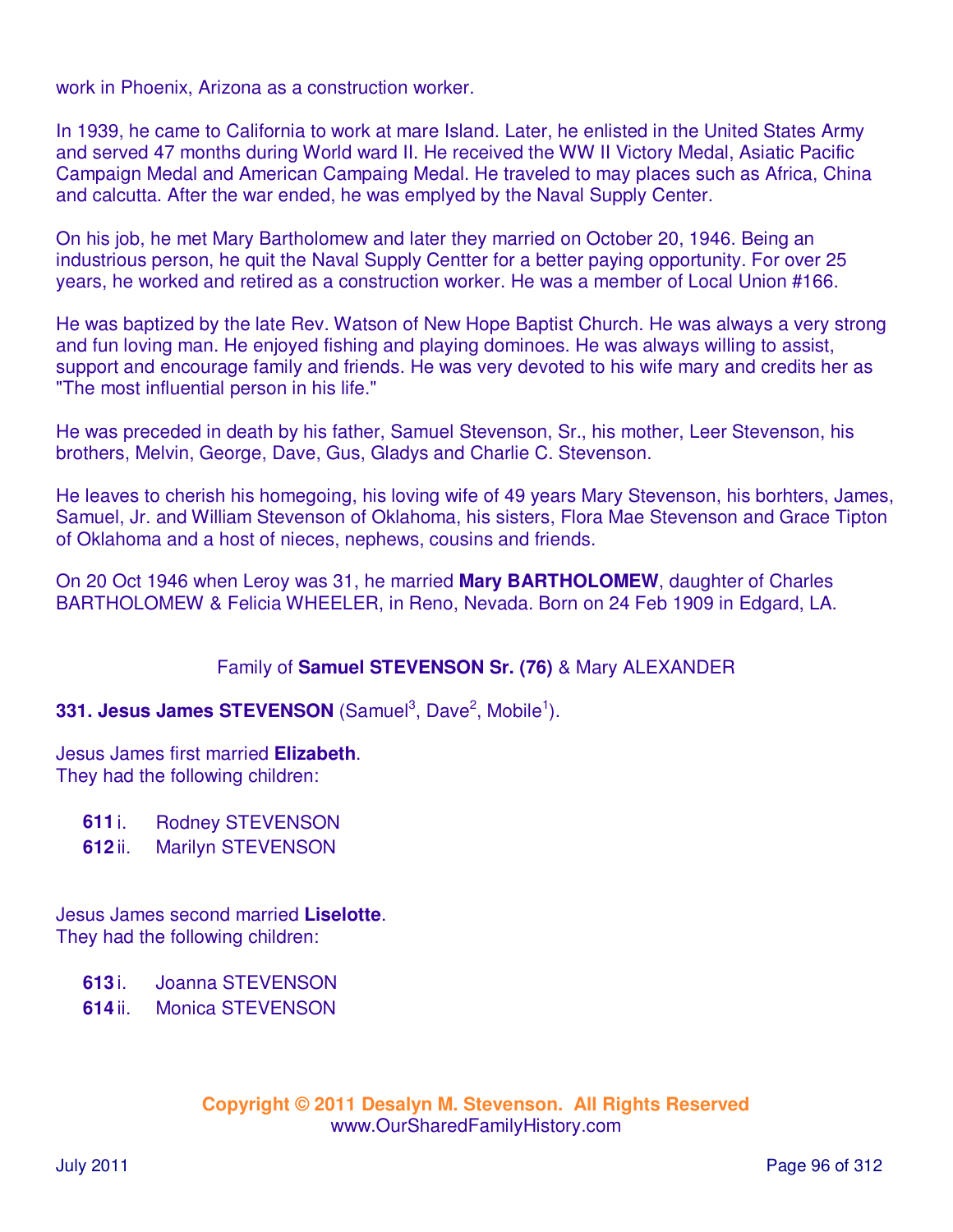# **332. Samuel STEVENSON Jr.** (Samuel<sup>3</sup>, Dave<sup>2</sup>, Mobile<sup>1</sup>).

Samuel married **Joan THOMPSON**. They had the following children:

- **615** i. Arlene STEVENSON
- **616** ii. Charlene STEVENSON
- **617** iii. Bruce STEVENSON
- **618** iv. Diana STEVENSON
- **619** v. James STEVENSON
- **620** vi. Brian STEVENSON
- **621** vii. Leslie STEVENSON
- **622** viii. Samuel Maurice STEVENSON

333. Charlie C. STEVENSON Sr. (Samuel<sup>3</sup>, Dave<sup>2</sup>, Mobile<sup>1</sup>). Born on 7 Jul 1933 in Guthrie, OK. Charlie C. died in Fresno, CA, on 15 Mar 1985; he was 51.

Charlie C. first married **Louise**.

They had the following children:

- **623** i. Charlie STEVENSON Jr.
- **624** ii. Jacqueline STEVENSON
- Charlie C. second married **Clara SCOTT**.

They had one child:

**625** i. Daryl C. STEVENSON (-1999)

# **334. Flora Mae STEVENSON** (Samuel<sup>3</sup>, Dave<sup>2</sup>, Mobile<sup>1</sup>).

Flora Mae first married **Noble GRIFFIN II**. They had the following children:

- **626** i. Noble GRIFFIN Jr.
- **627** ii. Maryann GRIFFIN
- **628** iii. Louis Darnell GRIFFIN Sr.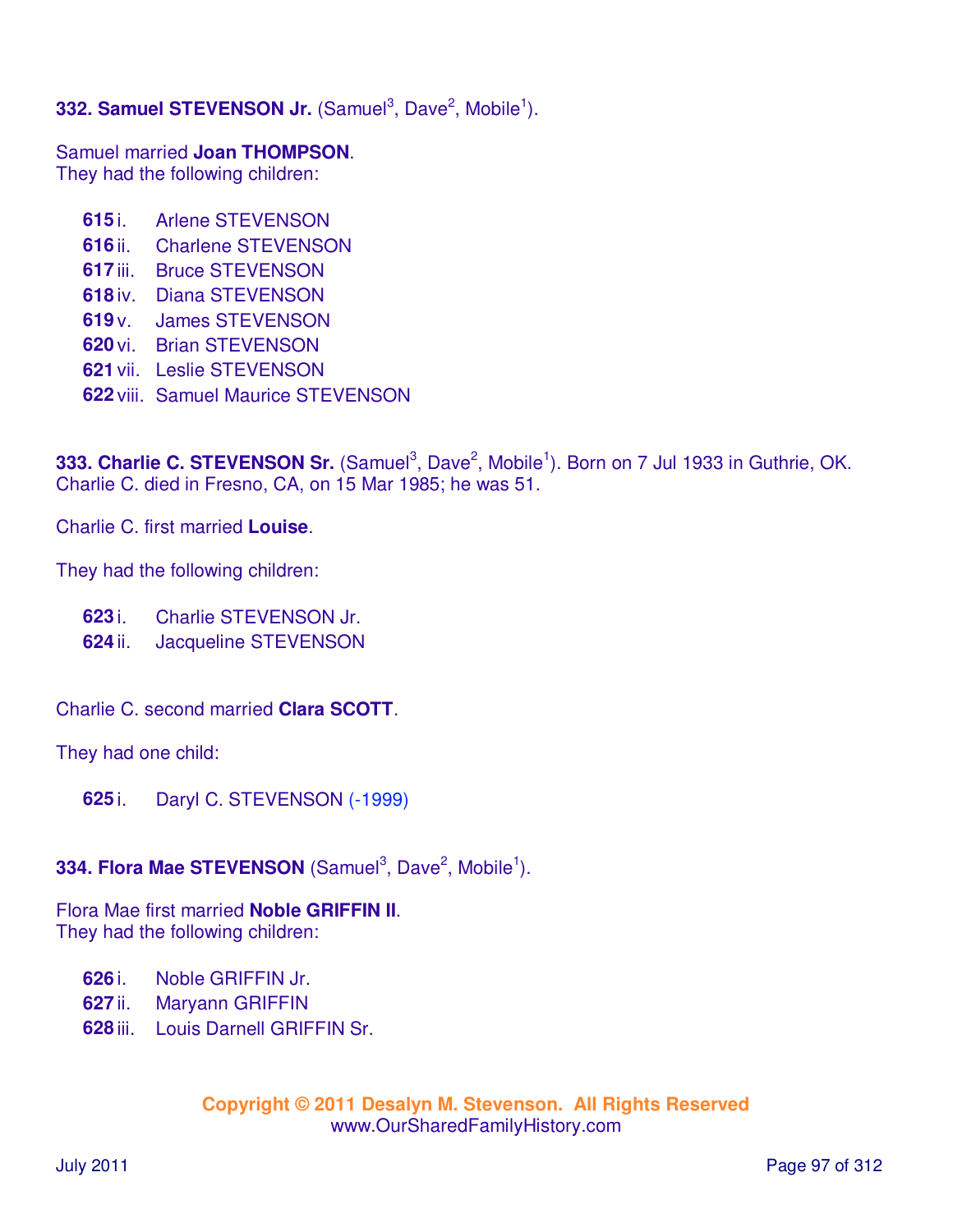Flora Mae second married **Warren DEWBERRY**. They had the following children:

- **629** i. Linda Lorraine DEWBERRY
- **630** ii. Russell Eugene DEWBERRY Sr.
- **631** iii. Rhonda Irene DEWBERRY

Flora Mae third married **FRANKLIN**. They had one child:

**632** i. Milton Allen FRANKLIN

# **335. Grace Lorraine STEVENSON** (Samuel<sup>3</sup>, Dave<sup>2</sup>, Mobile<sup>1</sup>).

Grace Lorraine married **Joseph William TIPTON**. They had the following children:

- **633** i. Randy TIPTON
- **634** ii. Denise TIPTON
- **635** iii. Delores TIPTON
- **636** iv. Dawn TIPTON
- **637** v. Tracy TIPTON

**336. William "Pee Wee" STEVENSON** (Samuel<sup>3</sup>, Dave<sup>2</sup>, Mobile<sup>1</sup>).

William "Pee Wee" married **Eleanor Ruth GREEN**. They had the following children:

- **638** i. Edward Earl STEVENSON
- **639** ii. Andriette Genine STEVENSON
- **640** iii. Ron Chevelle STEVENSON

# **337. Baby Boy STEVENSON** (Samuel<sup>3</sup>, Dave<sup>2</sup>, Mobile<sup>1</sup>).

Died at birth

## Family of **Fleetwood STEVENSON (77)**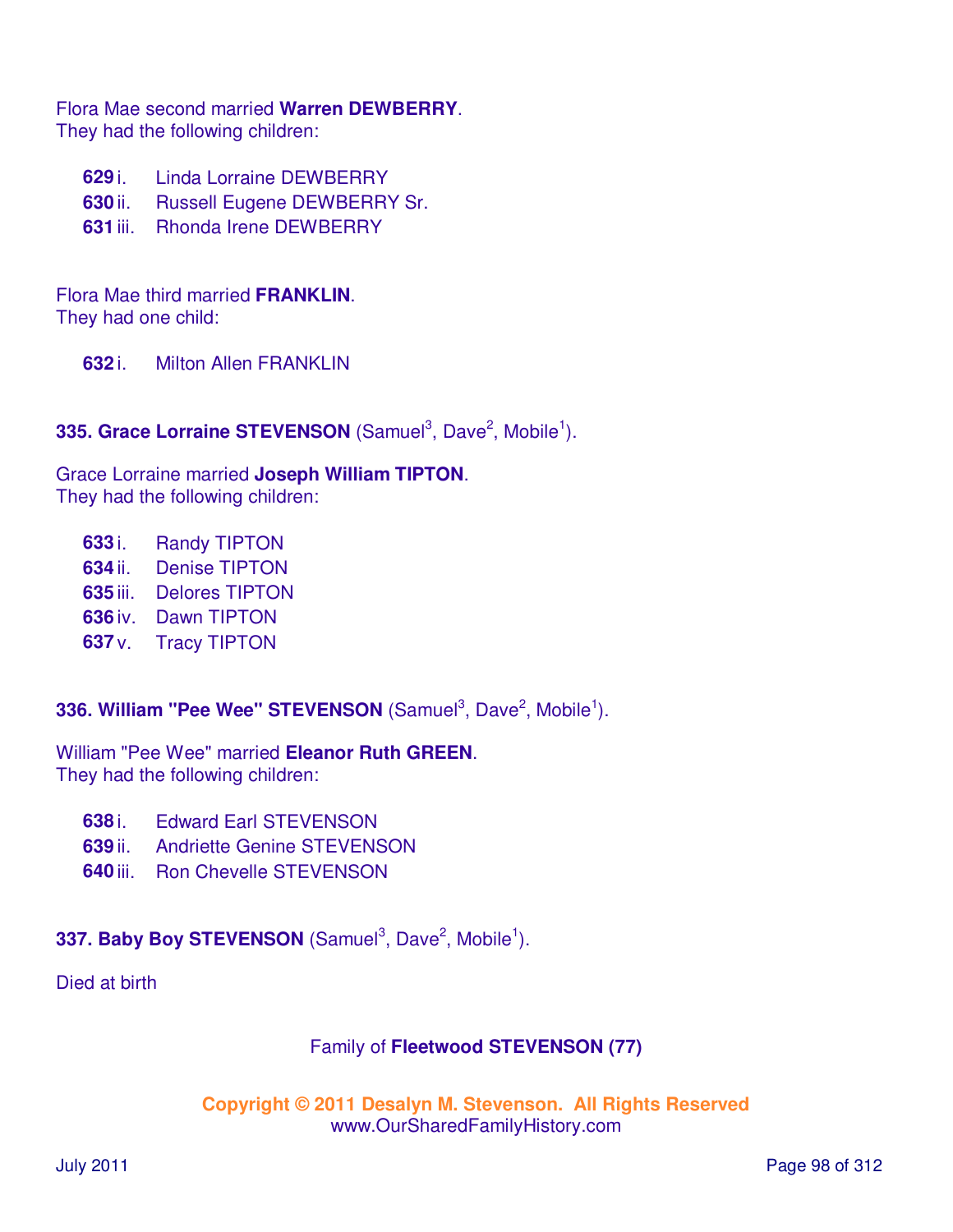# **338. Iley Lee STEVENSON** (Fleetwood<sup>3</sup>, Dave<sup>2</sup>, Mobile<sup>1</sup>).

## Iley Lee married **Ellon STEVENSON**.

They had the following children:

- **641** i. Iley Willie STEVENSON Sr. (-1955)
- **642** ii. Stanley Lee
- **643** iii. Austin
- **644** iv. Henry Lee STEVENSON Sr.
- **645** v. Johnie May
- **646** vi. Ellon Marie

# 339. Simpson STEVENSON (Fleetwood<sup>3</sup>, Dave<sup>2</sup>, Mobile<sup>1</sup>).

Children:

- **647** i. Carl STEVENSON
- **648** ii. Diane STEVENSON

# Family of **Simpson STEVENSON (78)**

# **340. Lulabelli STEVENSON** (Simpson<sup>3</sup>, Dave<sup>2</sup>, Mobile<sup>1</sup>).

# **341. Fleet STEVENSON Sr.** (Simpson<sup>3</sup>, Dave<sup>2</sup>, Mobile<sup>1</sup>).

Children:

- **649** i. Wyiola STEVENSON
- **650** ii. Fleet STEVENSON Jr.
- **651** iii. Genese STEVENSON
- **652** iv. Bryce STEVENSON

# **342. Edna STEVENSON** (Simpson<sup>3</sup>, Dave<sup>2</sup>, Mobile<sup>1</sup>).

Children:

- **653** i. Henry Lee
- **654** ii. Wydell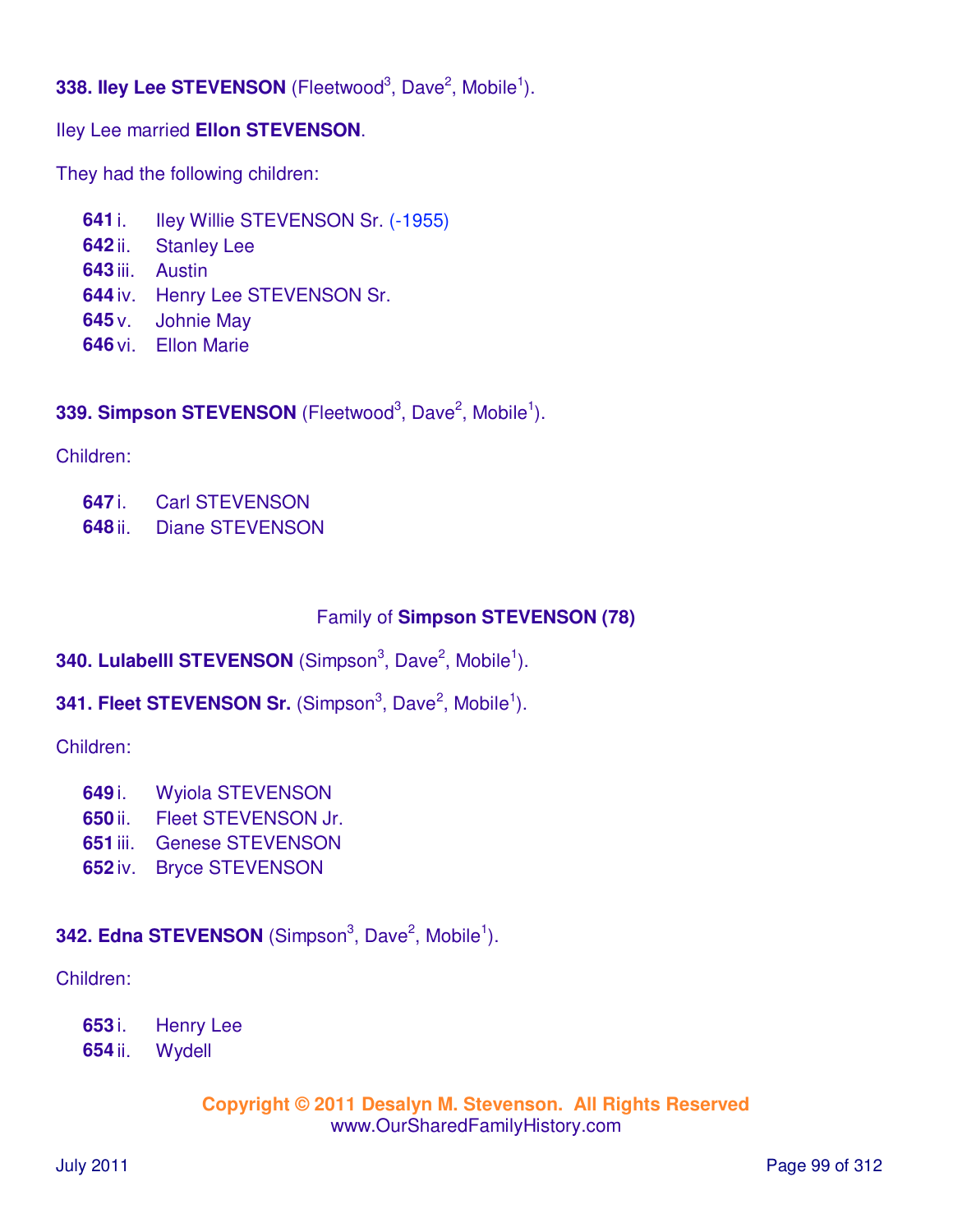**655** iii. Riley Lee Sr. **656** iv. Betty **657** v. Simpson

# **343. Viola STEVENSON** (Simpson<sup>3</sup>, Dave<sup>2</sup>, Mobile<sup>1</sup>).

Children:

 i. Charlotte ii. Patricia iii. Lena Diane iv. Ronda v. Juanita

# **344. Vivian STEVENSON** (Simpson<sup>3</sup>, Dave<sup>2</sup>, Mobile<sup>1</sup>).

Child:

**663** i. Robert

345. Albert STEVENSON (Simpson<sup>3</sup>, Dave<sup>2</sup>, Mobile<sup>1</sup>). Born on 8 Aug 1911. Albert died on 3 May 1975; he was 63.

In Dec 1937 when Albert was 26, he married **Lydia Bell ALEXANDER**, daughter of Horace ALEXANDER & Gussie, in Elmore City, OK. Born on 17 May 1921. Lydia Bell died on 13 Oct 1994; she was 73.

They had the following children:

- **664** i. Altus Leo STEVENSON
- **665** ii. Horace STEVENSON
- **666** iii. Verna Mae STEVENSON
- **667** iv. Ethel Mae STEVENSON
- **668** v. Shirley Ann STEVENSON
- **669** vi. Linda Kay STEVENSON

## Fifth Generation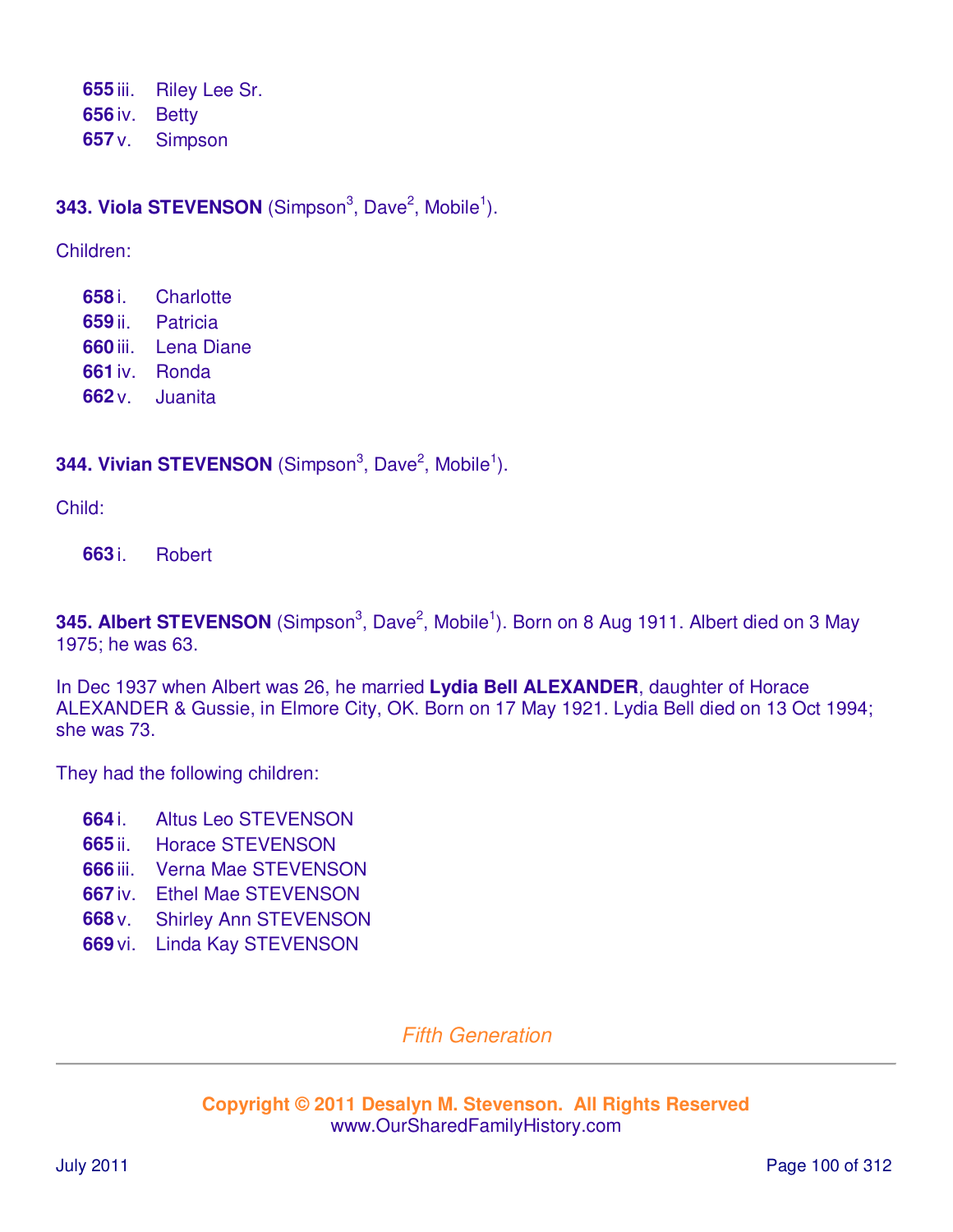## Family of **Henry FARRIS (84)** & Fannie

346. Willie FARRIS (Henry<sup>4</sup>, Robert<sup>3</sup>, Elsie STEVENSON<sup>2</sup>, Mobile<sup>1</sup>). Born on 4 Jul 1904.

Minor Choctaw Freedmen application was made on September 26, 1906 for Willie Farris and Burney Farris (brother and sister), by their parents, Henry and Fannie Farris. Residence: Chickasaw Nation. Post Office: Katie, I.T.

347. Burney FARRIS (Henry<sup>4</sup>, Robert<sup>3</sup>, Elsie STEVENSON<sup>2</sup>, Mobile<sup>1</sup>). Born on 8 Feb 1906.

#### Family of **Lizzie JAMES (92)** & Lawrence ALEXANDER

348. Silvia ALEXANDER (Lizzie JAMES<sup>4</sup>, Amanda JOSEY<sup>3</sup>, Elsie STEVENSON<sup>2</sup>, Mobile<sup>1</sup>). Born abt 1885. Dawes Roll: Chickasaw Freedmen: Enrollment Card 52, Roll Number 2469.

Silvia married **Andrew ABRAM**, son of Bynton ABRAM (abt 1848-) & Lucinda GAINES (abt 1854-). Born abt 1878. Dawes Roll: Chickasaw Freedmen: Enrollment Card 489, Roll Number 2011.

They had one child:

**670** i. Garrie ABRAM (12/13 Jan 1904-)

#### Family of **Flory (Flora) JAMES (94)** & Matthew FRANKLIN

349. Cary FRANKLIN (Flory (Flora) JAMES<sup>4</sup>, Amanda JOSEY<sup>3</sup>, Elsie STEVENSON<sup>2</sup>, Mobile<sup>1</sup>). Born on 8 Nov 1898. Dawes Roll: Choctaw Freedmen: Enrollment Card 52, Roll Number 2470.

## Family of **Flory (Flora) JAMES (94)** & Will BROWN

**350. James BROWN** (Flory (Flora) JAMES<sup>4</sup>, Amanda JOSEY<sup>3</sup>, Elsie STEVENSON<sup>2</sup>, Mobile<sup>1</sup>). Born on 14 Aug 1904. Dawes Roll: Minor Choctaw Freedmen: Enrollment Card 99, Roll Number 288.

Minor Choctaw Freedmen application was made to the Commission of the Five Civilized Tribes on September 18, 1906 for James Brown by his parents Will Brown and Flory James. Residence: Chickasaw Nation. Post Office: Hennepen, I.T.

#### Family of **Louisa HOPPY (95)** & Henderson WILLIAMS

**351. Jesse WILLIAMS** (Louisa HOPPY<sup>4</sup>, Amanda JOSEY<sup>3</sup>, Elsie STEVENSON<sup>2</sup>, Mobile<sup>1</sup>). Born abt 1889. Dawes Roll: Choctaw Freedmen: Enrollment Card 54, Roll Number 2475.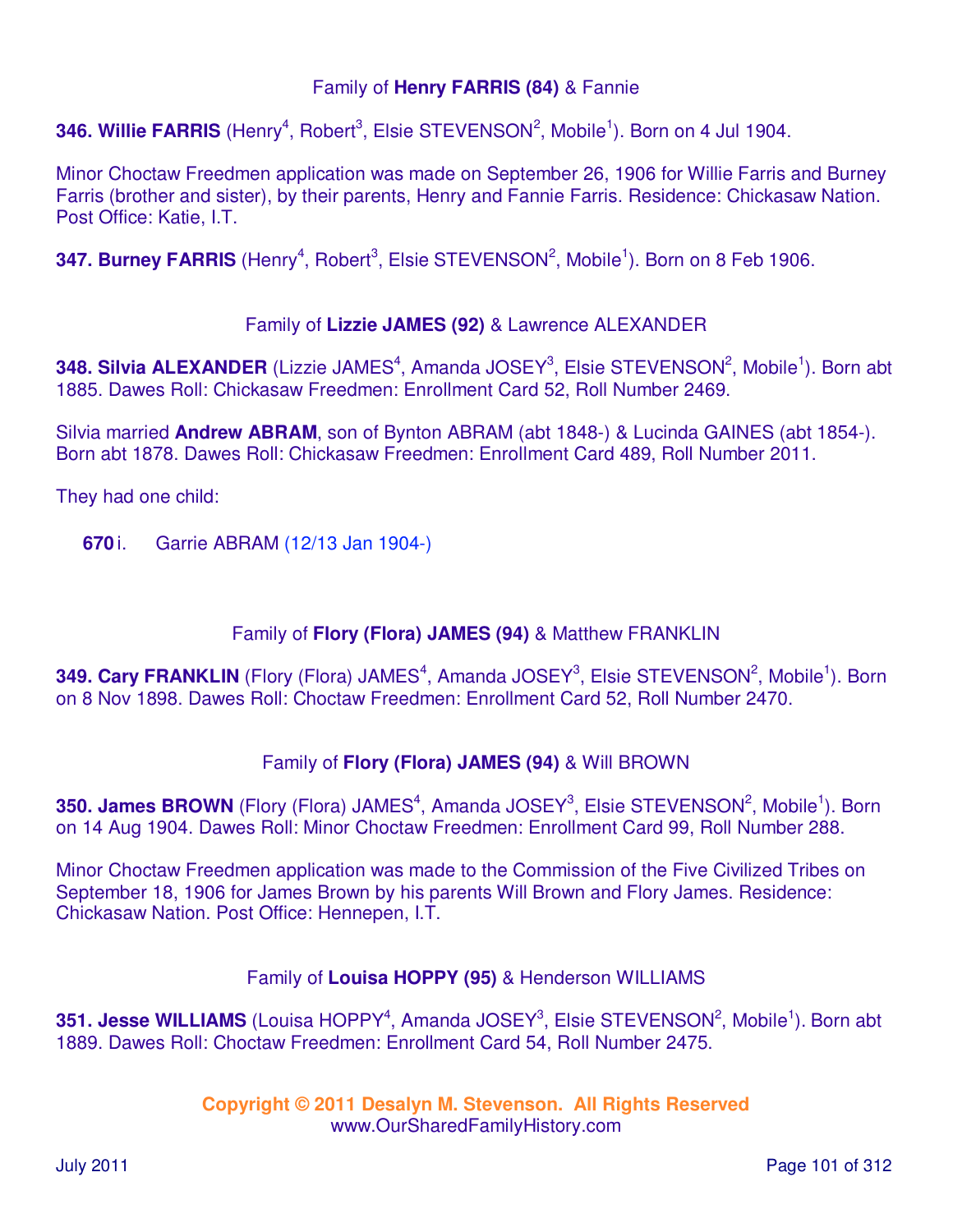352. Edna WILLIAMS (Louisa HOPPY<sup>4</sup>, Amanda JOSEY<sup>3</sup>, Elsie STEVENSON<sup>2</sup>, Mobile<sup>1</sup>). Born abt 1895. Dawes Roll: Choctaw Freedmen: Enrollment Card 54, Roll Number 2476.

353. Saint Paul WILLIAMS (Louisa HOPPY<sup>4</sup>, Amanda JOSEY<sup>3</sup>, Elsie STEVENSON<sup>2</sup>, Mobile<sup>1</sup>). Born on 26 May 1899. Dawes Roll: Choctaw Freedmen: Enrollment Card 54, Roll Number 2477.

# Family of **Maggie HOPPY (96)** & **Wilton WILLIAMS (114)**

354. Claude WILLIAMS (Maggie HOPPY<sup>4</sup>, Amanda JOSEY<sup>3</sup>, Elsie STEVENSON<sup>2</sup>, Mobile<sup>1</sup>). Born abt 1893. Dawes Roll: Choctaw Freedmen: Enrollment Card 53, Roll Number 2473.

# Family of **Maggie HOPPY (96)** & Willie MILES

355. Leander MILES (Maggie HOPPY<sup>4</sup>, Amanda JOSEY<sup>3</sup>, Elsie STEVENSON<sup>2</sup>, Mobile<sup>1</sup>). Born abt 1895. Dawes Roll: Choctaw Freedmen: Enrollment Card 53, Roll Number 2474.

# Family of **Belle RUSSELL (97)** & Eastman WILLIAMS

356. Wade WILLIAMS (Belle RUSSELL<sup>4</sup>, William<sup>3</sup>, Elsie STEVENSON<sup>2</sup>, Mobile<sup>1</sup>). Born in Sep 1898 in Indian Territory, OK. Dawes Roll: Choctaw Freedmen: Enrollment Card 48, Roll Number 2450.

357. Mary WILLIAMS (Belle RUSSELL<sup>4</sup>, William<sup>3</sup>, Elsie STEVENSON<sup>2</sup>, Mobile<sup>1</sup>). Born on 2 Jan 1900 in Indian Territory, OK. Dawes Roll: Choctaw Freedmen: Enrollment Card 48, Roll Number 2451.

358. Henrietta WILLIAMS (Belle RUSSELL<sup>4</sup>, William<sup>3</sup>, Elsie STEVENSON<sup>2</sup>, Mobile<sup>1</sup>). Born on 7 Jul 1902 in Indian Territory, OK. Dawes Roll: Choctaw Freedmen: Enrollment Card 48, Roll Number 2452.

## Family of **Palesa RUSSELL (99)** & Andrew FRANKLIN

**359. Ephram FRANKLIN** (Palesa RUSSELL<sup>4</sup>, William<sup>3</sup>, Elsie STEVENSON<sup>2</sup>, Mobile<sup>1</sup>).

**360. Effie FRANKLIN** (Palesa RUSSELL<sup>4</sup>, William<sup>3</sup>, Elsie STEVENSON<sup>2</sup>, Mobile<sup>1</sup>).

## Family of **Voyage RUSSELL (100)** & Amanda WILLIAMS

361. Jinnie Ann RUSSELL (Voyage<sup>4</sup>, William<sup>3</sup>, Elsie STEVENSON<sup>2</sup>, Mobile<sup>1</sup>). Born on 8 Aug 1900. Dawes Roll: Chickasaw Freedmen: Enrollment Card 180, Roll Number 648.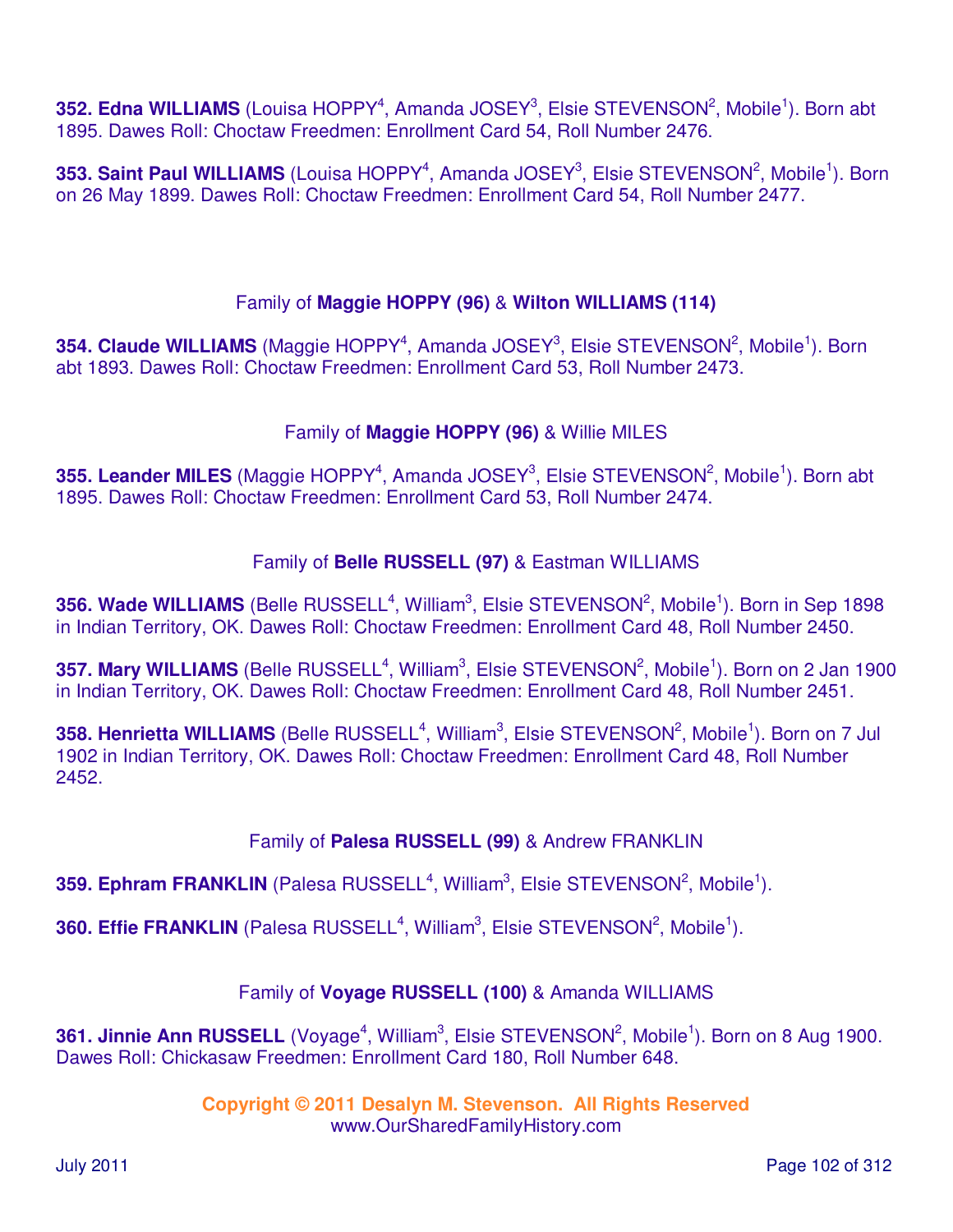362. Roosevelt RUSSELL (Voyage<sup>4</sup>, William<sup>3</sup>, Elsie STEVENSON<sup>2</sup>, Mobile<sup>1</sup>). Born on 9 Apr 1902. Dawes Roll: Chickasaw Freedmen: Enrollment Card 180, Roll Number 4247.

# Family of **Carrie RUSSELL (102)** & Willie HARRIS

**363. Velma RUSSELL** (Carrie<sup>4</sup>, William<sup>3</sup>, Elsie STEVENSON<sup>2</sup>, Mobile<sup>1</sup>).

#### Family of **Willie HAMILTON (106)** & Rhoda ABRAM

**364. Cleveland HAMILTON** (Willie<sup>4</sup>, Marcus<sup>3</sup>, Louisa STEVENSON<sup>2</sup>, Mobile<sup>1</sup>). Dawes Roll: Chickasaw Freedmen: Enrollment Card 203; Roll Number 787.

**365. Tande HAMILTON** (Willie<sup>4</sup>, Marcus<sup>3</sup>, Louisa STEVENSON<sup>2</sup>, Mobile<sup>1</sup>). Born on 16 Sep 1900. Dawes Roll: Chickasaw Freedmen: Enrollment Card 203; Roll Number 788.

## Family of **Alice HAMILTON (107)** & Louis NEWBERRY

**366. Gertie NEWBERRY** (Alice HAMILTON<sup>4</sup>, Marcus<sup>3</sup>, Louisa STEVENSON<sup>2</sup>, Mobile<sup>1</sup>). Born abt 1898. Dawes Roll: Chickasaw Freedmen: Enrollment Card 201, Roll Number 783.

## Family of **Liddy (Lydia) HAMILTON (108)** & Eddie FRANKLIN

**367. Solomon FRANKLIN** (Liddy (Lydia) HAMILTON<sup>4</sup>, Marcus<sup>3</sup>, Louisa STEVENSON<sup>2</sup>, Mobile<sup>1</sup>). Born on 15 Jul 1898. Dawes Roll: Chickasaw Freedmen: Enrollment Card 204, Roll Number 790.

**368. Videl FRANKLIN** (Liddy (Lydia) HAMILTON<sup>4</sup>, Marcus<sup>3</sup>, Louisa STEVENSON<sup>2</sup>, Mobile<sup>1</sup>). Born on 31 Oct 1902. Dawes Roll: Minor Chickasaw Freedmen: Enrollment Card 497, Roll Number 446.

Minor Chickasaw Freedmen application was made to the Commission of the Five Civilized Tribes on October 18, 19?? for Videl and Adella Franklin, sisters. Residence: Chickasaw nation. Post Office: Homer, I.T. Transferred to Minor Choctaw Freedmen Number 497

Minor Choctaw application was made to the Commission of the Five Civilized Tribes on February 25, 1907 for Videl and Adella Franklin, sisters. Residence: Chickasaw nation. Post Office: Homer, I. T.

**369. Adella FRANKLIN** (Liddy (Lydia) HAMILTON<sup>4</sup>, Marcus<sup>3</sup>, Louisa STEVENSON<sup>2</sup>, Mobile<sup>1</sup>). Born on 18 Feb 1905. Dawes Roll: Minor Chickasaw Freedmen: Enrollment Card 497, Roll Number 447.

#### Family of **Wilton WILLIAMS (114)** & Sallie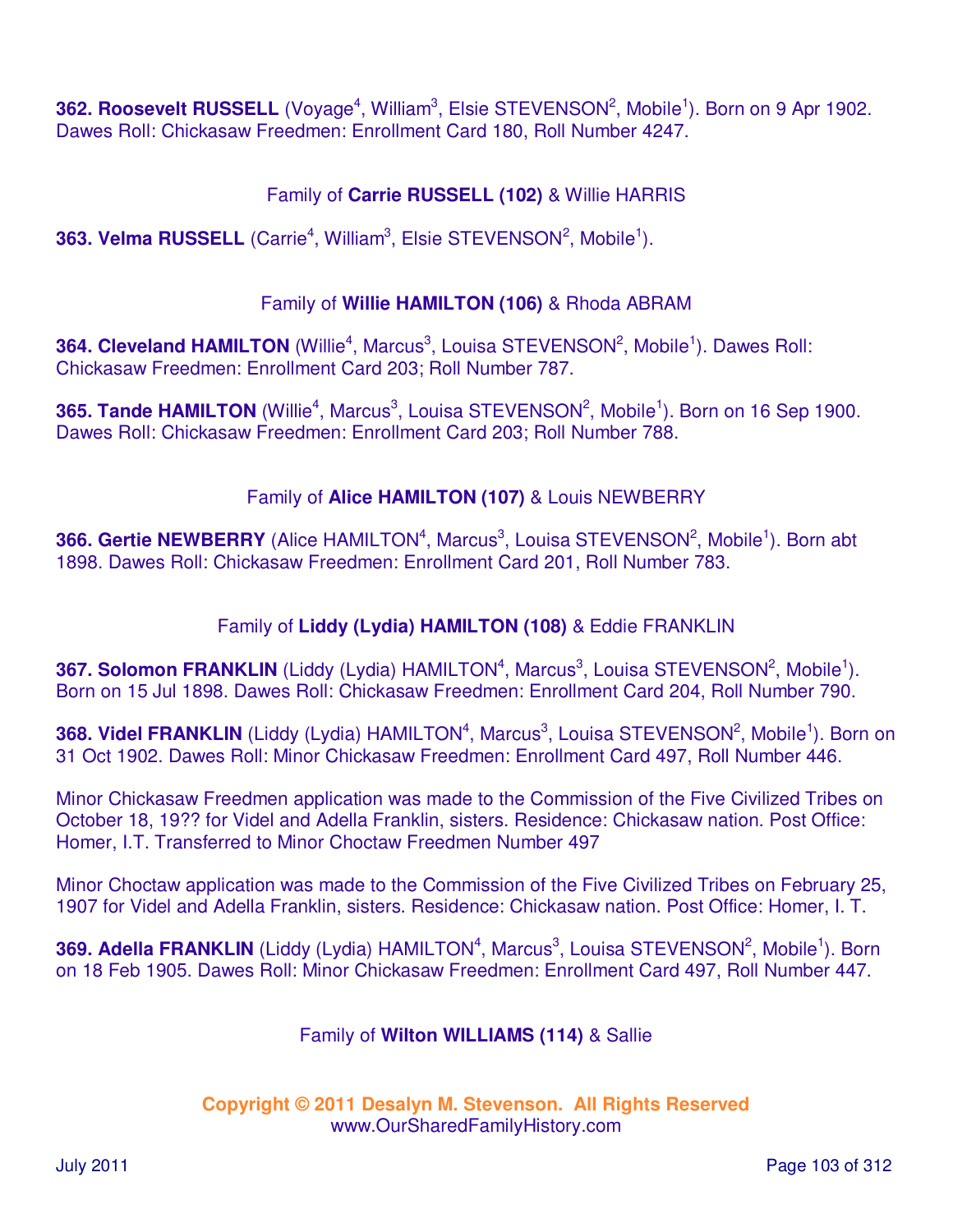370. Marcus WILLIAMS (Wilton<sup>4</sup>, Ellen HAMILTON<sup>3</sup>, Louisa STEVENSON<sup>2</sup>, Mobile<sup>1</sup>). Born abt 1893 in Indian Territory, OK. Dawes Roll: Chickasaw Freedmen: Enrollment Card 437, Roll Number 4618.

 $371.$  Cora WILLIAMS (Wilton<sup>4</sup>, Ellen HAMILTON<sup>3</sup>, Louisa STEVENSON<sup>2</sup>, Mobile<sup>1</sup>). Born abt 1894 in Indian Territory, OK. Dawes Roll: Chickasaw Freedmen: Enrollment Card 437, Roll Number 4619.

**372. Kimble (Richard?) WILLIAMS** (Wilton<sup>4</sup>, Ellen HAMILTON<sup>3</sup>, Louisa STEVENSON<sup>2</sup>, Mobile<sup>1</sup>). Born abt 1897 in Indian Territory. OK. Dawes Roll: Chickasaw Freedmen: Enrollment Card 437, Roll Number 4620.

373. Maise WILLIAMS (Wilton<sup>4</sup>, Ellen HAMILTON<sup>3</sup>, Louisa STEVENSON<sup>2</sup>, Mobile<sup>1</sup>). Born on 12 Jan 1900 in Indian Territory, OK. Dawes Roll: Chickasaw Freedmen: Enrollment Card 437, Roll Number 4621.

374. Joe WILLIAMS (Wilton<sup>4</sup>, Ellen HAMILTON<sup>3</sup>, Louisa STEVENSON<sup>2</sup>, Mobile<sup>1</sup>). Born on 12 Sep 1902. Dawes Roll: Chickasaw Freedmen: Enrollment Card 437, Roll Number 4622.

**375. Lyman WILLIAMS** (Wilton<sup>4</sup>, Ellen HAMILTON<sup>3</sup>, Louisa STEVENSON<sup>2</sup>, Mobile<sup>1</sup>). Born on 22 Feb 1905.

# Family of **Amy WILLIAMS (116)** & Callis SHIRLEY

376. Belle SHIRLEY (Amy WILLIAMS<sup>4</sup>, Ellen HAMILTON<sup>3</sup>, Louisa STEVENSON<sup>2</sup>, Mobile<sup>1</sup>). Born abt 1895. Dawes Roll: Chickasaw Freedmen: Enrollment Card 440 Roll Number 1795.

377. Albert SHIRLEY (Amy WILLIAMS<sup>4</sup>, Ellen HAMILTON<sup>3</sup>, Louisa STEVENSON<sup>2</sup>, Mobile<sup>1</sup>). Born abt 1897. Dawes Roll: Chickasaw Freedmen: Enrollment Card 440, Roll Number 1796.

378. Cliffy SHIRLEY (Amy WILLIAMS<sup>4</sup>, Ellen HAMILTON<sup>3</sup>, Louisa STEVENSON<sup>2</sup>, Mobile<sup>1</sup>). Born on 13 Mar 1900. Cliffy died on 26 Jan 1901; he was <1. Dawes Roll: Chickasaw Freedmen: Enrollment Card 440; Died Prior to September 25, 1902;Cancelled.

379. Vick SHIRLEY (Amy WILLIAMS<sup>4</sup>, Ellen HAMILTON<sup>3</sup>, Louisa STEVENSON<sup>2</sup>, Mobile<sup>1</sup>). Born on 27 Mar 1902. Dawes Roll: Chickasaw Freedmen: Enrollment Card 440, Roll Number 1798.

380. Cathil (Cathie?) SHIRLEY (Amy WILLIAMS<sup>4</sup>, Ellen HAMILTON<sup>3</sup>, Louisa STEVENSON<sup>2</sup>, Mobile<sup>1</sup>). Born on 15 May 1905. Dawes Roll: Minor Choctaw Freedmen: Enrollment Card 507, Roll Number 462.

Minor Chickasaw Freedmen application was made to the Commission of the Five Civilized Tribes on November 7, 1906 for Cathil (Cathie?) Shirley. Residence: Chickasaw Nation. Post Office: Katie, I. T. Later transferred to Minor Choctaw Freedmen card 507.

Minor Choctaw Freedmen application was made to the Commission of the Five Civilized Tribes on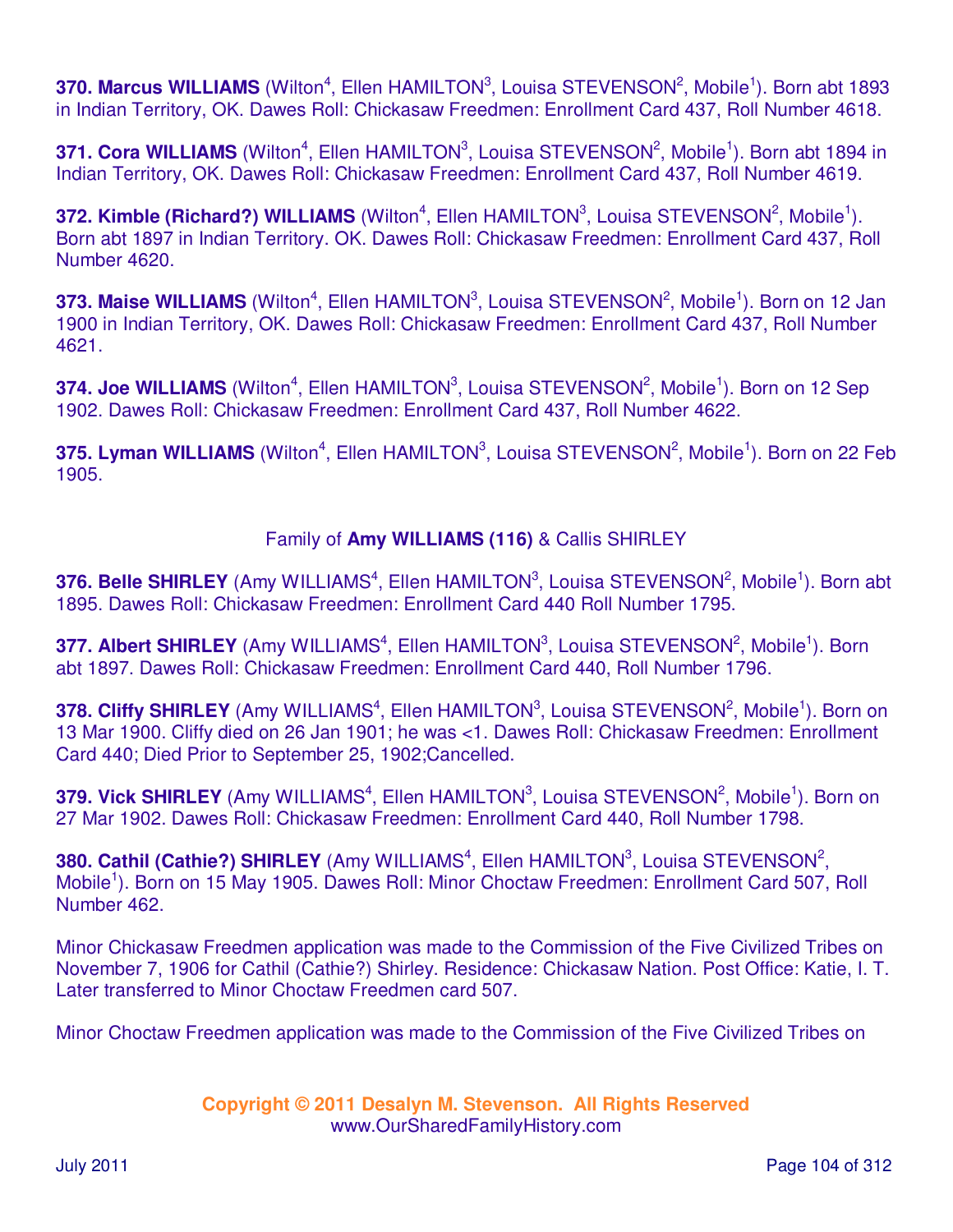February 27, 1907 for Cathil (Cathie ?) Shirley. Residence: Chickasaw Nation. Post Office:Katie, I. T.

## Family of **Paulina WILLIAMS (117)** & William "Burt" FRANKLIN

**381. Ellen FRANKLIN** (Paulina WILLIAMS<sup>4</sup>, Ellen HAMILTON<sup>3</sup>, Louisa STEVENSON<sup>2</sup>, Mobile<sup>1</sup>). Born on 14 Nov 1901. Dawes Roll: Chickasaw Freedmen: Enrollment Card 438, Roll Number 1791.

#### Family of **Ida STEVENSON (121)** & Isaac HUMBY

**382. Dewey HUMBY** (Ida STEVENSON<sup>4</sup>, Albert<sup>3</sup>, Gattis<sup>2</sup>, Mobile<sup>1</sup>).

## Family of **Ida STEVENSON (121)** & Douglass RENTIE

**383. Albert RENTIE** (Ida STEVENSON<sup>4</sup>, Albert<sup>3</sup>, Gattis<sup>2</sup>, Mobile<sup>1</sup>). Born on 11 Jun 1904.

**384. Lular RENTIE** (Ida STEVENSON<sup>4</sup>, Albert<sup>3</sup>, Gattis<sup>2</sup>, Mobile<sup>1</sup>). Born on 25 Feb 1906.

## Family of **Gencie STEVENSON (131)** & Gary Willard ABRAM

**385. Melva ABRAM** (Gencie STEVENSON<sup>4</sup>, Nelson<sup>3</sup>, Bankston<sup>2</sup>, Mobile<sup>1</sup>).

Children:

 i. Bobbie Jean ii. Jack iii. Ronnie iv. Deanna Lynn BUSH

## **386. Ermon ABRAM** (Gencie STEVENSON<sup>4</sup>, Nelson<sup>3</sup>, Bankston<sup>2</sup>, Mobile<sup>1</sup>).

Child:

**675** i. Jennifer

# **387. Toylee ABRAM** (Gencie STEVENSON<sup>4</sup>, Nelson<sup>3</sup>, Bankston<sup>2</sup>, Mobile<sup>1</sup>).

#### Toylee married **James JACKSON**.

They had the following children: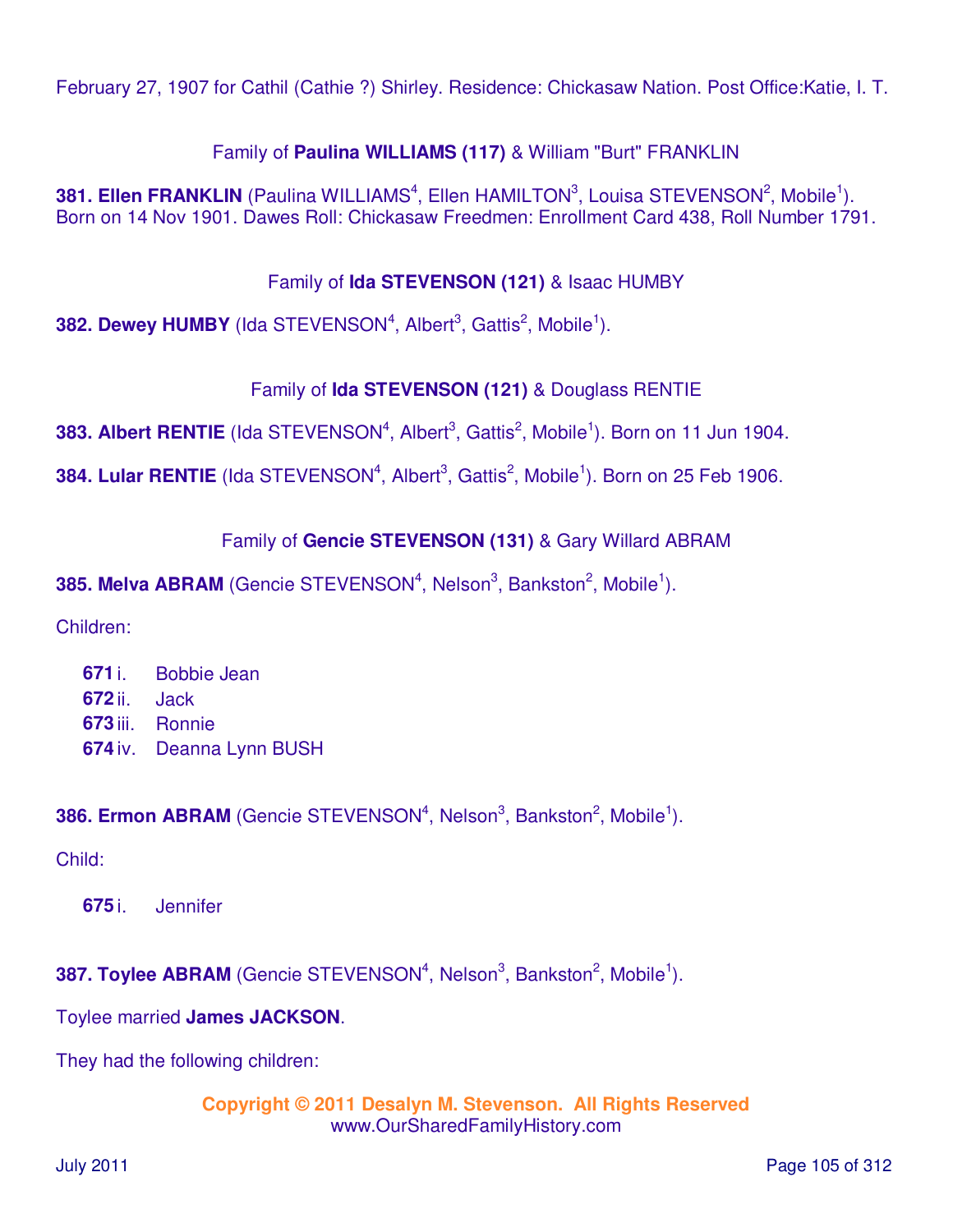- **676** i. Wayne JACKSON
- **677** ii. James JACKSON
- **678** iii. Carolyn JACKSON
- **679** iv. Troy JACKSON
- **680** v. Ava JACKSON
- **681** vi. Darrell JACKSON
- **682** vii. Marilyn JACKSON
- **683** viii. Deonne JACKSON

388. Paul ABRAM (Gencie STEVENSON<sup>4</sup>, Nelson<sup>3</sup>, Bankston<sup>2</sup>, Mobile<sup>1</sup>).

**389. Patricia B. ABRAM** (Gencie STEVENSON<sup>4</sup>, Nelson<sup>3</sup>, Bankston<sup>2</sup>, Mobile<sup>1</sup>).

Patricia B. married **Marvin Hillard STONE Jr.**, son of Marvin H. STONE Sr. & Inez GIBSON. They had the following children:

- **684** i. Marvin STONE III
- **685** ii. L'Tanya M. STONE
- **686** iii. Pamela STONE

**390. Jack ABRAM** (Gencie STEVENSON<sup>4</sup>, Nelson<sup>3</sup>, Bankston<sup>2</sup>, Mobile<sup>1</sup>).

**391. Louise ABRAM** (Gencie STEVENSON<sup>4</sup>, Nelson<sup>3</sup>, Bankston<sup>2</sup>, Mobile<sup>1</sup>).

Louise married **Roland MATTHEWS Sr.**. Born on 21 Apr 1939. Roland died in 1974; he was 34. They had the following children:

- **687** i. Bettina L. MATTHEWS
- **688** ii. Shemari Roland MATTHEWS Jr.
- **689** iii. Eric E. MATTHEWS

## **392. Weldon ABRAM** (Gencie STEVENSON<sup>4</sup>, Nelson<sup>3</sup>, Bankston<sup>2</sup>, Mobile<sup>1</sup>).

Child:

**690** i. Elizabeth ABRAM

# **393. Evelyn ABRAM** (Gencie STEVENSON<sup>4</sup>, Nelson<sup>3</sup>, Bankston<sup>2</sup>, Mobile<sup>1</sup>).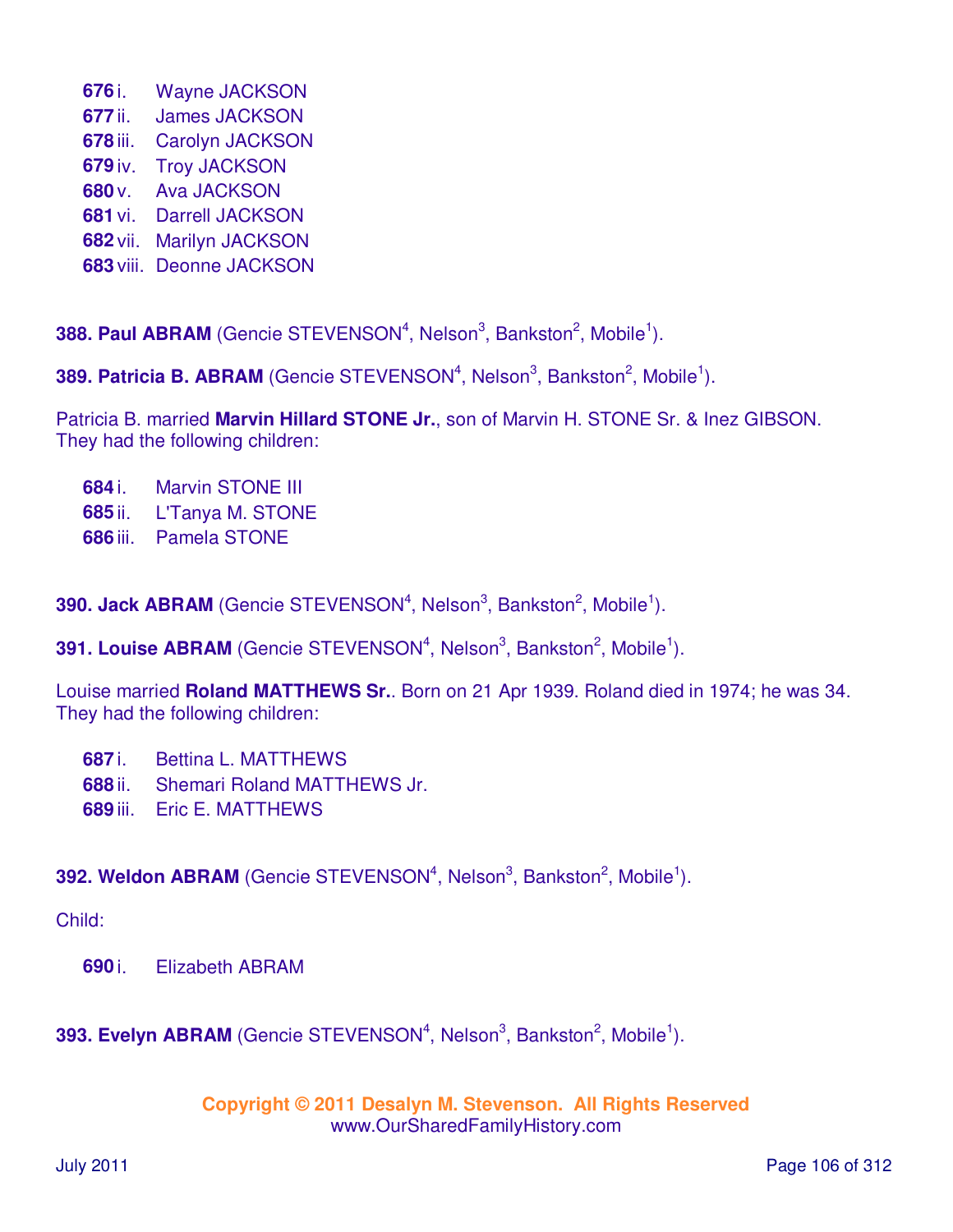Evelyn first married **Norman C. ABNEY**, son of William ABNEY, SR. & Bessie. They had one child:

**691** i. Vidal ABNEY

Evelyn second married **Barrie WALDRIP**. They had the following children:

- **692** i. Lavellle WALDRIP
- **693** ii. Jenice L. WALDRIP
- **694** iii. Cynthia WALDRIP
- **695** iv. Josette WALDRIP

**394. William ABRAM** (Gencie STEVENSON<sup>4</sup>, Nelson<sup>3</sup>, Bankston<sup>2</sup>, Mobile<sup>1</sup>).

**395. LaDona ABRAM** (Gencie STEVENSON<sup>4</sup>, Nelson<sup>3</sup>, Bankston<sup>2</sup>, Mobile<sup>1</sup>).

Child:

**696** i. Jermaine

**396. Sylvia ABRAM** (Gencie STEVENSON<sup>4</sup>, Nelson<sup>3</sup>, Bankston<sup>2</sup>, Mobile<sup>1</sup>).

#### Family of **Hester ANTHONY (140)**

**397. Alice** (Hester ANTHONY<sup>4</sup>, Isabella STEVENSON<sup>3</sup>, Bankston<sup>2</sup>, Mobile<sup>1</sup>).

Children:

- **697** i. Ronald Dale ATKINS
- **698** ii. Douglas James ATKINS

## Family of **Katie ANTHONY (141)**

**398. Faye LEWIS** (Katie ANTHONY<sup>4</sup>, Isabella STEVENSON<sup>3</sup>, Bankston<sup>2</sup>, Mobile<sup>1</sup>).

399. Mary WALKER (Katie ANTHONY<sup>4</sup>, Isabella STEVENSON<sup>3</sup>, Bankston<sup>2</sup>, Mobile<sup>1</sup>).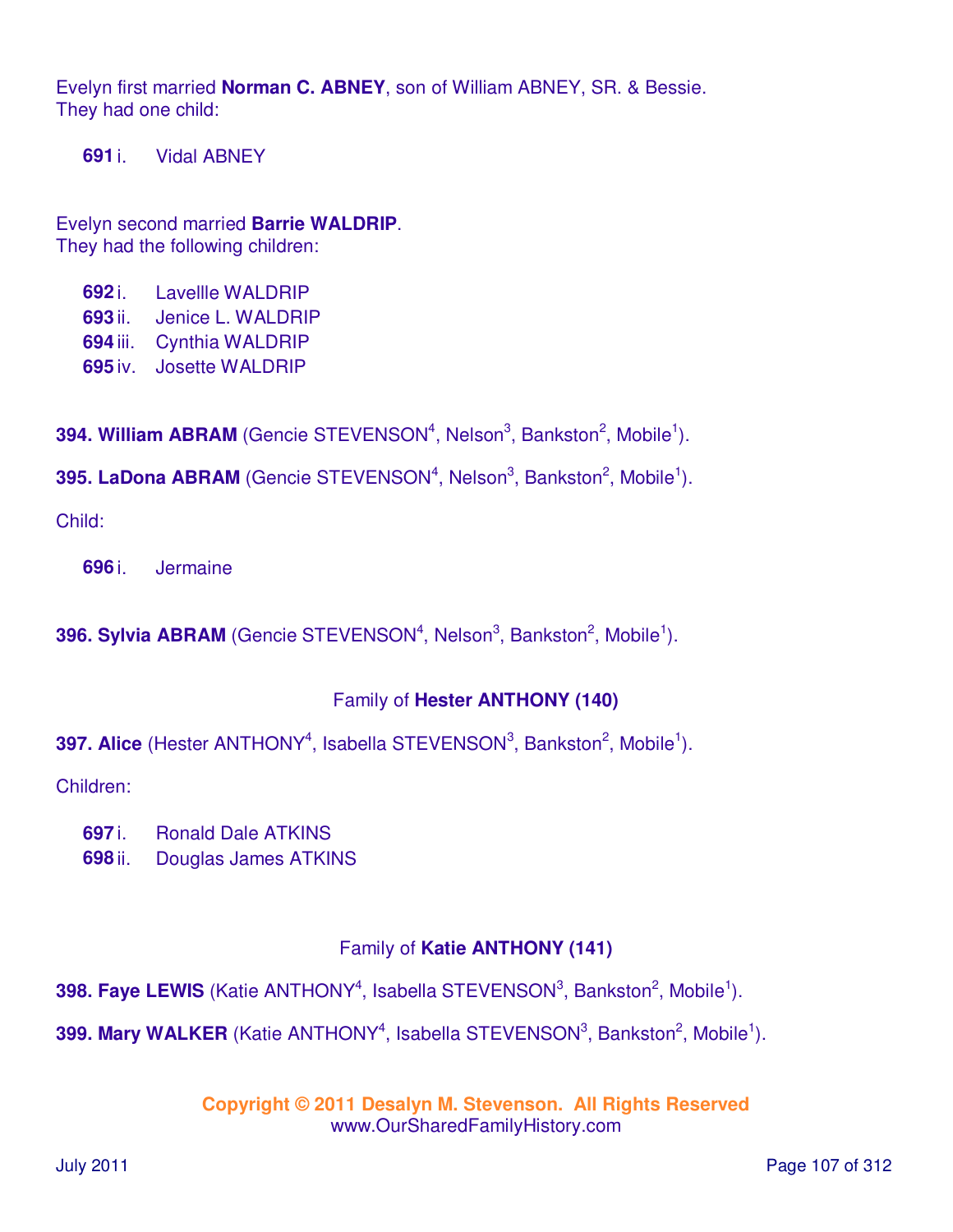400. Janie GALBERT (Katie ANTHONY<sup>4</sup>, Isabella STEVENSON<sup>3</sup>, Bankston<sup>2</sup>, Mobile<sup>1</sup>). Janie died bef 1998.

Janie first married **? GRAYSON**.

They had one child:

**699** i. Ricardo GRAYSON

Janie second married **? BROWN**.

They had the following children:

**700** i. Edward BROWN

**701** ii. Robin BROWN

Janie third married **? WHARRY**.

They had the following children:

**702** i. Darrell WHARRY

**703** ii. Deon WHARRY

401. Carl (Katie ANTHONY<sup>4</sup>, Isabella STEVENSON<sup>3</sup>, Bankston<sup>2</sup>, Mobile<sup>1</sup>). Carl died bef 1998.

# Family of **James ANTHONY (146)**

```
402. Joseph ANTHONY (James<sup>4</sup>, Isabella STEVENSON<sup>3</sup>, Bankston<sup>2</sup>, Mobile<sup>1</sup>).
```
Children:

- **704** i. Mark ANTHONY
- **705** ii. Maurice ANTHONY

403. Shirley ANTHONY (James<sup>4</sup>, Isabella STEVENSON<sup>3</sup>, Bankston<sup>2</sup>, Mobile<sup>1</sup>).

Shirley married **? LEROY**.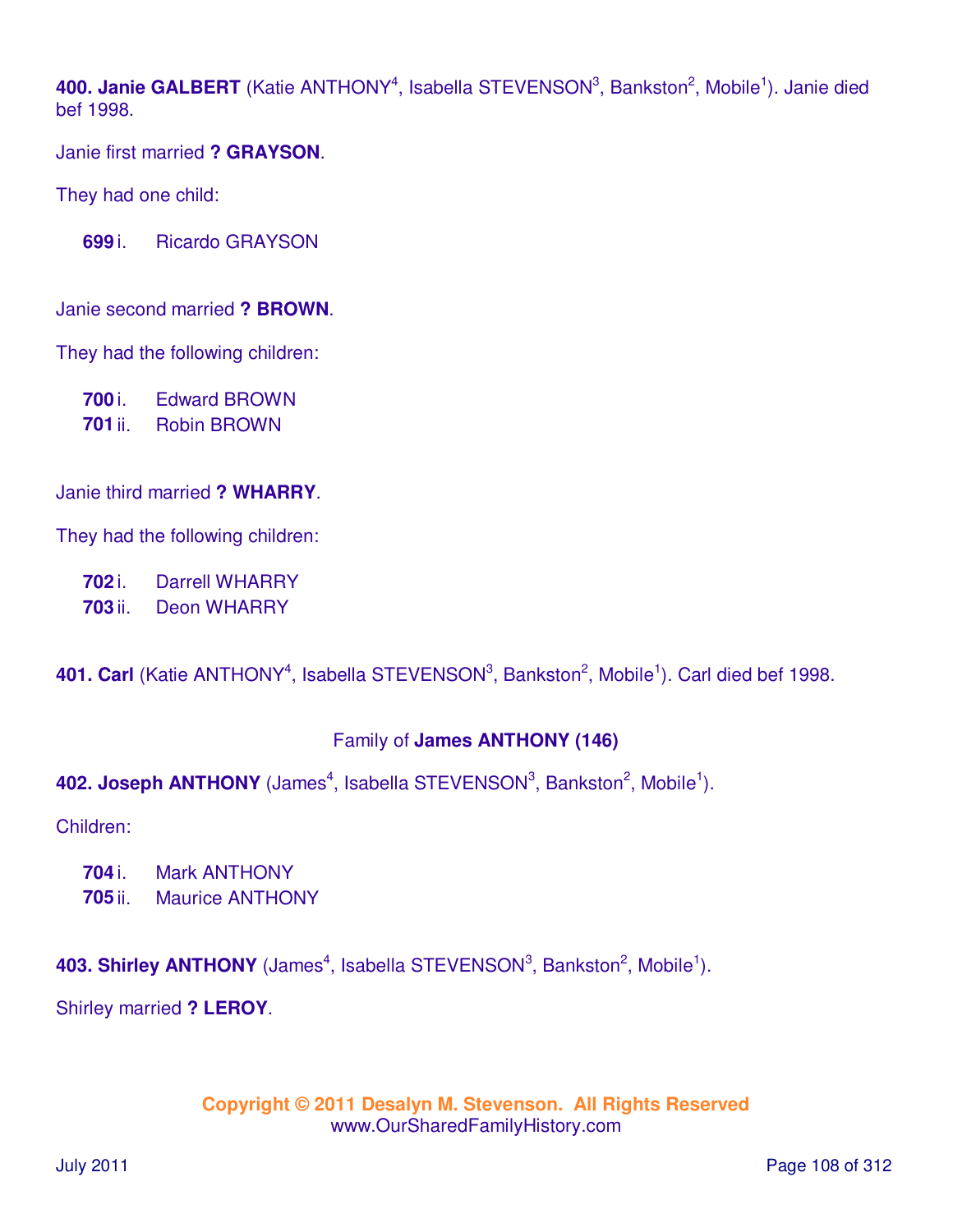### Family of **Joanna STEVENSON (149)** & Ross WILLIAMS

404. Della May WILLIAMS (Joanna STEVENSON<sup>4</sup>, Robert<sup>3</sup>, Dick<sup>2</sup>, Mobile<sup>1</sup>). Born on 24 Aug 1902 in Tatum, OK. Della May died in Roosevelt, OK, on 9 Jun 1916; she was 13. Dawes Roll: Chickasaw Freedmen: Enrollment Card 428, Roll Number 4321.

405. Roy WILLIAMS (Joanna STEVENSON<sup>4</sup>, Robert<sup>3</sup>, Dick<sup>2</sup>, Mobile<sup>1</sup>). Born on 4 Jan 1903 in Tatum, OK. Roy died in Hobart, OK, on 12 Dec 1984; she was 81. Dawes Roll: Minor Chickasaw Freedmen: Enrollment Card 82, Dismissed, born subsequent to September 25, 1902.

406. Isaac WILLIAMS (Joanna STEVENSON<sup>4</sup>, Robert<sup>3</sup>, Dick<sup>2</sup>, Mobile<sup>1</sup>). Born on 24 Mar 1905 in Tatum, OK. Isaac died in Hobart, OK, on 7 Jul 1975; he was 70. Dawes Roll: Minor Chickasaw Freedmen: Enrollment Card 82, Dismissed, born subsequent to September 25, 1902.

Isaac married **Eva REED**.

407. Ethel WILLIAMS (Joanna STEVENSON<sup>4</sup>, Robert<sup>3</sup>, Dick<sup>2</sup>, Mobile<sup>1</sup>). Born in 1910. Ethel died in Roosevelt, OK, on 5 Dec 1949; she was 39.

Ethel first married **Wilbert Jack PATTERSON**. Wilbert Jack died in 1949 in Clinton, OK.

They had the following children:

- **706** i. Ola Mae PATTERSON (1926-17 Aug 1987)
- **707** ii. Vorese PATTERSON
- **708** iii. Wilbert J. PATTERSON
- **709** iv. Baby (Ethel) PATTERSON (May 1929-8 Aug 1929)
- **710** v. Baby (Angel) PATTERSON (7 Jul 1935-7 Jul 1935)
- **711** vi. Jessie Mae PATTERSON (Aug 1936-16 Feb 1937)
- **712** vii. Donald Ray PATTERSON
- **713** viii. Martha Joe PATTERSON
- **714** ix. Lorene PATTERSON

Ethel second married **Tom RAINEY**.

408. Jesse WILLIAMS (Joanna STEVENSON<sup>4</sup>, Robert<sup>3</sup>, Dick<sup>2</sup>, Mobile<sup>1</sup>). Born in Sep 1910 in Tatum, OK.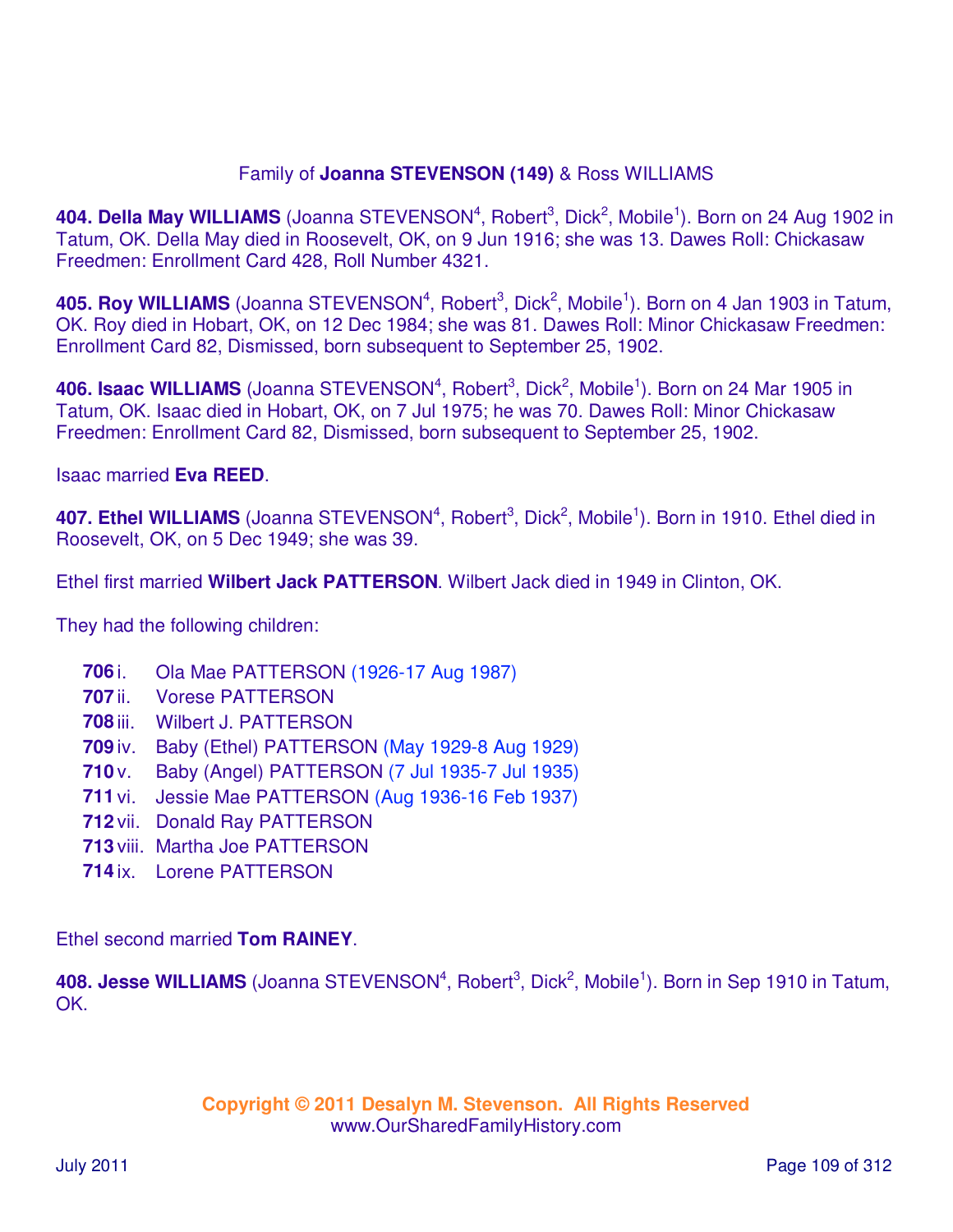Jesse married **Longino LOGAN**.

## Family of **Angeline STEVENSON (150)** & Simon GUNNS

409. Eddie GUNNS (Angeline STEVENSON<sup>4</sup>, Robert<sup>3</sup>, Dick<sup>2</sup>, Mobile<sup>1</sup>). Born on 22 Oct 1908 in Hennipen, OK.

Eddie married **Adell JAMES**, daughter of Samuel JAMES & Mary McCARTHER. Adell died on 28 Jun 1944 in Roosevelt, OK.

They had the following children:

- **715** i. Eddie Mae GUNNS
- **716** ii. Oretha A. GUNNS
- **717** iii. E. W. Morlan GUNNS
- **718** iv. Wyoma J. GUNNS
- **719** v. Jessie L. GUNNS Sr.
- **720** vi. Otretha R. GUNNS

410. Eva GUNNS (Angeline STEVENSON<sup>4</sup>, Robert<sup>3</sup>, Dick<sup>2</sup>, Mobile<sup>1</sup>).

### Eva married **Herbert D. JOHNSON Sr**.

They had one child:

**721** i. Herbert D. JOHNSON Jr.

## 411. Richard GUNNS (Angeline STEVENSON<sup>4</sup>, Robert<sup>3</sup>, Dick<sup>2</sup>, Mobile<sup>1</sup>).

#### Family of **Frances WILLIAMS (158)** & Fischer FRANKLIN

412. Edgar FRANKLIN (Frances WILLIAMS<sup>4</sup>, Lucy STEVENSON<sup>3</sup>, Dick<sup>2</sup>, Mobile<sup>1</sup>). Born on 10 Sep 1905. Dawes Roll: Minor Chickasaw Freedmen: Enrollment Card 126, Dismissed, born subsequent to September 25, 1902.

### Family of **Dewey LAMEY (167)** & Gertrude RODGERS

413. Lucile LAMEY (Dewey<sup>4</sup>, Elizabeth STEVENSON<sup>3</sup>, Dick<sup>2</sup>, Mobile<sup>1</sup>).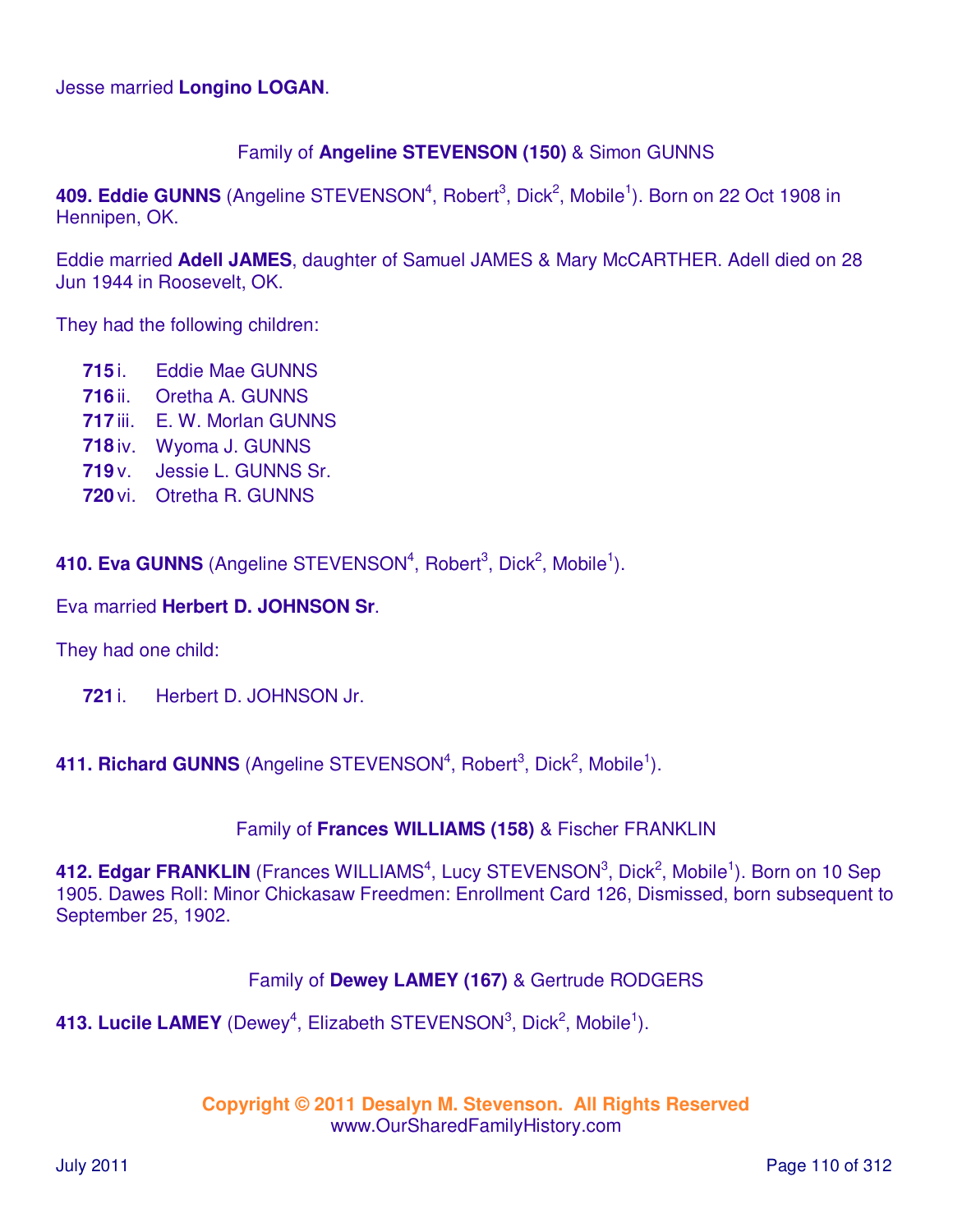414. Lela Mae LAMEY (Dewey<sup>4</sup>, Elizabeth STEVENSON<sup>3</sup>, Dick<sup>2</sup>, Mobile<sup>1</sup>).

Lela Mae first married **BROWN**.

They had the following children:

 i. Melburn BROWN ii. Gertrude BROWN iii. Joyce BROWN iv. Waldon BROWN v. Walton BROWN

Lela Mae second married **SCHOOLER**.

They had one child:

**727** i. Lewis SCHOOLER

415. Dewey LAMEY Jr (Dewey<sup>4</sup>, Elizabeth STEVENSON<sup>3</sup>, Dick<sup>2</sup>, Mobile<sup>1</sup>).

## Family of **Willie COLBERT (178)** & Estella MEADOWS

416. Elmer MEADOWS (Willie COLBERT<sup>4</sup>, Bill<sup>3</sup>, Bob STEVENSON<sup>2</sup>, Mobile<sup>1</sup>). Born on 5 Feb 1904. Dawes Roll: Minor Choctaw Freedmen: Enrollment Card 126, Roll Number ???

Minor Choctaw Freedmen application was made to the Commission of the Five Civilized Tribes on January 10, 1907 for Garrie Abram by his parents Andrew Aram and Syvia Alexander. Residence: Chickasaw Nation. Post Office: Nelson , I.T.

# Family of **Henderson STEVENSON (180)** & Beauty B. COLBERT

417. Myrtle Mae STEVENSON (Henderson<sup>4</sup>, Elijah<sup>3</sup>, Joe<sup>2</sup>, Mobile<sup>1</sup>).

Myrtle Mae married **Floyd WILLIAMS Sr.**.

They had the following children:

- **728** i. Floyd WILLIAMS Jr. (4 Sep 1938-3 Mar 1985)
- **729** ii. Eugene WILLIAMS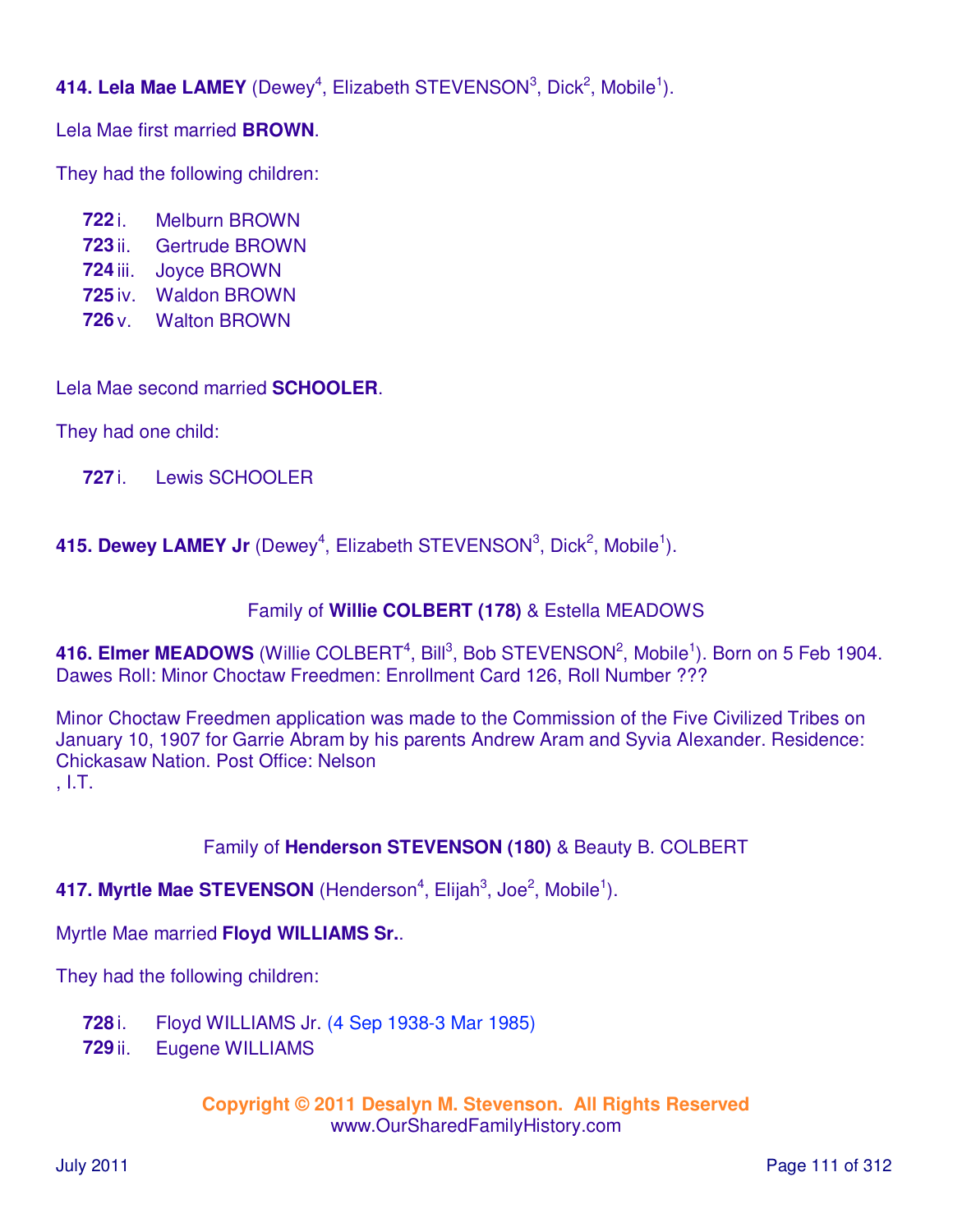iii. Charles WILLIAMS Sr. iv. Flora WILLIAMS v. Curtis WILLIAMS vi. LaVonn WILLIAMS Sr. vii. Forest WILLIAMS viii. Alfred Dean WILLIAMS ix. Albert Ray WILLIAMS (12 Oct 5?-) x. Lutricia Ann WILLIAMS xi. Kenneth WILLIAMS xii. Loreta WILLIAMS xiii. Cynthia WILLIAMS (15 Nov 1961-30 Dec 2009)

418. Bernice STEVENSON (Henderson<sup>4</sup>, Elijah<sup>3</sup>, Joe<sup>2</sup>, Mobile<sup>1</sup>).

Bernice first married **Cullis HAWKINS Sr.**.

They had the following children:

- i. Patsy HAWKINS
- ii. Cullis HAWKINS Jr.
- iii. Brenda HAWKINS
- iv. Linda HAWKINS

Bernice second married **LANG**.

They had one child:

i. Ivory LANG

## 419. Marcella STEVENSON (Henderson<sup>4</sup>, Elijah<sup>3</sup>, Joe<sup>2</sup>, Mobile<sup>1</sup>).

Marcella married **Thomas McCREE**. They had the following children:

i. Alicia McCREE

ii. Ronnie McCREE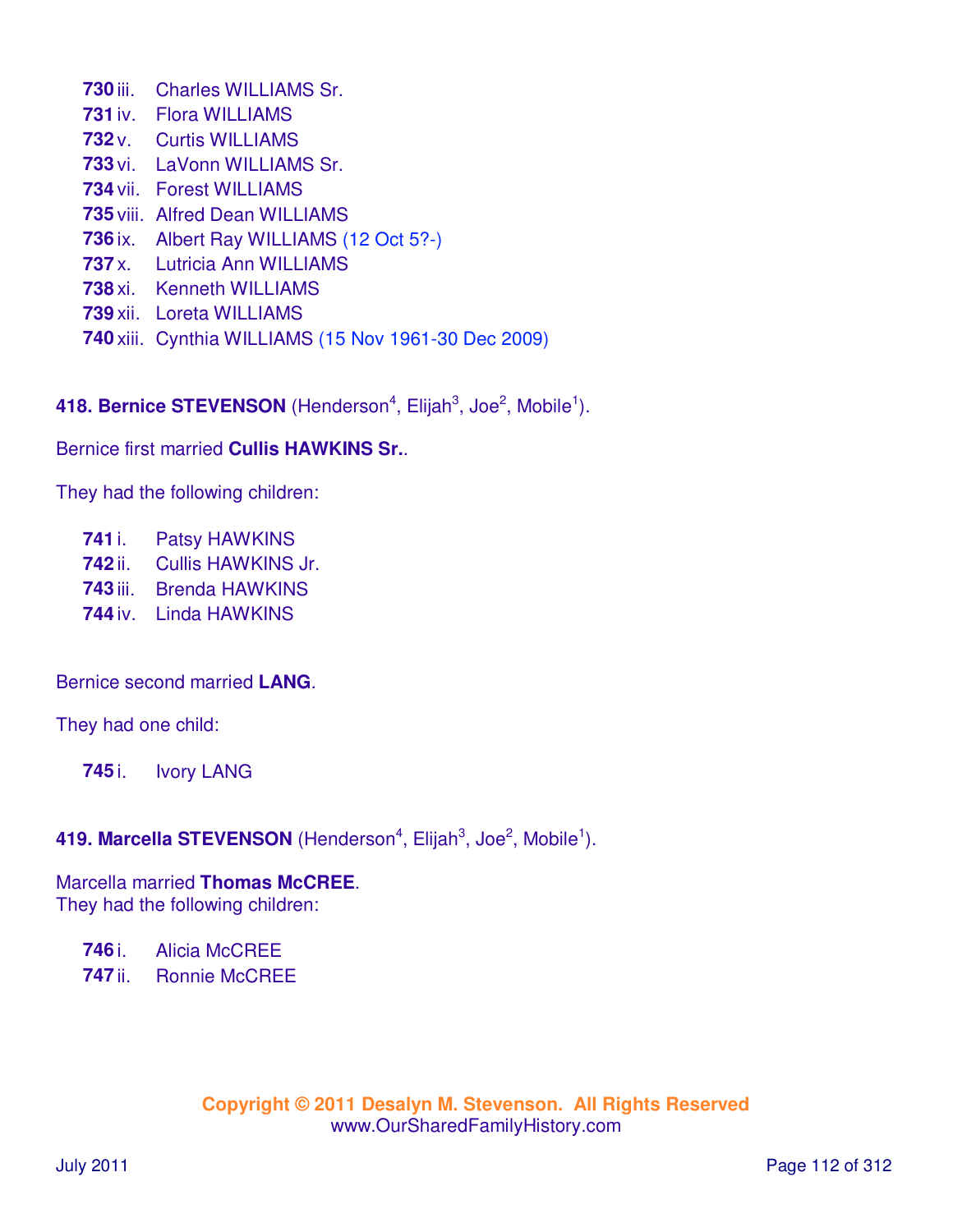# 420. Charlene STEVENSON (Henderson<sup>4</sup>, Elijah<sup>3</sup>, Joe<sup>2</sup>, Mobile<sup>1</sup>).

Child:

**748** i. Roger Lee SAMUELS

# 421. Cora STEVENSON (Henderson<sup>4</sup>, Elijah<sup>3</sup>, Joe<sup>2</sup>, Mobile<sup>1</sup>).

## Cora married **Warren "Bill" McCREE**.

They had the following children:

- **749** i. Phyllis McCREE **750** ii. Wanda McCREE **751** iii. Ricky McCREE **752** iv. Keith McCREE
- **753** v. Kevin McCREE

# 422. Dollie B. STEVENSON (Henderson<sup>4</sup>, Elijah<sup>3</sup>, Joe<sup>2</sup>, Mobile<sup>1</sup>).

Dollie B. married **Johnnie ANDREWS**. They had the following children:

- **754** i. Michael ANDREWS
- **755** ii. Danny ANDREWS
- **756** iii. Kip ANDREWS Sr.

423. Claudette "Kit" STEVENSON (Henderson<sup>4</sup>, Elijah<sup>3</sup>, Joe<sup>2</sup>, Mobile<sup>1</sup>).

Claudette "Kit" married **Doublas HARPER**. They had the following children:

- **757** i. Tanashia HARPER
- **758** ii. Derrick HARPER
- **759** iii. Bryson HARPER

424. Eligha STEVENSON (Henderson<sup>4</sup>, Elijah<sup>3</sup>, Joe<sup>2</sup>, Mobile<sup>1</sup>).

# 425. Dewey Lee STEVENSON (Henderson<sup>4</sup>, Elijah<sup>3</sup>, Joe<sup>2</sup>, Mobile<sup>1</sup>).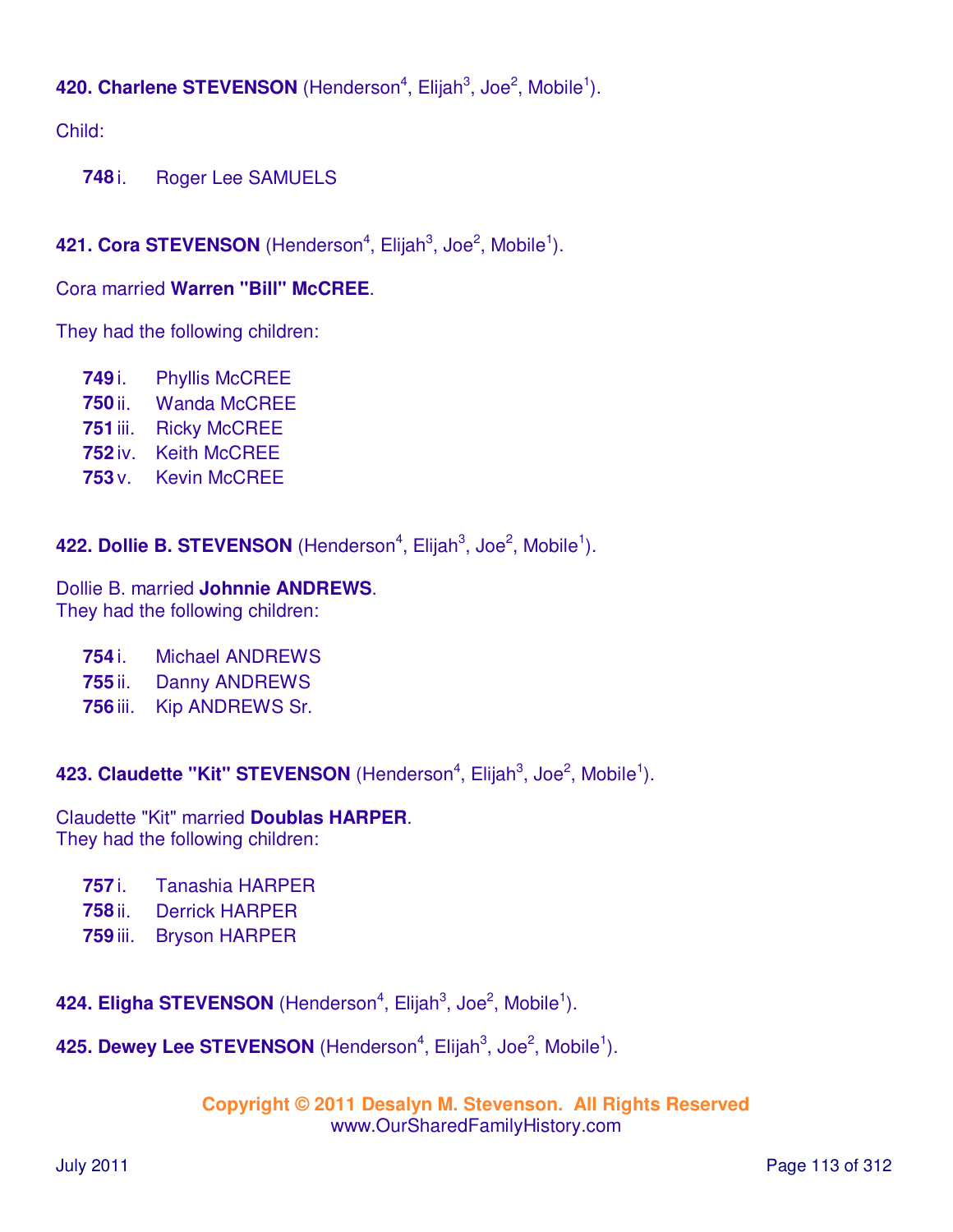# 426. Gene STEVENSON (Henderson<sup>4</sup>, Elijah<sup>3</sup>, Joe<sup>2</sup>, Mobile<sup>1</sup>).

Gene married **Shirley**.

They had the following children:

- **760** i. Debra STEVENSON
- **761** ii. Penny STEVENSON
- **762** iii. Gregory STEVENSON
- **763** iv. Claude STEVENSON
- **764** v. Kenyetta STEVENSON

## Family of **Gladys STEVENSON (181)**

## 427. Arlene (Gladys STEVENSON<sup>4</sup>, Riley<sup>3</sup>, Joe<sup>2</sup>, Mobile<sup>1</sup>).

Children:

**765** i. Willie Jr. **766** ii. Allen

# 428. Michael (Gladys STEVENSON<sup>4</sup>, Riley<sup>3</sup>, Joe<sup>2</sup>, Mobile<sup>1</sup>).

Child:

**767** i. Michael Jr.

# 429. Elizabeth (Gladys STEVENSON<sup>4</sup>, Riley<sup>3</sup>, Joe<sup>2</sup>, Mobile<sup>1</sup>).

Children:

**768** i. Elizabeth **769** ii. Karen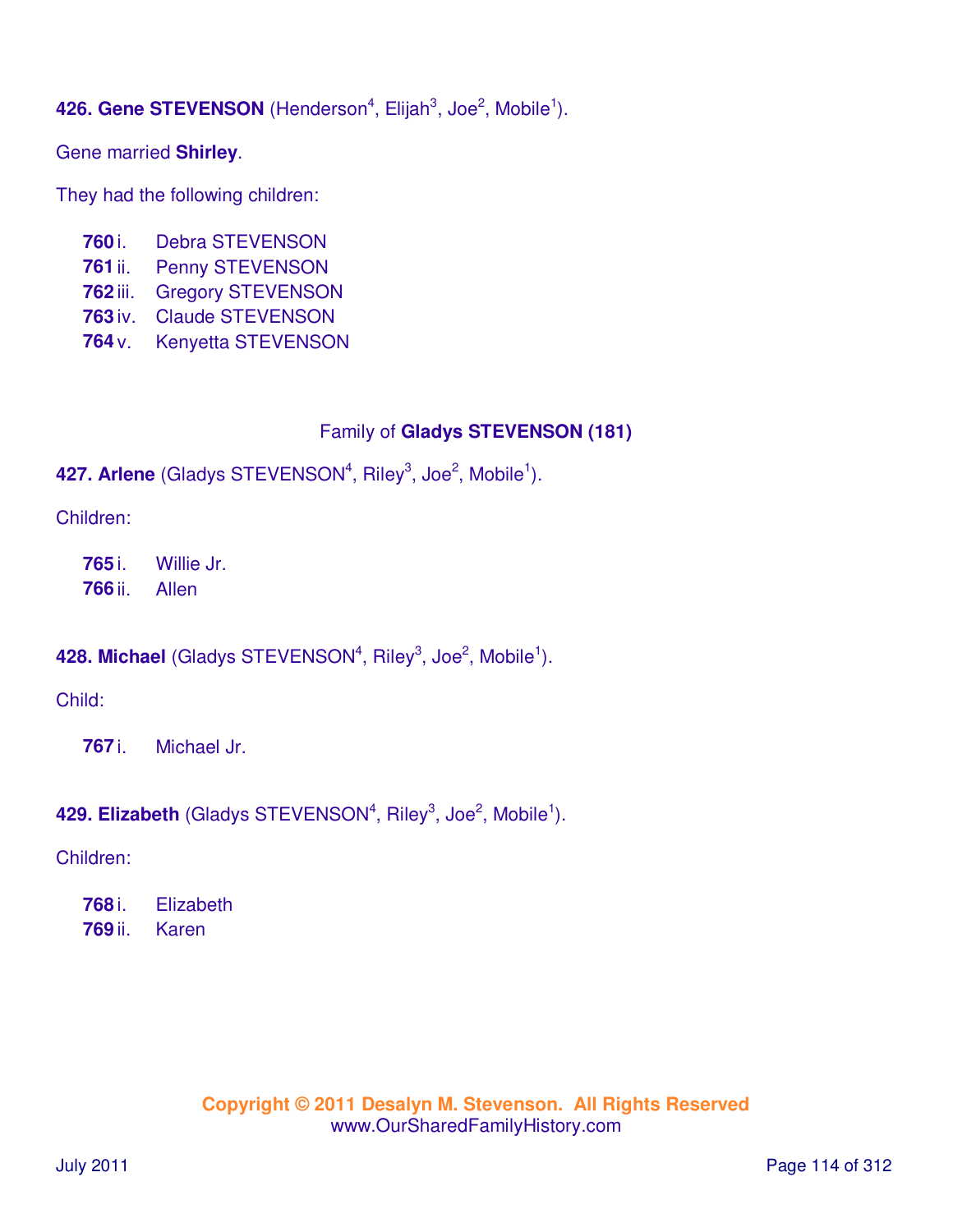## Family of **Rosa Mae STEVENSON (182)** & Roger B. Moss

**430. Jimmie MOSS** (Rosa Mae STEVENSON<sup>4</sup>, Riley<sup>3</sup>, Joe<sup>2</sup>, Mobile<sup>1</sup>).

431. Ronald MOSS (Rosa Mae STEVENSON<sup>4</sup>, Riley<sup>3</sup>, Joe<sup>2</sup>, Mobile<sup>1</sup>).

**432. Lawanda MOSS** (Rosa Mae STEVENSON<sup>4</sup>, Riley<sup>3</sup>, Joe<sup>2</sup>, Mobile<sup>1</sup>).

**433. Melva MOSS** (Rosa Mae STEVENSON<sup>4</sup>, Riley<sup>3</sup>, Joe<sup>2</sup>, Mobile<sup>1</sup>).

434. Beverly MOSS (Rosa Mae STEVENSON<sup>4</sup>, Riley<sup>3</sup>, Joe<sup>2</sup>, Mobile<sup>1</sup>). Beverly died in 2003.

Beverly married **Willie J. KELLY**. They had the following children:

 i. Willie KELLY Jr. ii. John D. KELLY iii. Devone L. KELLY iv. Byron R. KELLY v. Joseph D. KELLY

## Family of **Ruth STEVENSON (183)**

# **435. Veretta** (Ruth STEVENSON<sup>4</sup>, Riley<sup>3</sup>, Joe<sup>2</sup>, Mobile<sup>1</sup>).

Child:

**775** i. Samir

## 436. Ruth (Ruth STEVENSON<sup>4</sup>, Riley<sup>3</sup>, Joe<sup>2</sup>, Mobile<sup>1</sup>).

Child:

**776** i. Damon

437. Verlie (Ruth STEVENSON<sup>4</sup>, Riley<sup>3</sup>, Joe<sup>2</sup>, Mobile<sup>1</sup>).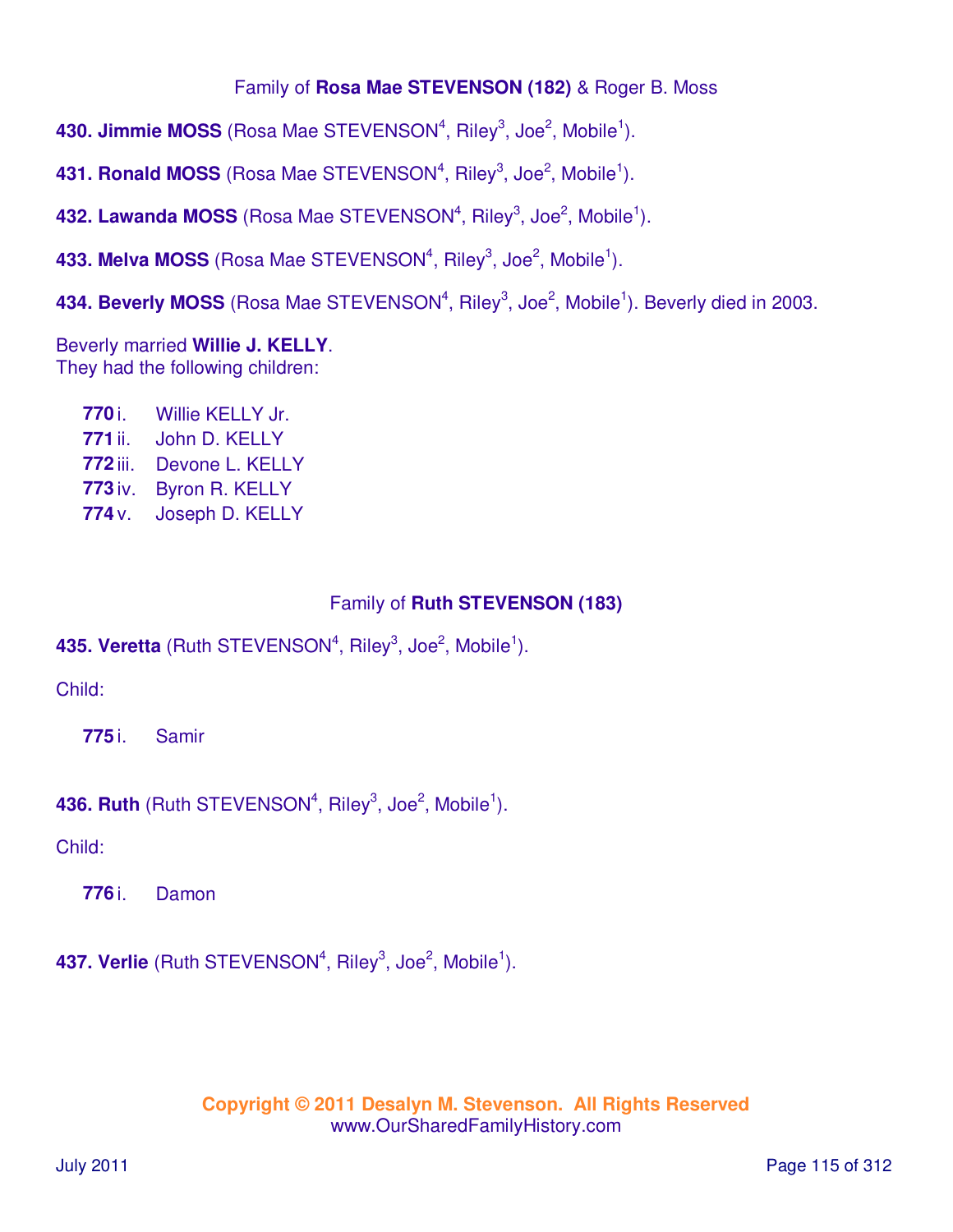### Family of **Farris STEVENSON (184)** & Alma ELLIS

# 438. Novella STEVENSON (Farris<sup>4</sup>, Riley<sup>3</sup>, Joe<sup>2</sup>, Mobile<sup>1</sup>).

Novella first married **Kytus SPEARS**, son of Boley SPEARS & Ora CARR. Born on 30 May 1931 in Oklahoma. Kytus died in Torrance, CA, in Sep 1995; he was 64. They had one child:

**777** i. Kyle Anthony SPEARS

Novella second married **Radolph B. SMITH**. They had one child:

**778** i. Hershel SMITH Sr.

Novella third married **Ronald Eugene MOSS**. They had one child:

**779** i. Gregory MOSS

### Family of **Lacey STEVENSON Sr. (186)** & Johnnie PHILLIPS

## 439. Lacey STEVENSON Jr. (Lacey<sup>4</sup>, Riley<sup>3</sup>, Joe<sup>2</sup>, Mobile<sup>1</sup>).

Lacey married **Cynthia STELL**, daughter of STELL & Tobie WILLIAMS. They had the following children:

**780** i. Lacey STEVENSON III

**781** ii. John William STEVENSON

## Family of **Amos STEVENSON Sr. (187)**

## 440. Amos STEVENSON Jr. (Amos<sup>4</sup>, Riley<sup>3</sup>, Joe<sup>2</sup>, Mobile<sup>1</sup>).

Children:

- **782** i. Kimberly STEVENSON
- **783** ii. Amos STEVENSON III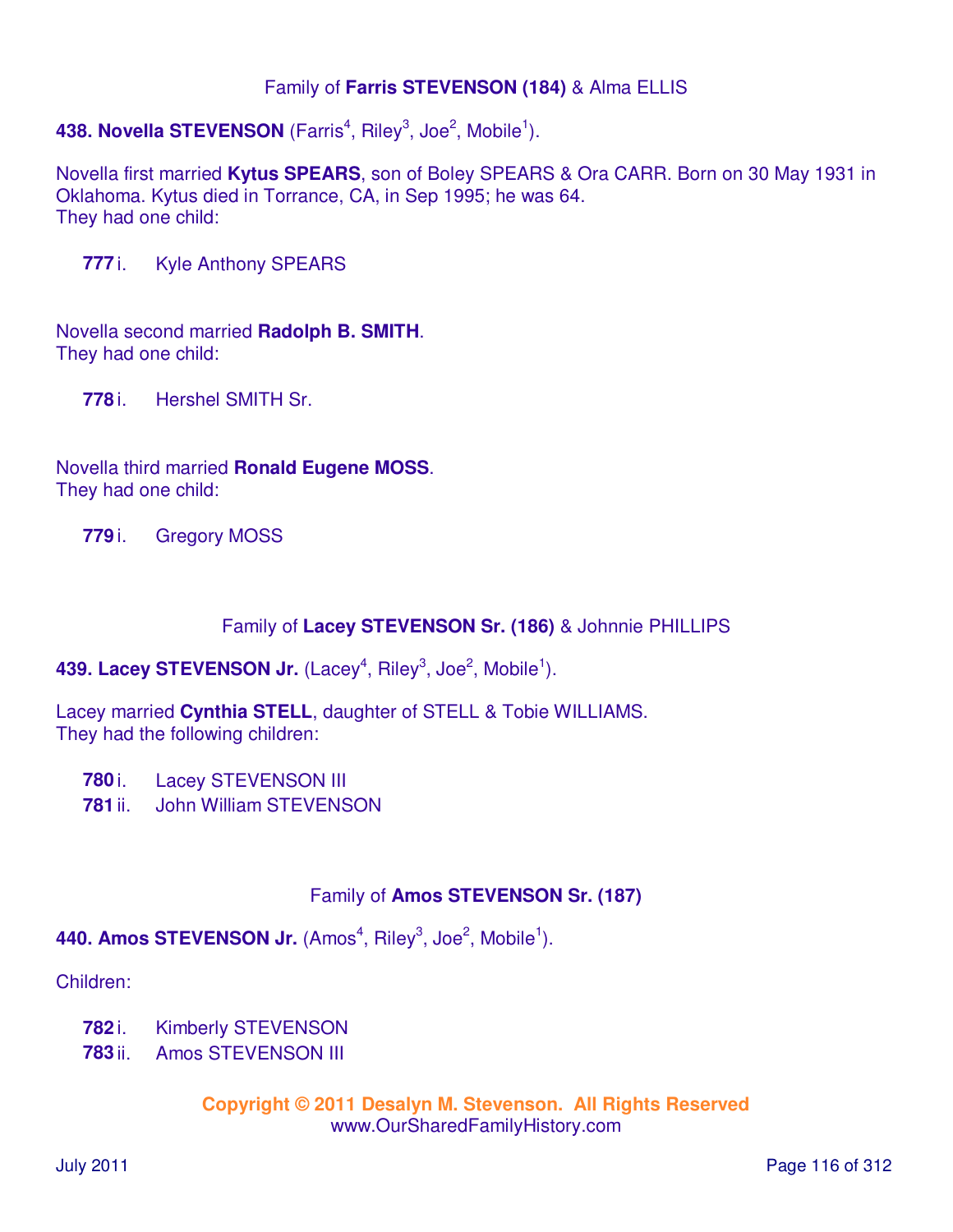- iii. Tolleana STEVENSON
- iv. Ashley STEVENSON
- v. Adriane STEVENSON
- vi. Arika STEVENSON
- vii. Daniel STEVENSON
- viii. Danielle STEVENSON
- ix. April STEVENSON
- x. Allesha STEVENSON

# 441. Larry STEVENSON Sr. (Amos<sup>4</sup>, Riley<sup>3</sup>, Joe<sup>2</sup>, Mobile<sup>1</sup>).

Children:

- i. Larry STEVENSON Jr.
- ii. Jeffrey STEVENSON
- iii. Jerrod STEVENSON
- iv. Lakisha STEVENSON

# 442. Glen STEVENSON Sr. (Amos<sup>4</sup>, Riley<sup>3</sup>, Joe<sup>2</sup>, Mobile<sup>1</sup>).

Children:

- i. Glen STEVENSON Jr.
- ii. Lanita STEVENSON
- iii. Carrie STEVENSON

443. Norma Jean STEVENSON (Amos<sup>4</sup>, Riley<sup>3</sup>, Joe<sup>2</sup>, Mobile<sup>1</sup>).

Child:

i. Jeremy

# 444. Pamler STEVENSON (Amos<sup>4</sup>, Riley<sup>3</sup>, Joe<sup>2</sup>, Mobile<sup>1</sup>).

Children:

- i. Larmar STEVENSON
- ii. Floyd STEVENSON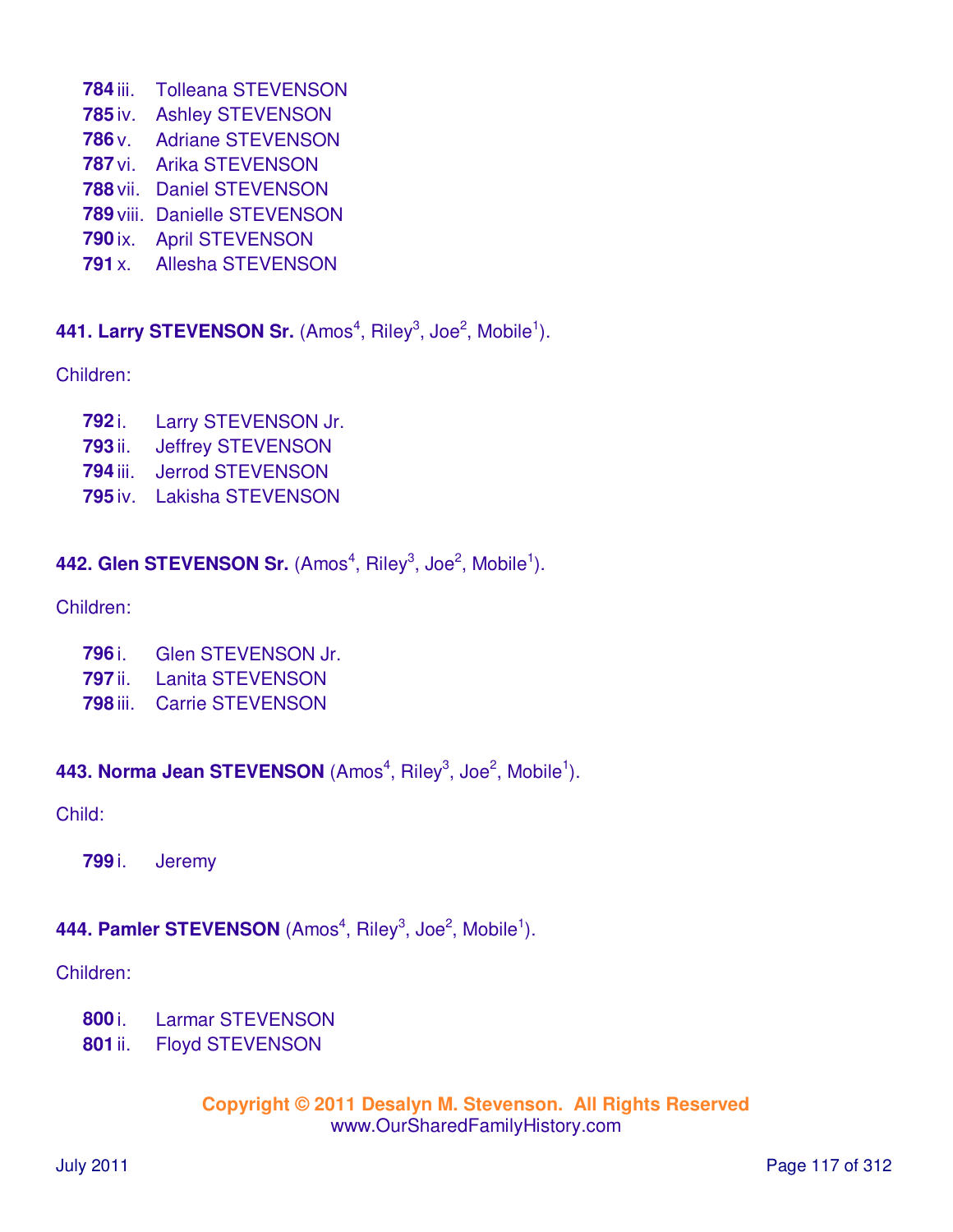## 445. Paulette STEVENSON (Amos<sup>4</sup>, Riley<sup>3</sup>, Joe<sup>2</sup>, Mobile<sup>1</sup>).

Children:

**802** i. James III **803** ii. De'ante

446. Annette STEVENSON (Amos<sup>4</sup>, Riley<sup>3</sup>, Joe<sup>2</sup>, Mobile<sup>1</sup>).

### Family of **Helen STEVENSON (188)** & Millage WINSLETT

447. William Howard WINSLETT (Helen STEVENSON<sup>4</sup>, Riley<sup>3</sup>, Joe<sup>2</sup>, Mobile<sup>1</sup>).

William Howard married **Geraldine TAYLOR**.

They had one child:

**804** i. Carrie WINSLETT

448. Millage WINSLETT (Helen STEVENSON<sup>4</sup>, Riley<sup>3</sup>, Joe<sup>2</sup>, Mobile<sup>1</sup>).

Millage married **Debra ROBINSON**. They had the following children:

| 805 i.   | <b>Regina LUPER</b>     |
|----------|-------------------------|
| 806 ii.  | <b>DeAngelo LUPER</b>   |
| 807 iii. | <b>Steven WINSLETT</b>  |
| 808 iv.  | <b>Tiffany WINSLETT</b> |

## 449. Vincent Wayne WINSLETT (Helen STEVENSON<sup>4</sup>, Riley<sup>3</sup>, Joe<sup>2</sup>, Mobile<sup>1</sup>).

### Children:

- **809** i. Antonio TAYLOR
- **810** ii. Germaine WINSLETT

450. Edward WINSLETT (Helen STEVENSON<sup>4</sup>, Riley<sup>3</sup>, Joe<sup>2</sup>, Mobile<sup>1</sup>).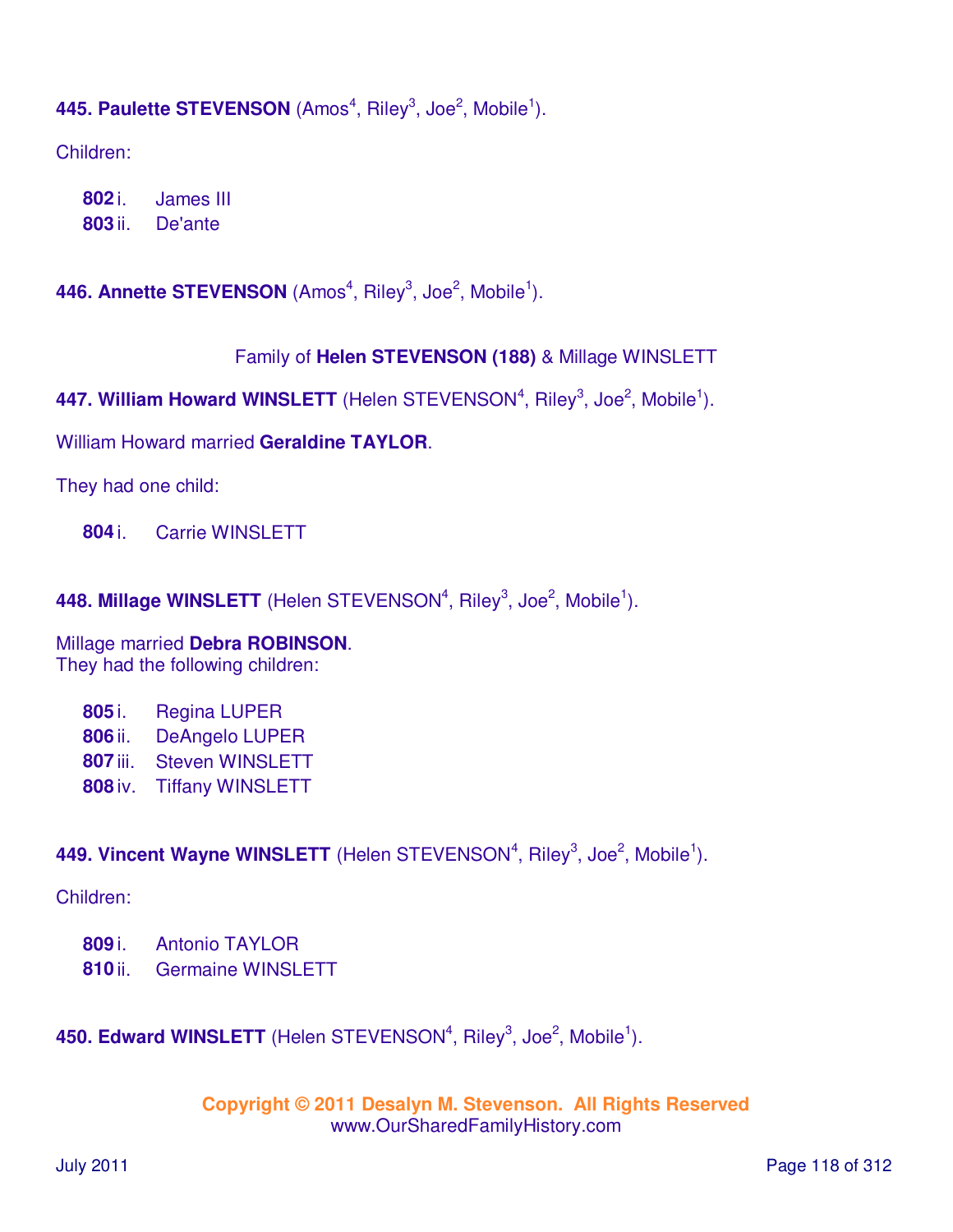## Family of **Helen STEVENSON (188)** & Beaman GOLDSBY

**451. Ida Mae GOLDSBY** (Helen STEVENSON<sup>4</sup>, Riley<sup>3</sup>, Joe<sup>2</sup>, Mobile<sup>1</sup>).

Ida Mae married **John Leon ARNOLD**, son of John ARNOLD & Dora BROWN.

They had the following children:

- **811** i. Debra ARNOLD
- **812** ii. Carol ARNOLD
- **813** iii. Betty Helen ARNOLD
- **814** iv. Linda ARNOLD
- **815** v. Tracy ARNOLD
- **816** vi. Janice ARNOLD
- **817** vii. Bridgett ARNOLD
- **818** viii. Kristie ARNOLD
- **819** ix. Tiffancy ARNOLD

**452. L.V. GOLDSBY** (Helen STEVENSON<sup>4</sup>, Riley<sup>3</sup>, Joe<sup>2</sup>, Mobile<sup>1</sup>).

### L.V. married **Virginia ADAMS**.

They had the following children:

- **820** i. Nathaniel GOLDSBY
- **821** ii. Earl GOLDSBY
- **822** iii. Mae Helen GOLDSBY
- **823** iv. Betty Jean GOLDSBY
- **824** v. Terry Eugene GOLDSBY
- **825** vi. Vickey Ann GOLDSBY (13 Nov 1961-11 Feb 1990)
- **826** vii. Sherry GOLDSBY
- **827** viii. Flora M. GOLDSBY

## Family of **Ruby STEVENSON (189)** & Albert C. RANDALL

# 453. Patricia Ann RANDALL (Ruby STEVENSON<sup>4</sup>, Riley<sup>3</sup>, Joe<sup>2</sup>, Mobile<sup>1</sup>).

## 454. Althea Louise RANDALL (Ruby STEVENSON<sup>4</sup>, Riley<sup>3</sup>, Joe<sup>2</sup>, Mobile<sup>1</sup>).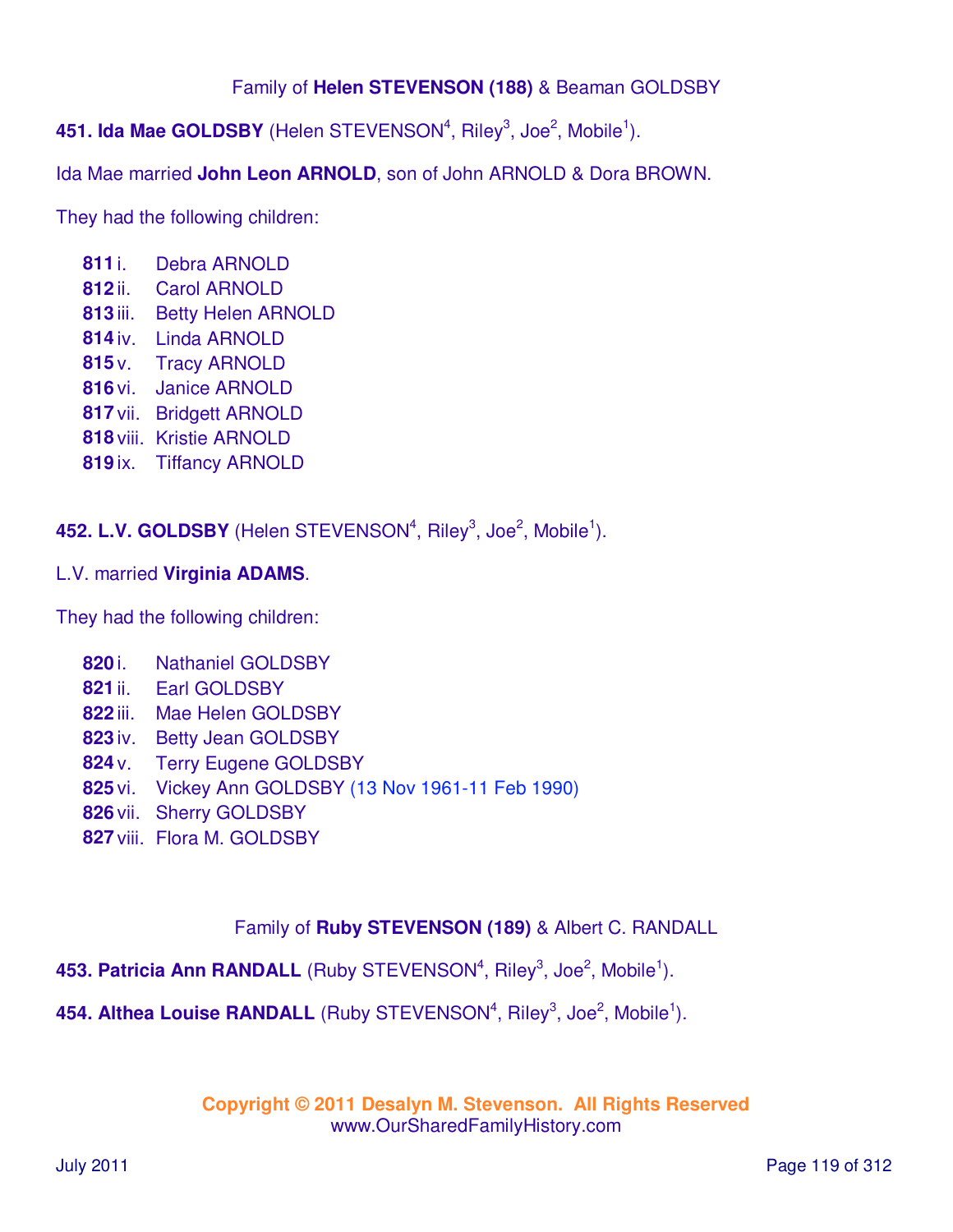Althea Louise married **Ernest LITTLEJOHN**, son of William LITTLEJOHN & Rosa Lee SMITH. They had the following children:

- **828** i. Ernest Jr. LITTLEJOHN
- **829** ii. Patrick LITTLEJOHN
- **830** iii. Joseph LITTLEJOHN
- **831** iv. Phillip LITTLEJOHN

# 455. William Riley RANDALL (Ruby STEVENSON<sup>4</sup>, Riley<sup>3</sup>, Joe<sup>2</sup>, Mobile<sup>1</sup>).

William Riley married **Doris McCORMICK**, daughter of Langston McCORMICK & Annie CRAWFORD. They had the following children:

**832** i. Robert

**833** ii. Chiletta

## **456. Scottie Ray RANDALL** (Ruby STEVENSON<sup>4</sup>, Riley<sup>3</sup>, Joe<sup>2</sup>, Mobile<sup>1</sup>).

Scottie Ray married **Donnie HUNT**. They had the following children:

- **834** i. Yolanda RANDALL
- **835** ii. Theresa RANDALL

# Family of **John Tim STEVENSON Sr. (190)** & Gloria V. ROBINSON

# **457. Joycelyn STEVENSON** (John Tim<sup>4</sup>, Riley<sup>3</sup>, Joe<sup>2</sup>, Mobile<sup>1</sup>).

Joycelyn married **Virgil CRUMPTON Sr.**. They had the following children:

- **836** i. Valeesa CRUMPTON
- **837** ii. Jatina CRUMPTON
- **838** iii. Virgil CRUMPTON Jr.

**458. John Tim STEVENSON Jr.** (John Tim<sup>4</sup>, Riley<sup>3</sup>, Joe<sup>2</sup>, Mobile<sup>1</sup>).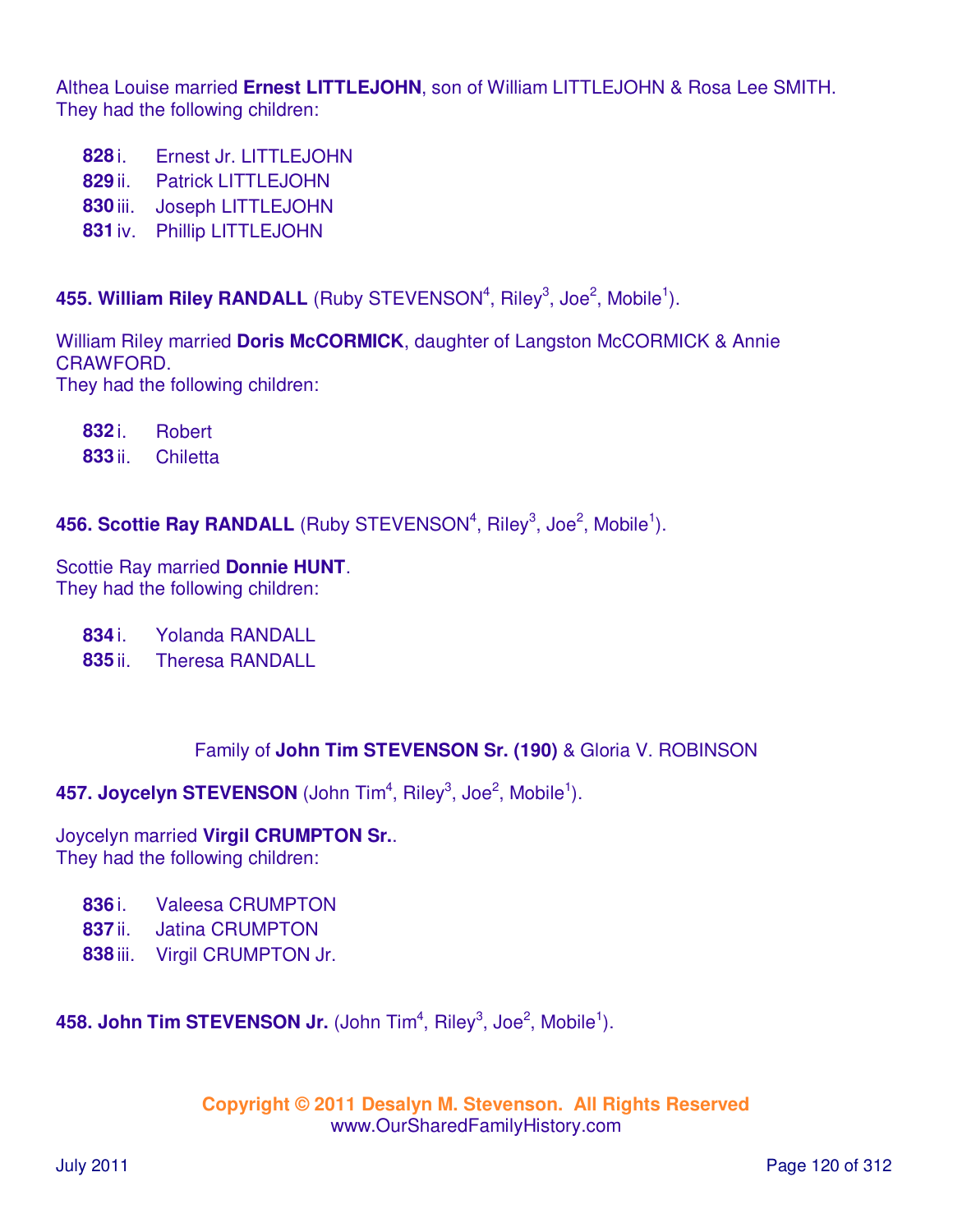John Tim married **Gloria V. ROBINSON**. They had one child:

**839** i. Janie STEVENSON

# **459. Jennifer STEVENSON** (John Tim<sup>4</sup>, Riley<sup>3</sup>, Joe<sup>2</sup>, Mobile<sup>1</sup>).

Children:

**840** i. Jaimie **841** ii. Jana

## 460. Jacquelyn STEVENSON (John Tim<sup>4</sup>, Riley<sup>3</sup>, Joe<sup>2</sup>, Mobile<sup>1</sup>).

Jacquelyn married **John O'Dell SEALS**, son of Albert SEALS & Hazel WILLIAMS. They had the following children:

**842** i. Nicole SEALS **843** ii. Tamara SEALS

# 461. Janis STEVENSON (John Tim<sup>4</sup>, Riley<sup>3</sup>, Joe<sup>2</sup>, Mobile<sup>1</sup>).

Janis married **Herbert MATTHEWS**. They had the following children:

| <b>Janise MATHEWS</b><br>844 i. |  |
|---------------------------------|--|
|---------------------------------|--|

- **845** ii. Jason MATHEWS
- **846** iii. Jerilynne MATHEWS

# 462. Jacinta STEVENSON (John Tim<sup>4</sup>, Riley<sup>3</sup>, Joe<sup>2</sup>, Mobile<sup>1</sup>).

Jacinta married **Aaron Lee COSBY**. They had the following children:

**847** i. Arika COSBY

- **848** ii. Janille COSBY
- **849** iii. Aaron COSBY Jr.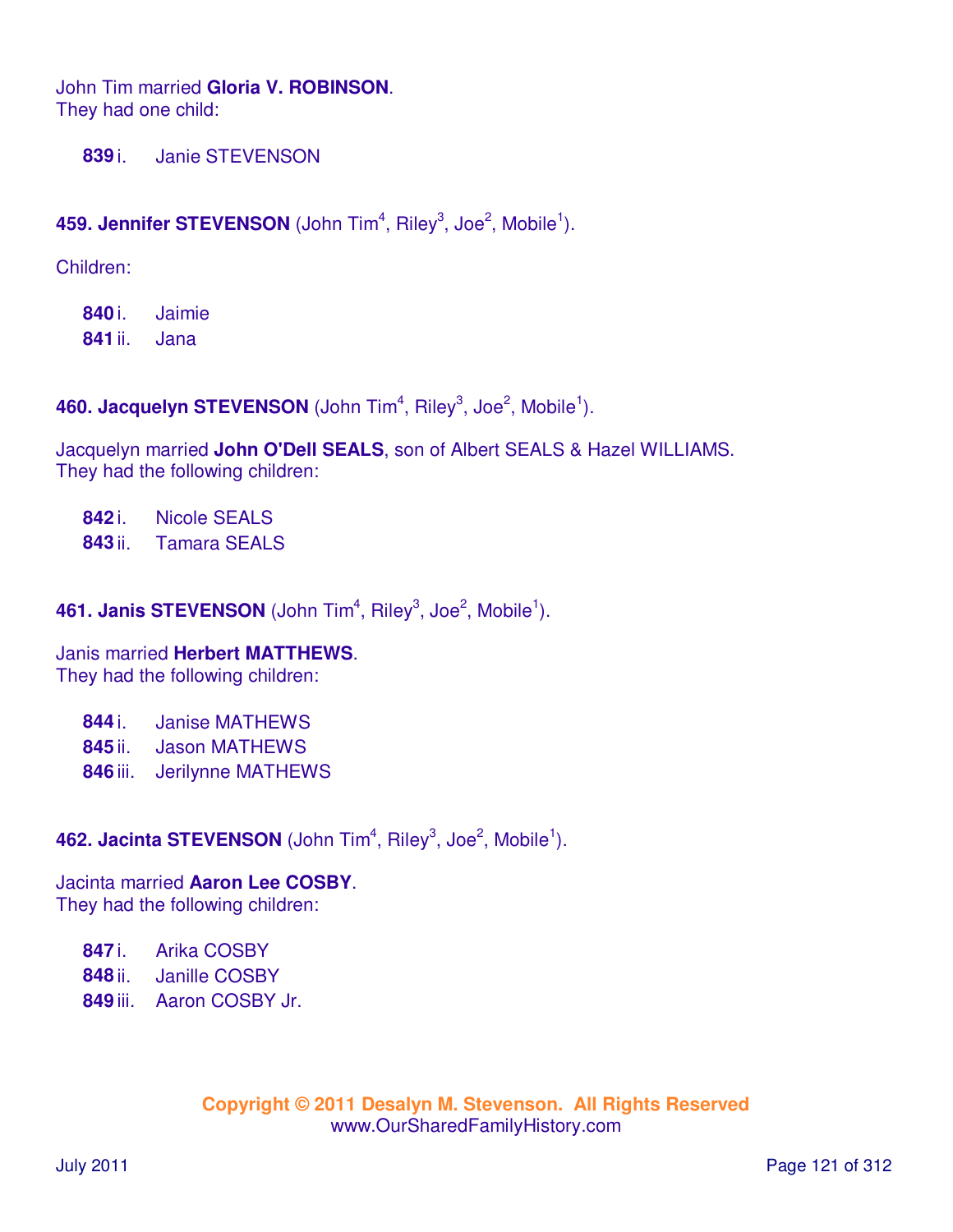## Family of **Dora STEVENSON (191)**

**463. Marie** (Dora STEVENSON<sup>4</sup>, Jackson<sup>3</sup>, Joe<sup>2</sup>, Mobile<sup>1</sup>).

**464. Penny** (Dora STEVENSON<sup>4</sup>, Jackson<sup>3</sup>, Joe<sup>2</sup>, Mobile<sup>1</sup>).

**465. Sharon** (Dora STEVENSON<sup>4</sup>, Jackson<sup>3</sup>, Joe<sup>2</sup>, Mobile<sup>1</sup>).

# Family of **Emily STEVENSON (192)**

466. T. W. (Emily STEVENSON<sup>4</sup>, Jackson<sup>3</sup>, Joe<sup>2</sup>, Mobile<sup>1</sup>).

Children:

 i. Carlos ii. Rhonda iii. Sheila iv. baby girl; died at birth

# Family of **Olan Jack STEVENSON (193)**

**467. Olan STEVENSON** (Olan Jack<sup>4</sup>, Jackson<sup>3</sup>, Joe<sup>2</sup>, Mobile<sup>1</sup>).

Children:

- **854** i. Sherel STEVENSON
- **855** ii. Glen STEVENSON
- **856** iii. Dale STEVENSON
- **857** iv. Nickie STEVENSON
- **858** v. Tymyia STEVENSON
- **859** vi. Carrie STEVENSON

468. Cindy STEVENSON (Olan Jack<sup>4</sup>, Jackson<sup>3</sup>, Joe<sup>2</sup>, Mobile<sup>1</sup>).

Children:

- **860** i. Linda
- **861** ii. Tony Dean
- **862** iii. Carnell Dean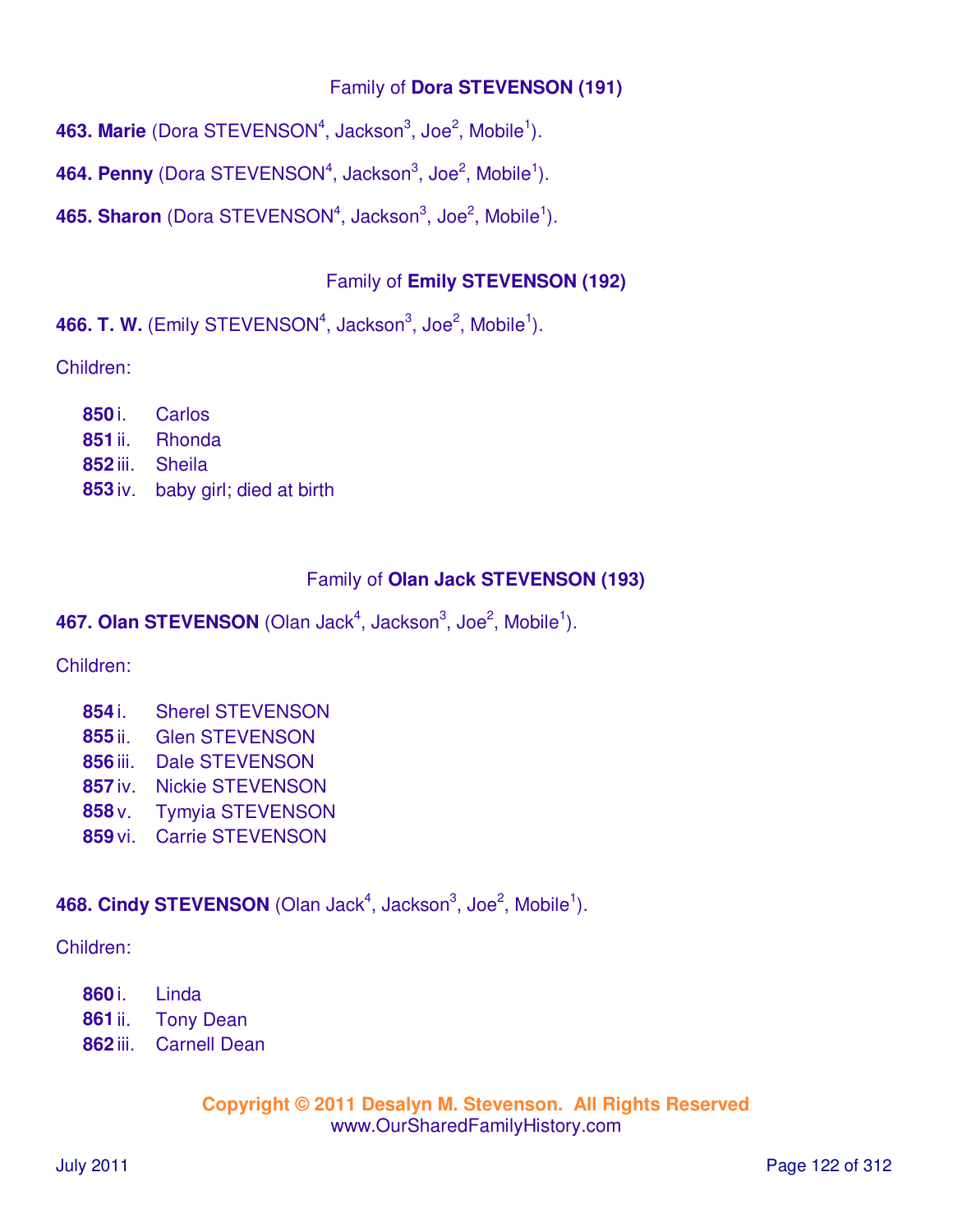# **469. John STEVENSON** (Olan Jack<sup>4</sup>, Jackson<sup>3</sup>, Joe<sup>2</sup>, Mobile<sup>1</sup>).

### Children:

- i. Velva STEVENSON
- ii. Troy STEVENSON
- iii. Landrice STEVENSON

## 470. Richard Oscar STEVENSON (Olan Jack<sup>4</sup>, Jackson<sup>3</sup>, Joe<sup>2</sup>, Mobile<sup>1</sup>).

Children:

- i. Denorvas STEVENSON
- ii. Natalie STEVENSON

# 471. Etta V. STEVENSON (Olan Jack<sup>4</sup>, Jackson<sup>3</sup>, Joe<sup>2</sup>, Mobile<sup>1</sup>).

### Children:

- i. Tesa ii. Darnell Sr.
- iii. Cortez
- iv. Neil Sr.
- v. Roshada
- vi. Corey

# **472. James STEVENSON** (Olan Jack<sup>4</sup>, Jackson<sup>3</sup>, Joe<sup>2</sup>, Mobile<sup>1</sup>).

Children:

- i. Annette STEVENSON
- ii. Samantha STEVENSON
- iii. Rose STEVENSON
- iv. Angelica STEVENSON
- v. James STEVENSON
- vi. Tammy STEVENSON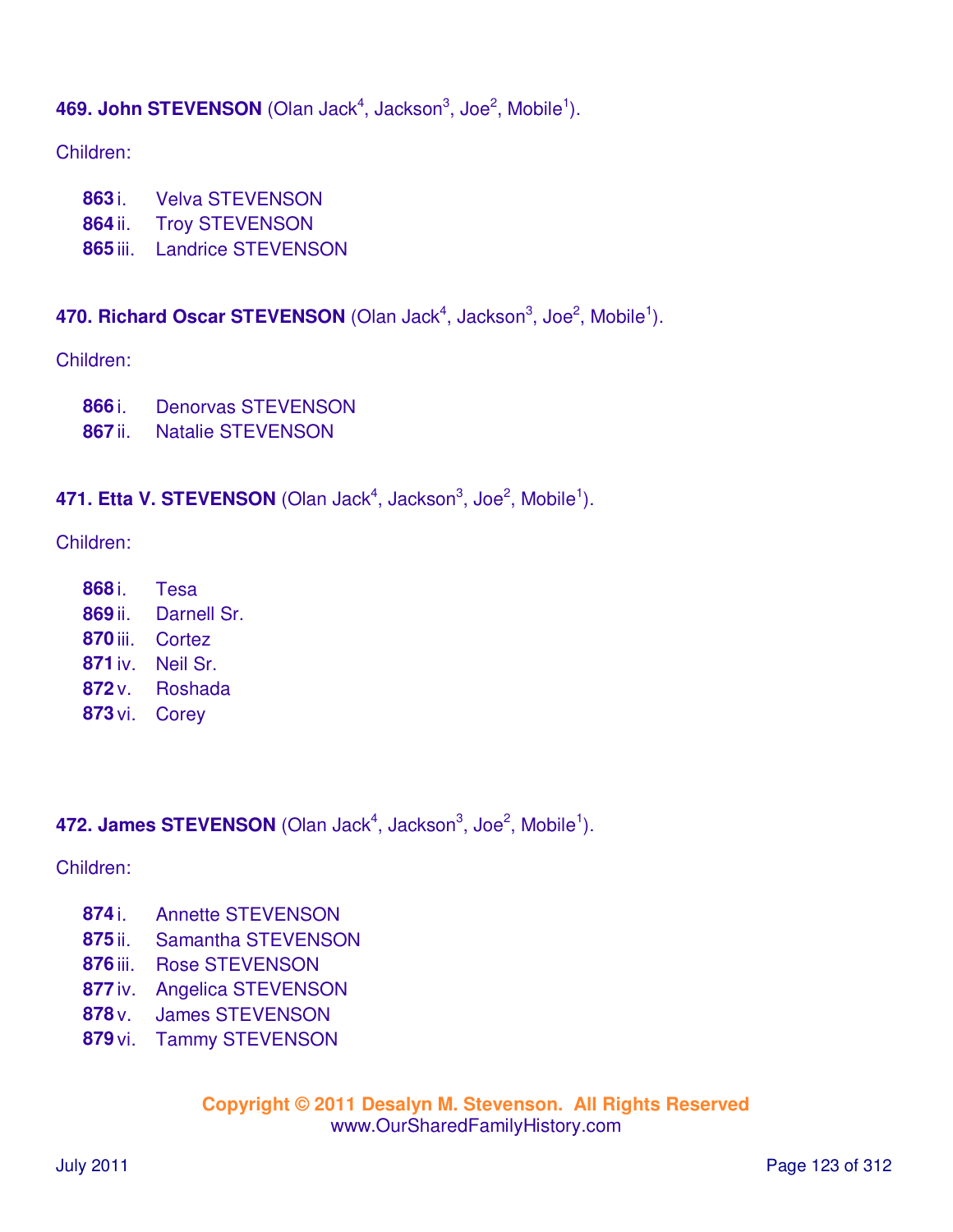# **473. Lellian STEVENSON** (Olan Jack<sup>4</sup>, Jackson<sup>3</sup>, Joe<sup>2</sup>, Mobile<sup>1</sup>).

Child:

**880** i. Victor

# 474. Ray STEVENSON (Olan Jack<sup>4</sup>, Jackson<sup>3</sup>, Joe<sup>2</sup>, Mobile<sup>1</sup>).

Children:

- **881** i. Kenny STEVENSON
- **882** ii. Travis STEVENSON

# **475. Marilyn STEVENSON** (Olan Jack<sup>4</sup>, Jackson<sup>3</sup>, Joe<sup>2</sup>, Mobile<sup>1</sup>).

Children:

**883** i. LasheaChavis

**884** ii. UNNAMED

# **476. Melody STEVENSON** (Olan Jack<sup>4</sup>, Jackson<sup>3</sup>, Joe<sup>2</sup>, Mobile<sup>1</sup>).

Children:

**885** i. Yolanda **886** ii. Apollo

# 477. Ronald STEVENSON (Olan Jack<sup>4</sup>, Jackson<sup>3</sup>, Joe<sup>2</sup>, Mobile<sup>1</sup>).

Child:

**887** i. James STEVENSON

# **478. Teresa STEVENSON** (Olan Jack<sup>4</sup>, Jackson<sup>3</sup>, Joe<sup>2</sup>, Mobile<sup>1</sup>).

Child: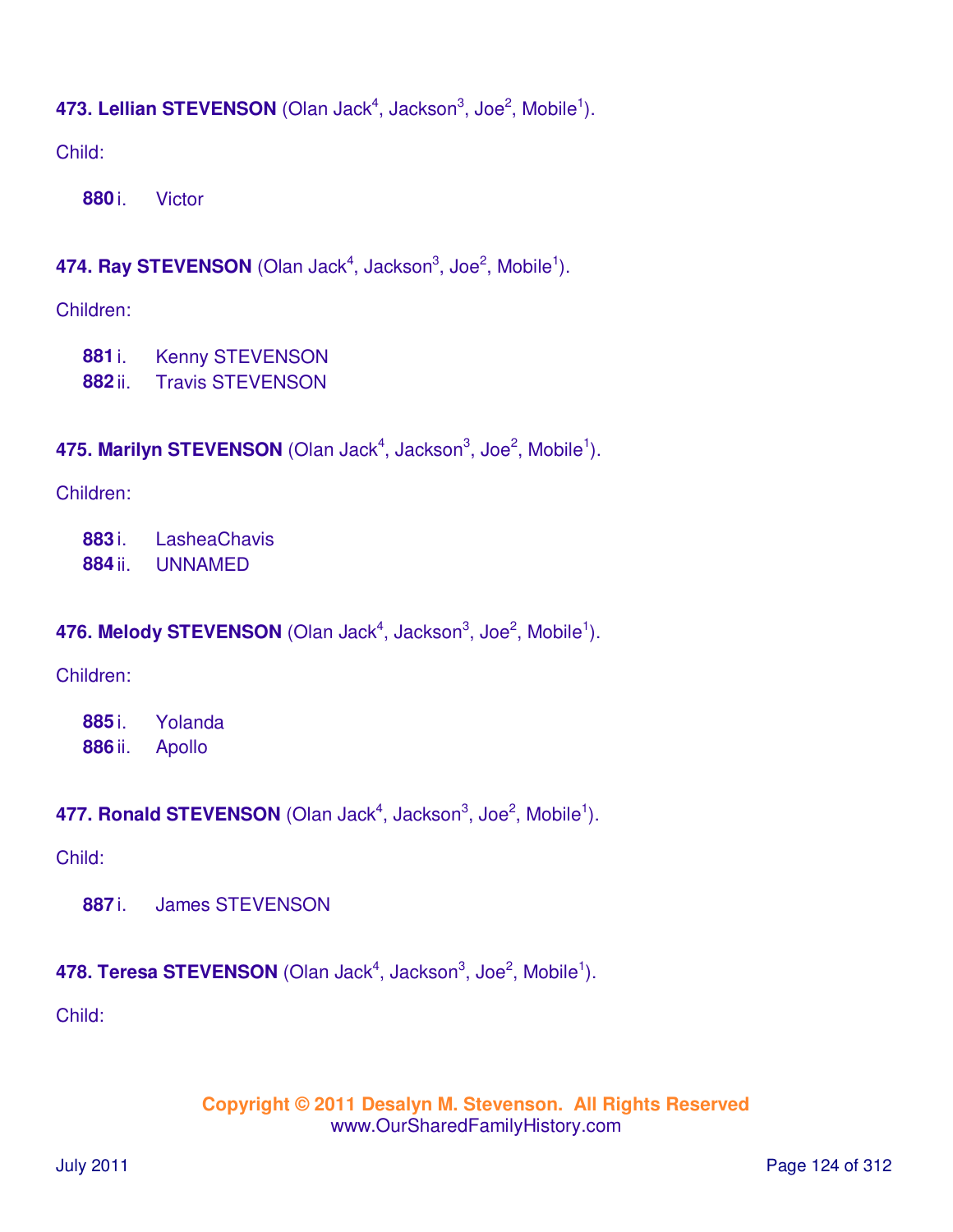## Family of **Nellie STEVENSON (194)**

479. Edward (Nellie STEVENSON<sup>4</sup>, Jackson<sup>3</sup>, Joe<sup>2</sup>, Mobile<sup>1</sup>).

### Family of **Marie STEVENSON (196)**

480. Willis (Marie STEVENSON<sup>4</sup>, Jackson<sup>3</sup>, Joe<sup>2</sup>, Mobile<sup>1</sup>).

**481. Samson Jr.** (Marie STEVENSON<sup>4</sup>, Jackson<sup>3</sup>, Joe<sup>2</sup>, Mobile<sup>1</sup>).

## Family of **Obbie Lee STEVENSON Sr. (197)** & Patricia KNOWLES

482. Gravelly STEVENSON Sr. (Obbie Lee<sup>4</sup>, Jackson<sup>3</sup>, Joe<sup>2</sup>, Mobile<sup>1</sup>).

Children:

- **889** i. Gravelly STEVENSON Jr.
- **890** ii. Teresa STEVENSON
- **891** iii. Marjorie STEVENSON
- **892** iv. Coby STEVENSON

483. Cheryl STEVENSON (Obbie Lee<sup>4</sup>, Jackson<sup>3</sup>, Joe<sup>2</sup>, Mobile<sup>1</sup>).

Children:

- **893** i. Kruesu
- **894** ii. Kunsai
- **895** iii. Kyle

## 484. Obie Lee STEVENSON Jr. (Obbie Lee<sup>4</sup>, Jackson<sup>3</sup>, Joe<sup>2</sup>, Mobile<sup>1</sup>).

Children:

- **896** i. Kano STEVENSON
- **897** ii. Katina STEVENSON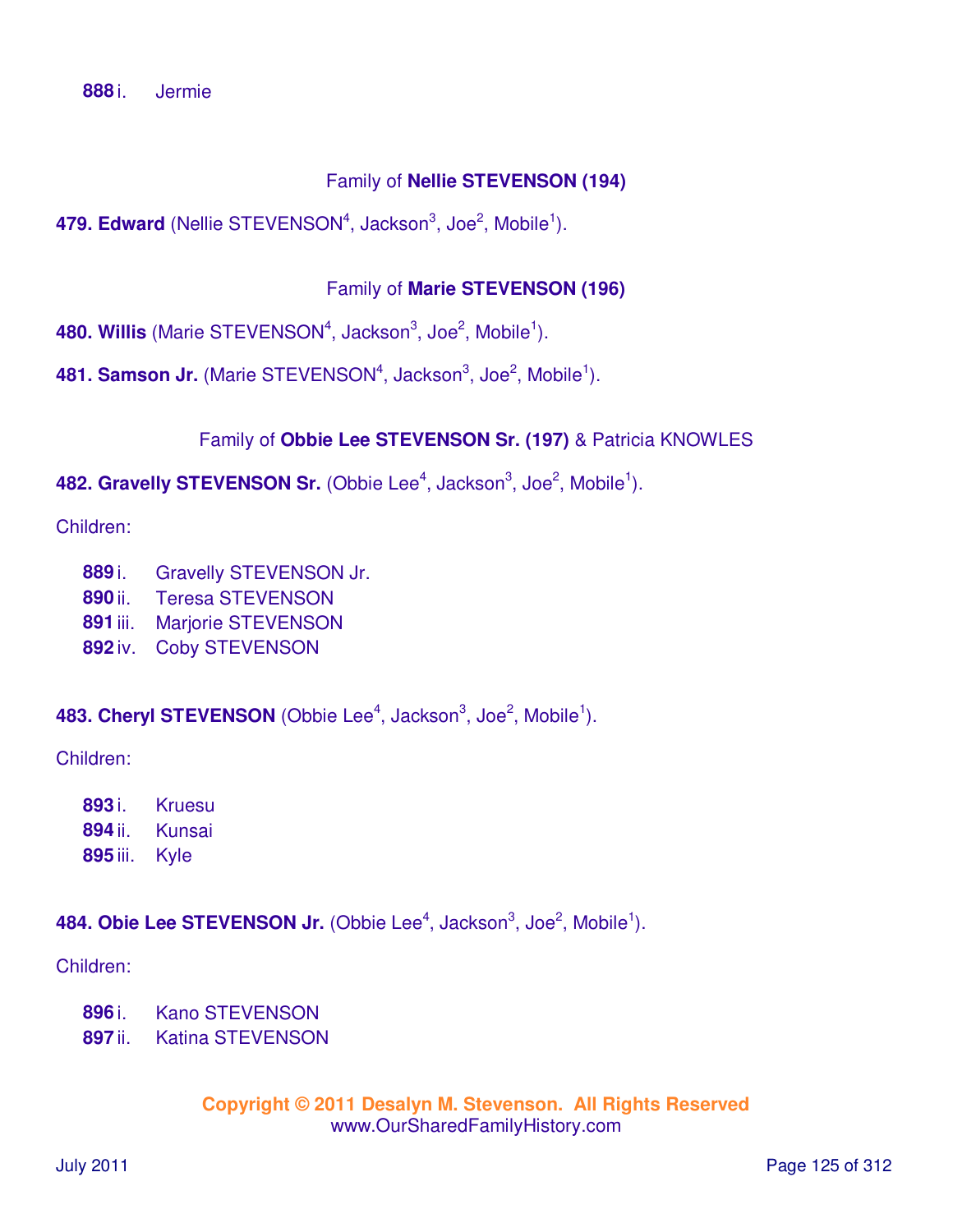**898** iii. Kara STEVENSON

**899** iv. Mara STEVENSON

**485. Michael STEVENSON** (Obbie Lee<sup>4</sup>, Jackson<sup>3</sup>, Joe<sup>2</sup>, Mobile<sup>1</sup>).

### Children:

- **900** i. Shettra STEVENSON
- **901** ii. Stephanie STEVENSON
- **902** iii. Juanice STEVENSON
- **903** iv. Kisha STEVENSON
- **904** v. Westly STEVENSON

## **486. Duane K. STEVENSON Sr.** (Obbie Lee<sup>4</sup>, Jackson<sup>3</sup>, Joe<sup>2</sup>, Mobile<sup>1</sup>).

### Children:

- **905** i. Duane K. STEVENSON Jr.
- **906** ii. Monica STEVENSON

## **487. Elana C. STEVENSON** (Obbie Lee<sup>4</sup>, Jackson<sup>3</sup>, Joe<sup>2</sup>, Mobile<sup>1</sup>).

### Children:

**907** i. Quana **908** ii. Jeffrey

# 488. Jana STEVENSON (Obbie Lee<sup>4</sup>, Jackson<sup>3</sup>, Joe<sup>2</sup>, Mobile<sup>1</sup>).

### Children:

| 909 i.  | Craig Jr. |
|---------|-----------|
| 910 ii. | Diana     |

489. Dara STEVENSON (Obbie Lee<sup>4</sup>, Jackson<sup>3</sup>, Joe<sup>2</sup>, Mobile<sup>1</sup>).

## Family of **Aaron JACOB (214)** & Hettie JOHNSON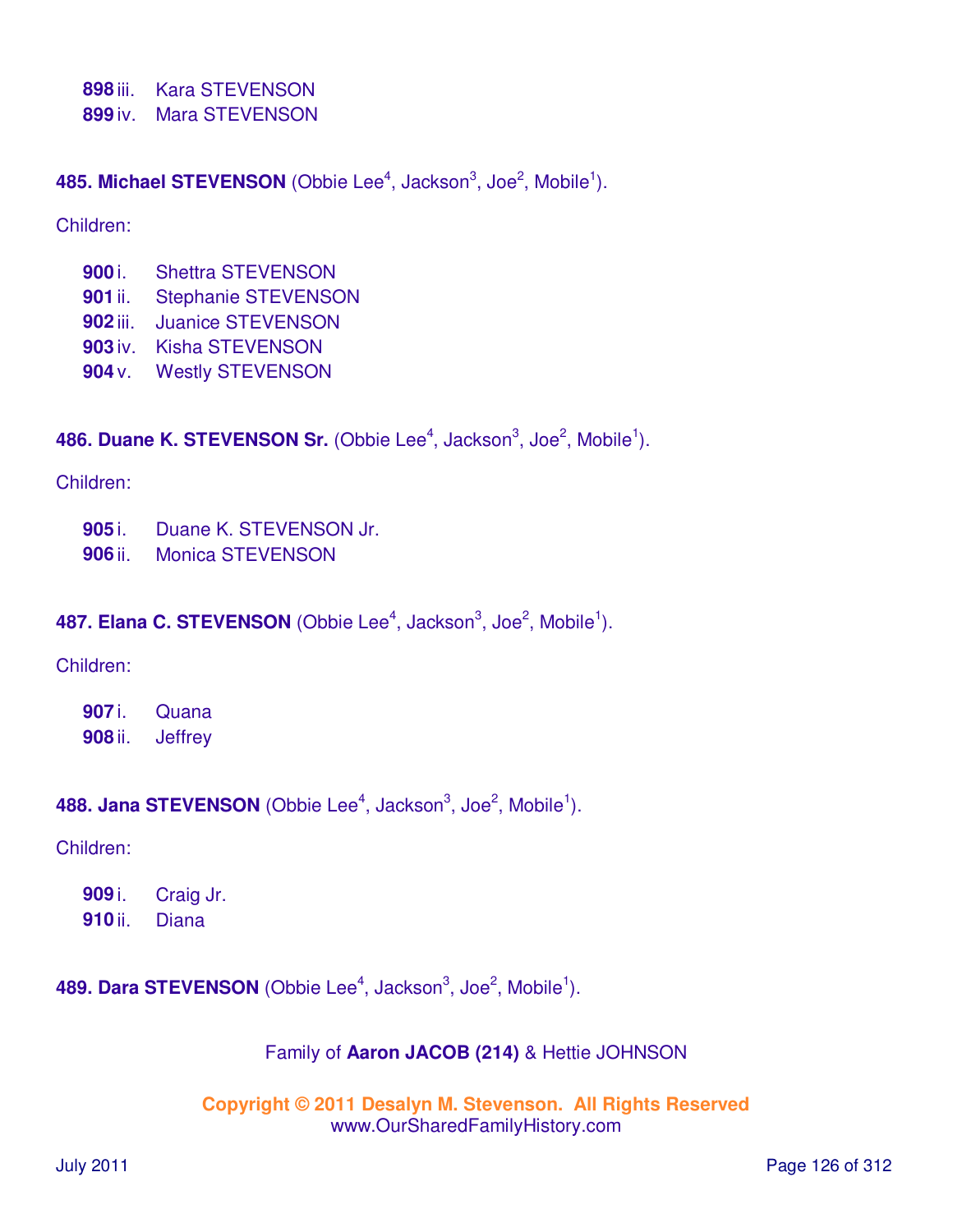490. Tempy Ann JACOB (Aaron<sup>4</sup>, Celia STEVENSON<sup>3</sup>, Louis<sup>2</sup>, Mobile<sup>1</sup>). Born on 17 Aug 1902. Dawes Roll: Chickasaw Freedmen: Enrollment Card 186, Roll Number 4251.

491. Susie Ann JACOB (Aaron<sup>4</sup>, Celia STEVENSON<sup>3</sup>, Louis<sup>2</sup>, Mobile<sup>1</sup>). Born on 25 Jul 1905. Dawes Roll: Minor Choctaw Freedmen: Enrollment Card 150, Roll Nmber 100.

Dawes Enrollment: Minor Chickasaw Freedmen application was made to the Commission of the Five Civilized Tribes on September 21, 1906 for Susie Ann Jacobs. Residence: Chickasaw Nation. Post Office: Henenpen, I.T.

## Family of **Wavey STEVENSON (219)** & Anthony BRADFORD

492. Troy BRADFORD (Wavey STEVENSON<sup>4</sup>, Standwatie<sup>3</sup>, Louis<sup>2</sup>, Mobile<sup>1</sup>).

Troy married **Ella BAKER**.

They had the following children:

- **911** i. Troy Vilas BRADFORD
- **912** ii. Alfreida BRADFORD
- **913** iii. Edward BRADFORD
- **914** iv. Audrey BRADFORD

## 493. Althea BRADFORD (Wavey STEVENSON<sup>4</sup>, Standwatie<sup>3</sup>, Louis<sup>2</sup>, Mobile<sup>1</sup>).

Althea first married **Egypt JENKINS**. They had the following children:

**915** i. Sunny JENKINS

**916** ii. Roger Lee JENKINS

Althea second married **London HENDRIX**. London died on 3 May 1968; he was 53. Born on 6 Mar 1915.

They had the following children:

- **917** i. Vivian HENDRIX
- **918** ii. Anton Kennth HENDRIX
- **919** iii. Theopolis B. HENDRIX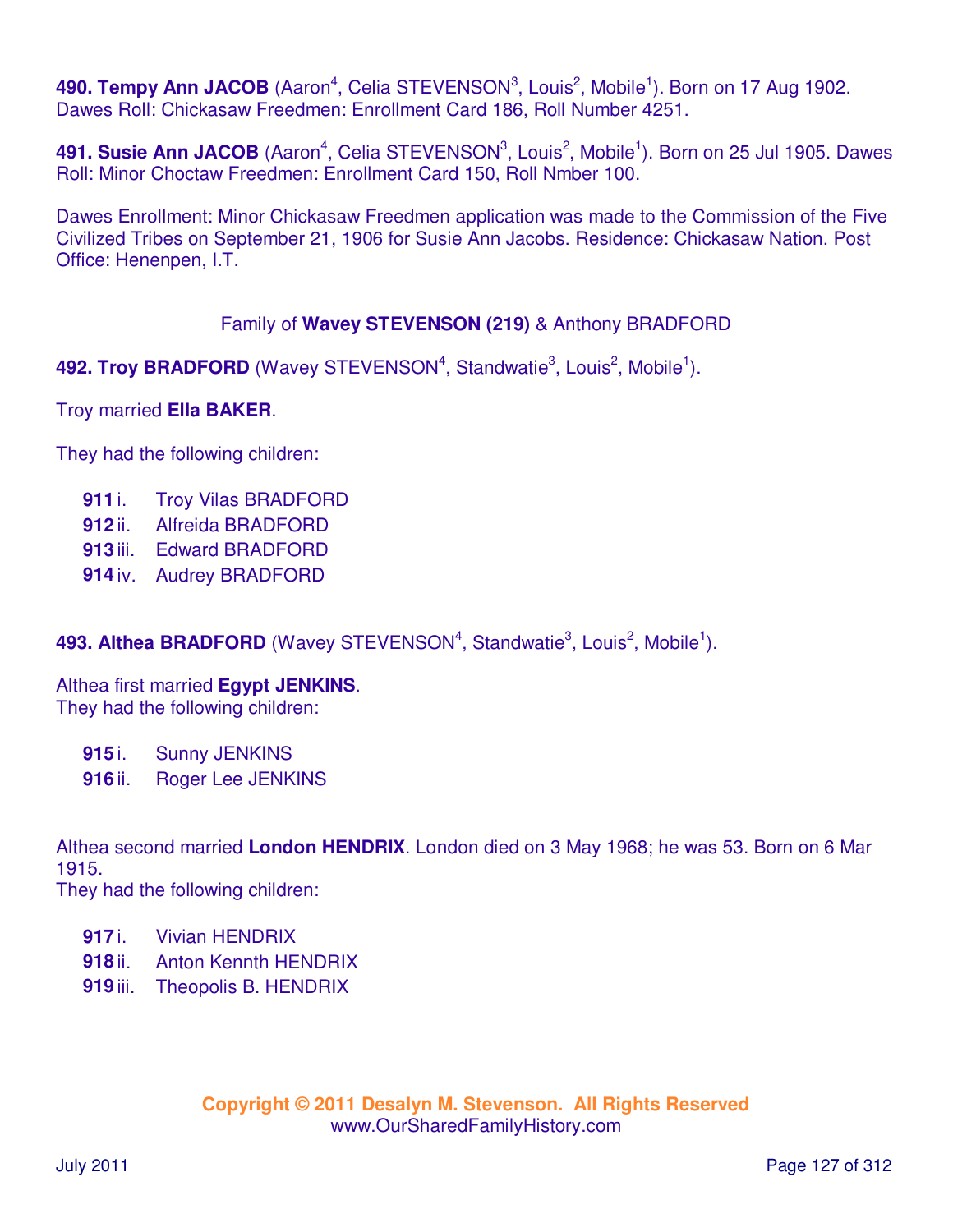Althea third married **Glen MAPPS**. They had one child:

**920** i. Glenda MAPPS-CONTI

Althea fourth married **I GOODS**. They had one child:

**921** i. Anthony GOODS

Althea fifth married **GIVENS**. They had one child:

**922** i. Gary GIVENS

Althea sixth married **PURDOM Sr.**. They had one child:

**923** i. Charles PURDOM Jr.

494. Vivian BRADFORD (Wavey STEVENSON<sup>4</sup>, Standwatie<sup>3</sup>, Louis<sup>2</sup>, Mobile<sup>1</sup>).

Vivian first married **Troy McALISTER**.

Vivian second married .

They had one child:

**924** i. Johnny BRADFORD

495. Deila BRADFORD (Wavey STEVENSON<sup>4</sup>, Standwatie<sup>3</sup>, Louis<sup>2</sup>, Mobile<sup>1</sup>).

Child:

**925** i. Gloria BRADFORD

496. Clifford BRADFORD (Wavey STEVENSON<sup>4</sup>, Standwatie<sup>3</sup>, Louis<sup>2</sup>, Mobile<sup>1</sup>).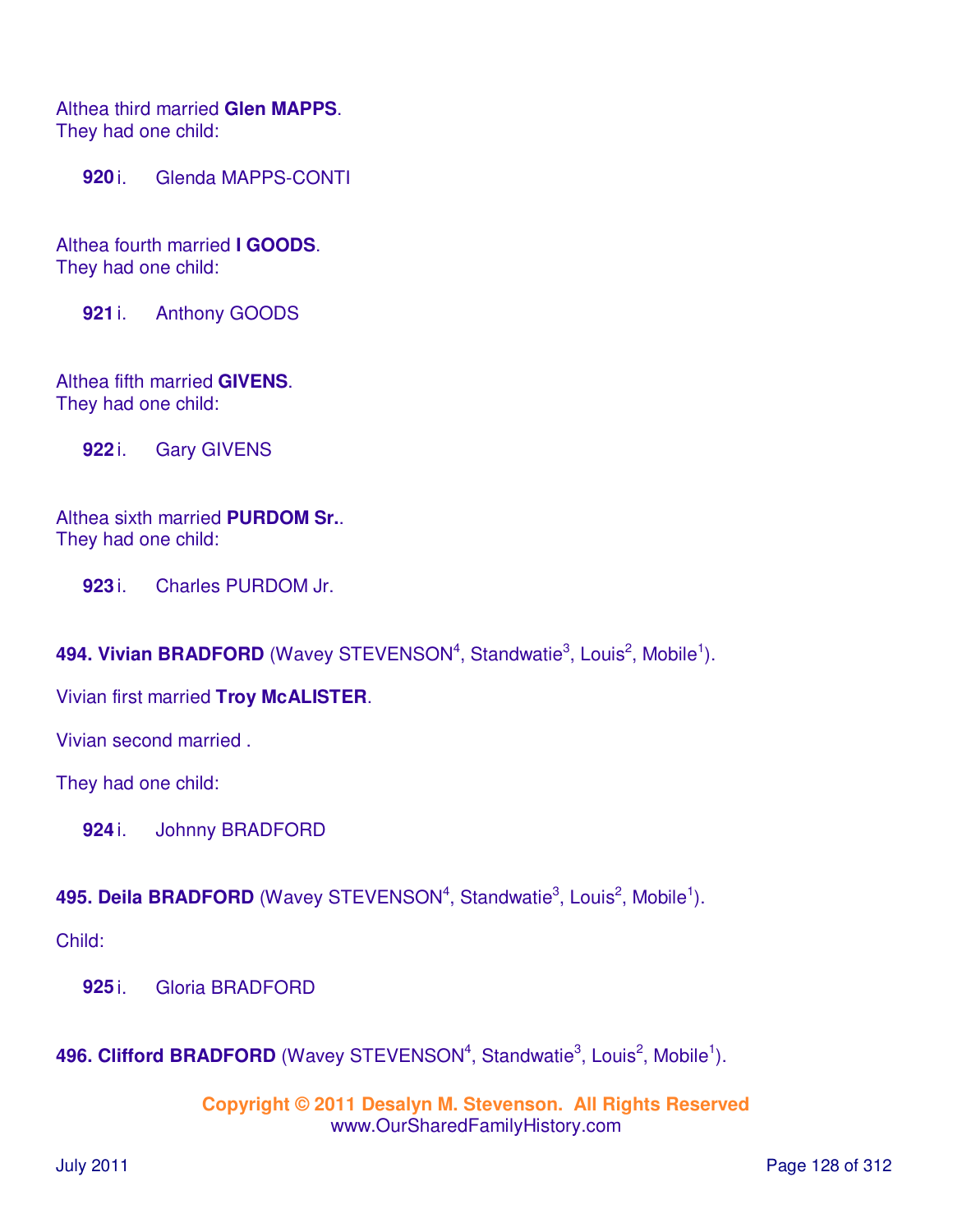### Clifford married **Berta**.

They had the following children:

- **926** i. Hortinca BRADFORD
- **927** ii. Lorenzo BRADFORD
- **928** iii. El Victor BRADFORD
- **929** iv. El Salvador BRADFORD
- **930** v. Tama BRADFORD

## Family of **Banks STEVENSON (233)** & Sarah PETERS

497. Curtis Lee STEVENSON (Banks<sup>4</sup>, Abraham<sup>3</sup>, Louis<sup>2</sup>, Mobile<sup>1</sup>).

498. Essie STEVENSON (Banks<sup>4</sup>, Abraham<sup>3</sup>, Louis<sup>2</sup>, Mobile<sup>1</sup>).

Essie married **BROWN**. They had one child:

**931** i. Diane Carol BROWN

## 499. Elsie STEVENSON (Banks<sup>4</sup>, Abraham<sup>3</sup>, Louis<sup>2</sup>, Mobile<sup>1</sup>).

Elsie married **Carl LYONS**. They had the following children:

- **932** i. Sara Louise LYONS
- **933** ii. Calvin Miguil Prince LYONS
- **934** iii. Christopher Shawn LYONS

**500. Joe Lee STEVENSON** (Banks<sup>4</sup>, Abraham<sup>3</sup>, Louis<sup>2</sup>, Mobile<sup>1</sup>).

**501. Maxine STEVENSON** (Banks<sup>4</sup>, Abraham<sup>3</sup>, Louis<sup>2</sup>, Mobile<sup>1</sup>).

502. William Dewey STEVENSON (Banks<sup>4</sup>, Abraham<sup>3</sup>, Louis<sup>2</sup>, Mobile<sup>1</sup>). William Dewey died in 1962; he was 9. Born on 16 Aug 1952.

**503. Banks STEVENSON Jr** (Banks<sup>4</sup>, Abraham<sup>3</sup>, Louis<sup>2</sup>, Mobile<sup>1</sup>).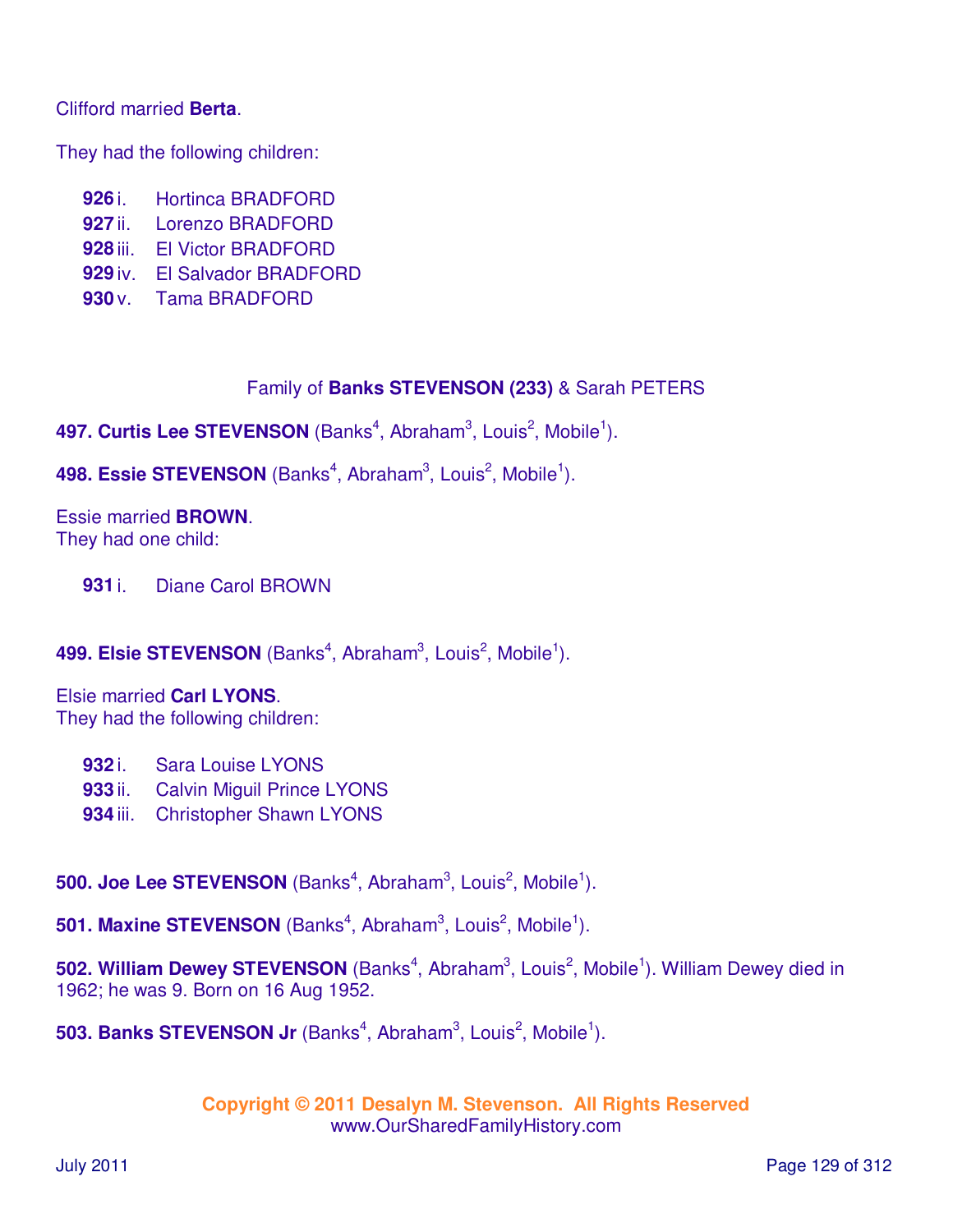Banks married **Betty Jewel GISSANDANER**.

They had the following children:

- **935** i. Banks STEVENSON III
- **936** ii. Patrick Banks STEVENSON
- **937** iii. Santana Monique STEVENSON

**504. Catherine STEVENSON** (Banks<sup>4</sup>, Abraham<sup>3</sup>, Louis<sup>2</sup>, Mobile<sup>1</sup>).

**505. Alice STEVENSON** (Banks<sup>4</sup>, Abraham<sup>3</sup>, Louis<sup>2</sup>, Mobile<sup>1</sup>).

Alice first married **Virgil JONES**. They had the following children:

**938** i. LaTara Jane JONES

**939** ii. Kaleb JONES

Alice second married **Larry LOCKLEY**. They had one child:

**940** i. Zinitra LOCKLEY JONES

**506. Donald Ray STEVENSON** (Banks<sup>4</sup>, Abraham<sup>3</sup>, Louis<sup>2</sup>, Mobile<sup>1</sup>).

Donald Ray married **Susan WELDON**. They had the following children:

**941** i. Monica STEVENSON

**942** ii. Donald STEVENSON Jr

**507. Allen Keith STEVENSON** (Banks<sup>4</sup>, Abraham<sup>3</sup>, Louis<sup>2</sup>, Mobile<sup>1</sup>).

# Family of **George ROBERTS (237)** & Samantha BRUNER

508. Theodore ROBERTS (George<sup>4</sup>, Jack<sup>3</sup>, Sarah STEVENSON<sup>2</sup>, Mobile<sup>1</sup>). Born abt 1904.

509. Alameda ROBERTS (George<sup>4</sup>, Jack<sup>3</sup>, Sarah STEVENSON<sup>2</sup>, Mobile<sup>1</sup>). Born abt 1906.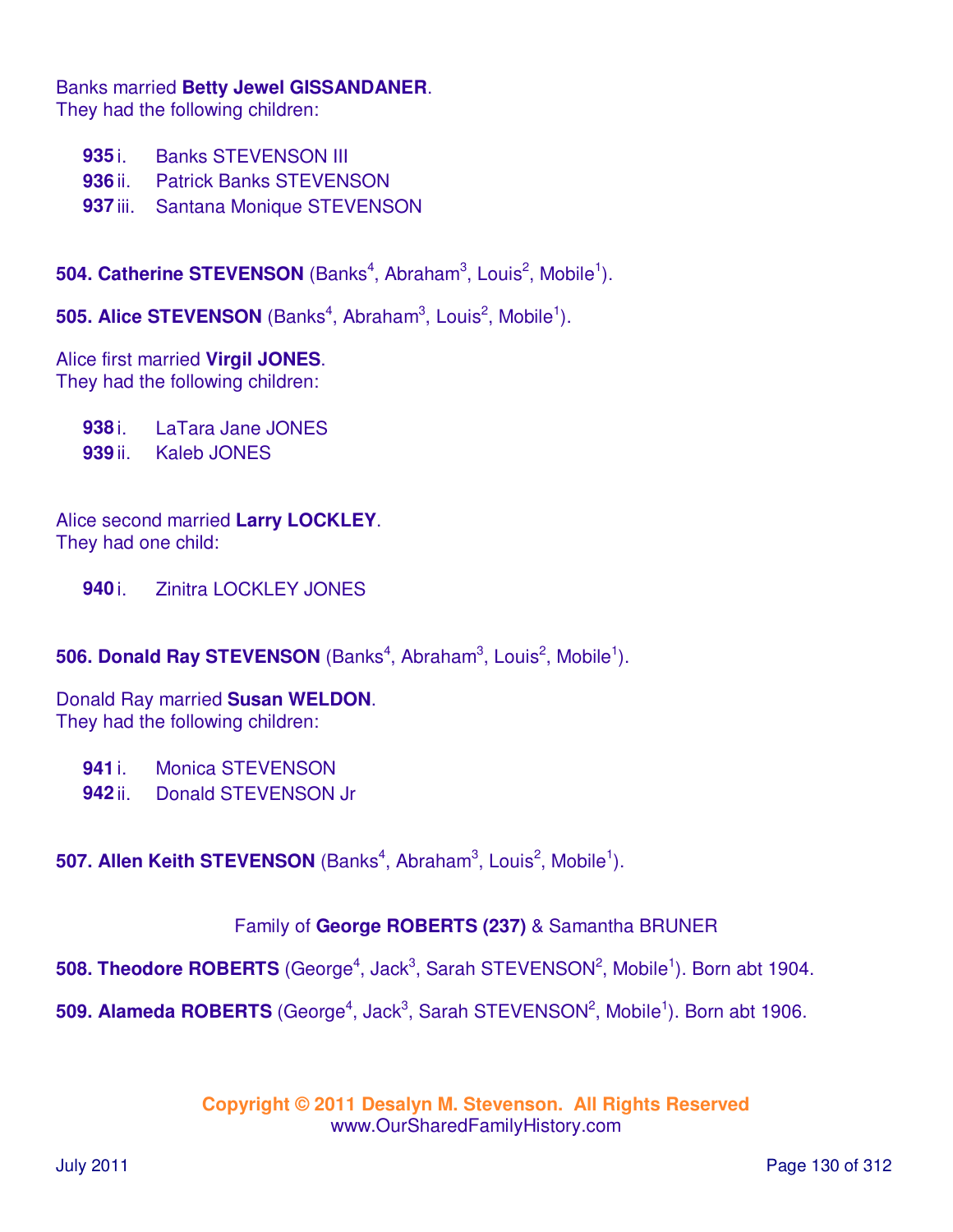## Family of **Willie ROBERTS (238)** & Leara MAY

510. John S. ROBERTS (Willie<sup>4</sup>, Jack<sup>3</sup>, Sarah STEVENSON<sup>2</sup>, Mobile<sup>1</sup>). Born abt 1912.

# Family of **Lyman ROBERTS (239)** & Louise

511. Harold ROBERTS (Lyman<sup>4</sup>, Jack<sup>3</sup>, Sarah STEVENSON<sup>2</sup>, Mobile<sup>1</sup>). Born abt 1912.

512. Dina ROBERTS (Lyman<sup>4</sup>, Jack<sup>3</sup>, Sarah STEVENSON<sup>2</sup>, Mobile<sup>1</sup>). Born abt 1914.

**513. Maggie ROBERTS** (Lyman<sup>4</sup>, Jack<sup>3</sup>, Sarah STEVENSON<sup>2</sup>, Mobile<sup>1</sup>).

# Family of **Lyman ROBERTS (239)** & Luvenia BANKS

514. Elnora ROBERTS (Lyman<sup>4</sup>, Jack<sup>3</sup>, Sarah STEVENSON<sup>2</sup>, Mobile<sup>1</sup>). Elnora died in 1975.

Elnora married **Clemon STEVENSON**, son of Sam(uel) "Bat" STEVENSON (abt 1880-) & Lena MURRAY (abt 1876-? 1915). Born abt 1908. Clemon died abt 1978; he was 70.

They had the following children:

- **943** i. Celestine "Freddie" STEVENSON
- **944** ii. Melon Gene STEVENSON

# Family of **Lyman ROBERTS (239)** & Gladys JACKSON

**515. Albert James "A.J." ROBERTS** (Lyman<sup>4</sup>, Jack<sup>3</sup>, Sarah STEVENSON<sup>2</sup>, Mobile<sup>1</sup>).

# Family of **Ben Carter ROBERTS (242)** & Rosa

**516. Airdra ROBERTS** (Ben Carter<sup>4</sup>, Jack<sup>3</sup>, Sarah STEVENSON<sup>2</sup>, Mobile<sup>1</sup>).

517. Baby Girl ROBERTS (Ben Carter<sup>4</sup>, Jack<sup>3</sup>, Sarah STEVENSON<sup>2</sup>, Mobile<sup>1</sup>).

# Family of **Rhoda Rodie ROBERTS (251)** & Sam PICKENS

518. Exzetta PICKENS (Rhoda Rodie ROBERTS<sup>4</sup>, Edmund<sup>3</sup>, Sarah STEVENSON<sup>2</sup>, Mobile<sup>1</sup>). Born on 27 Jan 1922 in Oklahoma. Exzetta died in Kansas City, Kansas, on 12 Jan 1960; she was 37.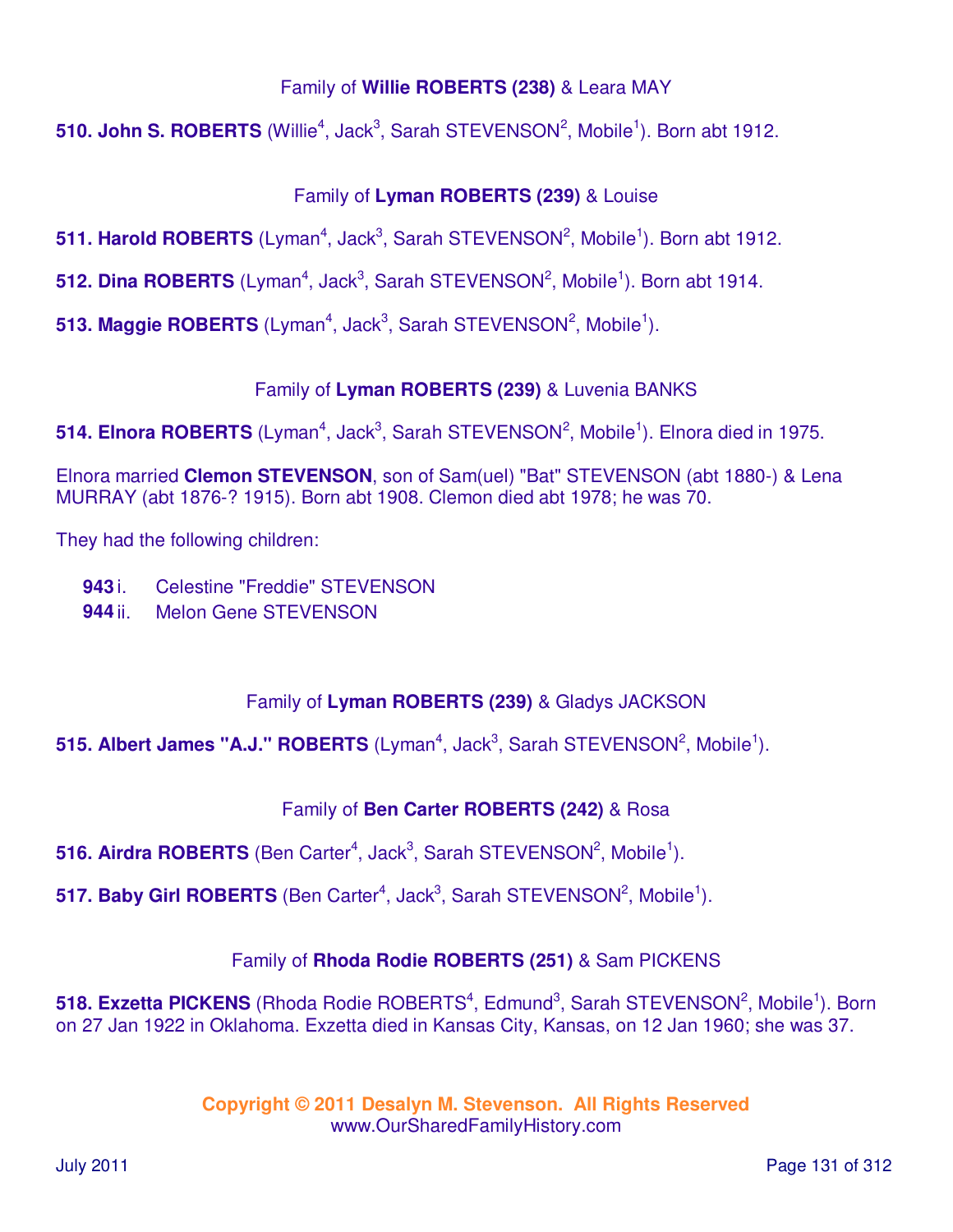Exzetta first married **William Dean PARKER Sr**. Born on 21 Nov 1918 in Peoria, Illinois. William Dean died in Leavenworth, Kansas, on 21 Nov 1993; he was 75.

They had one child:

**945** i. William PARKER Jr.

On 27 Feb 1942 when Exzetta was 20, she second married **Hollie B. DENSON Sr**, son of Nicholas DENSON & Julie MOORE, in Oklahoma. Born on 21 Feb 1919 in Hawkins, Texas. Hollie B. died in Kansas City, Missouri, on 6 Jun 1989; he was 70.

They had the following children:

 i. Unestine DENSON ii. Celestine DENSON iii. Eleanor DENSON iv. Helen DENSON v. Joyce DENSON vi. Hollie DENSON Jr

Exzetta third married **Claude MURRAY**.

They had one child:

**946** i. Unestine DENSON

519. Ceola PICKENS (Rhoda Rodie ROBERTS<sup>4</sup>, Edmund<sup>3</sup>, Sarah STEVENSON<sup>2</sup>, Mobile<sup>1</sup>).

Ceola first married **Lethanial GAGE Sr**. They had one child:

**952** i. Lethanial GAGE Jr.

Ceola second married **Edgar Syckie? STEVENSON**. They had one child:

**953** i. Leon James STEVENSON Sr.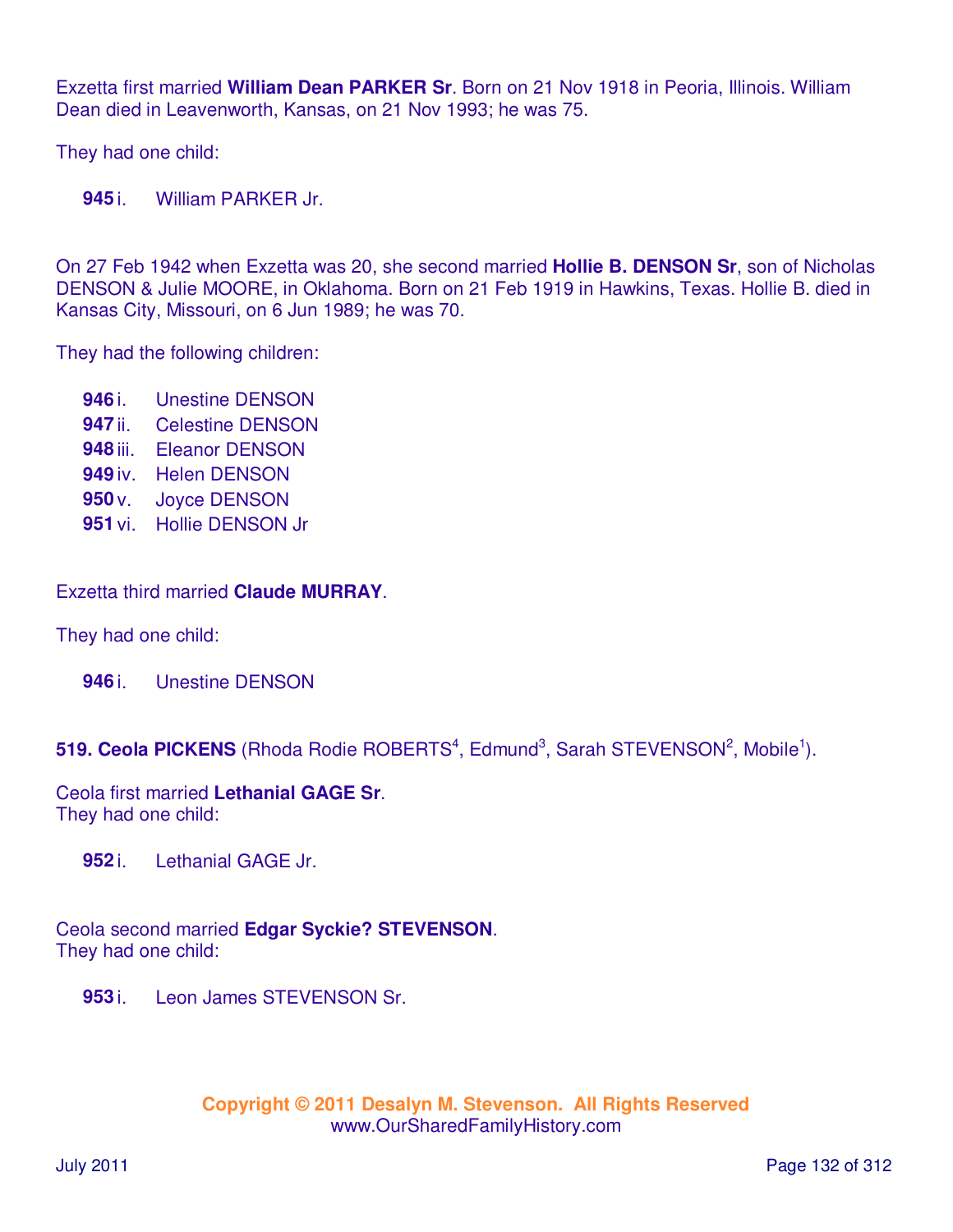**520. Paul PICKENS** (Rhoda Rodie ROBERTS<sup>4</sup>, Edmund<sup>3</sup>, Sarah STEVENSON<sup>2</sup>, Mobile<sup>1</sup>).

Paul first married **Sherry COMBS**, daughter of William COMBS & Easter. They had the following children:

**954** i. Stephanie Paulette PICKENS

**955** ii. Rhoda Pleshette PICKENS

Paul second married **Janell**. They had one child:

**956** i. Son PICKENS

**521. Melvin PICKENS Sr** (Rhoda Rodie ROBERTS<sup>4</sup>, Edmund<sup>3</sup>, Sarah STEVENSON<sup>2</sup>, Mobile<sup>1</sup>).

Melvin first married **Barbara Jean RICHIE**. Born on 29 Jul 1932 in Kansas City, Missouri. Barbara Jean died in Kansas City, Missouri, in Jan 1999; she was 66. They had the following children:

**957** i. Melvin PICKENS Jr

**958** ii. Melba Jean PICKENS

**959** iii. Donald PICKENS

Melvin second married **Dorothy**. They had the following children:

**960** i. Terry PICKENS

**961** ii. Theresa PICKENS

522. Kenneth B. PICKENS Sr (Rhoda Rodie ROBERTS<sup>4</sup>, Edmund<sup>3</sup>, Sarah STEVENSON<sup>2</sup>, Mobile<sup>1</sup>).

Kenneth B. married **Gloria Jean BROWN**, daughter of Odessa CRAWFORD. They had the following children:

- **962** i. Kenneth B. PICKENS Jr
- **963** ii. Celoa PICKENS
- **964** iii. Sheryl D. PICKENS
- **965** iv. Allen Wayne PICKENS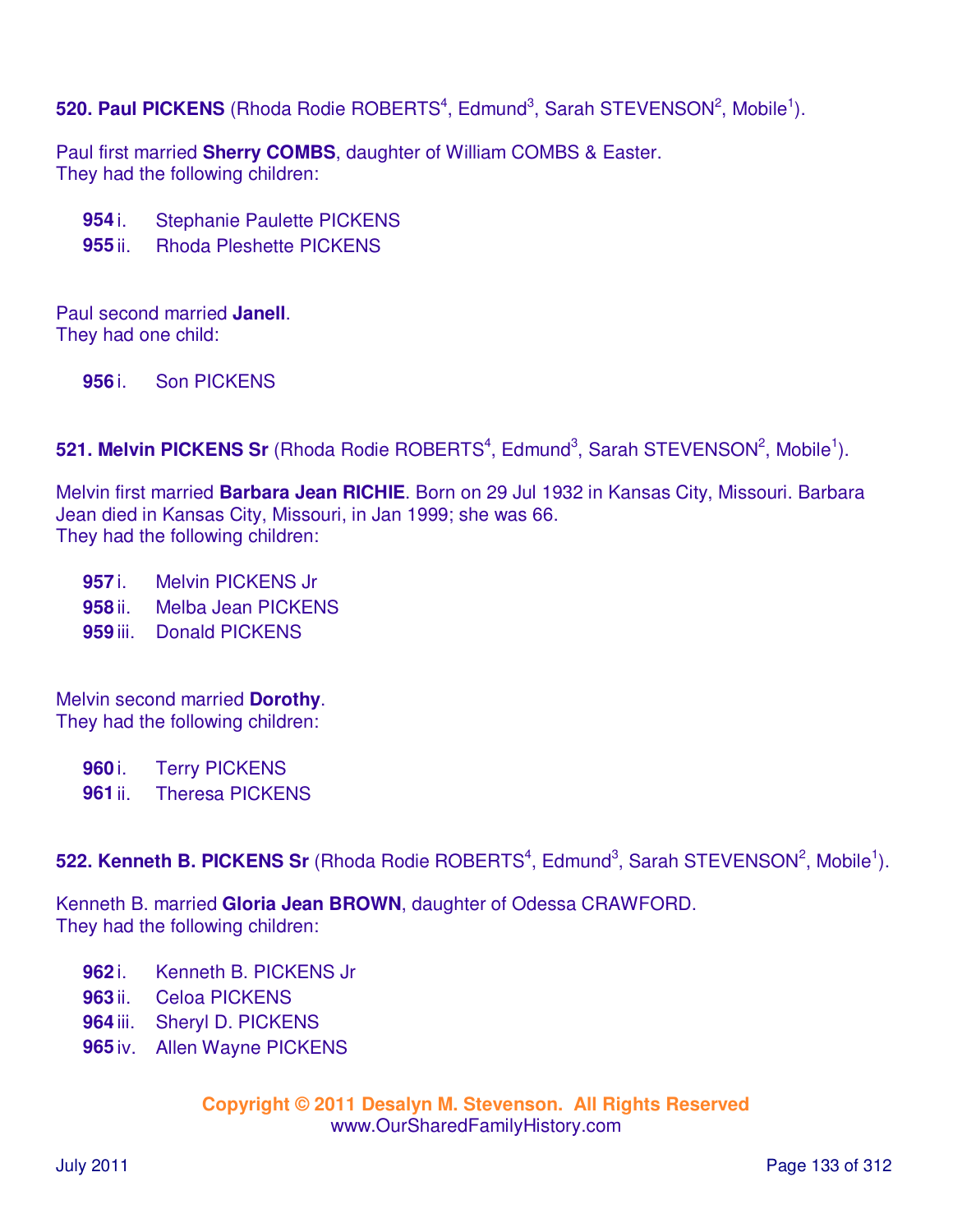**966** v. Herman Brown PICKENS

**967** vi. Curtis Brown PICKENS

**968** vii. Shawn PICKENS

**523. Carline PICKENS** (Rhoda Rodie ROBERTS<sup>4</sup>, Edmund<sup>3</sup>, Sarah STEVENSON<sup>2</sup>, Mobile<sup>1</sup>).

Carline first married **?**. They had one child:

**969** i. Mitchell PICKENS Sr.

Carline second married **Bernice DAY**. They had the following children:

- **970** i. Reginald DAY
- **971** ii. Karen DAY
- **972** iii. Warren DAY
- **973** iv. Dennis DAY

**524. Senora PICKENS** (Rhoda Rodie ROBERTS<sup>4</sup>, Edmund<sup>3</sup>, Sarah STEVENSON<sup>2</sup>, Mobile<sup>1</sup>).

Senora married **Clint DOUGLASS Sr**. They had the following children:

- **974** i. Gail DOUGLASS
- **975** ii. Cynthia DOUGLASS
- **976** iii. Sharon DOUGLASS
- **977** iv. Clint DOUGLASS Jr
- **978** v. Vanessa DOUGLASS

**525. Clarice PICKENS** (Rhoda Rodie ROBERTS<sup>4</sup>, Edmund<sup>3</sup>, Sarah STEVENSON<sup>2</sup>, Mobile<sup>1</sup>).

Clarice married **Charles WILLIAMS Sr**.

They had the following children:

- **979** i. Donald WILLIAMS
- **980** ii. Shannon WILLIAMS
- **981** iii. Charles WILLIAMS Jr.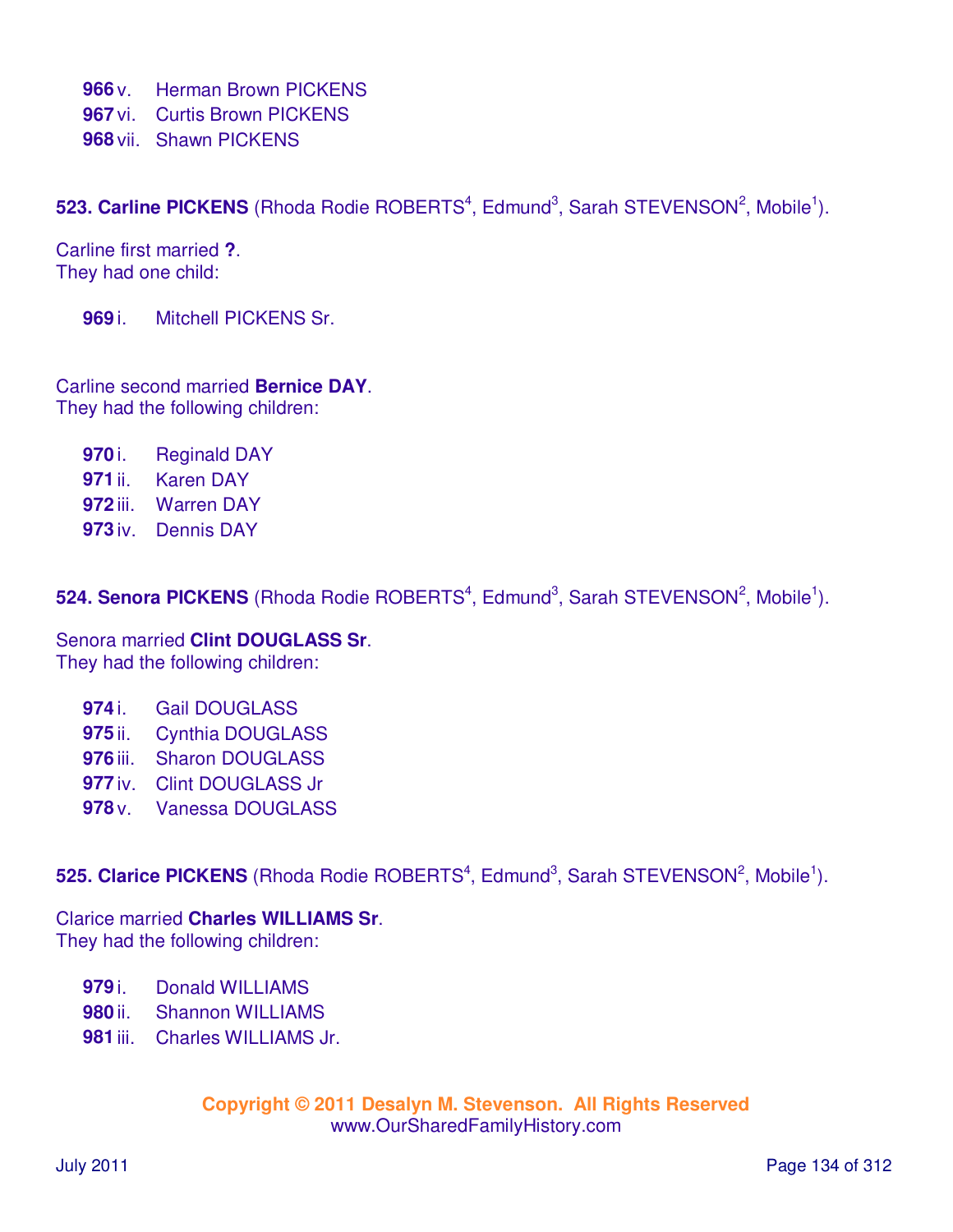**982** iv. Tina WILLIAMS

**983** v. Terry Joe WILLIAMS

526. Edmond Franklin Eugene PICKENS (Rhoda Rodie ROBERTS<sup>4</sup>, Edmund<sup>3</sup>, Sarah  $STEVENSON<sup>2</sup>$ , Mobile<sup>1</sup>).

527. Hannah Marie PICKENS (Rhoda Rodie ROBERTS<sup>4</sup>, Edmund<sup>3</sup>, Sarah STEVENSON<sup>2</sup>, Mobile<sup>1</sup>).

Children:

**984** i. Bernice PICKENS

**985** ii. Dale PICKENS

## Family of **Bady COLBERT (268)** & Addie

## **528. Rose COLBERT** (Bady<sup>4</sup>, Laura ROBERTS<sup>3</sup>, Sarah STEVENSON<sup>2</sup>, Mobile<sup>1</sup>).

## Family of **Amy STEVENSON (273)** & Virgil L. PERRY Sr.

529. Mary ? PERRY (Amy STEVENSON<sup>4</sup>, Thomas<sup>3</sup>, Dudley<sup>2</sup>, Mobile<sup>1</sup>).

Fell into a fire and died at an early age.

530. Fleetwood Lloyd PERRY Sr (Amy STEVENSON<sup>4</sup>, Thomas<sup>3</sup>, Dudley<sup>2</sup>, Mobile<sup>1</sup>). Born on 15 Aug 1916. Fleetwood Lloyd died on 12 May 2002; he was 85.

Fleetwood Lloyd first married **Amanda Jean GRAY**, daughter of Harry GRAY (1902-1961) & Lula ROUNTREE (1900-2001). They had the following children:

- **986** i. Harry L. PERRY
- **987** ii. Brenda Joyce PERRY
- **988** iii. Frederick Eugene PERRY
- **989** iv. Glen Alan PERRY
- **990** v. Clifton Hannibal PERRY
- **991** vi. Clifford Hans PERRY

Fleetwood Lloyd second married **Ella Mae WILLIAMS**. Ella Mae died abt 19 Jul 1938.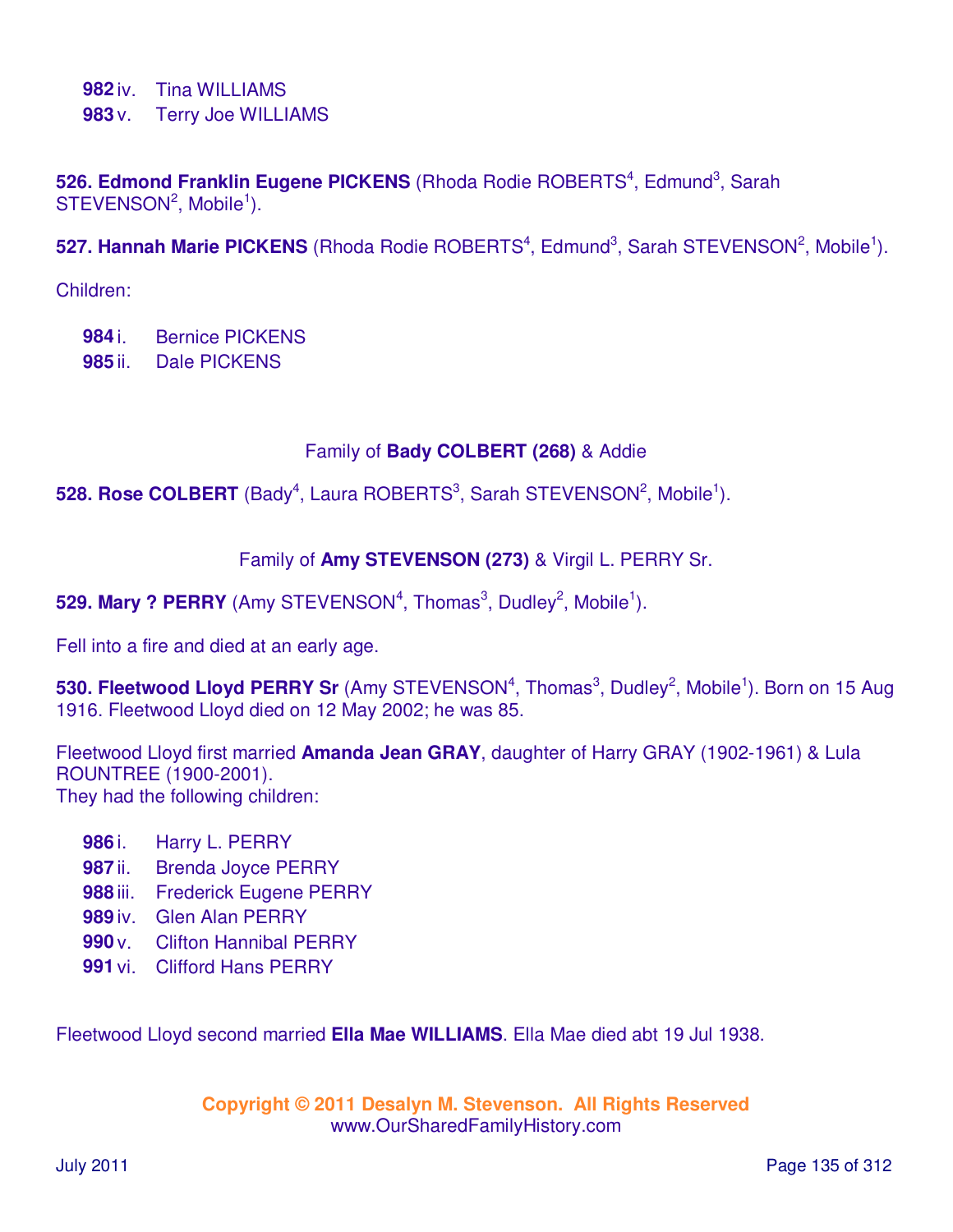They had one child:

## **992** i. Fleetwood Lloyd PERRY Jr (16 Jul 1938-11 Apr 1980)

### Family of **Henry STEVENSON (275)** & Memory STEVENSON

531. Samual McClellan STEVENSON (Henry<sup>4</sup>, Thomas<sup>3</sup>, Dudley<sup>2</sup>, Mobile<sup>1</sup>). Born on 31 Jul 1921. Samual McClellan died in 2003; he was 81.

### Family of **Henry STEVENSON (275)** & Viola ABRAM

532. Isaac David STEVENSON Sr. (Henry<sup>4</sup>, Thomas<sup>3</sup>, Dudley<sup>2</sup>, Mobile<sup>1</sup>). Born on 4 Sep 1916 in Milo, Ok. Isaac David died in Palo Alto, CA, on 23 Nov 2004; he was 88.

Isaac David first married **Vertis NERO**, daughter of John(ny) STEVENSON (abt 1892-) & Myrtle NERO (1895-). Born on 21 Nov 1915 in Milo, Ok. Vertis died in Los Angeles, California, on 23 Mar 1999; she was 83.

They had one child:

**993** i. Harvey STEVENSON

Isaac David second married **Esther JoAnne JOHNSON**. Born on 27 Dec 1914 in Fordice, Arkansas.

They had the following children:

- **994** i. Clarissa "Ricki" STEVENSON
- **995** ii. Issac David STEVENSON Jr.
- **996** iii. Dana STEVENSON

### Family of **Houston B. STEVENSON Sr. (276)** & Millie WILLIAMS

533. Jesse "Chief" STEVENSON Sr. (Houston B.<sup>4</sup>, Thomas<sup>3</sup>, Dudley<sup>2</sup>, Mobile<sup>1</sup>). Born on 4 Feb 1917. Jesse "Chief" died on 21 Sep 1988; he was 71. Buried on 27 Sep 1988 in Rolling Hills Memorial Park; Richmond, CA.

Obituary: The union of Houston and Millie Stevenson was blessed with the birth of a son, **Jesse**, in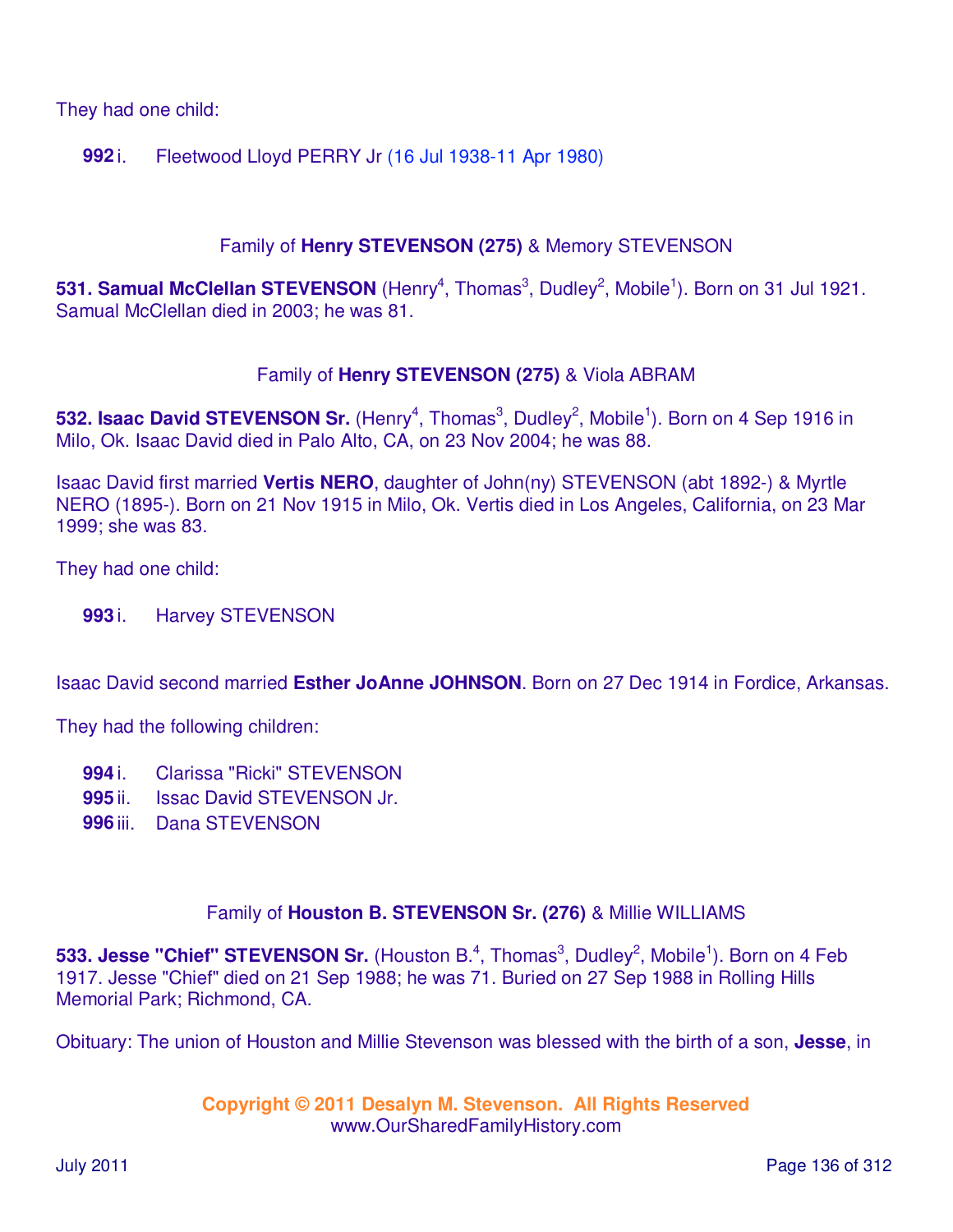Ardmore, Oklahoma. He attended public school in that local community. Upon leaving Favor High school, he enlisted in the U. S. Navy Galveston, Texas. Jesse served his country honorable for 21 years, 6 months and 21 days.

Jessee was affectionately known as "Chief" by his children and grandchildren. Brother Stevenson moved from the East Coast to the Bay Area in 1954. He was added to the Body of Christ in 1957, under the servant until God called him, September 21, 1988. Brother Stevenson was a kind and sharing indicidual. He was always concerned about the welfare of others. The "Chief" was a "Square John", his working along with Brother Frank Butler, the 7th step foundation and squires organization at San Quintin State Prison, led to a conjugal visitation programs for inmates throughout the California Pena Systerm Brother Stevenson worked with various parent teacher organizations in the Bay Area and opened his doors to several community tutorial programs.

He gave of himself selfessly, hours or dollars; he truly was a Christian soldier. The Chief provided a light for the world. He believed in leadership by example. In 1978, he graduated from Laney College, Oakland. He donated many hours and dollars to national, state and local programs for Christian youth in particular and youth in general.

He leaves to celebrate his home-going, a loving wife, Mattie Stevenson, three sons; Allen Jackson, Jesse Stevenson Jr. of Miliani, Hawaii, Sylvester Stevenson Sr.; two daughters; Ms. Dicie Stevenson, Mrs. Mary Vaughn, three brothers; Mr. Leonard Stevenson of Phoenix, Arizona, Mr. Sylvester Stevenson and Mr. H. B. Stevenson of Los Angeles; two sisters: Ms. Amy Stevenson and Mrs. Doris Jean Thomas of Los Angeles; a loving stepmother, Mrs. Rose Stevenson of Los Angeles and two uncles: Mr. Adam Stevenson of Phoenix, Arizona, and Mr. Mobile Stevenson of Los Angeles; seven beautiful sister-in-laws; Mrs. Ethel Stevenosn, mrs. Von Stevenson, Mrs. Minnie Latson, Mrs. Alice Jackson, Evangelist Opel Iles, Mrs. Louise Washington of Boston, Massachusetts and Mrs. Della Jackson of Dallas, Texas; five brothers-in-law: Mr. Carl Latson, Mr. Clifford Jackson, Mr. Enarcha Jackson, Mr. Neute Jackson, Mr. Alfred Washington; a loving mother-in-law, Mrs. Dicie Jackson and two lovely daughters-in-law; Mrs. Denise Stevenson and Mrs. Terri Stevenson; ten grandchildren; nine great-grandchildren and three aunts; Mrs. Christine Stevenson, Mrs. Nessie Stevenson and Mrs Mary Williams and a host of other relatives and friends.

Jesse "Chief" first married **?**.

They had one child:

## **997** i. Mary STEVENSON

Jesse "Chief" second married **Mattie Lee SNEED**. Born on 3 Mar 1930. Mattie Lee died in Berkeley, CA, on 7 Apr 2008; she was 78. Buried on 17 Apr 2008 in Richmond, CA.

They had the following children:

**998** i. Jesse STEVENSON Jr.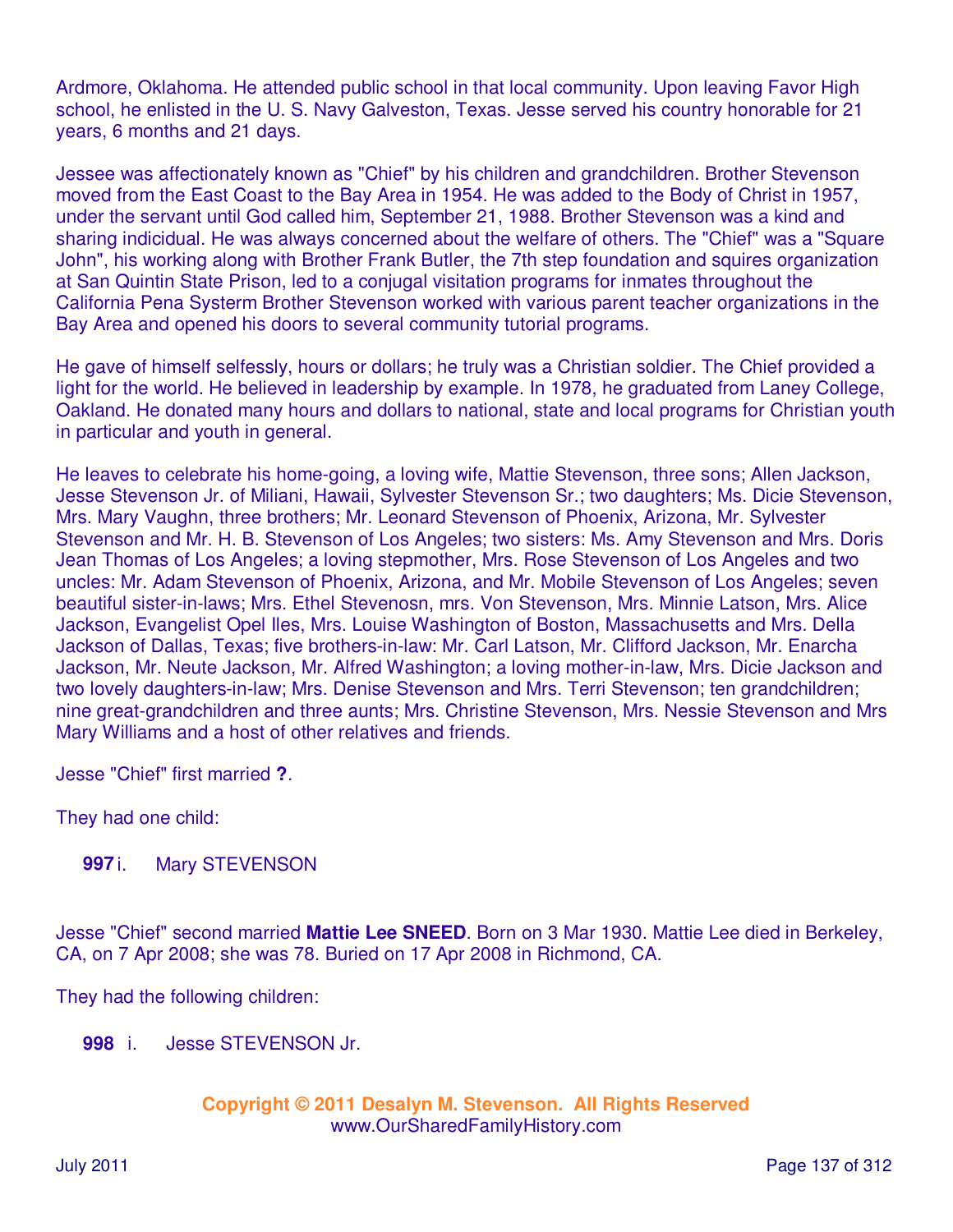**999** ii. Sylvester STEVENSON Sr.

**1000** iii. Dicie STEVENSON

534. Leonard STEVENSON (Houston B.<sup>4</sup>, Thomas<sup>3</sup>, Dudley<sup>2</sup>, Mobile<sup>1</sup>). Born on 10 Nov 1919 in Oklahoma. Leonard died in Phoenix, Arizona, on 15 May 2001; he was 81.

Leonard married **Loretta JONES**. They had one child:

- **1001** i. Johneth STEVENSON
- **535. Vanoy STEVENSON SR.** (Houston B.<sup>4</sup>, Thomas<sup>3</sup>, Dudley<sup>2</sup>, Mobile<sup>1</sup>).

Vanoy married **Ida GARRET**, daughter of Oscar Lee GARRET & Elizabeth BENTLEY. They had the following children:

- **1002** i. Vanoy "Sonny" STEVENSON Jr.
- **1003** ii. Rennaye STEVENSON

536. Sylvester Louis STEVENSON (Houston B.<sup>4</sup>, Thomas<sup>3</sup>, Dudley<sup>2</sup>, Mobile<sup>1</sup>). Born on 21 Mar 1925 in Ardmore, OK. Sylvester Louis died in Long Beach, CA, on 23 Apr 2006; he was 81.

Sylvester Louis married **Ethel Delores WASHINGTON**, daughter of Louis WASHINGTON Jr. (22 Jan 1904-16 Jan 1995) & Helen EVANS (8 Jul 1908-25 Nov 1991). They had the following children:

- **1004** i. Darlene Loretta STEVENSON
- **1005** ii. Debra Louis STEVENSON
- **1006** iii. Desalyn Marie "Angel" STEVENSON

537. Amy STEVENSON (Houston B.<sup>4</sup>, Thomas<sup>3</sup>, Dudley<sup>2</sup>, Mobile<sup>1</sup>). Born on 13 Feb 1927. Amy died in Los Angeles, California, on 4 Sep 2004; she was 77.

No Children.

Family of **Houston B. STEVENSON Sr. (276)** & "Mama Rose" Rose BELL-HARRIS

538. Doris Jean STEVENSON (Houston B.<sup>4</sup>, Thomas<sup>3</sup>, Dudley<sup>2</sup>, Mobile<sup>1</sup>). Born on 22 Aug 1943 in Phoenix, AZ. Doris Jean died in Los Angeles, CA, on 26 Oct 1998; she was 55. Buried on 31 Oct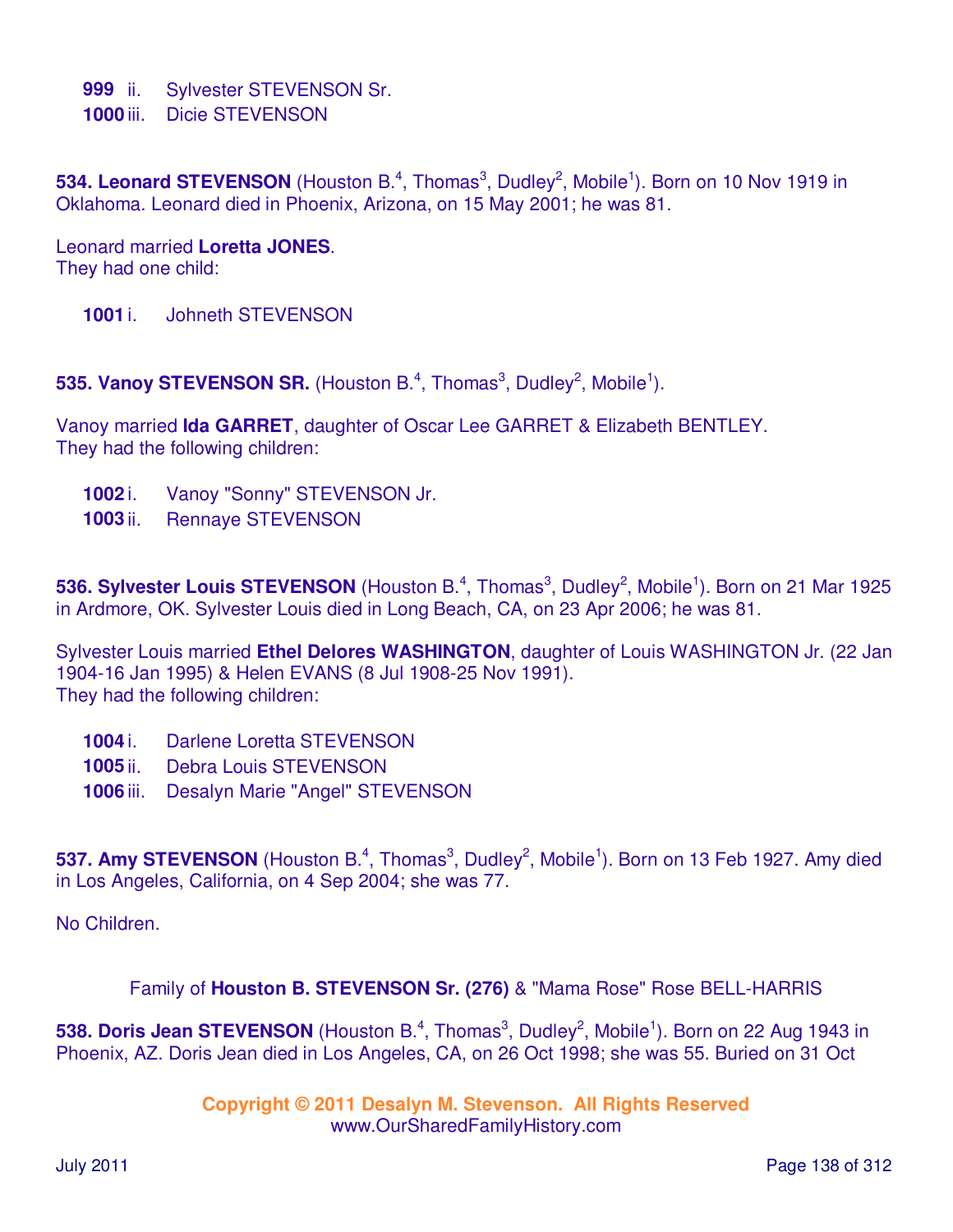1998 in Inglewood Park Cemetery, Inglewood, CA.

Doris Jean married **Charles William WALLS Jr,**, son of Charles William WALLS Sr. & Dorothy. Born on 19 Mar 1942 in Milwaukee, Wisconsin. Charles William died in Milwaukee, Wisconsin, on 29 Mar 1990; he was 48.

They had the following children:

**1007** i. Charles WALLS **1008** ii. Yolanda WALLS

539. Houston Brooks STEVENSON Jr. (Houston B.<sup>4</sup>, Thomas<sup>3</sup>, Dudley<sup>2</sup>, Mobile<sup>1</sup>).

Houston Brooks first married **Mary GUY**, daughter of Robert GUY & Verna. They had one child:

**1009** i. Jermaine STEVENSON

Houston Brooks second married **?**. They had one child:

**1010** i. JoVonte STEVENSON

### Family of **Houston B. STEVENSON Sr. (276)** & ? WILLIAMS

540. Tannish "Goody Boy" WILLIAMS STEVENSON (Houston B. STEVENSON<sup>4</sup>, Thomas<sup>3</sup>, Dudley<sup>2</sup>, Mobile<sup>1</sup>).

## Family of **Leagus STEVENSON (278)** & Beatrice CARTER

541. Rosetta STEVENSON (Leagus<sup>4</sup>, Thomas<sup>3</sup>, Dudley<sup>2</sup>, Mobile<sup>1</sup>).

Rosetta first married **Lee J. MILLER**. They had the following children:

**1011** i. Katrina Ann MILLER

**1012** ii. Ricky L. MILLER (? 3 Feb 1959-? 3 Feb 1959)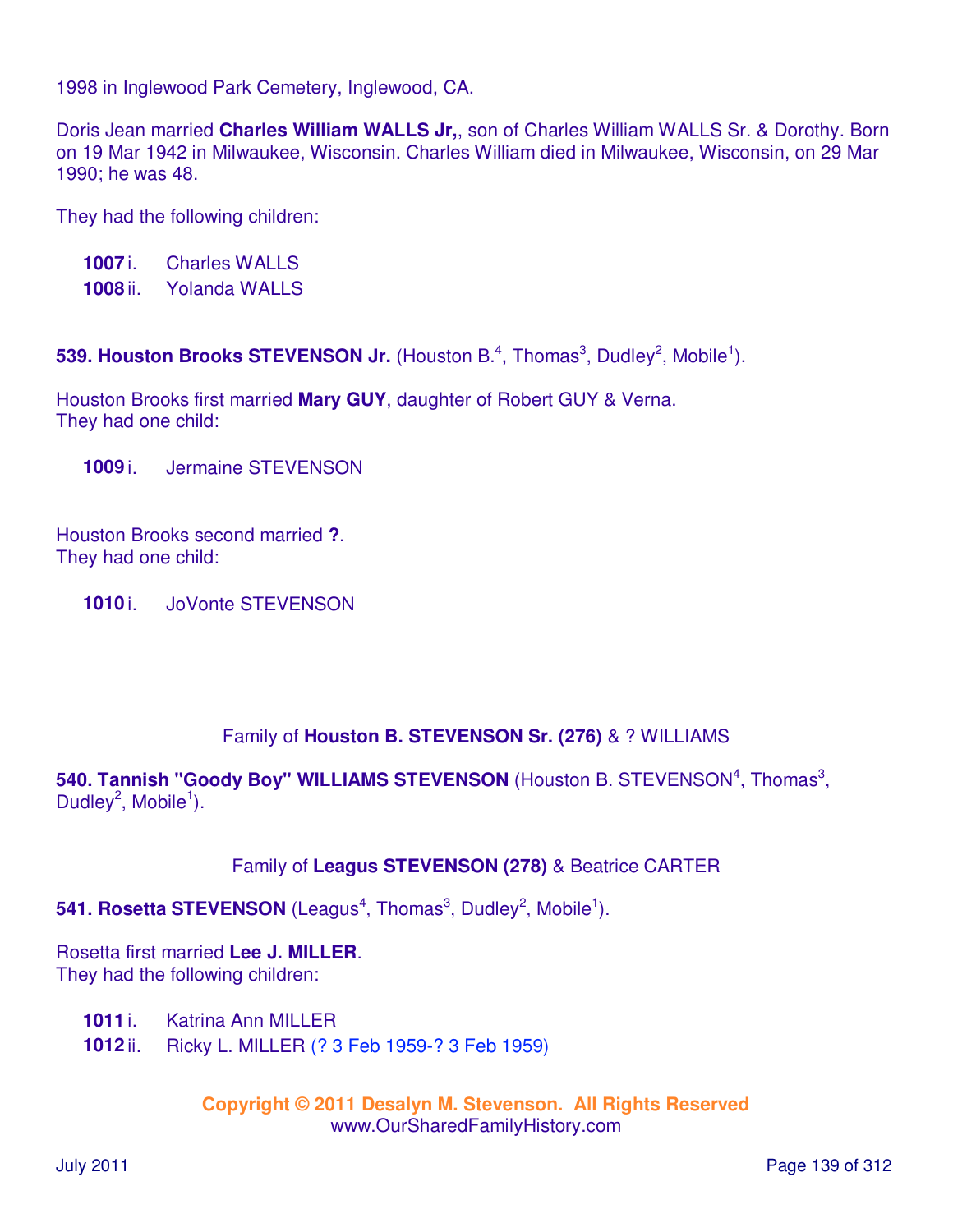Rosetta second married **Robert JOHNSON**. They had one child:

**1013** i. Binnie E. JOHNSON (28 Feb 1956-5 Jul 1983)

Rosetta third married **Charles RICHARDSON Sr.**. They had the following children:

- **1014** i. Edna Ruth KNIGHT
- **1015** ii. Leagues L. WILLIAMS
- **1016** iii. Charles Henry RICHARDSON Jr.
- **1017** iv. Raymond RICHARDSON

Rosetta fourth married **Luther GARY**. They had one child:

**1018** i. Clifford R. JOHNSON

Rosetta fifth married **Charles WILLIAMS**. They had one child:

**1019** i. Stella JOHNSON

### Family of **Leagus STEVENSON (278)** & Dora Lee

542. Thomas Jefferson "Jeff" STEVENSON (Leagus<sup>4</sup>, Thomas<sup>3</sup>, Dudley<sup>2</sup>, Mobile<sup>1</sup>). Born on 23 Oct 1926 in Hobart, Oklahoma. Thomas Jefferson "Jeff" died in Los Angeles, CA, on 30 Mar 1982; he was 55.

### Family of **Leagus STEVENSON (278)** & Jessie

543. Linda D. "Darlene" STEVENSON (Leagus<sup>4</sup>, Thomas<sup>3</sup>, Dudley<sup>2</sup>, Mobile<sup>1</sup>). Born on 6 Dec 1954 in Baxter Springs, Kansas. Linda D. "Darlene" died in Baxter Springs, Kansas, on 23 Feb 1969; she was 14.

### Family of **Leagus STEVENSON (278)** & ?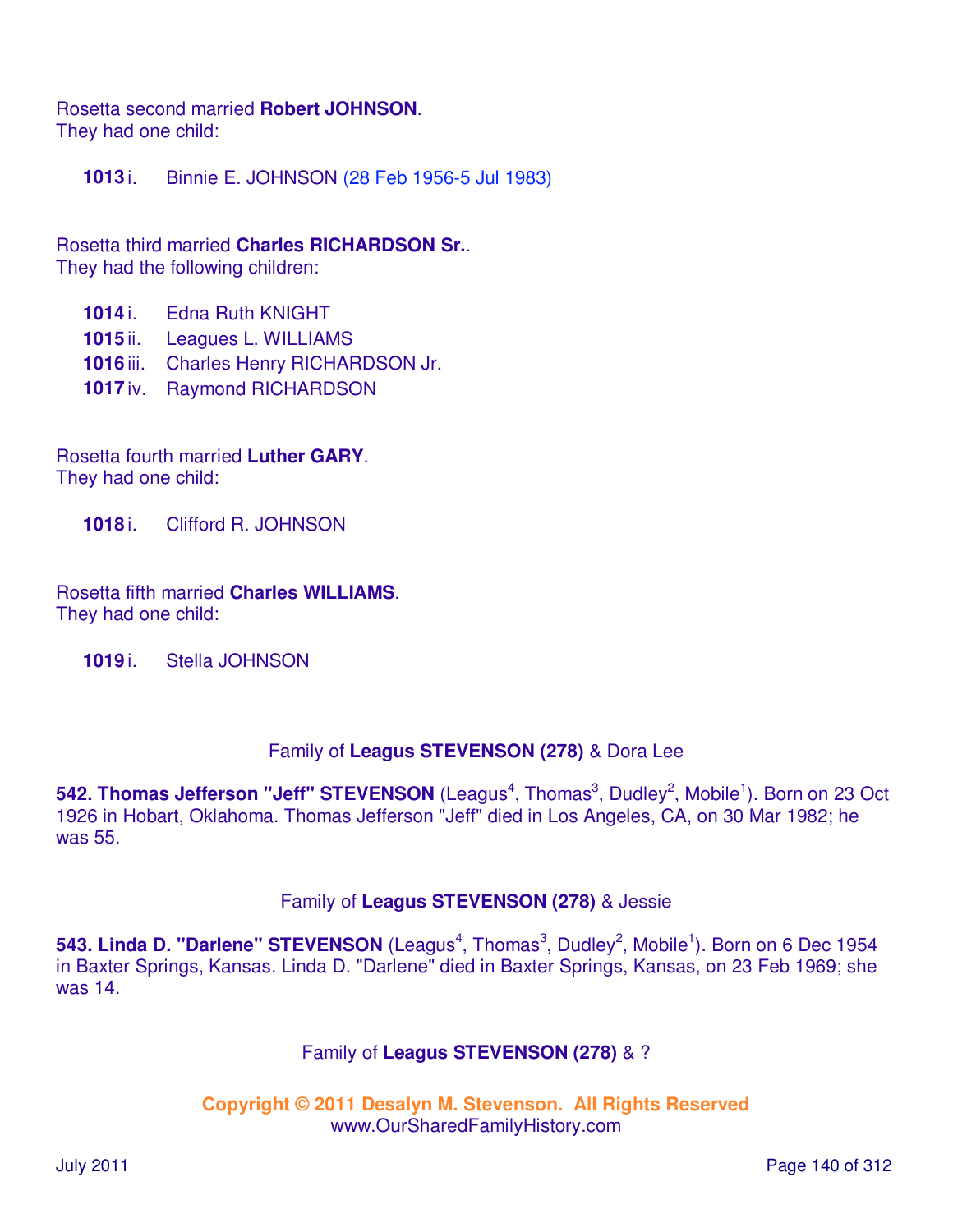544. Howard Collins STEVENSON (Leagus<sup>4</sup>, Thomas<sup>3</sup>, Dudley<sup>2</sup>, Mobile<sup>1</sup>).

# Family of **Mobile STEVENSON (279)** & Hattie JACKSON

545. Katherine STEVENSON (Mobile<sup>4</sup>, Thomas<sup>3</sup>, Dudley<sup>2</sup>, Mobile<sup>1</sup>).

Children:

**1020** i. Bernardine **1021** ii. Charlotte

# Family of **Mobile STEVENSON (279)** & ?

**546. Louise STEVENSON** (Mobile<sup>4</sup>, Thomas<sup>3</sup>, Dudley<sup>2</sup>, Mobile<sup>1</sup>).

# Family of **Mobile STEVENSON (279)** & Christine

**547. Stevie STEVENSON** (Mobile<sup>4</sup>, Thomas<sup>3</sup>, Dudley<sup>2</sup>, Mobile<sup>1</sup>).

# Family of **Annie MUNN (283)**

- 548. Jerry (Annie MUNN<sup>4</sup>, Lisha (Carnelia) STEVENSON<sup>3</sup>, Dudley<sup>2</sup>, Mobile<sup>1</sup>).
- 549. Jean (Annie MUNN<sup>4</sup>, Lisha (Carnelia) STEVENSON<sup>3</sup>, Dudley<sup>2</sup>, Mobile<sup>1</sup>).
- 550. Wanda (Annie MUNN<sup>4</sup>, Lisha (Carnelia) STEVENSON<sup>3</sup>, Dudley<sup>2</sup>, Mobile<sup>1</sup>).
- **551. Connie** (Annie MUNN<sup>4</sup>, Lisha (Carnelia) STEVENSON<sup>3</sup>, Dudley<sup>2</sup>, Mobile<sup>1</sup>).
- 552. Sandra (Annie MUNN<sup>4</sup>, Lisha (Carnelia) STEVENSON<sup>3</sup>, Dudley<sup>2</sup>, Mobile<sup>1</sup>).
- 553. Leroy (Annie MUNN<sup>4</sup>, Lisha (Carnelia) STEVENSON<sup>3</sup>, Dudley<sup>2</sup>, Mobile<sup>1</sup>).
- 554. Marie (Annie MUNN<sup>4</sup>, Lisha (Carnelia) STEVENSON<sup>3</sup>, Dudley<sup>2</sup>, Mobile<sup>1</sup>).

# Family of **Willie MUNN (284)**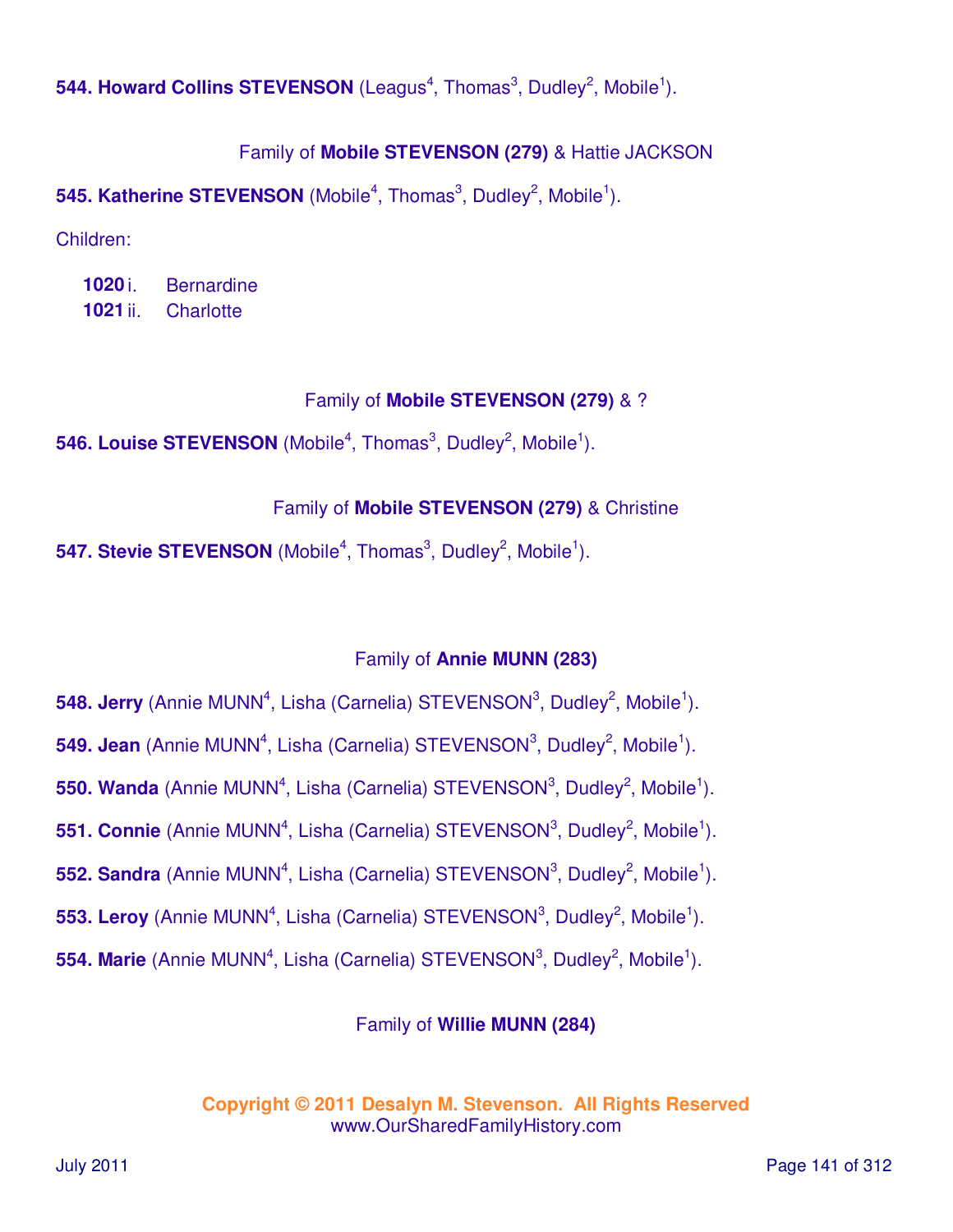555. Sadie MUNN (Willie<sup>4</sup>, Lisha (Carnelia) STEVENSON<sup>3</sup>, Dudley<sup>2</sup>, Mobile<sup>1</sup>). 556. Elizabeth MUNN (Willie<sup>4</sup>, Lisha (Carnelia) STEVENSON<sup>3</sup>, Dudley<sup>2</sup>, Mobile<sup>1</sup>). 557. Sylvia MUNN (Willie<sup>4</sup>, Lisha (Carnelia) STEVENSON<sup>3</sup>, Dudley<sup>2</sup>, Mobile<sup>1</sup>). 558. Shirley MUNN (Willie<sup>4</sup>, Lisha (Carnelia) STEVENSON<sup>3</sup>, Dudley<sup>2</sup>, Mobile<sup>1</sup>). **559. Joeglenna MUNN** (Willie<sup>4</sup>, Lisha (Carnelia) STEVENSON<sup>3</sup>, Dudley<sup>2</sup>, Mobile<sup>1</sup>). **560. Milton MUNN** (Willie<sup>4</sup>, Lisha (Carnelia) STEVENSON<sup>3</sup>, Dudley<sup>2</sup>, Mobile<sup>1</sup>). **561. Willie Earl MUNN** (Willie<sup>4</sup>, Lisha (Carnelia) STEVENSON<sup>3</sup>, Dudley<sup>2</sup>, Mobile<sup>1</sup>). **562. Anthony MUNN** (Willie<sup>4</sup>, Lisha (Carnelia) STEVENSON<sup>3</sup>, Dudley<sup>2</sup>, Mobile<sup>1</sup>).

## Family of **Roberta STEVENSON (286)**

**563. Lucille** (Roberta STEVENSON<sup>4</sup>, Benjiman (Benjamin)<sup>3</sup>, Dudley<sup>2</sup>, Mobile<sup>1</sup>). Children:

 i. Daniel Sr. ii. Alvia Sr. iii. Shirley iv. Ray L. v. Charles vi. Robert Sr.

# Family of **Horice (Horace) STEVENSON (287)**

564. Robert Louis STEVENSON (Horice (Horace)<sup>4</sup>, Benjiman (Benjamin)<sup>3</sup>, Dudley<sup>2</sup>, Mobile<sup>1</sup>).

565. Horace STEVENSON Jr. (Horice (Horace)<sup>4</sup>, Benjiman (Benjamin)<sup>3</sup>, Dudley<sup>2</sup>, Mobile<sup>1</sup>).

**566. Pauline STEVENSON** (Horice (Horace)<sup>4</sup>, Benjiman (Benjamin)<sup>3</sup>, Dudley<sup>2</sup>, Mobile<sup>1</sup>).

567. Mariana STEVENSON (Horice (Horace)<sup>4</sup>, Benjiman (Benjamin)<sup>3</sup>, Dudley<sup>2</sup>, Mobile<sup>1</sup>).

# Family of **Maulsy BUTLER (292)**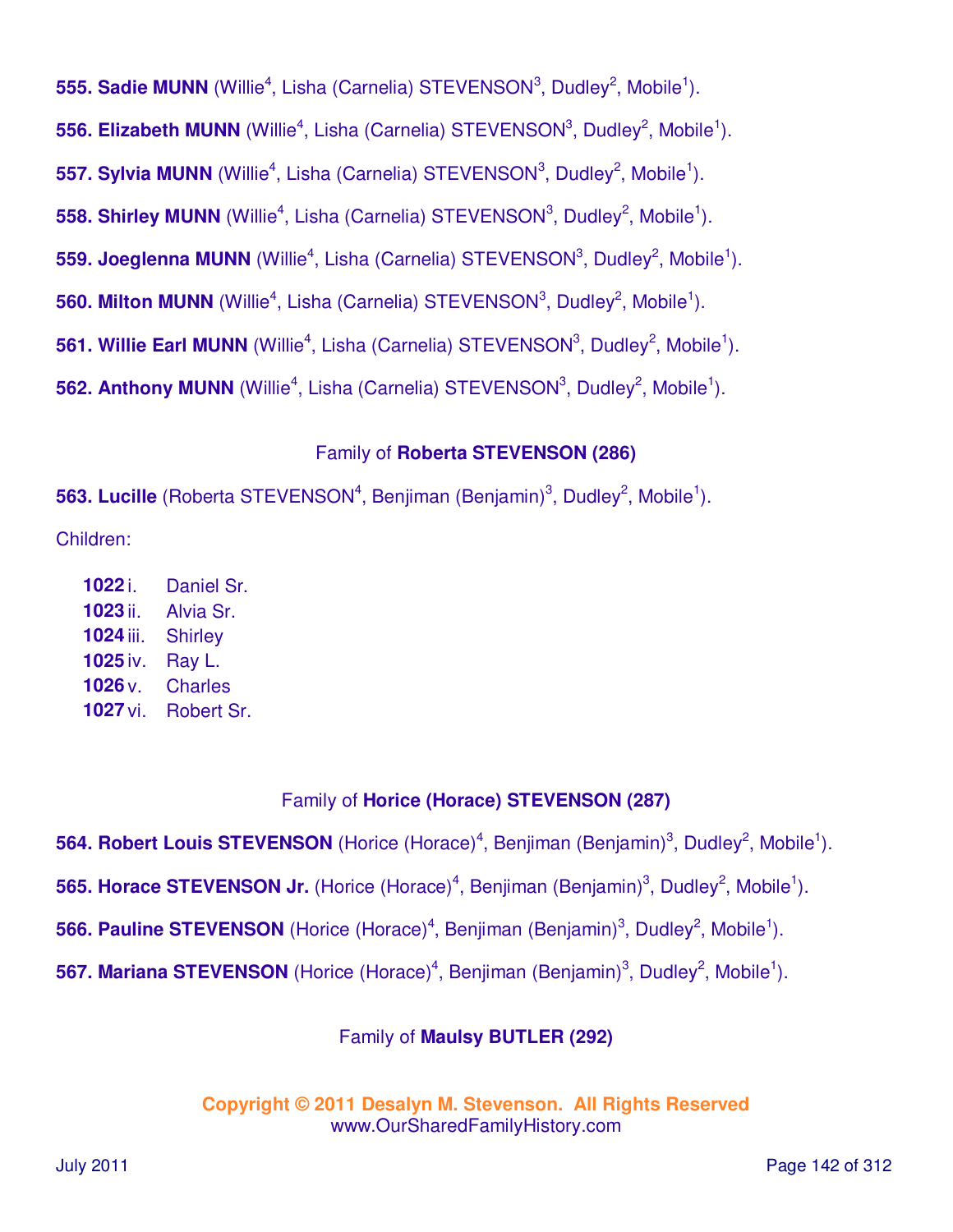**568. Debra Charlene** (Maulsy BUTLER<sup>4</sup>, Carrie STEVENSON<sup>3</sup>, Dudley<sup>2</sup>, Mobile<sup>1</sup>).

Child:

**1028** i. Charles

# Family of **Georgan (Georgia Ann) BUTLER (294)**

569. Carrie (Georgan (Georgia Ann) BUTLER<sup>4</sup>, Carrie STEVENSON<sup>3</sup>, Dudley<sup>2</sup>, Mobile<sup>1</sup>).

570. Majorie (Georgan (Georgia Ann) BUTLER<sup>4</sup>, Carrie STEVENSON<sup>3</sup>, Dudley<sup>2</sup>, Mobile<sup>1</sup>).

571. R. Jean (Georgan (Georgia Ann) BUTLER<sup>4</sup>, Carrie STEVENSON<sup>3</sup>, Dudley<sup>2</sup>, Mobile<sup>1</sup>).

572. Paul (Georgan (Georgia Ann) BUTLER<sup>4</sup>, Carrie STEVENSON<sup>3</sup>, Dudley<sup>2</sup>, Mobile<sup>1</sup>).

# Family of **Pik BUTLER (295)**

**573. Alma BUTLER** (Pik<sup>4</sup>, Carrie STEVENSON<sup>3</sup>, Dudley<sup>2</sup>, Mobile<sup>1</sup>).

574. Alva BUTLER (Pik<sup>4</sup>, Carrie STEVENSON<sup>3</sup>, Dudley<sup>2</sup>, Mobile<sup>1</sup>).

**575. Nathaniel BUTLER** (Pik<sup>4</sup>, Carrie STEVENSON<sup>3</sup>, Dudley<sup>2</sup>, Mobile<sup>1</sup>).

# Family of **Eliza PLUMMER (298)** & Bill BUCKNER

**576. Maulsie BUCKNER** (Eliza PLUMMER<sup>4</sup>, Malsy STEVENSON<sup>3</sup>, Dudley<sup>2</sup>, Mobile<sup>1</sup>).

Maulsie married **Floyd RICHARDSON**. They had the following children:

- **1029** i. Sherrie RICHARDSON
- **1030** ii. Donna RICHARDSON
- **1031** iii. Berley RICHARDSON
- **1032** iv. Natalie RICHARDSON

**577. Nellie Mae BUCKNER** (Eliza PLUMMER<sup>4</sup>, Malsy STEVENSON<sup>3</sup>, Dudley<sup>2</sup>, Mobile<sup>1</sup>).

Nellie Mae married **T. W. STEVENSON**. They had the following children: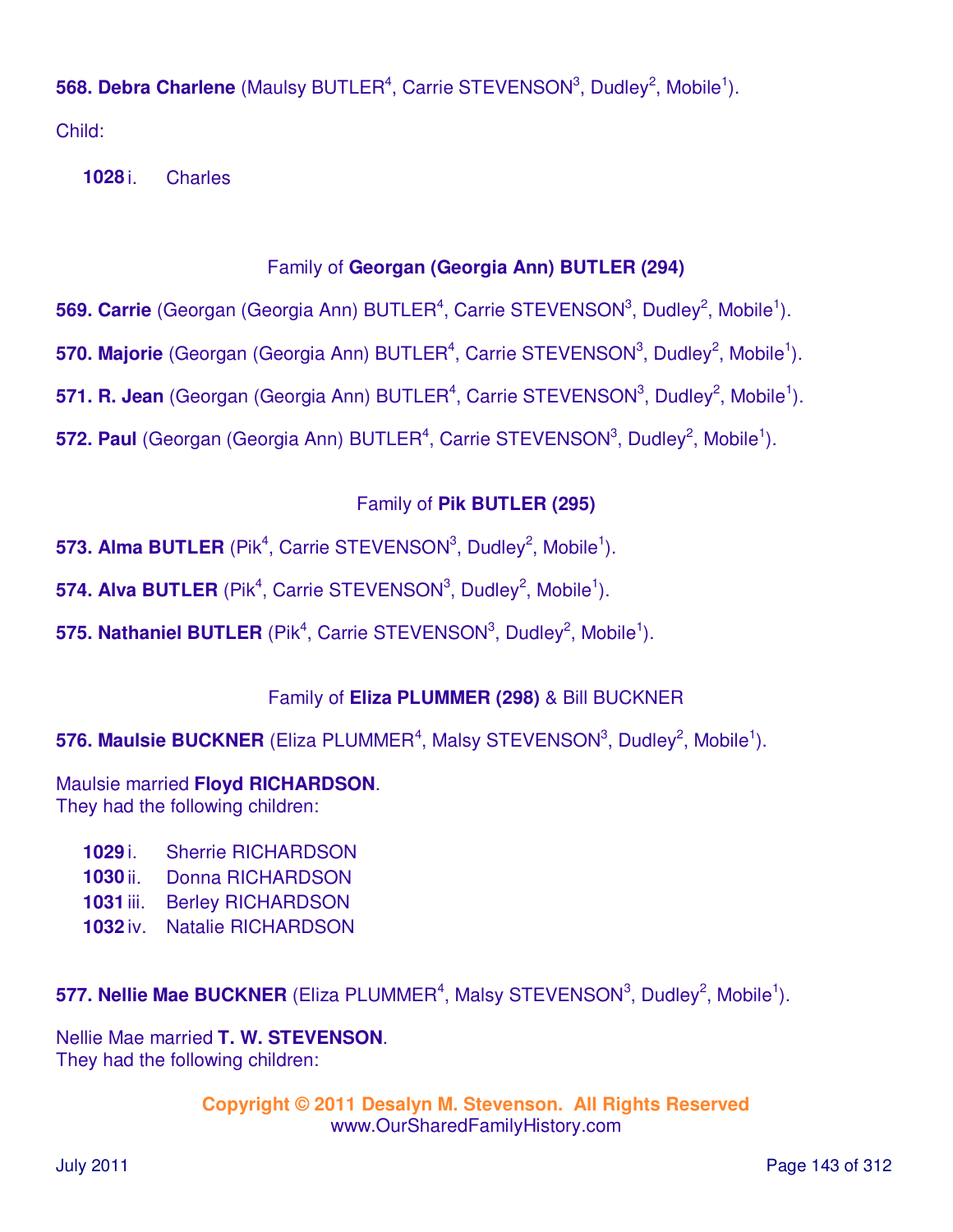- **1033** i. Carlos STEVENSON
- **1034** ii. Rhonda STEVENSON
- **1035** iii. Baby Girl STEVENSON
- **1036** iv. Sheila STEVENSON

578. Bill BUCKNER Jr (Eliza PLUMMER<sup>4</sup>, Malsy STEVENSON<sup>3</sup>, Dudley<sup>2</sup>, Mobile<sup>1</sup>). Bill died in died in infancy; 9 or 10 months.

579. Arnetta Marie BUCKNER (Eliza PLUMMER<sup>4</sup>, Malsy STEVENSON<sup>3</sup>, Dudley<sup>2</sup>, Mobile<sup>1</sup>). Arnetta Marie died on 29 May 1984; she was 43. Buried in Oil Springs Cemetery. Born on 16 May 1941 in Elmore City, OK.

Arnetta Marie married **Sim DRAIN Jr**, son of Sim DRAIN Sr & Ruth BUCKYUS. Sim died on 16 Jul 2002; he was 63. Buried in Oil Springs Cemetery. Born on 20 Jan 1939 in Tatum, OK.

They had the following children:

- **1037** i. Andrea Michea DRAIN
- **1038** ii. Renae Chevonne DRAIN
- **1039** iii. William Alan DRAIN
- **1040** iv. Sim DRAIN III

| 580. Jimmie Olivia BUCKNER (Eliza PLUMMER <sup>4</sup> , Malsy STEVENSON <sup>3</sup> , Dudley <sup>2</sup> , Mobile <sup>1</sup> ). |  |  |  |
|--------------------------------------------------------------------------------------------------------------------------------------|--|--|--|
|--------------------------------------------------------------------------------------------------------------------------------------|--|--|--|

Jimmie Olivia first married **Chester OSBORNE**. They had one child:

**1041** i. Trayveah OSBORNE

Jimmie Olivia second married **Robert McEWEN**. They had the following children:

**1042** i. Disa McEWEN

**1043** ii. Frontes McEWEN

**581. Geneva BUCKNER** (Eliza PLUMMER<sup>4</sup>, Malsy STEVENSON<sup>3</sup>, Dudley<sup>2</sup>, Mobile<sup>1</sup>).

Geneva married **Fred Douglas PERRY**, son of Hollis PERRY & Stella. They had the following children: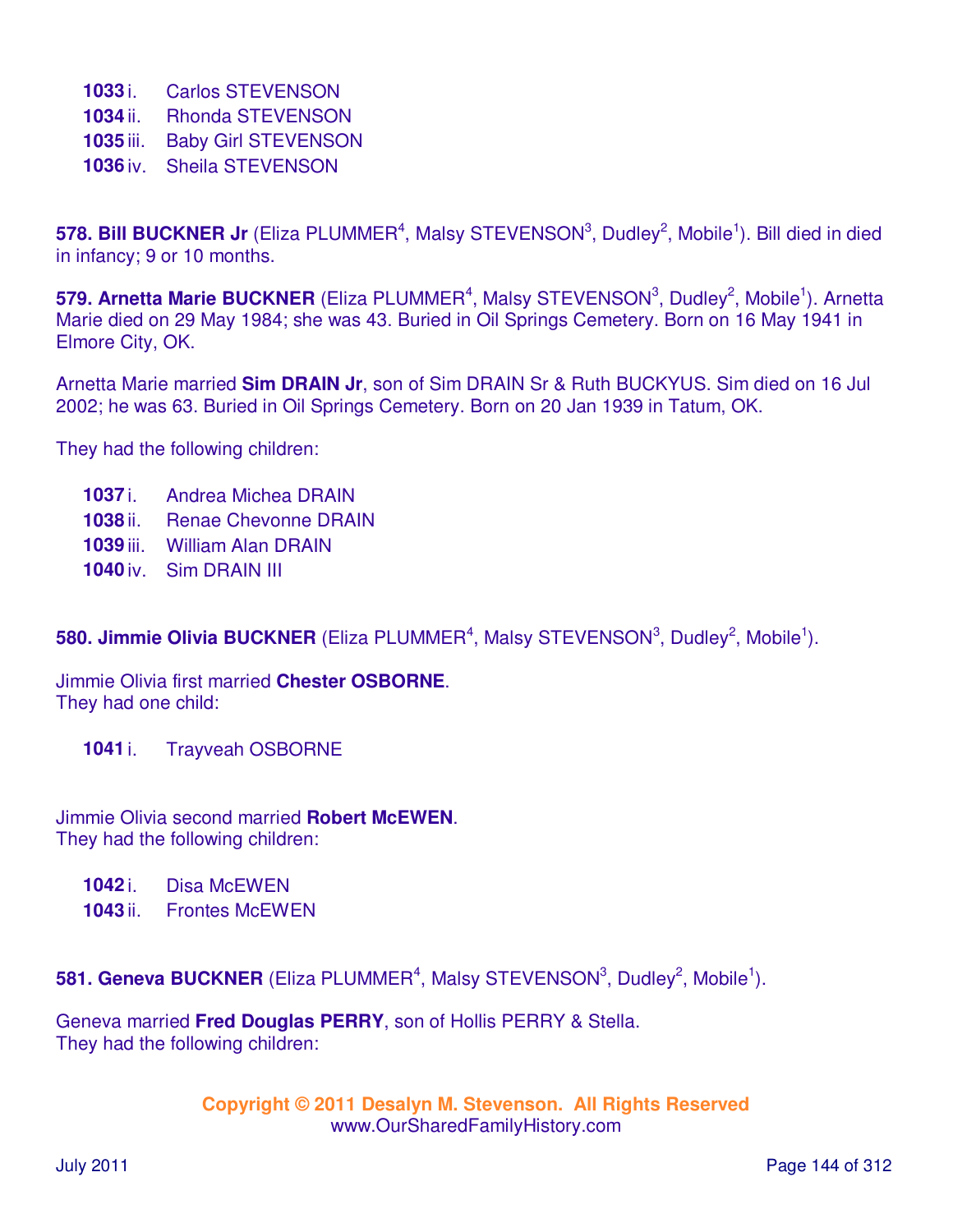- **1044** i. Demetre Elese PERRY
- **1045** ii. Finas Duval PERRY
- **1046** iii. Farron Dwayne PERRY

#### Family of **Rachel BRUNER (305)** & Robert RENTIE

582. Isador Elmora RENTIE (Rachel BRUNER<sup>4</sup>, Rose COLBERT<sup>3</sup>, Elmira (Myra) STEVENSON<sup>2</sup>, Mobile<sup>1</sup>). Born on 11 Mar 1902. Dawes Roll: Chickasaw Freedmen: Enrollment Card 431, Roll Number 4324.

#### Family of **Rachel BRUNER (305)** & Claford (Clifford) CLARK

**583. Wesley CLARK** (Rachel BRUNER<sup>4</sup>, Rose COLBERT<sup>3</sup>, Elmira (Myra) STEVENSON<sup>2</sup>, Mobile<sup>1</sup>). Born on 6 Aug 1904. Dawes Roll: Minor Chickasaw Freedmen: Enrollment Card 378, Dismissed; Born Subsequent To September 25, 1902.

Minor Chickasaw application was made to the Commission of the Five Civilized Tribes on November 16, 1906 for Wesley Clark. Residence: ? Post Office: Carter, I. T.

## Family of **Florella (320)**

## **584. Lawrence** (Florella<sup>4</sup>, Loradeo STEVENSON<sup>3</sup>, Dave<sup>2</sup>, Mobile<sup>1</sup>).

Child:

**1047** i. Larry

**585. Vermon** (Florella<sup>4</sup>, Loradeo STEVENSON<sup>3</sup>, Dave<sup>2</sup>, Mobile<sup>1</sup>).

Child:

**1048** i. Mike

**586. Anette** (Florella<sup>4</sup>, Loradeo STEVENSON<sup>3</sup>, Dave<sup>2</sup>, Mobile<sup>1</sup>).

**587. Marline** (Florella<sup>4</sup>, Loradeo STEVENSON<sup>3</sup>, Dave<sup>2</sup>, Mobile<sup>1</sup>).

**588. Mark** (Florella<sup>4</sup>, Loradeo STEVENSON<sup>3</sup>, Dave<sup>2</sup>, Mobile<sup>1</sup>).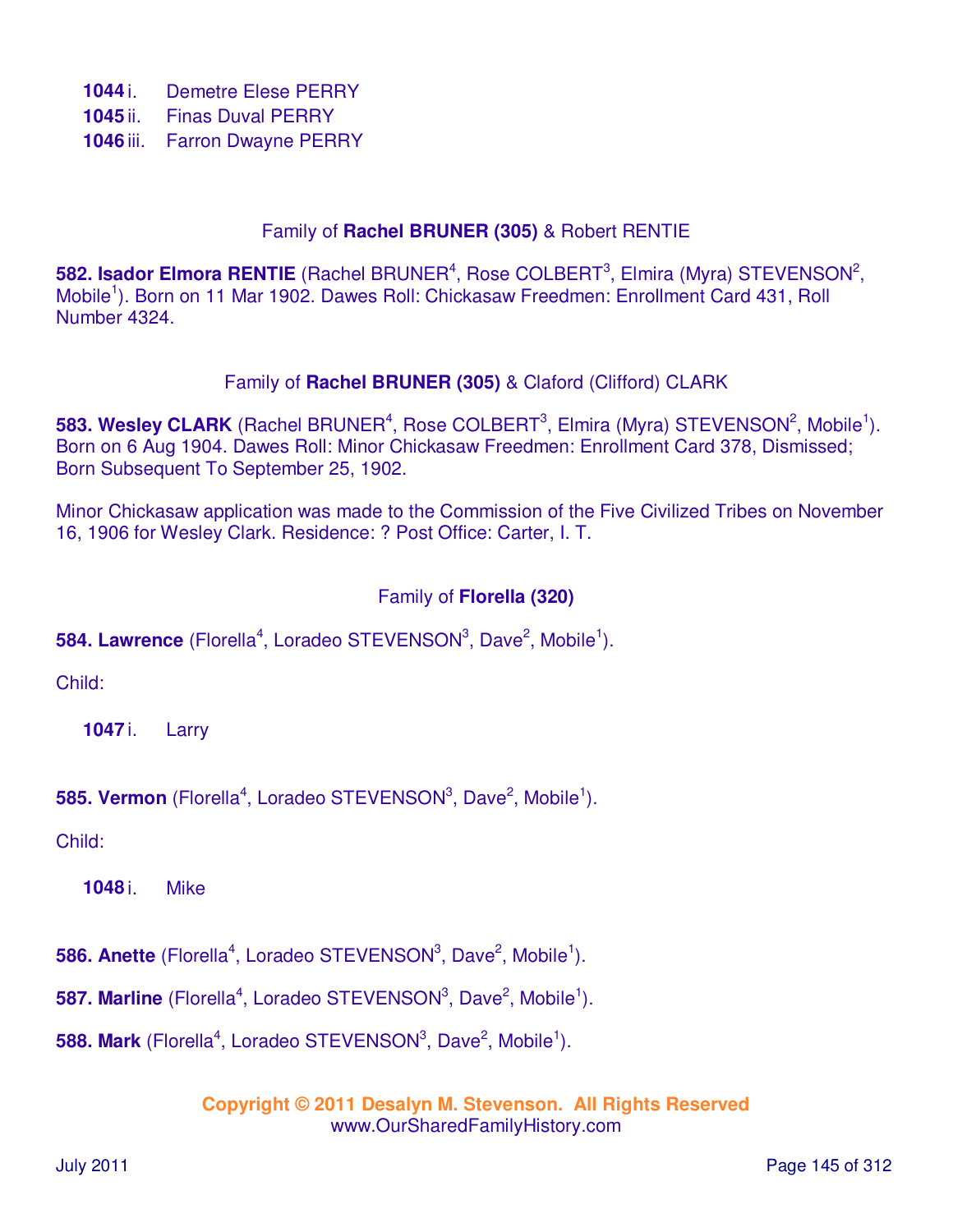**589. Matt** (Florella<sup>4</sup>, Loradeo STEVENSON<sup>3</sup>, Dave<sup>2</sup>, Mobile<sup>1</sup>).

**590. Arthur Davis** (Florella<sup>4</sup>, Loradeo STEVENSON<sup>3</sup>, Dave<sup>2</sup>, Mobile<sup>1</sup>).

**591. Mary** (Florella<sup>4</sup>, Loradeo STEVENSON<sup>3</sup>, Dave<sup>2</sup>, Mobile<sup>1</sup>).

Children:

**1049** i. Donna Fay **1050** ii. Arthur **1051** iii. Clark

**592. Denora** (Florella<sup>4</sup>, Loradeo STEVENSON<sup>3</sup>, Dave<sup>2</sup>, Mobile<sup>1</sup>).

Children:

| 1052i.              | <b>Ricky</b>     |
|---------------------|------------------|
| 1053 ii.            | <b>Albert</b>    |
| 1054 iii.           | Glenda           |
| 1055 iv.            | <b>Bidget</b>    |
| 1056 <sub>V</sub> . | <b>Bobby</b>     |
| 1057 vi.            | Chauncey         |
| 1058 vii.           | <b>Emmett</b>    |
| 1059 viii.          | <b>Celestine</b> |

## Family of **Inez JACKSON (321)**

**593. Mae Frances** (Inez JACKSON<sup>4</sup>, Loradeo STEVENSON<sup>3</sup>, Dave<sup>2</sup>, Mobile<sup>1</sup>).

Children:

| 1060 i.   | Darryl |
|-----------|--------|
| 1061 ii.  | Robin  |
| 1062 iii. | Shawn  |
| 1063 iv.  | Erica  |

**594. Betty ASHLEY** (Inez JACKSON<sup>4</sup>, Loradeo STEVENSON<sup>3</sup>, Dave<sup>2</sup>, Mobile<sup>1</sup>).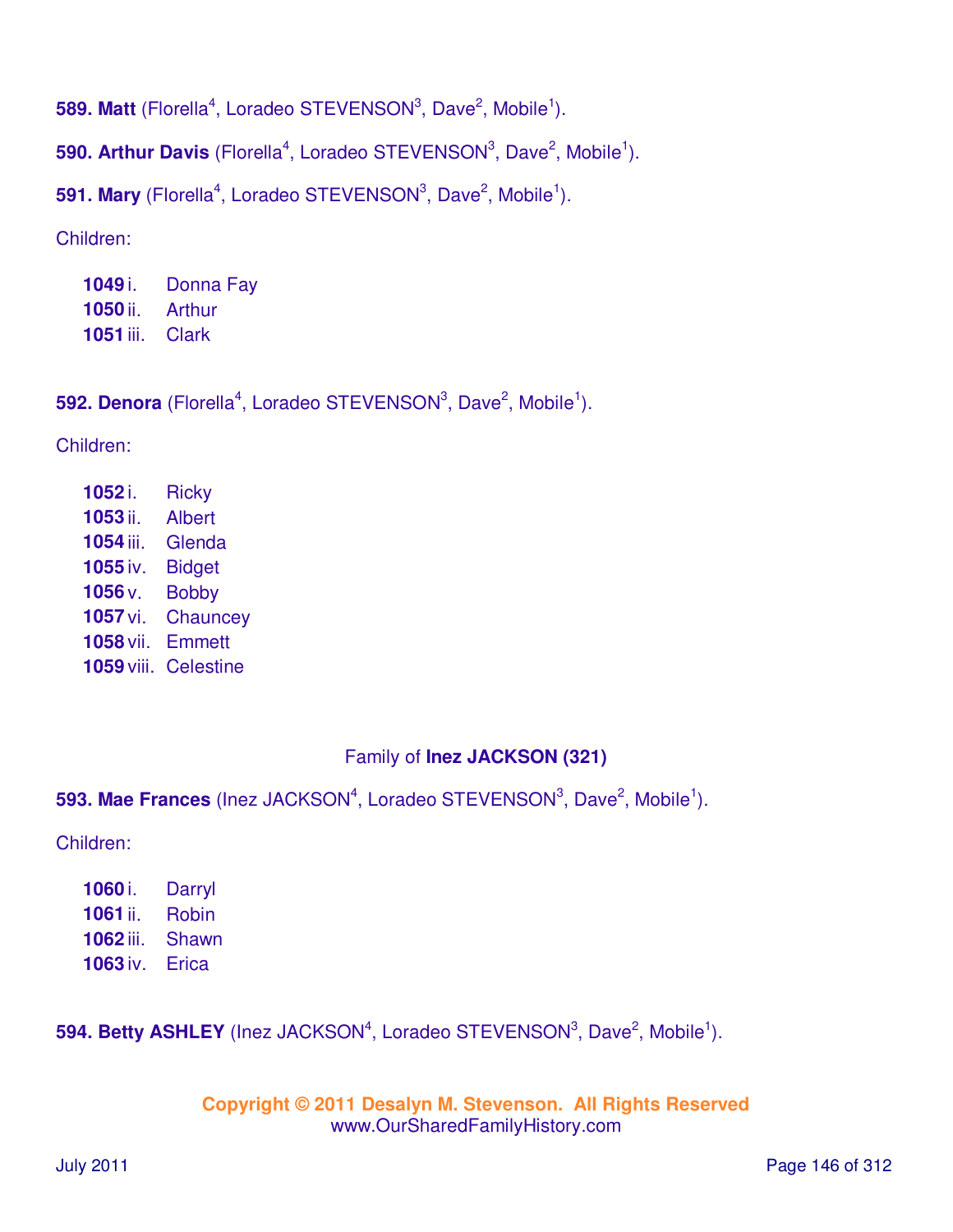#### Children:

**1064** i. Letitia **1065** ii. Ernest **1066** iii. Alana

## **595. Turner** (Inez JACKSON<sup>4</sup>, Loradeo STEVENSON<sup>3</sup>, Dave<sup>2</sup>, Mobile<sup>1</sup>).

Children:

**1067** i. Tammy **1068** ii. Camille

# **596. Caroline** (Inez JACKSON<sup>4</sup>, Loradeo STEVENSON<sup>3</sup>, Dave<sup>2</sup>, Mobile<sup>1</sup>).

Children:

**1069** i. Latania **1070** ii. Samantha **1071** iii. Dever

## **597. Paulette SMITH** (Inez JACKSON<sup>4</sup>, Loradeo STEVENSON<sup>3</sup>, Dave<sup>2</sup>, Mobile<sup>1</sup>).

Children:

**1072** i. Cassandra **1073** ii. Kinia SMITH

## **598. Princella** (Inez JACKSON<sup>4</sup>, Loradeo STEVENSON<sup>3</sup>, Dave<sup>2</sup>, Mobile<sup>1</sup>).

Children:

- **1074** i. Courtney **1075** ii. Maya
- **1076** iii. Jahar

## **599. Joann** (Inez JACKSON<sup>4</sup>, Loradeo STEVENSON<sup>3</sup>, Dave<sup>2</sup>, Mobile<sup>1</sup>).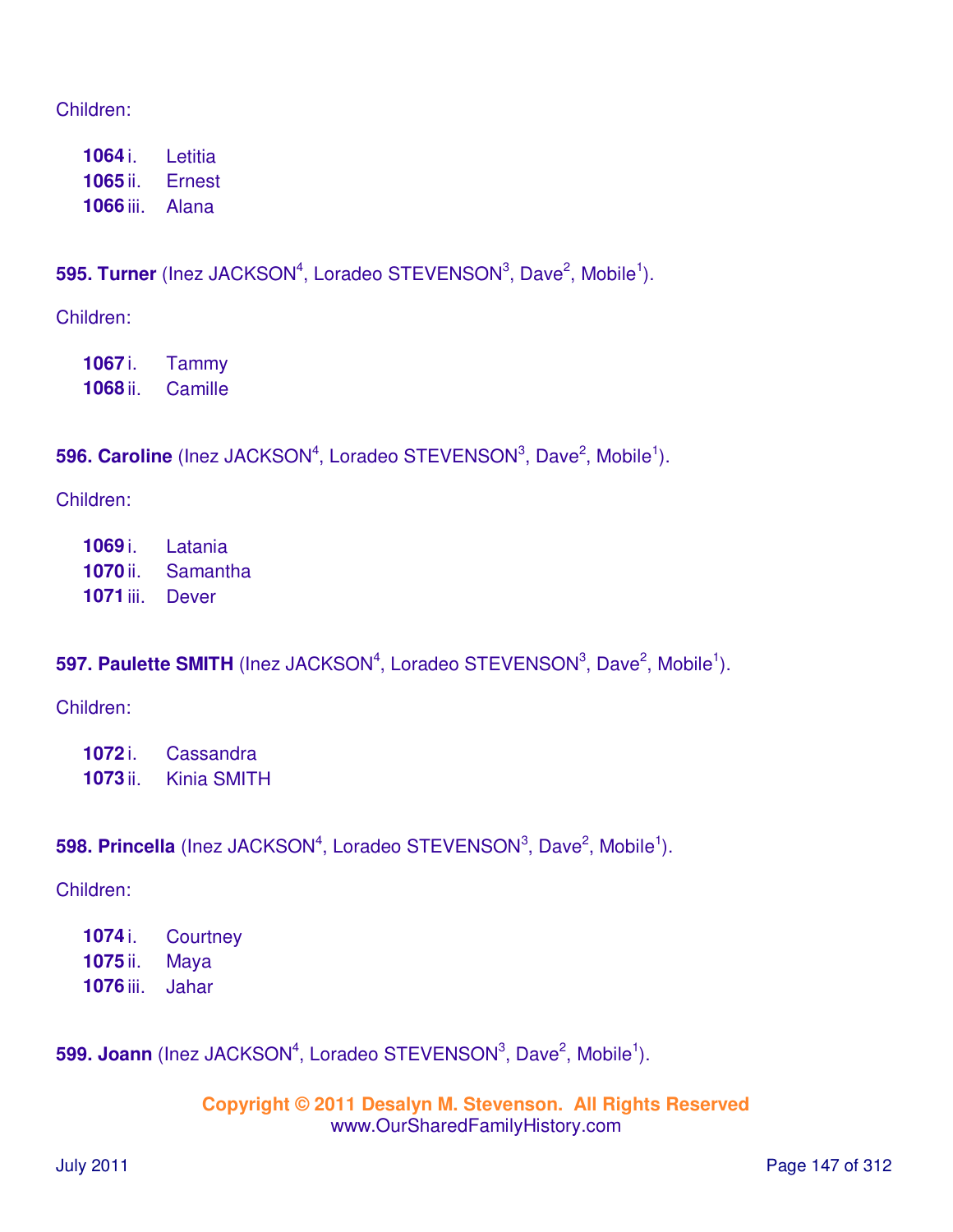600. Yolanda (Inez JACKSON<sup>4</sup>, Loradeo STEVENSON<sup>3</sup>, Dave<sup>2</sup>, Mobile<sup>1</sup>).

Children:

**1077** i. Monte **1078** ii. Brandy

# Family of **C.B.Bennet Jr. (322)**

**601. Fred** (C.B.Bennet Jr.<sup>4</sup>, Loradeo STEVENSON<sup>3</sup>, Dave<sup>2</sup>, Mobile<sup>1</sup>).

# Family of **Melvin STEVENSON (324)** & Alma BRANE

602. Charlene STEVENSON (Melvin<sup>4</sup>, Samuel<sup>3</sup>, Dave<sup>2</sup>, Mobile<sup>1</sup>).

603. Curtis STEVENSON (Melvin<sup>4</sup>, Samuel<sup>3</sup>, Dave<sup>2</sup>, Mobile<sup>1</sup>).

Children:

- **1079** i. Linda STEVENSON
- **1080** ii. Bernell STEVENSON
- **1081** iii. Debra STEVENSON
- **1082** iv. Eric STEVENSON Sr.

604. Vivian Jean STEVENSON (Melvin<sup>4</sup>, Samuel<sup>3</sup>, Dave<sup>2</sup>, Mobile<sup>1</sup>).

Vivian Jean married **Preston BAINES**.

They had the following children:

**1083** i. Keith BAINES

**1084** ii. Marla BAINES

605. Wayne STEVENSON (Melvin<sup>4</sup>, Samuel<sup>3</sup>, Dave<sup>2</sup>, Mobile<sup>1</sup>). Born abt 1935. Wayne died abt 1995; he was 60.

Child: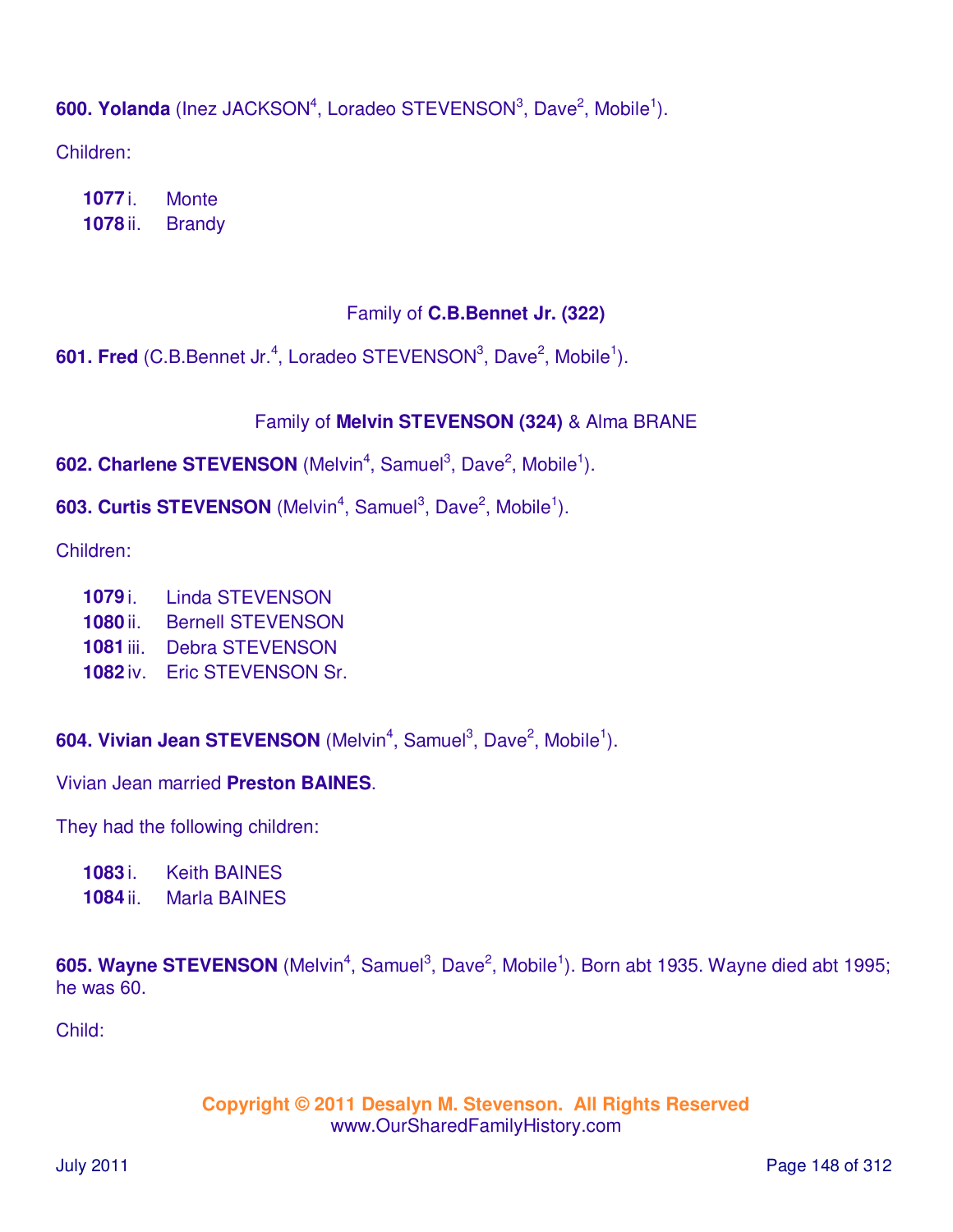#### **1085** i. Carolyn STEVENSON

#### 606. Myrlene STEVENSON (Melvin<sup>4</sup>, Samuel<sup>3</sup>, Dave<sup>2</sup>, Mobile<sup>1</sup>).

#### Myrlene married **Marshall DECANTUR**.

They had the following children:

**1086** i. Jon **1087** ii. Chad

#### 607. Gloria STEVENSON (Melvin<sup>4</sup>, Samuel<sup>3</sup>, Dave<sup>2</sup>, Mobile<sup>1</sup>).

Children:

**1088** i. Tracey **1089** ii. Jason

#### Family of **George STEVENSON (325)** & Ethel WILLIAMS

608. Leer Mae STEVENSON (George<sup>4</sup>, Samuel<sup>3</sup>, Dave<sup>2</sup>, Mobile<sup>1</sup>).

Leer Mae first married **Robert Earl WILLIAMS**, son of . They had the following children:

- **1090** i. George Earl WILLIAMS Sr.
- **1091** ii. Willie Dean WILLIAMS
- **1092** iii. Larry Gene WILLIAMS Sr.
- **1093** iv. Robert Raydean WILLIAMS Sr.
- **1094** v. Robin Mentoria WILLIAMS

Leer Mae second married **Wilbert HALL**. They had one child:

**1095** i. Carla Deloris HALL

#### 609. Savannah Deloris STEVENSON (George<sup>4</sup>, Samuel<sup>3</sup>, Dave<sup>2</sup>, Mobile<sup>1</sup>).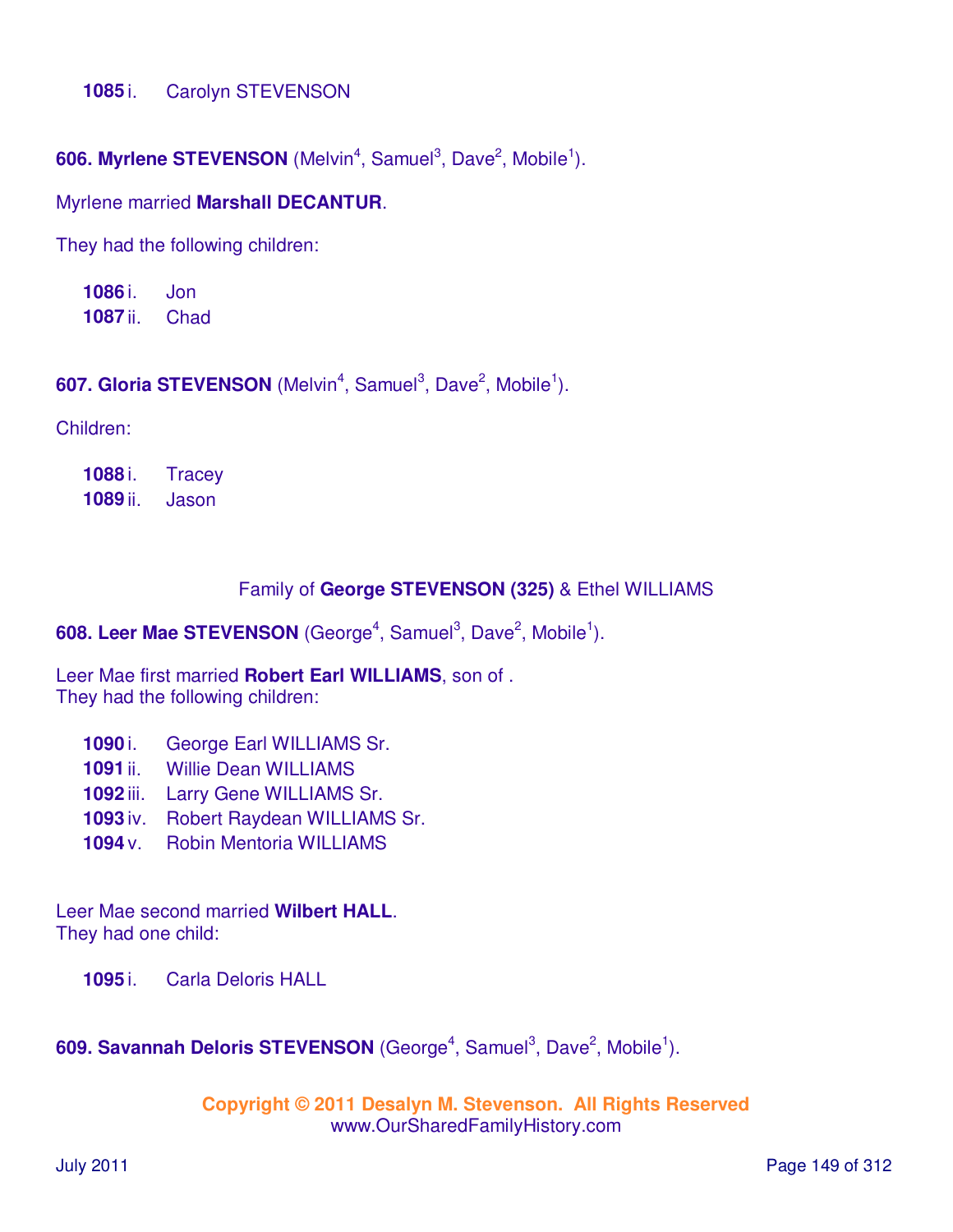Savannah Deloris first married **Oscar Depriest TROTTER**. They had one child:

**1096** i. Michael Wayne TROTTER

Savannah Deloris second married **William MASSEY**. They had one child:

**1097** i. Marsha Elaine MASSEY

## Family of **George STEVENSON (325)** & Rosie FRANKLIN

610. April Lee STEVENSON (George<sup>4</sup>, Samuel<sup>3</sup>, Dave<sup>2</sup>, Mobile<sup>1</sup>).

Child:

**1098** i. Liron WILSON

## Family of **Jesus James STEVENSON (331)** & Elizabeth

611. Rodney STEVENSON (Jesus James<sup>4</sup>, Samuel<sup>3</sup>, Dave<sup>2</sup>, Mobile<sup>1</sup>).

612. Marilyn STEVENSON (Jesus James<sup>4</sup>, Samuel<sup>3</sup>, Dave<sup>2</sup>, Mobile<sup>1</sup>).

Child:

**1099** i. Williams III

## Family of **Jesus James STEVENSON (331)** & Liselotte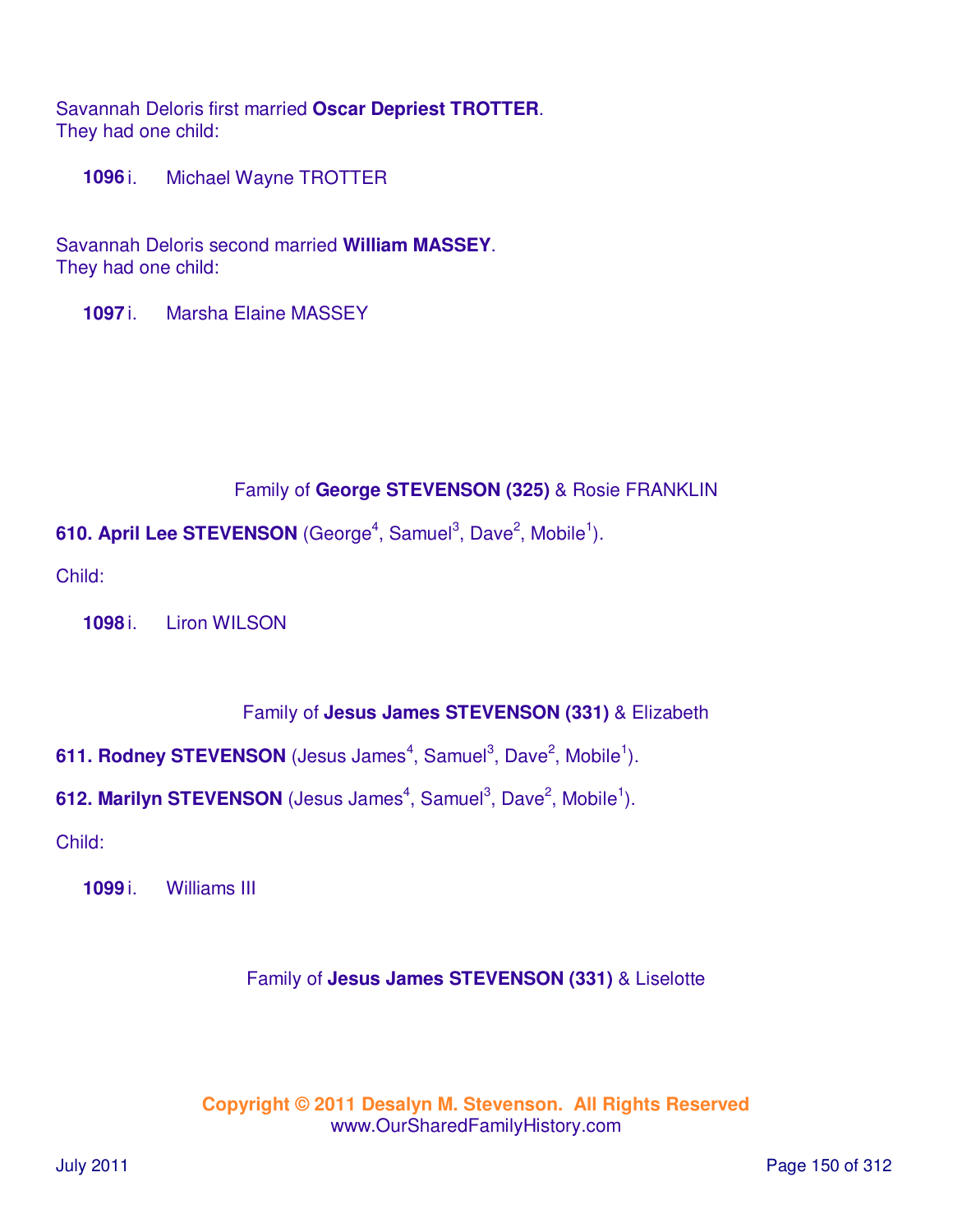# 613. Joanna STEVENSON (Jesus James<sup>4</sup>, Samuel<sup>3</sup>, Dave<sup>2</sup>, Mobile<sup>1</sup>).

Children:

- **1100** i. Jaz'min COTTON
- **1101** ii. Jaona COTTON

## 614. Monica STEVENSON (Jesus James<sup>4</sup>, Samuel<sup>3</sup>, Dave<sup>2</sup>, Mobile<sup>1</sup>).

Children:

- **1102** i. Chyann WHITE (12 Sep -)
- **1103** ii. Randolph "RJ" WHITE (2 Sep -)
- **1104** iii. James "JD" WHITE

## Family of **Samuel STEVENSON Jr. (332)** & Joan THOMPSON

- 615. Arlene STEVENSON (Samuel<sup>4</sup>, Samuel<sup>3</sup>, Dave<sup>2</sup>, Mobile<sup>1</sup>).
- 616. Charlene STEVENSON (Samuel<sup>4</sup>, Samuel<sup>3</sup>, Dave<sup>2</sup>, Mobile<sup>1</sup>).
- 617. Bruce STEVENSON (Samuel<sup>4</sup>, Samuel<sup>3</sup>, Dave<sup>2</sup>, Mobile<sup>1</sup>).

Children:

- **1105** i. Nikki STEVENSON
- **1106** ii. Joann STEVENSON
- **1107** iii. Andrea STEVENSON
- **1108** iv. Grace STEVENSON
- **1109** v. Samson STEVENSON
- **1110** vi. Steven STEVENSON

618. Diana STEVENSON (Samuel<sup>4</sup>, Samuel<sup>3</sup>, Dave<sup>2</sup>, Mobile<sup>1</sup>).

Diana married **Geary BUFFORD**. They had one child: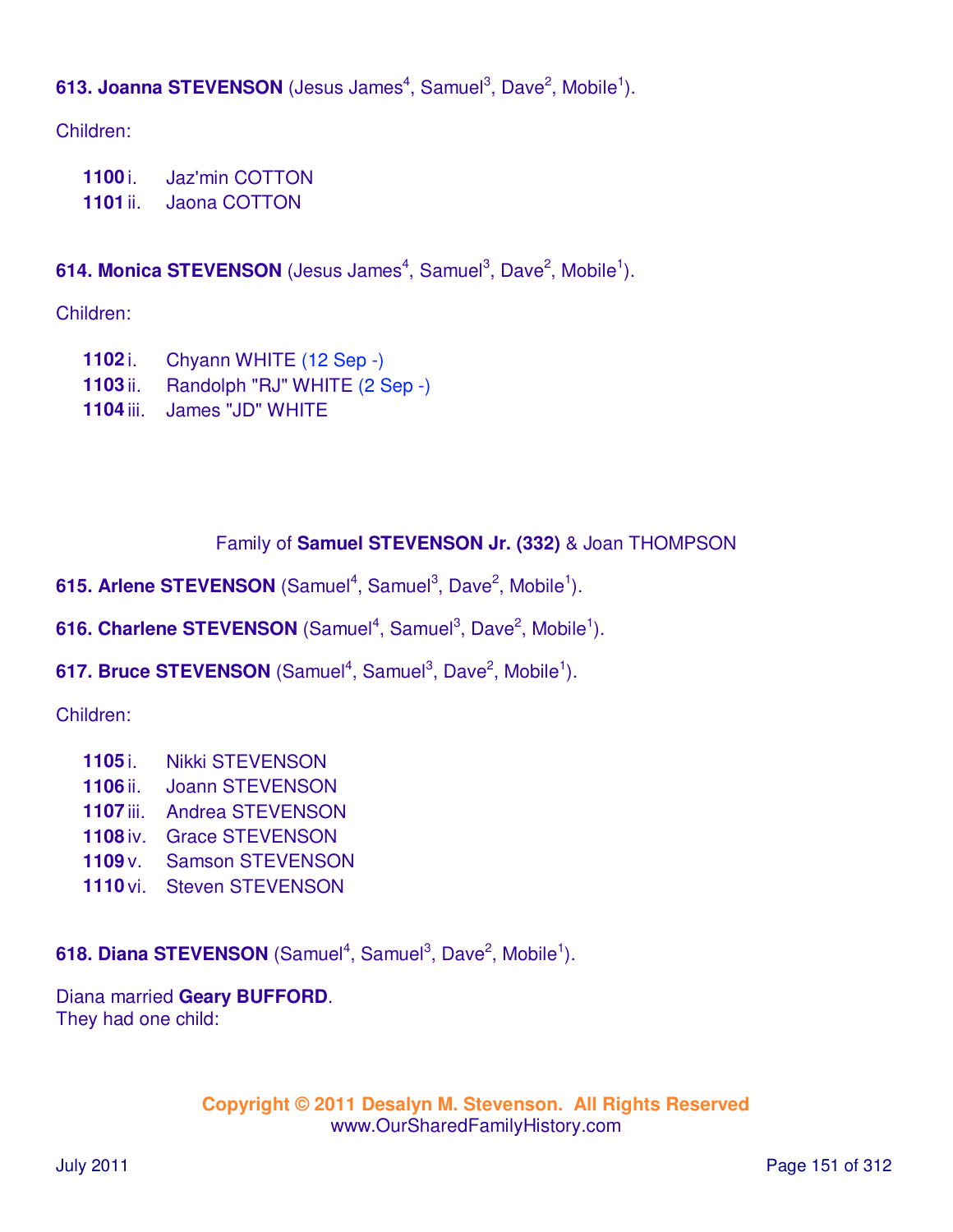#### **1111** i. Terrence BUFFORD

#### 619. James STEVENSON (Samuel<sup>4</sup>, Samuel<sup>3</sup>, Dave<sup>2</sup>, Mobile<sup>1</sup>).

Children:

- **1112** i. Milan STEVENSON
- **1113** ii. Cairo STEVENSON
- 620. Brian STEVENSON (Samuel<sup>4</sup>, Samuel<sup>3</sup>, Dave<sup>2</sup>, Mobile<sup>1</sup>).
- 621. Leslie STEVENSON (Samuel<sup>4</sup>, Samuel<sup>3</sup>, Dave<sup>2</sup>, Mobile<sup>1</sup>).
- 622. Samuel Maurice STEVENSON (Samuel<sup>4</sup>, Samuel<sup>3</sup>, Dave<sup>2</sup>, Mobile<sup>1</sup>).

#### Family of **Charlie C. STEVENSON Sr. (333)** & Louise

623. Charlie STEVENSON Jr. (Charlie C.<sup>4</sup>, Samuel<sup>3</sup>, Dave<sup>2</sup>, Mobile<sup>1</sup>).

Children:

- **1114** i. Adaris STEVENSON
- **1115** ii. Latoya STEVENSON
- **1116** iii. Charlie STEVENSON III
- **1117** iv. Tanisha STEVENSON

#### 624. Jacqueline STEVENSON (Charlie C.<sup>4</sup>, Samuel<sup>3</sup>, Dave<sup>2</sup>, Mobile<sup>1</sup>).

Children:

 i. Angela ii. Deshina iii. Joseph iv. Darryl C. Sr.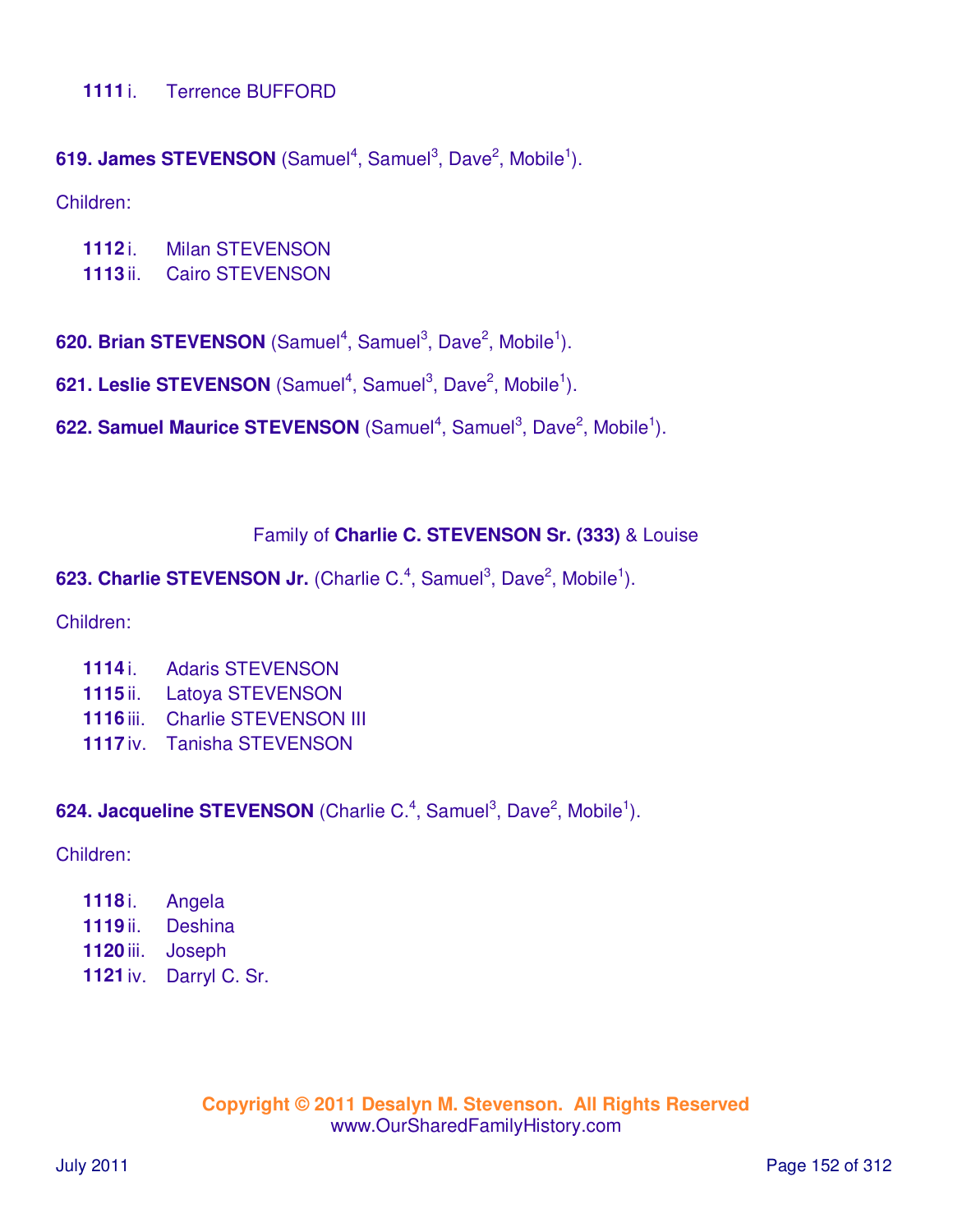## Family of **Charlie C. STEVENSON Sr. (333)** & Clara SCOTT

625. Daryl C. STEVENSON (Charlie C.<sup>4</sup>, Samuel<sup>3</sup>, Dave<sup>2</sup>, Mobile<sup>1</sup>). Daryl C. died in 1999 in Corcoran State Prison.

Daryl C. married **Genice POPPS**.

They had one child:

**1122** i. DeShawn STEVENSON

## Family of **Flora Mae STEVENSON (334)** & Noble GRIFFIN II

626. Noble GRIFFIN Jr. (Flora Mae STEVENSON<sup>4</sup>, Samuel<sup>3</sup>, Dave<sup>2</sup>, Mobile<sup>1</sup>).

Children:

**1123** i. Noble III **1124** ii. Sonya **1125** iii. Angel

## 627. Maryann GRIFFIN (Flora Mae STEVENSON<sup>4</sup>, Samuel<sup>3</sup>, Dave<sup>2</sup>, Mobile<sup>1</sup>).

Children:

| 1126 i.           | Tanya       |
|-------------------|-------------|
| 1127 ii.          | Yolanda     |
| 1128 iii.         | Gonzalo     |
| 1129 iv.          | Kenya       |
| 1130 <sub>V</sub> | Kenneth Jr. |

628. Louis Darnell GRIFFIN Sr. (Flora Mae STEVENSON<sup>4</sup>, Samuel<sup>3</sup>, Dave<sup>2</sup>, Mobile<sup>1</sup>).

Children:

**1131** i. Louis Jr.

**1132** ii. Descinda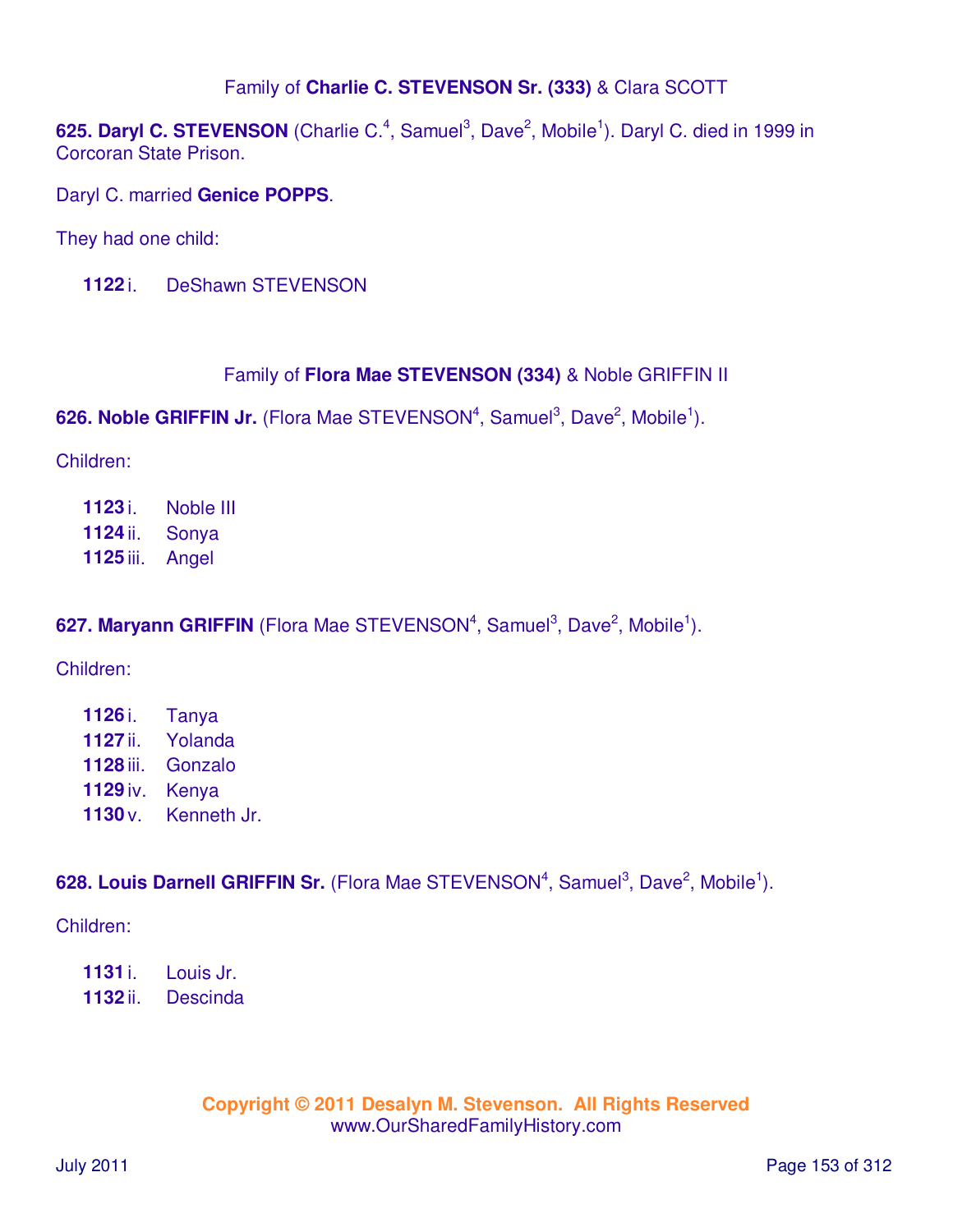## Family of **Flora Mae STEVENSON (334)** & Warren DEWBERRY

# 629. Linda Lorraine DEWBERRY (Flora Mae STEVENSON<sup>4</sup>, Samuel<sup>3</sup>, Dave<sup>2</sup>, Mobile<sup>1</sup>).

Children:

| 1133i.            | Janet        |
|-------------------|--------------|
| 1134 ii.          | Monia        |
| 1135 iii.         | Jermaine     |
| 1136 iv.          | <b>James</b> |
| 1137 <sub>V</sub> | Jaime        |

630. Russell Eugene DEWBERRY Sr. (Flora Mae STEVENSON<sup>4</sup>, Samuel<sup>3</sup>, Dave<sup>2</sup>, Mobile<sup>1</sup>). Child:

**1138** i. Russell Jr.

## **631. Rhonda Irene DEWBERRY** (Flora Mae STEVENSON<sup>4</sup>, Samuel<sup>3</sup>, Dave<sup>2</sup>, Mobile<sup>1</sup>).

#### Family of **Flora Mae STEVENSON (334)** & FRANKLIN

632. Milton Allen FRANKLIN (Flora Mae STEVENSON<sup>4</sup>, Samuel<sup>3</sup>, Dave<sup>2</sup>, Mobile<sup>1</sup>).

#### Family of **Grace Lorraine STEVENSON (335)** & Joseph William TIPTON

633. Randy TIPTON (Grace Lorraine STEVENSON<sup>4</sup>, Samuel<sup>3</sup>, Dave<sup>2</sup>, Mobile<sup>1</sup>).

634. Denise TIPTON (Grace Lorraine STEVENSON<sup>4</sup>, Samuel<sup>3</sup>, Dave<sup>2</sup>, Mobile<sup>1</sup>).

Children:

**1139** i. Tomeda **1140** ii. Jeric **1141** iii. Tiari

635. Delores TIPTON (Grace Lorraine STEVENSON<sup>4</sup>, Samuel<sup>3</sup>, Dave<sup>2</sup>, Mobile<sup>1</sup>).

636. Dawn TIPTON (Grace Lorraine STEVENSON<sup>4</sup>, Samuel<sup>3</sup>, Dave<sup>2</sup>, Mobile<sup>1</sup>).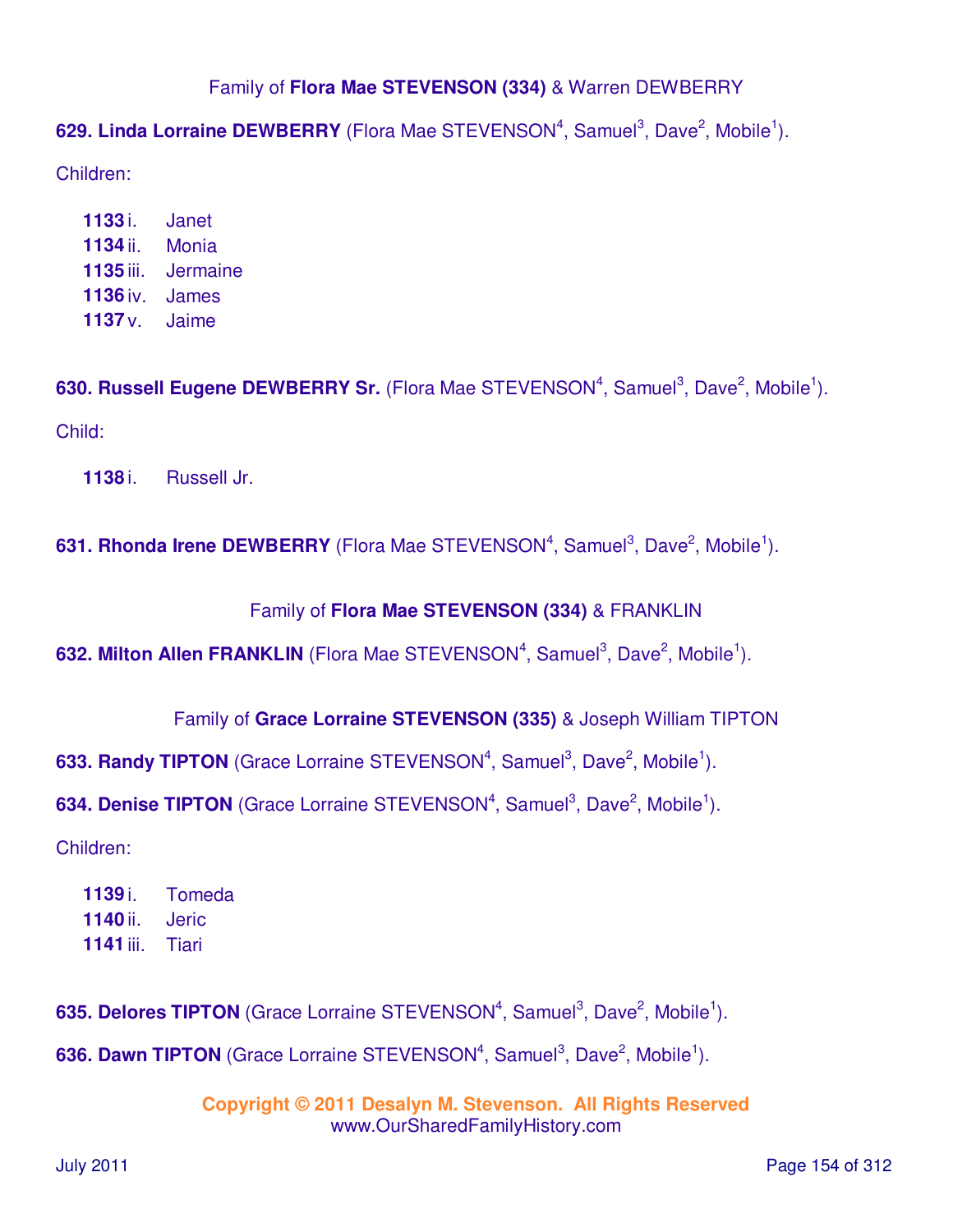#### Dawn married **Victor HOPKINS**.

They had the following children:

- **1142** i. Latoya TIPTON
- **1143** ii. Derrick HOPKINS
- **1144** iii. Christopher HOPKINS

637. Tracy TIPTON (Grace Lorraine STEVENSON<sup>4</sup>, Samuel<sup>3</sup>, Dave<sup>2</sup>, Mobile<sup>1</sup>).

Child:

**1145** i. Brison

## Family of **William "Pee Wee" STEVENSON (336)** & Eleanor Ruth GREEN

638. Edward Earl STEVENSON (William "Pee Wee"<sup>4</sup>, Samuel<sup>3</sup>, Dave<sup>2</sup>, Mobile<sup>1</sup>).

639. Andriette Genine STEVENSON (William "Pee Wee"<sup>4</sup>, Samuel<sup>3</sup>, Dave<sup>2</sup>, Mobile<sup>1</sup>).

640. Ron Chevelle STEVENSON (William "Pee Wee"<sup>4</sup>, Samuel<sup>3</sup>, Dave<sup>2</sup>, Mobile<sup>1</sup>).

## Family of **Iley Lee STEVENSON (338)** & Ellon STEVENSON

641. Iley Willie STEVENSON Sr. (Iley Lee<sup>4</sup>, Fleetwood<sup>3</sup>, Dave<sup>2</sup>, Mobile<sup>1</sup>). Iley Willie died in 1955.

Iley Willie married **Shirley JOHNSON**.

They had the following children:

- **1146** i. Debra Delaine STEVENSON
- **1147** ii. Micheal Don STEVENSON
- **1148** iii. Iley Willie STEVENSON Jr.

642. Stanley Lee (lley Lee STEVENSON<sup>4</sup>, Fleetwood<sup>3</sup>, Dave<sup>2</sup>, Mobile<sup>1</sup>).

Children: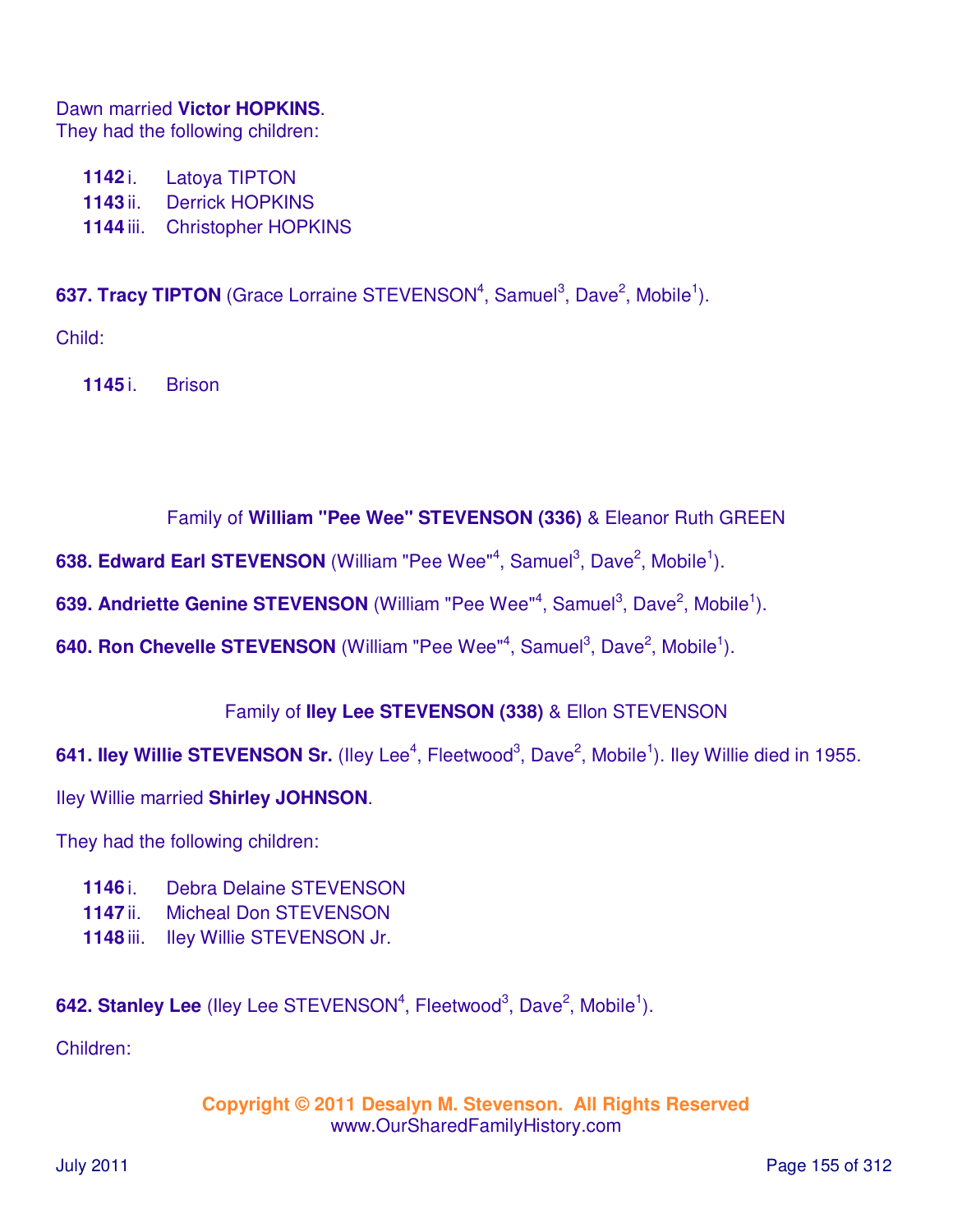**1149** i. Sandra **1150** ii. Donald **1151** iii. Beverly

643. Austin (lley Lee STEVENSON<sup>4</sup>, Fleetwood<sup>3</sup>, Dave<sup>2</sup>, Mobile<sup>1</sup>).

Child:

**1152** i. Josephine

# 644. Henry Lee STEVENSON Sr. (lley Lee<sup>4</sup>, Fleetwood<sup>3</sup>, Dave<sup>2</sup>, Mobile<sup>1</sup>).

Henry Lee married **Melba**.

They had the following children:

- **1153** i. Gary STEVENSON
- **1154** ii. Bobbi STEVENSON
- **1155** iii. Angela STEVENSON
- **1156** iv. Henry Lee STEVENSON
- **1157** v. Henrietta STEVENSON
- **1158** vi. Edward STEVENSON

645. Johnie May (lley Lee STEVENSON<sup>4</sup>, Fleetwood<sup>3</sup>, Dave<sup>2</sup>, Mobile<sup>1</sup>).

646. Ellon Marie (lley Lee STEVENSON<sup>4</sup>, Fleetwood<sup>3</sup>, Dave<sup>2</sup>, Mobile<sup>1</sup>).

Children:

- **1159** i. Paula
- **1160** ii. Paul
- **1161** iii. Wilmer Johnson

## Family of **Simpson STEVENSON (339)**

647. Carl STEVENSON (Simpson<sup>4</sup>, Fleetwood<sup>3</sup>, Dave<sup>2</sup>, Mobile<sup>1</sup>).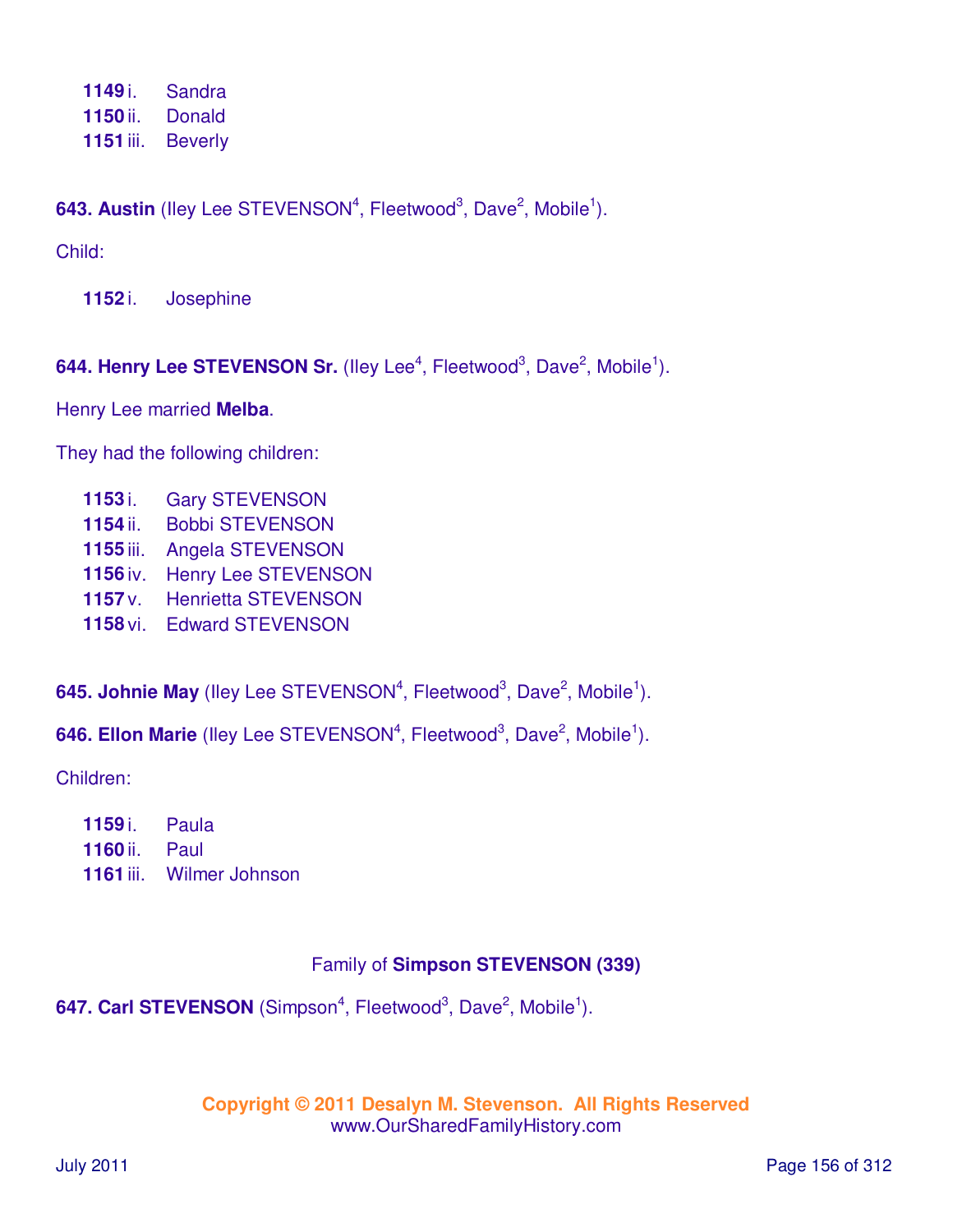648. Diane STEVENSON (Simpson<sup>4</sup>, Fleetwood<sup>3</sup>, Dave<sup>2</sup>, Mobile<sup>1</sup>).

## Family of **Fleet STEVENSON Sr. (341)**

649. Wyiola STEVENSON (Fleet<sup>4</sup>, Simpson<sup>3</sup>, Dave<sup>2</sup>, Mobile<sup>1</sup>).

650. Fleet STEVENSON Jr. (Fleet<sup>4</sup>, Simpson<sup>3</sup>, Dave<sup>2</sup>, Mobile<sup>1</sup>).

651. Genese STEVENSON (Fleet<sup>4</sup>, Simpson<sup>3</sup>, Dave<sup>2</sup>, Mobile<sup>1</sup>).

Genese married **Arthur JOHNSON Sr.**.

They had the following children:

- **1162** i. Sharolette JOHNSON
- **1163** ii. Arthur JOHNSON
- **1164** iii. Deloris JOHNSON
- **1165** iv. Keheven JOHNSON (? 5 Jul -)
- **1166** v. James Allen JOHNSON

652. Bryce STEVENSON (Fleet<sup>4</sup>, Simpson<sup>3</sup>, Dave<sup>2</sup>, Mobile<sup>1</sup>).

## Family of **Edna STEVENSON (342)**

**653. Henry Lee** (Edna STEVENSON<sup>4</sup>, Simpson<sup>3</sup>, Dave<sup>2</sup>, Mobile<sup>1</sup>).

**654. Wydell** (Edna STEVENSON<sup>4</sup>, Simpson<sup>3</sup>, Dave<sup>2</sup>, Mobile<sup>1</sup>).

Children:

**1167** i. Rita Kay **1168** ii. Deborah

## **655. Riley Lee Sr.** (Edna STEVENSON<sup>4</sup>, Simpson<sup>3</sup>, Dave<sup>2</sup>, Mobile<sup>1</sup>).

Children:

- **1169** i. Laqueta
- **1170** ii. Edna Mae
- **1171** iii. Riley Lee Jr.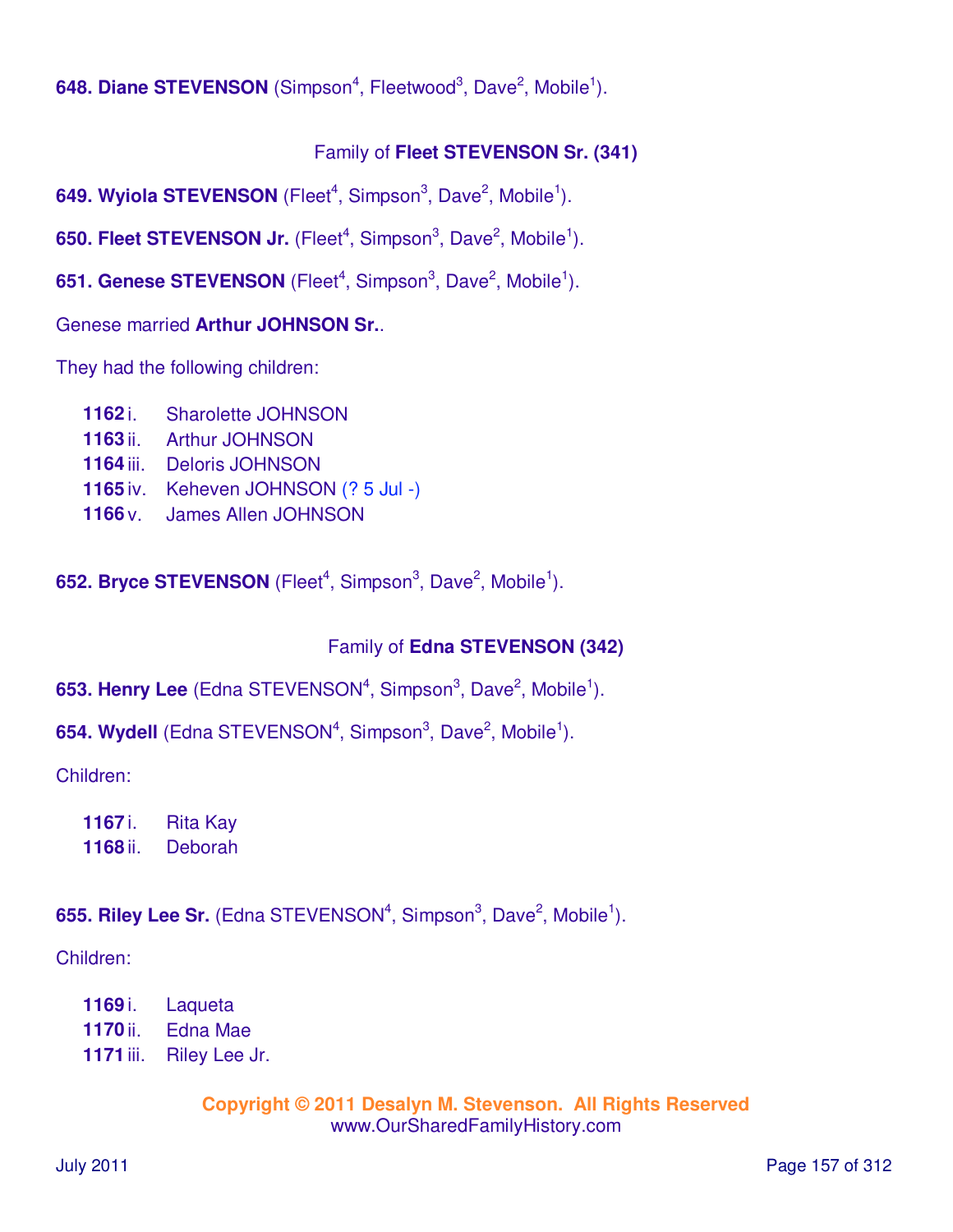**1172** iv. Wyderie

## **656. Betty** (Edna STEVENSON<sup>4</sup>, Simpson<sup>3</sup>, Dave<sup>2</sup>, Mobile<sup>1</sup>).

Children:

 i. Jennifer ii. Barbara Ann iii. Tamyra iv. Kathleen v. Bennie Jr.

## **657. Simpson** (Edna STEVENSON<sup>4</sup>, Simpson<sup>3</sup>, Dave<sup>2</sup>, Mobile<sup>1</sup>).

Children:

| 1178 i.          | Angie          |
|------------------|----------------|
| 1179 ii.         | <b>Chris</b>   |
| <b>1180 iii.</b> | <b>Michael</b> |

## Family of **Viola STEVENSON (343)**

#### 658. Charlotte (Viola STEVENSON<sup>4</sup>, Simpson<sup>3</sup>, Dave<sup>2</sup>, Mobile<sup>1</sup>).

Children:

 i. Alana ii. Nathan iii. Valerie iv. C. Nicole v. Alvin

## 659. Patricia (Viola STEVENSON<sup>4</sup>, Simpson<sup>3</sup>, Dave<sup>2</sup>, Mobile<sup>1</sup>).

Children:

**1186** i. Krystal

**1187** ii. Kymberly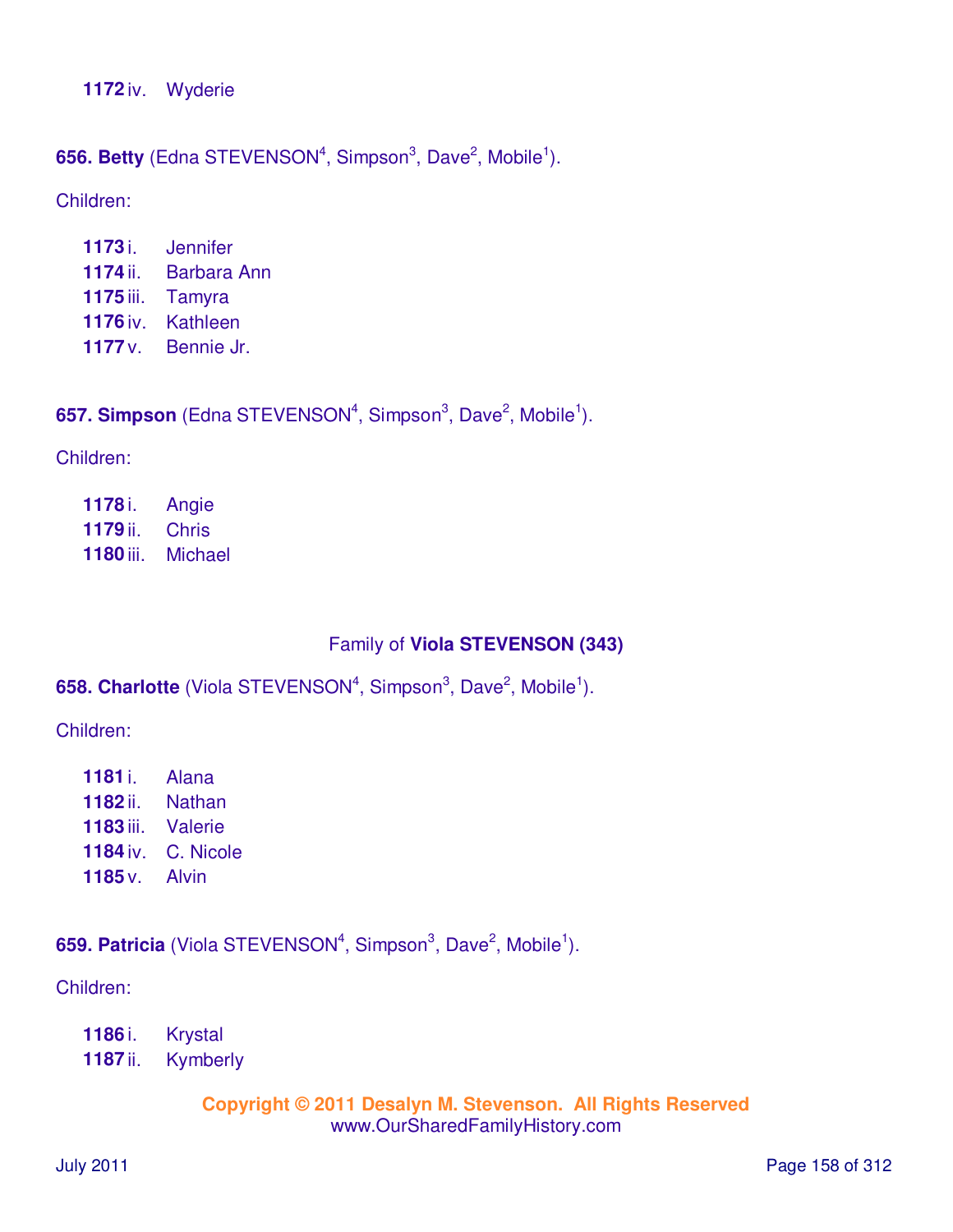**1188** iii. Tamila **1189** iv. Devahun **1190** v. Teddy

**660. Lena Diane** (Viola STEVENSON<sup>4</sup>, Simpson<sup>3</sup>, Dave<sup>2</sup>, Mobile<sup>1</sup>).

Children:

| 1191 i.   | Kyle   |
|-----------|--------|
| 1192 ii.  | Konjee |
| 1193 iii. | Keyvon |
| 1194 iv.  | Eddie  |

661. Ronda (Viola STEVENSON<sup>4</sup>, Simpson<sup>3</sup>, Dave<sup>2</sup>, Mobile<sup>1</sup>).

Child:

**1195** i. Colin

**662. Juanita** (Viola STEVENSON<sup>4</sup>, Simpson<sup>3</sup>, Dave<sup>2</sup>, Mobile<sup>1</sup>).

Children:

| 1196 i.          | <b>Markiesha</b> |
|------------------|------------------|
| 1197 ii.         | Don              |
| <b>1198</b> iii. | Mark             |

## Family of **Vivian STEVENSON (344)**

**663. Robert** (Vivian STEVENSON<sup>4</sup>, Simpson<sup>3</sup>, Dave<sup>2</sup>, Mobile<sup>1</sup>).

## Family of **Albert STEVENSON (345)** & Lydia Bell ALEXANDER

664. Altus Leo STEVENSON (Albert<sup>4</sup>, Simpson<sup>3</sup>, Dave<sup>2</sup>, Mobile<sup>1</sup>).

665. Horace STEVENSON (Albert<sup>4</sup>, Simpson<sup>3</sup>, Dave<sup>2</sup>, Mobile<sup>1</sup>).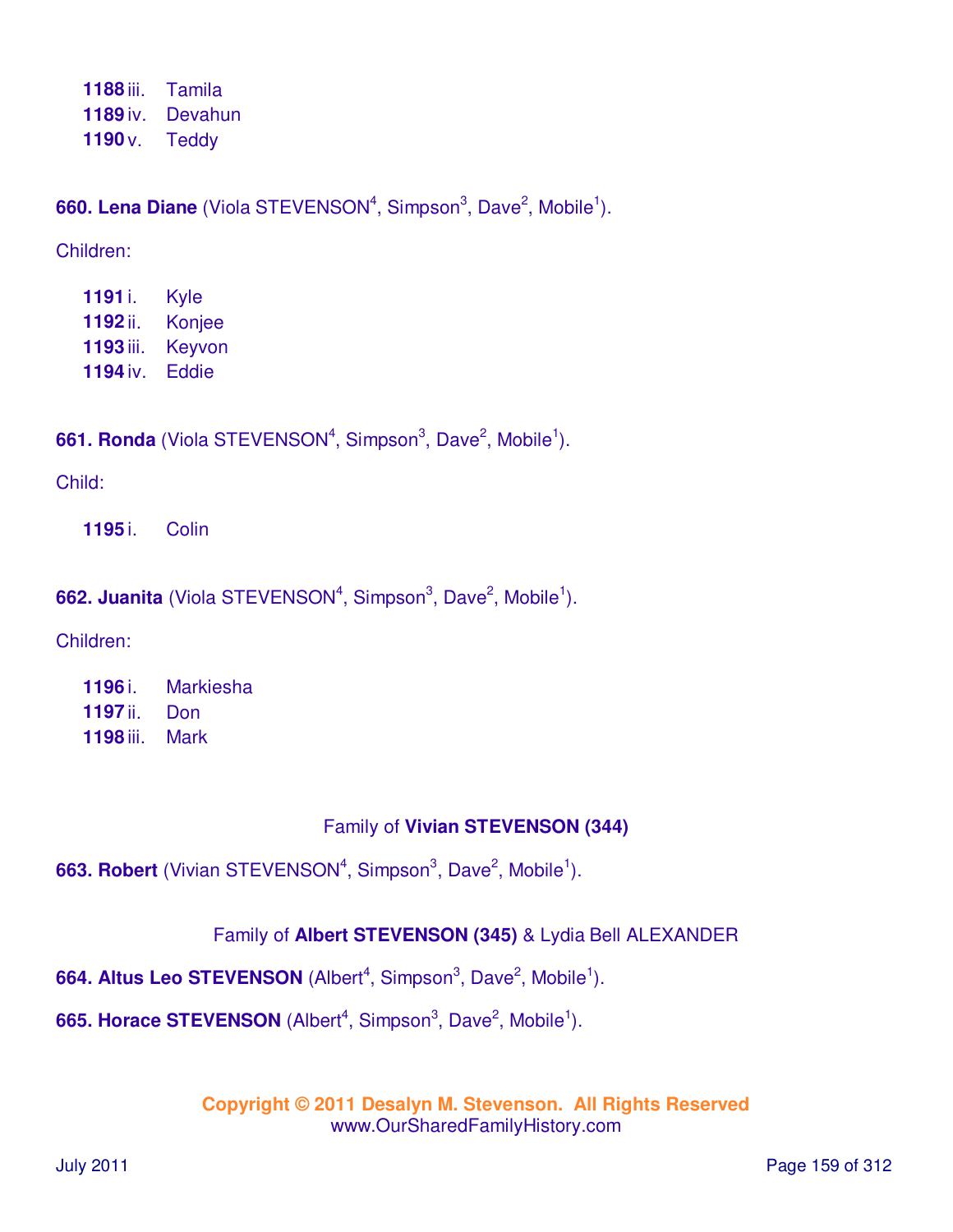# 666. Verna Mae STEVENSON (Albert<sup>4</sup>, Simpson<sup>3</sup>, Dave<sup>2</sup>, Mobile<sup>1</sup>).

Children:

- **1199** i. Anthony BLACK
- **1200** ii. Michael STEVENSON
- **1201** iii. Tansy PRESTON
- **1202** iv. Verna PRESTON

667. Ethel Mae STEVENSON (Albert<sup>4</sup>, Simpson<sup>3</sup>, Dave<sup>2</sup>, Mobile<sup>1</sup>).

668. Shirley Ann STEVENSON (Albert<sup>4</sup>, Simpson<sup>3</sup>, Dave<sup>2</sup>, Mobile<sup>1</sup>).

669. Linda Kay STEVENSON (Albert<sup>4</sup>, Simpson<sup>3</sup>, Dave<sup>2</sup>, Mobile<sup>1</sup>).

Linda Kay married **Larry DUFFY**.

## Sixth Generation

## Family of **Silvia ALEXANDER (348)** & Andrew ABRAM

670. Garrie ABRAM (Silvia ALEXANDER<sup>5</sup>, Lizzie JAMES<sup>4</sup>, Amanda JOSEY<sup>3</sup>, Elsie STEVENSON<sup>2</sup>, Mobile<sup>1</sup>). Born on 12/13 Jan 1904. Dawes Roll: Minor Choctaw Freedmen: Enrollment Card 318, Roll Number 345.

Minor Choctaw Freedmen application was made to the Commission of the Five Civilized Tribes on September 29, 1906 for Garrie Abram by his parents Andrew Aram and Syvia Alexander. Residence: Chickasaw Nation. Post Office: Hennepen, I.T.

## Family of **Melva ABRAM (385)**

671. Bobbie Jean (Melva ABRAM<sup>5</sup>, Gencie STEVENSON<sup>4</sup>, Nelson<sup>3</sup>, Bankston<sup>2</sup>, Mobile<sup>1</sup>).

672. Jack (Melva ABRAM<sup>5</sup>, Gencie STEVENSON<sup>4</sup>, Nelson<sup>3</sup>, Bankston<sup>2</sup>, Mobile<sup>1</sup>).

673. Ronnie (Melva ABRAM<sup>5</sup>, Gencie STEVENSON<sup>4</sup>, Nelson<sup>3</sup>, Bankston<sup>2</sup>, Mobile<sup>1</sup>).

674. Deanna Lynn BUSH (Melva ABRAM<sup>5</sup>, Gencie STEVENSON<sup>4</sup>, Nelson<sup>3</sup>, Bankston<sup>2</sup>, Mobile<sup>1</sup>).

Deanna Lynn first married **? McCOY**. They had one child: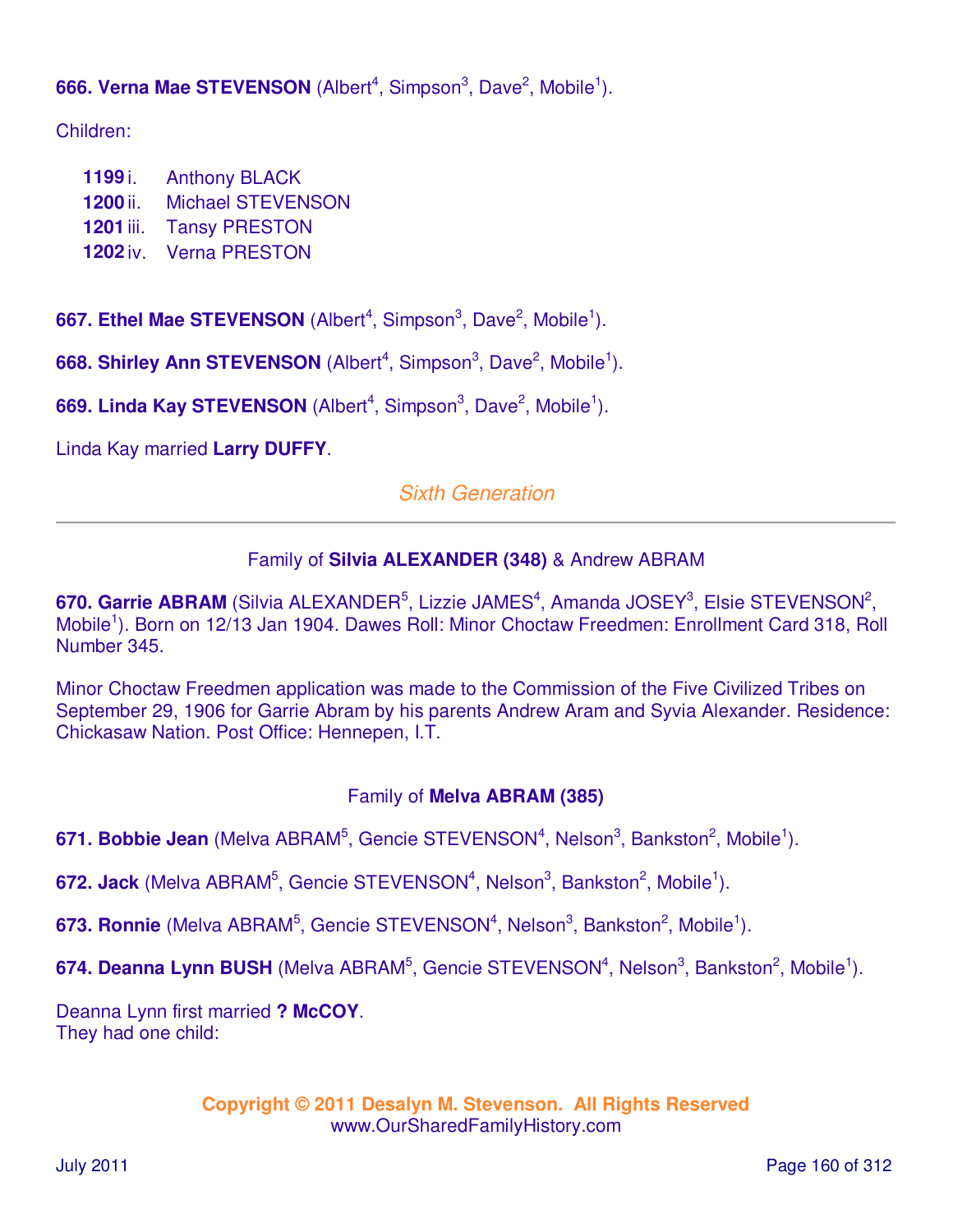**1203** i. Robert Lee McCOY (27 Oct 1970-Apr 1977)

Deanna Lynn second married **David Bernard WRIGHT**. They had one child:

**1204** i. Tia Nicole WRIGHT

Deanna Lynn third married **? TATE**. They had one child:

**1205** i. Tiffani Renee TATE

#### Family of **Ermon ABRAM (386)**

675. Jennifer (Ermon ABRAM<sup>5</sup>, Gencie STEVENSON<sup>4</sup>, Nelson<sup>3</sup>, Bankston<sup>2</sup>, Mobile<sup>1</sup>).

#### Family of **Toylee ABRAM (387)** & James JACKSON

676. Wayne JACKSON (Toylee ABRAM<sup>5</sup>, Gencie STEVENSON<sup>4</sup>, Nelson<sup>3</sup>, Bankston<sup>2</sup>, Mobile<sup>1</sup>).

677. James JACKSON (Toylee ABRAM<sup>5</sup>, Gencie STEVENSON<sup>4</sup>, Nelson<sup>3</sup>, Bankston<sup>2</sup>, Mobile<sup>1</sup>).

678. Carolyn JACKSON (Toylee ABRAM<sup>5</sup>, Gencie STEVENSON<sup>4</sup>, Nelson<sup>3</sup>, Bankston<sup>2</sup>, Mobile<sup>1</sup>).

#### Carolyn married **Floyd H. JEFFERSON**. They had one child:

**1206** i. Marcella JEFFERSON

679. Troy JACKSON (Toylee ABRAM<sup>5</sup>, Gencie STEVENSON<sup>4</sup>, Nelson<sup>3</sup>, Bankston<sup>2</sup>, Mobile<sup>1</sup>).

Troy married **Rachel FOSTER**.

They had the following children:

- **1207** i. Charles CALVIN
- **1208** ii. Toy Leann JACKSON
- **1209** iii. Troylee JACKSON JR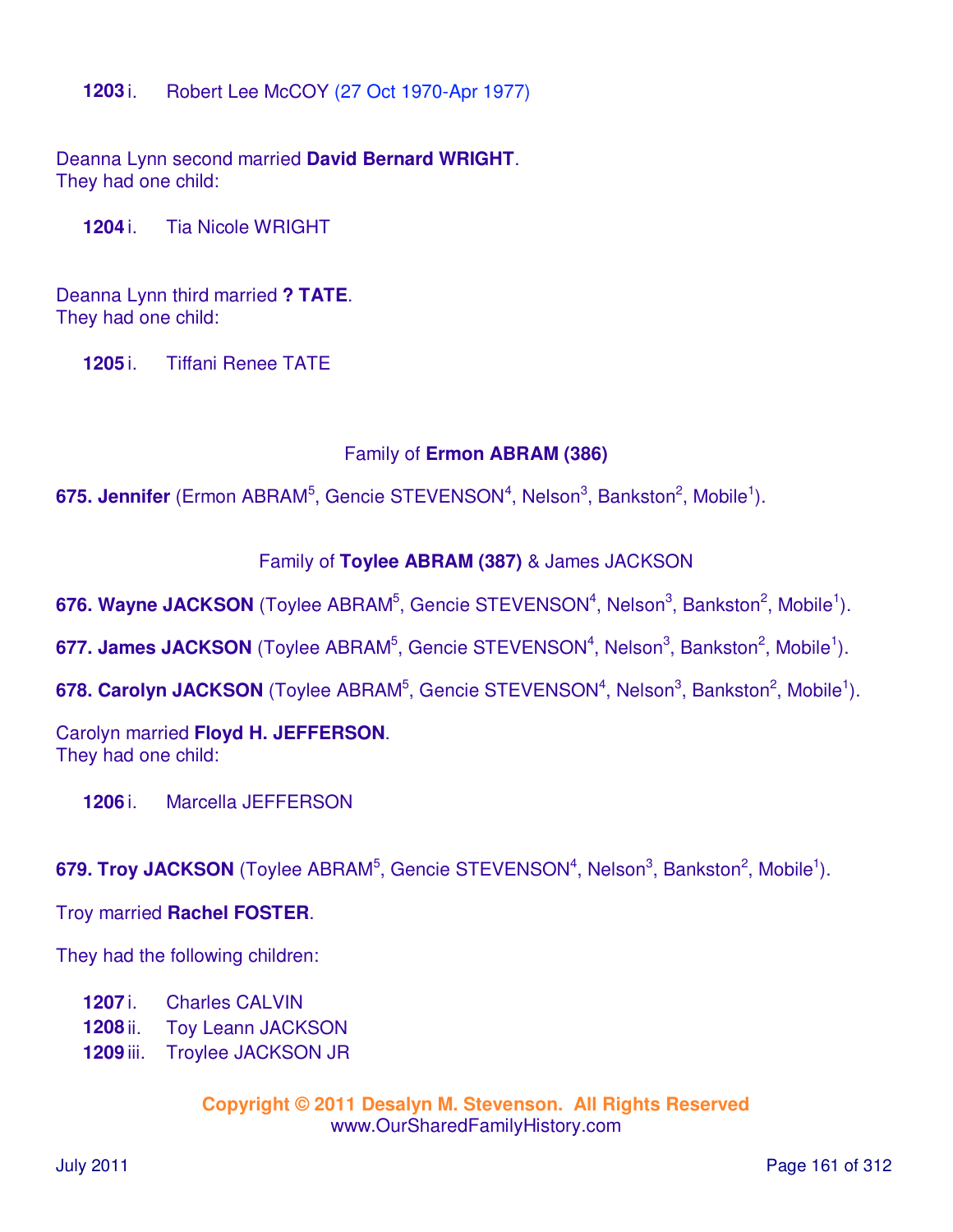#### **1210** iv. Rosa JACKSON

680. Ava JACKSON (Toylee ABRAM<sup>5</sup>, Gencie STEVENSON<sup>4</sup>, Nelson<sup>3</sup>, Bankston<sup>2</sup>, Mobile<sup>1</sup>).

681. Darrell JACKSON (Toylee ABRAM<sup>5</sup>, Gencie STEVENSON<sup>4</sup>, Nelson<sup>3</sup>, Bankston<sup>2</sup>, Mobile<sup>1</sup>).

682. Marilyn JACKSON (Toylee ABRAM<sup>5</sup>, Gencie STEVENSON<sup>4</sup>, Nelson<sup>3</sup>, Bankston<sup>2</sup>, Mobile<sup>1</sup>).

683. Deonne JACKSON (Toylee ABRAM<sup>5</sup>, Gencie STEVENSON<sup>4</sup>, Nelson<sup>3</sup>, Bankston<sup>2</sup>, Mobile<sup>1</sup>).

Family of **Patricia B. ABRAM (389)** & Marvin Hillard STONE Jr.

684. Marvin STONE III (Patricia B. ABRAM<sup>5</sup>, Gencie STEVENSON<sup>4</sup>, Nelson<sup>3</sup>, Bankston<sup>2</sup>, Mobile<sup>1</sup>).

Marvin married **Linda NELSON**. 685. L'Tanya M. STONE (Patricia B. ABRAM<sup>5</sup>, Gencie STEVENSON<sup>4</sup>, Nelson<sup>3</sup>, Bankston<sup>2</sup>, Mobile<sup>1</sup>).

L'Tanya M. married **Harold H. FRANKLIN Jr.**. They had one child:

**1211** i. Isaac H. FRANKLIN

686. Pamela STONE (Patricia B. ABRAM<sup>5</sup>, Gencie STEVENSON<sup>4</sup>, Nelson<sup>3</sup>, Bankston<sup>2</sup>, Mobile<sup>1</sup>).

Pamela married **Joseph P. PERKINSON III**, son of Joseph P. PERKINSON & Joann. They had the following children:

**1212** i. Isake S. PERKINSON

**1213** ii. Joseph P. PERKINSON IV

Family of **Louise ABRAM (391)** & Roland MATTHEWS Sr.

687. Bettina L. MATTHEWS (Louise ABRAM<sup>5</sup>, Gencie STEVENSON<sup>4</sup>, Nelson<sup>3</sup>, Bankston<sup>2</sup>, Mobile<sup>1</sup>).

Bettina L. first married **Edward PARKER**. They had one child: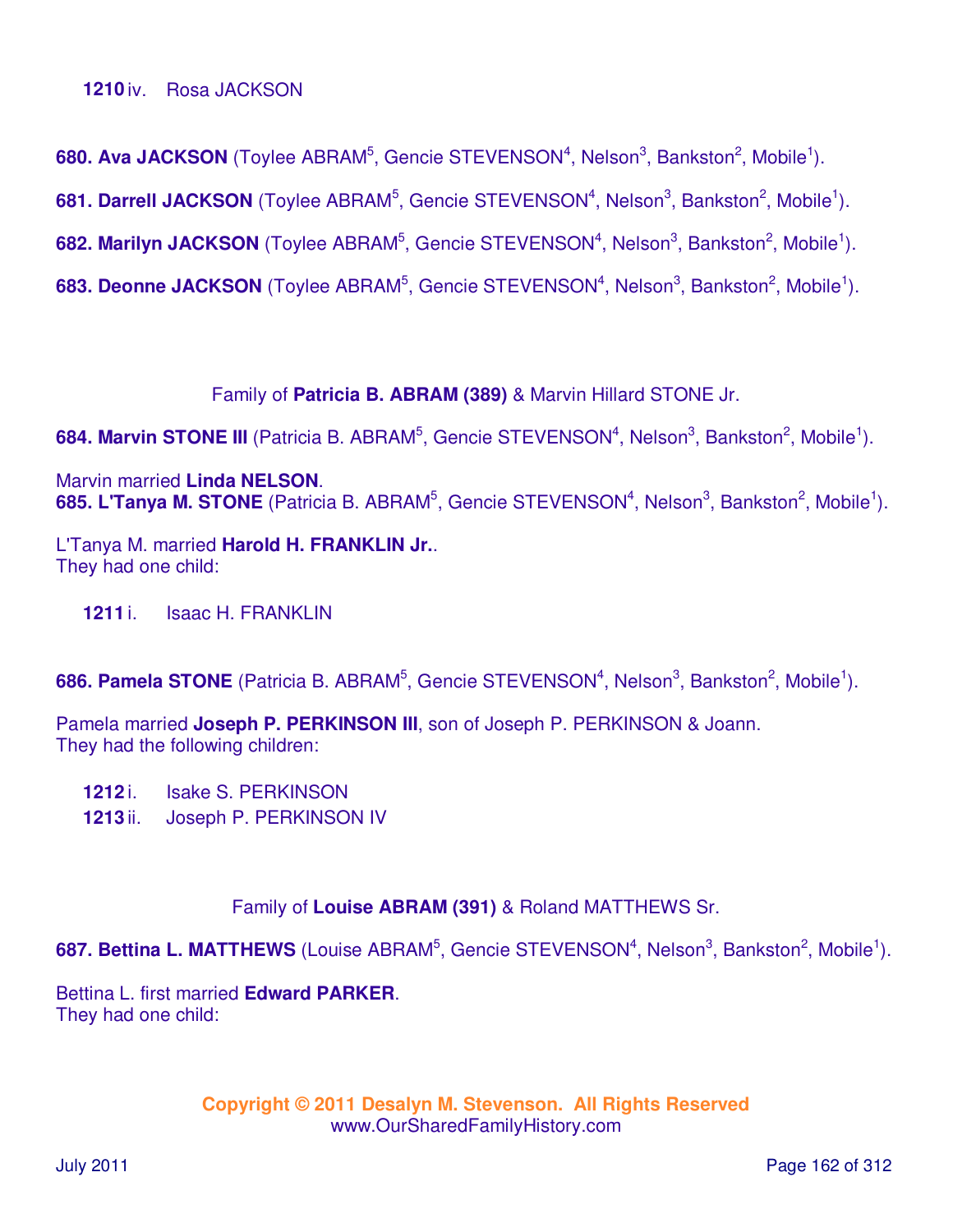Bettina L. second married **Terry J. TERRELL Sr.**. They had one child:

**1215** i. Terry J. TERRELL Jr.

688. Shemari Roland MATTHEWS Jr. (Louise ABRAM<sup>5</sup>, Gencie STEVENSON<sup>4</sup>, Nelson<sup>3</sup>, Bankston<sup>2</sup>, Mobile<sup>1</sup>).

Shemari Roland first married **Rita MATTHEWS**. They had the following children:

- **1216** i. Jasmine FOSTER
- **1217** ii. Amari MATTHEWS

Shemari Roland second married **Okoko Bonnie MATTHEWS**, daughter of Edwards MATTHEWS & Flossie Mae. 689. Eric E. MATTHEWS (Louise ABRAM<sup>5</sup>, Gencie STEVENSON<sup>4</sup>, Nelson<sup>3</sup>, Bankston<sup>2</sup>, Mobile<sup>1</sup>).

#### Family of **Weldon ABRAM (392)**

690. Elizabeth ABRAM (Weldon<sup>5</sup>, Gencie STEVENSON<sup>4</sup>, Nelson<sup>3</sup>, Bankston<sup>2</sup>, Mobile<sup>1</sup>).

Family of **Evelyn ABRAM (393)** & Norman C. ABNEY

691. Vidal ABNEY (Evelyn ABRAM<sup>5</sup>, Gencie STEVENSON<sup>4</sup>, Nelson<sup>3</sup>, Bankston<sup>2</sup>, Mobile<sup>1</sup>).

Vidal married **Tashana PHILLIPS**.

Family of **Evelyn ABRAM (393)** & Barrie WALDRIP

692. Lavellle WALDRIP (Evelyn ABRAM<sup>5</sup>, Gencie STEVENSON<sup>4</sup>, Nelson<sup>3</sup>, Bankston<sup>2</sup>, Mobile<sup>1</sup>).

Lavellle married **Martha PRITCHETT**, daughter of Elvin FOXX & Leslie Mae PRITTEHET. They had the following children:

- **1218** i. Kindra WALDRIP
- **1219** ii. Tyrell WALDRIP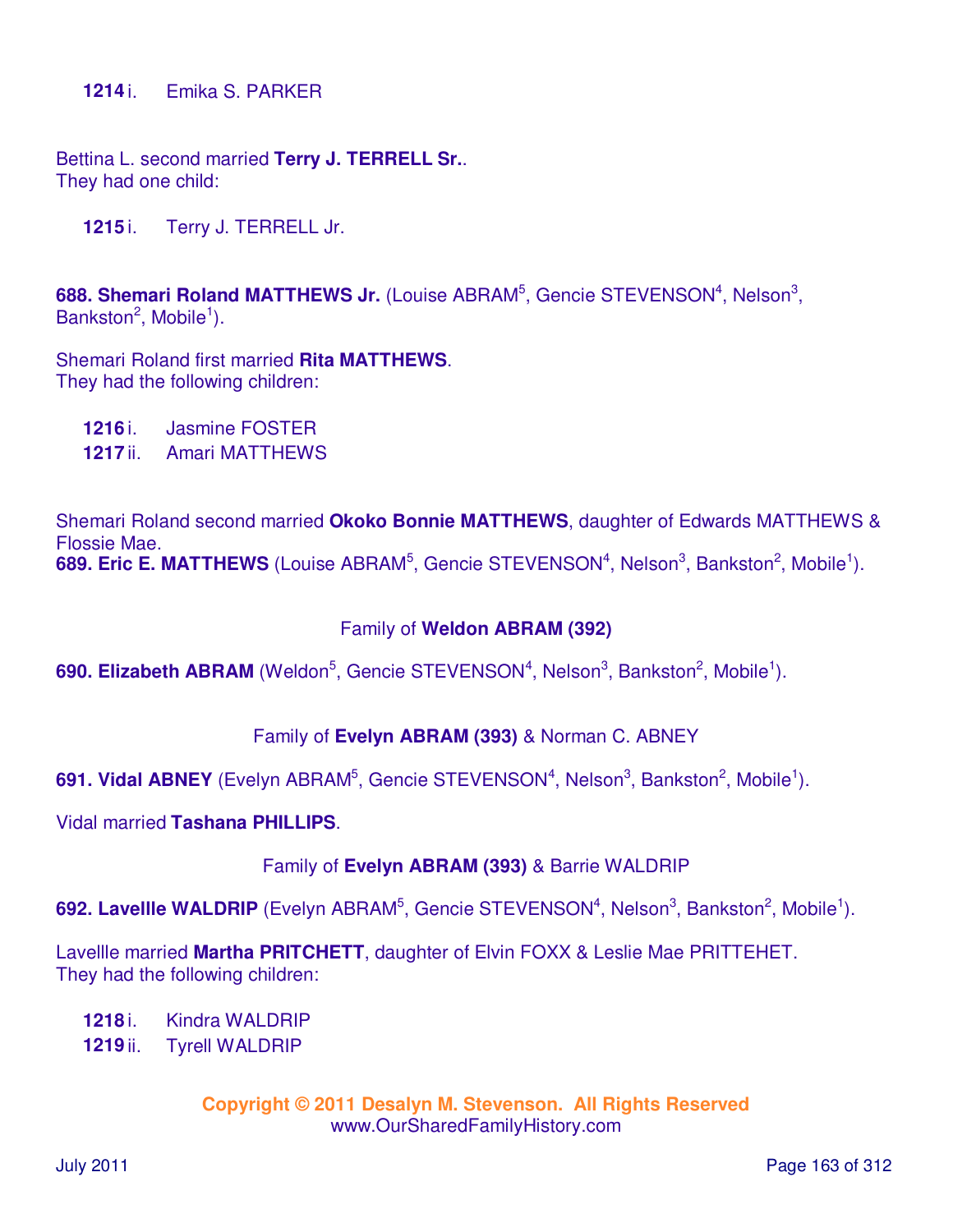**1220** iii. Damair WALDRIP

693. Jenice L. WALDRIP (Evelyn ABRAM<sup>5</sup>, Gencie STEVENSON<sup>4</sup>, Nelson<sup>3</sup>, Bankston<sup>2</sup>, Mobile<sup>1</sup>).

Jenice L. first married **Kenneth D. FRANKLIN**. They had the following children:

- **1221** i. Jameica S. WALDRIP
- **1222** ii. Cherelle K. FRANKLIN

Jenice L. second married **Marcus D. BUCKLEY**. They had one child:

**1223** i. Martez R. BUCKLEY

694. Cynthia WALDRIP (Evelyn ABRAM<sup>5</sup>, Gencie STEVENSON<sup>4</sup>, Nelson<sup>3</sup>, Bankston<sup>2</sup>, Mobile<sup>1</sup>).

#### Cynthia married **Johnny SCOTTEN JR**. They had one child:

**1224** i. Johnny T. SCOTTEN III

**695. Josette WALDRIP** (Evelyn ABRAM<sup>5</sup>, Gencie STEVENSON<sup>4</sup>, Nelson<sup>3</sup>, Bankston<sup>2</sup>, Mobile<sup>1</sup>).

Josette married **Elijah McGEE JR**, son of Elijah McGEE SR & Beverly DURR. They had the following children:

**1225** i. Cordero McGEE

**1226** ii. Marshae McGEE

#### Family of **LaDona ABRAM (395)**

696. Jermaine (LaDona ABRAM<sup>5</sup>, Gencie STEVENSON<sup>4</sup>, Nelson<sup>3</sup>, Bankston<sup>2</sup>, Mobile<sup>1</sup>).

Family of **Alice (397)**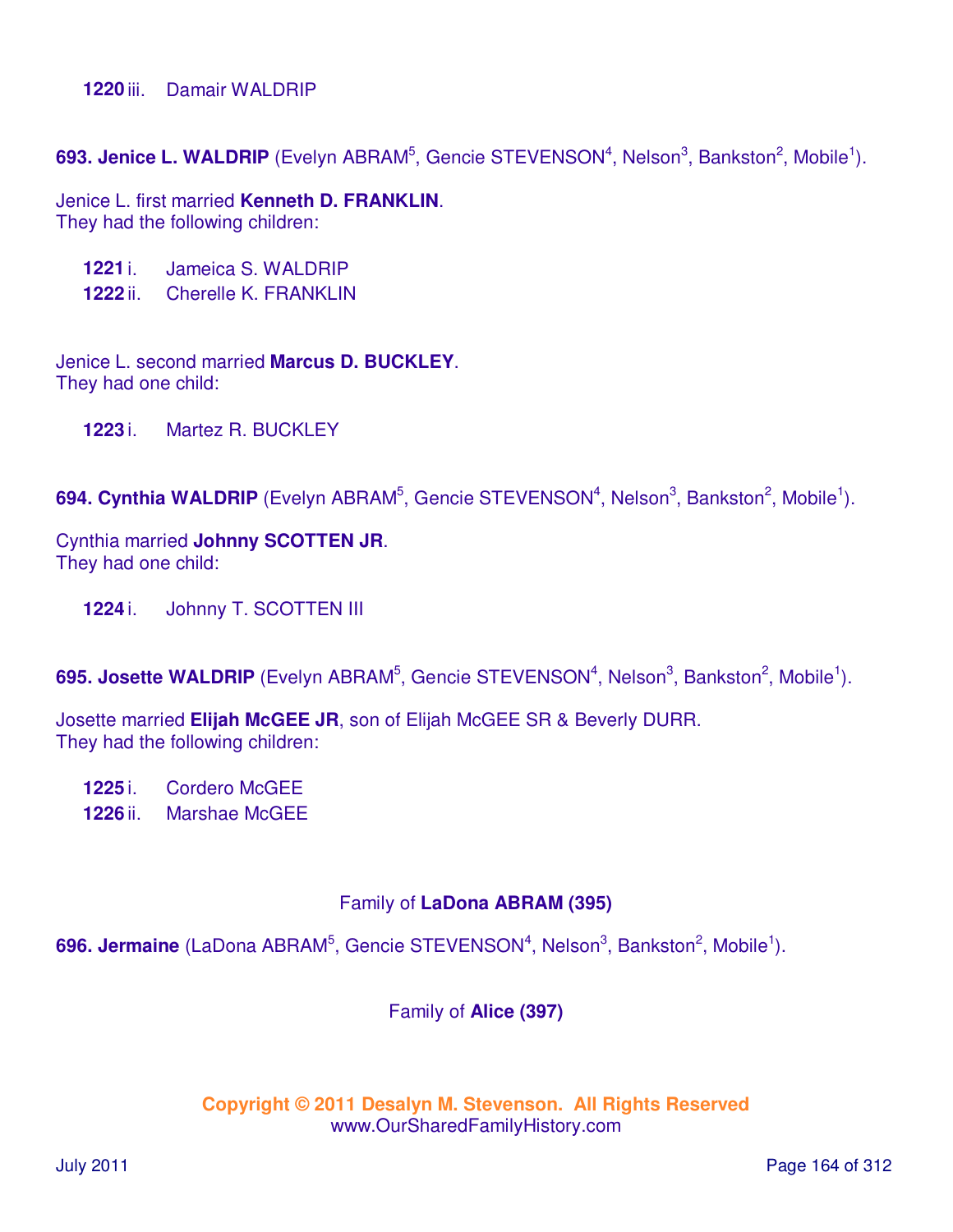697. Ronald Dale ATKINS (Alice<sup>5</sup>, Hester ANTHONY<sup>4</sup>, Isabella STEVENSON<sup>3</sup>, Bankston<sup>2</sup>, Mobile<sup>1</sup>).

698. Douglas James ATKINS (Alice<sup>5</sup>, Hester ANTHONY<sup>4</sup>, Isabella STEVENSON<sup>3</sup>, Bankston<sup>2</sup>,  $M$ obile<sup>1</sup>).

## Family of **Janie GALBERT (400)** & ? GRAYSON

699. Ricardo GRAYSON (Janie GALBERT<sup>5</sup>, Katie ANTHONY<sup>4</sup>, Isabella STEVENSON<sup>3</sup>, Bankston<sup>2</sup>,  $M$ obile<sup>1</sup>).

## Family of **Janie GALBERT (400)** & ? BROWN

700. Edward BROWN (Janie GALBERT<sup>5</sup>, Katie ANTHONY<sup>4</sup>, Isabella STEVENSON<sup>3</sup>, Bankston<sup>2</sup>,  $M$ obile<sup>1</sup>).

701. Robin BROWN (Janie GALBERT<sup>5</sup>, Katie ANTHONY<sup>4</sup>, Isabella STEVENSON<sup>3</sup>, Bankston<sup>2</sup>,  $M$ obile<sup>1</sup>).

## Family of **Janie GALBERT (400)** & ? WHARRY

702. Darrell WHARRY (Janie GALBERT<sup>5</sup>, Katie ANTHONY<sup>4</sup>, Isabella STEVENSON<sup>3</sup>, Bankston<sup>2</sup>,  $M$ obile<sup>1</sup>).

703. Deon WHARRY (Janie GALBERT<sup>5</sup>, Katie ANTHONY<sup>4</sup>, Isabella STEVENSON<sup>3</sup>, Bankston<sup>2</sup>,  $M$ obile<sup>1</sup>).

## Family of **Joseph ANTHONY (402)**

704. Mark ANTHONY (Joseph<sup>5</sup>, James<sup>4</sup>, Isabella STEVENSON<sup>3</sup>, Bankston<sup>2</sup>, Mobile<sup>1</sup>).

705. Maurice ANTHONY (Joseph<sup>5</sup>, James<sup>4</sup>, Isabella STEVENSON<sup>3</sup>, Bankston<sup>2</sup>, Mobile<sup>1</sup>).

## Family of **Ethel WILLIAMS (407)** & Wilbert Jack PATTERSON

706. Ola Mae PATTERSON (Ethel WILLIAMS<sup>5</sup>, Joanna STEVENSON<sup>4</sup>, Robert<sup>3</sup>, Dick<sup>2</sup>, Mobile<sup>1</sup>). Born in 1926 in Roosevelt, OK. Ola Mae died in Oklahoma City, OK, on 17 Aug 1987; she was 61.

Ola Mae married **Leroy BRANNON**.

707. Vorese PATTERSON (Ethel WILLIAMS<sup>5</sup>, Joanna STEVENSON<sup>4</sup>, Robert<sup>3</sup>, Dick<sup>2</sup>, Mobile<sup>1</sup>). Born in Roosevelt, OK. Vorese died in Taft, OK.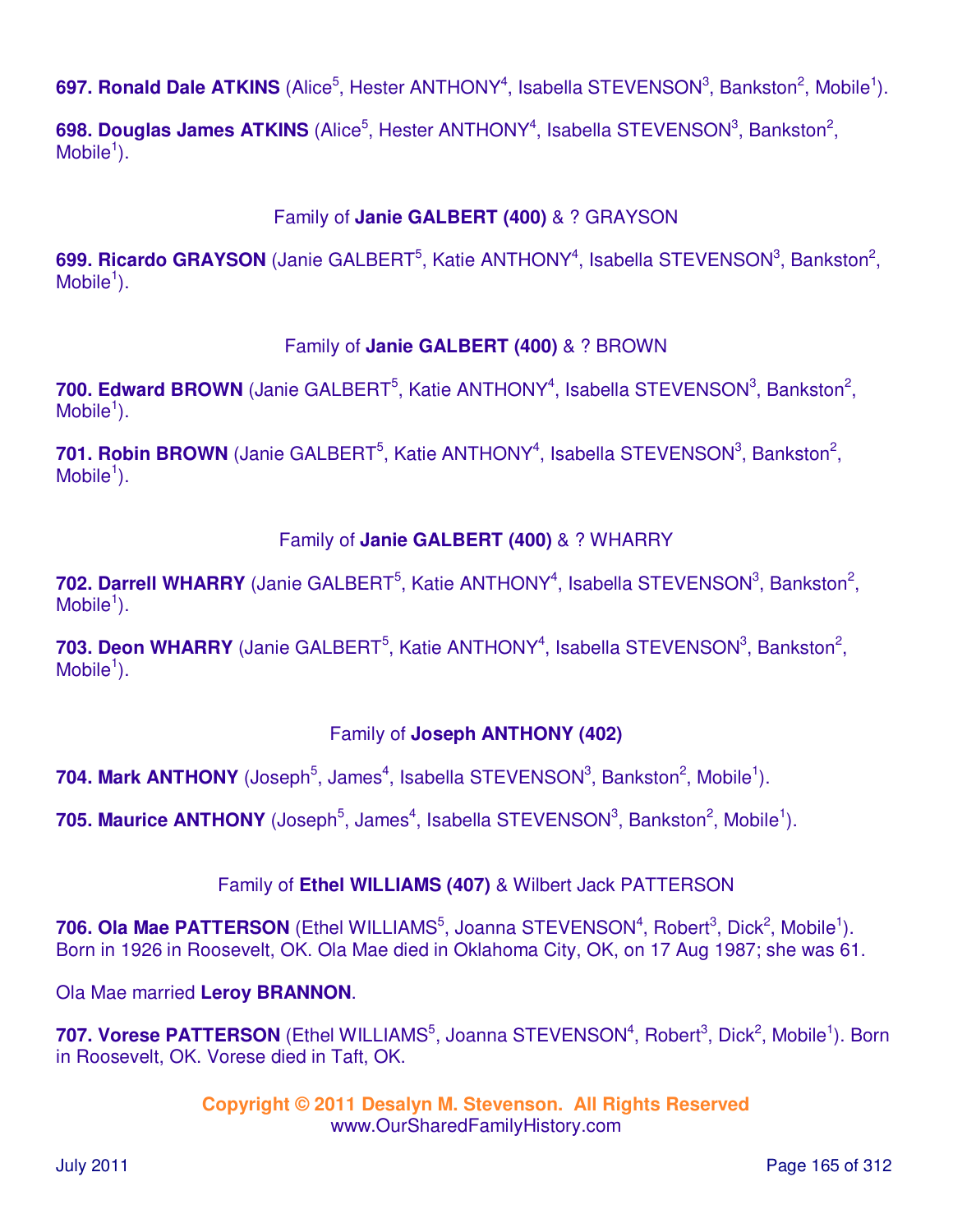708. Wilbert J. PATTERSON (Ethel WILLIAMS<sup>5</sup>, Joanna STEVENSON<sup>4</sup>, Robert<sup>3</sup>, Dick<sup>2</sup>, Mobile<sup>1</sup>).

709. Baby (Ethel) PATTERSON (Ethel WILLIAMS<sup>5</sup>, Joanna STEVENSON<sup>4</sup>, Robert<sup>3</sup>, Dick<sup>2</sup>, Mobile<sup>1</sup>). Born in May 1929 in Roosevelt, OK. Baby (Ethel) died in Roosevelt, OK, on 8 Aug 1929; she was <1.

710. Baby (Angel) PATTERSON (Ethel WILLIAMS<sup>5</sup>, Joanna STEVENSON<sup>4</sup>, Robert<sup>3</sup>, Dick<sup>2</sup>, Mobile<sup>1</sup>). Born on 7 Jul 1935 in Roosevelt, OK. Baby (Angel) died in Roosevelt, OK, on 7 Jul 1935; she was <1.

711. Jessie Mae PATTERSON (Ethel WILLIAMS<sup>5</sup>, Joanna STEVENSON<sup>4</sup>, Robert<sup>3</sup>, Dick<sup>2</sup>, Mobile<sup>1</sup>). Born in Aug 1936 in Roosevelt, OK. Jessie Mae died in Roosevelt, OK, on 16 Feb 1937; she was <1.

712. Donald Ray PATTERSON (Ethel WILLIAMS<sup>5</sup>, Joanna STEVENSON<sup>4</sup>, Robert<sup>3</sup>, Dick<sup>2</sup>, Mobile<sup>1</sup>). Born in Roosevelt, OK. Donald Ray died in Roosevelt, OK.

713. Martha Joe PATTERSON (Ethel WILLIAMS<sup>5</sup>, Joanna STEVENSON<sup>4</sup>, Robert<sup>3</sup>, Dick<sup>2</sup>, Mobile<sup>1</sup>).

714. Lorene PATTERSON (Ethel WILLIAMS<sup>5</sup>, Joanna STEVENSON<sup>4</sup>, Robert<sup>3</sup>, Dick<sup>2</sup>, Mobile<sup>1</sup>).

Lorene married **Hurchell Lee ATKINSON**, son of Aron ATKINSON & Lottie. They had one child:

**1227** i. Hurchell Degan ATKINSON

## Family of **Eddie GUNNS (409)** & Adell JAMES

715. Eddie Mae GUNNS (Eddie<sup>5</sup>, Angeline STEVENSON<sup>4</sup>, Robert<sup>3</sup>, Dick<sup>2</sup>, Mobile<sup>1</sup>).

Eddie Mae married **Charles Richard SMITH Sr.**, son of Walter SMITH & Abby Lucy JACKSON. They had the following children:

- **1228** i. Sandra SMITH
- **1229** ii. Cherl D. SMITH
- **1230** iii. Charles R. SMITH II
- **1231** iv. Carol D. SMITH
- **1232** v. Judith Ann SMITH

716. Oretha A. GUNNS (Eddie<sup>5</sup>, Angeline STEVENSON<sup>4</sup>, Robert<sup>3</sup>, Dick<sup>2</sup>, Mobile<sup>1</sup>).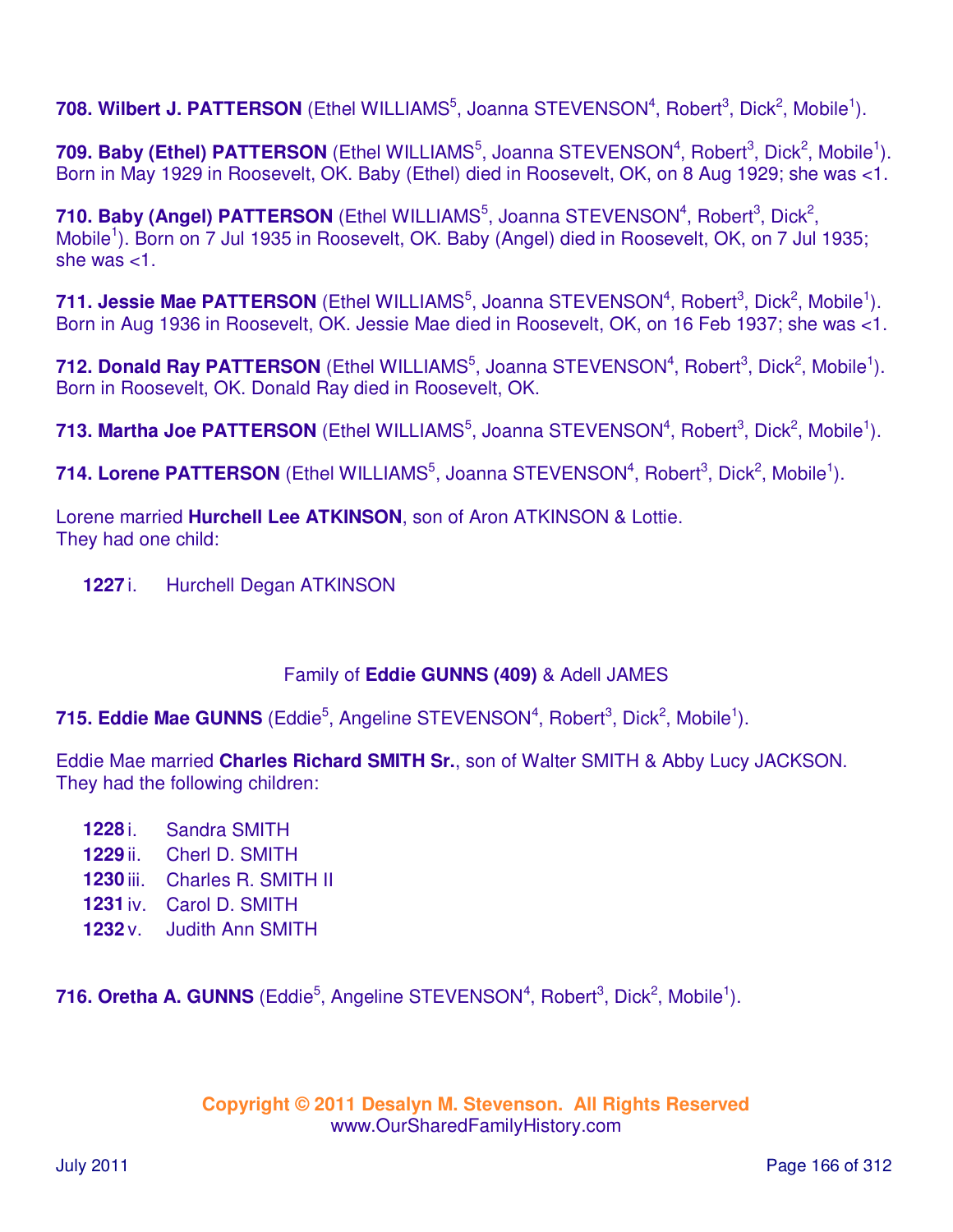Oretha A. married **Herman CAMPBELL**, son of Ervin CAMPBELL & Viola. They had the following children:

- **1233** i. LaDonna CAMPBELL
- **1234** ii. Bessie CAMPBELL
- **1235** iii. Shirley CAMPBELL
- **1236** iv. Cornell CAMPBELL
- **1237** v. Linda Jean CAMPBELL
- **1238** vi. Easter Jaunita CAMPBELL

717. E. W. Morlan GUNNS (Eddie<sup>5</sup>, Angeline STEVENSON<sup>4</sup>, Robert<sup>3</sup>, Dick<sup>2</sup>, Mobile<sup>1</sup>).

718. Wyoma J. GUNNS (Eddie<sup>5</sup>, Angeline STEVENSON<sup>4</sup>, Robert<sup>3</sup>, Dick<sup>2</sup>, Mobile<sup>1</sup>).

Wyoma J. married **Fletcher ROBINSON**. They had one child:

**1239** i. Kenneth ROBINSON

719. Jessie L. GUNNS Sr. (Eddie<sup>5</sup>, Angeline STEVENSON<sup>4</sup>, Robert<sup>3</sup>, Dick<sup>2</sup>, Mobile<sup>1</sup>).

Jessie L. married **Sherry N. GUNNS**, daughter of Nathaniel SADLER & Lucille SILAS. They had the following children:

- **1240** i. Jessie L. GUNNS Jr.
- **1241** ii. Steven L. GUNNS
- **1242** iii. Anthony W. GUNNS
- **1243** iv. Eddie T. GUNNS

720. Otretha R. GUNNS (Eddie<sup>5</sup>, Angeline STEVENSON<sup>4</sup>, Robert<sup>3</sup>, Dick<sup>2</sup>, Mobile<sup>1</sup>).

Otretha R. first married **Arville NELSON**, son of James NELSON & Alvesta DAVIDSON. They had one child:

**1244** i. Jeffrey NELSON

## Family of **Eva GUNNS (410)** & Herbert D. JOHNSON Sr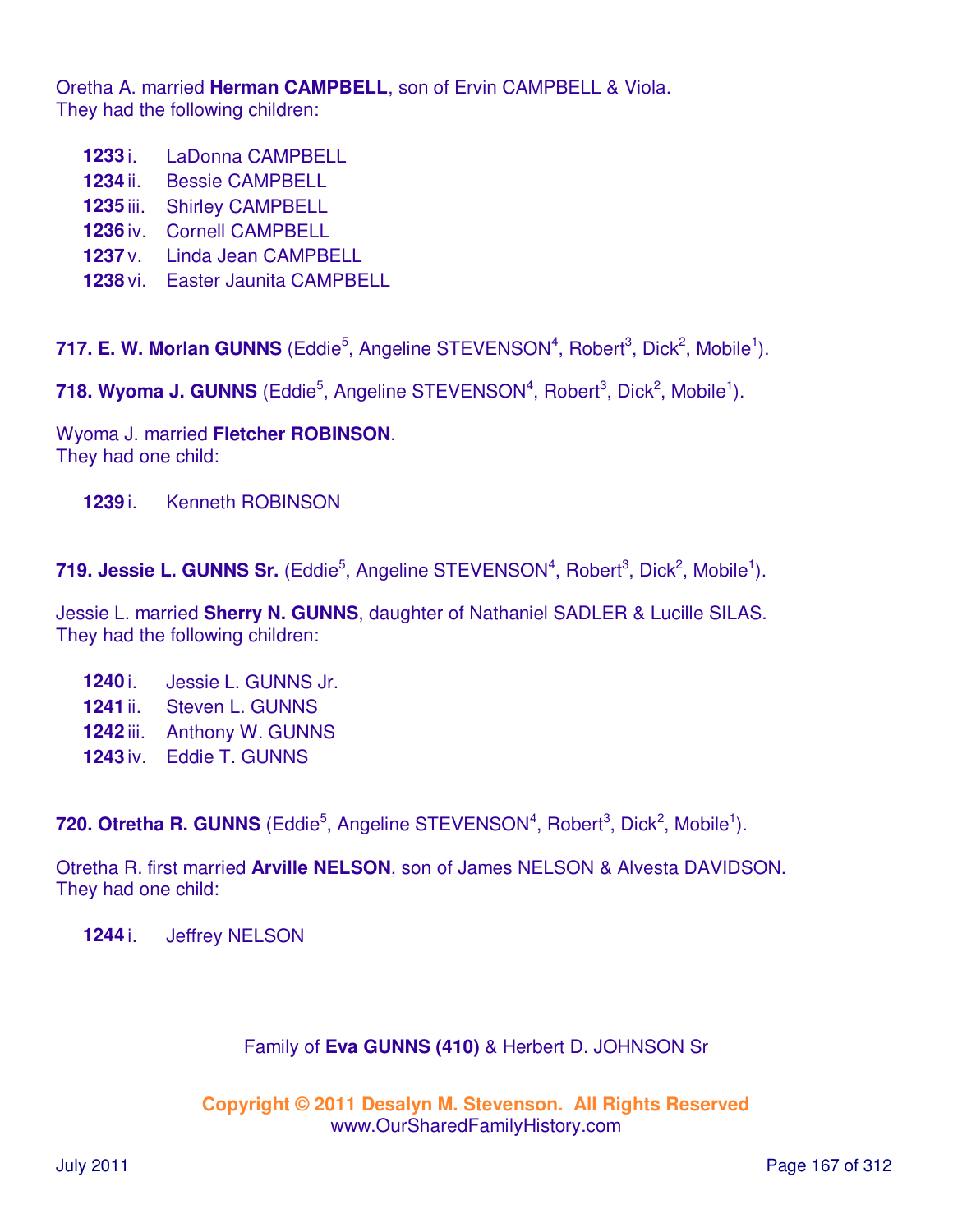721. Herbert D. JOHNSON Jr. (Eva GUNNS<sup>5</sup>, Angeline STEVENSON<sup>4</sup>, Robert<sup>3</sup>, Dick<sup>2</sup>, Mobile<sup>1</sup>).

Child:

**1245** i. Wanda J. HARRIS

## Family of **Lela Mae LAMEY (414)** & BROWN

722. Melburn BROWN (Lela Mae LAMEY<sup>5</sup>, Dewey<sup>4</sup>, Elizabeth STEVENSON<sup>3</sup>, Dick<sup>2</sup>, Mobile<sup>1</sup>).

Children:

- **1246** i. Stuart ???? BROWN
- **1247** ii. Mike ??? BROWN
- **1248** iii. Jasmine ??? BROWN
- **1249** iv. Melburn BROWN
- **1250** v. Gre ??? BROWN
- **1251** vi. Lynn ??? BROWN

723. Gertrude BROWN (Lela Mae LAMEY<sup>5</sup>, Dewey<sup>4</sup>, Elizabeth STEVENSON<sup>3</sup>, Dick<sup>2</sup>, Mobile<sup>1</sup>).

Gertrude first married **PAYTEN**.

They had one child:

**1252** i. Andrew ??? PAYTEN

Gertrude second married **DUCKETT**.

They had the following children:

**1253** i. Dewey ??? DUCKETT

**1254** ii. Mary ??? DUCKETT

Gertrude third married **PEARSON ?**.

They had one child: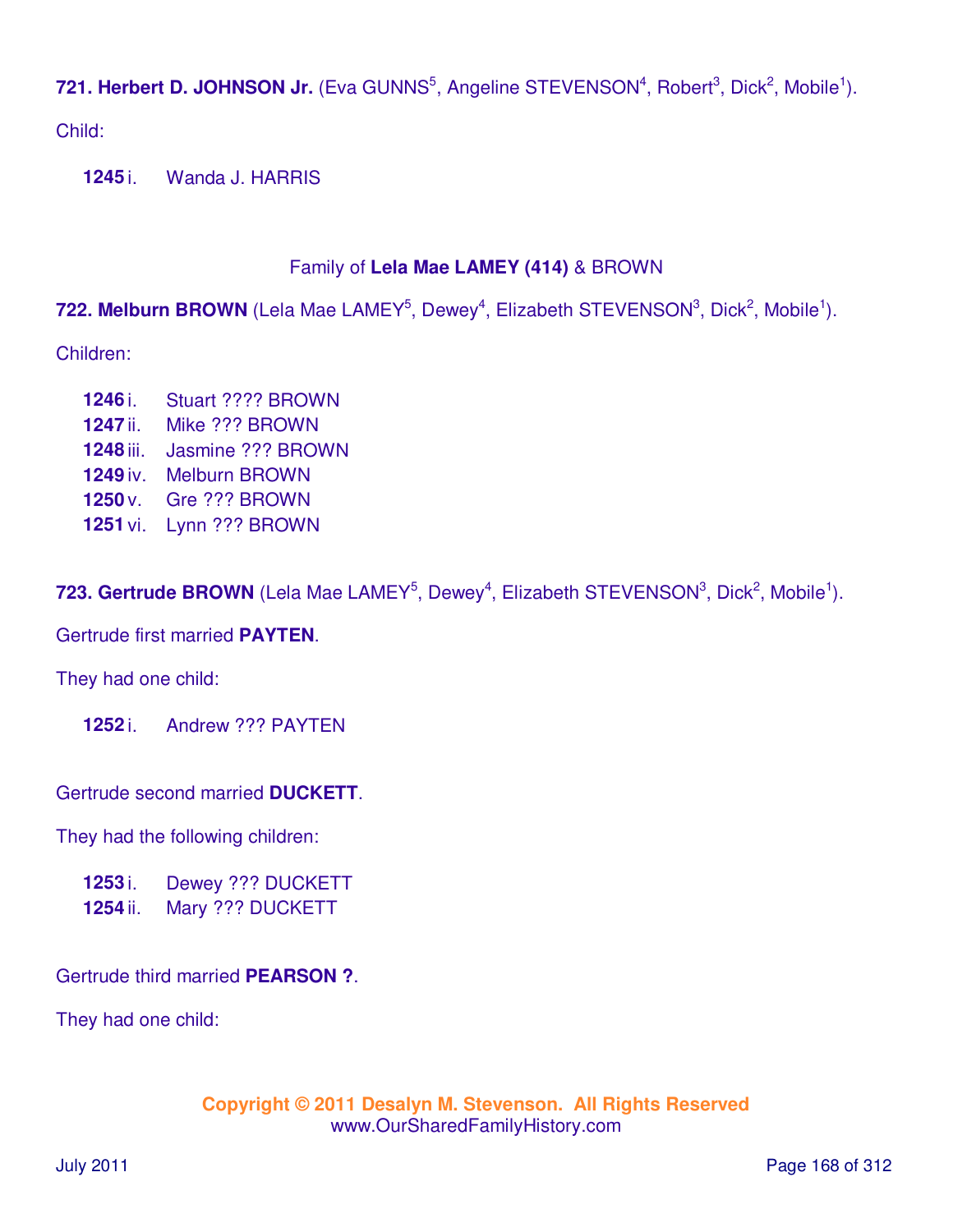**1255** i. Donald PEARSON ?

724. Joyce BROWN (Lela Mae LAMEY<sup>5</sup>, Dewey<sup>4</sup>, Elizabeth STEVENSON<sup>3</sup>, Dick<sup>2</sup>, Mobile<sup>1</sup>).

Joyce married **JOHNSON**.

They had the following children:

**1256** i. Der ??? JOHNSON **1257** ii. Sha ??? JOHNSON

725. Waldon BROWN (Lela Mae LAMEY<sup>5</sup>, Dewey<sup>4</sup>, Elizabeth STEVENSON<sup>3</sup>, Dick<sup>2</sup>, Mobile<sup>1</sup>).

Child:

**1258** i. Sam BROWN

726. Walton BROWN (Lela Mae LAMEY<sup>5</sup>, Dewey<sup>4</sup>, Elizabeth STEVENSON<sup>3</sup>, Dick<sup>2</sup>, Mobile<sup>1</sup>).

Child:

**1259** i. Tod?? BROWN

#### Family of **Lela Mae LAMEY (414)** & SCHOOLER

## 727. Lewis SCHOOLER (Lela Mae LAMEY<sup>5</sup>, Dewey<sup>4</sup>, Elizabeth STEVENSON<sup>3</sup>, Dick<sup>2</sup>, Mobile<sup>1</sup>).

Children:

- **1260** i. Joa ??? SCHOOLER
- **1261** ii. Sha ??? SCHOOLER

## Family of **Myrtle Mae STEVENSON (417)** & Floyd WILLIAMS Sr.

728. Floyd WILLIAMS Jr. (Myrtle Mae STEVENSON<sup>5</sup>, Henderson<sup>4</sup>, Elijah<sup>3</sup>, Joe<sup>2</sup>, Mobile<sup>1</sup>). Born on 4 Sep 1938. Floyd died on 3 Mar 1985; he was 46.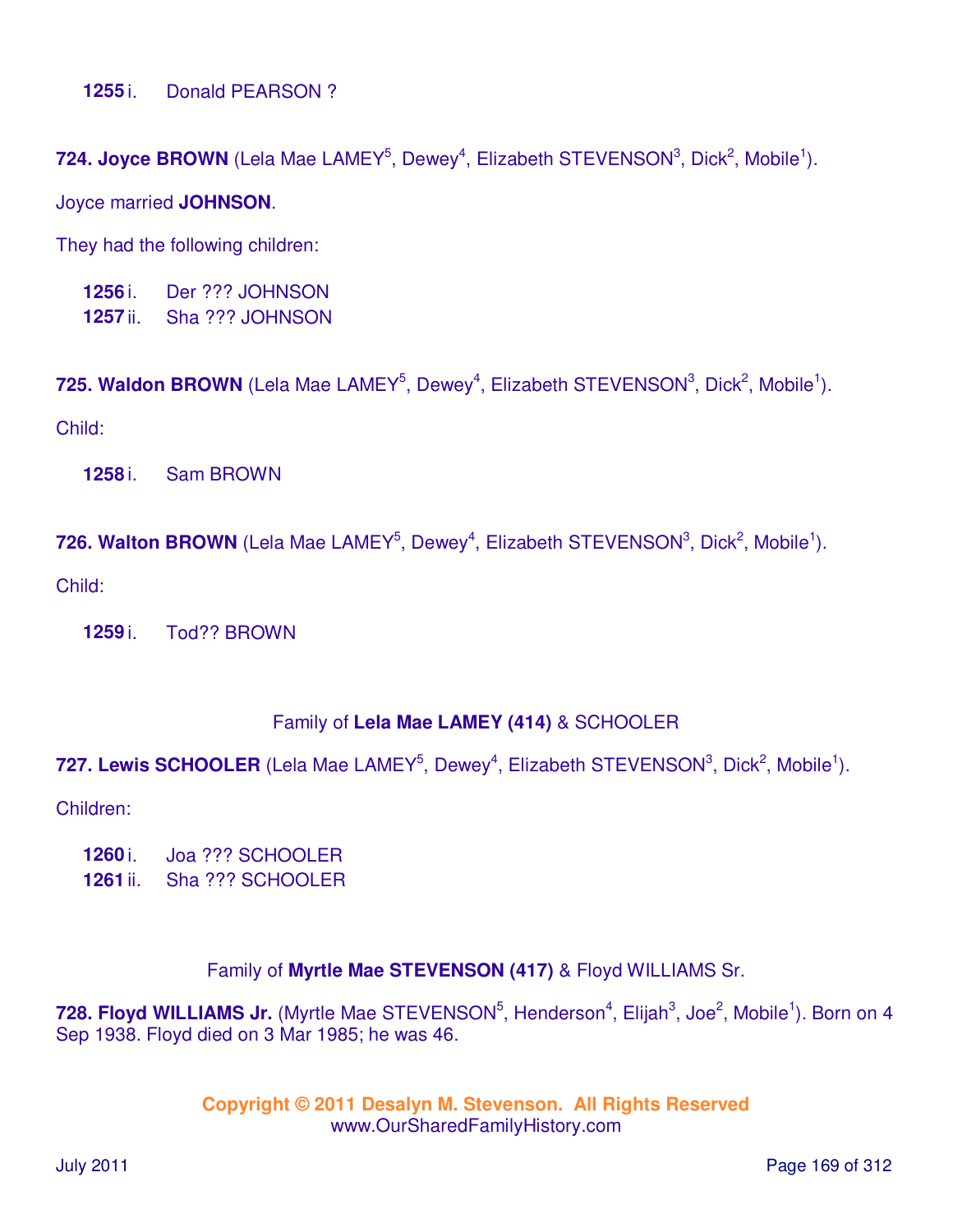### Floyd married **Ila**.

They had one child:

**1262** i. Valerie WILLIAMS

## 729. Eugene WILLIAMS (Myrtle Mae STEVENSON<sup>5</sup>, Henderson<sup>4</sup>, Elijah<sup>3</sup>, Joe<sup>2</sup>, Mobile<sup>1</sup>).

730. Charles WILLIAMS Sr. (Myrtle Mae STEVENSON<sup>5</sup>, Henderson<sup>4</sup>, Elijah<sup>3</sup>, Joe<sup>2</sup>, Mobile<sup>1</sup>).

Charles married **Alimeta**. They had the following children:

- **1263** i. Pamela WILLIAMS
- **1264** ii. Charles WILLIAMS Jr.
- **1265** iii. Matthew WILLIAMS

731. Flora WILLIAMS (Myrtle Mae STEVENSON<sup>5</sup>, Henderson<sup>4</sup>, Elijah<sup>3</sup>, Joe<sup>2</sup>, Mobile<sup>1</sup>).

Flora married **James WILLIAMS Sr.**. They had the following children:

**1266** i. James WILLIAMS Jr.

**1267** ii. Kimberly WILLIAMS

732. Curtis WILLIAMS (Myrtle Mae STEVENSON<sup>5</sup>, Henderson<sup>4</sup>, Elijah<sup>3</sup>, Joe<sup>2</sup>, Mobile<sup>1</sup>).

Children:

- **1268** i. Ronald WILLIAMS
- **1269** ii. Rahnee Lynn WILLIAMS

733. LaVonn WILLIAMS Sr. (Myrtle Mae STEVENSON<sup>5</sup>, Henderson<sup>4</sup>, Elijah<sup>3</sup>, Joe<sup>2</sup>, Mobile<sup>1</sup>).

LaVonn married **Gail**. They had the following children:

- **1270** i. LaVonn WILLIAMS Jr.
- **1271** ii. Nathaniel WILLIAMS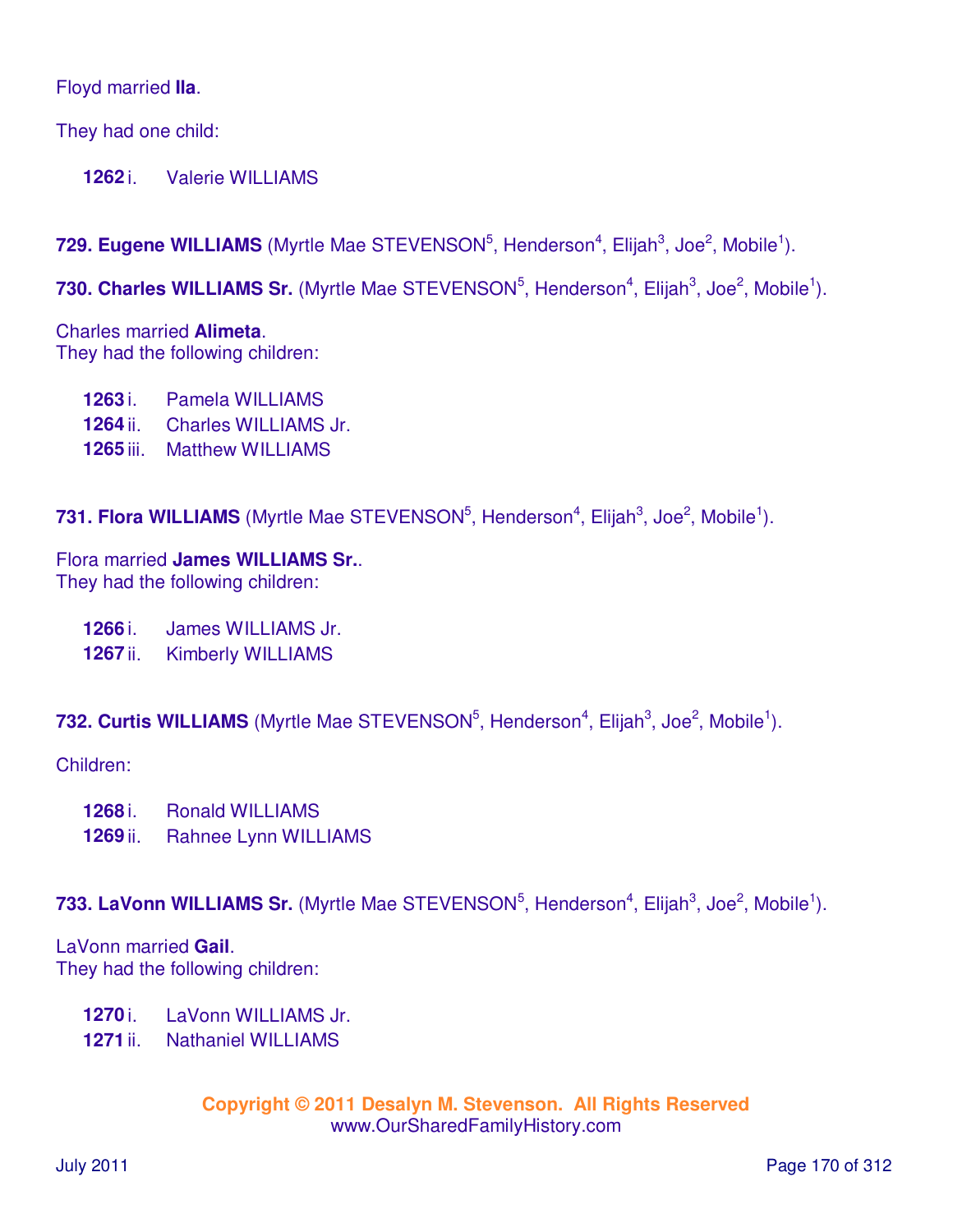734. Forest WILLIAMS (Myrtle Mae STEVENSON<sup>5</sup>, Henderson<sup>4</sup>, Elijah<sup>3</sup>, Joe<sup>2</sup>, Mobile<sup>1</sup>).

735. Alfred Dean WILLIAMS (Myrtle Mae STEVENSON<sup>5</sup>, Henderson<sup>4</sup>, Elijah<sup>3</sup>, Joe<sup>2</sup>, Mobile<sup>1</sup>).

Children:

- **1273** i. Alonda WILLIAMS
- **1274** ii. Renita WILLIAMS
- **1275** iii. Angela WILLIAMS

736. Albert Ray WILLIAMS (Myrtle Mae STEVENSON<sup>5</sup>, Henderson<sup>4</sup>, Elijah<sup>3</sup>, Joe<sup>2</sup>, Mobile<sup>1</sup>). Born on 12 Oct 5?

Albert Ray married **Linda Jean**.

They had the following children:

- **1276** i. Licole Janelle WILLIAMS
- **1277** ii. Ashly WILLIAMS

737. Lutricia Ann WILLIAMS (Myrtle Mae STEVENSON<sup>5</sup>, Henderson<sup>4</sup>, Elijah<sup>3</sup>, Joe<sup>2</sup>, Mobile<sup>1</sup>).

Lutricia Ann married **Carl BROWN**. They had the following children:

**1278** i. Damon BROWN

- **1279** ii. Kelley
- **1280** iii. Sherell

738. Kenneth WILLIAMS (Myrtle Mae STEVENSON<sup>5</sup>, Henderson<sup>4</sup>, Elijah<sup>3</sup>, Joe<sup>2</sup>, Mobile<sup>1</sup>).

Children:

**1281** i. Adrian WILLIAMS

**1282** ii. Stacey WILLIAMS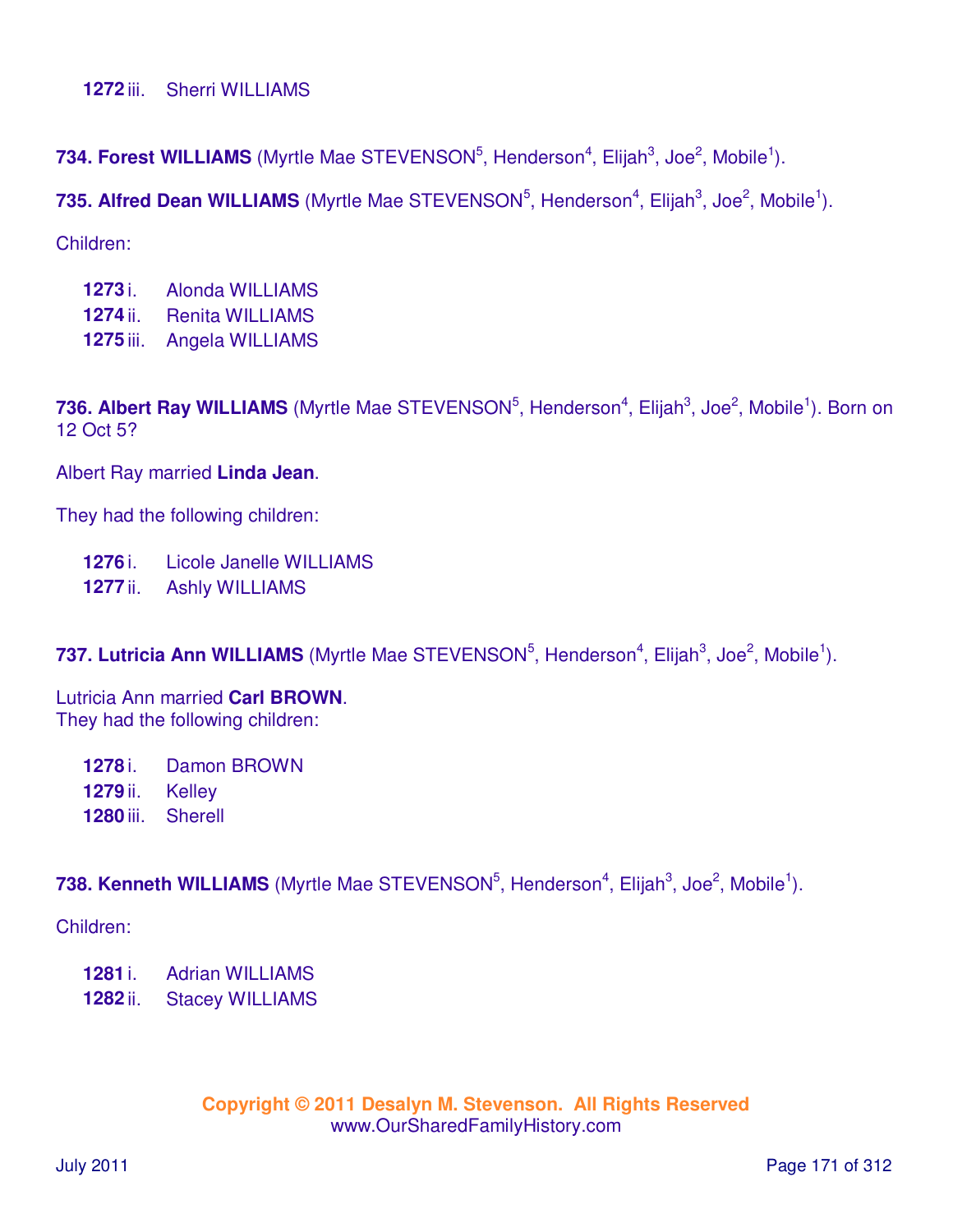# 739. Loreta WILLIAMS (Myrtle Mae STEVENSON<sup>5</sup>, Henderson<sup>4</sup>, Elijah<sup>3</sup>, Joe<sup>2</sup>, Mobile<sup>1</sup>).

Loreta married **William "Billy" THOMPSON**. They had the following children:

- **1283** i. William THOMPSON III
- **1284** ii. Justin THOMPSON

740. Cynthia WILLIAMS (Myrtle Mae STEVENSON<sup>5</sup>, Henderson<sup>4</sup>, Elijah<sup>3</sup>, Joe<sup>2</sup>, Mobile<sup>1</sup>). Born on 15 Nov 1961. Cynthia died on 30 Dec 2009; she was 48.

## Family of **Bernice STEVENSON (418)** & Cullis HAWKINS Sr.

## 741. Patsy HAWKINS (Bernice STEVENSON<sup>5</sup>, Henderson<sup>4</sup>, Elijah<sup>3</sup>, Joe<sup>2</sup>, Mobile<sup>1</sup>).

#### Patsy married **James TERRY**.

They had the following children:

- **1285** i. Warren TERRY
- **1286** ii. Anthony TERRY Sr.
- **1287** iii. Rachel TERRY
- **1288** iv. Vernell Levette TERRY

## 742. Cullis HAWKINS Jr. (Bernice STEVENSON<sup>5</sup>, Henderson<sup>4</sup>, Elijah<sup>3</sup>, Joe<sup>2</sup>, Mobile<sup>1</sup>).

Children:

- **1289** i. Tina HAWKINS
- **1290** ii. Jason HAWKINS
- **1291** iii. Cullis Lavell HAWKINS

743. Brenda HAWKINS (Bernice STEVENSON<sup>5</sup>, Henderson<sup>4</sup>, Elijah<sup>3</sup>, Joe<sup>2</sup>, Mobile<sup>1</sup>).

#### Brenda married **Paul FIELDS**.

They had the following children:

- **1292** i. Dawn FIELDS
- **1293** ii. Delmus FIELDS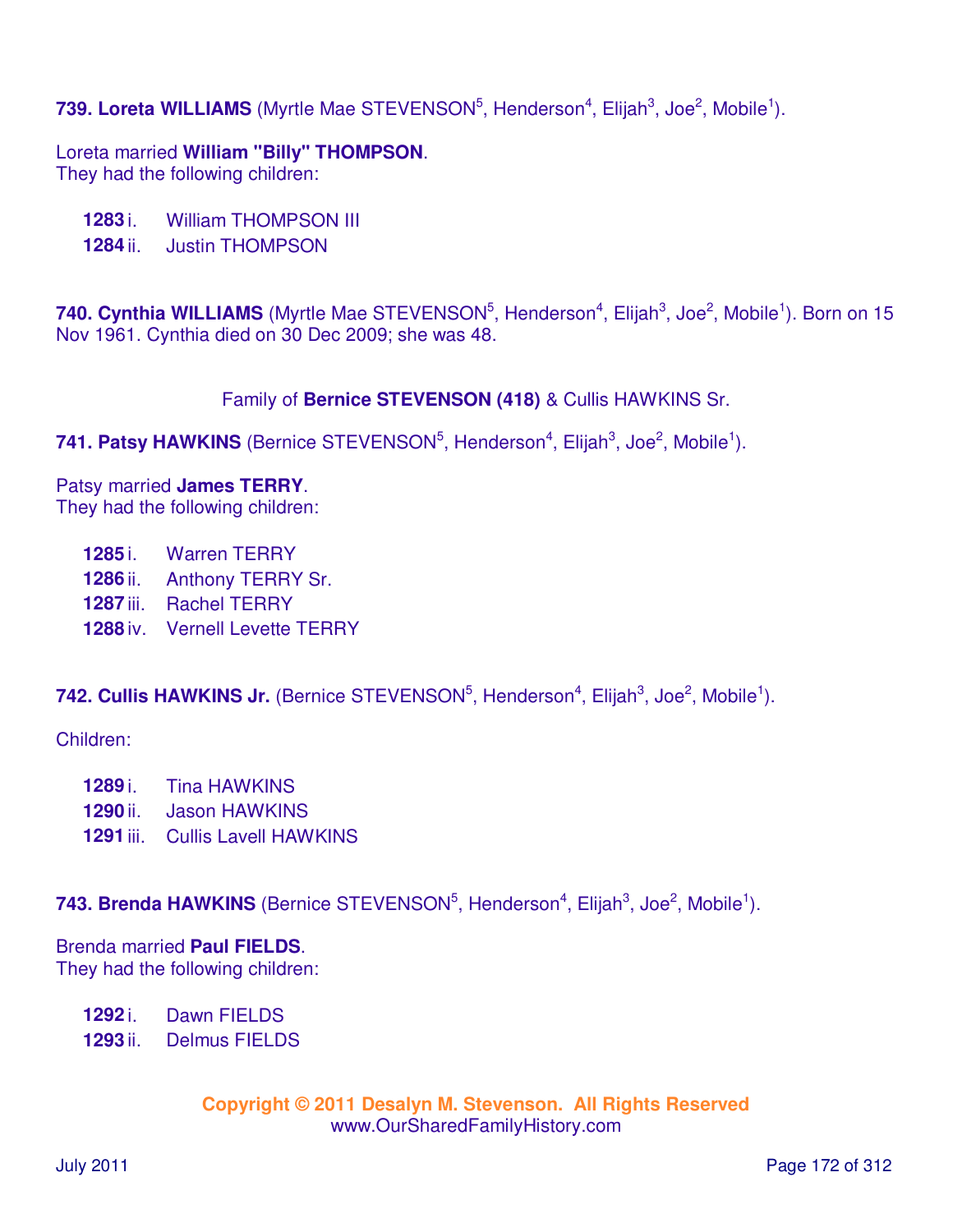# 744. Linda HAWKINS (Bernice STEVENSON<sup>5</sup>, Henderson<sup>4</sup>, Elijah<sup>3</sup>, Joe<sup>2</sup>, Mobile<sup>1</sup>).

Children:

- **1294** i. Ebony NAILS
- **1295** ii. Porcha NAILS
- **1296** iii. Lauren NAILS

## Family of **Bernice STEVENSON (418)** & LANG

745. Ivory LANG (Bernice STEVENSON<sup>5</sup>, Henderson<sup>4</sup>, Elijah<sup>3</sup>, Joe<sup>2</sup>, Mobile<sup>1</sup>).

Ivory married **Barbara**. They had the following children:

**1297** i. Victoria May LANG

**1298** ii. Darrell LANG

## Family of **Marcella STEVENSON (419)** & Thomas McCREE

746. Alicia McCREE (Marcella STEVENSON<sup>5</sup>, Henderson<sup>4</sup>, Elijah<sup>3</sup>, Joe<sup>2</sup>, Mobile<sup>1</sup>).

#### Alicia married **George CUEVAS**. They had the following children:

**1299** i. Ayana CUEVAS **1300** ii. Kamia CUEVAS **1301** iii. David CUEVAS

747. Ronnie McCREE (Marcella STEVENSON<sup>5</sup>, Henderson<sup>4</sup>, Elijah<sup>3</sup>, Joe<sup>2</sup>, Mobile<sup>1</sup>).

# Ronnie married **Lisa KELLY**.

They had the following children:

- **1302** i. Ronita McCREE
- **1303** ii. Anthony WILLIAMS
- **1304** iii. Tamara McCREE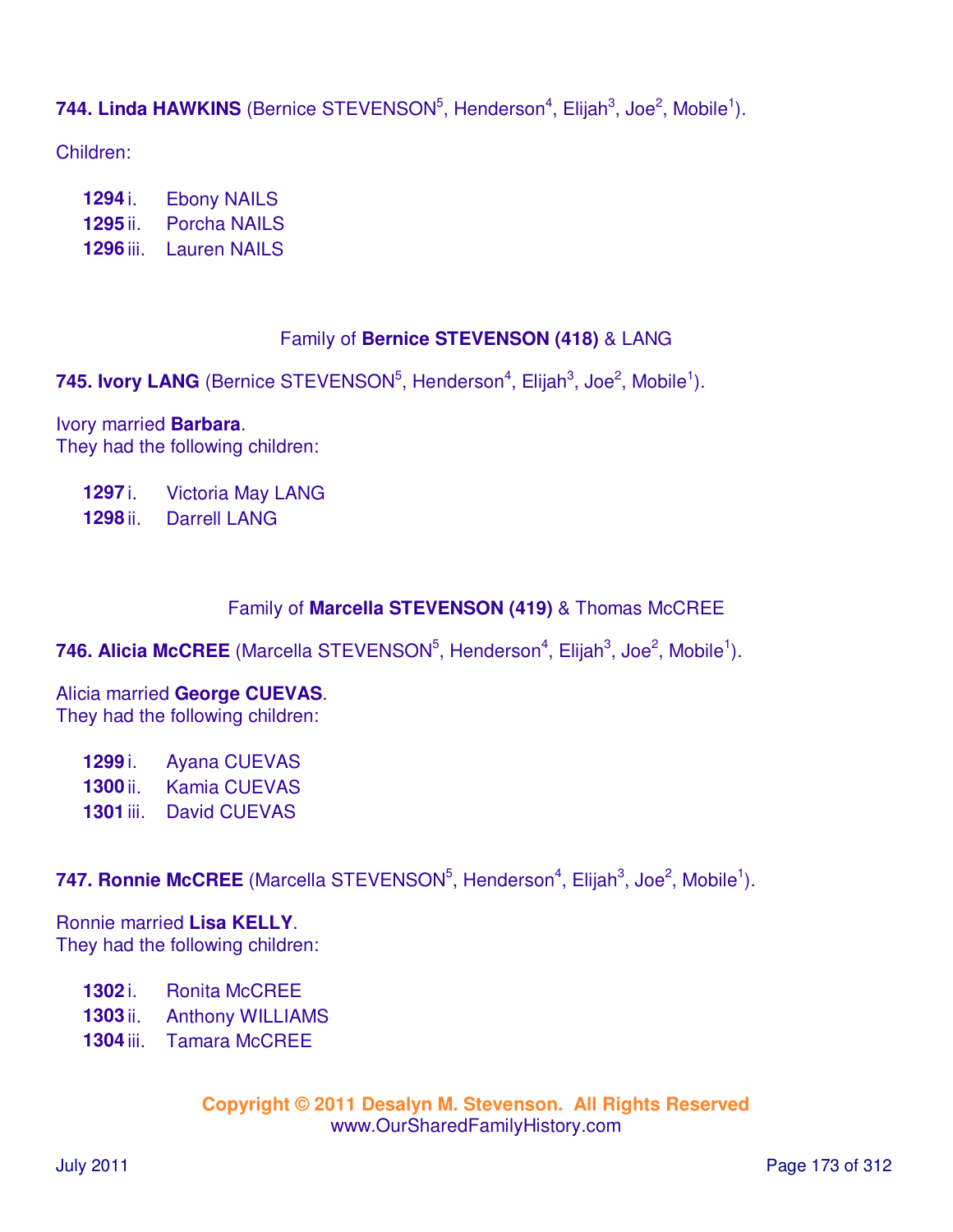## Family of **Charlene STEVENSON (420)**

748. Roger Lee SAMUELS (Charlene STEVENSON<sup>5</sup>, Henderson<sup>4</sup>, Elijah<sup>3</sup>, Joe<sup>2</sup>, Mobile<sup>1</sup>).

Roger Lee first married **Leatta POSTON**. They had the following children:

**1305** i. Michael SAMUELS **1306** ii. Robert SAMUELS

Roger Lee second married **Anita TILLMAN**. They had one child:

**1307** i. Roxanne SAMUELS

## Family of **Cora STEVENSON (421)** & Warren "Bill" McCREE

749. Phyllis McCREE (Cora STEVENSON<sup>5</sup>, Henderson<sup>4</sup>, Elijah<sup>3</sup>, Joe<sup>2</sup>, Mobile<sup>1</sup>).

Phyllis married **Edward HOLLOMAN Sr.**. They had the following children:

**1308** i. Edward HOLLOMAN Jr.

**1309** ii. Damion HOLLOMAN

**750. Wanda McCREE** (Cora STEVENSON<sup>5</sup>, Henderson<sup>4</sup>, Elijah<sup>3</sup>, Joe<sup>2</sup>, Mobile<sup>1</sup>).

Child:

**1310** i. Nichelle DEAN

**751. Ricky McCREE** (Cora STEVENSON<sup>5</sup>, Henderson<sup>4</sup>, Elijah<sup>3</sup>, Joe<sup>2</sup>, Mobile<sup>1</sup>).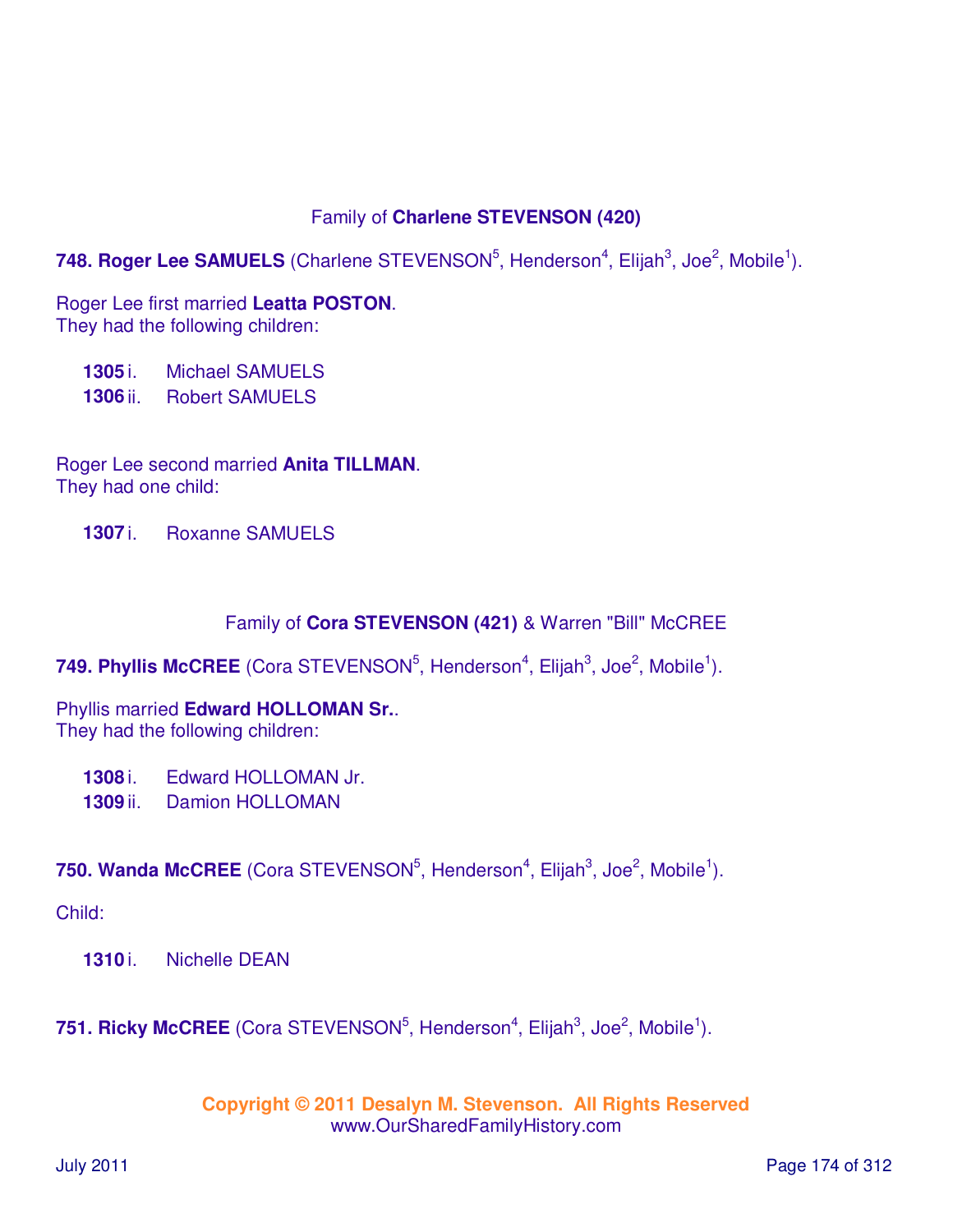**752. Keith McCREE** (Cora STEVENSON<sup>5</sup>, Henderson<sup>4</sup>, Elijah<sup>3</sup>, Joe<sup>2</sup>, Mobile<sup>1</sup>).

Keith married **Kim**. They had the following children:

- 1311 i. Anthony McCREE
- **1312** ii. Kendell McCREE
- **1313** iii. Corianna McCREE

**753. Kevin McCREE** (Cora STEVENSON<sup>5</sup>, Henderson<sup>4</sup>, Elijah<sup>3</sup>, Joe<sup>2</sup>, Mobile<sup>1</sup>).

Children:

- **1314** i. Dewayne McCREE
- **1315** ii. Kareem McCREE
- **1316** iii. Timiko McCREE

## Family of **Dollie B. STEVENSON (422)** & Johnnie ANDREWS

754. Michael ANDREWS (Dollie B. STEVENSON<sup>5</sup>, Henderson<sup>4</sup>, Elijah<sup>3</sup>, Joe<sup>2</sup>, Mobile<sup>1</sup>).

Michael first married **Michelle D. JONES**, daughter of Willie JONES & Daisy. They had the following children:

- **1317** i. Monte ANDREWS
- **1318** ii. Christopher ANDREWS
- **1319** iii. Cameron ANDREWS
- **1320** iv. Christian ANDREWS

## Michael second married **Delois BUNCH**.

They had the following children:

- **1321** i. DeShawn ANDREWS
- **1322** ii. Shawnta ANDREWS

755. Danny ANDREWS (Dollie B. STEVENSON<sup>5</sup>, Henderson<sup>4</sup>, Elijah<sup>3</sup>, Joe<sup>2</sup>, Mobile<sup>1</sup>).

Danny married **Nancy**.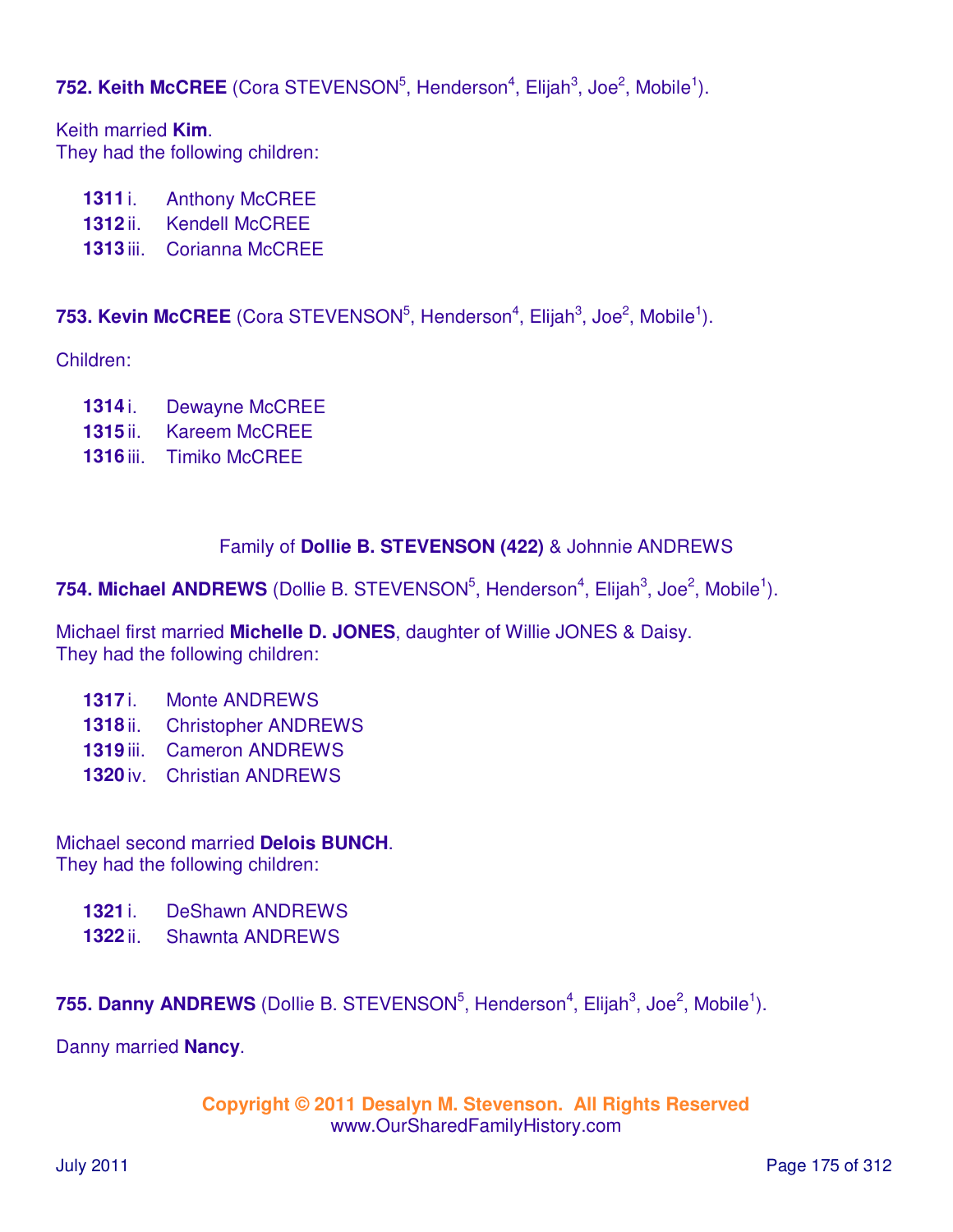756. Kip ANDREWS Sr. (Dollie B. STEVENSON<sup>5</sup>, Henderson<sup>4</sup>, Elijah<sup>3</sup>, Joe<sup>2</sup>, Mobile<sup>1</sup>).

Children:

- **1323** i. Sharmika ANDREWS
- **1324** ii. Alexis Ashley ANDREWS
- **1325** iii. Clinton "C.J." ANDREWS
- **1326** iv. Kip ANDREWS Jr.

## Family of **Claudette "Kit" STEVENSON (423)** & Doublas HARPER

757. Tanashia HARPER (Claudette "Kit" STEVENSON<sup>5</sup>, Henderson<sup>4</sup>, Elijah<sup>3</sup>, Joe<sup>2</sup>, Mobile<sup>1</sup>).

Tanashia married **Ken JENKINS**. They had the following children:

- **1327** i. Aaron Malik JENKINS
- **1328** ii. Kyron Nigel-Mikhal JENKINS

758. Derrick HARPER (Claudette "Kit" STEVENSON<sup>5</sup>, Henderson<sup>4</sup>, Elijah<sup>3</sup>, Joe<sup>2</sup>, Mobile<sup>1</sup>).

759. Bryson HARPER (Claudette "Kit" STEVENSON<sup>5</sup>, Henderson<sup>4</sup>, Elijah<sup>3</sup>, Joe<sup>2</sup>, Mobile<sup>1</sup>).

Bryson married **Jacari Lynn SMITH**. They had one child:

**1329** i. Jordan Amaya HARPER

## Family of **Gene STEVENSON (426)** & Shirley

**760. Debra STEVENSON** (Gene<sup>5</sup>, Henderson<sup>4</sup>, Elijah<sup>3</sup>, Joe<sup>2</sup>, Mobile<sup>1</sup>).

Children:

- **1330** i. Lakayna TURNER
- **1331** ii. Kimberly HARDY
- **1332** iii. Artiva STEVENSON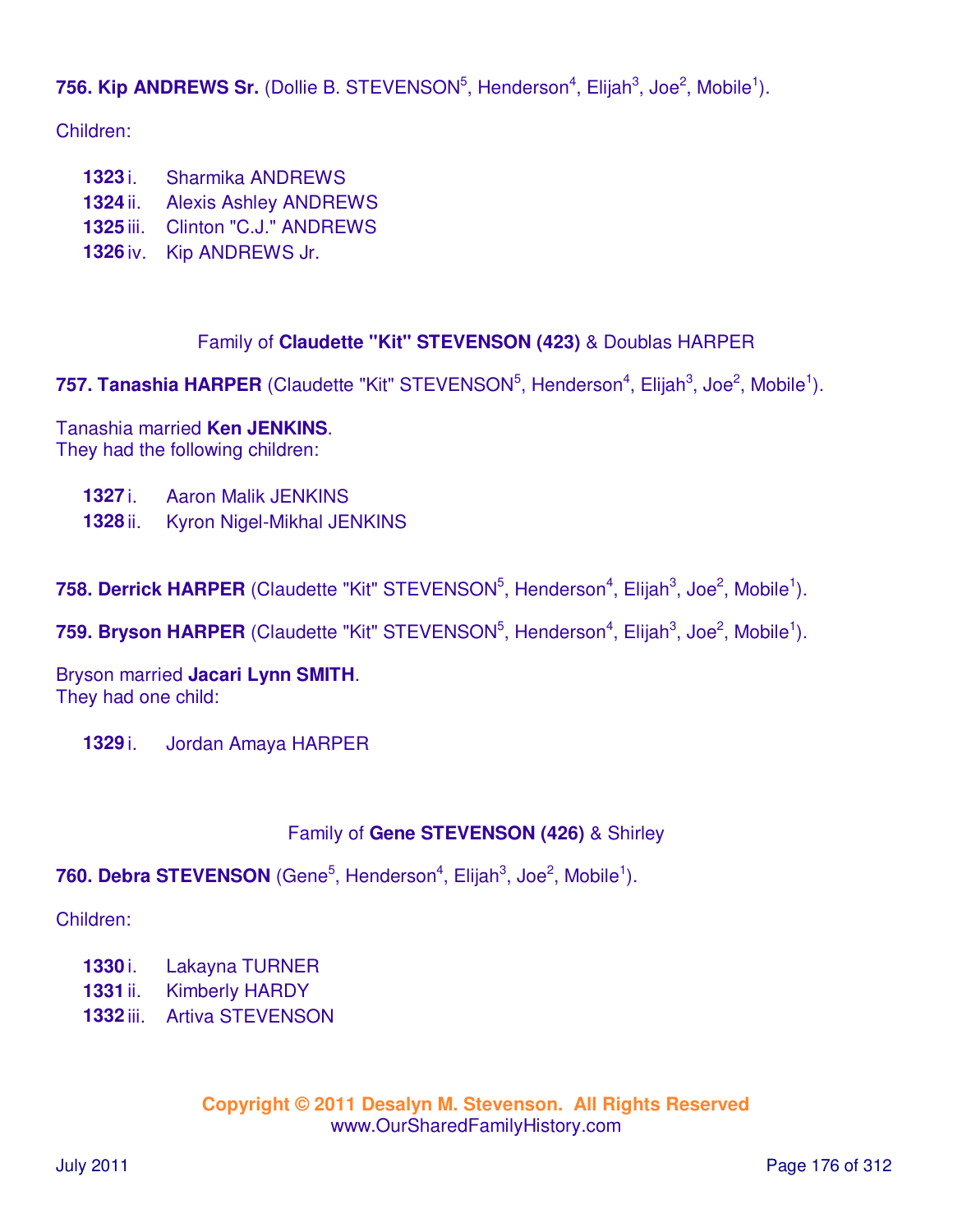**761. Penny STEVENSON** (Gene<sup>5</sup>, Henderson<sup>4</sup>, Elijah<sup>3</sup>, Joe<sup>2</sup>, Mobile<sup>1</sup>).

Penny married **Charles WILFORD**.

They had the following children:

- **1333** i. Tasha WILFORD
- **1334** ii. Lahawn WILFORD

762. Gregory STEVENSON (Gene<sup>5</sup>, Henderson<sup>4</sup>, Elijah<sup>3</sup>, Joe<sup>2</sup>, Mobile<sup>1</sup>).

Children:

- **1335** i. Naseal STEVENSON
- **1336** ii. Sonyetta STEVENSON
- **1337** iii. Pierre STEVENSON
- **1338** iv. Name Unknown STEVENSON
- **1339** v. Name Unknown STEVENSON

**763. Claude STEVENSON** (Gene<sup>5</sup>, Henderson<sup>4</sup>, Elijah<sup>3</sup>, Joe<sup>2</sup>, Mobile<sup>1</sup>).

# **764. Kenyetta STEVENSON** (Gene<sup>5</sup>, Henderson<sup>4</sup>, Elijah<sup>3</sup>, Joe<sup>2</sup>, Mobile<sup>1</sup>).

Children:

**1340** i. Mia STEVENSON **1341** ii. Devin STEVENSON

# Family of **Arlene (427)**

- 765. Willie Jr. (Arlene<sup>5</sup>, Gladys STEVENSON<sup>4</sup>, Riley<sup>3</sup>, Joe<sup>2</sup>, Mobile<sup>1</sup>).
- 766. Allen (Arlene<sup>5</sup>, Gladys STEVENSON<sup>4</sup>, Riley<sup>3</sup>, Joe<sup>2</sup>, Mobile<sup>1</sup>).

# Family of **Michael (428)**

767. Michael Jr. (Michael<sup>5</sup>, Gladys STEVENSON<sup>4</sup>, Riley<sup>3</sup>, Joe<sup>2</sup>, Mobile<sup>1</sup>).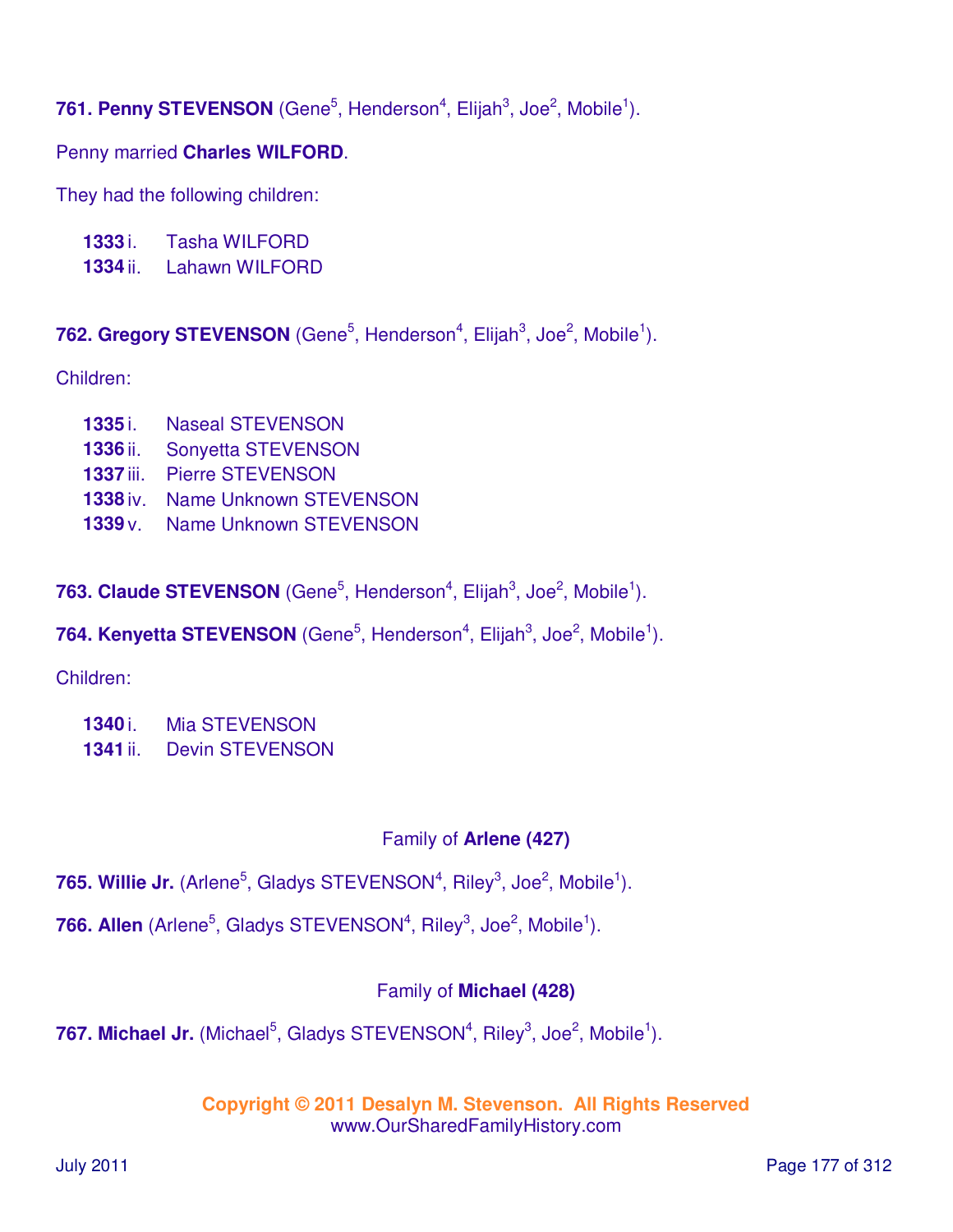## Family of **Elizabeth (429)**

**768. Elizabeth** (Elizabeth<sup>5</sup>, Gladys STEVENSON<sup>4</sup>, Riley<sup>3</sup>, Joe<sup>2</sup>, Mobile<sup>1</sup>).

769. Karen (Elizabeth<sup>5</sup>, Gladys STEVENSON<sup>4</sup>, Riley<sup>3</sup>, Joe<sup>2</sup>, Mobile<sup>1</sup>).

## Family of **Beverly MOSS (434)** & Willie J. KELLY

770. Willie KELLY Jr. (Beverly MOSS<sup>5</sup>, Rosa Mae STEVENSON<sup>4</sup>, Riley<sup>3</sup>, Joe<sup>2</sup>, Mobile<sup>1</sup>).

Willie first married **Monica**. They had one child:

**1342** i. Boston KELLY

Willie second married **Bridgette**. They had one child:

**1343** i. Breanna KELLY

Willie third married **Astry**. They had the following children:

**1344** i. Lijah KELLY **1345** ii. Brooklyn KELLY

771. John D. KELLY (Beverly MOSS<sup>5</sup>, Rosa Mae STEVENSON<sup>4</sup>, Riley<sup>3</sup>, Joe<sup>2</sup>, Mobile<sup>1</sup>).

John D. first married **Jennifer WOODRUFF**. They had the following children:

**1346** i. John D. KELLY Jr. **1347** ii. Jera D. KELLY

John D. second married **Paula**. 772. Devone L. KELLY (Beverly MOSS<sup>5</sup>, Rosa Mae STEVENSON<sup>4</sup>, Riley<sup>3</sup>, Joe<sup>2</sup>, Mobile<sup>1</sup>).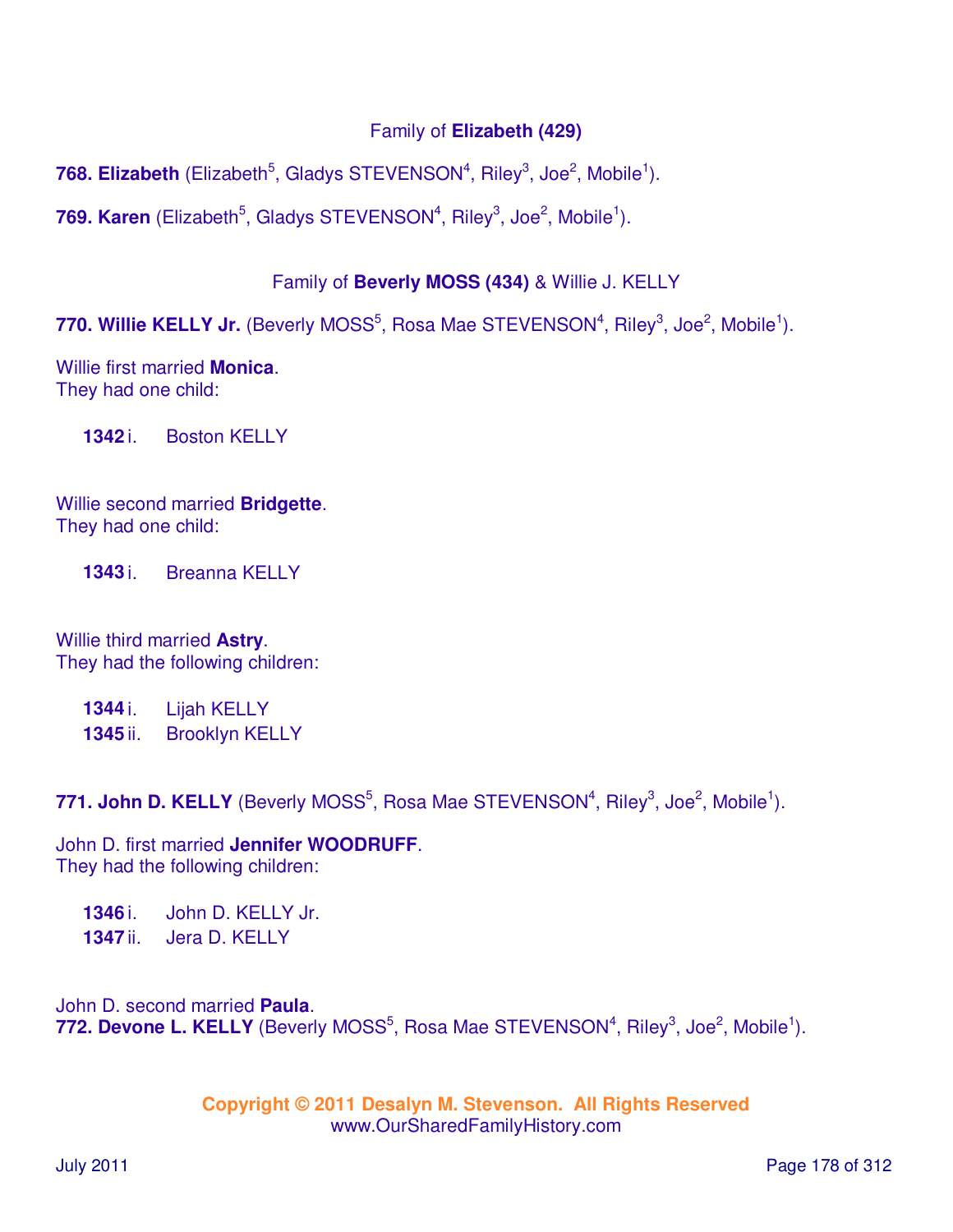Devone L. married **Billy Jo OSBORNE**. They had the following children:

**1348** i. Dominique D. KELLY **1349** ii. Devone L. KELLY Jr.

773. Byron R. KELLY (Beverly MOSS<sup>5</sup>, Rosa Mae STEVENSON<sup>4</sup>, Riley<sup>3</sup>, Joe<sup>2</sup>, Mobile<sup>1</sup>).

Byron R. married **Patricia M. DELEON**. They had the following children:

 i. Capone R KELLY ii. Lorenzo A. KELLY iii. Jailene F. KELLY iv. Kwame E. KELLY

774. Joseph D. KELLY (Beverly MOSS<sup>5</sup>, Rosa Mae STEVENSON<sup>4</sup>, Riley<sup>3</sup>, Joe<sup>2</sup>, Mobile<sup>1</sup>).

Joseph D. married **Andrea**. They had one child:

**1354** i. Avery J. KELLY

## Family of **Veretta (435)**

775. Samir (Veretta<sup>5</sup>, Ruth STEVENSON<sup>4</sup>, Riley<sup>3</sup>, Joe<sup>2</sup>, Mobile<sup>1</sup>).

Family of **Ruth (436)**

776. Damon (Ruth<sup>5</sup>, Ruth STEVENSON<sup>4</sup>, Riley<sup>3</sup>, Joe<sup>2</sup>, Mobile<sup>1</sup>).

# Family of **Novella STEVENSON (438)** & Kytus SPEARS

777. Kyle Anthony SPEARS (Novella STEVENSON<sup>5</sup>, Farris<sup>4</sup>, Riley<sup>3</sup>, Joe<sup>2</sup>, Mobile<sup>1</sup>).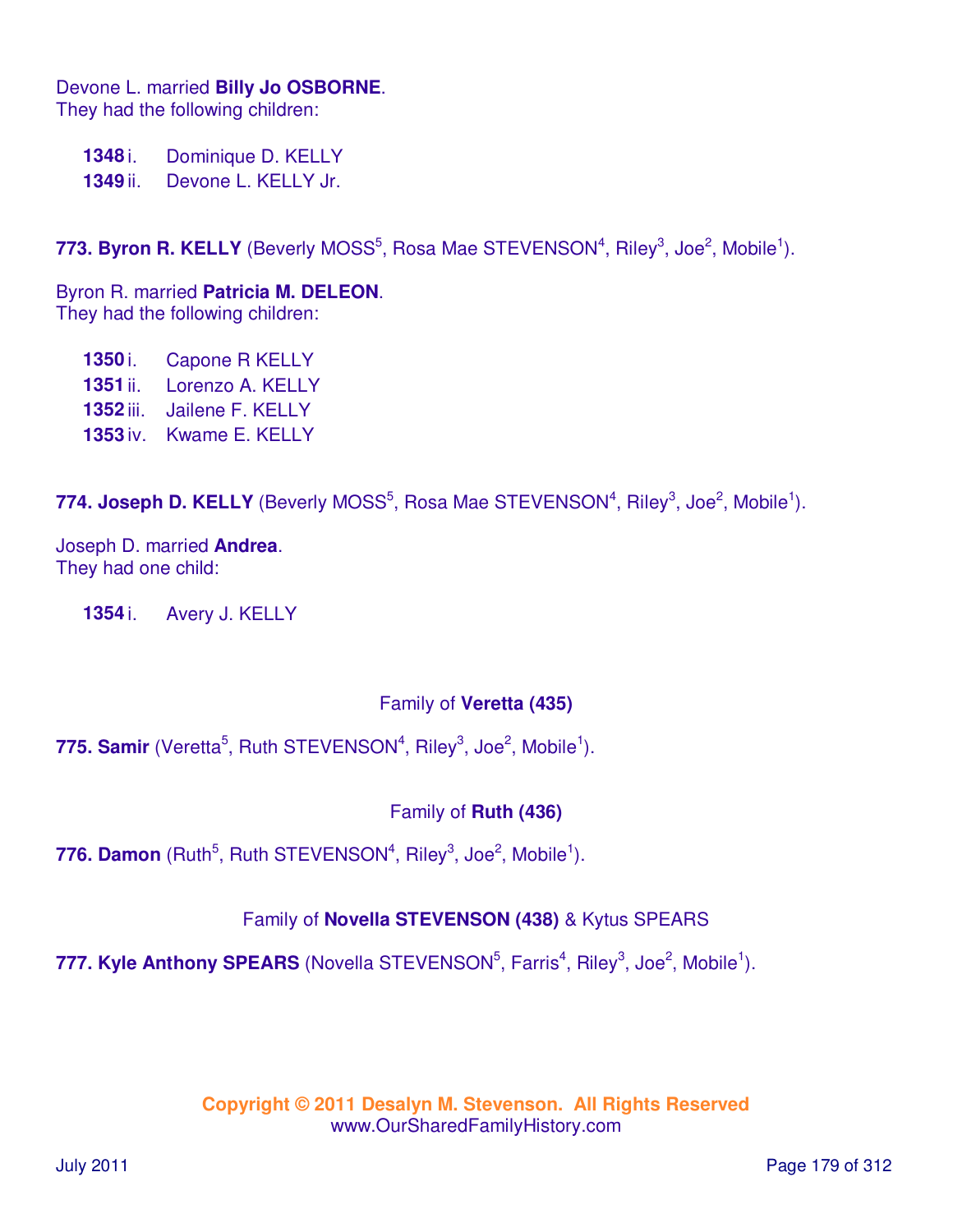## Family of **Novella STEVENSON (438)** & Radolph B. SMITH

778. Hershel SMITH Sr. (Novella STEVENSON<sup>5</sup>, Farris<sup>4</sup>, Riley<sup>3</sup>, Joe<sup>2</sup>, Mobile<sup>1</sup>).

Hershel married **Sylvia SHELTON**, daughter of Buster SHELTON & Lena. They had the following children:

**1355** i. Hershel SMITH Jr.

**1356** ii. Treceda SMITH

Family of **Novella STEVENSON (438)** & Ronald Eugene MOSS

779. Gregory MOSS (Novella STEVENSON<sup>5</sup>, Farris<sup>4</sup>, Riley<sup>3</sup>, Joe<sup>2</sup>, Mobile<sup>1</sup>).

Gregory first married **Mary CARTER**, daughter of Chris CARTER & Clara PAIGE. They had the following children:

**1357** i. Myron MOSS **1358** ii. Mariya MOSS

Gregory second married **Debra CRAVEN**. They had one child:

**1359** i. Mya Ferrice MOSS

## Family of **Lacey STEVENSON Jr. (439)** & Cynthia STELL

**780. Lacey STEVENSON III** (Lacey<sup>5</sup>, Lacey<sup>4</sup>, Riley<sup>3</sup>, Joe<sup>2</sup>, Mobile<sup>1</sup>).

**781. John William STEVENSON** (Lacey<sup>5</sup>, Lacey<sup>4</sup>, Riley<sup>3</sup>, Joe<sup>2</sup>, Mobile<sup>1</sup>).

## Family of **Amos STEVENSON Jr. (440)**

782. Kimberly STEVENSON (Amos<sup>5</sup>, Amos<sup>4</sup>, Riley<sup>3</sup>, Joe<sup>2</sup>, Mobile<sup>1</sup>).

783. Amos STEVENSON III (Amos<sup>5</sup>, Amos<sup>4</sup>, Riley<sup>3</sup>, Joe<sup>2</sup>, Mobile<sup>1</sup>).

784. Tolleana STEVENSON (Amos<sup>5</sup>, Amos<sup>4</sup>, Riley<sup>3</sup>, Joe<sup>2</sup>, Mobile<sup>1</sup>).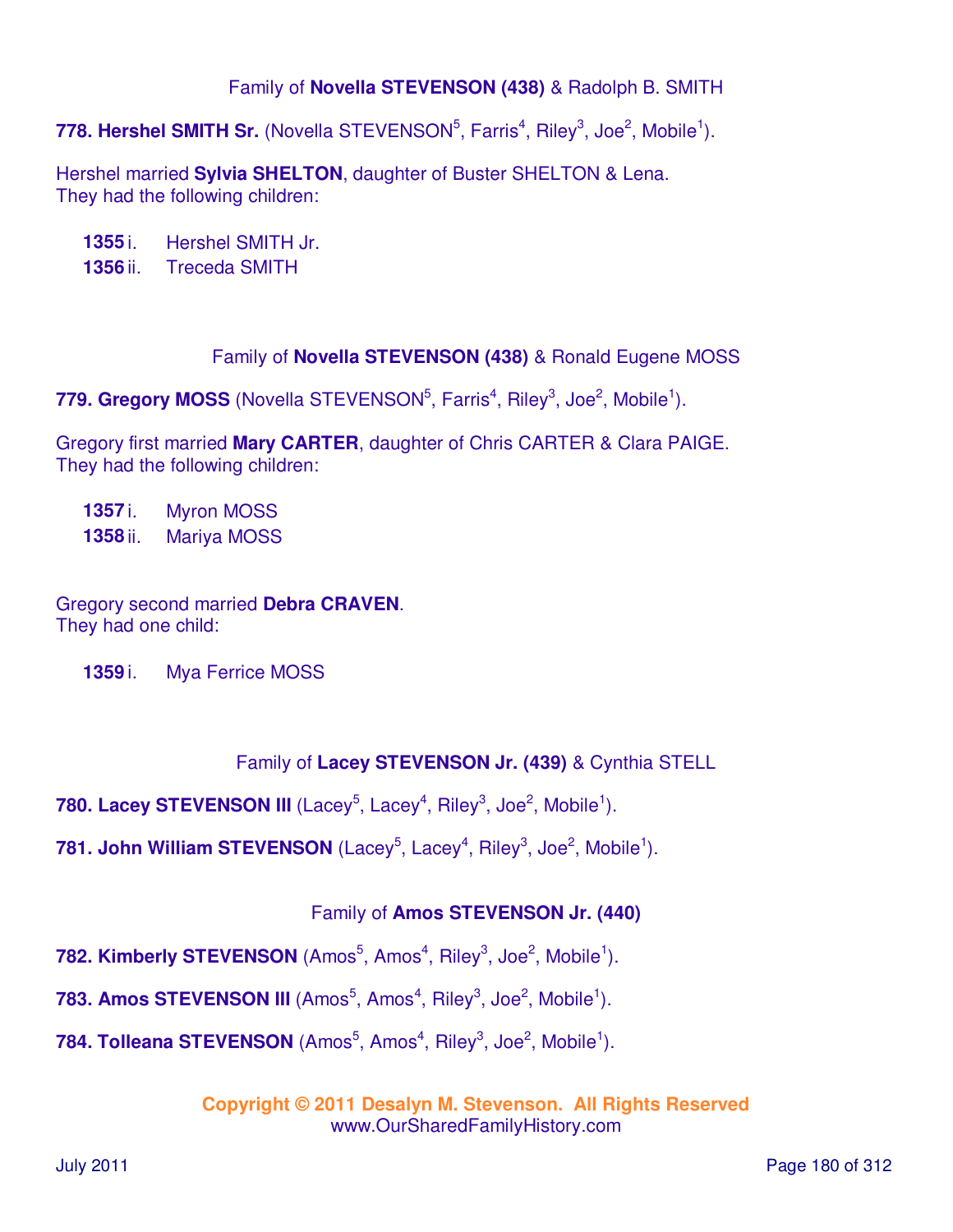- 785. Ashley STEVENSON (Amos<sup>5</sup>, Amos<sup>4</sup>, Riley<sup>3</sup>, Joe<sup>2</sup>, Mobile<sup>1</sup>). 786. Adriane STEVENSON (Amos<sup>5</sup>, Amos<sup>4</sup>, Riley<sup>3</sup>, Joe<sup>2</sup>, Mobile<sup>1</sup>). 787. Arika STEVENSON (Amos<sup>5</sup>, Amos<sup>4</sup>, Riley<sup>3</sup>, Joe<sup>2</sup>, Mobile<sup>1</sup>). 788. Daniel STEVENSON (Amos<sup>5</sup>, Amos<sup>4</sup>, Riley<sup>3</sup>, Joe<sup>2</sup>, Mobile<sup>1</sup>).
- 789. Danielle STEVENSON (Amos<sup>5</sup>, Amos<sup>4</sup>, Riley<sup>3</sup>, Joe<sup>2</sup>, Mobile<sup>1</sup>).
- 790. April STEVENSON (Amos<sup>5</sup>, Amos<sup>4</sup>, Riley<sup>3</sup>, Joe<sup>2</sup>, Mobile<sup>1</sup>).
- **791. Allesha STEVENSON** (Amos<sup>5</sup>, Amos<sup>4</sup>, Riley<sup>3</sup>, Joe<sup>2</sup>, Mobile<sup>1</sup>).

### Family of **Larry STEVENSON Sr. (441)**

- 792. Larry STEVENSON Jr. (Larry<sup>5</sup>, Amos<sup>4</sup>, Riley<sup>3</sup>, Joe<sup>2</sup>, Mobile<sup>1</sup>).
- 793. Jeffrey STEVENSON (Larry<sup>5</sup>, Amos<sup>4</sup>, Riley<sup>3</sup>, Joe<sup>2</sup>, Mobile<sup>1</sup>).
- 794. Jerrod STEVENSON (Larry<sup>5</sup>, Amos<sup>4</sup>, Riley<sup>3</sup>, Joe<sup>2</sup>, Mobile<sup>1</sup>).
- 795. Lakisha STEVENSON (Larry<sup>5</sup>, Amos<sup>4</sup>, Riley<sup>3</sup>, Joe<sup>2</sup>, Mobile<sup>1</sup>).

### Family of **Glen STEVENSON Sr. (442)**

- 796. Glen STEVENSON Jr. (Glen<sup>5</sup>, Amos<sup>4</sup>, Riley<sup>3</sup>, Joe<sup>2</sup>, Mobile<sup>1</sup>).
- 797. Lanita STEVENSON (Glen<sup>5</sup>, Amos<sup>4</sup>, Riley<sup>3</sup>, Joe<sup>2</sup>, Mobile<sup>1</sup>).
- 798. Carrie STEVENSON (Glen<sup>5</sup>, Amos<sup>4</sup>, Riley<sup>3</sup>, Joe<sup>2</sup>, Mobile<sup>1</sup>).

### Family of **Norma Jean STEVENSON (443)**

**799. Jeremy** (Norma Jean STEVENSON<sup>5</sup>, Amos<sup>4</sup>, Riley<sup>3</sup>, Joe<sup>2</sup>, Mobile<sup>1</sup>).

### Family of **Pamler STEVENSON (444)**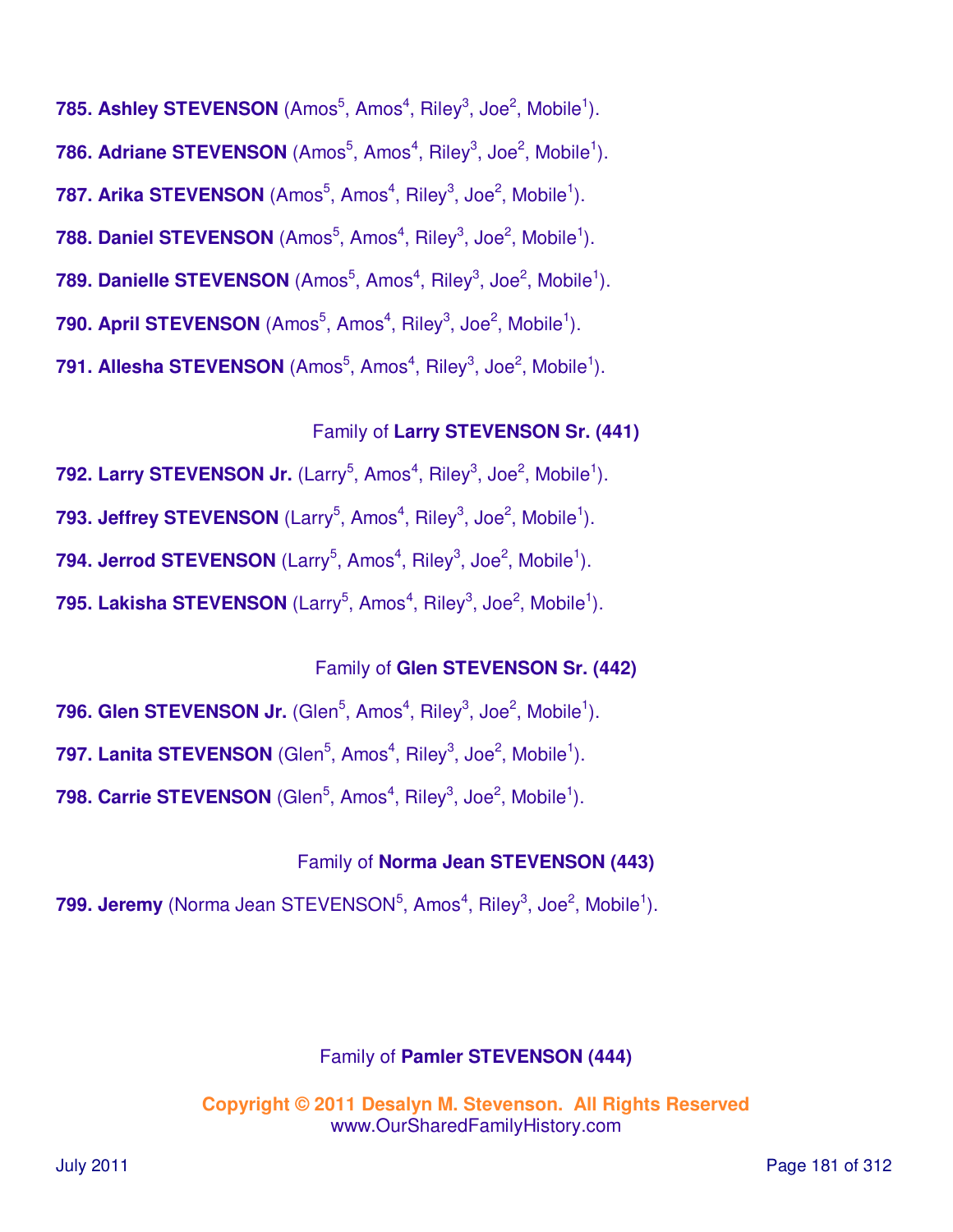800. Larmar STEVENSON (Pamler<sup>5</sup>, Amos<sup>4</sup>, Riley<sup>3</sup>, Joe<sup>2</sup>, Mobile<sup>1</sup>).

801. Floyd STEVENSON (Pamler<sup>5</sup>, Amos<sup>4</sup>, Riley<sup>3</sup>, Joe<sup>2</sup>, Mobile<sup>1</sup>).

## Family of **Paulette STEVENSON (445)**

802. James III (Paulette STEVENSON<sup>5</sup>, Amos<sup>4</sup>, Riley<sup>3</sup>, Joe<sup>2</sup>, Mobile<sup>1</sup>).

803. De'ante (Paulette STEVENSON<sup>5</sup>, Amos<sup>4</sup>, Riley<sup>3</sup>, Joe<sup>2</sup>, Mobile<sup>1</sup>).

Family of **William Howard WINSLETT (447)** & Geraldine TAYLOR

804. Carrie WINSLETT (William Howard<sup>5</sup>, Helen STEVENSON<sup>4</sup>, Riley<sup>3</sup>, Joe<sup>2</sup>, Mobile<sup>1</sup>).

### Family of **Millage WINSLETT (448)** & Debra ROBINSON

805. Regina LUPER (Millage WINSLETT<sup>5</sup>, Helen STEVENSON<sup>4</sup>, Riley<sup>3</sup>, Joe<sup>2</sup>, Mobile<sup>1</sup>).

Children:

- **1360** i. Dominic LUPER
- **1361** ii. Devin HAMILTON

806. DeAngelo LUPER (Millage WINSLETT<sup>5</sup>, Helen STEVENSON<sup>4</sup>, Riley<sup>3</sup>, Joe<sup>2</sup>, Mobile<sup>1</sup>).

807. Steven WINSLETT (Millage<sup>5</sup>, Helen STEVENSON<sup>4</sup>, Riley<sup>3</sup>, Joe<sup>2</sup>, Mobile<sup>1</sup>).

808. Tiffany WINSLETT (Millage<sup>5</sup>, Helen STEVENSON<sup>4</sup>, Riley<sup>3</sup>, Joe<sup>2</sup>, Mobile<sup>1</sup>).

# Family of **Vincent Wayne WINSLETT (449)**

809. Antonio TAYLOR (Vincent Wayne WINSLETT<sup>5</sup>, Helen STEVENSON<sup>4</sup>, Riley<sup>3</sup>, Joe<sup>2</sup>, Mobile<sup>1</sup>).

810. Germaine WINSLETT (Vincent Wayne<sup>5</sup>, Helen STEVENSON<sup>4</sup>, Riley<sup>3</sup>, Joe<sup>2</sup>, Mobile<sup>1</sup>).

### Family of **Ida Mae GOLDSBY (451)** & John Leon ARNOLD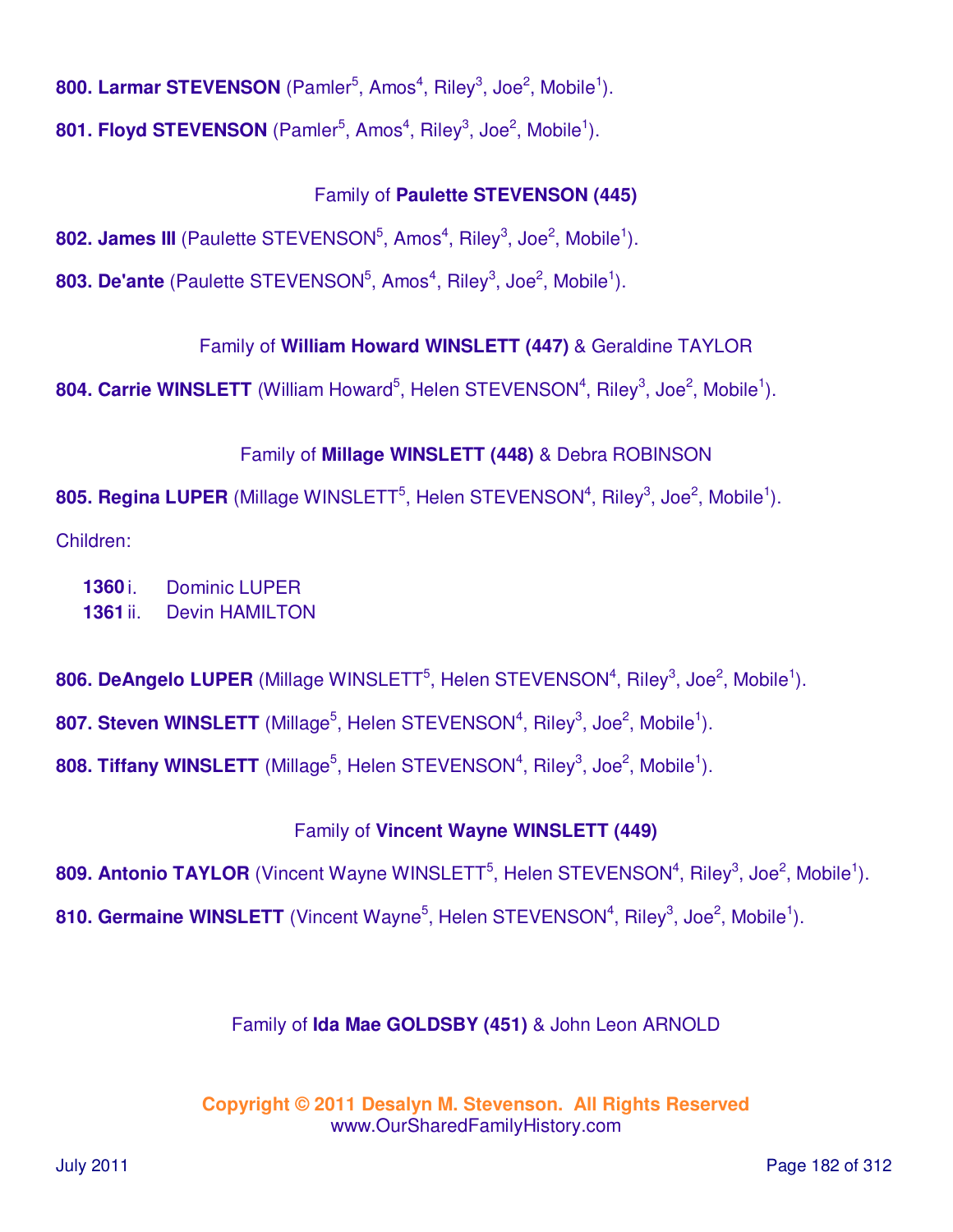# 811. Debra ARNOLD (Ida Mae GOLDSBY<sup>5</sup>, Helen STEVENSON<sup>4</sup>, Riley<sup>3</sup>, Joe<sup>2</sup>, Mobile<sup>1</sup>).

Children:

- **1362** i. Stacey NELSON **1363** ii. Jacqetta NELSON
- **1364** iii. Chester NELSON
- **1365** iv. Steven ARNOLD

812. Carol ARNOLD (Ida Mae GOLDSBY<sup>5</sup>, Helen STEVENSON<sup>4</sup>, Riley<sup>3</sup>, Joe<sup>2</sup>, Mobile<sup>1</sup>).

813. Betty Helen ARNOLD (Ida Mae GOLDSBY<sup>5</sup>, Helen STEVENSON<sup>4</sup>, Riley<sup>3</sup>, Joe<sup>2</sup>, Mobile<sup>1</sup>).

Child:

**1366** i. Kesha SMITH

### 814. Linda ARNOLD (Ida Mae GOLDSBY<sup>5</sup>, Helen STEVENSON<sup>4</sup>, Riley<sup>3</sup>, Joe<sup>2</sup>, Mobile<sup>1</sup>).

Children:

- **1367** i. Schenka ARNOLD
- **1368** ii. Dalmesha ARNOLD

### 815. Tracy ARNOLD (Ida Mae GOLDSBY<sup>5</sup>, Helen STEVENSON<sup>4</sup>, Riley<sup>3</sup>, Joe<sup>2</sup>, Mobile<sup>1</sup>).

### Tracy married **Stanley PAYNE Sr.**.

They had the following children:

- **1369** i. Tasha PAYNE
- **1370** ii. Stanley PAYNE Jr.
- **1371** iii. Sharod PAYNE

816. Janice ARNOLD (Ida Mae GOLDSBY<sup>5</sup>, Helen STEVENSON<sup>4</sup>, Riley<sup>3</sup>, Joe<sup>2</sup>, Mobile<sup>1</sup>).

Janice married **Chris WATSON**.

They had the following children: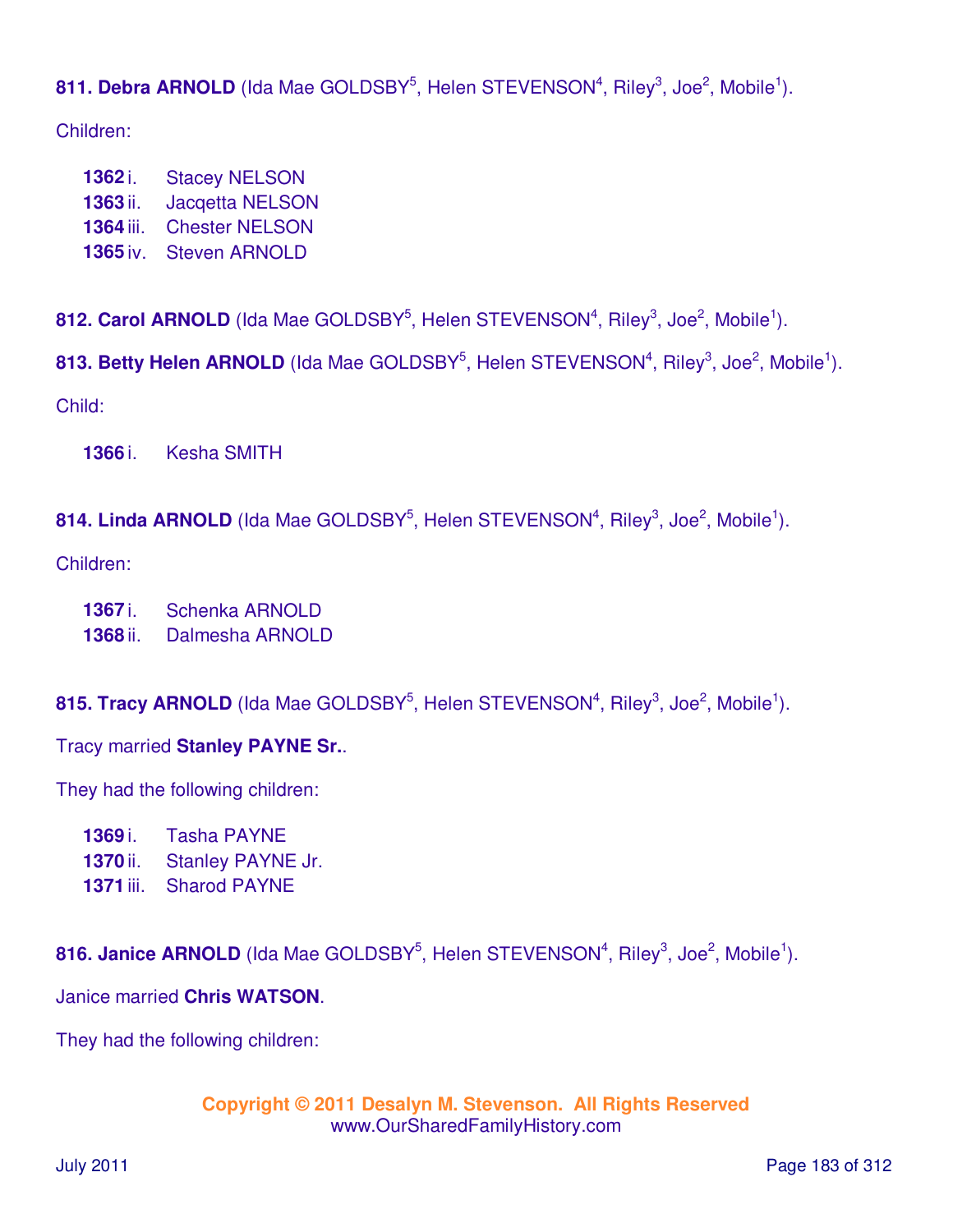- **1372** i. LaToya WATSON
- **1373** ii. Tanisha WATSON
- **1374** iii. Germaine WATSON

817. Bridgett ARNOLD (Ida Mae GOLDSBY<sup>5</sup>, Helen STEVENSON<sup>4</sup>, Riley<sup>3</sup>, Joe<sup>2</sup>, Mobile<sup>1</sup>).

Bridgett married **Neal WATSON**.

They had the following children:

- **1375** i. Tayneal WATSON
- **1376** ii. Latisha WATSON
- **1377** iii. Ashley WATSON
- **1378** iv. Cornelius WATSON

818. Kristie ARNOLD (Ida Mae GOLDSBY<sup>5</sup>, Helen STEVENSON<sup>4</sup>, Riley<sup>3</sup>, Joe<sup>2</sup>, Mobile<sup>1</sup>).

819. Tiffancy ARNOLD (Ida Mae GOLDSBY<sup>5</sup>, Helen STEVENSON<sup>4</sup>, Riley<sup>3</sup>, Joe<sup>2</sup>, Mobile<sup>1</sup>).

Family of **L.V. GOLDSBY (452)** & Virginia ADAMS

820. Nathaniel GOLDSBY (L.V.<sup>5</sup>, Helen STEVENSON<sup>4</sup>, Riley<sup>3</sup>, Joe<sup>2</sup>, Mobile<sup>1</sup>).

**821. Earl GOLDSBY** (L.V.<sup>5</sup>, Helen STEVENSON<sup>4</sup>, Riley<sup>3</sup>, Joe<sup>2</sup>, Mobile<sup>1</sup>).

822. Mae Helen GOLDSBY (L.V.<sup>5</sup>, Helen STEVENSON<sup>4</sup>, Riley<sup>3</sup>, Joe<sup>2</sup>, Mobile<sup>1</sup>).

Children:

- **1379** i. Ervina "Bambi" JOHNSON
- **1380** ii. Schontyle JOHNSON
- **1381** iii. Kimberly JOHNSON
- **1382** iv. Michele GOLDSBY

823. Betty Jean GOLDSBY (L.V.<sup>5</sup>, Helen STEVENSON<sup>4</sup>, Riley<sup>3</sup>, Joe<sup>2</sup>, Mobile<sup>1</sup>).

Children: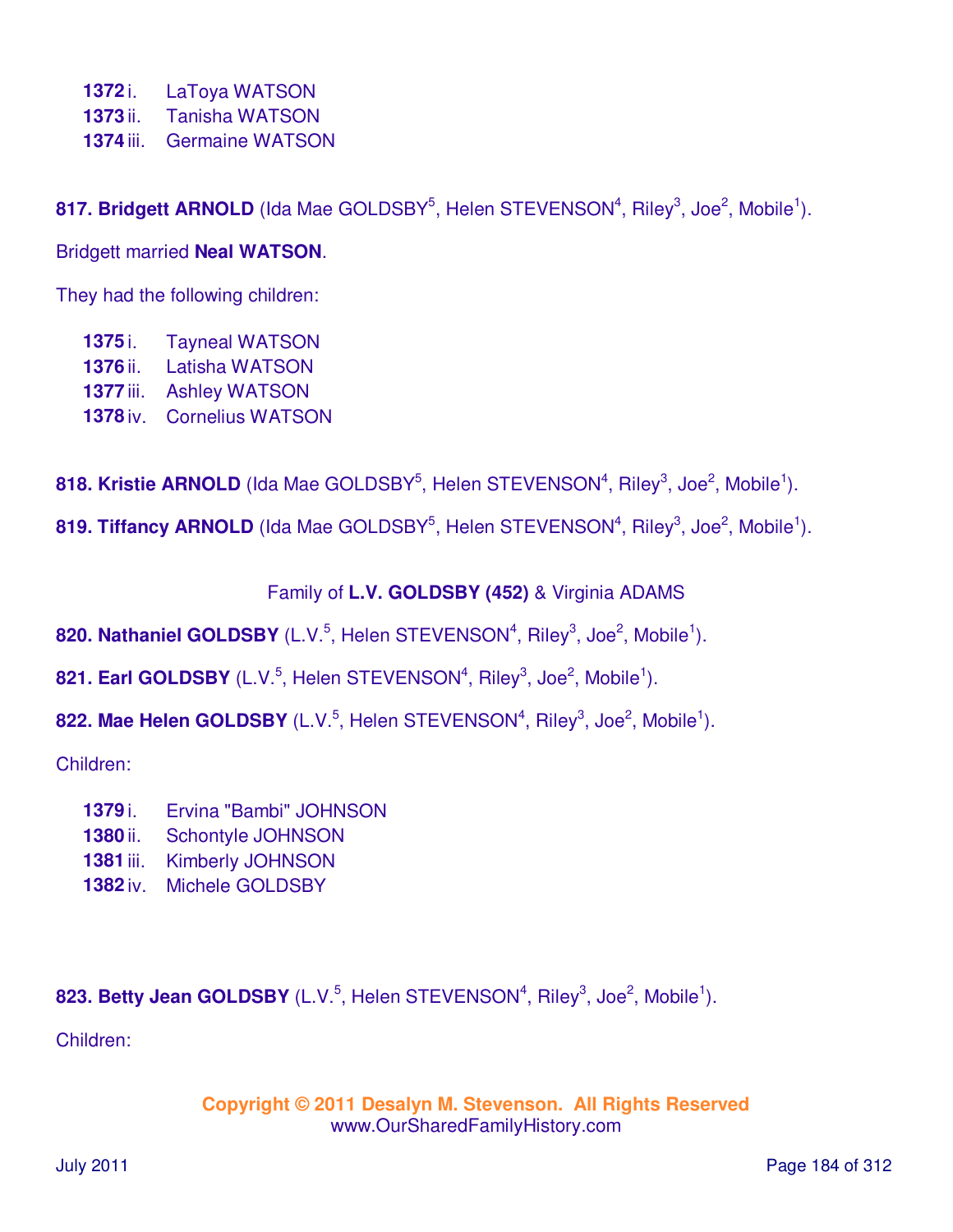- **1383** i. Kalisha GOLDSBY
- **1384** ii. Tomario GOLDSBY
- **1385** iii. Victor McCLINTON

**824. Terry Eugene GOLDSBY** (L.V.<sup>5</sup>, Helen STEVENSON<sup>4</sup>, Riley<sup>3</sup>, Joe<sup>2</sup>, Mobile<sup>1</sup>).

**825. Vickey Ann GOLDSBY** (L.V.<sup>5</sup>, Helen STEVENSON<sup>4</sup>, Riley<sup>3</sup>, Joe<sup>2</sup>, Mobile<sup>1</sup>). Born on 13 Nov 1961 in Oklahoma City, OK. Vickey Ann died in Oklahoma City, OK, on 11 Feb 1990; she was 28.

Vickey Ann married **Ben THOMAS**.

They had one child:

**1386** i. Benjamin THOMAS

826. Sherry GOLDSBY (L.V.<sup>5</sup>, Helen STEVENSON<sup>4</sup>, Riley<sup>3</sup>, Joe<sup>2</sup>, Mobile<sup>1</sup>).

Sherry married **Alfred CHARLES**. They had one child:

**1387** i. Mercedes CHARLES

**827. Flora M. GOLDSBY** (L.V.<sup>5</sup>, Helen STEVENSON<sup>4</sup>, Riley<sup>3</sup>, Joe<sup>2</sup>, Mobile<sup>1</sup>).

Flora M. married **Bryce TURNER**. They had the following children:

**1388** i. DeShana GOLDSBY **1389** ii. Cameron GOLDSBY

#### Family of **Althea Louise RANDALL (454)** & Ernest LITTLEJOHN

828. Ernest Jr. LITTLEJOHN (Althea Louise RANDALL<sup>5</sup>, Ruby STEVENSON<sup>4</sup>, Riley<sup>3</sup>, Joe<sup>2</sup>,  $M$ obile<sup>1</sup>).

829. Patrick LITTLEJOHN (Althea Louise RANDALL<sup>5</sup>, Ruby STEVENSON<sup>4</sup>, Riley<sup>3</sup>, Joe<sup>2</sup>, Mobile<sup>1</sup>).

830. Joseph LITTLEJOHN (Althea Louise RANDALL<sup>5</sup>, Ruby STEVENSON<sup>4</sup>, Riley<sup>3</sup>, Joe<sup>2</sup>, Mobile<sup>1</sup>).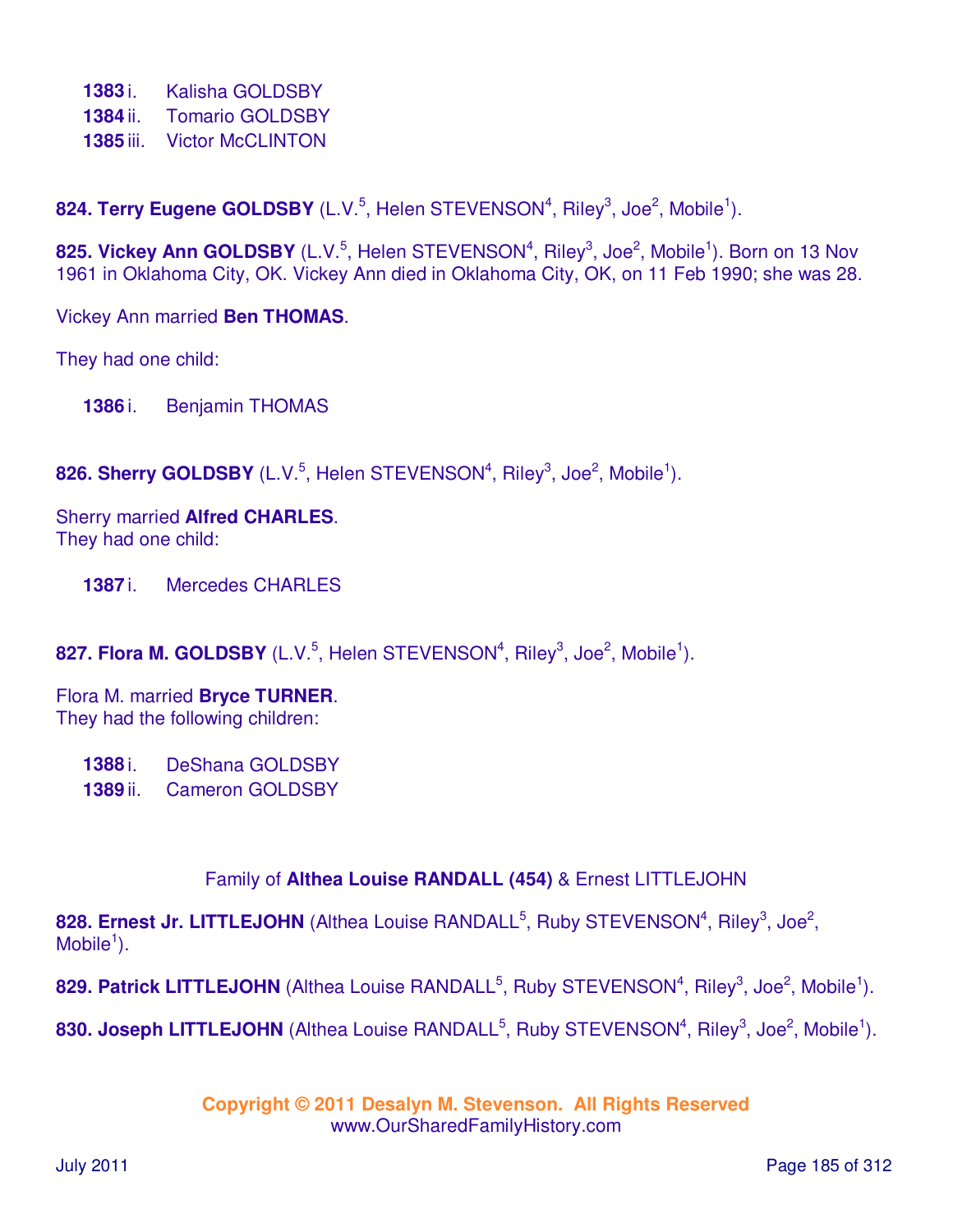831. Phillip LITTLEJOHN (Althea Louise RANDALL<sup>5</sup>, Ruby STEVENSON<sup>4</sup>, Riley<sup>3</sup>, Joe<sup>2</sup>, Mobile<sup>1</sup>).

Family of **William Riley RANDALL (455)** & Doris McCORMICK

832. Robert (William Riley RANDALL<sup>5</sup>, Ruby STEVENSON<sup>4</sup>, Riley<sup>3</sup>, Joe<sup>2</sup>, Mobile<sup>1</sup>).

833. Chiletta (William Riley RANDALL<sup>5</sup>, Ruby STEVENSON<sup>4</sup>, Riley<sup>3</sup>, Joe<sup>2</sup>, Mobile<sup>1</sup>).

Family of **Scottie Ray RANDALL (456)** & Donnie HUNT

834. Yolanda RANDALL (Scottie Ray<sup>5</sup>, Ruby STEVENSON<sup>4</sup>, Riley<sup>3</sup>, Joe<sup>2</sup>, Mobile<sup>1</sup>). **835. Theresa RANDALL** (Scottie Ray<sup>5</sup>, Ruby STEVENSON<sup>4</sup>, Riley<sup>3</sup>, Joe<sup>2</sup>, Mobile<sup>1</sup>).

# Family of **Joycelyn STEVENSON (457)** & Virgil CRUMPTON Sr.

**836. Valeesa CRUMPTON** (Joycelyn STEVENSON<sup>5</sup>, John Tim<sup>4</sup>, Riley<sup>3</sup>, Joe<sup>2</sup>, Mobile<sup>1</sup>). 837. Jatina CRUMPTON (Joycelyn STEVENSON<sup>5</sup>, John Tim<sup>4</sup>, Riley<sup>3</sup>, Joe<sup>2</sup>, Mobile<sup>1</sup>).

**838. Virgil CRUMPTON Jr.** (Joycelyn STEVENSON<sup>5</sup>, John Tim<sup>4</sup>, Riley<sup>3</sup>, Joe<sup>2</sup>, Mobile<sup>1</sup>).

Family of **John Tim STEVENSON Jr. (458)** & Gloria V. ROBINSON

839. Janie STEVENSON (John Tim<sup>5</sup>, John Tim<sup>4</sup>, Riley<sup>3</sup>, Joe<sup>2</sup>, Mobile<sup>1</sup>).

# Family of **Jennifer STEVENSON (459)**

840. Jaimie (Jennifer STEVENSON<sup>5</sup>, John Tim<sup>4</sup>, Riley<sup>3</sup>, Joe<sup>2</sup>, Mobile<sup>1</sup>). 841. Jana (Jennifer STEVENSON<sup>5</sup>, John Tim<sup>4</sup>, Riley<sup>3</sup>, Joe<sup>2</sup>, Mobile<sup>1</sup>).

# Family of **Jacquelyn STEVENSON (460)** & John O'Dell SEALS

842. Nicole SEALS (Jacquelyn STEVENSON<sup>5</sup>, John Tim<sup>4</sup>, Riley<sup>3</sup>, Joe<sup>2</sup>, Mobile<sup>1</sup>). 843. Tamara SEALS (Jacquelyn STEVENSON<sup>5</sup>, John Tim<sup>4</sup>, Riley<sup>3</sup>, Joe<sup>2</sup>, Mobile<sup>1</sup>).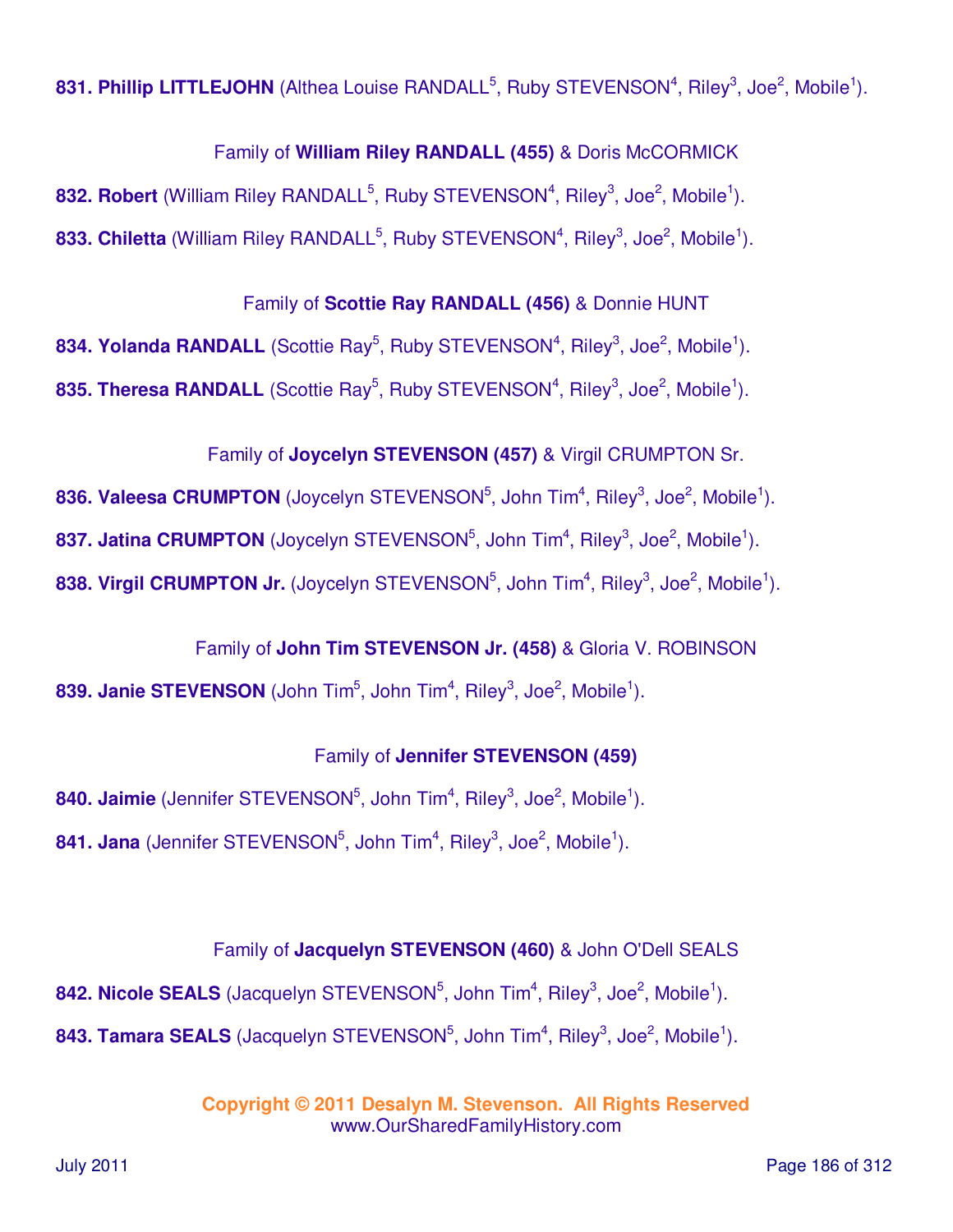### Family of **Janis STEVENSON (461)** & Herbert MATTHEWS

 $844.$  Janise MATHEWS (Janis STEVENSON<sup>5</sup>, John Tim<sup>4</sup>, Riley<sup>3</sup>, Joe<sup>2</sup>, Mobile<sup>1</sup>). 845. Jason MATHEWS (Janis STEVENSON<sup>5</sup>, John Tim<sup>4</sup>, Riley<sup>3</sup>, Joe<sup>2</sup>, Mobile<sup>1</sup>). 846. Jerilynne MATHEWS (Janis STEVENSON<sup>5</sup>, John Tim<sup>4</sup>, Riley<sup>3</sup>, Joe<sup>2</sup>, Mobile<sup>1</sup>).

### Family of **Jacinta STEVENSON (462)** & Aaron Lee COSBY

847. Arika COSBY (Jacinta STEVENSON<sup>5</sup>, John Tim<sup>4</sup>, Riley<sup>3</sup>, Joe<sup>2</sup>, Mobile<sup>1</sup>). 848. Janille COSBY (Jacinta STEVENSON<sup>5</sup>, John Tim<sup>4</sup>, Riley<sup>3</sup>, Joe<sup>2</sup>, Mobile<sup>1</sup>). 849. Aaron COSBY Jr. (Jacinta STEVENSON<sup>5</sup>, John Tim<sup>4</sup>, Riley<sup>3</sup>, Joe<sup>2</sup>, Mobile<sup>1</sup>).

#### Family of **T. W. (466)**

**850. Carlos** (T. W.<sup>5</sup>, Emily STEVENSON<sup>4</sup>, Jackson<sup>3</sup>, Joe<sup>2</sup>, Mobile<sup>1</sup>).

**851. Rhonda** (T. W.<sup>5</sup>, Emily STEVENSON<sup>4</sup>, Jackson<sup>3</sup>, Joe<sup>2</sup>, Mobile<sup>1</sup>).

**852. Sheila** (T. W.<sup>5</sup>, Emily STEVENSON<sup>4</sup>, Jackson<sup>3</sup>, Joe<sup>2</sup>, Mobile<sup>1</sup>).

853. baby girl; died at birth (T. W.<sup>5</sup>, Emily STEVENSON<sup>4</sup>, Jackson<sup>3</sup>, Joe<sup>2</sup>, Mobile<sup>1</sup>).

#### Family of **Olan STEVENSON (467)**

**854. Sherel STEVENSON** (Olan<sup>5</sup>, Olan Jack<sup>4</sup>, Jackson<sup>3</sup>, Joe<sup>2</sup>, Mobile<sup>1</sup>).

**855. Glen STEVENSON** (Olan<sup>5</sup>, Olan Jack<sup>4</sup>, Jackson<sup>3</sup>, Joe<sup>2</sup>, Mobile<sup>1</sup>).

**856. Dale STEVENSON** (Olan<sup>5</sup>, Olan Jack<sup>4</sup>, Jackson<sup>3</sup>, Joe<sup>2</sup>, Mobile<sup>1</sup>).

**857. Nickie STEVENSON** (Olan<sup>5</sup>, Olan Jack<sup>4</sup>, Jackson<sup>3</sup>, Joe<sup>2</sup>, Mobile<sup>1</sup>).

**858. Tymyia STEVENSON** (Olan<sup>5</sup>, Olan Jack<sup>4</sup>, Jackson<sup>3</sup>, Joe<sup>2</sup>, Mobile<sup>1</sup>).

**859. Carrie STEVENSON** (Olan<sup>5</sup>, Olan Jack<sup>4</sup>, Jackson<sup>3</sup>, Joe<sup>2</sup>, Mobile<sup>1</sup>).

#### Family of **Cindy STEVENSON (468)**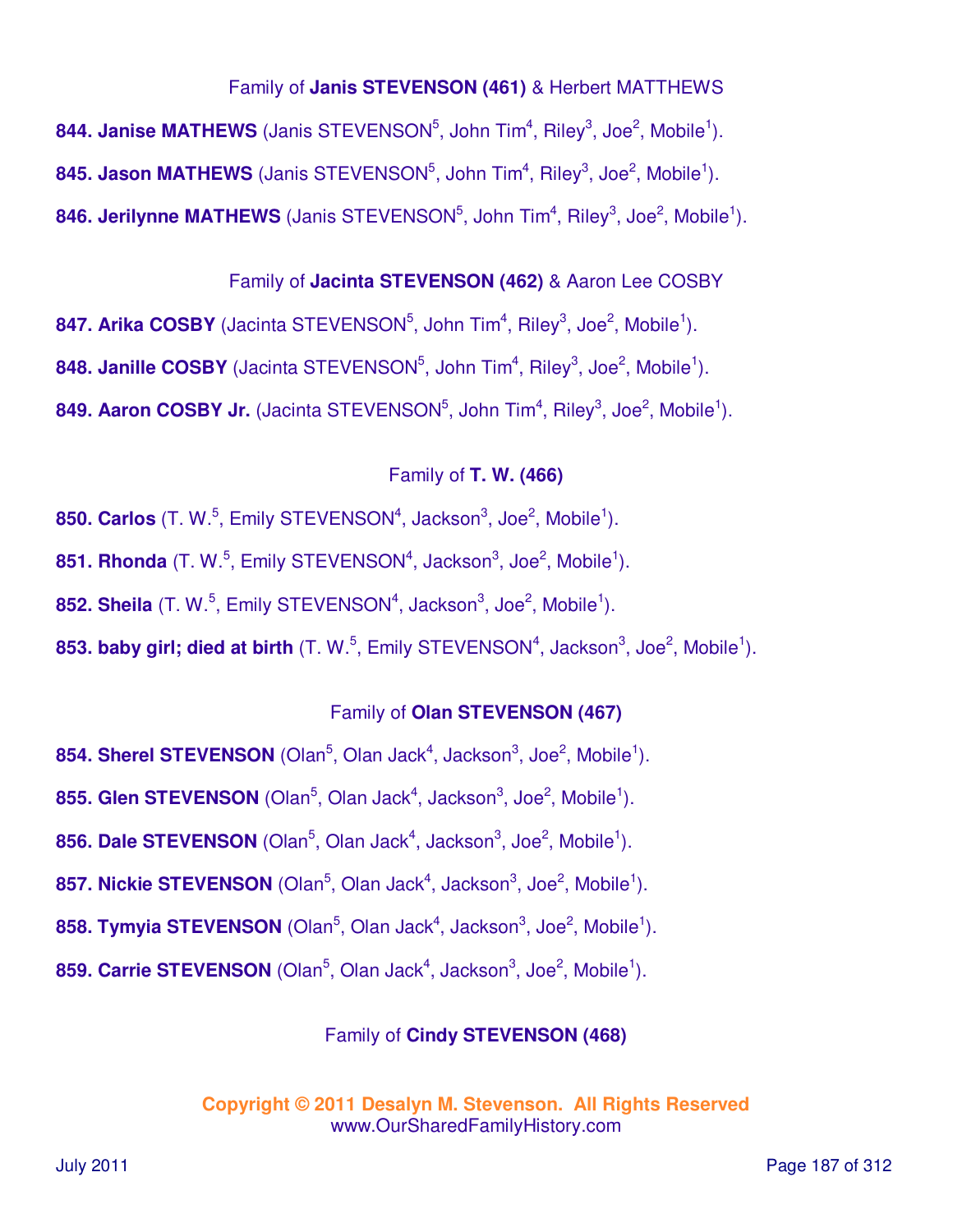860. Linda (Cindy STEVENSON<sup>5</sup>, Olan Jack<sup>4</sup>, Jackson<sup>3</sup>, Joe<sup>2</sup>, Mobile<sup>1</sup>).

**861. Tony Dean** (Cindy STEVENSON<sup>5</sup>, Olan Jack<sup>4</sup>, Jackson<sup>3</sup>, Joe<sup>2</sup>, Mobile<sup>1</sup>).

Child:

**1390** i. Lavell

862. Carnell Dean (Cindy STEVENSON<sup>5</sup>, Olan Jack<sup>4</sup>, Jackson<sup>3</sup>, Joe<sup>2</sup>, Mobile<sup>1</sup>).

#### Family of **John STEVENSON (469)**

**863. Velva STEVENSON** (John<sup>5</sup>, Olan Jack<sup>4</sup>, Jackson<sup>3</sup>, Joe<sup>2</sup>, Mobile<sup>1</sup>).

**864. Troy STEVENSON** (John<sup>5</sup>, Olan Jack<sup>4</sup>, Jackson<sup>3</sup>, Joe<sup>2</sup>, Mobile<sup>1</sup>).

**865. Landrice STEVENSON** (John<sup>5</sup>, Olan Jack<sup>4</sup>, Jackson<sup>3</sup>, Joe<sup>2</sup>, Mobile<sup>1</sup>).

#### Family of **Richard Oscar STEVENSON (470)**

866. Denorvas STEVENSON (Richard Oscar<sup>5</sup>, Olan Jack<sup>4</sup>, Jackson<sup>3</sup>, Joe<sup>2</sup>, Mobile<sup>1</sup>).

867. Natalie STEVENSON (Richard Oscar<sup>5</sup>, Olan Jack<sup>4</sup>, Jackson<sup>3</sup>, Joe<sup>2</sup>, Mobile<sup>1</sup>).

#### Family of **Etta V. STEVENSON (471)**

868. Tesa (Etta V. STEVENSON<sup>5</sup>, Olan Jack<sup>4</sup>, Jackson<sup>3</sup>, Joe<sup>2</sup>, Mobile<sup>1</sup>).

869. Darnell Sr. (Etta V. STEVENSON<sup>5</sup>, Olan Jack<sup>4</sup>, Jackson<sup>3</sup>, Joe<sup>2</sup>, Mobile<sup>1</sup>).

Children:

**1391** i. Darnell Jr. **1392** ii. Olan

870. Cortez (Etta V. STEVENSON<sup>5</sup>, Olan Jack<sup>4</sup>, Jackson<sup>3</sup>, Joe<sup>2</sup>, Mobile<sup>1</sup>). 871. Neil Sr. (Etta V. STEVENSON<sup>5</sup>, Olan Jack<sup>4</sup>, Jackson<sup>3</sup>, Joe<sup>2</sup>, Mobile<sup>1</sup>). Children: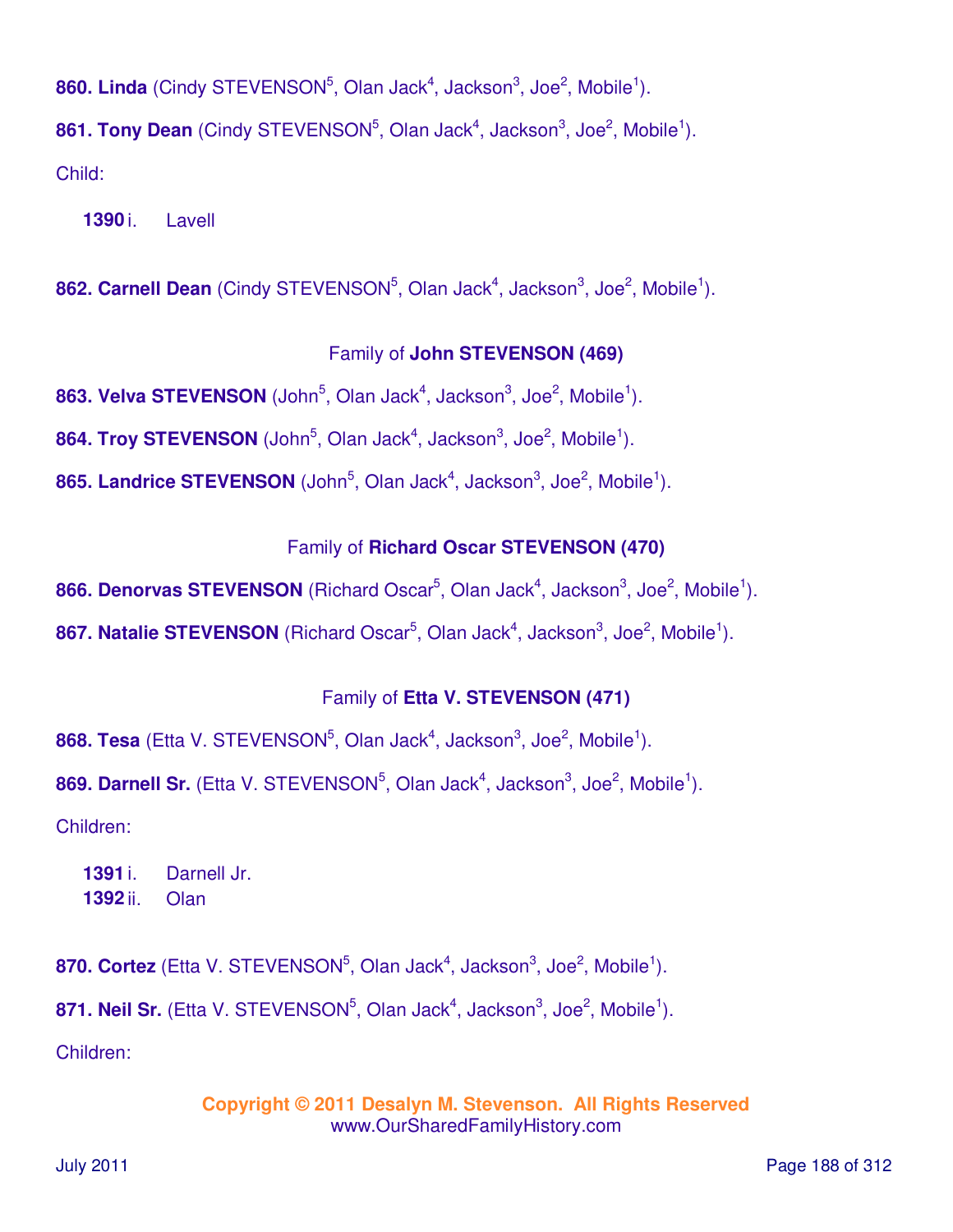**1393** i. Neil Jr. **1394** ii. Marquis

**872. Roshada** (Etta V. STEVENSON<sup>5</sup>, Olan Jack<sup>4</sup>, Jackson<sup>3</sup>, Joe<sup>2</sup>, Mobile<sup>1</sup>). Child:

**1395** i. Cecoria

873. Corey (Etta V. STEVENSON<sup>5</sup>, Olan Jack<sup>4</sup>, Jackson<sup>3</sup>, Joe<sup>2</sup>, Mobile<sup>1</sup>).

### Family of **James STEVENSON (472)**

874. Annette STEVENSON (James<sup>5</sup>, Olan Jack<sup>4</sup>, Jackson<sup>3</sup>, Joe<sup>2</sup>, Mobile<sup>1</sup>).

Children:

**1396** i. Ella **1397** ii. Keith

875. Samantha STEVENSON (James<sup>5</sup>, Olan Jack<sup>4</sup>, Jackson<sup>3</sup>, Joe<sup>2</sup>, Mobile<sup>1</sup>).

Child:

**1398** i. Ebony

**876. Rose STEVENSON** (James<sup>5</sup>, Olan Jack<sup>4</sup>, Jackson<sup>3</sup>, Joe<sup>2</sup>, Mobile<sup>1</sup>).

Child:

**1399** i. LaTonya

**877. Angelica STEVENSON** (James<sup>5</sup>, Olan Jack<sup>4</sup>, Jackson<sup>3</sup>, Joe<sup>2</sup>, Mobile<sup>1</sup>).

**878. James STEVENSON** (James<sup>5</sup>, Olan Jack<sup>4</sup>, Jackson<sup>3</sup>, Joe<sup>2</sup>, Mobile<sup>1</sup>).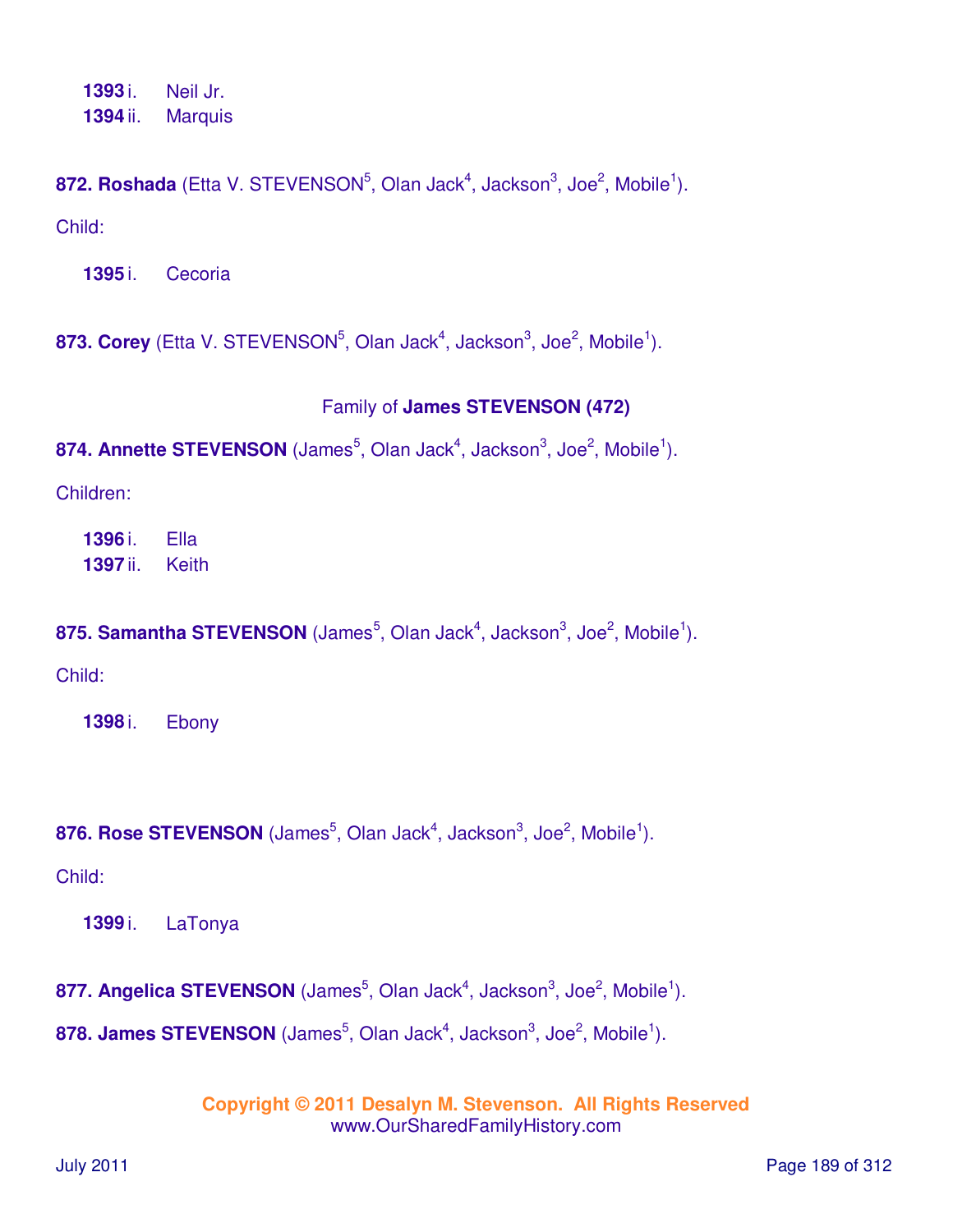879. Tammy STEVENSON (James<sup>5</sup>, Olan Jack<sup>4</sup>, Jackson<sup>3</sup>, Joe<sup>2</sup>, Mobile<sup>1</sup>).

Child:

**1400** i. Shenitha

## Family of **Lellian STEVENSON (473)**

**880. Victor** (Lellian STEVENSON<sup>5</sup>, Olan Jack<sup>4</sup>, Jackson<sup>3</sup>, Joe<sup>2</sup>, Mobile<sup>1</sup>).

# Family of **Ray STEVENSON (474)**

881. Kenny STEVENSON (Ray<sup>5</sup>, Olan Jack<sup>4</sup>, Jackson<sup>3</sup>, Joe<sup>2</sup>, Mobile<sup>1</sup>).

**882. Travis STEVENSON** (Ray<sup>5</sup>, Olan Jack<sup>4</sup>, Jackson<sup>3</sup>, Joe<sup>2</sup>, Mobile<sup>1</sup>).

# Family of **Marilyn STEVENSON (475)**

**883. LasheaChavis** (Marilyn STEVENSON<sup>5</sup>, Olan Jack<sup>4</sup>, Jackson<sup>3</sup>, Joe<sup>2</sup>, Mobile<sup>1</sup>).

**884. UNNAMED** (Marilyn STEVENSON<sup>5</sup>, Olan Jack<sup>4</sup>, Jackson<sup>3</sup>, Joe<sup>2</sup>, Mobile<sup>1</sup>).

# Family of **Melody STEVENSON (476)**

**885. Yolanda** (Melody STEVENSON<sup>5</sup>, Olan Jack<sup>4</sup>, Jackson<sup>3</sup>, Joe<sup>2</sup>, Mobile<sup>1</sup>).

886. Apollo (Melody STEVENSON<sup>5</sup>, Olan Jack<sup>4</sup>, Jackson<sup>3</sup>, Joe<sup>2</sup>, Mobile<sup>1</sup>).

# Family of **Ronald STEVENSON (477)**

887. James STEVENSON (Ronald<sup>5</sup>, Olan Jack<sup>4</sup>, Jackson<sup>3</sup>, Joe<sup>2</sup>, Mobile<sup>1</sup>).

# Family of **Teresa STEVENSON (478)**

**888. Jermie** (Teresa STEVENSON<sup>5</sup>, Olan Jack<sup>4</sup>, Jackson<sup>3</sup>, Joe<sup>2</sup>, Mobile<sup>1</sup>).

# Family of **Gravelly STEVENSON Sr. (482)**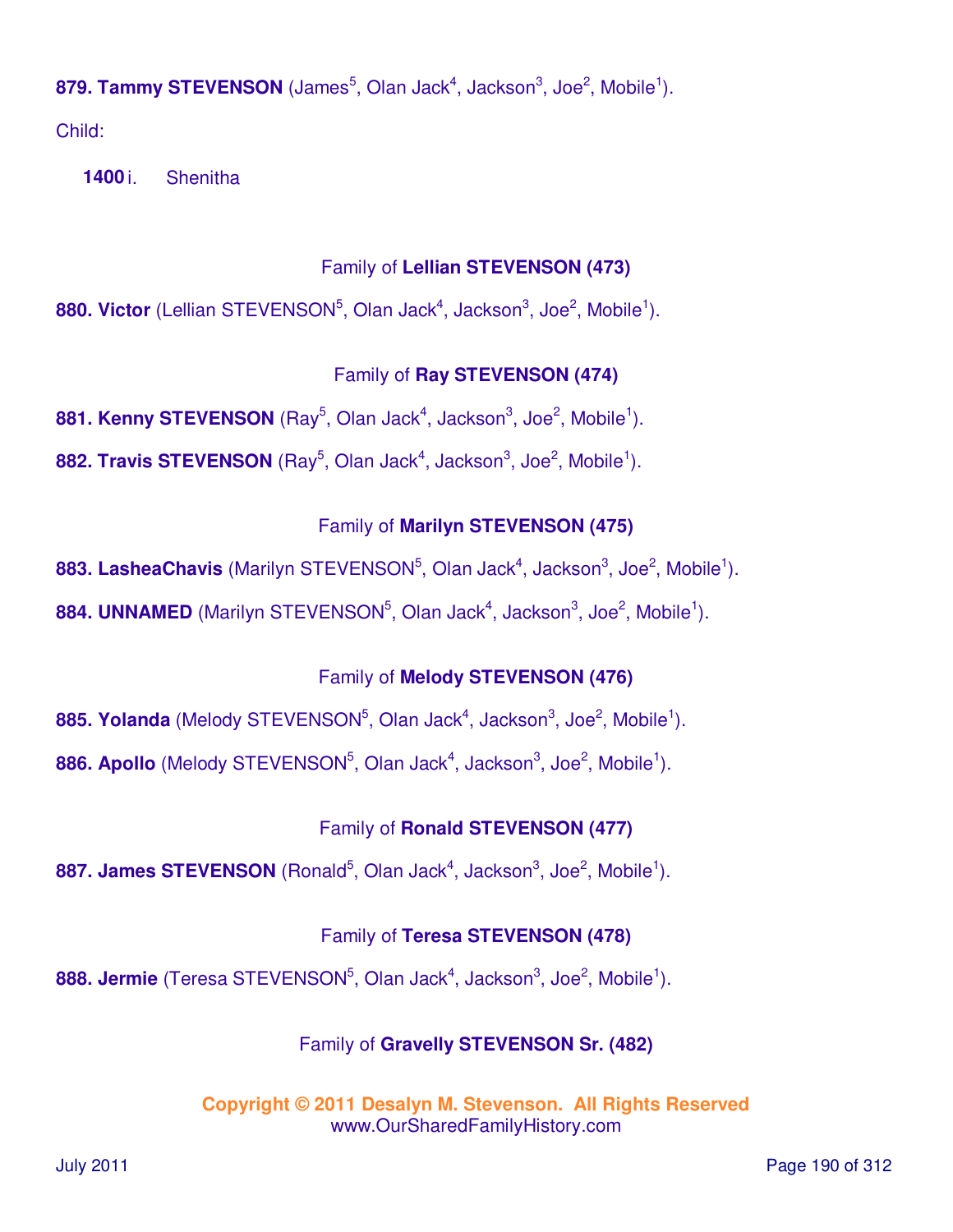889. Gravelly STEVENSON Jr. (Gravelly<sup>5</sup>, Obbie Lee<sup>4</sup>, Jackson<sup>3</sup>, Joe<sup>2</sup>, Mobile<sup>1</sup>). **890. Teresa STEVENSON** (Gravelly<sup>5</sup>, Obbie Lee<sup>4</sup>, Jackson<sup>3</sup>, Joe<sup>2</sup>, Mobile<sup>1</sup>). **891. Marjorie STEVENSON** (Gravelly<sup>5</sup>, Obbie Lee<sup>4</sup>, Jackson<sup>3</sup>, Joe<sup>2</sup>, Mobile<sup>1</sup>). 892. Coby STEVENSON (Gravelly<sup>5</sup>, Obbie Lee<sup>4</sup>, Jackson<sup>3</sup>, Joe<sup>2</sup>, Mobile<sup>1</sup>).

#### Family of **Cheryl STEVENSON (483)**

**893. Kruesu** (Cheryl STEVENSON<sup>5</sup>, Obbie Lee<sup>4</sup>, Jackson<sup>3</sup>, Joe<sup>2</sup>, Mobile<sup>1</sup>). **894. Kunsai** (Cheryl STEVENSON<sup>5</sup>, Obbie Lee<sup>4</sup>, Jackson<sup>3</sup>, Joe<sup>2</sup>, Mobile<sup>1</sup>). **895. Kyle** (Cheryl STEVENSON<sup>5</sup>, Obbie Lee<sup>4</sup>, Jackson<sup>3</sup>, Joe<sup>2</sup>, Mobile<sup>1</sup>).

#### Family of **Obie Lee STEVENSON Jr. (484)**

**896. Kano STEVENSON** (Obie Lee<sup>5</sup>, Obbie Lee<sup>4</sup>, Jackson<sup>3</sup>, Joe<sup>2</sup>, Mobile<sup>1</sup>). 897. Katina STEVENSON (Obie Lee<sup>5</sup>, Obbie Lee<sup>4</sup>, Jackson<sup>3</sup>, Joe<sup>2</sup>, Mobile<sup>1</sup>). **898. Kara STEVENSON** (Obie Lee<sup>5</sup>, Obbie Lee<sup>4</sup>, Jackson<sup>3</sup>, Joe<sup>2</sup>, Mobile<sup>1</sup>).

**899. Mara STEVENSON** (Obie Lee<sup>5</sup>, Obbie Lee<sup>4</sup>, Jackson<sup>3</sup>, Joe<sup>2</sup>, Mobile<sup>1</sup>).

#### Family of **Michael STEVENSON (485)**

**900. Shettra STEVENSON** (Michael<sup>5</sup>, Obbie Lee<sup>4</sup>, Jackson<sup>3</sup>, Joe<sup>2</sup>, Mobile<sup>1</sup>).

**901. Stephanie STEVENSON** (Michael<sup>5</sup>, Obbie Lee<sup>4</sup>, Jackson<sup>3</sup>, Joe<sup>2</sup>, Mobile<sup>1</sup>).

**902. Juanice STEVENSON** (Michael<sup>5</sup>, Obbie Lee<sup>4</sup>, Jackson<sup>3</sup>, Joe<sup>2</sup>, Mobile<sup>1</sup>).

**903. Kisha STEVENSON** (Michael<sup>5</sup>, Obbie Lee<sup>4</sup>, Jackson<sup>3</sup>, Joe<sup>2</sup>, Mobile<sup>1</sup>).

**904. Westly STEVENSON** (Michael<sup>5</sup>, Obbie Lee<sup>4</sup>, Jackson<sup>3</sup>, Joe<sup>2</sup>, Mobile<sup>1</sup>).

### Family of **Duane K. STEVENSON Sr. (486)**

**905. Duane K. STEVENSON Jr.** (Duane K.<sup>5</sup>, Obbie Lee<sup>4</sup>, Jackson<sup>3</sup>, Joe<sup>2</sup>, Mobile<sup>1</sup>).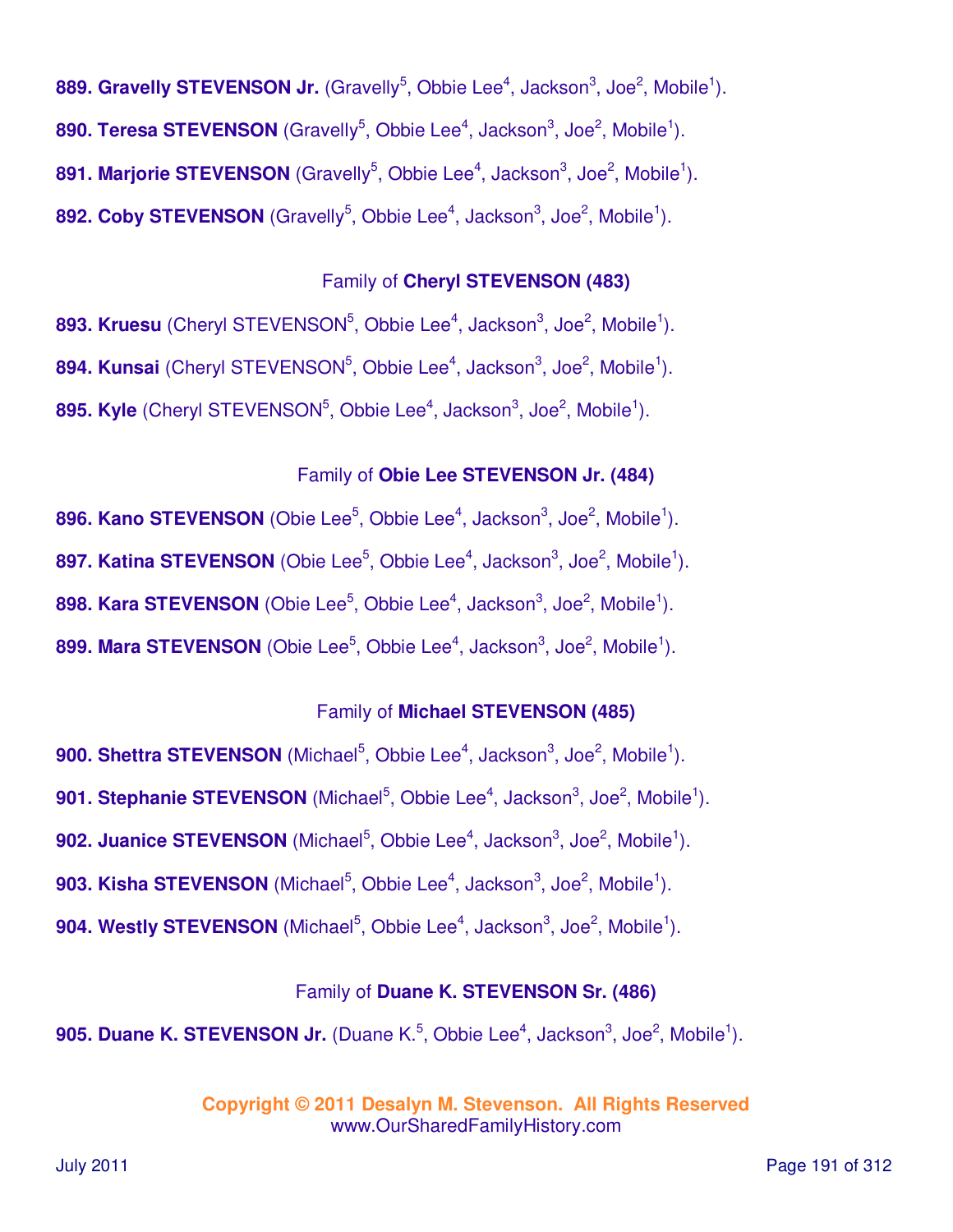**906. Monica STEVENSON** (Duane K.<sup>5</sup>, Obbie Lee<sup>4</sup>, Jackson<sup>3</sup>, Joe<sup>2</sup>, Mobile<sup>1</sup>).

# Family of **Elana C. STEVENSON (487)**

**907. Quana** (Elana C. STEVENSON<sup>5</sup>, Obbie Lee<sup>4</sup>, Jackson<sup>3</sup>, Joe<sup>2</sup>, Mobile<sup>1</sup>). **908. Jeffrey** (Elana C. STEVENSON<sup>5</sup>, Obbie Lee<sup>4</sup>, Jackson<sup>3</sup>, Joe<sup>2</sup>, Mobile<sup>1</sup>).

## Family of **Jana STEVENSON (488)**

**909. Craig Jr.** (Jana STEVENSON<sup>5</sup>, Obbie Lee<sup>4</sup>, Jackson<sup>3</sup>, Joe<sup>2</sup>, Mobile<sup>1</sup>). **910. Diana** (Jana STEVENSON<sup>5</sup>, Obbie Lee<sup>4</sup>, Jackson<sup>3</sup>, Joe<sup>2</sup>, Mobile<sup>1</sup>).

# Family of **Troy BRADFORD (492)** & Ella BAKER

**911. Troy Vilas BRADFORD** (Troy<sup>5</sup>, Wavey STEVENSON<sup>4</sup>, Standwatie<sup>3</sup>, Louis<sup>2</sup>, Mobile<sup>1</sup>).

912. Alfreida BRADFORD (Troy<sup>5</sup>, Wavey STEVENSON<sup>4</sup>, Standwatie<sup>3</sup>, Louis<sup>2</sup>, Mobile<sup>1</sup>).

**913. Edward BRADFORD** (Troy<sup>5</sup>, Wavey STEVENSON<sup>4</sup>, Standwatie<sup>3</sup>, Louis<sup>2</sup>, Mobile<sup>1</sup>).

914. Audrey BRADFORD (Troy<sup>5</sup>, Wavey STEVENSON<sup>4</sup>, Standwatie<sup>3</sup>, Louis<sup>2</sup>, Mobile<sup>1</sup>).

# Family of **Althea BRADFORD (493)** & Egypt JENKINS

915. Sunny JENKINS (Althea BRADFORD<sup>5</sup>, Wavey STEVENSON<sup>4</sup>, Standwatie<sup>3</sup>, Louis<sup>2</sup>, Mobile<sup>1</sup>).

916. Roger Lee JENKINS (Althea BRADFORD<sup>5</sup>, Wavey STEVENSON<sup>4</sup>, Standwatie<sup>3</sup>, Louis<sup>2</sup>, Mobile $^1$ ).

# Family of **Althea BRADFORD (493)** & London HENDRIX

917. Vivian HENDRIX (Althea BRADFORD<sup>5</sup>, Wavey STEVENSON<sup>4</sup>, Standwatie<sup>3</sup>, Louis<sup>2</sup>, Mobile<sup>1</sup>).

Vivian married **NAGEL**. 918. Anton Kennth HENDRIX (Althea BRADFORD<sup>5</sup>, Wavey STEVENSON<sup>4</sup>, Standwatie<sup>3</sup>, Louis<sup>2</sup>,  $M$ obile<sup>1</sup>).

919. Theopolis B. HENDRIX (Althea BRADFORD<sup>5</sup>, Wavey STEVENSON<sup>4</sup>, Standwatie<sup>3</sup>, Louis<sup>2</sup>,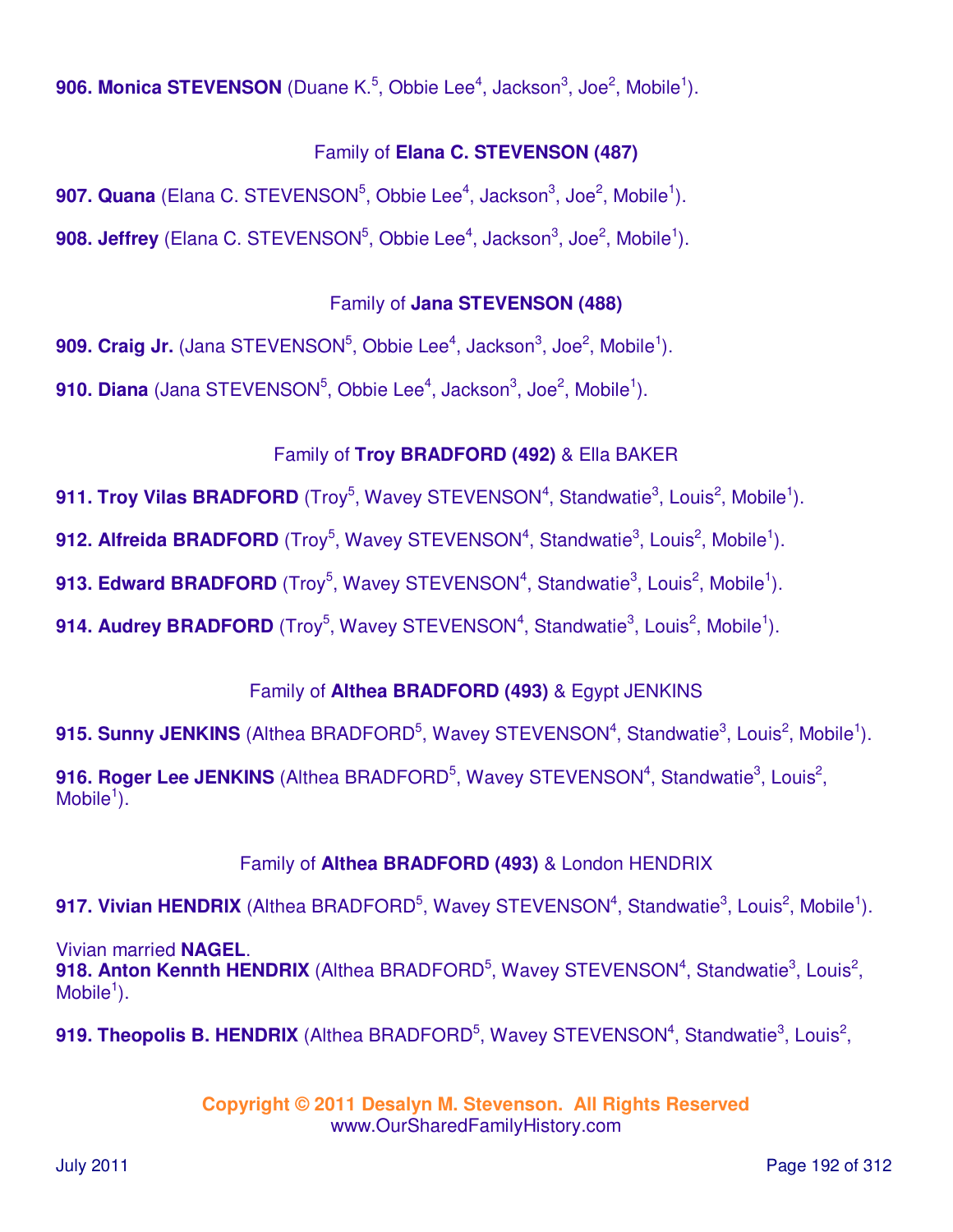# Family of **Althea BRADFORD (493)** & Glen MAPPS

920. Glenda MAPPS-CONTI (Althea BRADFORD<sup>5</sup>, Wavey STEVENSON<sup>4</sup>, Standwatie<sup>3</sup>, Louis<sup>2</sup>,  $M$ obile<sup>1</sup>).

### Family of **Althea BRADFORD (493)** & I GOODS

921. Anthony GOODS (Althea BRADFORD<sup>5</sup>, Wavey STEVENSON<sup>4</sup>, Standwatie<sup>3</sup>, Louis<sup>2</sup>, Mobile<sup>1</sup>).

### Family of **Althea BRADFORD (493)** & GIVENS

922. Gary GIVENS (Althea BRADFORD<sup>5</sup>, Wavey STEVENSON<sup>4</sup>, Standwatie<sup>3</sup>, Louis<sup>2</sup>, Mobile<sup>1</sup>).

### Family of **Althea BRADFORD (493)** & PURDOM Sr.

923. Charles PURDOM Jr. (Althea BRADFORD<sup>5</sup>, Wavey STEVENSON<sup>4</sup>, Standwatie<sup>3</sup>, Louis<sup>2</sup>,  $M$ obile<sup>1</sup>).

#### Family of **Vivian BRADFORD (494)** & UNNAMED

924. Johnny BRADFORD (Vivian<sup>5</sup>, Wavey STEVENSON<sup>4</sup>, Standwatie<sup>3</sup>, Louis<sup>2</sup>, Mobile<sup>1</sup>).

Children:

- **1401** i. Johnny BRADFORD Jr.
- **1402** ii. Orlando BRADFORD
- **1403** iii. James BRADFORD

### Family of **Deila BRADFORD (495)**

925. Gloria BRADFORD (Deila<sup>5</sup>, Wavey STEVENSON<sup>4</sup>, Standwatie<sup>3</sup>, Louis<sup>2</sup>, Mobile<sup>1</sup>).

### Family of **Clifford BRADFORD (496)** & Berta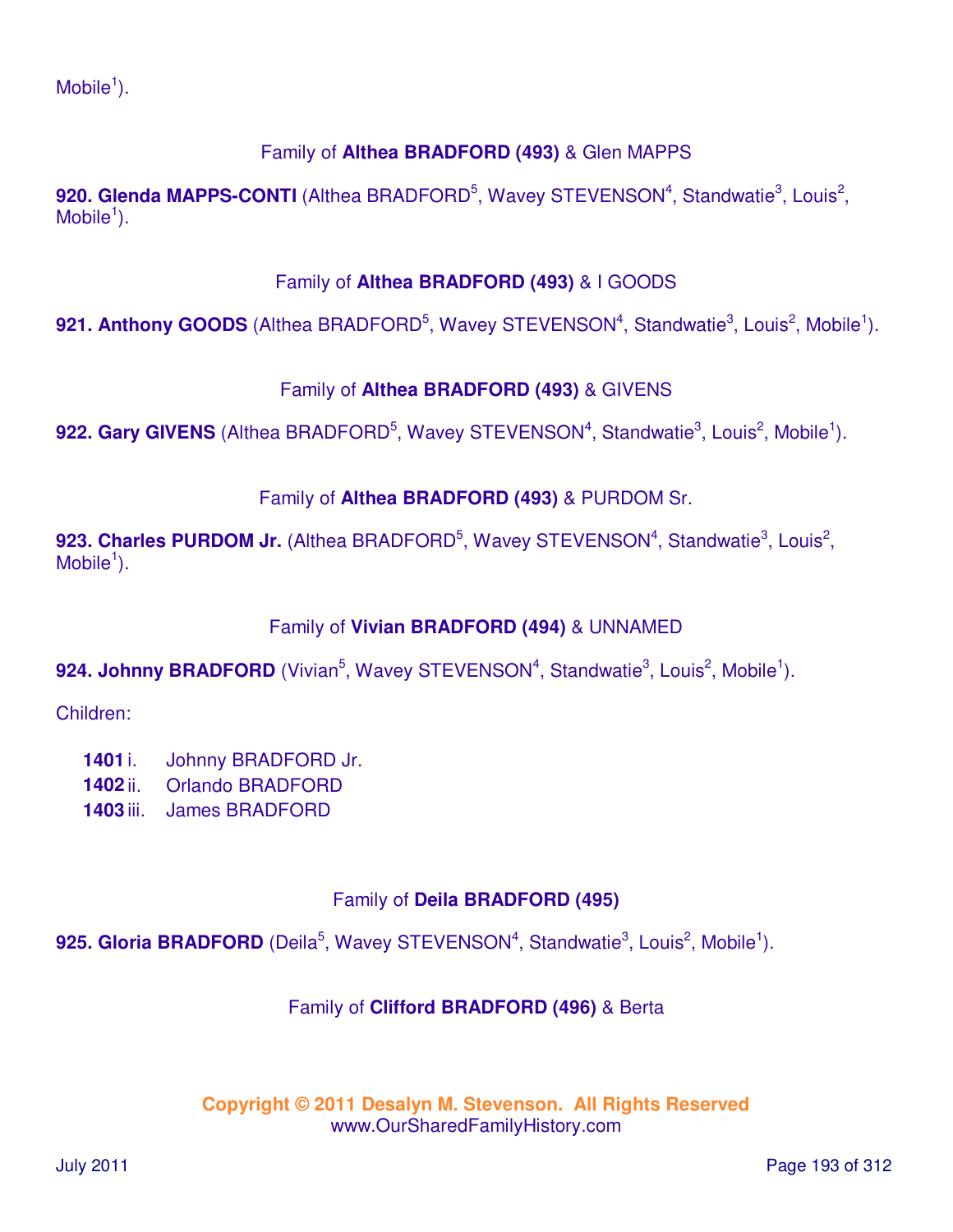926. Hortinca BRADFORD (Clifford<sup>5</sup>, Wavey STEVENSON<sup>4</sup>, Standwatie<sup>3</sup>, Louis<sup>2</sup>, Mobile<sup>1</sup>). 927. Lorenzo BRADFORD (Clifford<sup>5</sup>, Wavey STEVENSON<sup>4</sup>, Standwatie<sup>3</sup>, Louis<sup>2</sup>, Mobile<sup>1</sup>). 928. El Victor BRADFORD (Clifford<sup>5</sup>, Wavey STEVENSON<sup>4</sup>, Standwatie<sup>3</sup>, Louis<sup>2</sup>, Mobile<sup>1</sup>). 929. El Salvador BRADFORD (Clifford<sup>5</sup>, Wavey STEVENSON<sup>4</sup>, Standwatie<sup>3</sup>, Louis<sup>2</sup>, Mobile<sup>1</sup>). 930. Tama BRADFORD (Clifford<sup>5</sup>, Wavey STEVENSON<sup>4</sup>, Standwatie<sup>3</sup>, Louis<sup>2</sup>, Mobile<sup>1</sup>).

### Family of **Essie STEVENSON (498)** & BROWN

931. Diane Carol BROWN (Essie STEVENSON<sup>5</sup>, Banks<sup>4</sup>, Abraham<sup>3</sup>, Louis<sup>2</sup>, Mobile<sup>1</sup>). Diane Carol married **COHEE**.

They had the following children:

- **1404** i. Brithney Lacknell COHEE
- **1405** ii. Amber Rachon COHEE
- **1406** iii. Denaria Shannell COHEE

### Family of **Elsie STEVENSON (499)** & Carl LYONS

**932. Sara Louise LYONS** (Elsie STEVENSON<sup>5</sup>, Banks<sup>4</sup>, Abraham<sup>3</sup>, Louis<sup>2</sup>, Mobile<sup>1</sup>).

933. Calvin Miguil Prince LYONS (Elsie STEVENSON<sup>5</sup>, Banks<sup>4</sup>, Abraham<sup>3</sup>, Louis<sup>2</sup>, Mobile<sup>1</sup>).

934. Christopher Shawn LYONS (Elsie STEVENSON<sup>5</sup>, Banks<sup>4</sup>, Abraham<sup>3</sup>, Louis<sup>2</sup>, Mobile<sup>1</sup>).

### Family of **Banks STEVENSON Jr (503)** & Betty Jewel GISSANDANER

- **935. Banks STEVENSON III** (Banks<sup>5</sup>, Banks<sup>4</sup>, Abraham<sup>3</sup>, Louis<sup>2</sup>, Mobile<sup>1</sup>).
- 936. Patrick Banks STEVENSON (Banks<sup>5</sup>, Banks<sup>4</sup>, Abraham<sup>3</sup>, Louis<sup>2</sup>, Mobile<sup>1</sup>).
- 937. Santana Monique STEVENSON (Banks<sup>5</sup>, Banks<sup>4</sup>, Abraham<sup>3</sup>, Louis<sup>2</sup>, Mobile<sup>1</sup>).

### Family of **Alice STEVENSON (505)** & Virgil JONES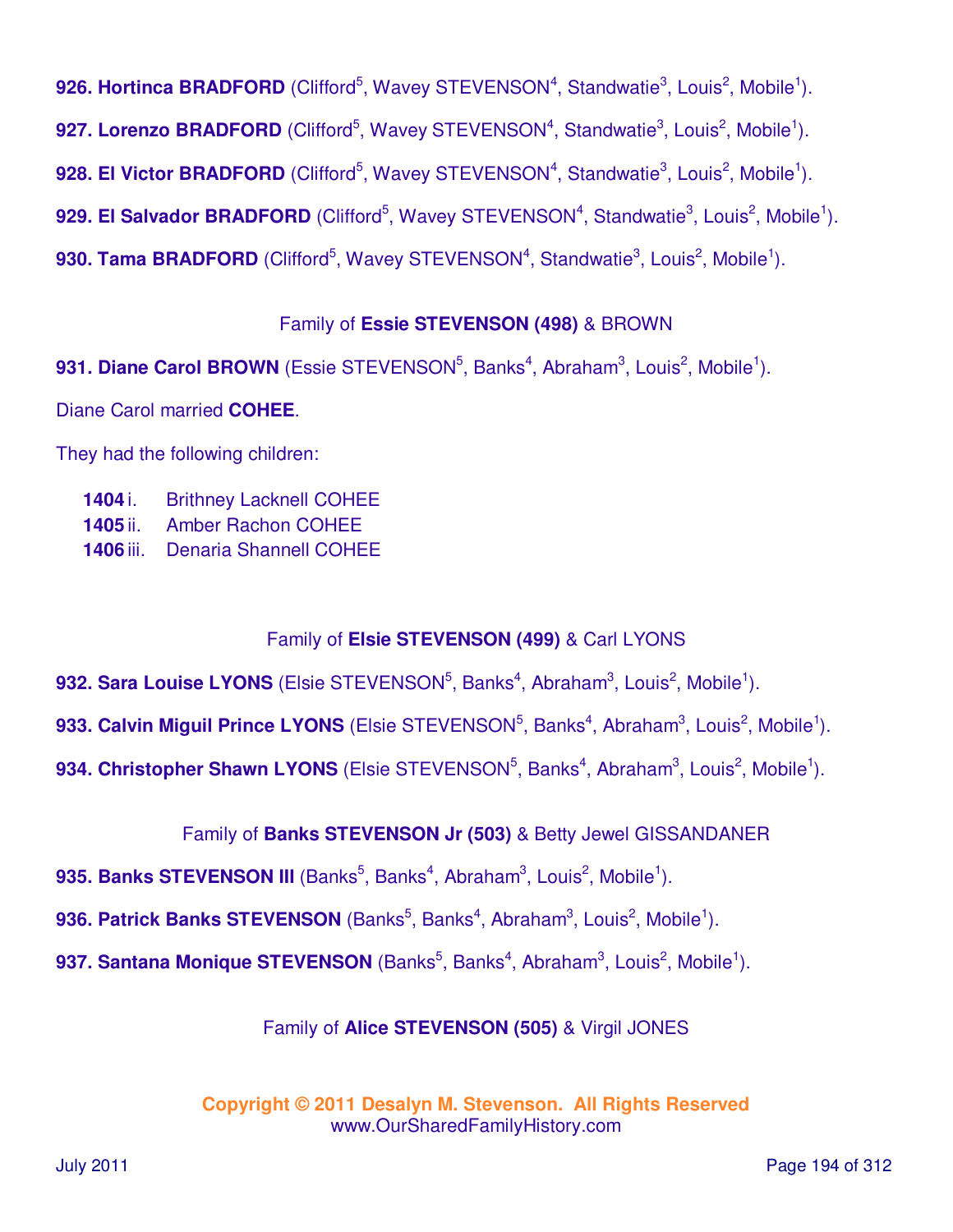**938. LaTara Jane JONES** (Alice STEVENSON<sup>5</sup>, Banks<sup>4</sup>, Abraham<sup>3</sup>, Louis<sup>2</sup>, Mobile<sup>1</sup>).

**939. Kaleb JONES** (Alice STEVENSON<sup>5</sup>, Banks<sup>4</sup>, Abraham<sup>3</sup>, Louis<sup>2</sup>, Mobile<sup>1</sup>).

# Family of **Alice STEVENSON (505)** & Larry LOCKLEY

**940. Zinitra LOCKLEY JONES** (Alice STEVENSON<sup>5</sup>, Banks<sup>4</sup>, Abraham<sup>3</sup>, Louis<sup>2</sup>, Mobile<sup>1</sup>).

# Family of **Donald Ray STEVENSON (506)** & Susan WELDON

**941. Monica STEVENSON** (Donald Ray<sup>5</sup>, Banks<sup>4</sup>, Abraham<sup>3</sup>, Louis<sup>2</sup>, Mobile<sup>1</sup>).

942. Donald STEVENSON Jr (Donald Ray<sup>5</sup>, Banks<sup>4</sup>, Abraham<sup>3</sup>, Louis<sup>2</sup>, Mobile<sup>1</sup>).

# Family of **Elnora ROBERTS (514)** & Clemon STEVENSON

943. Celestine "Freddie" STEVENSON (Elnora ROBERTS<sup>5</sup>, Lyman<sup>4</sup>, Jack<sup>3</sup>, Sarah STEVENSON<sup>2</sup>,  $M$ obile<sup>1</sup>).

**944. Melon Gene STEVENSON** (Elnora ROBERTS<sup>5</sup>, Lyman<sup>4</sup>, Jack<sup>3</sup>, Sarah STEVENSON<sup>2</sup>, Mobile<sup>1</sup>).

Family of **Exzetta PICKENS (518)** & William Dean PARKER Sr

945. William PARKER Jr. (Exzetta PICKENS<sup>5</sup>, Rhoda Rodie ROBERTS<sup>4</sup>, Edmund<sup>3</sup>, Sarah  $STEVENSON<sup>2</sup>, Mobile<sup>1</sup>).$ 

William first married **Tracey ESTELL**. They had the following children:

**1407** i. Whitney Denise PARKER **1408** ii. Braxton Dean PARKER

William second married **Paula CABLES**. They had one child:

**1409** i. William PARKER III

### Family of **Exzetta PICKENS (518)** & Hollie B. DENSON Sr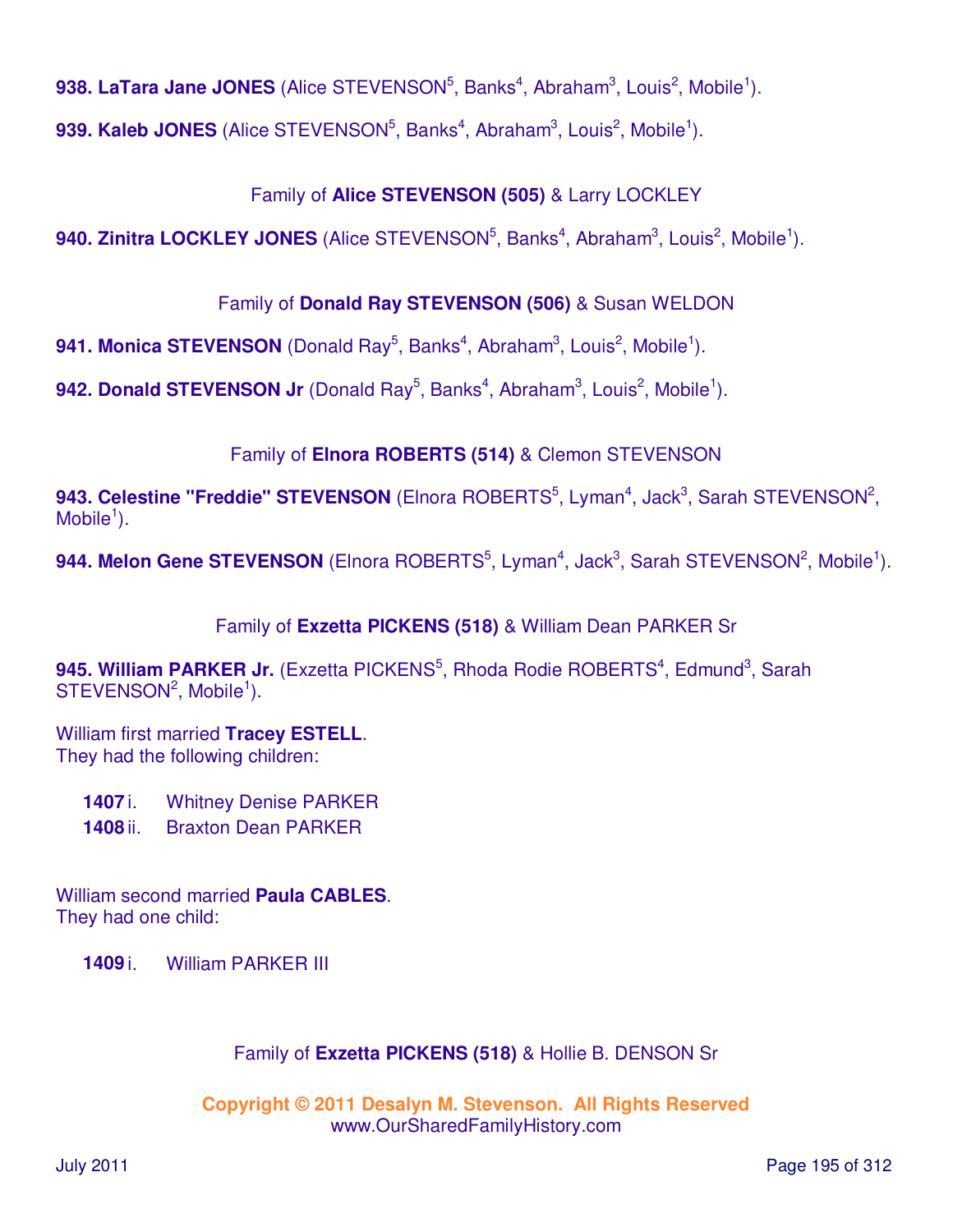946. Unestine DENSON (Exzetta PICKENS<sup>5</sup>, Rhoda Rodie ROBERTS<sup>4</sup>, Edmund<sup>3</sup>, Sarah  $STEVENSON<sup>2</sup>$ , Mobile<sup>1</sup>).

Unestine married **George CANNON**. They had the following children:

- **1410** i. Brandon Tyrone CANNON
- **1411** ii. Gregory Warren CANNON

947. Celestine DENSON (Exzetta PICKENS<sup>5</sup>, Rhoda Rodie ROBERTS<sup>4</sup>, Edmund<sup>3</sup>, Sarah  $STEVENSON<sup>2</sup>, Mobile<sup>1</sup>).$ 

Celestine first married **Meredith BOWIE**. They had the following children:

**1412** i. Tonia M BOWIE

**1413** ii. Darren BOWIE

Celestine second married **Leon**.

948. Eleanor DENSON (Exzetta PICKENS<sup>5</sup>, Rhoda Rodie ROBERTS<sup>4</sup>, Edmund<sup>3</sup>, Sarah STEVENSON<sup>2</sup>, Mobile<sup>1</sup>).

Eleanor married **Ernest E. WYATT**, son of Cylester WYATT & Tommie SMITH. They had the following children:

- **1414** i. Eric Dewayne WYATT
- **1415** ii. Edward Tyrone WYATT

949. Helen DENSON (Exzetta PICKENS<sup>5</sup>, Rhoda Rodie ROBERTS<sup>4</sup>, Edmund<sup>3</sup>, Sarah  $STEVENSON<sup>2</sup>$ , Mobile<sup>1</sup>).

Helen married **Harrison REDMOND Jr.**. They had the following children:

- **1416** i. Karen K. REDMOND
- **1417** ii. Carolyn E. REDMOND
- **1418** iii. Harrison REDMOND III
- **1419** iv. Christopher REDMOND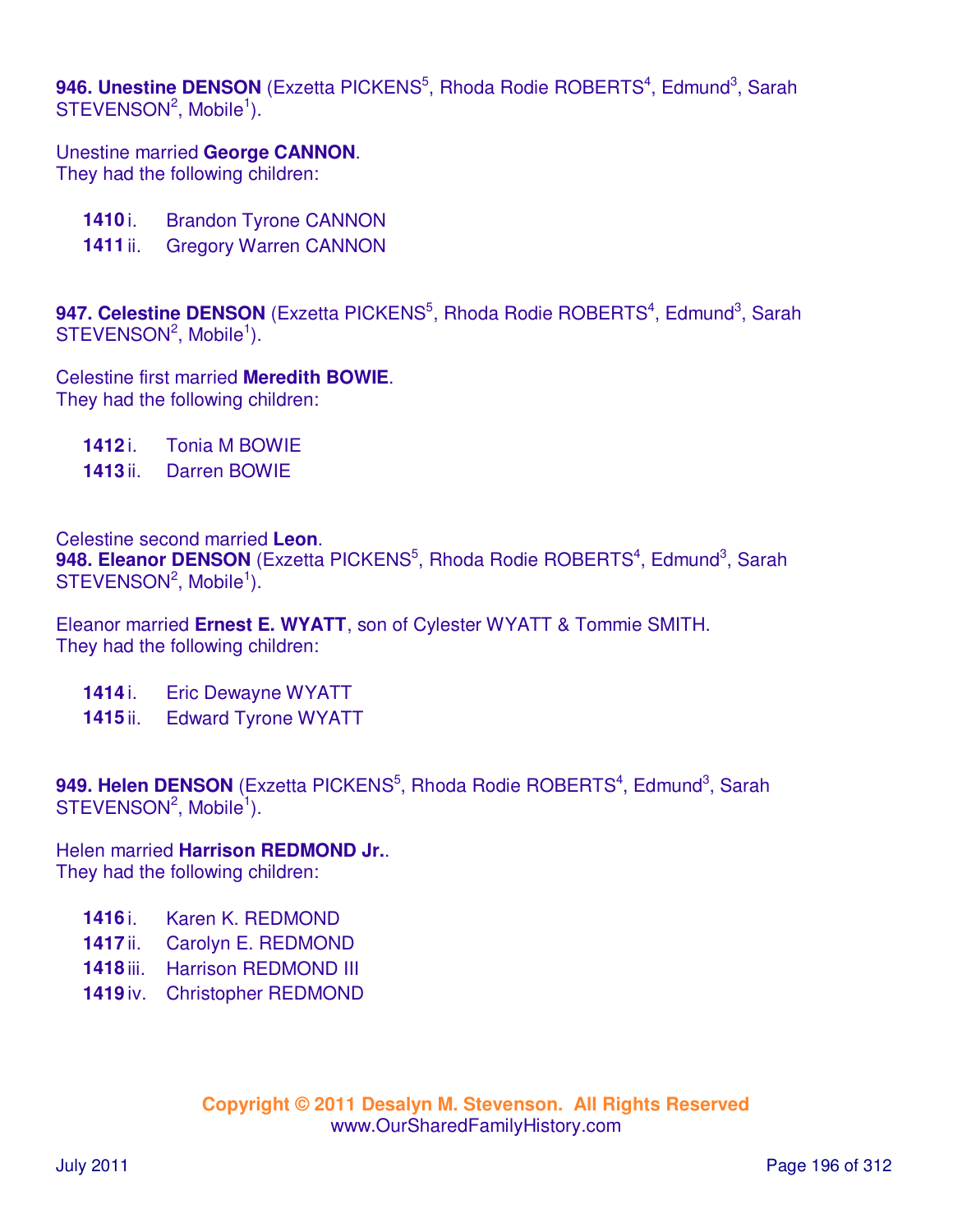950. Joyce DENSON (Exzetta PICKENS<sup>5</sup>, Rhoda Rodie ROBERTS<sup>4</sup>, Edmund<sup>3</sup>, Sarah  $STEVENSON<sup>2</sup>$ , Mobile<sup>1</sup>).

951. Hollie DENSON Jr (Exzetta PICKENS<sup>5</sup>, Rhoda Rodie ROBERTS<sup>4</sup>, Edmund<sup>3</sup>, Sarah STEVENSON<sup>2</sup>, Mobile<sup>1</sup>).

### Family of **Ceola PICKENS (519)** & Lethanial GAGE Sr

952. Lethanial GAGE Jr. (Ceola PICKENS<sup>5</sup>, Rhoda Rodie ROBERTS<sup>4</sup>, Edmund<sup>3</sup>, Sarah STEVENSON<sup>2</sup>, Mobile<sup>1</sup>).

### Family of **Ceola PICKENS (519)** & Edgar Syckie? STEVENSON

953. Leon James STEVENSON Sr. (Ceola PICKENS<sup>5</sup>, Rhoda Rodie ROBERTS<sup>4</sup>, Edmund<sup>3</sup>, Sarah  $STEVENSON<sup>2</sup>, Mobile<sup>1</sup>).$ 

Leon James first married **Ruth**.

They had the following children:

- **1420** i. Lavonne STEVENSON
- **1421** ii. Leon James STEVENSON Jr.
- **1422** iii. Bonnie STEVENSON

Leon James second married **? POUNDER**.

They had one child:

**1423** i. Iris STEVENSON

Leon James third married **? ?**.

They had one child:

**1424** i. Tawana Lynn STEVENSON

Leon James fourth married **Irene ROBERTS**.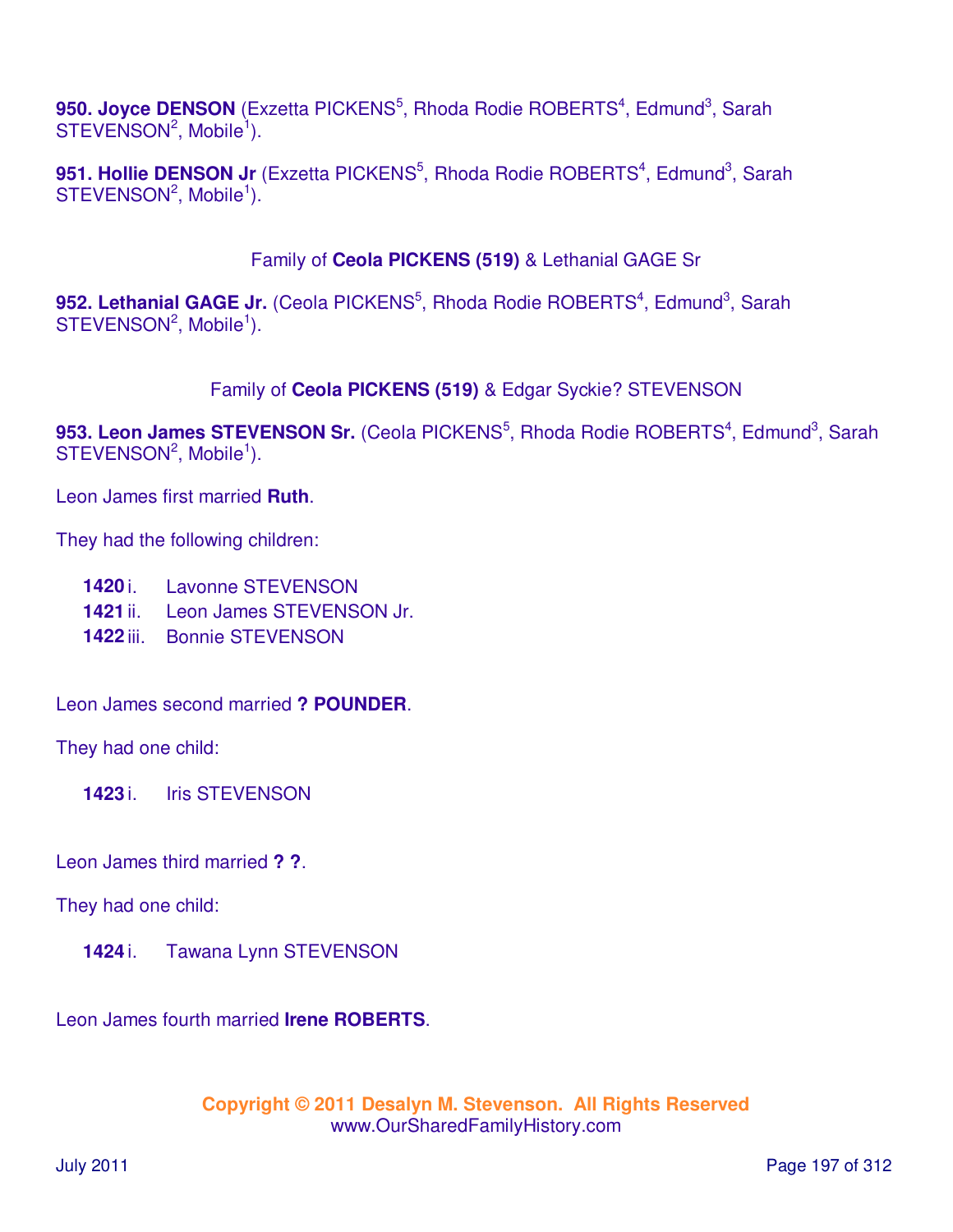They had the following children:

- **1425** i. Karen Nicole STEVENSON
- **1426** ii. Dion Lamar STEVENSON

Leon James fifth married **? STUBS**.

They had one child:

**1427** i. Kimberly STEVENSON

Leon James sixth married **? GLOVER**.

They had one child:

**1428** i. Tamika STEVENSON

### Family of **Paul PICKENS (520)** & Sherry COMBS

954. Stephanie Paulette PICKENS (Paul<sup>5</sup>, Rhoda Rodie ROBERTS<sup>4</sup>, Edmund<sup>3</sup>, Sarah  $STEVENSON<sup>2</sup>, Mobile<sup>1</sup>).$ 

955. Rhoda Pleshette PICKENS (Paul<sup>5</sup>, Rhoda Rodie ROBERTS<sup>4</sup>, Edmund<sup>3</sup>, Sarah STEVENSON<sup>2</sup>,  $M$ obile<sup>1</sup>).

### Family of **Paul PICKENS (520)** & Janell

956. Son PICKENS (Paul<sup>5</sup>, Rhoda Rodie ROBERTS<sup>4</sup>, Edmund<sup>3</sup>, Sarah STEVENSON<sup>2</sup>, Mobile<sup>1</sup>).

Family of **Melvin PICKENS Sr (521)** & Barbara Jean RICHIE

957. Melvin PICKENS Jr (Melvin<sup>5</sup>, Rhoda Rodie ROBERTS<sup>4</sup>, Edmund<sup>3</sup>, Sarah STEVENSON<sup>2</sup>,  $M$ obile<sup>1</sup>).

Children:

**1429** i. Tamesha Minton PICKENS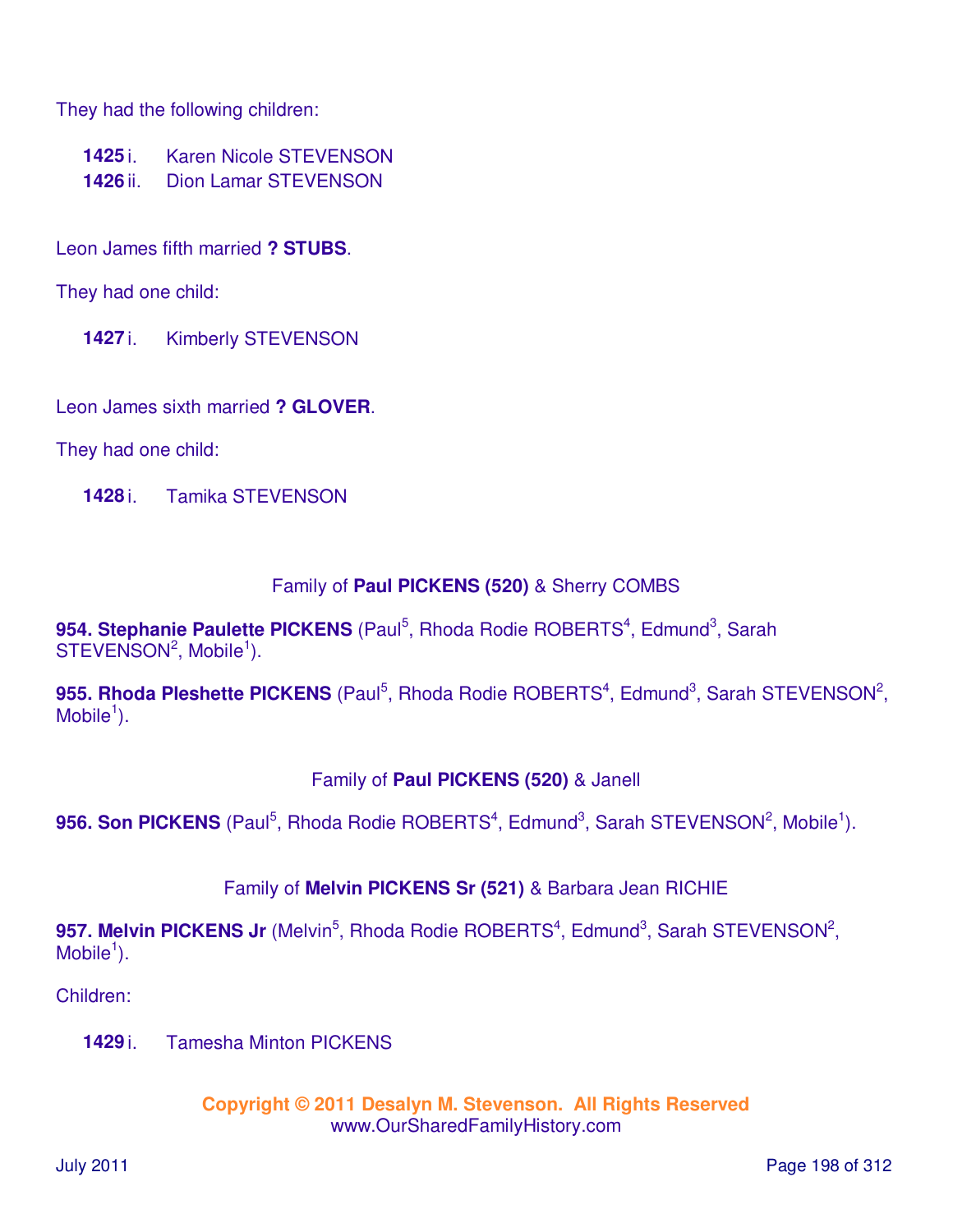- **1430** ii. Kaeonica Minton PICKENS
- **1431** iii. LaShanda Temple PICKENS
- **1432** iv. Joshua PICKENS
- **1433** v. Melvin PICKENS III
- **1434** vi. Melissa Thompson PICKENS
- **1435** vii. Melinda Thompson PICKENS
- **1436** viii. Stephanie Moore PICKENS
- **1437** ix. Stephen Jackson PICKENS
- **1438** x. Marcus PICKENS

958. Melba Jean PICKENS (Melvin<sup>5</sup>, Rhoda Rodie ROBERTS<sup>4</sup>, Edmund<sup>3</sup>, Sarah STEVENSON<sup>2</sup>,  $M$ obile<sup>1</sup>).

Melba Jean married **Matt MARSHALL**.

They had the following children:

- **1439** i. Regenal PICKENS
- **1440** ii. La Donna Goldenhaus PICKENS

959. Donald PICKENS (Melvin<sup>5</sup>, Rhoda Rodie ROBERTS<sup>4</sup>, Edmund<sup>3</sup>, Sarah STEVENSON<sup>2</sup>,  $M$ obile<sup>1</sup>).

Child:

**1441** i. Marcus PICKENS

#### Family of **Melvin PICKENS Sr (521)** & Dorothy

960. Terry PICKENS (Melvin<sup>5</sup>, Rhoda Rodie ROBERTS<sup>4</sup>, Edmund<sup>3</sup>, Sarah STEVENSON<sup>2</sup>, Mobile<sup>1</sup>).

Children:

- **1442** i. Jameel PICKENS
- **1443** ii. Danielle PICKENS

961. Theresa PICKENS (Melvin<sup>5</sup>, Rhoda Rodie ROBERTS<sup>4</sup>, Edmund<sup>3</sup>, Sarah STEVENSON<sup>2</sup>,  $M$ obile<sup>1</sup>).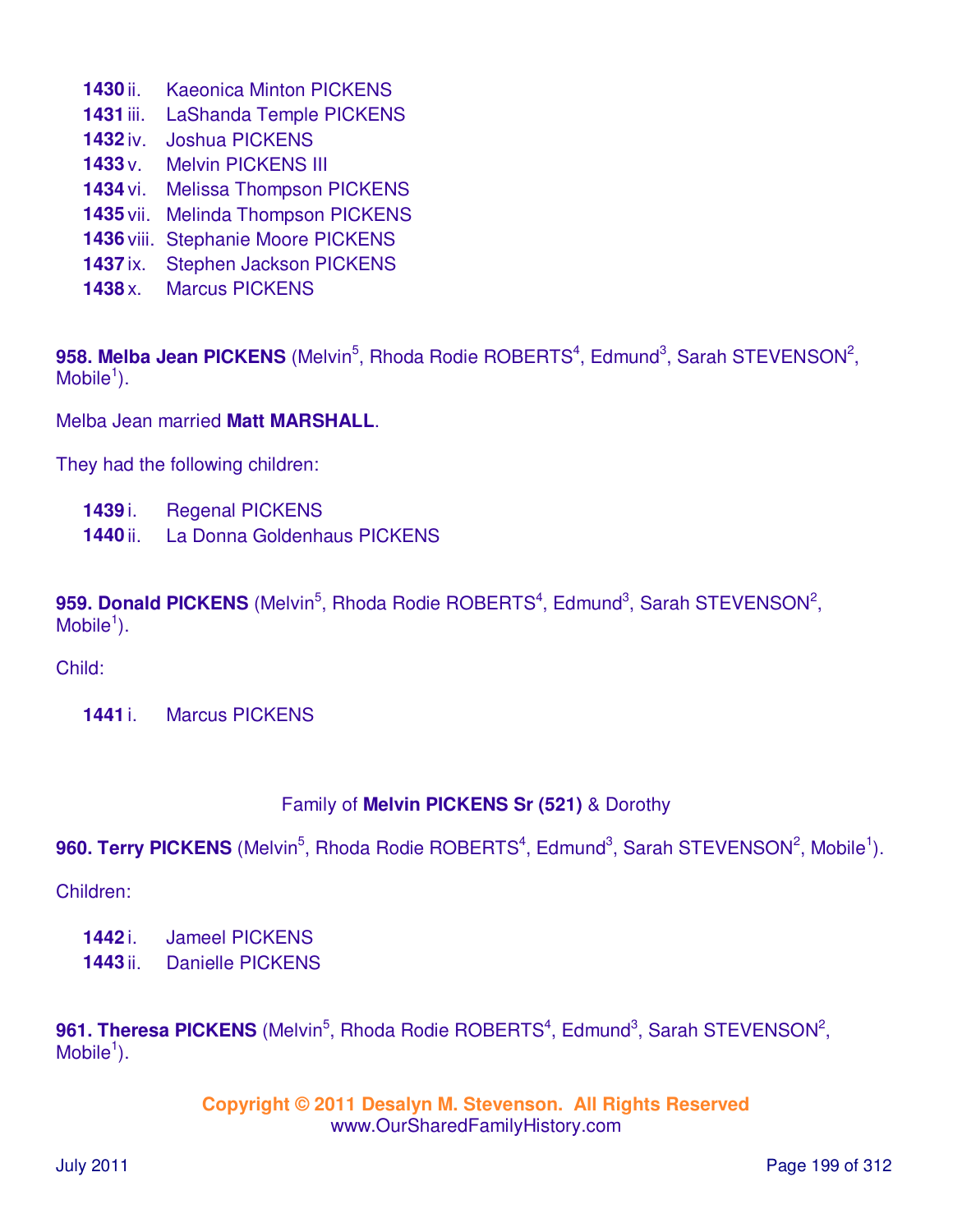Child:

**1444** i. Kayla PICKENS

### Family of **Kenneth B. PICKENS Sr (522)** & Gloria Jean BROWN

962. Kenneth B. PICKENS Jr (Kenneth B.<sup>5</sup>, Rhoda Rodie ROBERTS<sup>4</sup>, Edmund<sup>3</sup>, Sarah  $STEVENSON<sup>2</sup>$ , Mobile<sup>1</sup>).

#### Children:

- **1445** i. Kenneth B. PICKENS III
- **1446** ii. Namomi L. PICKENS
- **1447** iii. Keturah L. PICKENS

963. Celoa PICKENS (Kenneth B.<sup>5</sup>, Rhoda Rodie ROBERTS<sup>4</sup>, Edmund<sup>3</sup>, Sarah STEVENSON<sup>2</sup>,  $M$ obile<sup>1</sup>).

Celoa first married **? NUGENT**.

They had one child:

**1448** i. Curtis NUGENT

Celoa second married **? ROBINSON**.

They had the following children:

**1449** i. Keyonna ROBINSON

**1450** ii. Triva ROBINSON

964. Sheryl D. PICKENS (Kenneth B.<sup>5</sup>, Rhoda Rodie ROBERTS<sup>4</sup>, Edmund<sup>3</sup>, Sarah STEVENSON<sup>2</sup>,  $M$ obile<sup>1</sup>).

Sheryl D. married **? REVELS**.

They had the following children: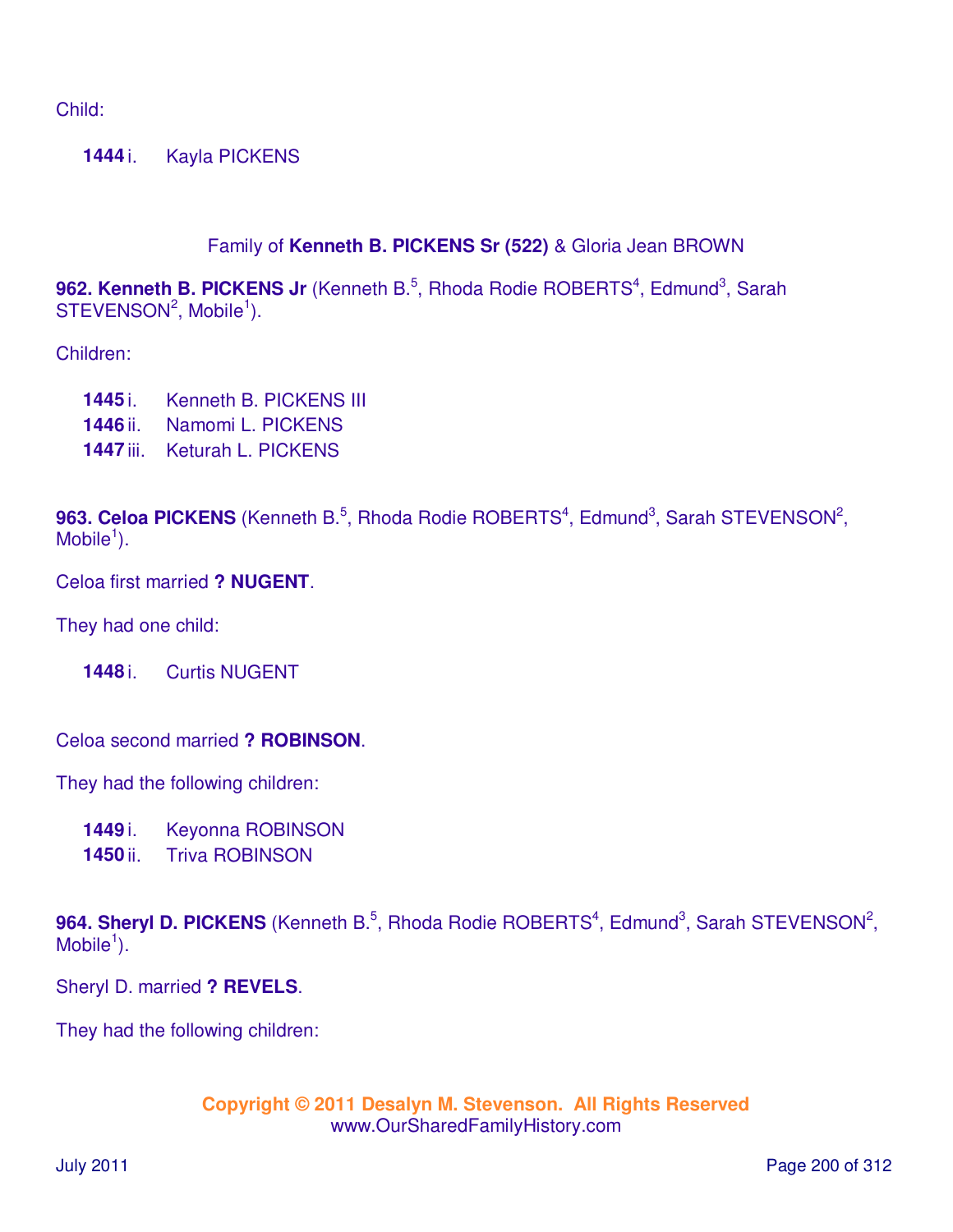i. Aaron REVELS ii. Eric REVELS iii. Erica REVELS iv. Elisia REVELS

965. Allen Wayne PICKENS (Kenneth B.<sup>5</sup>, Rhoda Rodie ROBERTS<sup>4</sup>, Edmund<sup>3</sup>, Sarah  $STEVENSON<sup>2</sup>$ , Mobile<sup>1</sup>).

Child:

**1455** i. Marshell Lynette PICKENS

966. Herman Brown PICKENS (Kenneth B.<sup>5</sup>, Rhoda Rodie ROBERTS<sup>4</sup>, Edmund<sup>3</sup>, Sarah  $STEVENSON<sup>2</sup>$ , Mobile<sup>1</sup>).

967. Curtis Brown PICKENS (Kenneth B.<sup>5</sup>, Rhoda Rodie ROBERTS<sup>4</sup>, Edmund<sup>3</sup>, Sarah  $STEVENSON<sup>2</sup>$ , Mobile<sup>1</sup>).

968. Shawn PICKENS (Kenneth B.<sup>5</sup>, Rhoda Rodie ROBERTS<sup>4</sup>, Edmund<sup>3</sup>, Sarah STEVENSON<sup>2</sup>,  $M$ obile<sup>1</sup>).

### Family of **Carline PICKENS (523)** & ?

969. Mitchell PICKENS Sr. (Carline<sup>5</sup>, Rhoda Rodie ROBERTS<sup>4</sup>, Edmund<sup>3</sup>, Sarah STEVENSON<sup>2</sup>,  $M$ obile<sup>1</sup>).

Children:

- **1456** i. Mitchell PICKENS Jr.
- **1457** ii. Michael Otis PICKENS

### Family of **Carline PICKENS (523)** & Bernice DAY

970. Reginald DAY (Carline PICKENS<sup>5</sup>, Rhoda Rodie ROBERTS<sup>4</sup>, Edmund<sup>3</sup>, Sarah STEVENSON<sup>2</sup>, Mobile<sup>1</sup>).

Children:

**1458** i. Fiona DAY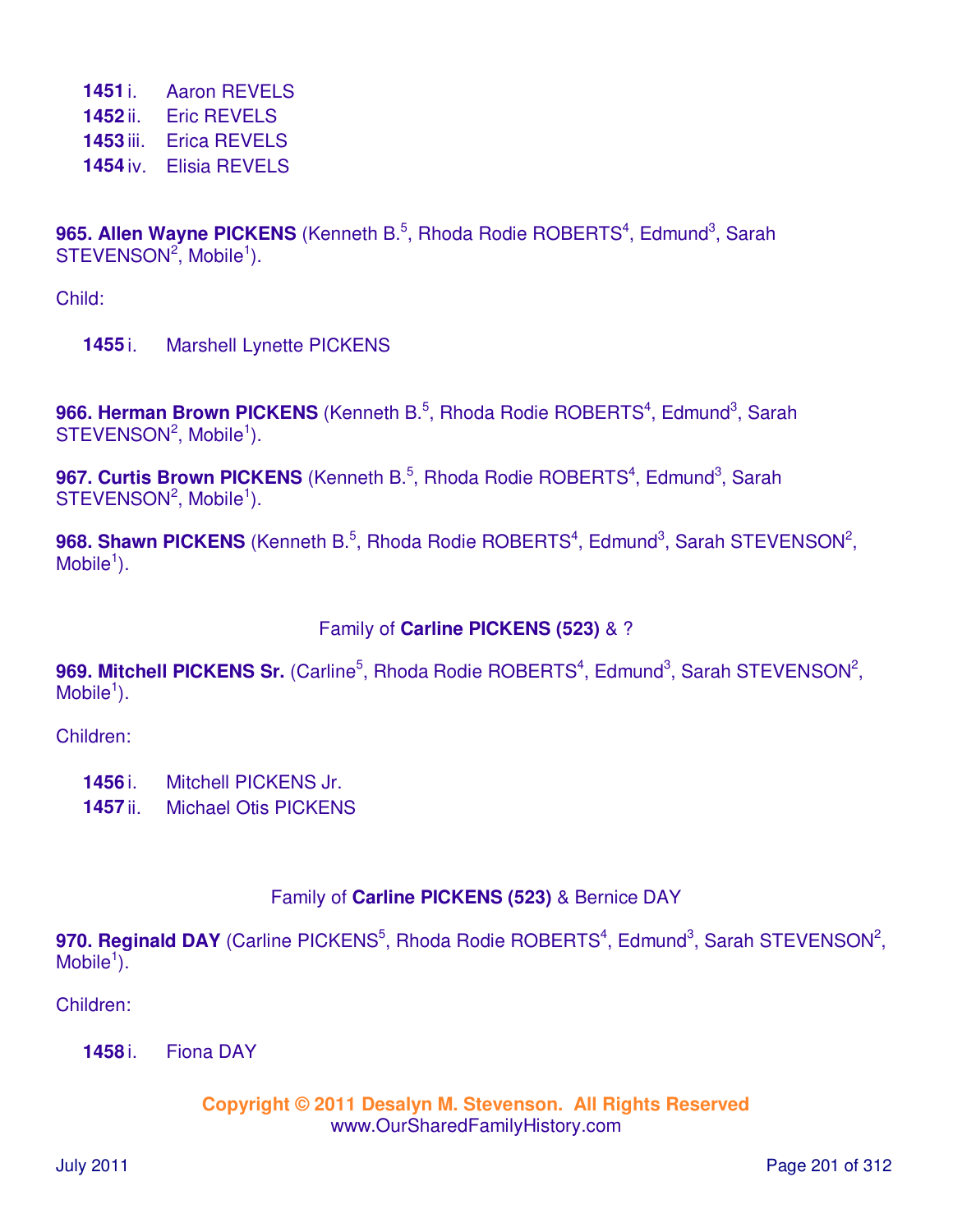**1459** ii. Elizabeth DAY **1460** iii. Terrance DAY **1461** iv. Ryan DAY

971. Karen DAY (Carline PICKENS<sup>5</sup>, Rhoda Rodie ROBERTS<sup>4</sup>, Edmund<sup>3</sup>, Sarah STEVENSON<sup>2</sup>,  $M$ obile<sup>1</sup>).

972. Warren DAY (Carline PICKENS<sup>5</sup>, Rhoda Rodie ROBERTS<sup>4</sup>, Edmund<sup>3</sup>, Sarah STEVENSON<sup>2</sup>,  $M$ obile<sup>1</sup>).

973. Dennis DAY (Carline PICKENS<sup>5</sup>, Rhoda Rodie ROBERTS<sup>4</sup>, Edmund<sup>3</sup>, Sarah STEVENSON<sup>2</sup>,  $M$ obile<sup>1</sup>).

Children:

- **1462** i. Dennis E. DAY
- **1463** ii. Chavis Leonard DAY
- **1464** iii. Danielle DAY
- **1465** iv. D'Ricco DAY
- **1466** v. Dennis Leonardo DAY Jr.
- **1467** vi. Sparkle DAY

### Family of **Senora PICKENS (524)** & Clint DOUGLASS Sr

**974. Gail DOUGLASS** (Senora PICKENS<sup>5</sup>, Rhoda Rodie ROBERTS<sup>4</sup>, Edmund<sup>3</sup>, Sarah  $STEVENSON<sup>2</sup>, Mobile<sup>1</sup>).$ 

975. Cynthia DOUGLASS (Senora PICKENS<sup>5</sup>, Rhoda Rodie ROBERTS<sup>4</sup>, Edmund<sup>3</sup>, Sarah  $STEVENSON<sup>2</sup>$ , Mobile<sup>1</sup>).

976. Sharon DOUGLASS (Senora PICKENS<sup>5</sup>, Rhoda Rodie ROBERTS<sup>4</sup>, Edmund<sup>3</sup>, Sarah  $STEVENSON<sup>2</sup>, Mobile<sup>1</sup>).$ 

977. Clint DOUGLASS Jr (Senora PICKENS<sup>5</sup>, Rhoda Rodie ROBERTS<sup>4</sup>, Edmund<sup>3</sup>, Sarah  $STEVENSON<sup>2</sup>, Mobile<sup>1</sup>).$ 

978. Vanessa DOUGLASS (Senora PICKENS<sup>5</sup>, Rhoda Rodie ROBERTS<sup>4</sup>, Edmund<sup>3</sup>, Sarah  $STEVENSON<sup>2</sup>, Mobile<sup>1</sup>).$ 

### Family of **Clarice PICKENS (525)** & Charles WILLIAMS Sr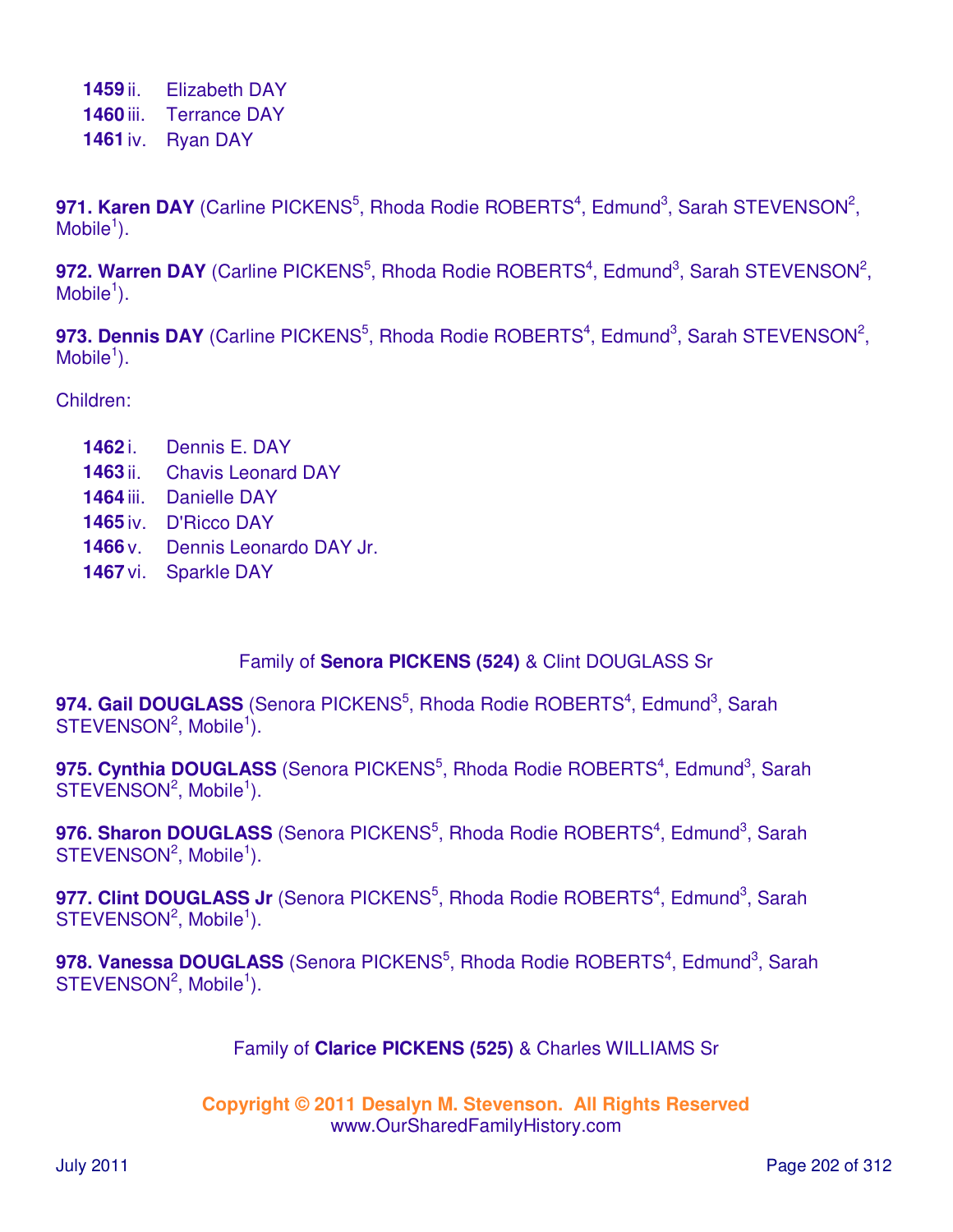979. Donald WILLIAMS (Clarice PICKENS<sup>5</sup>, Rhoda Rodie ROBERTS<sup>4</sup>, Edmund<sup>3</sup>, Sarah  $STEVENSON<sup>2</sup>, Mobile<sup>1</sup>).$ 

980. Shannon WILLIAMS (Clarice PICKENS<sup>5</sup>, Rhoda Rodie ROBERTS<sup>4</sup>, Edmund<sup>3</sup>, Sarah  $STEVENSON<sup>2</sup>$ , Mobile<sup>1</sup>).

981. Charles WILLIAMS Jr. (Clarice PICKENS<sup>5</sup>, Rhoda Rodie ROBERTS<sup>4</sup>, Edmund<sup>3</sup>, Sarah  $STEVENSON<sup>2</sup>, Mobile<sup>1</sup>).$ 

982. Tina WILLIAMS (Clarice PICKENS<sup>5</sup>, Rhoda Rodie ROBERTS<sup>4</sup>, Edmund<sup>3</sup>, Sarah  $STEVENSON<sup>2</sup>, Mobile<sup>1</sup>).$ 

983. Terry Joe WILLIAMS (Clarice PICKENS<sup>5</sup>, Rhoda Rodie ROBERTS<sup>4</sup>, Edmund<sup>3</sup>, Sarah  $STEVENSON<sup>2</sup>, Mobile<sup>1</sup>).$ 

### Family of **Hannah Marie PICKENS (527)**

984. Bernice PICKENS (Hannah Marie<sup>5</sup>, Rhoda Rodie ROBERTS<sup>4</sup>, Edmund<sup>3</sup>, Sarah STEVENSON<sup>2</sup>,  $M$ obile<sup>1</sup>).

985. Dale PICKENS (Hannah Marie<sup>5</sup>, Rhoda Rodie ROBERTS<sup>4</sup>, Edmund<sup>3</sup>, Sarah STEVENSON<sup>2</sup>,  $M$ obile<sup>1</sup>).

### Family of **Fleetwood Lloyd PERRY Sr (530)** & Amanda Jean GRAY

986. Harry L. PERRY (Fleetwood Lloyd<sup>5</sup>, Amy STEVENSON<sup>4</sup>, Thomas<sup>3</sup>, Dudley<sup>2</sup>, Mobile<sup>1</sup>).

Harry L. married **Ellina Vickie HALL**. They had the following children:

- **1468** i. Kanikah Jacqueleen PERRY
- **1469** ii. Takiyah Veronika PERRY
- **1470** iii. Myrah Leor PERRY

987. Brenda Joyce PERRY (Fleetwood Lloyd<sup>5</sup>, Amy STEVENSON<sup>4</sup>, Thomas<sup>3</sup>, Dudley<sup>2</sup>, Mobile<sup>1</sup>).

Brenda Joyce first married **Larry BOYLES**. Brenda Joyce second married **John Skiles RICHIE Jr.**. They had the following children:

- **1471** i. Khadir Nuri RICHIE
- **1472** ii. John Elias RICHIE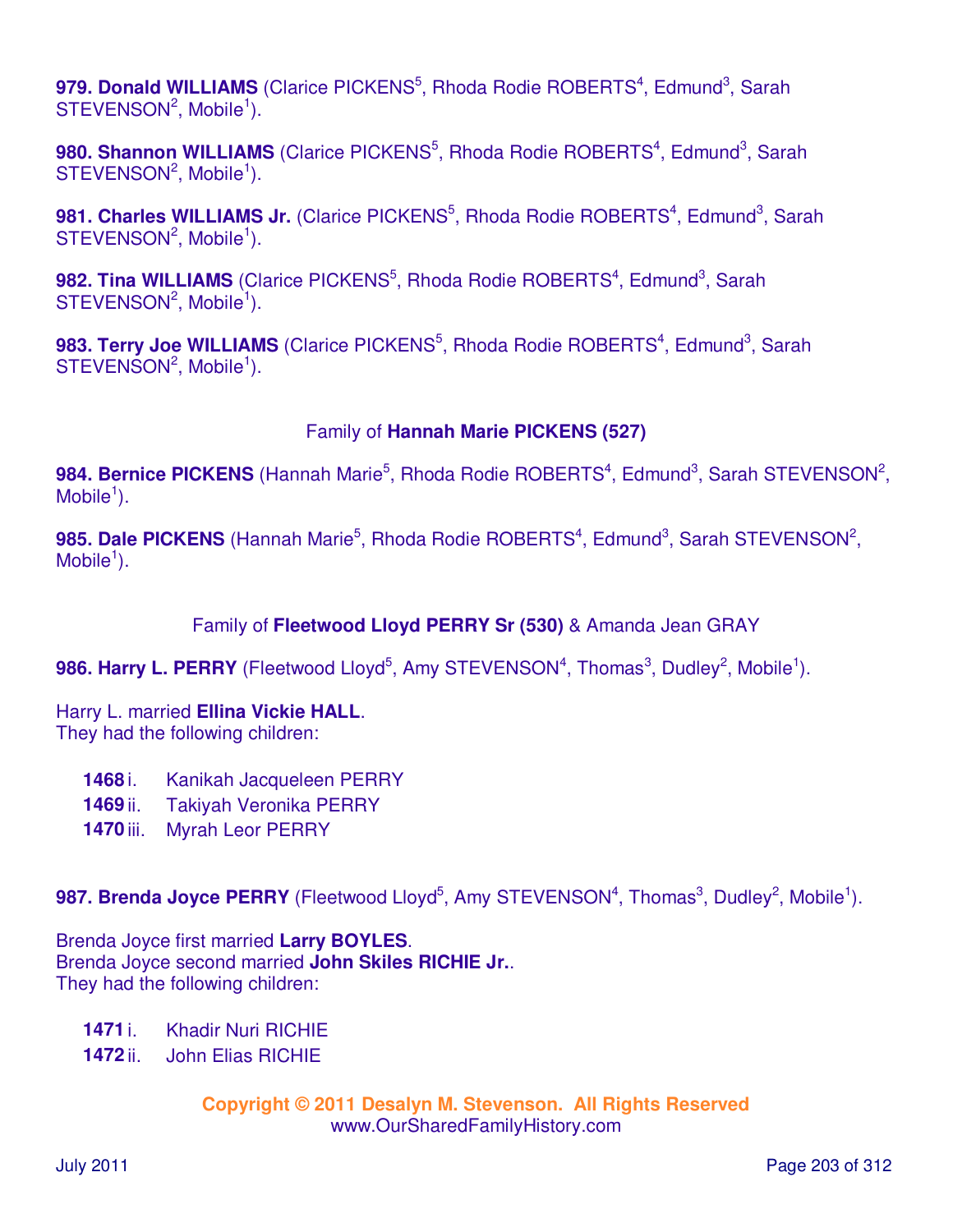988. Frederick Eugene PERRY (Fleetwood Lloyd<sup>5</sup>, Amy STEVENSON<sup>4</sup>, Thomas<sup>3</sup>, Dudley<sup>2</sup>,  $M$ obile<sup>1</sup>).

Frederick Eugene married **Ginger Lorraine SAWYER**. They had the following children:

- **1473** i. Ian Ahmad PERRY
- **1474** ii. Brittani LeAnn PERRY
- **1475** iii. Matthew Isaiah Harry Cephas PERRY

989. Glen Alan PERRY (Fleetwood Lloyd<sup>5</sup>, Amy STEVENSON<sup>4</sup>, Thomas<sup>3</sup>, Dudley<sup>2</sup>, Mobile<sup>1</sup>).

990. Clifton Hannibal PERRY (Fleetwood Lloyd<sup>5</sup>, Amy STEVENSON<sup>4</sup>, Thomas<sup>3</sup>, Dudley<sup>2</sup>, Mobile<sup>1</sup>).

Clifton Hannibal first married **Debbie HUGHES**. They had one child:

**1476** i. Kermit Deshawn HUGHES Sr.

Clifton Hannibal second married **Pamela LAMB**. Clifton Hannibal third married **Sharon JONES**. They had one child:

**1477** i. Mason Clifton PERRY

991. Clifford Hans PERRY (Fleetwood Lloyd<sup>5</sup>, Amy STEVENSON<sup>4</sup>, Thomas<sup>3</sup>, Dudley<sup>2</sup>, Mobile<sup>1</sup>).

Clifford Hans first married **Anna FLORES**. They had the following children:

- **1478** i. Christopher FLORES
- **1479** ii. Joseph FLORES
- **1480** iii. Jerika Skye FLORES

Clifford Hans second married **Tina DARDEN**. They had one child:

**1481** i. Lacey Ashton PERRY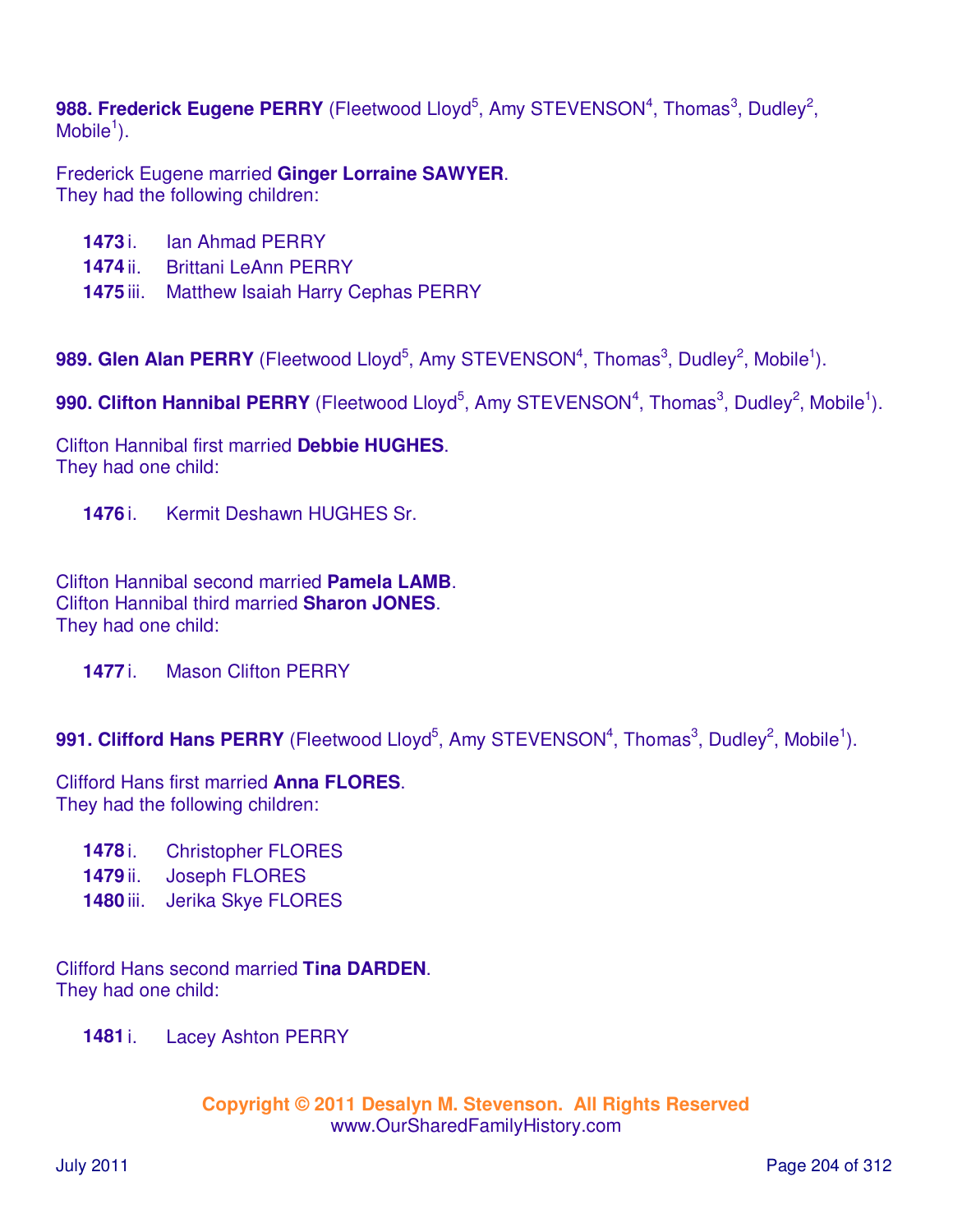Clifford Hans third married **Barbara JOHNSON**.

#### Family of **Fleetwood Lloyd PERRY Sr (530)** & Ella Mae WILLIAMS

992. Fleetwood Lloyd PERRY Jr (Fleetwood Lloyd<sup>5</sup>, Amy STEVENSON<sup>4</sup>, Thomas<sup>3</sup>, Dudley<sup>2</sup>, Mobile<sup>1</sup>). Born on 16 Jul 1938 in Corpus Christi, TX. Fleetwood Lloyd died on 11 Apr 1980; he was 41.

Fleetwood Lloyd first married **Alzora Williams HYSAW**. Born on 6 Apr 1942. Alzora Williams died on 17 May 1991; she was 49.

They had one child:

**1482** i. Estelle Williams HYSAW PERRY

Fleetwood Lloyd second married **Adora**. They had the following children:

- **1483** i. Calvin Lloyd PERRY
- **1484** ii. Brenda LaVern PERRY

### Family of **Isaac David STEVENSON Sr. (532)** & Vertis NERO

993. Harvey STEVENSON (Isaac David<sup>5</sup>, Henry<sup>4</sup>, Thomas<sup>3</sup>, Dudley<sup>2</sup>, Mobile<sup>1</sup>).

Harvey first married **Leola REEVES**. They had one child:

**1485** i. Anthony Lyn STEVENSON SR

Harvey second married **Joanne ROUNDTREE**. They had one child:

**1486** i. Constance "Connie Lynn" Carrol STEVENSON

Family of **Isaac David STEVENSON Sr. (532)** & Esther JoAnne JOHNSON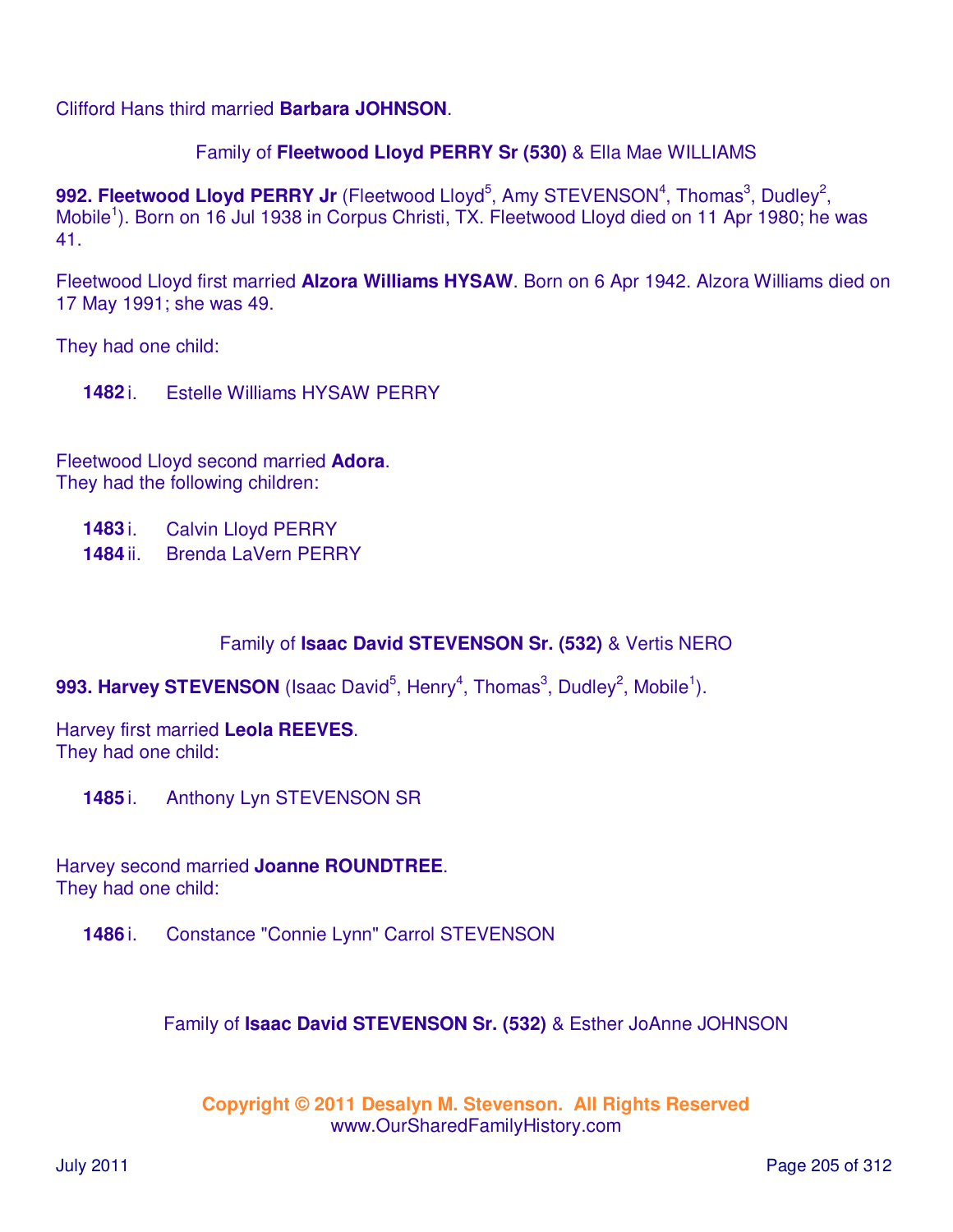## 994. Clarissa "Ricki" STEVENSON (Isaac David<sup>5</sup>, Henry<sup>4</sup>, Thomas<sup>3</sup>, Dudley<sup>2</sup>, Mobile<sup>1</sup>).

Clarissa "Ricki" married **Guy BAILEY**. They had one child:

**1487** i. Dieadra BAILEY

### 995. Issac David STEVENSON Jr. (Isaac David<sup>5</sup>, Henry<sup>4</sup>, Thomas<sup>3</sup>, Dudley<sup>2</sup>, Mobile<sup>1</sup>).

Children:

- **1488** i. Dave Maurice STEVENSON
- **1489** ii. Darrell Lamont STEVENSON
- **1490** iii. Isaac David STEVENSON III

### 996. Dana STEVENSON (Isaac David<sup>5</sup>, Henry<sup>4</sup>, Thomas<sup>3</sup>, Dudley<sup>2</sup>, Mobile<sup>1</sup>).

# Dana married **Robert LANG**.

They had the following children:

**1491** i. Jeffrey LANG

- **1492** ii. Alexander LANG
- **1493** iii. Phillip LANG

### Family of **Jesse "Chief" STEVENSON Sr. (533)** & ?

997. Mary STEVENSON (Jesse "Chief"<sup>5</sup>, Houston B.<sup>4</sup>, Thomas<sup>3</sup>, Dudley<sup>2</sup>, Mobile<sup>1</sup>).

Children:

| 1494 i.          | <b>Terry</b> |
|------------------|--------------|
| 1495 ii.         | Valerie      |
| <b>1496 iii.</b> | Chaston      |

### Family of **Jesse "Chief" STEVENSON Sr. (533)** & Mattie Lee SNEED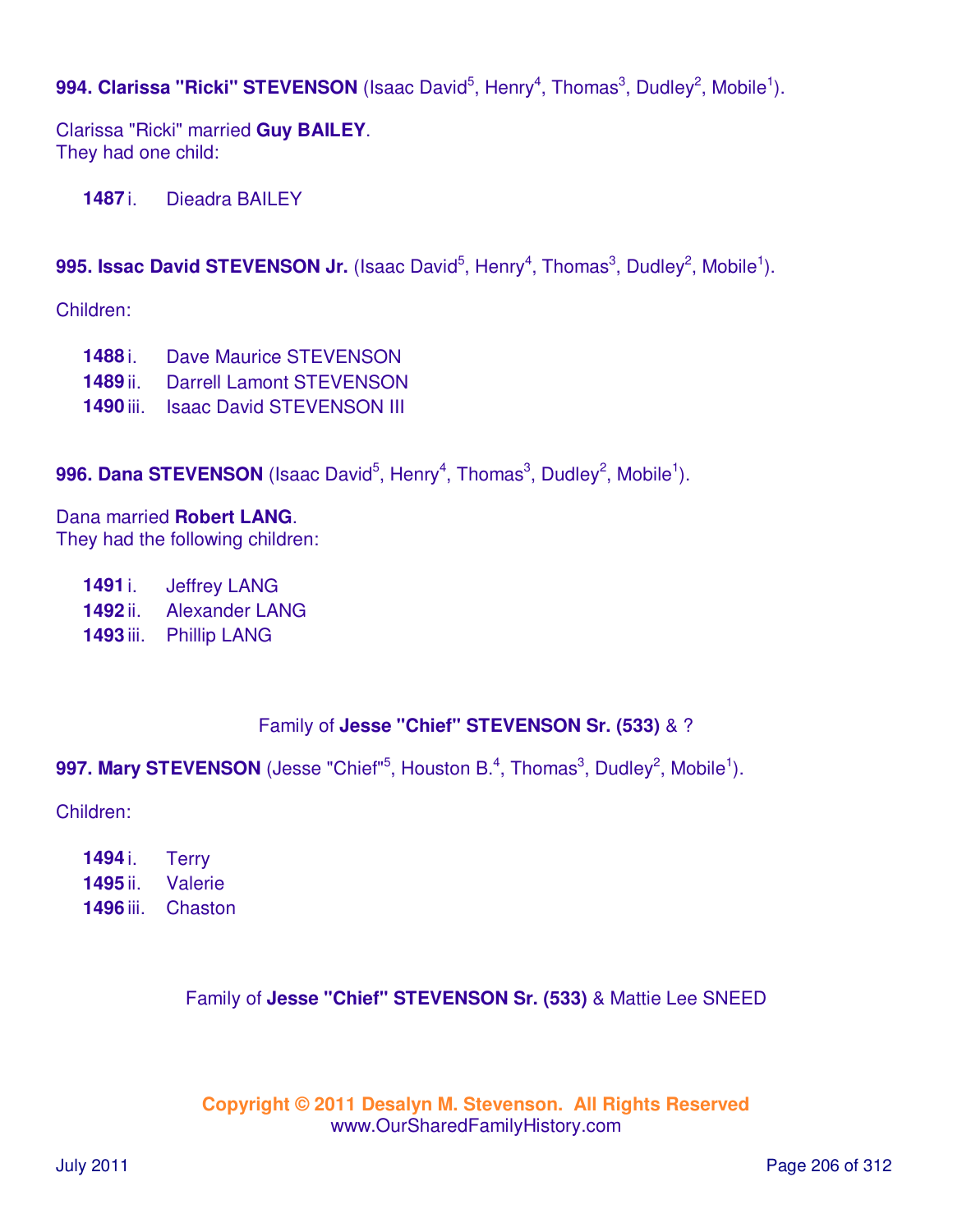998. Jesse STEVENSON Jr. (Jesse "Chief"<sup>5</sup>, Houston B.<sup>4</sup>, Thomas<sup>3</sup>, Dudley<sup>2</sup>, Mobile<sup>1</sup>).

Jesse married **Adrina Deneice CLARK**, daughter of Sally KING. They had the following children:

**1497** i. Jesse STEVENSON III

**1498** ii. Jessica STEVENSON

999. Sylvester STEVENSON Sr. (Jesse "Chief"<sup>5</sup>, Houston B.<sup>4</sup>, Thomas<sup>3</sup>, Dudley<sup>2</sup>, Mobile<sup>1</sup>).

Sylvester first married **Terri EASLEY**. They had the following children:

**1499** i. Sylvester STEVENSON Jr.

**1500** ii. Nikke STEVENSON

Sylvester second married **Doris MOSLEY**. They had one child:

**1501** i. Elijah STEVENSON

**1000. Dicie STEVENSON** (Jesse "Chief"<sup>5</sup>, Houston B.<sup>4</sup>, Thomas<sup>3</sup>, Dudley<sup>2</sup>, Mobile<sup>1</sup>).

Family of **Leonard STEVENSON (534)** & Loretta JONES

**1001. Johneth STEVENSON** (Leonard<sup>5</sup>, Houston B.<sup>4</sup>, Thomas<sup>3</sup>, Dudley<sup>2</sup>, Mobile<sup>1</sup>).

Child:

**1502** i. Leonard STEVENSON

### Family of **Vanoy STEVENSON SR. (535)** & Ida GARRET

**1002. Vanoy "Sonny" STEVENSON Jr.** (Vanoy<sup>5</sup>, Houston B.<sup>4</sup>, Thomas<sup>3</sup>, Dudley<sup>2</sup>, Mobile<sup>1</sup>).

Vanoy "Sonny" first married **Anita JONES**, daughter of James FORD & Billie Ruth JONES. Vanoy "Sonny" second married **Marie VINES-GLEANSON**. They had the following children: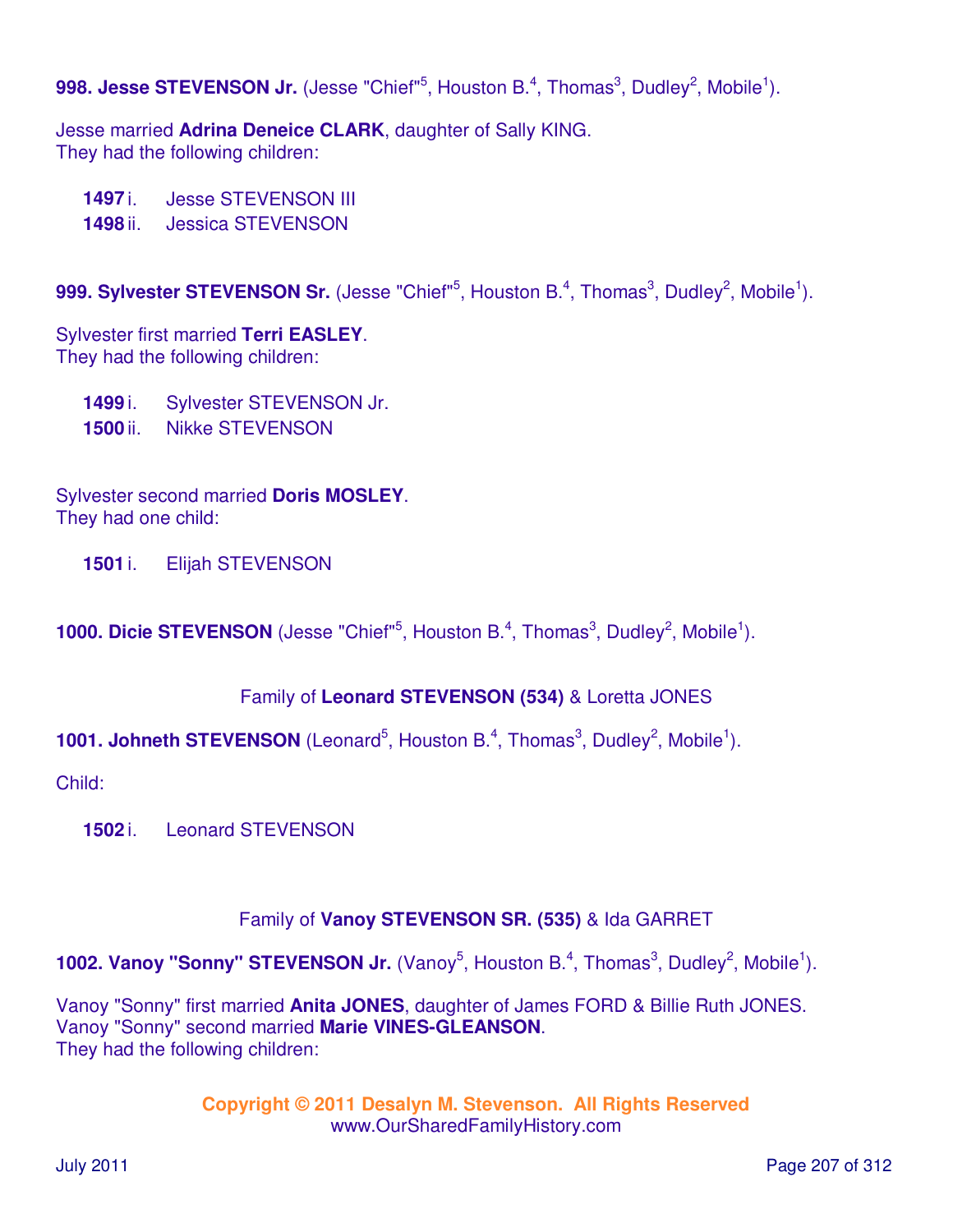- **1503** i. Merduice A. "Cricket" STEVENSON
- **1504** ii. Kemo STEVENSON PATRICK
- **1505** iii. Illana STEVENSON

Vanoy "Sonny" third married **Jacqueline REDMOND**. They had the following children:

- **1506** i. Marcus STEVENSON Sr.
- **1507** ii. Daryl STEVENSON

Vanoy "Sonny" fourth married **Caroline**. They had one child:

**1508** i. Collette STEVENSON

**1003. Rennaye STEVENSON** (Vanoy<sup>5</sup>, Houston B.<sup>4</sup>, Thomas<sup>3</sup>, Dudley<sup>2</sup>, Mobile<sup>1</sup>).

Rennaye married **Pamela BREWTON**, daughter of William BREWTON & Addie. They had the following children:

- **1509** i. Monique Wiley STEVENSON
- **1510** ii. Kisasi Umezo STEVENSON

Family of **Sylvester Louis STEVENSON (536)** & Ethel Delores WASHINGTON

**1004. Darlene Loretta STEVENSON** (Sylvester Louis<sup>5</sup>, Houston B.<sup>4</sup>, Thomas<sup>3</sup>, Dudley<sup>2</sup>, Mobile<sup>1</sup>).

Darlene Loretta married **Gerald UBA**. They had one child:

**1511** i. Camille Nicole UBA

**1005. Debra Louis STEVENSON** (Sylvester Louis<sup>5</sup>, Houston B.<sup>4</sup>, Thomas<sup>3</sup>, Dudley<sup>2</sup>, Mobile<sup>1</sup>).

No Children.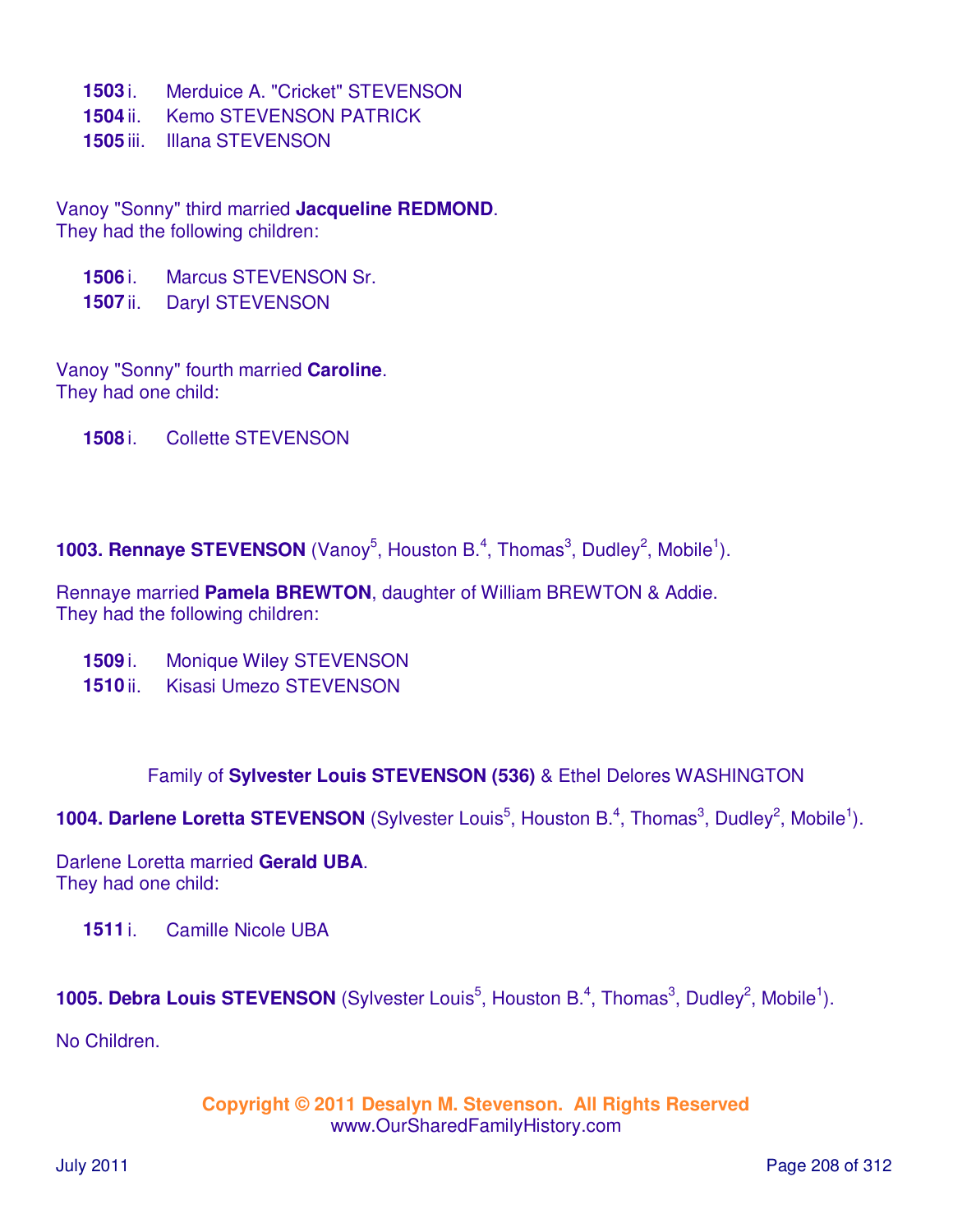**1006. Desalyn Marie "Angel" STEVENSON** (Sylvester Louis<sup>5</sup>, Houston B.<sup>4</sup>, Thomas<sup>3</sup>, Dudley<sup>2</sup>,  $M$ obile<sup>1</sup>).

Desalyn Marie "Angel" married **Andre MONROE**, son of LaRuth WHIITTAKER. They had one child:

**1512** i. Cameron Louis STEVENSON MONROE

Family of **Doris Jean STEVENSON (538)** & Charles William WALLS Jr,

**1007. Charles WALLS** (Doris Jean STEVENSON<sup>5</sup>, Houston B.<sup>4</sup>, Thomas<sup>3</sup>, Dudley<sup>2</sup>, Mobile<sup>1</sup>).

Charles married **Shelly GILLARD**, daughter of Benjamin GILLARD & Daniele. **1008. Yolanda WALLS** (Doris Jean STEVENSON<sup>5</sup>, Houston B.<sup>4</sup>, Thomas<sup>3</sup>, Dudley<sup>2</sup>, Mobile<sup>1</sup>).

Yolanda first married **Larry WEATHERS**, son of Ray WEATHERS & Annitter STORKS. They had the following children:

- **1513** i. DaVonte WEATHERS
- **1514** ii. Montae WEATHERS
- **1515** iii. Shontae Marie WEATHERS

Yolanda second married **Scott COLE**. They had one child:

**1516** i. Scott Taye COLE

### Family of **Houston Brooks STEVENSON Jr. (539)** & Mary GUY

**1009. Jermaine STEVENSON** (Houston Brooks<sup>5</sup>, Houston B.<sup>4</sup>, Thomas<sup>3</sup>, Dudley<sup>2</sup>, Mobile<sup>1</sup>).

### Family of **Houston Brooks STEVENSON Jr. (539)** & ?

**1010. JoVonte STEVENSON** (Houston Brooks<sup>5</sup>, Houston B.<sup>4</sup>, Thomas<sup>3</sup>, Dudley<sup>2</sup>, Mobile<sup>1</sup>).

### Family of **Rosetta STEVENSON (541)** & Lee J. MILLER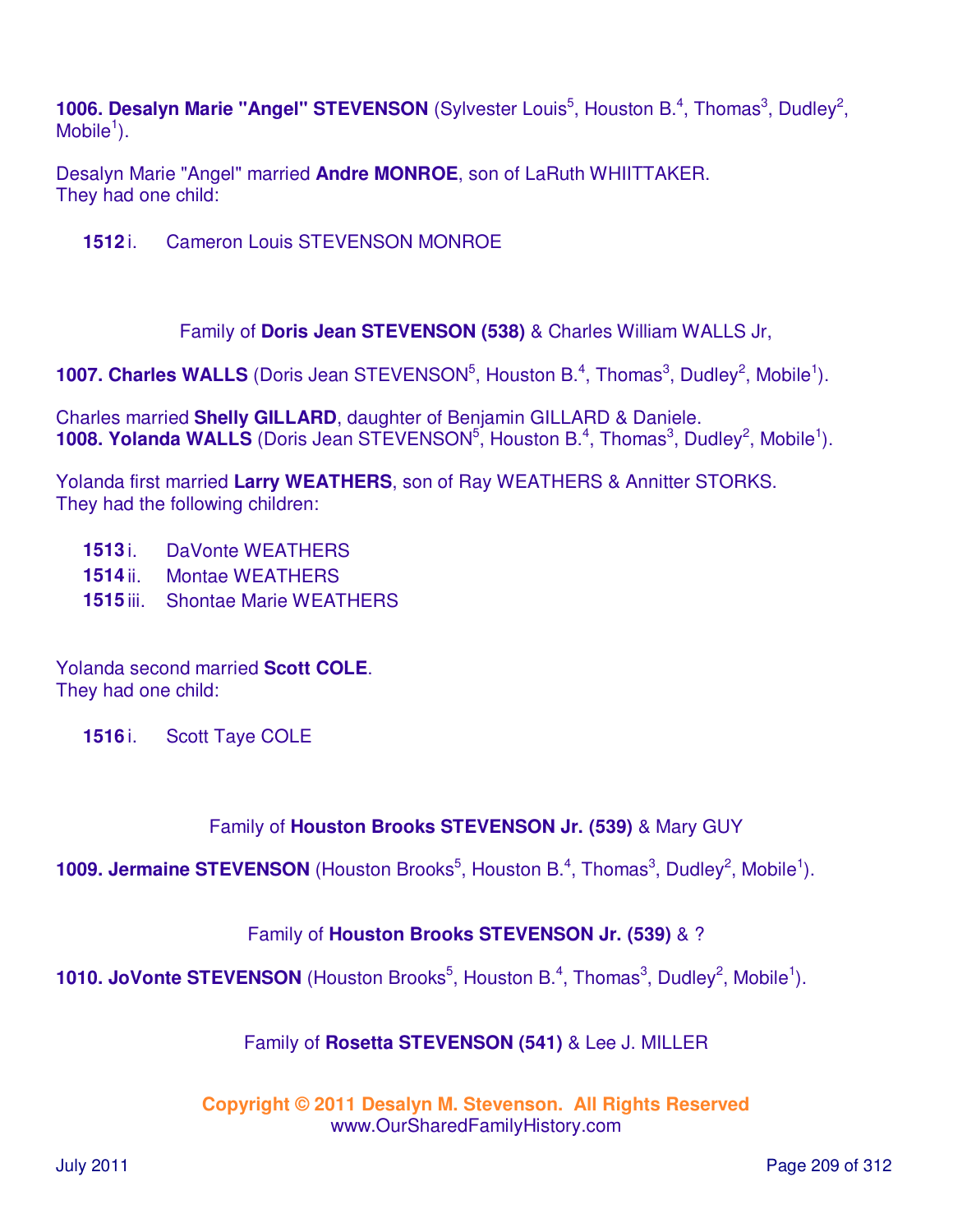**1011. Katrina Ann MILLER** (Rosetta STEVENSON<sup>5</sup>, Leagus<sup>4</sup>, Thomas<sup>3</sup>, Dudley<sup>2</sup>, Mobile<sup>1</sup>).

Katrina Ann married **Roy WARD**. They had the following children:

- **1517** i. Sabrina L. MILLER
- **1518** ii. Santawn A. MILLER
- **1519** iii. Octovia Z. MILLER
- **1520** iv. Reality M. L. MACK

**1012. Ricky L. MILLER** (Rosetta STEVENSON<sup>5</sup>, Leagus<sup>4</sup>, Thomas<sup>3</sup>, Dudley<sup>2</sup>, Mobile<sup>1</sup>). Born ? 3 Feb 1959. Ricky L. died ? 3 Feb 1959; he was <1.

# Family of **Rosetta STEVENSON (541)** & Robert JOHNSON

**1013. Binnie E. JOHNSON** (Rosetta STEVENSON<sup>5</sup>, Leagus<sup>4</sup>, Thomas<sup>3</sup>, Dudley<sup>2</sup>, Mobile<sup>1</sup>). Born on 28 Feb 1956 in Lawton, Oklahoma. Binnie E. died on 5 Jul 1983; he was 27.

Family of **Rosetta STEVENSON (541)** & Charles RICHARDSON Sr.

**1014. Edna Ruth KNIGHT** (Rosetta STEVENSON<sup>5</sup>, Leagus<sup>4</sup>, Thomas<sup>3</sup>, Dudley<sup>2</sup>, Mobile<sup>1</sup>).

**1015. Leagues L. WILLIAMS** (Rosetta STEVENSON<sup>5</sup>, Leagus<sup>4</sup>, Thomas<sup>3</sup>, Dudley<sup>2</sup>, Mobile<sup>1</sup>).

**1016. Charles Henry RICHARDSON Jr.** (Rosetta STEVENSON<sup>5</sup>, Leagus<sup>4</sup>, Thomas<sup>3</sup>, Dudley<sup>2</sup>,  $M$ obile<sup>1</sup>).

Charles Henry first married **Pauline JONES**. They had one child:

**1521** i. Charletta Lavon RICHARDSON

Charles Henry second married **Sylvia WALLACE**. They had the following children:

**1522** i. Lateefah Naeemah RICHARDSON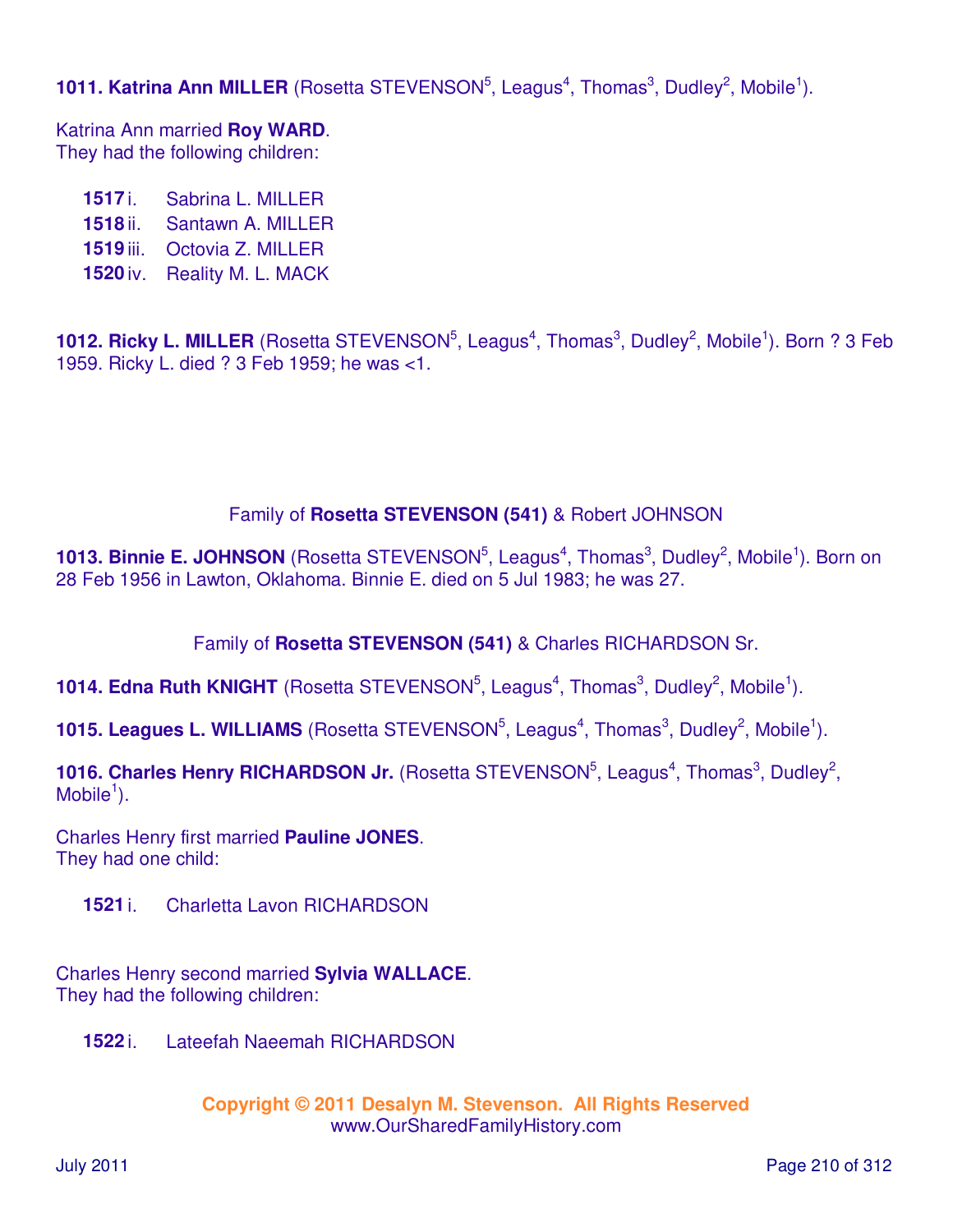- **1523** ii. Robert Lamont WALLACE
- **1524** iii. Fatima Ayana RICHARDSON
- **1525** iv. Afi Adanma RICHARDSON

Charles Henry third married **Patricia BENTON**. They had one child:

**1526** i. Chrystie GAINES

### **1017. Raymond RICHARDSON** (Rosetta STEVENSON<sup>5</sup>, Leagus<sup>4</sup>, Thomas<sup>3</sup>, Dudley<sup>2</sup>, Mobile<sup>1</sup>).

#### Family of **Rosetta STEVENSON (541)** & Luther GARY

### **1018. Clifford R. JOHNSON** (Rosetta STEVENSON<sup>5</sup>, Leagus<sup>4</sup>, Thomas<sup>3</sup>, Dudley<sup>2</sup>, Mobile<sup>1</sup>).

Clifford R. married **Elsie WRIGHT**. They had the following children:

- **1527** i. Monques JOHNSON
- **1528** ii. Deontay JOHNSON
- **1529** iii. Sharikia JOHNSON
- **1530** iv. Shaundeisha JOHNSON
- **1531** v. TaShauna JOHNSON

### Family of **Rosetta STEVENSON (541)** & Charles WILLIAMS

### **1019. Stella JOHNSON** (Rosetta STEVENSON<sup>5</sup>, Leagus<sup>4</sup>, Thomas<sup>3</sup>, Dudley<sup>2</sup>, Mobile<sup>1</sup>).

#### Children:

- **1532** i. Lakita N. JOHNSON
- **1533** ii. Marquis A. JOHNSON

#### Family of **Katherine STEVENSON (545)**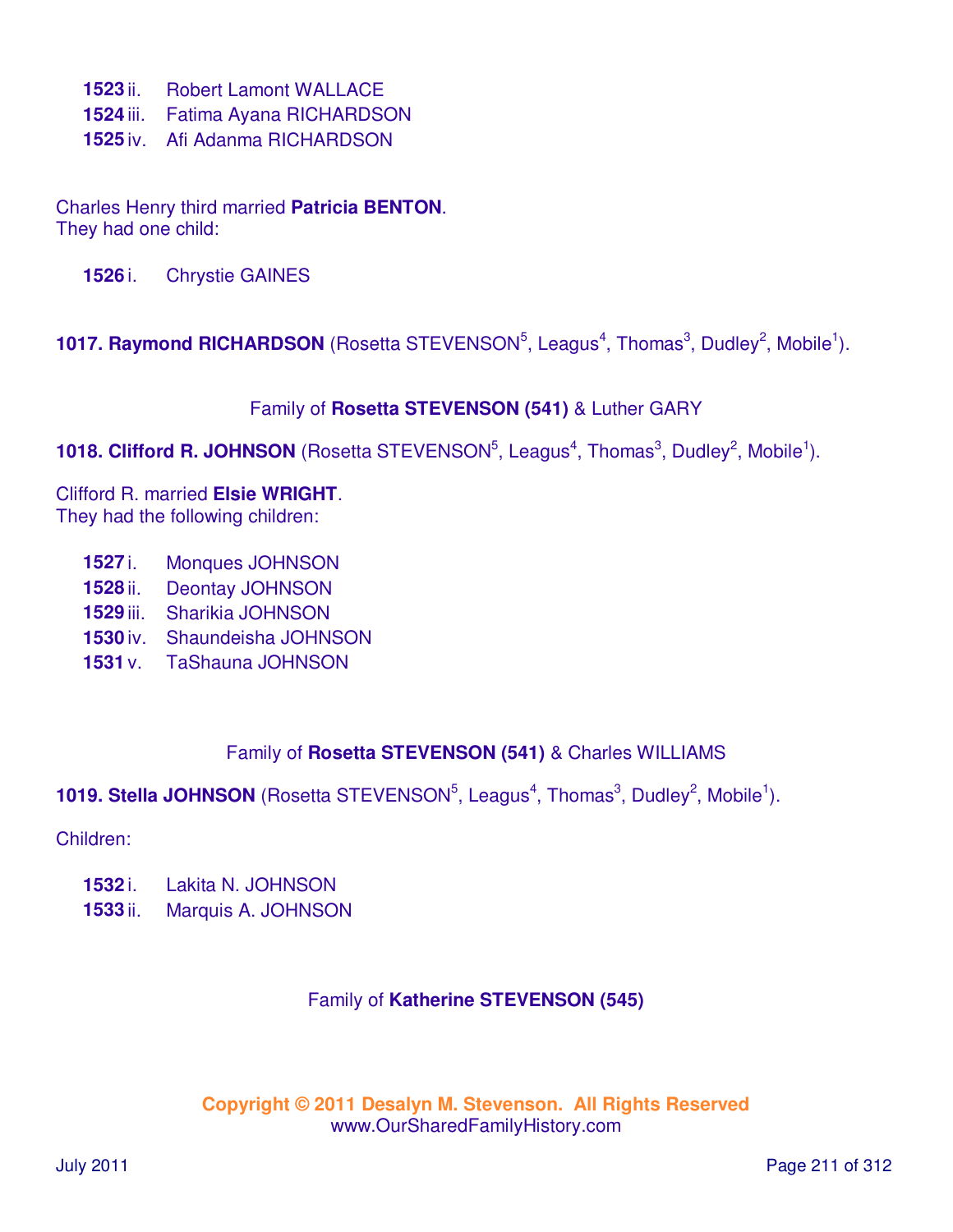**1020. Bernardine** (Katherine STEVENSON<sup>5</sup>, Mobile<sup>4</sup>, Thomas<sup>3</sup>, Dudley<sup>2</sup>, Mobile<sup>1</sup>).

Children:

 i. Britton ii. Dawn iii. Reva iv. Bernard Jr.

**1021. Charlotte** (Katherine STEVENSON<sup>5</sup>, Mobile<sup>4</sup>, Thomas<sup>3</sup>, Dudley<sup>2</sup>, Mobile<sup>1</sup>).

Children:

**1538** i. Katrina **1539** ii. Reginald **1540** iii. Tammy

# Family of **Lucille (563)**

**1022. Daniel Sr.** (Lucille<sup>5</sup>, Roberta STEVENSON<sup>4</sup>, Benjiman (Benjamin)<sup>3</sup>, Dudley<sup>2</sup>, Mobile<sup>1</sup>).

Children:

**1541** i. Laquita Faye **1542** ii. Daniel Jr. **1543** iii. Lisa

1023. Alvia Sr. (Lucille<sup>5</sup>, Roberta STEVENSON<sup>4</sup>, Benjiman (Benjamin)<sup>3</sup>, Dudley<sup>2</sup>, Mobile<sup>1</sup>).

Child:

**1544** i. Alvia Jr.

**1024. Shirley** (Lucille<sup>5</sup>, Roberta STEVENSON<sup>4</sup>, Benjiman (Benjamin)<sup>3</sup>, Dudley<sup>2</sup>, Mobile<sup>1</sup>).

Children:

**1545** i. Jocelyn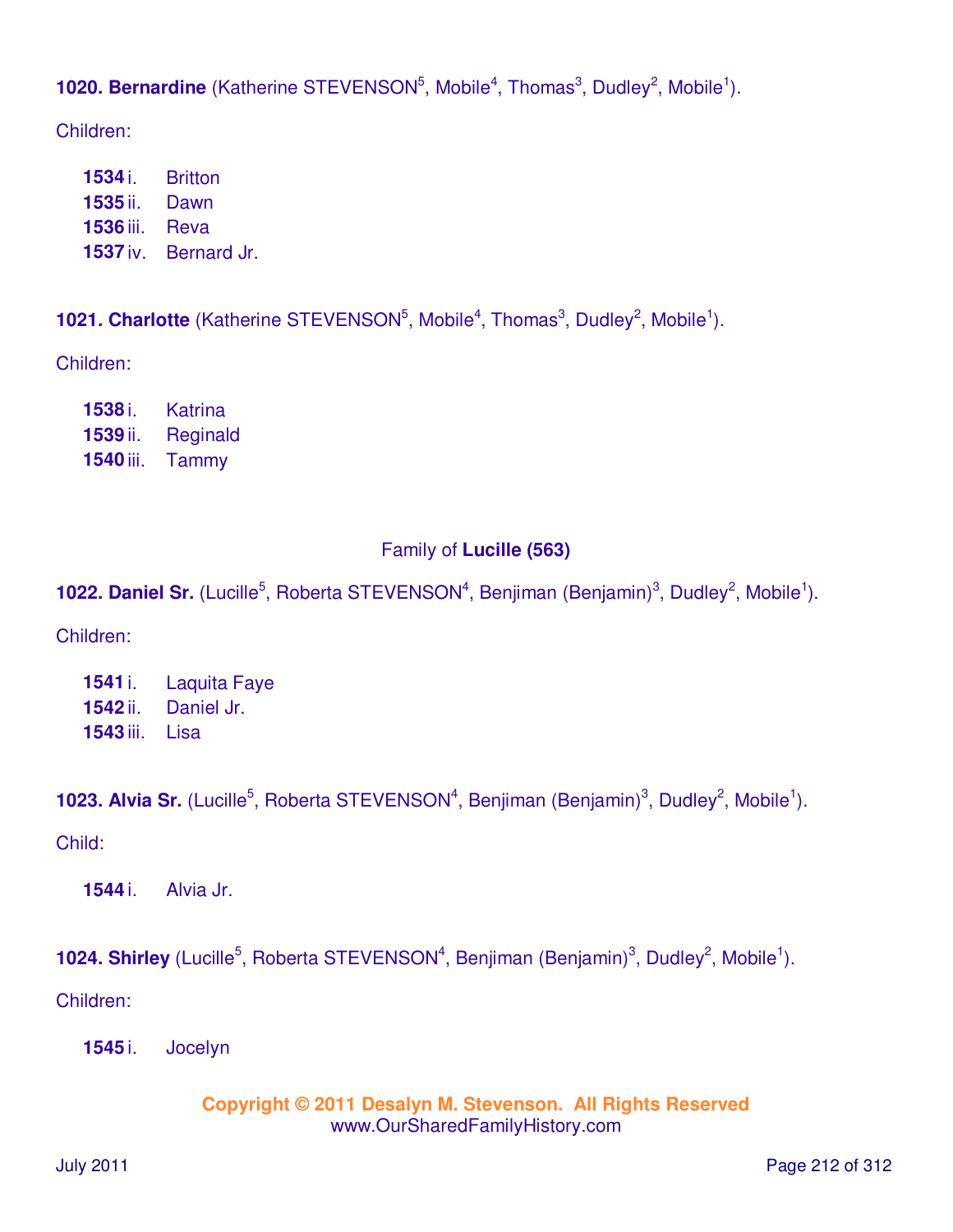**1546** ii. Darla

**1025. Ray L.** (Lucille<sup>5</sup>, Roberta STEVENSON<sup>4</sup>, Benjiman (Benjamin)<sup>3</sup>, Dudley<sup>2</sup>, Mobile<sup>1</sup>). Children:

| 1547 i.   | Ken     |
|-----------|---------|
| 1548 ii.  | Carlos  |
| 1549 iii. | Roberta |
| 1550 iv.  | Chrissy |

**1026. Charles** (Lucille<sup>5</sup>, Roberta STEVENSON<sup>4</sup>, Benjiman (Benjamin)<sup>3</sup>, Dudley<sup>2</sup>, Mobile<sup>1</sup>).

**1027. Robert Sr.** (Lucille<sup>5</sup>, Roberta STEVENSON<sup>4</sup>, Benjiman (Benjamin)<sup>3</sup>, Dudley<sup>2</sup>, Mobile<sup>1</sup>).

Children:

 i. Tyisha ii. Tamika iii. Robert Jr. iv. Ebony

### Family of **Debra Charlene (568)**

**1028. Charles** (Debra Charlene<sup>5</sup>, Maulsy BUTLER<sup>4</sup>, Carrie STEVENSON<sup>3</sup>, Dudley<sup>2</sup>, Mobile<sup>1</sup>).

### Family of **Maulsie BUCKNER (576)** & Floyd RICHARDSON

1029. Sherrie RICHARDSON (Maulsie BUCKNER<sup>5</sup>, Eliza PLUMMER<sup>4</sup>, Malsy STEVENSON<sup>3</sup>, Dudley<sup>2</sup>, Mobile<sup>1</sup>).

Children:

 i. Darrion ii. Marcia (Twin) iii. Dorcia (Twin) iv. Nekki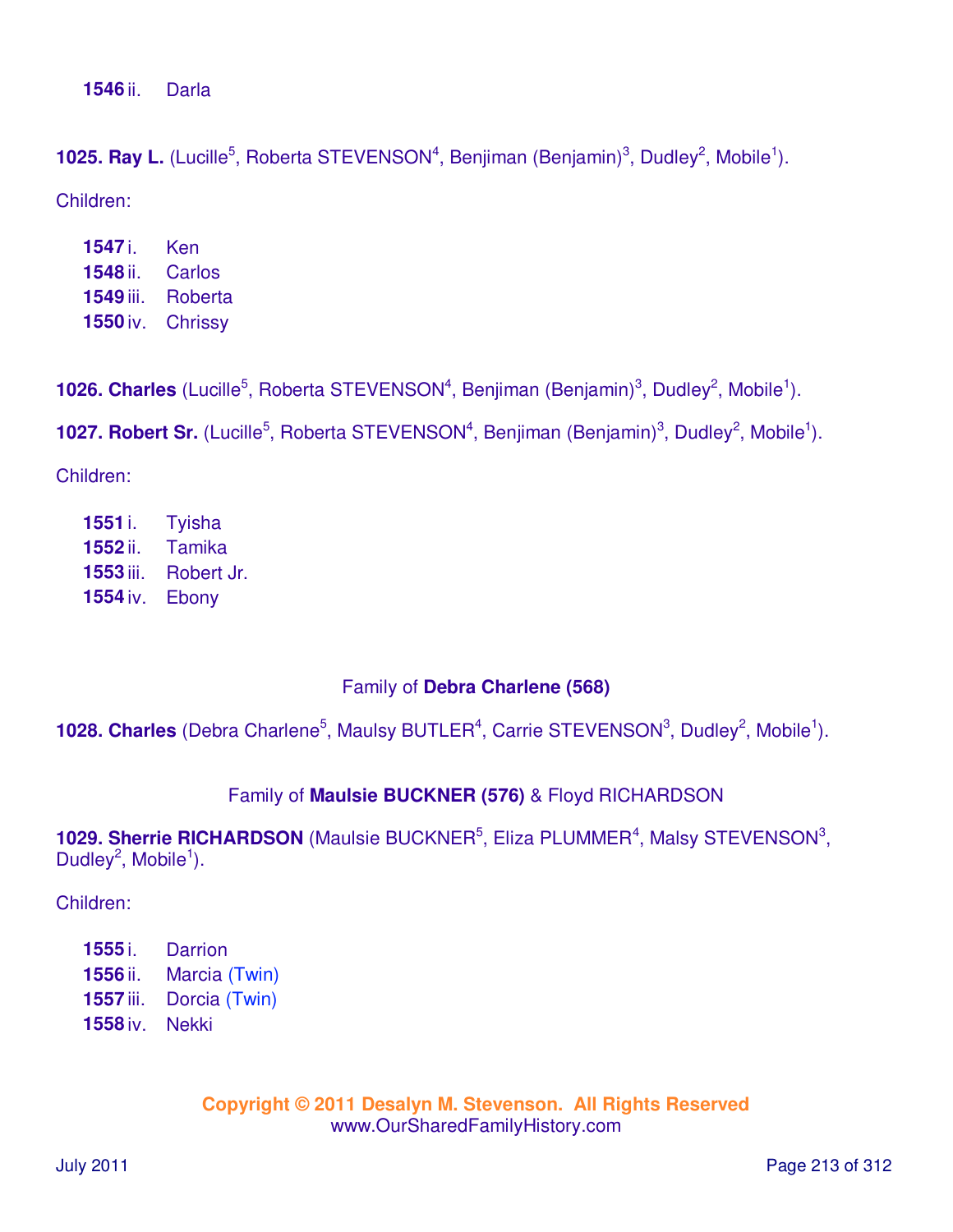1030. Donna RICHARDSON (Maulsie BUCKNER<sup>5</sup>, Eliza PLUMMER<sup>4</sup>, Malsy STEVENSON<sup>3</sup>, Dudley<sup>2</sup>, Mobile<sup>1</sup>).

Children:

 i. Lemarcus ii. E.L. iii. Mautra iv. Billy v. Donna

**1031. Berley RICHARDSON** (Maulsie BUCKNER<sup>5</sup>, Eliza PLUMMER<sup>4</sup>, Malsy STEVENSON<sup>3</sup>, Dudley<sup>2</sup>, Mobile<sup>1</sup>).

Child:

**1564** i. Berley RICHARDSON Jr

**1032. Natalie RICHARDSON** (Maulsie BUCKNER<sup>5</sup>, Eliza PLUMMER<sup>4</sup>, Malsy STEVENSON<sup>3</sup>, Dudley<sup>2</sup>, Mobile<sup>1</sup>).

Child:

**1565** i. Tara

### Family of **Nellie Mae BUCKNER (577)** & T. W. STEVENSON

1033. Carlos STEVENSON (Nellie Mae BUCKNER<sup>5</sup>, Eliza PLUMMER<sup>4</sup>, Malsy STEVENSON<sup>3</sup>, Dudley<sup>2</sup>, Mobile<sup>1</sup>).

### Carlos married **Danny IVORY**.

They had the following children:

**1566** i. Chanell STEVENSON

**1567** ii. Derrick STEVENSON

1034. Rhonda STEVENSON (Nellie Mae BUCKNER<sup>5</sup>, Eliza PLUMMER<sup>4</sup>, Malsy STEVENSON<sup>3</sup>,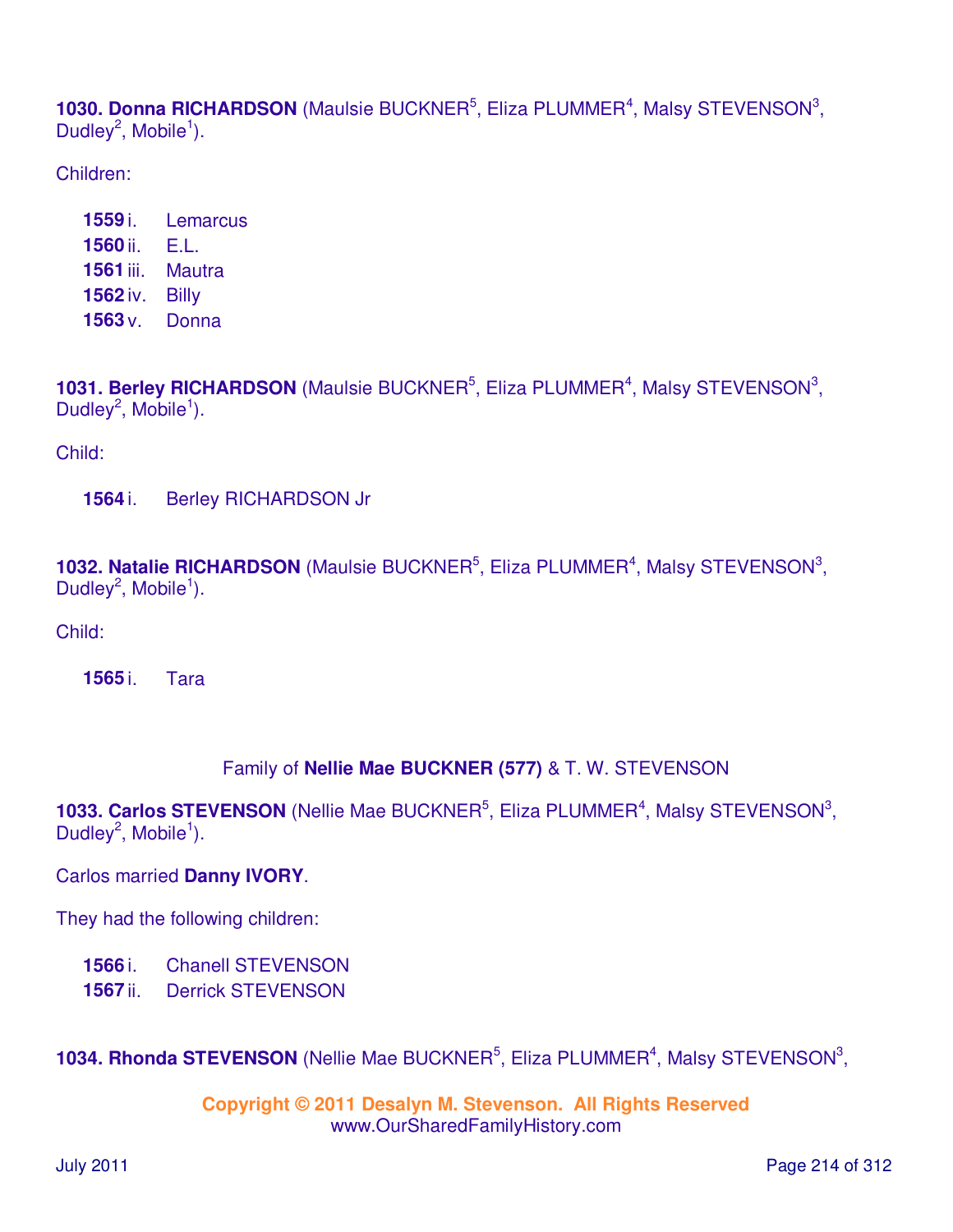Dudley<sup>2</sup>, Mobile<sup>1</sup>).

Child:

**1568** i. Eliza STEVENSON

1035. Baby Girl STEVENSON (Nellie Mae BUCKNER<sup>5</sup>, Eliza PLUMMER<sup>4</sup>, Malsy STEVENSON<sup>3</sup>, Dudley<sup>2</sup>, Mobile<sup>1</sup>).

Died at birth

**1036. Sheila STEVENSON** (Nellie Mae BUCKNER<sup>5</sup>, Eliza PLUMMER<sup>4</sup>, Malsy STEVENSON<sup>3</sup>, Dudley<sup>2</sup>, Mobile<sup>1</sup>).

Children:

**1569** i. Lavender **1570** ii. Joshua

### Family of **Arnetta Marie BUCKNER (579)** & Sim DRAIN Jr

1037. Andrea Michea DRAIN (Arnetta Marie BUCKNER<sup>5</sup>, Eliza PLUMMER<sup>4</sup>, Malsy STEVENSON<sup>3</sup>, Dudley<sup>2</sup>, Mobile<sup>1</sup>).

Andrea Michea married **Marvin LANGSTON**. They had the following children:

**1571** i. Avery LANGSTON

**1572** ii. Rhys LANGSTON

**1038. Renae Chevonne DRAIN** (Arnetta Marie BUCKNER<sup>5</sup>, Eliza PLUMMER<sup>4</sup>, Malsy  $STEVENSON<sup>3</sup>$ , Dudley<sup>2</sup>, Mobile<sup>1</sup>).

Renae Chevonne married **Vincent BURKE**. They had the following children:

- **1573** i. Wyndham BURKE (10 Sep -)
- **1574** ii. Brayden BURKE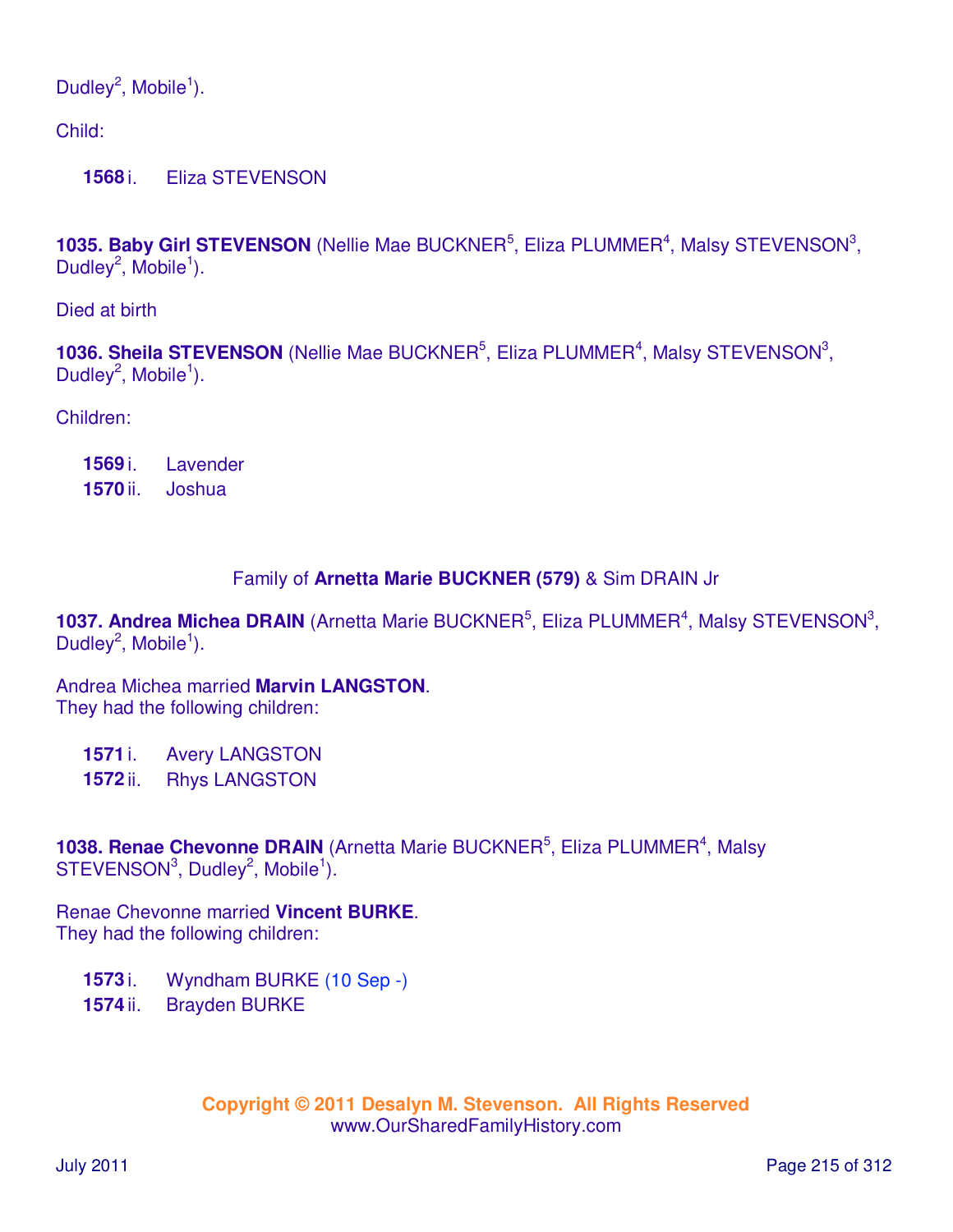1039. William Alan DRAIN (Arnetta Marie BUCKNER<sup>5</sup>, Eliza PLUMMER<sup>4</sup>, Malsy STEVENSON<sup>3</sup>, Dudley<sup>2</sup>, Mobile<sup>1</sup>).

William Alan married **Marva**. They had the following children:

- **1575** i. Arnetta Nicole DRAIN
- **1576** ii. Brianna Denise DRAIN
- **1577** iii. Jared DRAIN
- **1578** iv. Darian Alan DRAIN

**1040. Sim DRAIN III** (Arnetta Marie BUCKNER<sup>5</sup>, Eliza PLUMMER<sup>4</sup>, Malsy STEVENSON<sup>3</sup>, Dudley<sup>2</sup>,  $M$ obile<sup>1</sup>).

Sim married **Tecmia**. They had the following children:

- **1579** i. Sim DRAIN IV
- **1580** ii. Simone DRAIN
- **1581** iii. Andrew DRAIN

### Family of **Jimmie Olivia BUCKNER (580)** & Chester OSBORNE

1041. Trayveah OSBORNE (Jimmie Olivia BUCKNER<sup>5</sup>, Eliza PLUMMER<sup>4</sup>, Malsy STEVENSON<sup>3</sup>, Dudley<sup>2</sup>, Mobile<sup>1</sup>).

Trayveah married **Karen WILLIAMS**.

They had the following children:

- **1582** i. Kristi OSBORNE
- **1583** ii. Kourtney OSBORNE
- **1584** iii. Darius OSBORNE
- **1585** iv. Delynne OSBORNE
- **1586** v. Daniel OSBORNE

### Family of **Jimmie Olivia BUCKNER (580)** & Robert McEWEN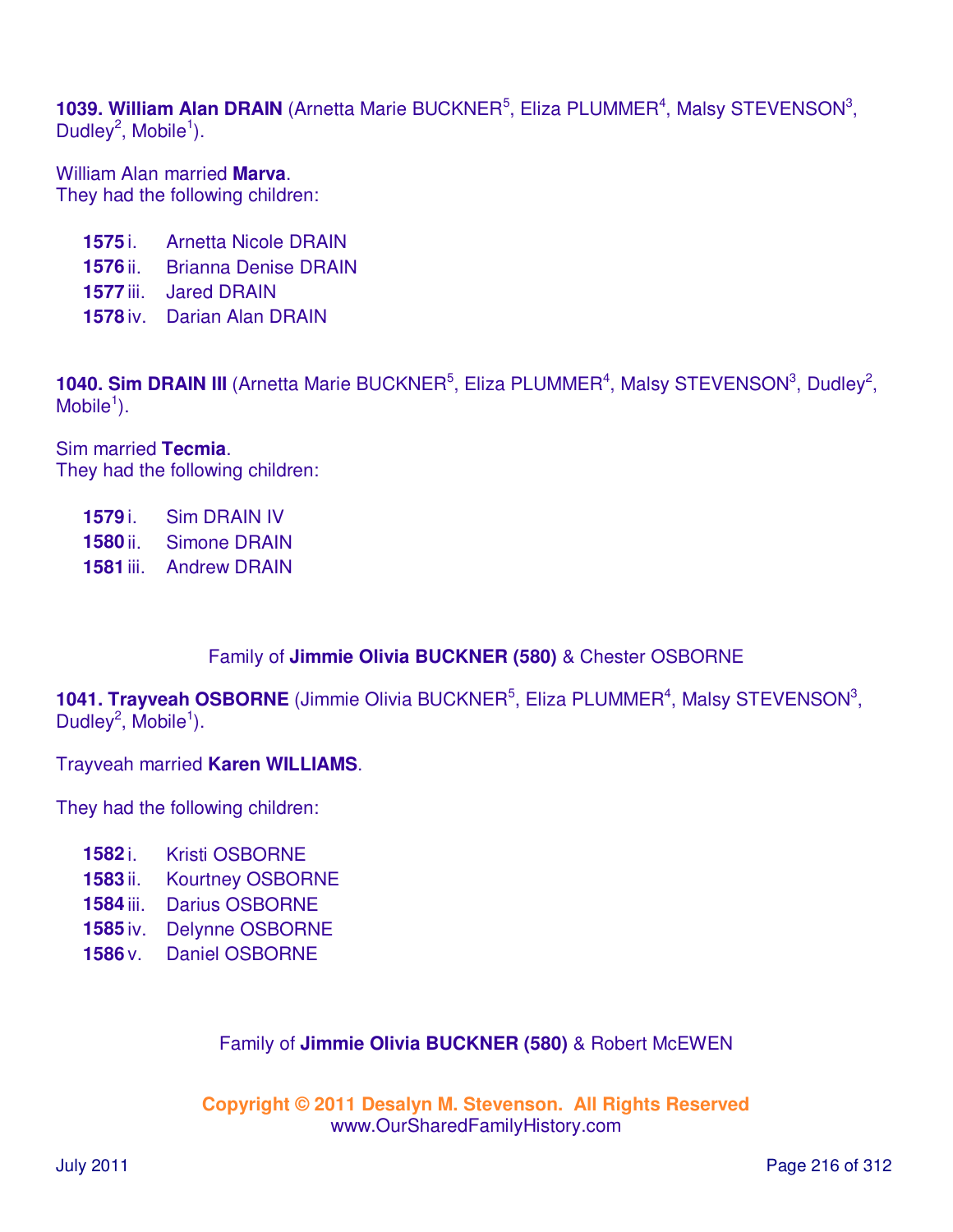1042. Disa McEWEN (Jimmie Olivia BUCKNER<sup>5</sup>, Eliza PLUMMER<sup>4</sup>, Malsy STEVENSON<sup>3</sup>, Dudley<sup>2</sup>,  $M$ obile<sup>1</sup>).

**1043. Frontes McEWEN** (Jimmie Olivia BUCKNER<sup>5</sup>, Eliza PLUMMER<sup>4</sup>, Malsy STEVENSON<sup>3</sup>, Dudley<sup>2</sup>, Mobile<sup>1</sup>).

Frontes married **Hana KIM**.

They had the following children:

**1587** i. Paiton McEWEN

**1588** ii. Preston McEWEN

#### Family of **Geneva BUCKNER (581)** & Fred Douglas PERRY

**1044. Demetre Elese PERRY** (Geneva BUCKNER<sup>5</sup>, Eliza PLUMMER<sup>4</sup>, Malsy STEVENSON<sup>3</sup>, Dudley<sup>2</sup>, Mobile<sup>1</sup>).

Demetre Elese first married **Jeffery Arnold MEYERS**. They had one child:

**1589** i. Bianca Nicole MEYERS

Demetre Elese second married **Jimmie O. WATTS**. **1045. Finas Duval PERRY** (Geneva BUCKNER<sup>5</sup>, Eliza PLUMMER<sup>4</sup>, Malsy STEVENSON<sup>3</sup>, Dudley<sup>2</sup>,  $M$ obile<sup>1</sup>).

Finas Duval first married **?**. They had the following children:

- **1590** i. Gaston PERRY
- **1591** ii. Dawan Duval PERRY
- **1592** iii. Ian PERRY

Finas Duval second married **Shantel THOMAS**. They had the following children:

- **1593** i. Jair PERRY (Twin)
- **1594** ii. Masie PERRY (Twin)
- **1595** iii. Erice PERRY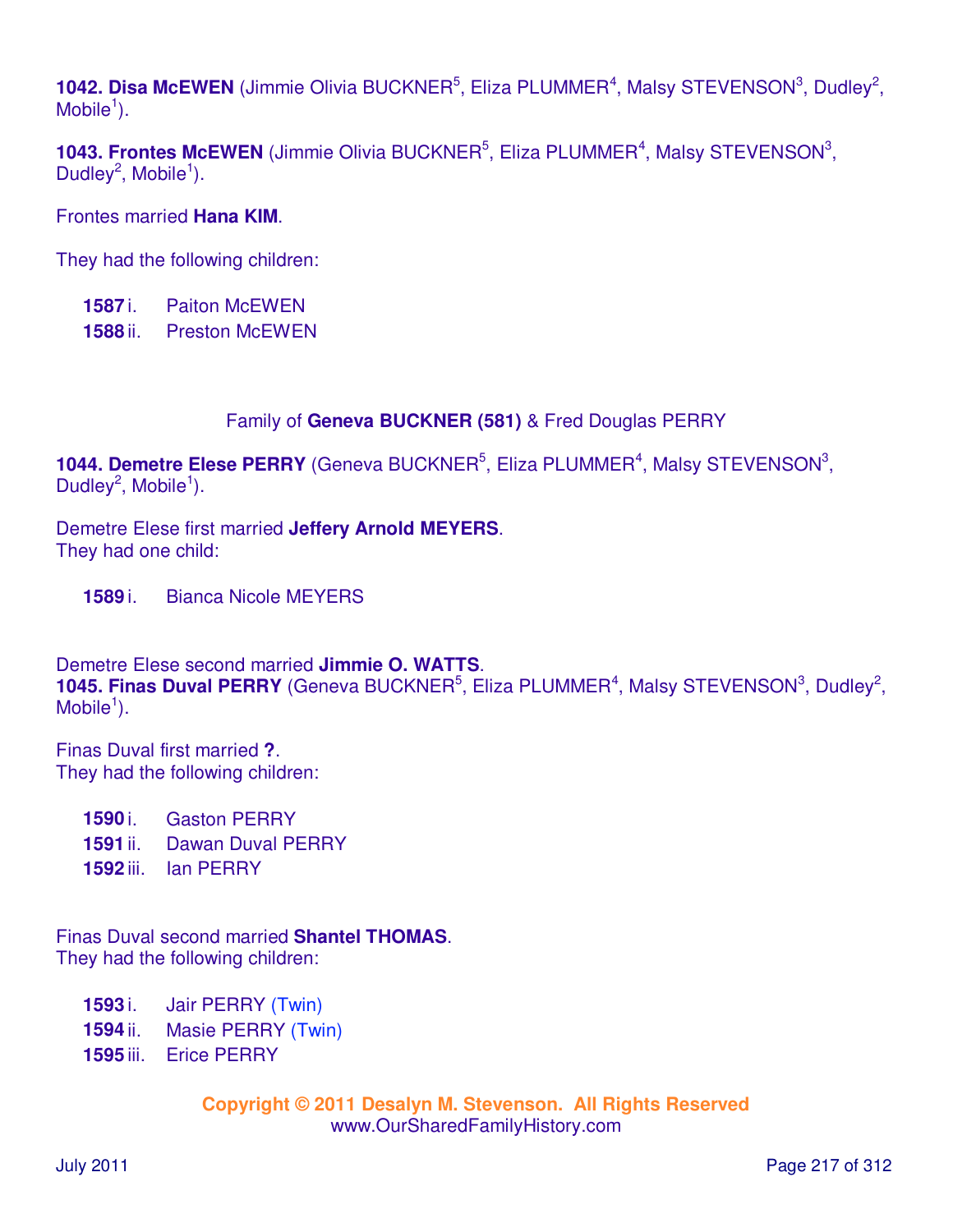1046. Farron Dwayne PERRY (Geneva BUCKNER<sup>5</sup>, Eliza PLUMMER<sup>4</sup>, Malsy STEVENSON<sup>3</sup>, Dudley<sup>2</sup>, Mobile<sup>1</sup>).

Farron Dwayne married **Illia VILLORIA**. They had one child:

**1596** i. Illiyah VILLORIA

### Family of **Lawrence (584)**

**1047. Larry** (Lawrence<sup>5</sup>, Florella<sup>4</sup>, Loradeo STEVENSON<sup>3</sup>, Dave<sup>2</sup>, Mobile<sup>1</sup>).

## Family of **Vermon (585)**

**1048. Mike** (Vermon<sup>5</sup>, Florella<sup>4</sup>, Loradeo STEVENSON<sup>3</sup>, Dave<sup>2</sup>, Mobile<sup>1</sup>).

## Family of **Mary (591)**

**1049. Donna Fay** (Mary<sup>5</sup>, Florella<sup>4</sup>, Loradeo STEVENSON<sup>3</sup>, Dave<sup>2</sup>, Mobile<sup>1</sup>).

**1050. Arthur** (Mary<sup>5</sup>, Florella<sup>4</sup>, Loradeo STEVENSON<sup>3</sup>, Dave<sup>2</sup>, Mobile<sup>1</sup>).

**1051. Clark** (Mary<sup>5</sup>, Florella<sup>4</sup>, Loradeo STEVENSON<sup>3</sup>, Dave<sup>2</sup>, Mobile<sup>1</sup>).

## Family of **Denora (592)**

**1052. Ricky** (Denora<sup>5</sup>, Florella<sup>4</sup>, Loradeo STEVENSON<sup>3</sup>, Dave<sup>2</sup>, Mobile<sup>1</sup>).

**1053. Albert** (Denora<sup>5</sup>, Florella<sup>4</sup>, Loradeo STEVENSON<sup>3</sup>, Dave<sup>2</sup>, Mobile<sup>1</sup>).

**1054. Glenda** (Denora<sup>5</sup>, Florella<sup>4</sup>, Loradeo STEVENSON<sup>3</sup>, Dave<sup>2</sup>, Mobile<sup>1</sup>).

**1055. Bidget** (Denora<sup>5</sup>, Florella<sup>4</sup>, Loradeo STEVENSON<sup>3</sup>, Dave<sup>2</sup>, Mobile<sup>1</sup>).

**1056. Bobby** (Denora<sup>5</sup>, Florella<sup>4</sup>, Loradeo STEVENSON<sup>3</sup>, Dave<sup>2</sup>, Mobile<sup>1</sup>).

**1057. Chauncey** (Denora<sup>5</sup>, Florella<sup>4</sup>, Loradeo STEVENSON<sup>3</sup>, Dave<sup>2</sup>, Mobile<sup>1</sup>).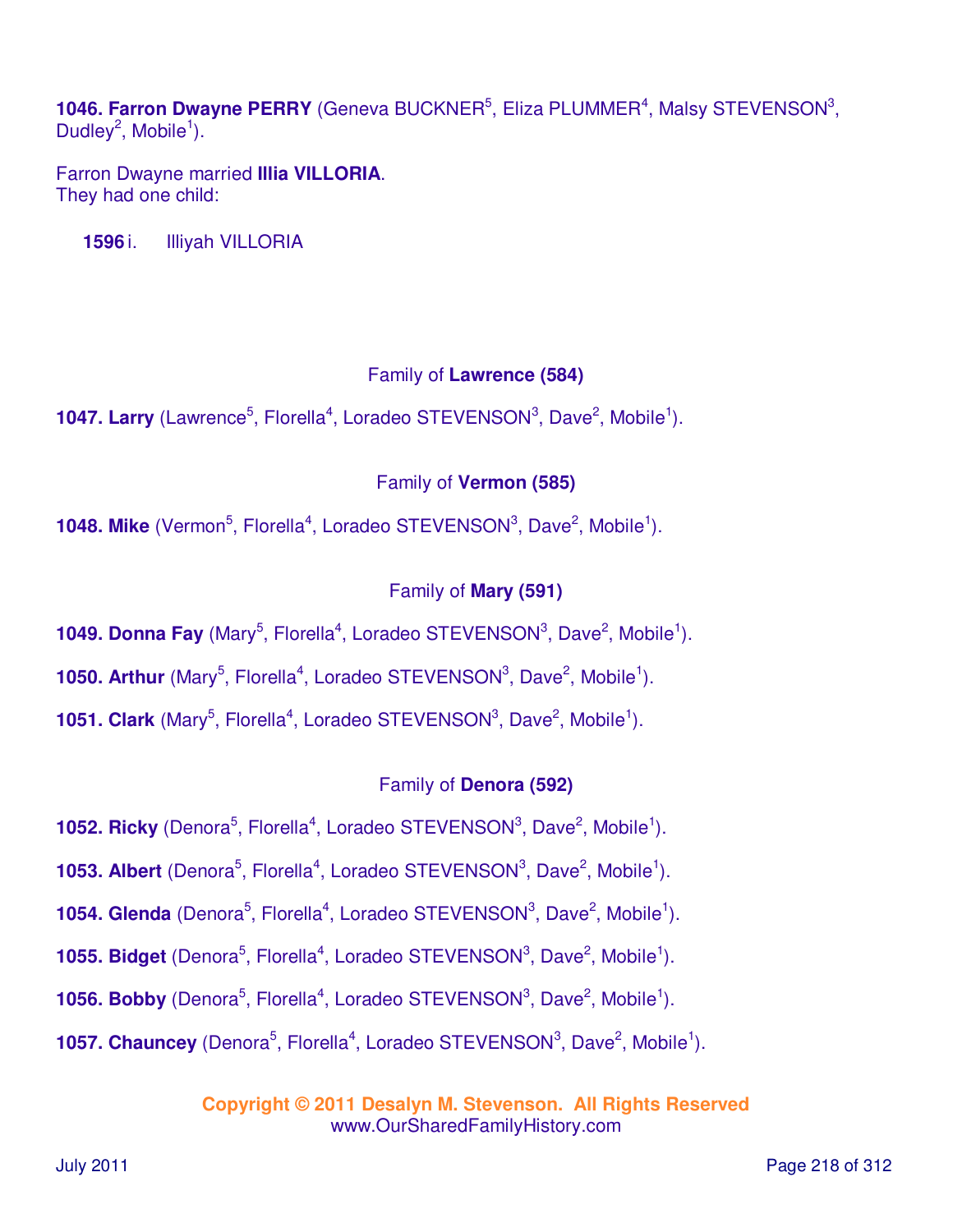**1058. Emmett** (Denora<sup>5</sup>, Florella<sup>4</sup>, Loradeo STEVENSON<sup>3</sup>, Dave<sup>2</sup>, Mobile<sup>1</sup>).

**1059. Celestine** (Denora<sup>5</sup>, Florella<sup>4</sup>, Loradeo STEVENSON<sup>3</sup>, Dave<sup>2</sup>, Mobile<sup>1</sup>).

#### Family of **Mae Frances (593)**

**1060. Darryl** (Mae Frances<sup>5</sup>, Inez JACKSON<sup>4</sup>, Loradeo STEVENSON<sup>3</sup>, Dave<sup>2</sup>, Mobile<sup>1</sup>).

**1061. Robin** (Mae Frances<sup>5</sup>, Inez JACKSON<sup>4</sup>, Loradeo STEVENSON<sup>3</sup>, Dave<sup>2</sup>, Mobile<sup>1</sup>).

**1062. Shawn** (Mae Frances<sup>5</sup>, Inez JACKSON<sup>4</sup>, Loradeo STEVENSON<sup>3</sup>, Dave<sup>2</sup>, Mobile<sup>1</sup>).

**1063. Erica** (Mae Frances<sup>5</sup>, Inez JACKSON<sup>4</sup>, Loradeo STEVENSON<sup>3</sup>, Dave<sup>2</sup>, Mobile<sup>1</sup>).

## Family of **Betty ASHLEY (594)**

**1064. Letitia** (Betty ASHLEY<sup>5</sup>, Inez JACKSON<sup>4</sup>, Loradeo STEVENSON<sup>3</sup>, Dave<sup>2</sup>, Mobile<sup>1</sup>). Letitia first married **MITCHELL**.

They had one child:

**1597** i. Cameron MITCHELL

Letitia second married **SMITH**.

They had one child:

**1598** i. Aaron

**1065. Ernest** (Betty ASHLEY<sup>5</sup>, Inez JACKSON<sup>4</sup>, Loradeo STEVENSON<sup>3</sup>, Dave<sup>2</sup>, Mobile<sup>1</sup>). **1066. Alana** (Betty ASHLEY<sup>5</sup>, Inez JACKSON<sup>4</sup>, Loradeo STEVENSON<sup>3</sup>, Dave<sup>2</sup>, Mobile<sup>1</sup>).

## Family of **Turner (595)**

**1067. Tammy** (Turner<sup>5</sup>, Inez JACKSON<sup>4</sup>, Loradeo STEVENSON<sup>3</sup>, Dave<sup>2</sup>, Mobile<sup>1</sup>).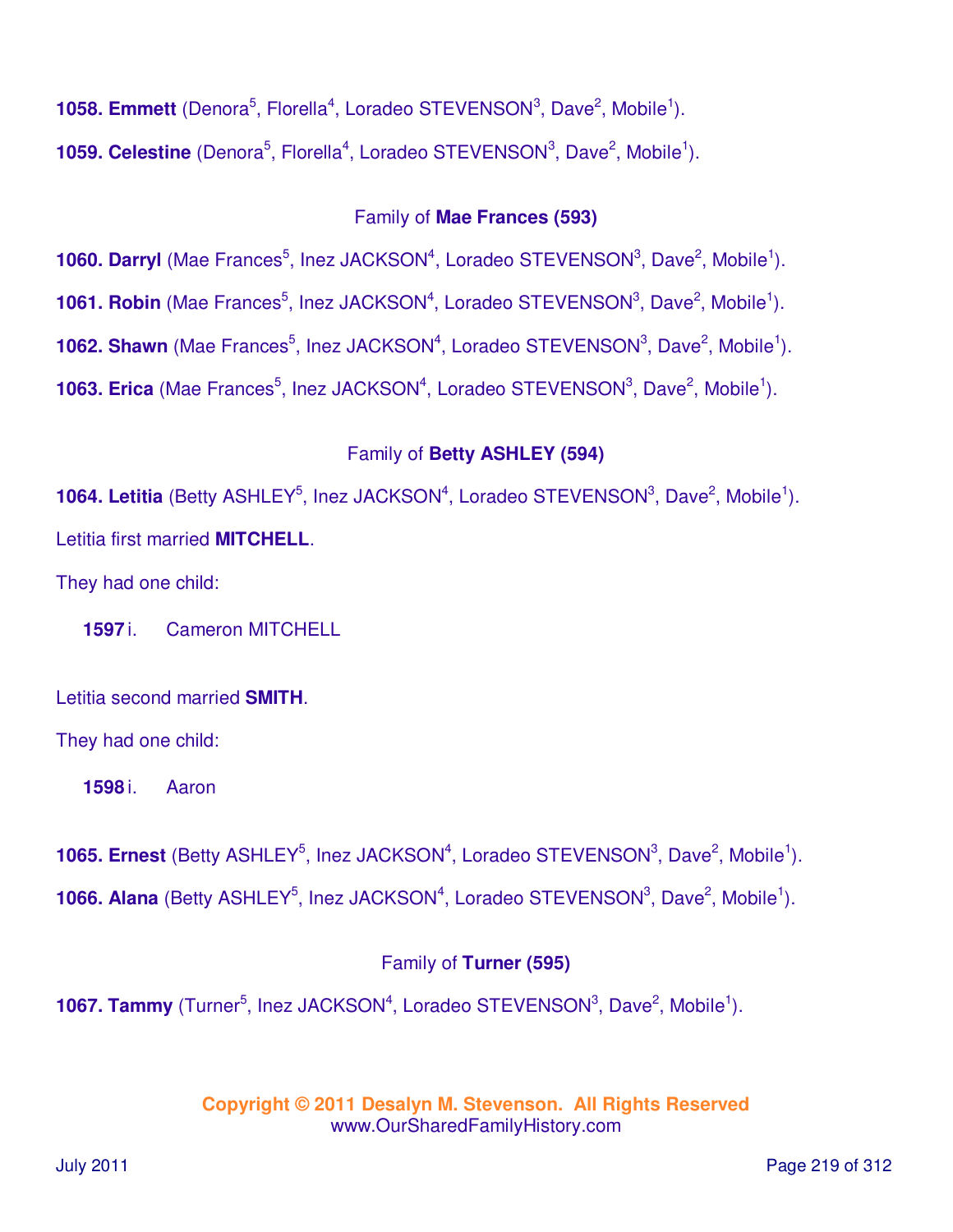**1068. Camille** (Turner<sup>5</sup>, Inez JACKSON<sup>4</sup>, Loradeo STEVENSON<sup>3</sup>, Dave<sup>2</sup>, Mobile<sup>1</sup>).

## Family of **Caroline (596)**

**1069. Latania** (Caroline<sup>5</sup>, Inez JACKSON<sup>4</sup>, Loradeo STEVENSON<sup>3</sup>, Dave<sup>2</sup>, Mobile<sup>1</sup>).

**1070. Samantha** (Caroline<sup>5</sup>, Inez JACKSON<sup>4</sup>, Loradeo STEVENSON<sup>3</sup>, Dave<sup>2</sup>, Mobile<sup>1</sup>).

**1071. Dever** (Caroline<sup>5</sup>, Inez JACKSON<sup>4</sup>, Loradeo STEVENSON<sup>3</sup>, Dave<sup>2</sup>, Mobile<sup>1</sup>).

## Family of **Paulette SMITH (597)**

**1072. Cassandra** (Paulette SMITH<sup>5</sup>, Inez JACKSON<sup>4</sup>, Loradeo STEVENSON<sup>3</sup>, Dave<sup>2</sup>, Mobile<sup>1</sup>). **1073. Kinia SMITH** (Paulette<sup>5</sup>, Inez JACKSON<sup>4</sup>, Loradeo STEVENSON<sup>3</sup>, Dave<sup>2</sup>, Mobile<sup>1</sup>).

## Family of **Princella (598)**

**1074. Courtney** (Princella<sup>5</sup>, Inez JACKSON<sup>4</sup>, Loradeo STEVENSON<sup>3</sup>, Dave<sup>2</sup>, Mobile<sup>1</sup>).

**1075. Maya** (Princella<sup>5</sup>, Inez JACKSON<sup>4</sup>, Loradeo STEVENSON<sup>3</sup>, Dave<sup>2</sup>, Mobile<sup>1</sup>).

**1076. Jahar** (Princella<sup>5</sup>, Inez JACKSON<sup>4</sup>, Loradeo STEVENSON<sup>3</sup>, Dave<sup>2</sup>, Mobile<sup>1</sup>).

## Family of **Yolanda (600)**

**1077. Monte** (Yolanda<sup>5</sup>, Inez JACKSON<sup>4</sup>, Loradeo STEVENSON<sup>3</sup>, Dave<sup>2</sup>, Mobile<sup>1</sup>).

**1078. Brandy** (Yolanda<sup>5</sup>, Inez JACKSON<sup>4</sup>, Loradeo STEVENSON<sup>3</sup>, Dave<sup>2</sup>, Mobile<sup>1</sup>).

## Family of **Curtis STEVENSON (603)**

**1079. Linda STEVENSON** (Curtis<sup>5</sup>, Melvin<sup>4</sup>, Samuel<sup>3</sup>, Dave<sup>2</sup>, Mobile<sup>1</sup>).

Children:

**1599** i. John **1600** ii. Jana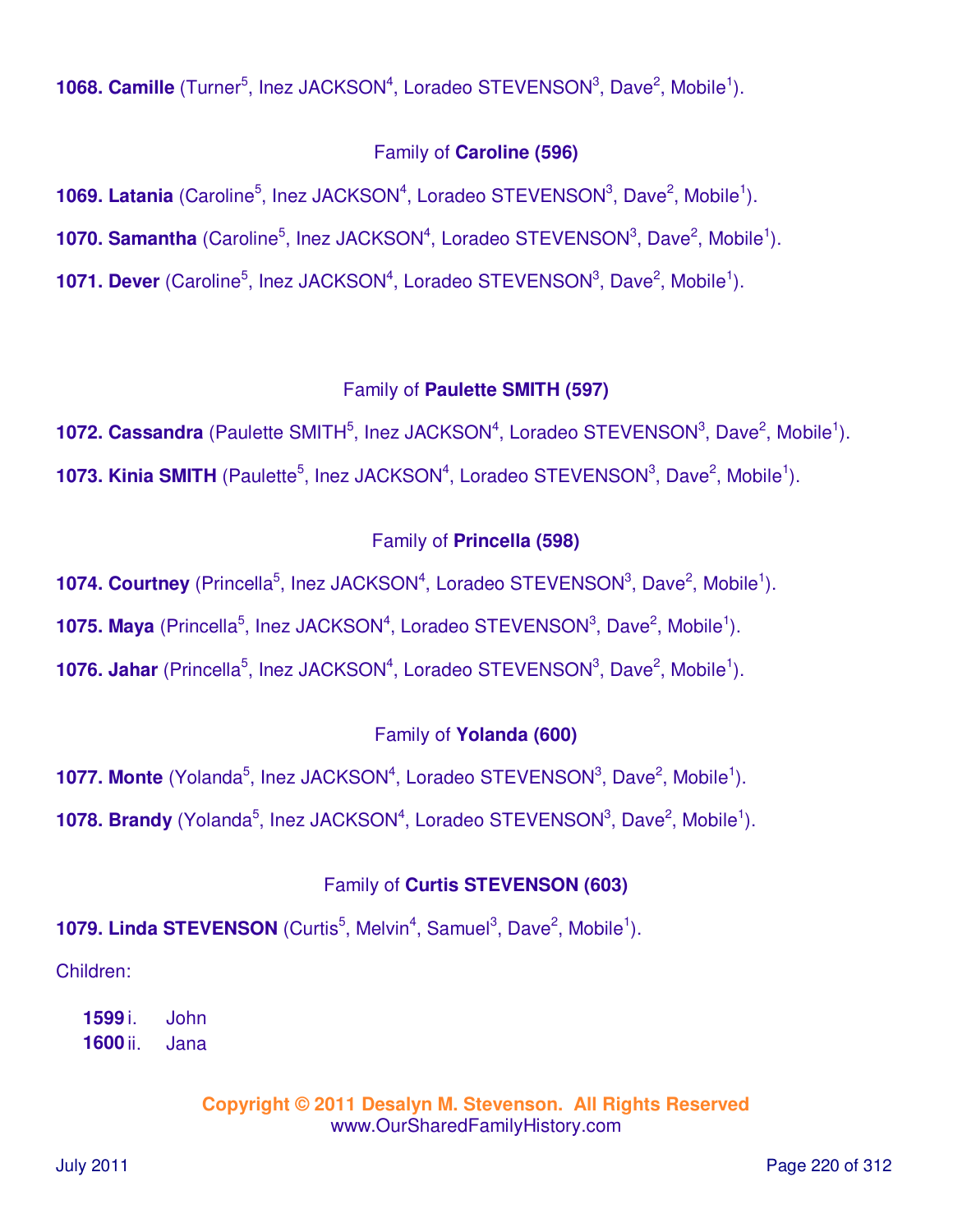## **1080. Bernell STEVENSON** (Curtis<sup>5</sup>, Melvin<sup>4</sup>, Samuel<sup>3</sup>, Dave<sup>2</sup>, Mobile<sup>1</sup>).

Child:

**1601** i. Curtis Bernell

## **1081. Debra STEVENSON** (Curtis<sup>5</sup>, Melvin<sup>4</sup>, Samuel<sup>3</sup>, Dave<sup>2</sup>, Mobile<sup>1</sup>).

Child:

**1602** i. Danny

**1082. Eric STEVENSON Sr.** (Curtis<sup>5</sup>, Melvin<sup>4</sup>, Samuel<sup>3</sup>, Dave<sup>2</sup>, Mobile<sup>1</sup>).

Children:

- **1603** i. Eric STEVENSON Jr.
- **1604** ii. Banita STEVENSON

# Family of **Vivian Jean STEVENSON (604)** & Preston BAINES

**1083. Keith BAINES** (Vivian Jean STEVENSON<sup>5</sup>, Melvin<sup>4</sup>, Samuel<sup>3</sup>, Dave<sup>2</sup>, Mobile<sup>1</sup>).

**1084. Marla BAINES** (Vivian Jean STEVENSON<sup>5</sup>, Melvin<sup>4</sup>, Samuel<sup>3</sup>, Dave<sup>2</sup>, Mobile<sup>1</sup>).

# Family of **Wayne STEVENSON (605)**

**1085. Carolyn STEVENSON** (Wayne<sup>5</sup>, Melvin<sup>4</sup>, Samuel<sup>3</sup>, Dave<sup>2</sup>, Mobile<sup>1</sup>).

## Family of **Myrlene STEVENSON (606)** & Marshall DECANTUR

**1086. Jon** (Myrlene STEVENSON<sup>5</sup>, Melvin<sup>4</sup>, Samuel<sup>3</sup>, Dave<sup>2</sup>, Mobile<sup>1</sup>).

**1087. Chad** (Myrlene STEVENSON<sup>5</sup>, Melvin<sup>4</sup>, Samuel<sup>3</sup>, Dave<sup>2</sup>, Mobile<sup>1</sup>).

## Family of **Gloria STEVENSON (607)**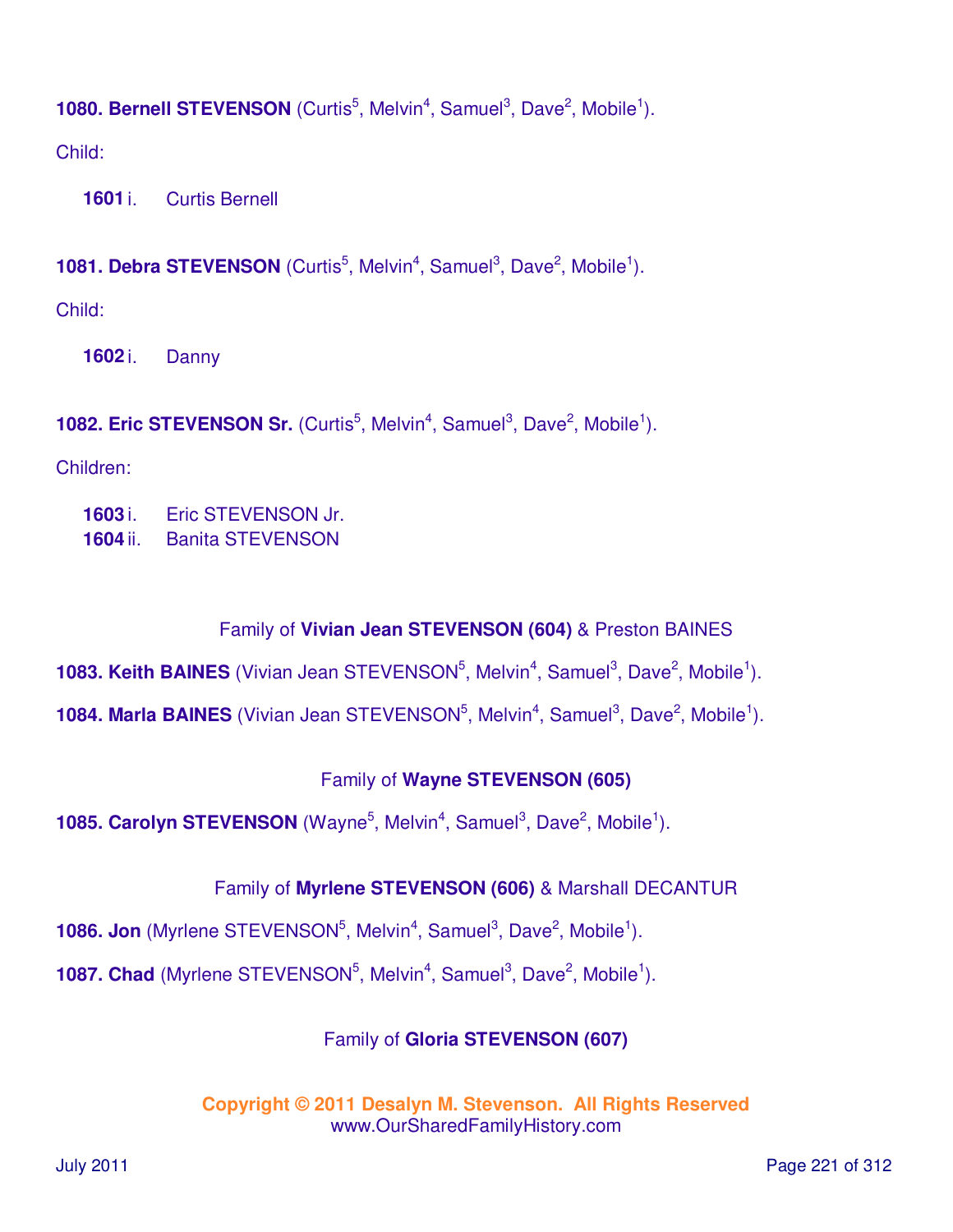**1088. Tracey** (Gloria STEVENSON<sup>5</sup>, Melvin<sup>4</sup>, Samuel<sup>3</sup>, Dave<sup>2</sup>, Mobile<sup>1</sup>).

**1089. Jason** (Gloria STEVENSON<sup>5</sup>, Melvin<sup>4</sup>, Samuel<sup>3</sup>, Dave<sup>2</sup>, Mobile<sup>1</sup>).

### Family of **Leer Mae STEVENSON (608)** & Robert Earl WILLIAMS

1090. George Earl WILLIAMS Sr. (Leer Mae STEVENSON<sup>5</sup>, George<sup>4</sup>, Samuel<sup>3</sup>, Dave<sup>2</sup>, Mobile<sup>1</sup>).

George Earl first married **Hiromi**. They had the following children:

**1605** i. George Yamato WILLIAMS Jr.

**1606** ii. Justice Hideo WILLIAMS

George Earl second married **Sharon HOLLINS**. They had the following children:

- **1607** i. Shawntelle Sharise WILLIAMS
- **1608** ii. Cedric WILLIAMS Sr.

**1091. Willie Dean WILLIAMS** (Leer Mae STEVENSON<sup>5</sup>, George<sup>4</sup>, Samuel<sup>3</sup>, Dave<sup>2</sup>, Mobile<sup>1</sup>).

Died at birth

**1092. Larry Gene WILLIAMS Sr.** (Leer Mae STEVENSON<sup>5</sup>, George<sup>4</sup>, Samuel<sup>3</sup>, Dave<sup>2</sup>, Mobile<sup>1</sup>).

Child:

**1609** i. Larry WILLIAMS Jr.

1093. Robert Raydean WILLIAMS Sr. (Leer Mae STEVENSON<sup>5</sup>, George<sup>4</sup>, Samuel<sup>3</sup>, Dave<sup>2</sup>,  $M$ obile<sup>1</sup>).

Robert Raydean first married **Beverly CRUMPTER**. They had the following children:

- **1610** i. Robert WILLIAMS Jr.
- **1611** ii. Izell Eugene WILLIAMS
- **1612** iii. Fyhemia WILLIAMS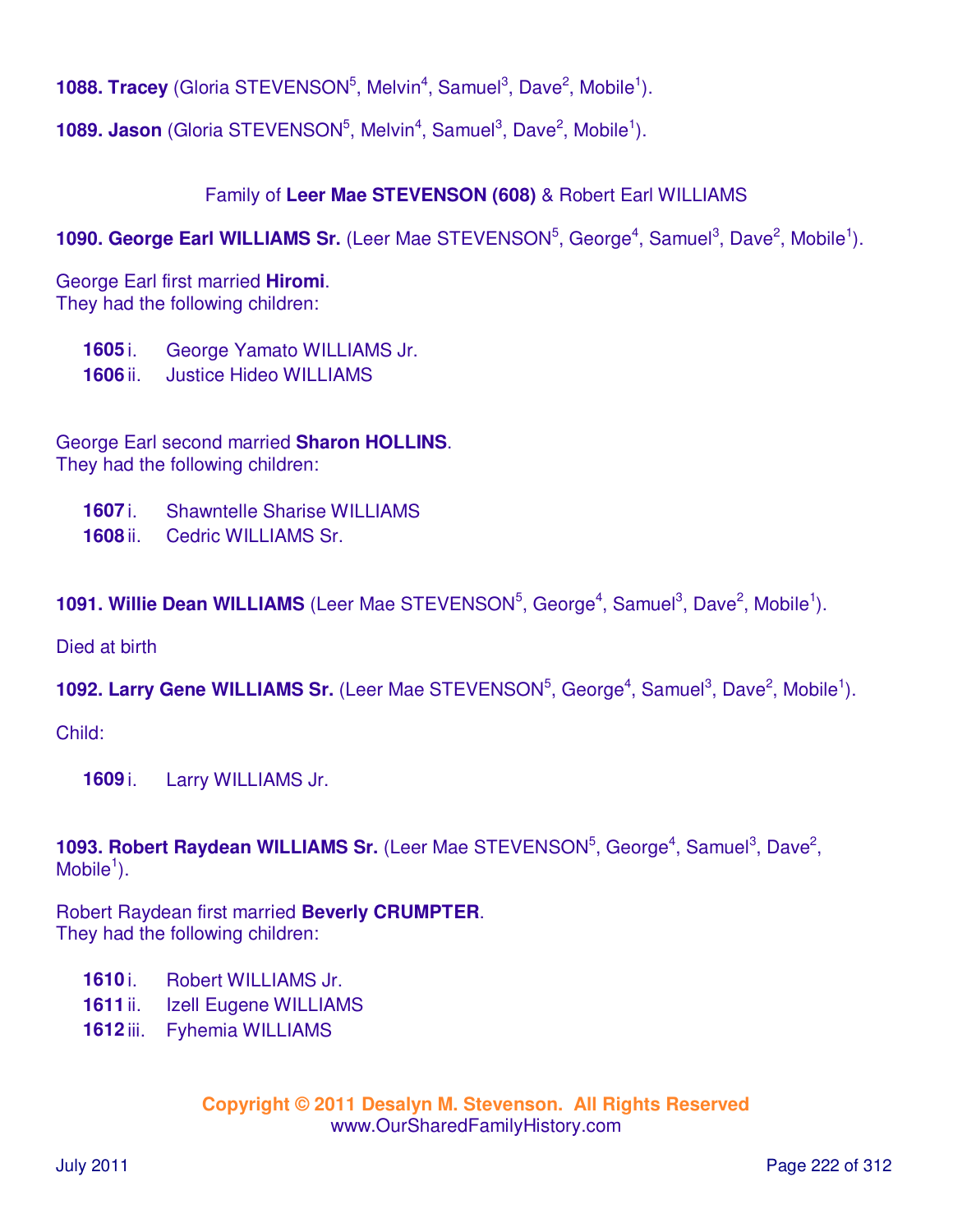Robert Raydean second married **Gloria BRADFORD**. They had one child:

**1613** i. Samantha Katrina WILLIAMS

**1094. Robin Mentoria WILLIAMS** (Leer Mae STEVENSON<sup>5</sup>, George<sup>4</sup>, Samuel<sup>3</sup>, Dave<sup>2</sup>, Mobile<sup>1</sup>).

### Family of **Leer Mae STEVENSON (608)** & Wilbert HALL

**1095. Carla Deloris HALL** (Leer Mae STEVENSON<sup>5</sup>, George<sup>4</sup>, Samuel<sup>3</sup>, Dave<sup>2</sup>, Mobile<sup>1</sup>).

Carla Deloris first married **Nicholas BROOKS**. They had one child:

**1614** i. Danielle Nicole BROOKS

Carla Deloris second married **Michael GIBSON**. They had one child:

**1615** i. Omar Jamal GIBSON

Family of **Savannah Deloris STEVENSON (609)** & Oscar Depriest TROTTER

1096. Michael Wayne TROTTER (Savannah Deloris STEVENSON<sup>5</sup>, George<sup>4</sup>, Samuel<sup>3</sup>, Dave<sup>2</sup>,  $M$ obile<sup>1</sup>).

Michael Wayne first married **Naquita JACKSON**. They had the following children:

- **1616** i. Mose Stanley TROTTER
- **1617** ii. Mychal Westpriest TROTTER
- **1618** iii. Marquita Savannah TROTTER

Michael Wayne second married **Bobbie LOTTIE**. They had the following children: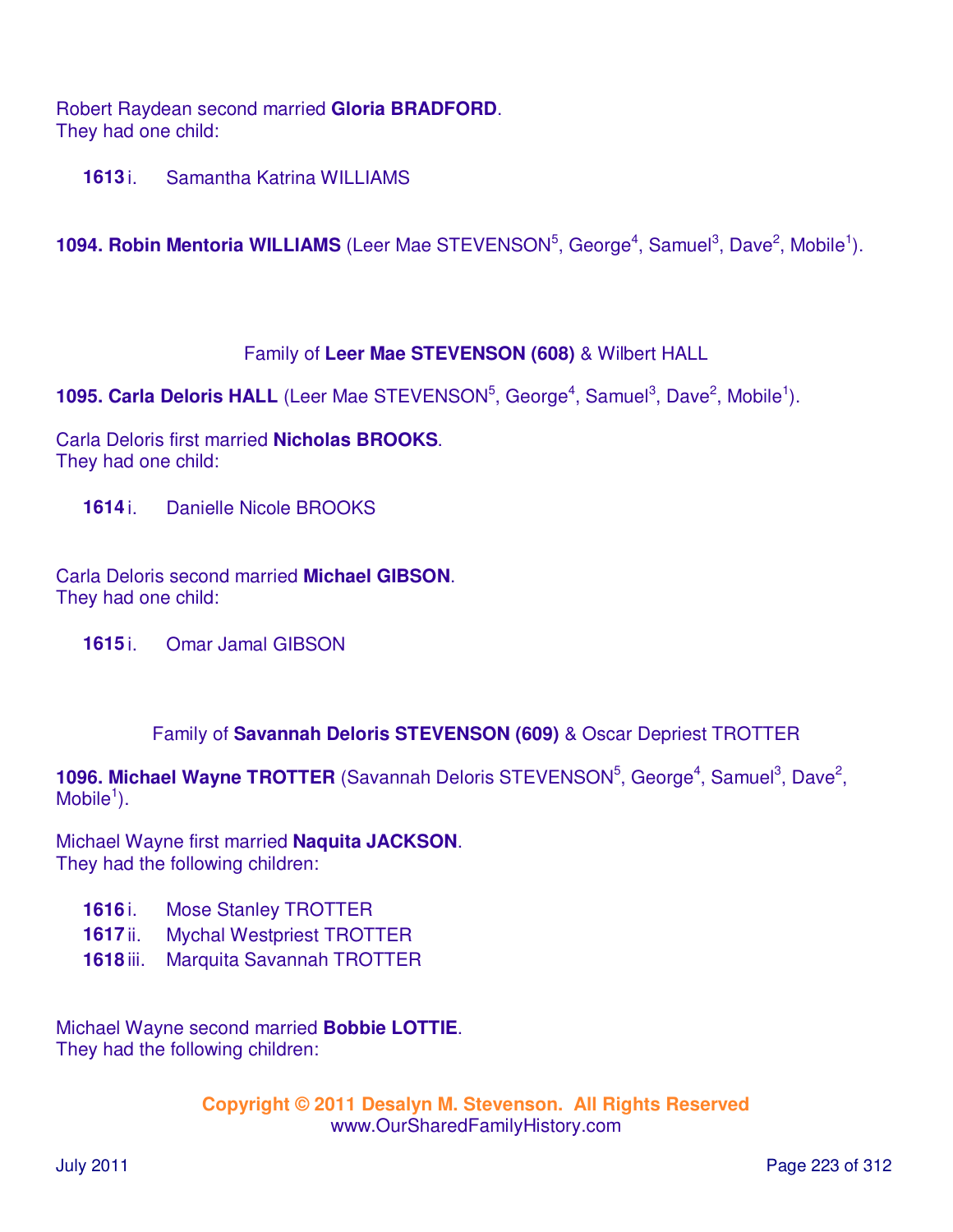- **1619** i. Mykah Diett TROTTER
- **1620** ii. Benjamin Oscar TROTTER

Michael Wayne third married **Sheila DOUGLASS**. They had one child:

**1621** i. Kendra Rose TROTTER

Michael Wayne fourth married **Pauline HUTTON**. They had one child:

**1622** i. Tyrone Tyus TROTTER

#### Family of **Savannah Deloris STEVENSON (609)** & William MASSEY

1097. Marsha Elaine MASSEY (Savannah Deloris STEVENSON<sup>5</sup>, George<sup>4</sup>, Samuel<sup>3</sup>, Dave<sup>2</sup>,  $M$ obile<sup>1</sup>).

Marsha Elaine first married **William JOHNSON**. They had one child:

**1623** i. Tamara Nechelle JOHNSON

Marsha Elaine second married **Leonard ROSS**. They had one child:

**1624** i. Desire Lynette Victoria ROSS

Marsha Elaine third married **Nate SIMS**. They had one child:

**1625** i. Venus SIMS

#### Family of **April Lee STEVENSON (610)**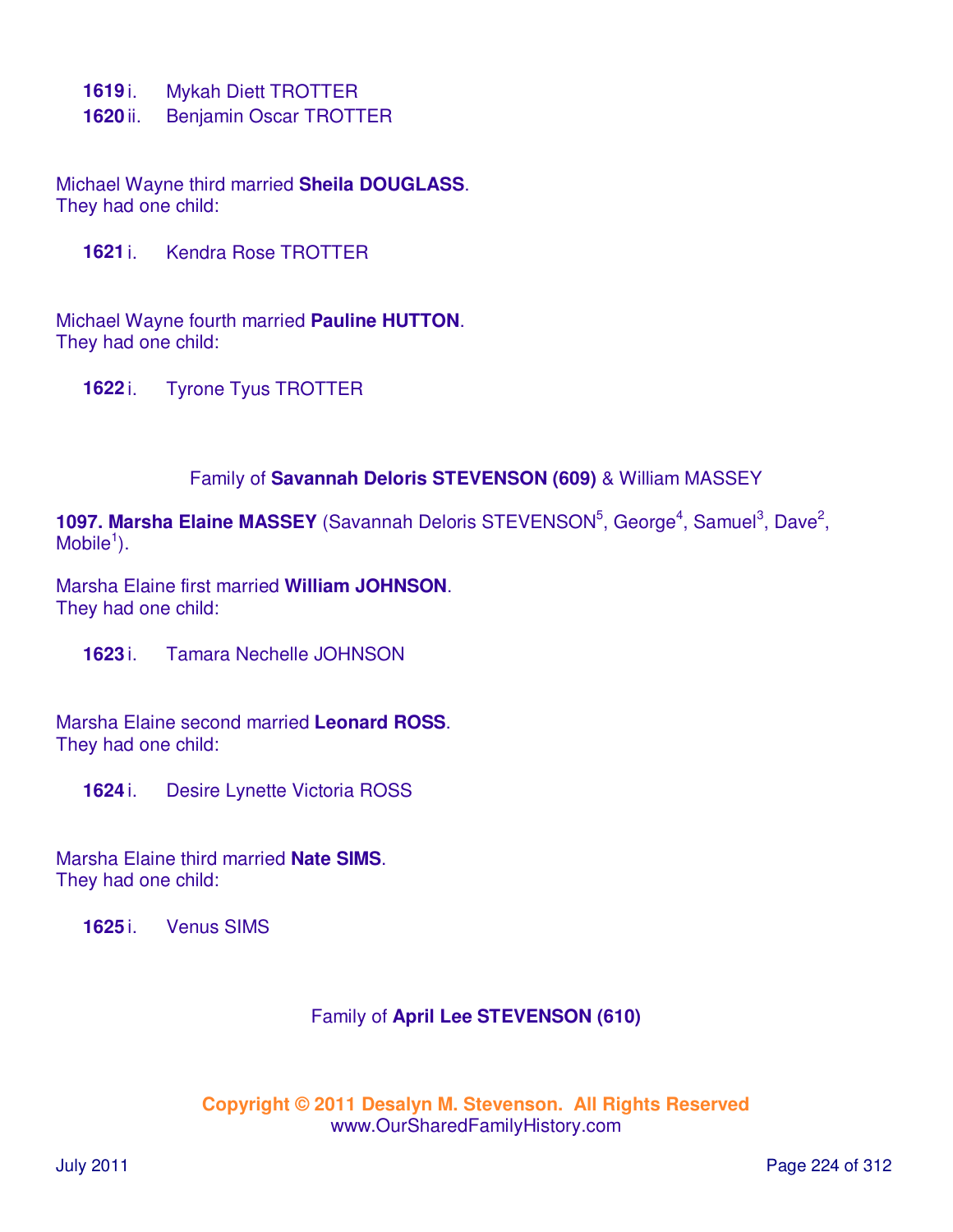**1098. Liron WILSON** (April Lee STEVENSON<sup>5</sup>, George<sup>4</sup>, Samuel<sup>3</sup>, Dave<sup>2</sup>, Mobile<sup>1</sup>).

Child:

**1626** i. Tyshaun Calil WILSON WILSON

# Family of **Marilyn STEVENSON (612)**

**1099. Williams III** (Marilyn STEVENSON<sup>5</sup>, Jesus James<sup>4</sup>, Samuel<sup>3</sup>, Dave<sup>2</sup>, Mobile<sup>1</sup>).

# Family of **Joanna STEVENSON (613)**

**1100. Jaz'min COTTON** (Joanna STEVENSON<sup>5</sup>, Jesus James<sup>4</sup>, Samuel<sup>3</sup>, Dave<sup>2</sup>, Mobile<sup>1</sup>).

**1101. Jaona COTTON** (Joanna STEVENSON<sup>5</sup>, Jesus James<sup>4</sup>, Samuel<sup>3</sup>, Dave<sup>2</sup>, Mobile<sup>1</sup>).

## Family of **Monica STEVENSON (614)**

**1102. Chyann WHITE** (Monica STEVENSON<sup>5</sup>, Jesus James<sup>4</sup>, Samuel<sup>3</sup>, Dave<sup>2</sup>, Mobile<sup>1</sup>). Born on 12 Sep .

**1103. Randolph "RJ" WHITE** (Monica STEVENSON<sup>5</sup>, Jesus James<sup>4</sup>, Samuel<sup>3</sup>, Dave<sup>2</sup>, Mobile<sup>1</sup>). Born on 2 Sep .

**1104. James "JD" WHITE** (Monica STEVENSON<sup>5</sup>, Jesus James<sup>4</sup>, Samuel<sup>3</sup>, Dave<sup>2</sup>, Mobile<sup>1</sup>).

# Family of **Bruce STEVENSON (617)**

**1105. Nikki STEVENSON** (Bruce<sup>5</sup>, Samuel<sup>4</sup>, Samuel<sup>3</sup>, Dave<sup>2</sup>, Mobile<sup>1</sup>).

Nikki married **Charles NEAL**. They had the following children:

- **1627** i. Zaqan NEAL
- **1628** ii. Mayan NEAL
- **1629** iii. Shannon NEAL
- **1630** iv. Zaqar NEAL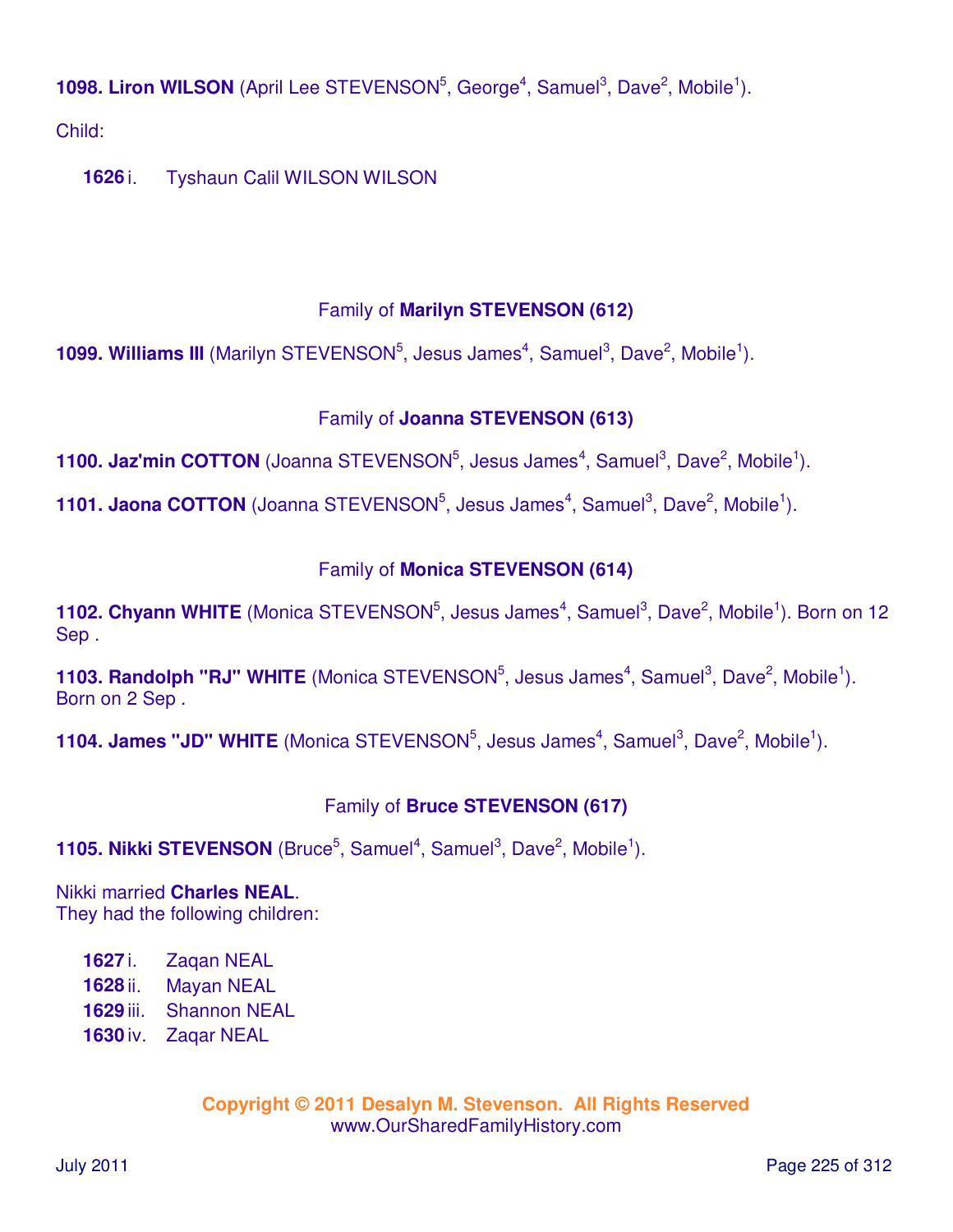**1106. Joann STEVENSON** (Bruce<sup>5</sup>, Samuel<sup>4</sup>, Samuel<sup>3</sup>, Dave<sup>2</sup>, Mobile<sup>1</sup>).

**1107. Andrea STEVENSON** (Bruce<sup>5</sup>, Samuel<sup>4</sup>, Samuel<sup>3</sup>, Dave<sup>2</sup>, Mobile<sup>1</sup>).

Andrea married **Lucien WATSON**. They had the following children:

- **1631** i. Darius WATSON
- **1632** ii. Tarik WATSON
- **1633** iii. Knari WATSON
- **1634** iv. Taj WATSON

**1108. Grace STEVENSON** (Bruce<sup>5</sup>, Samuel<sup>4</sup>, Samuel<sup>3</sup>, Dave<sup>2</sup>, Mobile<sup>1</sup>).

Grace married **Ricardi BOWIE**. They had the following children:

**1635** i. Destiny BOWIE **1636** ii. Mia BOWIE

- **1109. Samson STEVENSON** (Bruce<sup>5</sup>, Samuel<sup>4</sup>, Samuel<sup>3</sup>, Dave<sup>2</sup>, Mobile<sup>1</sup>).
- **1110. Steven STEVENSON** (Bruce<sup>5</sup>, Samuel<sup>4</sup>, Samuel<sup>3</sup>, Dave<sup>2</sup>, Mobile<sup>1</sup>).

#### Family of **Diana STEVENSON (618)** & Geary BUFFORD

**1111. Terrence BUFFORD** (Diana STEVENSON<sup>5</sup>, Samuel<sup>4</sup>, Samuel<sup>3</sup>, Dave<sup>2</sup>, Mobile<sup>1</sup>).

Terrence married **Lynette PAYTON**. They had the following children:

- **1637** i. Brittany BUFFORD
- **1638** ii. Terrence "TJ" BUFFORD Jr

#### Family of **James STEVENSON (619)**

**1112. Milan STEVENSON** (James<sup>5</sup>, Samuel<sup>4</sup>, Samuel<sup>3</sup>, Dave<sup>2</sup>, Mobile<sup>1</sup>).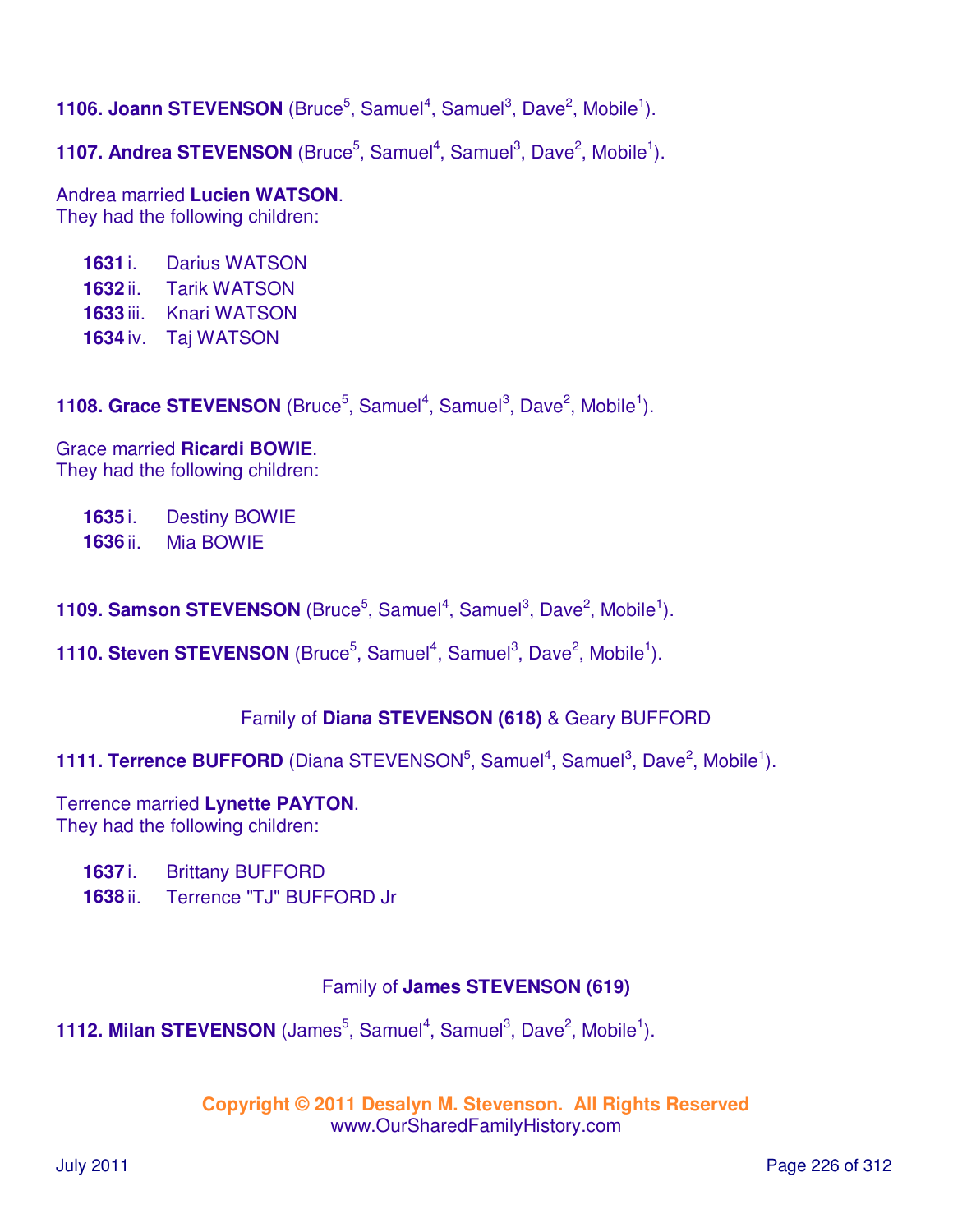**1113. Cairo STEVENSON** (James<sup>5</sup>, Samuel<sup>4</sup>, Samuel<sup>3</sup>, Dave<sup>2</sup>, Mobile<sup>1</sup>).

### Family of **Charlie STEVENSON Jr. (623)**

**1114. Adaris STEVENSON** (Charlie<sup>5</sup>, Charlie C.<sup>4</sup>, Samuel<sup>3</sup>, Dave<sup>2</sup>, Mobile<sup>1</sup>).

**1115. Latoya STEVENSON** (Charlie<sup>5</sup>, Charlie C.<sup>4</sup>, Samuel<sup>3</sup>, Dave<sup>2</sup>, Mobile<sup>1</sup>).

**1116. Charlie STEVENSON III** (Charlie<sup>5</sup>, Charlie C.<sup>4</sup>, Samuel<sup>3</sup>, Dave<sup>2</sup>, Mobile<sup>1</sup>).

**1117. Tanisha STEVENSON** (Charlie<sup>5</sup>, Charlie C.<sup>4</sup>, Samuel<sup>3</sup>, Dave<sup>2</sup>, Mobile<sup>1</sup>).

#### Family of **Jacqueline STEVENSON (624)**

**1118. Angela** (Jacqueline STEVENSON<sup>5</sup>, Charlie C.<sup>4</sup>, Samuel<sup>3</sup>, Dave<sup>2</sup>, Mobile<sup>1</sup>).

**1119. Deshina** (Jacqueline STEVENSON<sup>5</sup>, Charlie C.<sup>4</sup>, Samuel<sup>3</sup>, Dave<sup>2</sup>, Mobile<sup>1</sup>).

**1120. Joseph** (Jacqueline STEVENSON<sup>5</sup>, Charlie C.<sup>4</sup>, Samuel<sup>3</sup>, Dave<sup>2</sup>, Mobile<sup>1</sup>).

**1121. Darryl C. Sr.** (Jacqueline STEVENSON<sup>5</sup>, Charlie C.<sup>4</sup>, Samuel<sup>3</sup>, Dave<sup>2</sup>, Mobile<sup>1</sup>).

Children:

**1639** i. Darryl C. Jr **1640** ii. Darryl Deshan

#### Family of **Daryl C. STEVENSON (625)** & Genice POPPS

**1122. DeShawn STEVENSON** (Daryl C.<sup>5</sup>, Charlie C.<sup>4</sup>, Samuel<sup>3</sup>, Dave<sup>2</sup>, Mobile<sup>1</sup>).

#### Family of **Noble GRIFFIN Jr. (626)**

**1123. Noble III** (Noble GRIFFIN<sup>5</sup>, Flora Mae STEVENSON<sup>4</sup>, Samuel<sup>3</sup>, Dave<sup>2</sup>, Mobile<sup>1</sup>).

**1124. Sonya** (Noble GRIFFIN<sup>5</sup>, Flora Mae STEVENSON<sup>4</sup>, Samuel<sup>3</sup>, Dave<sup>2</sup>, Mobile<sup>1</sup>).

**1125. Angel** (Noble GRIFFIN<sup>5</sup>, Flora Mae STEVENSON<sup>4</sup>, Samuel<sup>3</sup>, Dave<sup>2</sup>, Mobile<sup>1</sup>).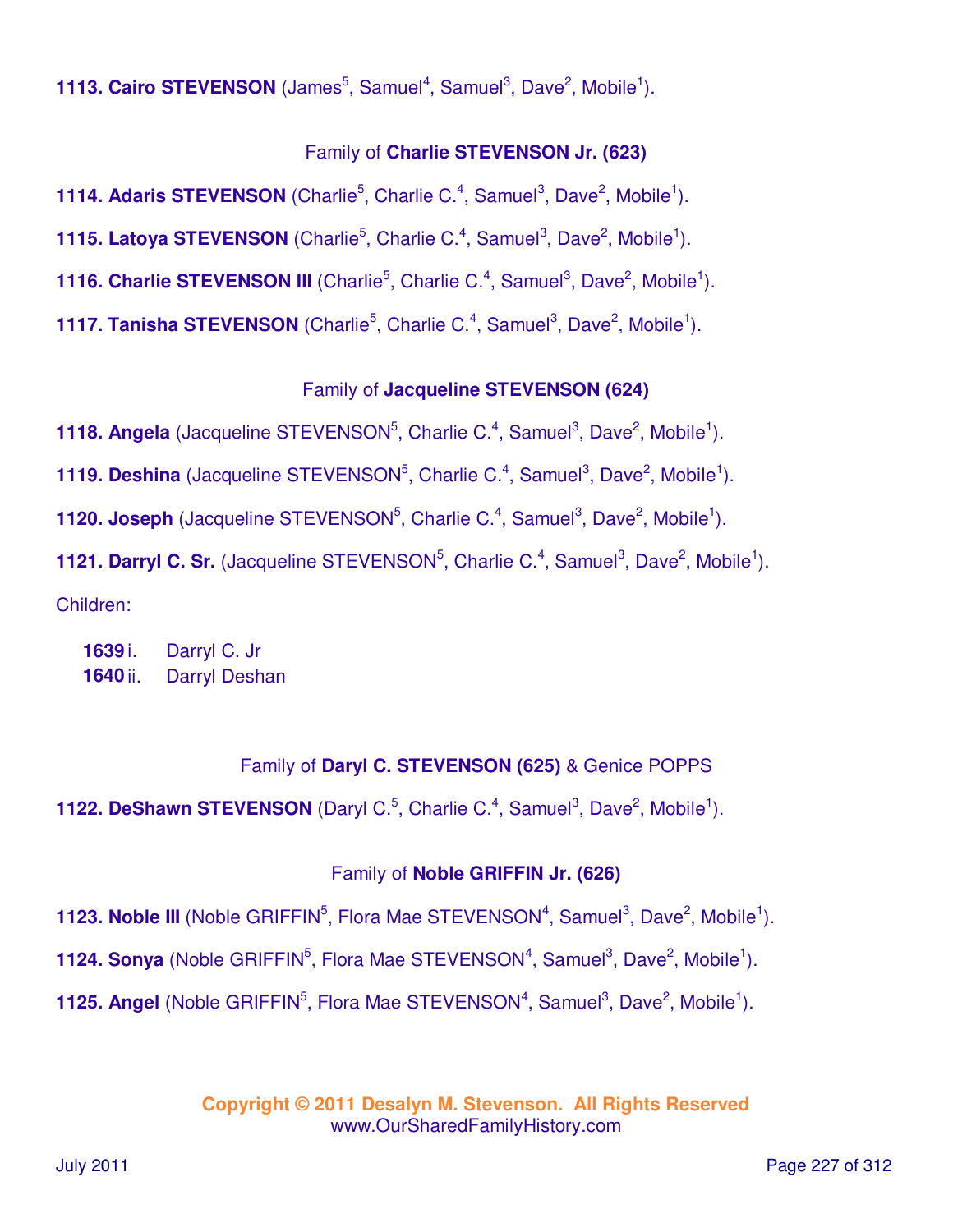#### Family of **Maryann GRIFFIN (627)**

**1126. Tanya** (Maryann GRIFFIN<sup>5</sup>, Flora Mae STEVENSON<sup>4</sup>, Samuel<sup>3</sup>, Dave<sup>2</sup>, Mobile<sup>1</sup>).

**1127. Yolanda** (Maryann GRIFFIN<sup>5</sup>, Flora Mae STEVENSON<sup>4</sup>, Samuel<sup>3</sup>, Dave<sup>2</sup>, Mobile<sup>1</sup>).

**1128. Gonzalo** (Maryann GRIFFIN<sup>5</sup>, Flora Mae STEVENSON<sup>4</sup>, Samuel<sup>3</sup>, Dave<sup>2</sup>, Mobile<sup>1</sup>).

**1129. Kenya** (Maryann GRIFFIN<sup>5</sup>, Flora Mae STEVENSON<sup>4</sup>, Samuel<sup>3</sup>, Dave<sup>2</sup>, Mobile<sup>1</sup>).

**1130. Kenneth Jr.** (Maryann GRIFFIN<sup>5</sup>, Flora Mae STEVENSON<sup>4</sup>, Samuel<sup>3</sup>, Dave<sup>2</sup>, Mobile<sup>1</sup>).

### Family of **Louis Darnell GRIFFIN Sr. (628)**

**1131. Louis Jr.** (Louis Darnell GRIFFIN<sup>5</sup>, Flora Mae STEVENSON<sup>4</sup>, Samuel<sup>3</sup>, Dave<sup>2</sup>, Mobile<sup>1</sup>).

**1132. Descinda** (Louis Darnell GRIFFIN<sup>5</sup>, Flora Mae STEVENSON<sup>4</sup>, Samuel<sup>3</sup>, Dave<sup>2</sup>, Mobile<sup>1</sup>).

#### Family of **Linda Lorraine DEWBERRY (629)**

**1133. Janet** (Linda Lorraine DEWBERRY<sup>5</sup>, Flora Mae STEVENSON<sup>4</sup>, Samuel<sup>3</sup>, Dave<sup>2</sup>, Mobile<sup>1</sup>). **1134. Monia** (Linda Lorraine DEWBERRY<sup>5</sup>, Flora Mae STEVENSON<sup>4</sup>, Samuel<sup>3</sup>, Dave<sup>2</sup>, Mobile<sup>1</sup>). **1135. Jermaine** (Linda Lorraine DEWBERRY<sup>5</sup>, Flora Mae STEVENSON<sup>4</sup>, Samuel<sup>3</sup>, Dave<sup>2</sup>, Mobile<sup>1</sup>). **1136. James** (Linda Lorraine DEWBERRY<sup>5</sup>, Flora Mae STEVENSON<sup>4</sup>, Samuel<sup>3</sup>, Dave<sup>2</sup>, Mobile<sup>1</sup>). **1137. Jaime** (Linda Lorraine DEWBERRY<sup>5</sup>, Flora Mae STEVENSON<sup>4</sup>, Samuel<sup>3</sup>, Dave<sup>2</sup>, Mobile<sup>1</sup>).

## Family of **Russell Eugene DEWBERRY Sr. (630)**

1138. Russell Jr. (Russell Eugene DEWBERRY<sup>5</sup>, Flora Mae STEVENSON<sup>4</sup>, Samuel<sup>3</sup>, Dave<sup>2</sup>,  $M$ obile<sup>1</sup>).

#### Family of **Denise TIPTON (634)**

**1139. Tomeda** (Denise TIPTON<sup>5</sup>, Grace Lorraine STEVENSON<sup>4</sup>, Samuel<sup>3</sup>, Dave<sup>2</sup>, Mobile<sup>1</sup>). **1140. Jeric** (Denise TIPTON<sup>5</sup>, Grace Lorraine STEVENSON<sup>4</sup>, Samuel<sup>3</sup>, Dave<sup>2</sup>, Mobile<sup>1</sup>).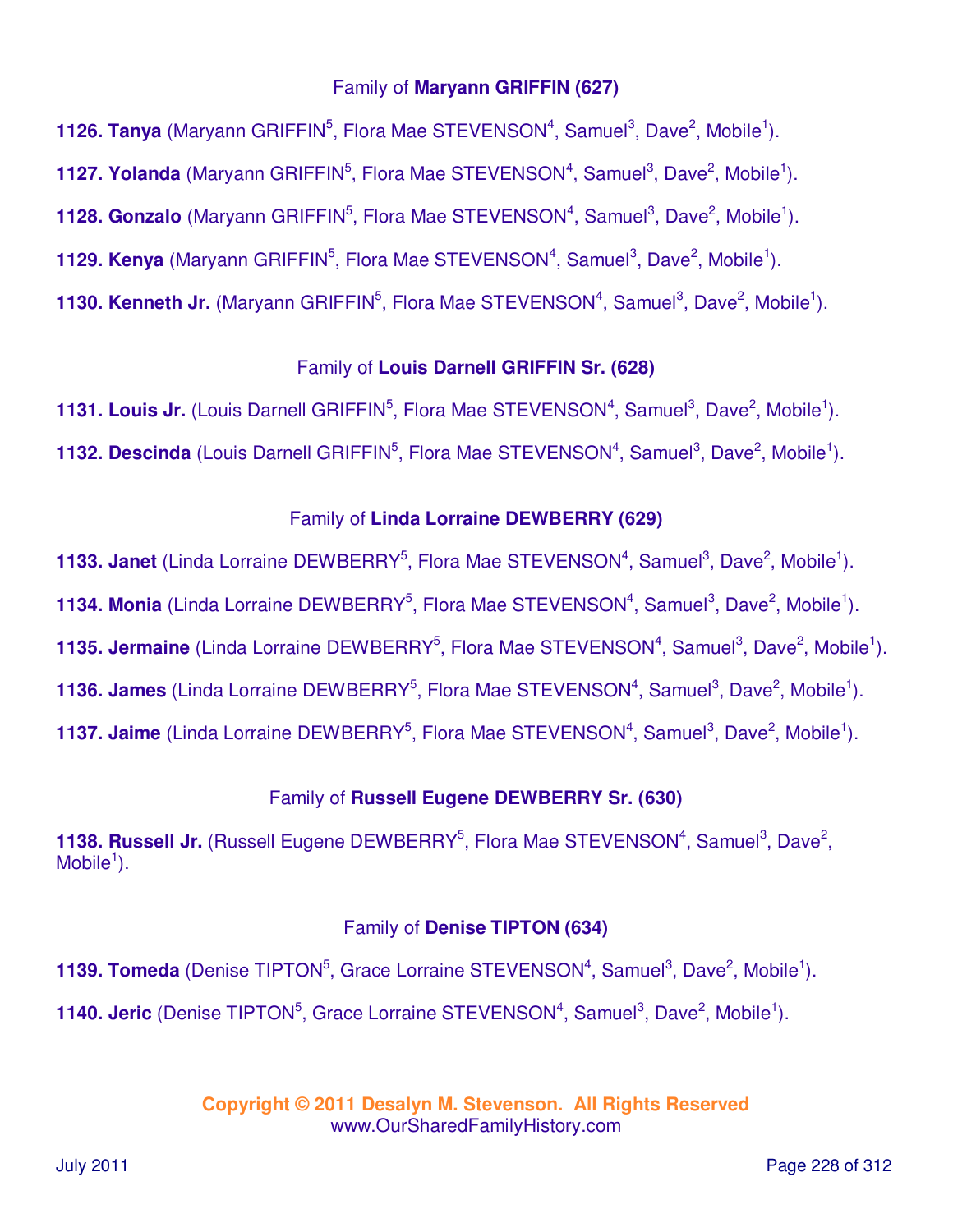**1141. Tiari** (Denise TIPTON<sup>5</sup>, Grace Lorraine STEVENSON<sup>4</sup>, Samuel<sup>3</sup>, Dave<sup>2</sup>, Mobile<sup>1</sup>).

## Family of **Dawn TIPTON (636)** & Victor HOPKINS

**1142. Latoya TIPTON** (Dawn<sup>5</sup>, Grace Lorraine STEVENSON<sup>4</sup>, Samuel<sup>3</sup>, Dave<sup>2</sup>, Mobile<sup>1</sup>).

**1143. Derrick HOPKINS** (Dawn TIPTON<sup>5</sup>, Grace Lorraine STEVENSON<sup>4</sup>, Samuel<sup>3</sup>, Dave<sup>2</sup>, Mobile<sup>1</sup>).

1144. Christopher HOPKINS (Dawn TIPTON<sup>5</sup>, Grace Lorraine STEVENSON<sup>4</sup>, Samuel<sup>3</sup>, Dave<sup>2</sup>,  $M$ obile<sup>1</sup>).

## Family of **Tracy TIPTON (637)**

**1145. Brison** (Tracy TIPTON<sup>5</sup>, Grace Lorraine STEVENSON<sup>4</sup>, Samuel<sup>3</sup>, Dave<sup>2</sup>, Mobile<sup>1</sup>).

### Family of **Iley Willie STEVENSON Sr. (641)** & Shirley JOHNSON

**1146. Debra Delaine STEVENSON** (Iley Willie<sup>5</sup>, Iley Lee<sup>4</sup>, Fleetwood<sup>3</sup>, Dave<sup>2</sup>, Mobile<sup>1</sup>).

Children:

- **1641** i. Tanisha Stevenson HARRIS
- **1642** ii. Kabiou Rashard CLAIBORNE Sr.
- **1643** iii. Christeena Monee CLAIBORNE
- **1644** iv. Tiffany Vogue CLAIBORNE

**1147. Micheal Don STEVENSON** (Iley Willie<sup>5</sup>, Iley Lee<sup>4</sup>, Fleetwood<sup>3</sup>, Dave<sup>2</sup>, Mobile<sup>1</sup>).

#### Children:

- **1645** i. Patrizio STEVENSON
- **1646** ii. Crystal STEVENSON

## **1148. Iley Willie STEVENSON Jr.** (Iley Willie<sup>5</sup>, Iley Lee<sup>4</sup>, Fleetwood<sup>3</sup>, Dave<sup>2</sup>, Mobile<sup>1</sup>).

Children:

- **1647** i. Renaldo Dominique STEVENSON
- **1648** ii. Adrian D. STEVENSON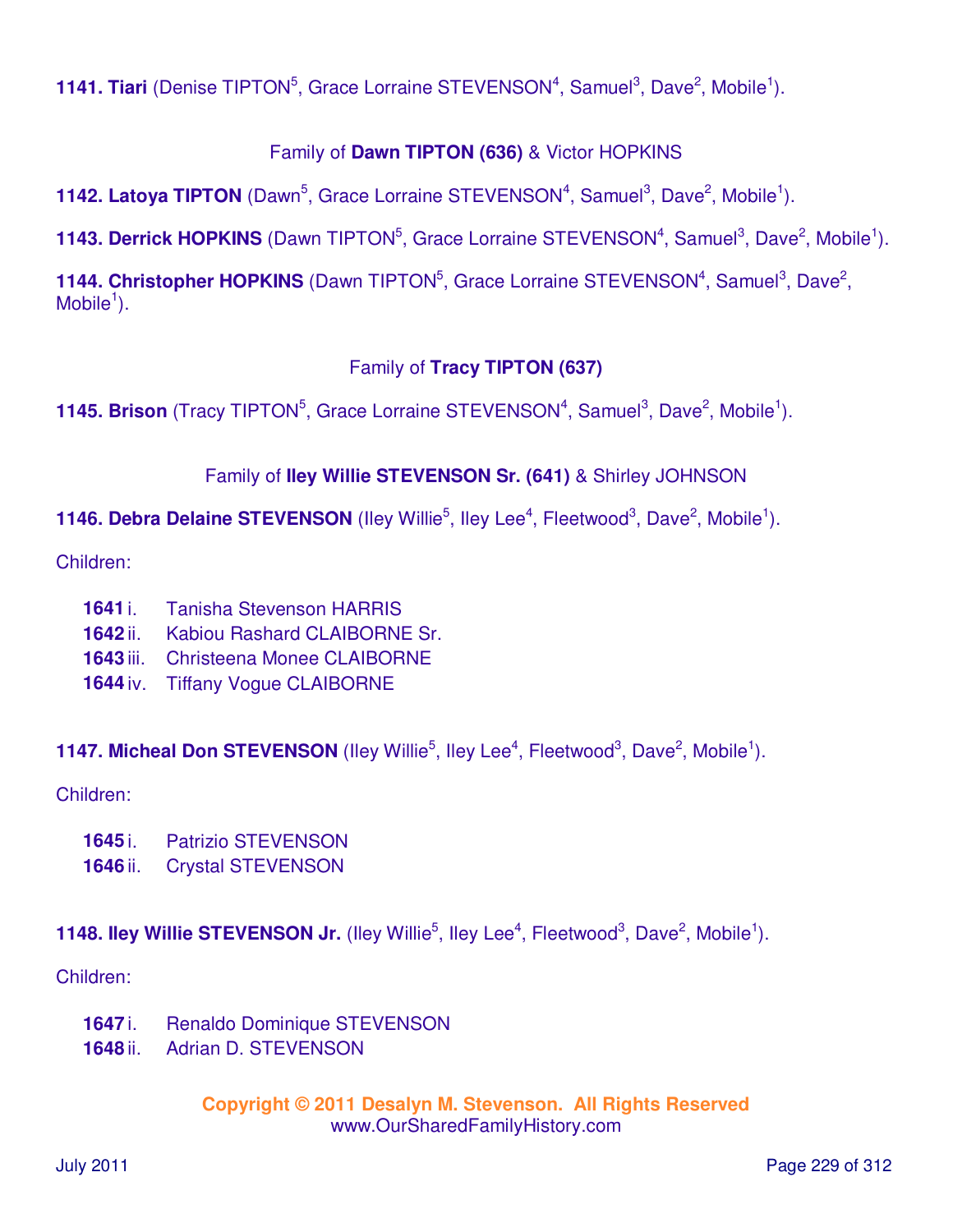#### Family of **Stanley Lee (642)**

**1149. Sandra** (Stanley Lee<sup>5</sup>, Iley Lee STEVENSON<sup>4</sup>, Fleetwood<sup>3</sup>, Dave<sup>2</sup>, Mobile<sup>1</sup>).

**1150. Donald** (Stanley Lee<sup>5</sup>, Iley Lee STEVENSON<sup>4</sup>, Fleetwood<sup>3</sup>, Dave<sup>2</sup>, Mobile<sup>1</sup>).

**1151. Beverly** (Stanley Lee<sup>5</sup>, Iley Lee STEVENSON<sup>4</sup>, Fleetwood<sup>3</sup>, Dave<sup>2</sup>, Mobile<sup>1</sup>).

Family of **Austin (643)**

**1152. Josephine** (Austin<sup>5</sup>, Iley Lee STEVENSON<sup>4</sup>, Fleetwood<sup>3</sup>, Dave<sup>2</sup>, Mobile<sup>1</sup>).

Family of **Henry Lee STEVENSON Sr. (644)** & Melba

**1153. Gary STEVENSON** (Henry Lee<sup>5</sup>, Iley Lee<sup>4</sup>, Fleetwood<sup>3</sup>, Dave<sup>2</sup>, Mobile<sup>1</sup>).

**1154. Bobbi STEVENSON** (Henry Lee<sup>5</sup>, Iley Lee<sup>4</sup>, Fleetwood<sup>3</sup>, Dave<sup>2</sup>, Mobile<sup>1</sup>).

Child:

**1649** i. Torin

**1155. Angela STEVENSON** (Henry Lee<sup>5</sup>, Iley Lee<sup>4</sup>, Fleetwood<sup>3</sup>, Dave<sup>2</sup>, Mobile<sup>1</sup>). Child:

**1650** i. Justin

**1156. Henry Lee STEVENSON** (Henry Lee<sup>5</sup>, Iley Lee<sup>4</sup>, Fleetwood<sup>3</sup>, Dave<sup>2</sup>, Mobile<sup>1</sup>). **1157. Henrietta STEVENSON** (Henry Lee<sup>5</sup>, Iley Lee<sup>4</sup>, Fleetwood<sup>3</sup>, Dave<sup>2</sup>, Mobile<sup>1</sup>). **1158. Edward STEVENSON** (Henry Lee<sup>5</sup>, lley Lee<sup>4</sup>, Fleetwood<sup>3</sup>, Dave<sup>2</sup>, Mobile<sup>1</sup>).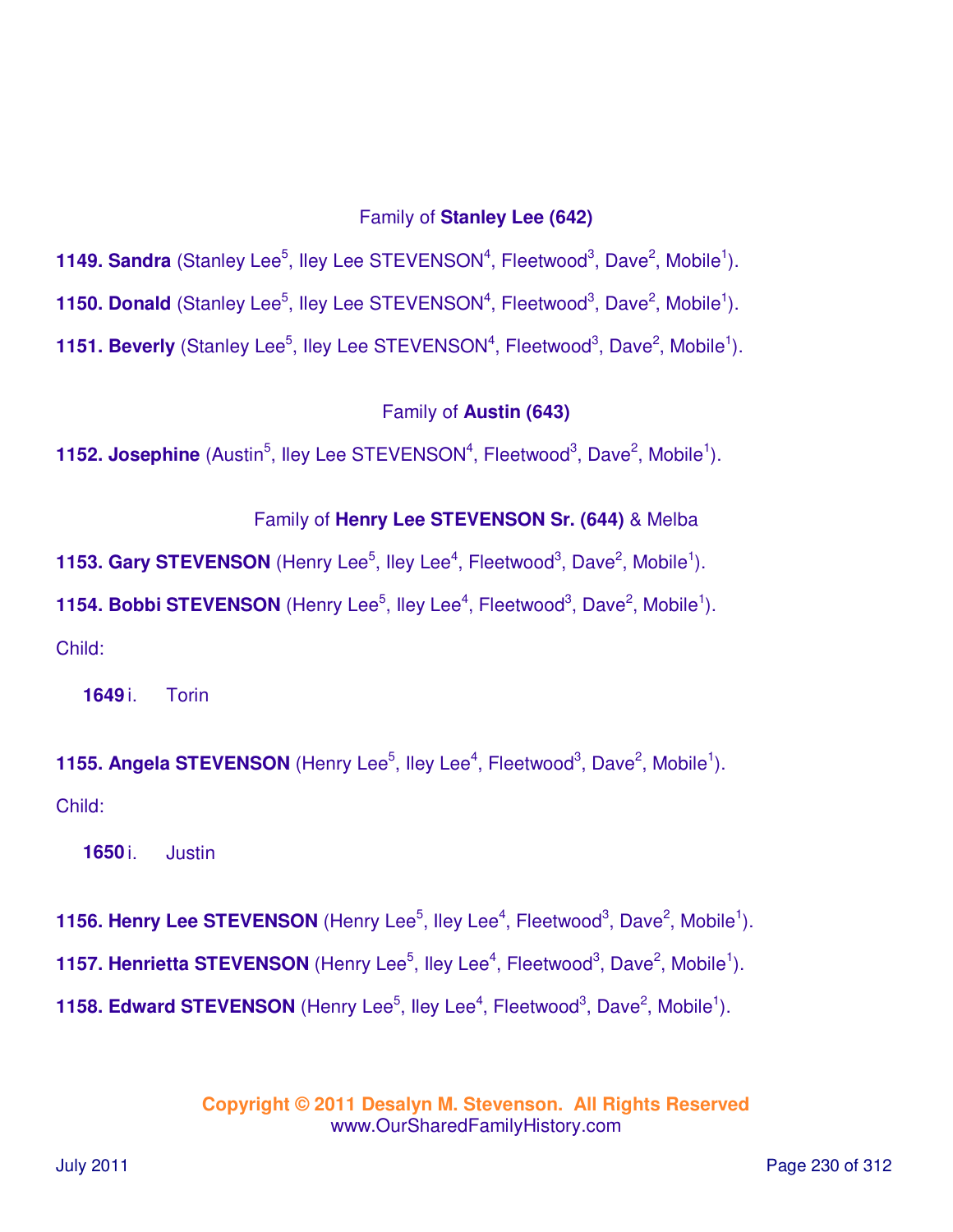## Family of **Ellon Marie (646)**

**1159. Paula** (Ellon Marie<sup>5</sup>, Iley Lee STEVENSON<sup>4</sup>, Fleetwood<sup>3</sup>, Dave<sup>2</sup>, Mobile<sup>1</sup>). Child:

**1651** i. Paul

**1160. Paul** (Ellon Marie<sup>5</sup>, Iley Lee STEVENSON<sup>4</sup>, Fleetwood<sup>3</sup>, Dave<sup>2</sup>, Mobile<sup>1</sup>).

**1161. Wilmer Johnson** (Ellon Marie<sup>5</sup>, Iley Lee STEVENSON<sup>4</sup>, Fleetwood<sup>3</sup>, Dave<sup>2</sup>, Mobile<sup>1</sup>).

Family of **Genese STEVENSON (651)** & Arthur JOHNSON Sr.

**1162. Sharolette JOHNSON** (Genese STEVENSON<sup>5</sup>, Fleet<sup>4</sup>, Simpson<sup>3</sup>, Dave<sup>2</sup>, Mobile<sup>1</sup>).

**1163. Arthur JOHNSON** (Genese STEVENSON<sup>5</sup>, Fleet<sup>4</sup>, Simpson<sup>3</sup>, Dave<sup>2</sup>, Mobile<sup>1</sup>).

**1164. Deloris JOHNSON** (Genese STEVENSON<sup>5</sup>, Fleet<sup>4</sup>, Simpson<sup>3</sup>, Dave<sup>2</sup>, Mobile<sup>1</sup>).

Deloris married **Dennis FRAZIER**. They had the following children:

**1652** i. Quendell FRAZIER MILLER

- **1653** ii. Kevin FRAZIER MILLER
- **1654** iii. Genese FRAZIER MILLER
- **1655** iv. La Shonda JOHNSON COLBERTSON

**1165. Keheven JOHNSON** (Genese STEVENSON<sup>5</sup>, Fleet<sup>4</sup>, Simpson<sup>3</sup>, Dave<sup>2</sup>, Mobile<sup>1</sup>). Born ? 5 Jul.

**1166. James Allen JOHNSON** (Genese STEVENSON<sup>5</sup>, Fleet<sup>4</sup>, Simpson<sup>3</sup>, Dave<sup>2</sup>, Mobile<sup>1</sup>).

Family of **Wydell (654)**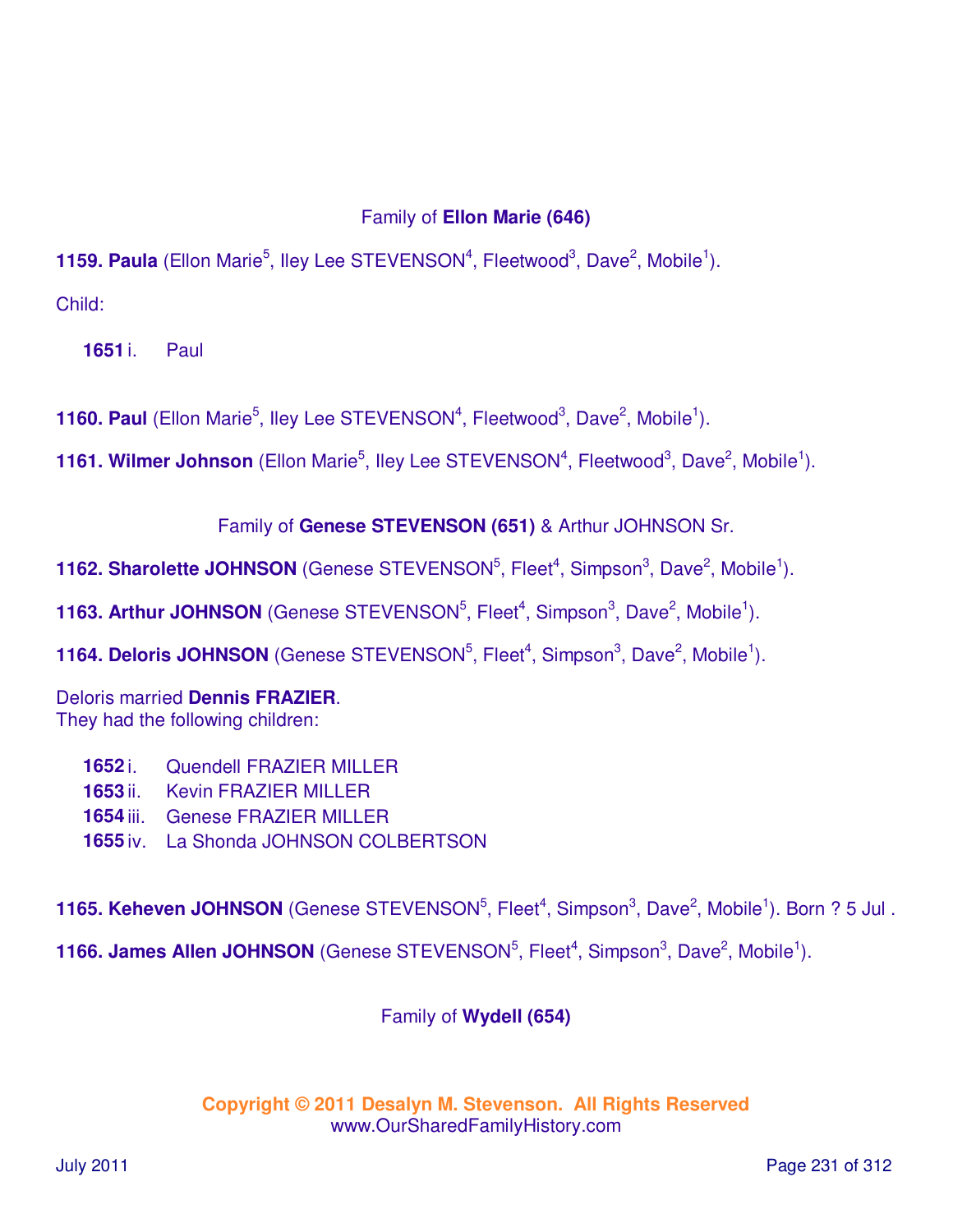**1167. Rita Kay** (Wydell<sup>5</sup>, Edna STEVENSON<sup>4</sup>, Simpson<sup>3</sup>, Dave<sup>2</sup>, Mobile<sup>1</sup>). **1168. Deborah** (Wydell<sup>5</sup>, Edna STEVENSON<sup>4</sup>, Simpson<sup>3</sup>, Dave<sup>2</sup>, Mobile<sup>1</sup>).

#### Family of **Riley Lee Sr. (655)**

**1169. Laqueta** (Riley Lee<sup>5</sup>, Edna STEVENSON<sup>4</sup>, Simpson<sup>3</sup>, Dave<sup>2</sup>, Mobile<sup>1</sup>).

**1170. Edna Mae** (Riley Lee<sup>5</sup>, Edna STEVENSON<sup>4</sup>, Simpson<sup>3</sup>, Dave<sup>2</sup>, Mobile<sup>1</sup>).

**1171. Riley Lee Jr.** (Riley Lee<sup>5</sup>, Edna STEVENSON<sup>4</sup>, Simpson<sup>3</sup>, Dave<sup>2</sup>, Mobile<sup>1</sup>).

**1172. Wyderie** (Riley Lee<sup>5</sup>, Edna STEVENSON<sup>4</sup>, Simpson<sup>3</sup>, Dave<sup>2</sup>, Mobile<sup>1</sup>).

#### Family of **Betty (656)**

**1173. Jennifer** (Betty<sup>5</sup>, Edna STEVENSON<sup>4</sup>, Simpson<sup>3</sup>, Dave<sup>2</sup>, Mobile<sup>1</sup>).

Children:

**1656** i. John Ivory **1657** ii. Phillip

### **1174. Barbara Ann** (Betty<sup>5</sup>, Edna STEVENSON<sup>4</sup>, Simpson<sup>3</sup>, Dave<sup>2</sup>, Mobile<sup>1</sup>).

Children:

**1658** i. Nickie **1659** ii. Kendell

**1175. Tamyra** (Betty<sup>5</sup>, Edna STEVENSON<sup>4</sup>, Simpson<sup>3</sup>, Dave<sup>2</sup>, Mobile<sup>1</sup>).

Children:

 i. Sandra ii. Maurice iii. Curtis iv. Cesarer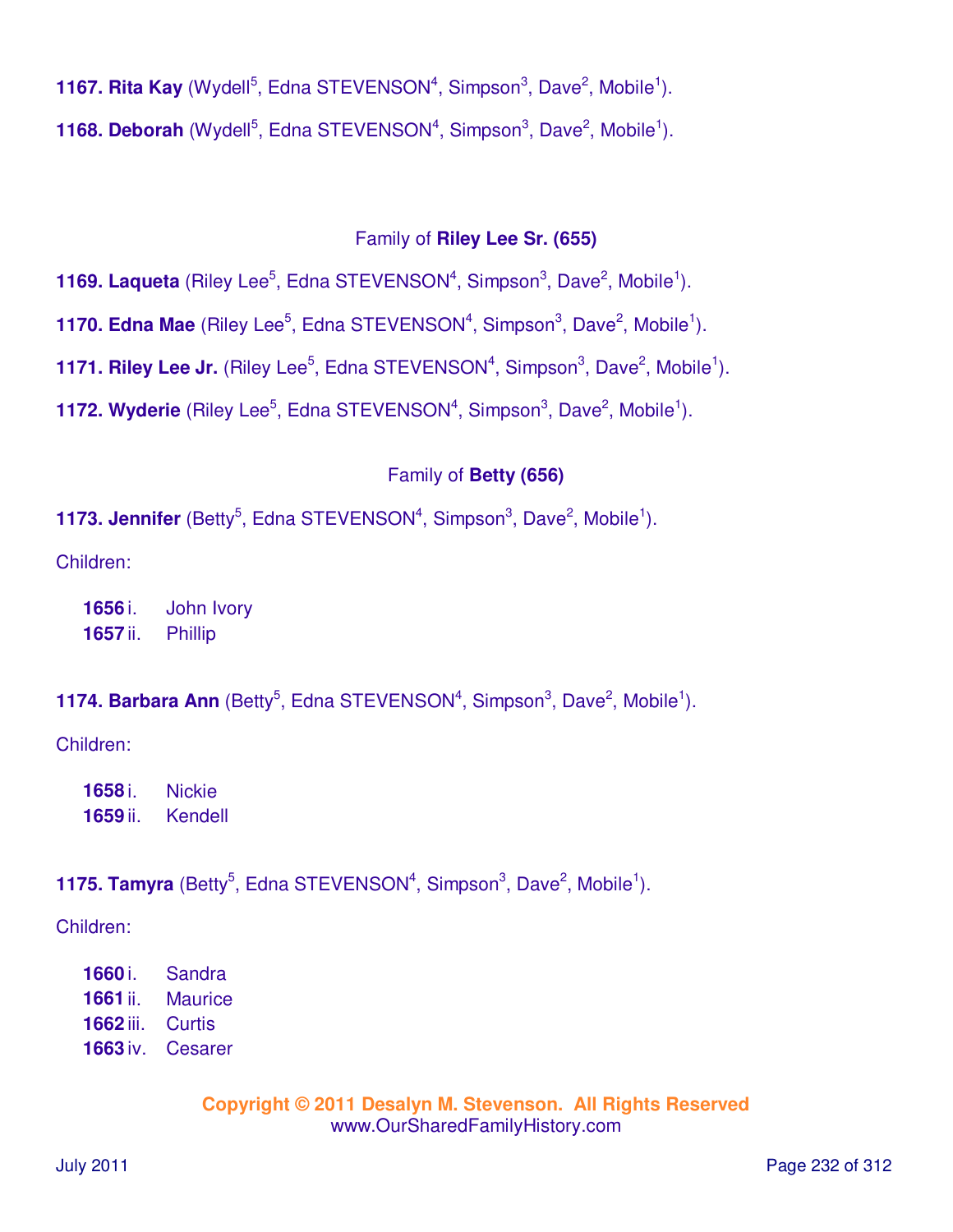**1176. Kathleen** (Betty<sup>5</sup>, Edna STEVENSON<sup>4</sup>, Simpson<sup>3</sup>, Dave<sup>2</sup>, Mobile<sup>1</sup>).

Children:

**1664** i. Brandy **1665** ii. Kyra

**1177. Bennie Jr.** (Betty<sup>5</sup>, Edna STEVENSON<sup>4</sup>, Simpson<sup>3</sup>, Dave<sup>2</sup>, Mobile<sup>1</sup>). Child:

**1666** i. Bennie III

## Family of **Simpson (657)**

- **1178. Angie** (Simpson<sup>5</sup>, Edna STEVENSON<sup>4</sup>, Simpson<sup>3</sup>, Dave<sup>2</sup>, Mobile<sup>1</sup>).
- **1179. Chris** (Simpson<sup>5</sup>, Edna STEVENSON<sup>4</sup>, Simpson<sup>3</sup>, Dave<sup>2</sup>, Mobile<sup>1</sup>).
- **1180. Michael** (Simpson<sup>5</sup>, Edna STEVENSON<sup>4</sup>, Simpson<sup>3</sup>, Dave<sup>2</sup>, Mobile<sup>1</sup>).

# Family of **Charlotte (658)**

- **1181. Alana** (Charlotte<sup>5</sup>, Viola STEVENSON<sup>4</sup>, Simpson<sup>3</sup>, Dave<sup>2</sup>, Mobile<sup>1</sup>).
- **1182. Nathan** (Charlotte<sup>5</sup>, Viola STEVENSON<sup>4</sup>, Simpson<sup>3</sup>, Dave<sup>2</sup>, Mobile<sup>1</sup>).
- **1183. Valerie** (Charlotte<sup>5</sup>, Viola STEVENSON<sup>4</sup>, Simpson<sup>3</sup>, Dave<sup>2</sup>, Mobile<sup>1</sup>).
- **1184. C. Nicole** (Charlotte<sup>5</sup>, Viola STEVENSON<sup>4</sup>, Simpson<sup>3</sup>, Dave<sup>2</sup>, Mobile<sup>1</sup>).
- **1185. Alvin** (Charlotte<sup>5</sup>, Viola STEVENSON<sup>4</sup>, Simpson<sup>3</sup>, Dave<sup>2</sup>, Mobile<sup>1</sup>).

# Family of **Patricia (659)**

- **1186. Krystal** (Patricia<sup>5</sup>, Viola STEVENSON<sup>4</sup>, Simpson<sup>3</sup>, Dave<sup>2</sup>, Mobile<sup>1</sup>).
- **1187. Kymberly** (Patricia<sup>5</sup>, Viola STEVENSON<sup>4</sup>, Simpson<sup>3</sup>, Dave<sup>2</sup>, Mobile<sup>1</sup>).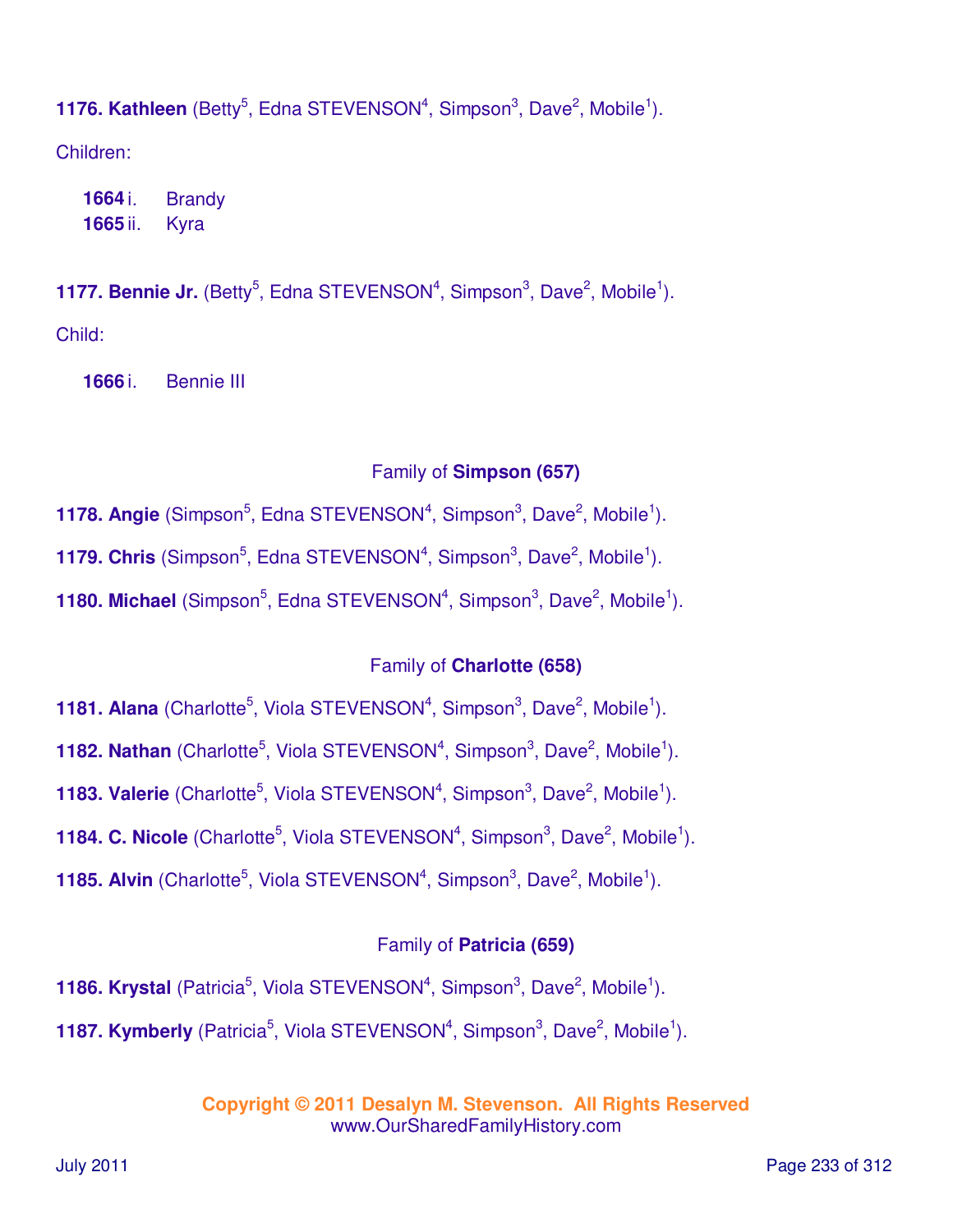**1188. Tamila** (Patricia<sup>5</sup>, Viola STEVENSON<sup>4</sup>, Simpson<sup>3</sup>, Dave<sup>2</sup>, Mobile<sup>1</sup>).

**1189. Devahun** (Patricia<sup>5</sup>, Viola STEVENSON<sup>4</sup>, Simpson<sup>3</sup>, Dave<sup>2</sup>, Mobile<sup>1</sup>).

**1190. Teddy** (Patricia<sup>5</sup>, Viola STEVENSON<sup>4</sup>, Simpson<sup>3</sup>, Dave<sup>2</sup>, Mobile<sup>1</sup>).

### Family of **Lena Diane (660)**

**1191. Kyle** (Lena Diane<sup>5</sup>, Viola STEVENSON<sup>4</sup>, Simpson<sup>3</sup>, Dave<sup>2</sup>, Mobile<sup>1</sup>).

**1192. Konjee** (Lena Diane<sup>5</sup>, Viola STEVENSON<sup>4</sup>, Simpson<sup>3</sup>, Dave<sup>2</sup>, Mobile<sup>1</sup>).

**1193. Keyvon** (Lena Diane<sup>5</sup>, Viola STEVENSON<sup>4</sup>, Simpson<sup>3</sup>, Dave<sup>2</sup>, Mobile<sup>1</sup>).

**1194. Eddie** (Lena Diane<sup>5</sup>, Viola STEVENSON<sup>4</sup>, Simpson<sup>3</sup>, Dave<sup>2</sup>, Mobile<sup>1</sup>).

### Family of **Ronda (661)**

**1195. Colin** (Ronda<sup>5</sup>, Viola STEVENSON<sup>4</sup>, Simpson<sup>3</sup>, Dave<sup>2</sup>, Mobile<sup>1</sup>).

### Family of **Juanita (662)**

**1196. Markiesha** (Juanita<sup>5</sup>, Viola STEVENSON<sup>4</sup>, Simpson<sup>3</sup>, Dave<sup>2</sup>, Mobile<sup>1</sup>).

**1197. Don** (Juanita<sup>5</sup>, Viola STEVENSON<sup>4</sup>, Simpson<sup>3</sup>, Dave<sup>2</sup>, Mobile<sup>1</sup>).

**1198. Mark** (Juanita<sup>5</sup>, Viola STEVENSON<sup>4</sup>, Simpson<sup>3</sup>, Dave<sup>2</sup>, Mobile<sup>1</sup>).

#### Family of **Verna Mae STEVENSON (666)**

**1199. Anthony BLACK** (Verna Mae STEVENSON<sup>5</sup>, Albert<sup>4</sup>, Simpson<sup>3</sup>, Dave<sup>2</sup>, Mobile<sup>1</sup>).

Children:

**1667** i. Toniece ARNOLD

- **1668** ii. Kourtney BLACK
- **1669** iii. Anthony BLACK

**1200. Michael STEVENSON** (Verna Mae<sup>5</sup>, Albert<sup>4</sup>, Simpson<sup>3</sup>, Dave<sup>2</sup>, Mobile<sup>1</sup>).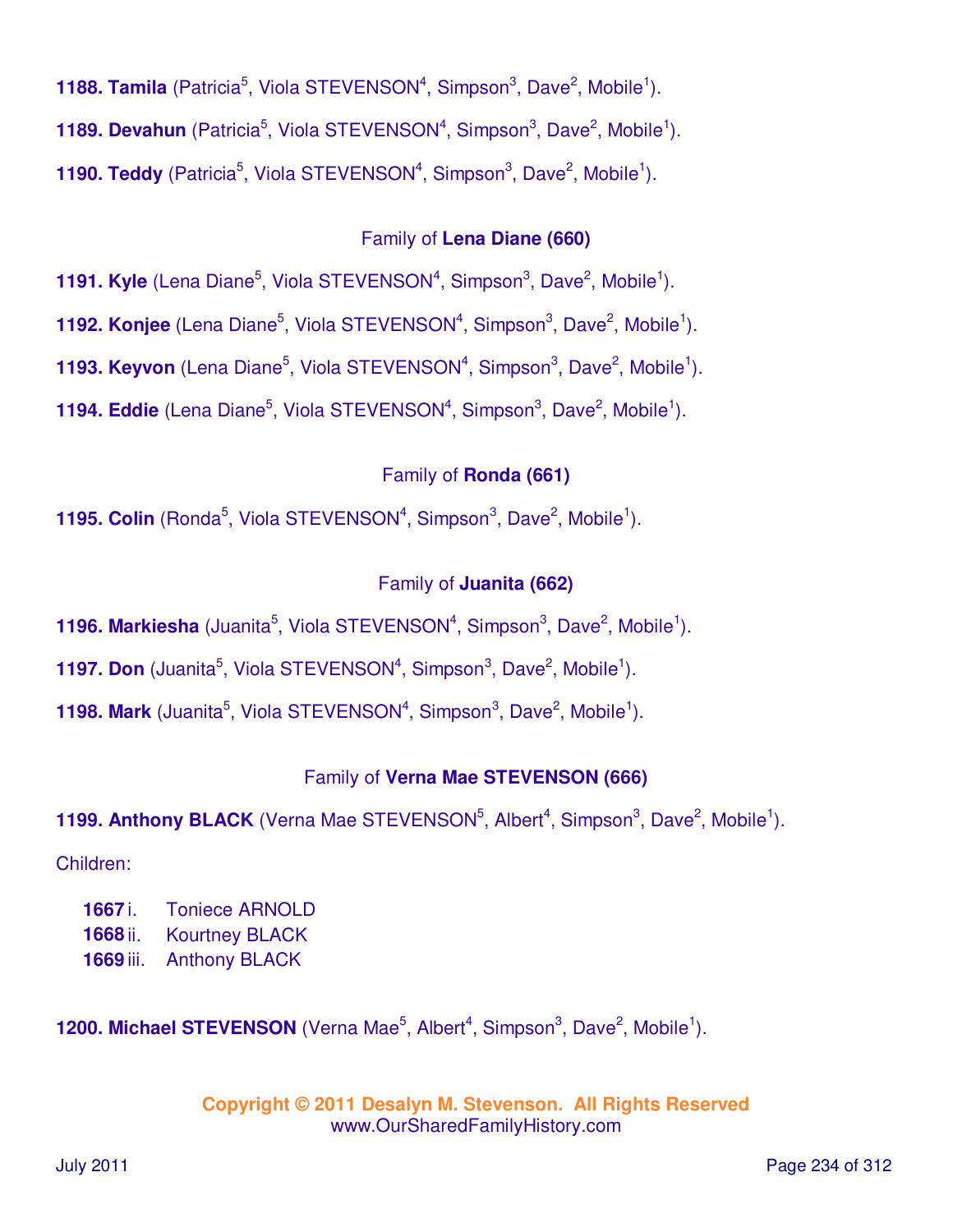Child:

**1670** i. Aleisha STEVENSON

**1201. Tansy PRESTON** (Verna Mae STEVENSON<sup>5</sup>, Albert<sup>4</sup>, Simpson<sup>3</sup>, Dave<sup>2</sup>, Mobile<sup>1</sup>).

Child:

**1671** i. Julius BOONE

**1202. Verna PRESTON** (Verna Mae STEVENSON<sup>5</sup>, Albert<sup>4</sup>, Simpson<sup>3</sup>, Dave<sup>2</sup>, Mobile<sup>1</sup>).

Verna married **Kevin SHELTON**. They had the following children:

**1672** i. Michael PRESTON

**1673** ii. Elvie L. ELLIS

## Seventh Generation

#### Family of **Deanna Lynn BUSH (674)** & ? McCOY

1203. Robert Lee McCOY (Deanna Lynn BUSH<sup>6</sup>, Melva ABRAM<sup>5</sup>, Gencie STEVENSON<sup>4</sup>, Nelson<sup>3</sup>, Bankston<sup>2</sup>, Mobile<sup>1</sup>). Born on 27 Oct 1970 in Pomona, CA. Robert Lee died in Pomona, CA, in Apr 1977; he was 6.

Family of **Deanna Lynn BUSH (674)** & David Bernard WRIGHT

1204. Tia Nicole WRIGHT (Deanna Lynn BUSH<sup>6</sup>, Melva ABRAM<sup>5</sup>, Gencie STEVENSON<sup>4</sup>, Nelson<sup>3</sup>, Bankston<sup>2</sup>, Mobile<sup>1</sup>).

Tia Nicole first married **Sterling SAINTILUS**. They had one child:

**1674** i. Dejahnae Denise SAINTILUS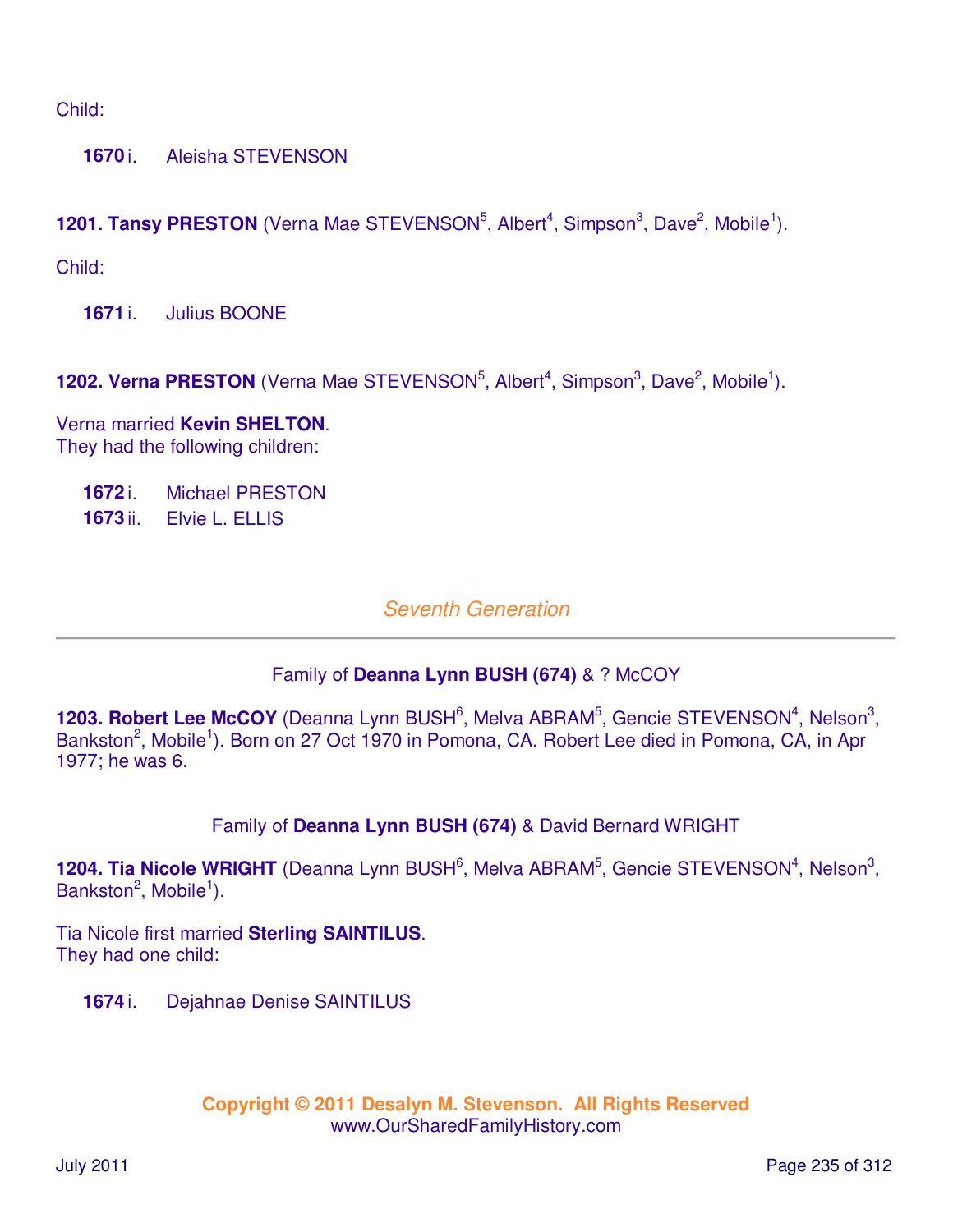Tia Nicole second married **Pareal GENTRY**. They had one child:

**1675** i. Dominique Damone WRIGHT

#### Family of **Deanna Lynn BUSH (674)** & ? TATE

1205. Tiffani Renee TATE (Deanna Lynn BUSH<sup>6</sup>, Melva ABRAM<sup>5</sup>, Gencie STEVENSON<sup>4</sup>, Nelson<sup>3</sup>, Bankston<sup>2</sup>, Mobile<sup>1</sup>).

### Family of **Carolyn JACKSON (678)** & Floyd H. JEFFERSON

1206. Marcella JEFFERSON (Carolyn JACKSON<sup>6</sup>, Toylee ABRAM<sup>5</sup>, Gencie STEVENSON<sup>4</sup>, Nelson<sup>3</sup>, Bankston<sup>2</sup>, Mobile<sup>1</sup>).

Marcella married **Eric McCOY**. They had the following children:

**1676** i. Kavon McCOY **1677** ii. Romelo McCOY

## Family of **Troy JACKSON (679)** & Rachel FOSTER

1207. Charles CALVIN (Troy JACKSON<sup>6</sup>, Toylee ABRAM<sup>5</sup>, Gencie STEVENSON<sup>4</sup>, Nelson<sup>3</sup>, Bankston<sup>2</sup>, Mobile<sup>1</sup>).

**1208. Toy Leann JACKSON** (Troy<sup>6</sup>, Toylee ABRAM<sup>5</sup>, Gencie STEVENSON<sup>4</sup>, Nelson<sup>3</sup>, Bankston<sup>2</sup>,  $M$ obile<sup>1</sup>).

1209. Troylee JACKSON JR (Troy JACKSON<sup>6</sup>, Toylee ABRAM<sup>5</sup>, Gencie STEVENSON<sup>4</sup>, Nelson<sup>3</sup>, Bankston<sup>2</sup>, Mobile<sup>1</sup>).

**1210. Rosa JACKSON** (Troy<sup>6</sup>, Toylee ABRAM<sup>5</sup>, Gencie STEVENSON<sup>4</sup>, Nelson<sup>3</sup>, Bankston<sup>2</sup>,  $M$ obile<sup>1</sup>).

Family of **L'Tanya M. STONE (685)** & Harold H. FRANKLIN Jr.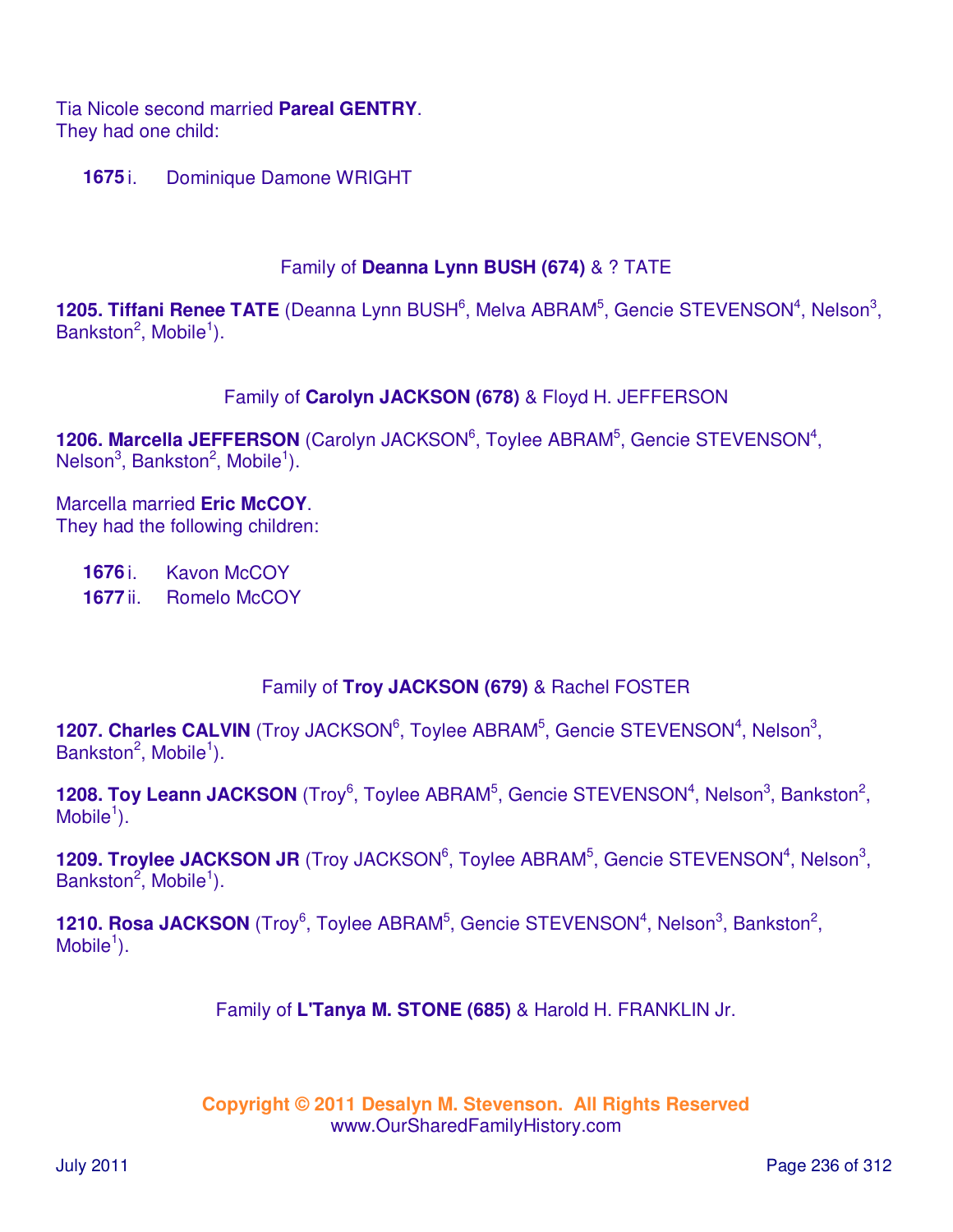1211. Isaac H. FRANKLIN (L'Tanya M. STONE<sup>6</sup>, Patricia B. ABRAM<sup>5</sup>, Gencie STEVENSON<sup>4</sup>, Nelson<sup>3</sup>, Bankston<sup>2</sup>, Mobile<sup>1</sup>).

### Family of **Pamela STONE (686)** & Joseph P. PERKINSON III

1212. Isake S. PERKINSON (Pamela STONE<sup>6</sup>, Patricia B. ABRAM<sup>5</sup>, Gencie STEVENSON<sup>4</sup>, Nelson<sup>3</sup>, Bankston<sup>2</sup>, Mobile<sup>1</sup>).

1213. Joseph P. PERKINSON IV (Pamela STONE<sup>6</sup>, Patricia B. ABRAM<sup>5</sup>, Gencie STEVENSON<sup>4</sup>,  $N$ elson<sup>3</sup>, Bankston<sup>2</sup>, Mobile<sup>1</sup>).

### Family of **Bettina L. MATTHEWS (687)** & Edward PARKER

1214. Emika S. PARKER (Bettina L. MATTHEWS<sup>6</sup>, Louise ABRAM<sup>5</sup>, Gencie STEVENSON<sup>4</sup>, Nelson<sup>3</sup>, Bankston<sup>2</sup>, Mobile<sup>1</sup>).

### Family of **Bettina L. MATTHEWS (687)** & Terry J. TERRELL Sr.

1215. Terry J. TERRELL Jr. (Bettina L. MATTHEWS<sup>6</sup>, Louise ABRAM<sup>5</sup>, Gencie STEVENSON<sup>4</sup>, Nelson<sup>3</sup>, Bankston<sup>2</sup>, Mobile<sup>1</sup>).

Children:

- **1678** i. Diamond TERRELL
- **1679** ii. Torrey TERRELL

#### Family of **Shemari Roland MATTHEWS Jr. (688)** & Rita MATTHEWS

1216. Jasmine FOSTER (Shemari Roland MATTHEWS<sup>6</sup>, Louise ABRAM<sup>5</sup>, Gencie STEVENSON<sup>4</sup>,  $Nelson<sup>3</sup>$ , Bankston<sup>2</sup>, Mobile<sup>1</sup>).

1217. Amari MATTHEWS (Shemari Roland<sup>6</sup>, Louise ABRAM<sup>5</sup>, Gencie STEVENSON<sup>4</sup>, Nelson<sup>3</sup>, Bankston<sup>2</sup>, Mobile<sup>1</sup>).

#### Family of **Lavellle WALDRIP (692)** & Martha PRITCHETT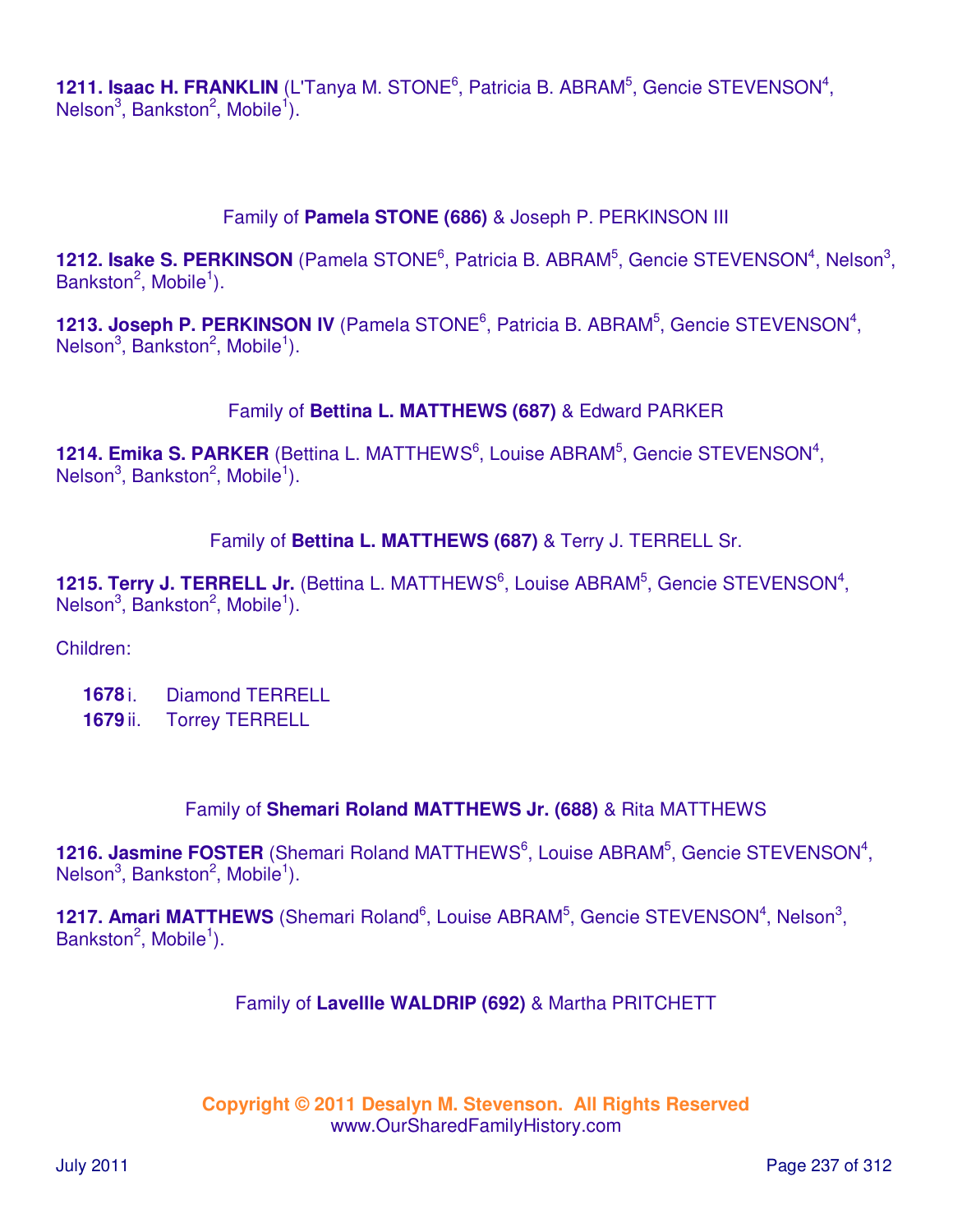1218. Kindra WALDRIP (Lavellle<sup>6</sup>, Evelyn ABRAM<sup>5</sup>, Gencie STEVENSON<sup>4</sup>, Nelson<sup>3</sup>, Bankston<sup>2</sup>,  $M$ obile<sup>1</sup>).

1219. Tyrell WALDRIP (Lavellle<sup>6</sup>, Evelyn ABRAM<sup>5</sup>, Gencie STEVENSON<sup>4</sup>, Nelson<sup>3</sup>, Bankston<sup>2</sup>, Mobile $\overline{1}$ ).

1220. Damair WALDRIP (Lavellle<sup>6</sup>, Evelyn ABRAM<sup>5</sup>, Gencie STEVENSON<sup>4</sup>, Nelson<sup>3</sup>, Bankston<sup>2</sup>,  $M$ obile<sup>1</sup>).

### Family of **Jenice L. WALDRIP (693)** & Kenneth D. FRANKLIN

1221. Jameica S. WALDRIP (Jenice L.<sup>6</sup>, Evelyn ABRAM<sup>5</sup>, Gencie STEVENSON<sup>4</sup>, Nelson<sup>3</sup>, Bankston<sup>2</sup>, Mobile<sup>1</sup>).

1222. Cherelle K. FRANKLIN (Jenice L. WALDRIP<sup>6</sup>, Evelyn ABRAM<sup>5</sup>, Gencie STEVENSON<sup>4</sup>, Nelson $3$ , Bankston $2$ , Mobile $1$ ).

### Family of **Jenice L. WALDRIP (693)** & Marcus D. BUCKLEY

1223. Martez R. BUCKLEY (Jenice L. WALDRIP<sup>6</sup>, Evelyn ABRAM<sup>5</sup>, Gencie STEVENSON<sup>4</sup>, Nelson<sup>3</sup>, Bankston<sup>2</sup>, Mobile<sup>1</sup>).

Family of **Cynthia WALDRIP (694)** & Johnny SCOTTEN JR

1224. Johnny T. SCOTTEN III (Cynthia WALDRIP<sup>6</sup>, Evelyn ABRAM<sup>5</sup>, Gencie STEVENSON<sup>4</sup>,  $Nelson<sup>3</sup>$ , Bankston<sup>2</sup>, Mobile<sup>1</sup>).

## Family of **Josette WALDRIP (695)** & Elijah McGEE JR

1225. Cordero McGEE (Josette WALDRIP<sup>6</sup>, Evelyn ABRAM<sup>5</sup>, Gencie STEVENSON<sup>4</sup>, Nelson<sup>3</sup>, Bankston<sup>2</sup>, Mobile<sup>1</sup>).

1226. Marshae McGEE (Josette WALDRIP<sup>6</sup>, Evelyn ABRAM<sup>5</sup>, Gencie STEVENSON<sup>4</sup>, Nelson<sup>3</sup>, Bankston<sup>2</sup>, Mobile<sup>1</sup>).

## Family of **Lorene PATTERSON (714)** & Hurchell Lee ATKINSON

1227. Hurchell Degan ATKINSON (Lorene PATTERSON<sup>6</sup>, Ethel WILLIAMS<sup>5</sup>, Joanna  $STEVENSON<sup>4</sup>, Robert<sup>3</sup>, Dick<sup>2</sup>, Mobile<sup>1</sup>).$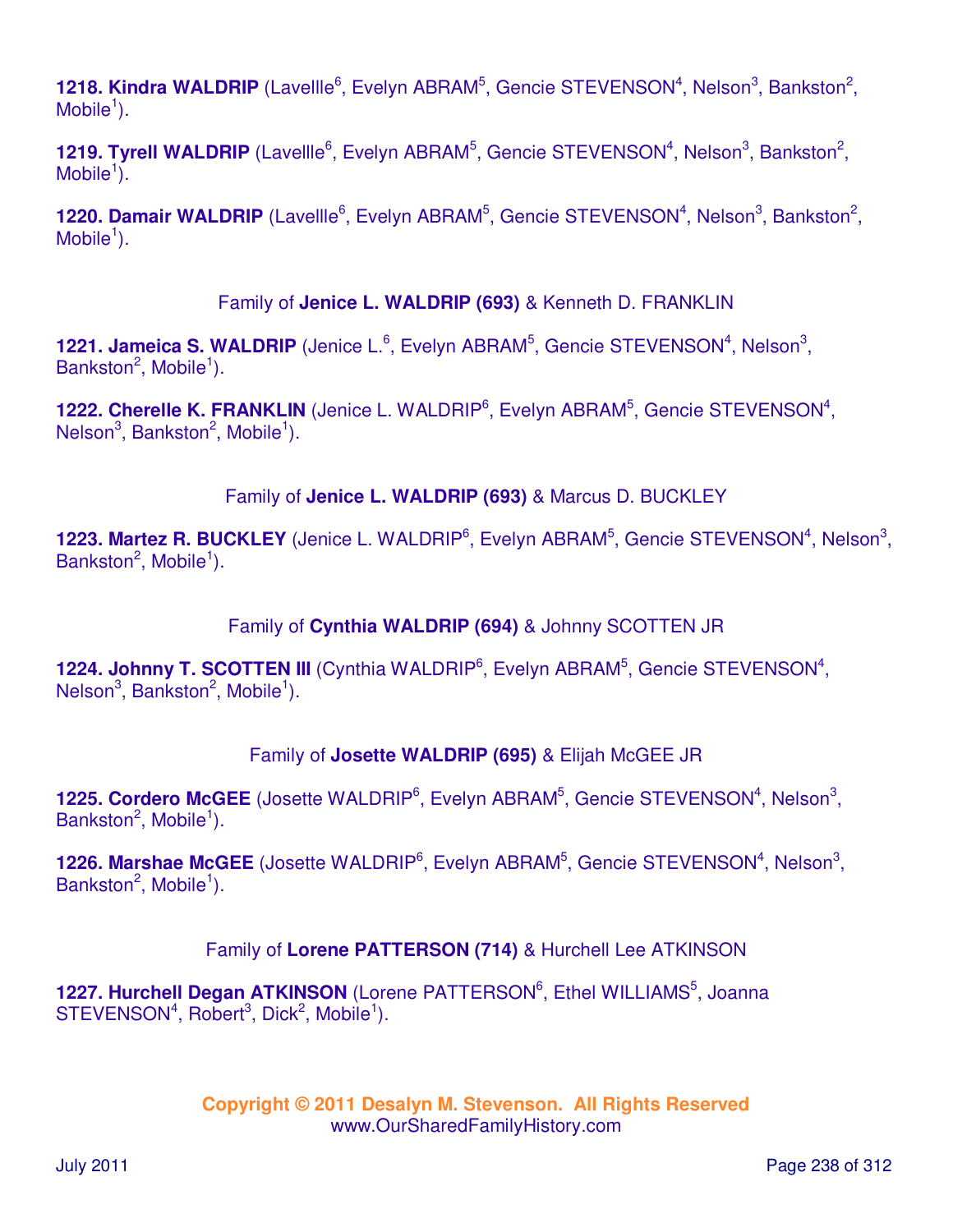Hurchell Degan married **Sherry Lynn MORGAN**. They had the following children:

- **1680** i. Ayanna Kenyama ATKINSON
- **1681** ii. Kimberly Dawn ATKINSON
- **1682** iii. Kevin Marquise ATKINSON (27 Feb 1978-15 Jun 1990)
- **1683** iv. Kendrick Degan ATKINSON

Family of **Eddie Mae GUNNS (715)** & Charles Richard SMITH Sr.

1228. Sandra SMITH (Eddie Mae GUNNS<sup>6</sup>, Eddie<sup>5</sup>, Angeline STEVENSON<sup>4</sup>, Robert<sup>3</sup>, Dick<sup>2</sup>,  $M$ obile<sup>1</sup>).

1229. Cherl D. SMITH (Eddie Mae GUNNS<sup>6</sup>, Eddie<sup>5</sup>, Angeline STEVENSON<sup>4</sup>, Robert<sup>3</sup>, Dick<sup>2</sup>,  $M$ obile<sup>1</sup>).

1230. Charles R. SMITH II (Eddie Mae GUNNS<sup>6</sup>, Eddie<sup>5</sup>, Angeline STEVENSON<sup>4</sup>, Robert<sup>3</sup>, Dick<sup>2</sup>,  $M$ obile<sup>1</sup>).

1231. Carol D. SMITH (Eddie Mae GUNNS<sup>6</sup>, Eddie<sup>5</sup>, Angeline STEVENSON<sup>4</sup>, Robert<sup>3</sup>, Dick<sup>2</sup>,  $M$ obile<sup>1</sup>).

1232. Judith Ann SMITH (Eddie Mae GUNNS<sup>6</sup>, Eddie<sup>5</sup>, Angeline STEVENSON<sup>4</sup>, Robert<sup>3</sup>, Dick<sup>2</sup>,  $M$ obile<sup>1</sup>).

Family of **Oretha A. GUNNS (716)** & Herman CAMPBELL

1233. LaDonna CAMPBELL (Oretha A. GUNNS<sup>6</sup>, Eddie<sup>5</sup>, Angeline STEVENSON<sup>4</sup>, Robert<sup>3</sup>, Dick<sup>2</sup>,  $M$ obile<sup>1</sup>).

1234. Bessie CAMPBELL (Oretha A. GUNNS<sup>6</sup>, Eddie<sup>5</sup>, Angeline STEVENSON<sup>4</sup>, Robert<sup>3</sup>, Dick<sup>2</sup>,  $M$ obile<sup>1</sup>).

1235. Shirley CAMPBELL (Oretha A. GUNNS<sup>6</sup>, Eddie<sup>5</sup>, Angeline STEVENSON<sup>4</sup>, Robert<sup>3</sup>, Dick<sup>2</sup>,  $M$ obile<sup>1</sup>).

1236. Cornell CAMPBELL (Oretha A. GUNNS<sup>6</sup>, Eddie<sup>5</sup>, Angeline STEVENSON<sup>4</sup>, Robert<sup>3</sup>, Dick<sup>2</sup>,  $M$ obile<sup>1</sup>).

1237. Linda Jean CAMPBELL (Oretha A. GUNNS<sup>6</sup>, Eddie<sup>5</sup>, Angeline STEVENSON<sup>4</sup>, Robert<sup>3</sup>, Dick<sup>2</sup>,  $M$ obile<sup>1</sup>).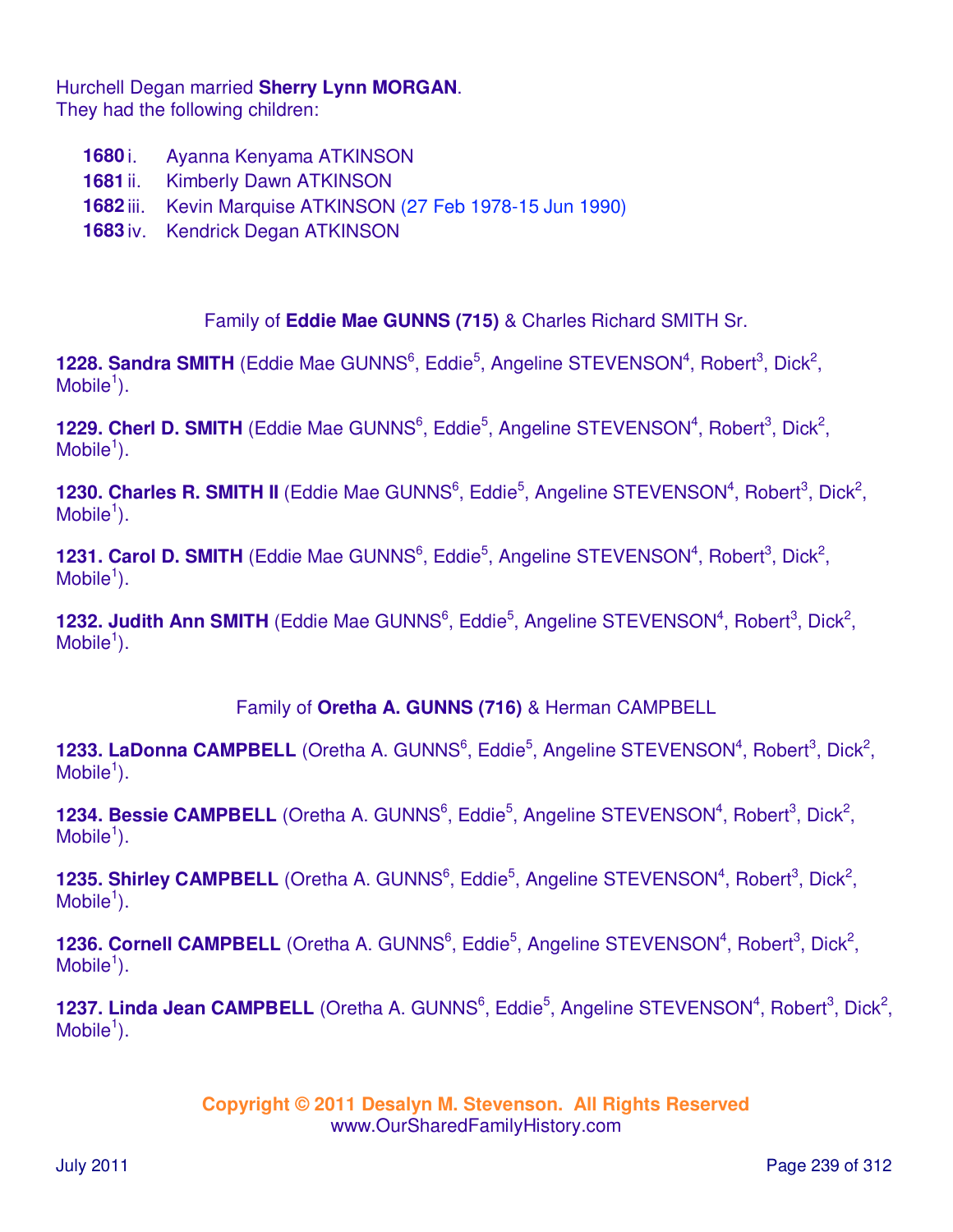1238. Easter Jaunita CAMPBELL (Oretha A. GUNNS<sup>6</sup>, Eddie<sup>5</sup>, Angeline STEVENSON<sup>4</sup>, Robert<sup>3</sup>,  $Dick^2$ , Mobile<sup>1</sup>).

## Family of **Wyoma J. GUNNS (718)** & Fletcher ROBINSON

1239. Kenneth ROBINSON (Wyoma J. GUNNS<sup>6</sup>, Eddie<sup>5</sup>, Angeline STEVENSON<sup>4</sup>, Robert<sup>3</sup>, Dick<sup>2</sup>,  $M$ obile<sup>1</sup>).

### Family of **Jessie L. GUNNS Sr. (719)** & Sherry N. GUNNS

**1240. Jessie L. GUNNS Jr.** (Jessie L.<sup>6</sup>, Eddie<sup>5</sup>, Angeline STEVENSON<sup>4</sup>, Robert<sup>3</sup>, Dick<sup>2</sup>, Mobile<sup>1</sup>).

Jessie L. married **Charlotta**. **1241. Steven L. GUNNS** (Jessie L.<sup>6</sup>, Eddie<sup>5</sup>, Angeline STEVENSON<sup>4</sup>, Robert<sup>3</sup>, Dick<sup>2</sup>, Mobile<sup>1</sup>).

1242. Anthony W. GUNNS (Jessie L.<sup>6</sup>, Eddie<sup>5</sup>, Angeline STEVENSON<sup>4</sup>, Robert<sup>3</sup>, Dick<sup>2</sup>, Mobile<sup>1</sup>).

**1243. Eddie T. GUNNS** (Jessie L.<sup>6</sup>, Eddie<sup>5</sup>, Angeline STEVENSON<sup>4</sup>, Robert<sup>3</sup>, Dick<sup>2</sup>, Mobile<sup>1</sup>).

Eddie T. married **Claudia**.

Family of **Otretha R. GUNNS (720)** & Arville NELSON

1244. Jeffrey NELSON (Otretha R. GUNNS<sup>6</sup>, Eddie<sup>5</sup>, Angeline STEVENSON<sup>4</sup>, Robert<sup>3</sup>, Dick<sup>2</sup>,  $M$ obile<sup>1</sup>).

## Family of **Herbert D. JOHNSON Jr. (721)**

1245. Wanda J. HARRIS (Herbert D. JOHNSON<sup>6</sup>, Eva GUNNS<sup>5</sup>, Angeline STEVENSON<sup>4</sup>, Robert<sup>3</sup>,  $Dick^2$ , Mobile<sup>1</sup>).

Child:

**1684** i. Kelly McCOY

## Family of **Melburn BROWN (722)**

1246. Stuart ???? BROWN (Melburn<sup>6</sup>, Lela Mae LAMEY<sup>5</sup>, Dewey<sup>4</sup>, Elizabeth STEVENSON<sup>3</sup>, Dick<sup>2</sup>,  $M$ obile<sup>1</sup>).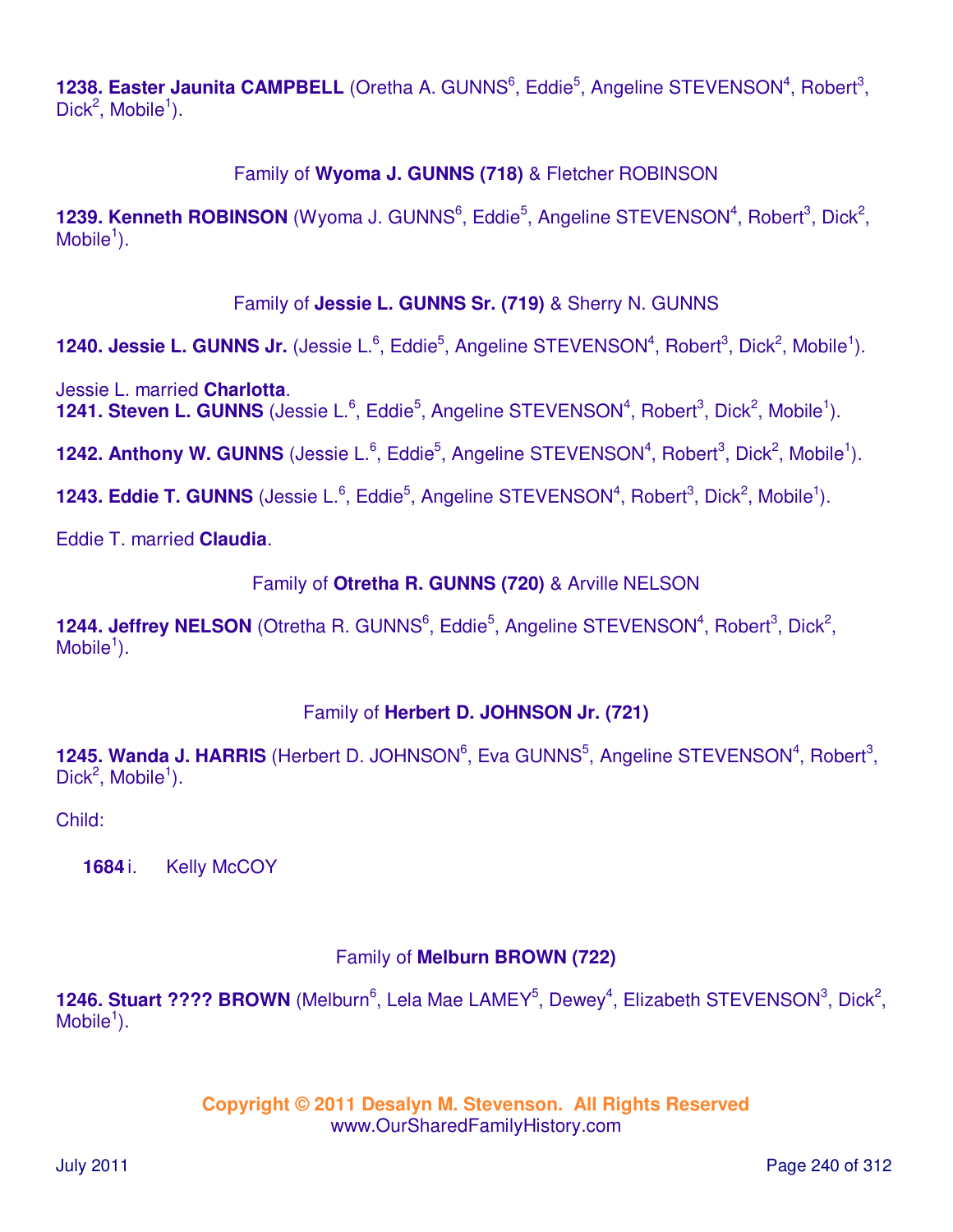1247. Mike ??? BROWN (Melburn<sup>6</sup>, Lela Mae LAMEY<sup>5</sup>, Dewey<sup>4</sup>, Elizabeth STEVENSON<sup>3</sup>, Dick<sup>2</sup>,  $M$ obile<sup>1</sup>).

1248. Jasmine ??? BROWN (Melburn<sup>6</sup>, Lela Mae LAMEY<sup>5</sup>, Dewey<sup>4</sup>, Elizabeth STEVENSON<sup>3</sup>, Dick<sup>2</sup>,  $M$ obile<sup>1</sup>).

1249. Melburn BROWN (Melburn<sup>6</sup>, Lela Mae LAMEY<sup>5</sup>, Dewey<sup>4</sup>, Elizabeth STEVENSON<sup>3</sup>, Dick<sup>2</sup>,  $M$ obile<sup>1</sup>).

1250. Gre ??? BROWN (Melburn<sup>6</sup>, Lela Mae LAMEY<sup>5</sup>, Dewey<sup>4</sup>, Elizabeth STEVENSON<sup>3</sup>, Dick<sup>2</sup>,  $M$ obile<sup>1</sup>).

1251. Lynn ??? BROWN (Melburn<sup>6</sup>, Lela Mae LAMEY<sup>5</sup>, Dewey<sup>4</sup>, Elizabeth STEVENSON<sup>3</sup>, Dick<sup>2</sup>, Mobile $\overline{1}$ ).

### Family of **Gertrude BROWN (723)** & PAYTEN

1252. Andrew ??? PAYTEN (Gertrude BROWN<sup>6</sup>, Lela Mae LAMEY<sup>5</sup>, Dewey<sup>4</sup>, Elizabeth  $STEVENSON<sup>3</sup>$ , Dick<sup>2</sup>, Mobile<sup>1</sup>).

### Family of **Gertrude BROWN (723)** & DUCKETT

1253. Dewey ??? DUCKETT (Gertrude BROWN<sup>6</sup>, Lela Mae LAMEY<sup>5</sup>, Dewey<sup>4</sup>, Elizabeth  $STEVENSON<sup>3</sup>$ , Dick<sup>2</sup>, Mobile<sup>1</sup>).

1254. Mary ??? DUCKETT (Gertrude BROWN<sup>6</sup>, Lela Mae LAMEY<sup>5</sup>, Dewey<sup>4</sup>, Elizabeth  $STEVENSON<sup>3</sup>$ , Dick<sup>2</sup>, Mobile<sup>1</sup>).

## Family of **Gertrude BROWN (723)** & PEARSON ?

**1255. Donald PEARSON ?** (Gertrude BROWN<sup>6</sup>, Lela Mae LAMEY<sup>5</sup>, Dewey<sup>4</sup>, Elizabeth  $STEVENSON<sup>3</sup>$ , Dick<sup>2</sup>, Mobile<sup>1</sup>).

#### Family of **Joyce BROWN (724)** & JOHNSON

1256. Der ??? JOHNSON (Joyce BROWN<sup>6</sup>, Lela Mae LAMEY<sup>5</sup>, Dewey<sup>4</sup>, Elizabeth STEVENSON<sup>3</sup>,  $Dick^2$ , Mobile<sup>1</sup>).

1257. Sha ??? JOHNSON (Joyce BROWN<sup>6</sup>, Lela Mae LAMEY<sup>5</sup>, Dewey<sup>4</sup>, Elizabeth STEVENSON<sup>3</sup>,  $Dick^2$ , Mobile<sup>1</sup>).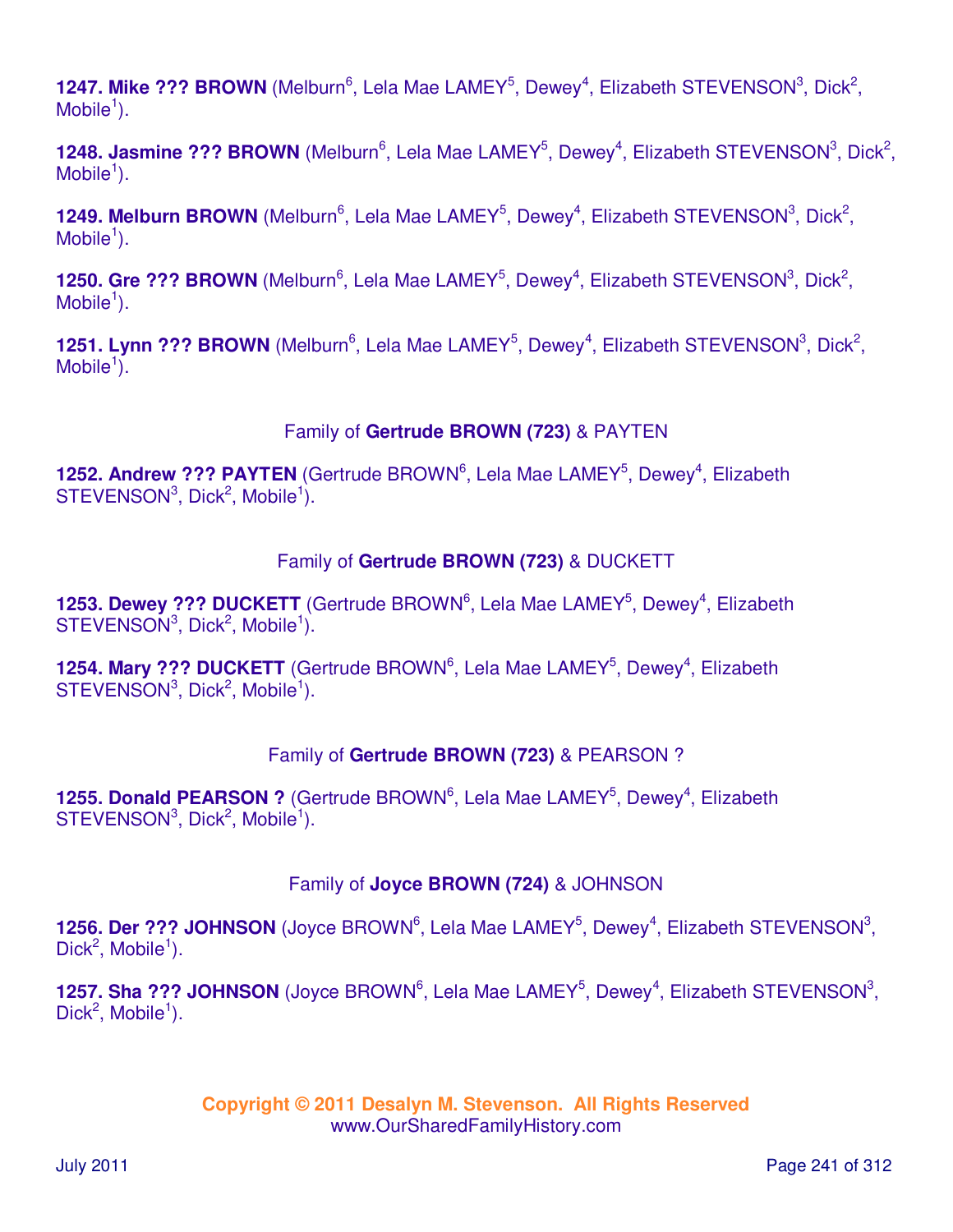### Family of **Waldon BROWN (725)**

**1258. Sam BROWN** (Waldon<sup>6</sup>, Lela Mae LAMEY<sup>5</sup>, Dewey<sup>4</sup>, Elizabeth STEVENSON<sup>3</sup>, Dick<sup>2</sup>, Mobile<sup>1</sup>).

### Family of **Walton BROWN (726)**

**1259. Tod?? BROWN** (Walton<sup>6</sup>, Lela Mae LAMEY<sup>5</sup>, Dewey<sup>4</sup>, Elizabeth STEVENSON<sup>3</sup>, Dick<sup>2</sup>,  $M$ obile<sup>1</sup>).

#### Family of **Lewis SCHOOLER (727)**

**1260. Joa ??? SCHOOLER** (Lewis<sup>6</sup>, Lela Mae LAMEY<sup>5</sup>, Dewey<sup>4</sup>, Elizabeth STEVENSON<sup>3</sup>, Dick<sup>2</sup>,  $M$ obile<sup>1</sup>).

1261. Sha ??? SCHOOLER (Lewis<sup>6</sup>, Lela Mae LAMEY<sup>5</sup>, Dewey<sup>4</sup>, Elizabeth STEVENSON<sup>3</sup>, Dick<sup>2</sup>,  $M$ obile<sup>1</sup>).

#### Family of **Floyd WILLIAMS Jr. (728)** & Ila

**1262. Valerie WILLIAMS** (Floyd<sup>6</sup>, Myrtle Mae STEVENSON<sup>5</sup>, Henderson<sup>4</sup>, Elijah<sup>3</sup>, Joe<sup>2</sup>, Mobile<sup>1</sup>).

Children:

**1685** i. Samantha **1686** ii. Sabrina

## Family of **Charles WILLIAMS Sr. (730)** & Alimeta

**1263. Pamela WILLIAMS** (Charles<sup>6</sup>, Myrtle Mae STEVENSON<sup>5</sup>, Henderson<sup>4</sup>, Elijah<sup>3</sup>, Joe<sup>2</sup>, Mobile<sup>1</sup>).

Pamela married **Michael STITT**. They had the following children:

**1687** i. Seth STITT **1688** ii. Antoine STITT

**1264. Charles WILLIAMS Jr.** (Charles<sup>6</sup>, Myrtle Mae STEVENSON<sup>5</sup>, Henderson<sup>4</sup>, Elijah<sup>3</sup>, Joe<sup>2</sup>,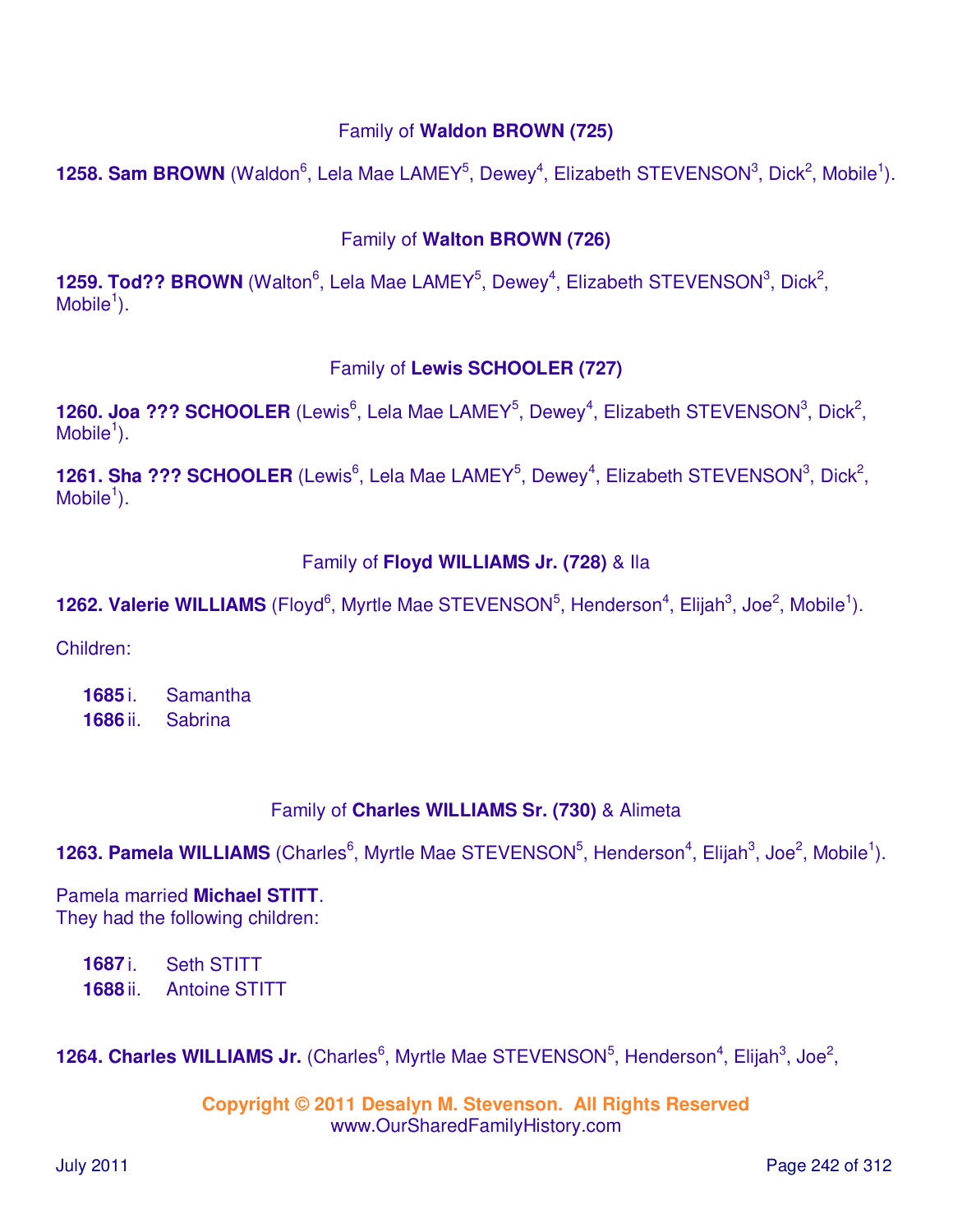### $M$ obile<sup>1</sup>).

Children:

**1689** i. Kindra WILLIAMS **1690** ii. Chanelor WILLIAMS

**1265. Matthew WILLIAMS** (Charles<sup>6</sup>, Myrtle Mae STEVENSON<sup>5</sup>, Henderson<sup>4</sup>, Elijah<sup>3</sup>, Joe<sup>2</sup>, Mobile<sup>1</sup>).

Family of **Flora WILLIAMS (731)** & James WILLIAMS Sr.

**1266. James WILLIAMS Jr.** (Flora<sup>6</sup>, Myrtle Mae STEVENSON<sup>5</sup>, Henderson<sup>4</sup>, Elijah<sup>3</sup>, Joe<sup>2</sup>, Mobile<sup>1</sup>).

James married **Angela**. They had one child:

**1691** i. Tyler WILLIAMS

**1267. Kimberly WILLIAMS** (Flora<sup>6</sup>, Myrtle Mae STEVENSON<sup>5</sup>, Henderson<sup>4</sup>, Elijah<sup>3</sup>, Joe<sup>2</sup>, Mobile<sup>1</sup>).

## Family of **Curtis WILLIAMS (732)**

**1268. Ronald WILLIAMS** (Curtis<sup>6</sup>, Myrtle Mae STEVENSON<sup>5</sup>, Henderson<sup>4</sup>, Elijah<sup>3</sup>, Joe<sup>2</sup>, Mobile<sup>1</sup>).

Children:

**1692** i. Bethany WILLIAMS **1693** ii. Shanarri WILLIAMS

**1269. Rahnee Lynn WILLIAMS** (Curtis<sup>6</sup>, Myrtle Mae STEVENSON<sup>5</sup>, Henderson<sup>4</sup>, Elijah<sup>3</sup>, Joe<sup>2</sup>,  $M$ obile<sup>1</sup>).

Children:

**1694** i. Sumyah **1695** ii. Maryan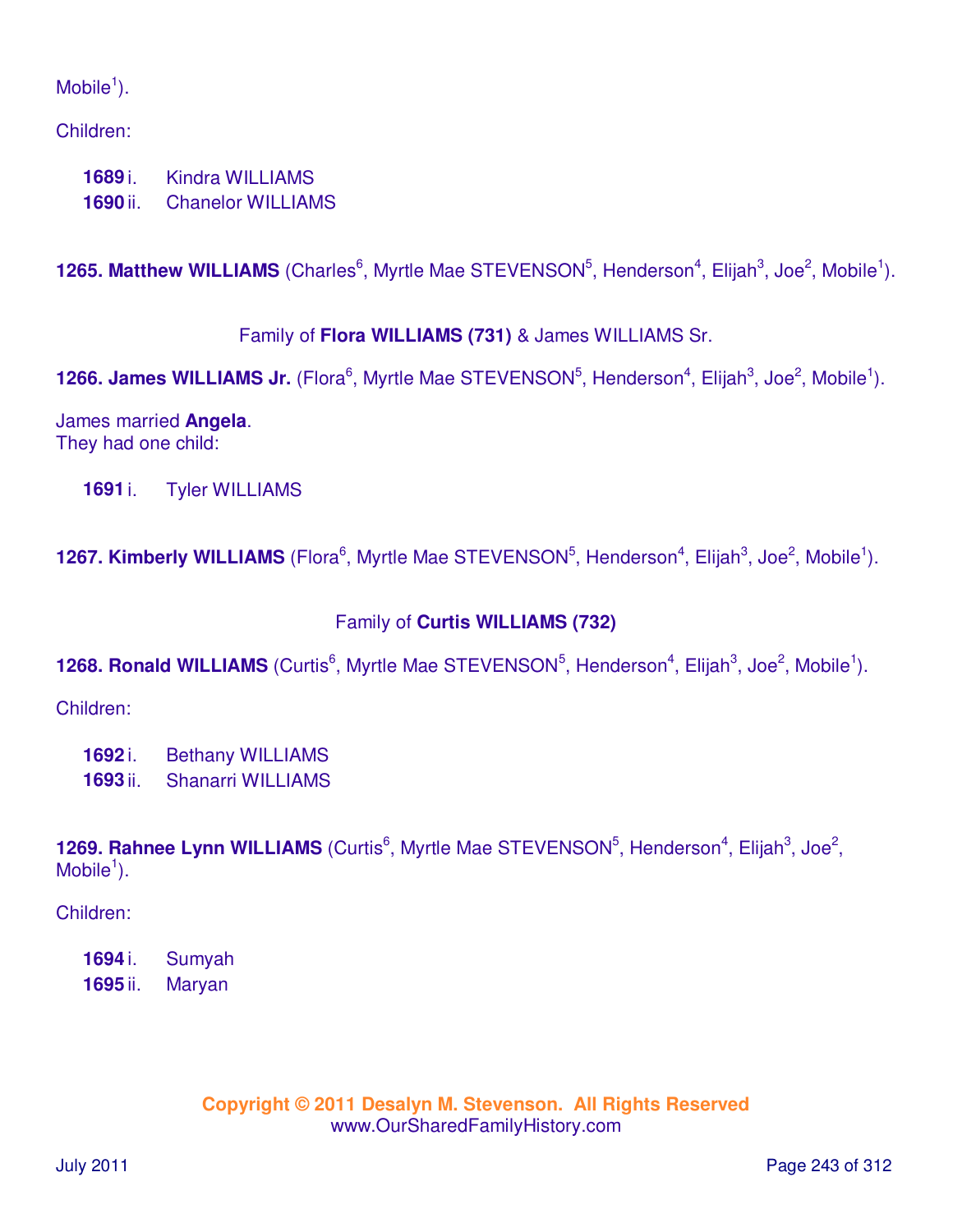### Family of **LaVonn WILLIAMS Sr. (733)** & Gail

**1270. LaVonn WILLIAMS Jr.** (LaVonn<sup>6</sup>, Myrtle Mae STEVENSON<sup>5</sup>, Henderson<sup>4</sup>, Elijah<sup>3</sup>, Joe<sup>2</sup>,  $M$ obile<sup>1</sup>).

Children:

- **1696** i. Marronica WILLIAMS
- **1697** ii. Arquel WILLIAMS
- **1698** iii. Tashanae WILLIAMS

**1271. Nathaniel WILLIAMS** (LaVonn<sup>6</sup>, Myrtle Mae STEVENSON<sup>5</sup>, Henderson<sup>4</sup>, Elijah<sup>3</sup>, Joe<sup>2</sup>,  $M$ obile<sup>1</sup>).

**1272. Sherri WILLIAMS** (LaVonn<sup>6</sup>, Myrtle Mae STEVENSON<sup>5</sup>, Henderson<sup>4</sup>, Elijah<sup>3</sup>, Joe<sup>2</sup>, Mobile<sup>1</sup>).

#### Family of **Alfred Dean WILLIAMS (735)**

**1273. Alonda WILLIAMS** (Alfred Dean<sup>6</sup>, Myrtle Mae STEVENSON<sup>5</sup>, Henderson<sup>4</sup>, Elijah<sup>3</sup>, Joe<sup>2</sup>,  $M$ obile<sup>1</sup>).

**1274. Renita WILLIAMS** (Alfred Dean<sup>6</sup>, Myrtle Mae STEVENSON<sup>5</sup>, Henderson<sup>4</sup>, Elijah<sup>3</sup>, Joe<sup>2</sup>,  $M$ obile<sup>1</sup>).

Child:

**1699** i. William

**1275. Angela WILLIAMS** (Alfred Dean<sup>6</sup>, Myrtle Mae STEVENSON<sup>5</sup>, Henderson<sup>4</sup>, Elijah<sup>3</sup>, Joe<sup>2</sup>,  $M$ obile<sup>1</sup>).

#### Family of **Albert Ray WILLIAMS (736)** & Linda Jean

**1276. Licole Janelle WILLIAMS** (Albert Ray<sup>6</sup>, Myrtle Mae STEVENSON<sup>5</sup>, Henderson<sup>4</sup>, Elijah<sup>3</sup>, Joe<sup>2</sup>,  $M$ obile<sup>1</sup>).

Licole Janelle married **Devaris MOORE**. **1277. Ashly WILLIAMS** (Albert Ray<sup>6</sup>, Myrtle Mae STEVENSON<sup>5</sup>, Henderson<sup>4</sup>, Elijah<sup>3</sup>, Joe<sup>2</sup>, Mobile<sup>1</sup>).

Ashly married **Quayne Jermaine BACCAS**. They had the following children: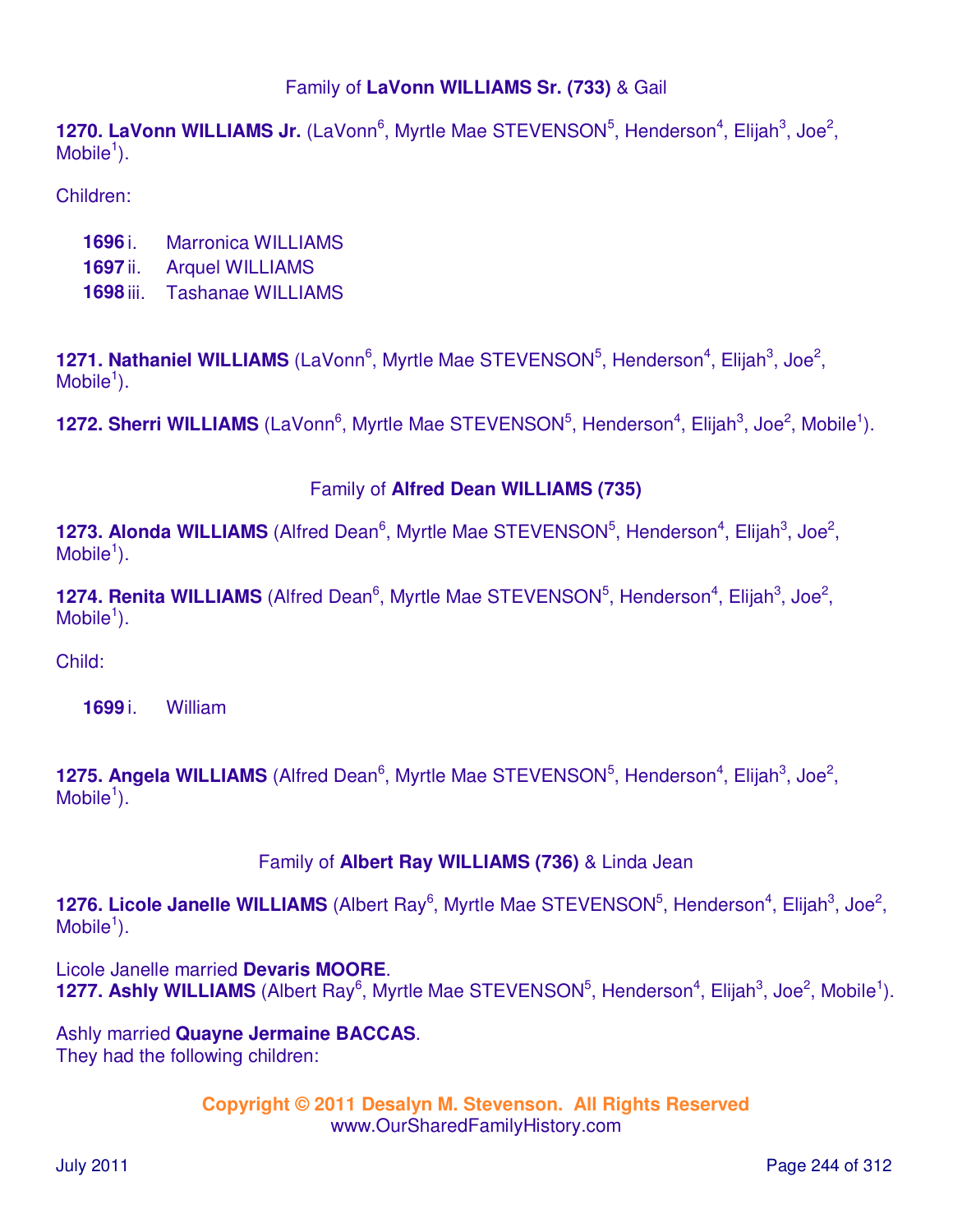- **1700** i. Jaylen Kyle BACCAS
- **1701** ii. Devin Jeremiah BACCAS

#### Family of **Lutricia Ann WILLIAMS (737)** & Carl BROWN

1278. Damon BROWN (Lutricia Ann WILLIAMS<sup>6</sup>, Myrtle Mae STEVENSON<sup>5</sup>, Henderson<sup>4</sup>, Elijah<sup>3</sup>,  $\mathsf{Joe}^2\mathsf{, Mobile}^1\mathsf{).}$ 

Damon married **Gemma CONCEPCION**, daughter of Juan CONCEPCION & Teresa SHAMBAUGH. They had one child:

**1702** i. Jeila BROWN

1279. Kelley (Lutricia Ann WILLIAMS<sup>6</sup>, Myrtle Mae STEVENSON<sup>5</sup>, Henderson<sup>4</sup>, Elijah<sup>3</sup>, Joe<sup>2</sup>,  $M$ obile<sup>1</sup>).

**1280. Sherell** (Lutricia Ann WILLIAMS<sup>6</sup>, Myrtle Mae STEVENSON<sup>5</sup>, Henderson<sup>4</sup>, Elijah<sup>3</sup>, Joe<sup>2</sup>,  $M$ obile<sup>1</sup>).

#### Family of **Kenneth WILLIAMS (738)**

**1281. Adrian WILLIAMS** (Kenneth<sup>6</sup>, Myrtle Mae STEVENSON<sup>5</sup>, Henderson<sup>4</sup>, Elijah<sup>3</sup>, Joe<sup>2</sup>, Mobile<sup>1</sup>).

**1282. Stacey WILLIAMS** (Kenneth<sup>6</sup>, Myrtle Mae STEVENSON<sup>5</sup>, Henderson<sup>4</sup>, Elijah<sup>3</sup>, Joe<sup>2</sup>, Mobile<sup>1</sup>).

#### Family of **Loreta WILLIAMS (739)** & William "Billy" THOMPSON

1283. William THOMPSON III (Loreta WILLIAMS<sup>6</sup>, Myrtle Mae STEVENSON<sup>5</sup>, Henderson<sup>4</sup>, Elijah<sup>3</sup>,  $\mathsf{Joe}^2\mathsf{, Mobile}^1\mathsf{).}$ 

1284. Justin THOMPSON (Loreta WILLIAMS<sup>6</sup>, Myrtle Mae STEVENSON<sup>5</sup>, Henderson<sup>4</sup>, Elijah<sup>3</sup>, Joe<sup>2</sup>,  $M$ obile<sup>1</sup>).

#### Family of **Patsy HAWKINS (741)** & James TERRY

1285. Warren TERRY (Patsy HAWKINS<sup>6</sup>, Bernice STEVENSON<sup>5</sup>, Henderson<sup>4</sup>, Elijah<sup>3</sup>, Joe<sup>2</sup>,  $M$ obile<sup>1</sup>).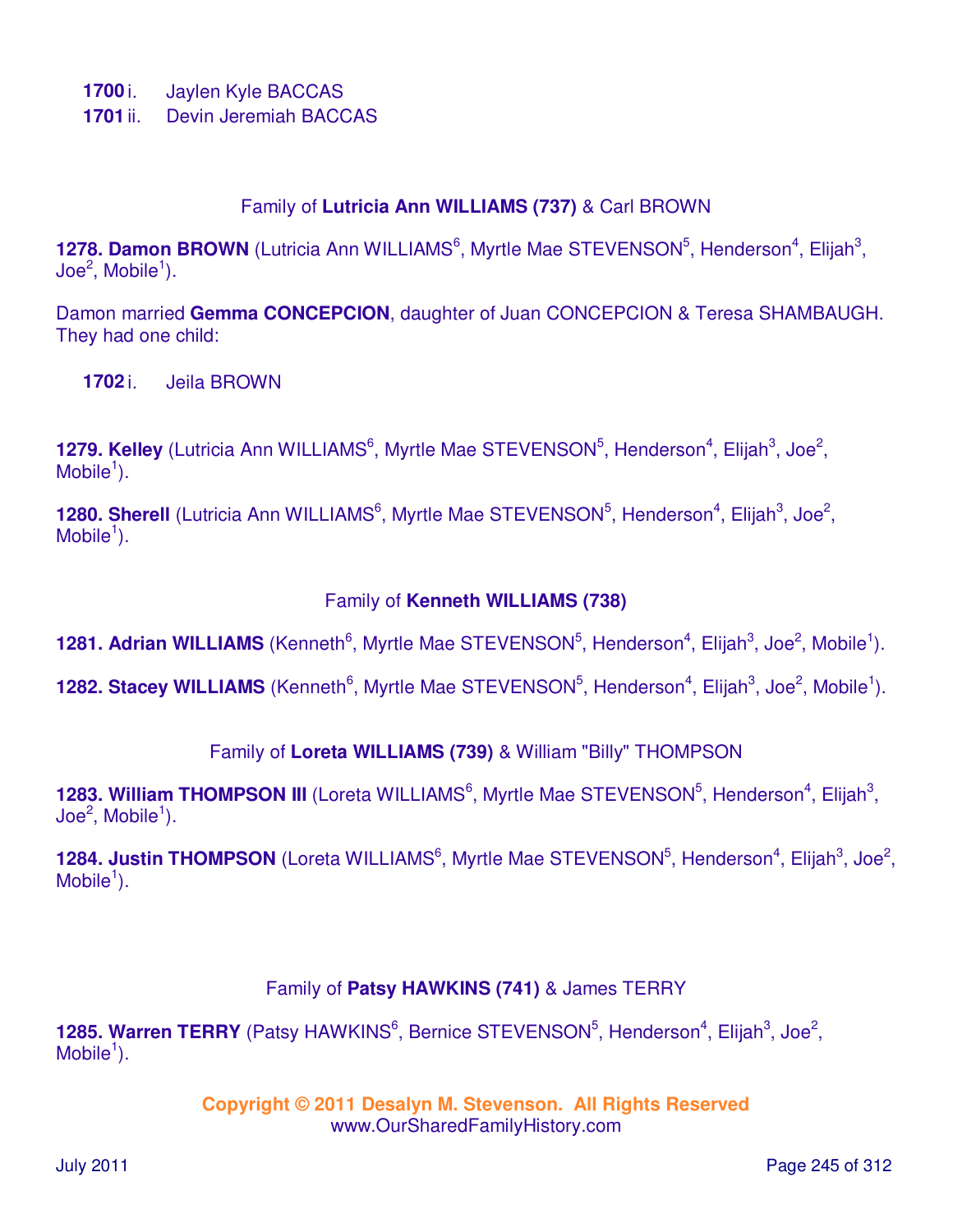Children:

 i. Andrew TERRY ii. Christina TERRY iii. Jacob TERRY iv. Warjanay TERRY

1286. Anthony TERRY Sr. (Patsy HAWKINS<sup>6</sup>, Bernice STEVENSON<sup>5</sup>, Henderson<sup>4</sup>, Elijah<sup>3</sup>, Joe<sup>2</sup>,  $M$ obile<sup>1</sup>).

Children:

**1707** i. Anthony TERRY Jr. **1708** ii. Jasmine TERRY

1287. Rachel TERRY (Patsy HAWKINS<sup>6</sup>, Bernice STEVENSON<sup>5</sup>, Henderson<sup>4</sup>, Elijah<sup>3</sup>, Joe<sup>2</sup>,  $M$ obile<sup>1</sup>).

Children:

- **1709** i. Shawn ROGERS
- **1710** ii. James Traysean ALEXANDER

1288. Vernell Levette TERRY (Patsy HAWKINS<sup>6</sup>, Bernice STEVENSON<sup>5</sup>, Henderson<sup>4</sup>, Elijah<sup>3</sup>, Joe<sup>2</sup>,  $M$ obile<sup>1</sup>).

Vernell Levette married **Antonio McCLENDON**. They had one child:

**1711** i. Jeala McCLENDON

#### Family of **Cullis HAWKINS Jr. (742)**

**1289. Tina HAWKINS** (Cullis<sup>6</sup>, Bernice STEVENSON<sup>5</sup>, Henderson<sup>4</sup>, Elijah<sup>3</sup>, Joe<sup>2</sup>, Mobile<sup>1</sup>).

**1290. Jason HAWKINS** (Cullis<sup>6</sup>, Bernice STEVENSON<sup>5</sup>, Henderson<sup>4</sup>, Elijah<sup>3</sup>, Joe<sup>2</sup>, Mobile<sup>1</sup>).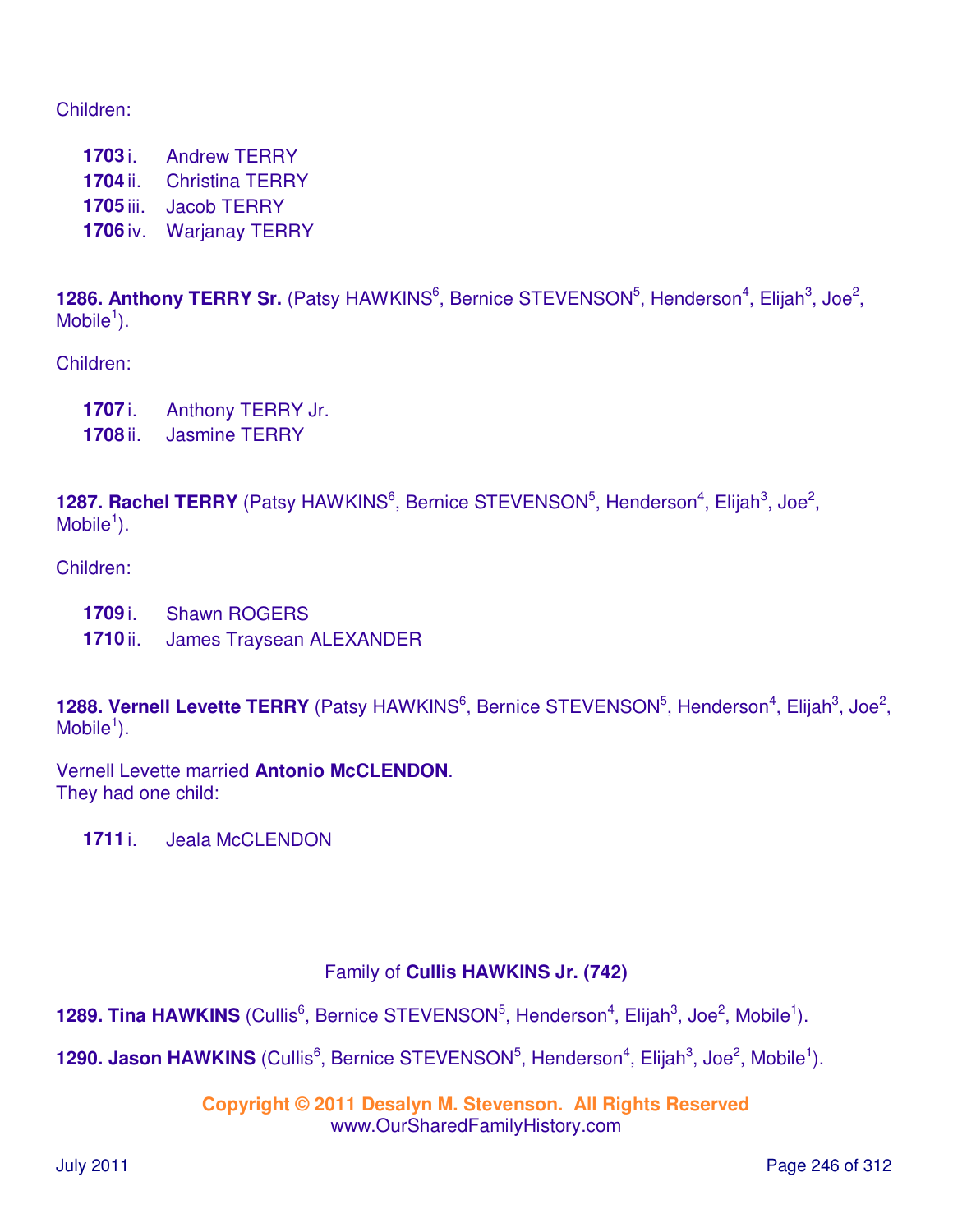**1291. Cullis Lavell HAWKINS** (Cullis<sup>6</sup>, Bernice STEVENSON<sup>5</sup>, Henderson<sup>4</sup>, Elijah<sup>3</sup>, Joe<sup>2</sup>, Mobile<sup>1</sup>).

## Family of **Brenda HAWKINS (743)** & Paul FIELDS

1292. Dawn FIELDS (Brenda HAWKINS<sup>6</sup>, Bernice STEVENSON<sup>5</sup>, Henderson<sup>4</sup>, Elijah<sup>3</sup>, Joe<sup>2</sup>,  $M$ obile<sup>1</sup>).

Children:

- **1712** i. Brittany MOONEY
- **1713** ii. June "Deshawn" PATTERSON
- **1714** iii. Derek GORDON

**1293. Delmus FIELDS** (Brenda HAWKINS<sup>6</sup>, Bernice STEVENSON<sup>5</sup>, Henderson<sup>4</sup>, Elijah<sup>3</sup>, Joe<sup>2</sup>,  $M$ obile<sup>1</sup>).

Delmus married **Kim**. They had one child:

**1715** i. Kyla FIELDS

#### Family of **Linda HAWKINS (744)**

1294. Ebony NAILS (Linda HAWKINS<sup>6</sup>, Bernice STEVENSON<sup>5</sup>, Henderson<sup>4</sup>, Elijah<sup>3</sup>, Joe<sup>2</sup>, Mobile<sup>1</sup>).

Ebony married **Sheldon SIMMONS**. They had one child:

**1716** i. Cameron SIMMONS

#### 1295. Porcha NAILS (Linda HAWKINS<sup>6</sup>, Bernice STEVENSON<sup>5</sup>, Henderson<sup>4</sup>, Elijah<sup>3</sup>, Joe<sup>2</sup>, Mobile<sup>1</sup>).

Children:

- **1717** i. James E. CASTLE
- **1718** ii. Daisha McGREGORY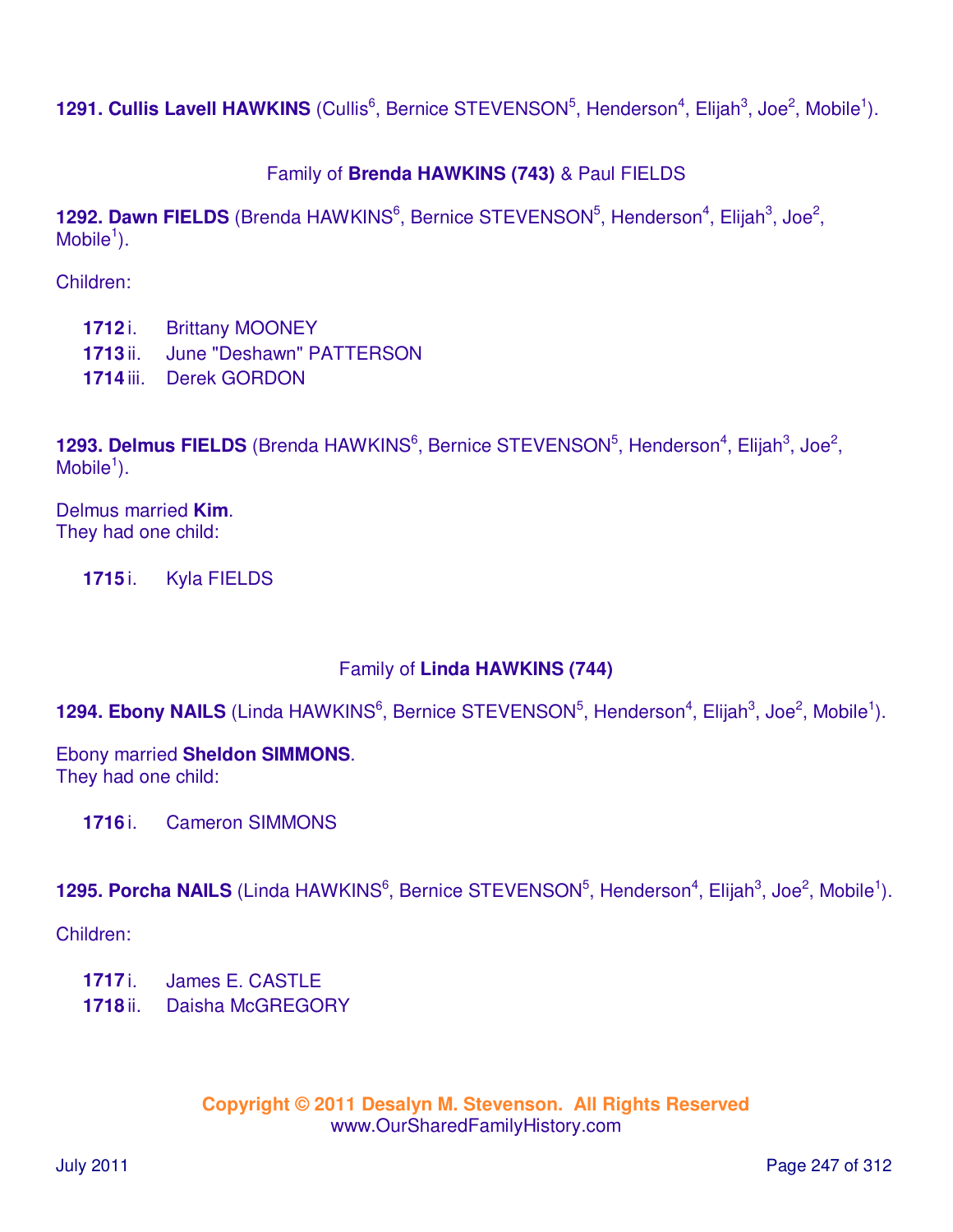1296. Lauren NAILS (Linda HAWKINS<sup>6</sup>, Bernice STEVENSON<sup>5</sup>, Henderson<sup>4</sup>, Elijah<sup>3</sup>, Joe<sup>2</sup>, Mobile<sup>1</sup>).

# Family of **Ivory LANG (745)** & Barbara

**1297. Victoria May LANG** (Ivory<sup>6</sup>, Bernice STEVENSON<sup>5</sup>, Henderson<sup>4</sup>, Elijah<sup>3</sup>, Joe<sup>2</sup>, Mobile<sup>1</sup>).

Child:

**1719** i. Toria May LANG

**1298. Darrell LANG** (Ivory<sup>6</sup>, Bernice STEVENSON<sup>5</sup>, Henderson<sup>4</sup>, Elijah<sup>3</sup>, Joe<sup>2</sup>, Mobile<sup>1</sup>).

Children:

**1720** i. Eligha LANG **1721** ii. Esoki LANG

## Family of **Alicia McCREE (746)** & George CUEVAS

1299. Ayana CUEVAS (Alicia McCREE<sup>6</sup>, Marcella STEVENSON<sup>5</sup>, Henderson<sup>4</sup>, Elijah<sup>3</sup>, Joe<sup>2</sup>, Mobile $<sup>1</sup>$ ).</sup>

**1300. Kamia CUEVAS** (Alicia McCREE<sup>6</sup>, Marcella STEVENSON<sup>5</sup>, Henderson<sup>4</sup>, Elijah<sup>3</sup>, Joe<sup>2</sup>,  $M$ obile<sup>1</sup>).

**1301. David CUEVAS** (Alicia McCREE<sup>6</sup>, Marcella STEVENSON<sup>5</sup>, Henderson<sup>4</sup>, Elijah<sup>3</sup>, Joe<sup>2</sup>,  $M$ obile<sup>1</sup>).

## Family of **Ronnie McCREE (747)** & Lisa KELLY

**1302. Ronita McCREE** (Ronnie<sup>6</sup>, Marcella STEVENSON<sup>5</sup>, Henderson<sup>4</sup>, Elijah<sup>3</sup>, Joe<sup>2</sup>, Mobile<sup>1</sup>).

1303. Anthony WILLIAMS (Ronnie McCREE<sup>6</sup>, Marcella STEVENSON<sup>5</sup>, Henderson<sup>4</sup>, Elijah<sup>3</sup>, Joe<sup>2</sup>,  $M$ obile<sup>1</sup>).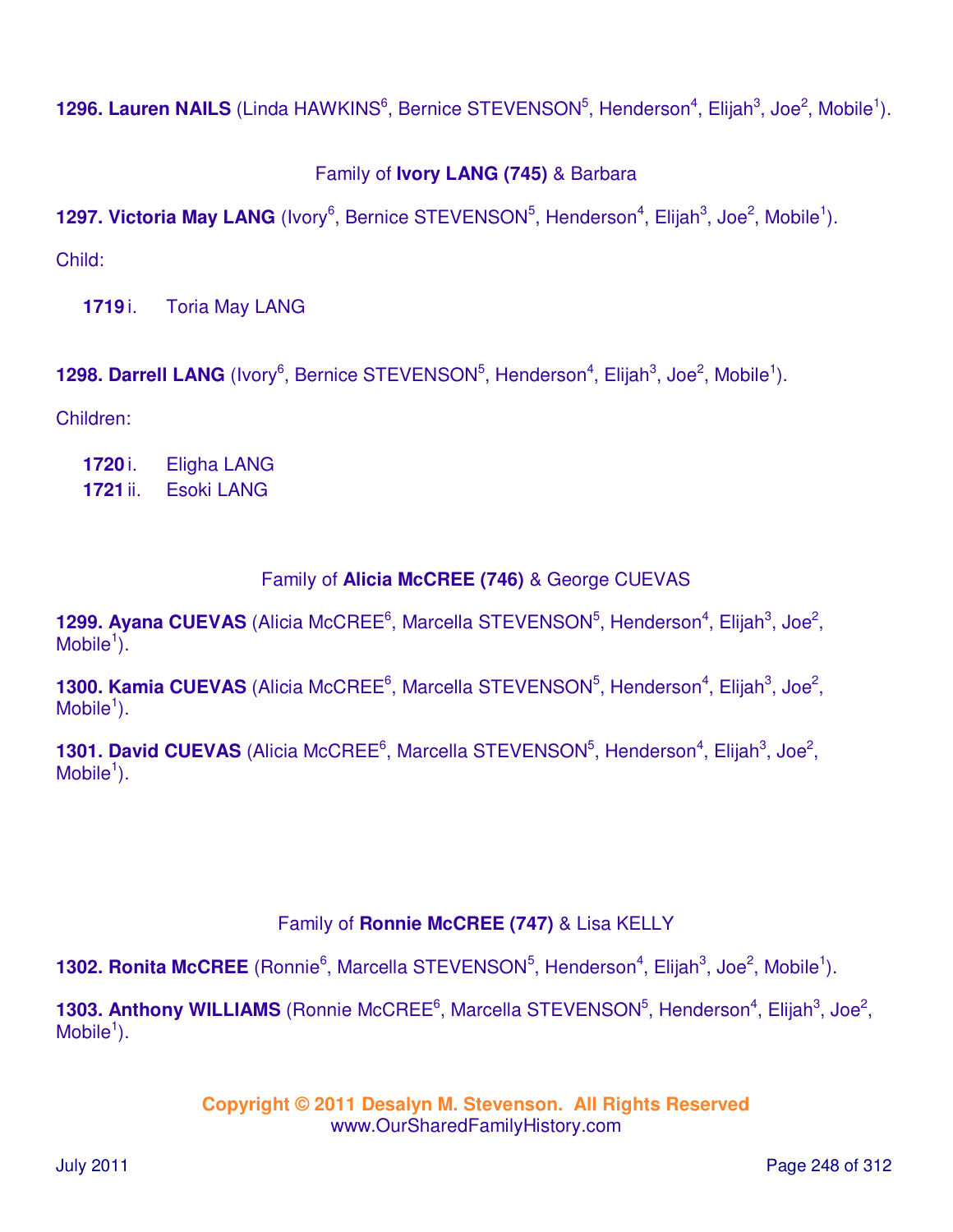**1304. Tamara McCREE** (Ronnie<sup>6</sup>, Marcella STEVENSON<sup>5</sup>, Henderson<sup>4</sup>, Elijah<sup>3</sup>, Joe<sup>2</sup>, Mobile<sup>1</sup>).

### Family of **Roger Lee SAMUELS (748)** & Leatta POSTON

**1305. Michael SAMUELS** (Roger Lee<sup>6</sup>, Charlene STEVENSON<sup>5</sup>, Henderson<sup>4</sup>, Elijah<sup>3</sup>, Joe<sup>2</sup>, Mobile<sup>1</sup>).

Children:

**1722** i. SAMUELS **1723** ii. SAMUELS **1724** iii. Brittany Elizabeth SAMUELS

**1306. Robert SAMUELS** (Roger Lee<sup>6</sup>, Charlene STEVENSON<sup>5</sup>, Henderson<sup>4</sup>, Elijah<sup>3</sup>, Joe<sup>2</sup>, Mobile<sup>1</sup>).

## Family of **Roger Lee SAMUELS (748)** & Anita TILLMAN

**1307. Roxanne SAMUELS** (Roger Lee<sup>6</sup>, Charlene STEVENSON<sup>5</sup>, Henderson<sup>4</sup>, Elijah<sup>3</sup>, Joe<sup>2</sup>,  $M$ obile<sup>1</sup>).

## Family of **Phyllis McCREE (749)** & Edward HOLLOMAN Sr.

1308. Edward HOLLOMAN Jr. (Phyllis McCREE<sup>6</sup>, Cora STEVENSON<sup>5</sup>, Henderson<sup>4</sup>, Elijah<sup>3</sup>, Joe<sup>2</sup>,  $M$ obile<sup>1</sup>).

Child:

**1725** i. Simone HOLLOMAN

1309. Damion HOLLOMAN (Phyllis McCREE<sup>6</sup>, Cora STEVENSON<sup>5</sup>, Henderson<sup>4</sup>, Elijah<sup>3</sup>, Joe<sup>2</sup>,  $M$ obile<sup>1</sup>).

## Family of **Wanda McCREE (750)**

**1310. Nichelle DEAN** (Wanda McCREE<sup>6</sup>, Cora STEVENSON<sup>5</sup>, Henderson<sup>4</sup>, Elijah<sup>3</sup>, Joe<sup>2</sup>, Mobile<sup>1</sup>).

## Family of **Keith McCREE (752)** & Kim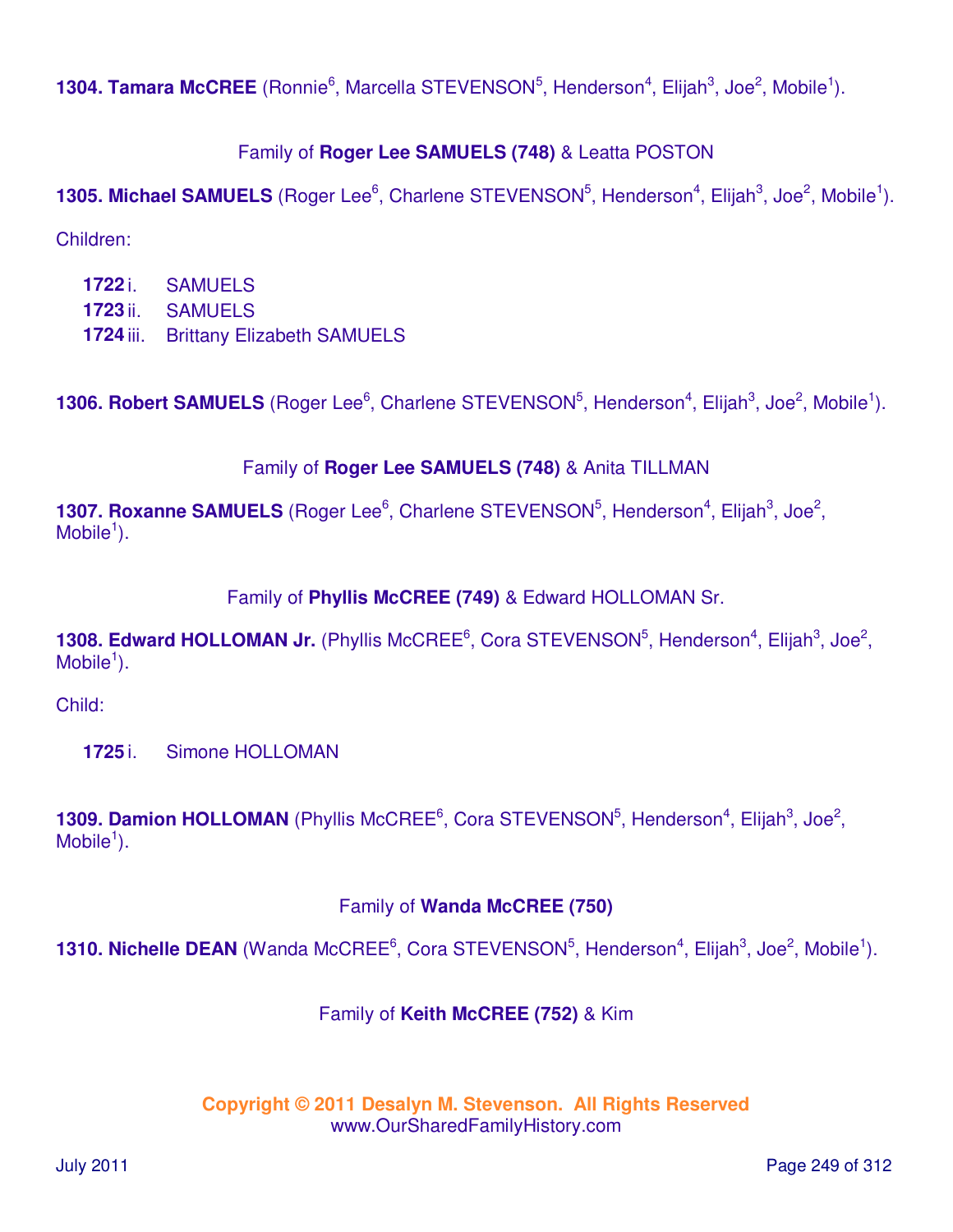**1311. Anthony McCREE** (Keith<sup>6</sup>, Cora STEVENSON<sup>5</sup>, Henderson<sup>4</sup>, Elijah<sup>3</sup>, Joe<sup>2</sup>, Mobile<sup>1</sup>).

**1312. Kendell McCREE** (Keith<sup>6</sup>, Cora STEVENSON<sup>5</sup>, Henderson<sup>4</sup>, Elijah<sup>3</sup>, Joe<sup>2</sup>, Mobile<sup>1</sup>).

**1313. Corianna McCREE** (Keith<sup>6</sup>, Cora STEVENSON<sup>5</sup>, Henderson<sup>4</sup>, Elijah<sup>3</sup>, Joe<sup>2</sup>, Mobile<sup>1</sup>).

### Family of **Kevin McCREE (753)**

**1314. Dewayne McCREE** (Kevin<sup>6</sup>, Cora STEVENSON<sup>5</sup>, Henderson<sup>4</sup>, Elijah<sup>3</sup>, Joe<sup>2</sup>, Mobile<sup>1</sup>). Children:

**1726** i. Kevin McCREE III **1727** ii. Kareena McCREE

**1315. Kareem McCREE** (Kevin<sup>6</sup>, Cora STEVENSON<sup>5</sup>, Henderson<sup>4</sup>, Elijah<sup>3</sup>, Joe<sup>2</sup>, Mobile<sup>1</sup>).

**1316. Timiko McCREE** (Kevin<sup>6</sup>, Cora STEVENSON<sup>5</sup>, Henderson<sup>4</sup>, Elijah<sup>3</sup>, Joe<sup>2</sup>, Mobile<sup>1</sup>).

### Family of **Michael ANDREWS (754)** & Michelle D. JONES

**1317. Monte ANDREWS** (Michael<sup>6</sup>, Dollie B. STEVENSON<sup>5</sup>, Henderson<sup>4</sup>, Elijah<sup>3</sup>, Joe<sup>2</sup>, Mobile<sup>1</sup>).

**1318. Christopher ANDREWS** (Michael<sup>6</sup>, Dollie B. STEVENSON<sup>5</sup>, Henderson<sup>4</sup>, Elijah<sup>3</sup>, Joe<sup>2</sup>,  $M$ obile<sup>1</sup>).

**1319. Cameron ANDREWS** (Michael<sup>6</sup>, Dollie B. STEVENSON<sup>5</sup>, Henderson<sup>4</sup>, Elijah<sup>3</sup>, Joe<sup>2</sup>, Mobile<sup>1</sup>).

**1320. Christian ANDREWS** (Michael<sup>6</sup>, Dollie B. STEVENSON<sup>5</sup>, Henderson<sup>4</sup>, Elijah<sup>3</sup>, Joe<sup>2</sup>, Mobile<sup>1</sup>).

## Family of **Michael ANDREWS (754)** & Delois BUNCH

**1321. DeShawn ANDREWS** (Michael<sup>6</sup>, Dollie B. STEVENSON<sup>5</sup>, Henderson<sup>4</sup>, Elijah<sup>3</sup>, Joe<sup>2</sup>, Mobile<sup>1</sup>).

**1322. Shawnta ANDREWS** (Michael<sup>6</sup>, Dollie B. STEVENSON<sup>5</sup>, Henderson<sup>4</sup>, Elijah<sup>3</sup>, Joe<sup>2</sup>, Mobile<sup>1</sup>).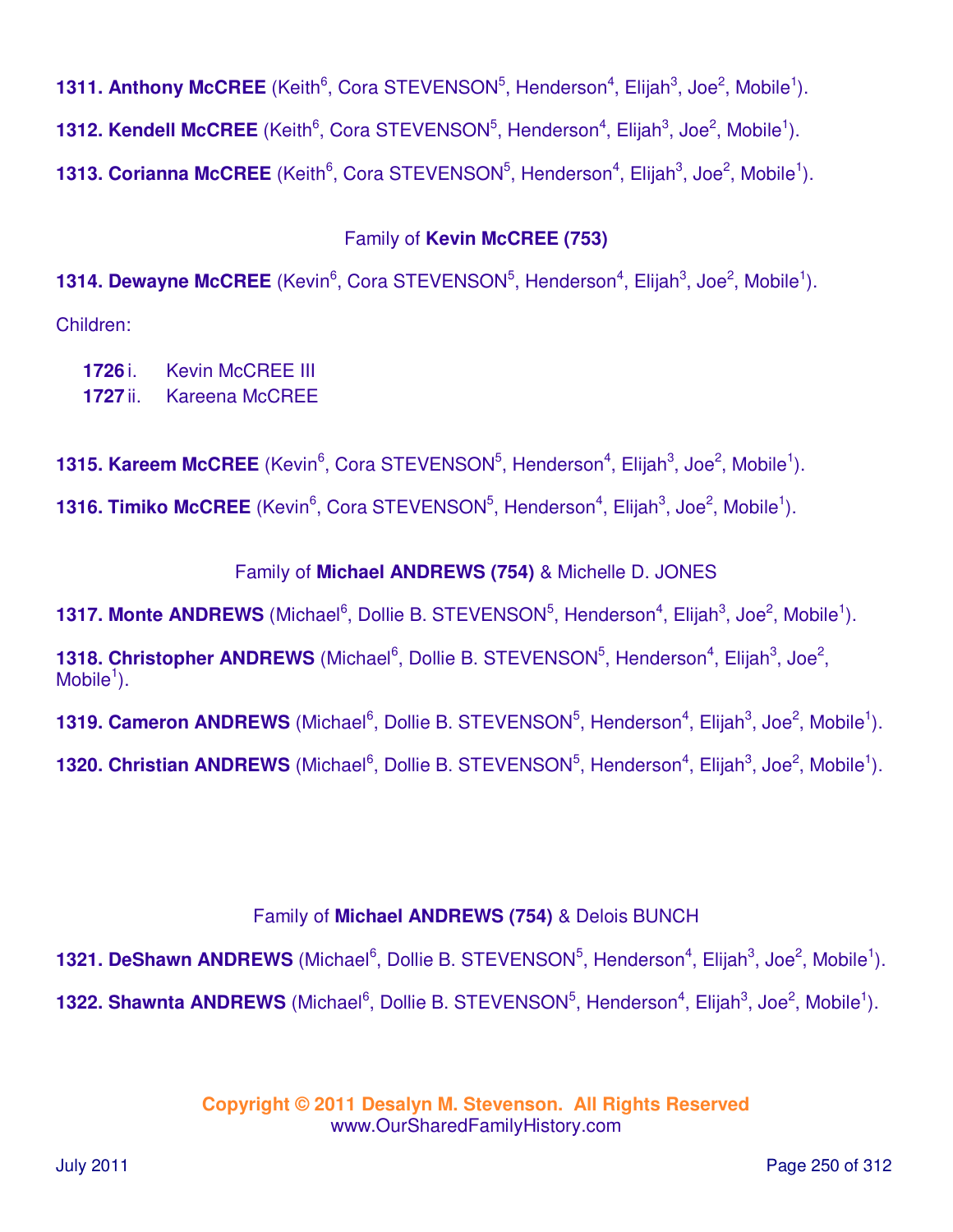### Family of **Kip ANDREWS Sr. (756)**

**1323. Sharmika ANDREWS** (Kip<sup>6</sup>, Dollie B. STEVENSON<sup>5</sup>, Henderson<sup>4</sup>, Elijah<sup>3</sup>, Joe<sup>2</sup>, Mobile<sup>1</sup>).

**1324. Alexis Ashley ANDREWS** (Kip<sup>6</sup>, Dollie B. STEVENSON<sup>5</sup>, Henderson<sup>4</sup>, Elijah<sup>3</sup>, Joe<sup>2</sup>, Mobile<sup>1</sup>).

**1325. Clinton "C.J." ANDREWS** (Kip<sup>6</sup>, Dollie B. STEVENSON<sup>5</sup>, Henderson<sup>4</sup>, Elijah<sup>3</sup>, Joe<sup>2</sup>, Mobile<sup>1</sup>).

**1326. Kip ANDREWS Jr.** (Kip<sup>6</sup>, Dollie B. STEVENSON<sup>5</sup>, Henderson<sup>4</sup>, Elijah<sup>3</sup>, Joe<sup>2</sup>, Mobile<sup>1</sup>).

## Family of **Tanashia HARPER (757)** & Ken JENKINS

1327. Aaron Malik JENKINS (Tanashia HARPER<sup>6</sup>, Claudette "Kit" STEVENSON<sup>5</sup>, Henderson<sup>4</sup>,  $E$ lijah<sup>3</sup>, Joe<sup>2</sup>, Mobile<sup>1</sup>).

1328. Kyron Nigel-Mikhal JENKINS (Tanashia HARPER<sup>6</sup>, Claudette "Kit" STEVENSON<sup>5</sup>, Henderson<sup>4</sup>, Elijah<sup>3</sup>, Joe<sup>2</sup>, Mobile<sup>1</sup>).

## Family of **Bryson HARPER (759)** & Jacari Lynn SMITH

1329. Jordan Amaya HARPER (Bryson<sup>6</sup>, Claudette "Kit" STEVENSON<sup>5</sup>, Henderson<sup>4</sup>, Elijah<sup>3</sup>, Joe<sup>2</sup>,  $M$ obile<sup>1</sup>).

# Family of **Debra STEVENSON (760)**

# **1330. Lakayna TURNER** (Debra STEVENSON<sup>6</sup>, Gene<sup>5</sup>, Henderson<sup>4</sup>, Elijah<sup>3</sup>, Joe<sup>2</sup>, Mobile<sup>1</sup>).

Child:

**1728** i. Dionte COLLETTE

**1331. Kimberly HARDY** (Debra STEVENSON<sup>6</sup>, Gene<sup>5</sup>, Henderson<sup>4</sup>, Elijah<sup>3</sup>, Joe<sup>2</sup>, Mobile<sup>1</sup>).

Children:

**1729** i. Tamara BREWER **1730** ii. Jerome

**1332. Artiva STEVENSON** (Debra<sup>6</sup>, Gene<sup>5</sup>, Henderson<sup>4</sup>, Elijah<sup>3</sup>, Joe<sup>2</sup>, Mobile<sup>1</sup>).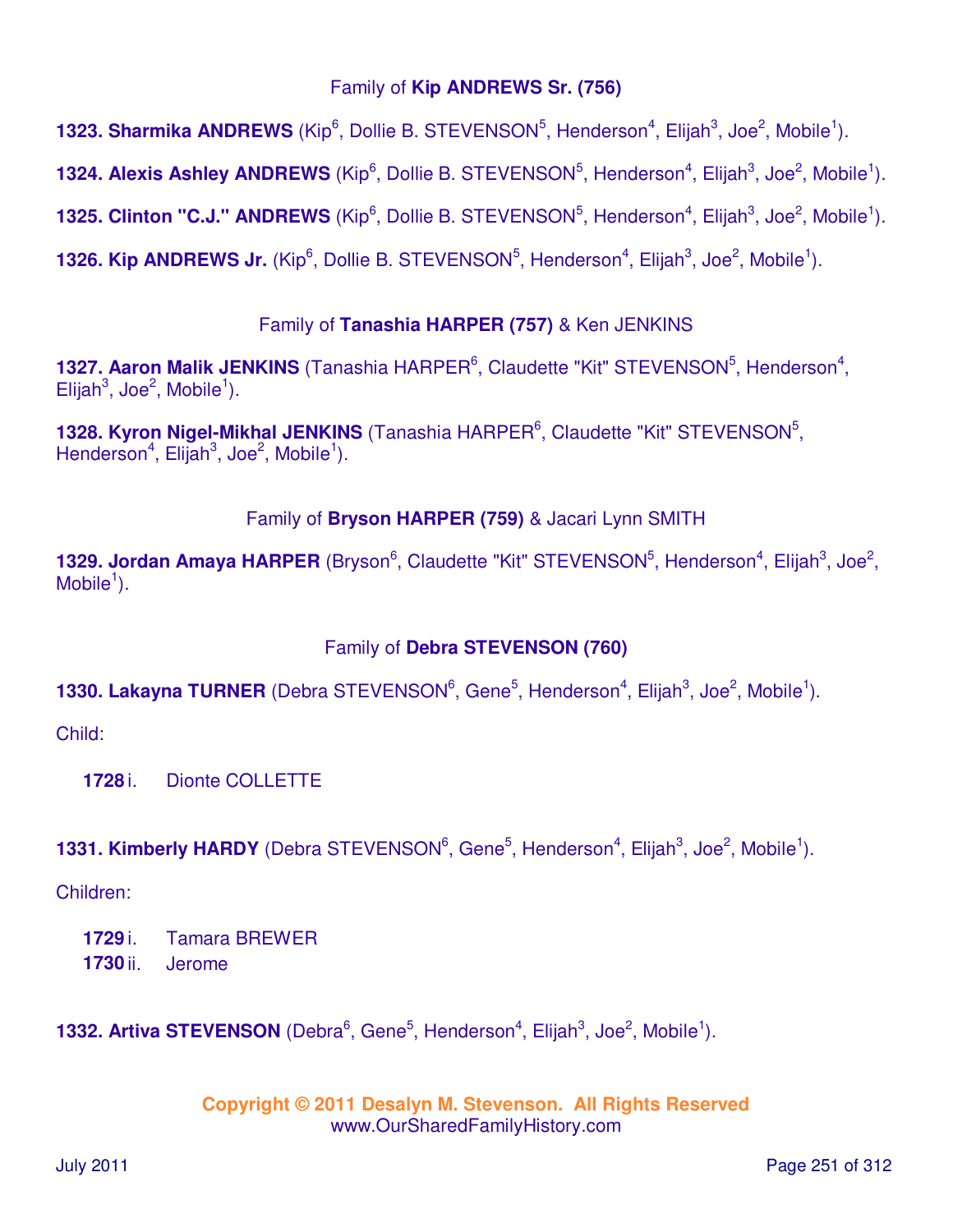### Family of **Penny STEVENSON (761)** & Charles WILFORD

**1333. Tasha WILFORD** (Penny STEVENSON<sup>6</sup>, Gene<sup>5</sup>, Henderson<sup>4</sup>, Elijah<sup>3</sup>, Joe<sup>2</sup>, Mobile<sup>1</sup>). Child:

**1731** i. Lauriell

**1334. Lahawn WILFORD** (Penny STEVENSON<sup>6</sup>, Gene<sup>5</sup>, Henderson<sup>4</sup>, Elijah<sup>3</sup>, Joe<sup>2</sup>, Mobile<sup>1</sup>).

### Family of **Gregory STEVENSON (762)**

**1335. Naseal STEVENSON** (Gregory<sup>6</sup>, Gene<sup>5</sup>, Henderson<sup>4</sup>, Elijah<sup>3</sup>, Joe<sup>2</sup>, Mobile<sup>1</sup>).

**1336. Sonyetta STEVENSON** (Gregory<sup>6</sup>, Gene<sup>5</sup>, Henderson<sup>4</sup>, Elijah<sup>3</sup>, Joe<sup>2</sup>, Mobile<sup>1</sup>).

**1337. Pierre STEVENSON** (Gregory<sup>6</sup>, Gene<sup>5</sup>, Henderson<sup>4</sup>, Elijah<sup>3</sup>, Joe<sup>2</sup>, Mobile<sup>1</sup>).

**1338. Name Unknown STEVENSON** (Gregory<sup>6</sup>, Gene<sup>5</sup>, Henderson<sup>4</sup>, Elijah<sup>3</sup>, Joe<sup>2</sup>, Mobile<sup>1</sup>).

**1339. Name Unknown STEVENSON** (Gregory<sup>6</sup>, Gene<sup>5</sup>, Henderson<sup>4</sup>, Elijah<sup>3</sup>, Joe<sup>2</sup>, Mobile<sup>1</sup>).

## Family of **Kenyetta STEVENSON (764)**

**1340. Mia STEVENSON** (Kenyetta<sup>6</sup>, Gene<sup>5</sup>, Henderson<sup>4</sup>, Elijah<sup>3</sup>, Joe<sup>2</sup>, Mobile<sup>1</sup>).

**1341. Devin STEVENSON** (Kenyetta<sup>6</sup>, Gene<sup>5</sup>, Henderson<sup>4</sup>, Elijah<sup>3</sup>, Joe<sup>2</sup>, Mobile<sup>1</sup>).

#### Family of **Willie KELLY Jr. (770)** & Monica

**1342. Boston KELLY** (Willie<sup>6</sup>, Beverly MOSS<sup>5</sup>, Rosa Mae STEVENSON<sup>4</sup>, Riley<sup>3</sup>, Joe<sup>2</sup>, Mobile<sup>1</sup>).

#### Family of **Willie KELLY Jr. (770)** & Bridgette

**1343. Breanna KELLY** (Willie<sup>6</sup>, Beverly MOSS<sup>5</sup>, Rosa Mae STEVENSON<sup>4</sup>, Riley<sup>3</sup>, Joe<sup>2</sup>, Mobile<sup>1</sup>).

### Family of **Willie KELLY Jr. (770)** & Astry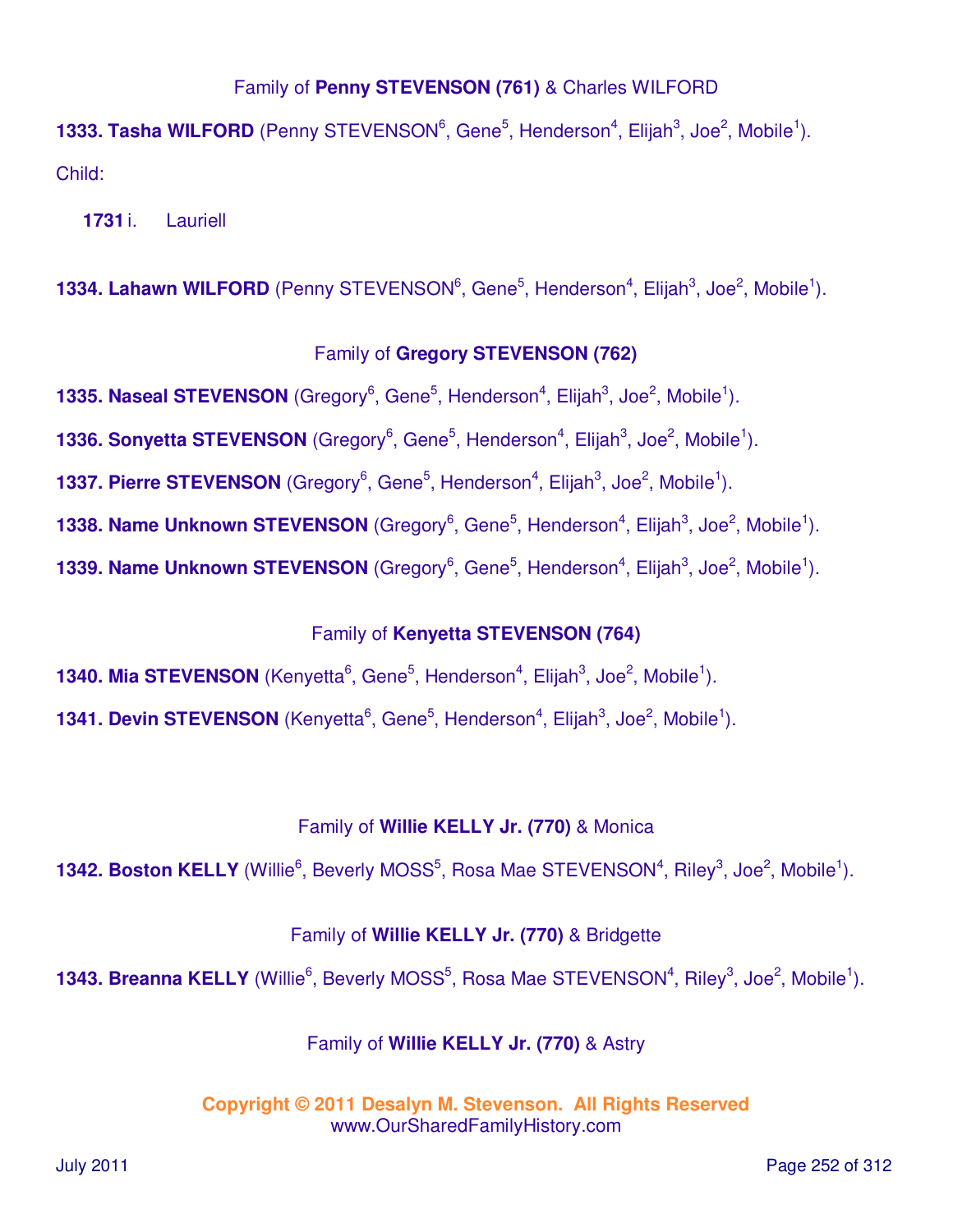1344. Lijah KELLY (Willie<sup>6</sup>, Beverly MOSS<sup>5</sup>, Rosa Mae STEVENSON<sup>4</sup>, Riley<sup>3</sup>, Joe<sup>2</sup>, Mobile<sup>1</sup>).

**1345. Brooklyn KELLY** (Willie<sup>6</sup>, Beverly MOSS<sup>5</sup>, Rosa Mae STEVENSON<sup>4</sup>, Riley<sup>3</sup>, Joe<sup>2</sup>, Mobile<sup>1</sup>).

Family of **John D. KELLY (771)** & Jennifer WOODRUFF

1346. John D. KELLY Jr. (John D.<sup>6</sup>, Beverly MOSS<sup>5</sup>, Rosa Mae STEVENSON<sup>4</sup>, Riley<sup>3</sup>, Joe<sup>2</sup>,  $M$ obile<sup>1</sup>).

**1347. Jera D. KELLY** (John D.<sup>6</sup>, Beverly MOSS<sup>5</sup>, Rosa Mae STEVENSON<sup>4</sup>, Riley<sup>3</sup>, Joe<sup>2</sup>, Mobile<sup>1</sup>).

Family of **Devone L. KELLY (772)** & Billy Jo OSBORNE

1348. Dominique D. KELLY (Devone L.<sup>6</sup>, Beverly MOSS<sup>5</sup>, Rosa Mae STEVENSON<sup>4</sup>, Riley<sup>3</sup>, Joe<sup>2</sup>,  $M$ obile<sup>1</sup>).

1349. Devone L. KELLY Jr. (Devone L.<sup>6</sup>, Beverly MOSS<sup>5</sup>, Rosa Mae STEVENSON<sup>4</sup>, Riley<sup>3</sup>, Joe<sup>2</sup>,  $M$ obile<sup>1</sup>).

Family of **Byron R. KELLY (773)** & Patricia M. DELEON

**1350. Capone R KELLY** (Byron R.<sup>6</sup>, Beverly MOSS<sup>5</sup>, Rosa Mae STEVENSON<sup>4</sup>, Riley<sup>3</sup>, Joe<sup>2</sup>,  $M$ obile<sup>1</sup>).

1351. Lorenzo A. KELLY (Byron R.<sup>6</sup>, Beverly MOSS<sup>5</sup>, Rosa Mae STEVENSON<sup>4</sup>, Riley<sup>3</sup>, Joe<sup>2</sup>,  $M$ obile<sup>1</sup>).

1352. Jailene F. KELLY (Byron R.<sup>6</sup>, Beverly MOSS<sup>5</sup>, Rosa Mae STEVENSON<sup>4</sup>, Riley<sup>3</sup>, Joe<sup>2</sup>,  $M$ obile<sup>1</sup>).

**1353. Kwame E. KELLY** (Byron R.<sup>6</sup>, Beverly MOSS<sup>5</sup>, Rosa Mae STEVENSON<sup>4</sup>, Riley<sup>3</sup>, Joe<sup>2</sup>,  $M$ obile<sup>1</sup>).

Family of **Joseph D. KELLY (774)** & Andrea

1354. Avery J. KELLY (Joseph D.<sup>6</sup>, Beverly MOSS<sup>5</sup>, Rosa Mae STEVENSON<sup>4</sup>, Riley<sup>3</sup>, Joe<sup>2</sup>,  $M$ obile<sup>1</sup>).

Family of **Hershel SMITH Sr. (778)** & Sylvia SHELTON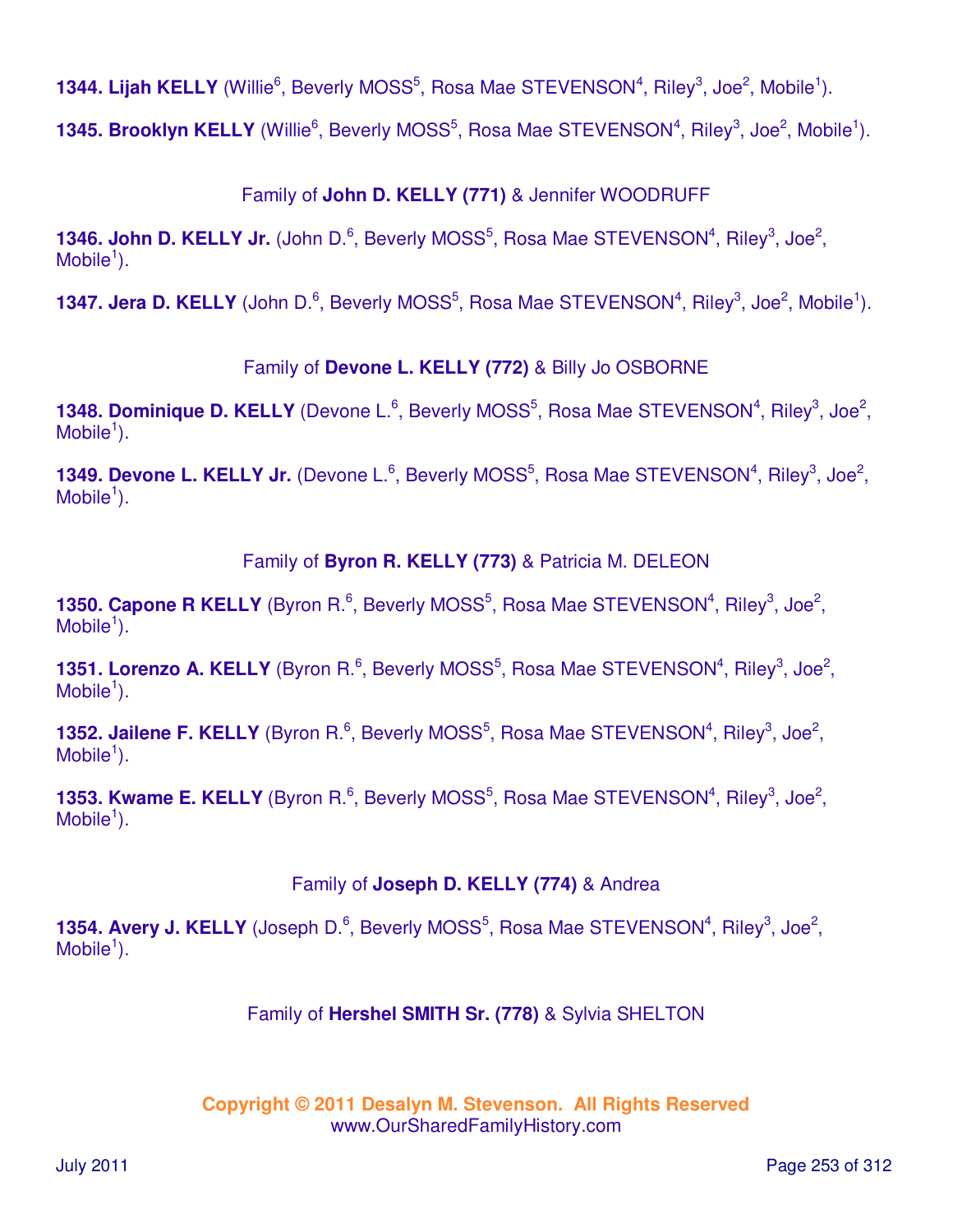**1355. Hershel SMITH Jr.** (Hershel<sup>6</sup>, Novella STEVENSON<sup>5</sup>, Farris<sup>4</sup>, Riley<sup>3</sup>, Joe<sup>2</sup>, Mobile<sup>1</sup>).

**1356. Treceda SMITH** (Hershel<sup>6</sup>, Novella STEVENSON<sup>5</sup>, Farris<sup>4</sup>, Riley<sup>3</sup>, Joe<sup>2</sup>, Mobile<sup>1</sup>).

# Family of **Gregory MOSS (779)** & Mary CARTER

**1357. Myron MOSS** (Gregory<sup>6</sup>, Novella STEVENSON<sup>5</sup>, Farris<sup>4</sup>, Riley<sup>3</sup>, Joe<sup>2</sup>, Mobile<sup>1</sup>).

**1358. Mariya MOSS** (Gregory<sup>6</sup>, Novella STEVENSON<sup>5</sup>, Farris<sup>4</sup>, Riley<sup>3</sup>, Joe<sup>2</sup>, Mobile<sup>1</sup>).

# Family of **Gregory MOSS (779)** & Debra CRAVEN

**1359. Mya Ferrice MOSS** (Gregory<sup>6</sup>, Novella STEVENSON<sup>5</sup>, Farris<sup>4</sup>, Riley<sup>3</sup>, Joe<sup>2</sup>, Mobile<sup>1</sup>).

# Family of **Regina LUPER (805)**

1360. Dominic LUPER (Regina<sup>6</sup>, Millage WINSLETT<sup>5</sup>, Helen STEVENSON<sup>4</sup>, Riley<sup>3</sup>, Joe<sup>2</sup>, Mobile<sup>1</sup>).

1361. Devin HAMILTON (Regina LUPER<sup>6</sup>, Millage WINSLETT<sup>5</sup>, Helen STEVENSON<sup>4</sup>, Riley<sup>3</sup>, Joe<sup>2</sup>,  $M$ obile<sup>1</sup>).

# Family of **Debra ARNOLD (811)**

1362. Stacey NELSON (Debra ARNOLD<sup>6</sup>, Ida Mae GOLDSBY<sup>5</sup>, Helen STEVENSON<sup>4</sup>, Riley<sup>3</sup>, Joe<sup>2</sup>,  $M$ obile<sup>1</sup>).

Child:

**1732** i. Taylor ARNOLD

1363. Jacqetta NELSON (Debra ARNOLD<sup>6</sup>, Ida Mae GOLDSBY<sup>5</sup>, Helen STEVENSON<sup>4</sup>, Riley<sup>3</sup>,  $\textsf{Joe}^2$ , Mobile<sup>1</sup>).

Children:

**1733** i. Briana ARNOLD

**1734** ii. Miles ARNOLD

1364. Chester NELSON (Debra ARNOLD<sup>6</sup>, Ida Mae GOLDSBY<sup>5</sup>, Helen STEVENSON<sup>4</sup>, Riley<sup>3</sup>, Joe<sup>2</sup>,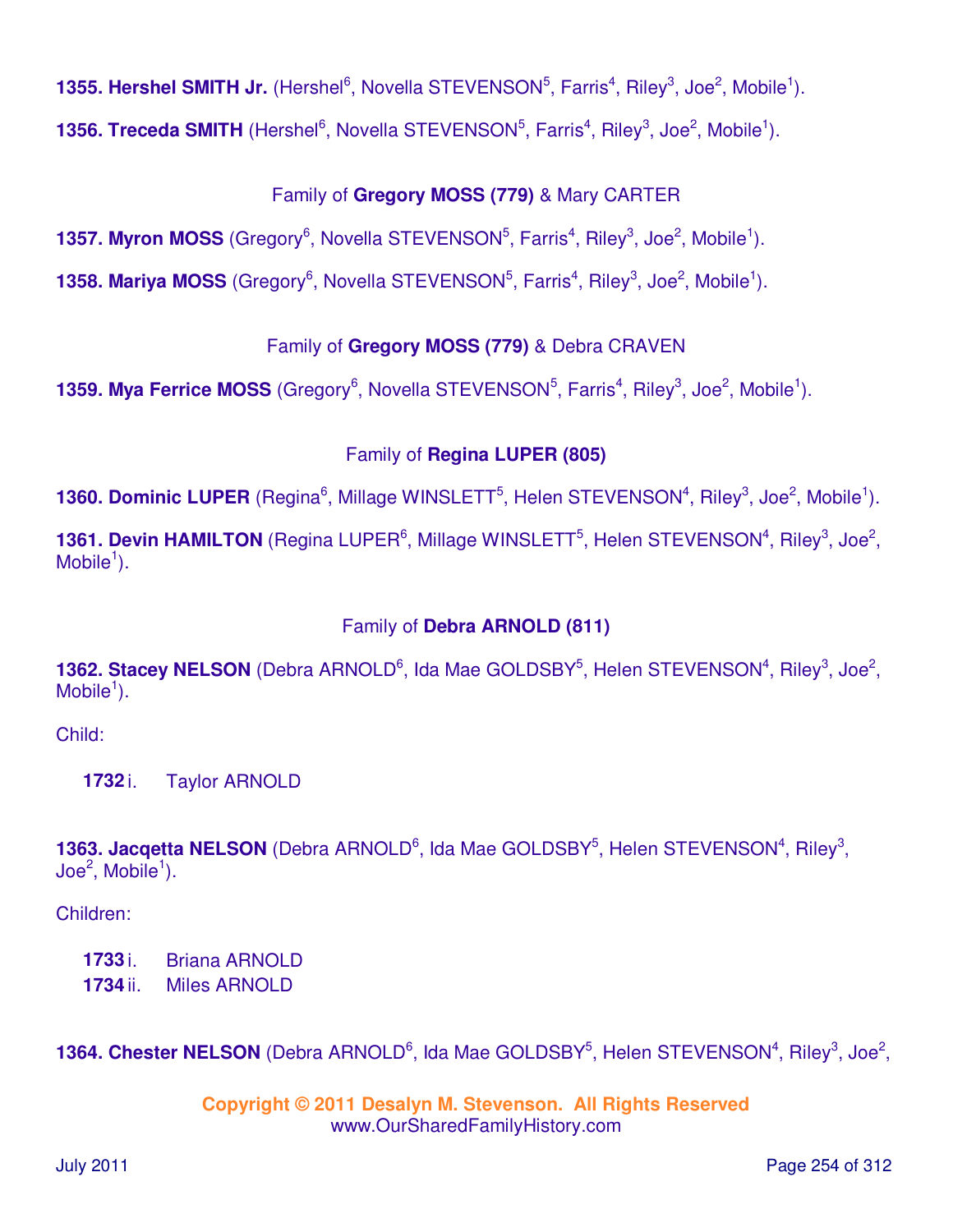$M$ obile<sup>1</sup>).

Child:

**1735** i. Rochael NELSON

**1365. Steven ARNOLD** (Debra<sup>6</sup>, Ida Mae GOLDSBY<sup>5</sup>, Helen STEVENSON<sup>4</sup>, Riley<sup>3</sup>, Joe<sup>2</sup>, Mobile<sup>1</sup>).

# Family of **Betty Helen ARNOLD (813)**

**1366. Kesha SMITH** (Betty Helen ARNOLD<sup>6</sup>, Ida Mae GOLDSBY<sup>5</sup>, Helen STEVENSON<sup>4</sup>, Riley<sup>3</sup>, Joe $^2$ , Mobile $^1$ ).

# Family of **Linda ARNOLD (814)**

**1367. Schenka ARNOLD** (Linda<sup>6</sup>, Ida Mae GOLDSBY<sup>5</sup>, Helen STEVENSON<sup>4</sup>, Riley<sup>3</sup>, Joe<sup>2</sup>, Mobile<sup>1</sup>).

1368. Dalmesha ARNOLD (Linda<sup>6</sup>, Ida Mae GOLDSBY<sup>5</sup>, Helen STEVENSON<sup>4</sup>, Riley<sup>3</sup>, Joe<sup>2</sup>,  $M$ obile<sup>1</sup>).

# Family of **Tracy ARNOLD (815)** & Stanley PAYNE Sr.

1369. Tasha PAYNE (Tracy ARNOLD<sup>6</sup>, Ida Mae GOLDSBY<sup>5</sup>, Helen STEVENSON<sup>4</sup>, Riley<sup>3</sup>, Joe<sup>2</sup>,  $M$ obile<sup>1</sup>).

1370. Stanley PAYNE Jr. (Tracy ARNOLD<sup>6</sup>, Ida Mae GOLDSBY<sup>5</sup>, Helen STEVENSON<sup>4</sup>, Riley<sup>3</sup>, Joe $^2$ , Mobile $^1$ ).

1371. Sharod PAYNE (Tracy ARNOLD<sup>6</sup>, Ida Mae GOLDSBY<sup>5</sup>, Helen STEVENSON<sup>4</sup>, Riley<sup>3</sup>, Joe<sup>2</sup>,  $M$ obile<sup>1</sup>).

# Family of **Janice ARNOLD (816)** & Chris WATSON

1372. LaToya WATSON (Janice ARNOLD<sup>6</sup>, Ida Mae GOLDSBY<sup>5</sup>, Helen STEVENSON<sup>4</sup>, Riley<sup>3</sup>, Joe<sup>2</sup>,  $M$ obile<sup>1</sup>).

1373. Tanisha WATSON (Janice ARNOLD<sup>6</sup>, Ida Mae GOLDSBY<sup>5</sup>, Helen STEVENSON<sup>4</sup>, Riley<sup>3</sup>, Joe $^2$ , Mobile $^1$ ).

1374. Germaine WATSON (Janice ARNOLD<sup>6</sup>, Ida Mae GOLDSBY<sup>5</sup>, Helen STEVENSON<sup>4</sup>, Riley<sup>3</sup>,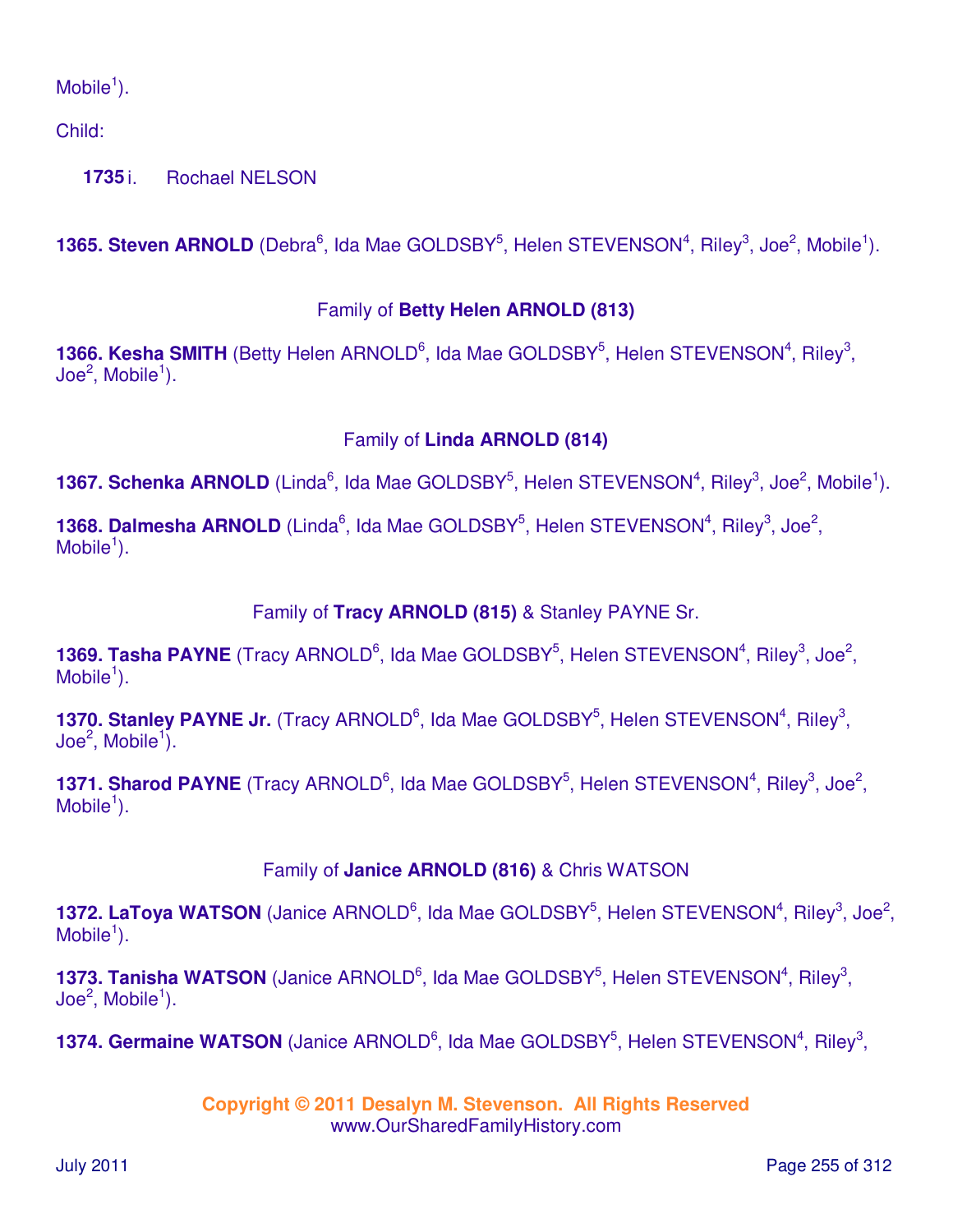# Family of **Bridgett ARNOLD (817)** & Neal WATSON

1375. Tayneal WATSON (Bridgett ARNOLD<sup>6</sup>, Ida Mae GOLDSBY<sup>5</sup>, Helen STEVENSON<sup>4</sup>, Riley<sup>3</sup>,  $\textsf{Joe}^2$ , Mobile<sup>1</sup>).

1376. Latisha WATSON (Bridgett ARNOLD<sup>6</sup>, Ida Mae GOLDSBY<sup>5</sup>, Helen STEVENSON<sup>4</sup>, Riley<sup>3</sup>, Joe $^2$ , Mobile $^1$ ).

1377. Ashley WATSON (Bridgett ARNOLD<sup>6</sup>, Ida Mae GOLDSBY<sup>5</sup>, Helen STEVENSON<sup>4</sup>, Riley<sup>3</sup>, Joe $^2$ , Mobile $^1$ ).

1378. Cornelius WATSON (Bridgett ARNOLD<sup>6</sup>, Ida Mae GOLDSBY<sup>5</sup>, Helen STEVENSON<sup>4</sup>, Riley<sup>3</sup>, Joe $^2$ , Mobile $^1$ ).

### Family of **Mae Helen GOLDSBY (822)**

1379. Ervina "Bambi" JOHNSON (Mae Helen GOLDSBY<sup>6</sup>, L.V.<sup>5</sup>, Helen STEVENSON<sup>4</sup>, Riley<sup>3</sup>, Joe<sup>2</sup>,  $M$ obile<sup>1</sup>).

1380. Schontyle JOHNSON (Mae Helen GOLDSBY<sup>6</sup>, L.V.<sup>5</sup>, Helen STEVENSON<sup>4</sup>, Riley<sup>3</sup>, Joe<sup>2</sup>,  $M$ obile<sup>1</sup>).

1381. Kimberly JOHNSON (Mae Helen GOLDSBY<sup>6</sup>, L.V.<sup>5</sup>, Helen STEVENSON<sup>4</sup>, Riley<sup>3</sup>, Joe<sup>2</sup>,  $M$ obile<sup>1</sup>).

**1382. Michele GOLDSBY** (Mae Helen<sup>6</sup>, L.V.<sup>5</sup>, Helen STEVENSON<sup>4</sup>, Riley<sup>3</sup>, Joe<sup>2</sup>, Mobile<sup>1</sup>).

### Family of **Betty Jean GOLDSBY (823)**

**1383. Kalisha GOLDSBY** (Betty Jean<sup>6</sup>, L.V.<sup>5</sup>, Helen STEVENSON<sup>4</sup>, Riley<sup>3</sup>, Joe<sup>2</sup>, Mobile<sup>1</sup>).

**1384. Tomario GOLDSBY** (Betty Jean<sup>6</sup>, L.V.<sup>5</sup>, Helen STEVENSON<sup>4</sup>, Riley<sup>3</sup>, Joe<sup>2</sup>, Mobile<sup>1</sup>).

1385. Victor McCLINTON (Betty Jean GOLDSBY<sup>6</sup>, L.V.<sup>5</sup>, Helen STEVENSON<sup>4</sup>, Riley<sup>3</sup>, Joe<sup>2</sup>,  $M$ obile<sup>1</sup>).

#### Family of **Vickey Ann GOLDSBY (825)** & Ben THOMAS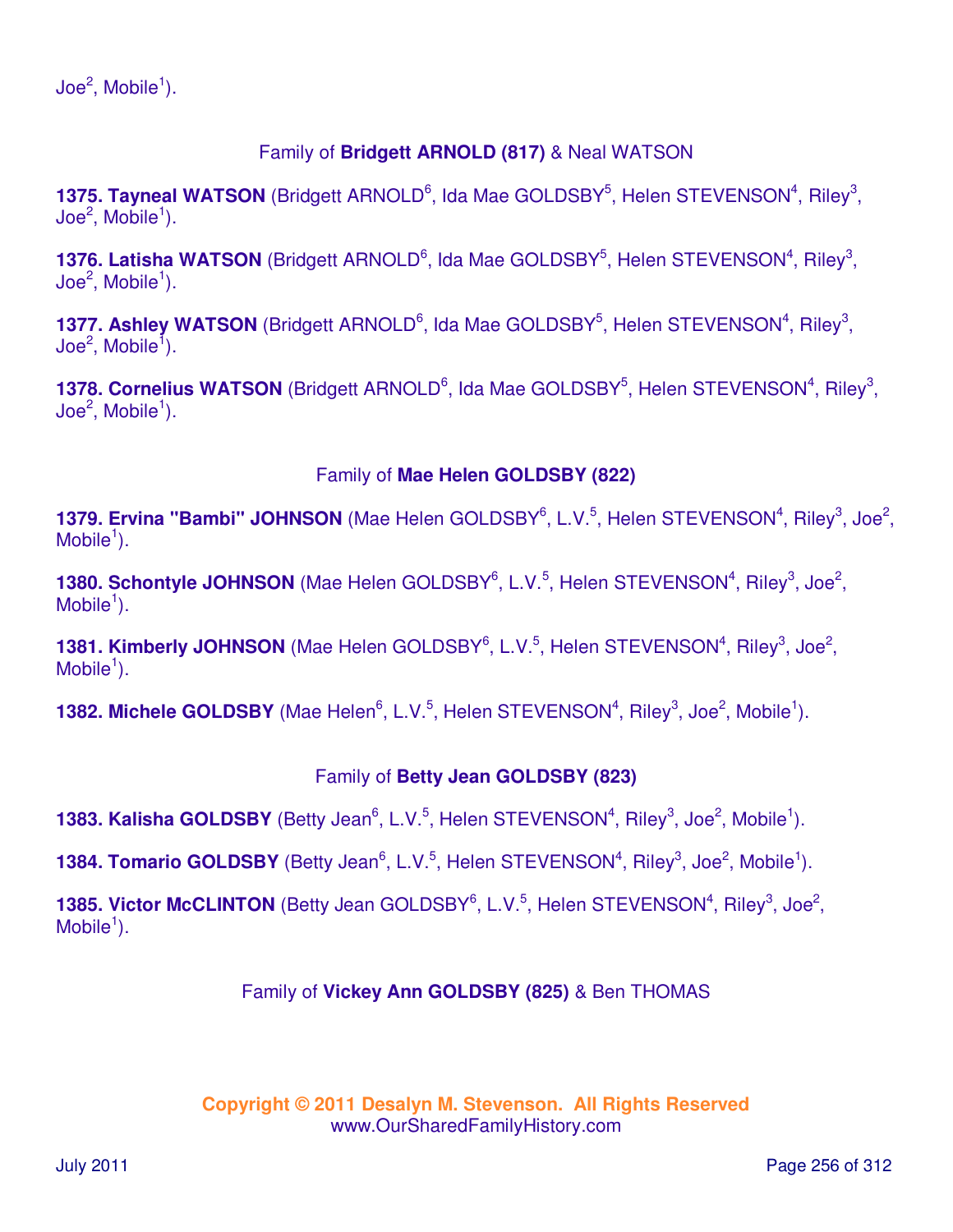1386. Benjamin THOMAS (Vickey Ann GOLDSBY<sup>6</sup>, L.V.<sup>5</sup>, Helen STEVENSON<sup>4</sup>, Riley<sup>3</sup>, Joe<sup>2</sup>,  $M$ obile<sup>1</sup>).

### Family of **Sherry GOLDSBY (826)** & Alfred CHARLES

1387. Mercedes CHARLES (Sherry GOLDSBY<sup>6</sup>, L.V.<sup>5</sup>, Helen STEVENSON<sup>4</sup>, Riley<sup>3</sup>, Joe<sup>2</sup>, Mobile<sup>1</sup>).

#### Family of **Flora M. GOLDSBY (827)** & Bryce TURNER

**1388. DeShana GOLDSBY** (Flora M.<sup>6</sup>, L.V.<sup>5</sup>, Helen STEVENSON<sup>4</sup>, Riley<sup>3</sup>, Joe<sup>2</sup>, Mobile<sup>1</sup>).

**1389. Cameron GOLDSBY** (Flora M.<sup>6</sup>, L.V.<sup>5</sup>, Helen STEVENSON<sup>4</sup>, Riley<sup>3</sup>, Joe<sup>2</sup>, Mobile<sup>1</sup>).

### Family of **Tony Dean (861)**

**1390. Lavell** (Tony Dean<sup>6</sup>, Cindy STEVENSON<sup>5</sup>, Olan Jack<sup>4</sup>, Jackson<sup>3</sup>, Joe<sup>2</sup>, Mobile<sup>1</sup>).

### Family of **Darnell Sr. (869)**

**1391. Darnell Jr.** (Darnell<sup>6</sup>, Etta V. STEVENSON<sup>5</sup>, Olan Jack<sup>4</sup>, Jackson<sup>3</sup>, Joe<sup>2</sup>, Mobile<sup>1</sup>). **1392. Olan** (Darnell<sup>6</sup>, Etta V. STEVENSON<sup>5</sup>, Olan Jack<sup>4</sup>, Jackson<sup>3</sup>, Joe<sup>2</sup>, Mobile<sup>1</sup>).

### Family of **Neil Sr. (871)**

**1393. Neil Jr.** (Neil<sup>6</sup>, Etta V. STEVENSON<sup>5</sup>, Olan Jack<sup>4</sup>, Jackson<sup>3</sup>, Joe<sup>2</sup>, Mobile<sup>1</sup>).

**1394. Marquis** (Neil<sup>6</sup>, Etta V. STEVENSON<sup>5</sup>, Olan Jack<sup>4</sup>, Jackson<sup>3</sup>, Joe<sup>2</sup>, Mobile<sup>1</sup>).

### Family of **Roshada (872)**

**1395. Cecoria** (Roshada<sup>6</sup>, Etta V. STEVENSON<sup>5</sup>, Olan Jack<sup>4</sup>, Jackson<sup>3</sup>, Joe<sup>2</sup>, Mobile<sup>1</sup>).

### Family of **Annette STEVENSON (874)**

**1396. Ella** (Annette STEVENSON<sup>6</sup>, James<sup>5</sup>, Olan Jack<sup>4</sup>, Jackson<sup>3</sup>, Joe<sup>2</sup>, Mobile<sup>1</sup>). **1397. Keith** (Annette STEVENSON<sup>6</sup>, James<sup>5</sup>, Olan Jack<sup>4</sup>, Jackson<sup>3</sup>, Joe<sup>2</sup>, Mobile<sup>1</sup>).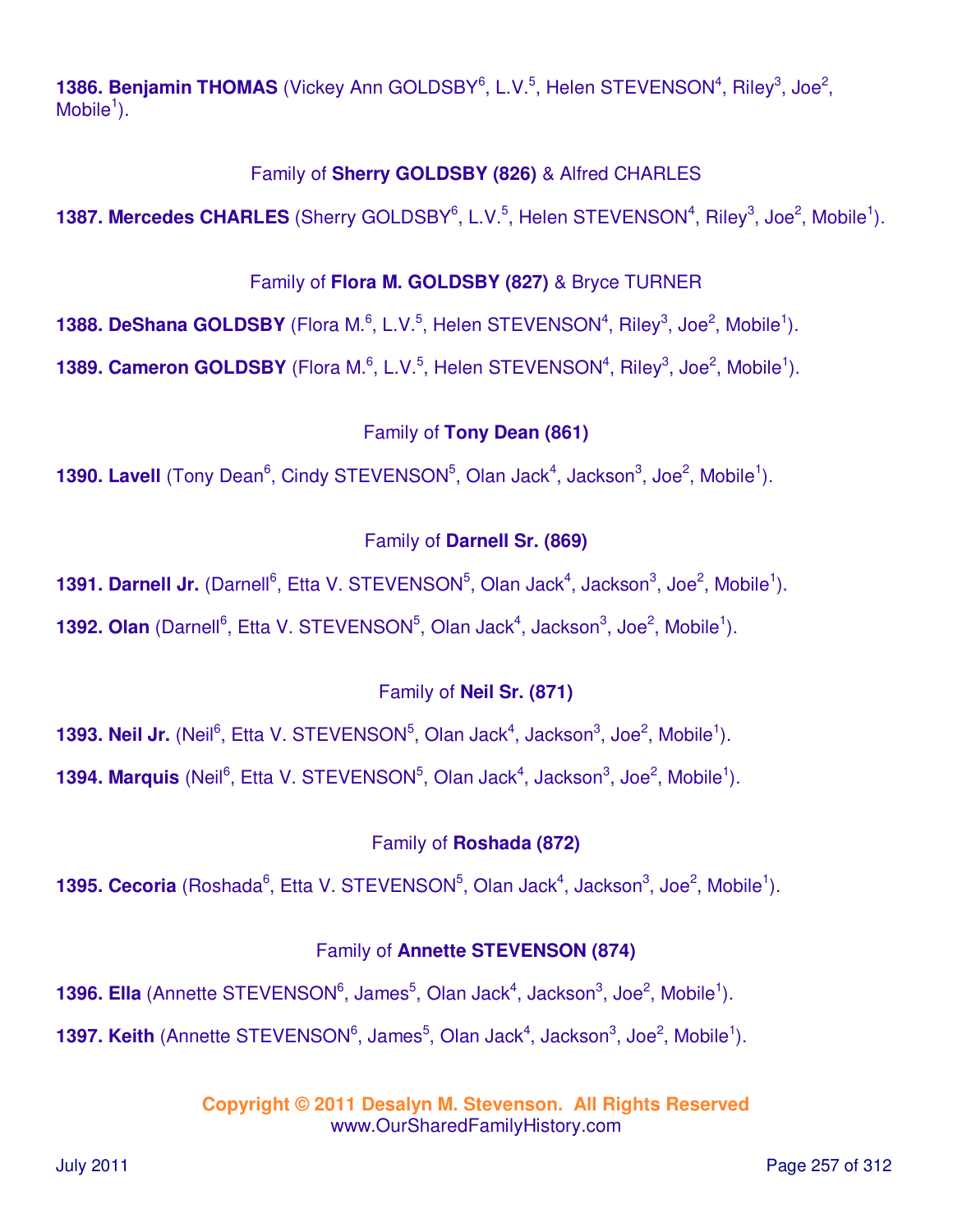### Family of **Samantha STEVENSON (875)**

**1398. Ebony** (Samantha STEVENSON<sup>6</sup>, James<sup>5</sup>, Olan Jack<sup>4</sup>, Jackson<sup>3</sup>, Joe<sup>2</sup>, Mobile<sup>1</sup>).

### Family of **Rose STEVENSON (876)**

**1399. LaTonya** (Rose STEVENSON<sup>6</sup>, James<sup>5</sup>, Olan Jack<sup>4</sup>, Jackson<sup>3</sup>, Joe<sup>2</sup>, Mobile<sup>1</sup>).

### Family of **Tammy STEVENSON (879)**

**1400. Shenitha** (Tammy STEVENSON<sup>6</sup>, James<sup>5</sup>, Olan Jack<sup>4</sup>, Jackson<sup>3</sup>, Joe<sup>2</sup>, Mobile<sup>1</sup>).

### Family of **Johnny BRADFORD (924)**

1401. Johnny BRADFORD Jr. (Johnny<sup>6</sup>, Vivian<sup>5</sup>, Wavey STEVENSON<sup>4</sup>, Standwatie<sup>3</sup>, Louis<sup>2</sup>,  $M$ obile<sup>1</sup>).

Children:

- **1736** i. Meisha BRADFORD
- **1737** ii. Marcus BRADFORD

**1402. Orlando BRADFORD** (Johnny<sup>6</sup>, Vivian<sup>5</sup>, Wavey STEVENSON<sup>4</sup>, Standwatie<sup>3</sup>, Louis<sup>2</sup>, Mobile<sup>1</sup>).

Children:

- **1738** i. Zach BRADFORD
- **1739** ii. Madison BRADFORD

**1403. James BRADFORD** (Johnny<sup>6</sup>, Vivian<sup>5</sup>, Wavey STEVENSON<sup>4</sup>, Standwatie<sup>3</sup>, Louis<sup>2</sup>, Mobile<sup>1</sup>).

Children:

- **1740** i. Cameron BRADFORD
- **1741** ii. Cain BRADFORD

### Family of **Diane Carol BROWN (931)** & COHEE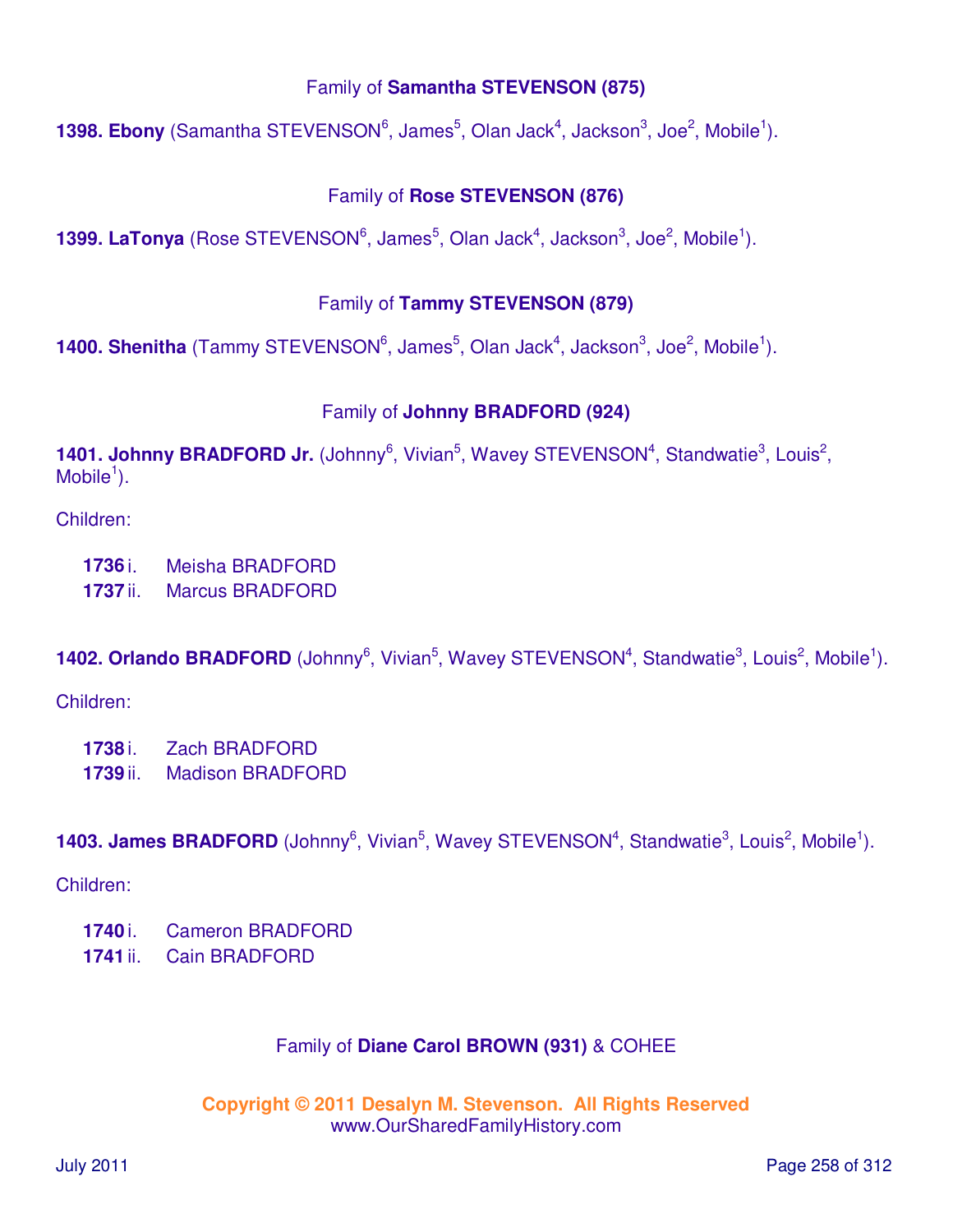1404. Brithney Lacknell COHEE (Diane Carol BROWN<sup>6</sup>, Essie STEVENSON<sup>5</sup>, Banks<sup>4</sup>, Abraham<sup>3</sup>, Louis $^2$ , Mobile $^1$ ).

1405. Amber Rachon COHEE (Diane Carol BROWN<sup>6</sup>, Essie STEVENSON<sup>5</sup>, Banks<sup>4</sup>, Abraham<sup>3</sup>, Louis<sup>2</sup>, Mobile<sup>1</sup>).

1406. Denaria Shannell COHEE (Diane Carol BROWN<sup>6</sup>, Essie STEVENSON<sup>5</sup>, Banks<sup>4</sup>, Abraham<sup>3</sup>, Louis<sup>2</sup>, Mobile<sup>1</sup>).

### Family of **William PARKER Jr. (945)** & Tracey ESTELL

1407. Whitney Denise PARKER (William<sup>6</sup>, Exzetta PICKENS<sup>5</sup>, Rhoda Rodie ROBERTS<sup>4</sup>, Edmund<sup>3</sup>, Sarah STEVENSON<sup>2</sup>, Mobile<sup>1</sup>).

1408. Braxton Dean PARKER (William<sup>6</sup>, Exzetta PICKENS<sup>5</sup>, Rhoda Rodie ROBERTS<sup>4</sup>, Edmund<sup>3</sup>, Sarah STEVENSON<sup>2</sup>, Mobile<sup>1</sup>).

# Family of **William PARKER Jr. (945)** & Paula CABLES

1409. William PARKER III (William<sup>6</sup>, Exzetta PICKENS<sup>5</sup>, Rhoda Rodie ROBERTS<sup>4</sup>, Edmund<sup>3</sup>, Sarah  $STEVENSON<sup>2</sup>$ , Mobile<sup>1</sup>).

### Family of **Unestine DENSON (946)** & George CANNON

1410. Brandon Tyrone CANNON (Unestine DENSON<sup>6</sup>, Exzetta PICKENS<sup>5</sup>, Rhoda Rodie  $ROBERTS<sup>4</sup>, Edmund<sup>3</sup>, Sarah STEVENSON<sup>2</sup>, Mobile<sup>1</sup>).$ 

1411. Gregory Warren CANNON (Unestine DENSON<sup>6</sup>, Exzetta PICKENS<sup>5</sup>, Rhoda Rodie  $ROBERTS<sup>4</sup>, Edmund<sup>3</sup>, Sarah STEVENSON<sup>2</sup>, Mobile<sup>1</sup>).$ 

Gregory Warren first married **?**. They had one child:

**1742** i. Jelina CANNON

Gregory Warren second married **LaTanya**. They had the following children:

- **1743** i. Elisha T. George CANNON
- **1744** ii. Ayanna CANNON
- **1745** iii. Laryah Williams CANNON (Step)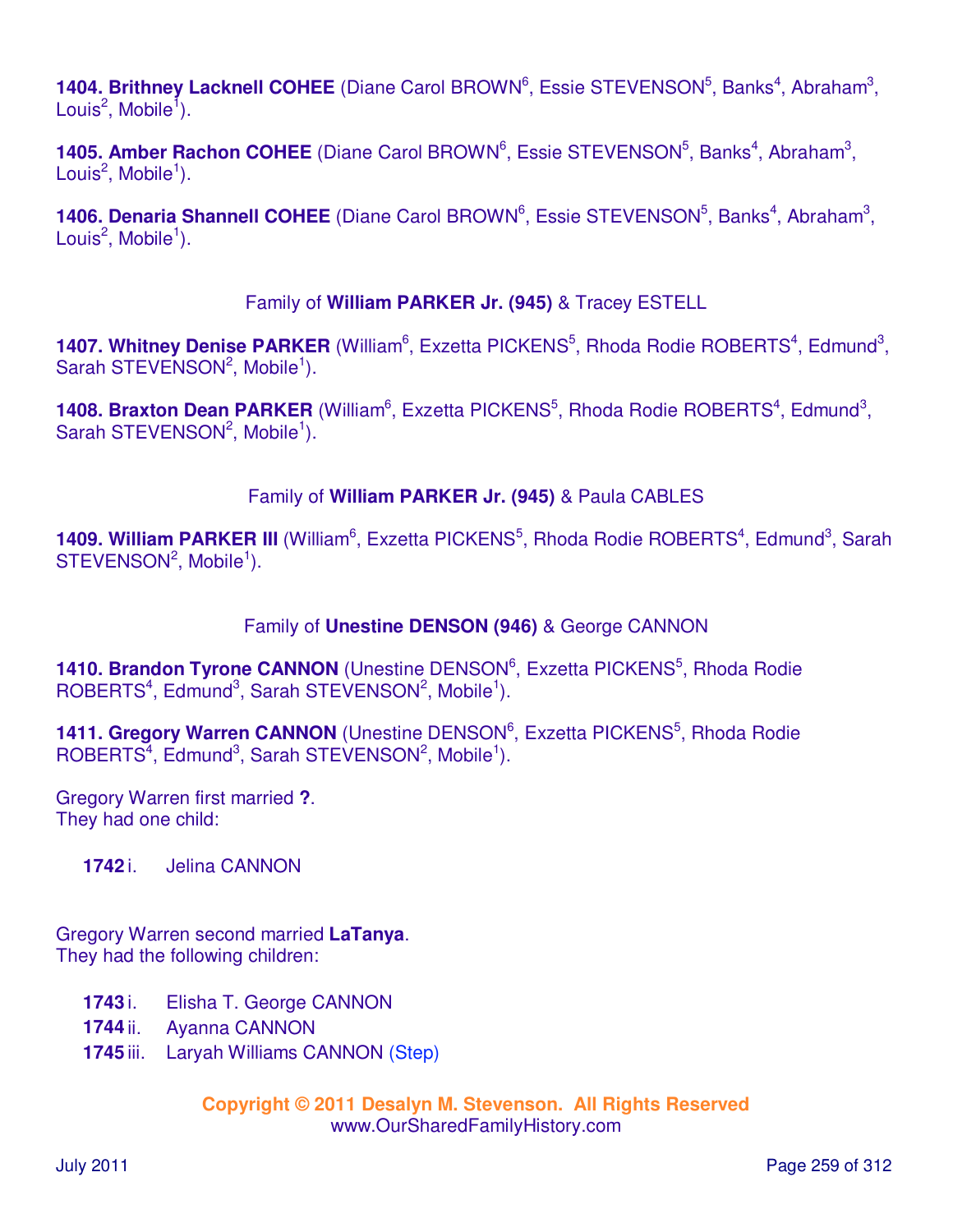### Family of **Celestine DENSON (947)** & Meredith BOWIE

**1412. Tonia M BOWIE** (Celestine DENSON<sup>6</sup>, Exzetta PICKENS<sup>5</sup>, Rhoda Rodie ROBERTS<sup>4</sup>, Edmund<sup>3</sup>, Sarah STEVENSON<sup>2</sup>, Mobile<sup>1</sup>).

1413. Darren BOWIE (Celestine DENSON<sup>6</sup>, Exzetta PICKENS<sup>5</sup>, Rhoda Rodie ROBERTS<sup>4</sup>, Edmund<sup>3</sup>, Sarah STEVENSON<sup>2</sup>, Mobile<sup>1</sup>).

### Family of **Eleanor DENSON (948)** & Ernest E. WYATT

1414. Eric Dewayne WYATT (Eleanor DENSON<sup>6</sup>, Exzetta PICKENS<sup>5</sup>, Rhoda Rodie ROBERTS<sup>4</sup>, Edmund<sup>3</sup>, Sarah STEVENSON<sup>2</sup>, Mobile<sup>1</sup>).

1415. Edward Tyrone WYATT (Eleanor DENSON<sup>6</sup>, Exzetta PICKENS<sup>5</sup>, Rhoda Rodie ROBERTS<sup>4</sup>, Edmund<sup>3</sup>, Sarah STEVENSON<sup>2</sup>, Mobile<sup>1</sup>).

Edward Tyrone married **Alaina SPIVEY**. They had one child:

**1746** i. Jalen Malik WYATT (26 May -)

Family of **Helen DENSON (949)** & Harrison REDMOND Jr.

**1416. Karen K. REDMOND** (Helen DENSON<sup>6</sup>, Exzetta PICKENS<sup>5</sup>, Rhoda Rodie ROBERTS<sup>4</sup>, Edmund<sup>3</sup>, Sarah STEVENSON<sup>2</sup>, Mobile<sup>1</sup>).

Karen K. first married **William TUCKER**. They had one child:

**1747** i. Kierra Katriece TUCKER (24 Dec -)

Karen K. second married **Eric GUESS**. They had one child:

**1748** i. K'Vontaye Kevon REDMOND GUESS (2 May -)

1417. Carolyn E. REDMOND (Helen DENSON<sup>6</sup>, Exzetta PICKENS<sup>5</sup>, Rhoda Rodie ROBERTS<sup>4</sup>, Edmund<sup>3</sup>, Sarah STEVENSON<sup>2</sup>, Mobile<sup>1</sup>).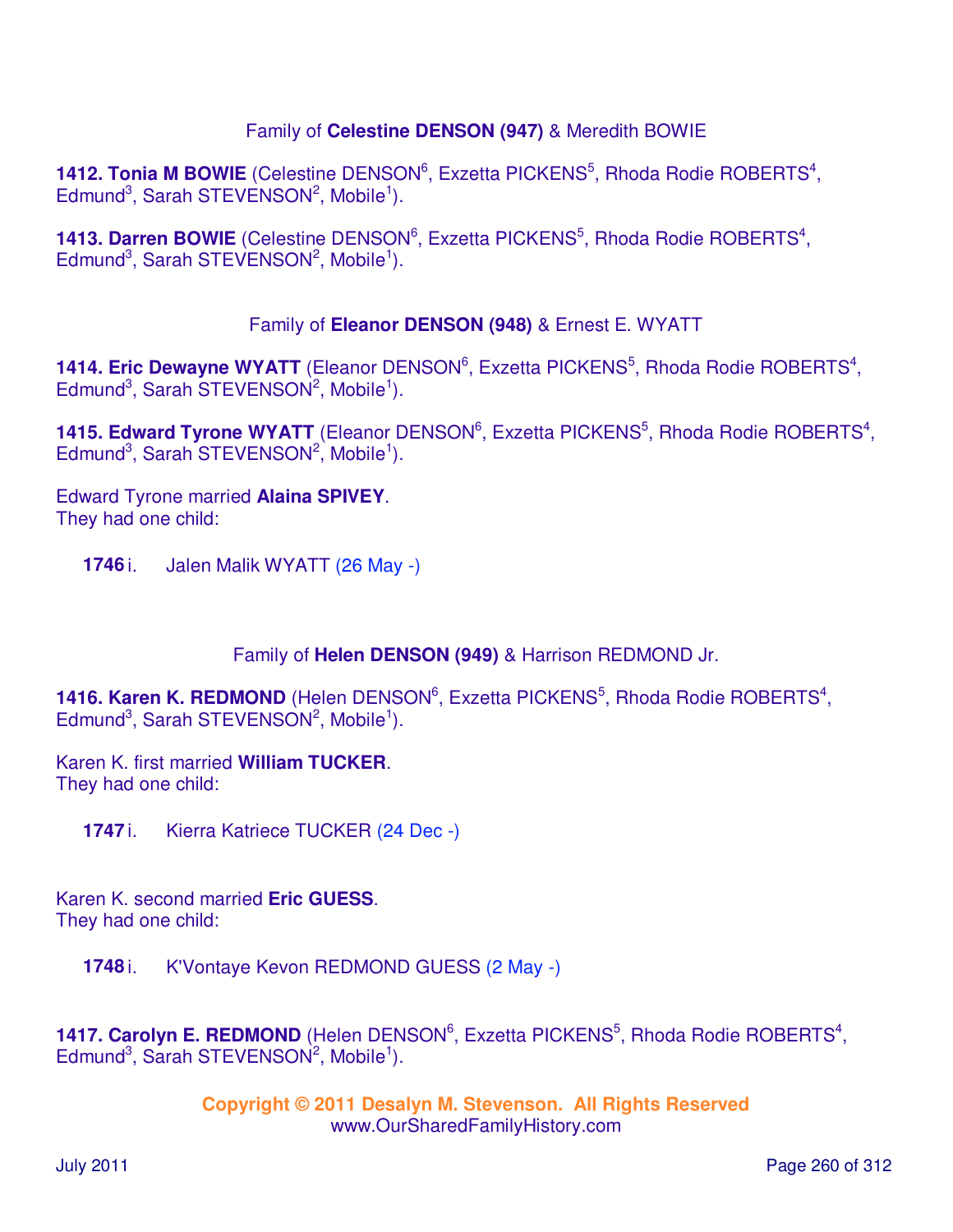Carolyn E. first married **Mark GOODE**.

They had one child:

**1749** i. Markayla GOODE

Carolyn E. second married **James FIELDS**.

They had the following children:

**1750** i. James FIELDS **1751** ii. Jalen FIELDS

1418. Harrison REDMOND III (Helen DENSON<sup>6</sup>, Exzetta PICKENS<sup>5</sup>, Rhoda Rodie ROBERTS<sup>4</sup>, Edmund<sup>3</sup>, Sarah STEVENSON<sup>2</sup>, Mobile<sup>1</sup>).

Child:

**1752** i. DeAngelo REDMOND

1419. Christopher REDMOND (Helen DENSON<sup>6</sup>, Exzetta PICKENS<sup>5</sup>, Rhoda Rodie ROBERTS<sup>4</sup>, Edmund<sup>3</sup>, Sarah STEVENSON<sup>2</sup>, Mobile<sup>1</sup>).

Children:

- **1753** i. Christopher REDMOND
- **1754** ii. Rashad REDMOND

### Family of **Leon James STEVENSON Sr. (953)** & Ruth

1420. Lavonne STEVENSON (Leon James<sup>6</sup>, Ceola PICKENS<sup>5</sup>, Rhoda Rodie ROBERTS<sup>4</sup>, Edmund<sup>3</sup>, Sarah STEVENSON<sup>2</sup>, Mobile<sup>1</sup>).

Children:

- **1755** i. Marcus STEVENSON
- **1756** ii. Christopher Dion STEVENSON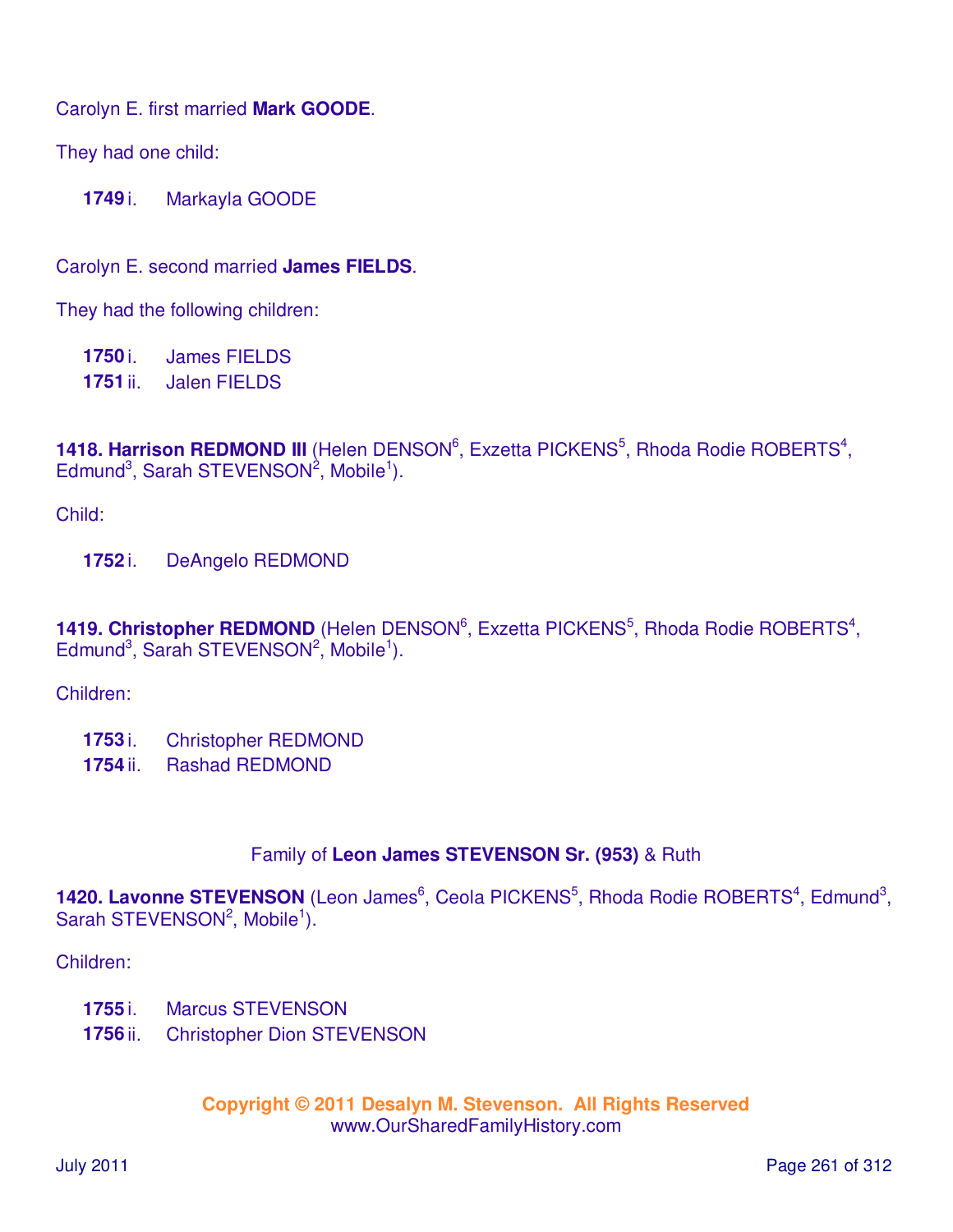1421. Leon James STEVENSON Jr. (Leon James<sup>6</sup>, Ceola PICKENS<sup>5</sup>, Rhoda Rodie ROBERTS<sup>4</sup>, Edmund<sup>3</sup>, Sarah STEVENSON<sup>2</sup>, Mobile<sup>1</sup>).

Children:

- **1757** i. Leon James STEVENSON III
- **1758** ii. Kelly STEVENSON
- **1759** iii. Stephanie STEVENSON
- **1760** iv. Dominique STEVENSON

1422. Bonnie STEVENSON (Leon James<sup>6</sup>, Ceola PICKENS<sup>5</sup>, Rhoda Rodie ROBERTS<sup>4</sup>, Edmund<sup>3</sup>, Sarah STEVENSON<sup>2</sup>, Mobile<sup>1</sup>).

# Family of **Leon James STEVENSON Sr. (953)** & ? POUNDER

1423. Iris STEVENSON (Leon James<sup>6</sup>, Ceola PICKENS<sup>5</sup>, Rhoda Rodie ROBERTS<sup>4</sup>, Edmund<sup>3</sup>, Sarah STEVENSON<sup>2</sup>, Mobile<sup>1</sup>).

# Family of **Leon James STEVENSON Sr. (953)** & ? ?

1424. Tawana Lynn STEVENSON (Leon James<sup>6</sup>, Ceola PICKENS<sup>5</sup>, Rhoda Rodie ROBERTS<sup>4</sup>, Edmund<sup>3</sup>, Sarah STEVENSON<sup>2</sup>, Mobile<sup>1</sup>).

Child:

**1761** i. Summer STEVENSON

### Family of **Leon James STEVENSON Sr. (953)** & Irene ROBERTS

1425. Karen Nicole STEVENSON (Leon James<sup>6</sup>, Ceola PICKENS<sup>5</sup>, Rhoda Rodie ROBERTS<sup>4</sup>, Edmund<sup>3</sup>, Sarah STEVENSON<sup>2</sup>, Mobile<sup>1</sup>).

Karen Nicole married **? ALDRIDGE**.

They had the following children:

- **1762** i. Hallie ALDRIDGE
- **1763** ii. Michael ALDRIDGE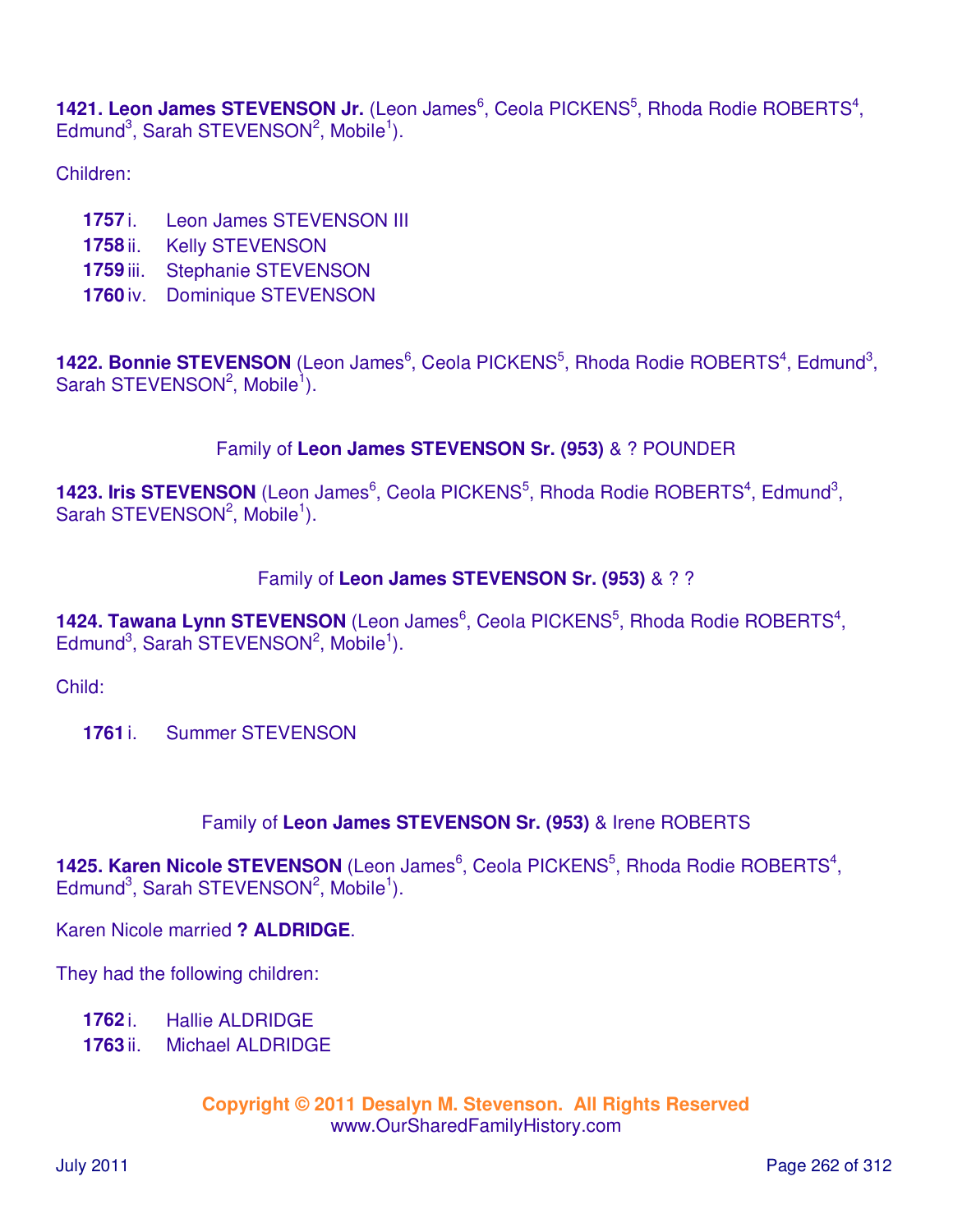1426. Dion Lamar STEVENSON (Leon James<sup>6</sup>, Ceola PICKENS<sup>5</sup>, Rhoda Rodie ROBERTS<sup>4</sup>, Edmund<sup>3</sup>, Sarah STEVENSON<sup>2</sup>, Mobile<sup>1</sup>).

# Family of **Leon James STEVENSON Sr. (953)** & ? STUBS

1427. Kimberly STEVENSON (Leon James<sup>6</sup>, Ceola PICKENS<sup>5</sup>, Rhoda Rodie ROBERTS<sup>4</sup>, Edmund<sup>3</sup>, Sarah STEVENSON<sup>2</sup>, Mobile<sup>1</sup>).

# Family of **Leon James STEVENSON Sr. (953)** & ? GLOVER

1428. Tamika STEVENSON (Leon James<sup>6</sup>, Ceola PICKENS<sup>5</sup>, Rhoda Rodie ROBERTS<sup>4</sup>, Edmund<sup>3</sup>, Sarah STEVENSON<sup>2</sup>, Mobile<sup>1</sup>).

# Family of **Melvin PICKENS Jr (957)**

1429. Tamesha Minton PICKENS (Melvin<sup>6</sup>, Melvin<sup>5</sup>, Rhoda Rodie ROBERTS<sup>4</sup>, Edmund<sup>3</sup>, Sarah  $STEVENSON<sup>2</sup>$ , Mobile<sup>1</sup>).

1430. Kaeonica Minton PICKENS (Melvin<sup>6</sup>, Melvin<sup>5</sup>, Rhoda Rodie ROBERTS<sup>4</sup>, Edmund<sup>3</sup>, Sarah  $STEVENSON<sup>2</sup>, Mobile<sup>1</sup>).$ 

1431. LaShanda Temple PICKENS (Melvin<sup>6</sup>, Melvin<sup>5</sup>, Rhoda Rodie ROBERTS<sup>4</sup>, Edmund<sup>3</sup>, Sarah  $STEVENSON<sup>2</sup>, Mobile<sup>1</sup>).$ 

1432. Joshua PICKENS (Melvin<sup>6</sup>, Melvin<sup>5</sup>, Rhoda Rodie ROBERTS<sup>4</sup>, Edmund<sup>3</sup>, Sarah  $STEVENSON<sup>2</sup>, Mobile<sup>1</sup>).$ 

1433. Melvin PICKENS III (Melvin<sup>6</sup>, Melvin<sup>5</sup>, Rhoda Rodie ROBERTS<sup>4</sup>, Edmund<sup>3</sup>, Sarah  $STEVENSON<sup>2</sup>, Mobile<sup>1</sup>).$ 

1434. Melissa Thompson PICKENS (Melvin<sup>6</sup>, Melvin<sup>5</sup>, Rhoda Rodie ROBERTS<sup>4</sup>, Edmund<sup>3</sup>, Sarah STEVENSON<sup>2</sup>, Mobile<sup>1</sup>).

1435. Melinda Thompson PICKENS (Melvin<sup>6</sup>, Melvin<sup>5</sup>, Rhoda Rodie ROBERTS<sup>4</sup>, Edmund<sup>3</sup>, Sarah  $STEVENSON<sup>2</sup>, Mobile<sup>1</sup>).$ 

1436. Stephanie Moore PICKENS (Melvin<sup>6</sup>, Melvin<sup>5</sup>, Rhoda Rodie ROBERTS<sup>4</sup>, Edmund<sup>3</sup>, Sarah STEVENSON<sup>2</sup>, Mobile<sup>1</sup>).

1437. Stephen Jackson PICKENS (Melvin<sup>6</sup>, Melvin<sup>5</sup>, Rhoda Rodie ROBERTS<sup>4</sup>, Edmund<sup>3</sup>, Sarah STEVENSON<sup>2</sup>, Mobile<sup>1</sup>).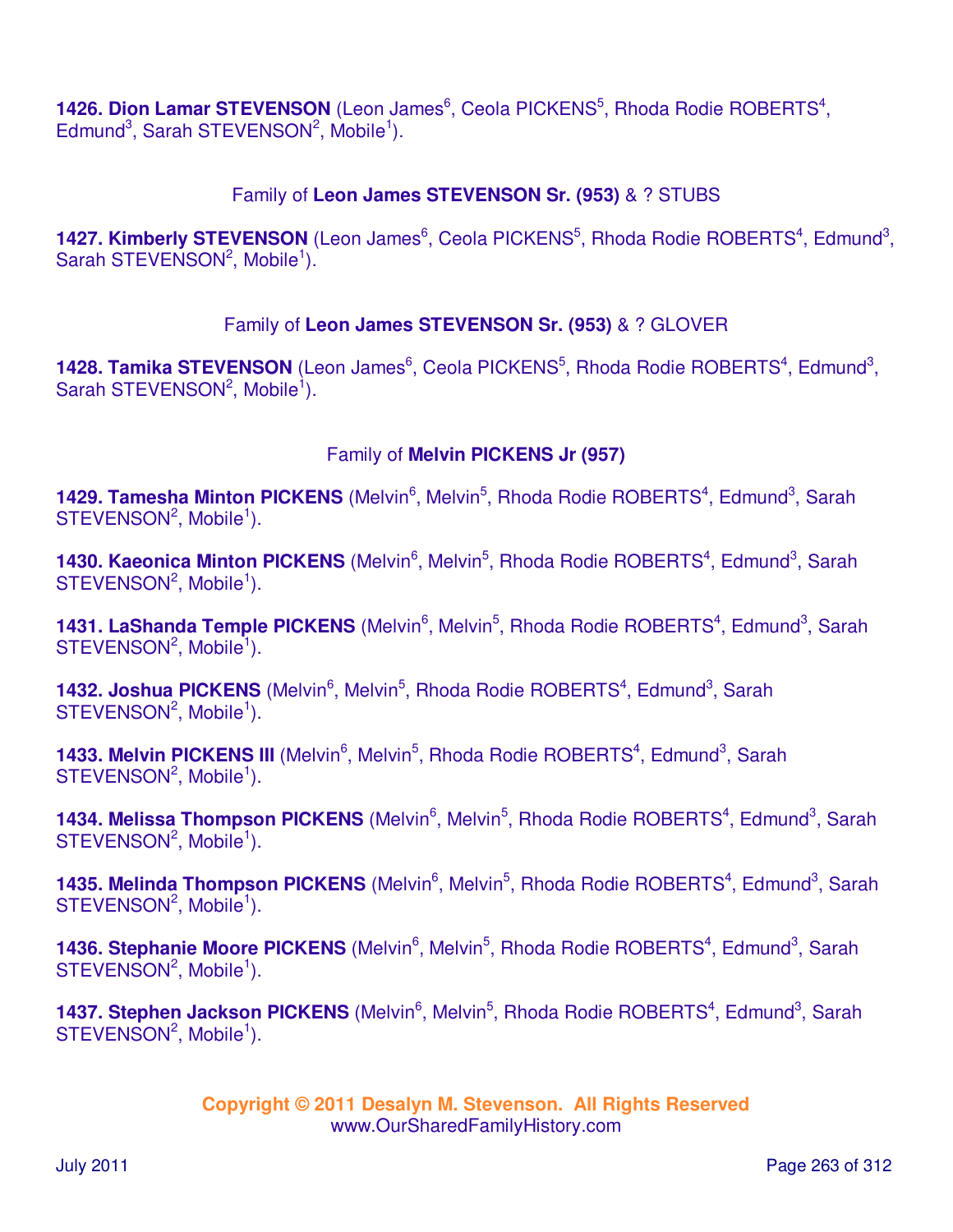1438. Marcus PICKENS (Melvin<sup>6</sup>, Melvin<sup>5</sup>, Rhoda Rodie ROBERTS<sup>4</sup>, Edmund<sup>3</sup>, Sarah  $STEVENSON<sup>2</sup>, Mobile<sup>1</sup>).$ 

# Family of **Melba Jean PICKENS (958)** & Matt MARSHALL

1439. Regenal PICKENS (Melba Jean<sup>6</sup>, Melvin<sup>5</sup>, Rhoda Rodie ROBERTS<sup>4</sup>, Edmund<sup>3</sup>, Sarah  $STEVENSON<sup>2</sup>, Mobile<sup>1</sup>).$ 

1440. La Donna Goldenhaus PICKENS (Melba Jean<sup>6</sup>, Melvin<sup>5</sup>, Rhoda Rodie ROBERTS<sup>4</sup>, Edmund<sup>3</sup>, Sarah STEVENSON<sup>2</sup>, Mobile<sup>1</sup>).

# Family of **Donald PICKENS (959)**

1441. Marcus PICKENS (Donald<sup>6</sup>, Melvin<sup>5</sup>, Rhoda Rodie ROBERTS<sup>4</sup>, Edmund<sup>3</sup>, Sarah STEVENSON<sup>2</sup>, Mobile<sup>1</sup>).

# Family of **Terry PICKENS (960)**

1442. Jameel PICKENS (Terry<sup>6</sup>, Melvin<sup>5</sup>, Rhoda Rodie ROBERTS<sup>4</sup>, Edmund<sup>3</sup>, Sarah STEVENSON<sup>2</sup>,  $M$ obile<sup>1</sup>).

1443. Danielle PICKENS (Terry<sup>6</sup>, Melvin<sup>5</sup>, Rhoda Rodie ROBERTS<sup>4</sup>, Edmund<sup>3</sup>, Sarah  $STEVENSON<sup>2</sup>$ , Mobile<sup>1</sup>).

# Family of **Theresa PICKENS (961)**

1444. Kayla PICKENS (Theresa<sup>6</sup>, Melvin<sup>5</sup>, Rhoda Rodie ROBERTS<sup>4</sup>, Edmund<sup>3</sup>, Sarah  $STEVENSON<sup>2</sup>, Mobile<sup>1</sup>).$ 

### Family of **Kenneth B. PICKENS Jr (962)**

1445. Kenneth B. PICKENS III (Kenneth B.<sup>6</sup>, Kenneth B.<sup>5</sup>, Rhoda Rodie ROBERTS<sup>4</sup>, Edmund<sup>3</sup>, Sarah STEVENSON<sup>2</sup>, Mobile<sup>1</sup>).

1446. Namomi L. PICKENS (Kenneth B.<sup>6</sup>, Kenneth B.<sup>5</sup>, Rhoda Rodie ROBERTS<sup>4</sup>, Edmund<sup>3</sup>, Sarah  $STEVENSON<sup>2</sup>$ , Mobile<sup>1</sup>).

1447. Keturah L. PICKENS (Kenneth B.<sup>6</sup>, Kenneth B.<sup>5</sup>, Rhoda Rodie ROBERTS<sup>4</sup>, Edmund<sup>3</sup>, Sarah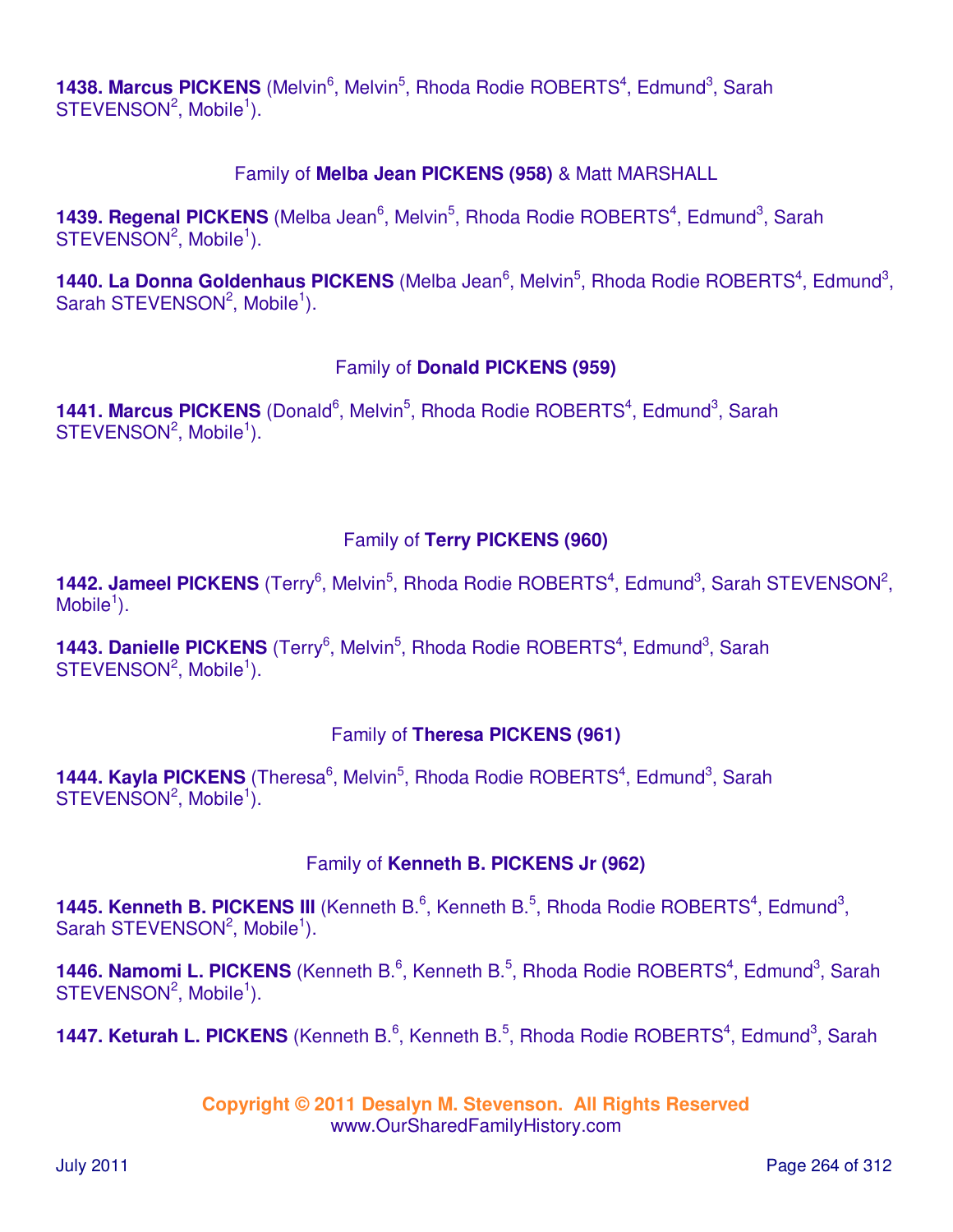# Family of **Celoa PICKENS (963)** & ? NUGENT

1448. Curtis NUGENT (Celoa PICKENS<sup>6</sup>, Kenneth B.<sup>5</sup>, Rhoda Rodie ROBERTS<sup>4</sup>, Edmund<sup>3</sup>, Sarah  $STEVENSON<sup>2</sup>, Mobile<sup>1</sup>).$ 

### Family of **Celoa PICKENS (963)** & ? ROBINSON

1449. Keyonna ROBINSON (Celoa PICKENS<sup>6</sup>, Kenneth B.<sup>5</sup>, Rhoda Rodie ROBERTS<sup>4</sup>, Edmund<sup>3</sup>, Sarah STEVENSON<sup>2</sup>, Mobile<sup>1</sup>).

1450. Triva ROBINSON (Celoa PICKENS<sup>6</sup>, Kenneth B.<sup>5</sup>, Rhoda Rodie ROBERTS<sup>4</sup>, Edmund<sup>3</sup>, Sarah  $STEVENSON<sup>2</sup>, Mobile<sup>1</sup>).$ 

# Family of **Sheryl D. PICKENS (964)** & ? REVELS

1451. Aaron REVELS (Sheryl D. PICKENS<sup>6</sup>, Kenneth B.<sup>5</sup>, Rhoda Rodie ROBERTS<sup>4</sup>, Edmund<sup>3</sup>, Sarah STEVENSON<sup>2</sup>, Mobile<sup>1</sup>).

1452. Eric REVELS (Sheryl D. PICKENS<sup>6</sup>, Kenneth B.<sup>5</sup>, Rhoda Rodie ROBERTS<sup>4</sup>, Edmund<sup>3</sup>, Sarah  $STEVENSON<sup>2</sup>, Mobile<sup>1</sup>).$ 

1453. Erica REVELS (Sheryl D. PICKENS<sup>6</sup>, Kenneth B.<sup>5</sup>, Rhoda Rodie ROBERTS<sup>4</sup>, Edmund<sup>3</sup>, Sarah  $STEVENSON<sup>2</sup>$ , Mobile<sup>1</sup>).

1454. Elisia REVELS (Sheryl D. PICKENS<sup>6</sup>, Kenneth B.<sup>5</sup>, Rhoda Rodie ROBERTS<sup>4</sup>, Edmund<sup>3</sup>, Sarah STEVENSON<sup>2</sup>, Mobile<sup>1</sup>).

### Family of **Allen Wayne PICKENS (965)**

1455. Marshell Lynette PICKENS (Allen Wayne<sup>6</sup>, Kenneth B.<sup>5</sup>, Rhoda Rodie ROBERTS<sup>4</sup>, Edmund<sup>3</sup>, Sarah STEVENSON<sup>2</sup>, Mobile<sup>1</sup>).

### Family of **Mitchell PICKENS Sr. (969)**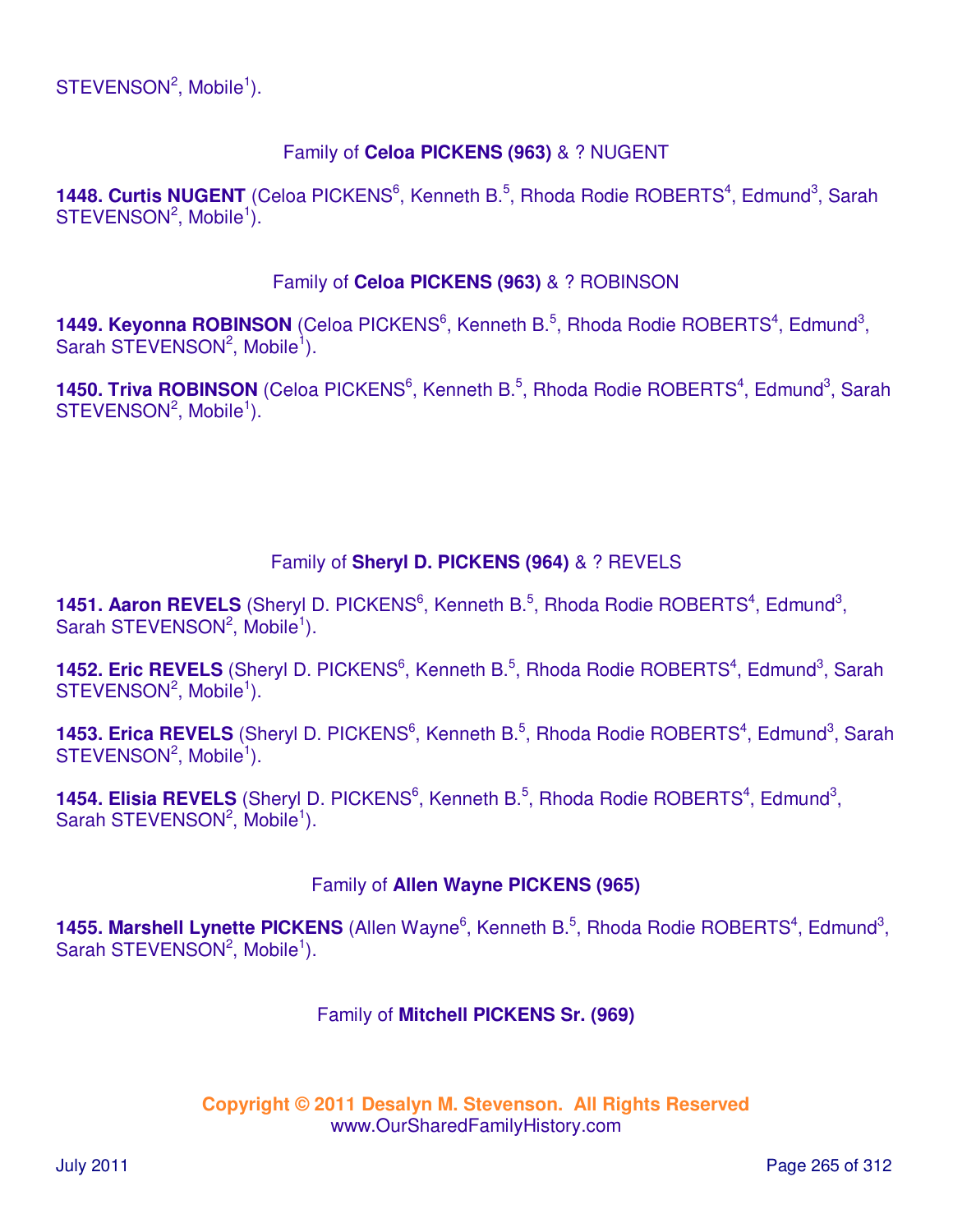1456. Mitchell PICKENS Jr. (Mitchell<sup>6</sup>, Carline<sup>5</sup>, Rhoda Rodie ROBERTS<sup>4</sup>, Edmund<sup>3</sup>, Sarah  $STEVENSON<sup>2</sup>, Mobile<sup>1</sup>).$ 

1457. Michael Otis PICKENS (Mitchell<sup>6</sup>, Carline<sup>5</sup>, Rhoda Rodie ROBERTS<sup>4</sup>, Edmund<sup>3</sup>, Sarah  $STEVENSON<sup>2</sup>, Mobile<sup>1</sup>).$ 

### Family of **Reginald DAY (970)**

1458. Fiona DAY (Reginald<sup>6</sup>, Carline PICKENS<sup>5</sup>, Rhoda Rodie ROBERTS<sup>4</sup>, Edmund<sup>3</sup>, Sarah  $STEVENSON<sup>2</sup>, Mobile<sup>1</sup>).$ 

1459. Elizabeth DAY (Reginald<sup>6</sup>, Carline PICKENS<sup>5</sup>, Rhoda Rodie ROBERTS<sup>4</sup>, Edmund<sup>3</sup>, Sarah  $STEVENSON<sup>2</sup>, Mobile<sup>1</sup>).$ 

1460. Terrance DAY (Reginald<sup>6</sup>, Carline PICKENS<sup>5</sup>, Rhoda Rodie ROBERTS<sup>4</sup>, Edmund<sup>3</sup>, Sarah  $STEVENSON<sup>2</sup>, Mobile<sup>1</sup>).$ 

1461. Ryan DAY (Reginald<sup>6</sup>, Carline PICKENS<sup>5</sup>, Rhoda Rodie ROBERTS<sup>4</sup>, Edmund<sup>3</sup>, Sarah  $STEVENSON<sup>2</sup>, Mobile<sup>1</sup>).$ 

### Family of **Dennis DAY (973)**

1462. Dennis E. DAY (Dennis<sup>6</sup>, Carline PICKENS<sup>5</sup>, Rhoda Rodie ROBERTS<sup>4</sup>, Edmund<sup>3</sup>, Sarah  $STEVENSON<sup>2</sup>, Mobile<sup>1</sup>).$ 

1463. Chavis Leonard DAY (Dennis<sup>6</sup>, Carline PICKENS<sup>5</sup>, Rhoda Rodie ROBERTS<sup>4</sup>, Edmund<sup>3</sup>, Sarah STEVENSON<sup>2</sup>, Mobile<sup>1</sup>).

1464. Danielle DAY (Dennis<sup>6</sup>, Carline PICKENS<sup>5</sup>, Rhoda Rodie ROBERTS<sup>4</sup>, Edmund<sup>3</sup>, Sarah  $STEVENSON<sup>2</sup>, Mobile<sup>1</sup>).$ 

1465. D'Ricco DAY (Dennis<sup>6</sup>, Carline PICKENS<sup>5</sup>, Rhoda Rodie ROBERTS<sup>4</sup>, Edmund<sup>3</sup>, Sarah  $STEVENSON<sup>2</sup>, Mobile<sup>1</sup>).$ 

1466. Dennis Leonardo DAY Jr. (Dennis<sup>6</sup>, Carline PICKENS<sup>5</sup>, Rhoda Rodie ROBERTS<sup>4</sup>, Edmund<sup>3</sup>, Sarah STEVENSON<sup>2</sup>, Mobile<sup>1</sup>).

1467. Sparkle DAY (Dennis<sup>6</sup>, Carline PICKENS<sup>5</sup>, Rhoda Rodie ROBERTS<sup>4</sup>, Edmund<sup>3</sup>, Sarah STEVENSON<sup>2</sup>, Mobile<sup>1</sup>).

Family of **Harry L. PERRY (986)** & Ellina Vickie HALL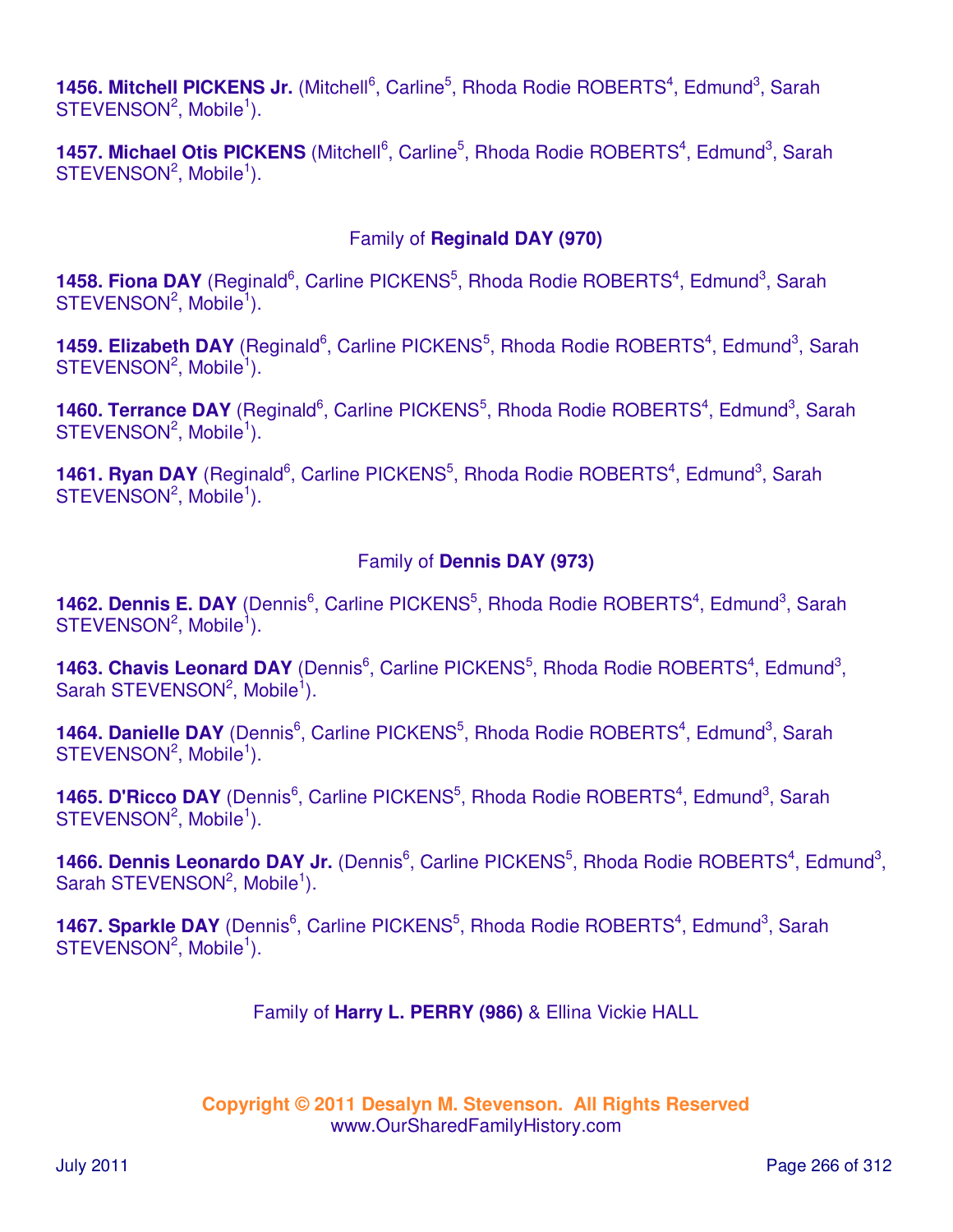1468. Kanikah Jacqueleen PERRY (Harry L.<sup>6</sup>, Fleetwood Lloyd<sup>5</sup>, Amy STEVENSON<sup>4</sup>, Thomas<sup>3</sup>, Dudley<sup>2</sup>, Mobile<sup>1</sup>).

Kanikah Jacqueleen married **Kenneth Curtis ACOSTA**. They had one child:

**1764** i. Kellyn Kai PERRY-ACOSTA

1469. Takiyah Veronika PERRY (Harry L.<sup>6</sup>, Fleetwood Lloyd<sup>5</sup>, Amy STEVENSON<sup>4</sup>, Thomas<sup>3</sup>, Dudley<sup>2</sup>, Mobile<sup>1</sup>).

Takiyah Veronika married **Rodrick Denairelle JACQUET**. They had one child:

**1765** i. Jaydon Lee PERRY-JACQUET

**1470. Myrah Leor PERRY** (Harry L.<sup>6</sup>, Fleetwood Lloyd<sup>5</sup>, Amy STEVENSON<sup>4</sup>, Thomas<sup>3</sup>, Dudley<sup>2</sup>, Mobile $^1$ ).

Myrah Leor married **Edward JOHNSON**. They had one child:

**1766** i. Mykayla Victoria PERRY-JOHNSON

Family of **Brenda Joyce PERRY (987)** & John Skiles RICHIE Jr.

1471. Khadir Nuri RICHIE (Brenda Joyce PERRY<sup>6</sup>, Fleetwood Lloyd<sup>5</sup>, Amy STEVENSON<sup>4</sup>, Thomas $^3$ , Dudley $^2$ , Mobile $^1$ ).

1472. John Elias RICHIE (Brenda Joyce PERRY<sup>6</sup>, Fleetwood Lloyd<sup>5</sup>, Amy STEVENSON<sup>4</sup>, Thomas<sup>3</sup>, Dudley<sup>2</sup>, Mobile<sup>1</sup>).

Family of **Frederick Eugene PERRY (988)** & Ginger Lorraine SAWYER

1473. Ian Ahmad PERRY (Frederick Eugene<sup>6</sup>, Fleetwood Lloyd<sup>5</sup>, Amy STEVENSON<sup>4</sup>, Thomas<sup>3</sup>, Dudley<sup>2</sup>, Mobile<sup>1</sup>).

1474. Brittani LeAnn PERRY (Frederick Eugene<sup>6</sup>, Fleetwood Lloyd<sup>5</sup>, Amy STEVENSON<sup>4</sup>, Thomas<sup>3</sup>, Dudley<sup>2</sup>, Mobile<sup>1</sup>).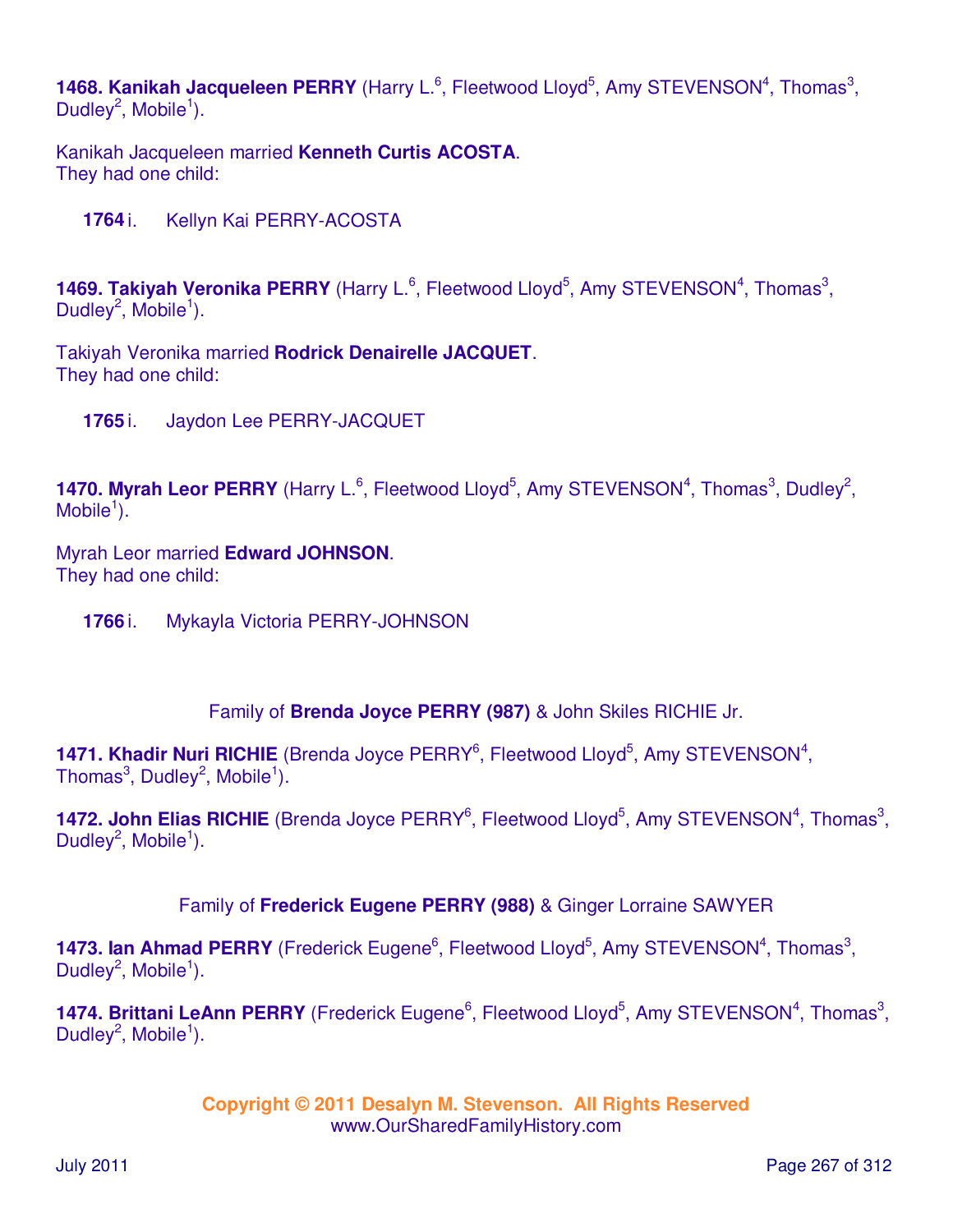1475. Matthew Isaiah Harry Cephas PERRY (Frederick Eugene<sup>6</sup>, Fleetwood Lloyd<sup>5</sup>, Amy  $STEVENSON<sup>4</sup>$ , Thomas<sup>3</sup>, Dudley<sup>2</sup>, Mobile<sup>1</sup>).

### Family of **Clifton Hannibal PERRY (990)** & Debbie HUGHES

1476. Kermit Deshawn HUGHES Sr. (Clifton Hannibal PERRY<sup>6</sup>, Fleetwood Lloyd<sup>5</sup>, Amy  $STEVENSON<sup>4</sup>$ , Thomas<sup>3</sup>, Dudley<sup>2</sup>, Mobile<sup>1</sup>).

Kermit Deshawn first married **Alecha Anett JOHNSON**. They had the following children:

- **1767** i. Keona Shawna HUGHES
- **1768** ii. Jade Shionta HUGHES
- **1769** iii. Kermit DeShawn HUGHES Jr.

Kermit Deshawn second married **Karla Paola PENATE**. They had one child:

**1770** i. Brooklyn Marie HUGHES

#### Family of **Clifton Hannibal PERRY (990)** & Sharon JONES

**1477. Mason Clifton PERRY** (Clifton Hannibal<sup>6</sup>, Fleetwood Lloyd<sup>5</sup>, Amy STEVENSON<sup>4</sup>, Thomas<sup>3</sup>, Dudley<sup>2</sup>, Mobile<sup>1</sup>).

### Family of **Clifford Hans PERRY (991)** & Anna FLORES

1478. Christopher FLORES (Clifford Hans PERRY<sup>6</sup>, Fleetwood Lloyd<sup>5</sup>, Amy STEVENSON<sup>4</sup>, Thomas $^3$ , Dudley $^2$ , Mobile $^1$ ).

1479. Joseph FLORES (Clifford Hans PERRY<sup>6</sup>, Fleetwood Lloyd<sup>5</sup>, Amy STEVENSON<sup>4</sup>, Thomas<sup>3</sup>, Dudley<sup>2</sup>, Mobile<sup>1</sup>).

1480. Jerika Skye FLORES (Clifford Hans PERRY<sup>6</sup>, Fleetwood Lloyd<sup>5</sup>, Amy STEVENSON<sup>4</sup>, Thomas $3$ , Dudley $^2$ , Mobile $^1$ ).

#### Family of **Clifford Hans PERRY (991)** & Tina DARDEN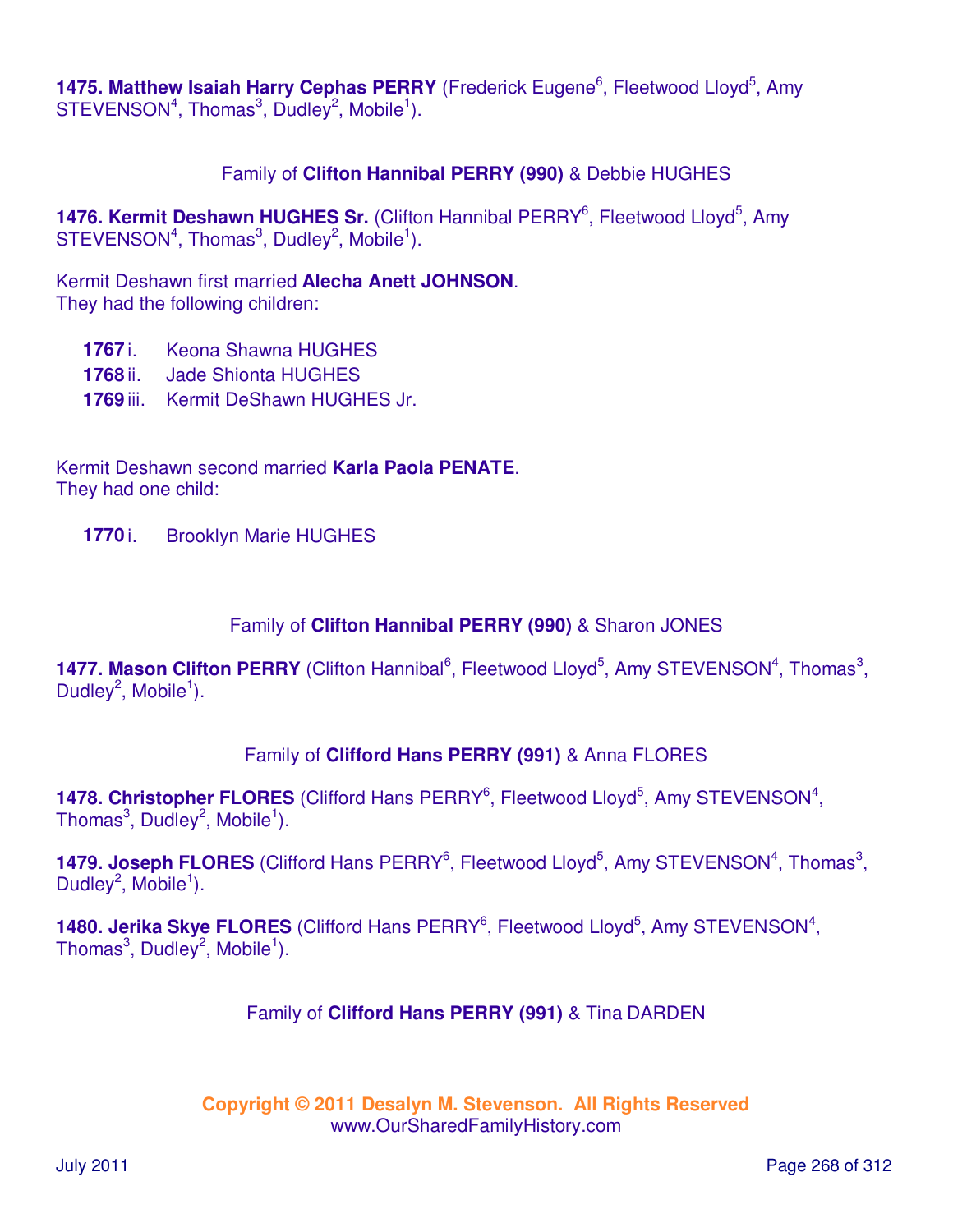1481. Lacey Ashton PERRY (Clifford Hans<sup>6</sup>, Fleetwood Lloyd<sup>5</sup>, Amy STEVENSON<sup>4</sup>, Thomas<sup>3</sup>, Dudley<sup>2</sup>, Mobile<sup>1</sup>).

Family of **Fleetwood Lloyd PERRY Jr (992)** & Alzora Williams HYSAW

1482. Estelle Williams HYSAW PERRY (Fleetwood Lloyd PERRY<sup>6</sup>, Fleetwood Lloyd<sup>5</sup>, Amy  $STEVENSON<sup>4</sup>$ , Thomas<sup>3</sup>, Dudley<sup>2</sup>, Mobile<sup>1</sup>).

Estelle Williams first married **Robert Wayne NIOUS**. They had one child:

**1771** i. Markivus Antwan NIOUS

Estelle Williams second married **Richard Lee THOMAS**. They had one child:

**1772** i. Nakeva LaVette THOMAS

### Family of **Fleetwood Lloyd PERRY Jr (992)** & Adora

1483. Calvin Lloyd PERRY (Fleetwood Lloyd<sup>6</sup>, Fleetwood Lloyd<sup>5</sup>, Amy STEVENSON<sup>4</sup>, Thomas<sup>3</sup>, Dudley<sup>2</sup>, Mobile<sup>1</sup>).

Calvin Lloyd first married **Darlene**. They had the following children:

**1773** i. Darvin PERRY

**1774** ii. Demitria PERRY

**1775** iii. Danielle PERRY

Calvin Lloyd second married **Katherine**. They had the following children:

**1776** i. Calvin PERRY Jr.

**1777** ii. Krystal PERRY

Calvin Lloyd third married **Sandra TURNER**. They had the following children: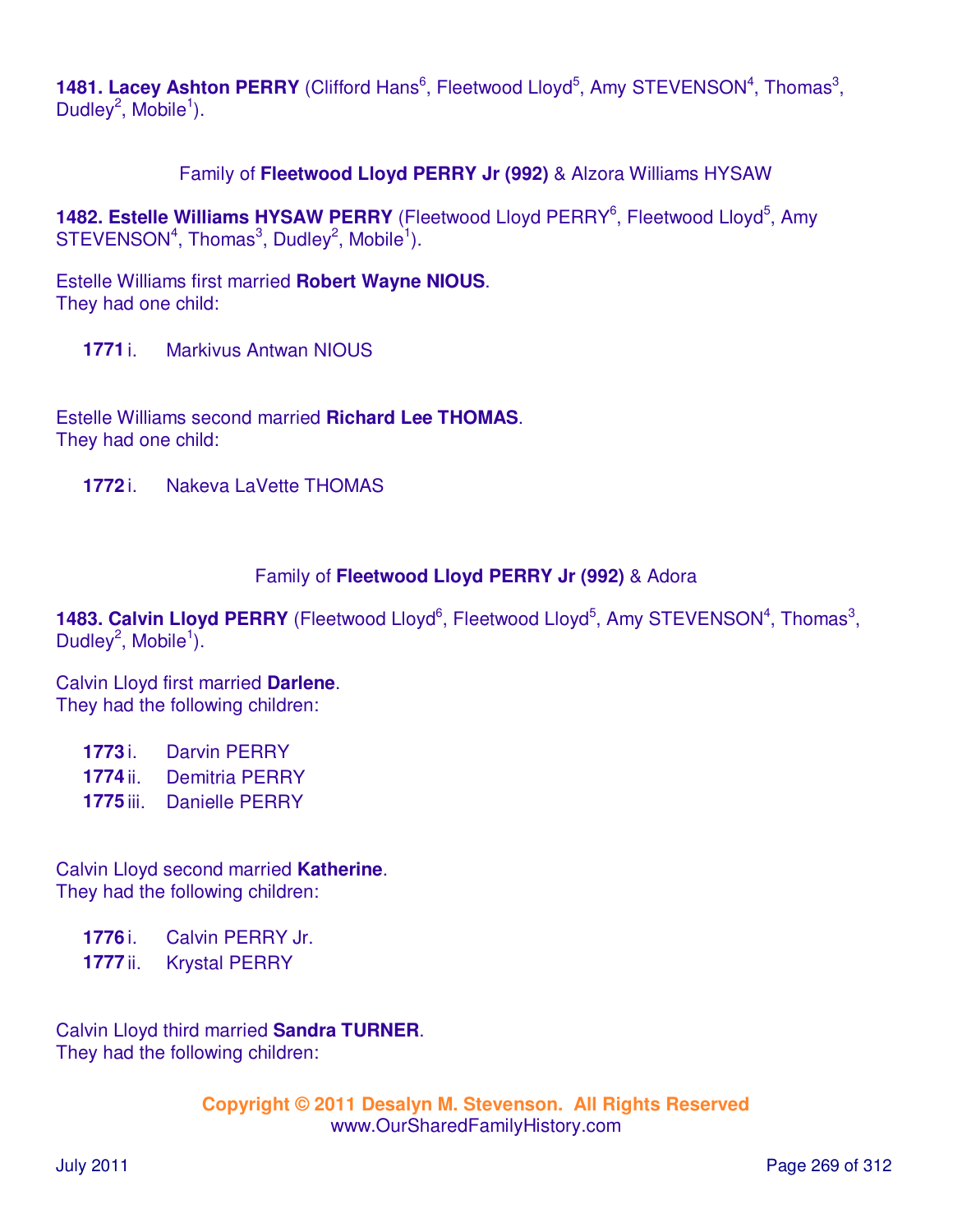- **1778** i. Camakia TURNER PERRY
- **1779** ii. Lakevious TURNER PERRY
- **1780** iii. Calvin PERRY III

1484. Brenda LaVern PERRY (Fleetwood Lloyd<sup>6</sup>, Fleetwood Lloyd<sup>5</sup>, Amy STEVENSON<sup>4</sup>, Thomas<sup>3</sup>, Dudley<sup>2</sup>, Mobile<sup>1</sup>).

### Family of **Harvey STEVENSON (993)** & Leola REEVES

1485. Anthony Lyn STEVENSON SR (Harvey<sup>6</sup>, Isaac David<sup>5</sup>, Henry<sup>4</sup>, Thomas<sup>3</sup>, Dudley<sup>2</sup>, Mobile<sup>1</sup>).

Anthony Lyn married **Leslie ROYER**. They had the following children:

- **1781** i. Marissa Olivia STEVENSON
- **1782** ii. Anthony Lyn STEVENSON JR

### Family of **Harvey STEVENSON (993)** & Joanne ROUNDTREE

1486. Constance "Connie Lynn" Carrol STEVENSON (Harvey<sup>6</sup>, Isaac David<sup>5</sup>, Henry<sup>4</sup>, Thomas<sup>3</sup>, Dudley<sup>2</sup>, Mobile<sup>1</sup>).

Children:

**1783** i. Brandy **1784** ii. Willam

### Family of **Clarissa "Ricki" STEVENSON (994)** & Guy BAILEY

1487. Dieadra BAILEY (Clarissa "Ricki" STEVENSON<sup>6</sup>, Isaac David<sup>5</sup>, Henry<sup>4</sup>, Thomas<sup>3</sup>, Dudley<sup>2</sup>,  $M$ obile<sup>1</sup>).

### Family of **Issac David STEVENSON Jr. (995)**

1488. Dave Maurice STEVENSON (Issac David<sup>6</sup>, Isaac David<sup>5</sup>, Henry<sup>4</sup>, Thomas<sup>3</sup>, Dudley<sup>2</sup>, Mobile<sup>1</sup>).

1489. Darrell Lamont STEVENSON (Issac David<sup>6</sup>, Isaac David<sup>5</sup>, Henry<sup>4</sup>, Thomas<sup>3</sup>, Dudley<sup>2</sup>,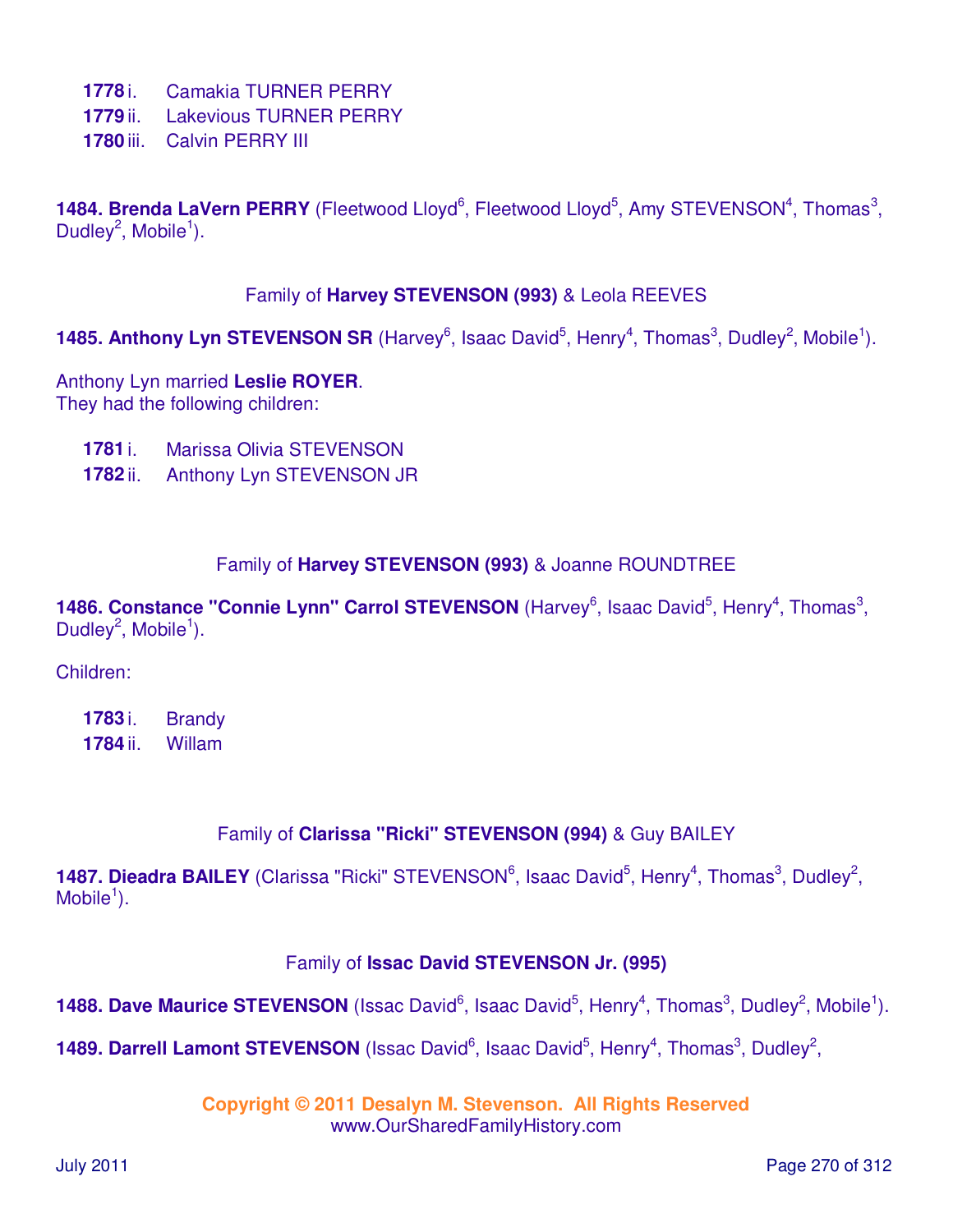$M$ obile<sup>1</sup>).

**1490. Isaac David STEVENSON III** (Issac David<sup>6</sup>, Isaac David<sup>5</sup>, Henry<sup>4</sup>, Thomas<sup>3</sup>, Dudley<sup>2</sup>, Mobile<sup>1</sup>).

# Family of **Dana STEVENSON (996)** & Robert LANG

**1491. Jeffrey LANG** (Dana STEVENSON<sup>6</sup>, Isaac David<sup>5</sup>, Henry<sup>4</sup>, Thomas<sup>3</sup>, Dudley<sup>2</sup>, Mobile<sup>1</sup>). 1492. Alexander LANG (Dana STEVENSON<sup>6</sup>, Isaac David<sup>5</sup>, Henry<sup>4</sup>, Thomas<sup>3</sup>, Dudley<sup>2</sup>, Mobile<sup>1</sup>). **1493. Phillip LANG** (Dana STEVENSON<sup>6</sup>, Isaac David<sup>5</sup>, Henry<sup>4</sup>, Thomas<sup>3</sup>, Dudley<sup>2</sup>, Mobile<sup>1</sup>).

# Family of **Mary STEVENSON (997)**

**1494. Terry** (Mary STEVENSON<sup>6</sup>, Jesse "Chief"<sup>5</sup>, Houston B.<sup>4</sup>, Thomas<sup>3</sup>, Dudley<sup>2</sup>, Mobile<sup>1</sup>).

**1495. Valerie** (Mary STEVENSON<sup>6</sup>, Jesse "Chief"<sup>5</sup>, Houston B.<sup>4</sup>, Thomas<sup>3</sup>, Dudley<sup>2</sup>, Mobile<sup>1</sup>).

**1496. Chaston** (Mary STEVENSON<sup>6</sup>, Jesse "Chief"<sup>5</sup>, Houston B.<sup>4</sup>, Thomas<sup>3</sup>, Dudley<sup>2</sup>, Mobile<sup>1</sup>).

Family of **Jesse STEVENSON Jr. (998)** & Adrina Deneice CLARK

**1497. Jesse STEVENSON III** (Jesse<sup>6</sup>, Jesse "Chief"<sup>5</sup>, Houston B.<sup>4</sup>, Thomas<sup>3</sup>, Dudley<sup>2</sup>, Mobile<sup>1</sup>).

**1498. Jessica STEVENSON** (Jesse<sup>6</sup>, Jesse "Chief"<sup>5</sup>, Houston B.<sup>4</sup>, Thomas<sup>3</sup>, Dudley<sup>2</sup>, Mobile<sup>1</sup>).

# Family of **Sylvester STEVENSON Sr. (999)** & Terri EASLEY

1499. Sylvester STEVENSON Jr. (Sylvester<sup>6</sup>, Jesse "Chief"<sup>5</sup>, Houston B.<sup>4</sup>, Thomas<sup>3</sup>, Dudley<sup>2</sup>, Mobile $\overline{1}$ ).

**1500. Nikke STEVENSON** (Sylvester<sup>6</sup>, Jesse "Chief"<sup>5</sup>, Houston B.<sup>4</sup>, Thomas<sup>3</sup>, Dudley<sup>2</sup>, Mobile<sup>1</sup>).

# Family of **Sylvester STEVENSON Sr. (999)** & Doris MOSLEY

**1501. Elijah STEVENSON** (Sylvester<sup>6</sup>, Jesse "Chief"<sup>5</sup>, Houston B.<sup>4</sup>, Thomas<sup>3</sup>, Dudley<sup>2</sup>, Mobile<sup>1</sup>).

# Family of **Johneth STEVENSON (1001)**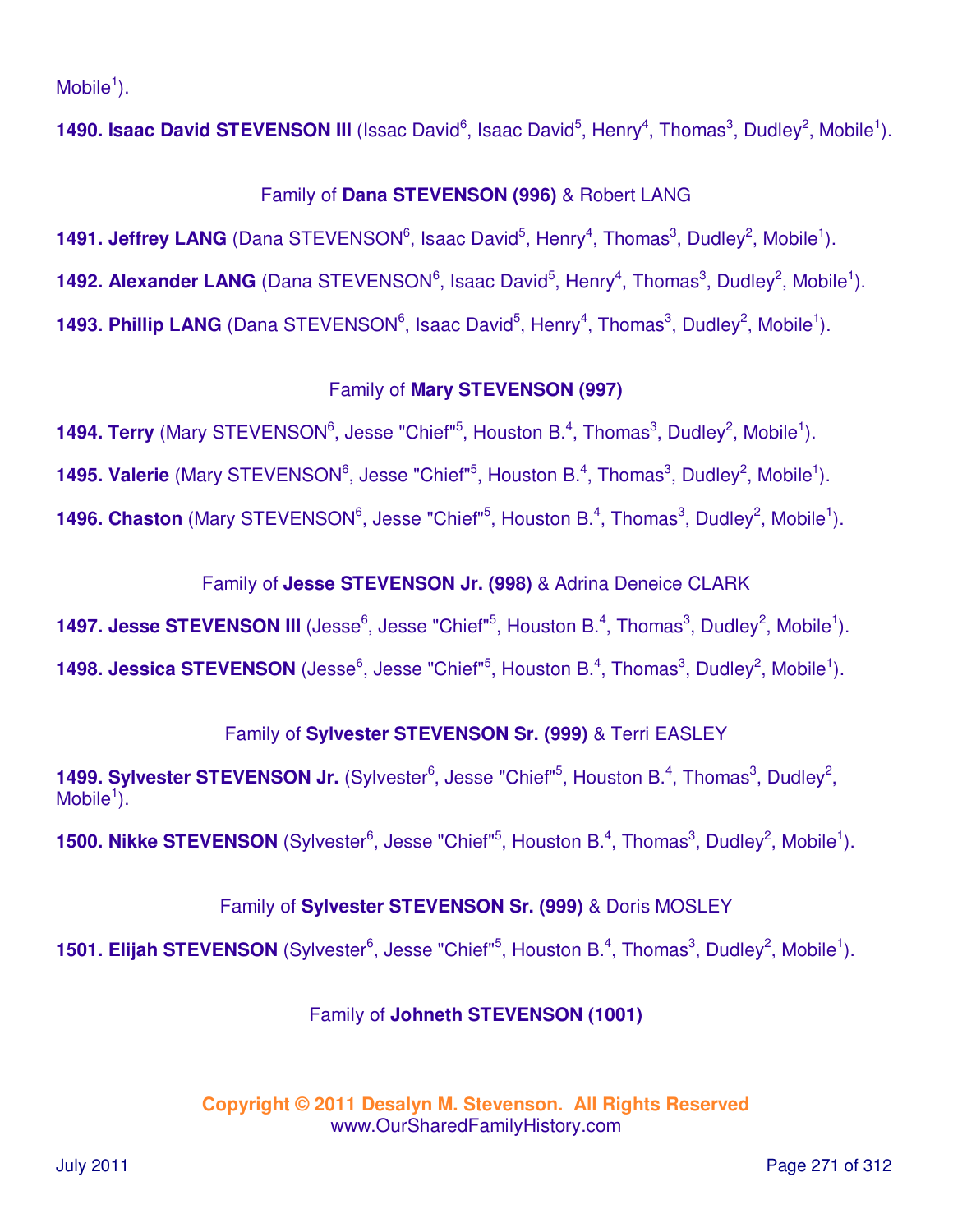# **1502. Leonard STEVENSON** (Johneth<sup>6</sup>, Leonard<sup>5</sup>, Houston B.<sup>4</sup>, Thomas<sup>3</sup>, Dudley<sup>2</sup>, Mobile<sup>1</sup>).

Leonard married **Natlie GREEN**.

They had the following children:

- **1785** i. Tyrese Lecedric STEVENSON
- **1786** ii. Kiayon Najee STEVENSON
- **1787** iii. Sylus Zakiya STEVENSON

Family of **Vanoy "Sonny" STEVENSON Jr. (1002)** & Marie VINES-GLEANSON

**1503. Merduice A. "Cricket" STEVENSON** (Vanoy "Sonny"<sup>6</sup>, Vanoy<sup>5</sup>, Houston B.<sup>4</sup>, Thomas<sup>3</sup>, Dudley<sup>2</sup>, Mobile<sup>1</sup>).

Merduice A. "Cricket" first married **? HAMLETT**. They had one child:

**1788** i. Shannon HAMLETT

Merduice A. "Cricket" second married **Gregory REED**, son of John Robert REED & Iris C. HALL. They had one child:

**1789** i. Kaylin REED

**1504. Kemo STEVENSON PATRICK** (Vanoy "Sonny" STEVENSON<sup>6</sup>, Vanoy<sup>5</sup>, Houston B.<sup>4</sup>, Thomas $^3$ , Dudley $^2$ , Mobile $^1$ ).

Children:

- **1790** i. Justyne D. STEVENSON PATRICK
- **1791** ii. Alisha S. STEVENSON PATRICK

### **1505. Illana STEVENSON** (Vanoy "Sonny"<sup>6</sup>, Vanoy<sup>5</sup>, Houston B.<sup>4</sup>, Thomas<sup>3</sup>, Dudley<sup>2</sup>, Mobile<sup>1</sup>).

Children:

- **1792** i. Jared
- **1793** ii. Kalyah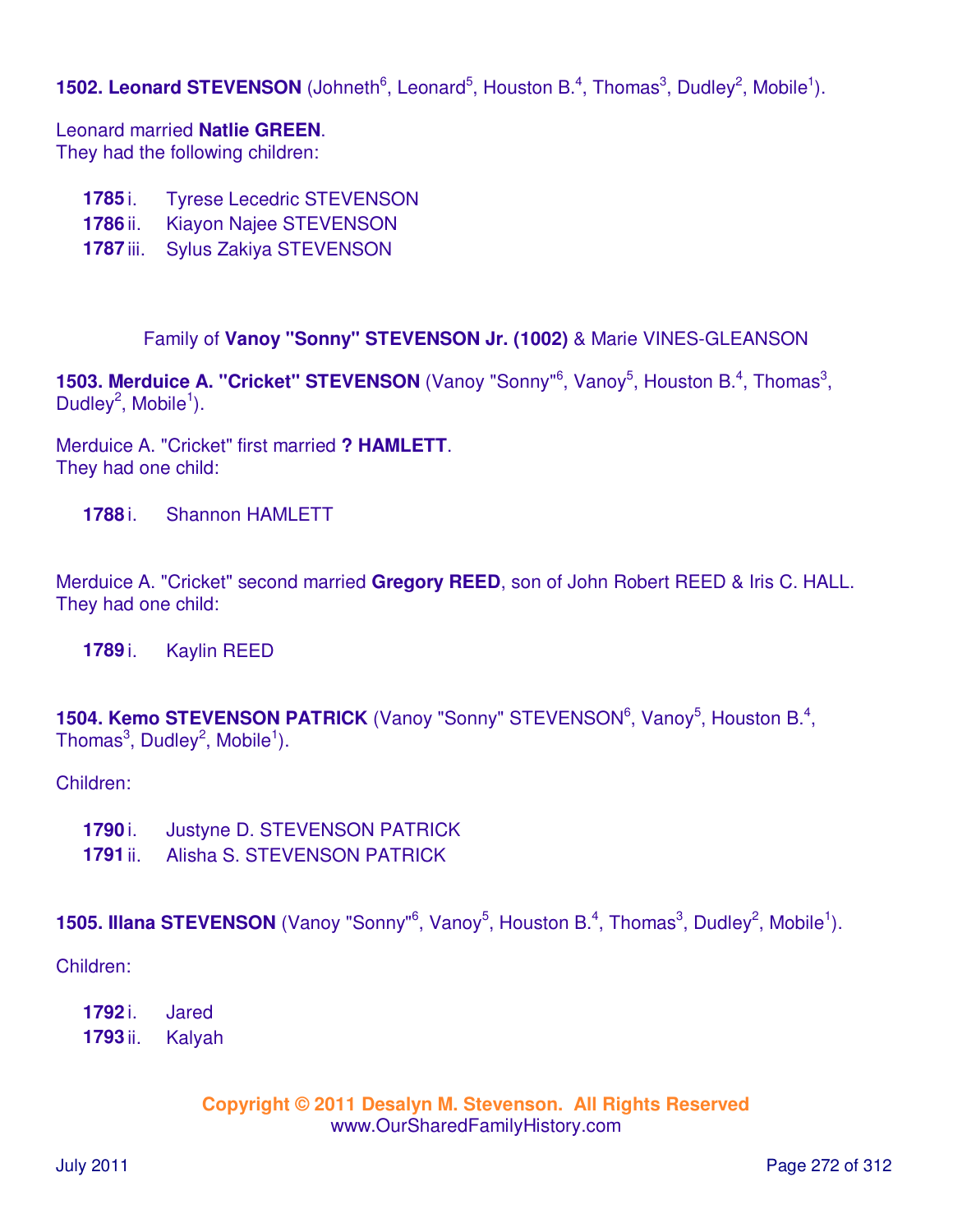**1794** iii. Laura

#### Family of **Vanoy "Sonny" STEVENSON Jr. (1002)** & Jacqueline REDMOND

**1506. Marcus STEVENSON Sr.** (Vanoy "Sonny"<sup>6</sup>, Vanoy<sup>5</sup>, Houston B.<sup>4</sup>, Thomas<sup>3</sup>, Dudley<sup>2</sup>, Mobile<sup>1</sup>).

Children:

**1795** i. Marcus STEVENSON Jr. **1796** ii. Andrew JONES

**1507. Daryl STEVENSON** (Vanoy "Sonny"<sup>6</sup>, Vanoy<sup>5</sup>, Houston B.<sup>4</sup>, Thomas<sup>3</sup>, Dudley<sup>2</sup>, Mobile<sup>1</sup>).

#### Family of **Vanoy "Sonny" STEVENSON Jr. (1002)** & Caroline

**1508. Collette STEVENSON** (Vanoy "Sonny"<sup>6</sup>, Vanoy<sup>5</sup>, Houston B.<sup>4</sup>, Thomas<sup>3</sup>, Dudley<sup>2</sup>, Mobile<sup>1</sup>).

Child:

**1797** i. Sharon

#### Family of **Rennaye STEVENSON (1003)** & Pamela BREWTON

**1509. Monique Wiley STEVENSON** (Rennaye<sup>6</sup>, Vanoy<sup>5</sup>, Houston B.<sup>4</sup>, Thomas<sup>3</sup>, Dudley<sup>2</sup>, Mobile<sup>1</sup>).

**1510. Kisasi Umezo STEVENSON** (Rennaye<sup>6</sup>, Vanoy<sup>5</sup>, Houston B.<sup>4</sup>, Thomas<sup>3</sup>, Dudley<sup>2</sup>, Mobile<sup>1</sup>).

Kisasi Umezo first married **Michelle WEYOUNG**. They had one child:

**1798** i. Mercedes Renee STEVENSON

Kisasi Umezo second married **Laurita ESPINOZA**. They had one child: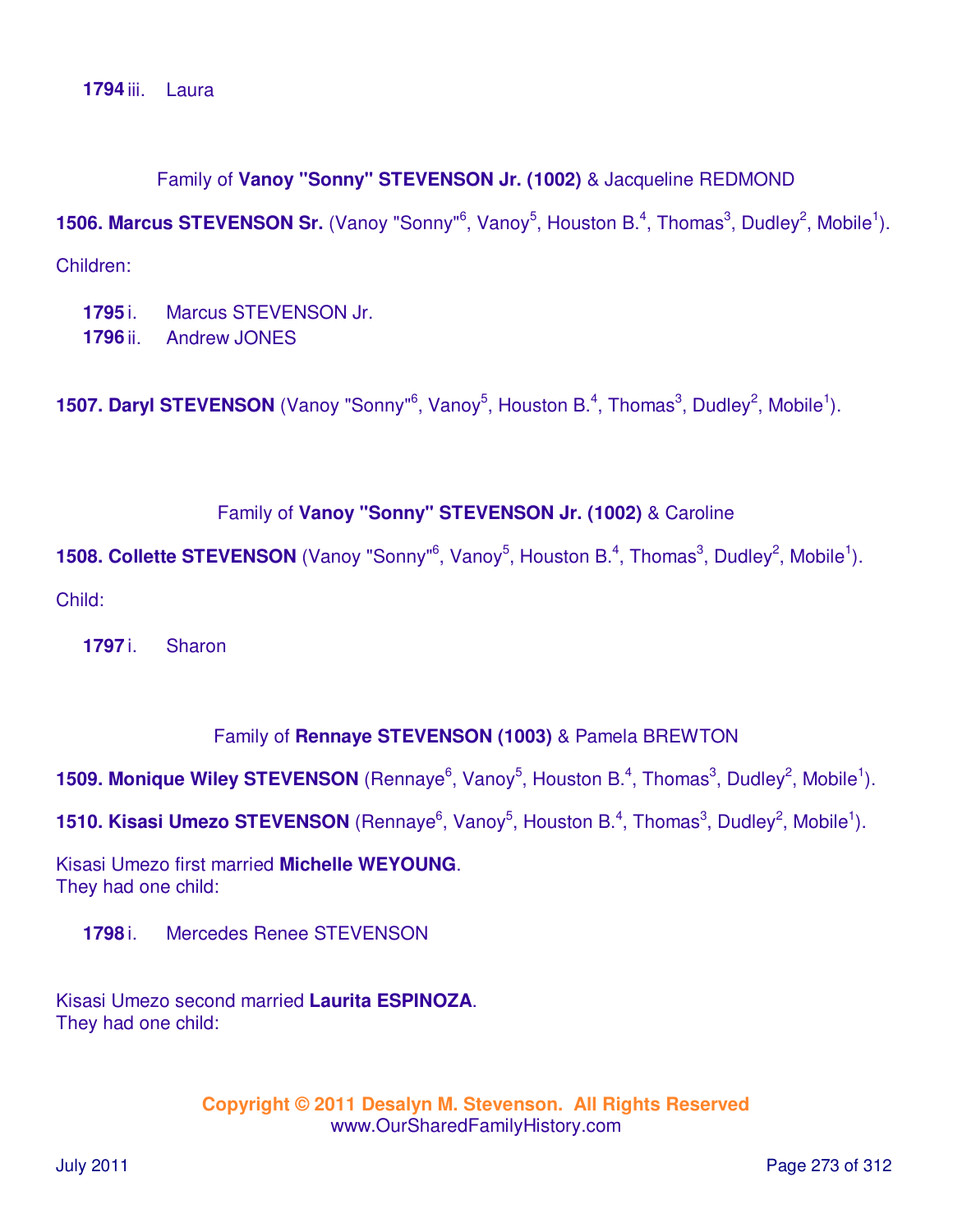Kisasi Umezo third married **Rebecca**. They had one child:

**1800** i. Darice STEVENSON

### Family of **Darlene Loretta STEVENSON (1004)** & Gerald UBA

**1511. Camille Nicole UBA** (Darlene Loretta STEVENSON<sup>6</sup>, Sylvester Louis<sup>5</sup>, Houston B.<sup>4</sup>, Thomas<sup>3</sup>, Dudley<sup>2</sup>, Mobile<sup>1</sup>).

### Family of **Desalyn Marie "Angel" STEVENSON (1006)** & Andre MONROE

1512. Cameron Louis STEVENSON MONROE (Desalyn Marie "Angel" STEVENSON<sup>6</sup>, Sylvester Louis<sup>5</sup>, Houston B.<sup>4</sup>, Thomas<sup>3</sup>, Dudley<sup>2</sup>, Mobile<sup>1</sup>).

### Family of **Yolanda WALLS (1008)** & Larry WEATHERS

**1513. DaVonte WEATHERS** (Yolanda WALLS<sup>6</sup>, Doris Jean STEVENSON<sup>5</sup>, Houston B.<sup>4</sup>, Thomas<sup>3</sup>, Dudley<sup>2</sup>, Mobile<sup>1</sup>).

**1514. Montae WEATHERS** (Yolanda WALLS<sup>6</sup>, Doris Jean STEVENSON<sup>5</sup>, Houston B.<sup>4</sup>, Thomas<sup>3</sup>, Dudley<sup>2</sup>, Mobile<sup>1</sup>).

**1515. Shontae Marie WEATHERS** (Yolanda WALLS<sup>6</sup>, Doris Jean STEVENSON<sup>5</sup>, Houston B.<sup>4</sup>, Thomas $^3$ , Dudley $^2$ , Mobile $^1$ ).

Child:

**1801** i. Alaysha Marie WEATHERS

#### Family of **Yolanda WALLS (1008)** & Scott COLE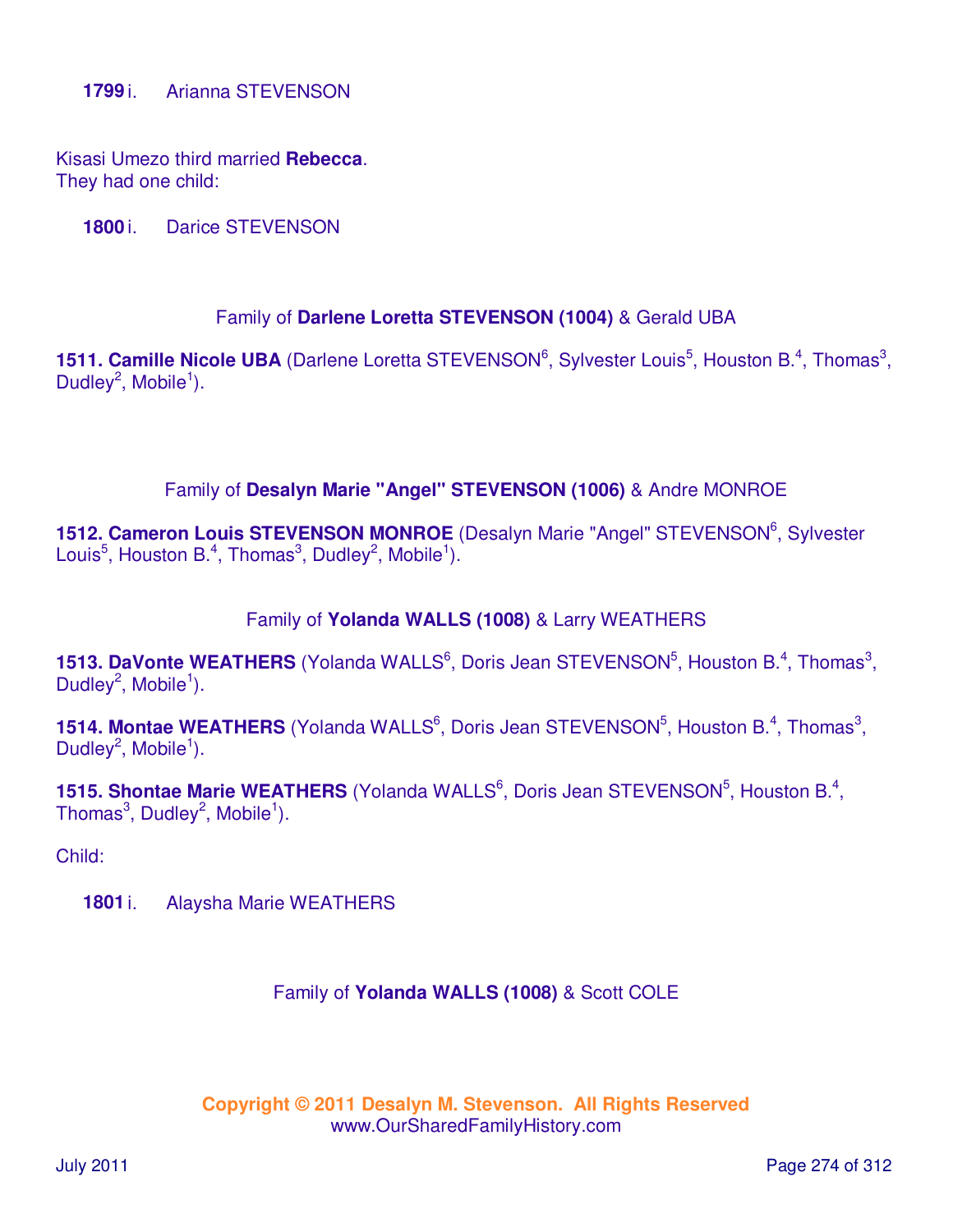**1516. Scott Taye COLE** (Yolanda WALLS<sup>6</sup>, Doris Jean STEVENSON<sup>5</sup>, Houston B.<sup>4</sup>, Thomas<sup>3</sup>, Dudley<sup>2</sup>, Mobile<sup>1</sup>).

### Family of **Katrina Ann MILLER (1011)** & Roy WARD

1517. Sabrina L. MILLER (Katrina Ann<sup>6</sup>, Rosetta STEVENSON<sup>5</sup>, Leagus<sup>4</sup>, Thomas<sup>3</sup>, Dudley<sup>2</sup>,  $M$ obile<sup>1</sup>).

Sabrina L. first married **Darinshelor B. FARAHKAHN**. They had the following children:

**1802** i. Jai Taijah A. S. FARAHKAHN

**1803** ii. Darinshelor A. J. FARAHKAHN

Sabrina L. second married **Freddrick C. PATTON**.

**1518. Santawn A. MILLER** (Katrina Ann<sup>6</sup>, Rosetta STEVENSON<sup>5</sup>, Leagus<sup>4</sup>, Thomas<sup>3</sup>, Dudley<sup>2</sup>,  $M$ obile<sup>1</sup>).

1519. Octovia Z. MILLER (Katrina Ann<sup>6</sup>, Rosetta STEVENSON<sup>5</sup>, Leagus<sup>4</sup>, Thomas<sup>3</sup>, Dudley<sup>2</sup>,  $M$ obile<sup>1</sup>).

**1520. Reality M. L. MACK** (Katrina Ann MILLER<sup>6</sup>, Rosetta STEVENSON<sup>5</sup>, Leagus<sup>4</sup>, Thomas<sup>3</sup>, Dudley<sup>2</sup>, Mobile<sup>1</sup>).

Family of **Charles Henry RICHARDSON Jr. (1016)** & Pauline JONES

1521. Charletta Lavon RICHARDSON (Charles Henry<sup>6</sup>, Rosetta STEVENSON<sup>5</sup>, Leagus<sup>4</sup>, Thomas<sup>3</sup>, Dudley<sup>2</sup>, Mobile<sup>1</sup>).

### Family of **Charles Henry RICHARDSON Jr. (1016)** & Sylvia WALLACE

1522. Lateefah Naeemah RICHARDSON (Charles Henry<sup>6</sup>, Rosetta STEVENSON<sup>5</sup>, Leagus<sup>4</sup>, Thomas $^3$ , Dudley $^2$ , Mobile $^1$ ).

Children:

- **1804** i. LaToya Nekkoie McNAIR
- **1805** ii. Latraviata Neocheana GRUBBS

1523. Robert Lamont WALLACE (Charles Henry RICHARDSON<sup>6</sup>, Rosetta STEVENSON<sup>5</sup>, Leagus<sup>4</sup>,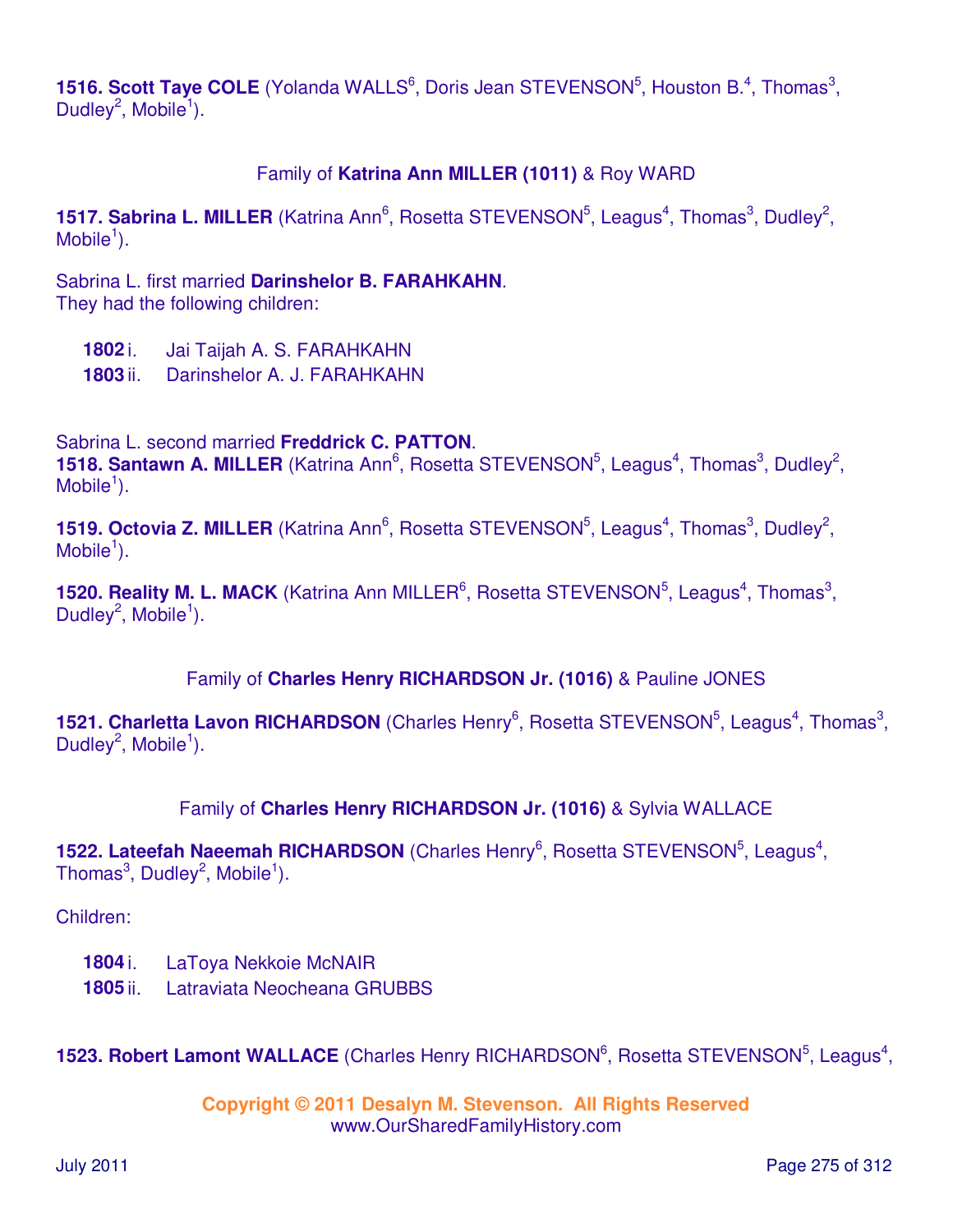Thomas $^3$ , Dudley $^2$ , Mobile $^1$ ).

Child:

**1806** i. Jade WALLACE

**1524. Fatima Ayana RICHARDSON** (Charles Henry<sup>6</sup>, Rosetta STEVENSON<sup>5</sup>, Leagus<sup>4</sup>, Thomas<sup>3</sup>, Dudley<sup>2</sup>, Mobile<sup>1</sup>).

Child:

**1807** i. Kameron LOVELACE

**1525. Afi Adanma RICHARDSON** (Charles Henry<sup>6</sup>, Rosetta STEVENSON<sup>5</sup>, Leagus<sup>4</sup>, Thomas<sup>3</sup>, Dudley<sup>2</sup>, Mobile<sup>1</sup>).

# Family of **Charles Henry RICHARDSON Jr. (1016)** & Patricia BENTON

1526. Chrystie GAINES (Charles Henry RICHARDSON<sup>6</sup>, Rosetta STEVENSON<sup>5</sup>, Leagus<sup>4</sup>, Thomas $^3$ , Dudley $^2$ , Mobile $^1$ ).

# Family of **Clifford R. JOHNSON (1018)** & Elsie WRIGHT

**1527. Monques JOHNSON** (Clifford R.<sup>6</sup>, Rosetta STEVENSON<sup>5</sup>, Leagus<sup>4</sup>, Thomas<sup>3</sup>, Dudley<sup>2</sup>,  $M$ obile<sup>1</sup>).

**1528. Deontay JOHNSON** (Clifford R.<sup>6</sup>, Rosetta STEVENSON<sup>5</sup>, Leagus<sup>4</sup>, Thomas<sup>3</sup>, Dudley<sup>2</sup>,  $M$ obile<sup>1</sup>).

**1529. Sharikia JOHNSON** (Clifford R.<sup>6</sup>, Rosetta STEVENSON<sup>5</sup>, Leagus<sup>4</sup>, Thomas<sup>3</sup>, Dudley<sup>2</sup>,  $M$ obile<sup>1</sup>).

**1530. Shaundeisha JOHNSON** (Clifford R.<sup>6</sup>, Rosetta STEVENSON<sup>5</sup>, Leagus<sup>4</sup>, Thomas<sup>3</sup>, Dudley<sup>2</sup>,  $M$ obile<sup>1</sup>).

**1531. TaShauna JOHNSON** (Clifford R.<sup>6</sup>, Rosetta STEVENSON<sup>5</sup>, Leagus<sup>4</sup>, Thomas<sup>3</sup>, Dudley<sup>2</sup>,  $M$ obile<sup>1</sup>).

### Family of **Stella JOHNSON (1019)**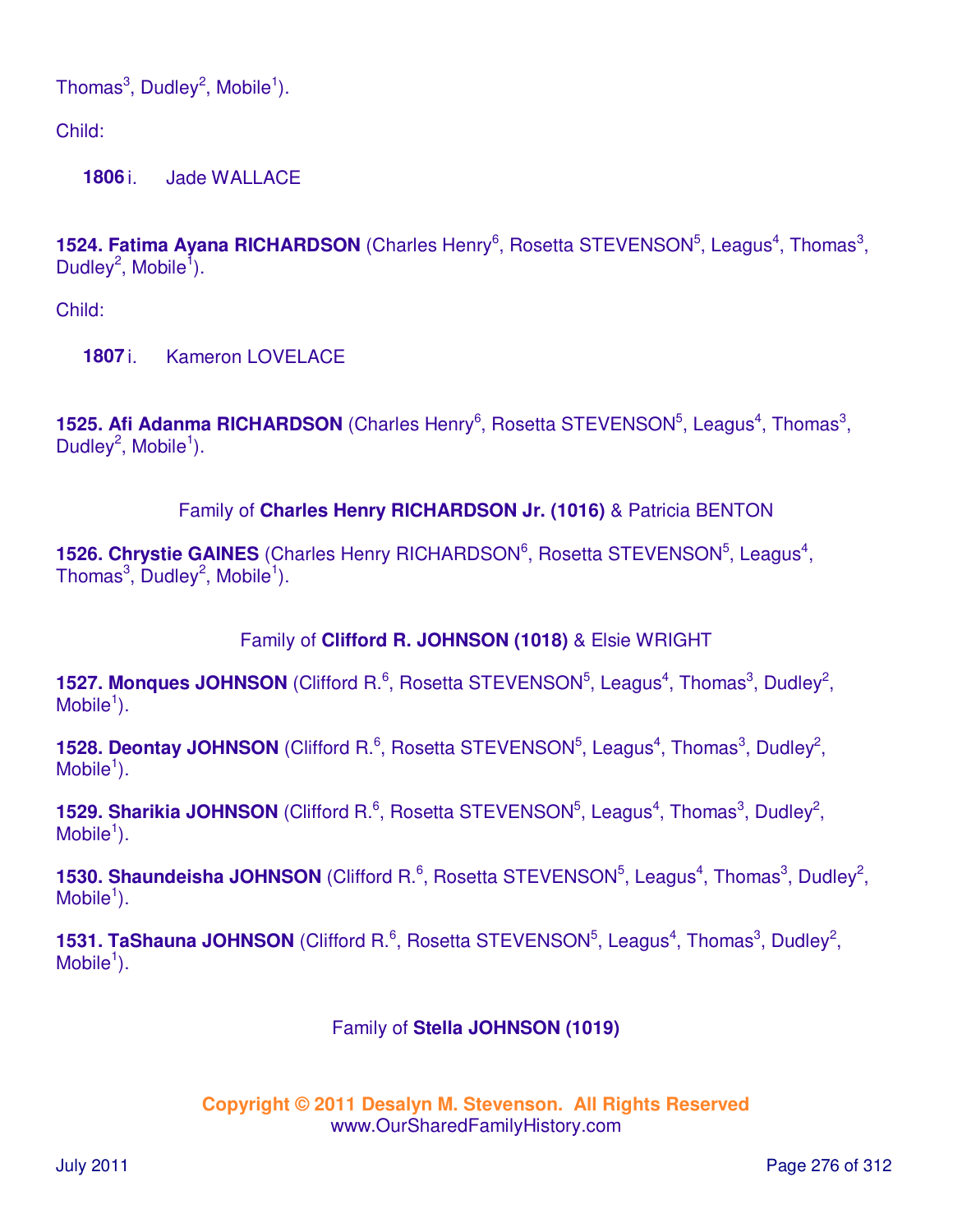**1532. Lakita N. JOHNSON** (Stella<sup>6</sup>, Rosetta STEVENSON<sup>5</sup>, Leagus<sup>4</sup>, Thomas<sup>3</sup>, Dudley<sup>2</sup>, Mobile<sup>1</sup>). **1533. Marquis A. JOHNSON** (Stella<sup>6</sup>, Rosetta STEVENSON<sup>5</sup>, Leagus<sup>4</sup>, Thomas<sup>3</sup>, Dudley<sup>2</sup>, Mobile<sup>1</sup>).

# Family of **Bernardine (1020)**

**1534. Britton** (Bernardine<sup>6</sup>, Katherine STEVENSON<sup>5</sup>, Mobile<sup>4</sup>, Thomas<sup>3</sup>, Dudley<sup>2</sup>, Mobile<sup>1</sup>).

**1535. Dawn** (Bernardine<sup>6</sup>, Katherine STEVENSON<sup>5</sup>, Mobile<sup>4</sup>, Thomas<sup>3</sup>, Dudley<sup>2</sup>, Mobile<sup>1</sup>).

**1536. Reva** (Bernardine<sup>6</sup>, Katherine STEVENSON<sup>5</sup>, Mobile<sup>4</sup>, Thomas<sup>3</sup>, Dudley<sup>2</sup>, Mobile<sup>1</sup>).

**1537. Bernard Jr.** (Bernardine<sup>6</sup>, Katherine STEVENSON<sup>5</sup>, Mobile<sup>4</sup>, Thomas<sup>3</sup>, Dudley<sup>2</sup>, Mobile<sup>1</sup>).

# Family of **Charlotte (1021)**

**1538. Katrina** (Charlotte<sup>6</sup>, Katherine STEVENSON<sup>5</sup>, Mobile<sup>4</sup>, Thomas<sup>3</sup>, Dudley<sup>2</sup>, Mobile<sup>1</sup>).

**1539. Reginald** (Charlotte<sup>6</sup>, Katherine STEVENSON<sup>5</sup>, Mobile<sup>4</sup>, Thomas<sup>3</sup>, Dudley<sup>2</sup>, Mobile<sup>1</sup>).

**1540. Tammy** (Charlotte<sup>6</sup>, Katherine STEVENSON<sup>5</sup>, Mobile<sup>4</sup>, Thomas<sup>3</sup>, Dudley<sup>2</sup>, Mobile<sup>1</sup>).

# Family of **Daniel Sr. (1022)**

**1541. Laquita Faye** (Daniel<sup>6</sup>, Lucille<sup>5</sup>, Roberta STEVENSON<sup>4</sup>, Benjiman (Benjamin)<sup>3</sup>, Dudley<sup>2</sup>,  $M$ obile<sup>1</sup>).

1542. Daniel Jr. (Daniel<sup>6</sup>, Lucille<sup>5</sup>, Roberta STEVENSON<sup>4</sup>, Benjiman (Benjamin)<sup>3</sup>, Dudley<sup>2</sup>, Mobile<sup>1</sup>).

1543. Lisa (Daniel<sup>6</sup>, Lucille<sup>5</sup>, Roberta STEVENSON<sup>4</sup>, Benjiman (Benjamin)<sup>3</sup>, Dudley<sup>2</sup>, Mobile<sup>1</sup>).

# Family of **Alvia Sr. (1023)**

1544. Alvia Jr. (Alvia<sup>6</sup>, Lucille<sup>5</sup>, Roberta STEVENSON<sup>4</sup>, Benjiman (Benjamin)<sup>3</sup>, Dudley<sup>2</sup>, Mobile<sup>1</sup>).

# Family of **Shirley (1024)**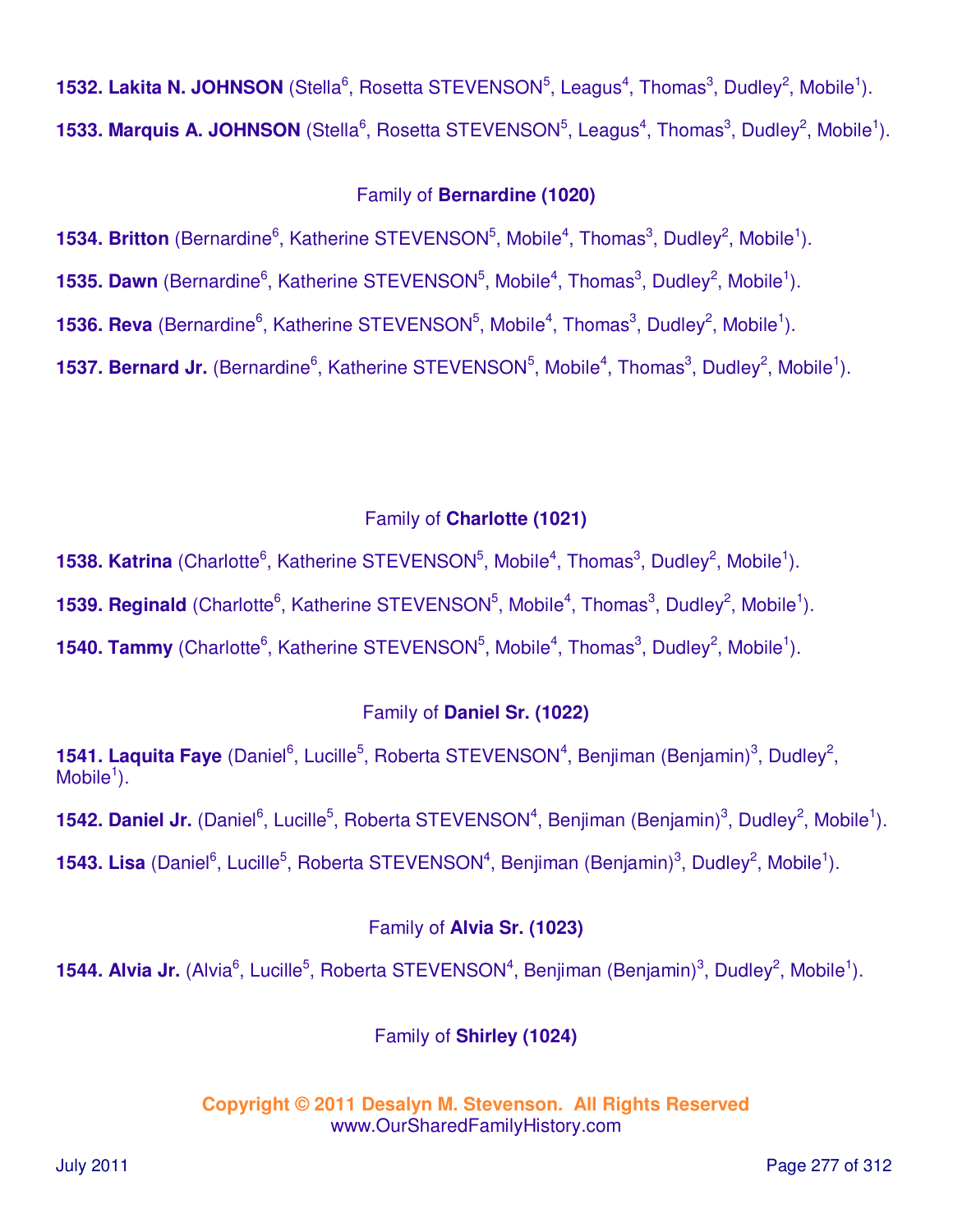1545. Jocelyn (Shirley<sup>6</sup>, Lucille<sup>5</sup>, Roberta STEVENSON<sup>4</sup>, Benjiman (Benjamin)<sup>3</sup>, Dudley<sup>2</sup>, Mobile<sup>1</sup>). 1546. Darla (Shirley<sup>6</sup>, Lucille<sup>5</sup>, Roberta STEVENSON<sup>4</sup>, Benjiman (Benjamin)<sup>3</sup>, Dudley<sup>2</sup>, Mobile<sup>1</sup>).

# Family of **Ray L. (1025)**

**1547. Ken** (Ray L.<sup>6</sup>, Lucille<sup>5</sup>, Roberta STEVENSON<sup>4</sup>, Benjiman (Benjamin)<sup>3</sup>, Dudley<sup>2</sup>, Mobile<sup>1</sup>).

1548. Carlos (Ray L.<sup>6</sup>, Lucille<sup>5</sup>, Roberta STEVENSON<sup>4</sup>, Benjiman (Benjamin)<sup>3</sup>, Dudley<sup>2</sup>, Mobile<sup>1</sup>).

1549. Roberta (Ray L.<sup>6</sup>, Lucille<sup>5</sup>, Roberta STEVENSON<sup>4</sup>, Benjiman (Benjamin)<sup>3</sup>, Dudley<sup>2</sup>, Mobile<sup>1</sup>).

**1550. Chrissy** (Ray L.<sup>6</sup>, Lucille<sup>5</sup>, Roberta STEVENSON<sup>4</sup>, Benjiman (Benjamin)<sup>3</sup>, Dudley<sup>2</sup>, Mobile<sup>1</sup>).

# Family of **Robert Sr. (1027)**

1551. Tyisha (Robert<sup>6</sup>, Lucille<sup>5</sup>, Roberta STEVENSON<sup>4</sup>, Benjiman (Benjamin)<sup>3</sup>, Dudley<sup>2</sup>, Mobile<sup>1</sup>).

1552. Tamika (Robert<sup>6</sup>, Lucille<sup>5</sup>, Roberta STEVENSON<sup>4</sup>, Benjiman (Benjamin)<sup>3</sup>, Dudley<sup>2</sup>, Mobile<sup>1</sup>).

1553. Robert Jr. (Robert<sup>6</sup>, Lucille<sup>5</sup>, Roberta STEVENSON<sup>4</sup>, Benjiman (Benjamin)<sup>3</sup>, Dudley<sup>2</sup>, Mobile<sup>1</sup>).

1554. Ebony (Robert<sup>6</sup>, Lucille<sup>5</sup>, Roberta STEVENSON<sup>4</sup>, Benjiman (Benjamin)<sup>3</sup>, Dudley<sup>2</sup>, Mobile<sup>1</sup>).

# Family of **Sherrie RICHARDSON (1029)**

**1555. Darrion** (Sherrie RICHARDSON<sup>6</sup>, Maulsie BUCKNER<sup>5</sup>, Eliza PLUMMER<sup>4</sup>, Malsy  $STEVENSON<sup>3</sup>$ , Dudley<sup>2</sup>, Mobile<sup>1</sup>).

**1556. Marcia** (Sherrie RICHARDSON<sup>6</sup>, Maulsie BUCKNER<sup>5</sup>, Eliza PLUMMER<sup>4</sup>, Malsy  $STEVENSON<sup>3</sup>$ , Dudley<sup>2</sup>, Mobile<sup>1</sup>).

1557. Dorcia (Sherrie RICHARDSON<sup>6</sup>, Maulsie BUCKNER<sup>5</sup>, Eliza PLUMMER<sup>4</sup>, Malsy  $STEVENSON<sup>3</sup>$ , Dudley<sup>2</sup>, Mobile<sup>1</sup>).

1558. Nekki (Sherrie RICHARDSON<sup>6</sup>, Maulsie BUCKNER<sup>5</sup>, Eliza PLUMMER<sup>4</sup>, Malsy STEVENSON<sup>3</sup>, Dudley<sup>2</sup>, Mobile<sup>1</sup>).

# Family of **Donna RICHARDSON (1030)**

1559. Lemarcus (Donna RICHARDSON<sup>6</sup>, Maulsie BUCKNER<sup>5</sup>, Eliza PLUMMER<sup>4</sup>, Malsy  $STEVENSON<sup>3</sup>$ , Dudley<sup>2</sup>, Mobile<sup>1</sup>).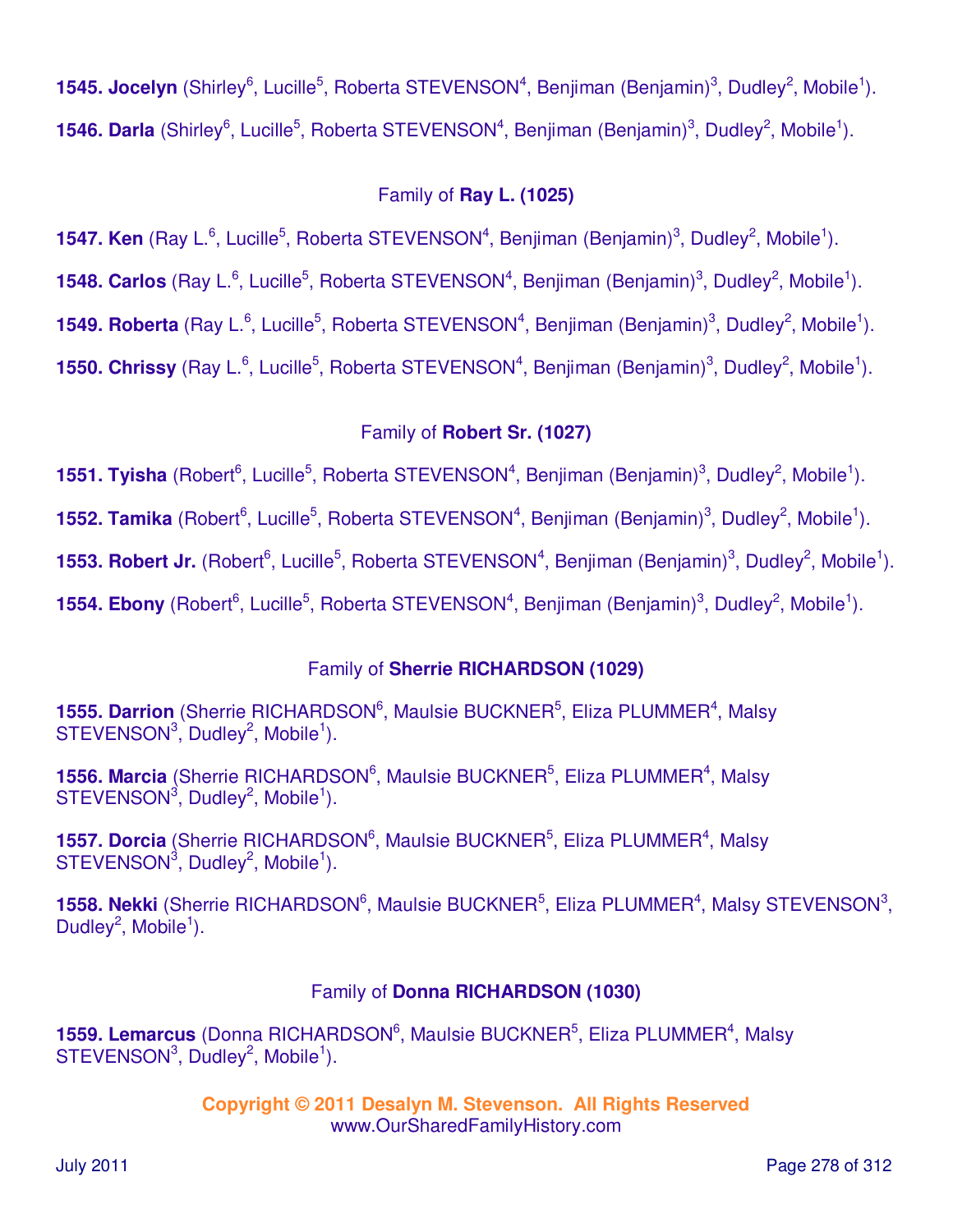**1560. E.L.** (Donna RICHARDSON<sup>6</sup>, Maulsie BUCKNER<sup>5</sup>, Eliza PLUMMER<sup>4</sup>, Malsy STEVENSON<sup>3</sup>, Dudley<sup>2</sup>, Mobile<sup>1</sup>).

**1561. Mautra** (Donna RICHARDSON<sup>6</sup>, Maulsie BUCKNER<sup>5</sup>, Eliza PLUMMER<sup>4</sup>, Malsy  $STEVENSON<sup>3</sup>$ , Dudley<sup>2</sup>, Mobile<sup>1</sup>).

**1562. Billy** (Donna RICHARDSON<sup>6</sup>, Maulsie BUCKNER<sup>5</sup>, Eliza PLUMMER<sup>4</sup>, Malsy STEVENSON<sup>3</sup>, Dudley<sup>2</sup>, Mobile<sup>1</sup>).

1563. Donna (Donna RICHARDSON<sup>6</sup>, Maulsie BUCKNER<sup>5</sup>, Eliza PLUMMER<sup>4</sup>, Malsy STEVENSON<sup>3</sup>, Dudley<sup>2</sup>, Mobile<sup>1</sup>).

# Family of **Berley RICHARDSON (1031)**

**1564. Berley RICHARDSON Jr** (Berley<sup>6</sup>, Maulsie BUCKNER<sup>5</sup>, Eliza PLUMMER<sup>4</sup>, Malsy  $STEVENSON<sup>3</sup>$ , Dudley<sup>2</sup>, Mobile<sup>1</sup>).

# Family of **Natalie RICHARDSON (1032)**

1565. Tara (Natalie RICHARDSON<sup>6</sup>, Maulsie BUCKNER<sup>5</sup>, Eliza PLUMMER<sup>4</sup>, Malsy STEVENSON<sup>3</sup>, Dudley<sup>2</sup>, Mobile<sup>1</sup>).

# Family of **Carlos STEVENSON (1033)** & Danny IVORY

**1566. Chanell STEVENSON** (Carlos<sup>6</sup>, Nellie Mae BUCKNER<sup>5</sup>, Eliza PLUMMER<sup>4</sup>, Malsy  $STEVENSON<sup>3</sup>$ , Dudley<sup>2</sup>, Mobile<sup>1</sup>).

Children:

- **1808** i. Savaughn COOPER
- **1809** ii. Savian COOPER

**1567. Derrick STEVENSON** (Carlos<sup>6</sup>, Nellie Mae BUCKNER<sup>5</sup>, Eliza PLUMMER<sup>4</sup>, Malsy  $STEVENSON<sup>3</sup>$ , Dudley<sup>2</sup>, Mobile<sup>1</sup>).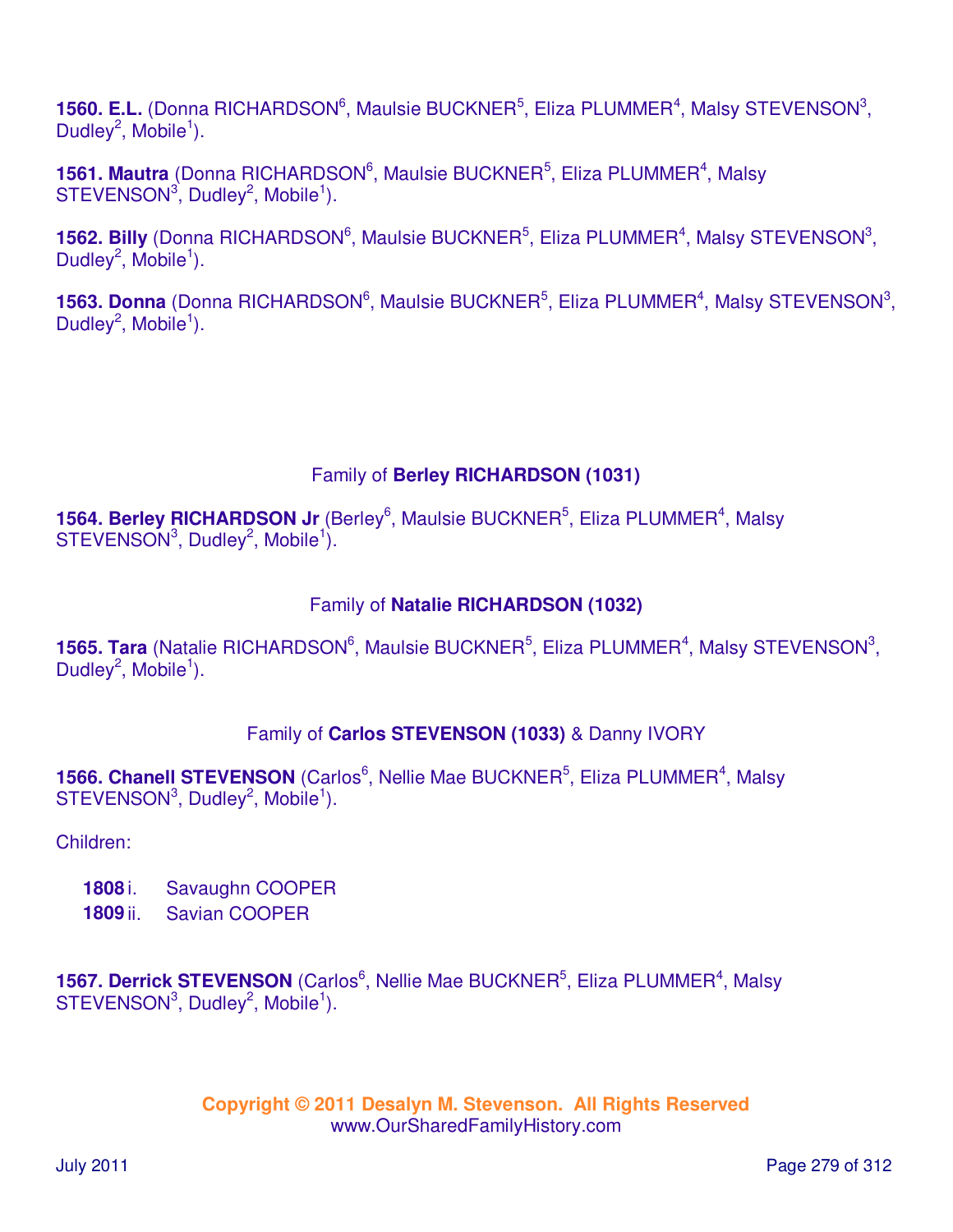### Family of **Rhonda STEVENSON (1034)**

**1568. Eliza STEVENSON** (Rhonda<sup>6</sup>, Nellie Mae BUCKNER<sup>5</sup>, Eliza PLUMMER<sup>4</sup>, Malsy  $STEVENSON<sup>3</sup>$ , Dudley<sup>2</sup>, Mobile<sup>1</sup>).

# Family of **Sheila STEVENSON (1036)**

**1569. Lavender** (Sheila STEVENSON<sup>6</sup>, Nellie Mae BUCKNER<sup>5</sup>, Eliza PLUMMER<sup>4</sup>, Malsy  $STEVENSON<sup>3</sup>$ , Dudley<sup>2</sup>, Mobile<sup>1</sup>).

Child:

**1810** i. Angel BEHN

**1570. Joshua** (Sheila STEVENSON<sup>6</sup>, Nellie Mae BUCKNER<sup>5</sup>, Eliza PLUMMER<sup>4</sup>, Malsy  $STEVENSON<sup>3</sup>$ , Dudley<sup>2</sup>, Mobile<sup>1</sup>).

### Family of **Andrea Michea DRAIN (1037)** & Marvin LANGSTON

1571. Avery LANGSTON (Andrea Michea DRAIN<sup>6</sup>, Arnetta Marie BUCKNER<sup>5</sup>, Eliza PLUMMER<sup>4</sup>, Malsy STEVENSON<sup>3</sup>, Dudley<sup>2</sup>, Mobile<sup>1</sup>).

1572. Rhys LANGSTON (Andrea Michea DRAIN<sup>6</sup>, Arnetta Marie BUCKNER<sup>5</sup>, Eliza PLUMMER<sup>4</sup>, Malsy STEVENSON $3$ , Dudley $^2$ , Mobile<sup>1</sup>).

# Family of **Renae Chevonne DRAIN (1038)** & Vincent BURKE

1573. Wyndham BURKE (Renae Chevonne DRAIN<sup>6</sup>, Arnetta Marie BUCKNER<sup>5</sup>, Eliza PLUMMER<sup>4</sup>, Malsy STEVENSON<sup>3</sup>, Dudley<sup>2</sup>, Mobile<sup>1</sup>). Born on 10 Sep.

1574. Brayden BURKE (Renae Chevonne DRAIN<sup>6</sup>, Arnetta Marie BUCKNER<sup>5</sup>, Eliza PLUMMER<sup>4</sup>, Malsy STEVENSON $3$ , Dudley $^2$ , Mobile<sup>1</sup>).

# Family of **William Alan DRAIN (1039)** & Marva

**1575. Arnetta Nicole DRAIN** (William Alan<sup>6</sup>, Arnetta Marie BUCKNER<sup>5</sup>, Eliza PLUMMER<sup>4</sup>, Malsy  $STEVENSON<sup>3</sup>$ , Dudley<sup>2</sup>, Mobile<sup>1</sup>).

1576. Brianna Denise DRAIN (William Alan<sup>6</sup>, Arnetta Marie BUCKNER<sup>5</sup>, Eliza PLUMMER<sup>4</sup>, Malsy  $STEVENSON<sup>3</sup>$ , Dudley<sup>2</sup>, Mobile<sup>1</sup>).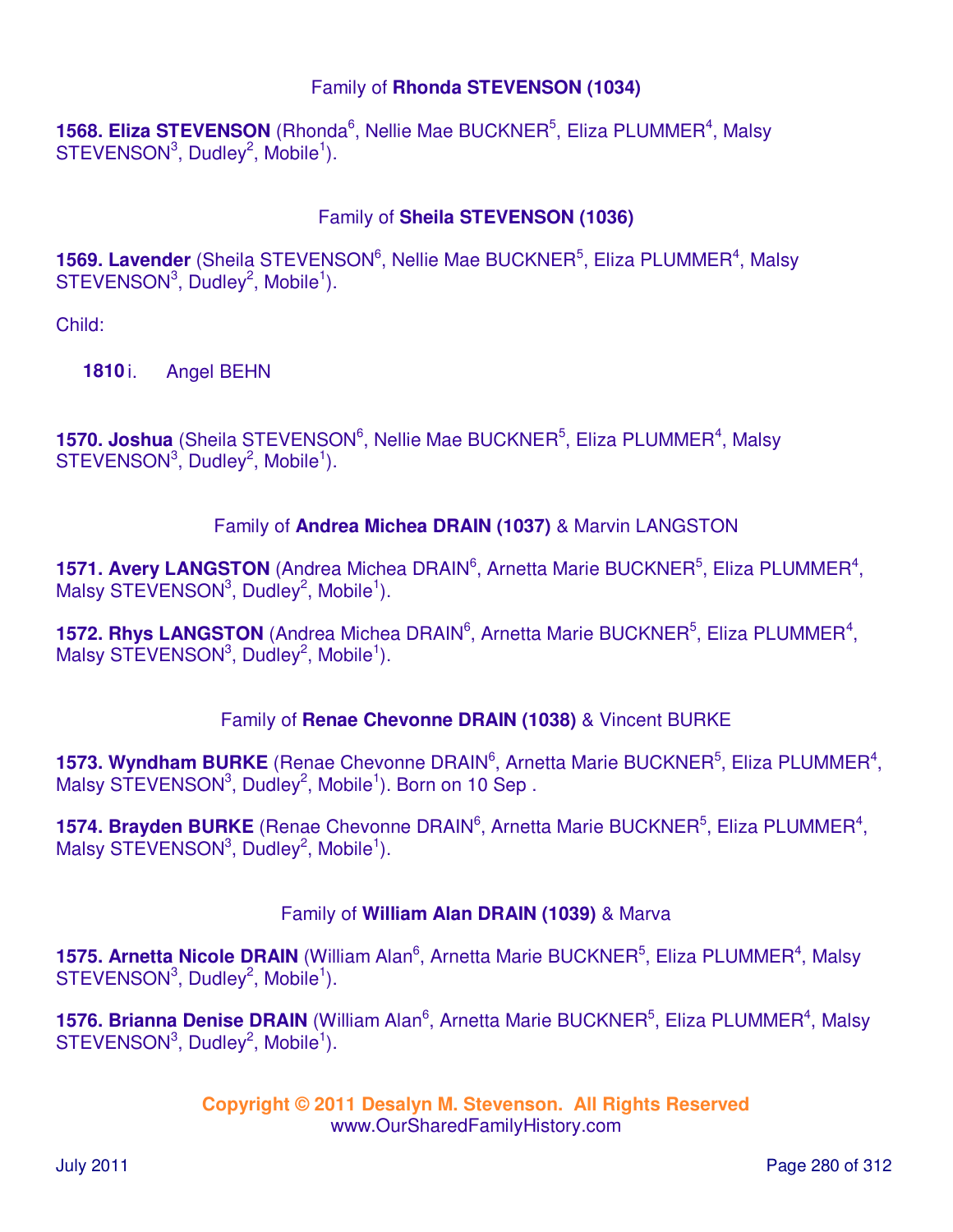**1577. Jared DRAIN** (William Alan<sup>6</sup>, Arnetta Marie BUCKNER<sup>5</sup>, Eliza PLUMMER<sup>4</sup>, Malsy  $STEVENSON<sup>3</sup>$ , Dudley<sup>2</sup>, Mobile<sup>1</sup>). Jared died in died at birth.

1578. Darian Alan DRAIN (William Alan<sup>6</sup>, Arnetta Marie BUCKNER<sup>5</sup>, Eliza PLUMMER<sup>4</sup>, Malsy  $STEVENSON<sup>3</sup>$ , Dudley<sup>2</sup>, Mobile<sup>1</sup>).

# Family of **Sim DRAIN III (1040)** & Tecmia

**1579. Sim DRAIN IV** (Sim<sup>6</sup>, Arnetta Marie BUCKNER<sup>5</sup>, Eliza PLUMMER<sup>4</sup>, Malsy STEVENSON<sup>3</sup>, Dudley<sup>2</sup>, Mobile<sup>1</sup>).

**1580. Simone DRAIN** (Sim<sup>6</sup>, Arnetta Marie BUCKNER<sup>5</sup>, Eliza PLUMMER<sup>4</sup>, Malsy STEVENSON<sup>3</sup>, Dudley<sup>2</sup>, Mobile<sup>1</sup>).

1581. Andrew DRAIN (Sim<sup>6</sup>, Arnetta Marie BUCKNER<sup>5</sup>, Eliza PLUMMER<sup>4</sup>, Malsy STEVENSON<sup>3</sup>, Dudley<sup>2</sup>, Mobile<sup>1</sup>).

# Family of **Trayveah OSBORNE (1041)** & Karen WILLIAMS

**1582. Kristi OSBORNE** (Trayveah<sup>6</sup>, Jimmie Olivia BUCKNER<sup>5</sup>, Eliza PLUMMER<sup>4</sup>, Malsy  $STEVENSON<sup>3</sup>$ , Dudley<sup>2</sup>, Mobile<sup>1</sup>).

### Kristi married **Nazereth GATES**.

**1583. Kourtney OSBORNE** (Trayveah<sup>6</sup>, Jimmie Olivia BUCKNER<sup>5</sup>, Eliza PLUMMER<sup>4</sup>, Malsy  $STEVENSON<sup>3</sup>$ , Dudley<sup>2</sup>, Mobile<sup>1</sup>).

### Kourtney married **Ryan ANDREWS**.

They had the following children:

- 1811<sup>i</sup>. Danika ANDREWS
- **1812** ii. Odin ANDREWS
- **1813** iii. Isadora ANDREWS

**1584. Darius OSBORNE** (Trayveah<sup>6</sup>, Jimmie Olivia BUCKNER<sup>5</sup>, Eliza PLUMMER<sup>4</sup>, Malsy  $STEVENSON<sup>3</sup>$ , Dudley<sup>2</sup>, Mobile<sup>1</sup>).

Darius married **Kirstin**.

1585. Delynne OSBORNE (Trayveah<sup>6</sup>, Jimmie Olivia BUCKNER<sup>5</sup>, Eliza PLUMMER<sup>4</sup>, Malsy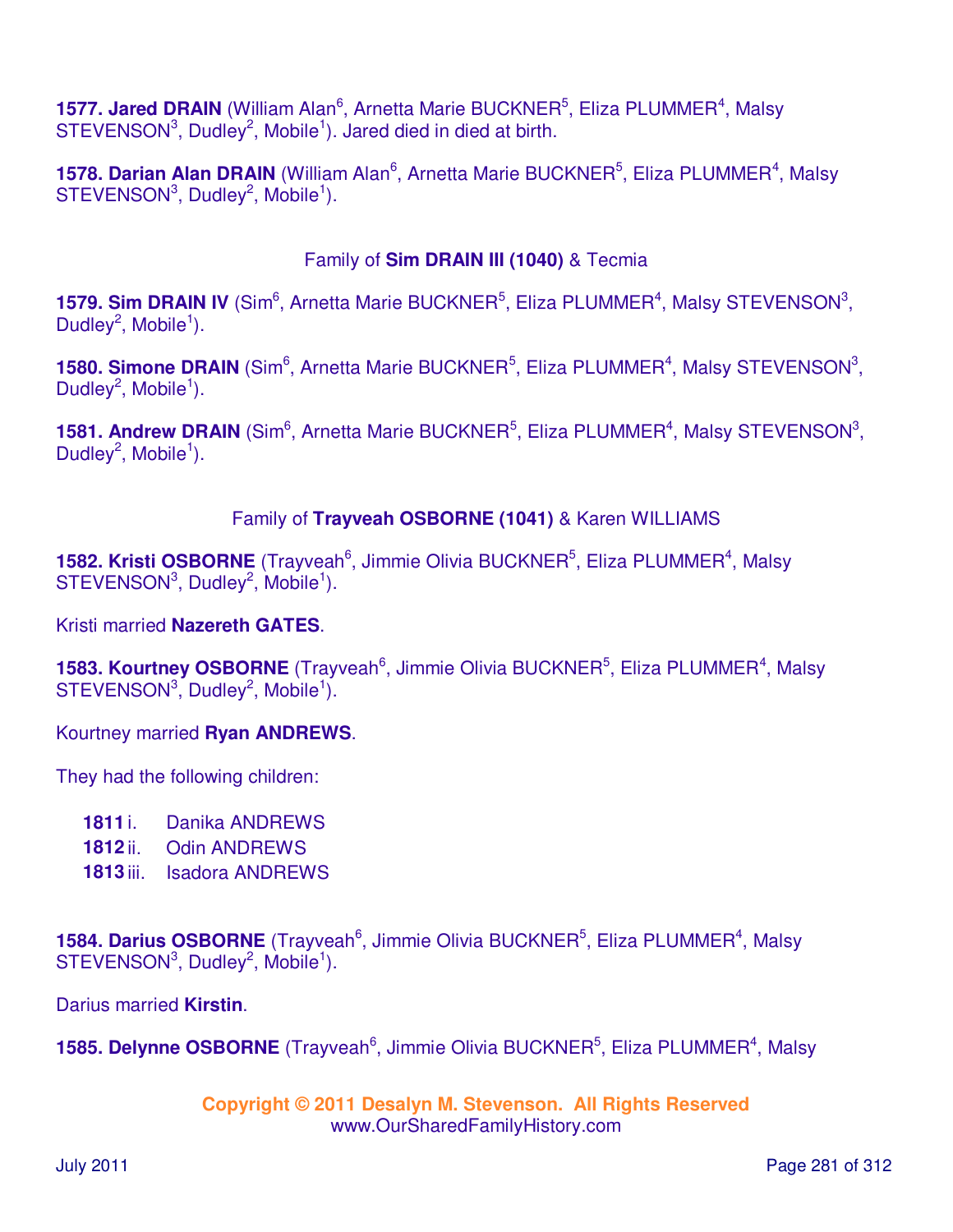$STEVENSON<sup>3</sup>$ , Dudley<sup>2</sup>, Mobile<sup>1</sup>).

1586. Daniel OSBORNE (Trayveah<sup>6</sup>, Jimmie Olivia BUCKNER<sup>5</sup>, Eliza PLUMMER<sup>4</sup>, Malsy  $STEVENSON<sup>3</sup>$ , Dudley<sup>2</sup>, Mobile<sup>1</sup>).

# Family of **Frontes McEWEN (1043)** & Hana KIM

**1587. Paiton McEWEN** (Frontes<sup>6</sup>, Jimmie Olivia BUCKNER<sup>5</sup>, Eliza PLUMMER<sup>4</sup>, Malsy  $STEVENSON<sup>3</sup>$ , Dudley<sup>2</sup>, Mobile<sup>1</sup>).

**1588. Preston McEWEN** (Frontes<sup>6</sup>, Jimmie Olivia BUCKNER<sup>5</sup>, Eliza PLUMMER<sup>4</sup>, Malsy  $STEVENSON<sup>3</sup>$ , Dudley<sup>2</sup>, Mobile<sup>1</sup>).

# Family of **Demetre Elese PERRY (1044)** & Jeffery Arnold MEYERS

1589. Bianca Nicole MEYERS (Demetre Elese PERRY<sup>6</sup>, Geneva BUCKNER<sup>5</sup>, Eliza PLUMMER<sup>4</sup>, Malsy STEVENSON $3$ , Dudley $^2$ , Mobile<sup>1</sup>).

### Family of **Finas Duval PERRY (1045)** & ?

**1590. Gaston PERRY** (Finas Duval<sup>6</sup>, Geneva BUCKNER<sup>5</sup>, Eliza PLUMMER<sup>4</sup>, Malsy STEVENSON<sup>3</sup>, Dudley<sup>2</sup>, Mobile<sup>1</sup>).

**1591. Dawan Duval PERRY** (Finas Duval<sup>6</sup>, Geneva BUCKNER<sup>5</sup>, Eliza PLUMMER<sup>4</sup>, Malsy  $STEVENSON<sup>3</sup>$ , Dudley<sup>2</sup>, Mobile<sup>1</sup>).

1592. Ian PERRY (Finas Duval<sup>6</sup>, Geneva BUCKNER<sup>5</sup>, Eliza PLUMMER<sup>4</sup>, Malsy STEVENSON<sup>3</sup>, Dudley<sup>2</sup>, Mobile<sup>1</sup>).

### Family of **Finas Duval PERRY (1045)** & Shantel THOMAS

**1593. Jair PERRY** (Finas Duval<sup>6</sup>, Geneva BUCKNER<sup>5</sup>, Eliza PLUMMER<sup>4</sup>, Malsy STEVENSON<sup>3</sup>, Dudley<sup>2</sup>, Mobile<sup>1</sup>).

**1594. Masie PERRY** (Finas Duval<sup>6</sup>, Geneva BUCKNER<sup>5</sup>, Eliza PLUMMER<sup>4</sup>, Malsy STEVENSON<sup>3</sup>, Dudley<sup>2</sup>, Mobile<sup>1</sup>).

**1595. Erice PERRY** (Finas Duval<sup>6</sup>, Geneva BUCKNER<sup>5</sup>, Eliza PLUMMER<sup>4</sup>, Malsy STEVENSON<sup>3</sup>, Dudley<sup>2</sup>, Mobile<sup>1</sup>).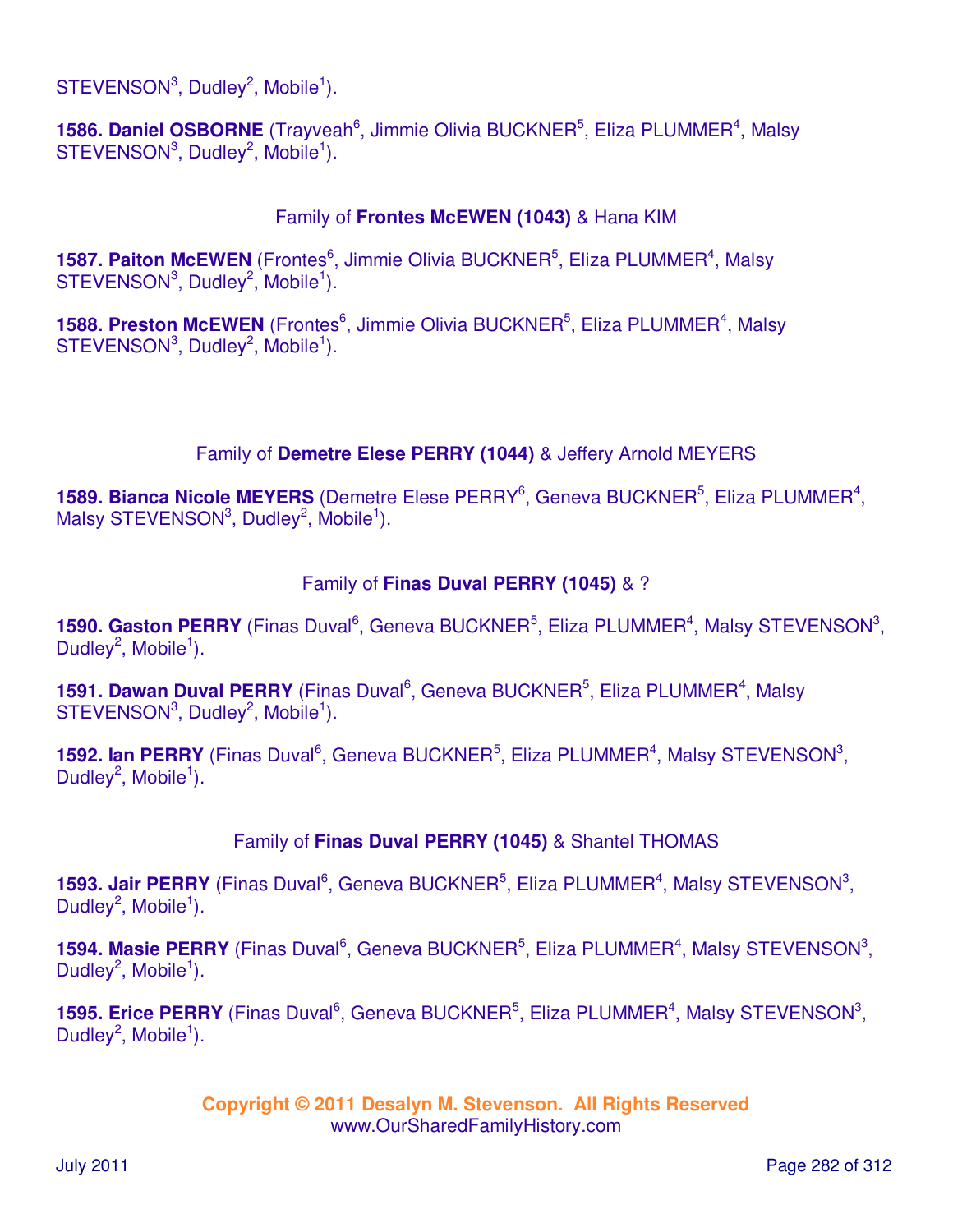# Family of **Farron Dwayne PERRY (1046)** & Illia VILLORIA

1596. Illiyah VILLORIA (Farron Dwayne PERRY<sup>6</sup>, Geneva BUCKNER<sup>5</sup>, Eliza PLUMMER<sup>4</sup>, Malsy  $STEVENSON<sup>3</sup>$ , Dudley<sup>2</sup>, Mobile<sup>1</sup>).

Family of **Letitia (1064)** & MITCHELL

**1597. Cameron MITCHELL** (Letitia<sup>6</sup>, Betty ASHLEY<sup>5</sup>, Inez JACKSON<sup>4</sup>, Loradeo STEVENSON<sup>3</sup>, Dave<sup>2</sup>, Mobile<sup>1</sup>).

# Family of **Letitia (1064)** & SMITH

**1598. Aaron** (Letitia<sup>6</sup>, Betty ASHLEY<sup>5</sup>, Inez JACKSON<sup>4</sup>, Loradeo STEVENSON<sup>3</sup>, Dave<sup>2</sup>, Mobile<sup>1</sup>).

# Family of **Linda STEVENSON (1079)**

**1599. John** (Linda STEVENSON<sup>6</sup>, Curtis<sup>5</sup>, Melvin<sup>4</sup>, Samuel<sup>3</sup>, Dave<sup>2</sup>, Mobile<sup>1</sup>).

**1600. Jana** (Linda STEVENSON<sup>6</sup>, Curtis<sup>5</sup>, Melvin<sup>4</sup>, Samuel<sup>3</sup>, Dave<sup>2</sup>, Mobile<sup>1</sup>).

# Family of **Bernell STEVENSON (1080)**

**1601. Curtis Bernell** (Bernell STEVENSON<sup>6</sup>, Curtis<sup>5</sup>, Melvin<sup>4</sup>, Samuel<sup>3</sup>, Dave<sup>2</sup>, Mobile<sup>1</sup>).

# Family of **Debra STEVENSON (1081)**

**1602. Danny** (Debra STEVENSON<sup>6</sup>, Curtis<sup>5</sup>, Melvin<sup>4</sup>, Samuel<sup>3</sup>, Dave<sup>2</sup>, Mobile<sup>1</sup>).

# Family of **Eric STEVENSON Sr. (1082)**

**1603. Eric STEVENSON Jr.** (Eric<sup>6</sup>, Curtis<sup>5</sup>, Melvin<sup>4</sup>, Samuel<sup>3</sup>, Dave<sup>2</sup>, Mobile<sup>1</sup>).

**1604. Banita STEVENSON** (Eric<sup>6</sup>, Curtis<sup>5</sup>, Melvin<sup>4</sup>, Samuel<sup>3</sup>, Dave<sup>2</sup>, Mobile<sup>1</sup>).

# Family of **George Earl WILLIAMS Sr. (1090)** & Hiromi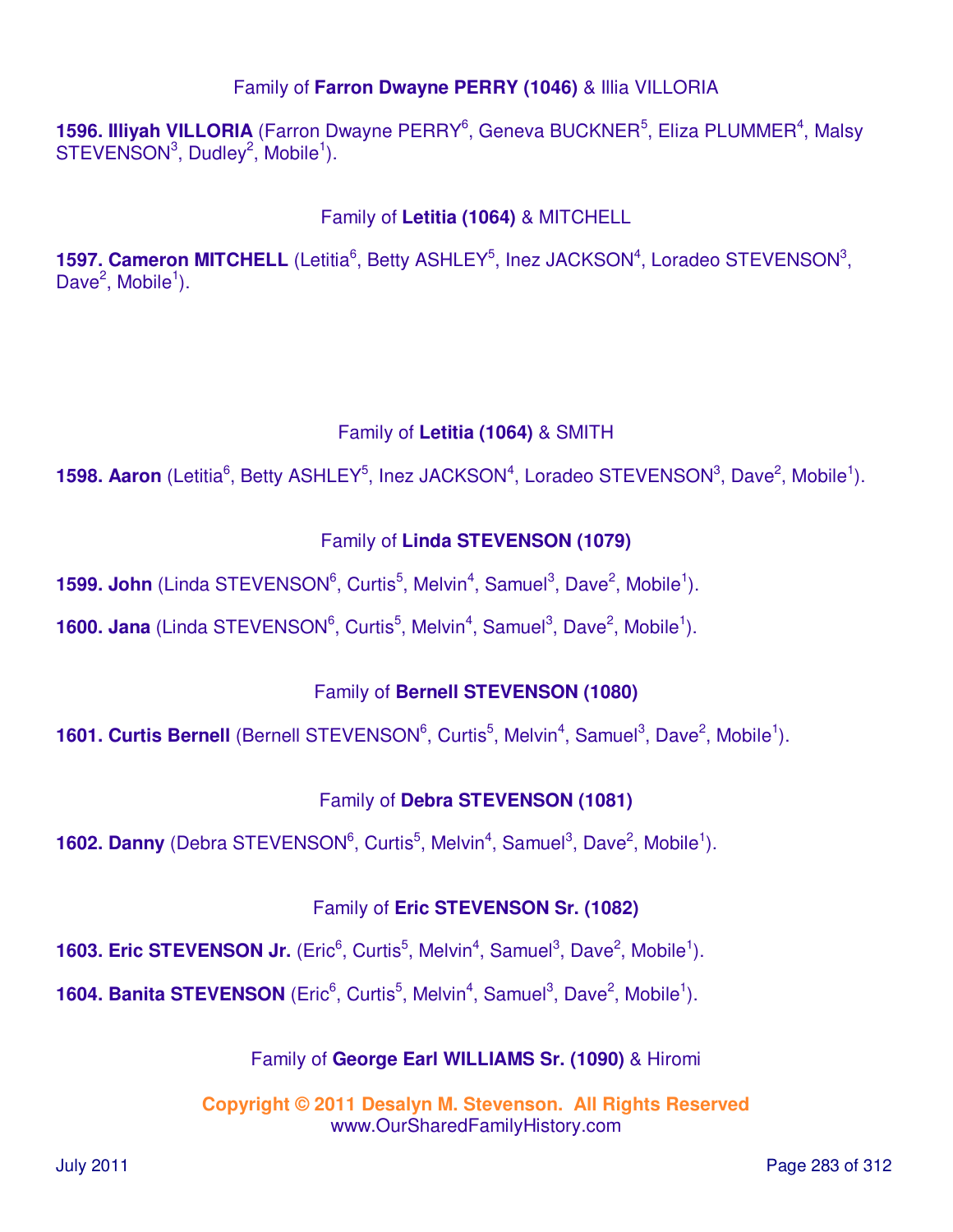1605. George Yamato WILLIAMS Jr. (George Earl<sup>6</sup>, Leer Mae STEVENSON<sup>5</sup>, George<sup>4</sup>, Samuel<sup>3</sup>, Dave<sup>2</sup>, Mobile<sup>1</sup>).

**1606. Justice Hideo WILLIAMS** (George Earl<sup>6</sup>, Leer Mae STEVENSON<sup>5</sup>, George<sup>4</sup>, Samuel<sup>3</sup>, Dave<sup>2</sup>,  $M$ obile<sup>1</sup>).

### Family of **George Earl WILLIAMS Sr. (1090)** & Sharon HOLLINS

1607. Shawntelle Sharise WILLIAMS (George Earl<sup>6</sup>, Leer Mae STEVENSON<sup>5</sup>, George<sup>4</sup>, Samuel<sup>3</sup>, Dave<sup>2</sup>, Mobile<sup>1</sup>).

Shawntelle Sharise first married **Joseph CELESTINE Sr.**. They had the following children:

**1814** i. Joseph CELESTINE Jr.

**1815** ii. Cedric CELESTINE

Shawntelle Sharise second married **Ojo WATSON Sr.**. They had the following children:

- **1816** i. Ojo WATSON Jr.
- **1817** ii. Jamare WATSON
- **1818** iii. Destanie WATSON

1608. Cedric WILLIAMS Sr. (George Earl<sup>6</sup>, Leer Mae STEVENSON<sup>5</sup>, George<sup>4</sup>, Samuel<sup>3</sup>, Dave<sup>2</sup>,  $M$ obile<sup>1</sup>).

Children:

- **1819** i. Cedric WILLIAMS Jr.
- **1820** ii. Deione WILLIAMS
- **1821** iii. Demari WILLIAMS

### Family of **Larry Gene WILLIAMS Sr. (1092)**

1609. Larry WILLIAMS Jr. (Larry Gene<sup>6</sup>, Leer Mae STEVENSON<sup>5</sup>, George<sup>4</sup>, Samuel<sup>3</sup>, Dave<sup>2</sup>,  $M$ obile<sup>1</sup>).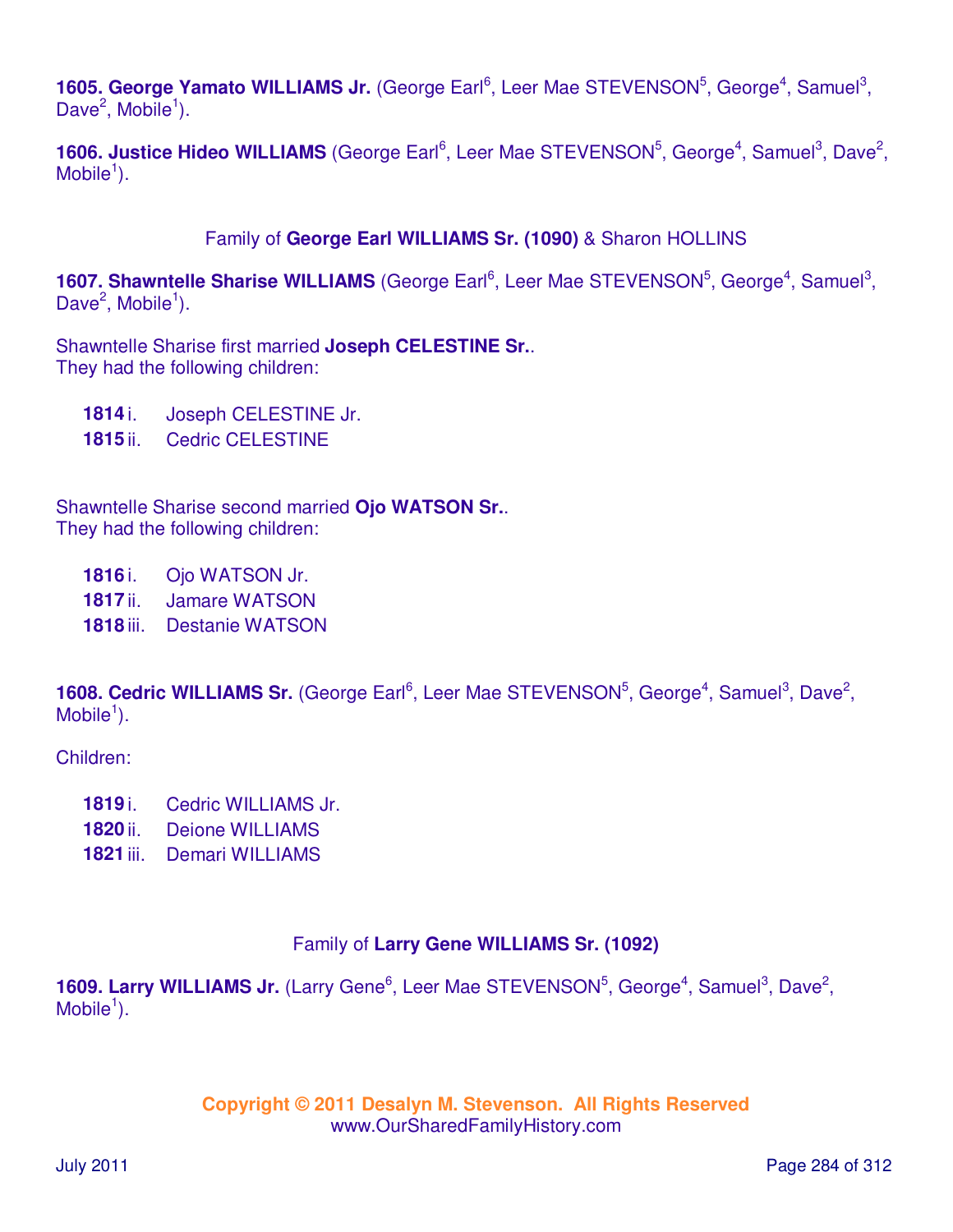### Family of **Robert Raydean WILLIAMS Sr. (1093)** & Beverly CRUMPTER

1610. Robert WILLIAMS Jr. (Robert Raydean<sup>6</sup>, Leer Mae STEVENSON<sup>5</sup>, George<sup>4</sup>, Samuel<sup>3</sup>, Dave<sup>2</sup>,  $M$ obile<sup>1</sup>).

Robert married **Tiana VICKS**. They had the following children:

- **1822** i. Takiya Monaie WILLIAMS
- **1823** ii. Taniya Yvette WILLIAMS

1611. Izell Eugene WILLIAMS (Robert Raydean<sup>6</sup>, Leer Mae STEVENSON<sup>5</sup>, George<sup>4</sup>, Samuel<sup>3</sup>, Dave<sup>2</sup>, Mobile<sup>1</sup>).

Izell Eugene married **Collen RAFFETY**. They had one child:

**1824** i. Nyla Monaie WILLIAMS

1612. Fyhemia WILLIAMS (Robert Raydean<sup>6</sup>, Leer Mae STEVENSON<sup>5</sup>, George<sup>4</sup>, Samuel<sup>3</sup>, Dave<sup>2</sup>, Mobile $\overline{1}$ ).

#### Family of **Robert Raydean WILLIAMS Sr. (1093)** & Gloria BRADFORD

1613. Samantha Katrina WILLIAMS (Robert Raydean<sup>6</sup>, Leer Mae STEVENSON<sup>5</sup>, George<sup>4</sup>, Samuel<sup>3</sup>, Dave<sup>2</sup>, Mobile<sup>1</sup>).

### Family of **Carla Deloris HALL (1095)** & Nicholas BROOKS

1614. Danielle Nicole BROOKS (Carla Deloris HALL<sup>6</sup>, Leer Mae STEVENSON<sup>5</sup>, George<sup>4</sup>, Samuel<sup>3</sup>, Dave<sup>2</sup>, Mobile<sup>1</sup>).

### Family of **Carla Deloris HALL (1095)** & Michael GIBSON

1615. Omar Jamal GIBSON (Carla Deloris HALL<sup>6</sup>, Leer Mae STEVENSON<sup>5</sup>, George<sup>4</sup>, Samuel<sup>3</sup>, Dave<sup>2</sup>, Mobile<sup>1</sup>).

Omar Jamal married **Crystal PHILLIPS**. They had the following children: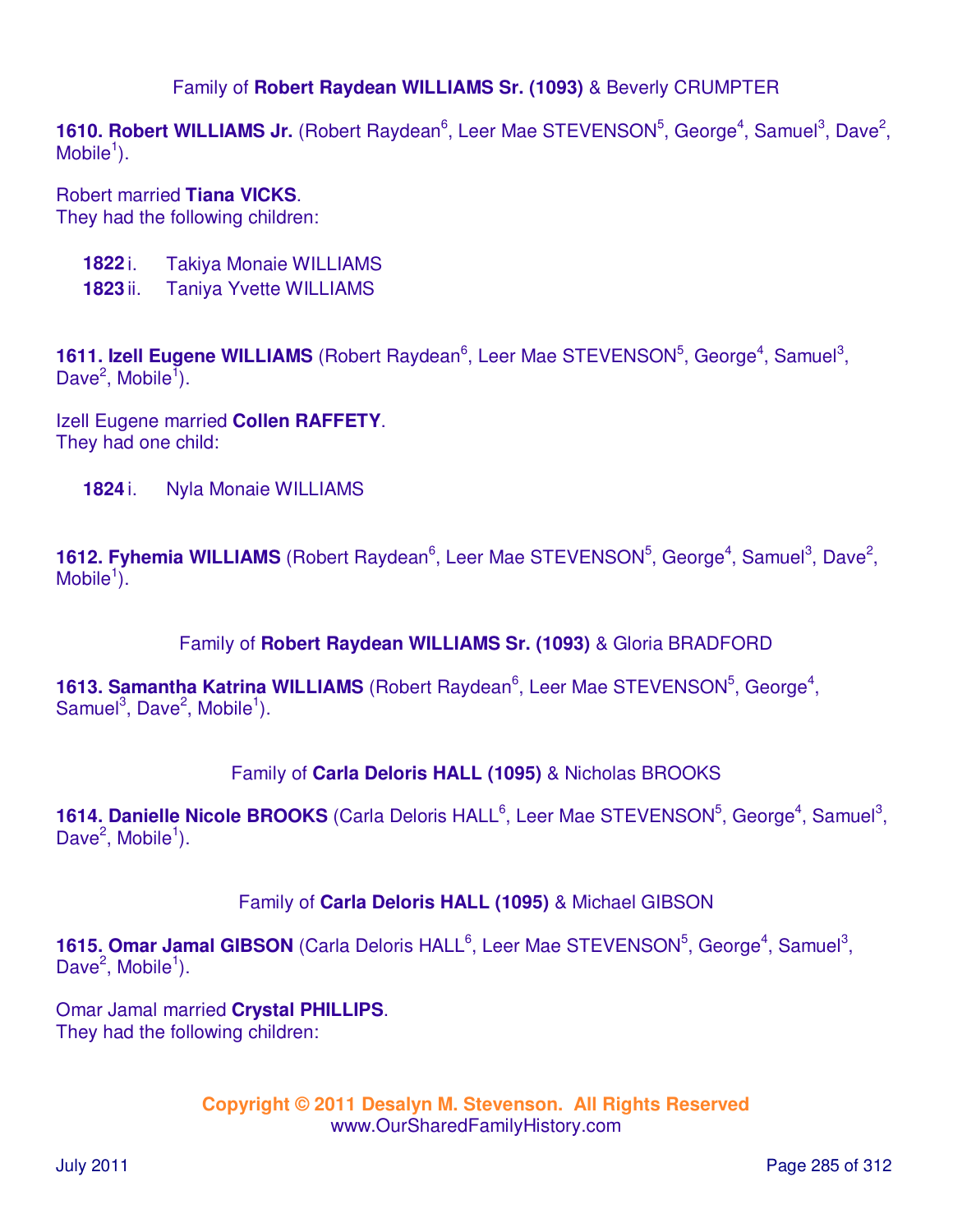- **1825** i. Kennedy Nicole PHILLIPS GIBSON
- **1826** ii. London Ciara PHILLIPS GIBSON

#### Family of **Michael Wayne TROTTER (1096)** & Naquita JACKSON

1616. Mose Stanley TROTTER (Michael Wayne<sup>6</sup>, Savannah Deloris STEVENSON<sup>5</sup>, George<sup>4</sup>, Samuel<sup>3</sup>, Dave<sup>2</sup>, Mobile<sup>1</sup>).

Child:

**1827** i. Meliyah Mystayza TROTTER

1617. Mychal Westpriest TROTTER (Michael Wayne<sup>6</sup>, Savannah Deloris STEVENSON<sup>5</sup>, George<sup>4</sup>, Samuel<sup>3</sup>, Dave<sup>2</sup>, Mobile<sup>1</sup>).

1618. Marquita Savannah TROTTER (Michael Wayne<sup>6</sup>, Savannah Deloris STEVENSON<sup>5</sup>, George<sup>4</sup>, Samuel<sup>3</sup>, Dave<sup>2</sup>, Mobile<sup>1</sup>).

Child:

**1828** i. Motyus Ospriest TROTTER

#### Family of **Michael Wayne TROTTER (1096)** & Bobbie LOTTIE

1619. Mykah Diett TROTTER (Michael Wayne<sup>6</sup>, Savannah Deloris STEVENSON<sup>5</sup>, George<sup>4</sup>, Samuel<sup>3</sup>, Dave<sup>2</sup>, Mobile<sup>1</sup>).

1620. Benjamin Oscar TROTTER (Michael Wayne<sup>6</sup>, Savannah Deloris STEVENSON<sup>5</sup>, George<sup>4</sup>, Samuel<sup>3</sup>, Dave<sup>2</sup>, Mobile<sup>1</sup>).

Family of **Michael Wayne TROTTER (1096)** & Sheila DOUGLASS

1621. Kendra Rose TROTTER (Michael Wayne<sup>6</sup>, Savannah Deloris STEVENSON<sup>5</sup>, George<sup>4</sup>, Samuel<sup>3</sup>, Dave<sup>2</sup>, Mobile<sup>1</sup>).

#### Family of **Michael Wayne TROTTER (1096)** & Pauline HUTTON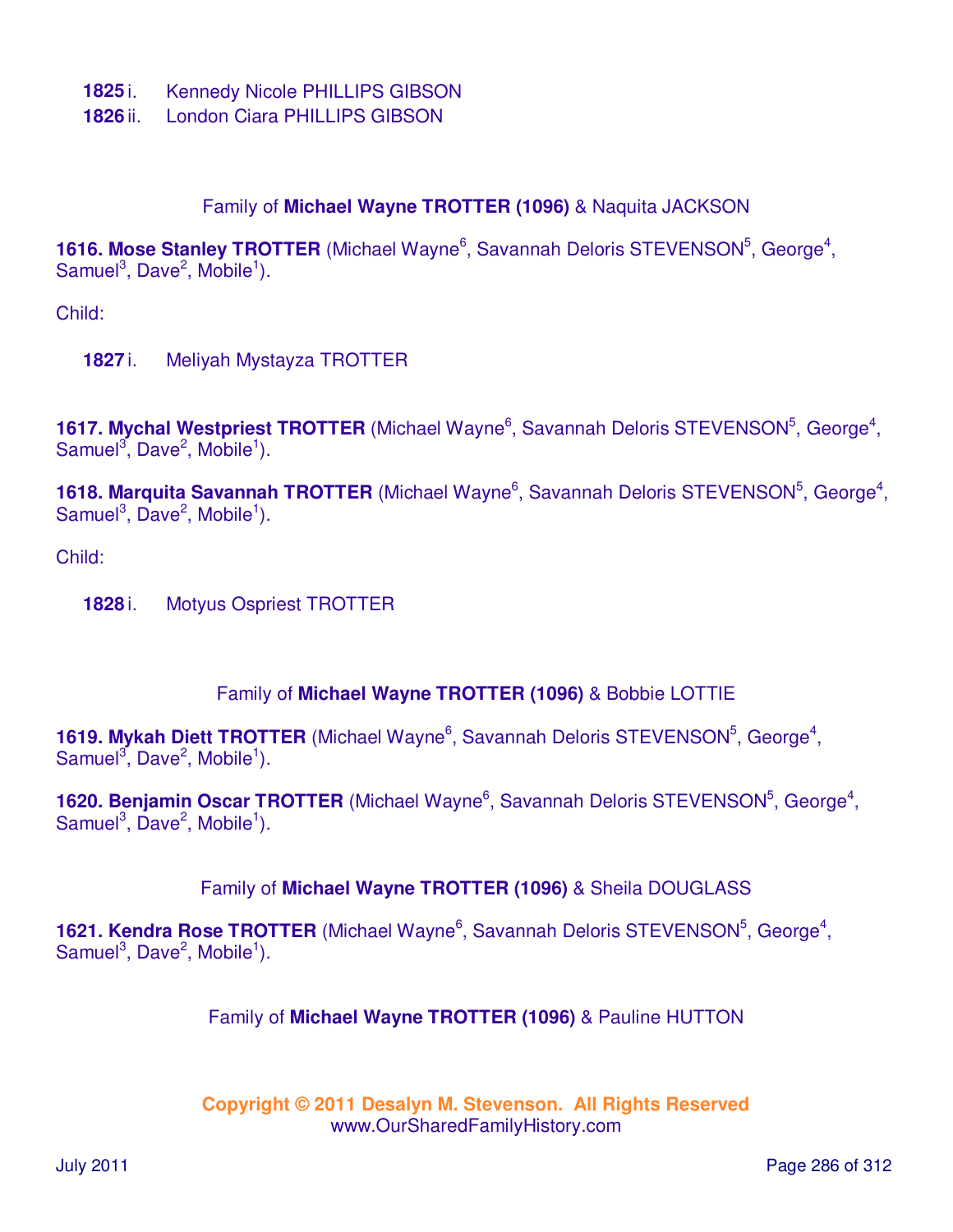1622. Tyrone Tyus TROTTER (Michael Wayne<sup>6</sup>, Savannah Deloris STEVENSON<sup>5</sup>, George<sup>4</sup>, Samuel<sup>3</sup>, Dave<sup>2</sup>, Mobile<sup>1</sup>).

Child:

**1829** i. Kamdria TROTTER

# Family of **Marsha Elaine MASSEY (1097)** & William JOHNSON

1623. Tamara Nechelle JOHNSON (Marsha Elaine MASSEY<sup>6</sup>, Savannah Deloris STEVENSON<sup>5</sup>, George<sup>4</sup>, Samuel<sup>3</sup>, Dave<sup>2</sup>, Mobile<sup>1</sup>).

Child:

**1830** i. Marcel PERRY

### Family of **Marsha Elaine MASSEY (1097)** & Leonard ROSS

1624. Desire Lynette Victoria ROSS (Marsha Elaine MASSEY<sup>6</sup>, Savannah Deloris STEVENSON<sup>5</sup>, George<sup>4</sup>, Samuel<sup>3</sup>, Dave<sup>2</sup>, Mobile<sup>1</sup>).

### Family of **Marsha Elaine MASSEY (1097)** & Nate SIMS

1625. Venus SIMS (Marsha Elaine MASSEY<sup>6</sup>, Savannah Deloris STEVENSON<sup>5</sup>, George<sup>4</sup>, Samuel<sup>3</sup>, Dave<sup>2</sup>, Mobile<sup>1</sup>).

Died at birth

# Family of **Liron WILSON (1098)**

1626. Tyshaun Calil WILSON WILSON (Liron<sup>6</sup>, April Lee STEVENSON<sup>5</sup>, George<sup>4</sup>, Samuel<sup>3</sup>, Dave<sup>2</sup>, Mobile $\overline{1}$ ).

### Family of **Nikki STEVENSON (1105)** & Charles NEAL

**1627. Zaqan NEAL** (Nikki STEVENSON<sup>6</sup>, Bruce<sup>5</sup>, Samuel<sup>4</sup>, Samuel<sup>3</sup>, Dave<sup>2</sup>, Mobile<sup>1</sup>).

**1628. Mayan NEAL** (Nikki STEVENSON<sup>6</sup>, Bruce<sup>5</sup>, Samuel<sup>4</sup>, Samuel<sup>3</sup>, Dave<sup>2</sup>, Mobile<sup>1</sup>).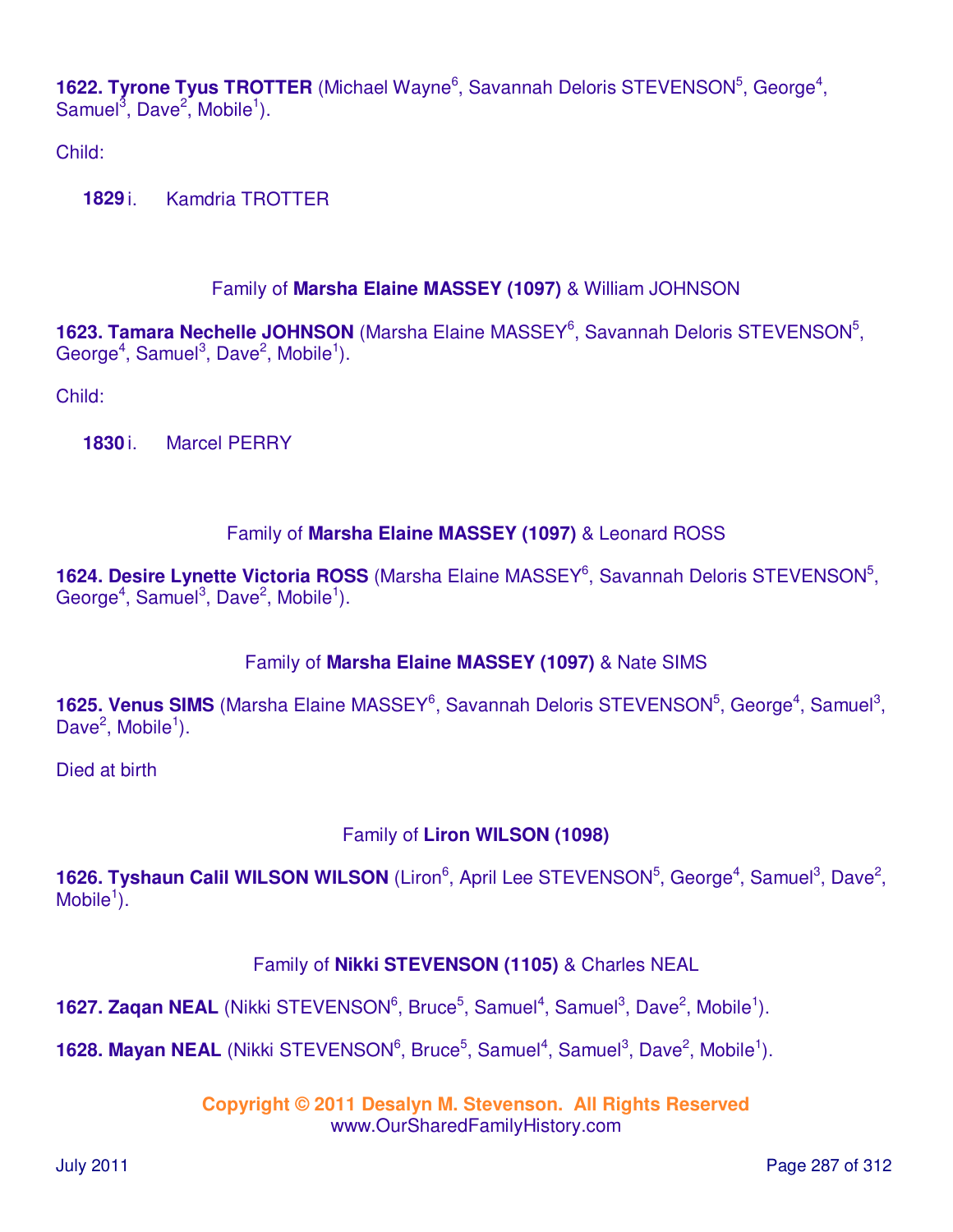**1629. Shannon NEAL** (Nikki STEVENSON<sup>6</sup>, Bruce<sup>5</sup>, Samuel<sup>4</sup>, Samuel<sup>3</sup>, Dave<sup>2</sup>, Mobile<sup>1</sup>). **1630. Zaqar NEAL** (Nikki STEVENSON<sup>6</sup>, Bruce<sup>5</sup>, Samuel<sup>4</sup>, Samuel<sup>3</sup>, Dave<sup>2</sup>, Mobile<sup>1</sup>).

# Family of **Andrea STEVENSON (1107)** & Lucien WATSON

**1631. Darius WATSON** (Andrea STEVENSON<sup>6</sup>, Bruce<sup>5</sup>, Samuel<sup>4</sup>, Samuel<sup>3</sup>, Dave<sup>2</sup>, Mobile<sup>1</sup>).

**1632. Tarik WATSON** (Andrea STEVENSON<sup>6</sup>, Bruce<sup>5</sup>, Samuel<sup>4</sup>, Samuel<sup>3</sup>, Dave<sup>2</sup>, Mobile<sup>1</sup>).

**1633. Knari WATSON** (Andrea STEVENSON<sup>6</sup>, Bruce<sup>5</sup>, Samuel<sup>4</sup>, Samuel<sup>3</sup>, Dave<sup>2</sup>, Mobile<sup>1</sup>).

**1634. Taj WATSON** (Andrea STEVENSON<sup>6</sup>, Bruce<sup>5</sup>, Samuel<sup>4</sup>, Samuel<sup>3</sup>, Dave<sup>2</sup>, Mobile<sup>1</sup>).

# Family of **Grace STEVENSON (1108)** & Ricardi BOWIE

**1635. Destiny BOWIE** (Grace STEVENSON<sup>6</sup>, Bruce<sup>5</sup>, Samuel<sup>4</sup>, Samuel<sup>3</sup>, Dave<sup>2</sup>, Mobile<sup>1</sup>).

**1636. Mia BOWIE** (Grace STEVENSON<sup>6</sup>, Bruce<sup>5</sup>, Samuel<sup>4</sup>, Samuel<sup>3</sup>, Dave<sup>2</sup>, Mobile<sup>1</sup>).

# Family of **Terrence BUFFORD (1111)** & Lynette PAYTON

**1637. Brittany BUFFORD** (Terrence<sup>6</sup>, Diana STEVENSON<sup>5</sup>, Samuel<sup>4</sup>, Samuel<sup>3</sup>, Dave<sup>2</sup>, Mobile<sup>1</sup>).

**1638. Terrence "TJ" BUFFORD Jr** (Terrence<sup>6</sup>, Diana STEVENSON<sup>5</sup>, Samuel<sup>4</sup>, Samuel<sup>3</sup>, Dave<sup>2</sup>,  $M$ obile<sup>1</sup>).

# Family of **Darryl C. Sr. (1121)**

**1639. Darryl C. Jr** (Darryl C.<sup>6</sup>, Jacqueline STEVENSON<sup>5</sup>, Charlie C.<sup>4</sup>, Samuel<sup>3</sup>, Dave<sup>2</sup>, Mobile<sup>1</sup>).

**1640. Darryl Deshan** (Darryl C.<sup>6</sup>, Jacqueline STEVENSON<sup>5</sup>, Charlie C.<sup>4</sup>, Samuel<sup>3</sup>, Dave<sup>2</sup>, Mobile<sup>1</sup>).

# Family of **Debra Delaine STEVENSON (1146)**

**1641. Tanisha Stevenson HARRIS** (Debra Delaine STEVENSON<sup>6</sup>, Iley Willie<sup>5</sup>, Iley Lee<sup>4</sup>, Fleetwood<sup>3</sup>, Dave<sup>2</sup>, Mobile<sup>1</sup>).

Children: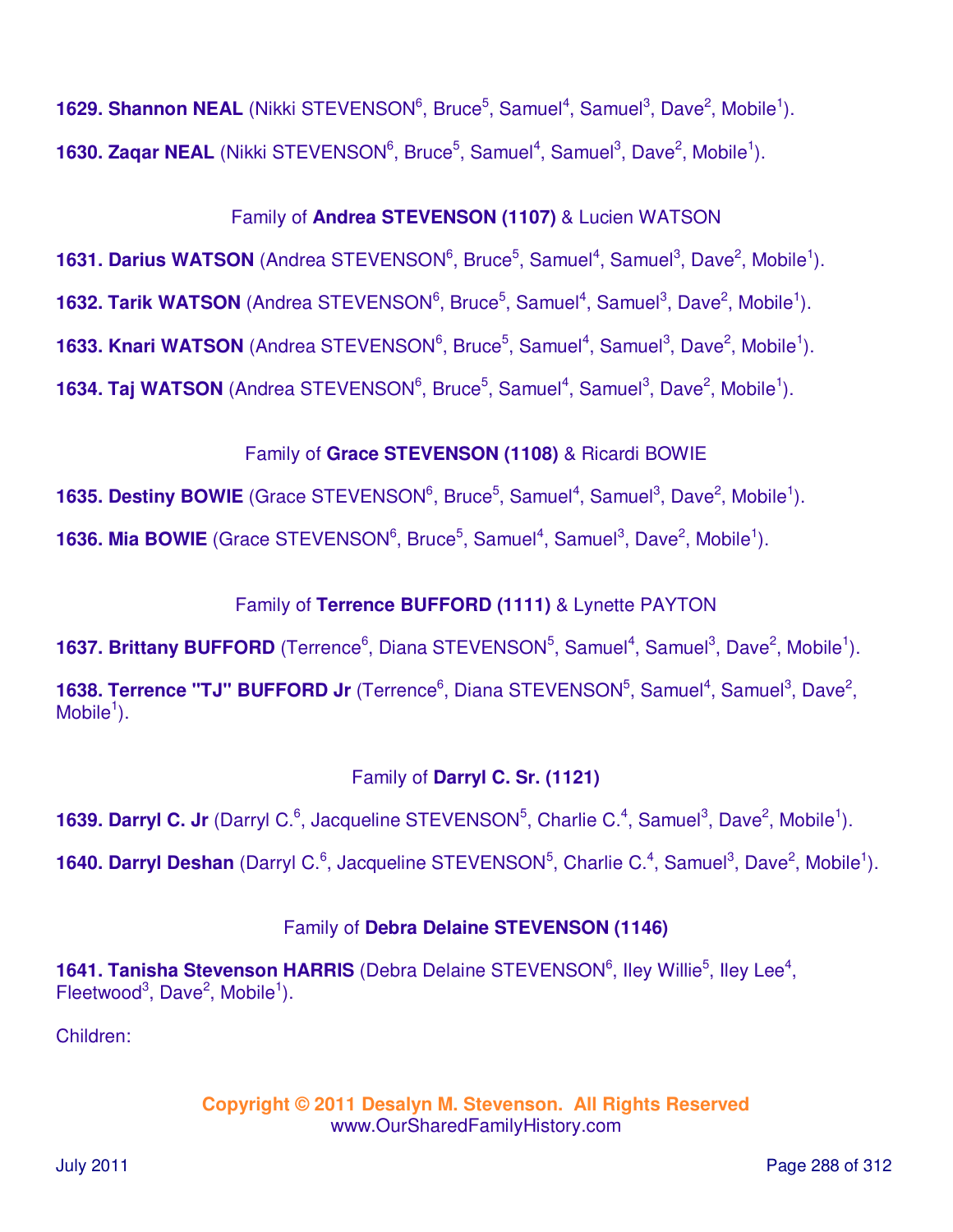- **1831** i. Chase Stevenson HARRIS
- **1832** ii. Kristal Talonna HARRIS

1642. Kabiou Rashard CLAIBORNE Sr. (Debra Delaine STEVENSON<sup>6</sup>, lley Willie<sup>5</sup>, lley Lee<sup>4</sup>, Fleetwood<sup>3</sup>, Dave<sup>2</sup>, Mobile<sup>1</sup>).

Children:

- **1833** i. Selah Ayianna CLAIBORNE
- **1834** ii. Kabiou Rashard CLAIBORNE Jr.

1643. Christeena Monee CLAIBORNE (Debra Delaine STEVENSON<sup>6</sup>, lley Willie<sup>5</sup>, lley Lee<sup>4</sup>, Fleetwood<sup>3</sup>, Dave<sup>2</sup>, Mobile<sup>1</sup>).

1644. Tiffany Vogue CLAIBORNE (Debra Delaine STEVENSON<sup>6</sup>, Iley Willie<sup>5</sup>, Iley Lee<sup>4</sup>, Fleetwood<sup>3</sup>, Dave<sup>2</sup>, Mobile<sup>1</sup>).

#### Family of **Micheal Don STEVENSON (1147)**

**1645. Patrizio STEVENSON** (Micheal Don<sup>6</sup>, Iley Willie<sup>5</sup>, Iley Lee<sup>4</sup>, Fleetwood<sup>3</sup>, Dave<sup>2</sup>, Mobile<sup>1</sup>).

**1646. Crystal STEVENSON** (Micheal Don<sup>6</sup>, lley Willie<sup>5</sup>, lley Lee<sup>4</sup>, Fleetwood<sup>3</sup>, Dave<sup>2</sup>, Mobile<sup>1</sup>).

#### Family of **Iley Willie STEVENSON Jr. (1148)**

1647. Renaldo Dominique STEVENSON (lley Willie<sup>6</sup>, lley Willie<sup>5</sup>, lley Lee<sup>4</sup>, Fleetwood<sup>3</sup>, Dave<sup>2</sup>,  $M$ obile<sup>1</sup>).

**1648. Adrian D. STEVENSON** (Iley Willie<sup>6</sup>, Iley Willie<sup>5</sup>, Iley Lee<sup>4</sup>, Fleetwood<sup>3</sup>, Dave<sup>2</sup>, Mobile<sup>1</sup>).

### Family of **Bobbi STEVENSON (1154)**

**1649. Torin** (Bobbi STEVENSON<sup>6</sup>, Henry Lee<sup>5</sup>, Iley Lee<sup>4</sup>, Fleetwood<sup>3</sup>, Dave<sup>2</sup>, Mobile<sup>1</sup>).

### Family of **Angela STEVENSON (1155)**

**1650. Justin** (Angela STEVENSON<sup>6</sup>, Henry Lee<sup>5</sup>, Iley Lee<sup>4</sup>, Fleetwood<sup>3</sup>, Dave<sup>2</sup>, Mobile<sup>1</sup>).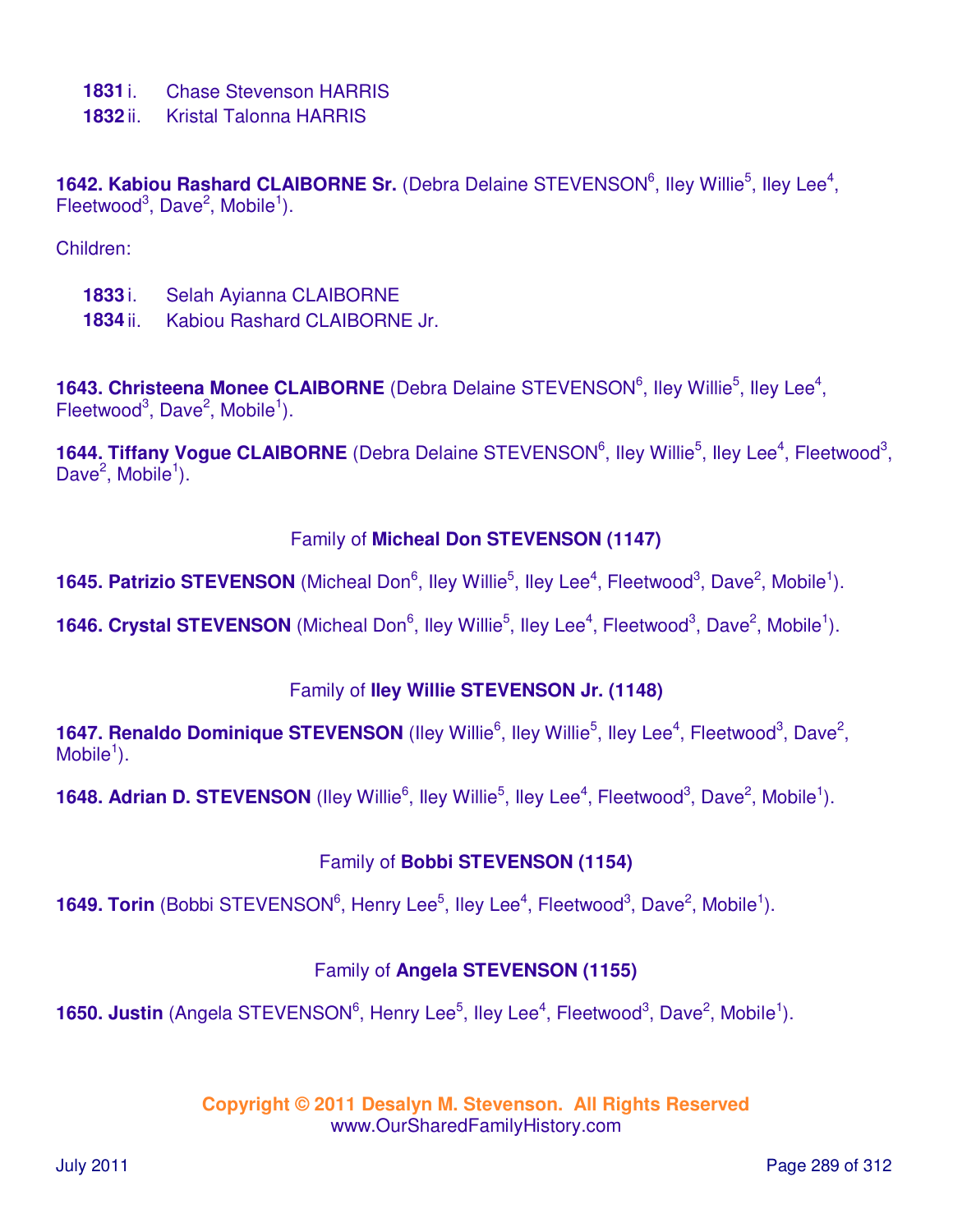### Family of **Paula (1159)**

**1651. Paul** (Paula<sup>6</sup>, Ellon Marie<sup>5</sup>, Iley Lee STEVENSON<sup>4</sup>, Fleetwood<sup>3</sup>, Dave<sup>2</sup>, Mobile<sup>1</sup>).

### Family of **Deloris JOHNSON (1164)** & Dennis FRAZIER

1652. Quendell FRAZIER MILLER (Deloris JOHNSON<sup>6</sup>, Genese STEVENSON<sup>5</sup>, Fleet<sup>4</sup>, Simpson<sup>3</sup>, Dave<sup>2</sup>, Mobile<sup>1</sup>).

Quendell married **Latisha**. They had the following children:

**1835** i. Stormy MILLER FRAZIER (-Mar 2008)

- **1836** ii. Malik FRAZIER MILLER
- **1837** iii. Makia FRAZIER MILLER

1653. Kevin FRAZIER MILLER (Deloris JOHNSON<sup>6</sup>, Genese STEVENSON<sup>5</sup>, Fleet<sup>4</sup>, Simpson<sup>3</sup>, Dave<sup>2</sup>, Mobile<sup>1</sup>).

Kevin first married **Audie**. They had one child:

**1838** i. Deshone FRAZIER MILLER

Kevin second married **Nicole**. They had one child:

**1839** i. Nakitha FRAZIER MILLER

Kevin third married **Lynette**. They had one child:

**1840** i. Nickie FRAZIER MILLER

1654. Genese FRAZIER MILLER (Deloris JOHNSON<sup>6</sup>, Genese STEVENSON<sup>5</sup>, Fleet<sup>4</sup>, Simpson<sup>3</sup>, Dave<sup>2</sup>, Mobile<sup>1</sup>).

Genese married **Wyon WILLIAMS**. They had the following children: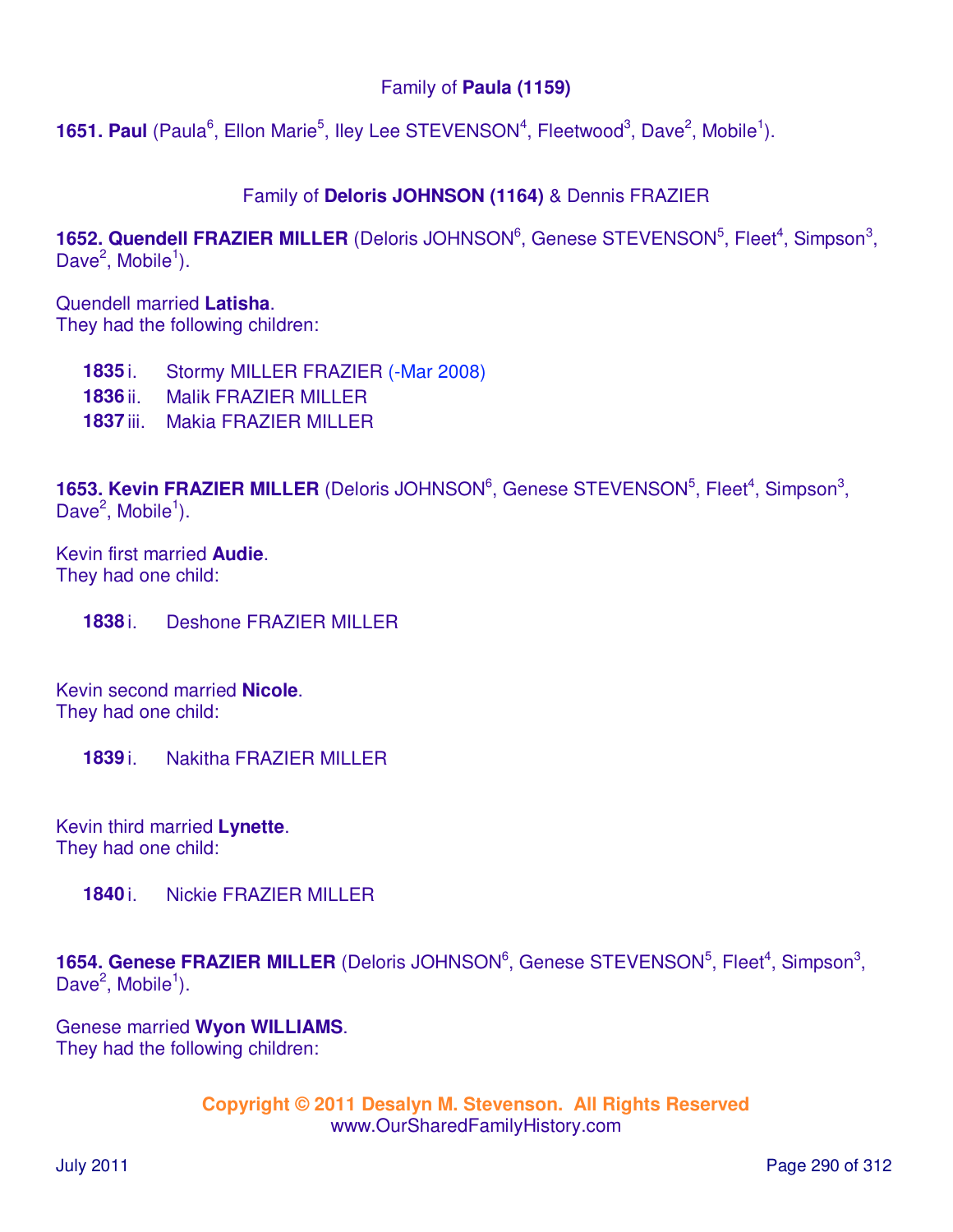**1841** i. Ayanna WILLIAMS

**1842** ii. Johnthan WILLIAMS

**1843** iii. Kamonta WILLIAMS

1655. La Shonda JOHNSON COLBERTSON (Deloris JOHNSON<sup>6</sup>, Genese STEVENSON<sup>5</sup>, Fleet<sup>4</sup>, Simpson<sup>3</sup>, Dave<sup>2</sup>, Mobile<sup>1</sup>).

La Shonda married **Steven COLBERTSON**. They had one child:

**1844** i. Kenny COLBERTSON (4 Nov -)

### Family of **Jennifer (1173)**

**1656. John Ivory** (Jennifer<sup>6</sup>, Betty<sup>5</sup>, Edna STEVENSON<sup>4</sup>, Simpson<sup>3</sup>, Dave<sup>2</sup>, Mobile<sup>1</sup>).

**1657. Phillip** (Jennifer<sup>6</sup>, Betty<sup>5</sup>, Edna STEVENSON<sup>4</sup>, Simpson<sup>3</sup>, Dave<sup>2</sup>, Mobile<sup>1</sup>).

### Family of **Barbara Ann (1174)**

**1658. Nickie** (Barbara Ann<sup>6</sup>, Betty<sup>5</sup>, Edna STEVENSON<sup>4</sup>, Simpson<sup>3</sup>, Dave<sup>2</sup>, Mobile<sup>1</sup>).

**1659. Kendell** (Barbara Ann<sup>6</sup>, Betty<sup>5</sup>, Edna STEVENSON<sup>4</sup>, Simpson<sup>3</sup>, Dave<sup>2</sup>, Mobile<sup>1</sup>).

## Family of **Tamyra (1175)**

**1660. Sandra** (Tamyra<sup>6</sup>, Betty<sup>5</sup>, Edna STEVENSON<sup>4</sup>, Simpson<sup>3</sup>, Dave<sup>2</sup>, Mobile<sup>1</sup>).

**1661. Maurice** (Tamyra<sup>6</sup>, Betty<sup>5</sup>, Edna STEVENSON<sup>4</sup>, Simpson<sup>3</sup>, Dave<sup>2</sup>, Mobile<sup>1</sup>).

**1662. Curtis** (Tamyra<sup>6</sup>, Betty<sup>5</sup>, Edna STEVENSON<sup>4</sup>, Simpson<sup>3</sup>, Dave<sup>2</sup>, Mobile<sup>1</sup>).

**1663. Cesarer** (Tamyra<sup>6</sup>, Betty<sup>5</sup>, Edna STEVENSON<sup>4</sup>, Simpson<sup>3</sup>, Dave<sup>2</sup>, Mobile<sup>1</sup>).

### Family of **Kathleen (1176)**

**1664. Brandy** (Kathleen<sup>6</sup>, Betty<sup>5</sup>, Edna STEVENSON<sup>4</sup>, Simpson<sup>3</sup>, Dave<sup>2</sup>, Mobile<sup>1</sup>).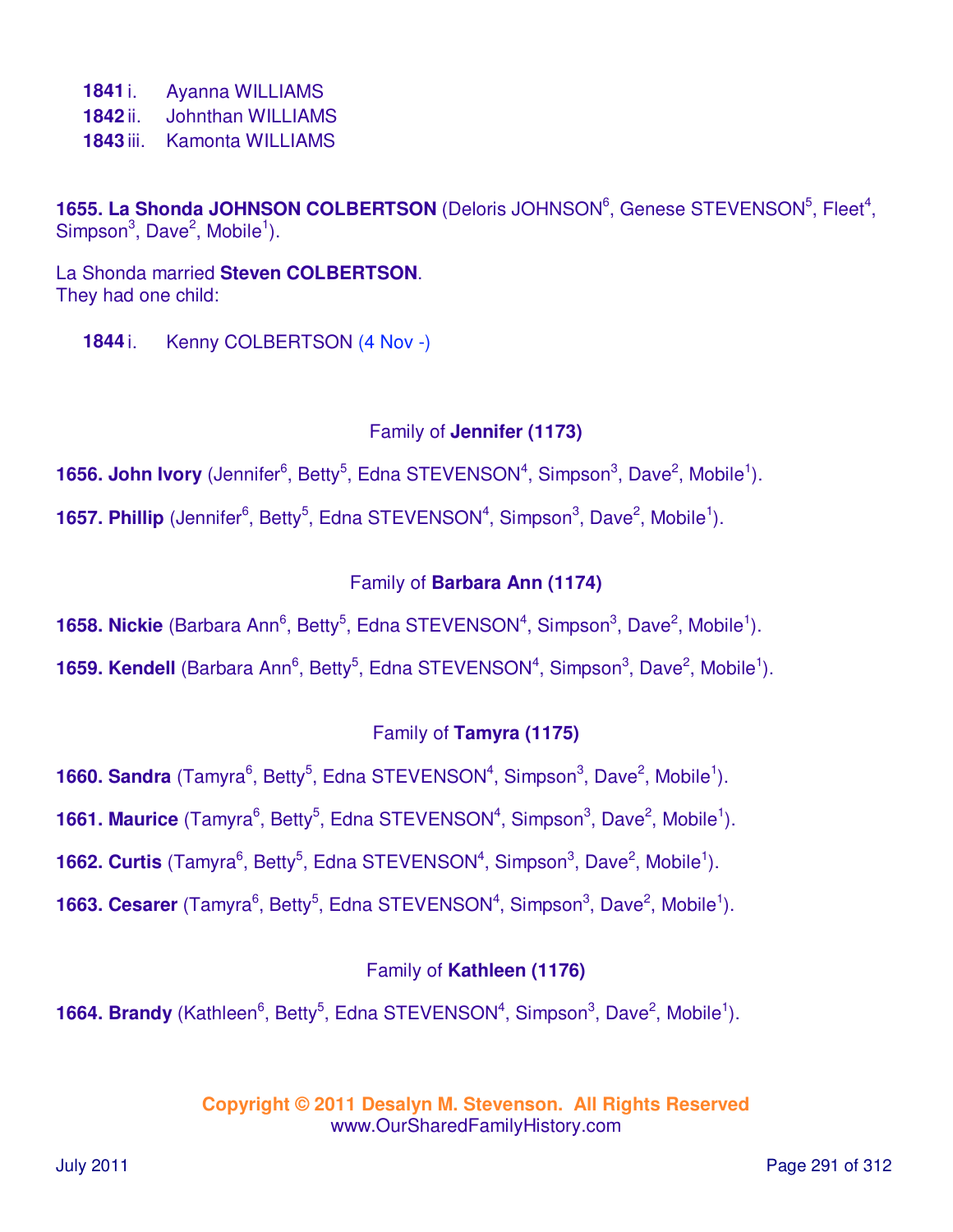**1665. Kyra** (Kathleen<sup>6</sup>, Betty<sup>5</sup>, Edna STEVENSON<sup>4</sup>, Simpson<sup>3</sup>, Dave<sup>2</sup>, Mobile<sup>1</sup>).

## Family of **Bennie Jr. (1177)**

**1666. Bennie III** (Bennie<sup>6</sup>, Betty<sup>5</sup>, Edna STEVENSON<sup>4</sup>, Simpson<sup>3</sup>, Dave<sup>2</sup>, Mobile<sup>1</sup>).

## Family of **Anthony BLACK (1199)**

**1667. Toniece ARNOLD** (Anthony BLACK<sup>6</sup>, Verna Mae STEVENSON<sup>5</sup>, Albert<sup>4</sup>, Simpson<sup>3</sup>, Dave<sup>2</sup>,  $M$ obile<sup>1</sup>).

**1668. Kourtney BLACK** (Anthony<sup>6</sup>, Verna Mae STEVENSON<sup>5</sup>, Albert<sup>4</sup>, Simpson<sup>3</sup>, Dave<sup>2</sup>, Mobile<sup>1</sup>).

**1669. Anthony BLACK** (Anthony<sup>6</sup>, Verna Mae STEVENSON<sup>5</sup>, Albert<sup>4</sup>, Simpson<sup>3</sup>, Dave<sup>2</sup>, Mobile<sup>1</sup>).

# Family of **Michael STEVENSON (1200)**

**1670. Aleisha STEVENSON** (Michael<sup>6</sup>, Verna Mae<sup>5</sup>, Albert<sup>4</sup>, Simpson<sup>3</sup>, Dave<sup>2</sup>, Mobile<sup>1</sup>).

# Family of **Tansy PRESTON (1201)**

**1671. Julius BOONE** (Tansy PRESTON<sup>6</sup>, Verna Mae STEVENSON<sup>5</sup>, Albert<sup>4</sup>, Simpson<sup>3</sup>, Dave<sup>2</sup>,  $M$ obile<sup>1</sup>).

# Family of **Verna PRESTON (1202)** & Kevin SHELTON

**1672. Michael PRESTON** (Verna<sup>6</sup>, Verna Mae STEVENSON<sup>5</sup>, Albert<sup>4</sup>, Simpson<sup>3</sup>, Dave<sup>2</sup>, Mobile<sup>1</sup>).

1673. Elvie L. ELLIS (Verna PRESTON<sup>6</sup>, Verna Mae STEVENSON<sup>5</sup>, Albert<sup>4</sup>, Simpson<sup>3</sup>, Dave<sup>2</sup>,  $M$ obile<sup>1</sup>).

# Eighth Generation

# Family of **Tia Nicole WRIGHT (1204)** & Sterling SAINTILUS

1674. Dejahnae Denise SAINTILUS (Tia Nicole WRIGHT<sup>7</sup>, Deanna Lynn BUSH<sup>6</sup>, Melva ABRAM<sup>5</sup>, Gencie STEVENSON<sup>4</sup>, Nelson<sup>3</sup>, Bankston<sup>2</sup>, Mobile<sup>1</sup>).

## Family of **Tia Nicole WRIGHT (1204)** & Pareal GENTRY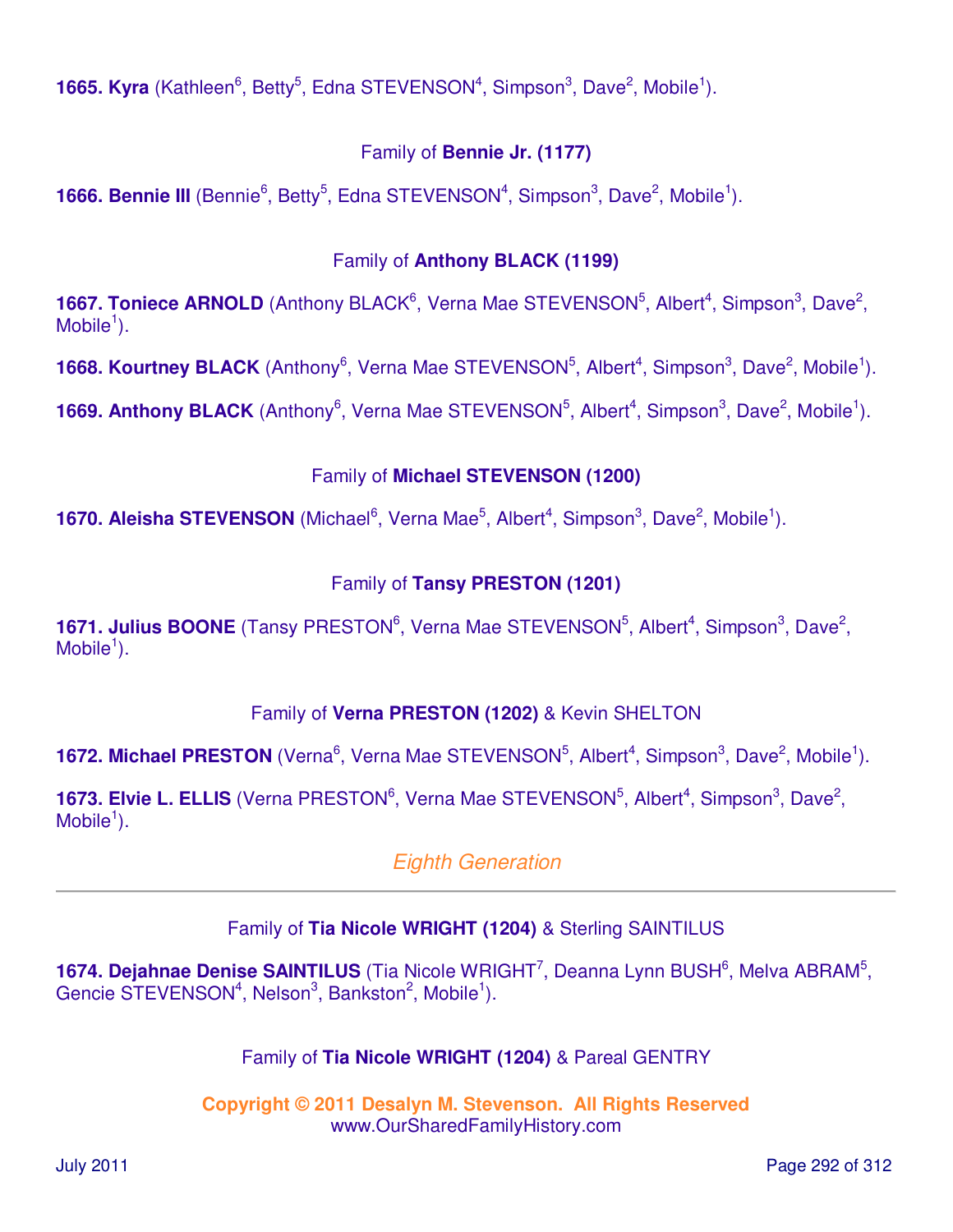1675. Dominique Damone WRIGHT (Tia Nicole<sup>7</sup>, Deanna Lynn BUSH<sup>6</sup>, Melva ABRAM<sup>5</sup>, Gencie  $STEVENSON<sup>4</sup>$ , Nelson<sup>3</sup>, Bankston<sup>2</sup>, Mobile<sup>1</sup>).

### Family of **Marcella JEFFERSON (1206)** & Eric McCOY

1676. Kavon McCOY (Marcella JEFFERSON<sup>7</sup>, Carolyn JACKSON<sup>6</sup>, Toylee ABRAM<sup>5</sup>, Gencie  $STEVENSON<sup>4</sup>, Nelson<sup>3</sup>, Bankston<sup>2</sup>, Mobile<sup>1</sup>).$ 

1677. Romelo McCOY (Marcella JEFFERSON<sup>7</sup>, Carolyn JACKSON<sup>6</sup>, Toylee ABRAM<sup>5</sup>, Gencie  $STEVENSON<sup>4</sup>$ , Nelson $<sup>3</sup>$ , Bankston $<sup>2</sup>$ , Mobile<sup>1</sup>).</sup></sup>

### Family of **Terry J. TERRELL Jr. (1215)**

1678. Diamond TERRELL (Terry J.<sup>7</sup>, Bettina L. MATTHEWS<sup>6</sup>, Louise ABRAM<sup>5</sup>, Gencie STEVENSON<sup>4</sup>, Nelson<sup>3</sup>, Bankston<sup>2</sup>, Mobile<sup>1</sup>).

1679. Torrey TERRELL (Terry J.<sup>7</sup>, Bettina L. MATTHEWS<sup>6</sup>, Louise ABRAM<sup>5</sup>, Gencie STEVENSON<sup>4</sup>, Nelson<sup>3</sup>, Bankston<sup>2</sup>, Mobile<sup>1</sup>).

### Family of **Hurchell Degan ATKINSON (1227)** & Sherry Lynn MORGAN

1680. Ayanna Kenyama ATKINSON (Hurchell Degan<sup>7</sup>, Lorene PATTERSON<sup>6</sup>, Ethel WILLIAMS<sup>5</sup>, Joanna STEVENSON<sup>4</sup>, Robert<sup>3</sup>, Dick<sup>2</sup>, Mobile<sup>1</sup>).

Child:

**1845** i. Shaquovein Terrell ATKINSON

1681. Kimberly Dawn ATKINSON (Hurchell Degan<sup>7</sup>, Lorene PATTERSON<sup>6</sup>, Ethel WILLIAMS<sup>5</sup>, Joanna STEVENSON<sup>4</sup>, Robert<sup>3</sup>, Dick<sup>2</sup>, Mobile<sup>1</sup>).

Children:

- **1846** i. Marquise Jevon KEMP
- **1847** ii. Malique J'Juan ATKINSON

1682. Kevin Marquise ATKINSON (Hurchell Degan<sup>7</sup>, Lorene PATTERSON<sup>6</sup>, Ethel WILLIAMS<sup>5</sup>, Joanna STEVENSON<sup>4</sup>, Robert<sup>3</sup>, Dick<sup>2</sup>, Mobile<sup>1</sup>). Born on 27 Feb 1978 in Montgomery, AL. Kevin Marquise died in Oklahoma City, OK, on 15 Jun 1990; he was 12.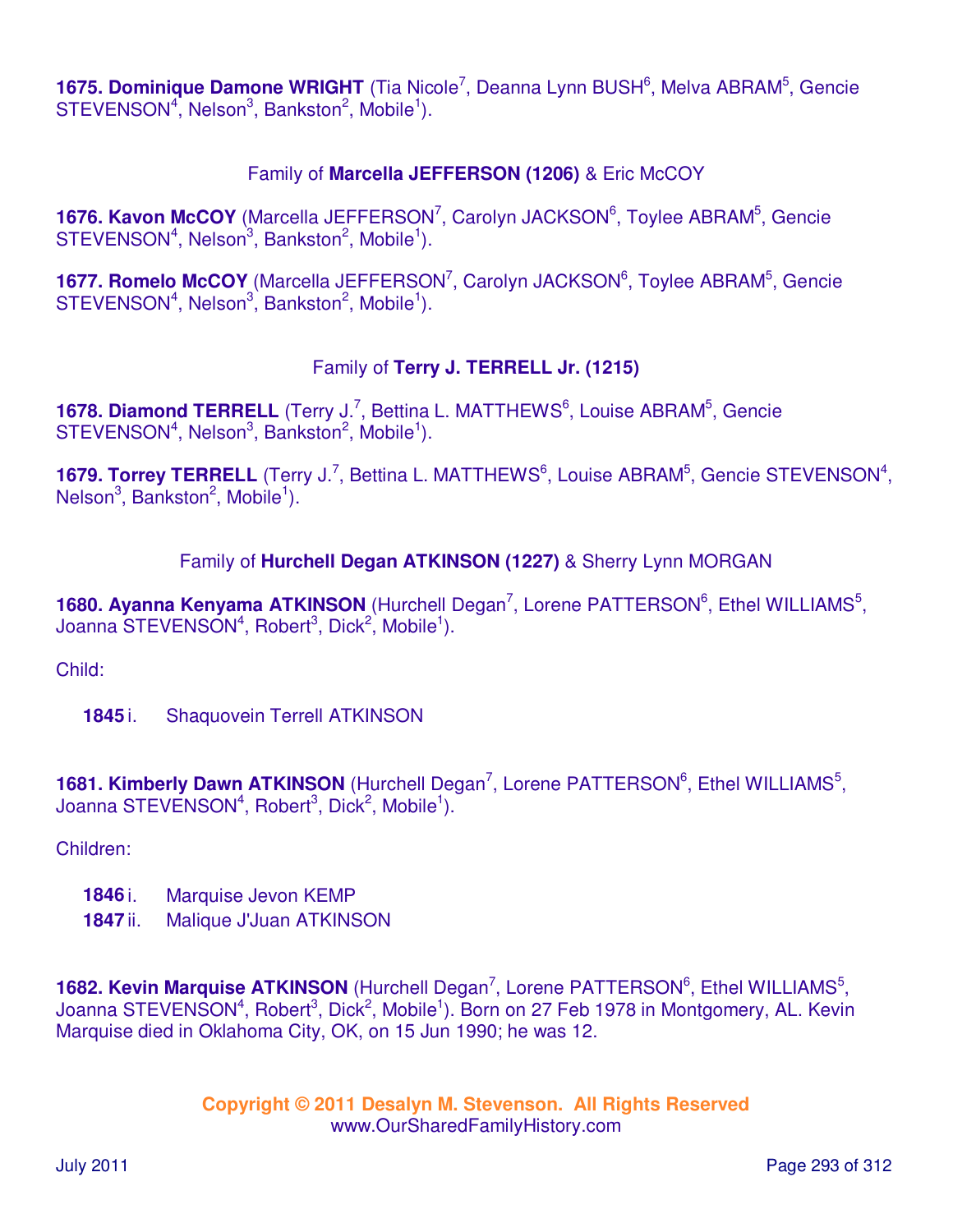1683. Kendrick Degan ATKINSON (Hurchell Degan<sup>7</sup>, Lorene PATTERSON<sup>6</sup>, Ethel WILLIAMS<sup>5</sup>, Joanna STEVENSON<sup>4</sup>, Robert<sup>3</sup>, Dick<sup>2</sup>, Mobile<sup>1</sup>).

#### Family of **Wanda J. HARRIS (1245)**

**1684. Kelly McCOY** (Wanda J. HARRIS<sup>7</sup>, Herbert D. JOHNSON<sup>6</sup>, Eva GUNNS<sup>5</sup>, Angeline  $STEVENSON<sup>4</sup>, Robert<sup>3</sup>, Dick<sup>2</sup>, Mobile<sup>1</sup>).$ 

#### Family of **Valerie WILLIAMS (1262)**

1685. Samantha (Valerie WILLIAMS<sup>7</sup>, Floyd<sup>6</sup>, Myrtle Mae STEVENSON<sup>5</sup>, Henderson<sup>4</sup>, Elijah<sup>3</sup>, Joe<sup>2</sup>,  $M$ obile<sup>1</sup>).

1686. Sabrina (Valerie WILLIAMS<sup>7</sup>, Floyd<sup>6</sup>, Myrtle Mae STEVENSON<sup>5</sup>, Henderson<sup>4</sup>, Elijah<sup>3</sup>, Joe<sup>2</sup>,  $M$ obile<sup>1</sup>).

#### Family of **Pamela WILLIAMS (1263)** & Michael STITT

1687. Seth STITT (Pamela WILLIAMS<sup>7</sup>, Charles<sup>6</sup>, Myrtle Mae STEVENSON<sup>5</sup>, Henderson<sup>4</sup>, Elijah<sup>3</sup>,  $\mathsf{Joe}^2$ , Mobile<sup>1</sup>).

1688. Antoine STITT (Pamela WILLIAMS<sup>7</sup>, Charles<sup>6</sup>, Myrtle Mae STEVENSON<sup>5</sup>, Henderson<sup>4</sup>,  $E$ lijah<sup>3</sup>, Joe<sup>2</sup>, Mobile<sup>1</sup>).

#### Family of **Charles WILLIAMS Jr. (1264)**

1689. Kindra WILLIAMS (Charles<sup>7</sup>, Charles<sup>6</sup>, Myrtle Mae STEVENSON<sup>5</sup>, Henderson<sup>4</sup>, Elijah<sup>3</sup>, Joe<sup>2</sup>,  $M$ obile<sup>1</sup>).

**1690. Chanelor WILLIAMS** (Charles<sup>7</sup>, Charles<sup>6</sup>, Myrtle Mae STEVENSON<sup>5</sup>, Henderson<sup>4</sup>, Elijah<sup>3</sup>,  $\mathsf{Joe}^2\mathsf{, Mobile}^1\mathsf{).}$ 

#### Family of **James WILLIAMS Jr. (1266)** & Angela

**1691. Tyler WILLIAMS** (James<sup>7</sup>, Flora<sup>6</sup>, Myrtle Mae STEVENSON<sup>5</sup>, Henderson<sup>4</sup>, Elijah<sup>3</sup>, Joe<sup>2</sup>, Mobile $\overline{1}$ ).

#### Family of **Ronald WILLIAMS (1268)**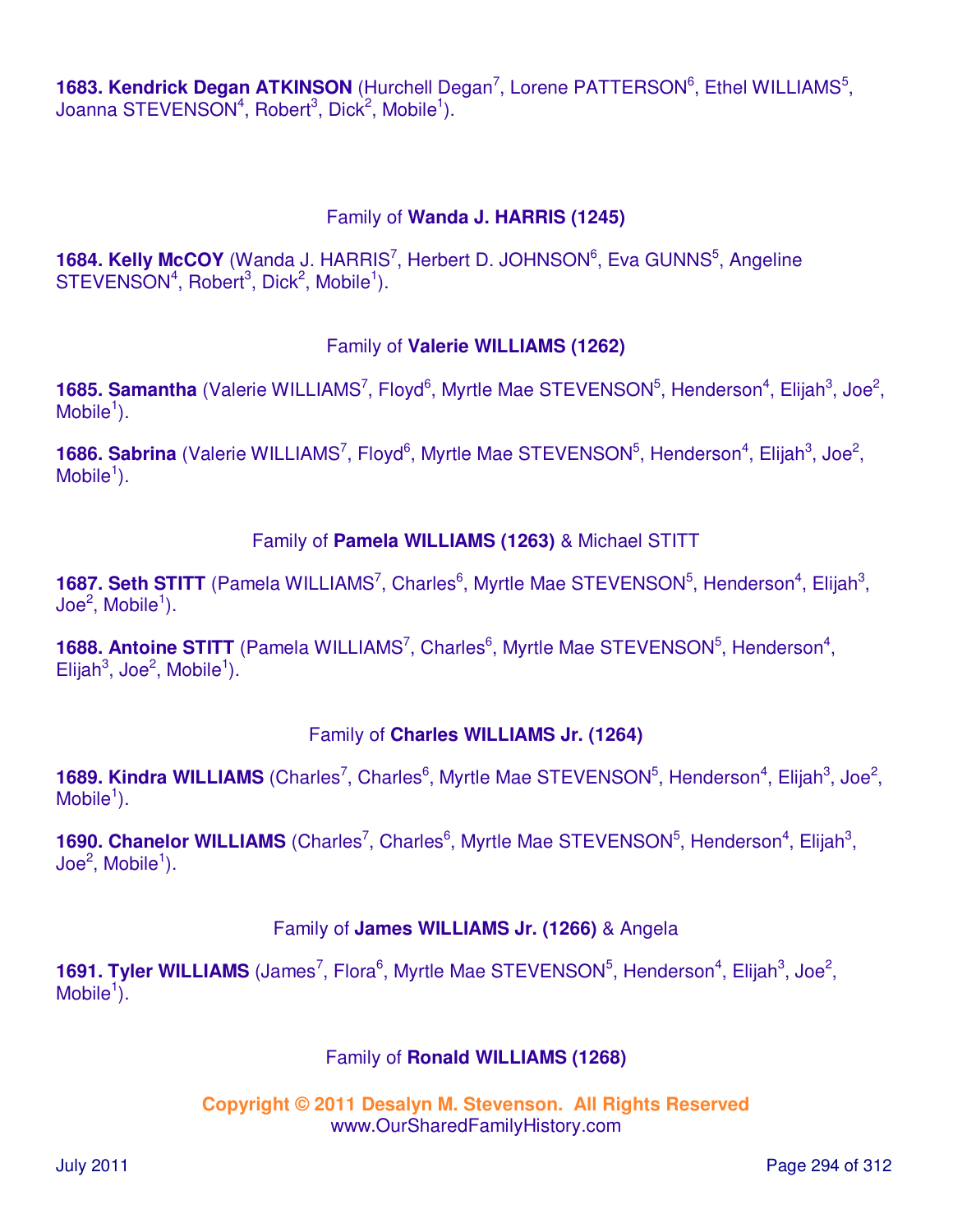1692. Bethany WILLIAMS (Ronald<sup>7</sup>, Curtis<sup>6</sup>, Myrtle Mae STEVENSON<sup>5</sup>, Henderson<sup>4</sup>, Elijah<sup>3</sup>, Joe<sup>2</sup>,  $M$ obile<sup>1</sup>).

1693. Shanarri WILLIAMS (Ronald<sup>7</sup>, Curtis<sup>6</sup>, Myrtle Mae STEVENSON<sup>5</sup>, Henderson<sup>4</sup>, Elijah<sup>3</sup>, Joe<sup>2</sup>,  $M$ obile<sup>1</sup>).

#### Family of **Rahnee Lynn WILLIAMS (1269)**

1694. Sumyah (Rahnee Lynn WILLIAMS<sup>7</sup>, Curtis<sup>6</sup>, Myrtle Mae STEVENSON<sup>5</sup>, Henderson<sup>4</sup>, Elijah<sup>3</sup>,  $\sf Joe^2, Mobile^1).$ 

1695. Maryan (Rahnee Lynn WILLIAMS<sup>7</sup>, Curtis<sup>6</sup>, Myrtle Mae STEVENSON<sup>5</sup>, Henderson<sup>4</sup>, Elijah<sup>3</sup>,  $\mathsf{Joe}^2$ , Mobile<sup>1</sup>).

### Family of **LaVonn WILLIAMS Jr. (1270)**

1696. Marronica WILLIAMS (LaVonn<sup>7</sup>, LaVonn<sup>6</sup>, Myrtle Mae STEVENSON<sup>5</sup>, Henderson<sup>4</sup>, Elijah<sup>3</sup>,  $\sf Joe^2, Mobile^1).$ 

1697. Arquel WILLIAMS (LaVonn<sup>7</sup>, LaVonn<sup>6</sup>, Myrtle Mae STEVENSON<sup>5</sup>, Henderson<sup>4</sup>, Elijah<sup>3</sup>, Joe<sup>2</sup>,  $M$ obile<sup>1</sup>).

1698. Tashanae WILLIAMS (LaVonn<sup>7</sup>, LaVonn<sup>6</sup>, Myrtle Mae STEVENSON<sup>5</sup>, Henderson<sup>4</sup>, Elijah<sup>3</sup>,  $\mathsf{Joe}^2$ , Mobile<sup>1</sup>).

### Family of **Renita WILLIAMS (1274)**

1699. William (Renita WILLIAMS<sup>7</sup>, Alfred Dean<sup>6</sup>, Myrtle Mae STEVENSON<sup>5</sup>, Henderson<sup>4</sup>, Elijah<sup>3</sup>,  $\sf Joe^2, Mobile^1).$ 

Family of **Ashly WILLIAMS (1277)** & Quayne Jermaine BACCAS

**1700. Jaylen Kyle BACCAS** (Ashly WILLIAMS<sup>7</sup>, Albert Ray<sup>6</sup>, Myrtle Mae STEVENSON<sup>5</sup>, Henderson<sup>4</sup>, Elijah<sup>3</sup>, Joe<sup>2</sup>, Mobile<sup>1</sup>).

1701. Devin Jeremiah BACCAS (Ashly WILLIAMS<sup>7</sup>, Albert Ray<sup>6</sup>, Myrtle Mae STEVENSON<sup>5</sup>, Henderson<sup>4</sup>, Elijah<sup>3</sup>, Joe<sup>2</sup>, Mobile<sup>1</sup>).

### Family of **Damon BROWN (1278)** & Gemma CONCEPCION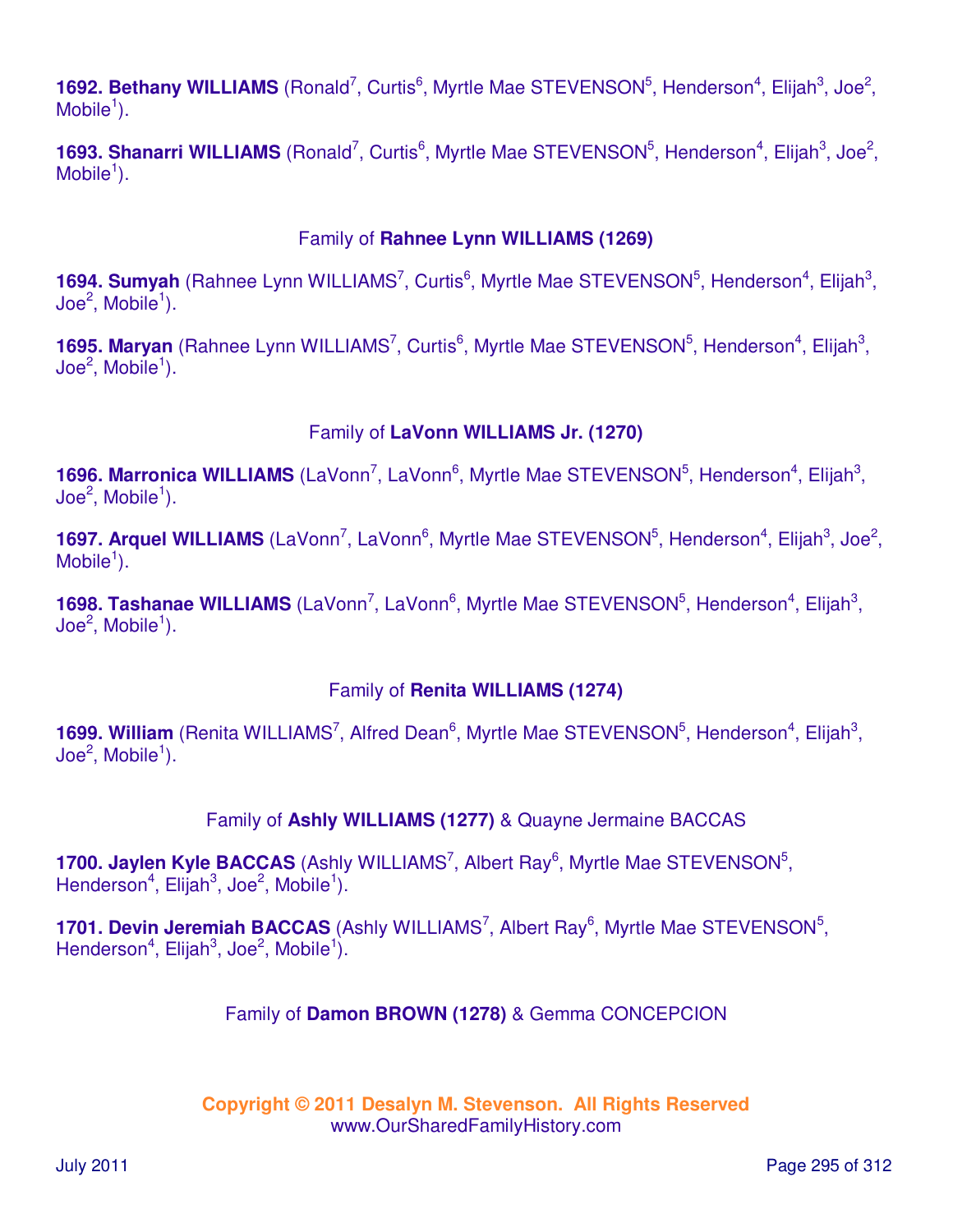1702. Jeila BROWN (Damon<sup>7</sup>, Lutricia Ann WILLIAMS<sup>6</sup>, Myrtle Mae STEVENSON<sup>5</sup>, Henderson<sup>4</sup>,  $E$ lijah<sup>3</sup>, Joe<sup>2</sup>, Mobile<sup>1</sup>).

### Family of **Warren TERRY (1285)**

1703. Andrew TERRY (Warren<sup>7</sup>, Patsy HAWKINS<sup>6</sup>, Bernice STEVENSON<sup>5</sup>, Henderson<sup>4</sup>, Elijah<sup>3</sup>,  $\mathsf{Joe}^2$ , Mobile<sup>1</sup>).

1704. Christina TERRY (Warren<sup>7</sup>, Patsy HAWKINS<sup>6</sup>, Bernice STEVENSON<sup>5</sup>, Henderson<sup>4</sup>, Elijah<sup>3</sup>, Joe $^2$ , Mobile $^1$ ).

1705. Jacob TERRY (Warren<sup>7</sup>, Patsy HAWKINS<sup>6</sup>, Bernice STEVENSON<sup>5</sup>, Henderson<sup>4</sup>, Elijah<sup>3</sup>, Joe<sup>2</sup>,  $M$ obile<sup>1</sup>).

1706. Warjanay TERRY (Warren<sup>7</sup>, Patsy HAWKINS<sup>6</sup>, Bernice STEVENSON<sup>5</sup>, Henderson<sup>4</sup>, Elijah<sup>3</sup>,  $\textsf{Joe}^2$ , Mobile<sup>1</sup>).

### Family of **Anthony TERRY Sr. (1286)**

1707. Anthony TERRY Jr. (Anthony<sup>7</sup>, Patsy HAWKINS<sup>6</sup>, Bernice STEVENSON<sup>5</sup>, Henderson<sup>4</sup>,  $E$ lijah<sup>3</sup>, Joe<sup>2</sup>, Mobile<sup>1</sup>).

1708. Jasmine TERRY (Anthony<sup>7</sup>, Patsy HAWKINS<sup>6</sup>, Bernice STEVENSON<sup>5</sup>, Henderson<sup>4</sup>, Elijah<sup>3</sup>,  $\mathsf{Joe}^2$ , Mobile<sup>1</sup>).

### Family of **Rachel TERRY (1287)**

1709. Shawn ROGERS (Rachel TERRY<sup>7</sup>, Patsy HAWKINS<sup>6</sup>, Bernice STEVENSON<sup>5</sup>, Henderson<sup>4</sup>,  $E$ lijah<sup>3</sup>, Joe<sup>2</sup>, Mobile<sup>1</sup>).

1710. James Traysean ALEXANDER (Rachel TERRY<sup>7</sup>, Patsy HAWKINS<sup>6</sup>, Bernice STEVENSON<sup>5</sup>, Henderson<sup>4</sup>, Elijah<sup>3</sup>, Joe<sup>2</sup>, Mobile<sup>1</sup>).

### Family of **Vernell Levette TERRY (1288)** & Antonio McCLENDON

1711. Jeala McCLENDON (Vernell Levette TERRY<sup>7</sup>, Patsy HAWKINS<sup>6</sup>, Bernice STEVENSON<sup>5</sup>, Henderson<sup>4</sup>, Elijah<sup>3</sup>, Joe<sup>2</sup>, Mobile<sup>1</sup>).

### Family of **Dawn FIELDS (1292)**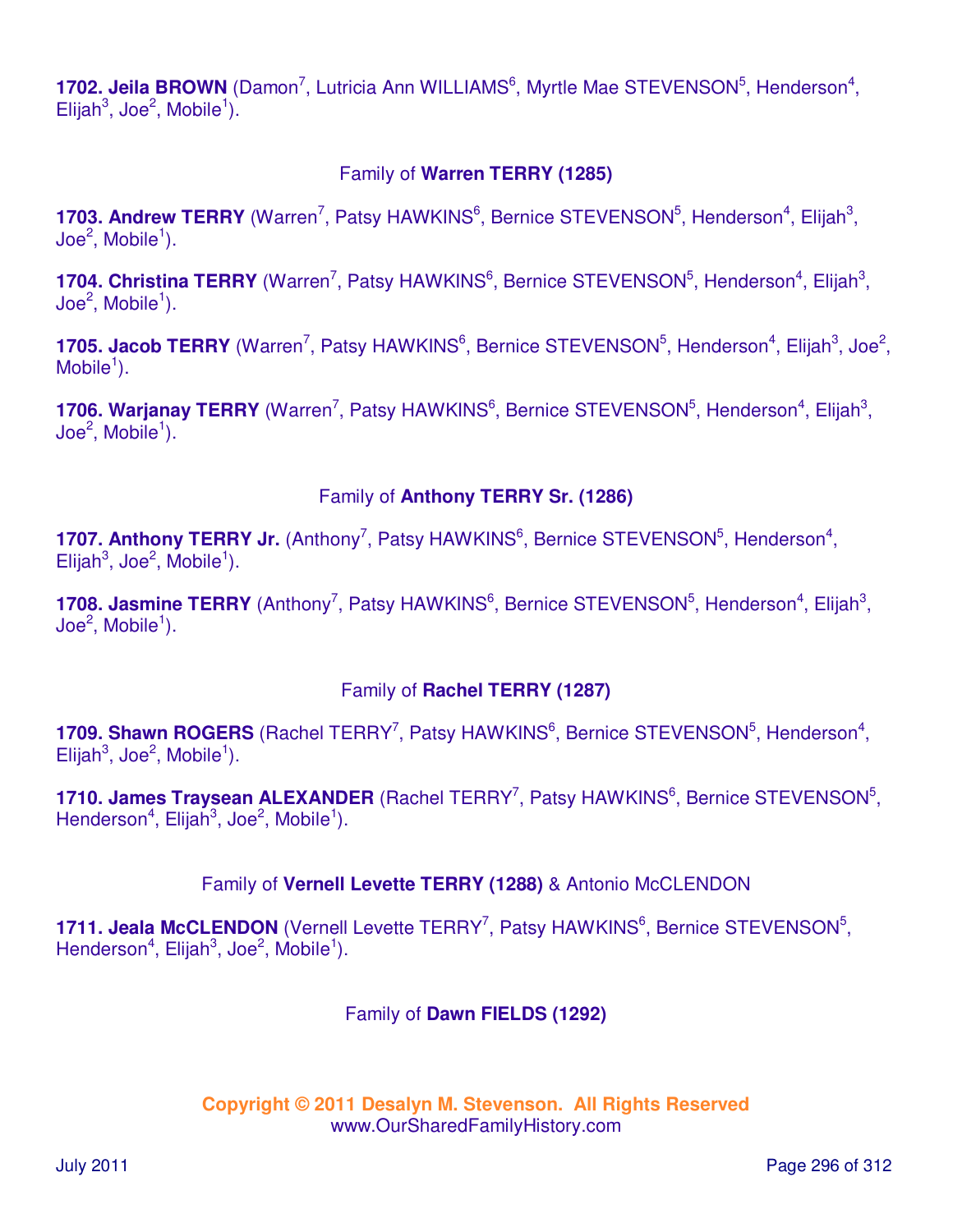1712. Brittany MOONEY (Dawn FIELDS<sup>7</sup>, Brenda HAWKINS<sup>6</sup>, Bernice STEVENSON<sup>5</sup>, Henderson<sup>4</sup>,  $E$ lijah<sup>3</sup>, Joe<sup>2</sup>, Mobile<sup>1</sup>).

1713. June "Deshawn" PATTERSON (Dawn FIELDS<sup>7</sup>, Brenda HAWKINS<sup>6</sup>, Bernice STEVENSON<sup>5</sup>, Henderson<sup>4</sup>, Elijah<sup>3</sup>, Joe<sup>2</sup>, Mobile<sup>1</sup>).

1714. Derek GORDON (Dawn FIELDS<sup>7</sup>, Brenda HAWKINS<sup>6</sup>, Bernice STEVENSON<sup>5</sup>, Henderson<sup>4</sup>,  $E$ lijah<sup>3</sup>, Joe<sup>2</sup>, Mobile<sup>1</sup>).

### Family of **Delmus FIELDS (1293)** & Kim

1715. Kyla FIELDS (Delmus<sup>7</sup>, Brenda HAWKINS<sup>6</sup>, Bernice STEVENSON<sup>5</sup>, Henderson<sup>4</sup>, Elijah<sup>3</sup>, Joe<sup>2</sup>, Mobile $<sup>1</sup>$ ).</sup>

### Family of **Ebony NAILS (1294)** & Sheldon SIMMONS

1716. Cameron SIMMONS (Ebony NAILS<sup>7</sup>, Linda HAWKINS<sup>6</sup>, Bernice STEVENSON<sup>5</sup>, Henderson<sup>4</sup>,  $E$ lijah<sup>3</sup>, Joe<sup>2</sup>, Mobile<sup>1</sup>).

## Family of **Porcha NAILS (1295)**

1717. James E. CASTLE (Porcha NAILS<sup>7</sup>, Linda HAWKINS<sup>6</sup>, Bernice STEVENSON<sup>5</sup>, Henderson<sup>4</sup>,  $E$ lijah<sup>3</sup>, Joe<sup>2</sup>, Mobile<sup>1</sup>).

1718. Daisha McGREGORY (Porcha NAILS<sup>7</sup>, Linda HAWKINS<sup>6</sup>, Bernice STEVENSON<sup>5</sup>, Henderson<sup>4</sup>, Elijah<sup>3</sup>, Joe<sup>2</sup>, Mobile<sup>1</sup>).

## Family of **Victoria May LANG (1297)**

1719. Toria May LANG (Victoria May<sup>7</sup>, Ivory<sup>6</sup>, Bernice STEVENSON<sup>5</sup>, Henderson<sup>4</sup>, Elijah<sup>3</sup>, Joe<sup>2</sup>,  $M$ obile<sup>1</sup>).

### Family of **Darrell LANG (1298)**

1720. Eligha LANG (Darrell<sup>7</sup>, Ivory<sup>6</sup>, Bernice STEVENSON<sup>5</sup>, Henderson<sup>4</sup>, Elijah<sup>3</sup>, Joe<sup>2</sup>, Mobile<sup>1</sup>).

1721. Esoki LANG (Darrell<sup>7</sup>, Ivory<sup>6</sup>, Bernice STEVENSON<sup>5</sup>, Henderson<sup>4</sup>, Elijah<sup>3</sup>, Joe<sup>2</sup>, Mobile<sup>1</sup>).

## Family of **Michael SAMUELS (1305)**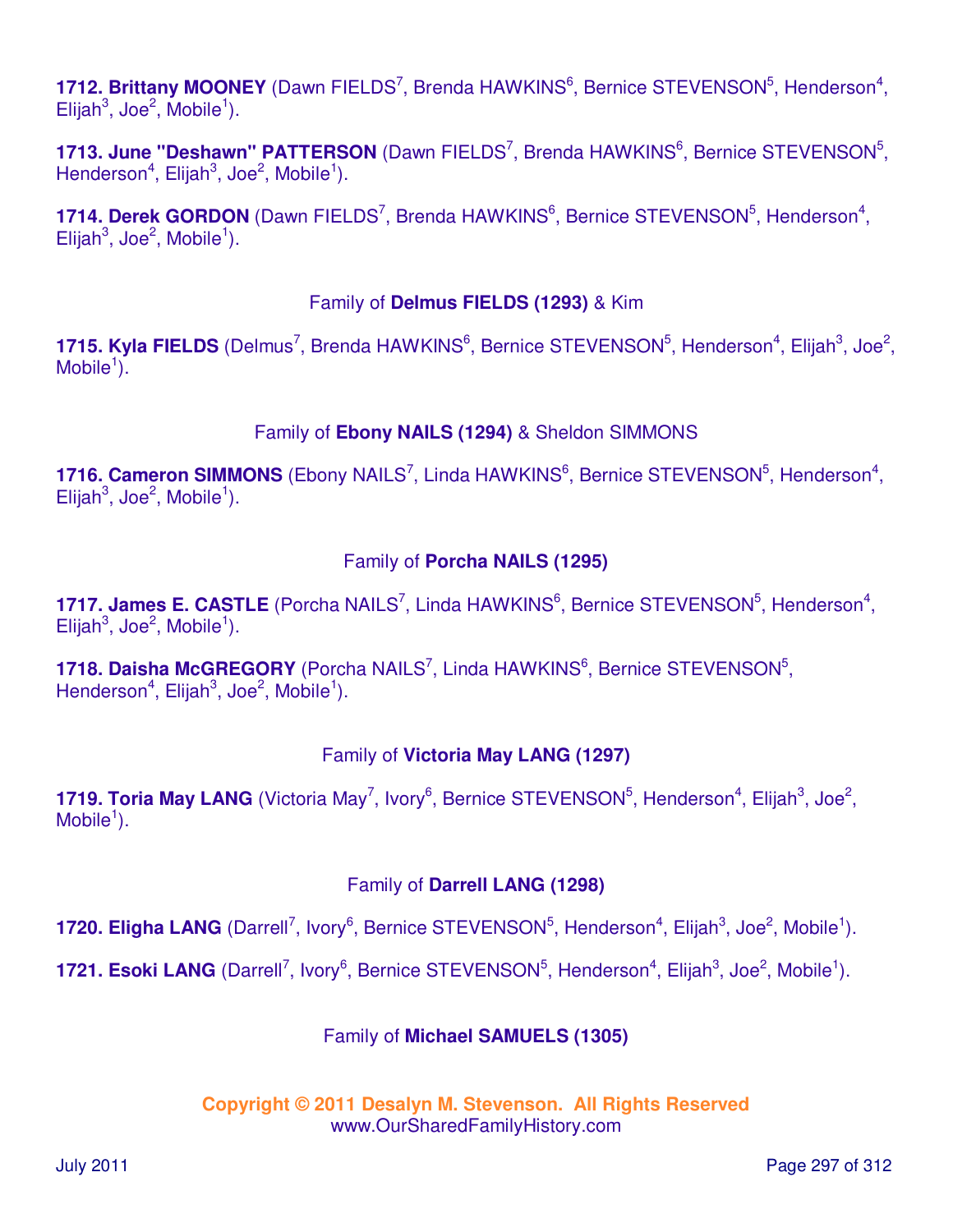1722. SAMUELS (Michael<sup>7</sup>, Roger Lee<sup>6</sup>, Charlene STEVENSON<sup>5</sup>, Henderson<sup>4</sup>, Elijah<sup>3</sup>, Joe<sup>2</sup>,  $M$ obile<sup>1</sup>).

1723. SAMUELS (Michael<sup>7</sup>, Roger Lee<sup>6</sup>, Charlene STEVENSON<sup>5</sup>, Henderson<sup>4</sup>, Elijah<sup>3</sup>, Joe<sup>2</sup>,  $M$ obile<sup>1</sup>).

1724. Brittany Elizabeth SAMUELS (Michael<sup>7</sup>, Roger Lee<sup>6</sup>, Charlene STEVENSON<sup>5</sup>, Henderson<sup>4</sup>,  $E$ lijah<sup>3</sup>, Joe<sup>2</sup>, Mobile<sup>1</sup>).

### Family of **Edward HOLLOMAN Jr. (1308)**

1725. Simone HOLLOMAN (Edward<sup>7</sup>, Phyllis McCREE<sup>6</sup>, Cora STEVENSON<sup>5</sup>, Henderson<sup>4</sup>, Elijah<sup>3</sup>,  $\mathsf{Joe}^2\mathsf{, Mobile}^1\mathsf{).}$ 

### Family of **Dewayne McCREE (1314)**

**1726. Kevin McCREE III** (Dewayne<sup>7</sup>, Kevin<sup>6</sup>, Cora STEVENSON<sup>5</sup>, Henderson<sup>4</sup>, Elijah<sup>3</sup>, Joe<sup>2</sup>,  $M$ obile<sup>1</sup>).

1727. Kareena McCREE (Dewayne<sup>7</sup>, Kevin<sup>6</sup>, Cora STEVENSON<sup>5</sup>, Henderson<sup>4</sup>, Elijah<sup>3</sup>, Joe<sup>2</sup>,  $M$ obile<sup>1</sup>).

#### Family of **Lakayna TURNER (1330)**

1728. Dionte COLLETTE (Lakayna TURNER<sup>7</sup>, Debra STEVENSON<sup>6</sup>, Gene<sup>5</sup>, Henderson<sup>4</sup>, Elijah<sup>3</sup>,  $\mathsf{Joe}^2\mathsf{, Mobile}^1\mathsf{).}$ 

### Family of **Kimberly HARDY (1331)**

1729. Tamara BREWER (Kimberly HARDY<sup>7</sup>, Debra STEVENSON<sup>6</sup>, Gene<sup>5</sup>, Henderson<sup>4</sup>, Elijah<sup>3</sup>,  $\mathsf{Joe}^2\mathsf{, Mobile}^1\mathsf{).}$ 

1730. Jerome (Kimberly HARDY<sup>7</sup>, Debra STEVENSON<sup>6</sup>, Gene<sup>5</sup>, Henderson<sup>4</sup>, Elijah<sup>3</sup>, Joe<sup>2</sup>, Mobile<sup>1</sup>).

### Family of **Tasha WILFORD (1333)**

1731. Lauriell (Tasha WILFORD<sup>7</sup>, Penny STEVENSON<sup>6</sup>, Gene<sup>5</sup>, Henderson<sup>4</sup>, Elijah<sup>3</sup>, Joe<sup>2</sup>, Mobile<sup>1</sup>).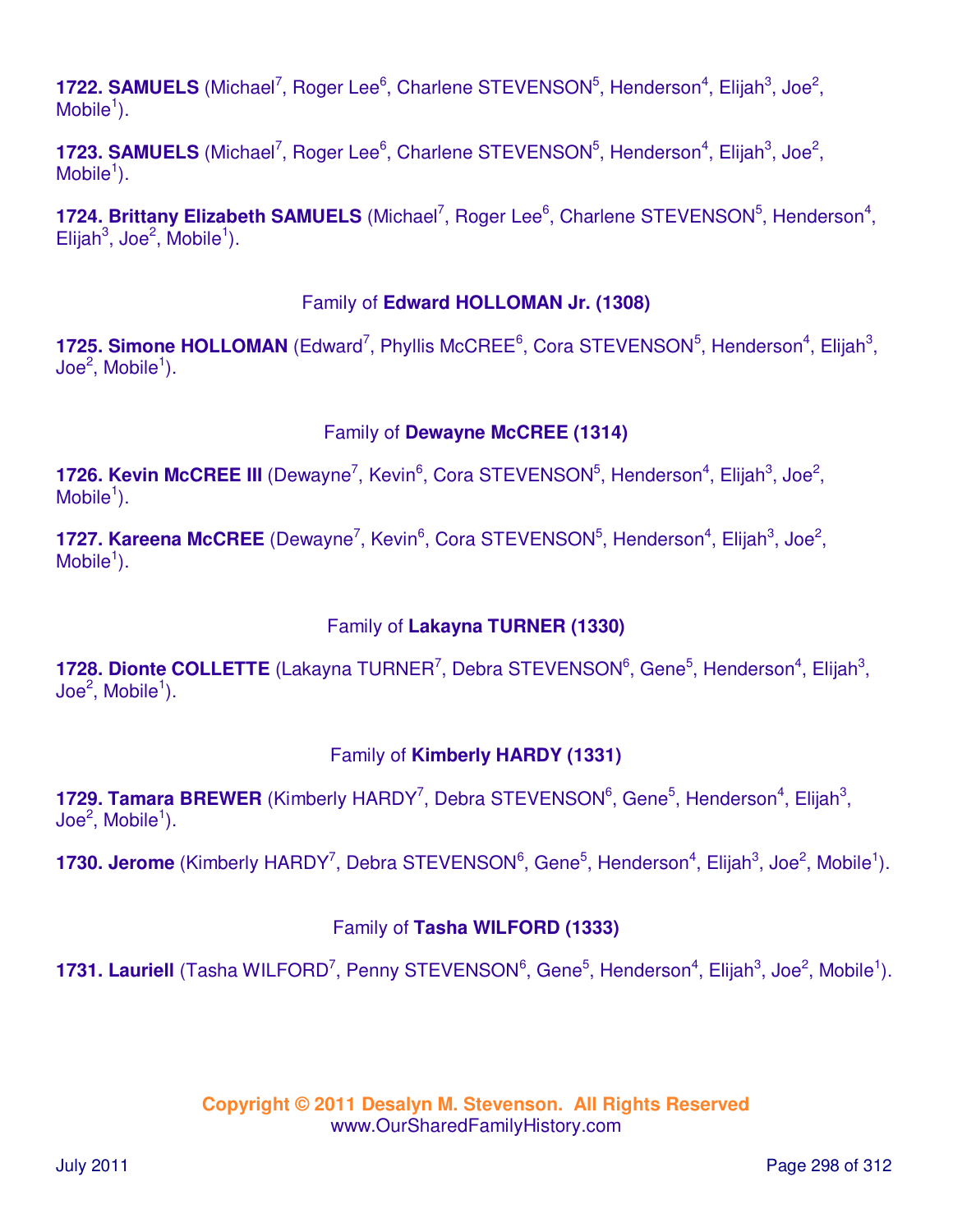### Family of **Stacey NELSON (1362)**

1732. Taylor ARNOLD (Stacey NELSON<sup>7</sup>, Debra ARNOLD<sup>6</sup>, Ida Mae GOLDSBY<sup>5</sup>, Helen  $STEVENSON<sup>4</sup>, Riley<sup>3</sup>, Joe<sup>2</sup>, Mobile<sup>1</sup>).$ 

#### Family of **Jacqetta NELSON (1363)**

1733. Briana ARNOLD (Jacqetta NELSON<sup>7</sup>, Debra ARNOLD<sup>6</sup>, Ida Mae GOLDSBY<sup>5</sup>, Helen  $STEVENSON<sup>4</sup>, Riley<sup>3</sup>, Joe<sup>2</sup>, Mobile<sup>1</sup>).$ 

1734. Miles ARNOLD (Jacqetta NELSON<sup>7</sup>, Debra ARNOLD<sup>6</sup>, Ida Mae GOLDSBY<sup>5</sup>, Helen  $STEVENSON<sup>4</sup>, Riley<sup>3</sup>, Joe<sup>2</sup>, Mobile<sup>1</sup>).$ 

### Family of **Chester NELSON (1364)**

1735. Rochael NELSON (Chester<sup>7</sup>, Debra ARNOLD<sup>6</sup>, Ida Mae GOLDSBY<sup>5</sup>, Helen STEVENSON<sup>4</sup>,  $\mathsf{Riley}^3$ , Joe<sup>2</sup>, Mobile<sup>1</sup>).

### Family of **Johnny BRADFORD Jr. (1401)**

1736. Meisha BRADFORD (Johnny<sup>7</sup>, Johnny<sup>6</sup>, Vivian<sup>5</sup>, Wavey STEVENSON<sup>4</sup>, Standwatie<sup>3</sup>, Louis<sup>2</sup>,  $M$ obile<sup>1</sup>).

1737. Marcus BRADFORD (Johnny<sup>7</sup>, Johnny<sup>6</sup>, Vivian<sup>5</sup>, Wavey STEVENSON<sup>4</sup>, Standwatie<sup>3</sup>, Louis<sup>2</sup>,  $M$ obile<sup>1</sup>).

### Family of **Orlando BRADFORD (1402)**

1738. Zach BRADFORD (Orlando<sup>7</sup>, Johnny<sup>6</sup>, Vivian<sup>5</sup>, Wavey STEVENSON<sup>4</sup>, Standwatie<sup>3</sup>, Louis<sup>2</sup>,  $M$ obile<sup>1</sup>).

1739. Madison BRADFORD (Orlando<sup>7</sup>, Johnny<sup>6</sup>, Vivian<sup>5</sup>, Wavey STEVENSON<sup>4</sup>, Standwatie<sup>3</sup>, Louis<sup>2</sup>, Mobile<sup>1</sup>).

### Family of **James BRADFORD (1403)**

1740. Cameron BRADFORD (James<sup>7</sup>, Johnny<sup>6</sup>, Vivian<sup>5</sup>, Wavey STEVENSON<sup>4</sup>, Standwatie<sup>3</sup>, Louis<sup>2</sup>,  $M$ obile<sup>1</sup>).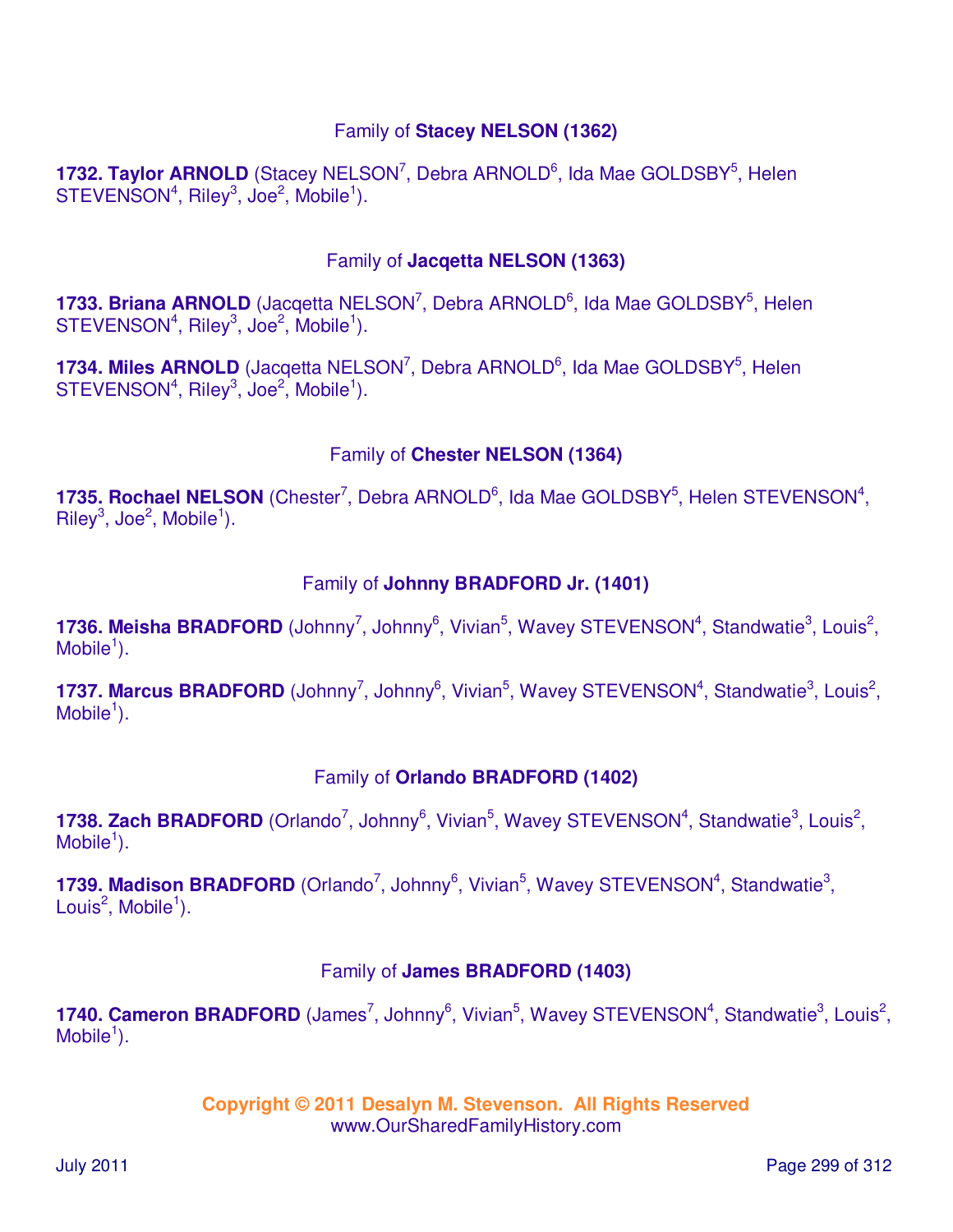1741. Cain BRADFORD (James<sup>7</sup>, Johnny<sup>6</sup>, Vivian<sup>5</sup>, Wavey STEVENSON<sup>4</sup>, Standwatie<sup>3</sup>, Louis<sup>2</sup>,  $M$ obile<sup>1</sup>).

### Family of **Gregory Warren CANNON (1411)** & ?

1742. Jelina CANNON (Gregory Warren<sup>7</sup>, Unestine DENSON<sup>6</sup>, Exzetta PICKENS<sup>5</sup>, Rhoda Rodie  $ROBERTS<sup>4</sup>, Edmund<sup>3</sup>, Sarah STEVENSON<sup>2</sup>, Mobile<sup>1</sup>).$ 

### Family of **Gregory Warren CANNON (1411)** & LaTanya

1743. Elisha T. George CANNON (Gregory Warren<sup>7</sup>, Unestine DENSON<sup>6</sup>, Exzetta PICKENS<sup>5</sup>, Rhoda Rodie ROBERTS<sup>4</sup>, Edmund<sup>3</sup>, Sarah STEVENSON<sup>2</sup>, Mobile<sup>1</sup>).

1744. Ayanna CANNON (Gregory Warren<sup>7</sup>, Unestine DENSON<sup>6</sup>, Exzetta PICKENS<sup>5</sup>, Rhoda Rodie  $ROBERTS<sup>4</sup>, Edmund<sup>3</sup>, Sarah STEVENSON<sup>2</sup>, Mobile<sup>1</sup>).$ 

1745. Laryah Williams CANNON (Gregory Warren<sup>7</sup>, Unestine DENSON<sup>6</sup>, Exzetta PICKENS<sup>5</sup>, Rhoda Rodie ROBERTS<sup>4</sup>, Edmund<sup>3</sup>, Sarah STEVENSON<sup>2</sup>, Mobile<sup>1</sup>).

### Family of **Edward Tyrone WYATT (1415)** & Alaina SPIVEY

1746. Jalen Malik WYATT (Edward Tyrone<sup>7</sup>, Eleanor DENSON<sup>6</sup>, Exzetta PICKENS<sup>5</sup>, Rhoda Rodie ROBERTS<sup>4</sup>, Edmund<sup>3</sup>, Sarah STEVENSON<sup>2</sup>, Mobile<sup>1</sup>). Born on 26 May in Shawnee Mission, Kansas.

### Family of **Karen K. REDMOND (1416)** & William TUCKER

1747. Kierra Katriece TUCKER (Karen K. REDMOND<sup>7</sup>, Helen DENSON<sup>6</sup>, Exzetta PICKENS<sup>5</sup>, Rhoda Rodie ROBERTS<sup>4</sup>, Edmund<sup>3</sup>, Sarah STEVENSON<sup>2</sup>, Mobile<sup>1</sup>). Born on 24 Dec.

#### Family of **Karen K. REDMOND (1416)** & Eric GUESS

1748. K'Vontaye Kevon REDMOND GUESS (Karen K. REDMOND<sup>7</sup>, Helen DENSON<sup>6</sup>, Exzetta PICKENS<sup>5</sup>, Rhoda Rodie ROBERTS<sup>4</sup>, Edmund<sup>3</sup>, Sarah STEVENSON<sup>2</sup>, Mobile<sup>1</sup>). Born on 2 May .

#### Family of **Carolyn E. REDMOND (1417)** & Mark GOODE

1749. Markayla GOODE (Carolyn E. REDMOND<sup>7</sup>, Helen DENSON<sup>6</sup>, Exzetta PICKENS<sup>5</sup>, Rhoda Rodie ROBERTS<sup>4</sup>, Edmund<sup>3</sup>, Sarah STEVENSON<sup>2</sup>, Mobile<sup>1</sup>).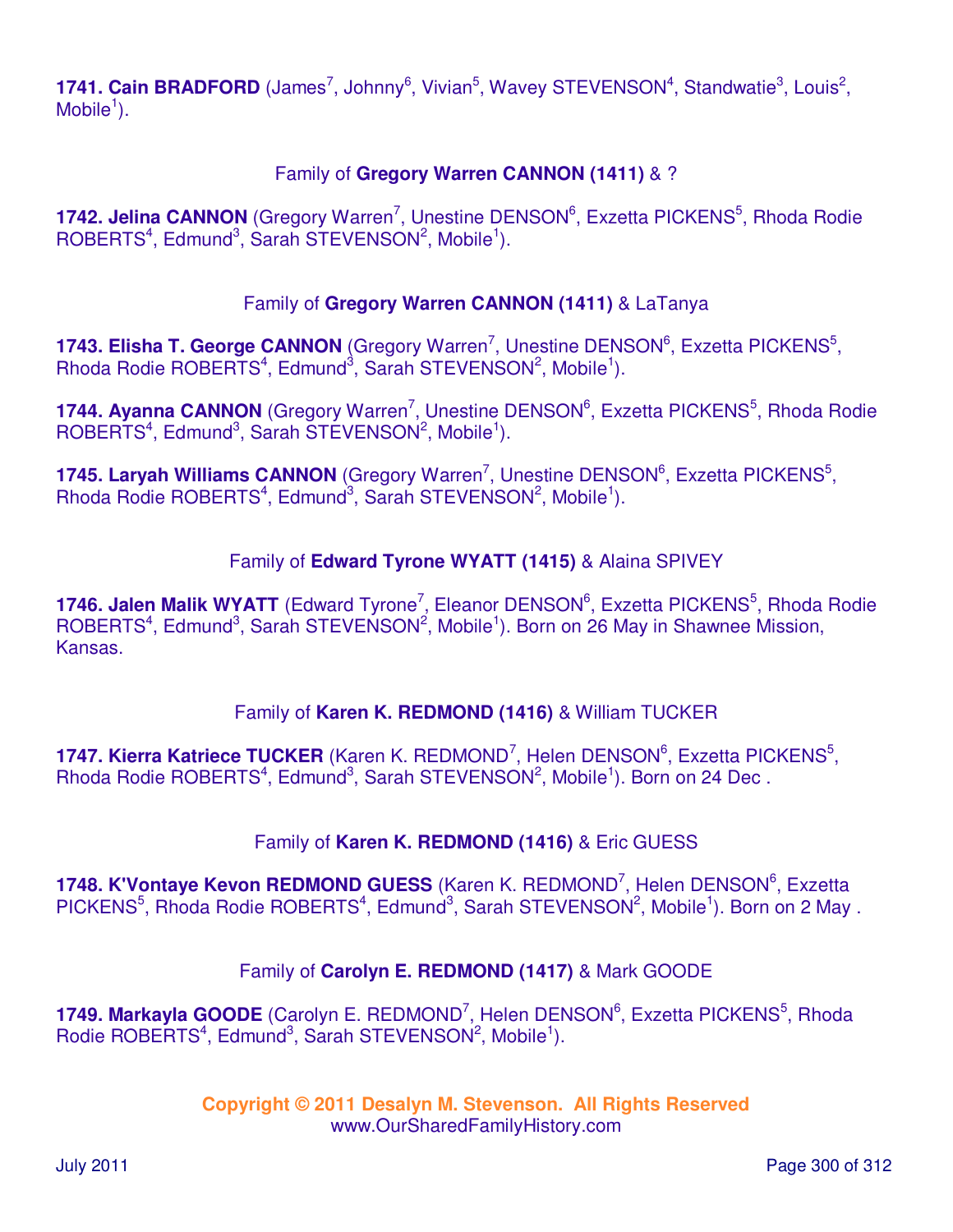### Family of **Carolyn E. REDMOND (1417)** & James FIELDS

1750. James FIELDS (Carolyn E. REDMOND<sup>7</sup>, Helen DENSON<sup>6</sup>, Exzetta PICKENS<sup>5</sup>, Rhoda Rodie  $ROBERTS<sup>4</sup>, Edmund<sup>3</sup>, Sarah STEVENSON<sup>2</sup>, Mobile<sup>1</sup>).$ 

1751. Jalen FIELDS (Carolyn E. REDMOND<sup>7</sup>, Helen DENSON<sup>6</sup>, Exzetta PICKENS<sup>5</sup>, Rhoda Rodie  $ROBERTS<sup>4</sup>, Edmund<sup>3</sup>, Sarah STEVENSON<sup>2</sup>, Mobile<sup>1</sup>).$ 

### Family of **Harrison REDMOND III (1418)**

**1752. DeAngelo REDMOND** (Harrison<sup>7</sup>, Helen DENSON<sup>6</sup>, Exzetta PICKENS<sup>5</sup>, Rhoda Rodie  $ROBERTS<sup>4</sup>, Edmund<sup>3</sup>, Sarah STEVENSON<sup>2</sup>, Mobile<sup>1</sup>).$ 

### Family of **Christopher REDMOND (1419)**

1753. Christopher REDMOND (Christopher<sup>7</sup>, Helen DENSON<sup>6</sup>, Exzetta PICKENS<sup>5</sup>, Rhoda Rodie  $ROBERTS<sup>4</sup>, Edmund<sup>3</sup>, Sarah STEVENSON<sup>2</sup>, Mobile<sup>1</sup>).$ 

1754. Rashad REDMOND (Christopher<sup>7</sup>, Helen DENSON<sup>6</sup>, Exzetta PICKENS<sup>5</sup>, Rhoda Rodie  $ROBERTS<sup>4</sup>, Edmund<sup>3</sup>, Sarah STEVENSON<sup>2</sup>, Mobile<sup>1</sup>).$ 

### Family of **Lavonne STEVENSON (1420)**

1755. Marcus STEVENSON (Lavonne<sup>7</sup>, Leon James<sup>6</sup>, Ceola PICKENS<sup>5</sup>, Rhoda Rodie ROBERTS<sup>4</sup>, Edmund<sup>3</sup>, Sarah STEVENSON<sup>2</sup>, Mobile<sup>1</sup>).

1756. Christopher Dion STEVENSON (Lavonne<sup>7</sup>, Leon James<sup>6</sup>, Ceola PICKENS<sup>5</sup>, Rhoda Rodie  $ROBERTS<sup>4</sup>, Edmund<sup>3</sup>, Sarah STEVENSON<sup>2</sup>, Mobile<sup>1</sup>).$ 

### Family of **Leon James STEVENSON Jr. (1421)**

1757. Leon James STEVENSON III (Leon James<sup>7</sup>, Leon James<sup>6</sup>, Ceola PICKENS<sup>5</sup>, Rhoda Rodie  $ROBERTS<sup>4</sup>, Edmund<sup>3</sup>, Sarah STEVENSON<sup>2</sup>, Mobile<sup>1</sup>).$ 

1758. Kelly STEVENSON (Leon James<sup>7</sup>, Leon James<sup>6</sup>, Ceola PICKENS<sup>5</sup>, Rhoda Rodie ROBERTS<sup>4</sup>, Edmund<sup>3</sup>, Sarah STEVENSON<sup>2</sup>, Mobile<sup>1</sup>).

1759. Stephanie STEVENSON (Leon James<sup>7</sup>, Leon James<sup>6</sup>, Ceola PICKENS<sup>5</sup>, Rhoda Rodie  $ROBERTS<sup>4</sup>, Edmund<sup>3</sup>, Sarah STEVENSON<sup>2</sup>, Mobile<sup>1</sup>).$ 

1760. Dominique STEVENSON (Leon James<sup>7</sup>, Leon James<sup>6</sup>, Ceola PICKENS<sup>5</sup>, Rhoda Rodie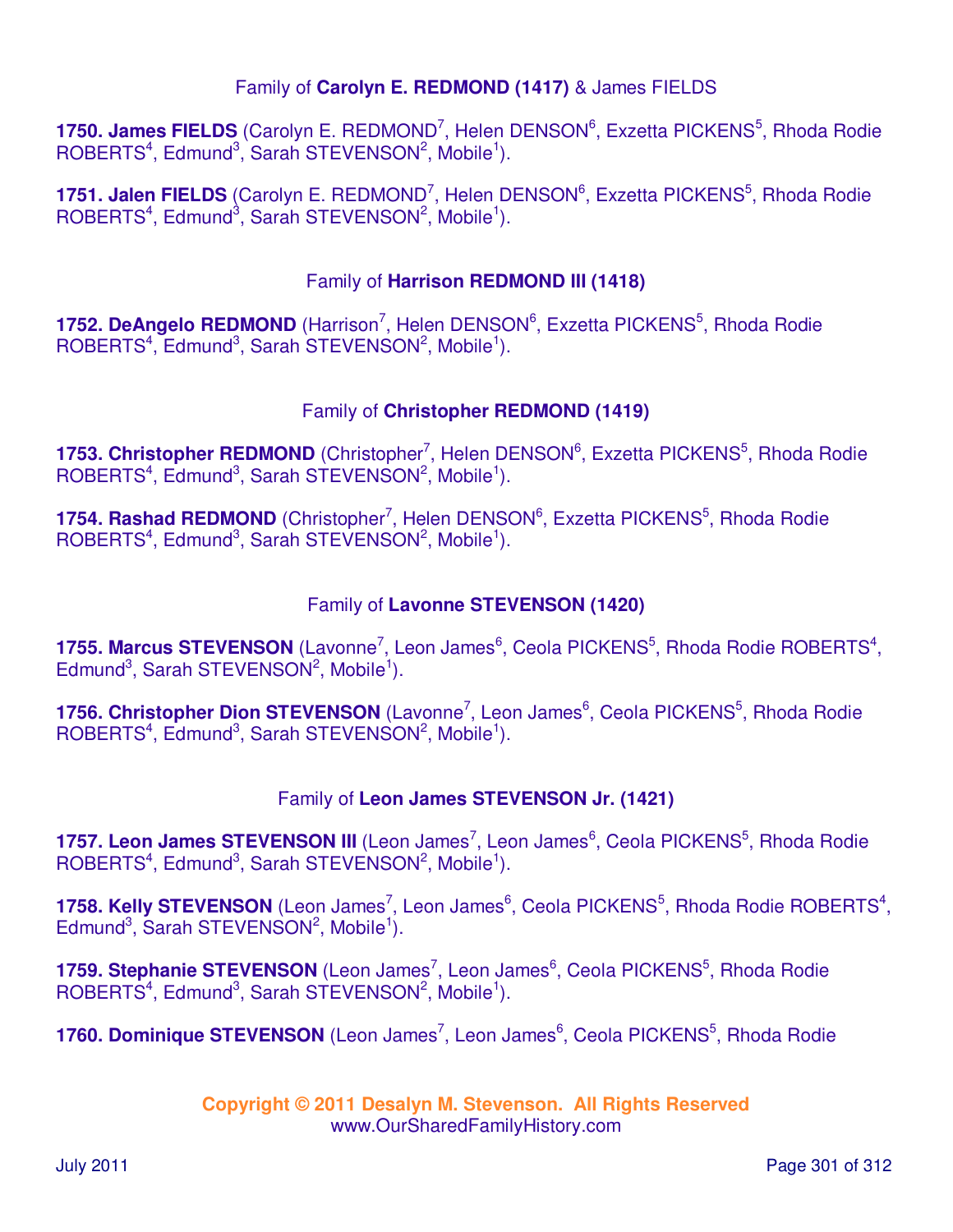$ROBERTS<sup>4</sup>, Edmund<sup>3</sup>, Sarah STEVENSON<sup>2</sup>, Mobile<sup>1</sup>).$ 

### Family of **Tawana Lynn STEVENSON (1424)**

1761. Summer STEVENSON (Tawana Lynn<sup>7</sup>, Leon James<sup>6</sup>, Ceola PICKENS<sup>5</sup>, Rhoda Rodie  $ROBERTS<sup>4</sup>, Edmund<sup>3</sup>, Sarah STEVENSON<sup>2</sup>, Mobile<sup>1</sup>).$ 

#### Family of **Karen Nicole STEVENSON (1425)** & ? ALDRIDGE

1762. Hallie ALDRIDGE (Karen Nicole STEVENSON<sup>7</sup>, Leon James<sup>6</sup>, Ceola PICKENS<sup>5</sup>, Rhoda Rodie ROBERTS<sup>4</sup>, Edmund<sup>3</sup>, Sarah STEVENSON<sup>2</sup>, Mobile<sup>1</sup>).

1763. Michael ALDRIDGE (Karen Nicole STEVENSON<sup>7</sup>, Leon James<sup>6</sup>, Ceola PICKENS<sup>5</sup>, Rhoda Rodie ROBERTS<sup>4</sup>, Edmund<sup>3</sup>, Sarah STEVENSON<sup>2</sup>, Mobile<sup>1</sup>).

Family of **Kanikah Jacqueleen PERRY (1468)** & Kenneth Curtis ACOSTA

1764. Kellyn Kai PERRY-ACOSTA (Kanikah Jacqueleen PERRY<sup>7</sup>, Harry L.<sup>6</sup>, Fleetwood Lloyd<sup>5</sup>, Amy STEVENSON<sup>4</sup>, Thomas<sup>3</sup>, Dudley<sup>2</sup>, Mobile<sup>1</sup>).

Family of **Takiyah Veronika PERRY (1469)** & Rodrick Denairelle JACQUET

1765. Jaydon Lee PERRY-JACQUET (Takiyah Veronika PERRY<sup>7</sup>, Harry L.<sup>6</sup>, Fleetwood Lloyd<sup>5</sup>, Amy STEVENSON<sup>4</sup>, Thomas<sup>3</sup>, Dudley<sup>2</sup>, Mobile<sup>1</sup>).

### Family of **Myrah Leor PERRY (1470)** & Edward JOHNSON

1766. Mykayla Victoria PERRY-JOHNSON (Myrah Leor PERRY<sup>7</sup>, Harry L.<sup>6</sup>, Fleetwood Lloyd<sup>5</sup>, Amy  $STEVENSON<sup>4</sup>$ , Thomas<sup>3</sup>, Dudley<sup>2</sup>, Mobile<sup>1</sup>).

Family of **Kermit Deshawn HUGHES Sr. (1476)** & Alecha Anett JOHNSON

1767. Keona Shawna HUGHES (Kermit Deshawn<sup>7</sup>, Clifton Hannibal PERRY<sup>6</sup>, Fleetwood Lloyd<sup>5</sup>, Amy STEVENSON<sup>4</sup>, Thomas<sup>3</sup>, Dudley<sup>2</sup>, Mobile<sup>1</sup>).

1768. Jade Shionta HUGHES (Kermit Deshawn<sup>7</sup>, Clifton Hannibal PERRY<sup>6</sup>, Fleetwood Lloyd<sup>5</sup>, Amy  $STEVENSON<sup>4</sup>$ , Thomas<sup>3</sup>, Dudley<sup>2</sup>, Mobile<sup>1</sup>).

1769. Kermit DeShawn HUGHES Jr. (Kermit Deshawn<sup>7</sup>, Clifton Hannibal PERRY<sup>6</sup>, Fleetwood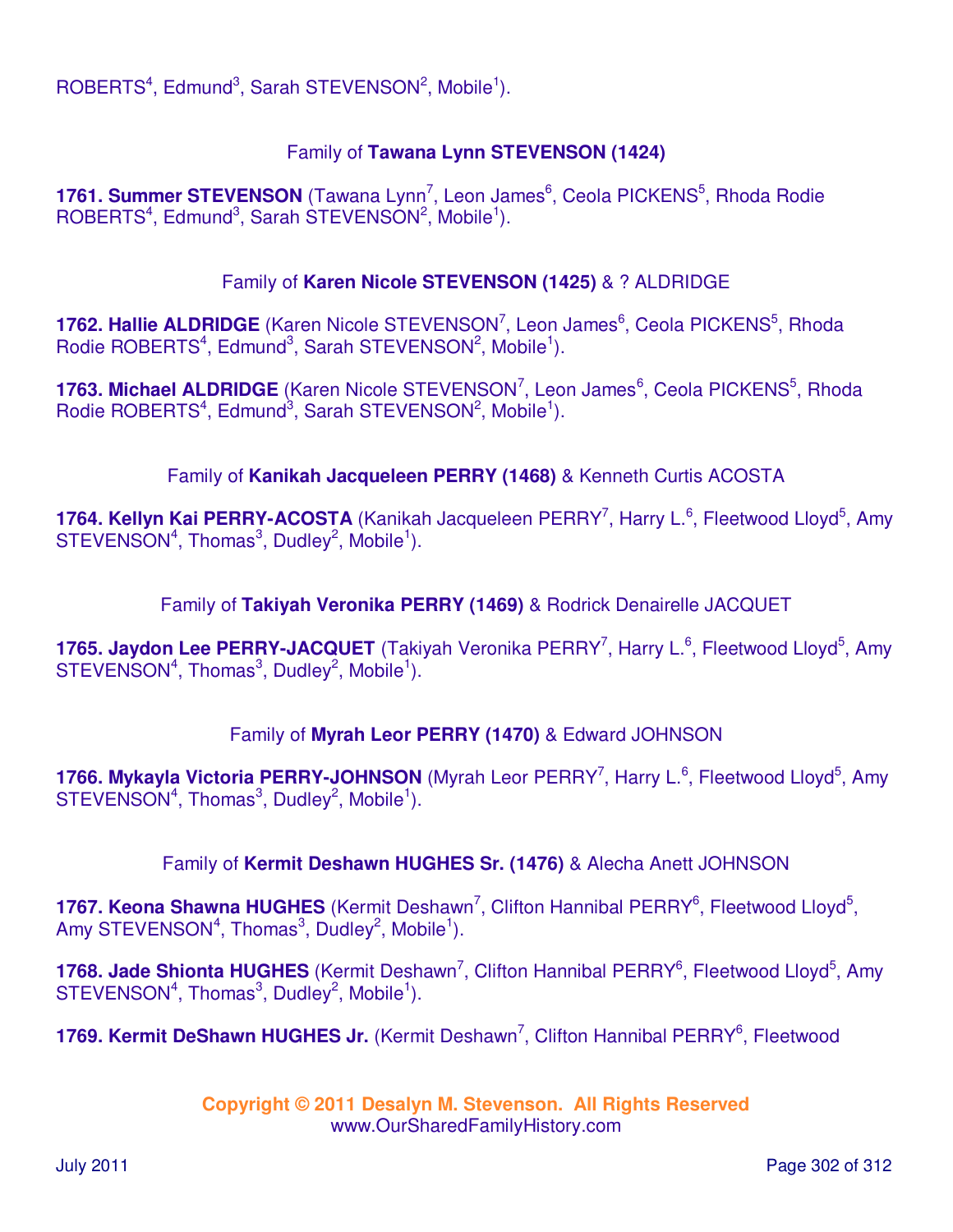Lloyd<sup>5</sup>, Amy STEVENSON<sup>4</sup>, Thomas<sup>3</sup>, Dudley<sup>2</sup>, Mobile<sup>1</sup>).

## Family of **Kermit Deshawn HUGHES Sr. (1476)** & Karla Paola PENATE

1770. Brooklyn Marie HUGHES (Kermit Deshawn<sup>7</sup>, Clifton Hannibal PERRY<sup>6</sup>, Fleetwood Lloyd<sup>5</sup>, Amy STEVENSON<sup>4</sup>, Thomas<sup>3</sup>, Dudley<sup>2</sup>, Mobile<sup>1</sup>).

Family of **Estelle Williams HYSAW PERRY (1482)** & Robert Wayne NIOUS

1771. Markivus Antwan NIOUS (Estelle Williams HYSAW PERRY<sup>7</sup>, Fleetwood Lloyd PERRY<sup>6</sup>, Fleetwood Lloyd<sup>5</sup>, Amy STEVENSON<sup>4</sup>, Thomas<sup>3</sup>, Dudley<sup>2</sup>, Mobile<sup>1</sup>).

Markivus Antwan married **Tara DOUGLAS**. They had one child:

**1848** i. Olivia Josephine NIOUS

### Family of **Estelle Williams HYSAW PERRY (1482)** & Richard Lee THOMAS

1772. Nakeva LaVette THOMAS (Estelle Williams HYSAW PERRY<sup>7</sup>, Fleetwood Lloyd PERRY<sup>6</sup>, Fleetwood Lloyd<sup>5</sup>, Amy STEVENSON<sup>4</sup>, Thomas<sup>3</sup>, Dudley<sup>2</sup>, Mobile<sup>1</sup>).

### Family of **Calvin Lloyd PERRY (1483)** & Darlene

1773. Darvin PERRY (Calvin Lloyd<sup>7</sup>, Fleetwood Lloyd<sup>6</sup>, Fleetwood Lloyd<sup>5</sup>, Amy STEVENSON<sup>4</sup>, Thomas $^3$ , Dudley $^2$ , Mobile $^1$ ).

1774. Demitria PERRY (Calvin Lloyd<sup>7</sup>, Fleetwood Lloyd<sup>6</sup>, Fleetwood Lloyd<sup>5</sup>, Amy STEVENSON<sup>4</sup>, Thomas $^3$ , Dudley $^2$ , Mobile $^1$ ).

1775. Danielle PERRY (Calvin Lloyd<sup>7</sup>, Fleetwood Lloyd<sup>6</sup>, Fleetwood Lloyd<sup>5</sup>, Amy STEVENSON<sup>4</sup>, Thomas $^3$ , Dudley $^2$ , Mobile $^1$ ).

## Family of **Calvin Lloyd PERRY (1483)** & Katherine

1776. Calvin PERRY Jr. (Calvin Lloyd<sup>7</sup>, Fleetwood Lloyd<sup>6</sup>, Fleetwood Lloyd<sup>5</sup>, Amy STEVENSON<sup>4</sup>, Thomas $^3$ , Dudley $^2$ , Mobile $^1$ ).

1777. Krystal PERRY (Calvin Lloyd<sup>7</sup>, Fleetwood Lloyd<sup>6</sup>, Fleetwood Lloyd<sup>5</sup>, Amy STEVENSON<sup>4</sup>,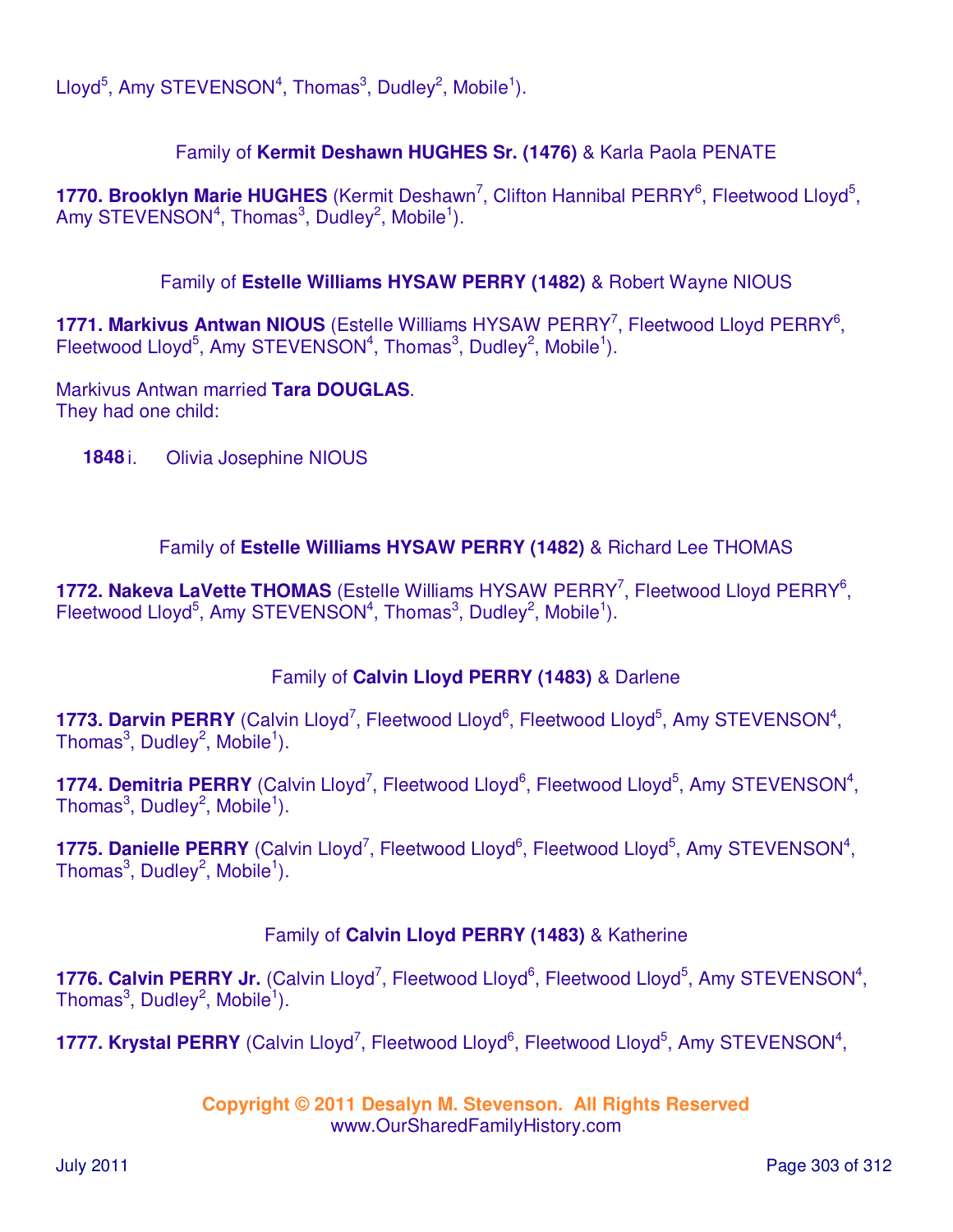## Family of **Calvin Lloyd PERRY (1483)** & Sandra TURNER

1778. Camakia TURNER PERRY (Calvin Lloyd PERRY<sup>7</sup>, Fleetwood Lloyd<sup>6</sup>, Fleetwood Lloyd<sup>5</sup>, Amy  $STEVENSON<sup>4</sup>$ , Thomas<sup>3</sup>, Dudley<sup>2</sup>, Mobile<sup>1</sup>).

1779. Lakevious TURNER PERRY (Calvin Lloyd PERRY<sup>7</sup>, Fleetwood Lloyd<sup>6</sup>, Fleetwood Lloyd<sup>5</sup>, Amy  $STEVENSON<sup>4</sup>$ , Thomas<sup>3</sup>, Dudley<sup>2</sup>, Mobile<sup>1</sup>).

1780. Calvin PERRY III (Calvin Lloyd<sup>7</sup>, Fleetwood Lloyd<sup>6</sup>, Fleetwood Lloyd<sup>5</sup>, Amy STEVENSON<sup>4</sup>, Thomas $^3$ , Dudley $^2$ , Mobile $^1$ ).

## Family of **Anthony Lyn STEVENSON SR (1485)** & Leslie ROYER

**1781. Marissa Olivia STEVENSON** (Anthony Lyn<sup>7</sup>, Harvey<sup>6</sup>, Isaac David<sup>5</sup>, Henry<sup>4</sup>, Thomas<sup>3</sup>, Dudley<sup>2</sup>, Mobile<sup>1</sup>).

**1782. Anthony Lyn STEVENSON JR** (Anthony Lyn<sup>7</sup>, Harvey<sup>6</sup>, Isaac David<sup>5</sup>, Henry<sup>4</sup>, Thomas<sup>3</sup>, Dudley<sup>2</sup>, Mobile<sup>1</sup>).

### Family of **Constance "Connie Lynn" Carrol STEVENSON (1486)**

1783. Brandy (Constance "Connie Lynn" Carrol STEVENSON<sup>7</sup>, Harvey<sup>6</sup>, Isaac David<sup>5</sup>, Henry<sup>4</sup>, Thomas $^3$ , Dudley $^2$ , Mobile $^1$ ).

1784. Willam (Constance "Connie Lynn" Carrol STEVENSON<sup>7</sup>, Harvey<sup>6</sup>, Isaac David<sup>5</sup>, Henry<sup>4</sup>, Thomas $^3$ , Dudley $^2$ , Mobile $^1$ ).

### Family of **Leonard STEVENSON (1502)** & Natlie GREEN

**1785. Tyrese Lecedric STEVENSON** (Leonard<sup>7</sup>, Johneth<sup>6</sup>, Leonard<sup>5</sup>, Houston B.<sup>4</sup>, Thomas<sup>3</sup>, Dudley<sup>2</sup>, Mobile<sup>1</sup>).

1786. Kiayon Najee STEVENSON (Leonard<sup>7</sup>, Johneth<sup>6</sup>, Leonard<sup>5</sup>, Houston B.<sup>4</sup>, Thomas<sup>3</sup>, Dudley<sup>2</sup>,  $M$ obile<sup>1</sup>).

1787. Sylus Zakiya STEVENSON (Leonard<sup>7</sup>, Johneth<sup>6</sup>, Leonard<sup>5</sup>, Houston B.<sup>4</sup>, Thomas<sup>3</sup>, Dudley<sup>2</sup>, Mobile $\overline{1}$ ).

### Family of **Merduice A. "Cricket" STEVENSON (1503)** & ? HAMLETT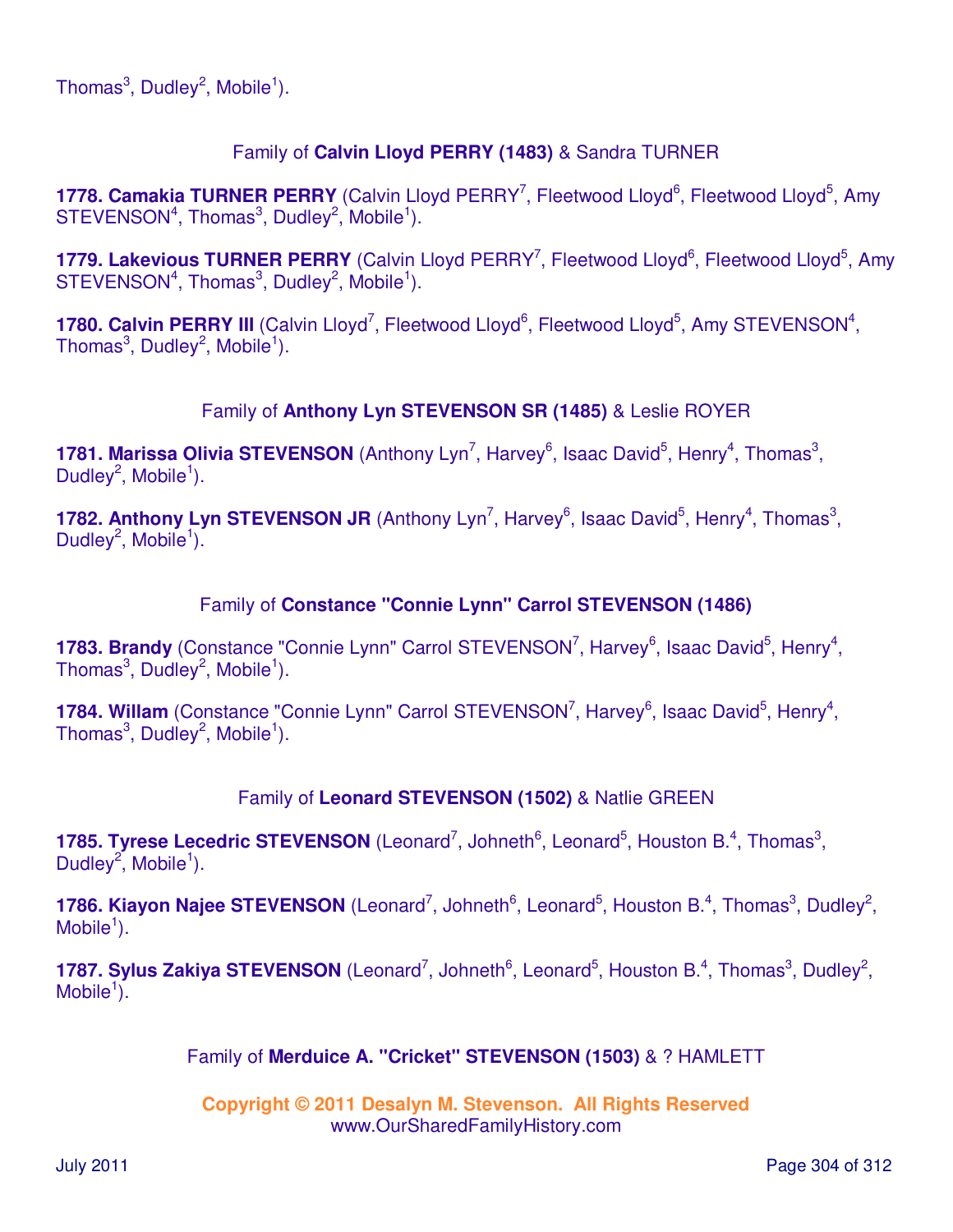1788. Shannon HAMLETT (Merduice A. "Cricket" STEVENSON<sup>7</sup>, Vanoy "Sonny"<sup>6</sup>, Vanoy<sup>5</sup>, Houston  $B^4$ , Thomas<sup>3</sup>, Dudley<sup>2</sup>, Mobile<sup>1</sup>).

### Family of **Merduice A. "Cricket" STEVENSON (1503)** & Gregory REED

1789. Kaylin REED (Merduice A. "Cricket" STEVENSON<sup>7</sup>, Vanoy "Sonny"<sup>6</sup>, Vanoy<sup>5</sup>, Houston B.<sup>4</sup>, Thomas $^3$ , Dudley $^2$ , Mobile<sup>1</sup>).

### Family of **Kemo STEVENSON PATRICK (1504)**

1790. Justyne D. STEVENSON PATRICK (Kemo<sup>7</sup>, Vanoy "Sonny" STEVENSON<sup>6</sup>, Vanoy<sup>5</sup>, Houston  $B^4$ , Thomas<sup>3</sup>, Dudley<sup>2</sup>, Mobile<sup>1</sup>).

1791. Alisha S. STEVENSON PATRICK (Kemo<sup>7</sup>, Vanoy "Sonny" STEVENSON<sup>6</sup>, Vanoy<sup>5</sup>, Houston  $B^4$ , Thomas<sup>3</sup>, Dudley<sup>2</sup>, Mobile<sup>1</sup>).

#### Family of **Illana STEVENSON (1505)**

**1792. Jared** (Illana STEVENSON<sup>7</sup>, Vanoy "Sonny"<sup>6</sup>, Vanoy<sup>5</sup>, Houston B.<sup>4</sup>, Thomas<sup>3</sup>, Dudley<sup>2</sup>,  $M$ obile<sup>1</sup>).

**1793. Kalyah** (Illana STEVENSON<sup>7</sup>, Vanoy "Sonny"<sup>6</sup>, Vanoy<sup>5</sup>, Houston B.<sup>4</sup>, Thomas<sup>3</sup>, Dudley<sup>2</sup>,  $M$ obile<sup>1</sup>).

**1794. Laura** (Illana STEVENSON<sup>7</sup>, Vanoy "Sonny"<sup>6</sup>, Vanoy<sup>5</sup>, Houston B.<sup>4</sup>, Thomas<sup>3</sup>, Dudley<sup>2</sup>,  $M$ obile<sup>1</sup>).

### Family of **Marcus STEVENSON Sr. (1506)**

1795. Marcus STEVENSON Jr. (Marcus<sup>7</sup>, Vanoy "Sonny"<sup>6</sup>, Vanoy<sup>5</sup>, Houston B.<sup>4</sup>, Thomas<sup>3</sup>, Dudley<sup>2</sup>,  $M$ obile<sup>1</sup>).

Child:

**1849** i. Sharon STEVENSON

**1796. Andrew JONES** (Marcus STEVENSON<sup>7</sup>, Vanoy "Sonny"<sup>6</sup>, Vanoy<sup>5</sup>, Houston B.<sup>4</sup>, Thomas<sup>3</sup>, Dudley<sup>2</sup>, Mobile<sup>1</sup>).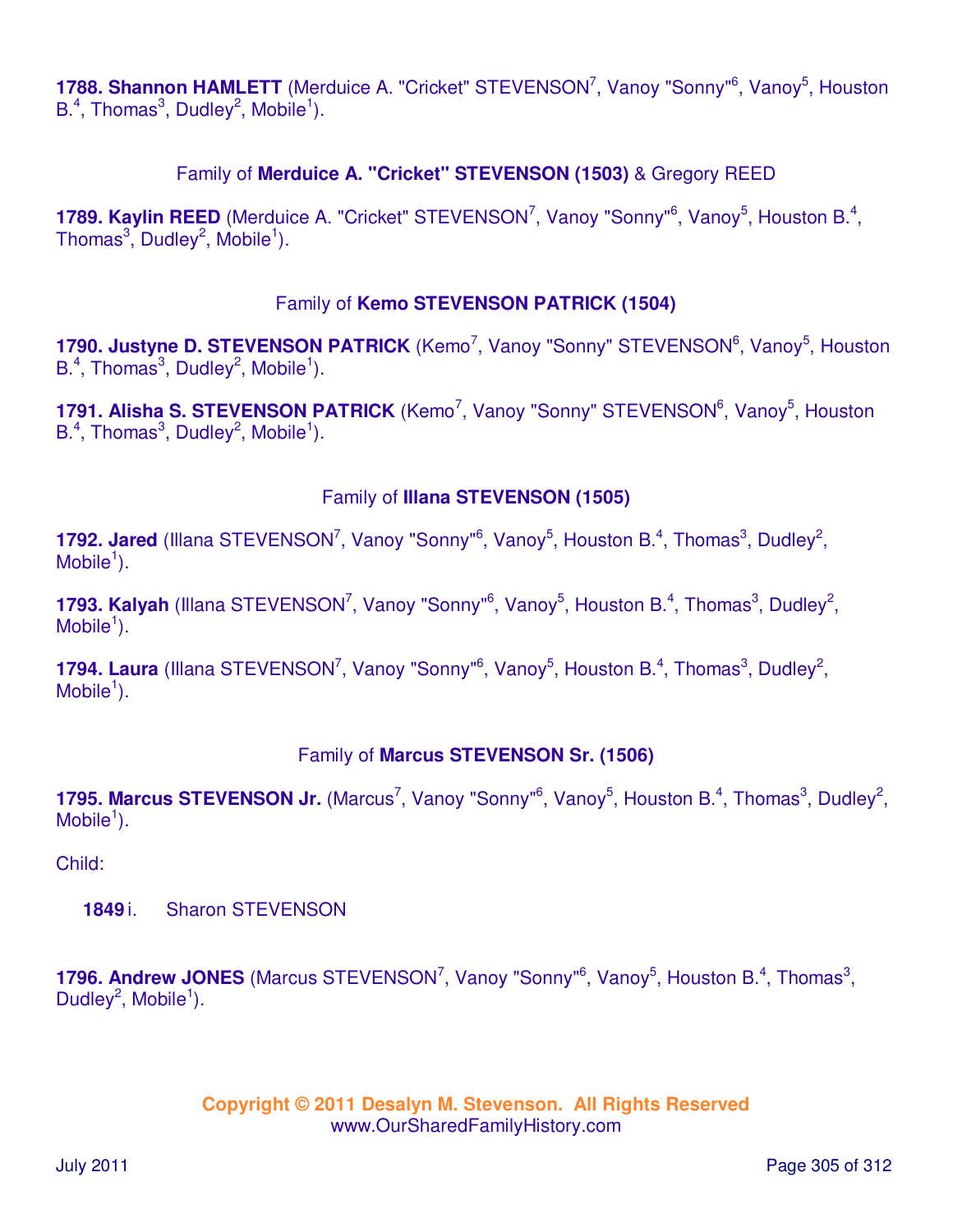### Family of **Collette STEVENSON (1508)**

**1797. Sharon** (Collette STEVENSON<sup>7</sup>, Vanoy "Sonny"<sup>6</sup>, Vanoy<sup>5</sup>, Houston B.<sup>4</sup>, Thomas<sup>3</sup>, Dudley<sup>2</sup>,  $M$ obile<sup>1</sup>).

Children:

| 1850 i.  | <b>Derek</b> |
|----------|--------------|
| 1851 ii. | William      |

## Family of **Kisasi Umezo STEVENSON (1510)** & Michelle WEYOUNG

**1798. Mercedes Renee STEVENSON** (Kisasi Umezo<sup>7</sup>, Rennaye<sup>6</sup>, Vanoy<sup>5</sup>, Houston B.<sup>4</sup>, Thomas<sup>3</sup>, Dudley<sup>2</sup>, Mobile<sup>1</sup>).

### Family of **Kisasi Umezo STEVENSON (1510)** & Laurita ESPINOZA

1799. Arianna STEVENSON (Kisasi Umezo<sup>7</sup>, Rennaye<sup>6</sup>, Vanoy<sup>5</sup>, Houston B.<sup>4</sup>, Thomas<sup>3</sup>, Dudley<sup>2</sup>,  $M$ obile<sup>1</sup>).

#### Family of **Kisasi Umezo STEVENSON (1510)** & Rebecca

**1800. Darice STEVENSON** (Kisasi Umezo<sup>7</sup>, Rennaye<sup>6</sup>, Vanoy<sup>5</sup>, Houston B.<sup>4</sup>, Thomas<sup>3</sup>, Dudley<sup>2</sup>, Mobile<sup>1</sup>). Born in San Diego, CA.

#### Family of **Shontae Marie WEATHERS (1515)**

1801. Alaysha Marie WEATHERS (Shontae Marie<sup>7</sup>, Yolanda WALLS<sup>6</sup>, Doris Jean STEVENSON<sup>5</sup>, Houston B.<sup>4</sup>, Thomas<sup>3</sup>, Dudley<sup>2</sup>, Mobile<sup>1</sup>).

#### Family of **Sabrina L. MILLER (1517)** & Darinshelor B. FARAHKAHN

1802. Jai Taijah A. S. FARAHKAHN (Sabrina L. MILLER<sup>7</sup>, Katrina Ann<sup>6</sup>, Rosetta STEVENSON<sup>5</sup>, Leagus<sup>4</sup>, Thomas<sup>3</sup>, Dudley<sup>2</sup>, Mobile<sup>1</sup>).

1803. Darinshelor A. J. FARAHKAHN (Sabrina L. MILLER<sup>7</sup>, Katrina Ann<sup>6</sup>, Rosetta STEVENSON<sup>5</sup>, Leagus<sup>4</sup>, Thomas<sup>3</sup>, Dudley<sup>2</sup>, Mobile<sup>1</sup>).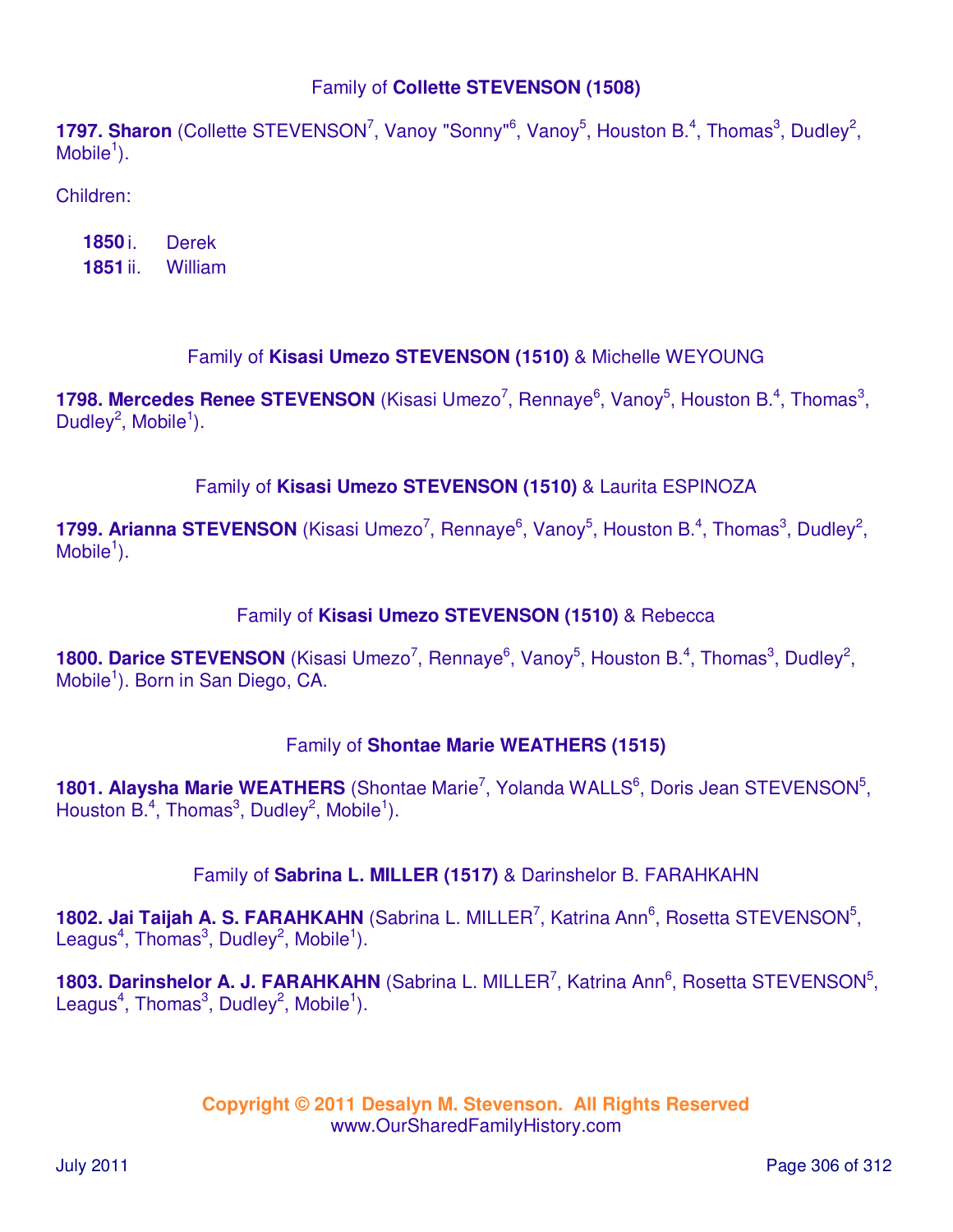### Family of **Lateefah Naeemah RICHARDSON (1522)**

1804. LaToya Nekkoie McNAIR (Lateefah Naeemah RICHARDSON<sup>7</sup>, Charles Henry<sup>6</sup>, Rosetta  $STEVENSON<sup>5</sup>$ , Leagus<sup>4</sup>, Thomas<sup>3</sup>, Dudley<sup>2</sup>, Mobile<sup>1</sup>).

1805. Latraviata Neocheana GRUBBS (Lateefah Naeemah RICHARDSON<sup>7</sup>, Charles Henry<sup>6</sup>, Rosetta STEVENSON<sup>5</sup>, Leagus<sup>4</sup>, Thomas<sup>3</sup>, Dudley<sup>2</sup>, Mobile<sup>1</sup>).

## Family of **Robert Lamont WALLACE (1523)**

1806. Jade WALLACE (Robert Lamont<sup>7</sup>, Charles Henry RICHARDSON<sup>6</sup>, Rosetta STEVENSON<sup>5</sup>, Leagus<sup>4</sup>, Thomas<sup>3</sup>, Dudley<sup>2</sup>, Mobile<sup>1</sup>).

## Family of **Fatima Ayana RICHARDSON (1524)**

1807. Kameron LOVELACE (Fatima Ayana RICHARDSON<sup>7</sup>, Charles Henry<sup>6</sup>, Rosetta  $STEVENSON<sup>5</sup>$ , Leagus<sup>4</sup>, Thomas<sup>3</sup>, Dudley<sup>2</sup>, Mobile<sup>1</sup>).

# Family of **Chanell STEVENSON (1566)**

1808. Savaughn COOPER (Chanell STEVENSON<sup>7</sup>, Carlos<sup>6</sup>, Nellie Mae BUCKNER<sup>5</sup>, Eliza  $PLUMMER<sup>4</sup>$ , Malsy STEVENSON<sup>3</sup>, Dudley<sup>2</sup>, Mobile<sup>1</sup>).

1809. Savian COOPER (Chanell STEVENSON<sup>7</sup>, Carlos<sup>6</sup>, Nellie Mae BUCKNER<sup>5</sup>, Eliza PLUMMER<sup>4</sup>, Malsy STEVENSON $3$ , Dudley $^2$ , Mobile<sup>1</sup>).

## Family of **Lavender (1569)**

**1810. Angel BEHN** (Lavender<sup>7</sup>, Sheila STEVENSON<sup>6</sup>, Nellie Mae BUCKNER<sup>5</sup>, Eliza PLUMMER<sup>4</sup>, Malsy STEVENSON $3$ , Dudley $2$ , Mobile<sup>1</sup>).

## Family of **Kourtney OSBORNE (1583)** & Ryan ANDREWS

1811. Danika ANDREWS (Kourtney OSBORNE<sup>7</sup>, Trayveah<sup>6</sup>, Jimmie Olivia BUCKNER<sup>5</sup>, Eliza  $PLUMMER<sup>4</sup>$ , Malsy STEVENSON<sup>3</sup>, Dudley<sup>2</sup>, Mobile<sup>1</sup>).

**1812. Odin ANDREWS** (Kourtney OSBORNE<sup>7</sup>, Trayveah<sup>6</sup>, Jimmie Olivia BUCKNER<sup>5</sup>, Eliza  $PLUMMER<sup>4</sup>$ , Malsy STEVENSON<sup>3</sup>, Dudley<sup>2</sup>, Mobile<sup>1</sup>).

1813. Isadora ANDREWS (Kourtney OSBORNE<sup>7</sup>, Trayveah<sup>6</sup>, Jimmie Olivia BUCKNER<sup>5</sup>, Eliza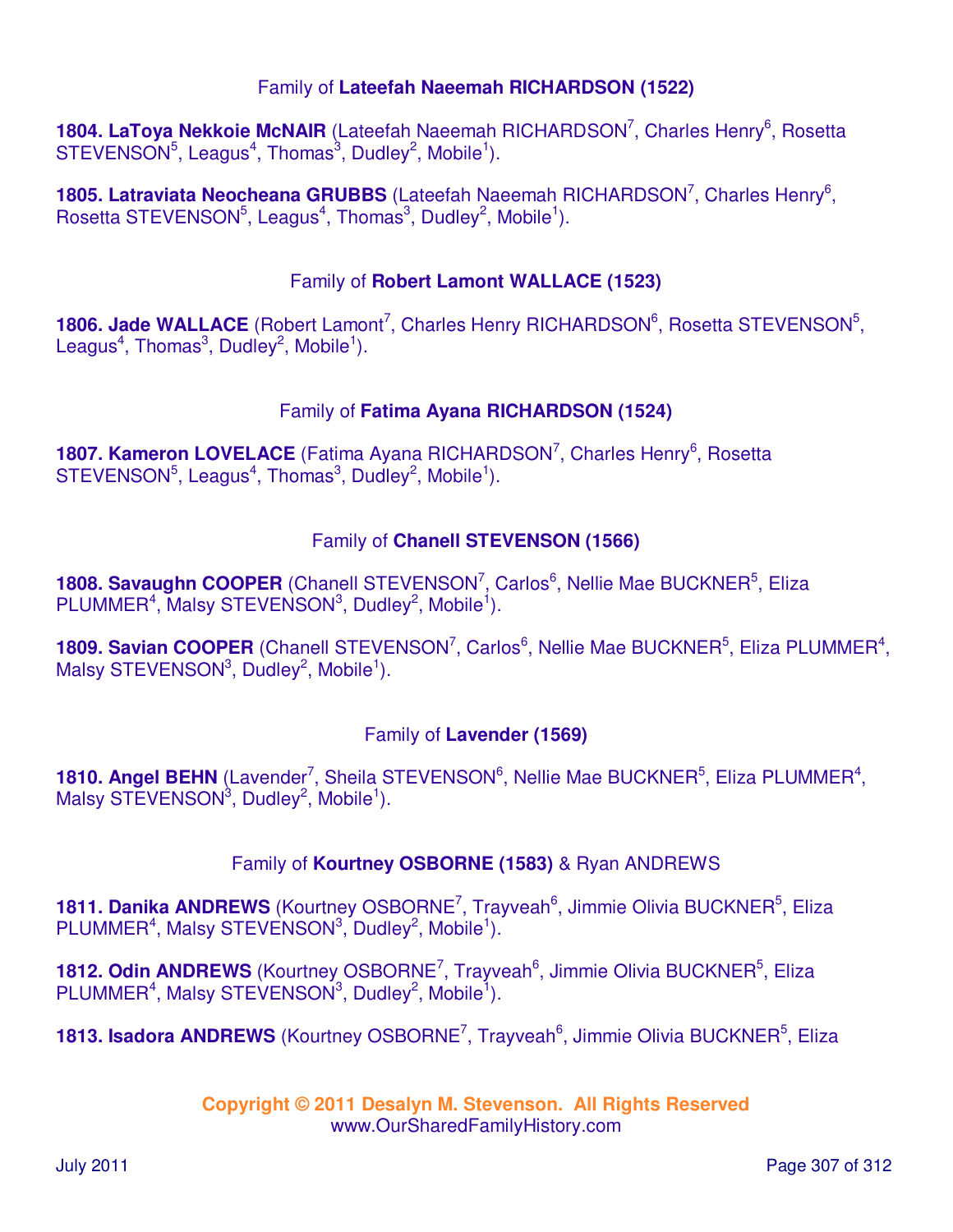$PLUMMER<sup>4</sup>$ , Malsy STEVENSON<sup>3</sup>, Dudley<sup>2</sup>, Mobile<sup>1</sup>).

### Family of **Shawntelle Sharise WILLIAMS (1607)** & Joseph CELESTINE Sr.

1814. Joseph CELESTINE Jr. (Shawntelle Sharise WILLIAMS<sup>7</sup>, George Earl<sup>6</sup>, Leer Mae  $STEVENSON<sup>5</sup>$ , George<sup>4</sup>, Samuel<sup>3</sup>, Dave<sup>2</sup>, Mobile<sup>1</sup>).

1815. Cedric CELESTINE (Shawntelle Sharise WILLIAMS<sup>7</sup>, George Earl<sup>6</sup>, Leer Mae STEVENSON<sup>5</sup>, George<sup>4</sup>, Samuel<sup>3</sup>, Dave<sup>2</sup>, Mobile<sup>1</sup>).

Family of **Shawntelle Sharise WILLIAMS (1607)** & Ojo WATSON Sr.

1816. Ojo WATSON Jr. (Shawntelle Sharise WILLIAMS<sup>7</sup>, George Earl<sup>6</sup>, Leer Mae STEVENSON<sup>5</sup>, George<sup>4</sup>, Samuel<sup>3</sup>, Dave<sup>2</sup>, Mobile<sup>1</sup>).

1817. Jamare WATSON (Shawntelle Sharise WILLIAMS<sup>7</sup>, George Earl<sup>6</sup>, Leer Mae STEVENSON<sup>5</sup>, George<sup>4</sup>, Samuel<sup>3</sup>, Dave<sup>2</sup>, Mobile<sup>1</sup>).

1818. Destanie WATSON (Shawntelle Sharise WILLIAMS<sup>7</sup>, George Earl<sup>6</sup>, Leer Mae STEVENSON<sup>5</sup>, George<sup>4</sup>, Samuel<sup>3</sup>, Dave<sup>2</sup>, Mobile<sup>1</sup>).

#### Family of **Cedric WILLIAMS Sr. (1608)**

1819. Cedric WILLIAMS Jr. (Cedric<sup>7</sup>, George Earl<sup>6</sup>, Leer Mae STEVENSON<sup>5</sup>, George<sup>4</sup>, Samuel<sup>3</sup>, Dave<sup>2</sup>, Mobile<sup>1</sup>).

**1820. Deione WILLIAMS** (Cedric<sup>7</sup>, George Earl<sup>6</sup>, Leer Mae STEVENSON<sup>5</sup>, George<sup>4</sup>, Samuel<sup>3</sup>, Dave<sup>2</sup>, Mobile<sup>1</sup>).

1821. Demari WILLIAMS (Cedric<sup>7</sup>, George Earl<sup>6</sup>, Leer Mae STEVENSON<sup>5</sup>, George<sup>4</sup>, Samuel<sup>3</sup>, Dave<sup>2</sup>, Mobile<sup>1</sup>). Born in Fresno, CA.

### Family of **Robert WILLIAMS Jr. (1610)** & Tiana VICKS

1822. Takiya Monaie WILLIAMS (Robert<sup>7</sup>, Robert Raydean<sup>6</sup>, Leer Mae STEVENSON<sup>5</sup>, George<sup>4</sup>, Samuel<sup>3</sup>, Dave<sup>2</sup>, Mobile<sup>1</sup>).

1823. Taniya Yvette WILLIAMS (Robert<sup>7</sup>, Robert Raydean<sup>6</sup>, Leer Mae STEVENSON<sup>5</sup>, George<sup>4</sup>, Samuel<sup>3</sup>, Dave<sup>2</sup>, Mobile<sup>1</sup>).

### Family of **Izell Eugene WILLIAMS (1611)** & Collen RAFFETY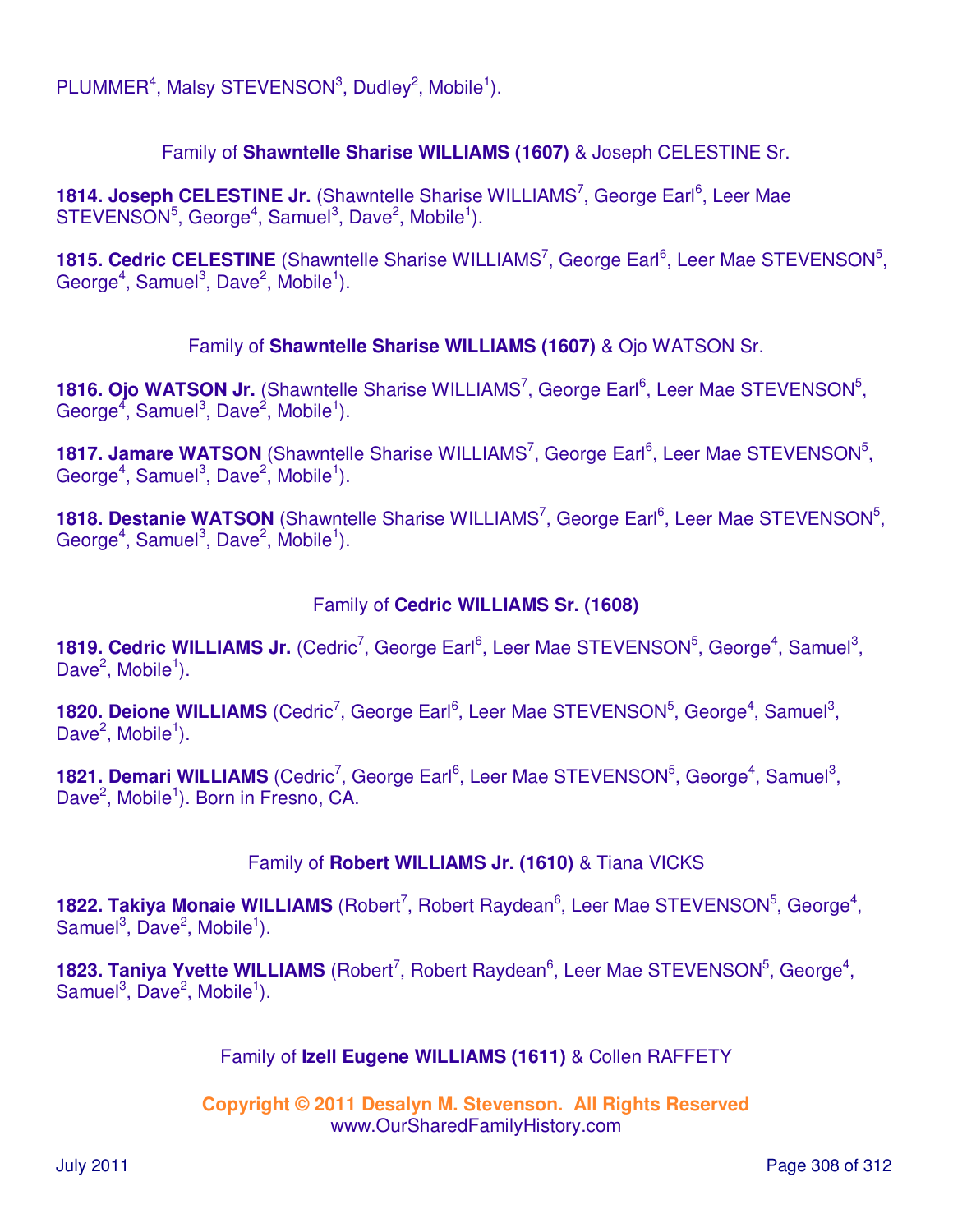1824. Nyla Monaie WILLIAMS (Izell Eugene<sup>7</sup>, Robert Raydean<sup>6</sup>, Leer Mae STEVENSON<sup>5</sup>, George<sup>4</sup>, Samuel<sup>3</sup>, Dave<sup>2</sup>, Mobile<sup>1</sup>).

### Family of **Omar Jamal GIBSON (1615)** & Crystal PHILLIPS

1825. Kennedy Nicole PHILLIPS GIBSON (Omar Jamal GIBSON<sup>7</sup>, Carla Deloris HALL<sup>6</sup>, Leer Mae  $STEVENSON<sup>5</sup>$ , George<sup>4</sup>, Samuel<sup>3</sup>, Dave<sup>2</sup>, Mobile<sup>1</sup>).

1826. London Ciara PHILLIPS GIBSON (Omar Jamal GIBSON<sup>7</sup>, Carla Deloris HALL<sup>6</sup>, Leer Mae  $STEVENSON<sup>5</sup>$ , George<sup>4</sup>, Samuel<sup>3</sup>, Dave<sup>2</sup>, Mobile<sup>1</sup>).

### Family of **Mose Stanley TROTTER (1616)**

1827. Meliyah Mystayza TROTTER (Mose Stanley<sup>7</sup>, Michael Wayne<sup>6</sup>, Savannah Deloris  $STEVENSON<sup>5</sup>$ , George<sup>4</sup>, Samuel<sup>3</sup>, Dave<sup>2</sup>, Mobile<sup>1</sup>).

### Family of **Marquita Savannah TROTTER (1618)**

1828. Motyus Ospriest TROTTER (Marquita Savannah<sup>7</sup>, Michael Wayne<sup>6</sup>, Savannah Deloris  $STEVENSON<sup>5</sup>$ , George<sup>4</sup>, Samuel<sup>3</sup>, Dave<sup>2</sup>, Mobile<sup>1</sup>).

## Family of **Tyrone Tyus TROTTER (1622)**

1829. Kamdria TROTTER (Tyrone Tyus<sup>7</sup>, Michael Wayne<sup>6</sup>, Savannah Deloris STEVENSON<sup>5</sup>, George<sup>4</sup>, Samuel<sup>3</sup>, Dave<sup>2</sup>, Mobile<sup>1</sup>).

### Family of **Tamara Nechelle JOHNSON (1623)**

1830. Marcel PERRY (Tamara Nechelle JOHNSON<sup>7</sup>, Marsha Elaine MASSEY<sup>6</sup>, Savannah Deloris  $STEVENSON<sup>5</sup>$ , George<sup>4</sup>, Samuel<sup>3</sup>, Dave<sup>2</sup>, Mobile<sup>1</sup>).

### Family of **Tanisha Stevenson HARRIS (1641)**

1831. Chase Stevenson HARRIS (Tanisha Stevenson<sup>7</sup>, Debra Delaine STEVENSON<sup>6</sup>, Iley Willie<sup>5</sup>, lley Lee<sup>4</sup>, Fleetwood<sup>3</sup>, Dave<sup>2</sup>, Mobile<sup>1</sup>).

1832. Kristal Talonna HARRIS (Tanisha Stevenson<sup>7</sup>, Debra Delaine STEVENSON<sup>6</sup>, Iley Willie<sup>5</sup>, Iley Lee<sup>4</sup>, Fleetwood<sup>3</sup>, Dave<sup>2</sup>, Mobile<sup>1</sup>).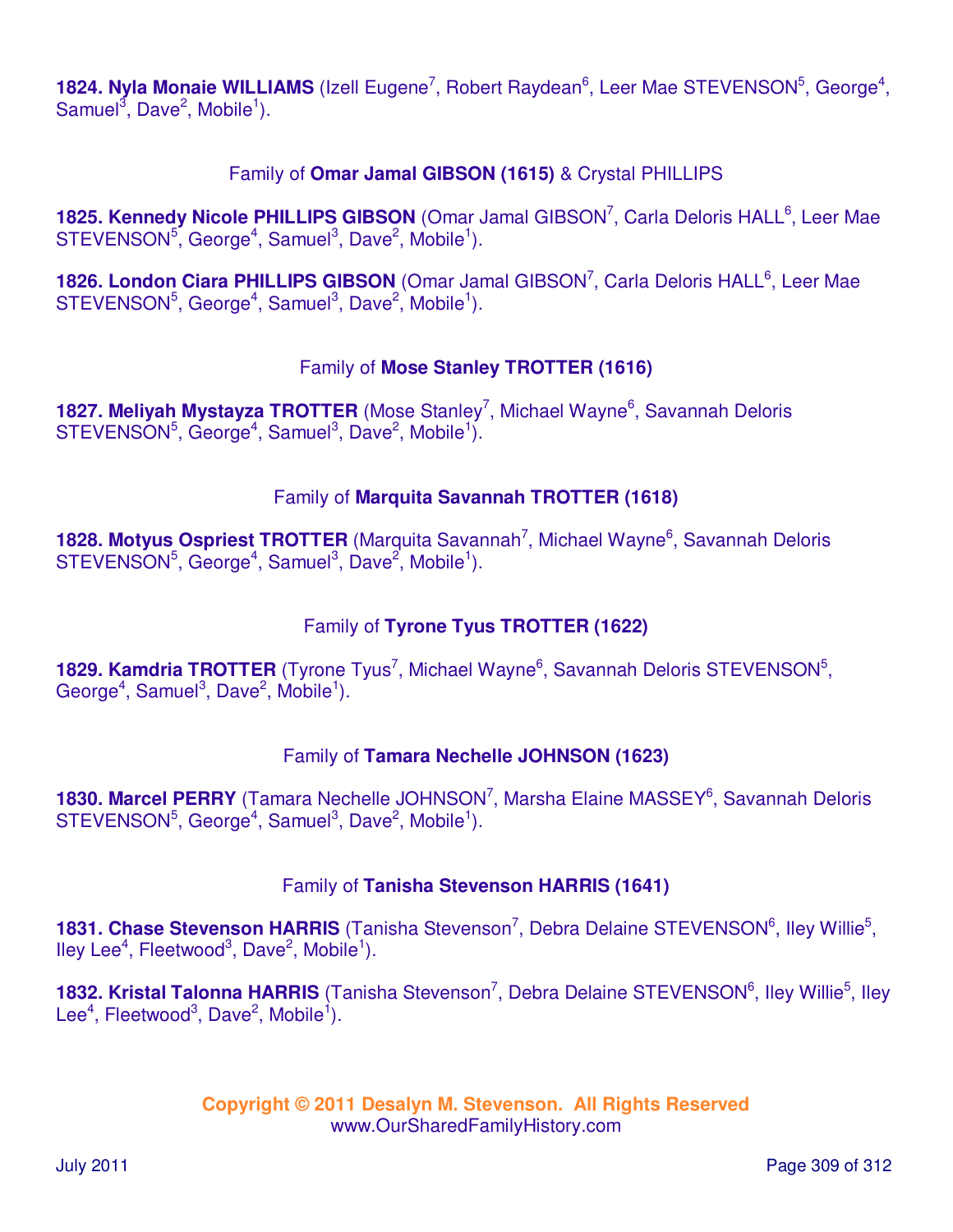### Family of **Kabiou Rashard CLAIBORNE Sr. (1642)**

1833. Selah Ayianna CLAIBORNE (Kabiou Rashard<sup>7</sup>, Debra Delaine STEVENSON<sup>6</sup>, Iley Willie<sup>5</sup>, lley Lee<sup>4</sup>, Fleetwood<sup>3</sup>, Dave<sup>2</sup>, Mobile<sup>1</sup>).

1834. Kabiou Rashard CLAIBORNE Jr. (Kabiou Rashard<sup>7</sup>, Debra Delaine STEVENSON<sup>6</sup>, Iley Willie<sup>5</sup>, Iley Lee<sup>4</sup>, Fleetwood<sup>3</sup>, Dave<sup>2</sup>, Mobile<sup>1</sup>).

#### Family of **Quendell FRAZIER MILLER (1652)** & Latisha

1835. Stormy MILLER FRAZIER (Quendell FRAZIER MILLER<sup>7</sup>, Deloris JOHNSON<sup>6</sup>, Genese STEVENSON<sup>5</sup>, Fleet<sup>4</sup>, Simpson<sup>3</sup>, Dave<sup>2</sup>, Mobile<sup>1</sup>). Stormy died in Mar 2008.

1836. Malik FRAZIER MILLER (Quendell<sup>7</sup>, Deloris JOHNSON<sup>6</sup>, Genese STEVENSON<sup>5</sup>, Fleet<sup>4</sup>, Simpson<sup>3</sup>, Dave<sup>2</sup>, Mobile<sup>1</sup>).

1837. Makia FRAZIER MILLER (Quendell<sup>7</sup>, Deloris JOHNSON<sup>6</sup>, Genese STEVENSON<sup>5</sup>, Fleet<sup>4</sup>, Simpson<sup>3</sup>, Dave<sup>2</sup>, Mobile<sup>1</sup>).

#### Family of **Kevin FRAZIER MILLER (1653)** & Audie

1838. Deshone FRAZIER MILLER (Kevin<sup>7</sup>, Deloris JOHNSON<sup>6</sup>, Genese STEVENSON<sup>5</sup>, Fleet<sup>4</sup>, Simpson<sup>3</sup>, Dave<sup>2</sup>, Mobile<sup>1</sup>).

### Family of **Kevin FRAZIER MILLER (1653)** & Nicole

**1839. Nakitha FRAZIER MILLER** (Kevin<sup>7</sup>, Deloris JOHNSON<sup>6</sup>, Genese STEVENSON<sup>5</sup>, Fleet<sup>4</sup>, Simpson<sup>3</sup>, Dave<sup>2</sup>, Mobile<sup>1</sup>).

### Family of **Kevin FRAZIER MILLER (1653)** & Lynette

**1840. Nickie FRAZIER MILLER** (Kevin<sup>7</sup>, Deloris JOHNSON<sup>6</sup>, Genese STEVENSON<sup>5</sup>, Fleet<sup>4</sup>, Simpson<sup>3</sup>, Dave<sup>2</sup>, Mobile<sup>1</sup>).

### Family of **Genese FRAZIER MILLER (1654)** & Wyon WILLIAMS

1841. Ayanna WILLIAMS (Genese FRAZIER MILLER<sup>7</sup>, Deloris JOHNSON<sup>6</sup>, Genese STEVENSON<sup>5</sup>, Fleet<sup>4</sup>, Simpson<sup>3</sup>, Dave<sup>2</sup>, Mobile<sup>1</sup>).

1842. Johnthan WILLIAMS (Genese FRAZIER MILLER<sup>7</sup>, Deloris JOHNSON<sup>6</sup>, Genese  $STEVENSON<sup>5</sup>$ , Fleet<sup>4</sup>, Simpson<sup>3</sup>, Dave<sup>2</sup>, Mobile<sup>1</sup>).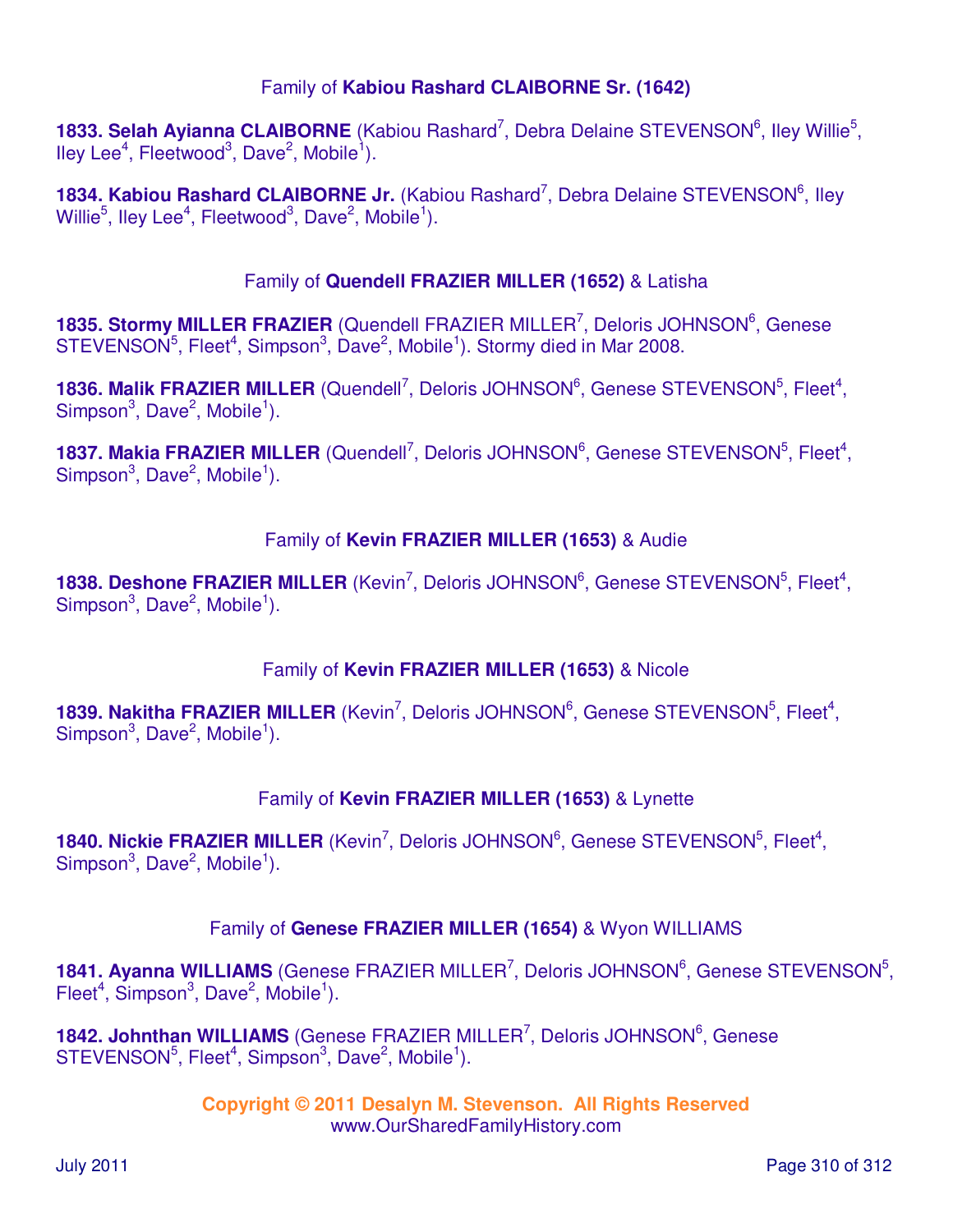1843. Kamonta WILLIAMS (Genese FRAZIER MILLER<sup>7</sup>, Deloris JOHNSON<sup>6</sup>, Genese  $STEVENSON<sup>5</sup>$ , Fleet<sup>4</sup>, Simpson<sup>3</sup>, Dave<sup>2</sup>, Mobile<sup>1</sup>).

## Family of **La Shonda JOHNSON COLBERTSON (1655)** & Steven COLBERTSON

1844. Kenny COLBERTSON (La Shonda JOHNSON COLBERTSON<sup>7</sup>, Deloris JOHNSON<sup>6</sup>, Genese  $STEVENSON<sup>5</sup>$ , Fleet<sup>4</sup>, Simpson<sup>3</sup>, Dave<sup>2</sup>, Mobile<sup>1</sup>). Born on 4 Nov.

Child:

**1852** i. Kendall COLBERTSON (6 Feb -)

# Ninth Generation

# Family of **Ayanna Kenyama ATKINSON (1680)**

1845. Shaquovein Terrell ATKINSON (Ayanna Kenyama<sup>8</sup>, Hurchell Degan<sup>7</sup>, Lorene PATTERSON<sup>6</sup>, Ethel WILLIAMS<sup>5</sup>, Joanna STEVENSON<sup>4</sup>, Robert<sup>3</sup>, Dick<sup>2</sup>, Mobile<sup>1</sup>).

## Family of **Kimberly Dawn ATKINSON (1681)**

1846. Marquise Jevon KEMP (Kimberly Dawn ATKINSON<sup>8</sup>, Hurchell Degan<sup>7</sup>, Lorene PATTERSON<sup>6</sup>, Ethel WILLIAMS<sup>5</sup>, Joanna STEVENSON<sup>4</sup>, Robert<sup>3</sup>, Dick<sup>2</sup>, Mobile<sup>1</sup>).

1847. Malique J'Juan ATKINSON (Kimberly Dawn<sup>8</sup>, Hurchell Degan<sup>7</sup>, Lorene PATTERSON<sup>6</sup>, Ethel  $\textsf{WILLIAMS}^5$ , Joanna STEVENSON<sup>4</sup>, Robert $^3$ , Dick<sup>2</sup>, Mobile<sup>1</sup>).

## Family of **Markivus Antwan NIOUS (1771)** & Tara DOUGLAS

1848. Olivia Josephine NIOUS (Markivus Antwan<sup>8</sup>, Estelle Williams HYSAW PERRY<sup>7</sup>, Fleetwood Lloyd PERRY<sup>6</sup>, Fleetwood Lloyd<sup>5</sup>, Amy STEVENSON<sup>4</sup>, Thomas<sup>3</sup>, Dudley<sup>2</sup>, Mobile<sup>1</sup>).

## Family of **Marcus STEVENSON Jr. (1795)**

**1849. Sharon STEVENSON** (Marcus<sup>8</sup>, Marcus<sup>7</sup>, Vanoy "Sonny"<sup>6</sup>, Vanoy<sup>5</sup>, Houston B.<sup>4</sup>, Thomas<sup>3</sup>, Dudley<sup>2</sup>, Mobile<sup>1</sup>).